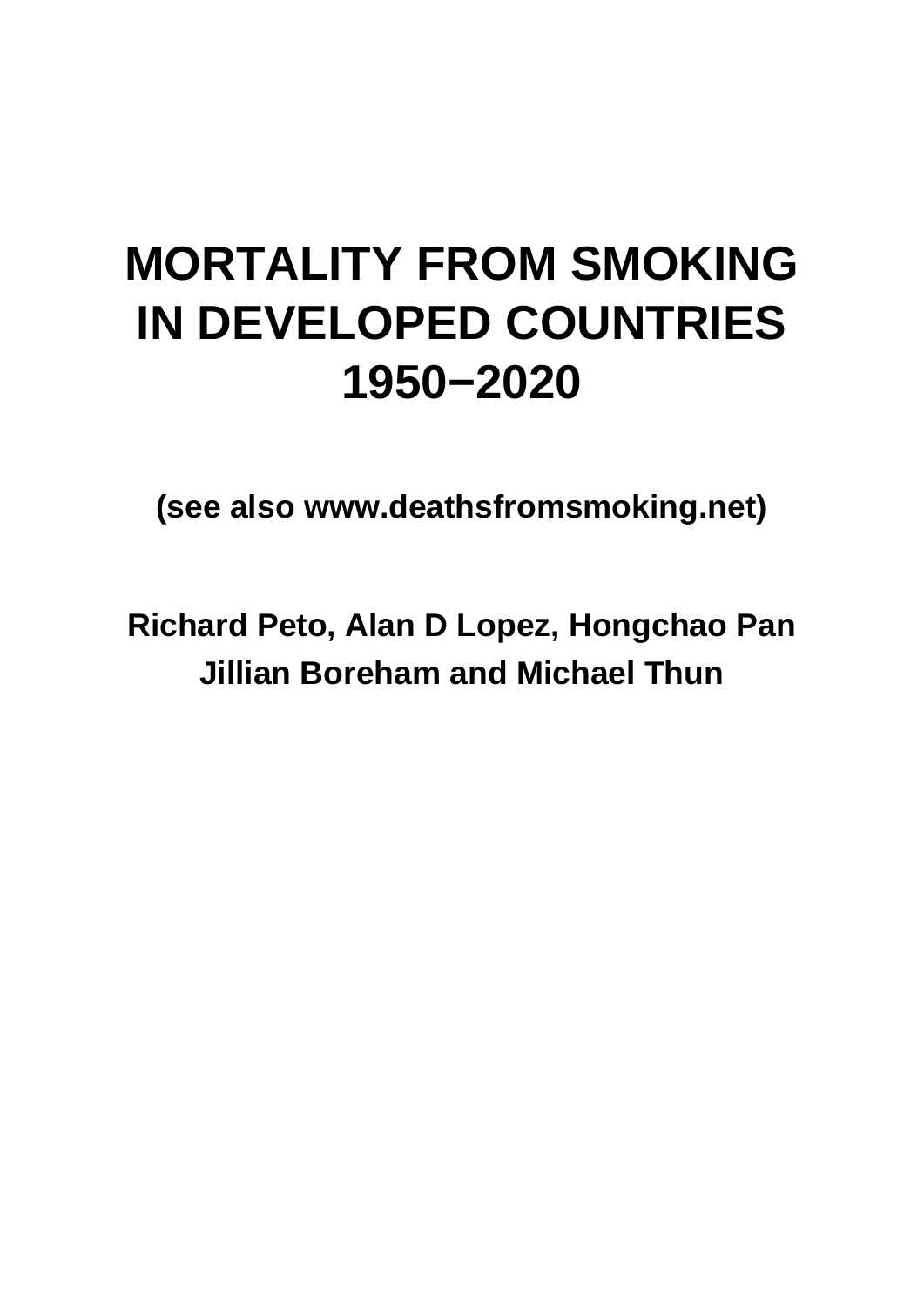### **ALL DEVELOPED COUNTRIES: 2010**

|                                                 |        |                    | No. of deaths<br>(Source: WHO) |                           | <b>Standardised rates</b> | (defined overleaf) |                |                                                      |                                                      | Annual death rates / 100,000    | (zero denoted by -)             |                          |               |               |
|-------------------------------------------------|--------|--------------------|--------------------------------|---------------------------|---------------------------|--------------------|----------------|------------------------------------------------------|------------------------------------------------------|---------------------------------|---------------------------------|--------------------------|---------------|---------------|
|                                                 |        | All ages           | $0 - 34$                       | $35 - 69$                 | All ages                  | $0 - 34$           | $35 - 69$      | $0 - 4$                                              | $5 - 9$                                              |                                 |                                 | 10-14 15-19 20-24 25-29  |               | $30 - 34$     |
| <b>ALL CAUSES</b>                               | Μ<br>F | 6528478<br>6346682 | 162161                         | 345178 2458013<br>1299028 | 864.1<br>532.8            | 113.0<br>56.6      | 974.8<br>477.6 | 192.6<br>156.4                                       | 18.9<br>14.2                                         | 21.3<br>15.2                    | 64.8<br>30.0                    | 120.4<br>43.4            | 162.1<br>58.4 | 210.6<br>79.0 |
| <b>Tuberculosis</b>                             | М      | 38648              | 6700                           | 26560                     | 5.7                       | 2.1                | 9.0            | 0.1                                                  | 0.0                                                  | 0.0                             | 0.2                             | 1.8                      | 4.5           | 8.0           |
| Other infective                                 | F<br>М | 12283<br>96674     | 2766<br>11014                  | 5828<br>39729             | 1.5<br>13.2               | 0.9<br>3.6         | 1.9<br>14.9    | 0.1<br>6.9                                           | 0.0<br>0.5                                           | 0.1<br>0.5                      | 0.2<br>0.7                      | 1.1<br>1.5               | 2.0<br>5.3    | 2.6<br>9.8    |
| and parasitic<br><b>ALL CANCER</b>              | F<br>M | 90888              | 6332<br>17382                  | 21610<br>671355           | 8.3<br>209.6              | 2.2<br>5.7         | 7.7            | 5.6<br>3.3                                           | 0.5<br>3.0                                           | 0.3<br>3.0                      | 0.6<br>4.3                      | 1.2<br>6.0               | 3.0<br>8.1    | 4.0<br>11.9   |
|                                                 | F      | 1580119<br>1271335 | 15976                          | 488395                    | 125.5                     | 5.3                | 280.3<br>179.4 | 2.8                                                  | 2.5                                                  | 2.6                             | 3.2                             | 4.3                      | 7.5           | 14.4          |
| <b>Mouth and</b><br>pharynx cancer              | М<br>F | 47458<br>14980     | 362<br>232                     | 31940<br>6553             | 6.7<br>1.5                | 0.1<br>0.1         | 12.6<br>2.4    | 0.0<br>0.0                                           | 0.0<br>0.0                                           | 0.0<br>0.0                      | 0.1<br>0.0                      | 0.2<br>0.1               | 0.2<br>0.1    | 0.3<br>0.2    |
| Oesophagus cancer                               | Μ<br>F | 55639<br>16350     | 114<br>59                      | 30274<br>5887             | 7.6<br>1.6                | 0.0<br>0.0         | 12.6<br>2.2    | $\overline{\phantom{0}}$<br>$\overline{\phantom{0}}$ | $\overline{\phantom{0}}$                             | $\overline{\phantom{0}}$        | $\overline{\phantom{0}}$        | 0.0<br>0.0               | 0.1<br>0.0    | 0.2<br>0.1    |
| <b>Stomach cancer</b>                           | М      | 112832             | 665                            | 48459                     | 15.0                      | 0.2                | 20.1           | 0.0                                                  | 0.0                                                  | $\overline{\phantom{0}}$        | 0.0                             | 0.1                      | 0.4           | 0.9           |
| <b>Colorectal cancer</b>                        | F<br>М | 71142<br>171306    | 692<br>856                     | 23020<br>66688            | 6.7<br>22.5               | 0.2<br>0.3         | 8.5<br>28.2    | 0.0                                                  | $\overline{\phantom{0}}$                             | 0.0<br>0.0                      | 0.1<br>0.1                      | 0.2<br>0.2               | 0.4<br>0.5    | 0.9<br>1.1    |
| Liver cancer                                    | F<br>М | 153351<br>68144    | 683<br>452                     | 46258<br>32096            | 14.0<br>9.2               | 0.2<br>0.1         | 17.2<br>13.4   | 0.1                                                  | 0.0<br>0.1                                           | 0.0<br>0.1                      | 0.0<br>0.1                      | 0.2<br>0.1               | 0.4<br>0.2    | 0.9<br>0.4    |
|                                                 | F      | 33254              | 308                            | 9472                      | 3.1                       | 0.1                | 3.6            | 0.1                                                  | 0.0                                                  | 0.0                             | 0.1                             | 0.1                      | 0.2           | 0.2           |
| <b>Pancreas cancer</b>                          | M<br>F | 88726<br>86340     | 282<br>161                     | 42198<br>27659            | 11.9<br>8.1               | 0.1<br>0.1         | 17.6<br>10.5   | 0.0                                                  | 0.0<br>—                                             | 0.0                             | 0.0<br>0.0                      | 0.0<br>0.0               | 0.1<br>0.1    | 0.4<br>0.2    |
| Larynx cancer                                   | М<br>F | 23542<br>2939      | 32<br>25                       | 14102                     | 3.2<br>0.3                | 0.0<br>0.0         | 5.7<br>0.5     | $\overline{\phantom{0}}$                             | $\overline{\phantom{0}}$<br>$\overline{a}$           | $\overline{\phantom{0}}$        | $\overline{a}$                  | 0.0<br>0.0               | 0.0<br>0.0    | 0.0<br>0.0    |
| Lung cancer                                     | M      | 416341             | 691                            | 1473<br>195624            | 55.9                      | 0.2                | 82.6           | 0.0                                                  | 0.0                                                  | 0.0                             | 0.1                             | 0.2                      | 0.4           | 0.8           |
| Malignant melanoma                              | F<br>M | 197447<br>20059    | 468<br>515                     | 82691<br>10256            | 19.9<br>2.7               | 0.1<br>0.2         | 31.1<br>4.1    | 0.0<br>0.0                                           | 0.0<br>$\overline{\phantom{0}}$                      | 0.0<br>0.0                      | 0.1<br>0.1                      | 0.1<br>0.1               | 0.2<br>0.4    | 0.6<br>0.6    |
|                                                 | F      | 14487              | 464                            | 6783                      | 1.5                       | 0.1                | 2.4            | 0.0                                                  | $\overline{\phantom{0}}$                             | 0.0                             | 0.0                             | 0.1                      | 0.3           | 0.6           |
| Female breast cancer<br>Cervix cancer           | F<br>F | 195671<br>30313    | 1563<br>1368                   | 99260<br>19706            | 20.9<br>3.7               | 0.5<br>0.4         | 35.4<br>6.7    | $\overline{\phantom{0}}$<br>$\overline{\phantom{0}}$ | $\overline{\phantom{0}}$<br>$\overline{\phantom{a}}$ | $\overline{\phantom{a}}$        | 0.0<br>$\overline{\phantom{a}}$ | 0.1<br>0.1               | 0.6<br>0.8    | 2.7<br>2.1    |
| Other uterine cancer<br><b>Ovarian cancer</b>   | F<br>F | 41503<br>66366     | 218<br>681                     | 18029<br>32684            | 4.2<br>7.1                | 0.1<br>0.2         | 6.7<br>11.9    | $\overline{\phantom{0}}$<br>0.0                      | 0.0<br>0.0                                           | $\overline{\phantom{0}}$<br>0.0 | 0.0<br>0.1                      | 0.0<br>0.2               | 0.1<br>0.4    | 0.3<br>0.7    |
| <b>Prostate cancer</b>                          | Μ      | 138853             | 40                             | 25062                     | 17.0                      | 0.0                | 11.5           | 0.0                                                  | $\overline{\phantom{0}}$                             | $\overline{\phantom{0}}$        | 0.0                             | 0.0                      | 0.0           | 0.0           |
| <b>Bladder cancer</b>                           | М<br>F | 57556<br>20220     | 49<br>37                       | 15890<br>3953             | 7.3<br>1.6                | 0.0<br>0.0         | 7.0<br>1.5     | 0.0                                                  | $\overline{\phantom{0}}$                             | $\overline{\phantom{0}}$        | 0.0                             | $\overline{\phantom{0}}$ | 0.0<br>0.0    | 0.1<br>0.1    |
| Other and ill-defined<br>cancer sites           | М<br>F | 263882<br>229872   | 8308<br>5599                   | 116823<br>77027           | 35.4<br>22.1              | 2.7<br>1.9         | 47.6<br>28.4   | 1.9<br>1.6                                           | 1.9<br>1.6                                           | 1.6<br>1.5                      | 2.3<br>1.6                      | 3.0<br>1.8               | 3.8<br>2.1    | 4.8<br>3.1    |
| Hodgkin's disease                               | М      | 3109               | 487                            | 1444                      | 0.4                       | 0.1                | 0.6            | 0.0                                                  | 0.0                                                  | 0.1                             | 0.1                             | 0.2                      | 0.3           | 0.3           |
| Myeloma and non-                                | F<br>M | 2448<br>62392      | 350<br>1244                    | 861<br>23039              | 0.3<br>8.2                | 0.1<br>0.4         | 0.3<br>9.6     | 0.1                                                  | $\overline{\phantom{0}}$<br>0.2                      | 0.0<br>0.2                      | 0.1<br>0.3                      | 0.2<br>0.5               | 0.2<br>0.6    | 0.3<br>0.9    |
| Hodgkin lymphomas<br>Leukaemia                  | F<br>М | 54691<br>50280     | 703<br>3285                    | 15285<br>17460            | 5.0<br>6.7                | 0.2<br>1.1         | 5.8<br>7.3     | 0.1<br>1.0                                           | 0.1<br>0.8                                           | 0.1<br>1.0                      | 0.2<br>1.2                      | 0.3<br>1.2               | 0.4<br>1.2    | 0.5<br>1.2    |
|                                                 | F      | 39961              | 2365                           | 11794                     | 3.9                       | 0.8                | 4.4            | 0.9                                                  | 0.7                                                  | 0.8                             | 0.8                             | 0.8                      | 0.8           | 1.0           |
| Diabetes                                        | М<br>F | 108768<br>125678   | 1304<br>1087                   | 39510<br>26675            | 14.1<br>10.4              | 0.4<br>0.3         | 16.3<br>10.1   | 0.0<br>0.0                                           | 0.1<br>0.1                                           | 0.1<br>0.1                      | 0.2<br>0.2                      | 0.5<br>0.5               | 0.8<br>0.7    | 1.3<br>0.9    |
| <b>ALL VASCULAR</b><br><b>DISEASE</b>           | М<br>F | 2482638<br>2888259 | 26955<br>11706                 | 840101<br>383727          | 320.0<br>218.8            | 8.5<br>3.9         | 340.2<br>145.7 | 3.4<br>3.0                                           | 0.7<br>0.6                                           | 1.1<br>0.9                      | 3.0<br>1.8                      | 6.6<br>3.5               | 15.1<br>6.3   | 29.9<br>10.9  |
| <b>Rheumatic heart</b>                          | М      | 9485               | 391                            | 4189                      | 1.3                       | 0.1                | 1.6            | 0.0                                                  | 0.0                                                  | 0.0                             | 0.1                             | 0.1                      | 0.2           | 0.3           |
| disease and fever<br>Hypertensive disease       | F<br>М | 17767<br>117662    | 396<br>769                     | 5210<br>39659             | 1.6<br>15.1               | 0.1<br>0.2         | 1.9<br>16.1    | 0.0<br>0.0                                           | 0.0<br>0.0                                           | 0.1<br>0.0                      | 0.1<br>0.1                      | 0.2<br>0.2               | 0.2<br>0.4    | 0.3<br>1.0    |
| <b>Ischaemic heart</b>                          | F<br>M | 179471<br>1190775  | 382<br>6618                    | 23999<br>440182           | 13.3<br>154.9             | 0.1<br>2.1         | 9.1<br>179.0   | 0.0<br>0.1                                           | $\overline{\phantom{0}}$<br>0.0                      | $\overline{\phantom{0}}$<br>0.0 | 0.0<br>0.3                      | 0.1<br>1.2               | 0.2<br>3.6    | 0.5<br>9.3    |
| disease                                         | F      | 1174356            | 1814                           | 164259                    | 90.5                      | 0.6                | 63.4           | 0.1                                                  | 0.0                                                  | 0.0                             | 0.2                             | 0.4                      | 1.1           | 2.3           |
| Pulmonary embolism<br>and other venous          | М<br>F | 27872<br>39482     | 650<br>700                     | 11604<br>9178             | 3.7<br>3.4                | 0.2<br>0.2         | 4.6<br>3.3     | 0.0<br>0.0                                           | $\overline{\phantom{0}}$<br>$\overline{\phantom{0}}$ | 0.0<br>0.0                      | 0.1<br>0.1                      | 0.2<br>0.3               | 0.4<br>0.4    | 0.6<br>0.7    |
| Cerebrovascular<br>disease                      | М<br>F | 566265<br>803912   | 3788<br>2338                   | 165736<br>104988          | 72.1<br>61.2              | 1.2<br>0.8         | 68.7<br>40.0   | 0.5<br>0.6                                           | 0.2<br>0.1                                           | 0.2<br>0.2                      | 0.5<br>0.4                      | 0.9<br>0.7               | 2.0<br>1.3    | 4.1<br>2.1    |
| Other vascular                                  | Μ      | 570579             | 14739                          | 178731                    | 73.0                      | 4.7                | 70.2           | 2.7                                                  | 0.5                                                  | 0.7                             | 1.9                             | 3.9                      | 8.4           | 14.6          |
| disease<br><b>Chronic obstructive</b>           | F<br>Μ | 673271<br>231453   | 6076<br>1228                   | 76093<br>54327            | 48.8<br>29.0              | 2.0<br>0.4         | 28.0<br>23.8   | 2.4<br>0.2                                           | 0.4<br>0.2                                           | 0.6<br>0.2                      | 1.0<br>0.3                      | 1.8<br>0.4               | 3.1<br>0.6    | 5.0<br>0.9    |
| pulmonary disease<br>Other respiratory          | F<br>М | 177698<br>311734   | 728<br>17014                   | 33922<br>70722            | 14.5<br>39.6              | 0.2<br>5.9         | 13.2<br>28.1   | 0.1<br>24.6                                          | 0.1<br>1.4                                           | 0.1<br>0.9                      | 0.2<br>1.2                      | 0.2<br>2.0               | 0.4<br>4.2    | 0.5<br>7.0    |
| disease                                         | F      | 273834             | 11940                          | 29661                     | 20.9                      | 4.4                | 10.9           | 21.0                                                 | 1.2                                                  | 0.9                             | 1.0                             | 1.5                      | 2.3           | 2.9           |
| Peptic ulcer                                    | M<br>F | 19991<br>15511     | 531<br>154                     | 9738<br>3482              | 2.7<br>1.3                | 0.2<br>0.1         | 3.8<br>1.3     | 0.0<br>0.0                                           | 0.0<br>0.0                                           | 0.0<br>0.0                      | 0.0<br>0.0                      | 0.1<br>0.1               | 0.3<br>0.1    | 0.6<br>0.2    |
| Liver cirrhosis (incl.<br>some other digestive) | Μ<br>F | 149429<br>83027    | 7320<br>3725                   | 112129<br>53963           | 21.6<br>10.2              | 2.3<br>1.2         | 41.5<br>18.6   | 0.1<br>0.1                                           | 0.1<br>0.0                                           | 0.2<br>0.1                      | 0.5<br>0.2                      | 1.4<br>0.9               | 4.3<br>2.4    | 9.4<br>4.5    |
| Renal disease                                   | M<br>F | 88510<br>101856    | 1937<br>1740                   | 19664<br>14508            | 11.0<br>7.8               | 0.6<br>0.6         | 8.1<br>5.4     | 0.6<br>0.4                                           | 0.2<br>0.2                                           | 0.3<br>0.3                      | 0.4<br>0.5                      | 0.7<br>0.8               | 0.9<br>0.9    | 1.3<br>1.1    |
| Pregnancy, birth                                | F      | 2342               | 1621                           | 717                       | 0.4                       | 0.5                | 0.2            | $\overline{a}$                                       | $\overline{\phantom{a}}$                             | 0.0                             | 0.3                             | 0.9                      | 1.2           | 1.2           |
| <b>Congenital and</b><br>perinatal causes       | M<br>F | 51674<br>41378     | 46192<br>36007                 | 4105<br>3651              | 10.1<br>8.3               | 16.8<br>13.8       | 1.5<br>1.2     | 111.9<br>91.6                                        | 1.1<br>1.1                                           | 0.8<br>0.9                      | 1.1<br>0.8                      | 1.0<br>0.8               | 0.9<br>0.7    | 0.9<br>0.7    |
| III-defined causes                              | Μ<br>F | 216002<br>280418   | 17648<br>7465                  | 82332<br>29151            | 28.8<br>20.3              | 5.8<br>2.6         | 30.7<br>10.4   | 12.3<br>9.1                                          | 0.7<br>0.5                                           | 0.8<br>0.5                      | 2.3<br>1.1                      | 5.0<br>1.8               | 8.3<br>2.4    | 11.3<br>3.1   |
| Other medical causes                            | M      | 542120             | 23791                          | 159836                    | 69.5                      | 7.8                | 62.5           | 11.4                                                 | 3.2                                                  | 3.3                             | 5.1                             | 7.2                      | 10.2          | 14.6          |
| ALL NON-                                        | F<br>Μ | 722966<br>610718   | 15472<br>166162                | 104387<br>327905          | 55.2<br>89.2              | 5.4<br>52.8        | 38.1<br>114.2  | 9.2<br>17.8                                          | 2.8<br>7.7                                           | 3.0<br>10.2                     | 3.8<br>45.4                     | 4.8<br>86.2              | 6.2<br>98.5   | 7.8<br>103.7  |
| <b>MEDICAL CAUSES</b><br><b>Road traffic</b>    | F<br>Μ | 259209<br>75048    | 45442<br>30832                 | 99351<br>34344            | 29.4<br>11.2              | 15.3<br>9.8        | 33.4<br>12.0   | 13.3<br>1.9                                          | 4.5<br>1.9                                           | 5.4<br>2.2                      | 16.1<br>13.3                    | 21.0<br>19.8             | 22.3<br>16.2  | 24.2<br>13.5  |
| accidents                                       | F      | 28596              | 9859                           | 11465                     | 3.8                       | 3.3                | 3.9            | 1.4                                                  | 1.4                                                  | 1.5                             | 5.5                             | 5.9                      | 4.0           | 3.5           |
| Fire                                            | M<br>F | 13777<br>7121      | 2237<br>1162                   | 8710<br>2955              | 2.0<br>0.8                | 0.7<br>0.4         | 3.1<br>1.0     | 1.0<br>0.8                                           | 0.4<br>0.3                                           | 0.2<br>0.2                      | 0.3<br>0.2                      | 0.7<br>0.3               | 1.1<br>0.5    | 1.4<br>0.5    |
| Suicide                                         | M<br>F | 149076<br>42049    | 40022<br>9290                  | 87723<br>23998            | 21.9<br>5.6               | 12.6<br>3.0        | 30.6<br>8.0    | $\overline{\phantom{0}}$                             | 0.1<br>0.0                                           | 1.8<br>0.9                      | 11.2<br>3.9                     | 22.9<br>5.2              | 25.5<br>5.3   | 26.4<br>5.9   |
|                                                 |        |                    |                                |                           |                           |                    |                |                                                      |                                                      |                                 |                                 |                          |               |               |
| <b>POPULATION:</b>                              |        |                    |                                | M=male                    | 638407                    | 295672             | 285261         | 39063                                                | 37210                                                | 38220                           | 42544                           | 46744                    | 46546         | 45345         |
| (1000s; UN, 2015 revision)                      |        |                    |                                | F=female                  | 673290                    | 284395             | 300245         | 37148                                                | 35403                                                | 36286                           | 40441                           | 44893                    | 45379         | 44845         |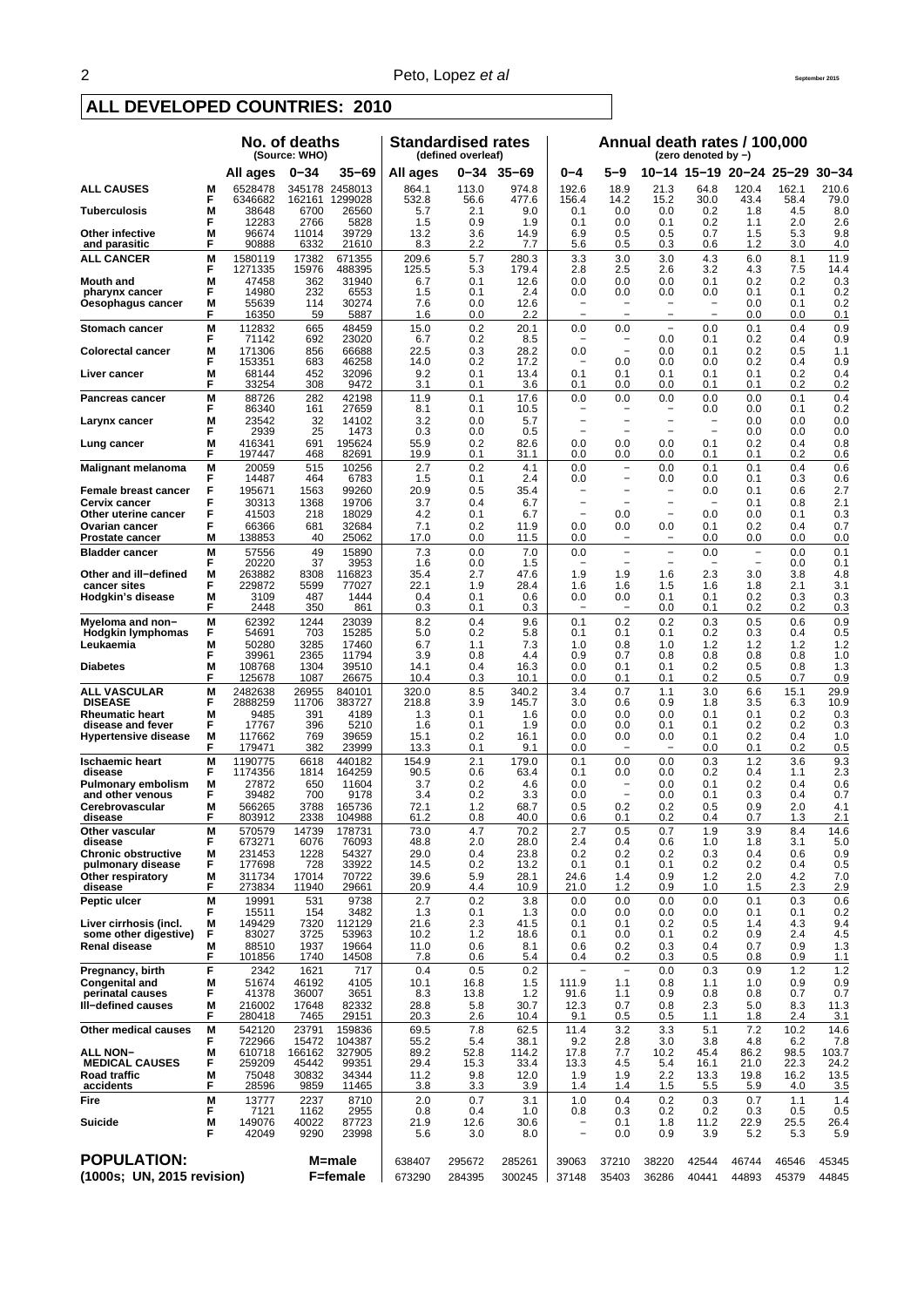#### **(zero denoted by −) 9th ICD/10th ICD categories**

#### **Annual death rates / 100,000**

|                       |                       |                        |                        |                         |                        | (zero derioted by -)     |                         |                         |                           |             |                                                 | an ion ion ion decading                    |
|-----------------------|-----------------------|------------------------|------------------------|-------------------------|------------------------|--------------------------|-------------------------|-------------------------|---------------------------|-------------|-------------------------------------------------|--------------------------------------------|
| 35–39                 | 40–44                 | 45–49                  | 50–54                  | $55 - 59$               | 60–64                  | 65-69                    | 70–74                   | 75–79                   | $80 + / NK$               |             |                                                 |                                            |
| 253.1<br>106.4<br>8.8 | 335.4<br>153.4<br>9.5 | 512.6<br>236.4<br>10.7 | 796.1<br>368.4<br>11.6 | 1148.3<br>535.5<br>10.2 | 1589.0<br>778.1<br>6.9 | 2189.4<br>1165.0<br>5.4  | 3450.2<br>2025.2<br>6.2 | 5258.2<br>3430.0<br>6.9 | 11472.4<br>9797.2<br>15.7 | M<br>F<br>M | <b>ALL CAUSES</b><br><b>Tuberculosis</b>        | 001-999/A00-Y89<br>010-018, 137/           |
| 2.5<br>8.6            | 2.3<br>9.0            | 2.2<br>11.4            | 1.8<br>13.6            | 1.7<br>16.9             | 1.2<br>19.2            | 1.5<br>25.4              | 1.9<br>34.7             | 3.4<br>63.3             | 6.6<br>152.9              | F<br>М      | Other infective                                 | A15-A19, B90<br>Rest of 001-139,279.5&.6/  |
| 3.7                   | 4.1                   | 4.8                    | 6.3                    | 8.3                     | 10.7                   | 16.2                     | 23.8                    | 45.5                    | 127.3                     | F           |                                                 | and parasitic rest of A00-B99 excl A33,A34 |
| 20.1<br>26.8          | 39.4<br>48.4          | 87.2<br>85.1           | 186.8<br>145.6         | 335.6<br>214.2          | 527.4<br>312.4         | 765.9<br>423.5           | 1072.6<br>572.1         | 1479.6<br>767.5         | 2227.6<br>1174.8          | M<br>F      | <b>ALL CANCER</b>                               | 140-208/C00-C97                            |
| 0.8                   | 2.2                   | 5.8                    | 12.8                   | 19.6                    | 22.8                   | 23.9                     | 24.9                    | 25.6                    | 29.0                      | M           | <b>Mouth and</b>                                | 140-149/C00-C14                            |
| 0.4<br>0.4<br>0.2     | 0.6<br>1.3<br>0.3     | 1.2<br>3.8<br>0.8      | 2.4<br>9.0<br>1.6      | 3.3<br>16.3<br>2.7      | 4.0<br>24.8<br>4.0     | 4.6<br>32.3<br>5.8       | 5.5<br>37.6<br>7.5      | 7.7<br>43.7<br>10.2     | 13.5<br>52.2<br>16.3      | F<br>M<br>F | pharynx cancer<br>Oesophagus cancer             | 150/C15                                    |
| 1.8<br>1.6            | 3.6<br>2.6            | 6.9                    | 13.8<br>6.4            | 23.8<br>9.7             | 37.7<br>14.4           | 52.9<br>20.6             | 83.0<br>34.3            | 107.9<br>46.3           | 149.1<br>74.3             | M<br>F      | <b>Stomach cancer</b>                           | 151/C16                                    |
| 2.0<br>1.9            | 4.0<br>3.5            | 4.1<br>8.1<br>6.9      | 16.6<br>12.8           | 31.2<br>20.3            | 53.6<br>31.2           | 82.0<br>44.1             | 122.0<br>69.5           | 171.7<br>97.9           | 263.5<br>176.9            | M<br>F      | <b>Colorectal cancer</b>                        | 153, 154/C18-C21                           |
| 0.7<br>0.3            | 1.4<br>0.6            | 4.0<br>1.2             | 9.4<br>2.3             | 17.2<br>4.0             | 25.4<br>6.5            | 35.5<br>10.1             | 48.6<br>17.1            | 68.4<br>26.3            | 73.0<br>34.5              | M<br>F      | Liver cancer                                    | 155.0/C22 excl C221                        |
| 1.0<br>0.6            | 2.4<br>1.4            | 5.7<br>3.2             | 11.7<br>6.5            | 21.0<br>11.6            | 33.4<br>20.2           | 48.5<br>30.3             | 62.0<br>44.0            | 80.1<br>60.3            | 104.4<br>88.2             | M<br>F      | Pancreas cancer                                 | 157/C25                                    |
| 0.2<br>0.1            | 0.6<br>0.1            | 2.0<br>0.2             | 4.9<br>0.5             | 8.6<br>0.8              | 11.0<br>0.9            | 12.7<br>1.2              | 14.9<br>1.4             | 16.2<br>1.6             | 18.5<br>1.8               | M<br>F      | Larynx cancer                                   | 161/C32                                    |
| 2.3<br>1.6            | 7.0<br>4.3            | 20.9<br>10.9           | 53.8<br>23.5           | 101.5<br>36.5           | 159.5<br>57.6          | 233.2<br>83.0            | 306.4<br>98.5           | 392.6<br>128.3          | 471.7<br>154.8            | M<br>F      | Lung cancer                                     | 162/C33, C34                               |
| 1.0<br>0.8            | 1.5<br>1.2            | 2.2<br>1.6             | 3.1<br>2.3             | 4.7<br>2.8              | 6.9<br>3.7             | 8.9<br>4.4               | 11.3<br>5.4             | 15.4<br>7.2             | 23.1<br>11.1              | M<br>F      | <b>Malignant melanoma</b>                       | 172/C43                                    |
| 6.8                   | 13.7                  | 22.2                   | 34.9                   | 45.7                    | 57.9                   | 66.2                     | 77.2                    | 91.2                    | 142.3                     | F           | Female breast cancer                            | 174/C50                                    |
| 3.7<br>0.7            | 5.0<br>1.4            | 6.3<br>2.6             | 7.9<br>4.8             | 8.1<br>8.2              | 7.9<br>12.7            | 7.7<br>16.5              | 9.8<br>21.6             | 10.3<br>23.9            | 11.1<br>31.6              | F<br>F      | Cervix cancer<br>Other uterine cancer           | 180/C53<br>179, 182/C54, C55               |
| 1.4                   | 3.1                   | 6.3                    | 10.6                   | 15.1                    | 20.5                   | 26.0                     | 31.4                    | 36.7                    | 42.5                      | F           | Ovarian cancer                                  | 183/C56, C570-C574                         |
| 0.1                   | 0.1                   | 0.8                    | 3.0                    | 9.1                     | 22.0                   | 45.6                     | 86.4                    | 156.1                   | 378.7                     | Μ           | Prostate cancer                                 | 185/C61                                    |
| 0.1<br>0.1            | 0.5<br>0.3            | 1.3<br>0.5             | 3.1<br>1.0             | 7.1<br>1.5              | 13.5<br>2.7            | 23.0<br>4.5              | 37.7<br>7.2             | 61.3<br>13.2            | 126.9<br>31.0             | M<br>F      | <b>Bladder cancer</b>                           | 188/C67                                    |
| 6.7                   | 10.8                  | 19.4                   | 34.8                   | 57.5                    | 86.0                   | 118.2                    | 163.8                   | 226.3                   | 354.5                     | M           | Other and ill-defined                           | Rest of 140-199/<br>rest of C00-C80, C97   |
| 4.7<br>0.3            | 7.5<br>0.3            | 12.8<br>0.4            | 21.5<br>0.5            | 33.2<br>0.6             | 49.7<br>0.7            | 69.7<br>1.1              | 98.5<br>1.4             | 140.9<br>2.2            | 239.2<br>2.8              | F<br>M      | cancer sites<br><b>Hodgkin's disease</b>        | 201/C81                                    |
| 0.2                   | 0.2                   | 0.2                    | 0.2                    | 0.3                     | 0.4                    | 0.6                      | 0.9                     | 1.4                     | 1.9                       | F           |                                                 |                                            |
| $1.2$<br>0.7          | 1.9<br>1.1            | 3.3<br>1.9             | 5.8<br>3.4             | 10.4<br>5.9             | 17.5<br>10.6           | 27.2<br>17.0             | 40.4<br>25.1            | 62.9<br>38.9            | 102.5<br>62.3             | M<br>F      | Myeloma and non-<br>Hodgkin lymphomas           | 200, 202-203/<br>C82-C90, C96              |
| 1.4<br>1.1            | 1.9<br>1.4            | 2.8<br>2.1             | 4.5<br>3.0             | 6.9<br>4.5              | 12.7                   | 20.8<br>11.2             | 32.1<br>17.1            | 49.4<br>25.4            | 77.9                      | M<br>F      | Leukaemia                                       | 204-208/C91-C95                            |
| 2.0                   | 3.5                   | 6.5                    | 10.8                   | 18.8                    | 7.3<br>29.1            | 43.4                     | 62.8                    | 103.1                   | 41.6<br>202.9             | M           | <b>Diabetes</b>                                 | 250/E10-E14                                |
| 1.3                   | 2.0                   | 3.3                    | 6.2                    | 11.0                    | 18.4                   | 28.7                     | 46.0                    | 78.1                    | 185.7                     | F           |                                                 |                                            |
| 49.5<br>17.5          | 84.2<br>30.0          | 154.7<br>52.9          | 266.8<br>90.8          | 405.0<br>151.1          | 590.2<br>247.6         | 830.8<br>430.1           | 1483.5<br>957.9         | 2255.0<br>1732.2        | 5014.8<br>5074.0          | M<br>F      | <b>ALL VASCULAR</b><br><b>DISEASE</b>           | 390-459/I00-I99                            |
| 0.5<br>0.4            | 0.7<br>0.8            | 1.2<br>1.1             | 1.7<br>1.6             | 1.9<br>2.2              | 2.3<br>3.0             | 2.9<br>4.3               | 4.7<br>6.9              | 6.6<br>10.1             | 15.2<br>21.9              | M<br>F      | <b>Rheumatic heart</b><br>disease and fever     | 390-398/I00-I09                            |
| 1.8                   | 3.7                   | 7.3                    | 12.8                   | 19.5                    | 27.1                   | 40.9                     | 62.2                    | 101.8                   | 256.4                     | M           | <b>Hypertensive disease</b>                     | 401-405/I10-I15                            |
| 0.8<br>18.4           | 1.8<br>37.0           | 3.5<br>77.0            | 6.5<br>141.4           | 9.6<br>219.0            | 14.8<br>322.9          | 26.6<br>437.0            | 49.2<br>771.9           | 93.7<br>1082.7          | 333.6<br>2155.6           | F<br>M      | <b>Ischaemic heart</b>                          | 410-414/I20-I25                            |
| 4.2                   | 8.8                   | 17.5                   | 33.9                   | 64.4                    | 113.9                  | 201.1                    | 457.6                   | 769.8                   | 1948.2                    | F           | disease                                         |                                            |
| 1.1<br>1.1            | 1.7<br>1.5            | 2.6<br>2.3             | 3.6<br>2.5             | 5.5<br>3.4              | 7.4<br>4.9             | 10.2<br>7.6              | 14.4<br>12.5            | 23.4<br>22.8            | 46.9<br>57.9              | М<br>F      | <b>Pulmonary embolism</b><br>and other venous   | 415.1, 451-453/<br>I26, I80-I82            |
| 7.5                   | 13.9                  | 25.8                   | 47.1                   | 78.2                    | 121.9                  | 186.2                    | 370.7                   | 579.5                   | 1199.9                    | М           | Cerebrovascular                                 | 430-438/160-169                            |
| 4.1<br>20.3           | 7.5<br>27.3           | 14.5<br>40.8           | 25.6<br>60.2           | 40.9<br>81.0            | 67.2<br>108.5          | 119.9<br>153.5           | 286.0<br>259.6          | 518.9<br>461.0          | 1379.6<br>1340.9          | F<br>M      | disease<br>Other vascular                       | Rest of 390-459/                           |
| 6.9                   | 9.7                   | 14.1                   | 20.7                   | 30.6                    | 43.8                   | 70.6                     | 145.7                   | 317.0                   | 1332.9                    | F           | disease                                         | rest of I00-I99                            |
| 1.3<br>0.9            | 2.2<br>1.6            | 4.9<br>3.3             | 11.1<br>6.9            | 22.5<br>12.3            | 43.4<br>23.6           | 81.4<br>44.1             | 147.9<br>69.9           | 256.5<br>120.9          | 553.4<br>264.5            | M<br>F      | <b>Chronic obstructive</b><br>pulmonary disease | 490-496/<br>J40-J47, J67                   |
| 8.6                   | 10.8                  | 15.5                   | 22.7                   | 30.8                    | 42.1                   | 66.0                     | 118.7                   | 247.7                   | 865.7                     | M           | Other respiratory                               | Rest of 460-519/                           |
| 3.4<br>0.9            | 4.2<br>1.4            | 5.8<br>2.3             | 8.1<br>3.8             | 11.3<br>4.9             | 16.0<br>6.1            | 27.3<br>6.8              | 49.9<br>10.3            | 109.1<br>14.4           | 540.0<br>27.7             | F<br>M      | disease<br>Peptic ulcer                         | rest of J00-J98<br>531-533/K25-K27         |
| 0.3                   | 0.4                   | 0.7                    | 1.0                    | 1.5                     | 2.2                    | 2.8                      | 5.0                     | 8.6                     | 23.5                      | F           |                                                 |                                            |
| 14.3<br>6.7           | 21.7<br>9.7           | 33.6<br>14.3           | 46.7<br>20.8           | 57.2<br>27.2            | 59.8<br>26.1           | 56.8<br>25.3             | 58.2<br>29.2            | 52.9<br>29.4            | 43.8<br>27.5              | M<br>F      | Liver cirrhosis (incl.<br>some other digestive) | 571/K70, K74                               |
| 1.8<br>1.4            | 2.0<br>1.6            | 3.2<br>2.3             | 5.2<br>4.0             | 8.8<br>5.5              | 13.3<br>8.3            | 22.5<br>14.9             | 40.9<br>27.5            | 77.8<br>51.1            | 248.2<br>184.3            | Μ<br>F      | Renal disease                                   | 580-590/N00-N19                            |
| 1.0                   | 0.4                   | 0.1                    | 0.1                    | 0.0                     | $\qquad \qquad -$      | $\overline{\phantom{0}}$ | 0.0                     | $\overline{a}$          |                           | F           | Pregnancy, birth                                | 630-676/A34,O00-O99                        |
| 1.0                   | 1.0                   | 1.2                    | 1.6                    | 1.9                     | 2.0                    | 1.6                      | 1.6                     | 2.1                     | 3.8                       | M           | <b>Congenital and</b>                           | 740-779/A33,                               |
| 0.8<br>13.8           | 0.9<br>17.4           | 1.1<br>23.2            | 1.3<br>31.5            | 1.6<br>38.3             | 1.7<br>43.2            | 1.4<br>47.6              | 1.2<br>73.5             | 1.5<br>118.3            | 2.8<br>442.1              | F<br>M      | perinatal causes<br>III-defined causes          | P00-P96, Q00-Q99<br>780-799/R00-R99        |
| 4.0                   | 5.1                   | 6.7                    | 9.1                    | 11.9                    | 15.1                   | 20.9                     | 40.1                    | 86.7                    | 595.4                     | F           |                                                 |                                            |
| 19.2<br>10.3          | 26.2<br>14.4          | 38.3<br>20.7           | 53.6<br>29.9           | 71.5<br>41.3            | 94.8<br>59.8           | 133.9<br>90.6            | 215.7<br>149.9          | 424.5<br>318.3          | 1327.0<br>1362.3          | M<br>F      | Other medical causes                            | Rest of 001-799/<br>rest of A00-R99        |
| 103.2                 | 106.9                 | 120.0                  | 130.2                  | 125.9                   | 111.5                  | 102.0                    | 123.8                   | 156.0                   | 346.9                     | M           | <b>ALL NON-</b>                                 | E800-E999/V01-Y89                          |
| 26.0<br>12.3          | 28.4<br>11.9          | 33.1<br>12.5           | 36.6<br>12.6           | 36.7<br>11.9            | 35.0<br>10.9           | 37.8<br>11.7             | 50.8<br>12.8            | 77.5<br>16.9            | 228.5<br>23.1             | F<br>M      | <b>MEDICAL CAUSES</b><br><b>Road traffic</b>    | E810-E819, E826-E829/                      |
| 3.2                   | 3.5                   | 3.7                    | 3.8                    | 4.0                     | 4.0                    | 5.1                      | 6.3                     | 8.7                     | 9.5                       | F           | accidents                                       | part of V01-V99, Y850                      |
| 1.9<br>0.6            | 2.3<br>0.7            | 3.0<br>0.9             | 3.8<br>1.1             | 3.9<br>1.3              | 3.7<br>1.3             | 3.3<br>1.4               | 3.9<br>2.0              | 4.2<br>2.9              | 6.9<br>4.8                | M<br>F      | Fire                                            | E890-E899/X00-X09                          |
| 27.2                  | 29.3<br>7.2           | 32.4                   | 34.5                   | 33.8                    | 29.3                   | 27.4                     | 30.7                    | 34.8                    | 47.4                      | M<br>F      | <b>Suicide</b>                                  | E950-E959/X60-X84                          |
| 6.6                   |                       | 8.1                    | 8.9                    | 8.3                     | 8.3                    | 8.7                      | 8.8                     | 9.7                     | 10.9                      |             |                                                 |                                            |
| 45868                 | 45868                 | 47410                  | 44786                  | 40464                   | 34763                  | 26103                    | 23042                   | 16410                   | 18021                     | Μ           | <b>POPULATION</b>                               |                                            |
| 45793                 | 46032                 | 48434                  | 46903                  | 43833                   | 38533                  | 30716                    | 29772                   | 23335                   | 35542                     | F           | (1000s; UN, 2015 revision)                      |                                            |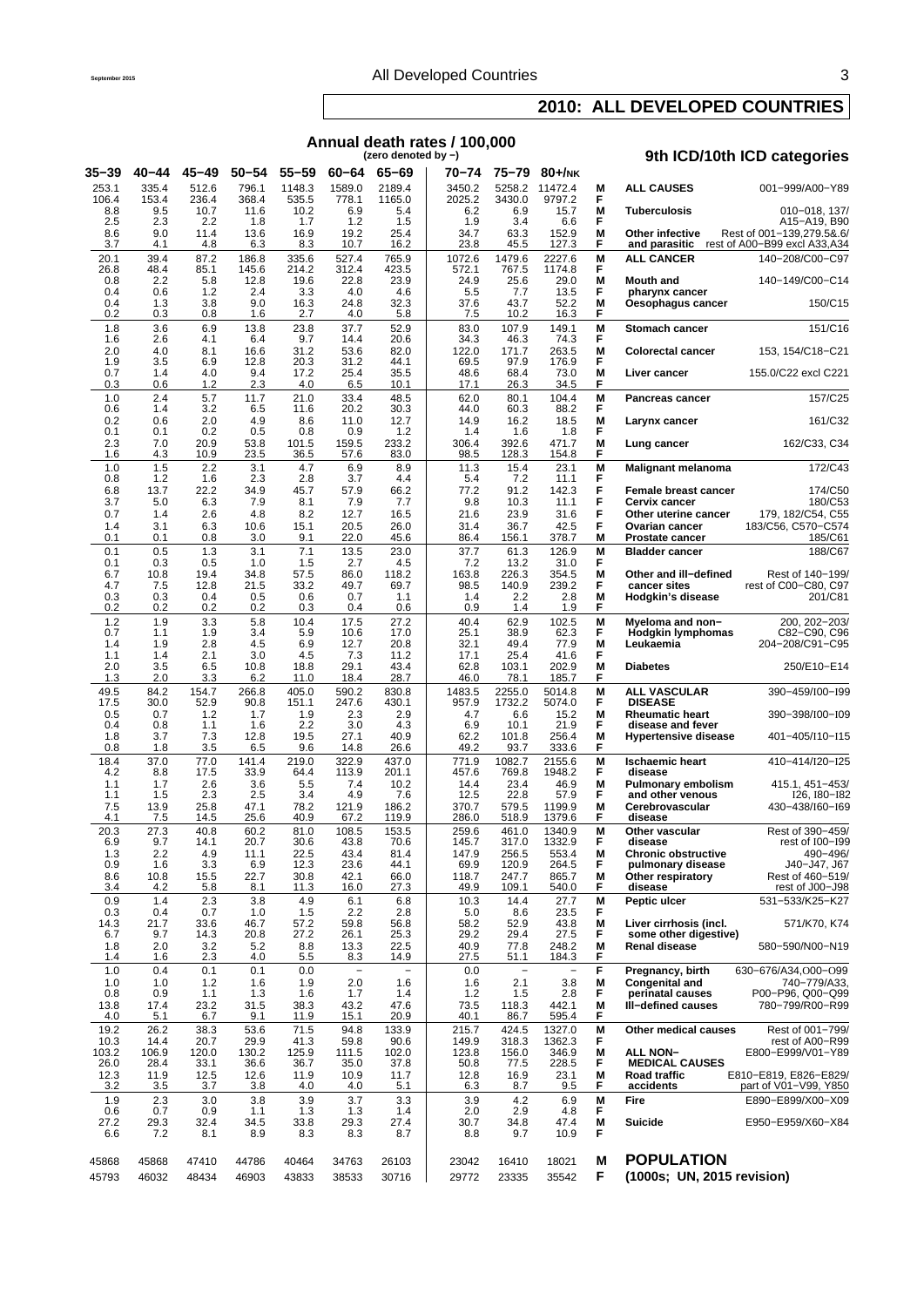### **EU15 (European Union - 15 countries\*): 2010**

|                                                 |        |                  | No. of deaths<br>(Source: WHO) |                  | <b>Standardised rates</b> | (defined overleaf)              |                |                                  |                                                      |                                            | (zero denoted by -)             | Annual death rates / 100,000    |             |                   |
|-------------------------------------------------|--------|------------------|--------------------------------|------------------|---------------------------|---------------------------------|----------------|----------------------------------|------------------------------------------------------|--------------------------------------------|---------------------------------|---------------------------------|-------------|-------------------|
|                                                 |        | All ages         | $0 - 34$                       | 35–69            | All ages                  | 0–34                            | 35–69          | $0 - 4$                          | $5 - 9$                                              |                                            |                                 | 10-14 15-19 20-24 25-29         |             | $30 - 34$         |
| <b>ALL CAUSES</b>                               | M      | 1820189          | 43318                          | 514734           | 650.1                     | 51.9                            | 640.0          | 92.3                             | 9.6                                                  | 11.4                                       | 38.4                            | 61.4                            | 68.0        | 82.1              |
| Tuberculosis                                    | F<br>М | 1875808<br>1561  | 22278<br>39                    | 279540<br>474    | 419.0<br>0.6              | 28.4<br>0.0                     | 332.9<br>0.6   | 79.4<br>0.0                      | 7.9                                                  | 8.6                                        | 17.9                            | 22.5<br>0.0                     | 26.4<br>0.1 | 36.0<br>0.2       |
| Other infective                                 | F<br>М | 1087<br>28065    | 26<br>753                      | 132<br>9049      | 0.2<br>10.2               | 0.0<br>0.9                      | 0.2<br>10.7    | 0.0<br>2.1                       | 0.0<br>0.3                                           | $\overline{a}$<br>0.2                      | 0.0<br>0.5                      | 0.0<br>0.4                      | 0.1<br>0.9  | 0.1<br>1.9        |
| and parasitic                                   | F      | 30318            | 511                            | 4400             | 6.9                       | 0.7                             | 5.2            | 1.9                              | 0.2                                                  | 0.1                                        | 0.4                             | 0.3                             | 0.6         | 1.0               |
| ALL CANCER                                      | M<br>F | 560494<br>440567 | 4054<br>3655                   | 204116<br>144313 | 206.1<br>125.1            | 4.8<br>4.4                      | 260.2<br>171.8 | 2.2<br>2.5                       | 2.7<br>2.3                                           | 2.6<br>2.1                                 | 4.1<br>3.1                      | 5.1<br>3.5                      | 6.7<br>6.2  | 10.1<br>11.2      |
| <b>Mouth and</b>                                | M<br>F | 14929            | 64                             | 9561<br>2252     | 6.2<br>1.6                | 0.1                             | 11.7<br>2.6    | 0.0                              | 0.0                                                  | 0.0                                        | 0.0                             | 0.1                             | 0.1         | 0.2<br>0.1        |
| pharynx cancer<br>Oesophagus cancer             | М      | 5078<br>18672    | 45<br>39                       | 9358             | 7.3                       | 0.1<br>0.0                      | 11.8           | $\overline{\phantom{0}}$         | 0.0<br>$\overline{\phantom{0}}$                      | 0.0                                        | 0.0<br>$\overline{\phantom{0}}$ | 0.1<br>0.0                      | 0.1<br>0.1  | 0.2               |
| <b>Stomach cancer</b>                           | F<br>M | 6424<br>26392    | 13<br>99                       | 2013<br>9233     | 1.8<br>9.6                | 0.0<br>0.1                      | 2.4<br>11.7    | 0.0                              | $\overline{a}$<br>$\overline{\phantom{0}}$           | $\overline{a}$<br>$\overline{\phantom{0}}$ | 0.0<br>0.0                      | 0.0                             | 0.0<br>0.2  | 0.1<br>0.4        |
|                                                 | F      | 17870            | 116                            | 4543             | 4.7                       | 0.1                             | 5.4            |                                  | $\overline{\phantom{0}}$                             | $\overline{\phantom{0}}$                   | 0.0                             | 0.1                             | 0.3         | 0.5               |
| <b>Colorectal cancer</b>                        | Μ<br>F | 62870<br>53206   | 185<br>148                     | 20172<br>12707   | 22.6<br>13.5              | 0.2<br>0.2                      | 26.0<br>15.3   | 0.0                              | 0.0                                                  | 0.0<br>0.0                                 | 0.0<br>0.0                      | 0.2<br>0.1                      | 0.4<br>0.3  | 0.9<br>0.6        |
| Liver cancer                                    | Μ<br>F | 20642<br>8230    | 89<br>42                       | 8485<br>1742     | 7.8<br>2.1                | 0.1<br>0.1                      | 10.9<br>2.1    | 0.1<br>0.1                       | 0.0                                                  | 0.0                                        | 0.1<br>0.1                      | 0.1<br>0.0                      | 0.2<br>0.1  | 0.3<br>0.1        |
| <b>Pancreas cancer</b>                          | Μ      | 30363            | 42                             | 12793            | 11.4                      | 0.1                             | 16.3           | $\overline{\phantom{0}}$         | $\overline{\phantom{0}}$                             | 0.0                                        | 0.0                             | 0.0                             | 0.1         | 0.2               |
| Larynx cancer                                   | F<br>М | 30900<br>7245    | 37<br>3                        | 8641<br>3608     | 8.3<br>2.8                | 0.0<br>$\overline{\phantom{0}}$ | 10.6<br>4.5    | —                                | $\overline{\phantom{0}}$<br>$\overline{\phantom{0}}$ |                                            | 0.0                             | 0.0                             | 0.1<br>0.0  | 0.2<br>0.0        |
| Lung cancer                                     | F<br>М | 906<br>142672    | 3<br>133                       | 386<br>61024     | 0.3<br>53.9               | $\overline{a}$<br>0.1           | 0.5<br>78.4    | $\overline{\phantom{a}}$<br>0.1  | $\overline{\phantom{0}}$<br>0.0                      | 0.0                                        | $\overline{a}$<br>0.0           | 0.1                             | 0.0<br>0.3  | 0.0<br>0.6        |
|                                                 | F      | 61808            | 103                            | 26753            | 19.4                      | 0.1                             | 32.0           | 0.0                              | $\overline{\phantom{0}}$                             | 0.0                                        | 0.1                             | 0.1                             | 0.1         | 0.5               |
| Malignant melanoma                              | M<br>F | 7073<br>5397     | 158<br>140                     | 3433<br>2303     | 2.8<br>1.7                | 0.2<br>0.2                      | 4.1<br>2.6     | 0.0<br>0.0                       | $\overline{ }$<br>$\overline{\phantom{0}}$           | 0.0<br>0.0                                 | 0.1<br>0.1                      | 0.1<br>0.1                      | 0.4<br>0.4  | 0.6<br>0.6        |
| Female breast cancer<br>Cervix cancer           | F<br>F | 74385<br>5620    | 453<br>182                     | 31562<br>3179    | 23.0<br>2.0               | 0.5<br>0.2                      | 36.6<br>3.5    | 0.0<br>$\overline{\phantom{0}}$  | $\overline{a}$                                       |                                            | 0.0<br>$\overline{\phantom{0}}$ | 0.1<br>0.1                      | 0.6<br>0.5  | 2.9<br>0.9        |
| Other uterine cancer                            | F      | 13281            | 28                             | 4333             | 3.8                       | 0.0                             | 5.3            | $\overline{a}$                   | 0.0                                                  | $\overline{\phantom{0}}$                   | $\overline{\phantom{0}}$        | 0.0                             | 0.1         | 0.1               |
| <b>Ovarian cancer</b><br><b>Prostate cancer</b> | F<br>Μ | 23536<br>59511   | 163<br>9                       | 9623<br>8394     | 7.3<br>19.4               | 0.2<br>0.0                      | 11.5<br>11.5   | 0.0<br>0.0                       | $\overline{\phantom{0}}$<br>$\overline{\phantom{0}}$ | 0.0<br>$\overline{\phantom{0}}$            | 0.1<br>0.0                      | 0.2<br>0.0                      | 0.4<br>0.0  | 0.6<br>0.0        |
| <b>Bladder cancer</b>                           | Μ      | 23898            | 12                             | 5402             | 8.1                       | 0.0                             | 7.1            | $\overline{\phantom{0}}$         | $\overline{\phantom{0}}$                             | $\overline{\phantom{0}}$                   | $\overline{\phantom{0}}$        | 0.0                             | 0.0         | 0.1               |
| Other and ill-defined                           | F<br>Μ | 8482<br>102960   | 12<br>2135                     | 1379<br>39408    | 1.9<br>38.6               | 0.0<br>2.5                      | 1.7<br>49.5    | $\overline{a}$<br>1.5            | $\overline{\phantom{0}}$<br>1.9                      | 1.7                                        | $\overline{\phantom{0}}$<br>2.2 | $\overline{\phantom{0}}$<br>2.7 | 0.1<br>3.2  | 0.0<br>4.7        |
| cancer sites<br>Hodgkin's disease               | F<br>М | 88236<br>1173    | 1374<br>126                    | 24520<br>487     | 24.0<br>0.5               | 1.7<br>0.1                      | 29.4<br>0.6    | 1.4<br>$\overline{\phantom{0}}$  | 1.6<br>0.0                                           | 1.4<br>0.0                                 | 1.6<br>0.1                      | 1.6<br>0.2                      | 2.0<br>0.3  | 2.5<br>0.3        |
|                                                 | F      | 983              | 116                            | 281              | 0.3                       | 0.1                             | 0.3            | $\overline{\phantom{0}}$         | $\overline{\phantom{0}}$                             | 0.0                                        | 0.2                             | 0.2                             | 0.3         | 0.3               |
| Myeloma and non-<br><b>Hodgkin lymphomas</b>    | Μ<br>F | 23923<br>21372   | 278<br>138                     | 7685<br>4804     | 8.7<br>5.5                | 0.3<br>0.2                      | 9.8<br>5.9     | 0.1<br>0.1                       | 0.1<br>0.0                                           | 0.2<br>0.0                                 | 0.3<br>0.2                      | 0.4<br>0.3                      | 0.5<br>0.3  | 0.7<br>0.3        |
| Leukaemia                                       | Μ<br>F | 18171<br>14853   | 682<br>542                     | 5073<br>3292     | 6.6<br>4.0                | 0.8<br>0.7                      | 6.5<br>4.0     | 0.5<br>0.9                       | 0.6<br>0.6                                           | 0.7<br>0.6                                 | 1.1<br>0.7                      | 1.1<br>0.6                      | 0.9<br>0.7  | 0.9<br>0.8        |
| Diabetes                                        | M      | 38781            | 177                            | 9030             | 13.3                      | 0.2                             | 11.6           | $\overline{\phantom{0}}$<br>-    | 0.0                                                  | 0.1                                        | 0.1                             | 0.3                             | 0.3         | 0.6               |
| ALL VASCULAR                                    | F<br>Μ | 49505<br>579201  | 114<br>2564                    | 4381<br>122464   | 10.0<br>195.6             | 0.1<br>3.0                      | 5.4<br>154.8   | 1.7                              | 0.4                                                  | 0.1<br>0.7                                 | 0.1<br>1.6                      | 0.1<br>3.0                      | 0.3<br>4.9  | 0.3<br>8.3        |
| <b>DISEASE</b><br><b>Rheumatic heart</b>        | F<br>Μ | 706283<br>3028   | 1372<br>12                     | 45929<br>637     | 133.8<br>1.0              | 1.7<br>0.0                      | 56.0<br>0.8    | 1.8<br>0.0                       | 0.4<br>0.0                                           | 0.5<br>0.0                                 | 1.1<br>0.0                      | 1.8                             | 2.3<br>0.0  | 3.6<br>0.0        |
| disease and fever                               | F      | 6637             | 23                             | 756              | 1.4                       | 0.0                             | 0.9            |                                  | 0.0                                                  | 0.0                                        | 0.0                             | 0.0                             | 0.0         | 0.1               |
| <b>Hypertensive disease</b>                     | М<br>F | 32443<br>65487   | 43<br>16                       | 5016<br>2409     | 10.5<br>11.5              | 0.1<br>0.0                      | 6.4<br>3.0     | 0.0                              | $\overline{a}$<br>$\overline{\phantom{0}}$           | 0.0                                        | 0.0<br>$\overline{\phantom{0}}$ | 0.1                             | 0.1<br>0.0  | 0.2<br>0.1        |
| <b>Ischaemic heart</b><br>disease               | Μ<br>F | 241753<br>206412 | 553<br>150                     | 62531<br>16043   | 83.7<br>40.2              | 0.6<br>0.2                      | 78.8<br>19.8   | 0.1<br>0.0                       | $\overline{\phantom{0}}$<br>0.0                      | 0.0<br>0.0                                 | 0.1<br>0.0                      | 0.5<br>0.1                      | 1.1<br>0.3  | 2.5<br>0.7        |
| Pulmonary embolism                              | Μ      | 12381            | 140                            | 4134             | 4.5                       | 0.2                             | 5.1            | 0.0                              |                                                      | 0.0                                        | 0.1                             | 0.2                             | 0.3         | 0.5               |
| and other venous<br>Cerebrovascular             | F<br>М | 18836<br>121121  | 178<br>463                     | 2982<br>19032    | 4.3<br>39.7               | 0.2<br>0.5                      | 3.5<br>24.4    | 0.0<br>0.3                       | 0.0<br>0.1                                           | 0.0<br>0.2                                 | 0.1<br>0.3                      | 0.4<br>0.6                      | 0.4<br>0.7  | 0.5<br>1.6        |
| disease<br>Other vascular                       | F<br>Μ | 181572<br>168475 | 319<br>1353                    | 11633<br>31114   | 34.5<br>56.1              | 0.4<br>1.6                      | 14.0<br>39.3   | 0.3<br>1.4                       | 0.1<br>0.3                                           | 0.2<br>0.4                                 | 0.2<br>1.2                      | 0.4<br>1.7                      | 0.6<br>2.6  | 0.9<br>3.5        |
| disease                                         | F      | 227339           | 686                            | 12106            | 41.9                      | 0.9                             | 14.8           | 1.5                              | 0.3                                                  | 0.3                                        | 0.7                             | 0.9                             | 0.9         | 1.4               |
| <b>Chronic obstructive</b><br>pulmonary disease | Μ<br>F | 76938<br>55600   | 130<br>105                     | 12291<br>7991    | 25.3<br>12.3              | 0.1<br>0.1                      | 16.4<br>10.0   | 0.1<br>0.1                       | 0.1<br>0.1                                           | 0.1<br>0.1                                 | 0.1<br>0.1                      | 0.2<br>0.2                      | 0.3<br>0.1  | 0.3<br>0.2        |
| Other respiratory<br>disease                    | М<br>F | 87657<br>94659   | 787<br>524                     | 12504<br>6195    | 28.6<br>18.0              | 0.9<br>0.7                      | 16.0<br>7.5    | 1.7<br>1.5                       | 0.2<br>0.3                                           | 0.2<br>0.3                                 | 0.6<br>0.5                      | 0.9<br>0.4                      | 1.2<br>0.7  | 1.8<br>0.9        |
| Peptic ulcer                                    | Μ      | 4718             | 18                             | 1323             | 1.6                       | 0.0                             | 1.6            | 0.0                              | $\overline{\phantom{0}}$                             | $\overline{\phantom{0}}$                   | 0.0                             | 0.0                             | 0.0         | 0.1               |
| Liver cirrhosis                                 | F<br>Μ | 5239<br>33738    | 14<br>333                      | 651<br>23395     | 1.1<br>14.3               | 0.0<br>0.4                      | 0.8<br>27.6    | 0.0<br>0.0                       | 0.0<br>0.0                                           | 0.0                                        | 0.0                             | 0.0<br>0.1                      | 0.0<br>0.6  | 0.1<br>1.8        |
| <b>Renal disease</b>                            | F<br>M | 16312<br>24364   | 156<br>78                      | 8942<br>2958     | 5.7<br>7.8                | 0.2<br>0.1                      | 10.2<br>3.9    | 0.0<br>0.2                       | 0.0<br>0.0                                           | 0.0<br>0.0                                 | 0.0<br>0.0                      | 0.1<br>0.0                      | 0.3<br>0.1  | 0.9<br>0.2        |
|                                                 | F      | 28312            | 61                             | 1758             | 5.4                       | 0.1                             | 2.2            | 0.1                              | 0.0                                                  | 0.0                                        | 0.0                             | 0.1                             | 0.1         | 0.2               |
| Pregnancy, birth<br><b>Congenital and</b>       | F<br>Μ | 218<br>9266      | 151<br>7277                    | 66<br>1534       | 0.1<br>6.2                | 0.2<br>9.6                      | 0.1<br>1.7     | $\overline{\phantom{0}}$<br>61.4 | $\overline{\phantom{0}}$<br>0.9                      | $\overline{\phantom{a}}$<br>0.8            | 0.1<br>1.0                      | 0.2<br>1.1                      | 0.5<br>0.9  | 0.5<br>0.8        |
| perinatal causes<br>III-defined causes          | F<br>Μ | 7927<br>64493    | 6008<br>3441                   | 1338<br>23552    | 5.3<br>24.5               | 8.3<br>4.1                      | 1.5<br>27.8    | 53.6<br>9.5                      | 0.9<br>0.5                                           | 0.8<br>0.5                                 | 0.7<br>2.4                      | 0.8<br>4.0                      | 0.7<br>5.6  | 0.7<br>6.5        |
|                                                 | F      | 76689            | 1527                           | 9143             | 16.2                      | 2.0                             | 10.6           | 6.8                              | 0.3                                                  | 0.3                                        | 0.9                             | 1.4                             | 1.8         | 2.1               |
| Other medical causes                            | Μ<br>F | 208065<br>298680 | 4789<br>2936                   | 46082<br>28652   | 71.8<br>60.7              | 5.7<br>3.7                      | 56.2<br>34.2   | 8.3<br>7.2                       | 2.1<br>1.8                                           | 2.2<br>2.3                                 | 4.0<br>2.9                      | 5.8<br>3.4                      | 7.4<br>3.8  | 10.3<br>4.7       |
| ALL NON-<br><b>MEDICAL CAUSES</b>               | Μ<br>F | 102848<br>64412  | 18878<br>5118                  | 45962<br>15649   | 44.1<br>18.0              | 22.0<br>6.3                     | 51.0<br>17.3   | 5.1<br>3.8                       | 2.3<br>1.5                                           | 3.8<br>2.0                                 | 23.9<br>8.0                     | 40.5<br>10.2                    | 39.0<br>8.9 | 39.3<br>9.6       |
| Road traffic                                    | М      | 16188            | 6447                           | 6924             | 7.9                       | 7.6                             | 7.5            | 1.1                              | 0.8                                                  | 1.4                                        | 11.8                            | 16.1                            | 12.2        | 9.7               |
| accidents<br>Fire                               | F<br>M | 5136<br>1231     | 1649<br>173                    | 1880<br>675      | 2.2<br>0.5                | 2.0<br>0.2                      | 2.1<br>0.8     | 0.8<br>0.2                       | 0.6<br>0.1                                           | 0.9<br>0.1                                 | 3.8<br>0.1                      | 4.0<br>0.3                      | 2.4<br>0.3  | <u>1.9</u><br>0.3 |
| <b>Suicide</b>                                  | F<br>M | 910<br>31082     | 93<br>5646                     | 316<br>18655     | 0.3<br>14.1               | 0.1<br>6.5                      | 0.3<br>20.4    | 0.2<br>$\overline{\phantom{0}}$  | 0.1<br>0.0                                           | 0.0<br>0.7                                 | 0.1<br>5.7                      | 0.1<br>11.7                     | 0.1<br>12.6 | 0.1<br>14.6       |
|                                                 | F      | 10267            | 1503                           | 6295             | 4.3                       | 1.8                             | 6.8            | $\overline{\phantom{a}}$         | 0.0                                                  | 0.3                                        | 2.0                             | 3.1                             | 3.2         | 3.8               |
| <b>POPULATION:</b>                              |        |                  |                                | M=male           | 194112                    | 81210                           | 91402          | 10805                            | 10547                                                | 10704                                      | 11315                           | 12067                           | 12683       | 13088             |
| (1000s; UN, 2015 revision)                      |        |                  |                                | F=female         | 202125                    | 78205                           | 92945          | 10259                            | 10027                                                | 10186                                      | 10823                           | 11650                           | 12406       | 12853             |

\*Austria, Belgium, Denmark, Finland, France, Germany, Greece, Ireland, Italy, Luxembourg, Netherlands, Portugal, Spain, Sweden and United Kingdom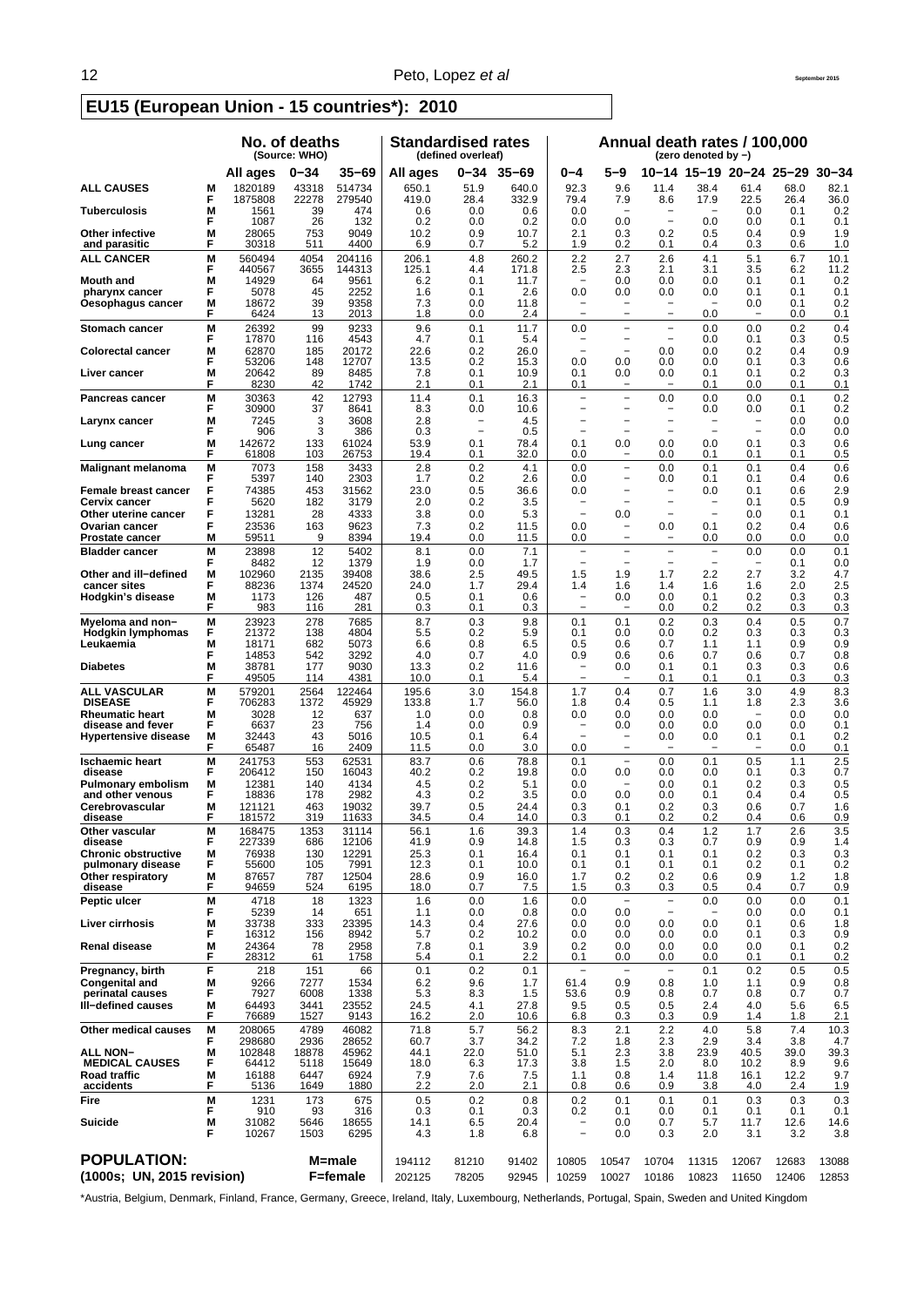#### $EU15$  and  $13$

#### **2010: EU15 (European Union - 15 countries)**

## **Annual death rates / 100,000**

**September 2015** 

#### **(zero denoted by −) 9th ICD/10th ICD categories**

| 35–39        | 40-44 45-49  |                          |                                 | 50-54 55-59              | 60–64                    | $65 - 69$                |                          |                | 70-74 75-79 80+/NK       |        |                                                 |                                                            |
|--------------|--------------|--------------------------|---------------------------------|--------------------------|--------------------------|--------------------------|--------------------------|----------------|--------------------------|--------|-------------------------------------------------|------------------------------------------------------------|
| 112.2        | 169.2        | 276.8                    | 463.1                           | 736.1                    | 1078.9                   | 1643.7                   | 2597.5                   | 4426.4         | 11095.6                  | M      | <b>ALL CAUSES</b>                               | 001-999/A00-Y89                                            |
| 57.3<br>0.2  | 94.0<br>0.3  | 154.6<br>0.4             | 251.8<br>0.5                    | 375.5<br>0.6             | 550.8<br>0.7             | 846.5<br>1.1             | 1387.2<br>1.9            | 2606.4<br>3.6  | 9379.2<br>9.5            | F<br>M | Tuberculosis                                    | 010-018, 137/                                              |
| 0.1          | 0.1          | 0.1                      | 0.1                             | 0.1                      | 0.2                      | 0.4                      | 0.8                      | 2.2            | 5.1                      | F      |                                                 | A15-A19, B90                                               |
| 3.4<br>1.6   | 6.1<br>2.1   | 8.8<br>3.1               | 9.6<br>3.6                      | 11.0<br>4.9              | 14.4<br>7.6              | 21.3<br>13.2             | 35.1<br>23.3             | 64.6<br>47.9   | 162.9<br>147.1           | M<br>F | Other infective<br>and parasitic                | Rest of 001-139,279.5&.6/<br>rest of A00-B99 excl A33, A34 |
| 17.6         | 34.0         | 77.1                     | 168.3                           | 307.2                    | 483.9                    | 733.7                    | 1056.2                   | 1527.7         | 2437.4                   | M      | <b>ALL CANCER</b>                               | 140-208/C00-C97                                            |
| 22.6<br>0.5  | 43.3<br>1.6  | 77.0<br>5.5              | 135.3<br>12.3                   | 207.0<br>17.6            | 296.8<br>21.4            | 420.6<br>22.5            | 570.4<br>22.0            | 799.2<br>24.7  | 1314.0<br>27.9           | F<br>M | <b>Mouth and</b>                                | 140-149/C00-C14                                            |
| 0.2          | 0.6          | 1.3                      | 2.6                             | 3.9                      | 4.5                      | 5.5                      | 5.3                      | 7.3            | 12.8                     | F      | pharynx cancer                                  |                                                            |
| 0.4<br>0.1   | 1.2<br>0.2   | 3.9<br>0.7               | 9.3<br>1.8                      | 16.2<br>3.0              | 22.9<br>4.9              | 28.4<br>6.4              | 35.5<br>8.4              | 42.1<br>11.5   | 53.3<br>20.2             | M<br>F | Oesophagus cancer                               | 150/C15                                                    |
| 1.1          | 2.0          | 4.1                      | 8.1                             | 13.5                     | 21.0                     | 31.6                     | 50.2                     | 74.3           | 118.8                    | M      | <b>Stomach cancer</b>                           | 151/C16                                                    |
| 0.9          | 1.8          | 2.6                      | 4.0                             | 6.1                      | 8.7                      | 13.6                     | 21.1                     | 33.2           | 64.6                     | F      |                                                 |                                                            |
| 1.6<br>1.3   | 2.8<br>3.0   | 6.9<br>6.1               | 14.7<br>10.9                    | 29.1<br>18.1             | 48.3<br>26.8             | 78.7<br>41.0             | 120.1<br>63.5            | 181.3<br>97.2  | 305.6<br>200.7           | M<br>F | <b>Colorectal cancer</b>                        | 153, 154/C18-C21                                           |
| 0.4          | 1.0          | 3.3                      | 7.1                             | 12.6                     | 20.2                     | 31.3                     | 44.7                     | 59.7           | 66.6                     | М      | Liver cancer                                    | 155.0/C22 excl C221                                        |
| 0.1<br>0.8   | 0.4<br>2.0   | 0.5<br>4.9               | 1.3<br>10.4                     | 2.4<br>19.6              | 4.0<br>30.0              | 6.1<br>46.6              | 12.1<br>63.1             | 19.7<br>82.0   | 28.0<br>103.2            | F<br>M | <b>Pancreas cancer</b>                          | 157/C25                                                    |
| 0.5          | 1.2          | 3.0                      | 6.3                             | 12.1                     | 19.4                     | 31.7                     | 46.6                     | 64.6           | 94.9                     | F      |                                                 |                                                            |
| 0.1<br>0.0   | 0.4<br>0.1   | 1.5<br>0.1               | 3.7<br>0.6                      | 6.5<br>0.7               | 8.7<br>0.8               | 10.8<br>1.0              | 12.6<br>1.3              | 16.0<br>1.4    | 22.9<br>2.1              | M<br>F | Larynx cancer                                   | 161/C32                                                    |
| 2.2          | 6.5          | 18.7                     | 50.2                            | 96.1                     | 150.6                    | 224.5                    | 296.1                    | 394.5          | 464.9                    | M      | Lung cancer                                     | 162/C33, C34                                               |
| 1.7          | 4.9          | 12.2                     | 27.4                            | 42.4                     | 58.3                     | 77.5                     | 91.7                     | 113.2          | 128.3                    | F      |                                                 |                                                            |
| 1.2<br>1.1   | 1.7<br>1.5   | 2.4<br>2.0               | 3.3<br>2.4                      | 4.7<br>2.9               | 6.7<br>3.9               | 9.0<br>4.8               | 11.9<br>5.7              | 15.6<br>8.0    | 21.9<br>13.3             | M<br>F | Malignant melanoma                              | 172/C43                                                    |
| 7.5          | 13.9         | 22.0                     | 34.3                            | 46.1                     | 59.5                     | 73.1                     | 87.9                     | 111.9          | 188.7                    | F      | <b>Female breast cancer</b>                     | 174/C50                                                    |
| 1.6<br>0.4   | 2.6<br>0.9   | 3.2<br>1.9               | 4.0<br>3.1                      | 4.2<br>6.2               | 4.3<br>9.6               | 4.8<br>14.6              | 5.8<br>20.2              | 6.6<br>25.1    | 8.8<br>37.5              | F<br>F | Cervix cancer<br>Other uterine cancer           | 180/C53<br>179, 182/C54, C55                               |
| 1.1          | 2.1          | 4.8                      | 9.0                             | 13.8                     | 20.7                     | 29.1                     | 34.5                     | 43.4           | 52.4                     | F      | Ovarian cancer                                  | 183/C56, C570-C574                                         |
| 0.0          | 0.1          | 0.7                      | 2.5                             | 8.6                      | 21.3                     | 47.3                     | 92.2                     | 176.2          | 467.6                    | M      | <b>Prostate cancer</b>                          | 185/C61                                                    |
| 0.2<br>0.1   | 0.4<br>0.3   | 1.2<br>0.6               | 3.2<br>1.1                      | 7.0<br>1.7               | 13.7<br>2.8              | 24.0<br>5.2              | 39.3<br>8.6              | 70.4<br>15.1   | 156.0<br>38.4            | M<br>F | <b>Bladder cancer</b>                           | 188/C67                                                    |
| 6.5          | 10.5         | 18.0                     | 33.6                            | 59.1                     | 89.4                     | 129.0                    | 186.1                    | 263.7          | 424.9                    | M      | Other and ill-defined                           | Rest of 140-199/                                           |
| 4.4<br>0.3   | 7.5<br>0.3   | 12.2<br>0.4              | 20.7<br>0.5                     | 33.5<br>0.6              | 51.0<br>0.8              | 76.3<br>1.2              | 108.8<br>1.7             | 162.2<br>2.8   | 294.5<br>3.4             | F<br>M | cancer sites<br>Hodgkin's disease               | rest of C00-C80, C97<br>201/C81                            |
| 0.2          | 0.2          | 0.2                      | 0.3                             | 0.3                      | 0.5                      | 0.7                      | 1.1                      | 1.7            | 2.6                      | F      |                                                 |                                                            |
| 1.1          | 1.8          | 3.4                      | 5.5                             | 10.1                     | 18.1                     | 28.6                     | 46.2                     | 70.3           | 111.4                    | M      | Myeloma and non-                                | 200, 202-203/                                              |
| 0.5<br>1.2   | 1.0<br>1.5   | 1.9<br>2.3               | 3.2<br>3.7                      | 5.9<br>5.8               | 10.8<br>10.8             | 17.9<br>20.1             | 29.6<br>34.5             | 47.7<br>54.1   | 73.8<br>89.0             | F<br>M | <b>Hodgkin lymphomas</b><br>Leukaemia           | C82-C90, C96<br>204-208/C91-C95                            |
| 0.9          | 1.1          | 1.7                      | 2.4                             | 3.9                      | 6.5                      | 11.2                     | 18.2                     | 29.5           | 52.3                     | F      |                                                 |                                                            |
| 1.0<br>0.5   | 1.9<br>0.7   | 3.6<br>1.4               | 6.7<br>2.8                      | 12.5<br>5.3              | 21.0<br>9.5              | 34.2<br>17.7             | 62.4<br>38.6             | 111.8<br>83.2  | 250.8<br>263.6           | M<br>F | <b>Diabetes</b>                                 | 250/E10-E14                                                |
| 16.1         | 31.2         | 58.2                     | 104.3                           | 171.8                    | 264.6                    | 437.5                    | 762.0                    | 1445.5         | 4332.3                   | M      | <b>ALL VASCULAR</b>                             | 390-459/100-199                                            |
| 6.5<br>0.1   | 11.8<br>0.2  | 21.0<br>0.2              | 34.3<br>0.6                     | 54.3<br>0.9              | 90.9<br>1.4              | 173.4<br>2.3             | 374.4<br>4.9             | 875.7<br>8.8   | 4215.3<br>20.5           | F<br>M | <b>DISEASE</b><br><b>Rheumatic heart</b>        | 390-398/100-109                                            |
| 0.1          | 0.1          | 0.2                      | 0.4                             | 0.7                      | 1.8                      | 3.3                      | 6.4                      | 12.8           | 32.1                     | F      | disease and fever                               |                                                            |
| 0.4<br>0.1   | 1.0<br>0.3   | 2.0<br>0.8               | 3.8<br>1.5                      | 7.2<br>2.9               | 11.2<br>5.0              | 19.6<br>10.3             | 34.2<br>24.1             | 71.4<br>63.9   | 289.4<br>424.5           | M<br>F | <b>Hypertensive disease</b>                     | 401-405/I10-I15                                            |
| 6.3          | 14.4         | 30.1                     | 56.2                            | 91.1                     | 138.6                    | 215.1                    | 356.4                    | 618.8          | 1591.3                   | M      | <b>Ischaemic heart</b>                          | 410-414/I20-I25                                            |
| 1.4          | 3.2          | 6.4                      | 11.5                            | 18.7                     | 33.1                     | 64.1                     | 130.0                    | 280.9          | 1182.9                   | F      | disease                                         |                                                            |
| 0.9<br>0.9   | 1.6<br>1.3   | 2.6<br>2.1               | 3.8<br>2.4                      | 5.8<br>3.4               | 8.6<br>5.2               | 12.3<br>9.3              | 17.5<br>15.7             | 30.3<br>29.7   | 68.5<br>89.7             | M<br>F | <b>Pulmonary embolism</b><br>and other venous   | 415.1, 451-453/<br>I26, I80–I82                            |
| 2.6          | 4.8          | 8.5                      | 14.5                            | 24.3                     | 39.2                     | 76.7                     | 149.7                    | 323.0<br>240.2 | 994.8                    | M<br>F | Cerebrovascular                                 | 430-438/160-169                                            |
| 1.9<br>5.8   | 3.4<br>9.2   | 6.4<br>14.8              | 9.8<br>25.3                     | 14.2<br>42.4             | 21.4<br>65.7             | 41.2<br>111.5            | 96.6<br>199.3            | 393.3          | 1075.5<br>1367.7         | M      | disease<br>Other vascular                       | Rest of 390-459/                                           |
| 2.1          | 3.4          | 5.1                      | 8.7                             | 14.4                     | 24.4                     | 45.2                     | 101.6                    | 248.4          | 1410.5                   | F      | disease                                         | rest of I00-I99                                            |
| 0.5<br>0.4   | 1.1<br>0.9   | 2.6<br>1.9               | 6.3<br>4.5                      | 14.4<br>9.6              | 29.7<br>18.8             | 60.0<br>33.8             | 113.4<br>54.4            | 224.2<br>100.7 | 592.4<br>260.0           | M<br>F | <b>Chronic obstructive</b><br>pulmonary disease | 490-496/<br>J40–J47, J67                                   |
| 2.5          | 3.2          | 5.5                      | 9.3                             | 15.9                     | 26.1                     | 49.4                     | 98.1                     | 208.0          | 767.2                    | М      | Other respiratory                               | Rest of 460-519/                                           |
| 1.3<br>0.2   | 1.9<br>0.4   | 2.8<br>0.7               | 4.9<br>1.3                      | 7.6<br>1.9               | 12.1<br>2.9              | 22.0<br>4.2              | 46.8<br>6.7              | 109.1<br>11.5  | 569.7<br>30.3            | F<br>M | disease<br>Peptic ulcer                         | rest of J00-J98<br>531-533/K25-K27                         |
| 0.1          | 0.1          | 0.3                      | 0.5                             | 0.8                      | 1.5                      | 2.4                      | 3.9                      | 7.6            | 27.4                     | F      |                                                 |                                                            |
| 4.6<br>1.9   | 10.9<br>4.2  | 19.4<br>7.4              | 29.7<br>11.0                    | 39.8<br>14.0             | 43.5<br>16.1             | 44.9<br>17.0             | 47.6<br>20.3             | 48.9<br>24.0   | 43.2<br>25.1             | M<br>F | Liver cirrhosis                                 | 571/K70, K74                                               |
| 0.4          | 0.5          | 0.8                      | 2.1                             | 3.9                      | 6.6                      | 12.6                     | 28.1                     | 58.5           | 221.2                    | Μ      | Renal disease                                   | 580-590/N00-N19                                            |
| 0.3          | 0.3          | 0.6                      | 1.1                             | 2.0                      | 3.6                      | 7.3                      | 16.8                     | 38.9           | 165.9                    | F      |                                                 |                                                            |
| 0.3<br>1.0   | 0.1<br>1.0   | $\qquad \qquad -$<br>1.3 | $\overline{\phantom{a}}$<br>1.9 | $\qquad \qquad -$<br>2.6 | $\qquad \qquad -$<br>2.7 | $\qquad \qquad -$<br>1.8 | $\qquad \qquad -$<br>1.7 | 0.0<br>1.8     | $\qquad \qquad -$<br>2.9 | F<br>M | Pregnancy, birth<br><b>Congenital and</b>       | 630-676/A34,O00-O99<br>740-779/A33,                        |
| 0.8          | 0.8          | 1.2                      | 1.5                             | 2.2                      | 2.3                      | 1.5                      | 1.4                      | 1.7            | 2.4                      | F      | perinatal causes                                | P00-P96, Q00-Q99                                           |
| 9.5<br>3.4   | 13.4<br>4.7  | 18.4<br>6.4              | 26.5<br>9.1                     | 35.0<br>12.1             | 42.0<br>16.1             | 49.7<br>22.4             | 67.5<br>34.2             | 106.1<br>67.5  | 364.1<br>437.5           | Μ<br>F | <b>III-defined causes</b>                       | 780-799/R00-R99                                            |
| 13.6         | 20.2         | 30.9                     | 44.1                            | 64.3                     | 87.7                     | 132.7                    | 237.2                    | 488.1          | 1542.2                   | M      | Other medical causes                            | Rest of 001-799/                                           |
| 6.8          | 10.3         | 15.9<br>49.0             | 24.4<br>52.6                    | 36.4<br>55.2             | 54.9                     | 90.5<br>60.6             | 166.4                    | 382.1          | 1680.5<br>339.1          | F<br>Μ |                                                 | rest of A00-R99                                            |
| 41.6<br>10.7 | 45.1<br>12.5 | 15.5                     | 18.6                            | 19.2                     | 53.2<br>20.3             | 24.4                     | 79.6<br>35.7             | 126.0<br>66.5  | 265.8                    | F      | <b>ALL NON-</b><br><b>MEDICAL CAUSES</b>        | E800-E999/V01-Y89                                          |
| 8.8          | 7.8          | 7.8                      | 7.8<br>2.2                      | 6.9                      | 6.1                      | 7.5                      | 9.1<br>4.0               | 12.8           | 18.3                     | Μ<br>F | Road traffic                                    | E810-E819, E826-E829/                                      |
| 1.6<br>0.4   | 1.7<br>0.5   | 2.0<br>0.6               | 0.8                             | 2.0<br>1.0               | 2.4<br>0.9               | 2.5<br>$1.2$             | 1.1                      | 5.5<br>1.5     | 5.8<br>2.9               | M      | accidents<br>Fire                               | part of V01-V99, Y850<br>E890-E899/X00-X09                 |
| 0.1          | 0.3          | 0.3                      | 0.4                             | 0.3                      | 0.5                      | 0.6                      | 0.9                      | 1.3            | 2.4                      | F      |                                                 |                                                            |
| 16.6<br>4.7  | 20.0<br>5.9  | 22.1<br>7.0              | 23.1<br>8.3                     | 22.4<br>7.7              | 19.6<br>6.9              | 18.8<br>7.2              | 22.5<br>7.4              | 28.5<br>7.4    | 45.2<br>8.8              | M<br>F | Suicide                                         | E950-E959/X60-X84                                          |
|              |              |                          |                                 |                          |                          |                          |                          |                |                          |        |                                                 |                                                            |
| 14061        | 15429        | 15298                    | 13611                           | 12102                    | 11533                    | 9366                     | 8323                     | 6239           | 6938                     | Μ      | <b>POPULATION</b>                               |                                                            |
| 13933        | 15331        | 15288                    | 13761                           | 12445                    | 12061                    | 10126                    | 9717                     | 8188           | 13069                    | F      | (1000s; UN, 2015 revision)                      |                                                            |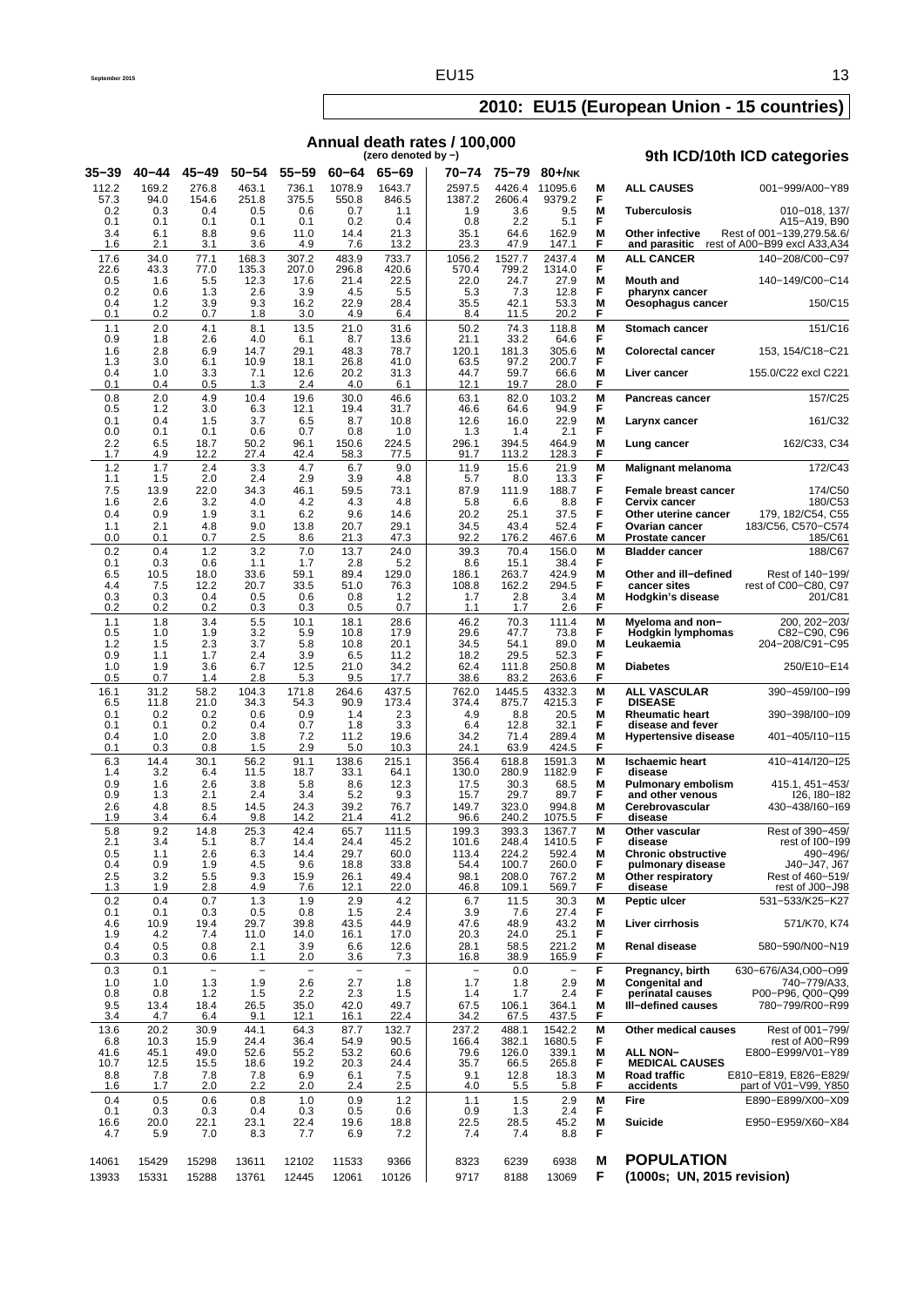### **EU13 recent (European Union - 13 countries\*): 2010**

|                                                  |        |                  | No. of deaths<br>(Source: WHO) |                    | Standardised rates | (defined overleaf)              |                 |                                            |                                                      | Annual death rates / 100,000                         | (zero denoted by -)                                  |                                 |                                                      |               |
|--------------------------------------------------|--------|------------------|--------------------------------|--------------------|--------------------|---------------------------------|-----------------|--------------------------------------------|------------------------------------------------------|------------------------------------------------------|------------------------------------------------------|---------------------------------|------------------------------------------------------|---------------|
|                                                  |        | All ages         | $0 - 34$                       | 35–69              | All ages           | 0–34                            | $35 - 69$       | 0–4                                        | 5–9                                                  |                                                      |                                                      | 10-14 15-19 20-24 25-29         |                                                      | $30 - 34$     |
| <b>ALL CAUSES</b>                                | M<br>F | 627093<br>581960 | 22031<br>9241                  | 270791<br>125083   | 1086.0<br>602.5    | 86.8<br>41.4                    | 1317.2<br>537.8 | 156.1<br>129.4                             | 18.1<br>13.9                                         | 20.9<br>14.9                                         | 60.4<br>25.0                                         | 100.8<br>28.0                   | 109.3<br>32.6                                        | 141.8<br>46.2 |
| Tuberculosis                                     | М      | 2395             | 122                            | 1823               | 4.3                | 0.4                             | 7.9             | 0.2                                        |                                                      |                                                      | 0.0                                                  | 0.4                             | 0.5                                                  | 1.8           |
| Other infective                                  | F<br>М | 555<br>3227      | 44<br>379                      | 271<br>1518        | 0.8<br>5.8         | 0.2<br>1.6                      | 1.1<br>7.2      | 0.1<br>4.3                                 | $\overline{\phantom{0}}$<br>0.3                      | 0.0<br>0.3                                           | 0.1<br>0.6                                           | 0.2<br>1.8                      | 0.3<br>1.4                                           | 0.4<br>2.2    |
| and parasitic<br><b>ALL CANCER</b>               | F<br>M | 2979<br>152657   | 215<br>1603                    | 829<br>79191       | 3.5<br>264.2       | 1.0<br>6.2                      | 3.5<br>395.9    | 3.2<br>3.8                                 | 0.5<br>3.7                                           | 0.4<br>3.6                                           | 0.3<br>4.7                                           | 1.0<br>6.7                      | 0.8<br>8.7                                           | 0.7<br>12.1   |
|                                                  | F      | 115915           | 1339                           | 50926              | 141.4              | 5.3                             | 215.2           | 3.6                                        | 2.4                                                  | 2.3                                                  | 3.6                                                  | 3.9                             | 7.1                                                  | 14.0          |
| Mouth and<br>pharynx cancer                      | М<br>F | 6971<br>1509     | 27<br>10                       | 5595<br>860        | 12.3<br>2.0        | 0.1<br>0.0                      | 25.6<br>3.5     | 0.0                                        | $\overline{\phantom{0}}$                             |                                                      | 0.1                                                  | 0.1<br>0.0                      | 0.1<br>0.1                                           | 0.4<br>0.1    |
| Oesophagus cancer                                | Μ<br>F | 3500<br>764      | 5<br>1                         | 2468<br>376        | 6.1<br>0.9         | 0.0<br>$\overline{\phantom{0}}$ | 11.8<br>1.6     | $\overline{\phantom{0}}$                   | $\overline{\phantom{0}}$<br>$\overline{\phantom{0}}$ | -<br>$\overline{\phantom{0}}$                        | $\overline{\phantom{0}}$                             |                                 | 0.1<br>0.0                                           | 0.1           |
| Stomach cancer                                   | М      | 10395            | 53                             | 4990               | 17.9               | 0.2                             | 25.0            | 0.0                                        | 0.1                                                  | $\overline{\phantom{0}}$                             | 0.0                                                  | 0.1                             | 0.4                                                  | 0.6           |
| <b>Colorectal cancer</b>                         | F<br>М | 6156<br>19203    | 48<br>82                       | 2133<br>8322       | 7.0<br>33.0        | 0.2<br>0.3                      | 9.2<br>43.4     | $\overline{\phantom{0}}$                   | $\overline{\phantom{0}}$                             |                                                      | 0.1                                                  | 0.2<br>0.2                      | 0.3<br>0.5                                           | 0.7<br>1.2    |
| Liver cancer                                     | F<br>М | 15159<br>5017    | 53<br>34                       | 5065<br>2714       | 17.0<br>8.7        | 0.2<br>0.1                      | 22.0<br>13.6    | $\overline{\phantom{0}}$<br>0.2            | $\overline{\phantom{0}}$<br>0.1                      | $\overline{\phantom{0}}$                             | 0.0<br>0.0                                           | 0.1<br>0.2                      | 0.5<br>0.2                                           | 0.7<br>0.2    |
|                                                  | F<br>M | 3060<br>7740     | 25<br>21                       | 1055               | 3.5                | 0.1                             | 4.6             | 0.1<br>$\overline{\phantom{0}}$            | $\overline{a}$                                       | —                                                    | 0.1<br>0.0                                           | 0.1<br>$\overline{\phantom{0}}$ | 0.2<br>0.1                                           | 0.2<br>0.4    |
| <b>Pancreas cancer</b>                           | F      | 7141             | 11                             | 4411<br>2649       | 13.5<br>8.3        | 0.1<br>0.0                      | 22.1<br>11.5    | $\overline{\phantom{0}}$                   | $\overline{\phantom{0}}$                             |                                                      | 0.0                                                  | $\overline{\phantom{0}}$        | 0.0                                                  | 0.2           |
| Larynx cancer                                    | М<br>F | 4005<br>395      | 3<br>1                         | 2858<br>238        | 7.0<br>0.5         | 0.0                             | 13.6<br>1.0     | —<br>$\overline{\phantom{0}}$              | $\overline{\phantom{0}}$<br>$\overline{\phantom{0}}$ | -<br>$\overline{\phantom{0}}$                        | $\overline{\phantom{0}}$<br>$\overline{\phantom{0}}$ | 0.0                             | 0.0<br>$\overline{\phantom{0}}$                      | 0.1           |
| Lung cancer                                      | M<br>F | 43723<br>15269   | 73<br>43                       | 25899<br>8515      | 75.9<br>19.6       | 0.2<br>0.1                      | 129.7<br>35.8   | 0.0<br>$\overline{\phantom{0}}$            | $\overline{\phantom{0}}$<br>$\overline{\phantom{0}}$ | $\overline{\phantom{0}}$<br>$\overline{\phantom{0}}$ | 0.1<br>0.1                                           | 0.2<br>0.1                      | 0.4<br>0.2                                           | 1.0<br>0.7    |
| Malignant melanoma                               | М      | 1762             | 51                             | 954                | 3.1                | 0.2                             | 4.5             | $\overline{\phantom{0}}$                   | $\overline{\phantom{0}}$                             | $\overline{\phantom{0}}$                             | 0.0                                                  | 0.1                             | 0.4                                                  | 0.6           |
| Female breast cancer                             | F<br>F | 1481<br>16793    | 39<br>121                      | 660<br>8567        | 1.9<br>21.4        | 0.1<br>0.4                      | 2.7<br>35.6     | 0.0<br>—                                   | $\overline{\phantom{0}}$<br>$\overline{\phantom{0}}$ | —                                                    | $\overline{a}$                                       | 0.1<br>0.0                      | 0.4<br>0.4                                           | 0.5<br>2.5    |
| Cervix cancer<br>Other uterine cancer            | F<br>F | 5411<br>3933     | 113<br>14                      | 3636<br>1752       | 7.8<br>4.8         | 0.4<br>0.1                      | 14.6<br>7.6     | $\overline{\phantom{0}}$<br>—              | $\overline{\phantom{0}}$<br>$\overline{\phantom{0}}$ | $\overline{\phantom{0}}$<br>$\overline{\phantom{0}}$ | 0.0                                                  | 0.1<br>0.0                      | 0.6<br>0.1                                           | 2.0<br>0.2    |
| <b>Ovarian cancer</b>                            | F      | 6713             | 50                             | 3722               | 8.8                | 0.2                             | 15.6            | $\overline{\phantom{0}}$                   | $\overline{\phantom{0}}$                             | 0.0                                                  | 0.0                                                  | 0.1                             | 0.2                                                  | 0.8           |
| <b>Prostate cancer</b><br><b>Bladder cancer</b>  | Μ<br>М | 12245<br>6264    | 1<br>4                         | 2760<br>2251       | 20.7<br>10.7       | $\overline{\phantom{0}}$<br>0.0 | 15.7<br>12.0    | $\overline{\phantom{0}}$<br>$\overline{a}$ | $\overline{\phantom{0}}$<br>$\overline{a}$           | $\overline{\phantom{0}}$<br>$\overline{a}$           | $\overline{\phantom{0}}$<br>$\overline{a}$           | $\overline{\phantom{0}}$        | $\overline{\phantom{a}}$<br>$\overline{\phantom{0}}$ | 0.0<br>0.1    |
| Other and ill-defined                            | F<br>М | 1900<br>23609    | 792                            | 534<br>12296       | 2.0<br>41.1        | 3.1                             | 2.3<br>60.5     | 2.2                                        | $\overline{a}$<br>2.5                                | $\overline{\phantom{0}}$<br>2.0                      | 2.8                                                  | 3.5                             | $\overline{\phantom{0}}$<br>4.0                      | 4.9           |
| cancer sites                                     | F      | 22853            | 496                            | 8559               | 27.0               | 2.1                             | 36.5            | 2.1                                        | 1.6                                                  | 1.5                                                  | 2.0                                                  | 1.8                             | 2.4                                                  | 3.2           |
| Hodgkin's disease                                | М<br>F | 323<br>230       | 63<br>51                       | 175<br>90          | 0.6<br>0.3         | 0.2<br>0.2                      | 0.8<br>0.4      |                                            | $\overline{a}$<br>$\overline{\phantom{0}}$           | 0.0                                                  | 0.1<br>0.1                                           | 0.4<br>0.3                      | 0.5<br>0.5                                           | 0.6<br>0.4    |
| Myeloma and non-<br>Hodgkin lymphomas            | M<br>F | 3845<br>3739     | 116<br>108                     | 1829<br>1347       | 6.7<br>4.4         | 0.4<br>0.4                      | 9.1<br>5.9      | 0.1<br>0.2                                 | 0.3<br>0.1                                           | 0.3<br>0.1                                           | 0.2<br>0.4                                           | 0.4<br>0.5                      | 0.8<br>0.7                                           | 0.8<br>1.0    |
| Leukaemia                                        | М      | 4055             | 278                            | 1669               | 7.1                | 1.1                             | 8.5             | 1.1                                        | 0.8                                                  | 1.3                                                  | 1.2                                                  | 1.4                             | 1.2                                                  | 1.1           |
| <b>Diabetes</b>                                  | F<br>М | 3409<br>8197     | 155<br>74                      | 1168<br>3520       | 4.1<br>14.1        | 0.7<br>0.3                      | 5.0<br>17.8     | 1.1<br>0.0                                 | 0.7<br>0.0                                           | 0.6<br>0.0                                           | 0.7<br>0.1                                           | 0.5<br>0.1                      | 0.5<br>0.4                                           | 0.7<br>1.1    |
| <b>ALL VASCULAR</b>                              | F<br>M | 10807<br>295371  | 36<br>1675                     | 2273<br>98112      | 11.1<br>503.7      | 0.1<br>6.0                      | 10.2<br>494.6   | $\overline{\phantom{0}}$<br>3.2            | 0.0<br>0.6                                           | 0.1<br>1.0                                           | 0.1<br>2.8                                           | 0.1<br>5.2                      | 0.2<br>9.6                                           | 0.4<br>19.6   |
| <b>DISEASE</b>                                   | F      | 343547           | 744                            | 40580              | 319.2              | 3.0                             | 181.5           | 3.6                                        | 0.6                                                  | 0.9                                                  | 1.7                                                  | 2.8                             | 4.3                                                  | 6.8           |
| Rheumatic heart<br>disease and fever             | М<br>F | 802<br>1366      | 16<br>4                        | 327<br>337         | 1.4<br>1.4         | 0.1<br>0.0                      | 1.6<br>1.5      | 0.1                                        | $\overline{\phantom{0}}$<br>$\overline{\phantom{0}}$ | 0.1<br>0.0                                           | 0.1                                                  | $\overline{\phantom{0}}$        | 0.1<br>$\overline{\phantom{0}}$                      | 0.2<br>0.0    |
| <b>Hypertensive disease</b>                      | Μ<br>F | 22773<br>32836   | 40<br>19                       | 6561<br>3733       | 38.7<br>30.4       | 0.1<br>0.1                      | 33.8<br>16.9    | $\overline{\phantom{0}}$<br>0.1            | $\overline{a}$<br>$\overline{\phantom{0}}$           | $\overline{\phantom{0}}$                             | 0.0                                                  | 0.1<br>0.1                      | 0.2<br>0.1                                           | 0.7<br>0.2    |
| <b>Ischaemic heart</b>                           | М      | 114178           | 347                            | 41846              | 195.2              | 1.2                             | 210.2           | $\overline{\phantom{0}}$                   | L,                                                   |                                                      | 0.1                                                  | 1.0                             | 1.8                                                  | 5.3           |
| disease<br>Pulmonary embolism                    | F<br>М | 117420<br>4619   | 79<br>71                       | 13881<br>2120      | 108.7<br>8.0       | 0.3<br>0.2                      | 62.4<br>10.5    | $\overline{\phantom{0}}$<br>—              | $\overline{\phantom{0}}$<br>$\overline{\phantom{0}}$ | $\overline{\phantom{0}}$                             | 0.1<br>0.1                                           | 0.2<br>0.3                      | 0.5<br>0.5                                           | 1.2<br>0.9    |
| and other venous<br>Cerebrovascular              | F<br>М | 5256<br>70095    | 46<br>283                      | 1365<br>20650      | 5.6<br>119.1       | 0.2<br>1.0                      | 5.9<br>107.3    | $\overline{\phantom{0}}$<br>0.6            | $\overline{\phantom{0}}$<br>0.1                      | $\overline{\phantom{0}}$<br>0.2                      | 0.2<br>0.5                                           | 0.1<br>0.9                      | 0.4<br>1.6                                           | 0.5<br>3.2    |
| disease                                          | F      | 90539            | 189                            | 11505              | 85.5               | 0.7                             | 51.8            | 0.3                                        | 0.1                                                  | 0.3                                                  | 0.2                                                  | 0.8                             | 1.5                                                  | 1.8           |
| Other vascular<br>disease                        | Μ<br>F | 82904<br>96130   | 918<br>407                     | 26608<br>9759      | 141.4<br>87.5      | 3.4<br>1.7                      | 131.2<br>43.0   | 2.5<br>3.3                                 | 0.5<br>0.5                                           | 0.7<br>0.6                                           | 2.1<br>1.1                                           | 3.1<br>1.5                      | 5.3<br>1.8                                           | 9.4<br>3.1    |
| <b>Chronic obstructive</b><br>pulmonary disease  | М<br>F | 16549<br>9082    | 67<br>36                       | 5114<br>2027       | 28.1<br>9.3        | 0.2<br>0.1                      | 26.9<br>8.9     | 0.2<br>0.1                                 | 0.1<br>0.0                                           | 0.1<br>0.1                                           | 0.2<br>0.1                                           | 0.2<br>0.2                      | 0.4<br>0.1                                           | 0.6<br>0.3    |
| Other respiratory                                | Μ      | 18163            | 1140                           | 6838               | 31.9               | 5.0                             | 32.8            | 19.4                                       | 2.0                                                  | 1.3                                                  | 2.3                                                  | 2.4                             | 3.5                                                  | 4.3           |
| disease<br>Peptic ulcer                          | F<br>M | 14299<br>2490    | 805<br>29                      | 2620<br>1289       | 15.5<br>4.3        | 3.9<br>0.1                      | 11.1<br>6.1     | 17.6<br>$\overline{\phantom{0}}$           | 1.4<br>$\overline{\phantom{0}}$                      | 1.3<br>$\overline{a}$                                | 1.3<br>$\overline{\phantom{a}}$                      | 1.9<br>0.1                      | 1.8<br>0.1                                           | 1.9<br>0.4    |
| Liver cirrhosis                                  | F<br>М | 2022<br>20525    | 14<br>426                      | 454<br>16351       | 2.1<br>36.4        | 0.1<br>1.4                      | 1.9<br>74.2     | $\overline{\phantom{0}}$<br>0.0            | $\overline{\phantom{0}}$<br>$\overline{\phantom{0}}$ | 0.0<br>-                                             | 0.0<br>0.1                                           | 0.0<br>0.9                      | 0.1<br>2.3                                           | 0.2<br>6.7    |
|                                                  | F      | 9335             | 128                            | 6344               | 13.2               | 0.5                             | 26.0            |                                            | $\overline{\phantom{0}}$                             | $\overline{a}$                                       | 0.1                                                  | 0.2                             | 0.8                                                  | 2.1           |
| <b>Renal disease</b>                             | M<br>F | 5941<br>6565     | 86<br>65                       | 1882<br>1337       | 10.1<br>6.7        | 0.3<br>0.3                      | 9.5<br>5.9      | 0.5<br>0.2                                 | 0.1<br>0.2                                           | 0.1<br>0.1                                           | 0.1<br>0.3                                           | 0.3<br>0.2                      | 0.5<br>0.4                                           | 0.7<br>0.4    |
| Pregnancy, birth                                 | F<br>M | 95               | 65<br>3039                     | 30                 | 0.2                | 0.2                             | 0.1             | $\overline{\phantom{0}}$                   | $\overline{\phantom{0}}$<br>1.4                      | $\overline{\phantom{0}}$<br>0.7                      | 0.2<br>1.3                                           | 0.2<br>0.9                      | 0.6                                                  | 0.6           |
| <b>Congenital and</b><br>perinatal causes        | F      | 3250<br>2578     | 2381                           | 182<br>164         | 8.8<br>7.3         | 15.2<br>12.5                    | 0.8<br>0.7      | 100.3<br>82.2                              | 1.5                                                  | 0.9                                                  | 1.3                                                  | 0.7                             | 0.9<br>0.8                                           | 0.7<br>0.3    |
| III-defined causes                               | M<br>F | 19248<br>17088   | 1229<br>406                    | 10556<br>3003      | 33.8<br>16.9       | 4.6<br>1.7                      | 47.1<br>12.4    | 5.8<br>3.8                                 | 0.5<br>0.5                                           | 0.5<br>0.2                                           | 1.8<br>1.2                                           | 5.5<br>1.6                      | 7.3<br>2.1                                           | 10.7<br>2.5   |
| Other medical causes                             | M      | 28726            | 1474                           | 13305              | 50.1               | 5.9                             | 62.8            | 8.2                                        | 2.8                                                  | 3.4                                                  | 5.1                                                  | 5.3                             | 6.7                                                  | 9.8<br>4.2    |
| <b>ALL NON-</b>                                  | F<br>М | 29777<br>50354   | 806<br>10688                   | 7452<br>31110      | 32.3<br>90.3       | 3.5<br>39.5                     | 31.8<br>133.8   | 6.3<br>10.1                                | 2.8<br>6.6                                           | 2.6<br>9.8                                           | 2.8<br>41.4                                          | 2.9<br>70.7                     | 3.4<br>66.9                                          | 71.1          |
| <b>MEDICAL CAUSES</b><br>Road traffic            | F<br>М | 17316<br>7879    | 2157<br>2982                   | 6773<br>4035       | 23.1<br>14.3       | 9.1<br>11.1                     | 27.6<br>17.2    | 8.8<br>1.7                                 | 3.9<br>1.9                                           | 5.8<br>2.8                                           | 12.0<br>14.8                                         | 11.9<br>23.3                    | 9.8<br>18.1                                          | 11.2<br>15.4  |
| accidents                                        | F      | 2386             | 709                            | 1030               | 3.8                | 3.0                             | 4.2             | 1.7                                        | 1.4                                                  | 2.3                                                  | 5.1                                                  | 4.6                             | 3.1                                                  | 2.7           |
| Fire                                             | M<br>F | 1142<br>498      | 130<br>47                      | 766<br>185         | 2.0<br>0.7         | 0.5<br>0.2                      | 3.4<br>0.8      | 0.4<br>0.6                                 | 0.3<br>0.1                                           | 0.1<br>0.0                                           | 0.3<br>0.2                                           | 0.5<br>0.2                      | 0.8<br>0.1                                           | 1.1<br>0.2    |
| <b>Suicide</b>                                   | M<br>F | 14597<br>2982    | 3075<br>420                    | 9655<br>1854       | 26.1<br>4.6        | 11.0<br>1.6                     | 40.9<br>7.5     | $\overline{\phantom{0}}$                   | $\overline{\phantom{0}}$<br>$\overline{\phantom{0}}$ | 1.1<br>0.6                                           | 11.0<br>3.0                                          | 21.3<br>2.3                     | 20.8<br>2.3                                          | 22.9<br>3.3   |
|                                                  |        |                  |                                |                    |                    |                                 |                 |                                            |                                                      |                                                      |                                                      |                                 |                                                      |               |
| <b>POPULATION:</b><br>(1000s; UN, 2015 revision) |        |                  |                                | M=male<br>F=female | 51654<br>55198     | 23862<br>22747                  | 23563<br>25107  | 2830<br>2684                               | 2594<br>2461                                         | 2778<br>2636                                         | 3322<br>3165                                         | 3904<br>3714                    | 4121<br>3928                                         | 4312<br>4159  |
|                                                  |        |                  |                                |                    |                    |                                 |                 |                                            |                                                      |                                                      |                                                      |                                 |                                                      |               |

\*Cyprus, Czech Republic, Estonia, Hungary, Latvia, Lithuania, Malta, Poland, Slovakia and Slovenia, who joined the EU in 2004, Bulgaria and Romania who joined in 2007, and Croatia who joined in 2013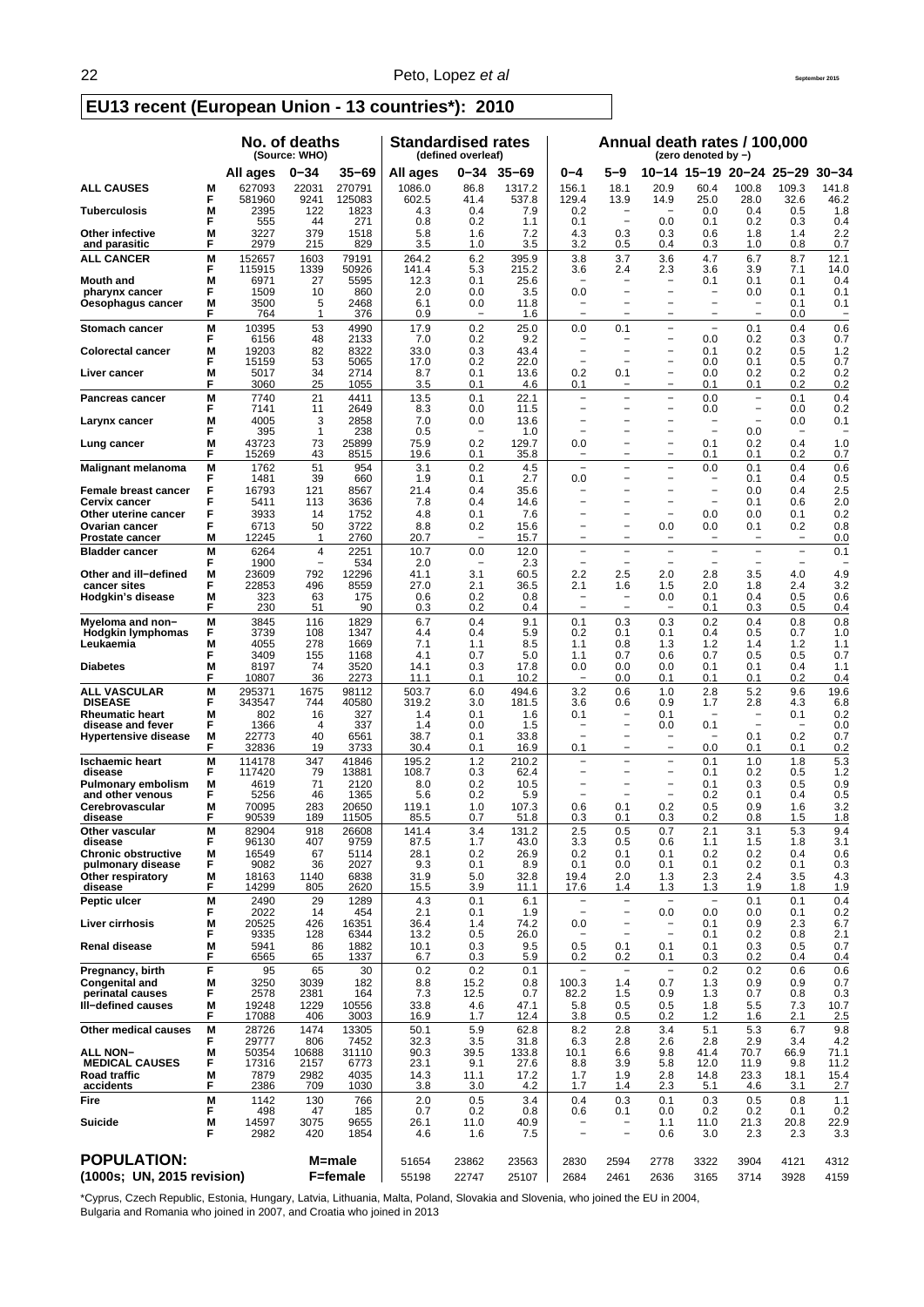#### **2010: EU13 recent (European Union - 13 countries)**

## **Annual death rates / 100,000**

#### **(zero denoted by −) 9th ICD/10th ICD categories**

| 35–39        | 40–44         | 45–49         | $50 - 54$                | $55 - 59$                | 60–64                    | $65 - 69$                       |                  |                          | 70–74 75–79 80+/нк       |        |                                                  |                                                            |
|--------------|---------------|---------------|--------------------------|--------------------------|--------------------------|---------------------------------|------------------|--------------------------|--------------------------|--------|--------------------------------------------------|------------------------------------------------------------|
| 219.2        | 377.1         | 636.6         | 1033.6                   | 1547.8                   | 2228.0                   | 3178.4                          | 4648.0           | 6987.9                   | 13631.0                  | M      | <b>ALL CAUSES</b>                                | 001-999/A00-Y89                                            |
| 82.4<br>3.4  | 142.8<br>6.2  | 244.9<br>8.0  | 396.6<br>9.6             | 592.9<br>10.1            | 903.9<br>9.5             | 1400.8<br>8.5                   | 2320.7<br>9.3    | 4243.9<br>10.8           | 11448.7<br>12.3          | F<br>Μ | <b>Tuberculosis</b>                              | 010-018, 137/                                              |
| 0.7          | 0.8           | 1.5           | 1.1                      | 1.1                      | 1.0                      | 1.5                             | 1.6              | 3.2                      | 5.0                      | F      |                                                  | A15-A19, B90                                               |
| 2.9<br>1.1   | 2.9<br>1.1    | 4.9<br>1.6    | 5.7<br>2.6               | 7.9<br>3.3               | 10.8<br>6.2              | 15.1<br>8.8                     | 21.1<br>14.0     | 30.7<br>22.1             | 47.4<br>42.3             | M<br>F | Other infective<br>and parasitic                 | Rest of 001-139,279.5&.6/<br>rest of A00-B99 excl A33, A34 |
| 22.4         | 54.4          | 127.0         | 275.7                    | 492.1                    | 747.5                    | 1052.3                          | 1413.0           | 1729.5                   | 2080.5                   | M      | <b>ALL CANCER</b>                                | 140-208/C00-C97                                            |
| 29.9<br>1.3  | 55.3<br>5.6   | 106.0<br>14.6 | 181.4<br>30.2            | 267.3<br>42.6            | 375.4<br>42.2            | 491.0<br>42.6                   | 640.0<br>36.7    | 832.2<br>29.0            | 1123.0<br>28.1           | F<br>M | <b>Mouth and</b>                                 | 140-149/C00-C14                                            |
| 0.4          | 1.2           | 2.2           | 4.1                      | 5.5                      | 6.0                      | 5.0                             | 5.5              | 7.9                      | 12.6                     | F      | pharynx cancer                                   |                                                            |
| 0.6<br>0.1   | 1.3<br>0.2    | 4.8<br>0.7    | 11.0<br>1.5              | 17.5<br>2.4              | 22.5<br>2.8              | 25.1<br>3.4                     | 26.8<br>3.7      | 22.6<br>5.6              | 22.5<br>6.6              | M<br>F | Oesophagus cancer                                | 150/C15                                                    |
| 1.5          | 4.4           | 8.7           | 17.6                     | 29.4                     | 45.6                     | 67.8                            | 104.1            | 128.9                    | 156.5                    | M      | <b>Stomach cancer</b>                            | 151/C16                                                    |
| 1.5          | 2.5           | 4.8           | 6.7                      | 9.5                      | 15.2                     | 24.1                            | 34.2             | 52.8                     | 75.2                     | F      |                                                  |                                                            |
| 1.8<br>2.5   | 5.2<br>3.7    | 10.2<br>6.8   | 22.1<br>14.8             | 45.7<br>24.8             | 83.0<br>39.9             | 135.8<br>61.5                   | 192.8<br>87.5    | 265.4<br>130.1           | 334.9<br>191.7           | M<br>F | <b>Colorectal cancer</b>                         | 153, 154/C18-C21                                           |
| 0.8          | 1.9           | 4.7           | 9.6                      | 16.0                     | 25.3                     | 37.3                            | 52.3             | 54.7                     | 54.5                     | M      | Liver cancer                                     | 155.0/C22 excl C221                                        |
| 0.3<br>1.1   | 0.8<br>3.7    | 1.5<br>7.1    | 3.0<br>16.0              | 5.5<br>27.6              | 8.3<br>39.0              | 12.5<br>59.9                    | 19.5<br>69.8     | 26.3<br>78.0             | 35.0<br>90.7             | F<br>M | <b>Pancreas cancer</b>                           | 157/C25                                                    |
| 0.8          | 1.5           | 4.3           | 7.3                      | 12.5                     | 21.9                     | 32.5                            | 47.4             | 59.2                     | 76.2                     | F      |                                                  |                                                            |
| 0.3          | 1.4           | 5.3           | 13.2                     | 21.1                     | 25.7                     | 28.3                            | 29.2             | 27.1                     | 23.8                     | M      | Larynx cancer                                    | 161/C32                                                    |
| 0.1<br>2.8   | 0.2<br>11.1   | 0.4<br>33.1   | 1.2<br>89.2              | 1.5<br>169.4             | 1.7<br>262.4             | 1.8<br>339.8                    | 2.6<br>426.5     | 2.0<br>445.5             | 1.8<br>381.3             | F<br>M | Lung cancer                                      | 162/C33, C34                                               |
| 1.6          | 4.5           | 13.1          | 32.1                     | 50.1                     | 70.3                     | 78.5                            | 83.7             | 92.4                     | 98.2                     | F      |                                                  |                                                            |
| 1.1<br>1.1   | 2.0<br>1.3    | 2.4<br>1.6    | 3.4<br>2.7               | 5.5<br>3.3               | 7.3<br>3.9               | 10.1<br>5.2                     | 13.8<br>7.3      | 17.9<br>9.7              | 23.8<br>14.8             | M<br>F | <b>Malignant melanoma</b>                        | 172/C43                                                    |
| 5.9          | 12.3          | 22.3          | 35.2                     | 46.4                     | 57.2                     | 69.7                            | 83.7             | 101.7                    | 144.4                    | F      | <b>Female breast cancer</b>                      | 174/C50                                                    |
| 5.3          | 9.0           | 14.6          | 17.5                     | 19.1                     | 19.0                     | 17.6                            | 20.9             | 22.3                     | 24.6                     | F      | Cervix cancer                                    | 180/C53                                                    |
| 0.5<br>2.2   | 1.6<br>4.9    | 3.1<br>9.4    | 4.6<br>14.9              | 9.3<br>19.7              | 13.6<br>25.6             | 20.3<br>32.1                    | 24.8<br>37.5     | 28.1<br>41.1             | 35.4<br>41.7             | F<br>F | Other uterine cancer<br><b>Ovarian cancer</b>    | 179, 182/C54, C55<br>183/C56, C570-C574                    |
| 0.1          | 0.1           | 1.0           | 3.6                      | 11.3                     | 30.2                     | 63.4                            | 119.7            | 213.8                    | 387.2                    | M      | <b>Prostate cancer</b>                           | 185/C61                                                    |
| 0.1          | 0.8           | 2.1           | 4.8                      | 12.6                     | 23.9                     | 39.4                            | 65.8             | 92.8                     | 138.9                    | M      | <b>Bladder cancer</b>                            | 188/C67                                                    |
| 0.1<br>8.1   | 0.2<br>12.9   | 0.7<br>26.0   | 1.4<br>43.8              | 2.9<br>72.5              | 4.3<br>109.2             | 6.7<br>150.7                    | 9.2<br>199.2     | 15.6<br>250.9            | 30.6<br>318.3            | F<br>M | Other and ill-defined                            | Rest of 140-199/                                           |
| 5.6          | 8.9           | 16.0          | 27.5                     | 42.8                     | 65.8                     | 88.9                            | 125.2            | 176.5                    | 260.3                    | F      | cancer sites                                     | rest of C00-C80, C97                                       |
| 0.5<br>0.2   | 0.3<br>0.2    | 0.8<br>0.4    | 0.8<br>0.2               | 0.7<br>0.4               | 1.0<br>0.6               | 1.6<br>0.7                      | 1.4<br>1.0       | 2.7<br>1.2               | 2.2<br>1.4               | M<br>F | Hodgkin's disease                                | 201/C81                                                    |
| 1.3          | 2.1           | 3.1           | 5.6                      | 11.2                     | 15.8                     | 24.9                            | 37.5             | 47.3                     | 53.1                     | M      | Myeloma and non-                                 | 200, 202-203/                                              |
| 0.8          | 1.1           | 1.9           | 3.2                      | 6.1                      | 10.8                     | 17.5                            | 25.4             | 33.2                     | 35.0                     | F      | <b>Hodgkin lymphomas</b>                         | C82-C90, C96                                               |
| 1.1<br>1.1   | 1.7<br>1.2    | 3.2<br>2.2    | 4.8<br>3.5               | 9.1<br>5.4               | 14.2<br>8.6              | 25.7<br>13.1                    | 37.4<br>20.9     | 52.8<br>26.8             | 64.6<br>37.3             | M<br>F | Leukaemia                                        | 204-208/C91-C95                                            |
| 1.9          | 3.3           | 6.7           | 11.6                     | 19.2                     | 31.6                     | 50.4                            | 70.7             | 109.8                    | 163.0                    | M      | <b>Diabetes</b>                                  | 250/E10-E14                                                |
| 0.7          | 1.0           | 2.2           | 4.6                      | 9.5                      | 19.2                     | 34.0                            | 59.7             | 102.2                    | 183.3                    | F      |                                                  |                                                            |
| 41.5<br>13.2 | 96.3<br>29.3  | 186.3<br>51.9 | 334.7<br>95.4            | 542.6<br>163.9           | 874.7<br>310.4           | 1386.1<br>606.1                 | 2275.1<br>1220.8 | 3872.2<br>2640.6         | 8858.3<br>8267.1         | M<br>F | <b>ALL VASCULAR</b><br><b>DISEASE</b>            | 390-459/100-199                                            |
| 0.2          | 0.3           | 0.9           | 1.2                      | 1.5                      | 2.6                      | 4.8                             | 7.8              | 9.9                      | 16.4                     | M      | <b>Rheumatic heart</b>                           | 390-398/100-109                                            |
| 0.1<br>1.6   | 0.4<br>4.3    | 0.4<br>10.6   | 0.5<br>20.5              | 1.4<br>36.6              | 2.6<br>60.0              | 5.3<br>102.8                    | 8.5<br>194.2     | 12.7<br>322.7            | 20.5<br>720.8            | F<br>M | disease and fever<br><b>Hypertensive disease</b> | 401-405/I10-I15                                            |
| 0.5          | 1.7           | 3.5           | 7.6                      | 14.9                     | 29.1                     | 61.3                            | 127.4            | 274.0                    | 768.7                    | F      |                                                  |                                                            |
| 14.4<br>2.8  | 38.1<br>7.7   | 78.8<br>14.8  | 147.2<br>31.2            | 237.4<br>56.9            | 378.3<br>108.9           | 577.4<br>214.4                  | 886.8<br>421.1   | 1431.6<br>881.4          | 3181.4<br>2846.1         | M<br>F | <b>Ischaemic heart</b><br>disease                | 410-414/I20-I25                                            |
| 1.6          | 2.9           | 4.8           | 6.9                      | 11.4                     | 19.1                     | 26.6                            | 35.1             | 56.3                     | 90.9                     | M      | <b>Pulmonary embolism</b>                        | 415.1, 451-453/                                            |
| 1.2          | 1.9           | 3.1           | 3.9                      | 5.6                      | 10.1                     | 15.3                            | 23.7             | 43.9                     | 88.3                     | F      | and other venous                                 | I26, I80-I82                                               |
| 7.1<br>4.2   | 16.7<br>8.2   | 30.6<br>14.9  | 60.0<br>26.7             | 107.4<br>43.6            | 191.8<br>86.0            | 337.4<br>178.7                  | 603.1<br>369.9   | 1053.0<br>792.0          | 2093.7<br>2017.7         | M<br>F | Cerebrovascular<br>disease                       | 430-438/160-169                                            |
| 16.7         | 34.0          | 60.7          | 98.9                     | 148.2                    | 222.9                    | 337.0                           | 548.0            | 998.8                    | 2755.1                   | M      | Other vascular                                   | Rest of 390-459/                                           |
| 4.3          | 9.5           | 15.2          | 25.6                     | 41.6                     | 73.6                     | 131.2                           | 270.3            | 636.6                    | 2525.8                   | F<br>M | disease                                          | rest of I00-I99                                            |
| 1.0<br>0.6   | 2.8<br>1.1    | 6.0<br>2.1    | 14.0<br>5.0              | 27.7<br>৬.7              | 49.2<br>17.8             | 87.2<br>25.8                    | 149.1<br>44.9    | 260.2<br>73.3            | 451.8<br>165.2           |        | <b>Chronic obstructive</b><br>puimonary disease  | 490-496/<br>J40–J47, J67                                   |
| 8.4          | 11.9          | 18.4          | 26.1                     | 37.3                     | 52.5                     | 75.0                            | 113.0            | 193.9                    | 477.8                    | M      | Other respiratory                                | Rest of 460-519/                                           |
| 3.2<br>1.1   | 4.3<br>1.5    | 5.7<br>3.5    | 8.7<br>6.0               | 12.6<br>7.6              | 16.9<br>10.8             | 26.5<br>12.1                    | 48.0<br>17.1     | 92.6<br>25.9             | 295.4<br>45.2            | F<br>M | disease<br>Peptic ulcer                          | rest of J00-J98<br>531-533/K25-K27                         |
| 0.2          | 0.5           | 0.9           | 1.7                      | 2.2                      | 3.5                      | 4.6                             | 7.6              | 14.7                     | 40.2                     | F      |                                                  |                                                            |
| 16.3<br>5.0  | 31.9<br>9.9   | 55.5<br>17.2  | 81.5<br>28.4             | 103.3<br>36.5            | 111.6<br>39.7            | 119.1<br>45.3                   | 106.6<br>44.9    | 88.1<br>40.4             | 63.1<br>31.9             | M<br>F | Liver cirrhosis                                  | 571/K70, K74                                               |
| 1.5          | 1.6           | 3.6           | 5.8                      | 10.0                     | 17.9                     | 26.1                            | 44.9             | 85.1                     | 174.8                    | Μ      | Renal disease                                    | 580-590/N00-N19                                            |
| 1.1          | 1.3           | 1.9           | 3.3                      | 5.6                      | 9.6                      | 18.5                            | 32.0             | 54.3                     | 122.3                    | F      |                                                  |                                                            |
| 0.5<br>0.8   | 0.2<br>1.0    | 0.0<br>0.6    | $\qquad \qquad -$<br>0.8 | $\qquad \qquad -$<br>0.9 | $\qquad \qquad -$<br>0.6 | $\overline{\phantom{a}}$<br>0.7 | 0.6              | $\qquad \qquad -$<br>0.4 | $\qquad \qquad -$<br>1.1 | F<br>Μ | Pregnancy, birth<br><b>Congenital and</b>        | 630-676/A34,O00-O99<br>740-779/A33,                        |
| 0.4          | 0.6           | 1.0           | 0.5                      | 0.8                      | 0.5                      | 0.7                             | 0.5              | 0.7                      | 0.2                      | F      | perinatal causes                                 | P00-P96, Q00-Q99                                           |
| 15.5<br>4.6  | 25.2<br>6.3   | 38.8<br>8.7   | 51.9<br>11.4             | 62.9<br>14.7             | 69.3<br>19.9             | 66.0                            | 78.1<br>32.4     | 107.5<br>62.1            | 395.0<br>445.8           | M<br>F | <b>III-defined causes</b>                        | 780-799/R00-R99                                            |
| 16.3         | 26.7          | 40.5          | 55.9                     | 72.0                     | 95.8                     | 20.9<br>132.3                   | 192.3            | 301.9                    | 559.7                    | M      | Other medical causes                             | Rest of 001-799/                                           |
| 6.5          | 11.1          | 17.1          | 24.2                     | 34.8                     | 51.9                     | 76.8                            | 123.8            | 227.2                    | 518.4                    | F      |                                                  | rest of A00-R99                                            |
| 86.4<br>14.6 | 111.4<br>20.1 | 136.8<br>26.9 | 154.3<br>28.2            | 154.2<br>30.9            | 146.3<br>31.8            | 147.4<br>40.4                   | 157.2<br>50.4    | 172.0<br>78.3            | 301.1<br>208.5           | M<br>F | <b>ALL NON-</b><br><b>MEDICAL CAUSES</b>         | E800-E999/V01-Y89                                          |
| 14.4         | 15.7          | 17.6          | 19.4                     | 18.0                     | 16.8                     | 18.8                            | 18.8             | 20.7                     | 22.3                     | M      | Road traffic                                     | E810-E819, E826-E829/                                      |
| 2.6          | 3.7           | 4.3           | 3.8                      | 4.6                      | 3.9                      | 6.7                             | 7.8              | 9.7                      | 9.1                      | F      | accidents                                        | part of V01-V99, Y850                                      |
| 1.2<br>0.4   | 2.2<br>0.5    | 2.9<br>0.8    | 4.4<br>0.7               | 4.2<br>0.8               | 4.2<br>0.9               | 4.2<br>1.3                      | 3.5<br>2.0       | 6.2<br>3.1               | 8.8<br>5.7               | Μ<br>F | Fire                                             | E890-E899/X00-X09                                          |
| 29.3         | 37.0          | 44.2          | 47.6                     | 49.5                     | 40.0                     | 39.0                            | 39.3             | 38.8                     | 57.0                     | M      | Suicide                                          | E950-E959/X60-X84                                          |
| 4.2          | 5.7           | 7.9           | 8.4                      | 8.2                      | 8.3                      | 9.7                             | 8.3              | 9.4                      | 11.1                     | F      |                                                  |                                                            |
| 3991         | 3653          | 3409          | 3861                     | 3704                     | 2930                     | 2015                            | 1727             | 1311                     | 1191                     | Μ      | <b>POPULATION</b>                                |                                                            |
| 3876         | 3581          | 3431          | 4047                     | 4083                     | 3458                     | 2631                            | 2582             | 2187                     | 2576                     | F      | (1000s; UN, 2015 revision)                       |                                                            |
|              |               |               |                          |                          |                          |                                 |                  |                          |                          |        |                                                  |                                                            |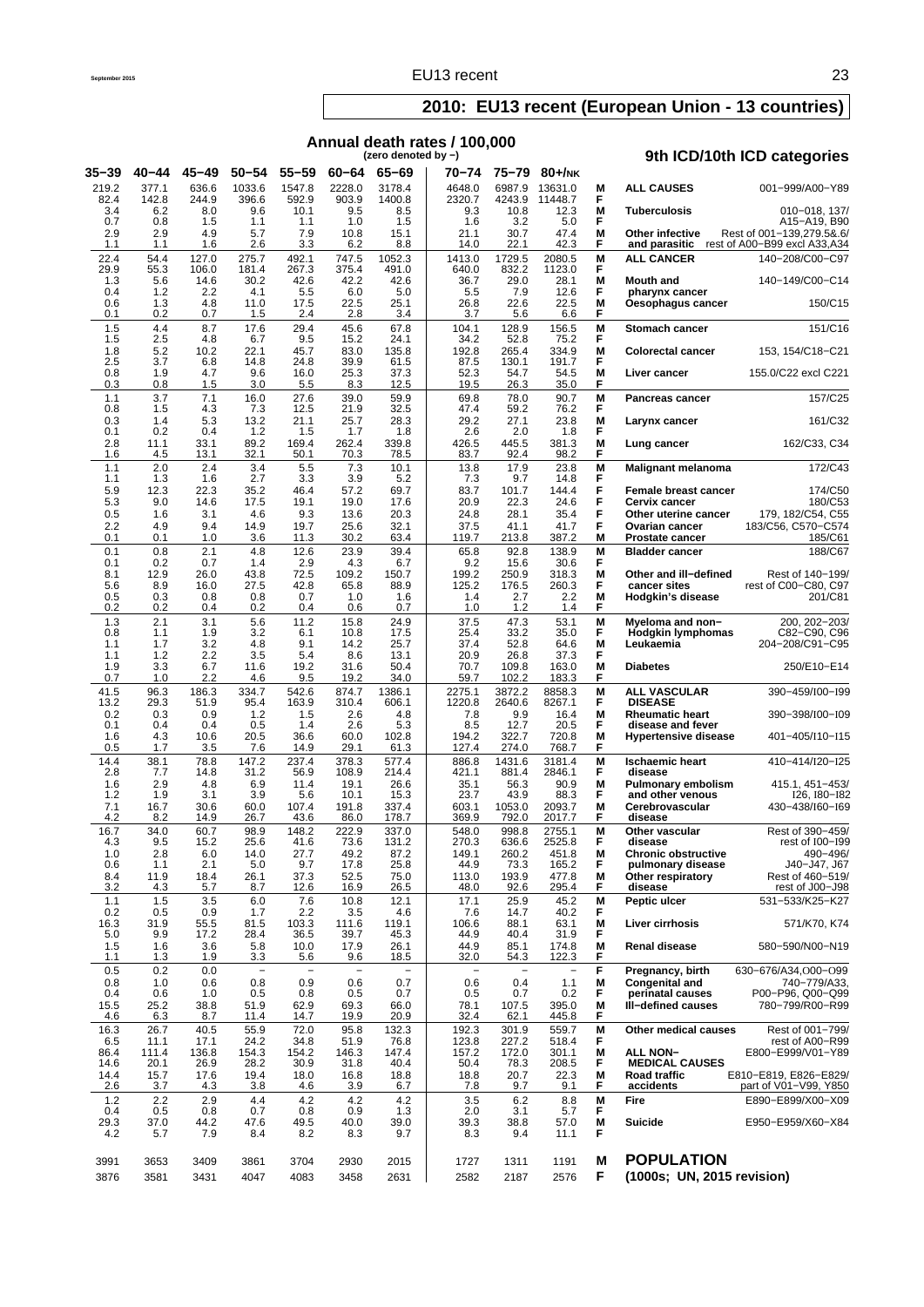### **EU28 (European Union - 28 countries\*): 2010**

|                                                     |        |                  | No. of deaths<br>(Source: WHO) |                  | <b>Standardised rates</b> | (defined overleaf)    | Annual death rates / 100,000<br>(zero denoted by -)<br>10-14 15-19 20-24 25-29 |                                                      |                                                      |                                            |                                 |                                 |             |              |
|-----------------------------------------------------|--------|------------------|--------------------------------|------------------|---------------------------|-----------------------|--------------------------------------------------------------------------------|------------------------------------------------------|------------------------------------------------------|--------------------------------------------|---------------------------------|---------------------------------|-------------|--------------|
|                                                     |        | All ages         | $0 - 34$                       | 35–69            | All ages                  | 0–34                  | $35 - 69$                                                                      | 0–4                                                  | 5–9                                                  |                                            |                                 |                                 |             | $30 - 34$    |
| <b>ALL CAUSES</b>                                   | Μ      | 2447282          | 65349                          | 785525           | 732.8                     | 59.9                  | 775.7                                                                          | 105.6                                                | 11.2                                                 | 13.3                                       | 43.4                            | 71.0                            | 78.1        | 96.9<br>38.5 |
| Tuberculosis                                        | F<br>М | 2457768<br>3956  | 31519<br>161                   | 404623<br>2297   | 456.3<br>1.3              | 31.2<br>0.1           | 377.3<br>2.1                                                                   | 89.8<br>0.1                                          | 9.1                                                  | 9.8                                        | 19.5<br>0.0                     | 23.9<br>0.1                     | 27.9<br>0.2 | 0.6          |
| Other infective                                     | F<br>М | 1642<br>31292    | 70<br>1132                     | 403<br>10567     | 0.4<br>9.5                | 0.1<br>1.1            | 0.4<br>9.9                                                                     | 0.1<br>2.5                                           | 0.0<br>0.3                                           | 0.0<br>0.3                                 | 0.0<br>0.5                      | 0.1<br>0.8                      | 0.1<br>1.0  | 0.1<br>2.0   |
| and parasitic                                       | F      | 33297            | 726                            | 5229             | 6.3                       | 0.7                   | 4.8                                                                            | 2.1                                                  | 0.3                                                  | 0.2                                        | 0.4                             | 0.5                             | 0.6         | 0.9          |
| <b>ALL CANCER</b>                                   | M<br>F | 713151<br>556482 | 5657<br>4994                   | 283307<br>195239 | 217.9<br>128.9            | 5.1<br>4.6            | 287.5<br>181.3                                                                 | 2.5<br>2.7                                           | 2.9<br>2.3                                           | 2.8<br>2.1                                 | 4.2<br>3.2                      | 5.5<br>3.6                      | 7.2<br>6.5  | 10.6<br>11.9 |
| Mouth and<br>pharynx cancer                         | М<br>F | 21900<br>6587    | 91<br>55                       | 15156<br>3112    | 7.4<br>1.7                | 0.1<br>0.1            | 14.5<br>2.8                                                                    | 0.0                                                  | 0.0<br>0.0                                           | 0.0<br>0.0                                 | 0.1<br>0.0                      | 0.1<br>0.1                      | 0.1<br>0.1  | 0.3<br>0.1   |
| Oesophagus cancer                                   | Μ      | 22172            | 44                             | 11826            | 7.1                       | 0.0                   | 11.8                                                                           | $\overline{\phantom{0}}$                             | $\overline{\phantom{0}}$                             |                                            | $\overline{\phantom{0}}$        | 0.0                             | 0.1         | 0.2          |
| <b>Stomach cancer</b>                               | F<br>М | 7188<br>36787    | 14<br>152                      | 2389<br>14223    | 1.6<br>11.2               | 0.0<br>0.1            | 2.2<br>14.3                                                                    | 0.0                                                  | $\overline{a}$<br>0.0                                | $\overline{a}$<br>$\overline{\phantom{0}}$ | 0.0<br>0.0                      | 0.1                             | 0.0<br>0.3  | 0.0<br>0.5   |
|                                                     | F      | 24026            | 164                            | 6676             | 5.2                       | 0.1                   | 6.2                                                                            | -                                                    |                                                      |                                            | 0.0                             | 0.1                             | 0.3         | 0.6          |
| <b>Colorectal cancer</b>                            | Μ<br>F | 82073<br>68365   | 267<br>201                     | 28494<br>17772   | 24.5<br>14.3              | 0.2<br>0.2            | 29.4<br>16.8                                                                   | 0.0                                                  | 0.0                                                  | 0.0<br>0.0                                 | 0.0<br>0.0                      | 0.2<br>0.1                      | 0.4<br>0.4  | 0.9<br>0.7   |
| Liver cancer                                        | Μ<br>F | 25659<br>11290   | 123<br>67                      | 11199<br>2797    | 8.0<br>2.4                | 0.1<br>0.1            | 11.4<br>2.7                                                                    | 0.1<br>0.1                                           | 0.0                                                  | 0.0                                        | 0.1<br>0.1                      | 0.1<br>0.0                      | 0.2<br>0.1  | 0.3<br>0.1   |
| <b>Pancreas cancer</b>                              | M      | 38103            | 63                             | 17204            | 11.9                      | 0.1                   | 17.5                                                                           | $\overline{ }$                                       | $\overline{\phantom{0}}$                             | 0.0                                        | 0.0<br>0.0                      | 0.0<br>0.0                      | 0.1         | 0.3          |
| Larynx cancer                                       | F<br>Μ | 38041<br>11250   | 48<br>6                        | 11290<br>6466    | 8.3<br>3.6                | 0.0<br>$\overline{a}$ | 10.8<br>6.4                                                                    | $\overline{\phantom{0}}$<br>$\overline{\phantom{0}}$ | $\overline{\phantom{0}}$<br>$\overline{\phantom{0}}$ | —                                          |                                 |                                 | 0.1<br>0.0  | 0.2<br>0.0   |
| Lung cancer                                         | F<br>Μ | 1301<br>186395   | 4<br>206                       | 624<br>86923     | 0.3<br>58.3               | $\overline{a}$<br>0.2 | 0.6<br>88.8                                                                    | $\overline{\phantom{0}}$<br>0.1                      | $\overline{\phantom{a}}$<br>0.0                      | 0.0                                        | $\overline{\phantom{0}}$<br>0.1 | 0.0<br>0.1                      | 0.0<br>0.3  | 0.0<br>0.7   |
|                                                     | F      | 77077            | 146                            | 35268            | 19.5                      | 0.1                   | 32.9                                                                           | 0.0                                                  | $\overline{\phantom{0}}$                             | 0.0                                        | 0.1                             | 0.1                             | 0.1         | 0.6          |
| Malignant melanoma                                  | М<br>F | 8835<br>6878     | 209<br>179                     | 4387<br>2963     | 2.8<br>1.7                | 0.2<br>0.2            | 4.2<br>2.6                                                                     | 0.0<br>0.0                                           | $\overline{ }$<br>$\overline{a}$                     | 0.0<br>0.0                                 | 0.1<br>0.0                      | 0.1<br>0.1                      | 0.4<br>0.4  | 0.6<br>0.6   |
| <b>Female breast cancer</b><br><b>Cervix cancer</b> | F<br>F | 91178<br>11031   | 574<br>295                     | 40129<br>6815    | 22.7<br>3.3               | 0.5<br>0.2            | 36.4<br>5.9                                                                    | 0.0<br>$\overline{\phantom{0}}$                      | $\overline{a}$<br>$\overline{\phantom{0}}$           |                                            | 0.0                             | 0.1<br>0.1                      | 0.5<br>0.5  | 2.8<br>1.2   |
| Other uterine cancer                                | F      | 17214            | 42                             | 6085             | 4.0                       | 0.0                   | 5.8                                                                            | $\overline{\phantom{0}}$                             | 0.0                                                  | $\overline{\phantom{0}}$                   | 0.0                             | 0.0                             | 0.1         | 0.2          |
| <b>Ovarian cancer</b><br><b>Prostate cancer</b>     | F<br>Μ | 30249<br>71756   | 213<br>10                      | 13345<br>11154   | 7.6<br>19.6               | 0.2<br>0.0            | 12.4<br>12.3                                                                   | 0.0<br>0.0                                           | $\overline{\phantom{0}}$<br>$\overline{\phantom{0}}$ | 0.0<br>$\overline{\phantom{0}}$            | 0.1<br>0.0                      | 0.2<br>0.0                      | 0.3<br>0.0  | 0.7<br>0.0   |
| <b>Bladder cancer</b>                               | Μ      | 30162            | 16                             | 7653             | 8.6                       | 0.0                   | 8.1                                                                            | $\overline{\phantom{0}}$                             | $\overline{\phantom{0}}$                             | $\overline{\phantom{0}}$                   | $\overline{\phantom{0}}$        | 0.0                             | 0.0         | 0.1          |
| Other and ill-defined                               | F<br>Μ | 10382<br>126569  | 12<br>2927                     | 1913<br>51704    | 2.0<br>39.2               | 0.0<br>2.7            | 1.8<br>51.7                                                                    | $\overline{\phantom{0}}$<br>1.6                      | $\overline{\phantom{0}}$<br>2.0                      | 1.7                                        | $\overline{\phantom{a}}$<br>2.3 | $\overline{\phantom{0}}$<br>2.9 | 0.1<br>3.4  | 0.0<br>4.8   |
| cancer sites<br>Hodgkin's disease                   | F<br>М | 111089<br>1496   | 1870<br>189                    | 33079<br>662     | 24.7<br>0.5               | 1.8<br>0.2            | 30.9<br>0.6                                                                    | 1.6<br>$\overline{\phantom{0}}$                      | 1.6<br>0.0                                           | 1.4<br>0.0                                 | 1.7<br>0.1                      | 1.6<br>0.3                      | 2.1<br>0.4  | 2.7<br>0.3   |
|                                                     | F      | 1213             | 167                            | 371              | 0.3                       | 0.1                   | 0.3                                                                            | $\overline{a}$                                       | $\overline{\phantom{0}}$                             | 0.0                                        | 0.2                             | 0.2                             | 0.3         | 0.3          |
| Myeloma and non-<br><b>Hodgkin lymphomas</b>        | M<br>F | 27768<br>25111   | 394<br>246                     | 9514<br>6151     | 8.3<br>5.3                | 0.3<br>0.2            | 9.7<br>5.9                                                                     | 0.1<br>0.1                                           | 0.2<br>0.0                                           | 0.2<br>0.1                                 | 0.3<br>0.2                      | 0.4<br>0.3                      | 0.6<br>0.4  | 0.7<br>0.5   |
| Leukaemia                                           | Μ<br>F | 22226<br>18262   | 960<br>697                     | 6742<br>4460     | 6.7<br>4.0                | 0.9<br>0.7            | 6.9<br>4.2                                                                     | 0.6<br>0.9                                           | 0.6<br>0.6                                           | 0.8<br>0.6                                 | 1.2<br>0.7                      | 1.1<br>0.5                      | 1.0<br>0.7  | 0.9<br>0.8   |
| Diabetes                                            | М<br>F | 46978<br>60312   | 251<br>150                     | 12550<br>6654    | 13.6<br>10.3              | 0.2<br>0.1            | 12.8<br>6.5                                                                    | 0.0                                                  | 0.0<br>0.0                                           | 0.0<br>0.1                                 | 0.1<br>0.1                      | 0.3<br>0.1                      | 0.3<br>0.3  | 0.7<br>0.4   |
| <b>ALL VASCULAR</b>                                 | М      | 874572           | 4239                           | 220576           | 250.0                     | 3.7                   | 222.1                                                                          | 2.0                                                  | 0.5                                                  | 0.8                                        | 1.9                             | 3.6                             | 6.1         | 11.1         |
| <b>DISEASE</b><br><b>Rheumatic heart</b>            | F<br>Μ | 1049830<br>3830  | 2116<br>28                     | 86509<br>964     | 169.4<br>1.1              | 2.0<br>0.0            | 83.1<br>1.0                                                                    | 2.2<br>0.0                                           | 0.5<br>0.0                                           | 0.6<br>0.0                                 | 1.3<br>0.0                      | 2.0                             | 2.8<br>0.0  | 4.4<br>0.1   |
| disease and fever                                   | F      | 8003             | 27                             | 1093             | 1.4                       | 0.0                   | 1.1                                                                            |                                                      | 0.0                                                  | 0.0                                        | 0.0                             | 0.0                             | 0.0         | 0.1          |
| Hypertensive disease                                | М<br>F | 55216<br>98323   | 83<br>35                       | 11577<br>6142    | 15.4<br>15.2              | 0.1<br>0.0            | 11.8<br>6.0                                                                    | 0.0                                                  | $\overline{\phantom{0}}$<br>$\overline{\phantom{0}}$ | 0.0<br>$\overline{\phantom{0}}$            | 0.0<br>0.0                      | 0.1<br>0.0                      | 0.1<br>0.0  | 0.3<br>0.1   |
| <b>Ischaemic heart</b><br>disease                   | M<br>F | 355931<br>323832 | 900<br>229                     | 104377<br>29924  | 103.5<br>53.2             | 0.8<br>0.2            | 104.9<br>29.0                                                                  | 0.0<br>0.0                                           | $\overline{\phantom{a}}$<br>0.0                      | 0.0<br>0.0                                 | 0.1<br>0.0                      | 0.6<br>0.1                      | 1.3<br>0.4  | 3.2<br>0.8   |
| Pulmonary embolism                                  | Μ      | 17000            | 211                            | 6254             | 5.1                       | 0.2                   | 6.2                                                                            | 0.0                                                  |                                                      | 0.0                                        | 0.1                             | 0.2                             | 0.4         | 0.6          |
| and other venous<br>Cerebrovascular                 | F<br>М | 24092<br>191216  | 224<br>746                     | 4347<br>39682    | 4.6<br>53.6               | 0.2<br>0.7            | 4.0<br>40.6                                                                    | 0.0<br>0.3                                           | 0.0<br>0.1                                           | 0.0<br>0.2                                 | 0.1<br>0.3                      | 0.3<br>0.7                      | 0.4<br>1.0  | 0.5<br>2.0   |
| disease<br>Other vascular                           | F<br>Μ | 272111<br>251379 | 508<br>2271                    | 23138<br>57722   | 44.4<br>71.2              | 0.5<br>2.0            | 22.2<br>57.6                                                                   | 0.3<br>1.6                                           | 0.1<br>0.4                                           | 0.2<br>0.5                                 | 0.2<br>1.4                      | 0.5<br>2.0                      | 0.8<br>3.3  | 1.1<br>4.9   |
| disease                                             | F      | 323469           | 1093                           | 21865            | 50.5                      | 1.1                   | 20.9                                                                           | 1.9                                                  | 0.3                                                  | 0.3                                        | 0.8                             | 1.0                             | 1.1         | 1.8          |
| <b>Chronic obstructive</b><br>pulmonary disease     | М<br>F | 93487<br>64682   | 197<br>141                     | 17405<br>10018   | 26.0<br>11.8              | 0.2<br>0.1            | 18.5<br>9.8                                                                    | 0.1<br>0.1                                           | 0.1<br>0.1                                           | 0.1<br>0.1                                 | 0.1<br>0.1                      | 0.2<br>0.2                      | 0.3<br>0.1  | 0.4<br>0.2   |
| Other respiratory<br>disease                        | М<br>F | 105820<br>108958 | 1927<br>1329                   | 19342<br>8815    | 29.6<br>17.8              | 1.8<br>1.4            | 19.4<br>8.3                                                                    | 5.4<br>4.8                                           | 0.6<br>0.5                                           | 0.5<br>0.5                                 | 1.0<br>0.7                      | 1.2<br>0.8                      | 1.8<br>1.0  | 2.4<br>1.2   |
| Peptic ulcer                                        | M      | 7208             | 47                             | 2612             | 2.2                       | 0.0                   | 2.5                                                                            | 0.0                                                  | $\overline{\phantom{0}}$                             | $\overline{a}$                             | 0.0                             | 0.1                             | 0.1         | 0.2          |
| Liver cirrhosis                                     | F<br>M | 7261<br>54263    | 28<br>759                      | 1105<br>39746    | 1.3<br>18.8               | 0.0<br>0.6            | 1.0<br>37.0                                                                    | 0.0<br>0.0                                           | 0.0<br>0.0                                           | 0.0<br>0.0                                 | 0.0<br>0.0                      | 0.0<br>0.3                      | 0.0<br>1.0  | 0.1<br>3.0   |
| <b>Renal disease</b>                                | F<br>М | 25647<br>30305   | 284<br>164                     | 15286<br>4840    | 7.3<br>8.3                | 0.2<br>0.1            | 13.7<br>5.0                                                                    | 0.0<br>0.3                                           | 0.0<br>0.1                                           | 0.0<br>0.1                                 | 0.0<br>0.0                      | 0.1<br>0.1                      | 0.4<br>0.2  | 1.2<br>0.3   |
|                                                     | F      | 34877            | 126                            | 3095             | 5.7                       | 0.1                   | 3.0                                                                            | 0.1                                                  | 0.1                                                  | 0.0                                        | 0.1                             | 0.1                             | 0.2         | 0.2          |
| Pregnancy, birth<br>Congenital and                  | F<br>Μ | 313<br>12516     | 216<br>10316                   | 96<br>1716       | 0.1<br>6.7                | 0.2<br>10.7           | 0.1<br>1.5                                                                     | $\overline{\phantom{0}}$<br>69.5                     | $\overline{\phantom{0}}$<br>1.0                      | $\overline{\phantom{0}}$<br>0.8            | 0.1<br>1.1                      | 0.2<br>1.0                      | 0.5<br>0.9  | 0.5<br>0.8   |
| perinatal causes<br>III-defined causes              | F<br>Μ | 10505<br>83741   | 8389<br>4670                   | 1502<br>34108    | 5.7<br>26.4               | 9.2<br>4.3            | 1.3<br>31.8                                                                    | 59.5<br>8.8                                          | 1.0<br>0.5                                           | 0.8<br>0.5                                 | 0.9<br>2.2                      | 0.8<br>4.4                      | 0.7<br>6.0  | 0.6<br>7.5   |
|                                                     | F      | 93777            | 1933                           | 12146            | 16.4                      | 1.9                   | 11.0                                                                           | 6.2                                                  | 0.4                                                  | 0.3                                        | 1.0                             | 1.5                             | 1.9         | 2.2          |
| Other medical causes                                | М<br>F | 236791<br>328457 | 6263<br>3742                   | 59387<br>36104   | 68.7<br>55.8              | 5.8<br>3.7            | 57.6<br>33.7                                                                   | 8.3<br>7.0                                           | 2.2<br>2.0                                           | 2.5<br>2.3                                 | 4.3<br>2.8                      | 5.7<br>3.3                      | 7.2<br>3.7  | 10.2<br>4.6  |
| <b>ALL NON-</b><br><b>MEDICAL CAUSES</b>            | M<br>F | 153202<br>81728  | 29566<br>7275                  | 77072<br>22422   | 53.8<br>19.1              | 26.1<br>6.9           | 68.0<br>19.5                                                                   | 6.1<br>4.8                                           | 3.2<br>1.9                                           | 5.0<br>2.8                                 | 27.9<br>8.9                     | 47.9<br>10.6                    | 45.9<br>9.2 | 47.2<br>9.9  |
| Road traffic                                        | М      | 24067            | 9429                           | 10959            | 9.2                       | 8.4                   | 9.5                                                                            | 1.2                                                  | 1.0                                                  | 1.7                                        | 12.5                            | 17.9                            | 13.6        | 11.1         |
| accidents<br>Fire                                   | F<br>M | 7522<br>2373     | 2358<br>303                    | 2910<br>1441     | 2.6<br>0.8                | 2.3<br>0.3            | 2.5<br>1.3                                                                     | 0.9<br>0.3                                           | 0.8<br>0.1                                           | 1.2<br>0.1                                 | 4.1<br>0.1                      | 4.2<br>0.3                      | 2.5<br>0.4  | 2.1<br>0.5   |
|                                                     | F      | 1408             | 140                            | 501              | 0.4                       | 0.1                   | 0.4                                                                            | 0.3                                                  | 0.1                                                  | 0.0                                        | 0.1                             | 0.1                             | 0.1         | 0.1          |
| Suicide                                             | Μ<br>F | 45679<br>13249   | 8721<br>1923                   | 28310<br>8149    | 16.6<br>4.4               | 7.6<br>1.7            | 24.6<br>7.0                                                                    | $\overline{\phantom{0}}$<br>$\overline{\phantom{a}}$ | 0.0<br>0.0                                           | 0.8<br>0.4                                 | 6.9<br>2.2                      | 14.0<br>2.9                     | 14.6<br>3.0 | 16.7<br>3.7  |
| <b>POPULATION:</b>                                  |        |                  |                                | M=male           | 245766                    | 105072                | 114964                                                                         | 13636                                                | 13141                                                | 13482                                      | 14637                           | 15972                           | 16805       | 17401        |
| (1000s; UN, 2015 revision)                          |        |                  |                                | <b>F=female</b>  | 257324                    | 100952                | 118053                                                                         | 12944                                                | 12488                                                | 12822                                      | 13988                           | 15364                           | 16334       | 17011        |

\*Constituent countries are listed on pages 12 and 22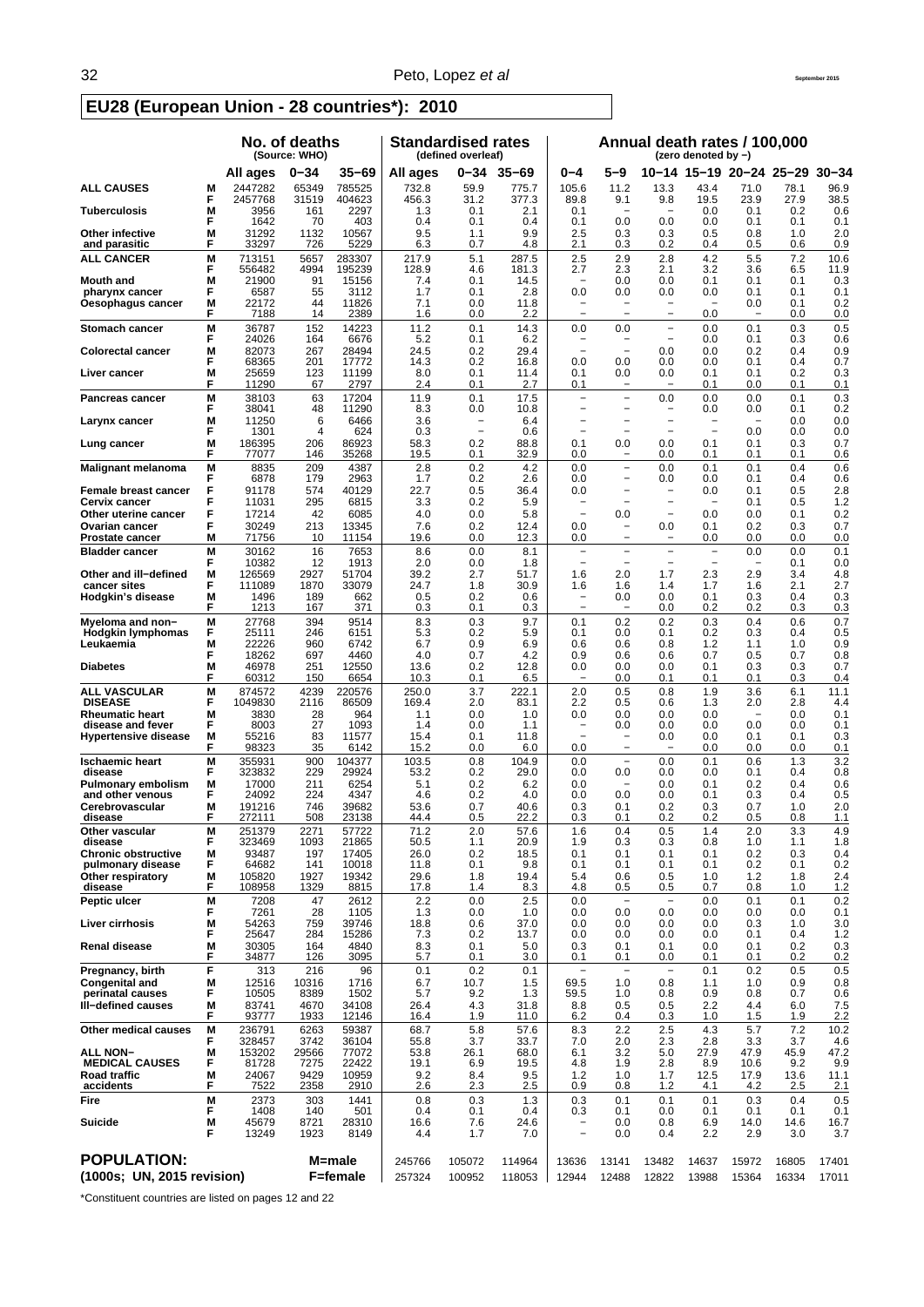#### EU28 33

#### **2010: EU28 (European Union - 28 countries)**

## **Annual death rates / 100,000**

**September 2015** 

### **(zero denoted by −) 9th ICD/10th ICD categories**

| 35–39       |              | 40-44 45-49  |                                 | 50-54 55-59              | 60–64                    | $65 - 69$                       |                                  |                  | 70-74 75-79 80+/NK         |         |                                                 |                                                            |
|-------------|--------------|--------------|---------------------------------|--------------------------|--------------------------|---------------------------------|----------------------------------|------------------|----------------------------|---------|-------------------------------------------------|------------------------------------------------------------|
| 135.9       | 209.0        | 342.3        | 589.2                           | 926.3                    | 1311.7                   | 1915.5                          | 2949.8                           | 4871.2           | 11467.1                    | M       | <b>ALL CAUSES</b>                               | 001-999/A00-Y89                                            |
| 62.8<br>0.9 | 103.2<br>1.4 | 171.1<br>1.8 | 284.7<br>2.5                    | 429.2<br>2.9             | 629.5<br>2.4             | 960.8<br>2.4                    | 1583.1<br>3.2                    | 2951.5<br>4.9    | 9720.0<br>9.9              | F<br>M  | <b>Tuberculosis</b>                             | 010-018, 137/                                              |
| 0.2         | 0.2          | 0.3          | 0.3                             | 0.4                      | 0.4                      | 0.6<br>20.2                     | 1.0                              | 2.4              | 5.1                        | F<br>M  |                                                 | A15-A19, B90                                               |
| 3.3<br>1.5  | 5.5<br>2.0   | 8.1<br>2.8   | 8.7<br>3.4                      | 10.3<br>4.5              | 13.7<br>7.3              | 12.3                            | 32.7<br>21.3                     | 58.7<br>42.5     | 146.0<br>129.8             | F       | Other infective<br>and parasitic                | Rest of 001-139,279.5&.6/<br>rest of A00-B99 excl A33, A34 |
| 18.7        | 37.9         | 86.2         | 192.0                           | 350.5                    | 537.3                    | 790.1                           | 1117.5                           | 1562.7           | 2385.1                     | M       | <b>ALL CANCER</b>                               | 140-208/C00-C97                                            |
| 24.2<br>0.7 | 45.5<br>2.4  | 82.3<br>7.2  | 145.8<br>16.3                   | 221.9<br>23.5            | 314.3<br>25.7            | 435.1<br>26.1                   | 585.0<br>24.5                    | 806.2<br>25.4    | 1282.6<br>27.9             | F<br>M  | <b>Mouth and</b>                                | 140-149/C00-C14                                            |
| 0.2         | 0.7          | 1.5          | 2.9                             | 4.3                      | 4.8                      | 5.4                             | 5.3                              | 7.4              | 12.8                       | F       | pharynx cancer                                  |                                                            |
| 0.4<br>0.1  | 1.2<br>0.2   | 4.0<br>0.7   | 9.7<br>1.7                      | 16.5<br>2.9              | 22.8<br>4.4              | 27.8<br>5.8                     | 34.0<br>7.4                      | 38.7<br>10.3     | 48.8<br>17.9               | M<br>F  | Oesophagus cancer                               | 150/C15                                                    |
| 1.2         | 2.5          | 5.0          | 10.2                            | 17.3                     | 26.0                     | 38.0                            | 59.5                             | 83.8             | 124.4                      | M       | <b>Stomach cancer</b>                           | 151/C16                                                    |
| 1.1         | 1.9          | 3.0          | 4.6                             | 7.0                      | 10.1                     | 15.8                            | 23.8                             | 37.3             | 66.4                       | F       |                                                 |                                                            |
| 1.6<br>1.6  | 3.3<br>3.1   | 7.5<br>6.2   | 16.4<br>11.8                    | 33.0<br>19.7             | 55.3<br>29.7             | 88.8<br>45.2                    | 132.6<br>68.5                    | 195.9<br>104.1   | 309.9<br>199.2             | M<br>F  | <b>Colorectal cancer</b>                        | 153, 154/C18-C21                                           |
| 0.5         | 1.2          | 3.5          | 7.7                             | 13.4                     | 21.2                     | 32.4                            | 46.0                             | 58.8             | 64.8                       | M<br>F  | Liver cancer                                    | 155.0/C22 excl C221                                        |
| 0.2<br>0.9  | 0.5<br>2.3   | 0.7<br>5.3   | 1.7<br>11.6                     | 3.2<br>21.4              | 4.9<br>31.8              | 7.5<br>49.0                     | 13.6<br>64.2                     | 21.1<br>81.3     | 29.2<br>101.4              | M       | <b>Pancreas cancer</b>                          | 157/C25                                                    |
| 0.6         | 1.3          | 3.3          | 6.5                             | 12.2                     | 19.9                     | 31.9                            | 46.8                             | 63.5             | 91.8                       | F       |                                                 |                                                            |
| 0.1<br>0.0  | 0.6<br>0.1   | 2.2<br>0.2   | 5.8<br>0.7                      | 9.9<br>0.9               | 12.1<br>0.9              | 13.9<br>1.2                     | 15.4<br>1.6                      | 17.9<br>1.5      | 23.0<br>2.0                | M<br>F  | Larynx cancer                                   | 161/C32                                                    |
| 2.4         | 7.3          | 21.3         | 58.8                            | 113.2                    | 173.2                    | 244.9                           | 318.6                            | 403.4            | 452.6                      | M       | Lung cancer                                     | 162/C33, C34                                               |
| 1.6         | 4.8          | 12.3         | 28.5                            | 44.3                     | 61.0                     | 77.7                            | 90.0                             | 108.8            | 123.4                      | F       |                                                 |                                                            |
| 1.2<br>1.1  | 1.8<br>1.4   | 2.4<br>1.9   | 3.3<br>2.4                      | 4.9<br>3.0               | 6.8<br>3.9               | 9.2<br>4.9                      | 12.2<br>6.0                      | 16.0<br>8.4      | 22.2<br>13.6               | M<br>F  | Malignant melanoma                              | 172/C43                                                    |
| 7.1         | 13.6         | 22.0         | 34.5                            | 46.2                     | 59.0                     | 72.4                            | 87.0                             | 109.7            | 181.4                      | F       | <b>Female breast cancer</b>                     | 174/C50                                                    |
| 2.4<br>0.4  | 3.8<br>1.1   | 5.3<br>2.1   | 7.0<br>3.5                      | 7.8<br>7.0               | 7.5<br>10.5              | 7.5<br>15.8                     | 9.0<br>21.2                      | 9.9<br>25.7      | 11.4<br>37.2               | F<br>F  | Cervix cancer<br>Other uterine cancer           | 180/C53<br>179, 182/C54, C55                               |
| 1.3         | 2.7          | 5.7          | 10.3                            | 15.2                     | 21.8                     | 29.7                            | 35.1                             | 42.9             | 50.6                       | F       | Ovarian cancer                                  | 183/C56, C570-C574                                         |
| 0.0         | 0.1          | 0.8          | 2.7                             | 9.2                      | 23.1                     | 50.2                            | 96.9                             | 182.7            | 455.8                      | M       | <b>Prostate cancer</b>                          | 185/C61                                                    |
| 0.2<br>0.1  | 0.5<br>0.2   | 1.4<br>0.6   | 3.6<br>1.1                      | 8.4<br>2.0               | 15.8<br>3.1              | 26.7<br>5.5                     | 43.9<br>8.7                      | 74.3<br>15.2     | 153.5<br>37.1              | M<br>F  | <b>Bladder cancer</b>                           | 188/C67                                                    |
| 6.9         | 10.9         | 19.4         | 35.9                            | 62.3                     | 93.4                     | 132.8                           | 188.3                            | 261.5            | 409.3                      | M       | Other and ill-defined                           | Rest of 140-199/                                           |
| 4.6<br>0.3  | 7.8<br>0.3   | 12.8<br>0.5  | 22.2<br>0.6                     | 35.8<br>0.6              | 54.3<br>0.8              | 78.9<br>1.3                     | 112.2<br>1.7                     | 165.2<br>2.8     | 288.9<br>3.3               | F<br>M  | cancer sites<br>Hodgkin's disease               | rest of C00-C80, C97<br>201/C81                            |
| 0.2         | 0.2          | 0.2          | 0.3                             | 0.3                      | 0.5                      | 0.7                             | 1.0                              | 1.6              | 2.4                        | F       |                                                 |                                                            |
| 1.1<br>0.6  | 1.9<br>1.1   | 3.3<br>1.9   | 5.6<br>3.2                      | 10.4<br>5.9              | 17.6<br>10.8             | 27.9<br>17.8                    | 44.7<br>28.8                     | 66.3<br>44.6     | 102.9<br>67.4              | M<br>F  | Myeloma and non-<br><b>Hodgkin lymphomas</b>    | 200, 202-203/<br>C82-C90, C96                              |
| 1.2         | 1.5          | 2.5          | 3.9                             | 6.6                      | 11.5                     | 21.1                            | 35.0                             | 53.9             | 85.4                       | M       | Leukaemia                                       | 204-208/C91-C95                                            |
| 0.9<br>1.2  | 1.1<br>2.2   | 1.8<br>4.2   | 2.7<br>7.7                      | 4.3<br>14.1              | 7.0<br>23.2              | 11.6<br>37.0                    | 18.8<br>63.8                     | 28.9<br>111.5    | 49.8<br>238.0              | F<br>M  | <b>Diabetes</b>                                 | 250/E10-E14                                                |
| 0.6         | 0.8          | 1.6          | 3.2                             | 6.3                      | 11.7                     | 21.1                            | 43.0                             | 87.2             | 250.3                      | F       |                                                 |                                                            |
| 21.8        | 43.6         | 81.6<br>26.7 | 155.2<br>48.2                   | 258.7<br>81.4            | 388.2<br>139.8           | 605.5                           | 1022.0                           | 1867.0<br>1247.7 | 4995.5<br>4882.4           | M<br>F  | <b>ALL VASCULAR</b><br><b>DISEASE</b>           | 390-459/100-199                                            |
| 8.0<br>0.1  | 15.1<br>0.2  | 0.4          | 0.7                             | 1.0                      | 1.7                      | 262.6<br>2.8                    | 552.0<br>5.4                     | 8.9              | 19.9                       | M       | <b>Rheumatic heart</b>                          | 390-398/100-109                                            |
| 0.1         | 0.2          | 0.3          | 0.5                             | 0.9                      | 2.0                      | 3.7                             | 6.8                              | 12.7             | 30.2                       | F       | disease and fever                               |                                                            |
| 0.6<br>0.2  | 1.6<br>0.6   | 3.5<br>1.3   | 7.5<br>2.9                      | 14.1<br>5.9              | 21.1<br>10.4             | 34.4<br>20.8                    | 61.7<br>45.8                     | 115.1<br>108.2   | 352.6<br>481.2             | M<br>F  | <b>Hypertensive disease</b>                     | 401-405/I10-I15                                            |
| 8.1         | 19.0         | 39.0         | 76.3                            | 125.4                    | 187.1                    | 279.2                           | 447.6                            | 760.0            | 1824.3                     | M       | <b>Ischaemic heart</b>                          | 410-414/I20-I25                                            |
| 1.7<br>1.1  | 4.0<br>1.8   | 7.9<br>3.0   | 15.9<br>4.5                     | 28.1<br>7.2              | 50.0<br>10.7             | 95.1<br>14.9                    | 191.1<br>20.6                    | 407.4<br>34.8    | 1456.8<br>71.8             | F<br>M  | disease<br><b>Pulmonary embolism</b>            | 415.1, 451-453/                                            |
| 1.0         | 1.4          | 2.3          | 2.7                             | 4.0                      | 6.3                      | 10.5                            | 17.4                             | 32.7             | 89.5                       | F       | and other venous                                | I26, I80–I82                                               |
| 3.6<br>2.4  | 7.0<br>4.3   | 12.6<br>8.0  | 24.6<br>13.7                    | 43.8<br>21.5             | 70.1<br>35.8             | 122.8<br>69.6                   | 227.6<br>154.0                   | 449.8<br>356.5   | 1155.8<br>1230.7           | M<br>F  | Cerebrovascular<br>disease                      | 430-438/160-169                                            |
| 8.2         | 14.0         | 23.1         | 41.6                            | 67.2                     | 97.5                     | 151.5                           | 259.2                            | 498.4            | 1571.0                     | M       | Other vascular                                  | Rest of 390-459/                                           |
| 2.6         | 4.5<br>1.5   | 7.0          | 12.5<br>8.0                     | 21.1                     | 35.4                     | 63.0<br>64.8                    | 137.0<br>119.5                   | 330.2<br>230.4   | 1594.2<br>571.8            | F<br>M  | disease                                         | rest of I00-I99<br>490-496/                                |
| 0.6<br>0.4  | 1.0          | 3.2<br>1.9   | 4.6                             | 17.5<br>9.6              | 33.6<br>18.6             | 32.1                            | 52.4                             | 94.9             | 244.4                      | F       | <b>Chronic obstructive</b><br>pulmonary disease | J40–J47, J67                                               |
| 3.8<br>1.7  | 4.9<br>2.3   | 7.8<br>3.3   | 13.0<br>5.7                     | 20.9<br>8.8              | 31.4<br>13.2             | 53.9<br>22.9                    | 100.6<br>47.1                    | 205.6<br>105.6   | 724.8<br>524.5             | М<br>F  | Other respiratory<br>disease                    | Rest of 460-519/<br>rest of J00-J98                        |
| 0.4         | 0.6          | 1.2          | 2.4                             | 3.2                      | 4.5                      | 5.6                             | 8.5                              | 14.0             | 32.5                       | M       | Peptic ulcer                                    | 531-533/K25-K27                                            |
| 0.1         | 0.2          | 0.4          | 0.7                             | 1.2                      | 1.9                      | 2.8                             | 4.6                              | 9.1              | 29.5                       | F       |                                                 |                                                            |
| 7.2<br>2.5  | 14.9<br>5.2  | 26.0<br>9.2  | 41.1<br>14.9                    | 54.7<br>19.6             | 57.3<br>21.4             | 58.1<br>22.9                    | 57.7<br>25.5                     | 55.7<br>27.4     | 46.1<br>26.2               | M<br>F  | Liver cirrhosis                                 | 571/K70, K74                                               |
| 0.6         | 0.7          | 1.3          | 2.9                             | 5.3                      | 8.9                      | 15.0                            | 30.9                             | 63.1             | 214.4                      | Μ       | Renal disease                                   | 580-590/N00-N19                                            |
| 0.5<br>0.4  | 0.5<br>0.1   | 0.9<br>0.0   | 1.6<br>$\overline{\phantom{a}}$ | 2.9<br>$\qquad \qquad -$ | 5.0<br>$\qquad \qquad -$ | 9.6<br>$\overline{\phantom{0}}$ | 19.9<br>$\overline{\phantom{a}}$ | 42.1<br>0.0      | 158.7<br>$\qquad \qquad -$ | F<br>F  | Pregnancy, birth                                | 630-676/A34,O00-O99                                        |
| 0.9         | 1.0          | 1.2          | 1.6                             | 2.2                      | 2.2                      | 1.6                             | 1.5                              | 1.6              | 2.6                        | M       | <b>Congenital and</b>                           | 740-779/A33,                                               |
| 0.7<br>10.8 | 0.8<br>15.6  | 1.2<br>22.1  | 1.3<br>32.1                     | 1.9<br>41.5              | 1.9<br>47.5              | 1.4<br>52.6                     | $1.2$<br>69.3                    | 1.5<br>106.3     | 2.0<br>368.6               | F<br>Μ  | perinatal causes<br>III-defined causes          | P00-P96, Q00-Q99<br>780-799/R00-R99                        |
| 3.6         | 5.0          | 6.8          | 9.6                             | 12.7                     | 17.0                     | 22.1                            | 33.8                             | 66.3             | 438.9                      | F       |                                                 |                                                            |
| 14.2        | 21.4         | 32.6         | 46.7                            | 66.1                     | 89.3                     | 132.6                           | 229.5                            | 455.8            | 1398.2                     | M       | Other medical causes                            | Rest of 001-799/                                           |
| 6.8<br>51.5 | 10.5<br>57.8 | 16.2<br>65.0 | 24.4<br>75.1                    | 36.0<br>78.4             | 54.2<br>72.0             | 87.6<br>75.9                    | 157.5<br>92.9                    | 349.5<br>134.0   | 1489.2<br>333.5            | F<br>Μ  | <b>ALL NON-</b>                                 | rest of A00-R99<br>E800-E999/V01-Y89                       |
| 11.6        | 14.0         | 17.5         | 20.8                            | 22.1                     | 22.9                     | 27.7                            | 38.8                             | 69.0             | 256.4                      | F       | <b>MEDICAL CAUSES</b>                           |                                                            |
| 10.0<br>1.8 | 9.3<br>2.0   | 9.6<br>2.4   | 10.3<br>2.5                     | 9.5<br>2.7               | 8.3<br>2.8               | 9.5<br>3.4                      | 10.7<br>4.8                      | 14.1<br>6.4      | 18.9<br>6.4                | Μ<br>F  | Road traffic<br>accidents                       | E810-E819, E826-E829/<br>part of V01-V99, Y850             |
| 0.6         | 0.8          | 1.0          | 1.6                             | 1.7                      | 1.6                      | 1.8                             | 1.5                              | 2.3              | 3.8                        | M       | Fire                                            | E890-E899/X00-X09                                          |
| 0.2<br>19.4 | 0.3<br>23.2  | 0.4<br>26.1  | 0.4<br>28.5                     | 0.5<br>28.7              | 0.6<br>23.7              | 0.7<br>22.4                     | 1.1<br>25.4                      | 1.7<br>30.3      | 2.9<br>46.9                | F<br>M  | Suicide                                         | E950-E959/X60-X84                                          |
| 4.6         | 5.9          | 7.2          | 8.3                             | 7.8                      | 7.2                      | 7.7                             | 7.6                              | 7.8              | 9.1                        | F       |                                                 |                                                            |
|             |              |              |                                 |                          |                          |                                 |                                  |                  |                            |         |                                                 |                                                            |
| 18052       | 19082        | 18707        | 17472                           | 15806                    | 14463                    | 11381                           | 10051                            | 7551             | 8129                       | Μ<br>F. | <b>POPULATION</b>                               |                                                            |
| 17808       | 18913        | 18719        | 17809                           | 16529                    | 15518                    | 12758                           | 12298                            | 10375            | 15645                      |         | (1000s; UN, 2015 revision)                      |                                                            |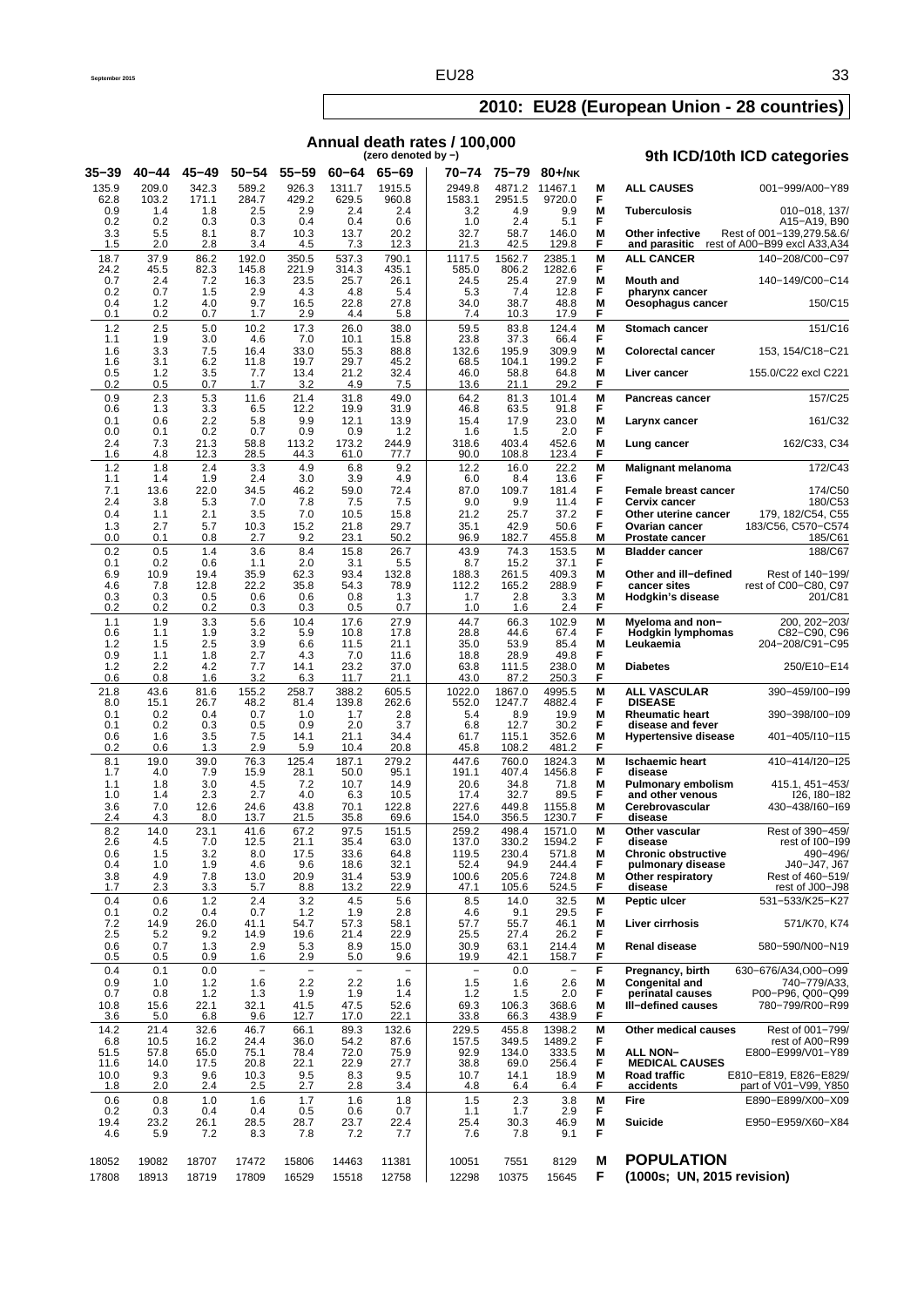### **AUSTRALIA: 2010**

|                                                 |        |                | No. of deaths<br>(Source: WHO) |                | <b>Standardised rates</b> | (defined overleaf)                         |                |                                                      |                                                      | Annual death rates / 100,000                         | (zero denoted by -)              |                                                      |                                                      |                          |
|-------------------------------------------------|--------|----------------|--------------------------------|----------------|---------------------------|--------------------------------------------|----------------|------------------------------------------------------|------------------------------------------------------|------------------------------------------------------|----------------------------------|------------------------------------------------------|------------------------------------------------------|--------------------------|
|                                                 |        | All ages       | $0 - 34$                       | 35–69          | All ages                  | 0–34                                       | $35 - 69$      | $0 - 4$                                              | 5–9                                                  |                                                      |                                  | 10-14 15-19 20-24 25-29                              |                                                      | $30 - 34$                |
| <b>ALL CAUSES</b>                               | M<br>F | 73484<br>69989 | 3239<br>1610                   | 20543<br>12287 | 554.7<br>387.1            | 59.7<br>31.3                               | 494.0<br>294.1 | 115.6<br>82.9                                        | 11.9<br>8.8                                          | 12.1<br>7.9                                          | 48.9<br>21.1                     | 62.4<br>26.8                                         | 70.5<br>31.0                                         | 96.5<br>40.5             |
| <b>Tuberculosis</b>                             | M      | 33             | $\overline{2}$                 | 11             | 0.2                       | 0.0                                        | 0.3            | 0.1                                                  |                                                      |                                                      |                                  |                                                      | 0.1                                                  |                          |
| Other infective                                 | F<br>Μ | 22<br>1092     | 1<br>38                        | 3<br>365       | 0.1<br>8.4                | 0.0<br>0.7                                 | 0.1<br>8.4     | $\overline{\phantom{0}}$<br>3.1                      | 0.1                                                  |                                                      | 0.1                              | 0.1                                                  | 0.4                                                  | 1.4                      |
| and parasitic<br><b>ALL CANCER</b>              | F<br>M | 1003<br>24039  | 30<br>239                      | 165<br>8438    | 5.5<br>186.5              | 0.6<br>4.5                                 | 3.9<br>211.1   | 1.3<br>2.7                                           | 0.1<br>3.9                                           | 0.3<br>2.6                                           | 3.2                              | 0.5<br>2.7                                           | 0.4<br>5.9                                           | 1.5<br>10.3              |
|                                                 | F<br>М | 18308<br>551   | 203                            | 6480<br>301    | 121.7<br>4.5              | 3.9                                        | 156.1<br>7.2   | 3.0                                                  | 2.6                                                  | 1.6                                                  | 3.4                              | 3.4                                                  | 5.7                                                  | 7.7<br>0.5               |
| <b>Mouth and</b><br>pharynx cancer              | F      | 211            | 6<br>4                         | 73             | 1.4                       | 0.1<br>0.1                                 | 1.8            | 0.3                                                  | $\overline{\phantom{0}}$                             |                                                      | 0.1                              |                                                      | 0.2<br>$\overline{\phantom{0}}$                      | 0.1                      |
| Oesophagus cancer                               | Μ<br>F | 879<br>344     | 2<br>1                         | 444<br>94      | 7.1<br>2.1                | 0.0<br>0.0                                 | 10.9<br>2.3    | $\overline{\phantom{0}}$                             | $\overline{\phantom{0}}$                             | $\overline{\phantom{0}}$                             | 0.1<br>$\qquad \qquad$           | $\overline{\phantom{0}}$<br>0.1                      | $\overline{a}$<br>$\qquad \qquad -$                  | 0.1                      |
| Stomach cancer                                  | М<br>F | 719<br>375     | $\overline{2}$<br>4            | 275<br>123     | 5.7<br>2.4                | 0.0<br>0.1                                 | 6.7<br>2.9     | $\overline{\phantom{0}}$<br>$\overline{\phantom{0}}$ | $\overline{\phantom{0}}$<br>$\overline{\phantom{0}}$ | $\overline{a}$<br>0.1                                | $\overline{\phantom{0}}$<br>—    | 0.1<br>$\overline{\phantom{0}}$                      | $\overline{\phantom{a}}$<br>0.2                      | 0.1<br>0.1               |
| <b>Colorectal cancer</b>                        | М      | 2245           | 14                             | 819            | 17.6                      | 0.2                                        | 20.2           | $\overline{\phantom{0}}$                             | -                                                    | —                                                    |                                  | 0.2                                                  | 0.8                                                  | 0.7                      |
| Liver cancer                                    | F<br>Μ | 1816<br>598    | 15<br>9                        | 539<br>323     | 11.6<br>4.9               | 0.3<br>0.2                                 | 13.1<br>7.7    | $\overline{\phantom{0}}$<br>0.3                      | $\overline{\phantom{0}}$<br>$\overline{\phantom{0}}$ | $\overline{\phantom{0}}$<br>$\overline{\phantom{0}}$ | $\overline{\phantom{0}}$<br>0.1  | 0.6<br>0.1                                           | 0.5<br>0.2                                           | 0.8<br>0.4               |
| <b>Pancreas cancer</b>                          | F<br>M | 198<br>1233    | 4<br>5                         | 73<br>521      | 1.3<br>9.8                | 0.1<br>0.1                                 | 1.7<br>13.1    | $\overline{\phantom{0}}$                             | $\overline{\phantom{0}}$<br>$\overline{\phantom{0}}$ | 0.1<br>$\overline{\phantom{0}}$                      |                                  | 0.4<br>$\overline{\phantom{0}}$                      | $\overline{\phantom{0}}$<br>$\overline{a}$           | 0.7                      |
| Larynx cancer                                   | F<br>М | 1201<br>223    | 4<br>1                         | 340<br>84      | 7.7<br>1.8                | 0.1<br>0.0                                 | 8.4<br>2.1     | $\overline{\phantom{a}}$<br>—                        | $\overline{a}$<br>-                                  | $\overline{\phantom{0}}$                             | 0.1<br>-                         | $\overline{\phantom{a}}$                             | 0.1<br>$\overline{a}$                                | 0.3<br>0.1               |
|                                                 | F      | 32             |                                | 12             | 0.2                       | $\overline{\phantom{0}}$                   | 0.3            | $\overline{\phantom{0}}$                             | $\overline{\phantom{0}}$                             | $\overline{\phantom{0}}$                             | $\overline{\phantom{0}}$         | $\overline{\phantom{0}}$                             | $\overline{\phantom{0}}$                             |                          |
| <b>Lung cancer</b>                              | M<br>F | 4935<br>3167   | 5<br>3                         | 1849<br>1246   | 38.8<br>22.1              | 0.1<br>0.1                                 | 47.4<br>31.1   | $\overline{\phantom{0}}$<br>$\overline{\phantom{0}}$ | $\overline{a}$<br>$\overline{a}$                     | $\overline{\phantom{0}}$<br>$\overline{\phantom{0}}$ | $\overline{\phantom{a}}$<br>0.1  | $\overline{a}$<br>$\overline{a}$                     | 0.4<br>0.2                                           | 0.3                      |
| Malignant melanoma                              | M<br>F | 993<br>459     | 20<br>10                       | 429<br>208     | 7.8<br>3.3                | 0.4<br>0.2                                 | 10.3<br>4.8    | 0.1<br>$\overline{\phantom{0}}$                      | 0.1<br>$\overline{\phantom{0}}$                      | $\overline{\phantom{0}}$<br>$\overline{\phantom{a}}$ | 0.1<br>$\overline{\phantom{0}}$  | $\overline{a}$<br>0.3                                | 0.7<br>0.6                                           | 1.5<br>0.4               |
| <b>Female breast cancer</b>                     | F<br>F | 2842<br>231    | 21<br>6                        | 1416<br>145    | 20.3<br>1.8               | 0.4<br>0.1                                 | 32.6           |                                                      | $\overline{\phantom{0}}$<br>$\overline{\phantom{0}}$ |                                                      |                                  |                                                      | 0.6                                                  | 2.2<br>0.3               |
| Cervix cancer<br>Other uterine cancer           | F      | 364            | $\overline{a}$                 | 124            | 2.4                       | $\overline{\phantom{0}}$                   | 3.2<br>3.2     |                                                      | $\overline{\phantom{0}}$                             |                                                      |                                  |                                                      | 0.5<br>$\overline{\phantom{0}}$                      |                          |
| <b>Ovarian cancer</b><br><b>Prostate cancer</b> | F<br>Μ | 922<br>3236    | 6<br>$\overline{\phantom{0}}$  | 418<br>459     | 6.6<br>23.0               | 0.1<br>$\overline{\phantom{0}}$            | 10.0<br>12.7   | $\overline{\phantom{0}}$<br>$\overline{\phantom{0}}$ | $\overline{a}$<br>$\overline{a}$                     | $\overline{\phantom{0}}$                             | $\overline{a}$<br>$\overline{ }$ | 0.4<br>$\overline{\phantom{0}}$                      | 0.2<br>$\overline{\phantom{0}}$                      | 0.1                      |
| <b>Bladder cancer</b>                           | М<br>F | 736<br>295     | $\overline{\phantom{0}}$       | 138<br>46      | 5.4<br>1.6                | $\overline{a}$<br>$\overline{\phantom{0}}$ | 3.5<br>1.2     | $\overline{\phantom{0}}$<br>$\overline{\phantom{0}}$ | $\overline{\phantom{0}}$<br>$\overline{\phantom{0}}$ |                                                      |                                  |                                                      | $\overline{\phantom{0}}$                             | $\overline{\phantom{0}}$ |
| Other and ill-defined                           | M      | 5400           | 104                            | 2043           | 42.3                      | 2.0                                        | 50.0           | 1.3                                                  | 2.2                                                  | 1.5                                                  | 1.6                              | 1.1                                                  | 2.4                                                  | 3.7                      |
| cancer sites<br>Hodgkin's disease               | F<br>М | 4203<br>44     | 92<br>$\overline{2}$           | 1205<br>20     | 26.7<br>0.4               | 1.8<br>0.0                                 | 29.2<br>0.5    | 2.2<br>$\overline{\phantom{0}}$                      | 2.4<br>-                                             | 0.9                                                  | 2.0                              | 1.1                                                  | 1.4<br>0.1                                           | 2.7<br>0.1               |
| Myeloma and non-                                | F<br>M | 40<br>1292     | 4<br>22                        | 12<br>445      | 0.3<br>10.0               | 0.1<br>0.4                                 | 0.3<br>11.4    | 0.3                                                  | 0.4                                                  | 0.6                                                  | 0.1                              | 0.3<br>0.2                                           | 0.1<br>0.1                                           | 0.1<br>1.2               |
| <b>Hodgkin lymphomas</b><br>Leukaemia           | F<br>М | 924<br>955     | 7<br>47                        | 239<br>288     | 5.7<br>7.4                | 0.1<br>0.9                                 | 6.0<br>7.3     | 0.7                                                  | 1.1                                                  | 0.6                                                  | 0.1<br>1.2                       | 0.1<br>0.9                                           | 0.6<br>0.8                                           | 0.8                      |
|                                                 | F      | 684            | 22                             | 167            | 4.3                       | 0.4                                        | 4.2            | 0.4                                                  | 0.1                                                  | 0.4                                                  | 0.8                              | 0.1                                                  | 0.5                                                  | 0.5                      |
| <b>Diabetes</b>                                 | M<br>F | 1990<br>1956   | 12<br>8                        | 495<br>277     | 14.7<br>10.5              | 0.2<br>0.1                                 | 12.1<br>6.8    | $\overline{\phantom{0}}$                             | $\overline{ }$<br>$\overline{a}$                     |                                                      | 0.1<br>0.3                       | 0.1<br>0.1                                           | 0.5<br>0.2                                           | 0.8<br>0.4               |
| <b>ALL VASCULAR</b><br><b>DISEASE</b>           | M<br>F | 21633<br>23887 | 181<br>97                      | 4755<br>1937   | 156.5<br>114.6            | 3.3<br>1.9                                 | 115.8<br>47.6  | 2.3<br>2.5                                           | 0.4<br>0.8                                           | 0.7<br>0.4                                           | 2.5<br>0.4                       | 3.1<br>1.9                                           | 4.4<br>2.6                                           | 10.0<br>4.3              |
| <b>Rheumatic heart</b><br>disease and fever     | М<br>F | 124<br>215     | 8<br>3                         | 25<br>43       | 0.9<br>1.2                | 0.1<br>0.1                                 | 0.6<br>1.1     | 0.1                                                  | $\overline{\phantom{0}}$                             |                                                      | 0.3<br>$\overline{\phantom{0}}$  | 0.1<br>0.1                                           | 0.1<br>$\overline{\phantom{0}}$                      | 0.5<br>0.1               |
| Hypertensive disease                            | Μ      | 562            | 2                              | 103            | 4.0                       | 0.0                                        | 2.5            |                                                      | $\overline{\phantom{0}}$                             |                                                      | $\overline{\phantom{0}}$         | 0.1                                                  | 0.1                                                  |                          |
| <b>Ischaemic heart</b>                          | F<br>M | 1171<br>11720  | 1<br>45                        | 62<br>2956     | 5.3<br>85.8               | 0.0<br>0.8                                 | 1.6<br>71.6    | $\overline{\phantom{0}}$                             | $\overline{\phantom{0}}$                             | $\overline{\phantom{0}}$                             |                                  | 0.6                                                  | 0.8                                                  | 0.1<br>4.5               |
| disease<br>Pulmonary embolism                   | F<br>М | 9998<br>229    | 11<br>4                        | 784<br>104     | 47.7<br>1.8               | 0.2<br>0.1                                 | 19.4<br>2.4    | $\overline{\phantom{0}}$                             | $\overline{\phantom{0}}$                             | $\overline{\phantom{0}}$<br>0.1                      | $\overline{\phantom{0}}$         | 0.3                                                  | 0.5                                                  | 0.7<br>0.4               |
| and other venous<br>Cerebrovascular             | F<br>M | 279<br>4339    | 8<br>30                        | 94<br>622      | 1.8<br>30.5               | 0.1<br>0.6                                 | 2.2<br>15.6    | $\overline{\phantom{0}}$<br>0.4                      | $\overline{\phantom{0}}$<br>$\overline{\phantom{0}}$ | $\overline{\phantom{0}}$<br>$\overline{\phantom{0}}$ | $\overline{\phantom{0}}$<br>0.4  | 0.3<br>0.5                                           | 0.5<br>1.1                                           | 0.3<br>1.5               |
| disease                                         | F      | 6877           | 22                             | 519            | 32.7                      | 0.4                                        | 12.7           | 0.4                                                  | 0.1                                                  | 0.1                                                  | 0.1                              | 0.3                                                  | 0.8                                                  | 1.1                      |
| Other vascular<br>disease                       | Μ<br>F | 4659<br>5347   | 92<br>52                       | 945<br>435     | 33.6<br>25.9              | 1.7<br>1.0                                 | 22.9<br>10.7   | 1.9<br>2.0                                           | 0.4<br>0.6                                           | 0.6<br>0.3                                           | 1.8<br>0.3                       | 1.8<br>1.0                                           | 2.3<br>0.9                                           | 3.1<br>2.0               |
| <b>Chronic obstructive</b><br>pulmonary disease | М<br>F | 3230<br>2901   | 26<br>11                       | 603<br>511     | 23.5<br>16.5              | 0.5<br>0.2                                 | 16.0<br>13.1   | 0.7<br>$\overline{\phantom{0}}$                      | 0.3<br>0.3                                           | 0.3<br>0.1                                           | 0.5<br>$\overline{\phantom{0}}$  | 0.7<br>0.5                                           | 0.6<br>0.2                                           | 0.3<br>0.3               |
| Other respiratory<br>disease                    | Μ<br>F | 2996<br>2834   | 43<br>40                       | 415<br>225     | 21.1<br>13.8              | 0.8<br>0.8                                 | 10.5<br>5.6    | 2.1<br>2.2                                           | 0.4<br>0.3                                           | 0.1<br>0.3                                           | 0.4<br>0.6                       | 0.5<br>0.4                                           | 0.6<br>0.8                                           | 1.5<br>0.9               |
| Peptic ulcer                                    | M      | 132            | $\overline{c}$                 | 34             | 1.0                       | 0.0                                        | 0.8            | $\overline{\phantom{0}}$                             | $\overline{\phantom{0}}$                             | 0.1                                                  | $\overline{\phantom{0}}$         | $\overline{\phantom{0}}$                             | $\overline{\phantom{0}}$                             | 0.1                      |
| Liver cirrhosis                                 | F<br>M | 159<br>785     | $\overline{a}$<br>10           | 17<br>589      | 0.8<br>6.8                | 0.2                                        | 0.4<br>13.3    | $\qquad \qquad -$<br>$\overline{\phantom{0}}$        | $\overline{\phantom{0}}$<br>0.1                      | $\overline{\phantom{0}}$                             | $\overline{\phantom{0}}$<br>-    | $\overline{\phantom{0}}$<br>$\overline{\phantom{0}}$ | $\qquad \qquad -$<br>0.4                             | 0.8                      |
| <b>Renal disease</b>                            | F<br>M | 318<br>1222    | 6<br>7                         | 220<br>154     | 2.6<br>8.5                | 0.1<br>0.1                                 | 4.9<br>3.9     | $\overline{\phantom{a}}$<br>0.3                      | -<br>$\overline{a}$                                  | $\overline{\phantom{0}}$<br>0.1                      | $\overline{\phantom{0}}$<br>0.1  | $\overline{\phantom{a}}$<br>0.1                      | 0.1<br>$\qquad \qquad -$                             | 0.7<br>0.3               |
|                                                 | F<br>F | 1440<br>12     | 7<br>$\overline{7}$            | 102<br>5       | 6.9                       | 0.1<br>0.1                                 | 2.5<br>0.1     | 0.1<br>$\overline{\phantom{0}}$                      | $\overline{\phantom{0}}$<br>$\overline{\phantom{0}}$ | 0.1<br>0.1                                           | 0.1<br>0.1                       | 0.1                                                  | 0.1                                                  | 0.3                      |
| Pregnancy, birth<br>Congenital and              | M      | 681            | 582                            | 62             | 0.1<br>7.0                | 11.1                                       | 1.3            | 73.0                                                 | 1.0                                                  | 0.4                                                  | 0.7                              | 0.3<br>0.7                                           | 0.2<br>1.0                                           | 0.1<br>0.8               |
| perinatal causes<br>III-defined causes          | F<br>Μ | 544<br>421     | 439<br>136                     | 59<br>123      | 5.7<br>3.6                | 8.8<br>2.6                                 | 1.3<br>2.8     | 57.9<br>14.4                                         | 0.8<br>0.1                                           | 0.7<br>$\overline{\phantom{0}}$                      | 0.6<br>0.4                       | 0.4<br>1.2                                           | 0.2<br>1.1                                           | 1.2<br>0.7               |
| Other medical causes                            | F<br>M | 426<br>9302    | 46<br>265                      | 66<br>1776     | 2.5<br>67.0               | 0.9<br>4.9                                 | 1.5<br>42.5    | 5.1<br>7.6                                           | 0.1<br>2.2                                           | $\overline{\phantom{0}}$<br>3.0                      | 0.3<br>4.4                       | 0.3<br>3.7                                           | 0.2<br>6.0                                           | 0.4<br>7.6               |
|                                                 | F      | 13126          | 193                            | 1292           | 65.3                      | 3.7                                        | 31.0           | 5.5                                                  | 2.1                                                  | 2.1                                                  | 3.2                              | 4.6                                                  | 4.2                                                  | 4.5                      |
| <b>ALL NON-</b><br><b>MEDICAL CAUSES</b>        | Μ<br>F | 5928<br>3053   | 1696<br>522                    | 2723<br>928    | 49.9<br>20.5              | 30.7<br>9.9                                | 55.4<br>19.2   | 9.3<br>5.3                                           | 3.5<br>1.5                                           | 4.6<br>1.9                                           | 36.5<br>12.2                     | 49.5<br>14.3                                         | 49.6<br>15.8                                         | 61.9<br>18.2             |
| Road traffic<br>accidents                       | M<br>F | 991<br>366     | 464<br>147                     | 429<br>141     | 8.7<br>3.1                | 8.3<br>2.8                                 | 8.8<br>3.0     | 2.0<br>0.7                                           | 1.6<br>0.9                                           | 1.2<br>0.4                                           | 14.2<br>5.5                      | 17.0<br>3.8                                          | 11.3<br>4.2                                          | 11.1<br>4.0              |
| Fire                                            | M<br>F | 45<br>22       | 9<br>4                         | 20<br>11       | 0.4<br>0.2                | 0.2<br>0.1                                 | 0.4            | 0.1                                                  | 0.1                                                  | 0.3<br>$\overline{\phantom{0}}$                      | 0.3<br>0.1                       | 0.2<br>$\overline{\phantom{0}}$                      | $\overline{\phantom{a}}$<br>$\overline{\phantom{0}}$ | 0.1                      |
| <b>Suicide</b>                                  | M      | 1865           | 539                            | 1120           | 16.3                      | 9.7                                        | 0.2<br>22.4    | 0.3<br>$\overline{\phantom{0}}$                      | $\overline{ }$<br>$\overline{\phantom{0}}$           | 1.0                                                  | 11.6                             | 15.5                                                 | 17.1                                                 | 0.1<br>22.8              |
|                                                 | F      | 553            | 178                            | 316            | 4.8                       | 3.3                                        | 6.3            | $\overline{\phantom{0}}$                             | -                                                    | 0.6                                                  | 3.6                              | 6.9                                                  | 6.0                                                  | 6.2                      |
| <b>POPULATION:</b>                              |        |                |                                | M=male         | 11086                     | 5355                                       | 4807           | 749                                                  | 696                                                  | 722                                                  | 774                              | 843                                                  | 835                                                  | 737                      |
| (1000s; UN, 2015 revision)                      |        |                |                                | F=female       | 11077                     | 5090                                       | 4826           | 710                                                  | 661                                                  | 674                                                  | 715                              | 784                                                  | 804                                                  | 741                      |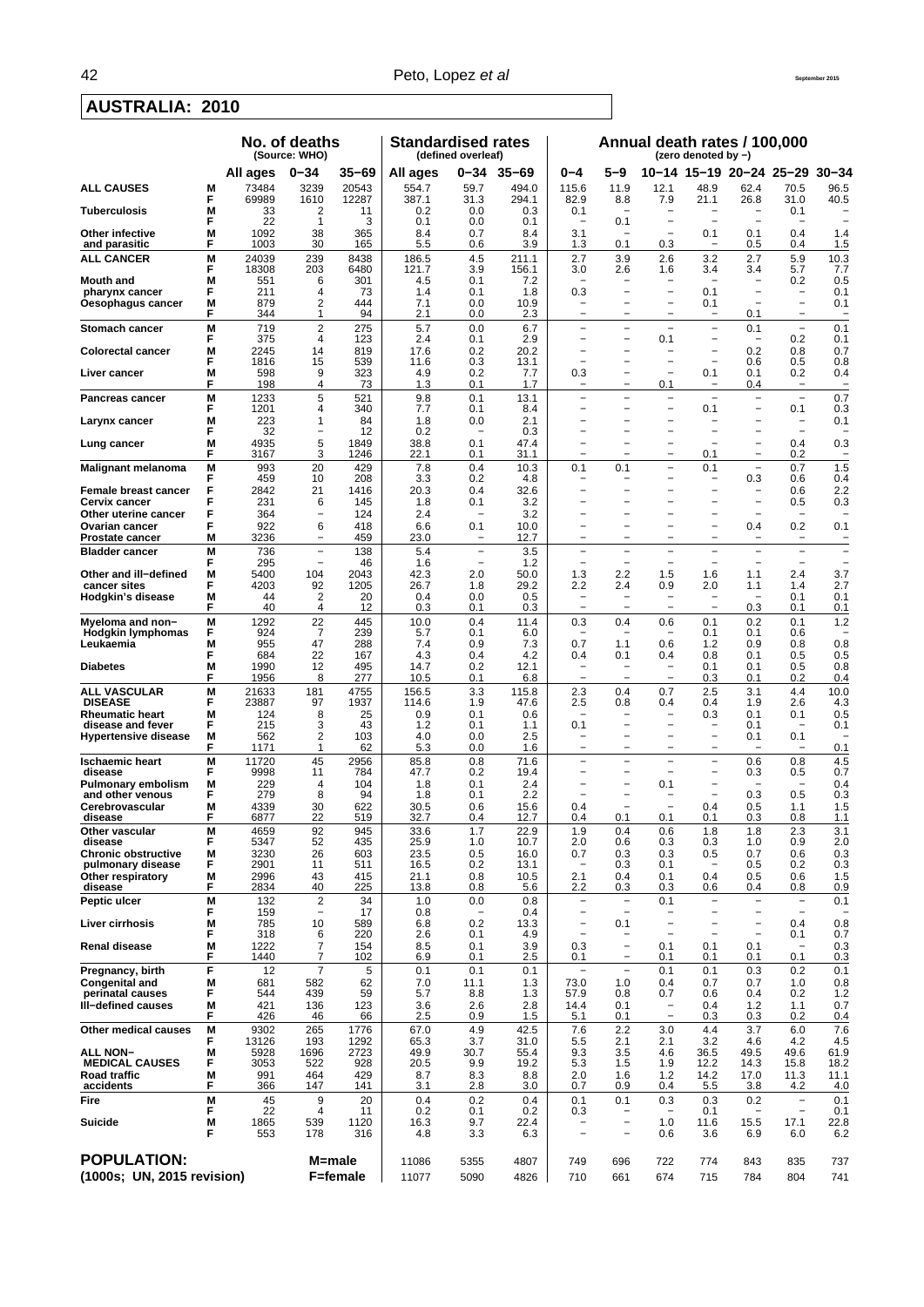#### **2010: AUSTRALIA**

#### **(zero denoted by −) 9th ICD/10th ICD categories**

### **Annual death rates / 100,000**

| 35–39                                         | 40–44        | 45–49                    | $50 - 54$                | 55–59                    | 60–64                    | $65 - 69$             | 70–74                     | 75–79                     | $80 + /NK$                 |        |                                                 | אזו וטאט שטו ווער וטר וואס                                    |
|-----------------------------------------------|--------------|--------------------------|--------------------------|--------------------------|--------------------------|-----------------------|---------------------------|---------------------------|----------------------------|--------|-------------------------------------------------|---------------------------------------------------------------|
| 118.8                                         | 161.3        | 232.1                    | 342.6                    | 523.3                    | 769.7                    | 1310.3                | 2161.5                    | 3717.5                    | 10147.9                    | M      | <b>ALL CAUSES</b>                               | 001-999/A00-Y89                                               |
| 60.5                                          | 93.1         | 140.1                    | 214.6<br>0.3             | 313.8                    | 475.5<br>0.5             | 760.9<br>1.3          | 1359.8<br>1.2             | 2321.5<br>1.2             | 8753.1<br>4.0              | F<br>M | <b>Tuberculosis</b>                             | $010 - 018, 137/$                                             |
| $\overline{\phantom{0}}$<br>1.7               | 0.1<br>3.5   | 6.3                      | 8.8                      | 0.3<br>10.9              | 10.1                     | 17.1                  | 28.0                      | 1.0<br>52.7               | 3.0<br>141.8               | F<br>M | Other infective                                 | A15-A19, B90<br>Rest of 001-139,279.5&.6/                     |
| 0.6<br>17.0                                   | 1.6<br>31.6  | 2.3<br>65.5              | 3.4<br>125.1             | 4.1<br>230.9             | 6.0<br>365.6             | 9.2<br>641.8          | 17.5<br>986.0             | 32.9<br>1454.8            | 127.9<br>2552.0            | F<br>M | <b>ALL CANCER</b>                               | and parasitic rest of A00-B99 excl A33,A34<br>140-208/C00-C97 |
| 22.3<br>0.4                                   | 38.8<br>0.9  | 66.4<br>3.3              | 112.7<br>5.9             | 178.9<br>9.6             | 273.1<br>14.2            | 400.6<br>16.2         | 615.5<br>21.1             | 823.8<br>25.4             | 1377.2<br>32.9             | F<br>M | <b>Mouth and</b>                                | 140-149/C00-C14                                               |
| 0.1<br>0.2                                    | 0.4<br>2.1   | 0.6<br>3.1               | 1.9<br>7.8               | 2.1<br>11.7              | 2.5<br>22.2              | 4.6<br>29.3           | 5.0<br>38.7               | 12.9<br>45.7              | 15.4<br>56.5               | F<br>M | pharynx cancer                                  | 150/C15                                                       |
| 0.1                                           | 0.5          | 0.6                      | 1.2                      | 2.4                      | 5.6                      | 5.5                   | 11.4                      | 15.2                      | 32.2                       | F      | Oesophagus cancer                               |                                                               |
| 1.1<br>0.2                                    | 2.1<br>1.4   | 2.8<br>1.8               | 4.8<br>2.6               | 7.5<br>3.3               | 10.5<br>4.0              | 17.8<br>6.8           | 30.9<br>9.7               | 44.1<br>17.3              | 68.9<br>32.0               | M<br>F | Stomach cancer                                  | 151/C16                                                       |
| 2.2<br>1.6                                    | 2.9<br>4.0   | 6.2<br>4.4               | 11.5<br>9.1              | 24.5<br>16.7             | 38.1<br>20.7             | 56.4<br>34.8          | 102.2<br>61.4             | 145.3<br>82.6             | 212.9<br>157.3             | M<br>F | <b>Colorectal cancer</b>                        | 153, 154/C18-C21                                              |
| 0.2<br>0.5                                    | 0.8<br>0.3   | 2.4<br>0.9               | 8.4<br>1.5               | 13.4<br>2.1              | 11.6<br>2.3              | 17.1<br>4.6           | 21.1<br>7.5               | 31.2<br>7.5               | 35.1<br>14.2               | M<br>F | Liver cancer                                    | 155.0/C22 excl C221                                           |
| 1.1<br>0.2                                    | 1.2<br>0.9   | 5.8<br>2.7               | 7.5<br>6.0               | 14.6<br>10.2             | 18.6<br>15.2             | 42.9<br>23.6          | 56.3<br>45.3              | 65.2<br>65.3              | 107.1<br>98.9              | M<br>F | <b>Pancreas cancer</b>                          | 157/C25                                                       |
| 0.1                                           | 0.1          | 0.2                      | 1.9<br>0.3               | 1.9<br>0.1               | 3.8                      | 6.9                   | 11.8                      | 14.1                      | 18.9<br>2.2                | M<br>F | Larynx cancer                                   | 161/C32                                                       |
| 1.5                                           | 4.6          | 11.2                     | 23.9                     | 47.8                     | 0.7<br>82.7              | 1.1<br>160.5          | 1.1<br>233.9              | 1.7<br>327.8              | 444.4                      | M<br>F | Lung cancer                                     | 162/C33, C34                                                  |
| 1.2<br>2.6                                    | 4.2<br>2.2   | 8.7<br>4.6               | 19.7<br>6.7              | 32.1<br>12.2             | 61.0<br>17.8             | 90.5<br>26.0          | 137.6<br>35.5             | 162.2<br>48.0             | 186.3<br>92.5              | M      | <b>Malignant melanoma</b>                       | 172/C43                                                       |
| 1.0<br>5.8                                    | 2.7<br>12.5  | 1.8<br>22.1              | 3.9<br>28.7              | 6.5<br>42.4              | 8.3<br>51.7              | 9.5<br>65.2           | 14.4<br>75.9              | 16.9<br>91.4              | 27.4<br>170.2              | F<br>F | Female breast cancer                            | 174/C50                                                       |
| 2.3<br>0.1                                    | 2.0<br>0.1   | 1.5                      | 3.5<br>1.5               | 4.9<br>2.6               | 3.1                      | 4.8<br>11.7           | 4.7<br>13.9               | 7.5<br>17.6               | 8.1<br>27.2                | F<br>F | Cervix cancer<br>Other uterine cancer           | 180/C53<br>179, 182/C54, C55                                  |
| 0.9                                           | 1.6          | 1.0<br>4.2               | 7.1                      | 14.9                     | 5.5<br>17.9              | 23.8                  | 35.0                      | 41.3                      | 49.4                       | F      | <b>Ovarian cancer</b>                           | 183/C56, C570-C574                                            |
| $\qquad \qquad -$<br>$\overline{\phantom{0}}$ | 0.4          | 0.1<br>0.6               | 1.6<br>1.9               | 9.1<br>3.7               | 21.7<br>7.3              | 56.4<br>10.4          | 101.1<br>27.4             | 217.2<br>50.8             | 580.6<br>115.8             | M<br>M | Prostate cancer<br><b>Bladder cancer</b>        | 185/C61<br>188/C67                                            |
| 0.1                                           |              | 0.8                      | 0.5                      | 0.5                      | 1.8                      | 4.6                   | 7.0                       | 15.2                      | 35.3                       | F      |                                                 |                                                               |
| 5.5<br>6.4                                    | 11.9<br>7.2  | 19.7<br>11.6             | 32.5<br>20.4             | 55.6<br>28.7             | 87.3<br>51.4             | 137.4<br>78.6         | 213.4<br>133.1            | 303.5<br>186.9            | 539.0<br>370.1             | M<br>F | Other and ill-defined<br>cancer sites           | Rest of 140-199/<br>rest of C00-C80, C97                      |
| 0.4<br>0.2                                    | 0.3<br>0.3   | 0.8<br>0.1               | 0.1                      | 0.3<br>0.6               | 0.3                      | 1.3<br>0.2            | 1.7<br>1.1                | 3.5<br>3.0                | 2.2<br>2.2                 | M<br>F | Hodgkin's disease                               | 201/C81                                                       |
| 0.7<br>0.5                                    | 0.9<br>0.3   | 2.6<br>1.6               | 6.3<br>2.4               | 12.0<br>5.8              | 18.6<br>13.9             | 38.4<br>17.6          | 51.1<br>28.6              | 73.8                      | 142.4<br>85.5              | M<br>F | Myeloma and non-                                | 200, 202-203/<br>C82-C90, C96                                 |
| 0.9                                           | 1.2          | 2.1                      | 4.1                      | 6.9                      | 11.1                     | 24.9                  | 39.6                      | 48.1<br>59.0              | 103.0                      | M      | Hodgkin lymphomas<br>Leukaemia                  | 204-208/C91-C95                                               |
| 1.0<br>1.1                                    | 0.5<br>2.8   | 1.9<br>4.6               | 2.4<br>8.1               | 2.9<br>12.8              | 7.1<br>23.7              | 13.2<br>31.3          | 22.8<br>64.1              | 31.1<br>121.5             | 63.4<br>294.8              | F<br>M | <b>Diabetes</b>                                 | 250/E10-E14                                                   |
| 0.5<br>17.2                                   | 1.7<br>29.4  | 2.4<br>50.8              | 4.3<br>80.1              | 7.5<br>127.2             | 11.8<br>186.3            | 19.6<br>319.2         | 41.1<br>562.6             | 84.7<br>1044.2            | 251.3<br>3747.3            | F<br>M | <b>ALL VASCULAR</b>                             | 390-459/100-199                                               |
| 7.2                                           | 12.8         | 22.0                     | 26.8                     | 46.4                     | 76.4                     | 141.5                 | 302.6                     | 667.1                     | 3709.8                     | F      | <b>DISEASE</b>                                  |                                                               |
| 0.1<br>0.5                                    | 0.3          | 0.1<br>0.2               | 0.3<br>0.5               | 0.8<br>0.8               | 1.1<br>2.1               | 2.0<br>2.9            | 5.2<br>6.7                | 5.9<br>6.8                | 18.0<br>24.7               | M<br>F | <b>Rheumatic heart</b><br>disease and fever     | 390-398/100-109                                               |
| 0.5                                           | 0.4<br>0.4   | 0.9<br>0.4               | 2.2<br>0.3               | 2.0<br>1.5               | 3.9<br>3.1               | 8.0<br>5.5            | 12.7<br>10.8              | 22.3<br>20.0              | 110.5<br>199.4             | M<br>F | <b>Hypertensive disease</b>                     | 401-405/I10-I15                                               |
| 8.6<br>1.0                                    | 16.1<br>4.4  | 31.7<br>9.5              | 54.2<br>9.6              | 84.8<br>19.6             | 116.0<br>33.8            | 190.0<br>57.9         | 312.8<br>125.9            | 567.6<br>285.8            | 1918.7<br>1560.6           | M<br>F | <b>Ischaemic heart</b><br>disease               | 410-414/I20-I25                                               |
| 0.5                                           | 0.9          | 1.9                      | 1.2                      | 3.4                      | 3.6                      | 5.5                   | 6.6                       | 11.3                      | 21.4                       | M      | <b>Pulmonary embolism</b>                       | 415.1, 451-453/                                               |
| 0.7<br>2.5                                    | 0.9<br>4.1   | 1.3<br>4.9               | 1.2<br>8.4               | 3.0<br>14.2              | 3.6<br>24.7              | 4.4<br>50.6           | 8.6<br>109.2              | 12.2<br>218.4             | 21.7<br>853.4              | F<br>M | and other venous<br>Cerebrovascular             | I26, I80-I82<br>430-438/160-169                               |
| 2.1<br>5.1                                    | 4.8<br>7.9   | 6.1<br>11.3              | 8.7<br>13.8              | 10.8<br>22.0             | 17.7<br>36.9             | 38.5<br>63.0          | 81.4<br>116.1             | 191.3<br>218.8            | 1081.3<br>825.4            | F<br>M | disease<br>Other vascular                       | Rest of 390-459/                                              |
| 2.9<br>1.5                                    | 2.0<br>1.6   | 4.6<br>2.0               | 6.4<br>5.6               | 10.6<br>13.1             | 15.9                     | 32.4<br>62.8          | 69.2<br>115.2             | 151.0                     | 822.1<br>518.5             | F<br>Μ | disease<br><b>Chronic obstructive</b>           | rest of I00-I99<br>490-496/                                   |
| 0.9                                           | 2.1          | $3.5\,$                  | 6.8                      | 10.2                     | 25.2<br>22.2             | 46.0                  | 89.5                      | 207.4<br>137.1            | 326.1                      | F      | pulmonary disease                               | J40-J47, J67                                                  |
| 1.4<br>0.9                                    | 3.1<br>1.6   | 2.5<br>2.1               | 5.5<br>4.1               | 7.7<br>4.6               | 18.3<br>7.6              | 35.1<br>18.3          | 66.4<br>41.7              | 159.8<br>78.6             | 589.3<br>431.7             | М<br>F | Other respiratory<br>disease                    | Rest of 460-519/<br>rest of J00-J98                           |
| 0.1<br>0.1                                    | 0.3<br>0.3   | 0.4<br>0.1               | 0.7<br>0.1               | 1.4<br>0.5               | 1.1<br>0.8               | 1.6<br>0.9            | 3.2<br>2.8                | 8.6<br>6.4                | 19.6<br>22.3               | M<br>F | Peptic ulcer                                    | 531-533/K25-K27                                               |
| 1.5                                           | 5.9          | 11.7                     | 14.9                     | 17.7                     | 18.0                     | 23.3                  | 19.1                      | 23.1                      | 18.9                       | M      | Liver cirrhosis                                 | 571/K70, K74                                                  |
| 1.4<br>0.7                                    | 2.4<br>0.9   | 3.5<br>1.5               | 7.2<br>1.9               | 6.1<br>4.3               | 5.1<br>4.9               | 8.6<br>12.7           | 8.9<br>30.6               | 7.5<br>59.8               | 7.5<br>248.9               | F<br>M | Renal disease                                   | 580-590/N00-N19                                               |
| 0.4<br>0.4                                    | 0.4<br>0.3   | 1.0<br>$\qquad \qquad -$ | 1.9<br>$\qquad \qquad -$ | 2.3<br>$\qquad \qquad -$ | 4.1<br>$\qquad \qquad -$ | 7.5<br>$\overline{a}$ | 21.9<br>$\qquad \qquad -$ | 39.3<br>$\qquad \qquad -$ | 224.2<br>$\qquad \qquad -$ | F<br>F | Pregnancy, birth                                | 630-676/A34,O00-O99                                           |
| 1.0<br>0.6                                    | 1.2<br>0.5   | 1.5<br>1.0               | 1.2<br>1.5               | 1.2<br>1.5               | 1.3<br>1.8               | 1.8<br>2.2            | 1.7<br>2.5                | 2.7<br>2.0                | 7.5<br>6.1                 | M<br>F | <b>Congenital and</b><br>perinatal causes       | 740-779/A33,<br>P00-P96, Q00-Q99                              |
| 2.0<br>0.7                                    | 0.8<br>1.0   | 2.1<br>1.1               | 2.2<br>1.1               | 2.9<br>1.8               | 3.3<br>1.3               | 6.4<br>3.3            | 7.5<br>3.9                | 10.9<br>9.1               | 33.5<br>53.9               | Μ<br>F | <b>III-defined causes</b>                       | 780-799/R00-R99                                               |
| 10.8                                          | 13.9         | 23.2                     | 31.4                     | 41.0                     | 64.4                     | 113.0                 | 210.0                     | 468.8                     | 1655.2                     | M      | Other medical causes                            | Rest of 001-799/                                              |
| 7.5<br>62.8                                   | 9.7<br>66.3  | 13.9<br>60.0             | 23.8<br>56.8             | 30.7<br>52.1             | 47.7<br>47.1             | 84.1<br>42.9          | 180.4<br>65.8             | 376.5<br>102.0            | 1950.3<br>316.5            | F<br>M | <b>ALL NON-</b>                                 | rest of A00-R99<br>E800-E999/V01-Y89                          |
| 17.2<br>9.7                                   | 19.9<br>10.2 | 20.5<br>7.7              | 20.9<br>9.5              | 19.1<br>8.6              | 17.6<br>8.5              | 19.1<br>7.8           | 31.4<br>8.1               | 55.5<br>9.4               | 261.8<br>14.3              | F<br>Μ | <b>MEDICAL CAUSES</b><br>Road traffic           | E810-E819, E826-E829/                                         |
| 2.2                                           | 3.4          | 2.0                      | 3.4                      | 3.2                      | 2.5                      | 4.4                   | 4.5                       | 6.1                       | 8.7                        | F      | accidents                                       | part of V01–V99, Y850                                         |
| 0.6<br>0.1                                    | 0.1<br>0.4   | 0.2<br>0.1               | 0.1<br>0.3               | 0.8<br>0.3               | 0.7                      | 0.4<br>0.4            | 0.6                       | 1.2<br>0.7                | 3.4<br>1.0                 | M<br>F | Fire                                            | E890-E899/X00-X09                                             |
| 27.9<br>7.2                                   | 28.5<br>6.8  | 27.4<br>7.8              | 21.4<br>7.5              | 20.4<br>6.8              | 18.3<br>4.8              | 13.3<br>3.1           | 16.2<br>4.5               | 26.2<br>4.7               | 25.8<br>5.7                | M<br>F | Suicide                                         | E950-E959/X60-X84                                             |
|                                               |              |                          |                          |                          |                          |                       |                           |                           |                            |        |                                                 |                                                               |
| 807<br>816                                    | 762<br>767   | 797<br>790               | 729<br>736               | 649<br>658               | 612<br>604               | 450<br>454            | 346<br>360                | 256<br>295                | 322<br>507                 | M<br>F | <b>POPULATION</b><br>(1000s; UN, 2015 revision) |                                                               |
|                                               |              |                          |                          |                          |                          |                       |                           |                           |                            |        |                                                 |                                                               |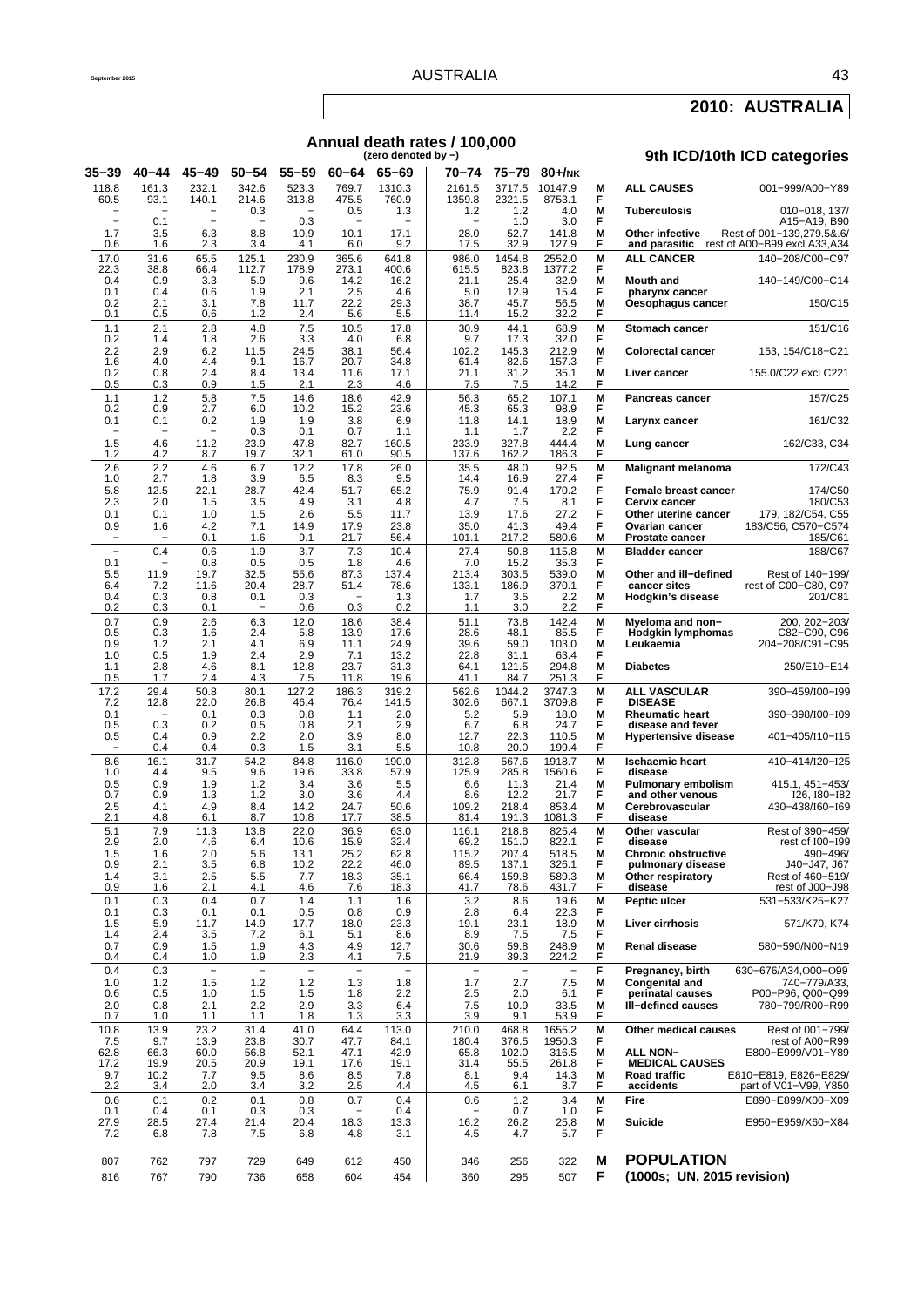### **AUSTRIA: 2010**

| $0 - 34$<br>5–9<br>10-14 15-19 20-24 25-29<br>$30 - 34$<br>$0 - 34$<br>$35 - 69$<br>All ages<br>$35 - 69$<br>$0 - 4$<br>All ages<br>676.7<br><b>ALL CAUSES</b><br>36692<br>1025<br>11863<br>59.1<br>692.2<br>103.9<br>6.2<br>9.8<br>53.2<br>91.3<br>69.3<br>80.4<br>М<br>F<br>40507<br>29.1<br>336.9<br>17.9<br>31.5<br>462<br>6147<br>428.1<br>83.6<br>10.1<br>8.4<br>25.8<br>26.1<br>M<br>0.4<br><b>Tuberculosis</b><br>21<br>8<br>0.4<br>$\overline{2}$<br>17<br>5<br>0.3<br>0.5<br>0.4<br>F<br>0.1<br>0.3<br>2.3<br>Other infective<br>279<br>5.6<br>1.0<br>7.8<br>3.0<br>0.4<br>М<br>17<br>145<br>0.8<br>0.4<br>0.4<br>-<br>and parasitic<br>331<br>10<br>46<br>3.8<br>2.4<br>1.6<br>0.7<br>1.9<br>F<br>0.6<br>$\overline{\phantom{0}}$<br>$\overline{\phantom{0}}$<br>M<br>9.1<br><b>ALL CANCER</b><br>10462<br>69<br>4269<br>196.0<br>3.8<br>255.3<br>1.4<br>2.2<br>2.7<br>4.9<br>6.1<br>$\overline{\phantom{0}}$<br>9295<br>125.3<br>2.1<br>7.6<br>F<br>61<br>3142<br>3.5<br>172.6<br>4.0<br>0.5<br>2.0<br>3.1<br>5.4<br>255<br>355<br>$\overline{2}$<br>7.3<br>15.0<br><b>Mouth and</b><br>М<br>0.1<br>0.4<br>0.4<br>-<br>—<br>—<br>-<br>$\overline{\phantom{0}}$<br>F<br>126<br>2.0<br>73<br>0.1<br>4.0<br>0.4<br>pharynx cancer<br>1<br>$\overline{\phantom{0}}$<br>$\overline{\phantom{0}}$<br>258<br>153<br>5.1<br>0.1<br>Oesophagus cancer<br>Μ<br>1<br>9.1<br>0.4<br>-<br>$\overline{\phantom{0}}$<br>F<br>72<br>18<br>0.9<br>1.0<br>$\overline{\phantom{0}}$<br>$\qquad \qquad -$<br>$\overline{\phantom{0}}$<br>$\overline{\phantom{0}}$<br>$\overline{\phantom{0}}$<br>$\overline{\phantom{0}}$<br>$\overline{\phantom{0}}$<br>479<br>M<br>$\mathbf{1}$<br>158<br>8.8<br>0.1<br>9.3<br>0.4<br><b>Stomach cancer</b><br>$\qquad \qquad -$<br>$\overline{\phantom{0}}$<br>$\overline{\phantom{0}}$<br>$\overline{\phantom{0}}$<br>—<br>$\overline{\phantom{0}}$<br>F<br>0.4<br>378<br>92<br>4.6<br>0.1<br>4.9<br>1<br>$\overline{\phantom{0}}$<br>$\overline{\phantom{0}}$<br>М<br>6<br>398<br>20.6<br>0.8<br>1.1<br><b>Colorectal cancer</b><br>1117<br>0.3<br>24.3<br>0.4<br>$\overline{\phantom{0}}$<br>$\overline{\phantom{0}}$<br>-<br>1029<br>3<br>254<br>12.3<br>F<br>0.2<br>14.2<br>1.1<br>$\overline{\phantom{0}}$<br>$\overline{\phantom{0}}$<br>$\overline{\phantom{0}}$<br>-<br>420<br>198<br>8.1<br>12.0<br>0.4<br>М<br>1<br>0.1<br>Liver cancer<br>$\overline{\phantom{0}}$<br>$\overline{a}$<br>F<br>147<br>48<br>2.0<br>0.1<br>2.7<br>0.5<br>1<br>$\overline{\phantom{0}}$<br>$\overline{\phantom{0}}$<br>-<br>$\overline{\phantom{0}}$<br>$\overline{\phantom{0}}$<br>$\overline{\phantom{0}}$<br>M<br>707<br>333<br>13.4<br>19.9<br><b>Pancreas cancer</b><br>$\overline{\phantom{0}}$<br>$\overline{\phantom{0}}$<br>$\overline{\phantom{0}}$<br>$\overline{\phantom{0}}$<br>$\overline{\phantom{0}}$<br>$\overline{\phantom{0}}$<br>$\overline{\phantom{0}}$<br>$\overline{\phantom{0}}$<br>$\overline{\phantom{0}}$<br>781<br>238<br>10.1<br>F<br>13.2<br>$\overline{\phantom{0}}$<br>$\overline{\phantom{0}}$<br>$\overline{\phantom{0}}$<br>95<br>1.9<br>3.9<br>М<br>67<br>Larynx cancer<br>$\overline{\phantom{0}}$<br>$\overline{\phantom{0}}$<br>$\overline{\phantom{0}}$<br>-<br>-<br>—<br>22<br>F<br>10<br>0.3<br>0.6<br>$\overline{\phantom{0}}$<br>$\overline{\phantom{0}}$<br>$\overline{\phantom{0}}$<br>$\overline{a}$<br>$\overline{a}$<br>$\overline{ }$<br>$\overline{a}$<br>$\overline{\phantom{0}}$<br>M<br>2386<br>3<br>1250<br>46.4<br>0.2<br>75.1<br>0.4<br>0.8<br>$\overline{a}$<br><b>Lung cancer</b><br>$\overline{a}$<br>$\overline{a}$<br>$\overline{ }$<br>$\overline{a}$<br>19.7<br>35.1<br>F<br>1266<br>627<br>$\overline{\phantom{0}}$<br>$\overline{\phantom{0}}$<br>$\overline{\phantom{0}}$<br>$\overline{\phantom{0}}$<br>$\overline{\phantom{0}}$<br>$\overline{\phantom{0}}$<br>$\overline{\phantom{0}}$<br>$\overline{\phantom{0}}$<br>$\overline{\mathbf{c}}$<br>M<br>3.8<br>0.1<br>5.2<br>0.4<br>200<br>93<br>0.4<br><b>Malignant melanoma</b><br>$\overline{\phantom{0}}$<br>-<br>$\overline{\phantom{0}}$<br>-<br>$\overline{\phantom{0}}$<br>F<br>176<br>4<br>68<br>2.5<br>3.5<br>0.4<br>0.8<br>0.2<br>$\overline{\phantom{0}}$<br>0.4<br>$\overline{\phantom{0}}$<br>$\overline{\phantom{0}}$<br>$\overline{\phantom{0}}$<br>5<br>F<br>1502<br>21.2<br><b>Female breast cancer</b><br>609<br>0.3<br>32.8<br>0.4<br>1.5<br>$\overline{\phantom{0}}$<br>$\overline{\phantom{a}}$<br>-<br>Cervix cancer<br>F<br>161<br>7<br>80<br>2.6<br>0.4<br>4.2<br>1.5<br>1.1<br>$\overline{\phantom{0}}$<br>$\overline{\phantom{0}}$<br>$\overline{ }$<br>$\overline{\phantom{0}}$<br>F<br>3.3<br>Other uterine cancer<br>248<br>78<br>0.1<br>4.4<br>0.4<br>1<br>$\qquad \qquad -$<br>$\overline{\phantom{0}}$<br>-<br>F<br>464<br>6.5<br><b>Ovarian cancer</b><br>1<br>180<br>0.1<br>9.9<br>0.4<br>$\overline{\phantom{0}}$<br>$\overline{\phantom{0}}$<br>$\overline{\phantom{0}}$<br>-<br>$\overline{\phantom{0}}$<br>$\overline{\phantom{0}}$<br>1125<br>173<br>19.2<br>Prostate cancer<br>Μ<br>10.9<br>$\overline{\phantom{0}}$<br>$\overline{\phantom{0}}$<br>$\overline{\phantom{0}}$<br>$\overline{\phantom{0}}$<br>$\overline{\phantom{0}}$<br>$\overline{\phantom{0}}$<br>$\overline{\phantom{0}}$<br>$\overline{\phantom{0}}$<br>$\overline{\phantom{0}}$<br>5.5<br><b>Bladder cancer</b><br>М<br>346<br>88<br>6.0<br>$\overline{\phantom{0}}$<br>$\overline{\phantom{0}}$<br>$\overline{\phantom{0}}$<br>$\overline{\phantom{0}}$<br>$\overline{\phantom{0}}$<br>$\overline{\phantom{0}}$<br>$\overline{\phantom{0}}$<br>$\overline{\phantom{0}}$<br>F<br>144<br>31<br>1.6<br>1.7<br>$\overline{\phantom{0}}$<br>$\overline{a}$<br>$\overline{\phantom{0}}$<br>1.7<br>0.5<br>1.2<br>2.7<br>3.6<br>2119<br>32<br>847<br>39.7<br>3.8<br>Other and ill-defined<br>М<br>49.8<br>0.4<br>568<br>25.8<br>31.2<br>1.2<br>1.1<br>F<br>1956<br>26<br>1.6<br>1.6<br>3.5<br>0.5<br>1.6<br>1.8<br>cancer sites<br>10<br>5<br>0.2<br>Hodgkin's disease<br>М<br>0.3<br>$\overline{a}$<br>$\overline{a}$<br>-<br>—<br>—<br>$\overline{\phantom{0}}$<br>F<br>18<br>1<br>6<br>0.2<br>0.1<br>0.3<br>0.4<br>$\overline{\phantom{0}}$<br>$\overline{\phantom{0}}$<br>$\overline{\phantom{0}}$<br>$\overline{\phantom{0}}$<br>$\overline{\phantom{0}}$<br>$\overline{\phantom{0}}$<br>5<br>M<br>438<br>144<br>8.0<br>0.3<br>8.7<br>0.5<br>0.4<br>0.4<br>0.8<br>Myeloma and non-<br>$\overline{\phantom{0}}$<br>$\overline{\phantom{0}}$<br>$\overline{\phantom{0}}$<br>5.7<br>Hodgkin lymphomas<br>F<br>469<br>3<br>100<br>0.2<br>5.5<br>0.4<br>0.4<br>0.4<br>$\overline{\phantom{0}}$<br>0.5<br>407<br>7.5<br>6.3<br>1.6<br>0.8<br>1.5<br>Leukaemia<br>М<br>16<br>107<br>0.9<br>0.9<br>1.1<br>$\overline{\phantom{0}}$<br>F<br>336<br>3.9<br>7<br>62<br>0.4<br>3.4<br>0.5<br>0.8<br>0.8<br>0.8<br>$\overline{\phantom{0}}$<br>$\overline{\phantom{0}}$<br>$\overline{\phantom{0}}$<br>3<br>23.4<br>М<br>1312<br>338<br>0.2<br>20.5<br>0.8<br>0.4<br><b>Diabetes</b><br>-<br>-<br>-<br>-<br>$\overline{\phantom{0}}$<br>2<br>15.8<br>F<br>1699<br>118<br>0.1<br>6.7<br>0.4<br>0.4<br>$\overline{\phantom{0}}$<br>$\overline{a}$<br>$\overline{\phantom{0}}$<br>$\overline{\phantom{0}}$<br>$\overline{\phantom{0}}$<br>M<br>238.2<br>0.5<br>1.9<br><b>ALL VASCULAR</b><br>13719<br>56<br>2868<br>3.1<br>170.3<br>2.0<br>3.0<br>4.3<br>9.9<br>$\overline{a}$<br>170.1<br><b>DISEASE</b><br>F<br>19477<br>31<br>1087<br>1.7<br>60.5<br>1.1<br>0.5<br>0.8<br>2.7<br>3.3<br>3.8<br>1.0<br><b>Rheumatic heart</b><br>М<br>57<br>13<br>0.8<br>$\overline{\phantom{0}}$<br>$\overline{\phantom{0}}$<br>—<br>disease and fever<br>F<br>118<br>1<br>5<br>1.0<br>0.1<br>0.3<br>0.4<br>$\overline{\phantom{a}}$<br>$\overline{\phantom{0}}$<br>$\overline{ }$<br>$\overline{a}$<br>$\overline{\phantom{0}}$<br><b>Hypertensive disease</b><br>1092<br>145<br>18.4<br>8.9<br>М<br>-<br>$\overline{a}$<br>$\overline{\phantom{0}}$<br>$\overline{\phantom{0}}$<br>-<br>$\overline{\phantom{0}}$<br>—<br>F<br>2544<br>77<br>20.6<br>4.4<br>$\overline{\phantom{0}}$<br>$\overline{\phantom{0}}$<br>$\overline{\phantom{0}}$<br>$\overline{\phantom{0}}$<br>$\overline{\phantom{0}}$<br>$\overline{\phantom{0}}$<br>$\overline{\phantom{0}}$<br>$\overline{\phantom{0}}$<br>$\overline{\phantom{0}}$<br>4.2<br>M<br>0.7<br><b>Ischaemic heart</b><br>7185<br>14<br>1741<br>126.5<br>0.8<br>103.4<br>0.5<br>$\overline{\phantom{0}}$<br>$\overline{\phantom{0}}$<br>-<br>$\overline{\phantom{0}}$<br>68.6<br>F<br>7756<br>4<br>467<br>0.2<br>26.3<br>0.7<br>0.8<br>disease<br>$\overline{\phantom{a}}$<br>$\overline{a}$<br>$\overline{ }$<br>205<br>8<br>Pulmonary embolism<br>М<br>63<br>3.8<br>0.4<br>3.6<br>0.8<br>1.4<br>0.8<br>$\overline{\phantom{0}}$<br>$\overline{\phantom{0}}$<br>F<br>336<br>5<br>3.5<br>1.5<br>44<br>0.3<br>2.4<br>0.4<br>and other venous<br>$\overline{a}$<br>$\overline{\phantom{a}}$<br>$\overline{a}$<br>$\overline{\phantom{a}}$<br>$\overline{\phantom{0}}$<br>32.2<br>М<br>1869<br>0.7<br>1.9<br>Cerebrovascular<br>10<br>336<br>0.5<br>19.9<br>0.8<br>0.4<br>$\overline{\phantom{0}}$<br>—<br>F<br>3274<br>276<br>30.5<br>0.3<br>14.9<br>1.2<br>disease<br>6<br>1.1<br>$\overline{\phantom{0}}$<br>$\overline{\phantom{0}}$<br>$\overline{\phantom{0}}$<br>$\overline{\phantom{0}}$<br>3311<br>24<br>1.2<br>1.9<br>Other vascular<br>Μ<br>570<br>56.5<br>1.4<br>33.8<br>1.5<br>0.5<br>1.4<br>3.0<br>F<br>0.5<br>disease<br>5449<br>15<br>218<br>45.9<br>0.9<br>12.1<br>1.1<br>0.8<br>1.2<br>1.4<br>1.1<br>25.9<br><b>Chronic obstructive</b><br>1473<br>22.0<br>Μ<br>354<br>0.1<br>0.4<br>1<br>$\overline{\phantom{0}}$<br>1213<br>$\overline{2}$<br>12.7<br>0.4<br>0.4<br>F<br>207<br>0.1<br>11.8<br>pulmonary disease<br>$\overline{a}$<br>$\overline{a}$<br>$\overline{\phantom{0}}$<br>$\overline{a}$<br>698<br>6<br>11.9<br>6.0<br>0.5<br>0.4<br>0.8<br>Other respiratory<br>М<br>102<br>0.3<br>0.4<br>0.4<br>-<br>$\qquad \qquad -$<br>832<br>disease<br>F<br>4<br>37<br>7.2<br>0.3<br>2.1<br>1.1<br>0.5<br>0.4<br>$\overline{a}$<br>$\overline{\phantom{0}}$<br>$\qquad \qquad -$<br>$\equiv$<br>M<br>79<br>25<br>1.4<br>1.5<br>Peptic ulcer<br>$\qquad \qquad -$<br>$\overline{\phantom{0}}$<br>$\qquad \qquad -$<br>$\overline{\phantom{0}}$<br>$\overline{\phantom{0}}$<br>$\overline{\phantom{0}}$<br>$\overline{\phantom{0}}$<br>$\overline{\phantom{0}}$<br>$\overline{\phantom{0}}$<br>F<br>93<br>$\overline{\phantom{0}}$<br>11<br>0.9<br>$\overline{\phantom{0}}$<br>0.7<br>$\overline{a}$<br>$\overline{\phantom{0}}$<br>$\overline{\phantom{0}}$<br>$\overline{a}$<br>$\overline{\phantom{0}}$<br>$\overline{a}$<br>8<br>Liver cirrhosis<br>М<br>1082<br>799<br>22.4<br>0.4<br>44.7<br>0.4<br>2.6<br>$\overline{\phantom{0}}$<br>$\overline{\phantom{0}}$<br>$\overline{\phantom{0}}$<br>$\overline{\phantom{0}}$<br>$\overline{\phantom{0}}$<br>F<br>389<br>6<br>228<br>12.2<br>1.5<br>6.7<br>0.3<br>$\overline{\phantom{0}}$<br>0.7<br>$\overline{\phantom{0}}$<br>$\overline{\phantom{0}}$<br>$\overline{\phantom{0}}$<br>-<br>$\overline{2}$<br>M<br>409<br>6.8<br><b>Renal disease</b><br>53<br>0.1<br>3.3<br>0.4<br>0.4<br>$\overline{\phantom{0}}$<br>-<br>-<br>-<br>617<br>27<br>0.4<br>F<br>1<br>5.2<br>0.1<br>1.4<br>$\overline{\phantom{0}}$<br>$\qquad \qquad -$<br>$\overline{a}$<br>$\overline{\phantom{0}}$<br>$\overline{\phantom{a}}$<br>$\overline{\phantom{0}}$<br>F<br>1<br>0.0<br>0.1<br>0.4<br>Pregnancy, birth<br>1<br>$\overline{\phantom{0}}$<br>$\overline{\phantom{0}}$<br>$\overline{\phantom{0}}$<br>$\overline{\phantom{0}}$<br>$\overline{a}$<br>$\overline{\phantom{0}}$<br>$\overline{\phantom{0}}$<br><b>Congenital and</b><br>M<br>244<br>183<br>52<br>8.3<br>12.7<br>2.8<br>80.4<br>0.5<br>1.3<br>1.2<br>3.8<br>0.4<br>1.5<br>132<br>48<br>6.5<br>perinatal causes<br>F<br>192<br>9.6<br>2.5<br>60.0<br>1.0<br>1.9<br>0.4<br>1.6<br>1.5<br>1.1<br>III-defined causes<br>Μ<br>951<br>45<br>447<br>18.5<br>2.6<br>26.5<br>5.5<br>$1.2$<br>3.4<br>3.6<br>4.5<br>$\overline{\phantom{a}}$<br>$\overline{\phantom{a}}$<br>22<br>978<br>10.3<br>0.5<br>0.5<br>F<br>131<br>1.5<br>7.4<br>6.8<br>1.4<br>1.1<br>—<br>M<br>1.9<br>2.2<br>6.2<br>Other medical causes<br>3248<br>173<br>1148<br>61.5<br>9.7<br>65.1<br>8.0<br>16.7<br>16.5<br>15.9<br>676<br>43.0<br>2.6<br>F<br>3888<br>71<br>4.3<br>36.9<br>4.7<br>3.5<br>1.9<br>4.9<br>7.8<br>4.3<br><b>ALL NON-</b><br>2715<br>462<br>1255<br>56.1<br>25.2<br>65.8<br>4.5<br>1.9<br>3.1<br>38.9<br>57.8<br>36.6<br>33.4<br>Μ<br>20.1<br>0.5<br><b>MEDICAL CAUSES</b><br>F<br>1485<br>117<br>384<br>6.8<br>19.4<br>5.8<br>3.3<br>9.4<br>10.2<br>7.6<br>10.6<br>M<br><b>Road traffic</b><br>381<br>145<br>159<br>8.6<br>7.9<br>7.8<br>0.5<br>1.0<br>19.0<br>19.4<br>8.6<br>6.8<br>F<br>39<br>2.6<br>2.2<br>2.5<br>0.9<br>accidents<br>134<br>51<br>1.1<br>3.7<br>5.1<br>2.9<br>1.9<br>-<br>M<br>21<br>3<br>0.5<br>0.2<br>Fire<br>11<br>0.6<br>0.5<br>0.5<br>0.4<br>$\qquad \qquad -$<br>$\overline{\phantom{0}}$<br>$\qquad \qquad -$<br>$\overline{\phantom{0}}$<br>F<br>$\overline{2}$<br>0.3<br>0.1<br>0.5<br>18<br>5<br>0.3<br>0.5<br>$\overline{a}$<br>$\overline{\phantom{0}}$<br>$\overline{\phantom{0}}$<br><b>Suicide</b><br>M<br>968<br>177<br>553<br>20.7<br>9.6<br>28.5<br>0.9<br>11.3<br>13.6<br>23.6<br>17.4<br>-<br>3.2<br>5.7<br>F<br>293<br>40<br>167<br>5.5<br>2.2<br>8.3<br>0.5<br>2.3<br>3.6<br>$\overline{a}$<br>$\overline{\phantom{0}}$<br><b>POPULATION:</b><br>M=male<br>4089.2<br>1696.4<br>1990.2<br>200.3<br>208.4<br>225.1<br>257.4<br>262.9<br>278.6<br>263.7<br>(1000s; UN, 2015 revision)<br>F=female<br>2033.6<br>4302.8<br>1643.4<br>190.1<br>198.1<br>214.0<br>245.8<br>255.9<br>275.6<br>263.8 |  | No. of deaths<br>(Source: WHO) | <b>Standardised rates</b> | (defined overleaf) |  | Annual death rates / 100,000 | (zero denoted by -) |  |  |
|--------------------------------------------------------------------------------------------------------------------------------------------------------------------------------------------------------------------------------------------------------------------------------------------------------------------------------------------------------------------------------------------------------------------------------------------------------------------------------------------------------------------------------------------------------------------------------------------------------------------------------------------------------------------------------------------------------------------------------------------------------------------------------------------------------------------------------------------------------------------------------------------------------------------------------------------------------------------------------------------------------------------------------------------------------------------------------------------------------------------------------------------------------------------------------------------------------------------------------------------------------------------------------------------------------------------------------------------------------------------------------------------------------------------------------------------------------------------------------------------------------------------------------------------------------------------------------------------------------------------------------------------------------------------------------------------------------------------------------------------------------------------------------------------------------------------------------------------------------------------------------------------------------------------------------------------------------------------------------------------------------------------------------------------------------------------------------------------------------------------------------------------------------------------------------------------------------------------------------------------------------------------------------------------------------------------------------------------------------------------------------------------------------------------------------------------------------------------------------------------------------------------------------------------------------------------------------------------------------------------------------------------------------------------------------------------------------------------------------------------------------------------------------------------------------------------------------------------------------------------------------------------------------------------------------------------------------------------------------------------------------------------------------------------------------------------------------------------------------------------------------------------------------------------------------------------------------------------------------------------------------------------------------------------------------------------------------------------------------------------------------------------------------------------------------------------------------------------------------------------------------------------------------------------------------------------------------------------------------------------------------------------------------------------------------------------------------------------------------------------------------------------------------------------------------------------------------------------------------------------------------------------------------------------------------------------------------------------------------------------------------------------------------------------------------------------------------------------------------------------------------------------------------------------------------------------------------------------------------------------------------------------------------------------------------------------------------------------------------------------------------------------------------------------------------------------------------------------------------------------------------------------------------------------------------------------------------------------------------------------------------------------------------------------------------------------------------------------------------------------------------------------------------------------------------------------------------------------------------------------------------------------------------------------------------------------------------------------------------------------------------------------------------------------------------------------------------------------------------------------------------------------------------------------------------------------------------------------------------------------------------------------------------------------------------------------------------------------------------------------------------------------------------------------------------------------------------------------------------------------------------------------------------------------------------------------------------------------------------------------------------------------------------------------------------------------------------------------------------------------------------------------------------------------------------------------------------------------------------------------------------------------------------------------------------------------------------------------------------------------------------------------------------------------------------------------------------------------------------------------------------------------------------------------------------------------------------------------------------------------------------------------------------------------------------------------------------------------------------------------------------------------------------------------------------------------------------------------------------------------------------------------------------------------------------------------------------------------------------------------------------------------------------------------------------------------------------------------------------------------------------------------------------------------------------------------------------------------------------------------------------------------------------------------------------------------------------------------------------------------------------------------------------------------------------------------------------------------------------------------------------------------------------------------------------------------------------------------------------------------------------------------------------------------------------------------------------------------------------------------------------------------------------------------------------------------------------------------------------------------------------------------------------------------------------------------------------------------------------------------------------------------------------------------------------------------------------------------------------------------------------------------------------------------------------------------------------------------------------------------------------------------------------------------------------------------------------------------------------------------------------------------------------------------------------------------------------------------------------------------------------------------------------------------------------------------------------------------------------------------------------------------------------------------------------------------------------------------------------------------------------------------------------------------------------------------------------------------------------------------------------------------------------------------------------------------------------------------------------------------------------------------------------------------------------------------------------------------------------------------------------------------------------------------------------------------------------------------------------------------------------------------------------------------------------------------------------------------------------------------------------------------------------------------------------------------------------------------------------------------------------------------------------------------------------------------------------------------------------------------------------------------------------------------------------------------------------------------------------------------------------------------------------------------------------------------------------------------------------------------------------------------------------------------------------------------------------------------------------------------------------------------------------------------------------------------------------------------------------------------------------------------------------------------------------------------------------------------------------------------------------------------------------------------------------------------------------------------------------------------------------------------------------------------------------------------------------------------------------------------------------------------------------------------------------------------------------------------------------------------------------------------------------------------------------------------------------------------------------------------------------------------------------------------------------------------------------------------------------------------------------------------------------------------------------------------------------------------------------------------------------------------------------------------------------------------------------------------------------------------------------------------------------------------------------------------------------------------------------------------------------------------------------------------------------------------------------------------------------------------------------------------------------------------------------------------------------------------------------------------------------------------------------------------------------------------------------------------------------------------------------------------------------------------------------------------------------------------------------------------------------------------------------------------------------------------------------------------------------------------------------------------------------------------------------------------------------------------------------------------------------------------------------------------------------------------------------------------------------------------------------------------------------------------------------------------------------------------------------------------------------------------------------------------------------------------------------------------------------------------------------------------------------------------------------------------------------------------------------------------------------------------------------------------------------------------------------------------------------------------------------------------------------------------------------------------------------------------------------------------------------------------------------------------------------------------------------------------------------------------------------------------------------------------------------------------------------------------------------------------------------------------------------------------------------------------------------------------------------------------------------------------------------------------------------------------------------------------------------------------------------------------------------------------------------------------------------------------------------------------------------------------------------------------------------------------------------------------------------------------------------------------------------------------------------------------------------------------------------------------------------------------------------------------------------------------------------------------------------------------------------------------------------------------------------------------------------------------------------------------------------------------------------------------------------------------------------------------------------------------------------------------------------------------------------------------------------------------------------------------------------------------------------------------------------------|--|--------------------------------|---------------------------|--------------------|--|------------------------------|---------------------|--|--|
|                                                                                                                                                                                                                                                                                                                                                                                                                                                                                                                                                                                                                                                                                                                                                                                                                                                                                                                                                                                                                                                                                                                                                                                                                                                                                                                                                                                                                                                                                                                                                                                                                                                                                                                                                                                                                                                                                                                                                                                                                                                                                                                                                                                                                                                                                                                                                                                                                                                                                                                                                                                                                                                                                                                                                                                                                                                                                                                                                                                                                                                                                                                                                                                                                                                                                                                                                                                                                                                                                                                                                                                                                                                                                                                                                                                                                                                                                                                                                                                                                                                                                                                                                                                                                                                                                                                                                                                                                                                                                                                                                                                                                                                                                                                                                                                                                                                                                                                                                                                                                                                                                                                                                                                                                                                                                                                                                                                                                                                                                                                                                                                                                                                                                                                                                                                                                                                                                                                                                                                                                                                                                                                                                                                                                                                                                                                                                                                                                                                                                                                                                                                                                                                                                                                                                                                                                                                                                                                                                                                                                                                                                                                                                                                                                                                                                                                                                                                                                                                                                                                                                                                                                                                                                                                                                                                                                                                                                                                                                                                                                                                                                                                                                                                                                                                                                                                                                                                                                                                                                                                                                                                                                                                                                                                                                                                                                                                                                                                                                                                                                                                                                                                                                                                                                                                                                                                                                                                                                                                                                                                                                                                                                                                                                                                                                                                                                                                                                                                                                                                                                                                                                                                                                                                                                                                                                                                                                                                                                                                                                                                                                                                                                                                                                                                                                                                                                                                                                                                                                                                                                                                                                                                                                                                                                                                                                                                                                                                                                                                                                                                                                                                                                                                                                                                                                                                                                                                                                                                                                                                                                                                                                                                                                                                                                                                                                                                                                                                                                                                                                                                                                                                                                                                                                                                                                                                                                                                                                                                                                                                                                                                                                                                                                                                                                                                                                                                                                                                                                                                                                                                                                                                                                                                                                                                                                                                                              |  |                                |                           |                    |  |                              |                     |  |  |
|                                                                                                                                                                                                                                                                                                                                                                                                                                                                                                                                                                                                                                                                                                                                                                                                                                                                                                                                                                                                                                                                                                                                                                                                                                                                                                                                                                                                                                                                                                                                                                                                                                                                                                                                                                                                                                                                                                                                                                                                                                                                                                                                                                                                                                                                                                                                                                                                                                                                                                                                                                                                                                                                                                                                                                                                                                                                                                                                                                                                                                                                                                                                                                                                                                                                                                                                                                                                                                                                                                                                                                                                                                                                                                                                                                                                                                                                                                                                                                                                                                                                                                                                                                                                                                                                                                                                                                                                                                                                                                                                                                                                                                                                                                                                                                                                                                                                                                                                                                                                                                                                                                                                                                                                                                                                                                                                                                                                                                                                                                                                                                                                                                                                                                                                                                                                                                                                                                                                                                                                                                                                                                                                                                                                                                                                                                                                                                                                                                                                                                                                                                                                                                                                                                                                                                                                                                                                                                                                                                                                                                                                                                                                                                                                                                                                                                                                                                                                                                                                                                                                                                                                                                                                                                                                                                                                                                                                                                                                                                                                                                                                                                                                                                                                                                                                                                                                                                                                                                                                                                                                                                                                                                                                                                                                                                                                                                                                                                                                                                                                                                                                                                                                                                                                                                                                                                                                                                                                                                                                                                                                                                                                                                                                                                                                                                                                                                                                                                                                                                                                                                                                                                                                                                                                                                                                                                                                                                                                                                                                                                                                                                                                                                                                                                                                                                                                                                                                                                                                                                                                                                                                                                                                                                                                                                                                                                                                                                                                                                                                                                                                                                                                                                                                                                                                                                                                                                                                                                                                                                                                                                                                                                                                                                                                                                                                                                                                                                                                                                                                                                                                                                                                                                                                                                                                                                                                                                                                                                                                                                                                                                                                                                                                                                                                                                                                                                                                                                                                                                                                                                                                                                                                                                                                                                                                                                                                              |  |                                |                           |                    |  |                              |                     |  |  |
|                                                                                                                                                                                                                                                                                                                                                                                                                                                                                                                                                                                                                                                                                                                                                                                                                                                                                                                                                                                                                                                                                                                                                                                                                                                                                                                                                                                                                                                                                                                                                                                                                                                                                                                                                                                                                                                                                                                                                                                                                                                                                                                                                                                                                                                                                                                                                                                                                                                                                                                                                                                                                                                                                                                                                                                                                                                                                                                                                                                                                                                                                                                                                                                                                                                                                                                                                                                                                                                                                                                                                                                                                                                                                                                                                                                                                                                                                                                                                                                                                                                                                                                                                                                                                                                                                                                                                                                                                                                                                                                                                                                                                                                                                                                                                                                                                                                                                                                                                                                                                                                                                                                                                                                                                                                                                                                                                                                                                                                                                                                                                                                                                                                                                                                                                                                                                                                                                                                                                                                                                                                                                                                                                                                                                                                                                                                                                                                                                                                                                                                                                                                                                                                                                                                                                                                                                                                                                                                                                                                                                                                                                                                                                                                                                                                                                                                                                                                                                                                                                                                                                                                                                                                                                                                                                                                                                                                                                                                                                                                                                                                                                                                                                                                                                                                                                                                                                                                                                                                                                                                                                                                                                                                                                                                                                                                                                                                                                                                                                                                                                                                                                                                                                                                                                                                                                                                                                                                                                                                                                                                                                                                                                                                                                                                                                                                                                                                                                                                                                                                                                                                                                                                                                                                                                                                                                                                                                                                                                                                                                                                                                                                                                                                                                                                                                                                                                                                                                                                                                                                                                                                                                                                                                                                                                                                                                                                                                                                                                                                                                                                                                                                                                                                                                                                                                                                                                                                                                                                                                                                                                                                                                                                                                                                                                                                                                                                                                                                                                                                                                                                                                                                                                                                                                                                                                                                                                                                                                                                                                                                                                                                                                                                                                                                                                                                                                                                                                                                                                                                                                                                                                                                                                                                                                                                                                                                                              |  |                                |                           |                    |  |                              |                     |  |  |
|                                                                                                                                                                                                                                                                                                                                                                                                                                                                                                                                                                                                                                                                                                                                                                                                                                                                                                                                                                                                                                                                                                                                                                                                                                                                                                                                                                                                                                                                                                                                                                                                                                                                                                                                                                                                                                                                                                                                                                                                                                                                                                                                                                                                                                                                                                                                                                                                                                                                                                                                                                                                                                                                                                                                                                                                                                                                                                                                                                                                                                                                                                                                                                                                                                                                                                                                                                                                                                                                                                                                                                                                                                                                                                                                                                                                                                                                                                                                                                                                                                                                                                                                                                                                                                                                                                                                                                                                                                                                                                                                                                                                                                                                                                                                                                                                                                                                                                                                                                                                                                                                                                                                                                                                                                                                                                                                                                                                                                                                                                                                                                                                                                                                                                                                                                                                                                                                                                                                                                                                                                                                                                                                                                                                                                                                                                                                                                                                                                                                                                                                                                                                                                                                                                                                                                                                                                                                                                                                                                                                                                                                                                                                                                                                                                                                                                                                                                                                                                                                                                                                                                                                                                                                                                                                                                                                                                                                                                                                                                                                                                                                                                                                                                                                                                                                                                                                                                                                                                                                                                                                                                                                                                                                                                                                                                                                                                                                                                                                                                                                                                                                                                                                                                                                                                                                                                                                                                                                                                                                                                                                                                                                                                                                                                                                                                                                                                                                                                                                                                                                                                                                                                                                                                                                                                                                                                                                                                                                                                                                                                                                                                                                                                                                                                                                                                                                                                                                                                                                                                                                                                                                                                                                                                                                                                                                                                                                                                                                                                                                                                                                                                                                                                                                                                                                                                                                                                                                                                                                                                                                                                                                                                                                                                                                                                                                                                                                                                                                                                                                                                                                                                                                                                                                                                                                                                                                                                                                                                                                                                                                                                                                                                                                                                                                                                                                                                                                                                                                                                                                                                                                                                                                                                                                                                                                                                                                              |  |                                |                           |                    |  |                              |                     |  |  |
|                                                                                                                                                                                                                                                                                                                                                                                                                                                                                                                                                                                                                                                                                                                                                                                                                                                                                                                                                                                                                                                                                                                                                                                                                                                                                                                                                                                                                                                                                                                                                                                                                                                                                                                                                                                                                                                                                                                                                                                                                                                                                                                                                                                                                                                                                                                                                                                                                                                                                                                                                                                                                                                                                                                                                                                                                                                                                                                                                                                                                                                                                                                                                                                                                                                                                                                                                                                                                                                                                                                                                                                                                                                                                                                                                                                                                                                                                                                                                                                                                                                                                                                                                                                                                                                                                                                                                                                                                                                                                                                                                                                                                                                                                                                                                                                                                                                                                                                                                                                                                                                                                                                                                                                                                                                                                                                                                                                                                                                                                                                                                                                                                                                                                                                                                                                                                                                                                                                                                                                                                                                                                                                                                                                                                                                                                                                                                                                                                                                                                                                                                                                                                                                                                                                                                                                                                                                                                                                                                                                                                                                                                                                                                                                                                                                                                                                                                                                                                                                                                                                                                                                                                                                                                                                                                                                                                                                                                                                                                                                                                                                                                                                                                                                                                                                                                                                                                                                                                                                                                                                                                                                                                                                                                                                                                                                                                                                                                                                                                                                                                                                                                                                                                                                                                                                                                                                                                                                                                                                                                                                                                                                                                                                                                                                                                                                                                                                                                                                                                                                                                                                                                                                                                                                                                                                                                                                                                                                                                                                                                                                                                                                                                                                                                                                                                                                                                                                                                                                                                                                                                                                                                                                                                                                                                                                                                                                                                                                                                                                                                                                                                                                                                                                                                                                                                                                                                                                                                                                                                                                                                                                                                                                                                                                                                                                                                                                                                                                                                                                                                                                                                                                                                                                                                                                                                                                                                                                                                                                                                                                                                                                                                                                                                                                                                                                                                                                                                                                                                                                                                                                                                                                                                                                                                                                                                                                                              |  |                                |                           |                    |  |                              |                     |  |  |
|                                                                                                                                                                                                                                                                                                                                                                                                                                                                                                                                                                                                                                                                                                                                                                                                                                                                                                                                                                                                                                                                                                                                                                                                                                                                                                                                                                                                                                                                                                                                                                                                                                                                                                                                                                                                                                                                                                                                                                                                                                                                                                                                                                                                                                                                                                                                                                                                                                                                                                                                                                                                                                                                                                                                                                                                                                                                                                                                                                                                                                                                                                                                                                                                                                                                                                                                                                                                                                                                                                                                                                                                                                                                                                                                                                                                                                                                                                                                                                                                                                                                                                                                                                                                                                                                                                                                                                                                                                                                                                                                                                                                                                                                                                                                                                                                                                                                                                                                                                                                                                                                                                                                                                                                                                                                                                                                                                                                                                                                                                                                                                                                                                                                                                                                                                                                                                                                                                                                                                                                                                                                                                                                                                                                                                                                                                                                                                                                                                                                                                                                                                                                                                                                                                                                                                                                                                                                                                                                                                                                                                                                                                                                                                                                                                                                                                                                                                                                                                                                                                                                                                                                                                                                                                                                                                                                                                                                                                                                                                                                                                                                                                                                                                                                                                                                                                                                                                                                                                                                                                                                                                                                                                                                                                                                                                                                                                                                                                                                                                                                                                                                                                                                                                                                                                                                                                                                                                                                                                                                                                                                                                                                                                                                                                                                                                                                                                                                                                                                                                                                                                                                                                                                                                                                                                                                                                                                                                                                                                                                                                                                                                                                                                                                                                                                                                                                                                                                                                                                                                                                                                                                                                                                                                                                                                                                                                                                                                                                                                                                                                                                                                                                                                                                                                                                                                                                                                                                                                                                                                                                                                                                                                                                                                                                                                                                                                                                                                                                                                                                                                                                                                                                                                                                                                                                                                                                                                                                                                                                                                                                                                                                                                                                                                                                                                                                                                                                                                                                                                                                                                                                                                                                                                                                                                                                                                                                              |  |                                |                           |                    |  |                              |                     |  |  |
|                                                                                                                                                                                                                                                                                                                                                                                                                                                                                                                                                                                                                                                                                                                                                                                                                                                                                                                                                                                                                                                                                                                                                                                                                                                                                                                                                                                                                                                                                                                                                                                                                                                                                                                                                                                                                                                                                                                                                                                                                                                                                                                                                                                                                                                                                                                                                                                                                                                                                                                                                                                                                                                                                                                                                                                                                                                                                                                                                                                                                                                                                                                                                                                                                                                                                                                                                                                                                                                                                                                                                                                                                                                                                                                                                                                                                                                                                                                                                                                                                                                                                                                                                                                                                                                                                                                                                                                                                                                                                                                                                                                                                                                                                                                                                                                                                                                                                                                                                                                                                                                                                                                                                                                                                                                                                                                                                                                                                                                                                                                                                                                                                                                                                                                                                                                                                                                                                                                                                                                                                                                                                                                                                                                                                                                                                                                                                                                                                                                                                                                                                                                                                                                                                                                                                                                                                                                                                                                                                                                                                                                                                                                                                                                                                                                                                                                                                                                                                                                                                                                                                                                                                                                                                                                                                                                                                                                                                                                                                                                                                                                                                                                                                                                                                                                                                                                                                                                                                                                                                                                                                                                                                                                                                                                                                                                                                                                                                                                                                                                                                                                                                                                                                                                                                                                                                                                                                                                                                                                                                                                                                                                                                                                                                                                                                                                                                                                                                                                                                                                                                                                                                                                                                                                                                                                                                                                                                                                                                                                                                                                                                                                                                                                                                                                                                                                                                                                                                                                                                                                                                                                                                                                                                                                                                                                                                                                                                                                                                                                                                                                                                                                                                                                                                                                                                                                                                                                                                                                                                                                                                                                                                                                                                                                                                                                                                                                                                                                                                                                                                                                                                                                                                                                                                                                                                                                                                                                                                                                                                                                                                                                                                                                                                                                                                                                                                                                                                                                                                                                                                                                                                                                                                                                                                                                                                                                                              |  |                                |                           |                    |  |                              |                     |  |  |
|                                                                                                                                                                                                                                                                                                                                                                                                                                                                                                                                                                                                                                                                                                                                                                                                                                                                                                                                                                                                                                                                                                                                                                                                                                                                                                                                                                                                                                                                                                                                                                                                                                                                                                                                                                                                                                                                                                                                                                                                                                                                                                                                                                                                                                                                                                                                                                                                                                                                                                                                                                                                                                                                                                                                                                                                                                                                                                                                                                                                                                                                                                                                                                                                                                                                                                                                                                                                                                                                                                                                                                                                                                                                                                                                                                                                                                                                                                                                                                                                                                                                                                                                                                                                                                                                                                                                                                                                                                                                                                                                                                                                                                                                                                                                                                                                                                                                                                                                                                                                                                                                                                                                                                                                                                                                                                                                                                                                                                                                                                                                                                                                                                                                                                                                                                                                                                                                                                                                                                                                                                                                                                                                                                                                                                                                                                                                                                                                                                                                                                                                                                                                                                                                                                                                                                                                                                                                                                                                                                                                                                                                                                                                                                                                                                                                                                                                                                                                                                                                                                                                                                                                                                                                                                                                                                                                                                                                                                                                                                                                                                                                                                                                                                                                                                                                                                                                                                                                                                                                                                                                                                                                                                                                                                                                                                                                                                                                                                                                                                                                                                                                                                                                                                                                                                                                                                                                                                                                                                                                                                                                                                                                                                                                                                                                                                                                                                                                                                                                                                                                                                                                                                                                                                                                                                                                                                                                                                                                                                                                                                                                                                                                                                                                                                                                                                                                                                                                                                                                                                                                                                                                                                                                                                                                                                                                                                                                                                                                                                                                                                                                                                                                                                                                                                                                                                                                                                                                                                                                                                                                                                                                                                                                                                                                                                                                                                                                                                                                                                                                                                                                                                                                                                                                                                                                                                                                                                                                                                                                                                                                                                                                                                                                                                                                                                                                                                                                                                                                                                                                                                                                                                                                                                                                                                                                                                                                              |  |                                |                           |                    |  |                              |                     |  |  |
|                                                                                                                                                                                                                                                                                                                                                                                                                                                                                                                                                                                                                                                                                                                                                                                                                                                                                                                                                                                                                                                                                                                                                                                                                                                                                                                                                                                                                                                                                                                                                                                                                                                                                                                                                                                                                                                                                                                                                                                                                                                                                                                                                                                                                                                                                                                                                                                                                                                                                                                                                                                                                                                                                                                                                                                                                                                                                                                                                                                                                                                                                                                                                                                                                                                                                                                                                                                                                                                                                                                                                                                                                                                                                                                                                                                                                                                                                                                                                                                                                                                                                                                                                                                                                                                                                                                                                                                                                                                                                                                                                                                                                                                                                                                                                                                                                                                                                                                                                                                                                                                                                                                                                                                                                                                                                                                                                                                                                                                                                                                                                                                                                                                                                                                                                                                                                                                                                                                                                                                                                                                                                                                                                                                                                                                                                                                                                                                                                                                                                                                                                                                                                                                                                                                                                                                                                                                                                                                                                                                                                                                                                                                                                                                                                                                                                                                                                                                                                                                                                                                                                                                                                                                                                                                                                                                                                                                                                                                                                                                                                                                                                                                                                                                                                                                                                                                                                                                                                                                                                                                                                                                                                                                                                                                                                                                                                                                                                                                                                                                                                                                                                                                                                                                                                                                                                                                                                                                                                                                                                                                                                                                                                                                                                                                                                                                                                                                                                                                                                                                                                                                                                                                                                                                                                                                                                                                                                                                                                                                                                                                                                                                                                                                                                                                                                                                                                                                                                                                                                                                                                                                                                                                                                                                                                                                                                                                                                                                                                                                                                                                                                                                                                                                                                                                                                                                                                                                                                                                                                                                                                                                                                                                                                                                                                                                                                                                                                                                                                                                                                                                                                                                                                                                                                                                                                                                                                                                                                                                                                                                                                                                                                                                                                                                                                                                                                                                                                                                                                                                                                                                                                                                                                                                                                                                                                                                                              |  |                                |                           |                    |  |                              |                     |  |  |
|                                                                                                                                                                                                                                                                                                                                                                                                                                                                                                                                                                                                                                                                                                                                                                                                                                                                                                                                                                                                                                                                                                                                                                                                                                                                                                                                                                                                                                                                                                                                                                                                                                                                                                                                                                                                                                                                                                                                                                                                                                                                                                                                                                                                                                                                                                                                                                                                                                                                                                                                                                                                                                                                                                                                                                                                                                                                                                                                                                                                                                                                                                                                                                                                                                                                                                                                                                                                                                                                                                                                                                                                                                                                                                                                                                                                                                                                                                                                                                                                                                                                                                                                                                                                                                                                                                                                                                                                                                                                                                                                                                                                                                                                                                                                                                                                                                                                                                                                                                                                                                                                                                                                                                                                                                                                                                                                                                                                                                                                                                                                                                                                                                                                                                                                                                                                                                                                                                                                                                                                                                                                                                                                                                                                                                                                                                                                                                                                                                                                                                                                                                                                                                                                                                                                                                                                                                                                                                                                                                                                                                                                                                                                                                                                                                                                                                                                                                                                                                                                                                                                                                                                                                                                                                                                                                                                                                                                                                                                                                                                                                                                                                                                                                                                                                                                                                                                                                                                                                                                                                                                                                                                                                                                                                                                                                                                                                                                                                                                                                                                                                                                                                                                                                                                                                                                                                                                                                                                                                                                                                                                                                                                                                                                                                                                                                                                                                                                                                                                                                                                                                                                                                                                                                                                                                                                                                                                                                                                                                                                                                                                                                                                                                                                                                                                                                                                                                                                                                                                                                                                                                                                                                                                                                                                                                                                                                                                                                                                                                                                                                                                                                                                                                                                                                                                                                                                                                                                                                                                                                                                                                                                                                                                                                                                                                                                                                                                                                                                                                                                                                                                                                                                                                                                                                                                                                                                                                                                                                                                                                                                                                                                                                                                                                                                                                                                                                                                                                                                                                                                                                                                                                                                                                                                                                                                                                                                              |  |                                |                           |                    |  |                              |                     |  |  |
|                                                                                                                                                                                                                                                                                                                                                                                                                                                                                                                                                                                                                                                                                                                                                                                                                                                                                                                                                                                                                                                                                                                                                                                                                                                                                                                                                                                                                                                                                                                                                                                                                                                                                                                                                                                                                                                                                                                                                                                                                                                                                                                                                                                                                                                                                                                                                                                                                                                                                                                                                                                                                                                                                                                                                                                                                                                                                                                                                                                                                                                                                                                                                                                                                                                                                                                                                                                                                                                                                                                                                                                                                                                                                                                                                                                                                                                                                                                                                                                                                                                                                                                                                                                                                                                                                                                                                                                                                                                                                                                                                                                                                                                                                                                                                                                                                                                                                                                                                                                                                                                                                                                                                                                                                                                                                                                                                                                                                                                                                                                                                                                                                                                                                                                                                                                                                                                                                                                                                                                                                                                                                                                                                                                                                                                                                                                                                                                                                                                                                                                                                                                                                                                                                                                                                                                                                                                                                                                                                                                                                                                                                                                                                                                                                                                                                                                                                                                                                                                                                                                                                                                                                                                                                                                                                                                                                                                                                                                                                                                                                                                                                                                                                                                                                                                                                                                                                                                                                                                                                                                                                                                                                                                                                                                                                                                                                                                                                                                                                                                                                                                                                                                                                                                                                                                                                                                                                                                                                                                                                                                                                                                                                                                                                                                                                                                                                                                                                                                                                                                                                                                                                                                                                                                                                                                                                                                                                                                                                                                                                                                                                                                                                                                                                                                                                                                                                                                                                                                                                                                                                                                                                                                                                                                                                                                                                                                                                                                                                                                                                                                                                                                                                                                                                                                                                                                                                                                                                                                                                                                                                                                                                                                                                                                                                                                                                                                                                                                                                                                                                                                                                                                                                                                                                                                                                                                                                                                                                                                                                                                                                                                                                                                                                                                                                                                                                                                                                                                                                                                                                                                                                                                                                                                                                                                                                                                                              |  |                                |                           |                    |  |                              |                     |  |  |
|                                                                                                                                                                                                                                                                                                                                                                                                                                                                                                                                                                                                                                                                                                                                                                                                                                                                                                                                                                                                                                                                                                                                                                                                                                                                                                                                                                                                                                                                                                                                                                                                                                                                                                                                                                                                                                                                                                                                                                                                                                                                                                                                                                                                                                                                                                                                                                                                                                                                                                                                                                                                                                                                                                                                                                                                                                                                                                                                                                                                                                                                                                                                                                                                                                                                                                                                                                                                                                                                                                                                                                                                                                                                                                                                                                                                                                                                                                                                                                                                                                                                                                                                                                                                                                                                                                                                                                                                                                                                                                                                                                                                                                                                                                                                                                                                                                                                                                                                                                                                                                                                                                                                                                                                                                                                                                                                                                                                                                                                                                                                                                                                                                                                                                                                                                                                                                                                                                                                                                                                                                                                                                                                                                                                                                                                                                                                                                                                                                                                                                                                                                                                                                                                                                                                                                                                                                                                                                                                                                                                                                                                                                                                                                                                                                                                                                                                                                                                                                                                                                                                                                                                                                                                                                                                                                                                                                                                                                                                                                                                                                                                                                                                                                                                                                                                                                                                                                                                                                                                                                                                                                                                                                                                                                                                                                                                                                                                                                                                                                                                                                                                                                                                                                                                                                                                                                                                                                                                                                                                                                                                                                                                                                                                                                                                                                                                                                                                                                                                                                                                                                                                                                                                                                                                                                                                                                                                                                                                                                                                                                                                                                                                                                                                                                                                                                                                                                                                                                                                                                                                                                                                                                                                                                                                                                                                                                                                                                                                                                                                                                                                                                                                                                                                                                                                                                                                                                                                                                                                                                                                                                                                                                                                                                                                                                                                                                                                                                                                                                                                                                                                                                                                                                                                                                                                                                                                                                                                                                                                                                                                                                                                                                                                                                                                                                                                                                                                                                                                                                                                                                                                                                                                                                                                                                                                                                                                              |  |                                |                           |                    |  |                              |                     |  |  |
|                                                                                                                                                                                                                                                                                                                                                                                                                                                                                                                                                                                                                                                                                                                                                                                                                                                                                                                                                                                                                                                                                                                                                                                                                                                                                                                                                                                                                                                                                                                                                                                                                                                                                                                                                                                                                                                                                                                                                                                                                                                                                                                                                                                                                                                                                                                                                                                                                                                                                                                                                                                                                                                                                                                                                                                                                                                                                                                                                                                                                                                                                                                                                                                                                                                                                                                                                                                                                                                                                                                                                                                                                                                                                                                                                                                                                                                                                                                                                                                                                                                                                                                                                                                                                                                                                                                                                                                                                                                                                                                                                                                                                                                                                                                                                                                                                                                                                                                                                                                                                                                                                                                                                                                                                                                                                                                                                                                                                                                                                                                                                                                                                                                                                                                                                                                                                                                                                                                                                                                                                                                                                                                                                                                                                                                                                                                                                                                                                                                                                                                                                                                                                                                                                                                                                                                                                                                                                                                                                                                                                                                                                                                                                                                                                                                                                                                                                                                                                                                                                                                                                                                                                                                                                                                                                                                                                                                                                                                                                                                                                                                                                                                                                                                                                                                                                                                                                                                                                                                                                                                                                                                                                                                                                                                                                                                                                                                                                                                                                                                                                                                                                                                                                                                                                                                                                                                                                                                                                                                                                                                                                                                                                                                                                                                                                                                                                                                                                                                                                                                                                                                                                                                                                                                                                                                                                                                                                                                                                                                                                                                                                                                                                                                                                                                                                                                                                                                                                                                                                                                                                                                                                                                                                                                                                                                                                                                                                                                                                                                                                                                                                                                                                                                                                                                                                                                                                                                                                                                                                                                                                                                                                                                                                                                                                                                                                                                                                                                                                                                                                                                                                                                                                                                                                                                                                                                                                                                                                                                                                                                                                                                                                                                                                                                                                                                                                                                                                                                                                                                                                                                                                                                                                                                                                                                                                                                                              |  |                                |                           |                    |  |                              |                     |  |  |
|                                                                                                                                                                                                                                                                                                                                                                                                                                                                                                                                                                                                                                                                                                                                                                                                                                                                                                                                                                                                                                                                                                                                                                                                                                                                                                                                                                                                                                                                                                                                                                                                                                                                                                                                                                                                                                                                                                                                                                                                                                                                                                                                                                                                                                                                                                                                                                                                                                                                                                                                                                                                                                                                                                                                                                                                                                                                                                                                                                                                                                                                                                                                                                                                                                                                                                                                                                                                                                                                                                                                                                                                                                                                                                                                                                                                                                                                                                                                                                                                                                                                                                                                                                                                                                                                                                                                                                                                                                                                                                                                                                                                                                                                                                                                                                                                                                                                                                                                                                                                                                                                                                                                                                                                                                                                                                                                                                                                                                                                                                                                                                                                                                                                                                                                                                                                                                                                                                                                                                                                                                                                                                                                                                                                                                                                                                                                                                                                                                                                                                                                                                                                                                                                                                                                                                                                                                                                                                                                                                                                                                                                                                                                                                                                                                                                                                                                                                                                                                                                                                                                                                                                                                                                                                                                                                                                                                                                                                                                                                                                                                                                                                                                                                                                                                                                                                                                                                                                                                                                                                                                                                                                                                                                                                                                                                                                                                                                                                                                                                                                                                                                                                                                                                                                                                                                                                                                                                                                                                                                                                                                                                                                                                                                                                                                                                                                                                                                                                                                                                                                                                                                                                                                                                                                                                                                                                                                                                                                                                                                                                                                                                                                                                                                                                                                                                                                                                                                                                                                                                                                                                                                                                                                                                                                                                                                                                                                                                                                                                                                                                                                                                                                                                                                                                                                                                                                                                                                                                                                                                                                                                                                                                                                                                                                                                                                                                                                                                                                                                                                                                                                                                                                                                                                                                                                                                                                                                                                                                                                                                                                                                                                                                                                                                                                                                                                                                                                                                                                                                                                                                                                                                                                                                                                                                                                                                                                              |  |                                |                           |                    |  |                              |                     |  |  |
|                                                                                                                                                                                                                                                                                                                                                                                                                                                                                                                                                                                                                                                                                                                                                                                                                                                                                                                                                                                                                                                                                                                                                                                                                                                                                                                                                                                                                                                                                                                                                                                                                                                                                                                                                                                                                                                                                                                                                                                                                                                                                                                                                                                                                                                                                                                                                                                                                                                                                                                                                                                                                                                                                                                                                                                                                                                                                                                                                                                                                                                                                                                                                                                                                                                                                                                                                                                                                                                                                                                                                                                                                                                                                                                                                                                                                                                                                                                                                                                                                                                                                                                                                                                                                                                                                                                                                                                                                                                                                                                                                                                                                                                                                                                                                                                                                                                                                                                                                                                                                                                                                                                                                                                                                                                                                                                                                                                                                                                                                                                                                                                                                                                                                                                                                                                                                                                                                                                                                                                                                                                                                                                                                                                                                                                                                                                                                                                                                                                                                                                                                                                                                                                                                                                                                                                                                                                                                                                                                                                                                                                                                                                                                                                                                                                                                                                                                                                                                                                                                                                                                                                                                                                                                                                                                                                                                                                                                                                                                                                                                                                                                                                                                                                                                                                                                                                                                                                                                                                                                                                                                                                                                                                                                                                                                                                                                                                                                                                                                                                                                                                                                                                                                                                                                                                                                                                                                                                                                                                                                                                                                                                                                                                                                                                                                                                                                                                                                                                                                                                                                                                                                                                                                                                                                                                                                                                                                                                                                                                                                                                                                                                                                                                                                                                                                                                                                                                                                                                                                                                                                                                                                                                                                                                                                                                                                                                                                                                                                                                                                                                                                                                                                                                                                                                                                                                                                                                                                                                                                                                                                                                                                                                                                                                                                                                                                                                                                                                                                                                                                                                                                                                                                                                                                                                                                                                                                                                                                                                                                                                                                                                                                                                                                                                                                                                                                                                                                                                                                                                                                                                                                                                                                                                                                                                                                                                                              |  |                                |                           |                    |  |                              |                     |  |  |
|                                                                                                                                                                                                                                                                                                                                                                                                                                                                                                                                                                                                                                                                                                                                                                                                                                                                                                                                                                                                                                                                                                                                                                                                                                                                                                                                                                                                                                                                                                                                                                                                                                                                                                                                                                                                                                                                                                                                                                                                                                                                                                                                                                                                                                                                                                                                                                                                                                                                                                                                                                                                                                                                                                                                                                                                                                                                                                                                                                                                                                                                                                                                                                                                                                                                                                                                                                                                                                                                                                                                                                                                                                                                                                                                                                                                                                                                                                                                                                                                                                                                                                                                                                                                                                                                                                                                                                                                                                                                                                                                                                                                                                                                                                                                                                                                                                                                                                                                                                                                                                                                                                                                                                                                                                                                                                                                                                                                                                                                                                                                                                                                                                                                                                                                                                                                                                                                                                                                                                                                                                                                                                                                                                                                                                                                                                                                                                                                                                                                                                                                                                                                                                                                                                                                                                                                                                                                                                                                                                                                                                                                                                                                                                                                                                                                                                                                                                                                                                                                                                                                                                                                                                                                                                                                                                                                                                                                                                                                                                                                                                                                                                                                                                                                                                                                                                                                                                                                                                                                                                                                                                                                                                                                                                                                                                                                                                                                                                                                                                                                                                                                                                                                                                                                                                                                                                                                                                                                                                                                                                                                                                                                                                                                                                                                                                                                                                                                                                                                                                                                                                                                                                                                                                                                                                                                                                                                                                                                                                                                                                                                                                                                                                                                                                                                                                                                                                                                                                                                                                                                                                                                                                                                                                                                                                                                                                                                                                                                                                                                                                                                                                                                                                                                                                                                                                                                                                                                                                                                                                                                                                                                                                                                                                                                                                                                                                                                                                                                                                                                                                                                                                                                                                                                                                                                                                                                                                                                                                                                                                                                                                                                                                                                                                                                                                                                                                                                                                                                                                                                                                                                                                                                                                                                                                                                                                                                              |  |                                |                           |                    |  |                              |                     |  |  |
|                                                                                                                                                                                                                                                                                                                                                                                                                                                                                                                                                                                                                                                                                                                                                                                                                                                                                                                                                                                                                                                                                                                                                                                                                                                                                                                                                                                                                                                                                                                                                                                                                                                                                                                                                                                                                                                                                                                                                                                                                                                                                                                                                                                                                                                                                                                                                                                                                                                                                                                                                                                                                                                                                                                                                                                                                                                                                                                                                                                                                                                                                                                                                                                                                                                                                                                                                                                                                                                                                                                                                                                                                                                                                                                                                                                                                                                                                                                                                                                                                                                                                                                                                                                                                                                                                                                                                                                                                                                                                                                                                                                                                                                                                                                                                                                                                                                                                                                                                                                                                                                                                                                                                                                                                                                                                                                                                                                                                                                                                                                                                                                                                                                                                                                                                                                                                                                                                                                                                                                                                                                                                                                                                                                                                                                                                                                                                                                                                                                                                                                                                                                                                                                                                                                                                                                                                                                                                                                                                                                                                                                                                                                                                                                                                                                                                                                                                                                                                                                                                                                                                                                                                                                                                                                                                                                                                                                                                                                                                                                                                                                                                                                                                                                                                                                                                                                                                                                                                                                                                                                                                                                                                                                                                                                                                                                                                                                                                                                                                                                                                                                                                                                                                                                                                                                                                                                                                                                                                                                                                                                                                                                                                                                                                                                                                                                                                                                                                                                                                                                                                                                                                                                                                                                                                                                                                                                                                                                                                                                                                                                                                                                                                                                                                                                                                                                                                                                                                                                                                                                                                                                                                                                                                                                                                                                                                                                                                                                                                                                                                                                                                                                                                                                                                                                                                                                                                                                                                                                                                                                                                                                                                                                                                                                                                                                                                                                                                                                                                                                                                                                                                                                                                                                                                                                                                                                                                                                                                                                                                                                                                                                                                                                                                                                                                                                                                                                                                                                                                                                                                                                                                                                                                                                                                                                                                                                                              |  |                                |                           |                    |  |                              |                     |  |  |
|                                                                                                                                                                                                                                                                                                                                                                                                                                                                                                                                                                                                                                                                                                                                                                                                                                                                                                                                                                                                                                                                                                                                                                                                                                                                                                                                                                                                                                                                                                                                                                                                                                                                                                                                                                                                                                                                                                                                                                                                                                                                                                                                                                                                                                                                                                                                                                                                                                                                                                                                                                                                                                                                                                                                                                                                                                                                                                                                                                                                                                                                                                                                                                                                                                                                                                                                                                                                                                                                                                                                                                                                                                                                                                                                                                                                                                                                                                                                                                                                                                                                                                                                                                                                                                                                                                                                                                                                                                                                                                                                                                                                                                                                                                                                                                                                                                                                                                                                                                                                                                                                                                                                                                                                                                                                                                                                                                                                                                                                                                                                                                                                                                                                                                                                                                                                                                                                                                                                                                                                                                                                                                                                                                                                                                                                                                                                                                                                                                                                                                                                                                                                                                                                                                                                                                                                                                                                                                                                                                                                                                                                                                                                                                                                                                                                                                                                                                                                                                                                                                                                                                                                                                                                                                                                                                                                                                                                                                                                                                                                                                                                                                                                                                                                                                                                                                                                                                                                                                                                                                                                                                                                                                                                                                                                                                                                                                                                                                                                                                                                                                                                                                                                                                                                                                                                                                                                                                                                                                                                                                                                                                                                                                                                                                                                                                                                                                                                                                                                                                                                                                                                                                                                                                                                                                                                                                                                                                                                                                                                                                                                                                                                                                                                                                                                                                                                                                                                                                                                                                                                                                                                                                                                                                                                                                                                                                                                                                                                                                                                                                                                                                                                                                                                                                                                                                                                                                                                                                                                                                                                                                                                                                                                                                                                                                                                                                                                                                                                                                                                                                                                                                                                                                                                                                                                                                                                                                                                                                                                                                                                                                                                                                                                                                                                                                                                                                                                                                                                                                                                                                                                                                                                                                                                                                                                                                                                              |  |                                |                           |                    |  |                              |                     |  |  |
|                                                                                                                                                                                                                                                                                                                                                                                                                                                                                                                                                                                                                                                                                                                                                                                                                                                                                                                                                                                                                                                                                                                                                                                                                                                                                                                                                                                                                                                                                                                                                                                                                                                                                                                                                                                                                                                                                                                                                                                                                                                                                                                                                                                                                                                                                                                                                                                                                                                                                                                                                                                                                                                                                                                                                                                                                                                                                                                                                                                                                                                                                                                                                                                                                                                                                                                                                                                                                                                                                                                                                                                                                                                                                                                                                                                                                                                                                                                                                                                                                                                                                                                                                                                                                                                                                                                                                                                                                                                                                                                                                                                                                                                                                                                                                                                                                                                                                                                                                                                                                                                                                                                                                                                                                                                                                                                                                                                                                                                                                                                                                                                                                                                                                                                                                                                                                                                                                                                                                                                                                                                                                                                                                                                                                                                                                                                                                                                                                                                                                                                                                                                                                                                                                                                                                                                                                                                                                                                                                                                                                                                                                                                                                                                                                                                                                                                                                                                                                                                                                                                                                                                                                                                                                                                                                                                                                                                                                                                                                                                                                                                                                                                                                                                                                                                                                                                                                                                                                                                                                                                                                                                                                                                                                                                                                                                                                                                                                                                                                                                                                                                                                                                                                                                                                                                                                                                                                                                                                                                                                                                                                                                                                                                                                                                                                                                                                                                                                                                                                                                                                                                                                                                                                                                                                                                                                                                                                                                                                                                                                                                                                                                                                                                                                                                                                                                                                                                                                                                                                                                                                                                                                                                                                                                                                                                                                                                                                                                                                                                                                                                                                                                                                                                                                                                                                                                                                                                                                                                                                                                                                                                                                                                                                                                                                                                                                                                                                                                                                                                                                                                                                                                                                                                                                                                                                                                                                                                                                                                                                                                                                                                                                                                                                                                                                                                                                                                                                                                                                                                                                                                                                                                                                                                                                                                                                                                                              |  |                                |                           |                    |  |                              |                     |  |  |
|                                                                                                                                                                                                                                                                                                                                                                                                                                                                                                                                                                                                                                                                                                                                                                                                                                                                                                                                                                                                                                                                                                                                                                                                                                                                                                                                                                                                                                                                                                                                                                                                                                                                                                                                                                                                                                                                                                                                                                                                                                                                                                                                                                                                                                                                                                                                                                                                                                                                                                                                                                                                                                                                                                                                                                                                                                                                                                                                                                                                                                                                                                                                                                                                                                                                                                                                                                                                                                                                                                                                                                                                                                                                                                                                                                                                                                                                                                                                                                                                                                                                                                                                                                                                                                                                                                                                                                                                                                                                                                                                                                                                                                                                                                                                                                                                                                                                                                                                                                                                                                                                                                                                                                                                                                                                                                                                                                                                                                                                                                                                                                                                                                                                                                                                                                                                                                                                                                                                                                                                                                                                                                                                                                                                                                                                                                                                                                                                                                                                                                                                                                                                                                                                                                                                                                                                                                                                                                                                                                                                                                                                                                                                                                                                                                                                                                                                                                                                                                                                                                                                                                                                                                                                                                                                                                                                                                                                                                                                                                                                                                                                                                                                                                                                                                                                                                                                                                                                                                                                                                                                                                                                                                                                                                                                                                                                                                                                                                                                                                                                                                                                                                                                                                                                                                                                                                                                                                                                                                                                                                                                                                                                                                                                                                                                                                                                                                                                                                                                                                                                                                                                                                                                                                                                                                                                                                                                                                                                                                                                                                                                                                                                                                                                                                                                                                                                                                                                                                                                                                                                                                                                                                                                                                                                                                                                                                                                                                                                                                                                                                                                                                                                                                                                                                                                                                                                                                                                                                                                                                                                                                                                                                                                                                                                                                                                                                                                                                                                                                                                                                                                                                                                                                                                                                                                                                                                                                                                                                                                                                                                                                                                                                                                                                                                                                                                                                                                                                                                                                                                                                                                                                                                                                                                                                                                                                                                              |  |                                |                           |                    |  |                              |                     |  |  |
|                                                                                                                                                                                                                                                                                                                                                                                                                                                                                                                                                                                                                                                                                                                                                                                                                                                                                                                                                                                                                                                                                                                                                                                                                                                                                                                                                                                                                                                                                                                                                                                                                                                                                                                                                                                                                                                                                                                                                                                                                                                                                                                                                                                                                                                                                                                                                                                                                                                                                                                                                                                                                                                                                                                                                                                                                                                                                                                                                                                                                                                                                                                                                                                                                                                                                                                                                                                                                                                                                                                                                                                                                                                                                                                                                                                                                                                                                                                                                                                                                                                                                                                                                                                                                                                                                                                                                                                                                                                                                                                                                                                                                                                                                                                                                                                                                                                                                                                                                                                                                                                                                                                                                                                                                                                                                                                                                                                                                                                                                                                                                                                                                                                                                                                                                                                                                                                                                                                                                                                                                                                                                                                                                                                                                                                                                                                                                                                                                                                                                                                                                                                                                                                                                                                                                                                                                                                                                                                                                                                                                                                                                                                                                                                                                                                                                                                                                                                                                                                                                                                                                                                                                                                                                                                                                                                                                                                                                                                                                                                                                                                                                                                                                                                                                                                                                                                                                                                                                                                                                                                                                                                                                                                                                                                                                                                                                                                                                                                                                                                                                                                                                                                                                                                                                                                                                                                                                                                                                                                                                                                                                                                                                                                                                                                                                                                                                                                                                                                                                                                                                                                                                                                                                                                                                                                                                                                                                                                                                                                                                                                                                                                                                                                                                                                                                                                                                                                                                                                                                                                                                                                                                                                                                                                                                                                                                                                                                                                                                                                                                                                                                                                                                                                                                                                                                                                                                                                                                                                                                                                                                                                                                                                                                                                                                                                                                                                                                                                                                                                                                                                                                                                                                                                                                                                                                                                                                                                                                                                                                                                                                                                                                                                                                                                                                                                                                                                                                                                                                                                                                                                                                                                                                                                                                                                                                                                                              |  |                                |                           |                    |  |                              |                     |  |  |
|                                                                                                                                                                                                                                                                                                                                                                                                                                                                                                                                                                                                                                                                                                                                                                                                                                                                                                                                                                                                                                                                                                                                                                                                                                                                                                                                                                                                                                                                                                                                                                                                                                                                                                                                                                                                                                                                                                                                                                                                                                                                                                                                                                                                                                                                                                                                                                                                                                                                                                                                                                                                                                                                                                                                                                                                                                                                                                                                                                                                                                                                                                                                                                                                                                                                                                                                                                                                                                                                                                                                                                                                                                                                                                                                                                                                                                                                                                                                                                                                                                                                                                                                                                                                                                                                                                                                                                                                                                                                                                                                                                                                                                                                                                                                                                                                                                                                                                                                                                                                                                                                                                                                                                                                                                                                                                                                                                                                                                                                                                                                                                                                                                                                                                                                                                                                                                                                                                                                                                                                                                                                                                                                                                                                                                                                                                                                                                                                                                                                                                                                                                                                                                                                                                                                                                                                                                                                                                                                                                                                                                                                                                                                                                                                                                                                                                                                                                                                                                                                                                                                                                                                                                                                                                                                                                                                                                                                                                                                                                                                                                                                                                                                                                                                                                                                                                                                                                                                                                                                                                                                                                                                                                                                                                                                                                                                                                                                                                                                                                                                                                                                                                                                                                                                                                                                                                                                                                                                                                                                                                                                                                                                                                                                                                                                                                                                                                                                                                                                                                                                                                                                                                                                                                                                                                                                                                                                                                                                                                                                                                                                                                                                                                                                                                                                                                                                                                                                                                                                                                                                                                                                                                                                                                                                                                                                                                                                                                                                                                                                                                                                                                                                                                                                                                                                                                                                                                                                                                                                                                                                                                                                                                                                                                                                                                                                                                                                                                                                                                                                                                                                                                                                                                                                                                                                                                                                                                                                                                                                                                                                                                                                                                                                                                                                                                                                                                                                                                                                                                                                                                                                                                                                                                                                                                                                                                                                              |  |                                |                           |                    |  |                              |                     |  |  |
|                                                                                                                                                                                                                                                                                                                                                                                                                                                                                                                                                                                                                                                                                                                                                                                                                                                                                                                                                                                                                                                                                                                                                                                                                                                                                                                                                                                                                                                                                                                                                                                                                                                                                                                                                                                                                                                                                                                                                                                                                                                                                                                                                                                                                                                                                                                                                                                                                                                                                                                                                                                                                                                                                                                                                                                                                                                                                                                                                                                                                                                                                                                                                                                                                                                                                                                                                                                                                                                                                                                                                                                                                                                                                                                                                                                                                                                                                                                                                                                                                                                                                                                                                                                                                                                                                                                                                                                                                                                                                                                                                                                                                                                                                                                                                                                                                                                                                                                                                                                                                                                                                                                                                                                                                                                                                                                                                                                                                                                                                                                                                                                                                                                                                                                                                                                                                                                                                                                                                                                                                                                                                                                                                                                                                                                                                                                                                                                                                                                                                                                                                                                                                                                                                                                                                                                                                                                                                                                                                                                                                                                                                                                                                                                                                                                                                                                                                                                                                                                                                                                                                                                                                                                                                                                                                                                                                                                                                                                                                                                                                                                                                                                                                                                                                                                                                                                                                                                                                                                                                                                                                                                                                                                                                                                                                                                                                                                                                                                                                                                                                                                                                                                                                                                                                                                                                                                                                                                                                                                                                                                                                                                                                                                                                                                                                                                                                                                                                                                                                                                                                                                                                                                                                                                                                                                                                                                                                                                                                                                                                                                                                                                                                                                                                                                                                                                                                                                                                                                                                                                                                                                                                                                                                                                                                                                                                                                                                                                                                                                                                                                                                                                                                                                                                                                                                                                                                                                                                                                                                                                                                                                                                                                                                                                                                                                                                                                                                                                                                                                                                                                                                                                                                                                                                                                                                                                                                                                                                                                                                                                                                                                                                                                                                                                                                                                                                                                                                                                                                                                                                                                                                                                                                                                                                                                                                                                                              |  |                                |                           |                    |  |                              |                     |  |  |
|                                                                                                                                                                                                                                                                                                                                                                                                                                                                                                                                                                                                                                                                                                                                                                                                                                                                                                                                                                                                                                                                                                                                                                                                                                                                                                                                                                                                                                                                                                                                                                                                                                                                                                                                                                                                                                                                                                                                                                                                                                                                                                                                                                                                                                                                                                                                                                                                                                                                                                                                                                                                                                                                                                                                                                                                                                                                                                                                                                                                                                                                                                                                                                                                                                                                                                                                                                                                                                                                                                                                                                                                                                                                                                                                                                                                                                                                                                                                                                                                                                                                                                                                                                                                                                                                                                                                                                                                                                                                                                                                                                                                                                                                                                                                                                                                                                                                                                                                                                                                                                                                                                                                                                                                                                                                                                                                                                                                                                                                                                                                                                                                                                                                                                                                                                                                                                                                                                                                                                                                                                                                                                                                                                                                                                                                                                                                                                                                                                                                                                                                                                                                                                                                                                                                                                                                                                                                                                                                                                                                                                                                                                                                                                                                                                                                                                                                                                                                                                                                                                                                                                                                                                                                                                                                                                                                                                                                                                                                                                                                                                                                                                                                                                                                                                                                                                                                                                                                                                                                                                                                                                                                                                                                                                                                                                                                                                                                                                                                                                                                                                                                                                                                                                                                                                                                                                                                                                                                                                                                                                                                                                                                                                                                                                                                                                                                                                                                                                                                                                                                                                                                                                                                                                                                                                                                                                                                                                                                                                                                                                                                                                                                                                                                                                                                                                                                                                                                                                                                                                                                                                                                                                                                                                                                                                                                                                                                                                                                                                                                                                                                                                                                                                                                                                                                                                                                                                                                                                                                                                                                                                                                                                                                                                                                                                                                                                                                                                                                                                                                                                                                                                                                                                                                                                                                                                                                                                                                                                                                                                                                                                                                                                                                                                                                                                                                                                                                                                                                                                                                                                                                                                                                                                                                                                                                                                                                              |  |                                |                           |                    |  |                              |                     |  |  |
|                                                                                                                                                                                                                                                                                                                                                                                                                                                                                                                                                                                                                                                                                                                                                                                                                                                                                                                                                                                                                                                                                                                                                                                                                                                                                                                                                                                                                                                                                                                                                                                                                                                                                                                                                                                                                                                                                                                                                                                                                                                                                                                                                                                                                                                                                                                                                                                                                                                                                                                                                                                                                                                                                                                                                                                                                                                                                                                                                                                                                                                                                                                                                                                                                                                                                                                                                                                                                                                                                                                                                                                                                                                                                                                                                                                                                                                                                                                                                                                                                                                                                                                                                                                                                                                                                                                                                                                                                                                                                                                                                                                                                                                                                                                                                                                                                                                                                                                                                                                                                                                                                                                                                                                                                                                                                                                                                                                                                                                                                                                                                                                                                                                                                                                                                                                                                                                                                                                                                                                                                                                                                                                                                                                                                                                                                                                                                                                                                                                                                                                                                                                                                                                                                                                                                                                                                                                                                                                                                                                                                                                                                                                                                                                                                                                                                                                                                                                                                                                                                                                                                                                                                                                                                                                                                                                                                                                                                                                                                                                                                                                                                                                                                                                                                                                                                                                                                                                                                                                                                                                                                                                                                                                                                                                                                                                                                                                                                                                                                                                                                                                                                                                                                                                                                                                                                                                                                                                                                                                                                                                                                                                                                                                                                                                                                                                                                                                                                                                                                                                                                                                                                                                                                                                                                                                                                                                                                                                                                                                                                                                                                                                                                                                                                                                                                                                                                                                                                                                                                                                                                                                                                                                                                                                                                                                                                                                                                                                                                                                                                                                                                                                                                                                                                                                                                                                                                                                                                                                                                                                                                                                                                                                                                                                                                                                                                                                                                                                                                                                                                                                                                                                                                                                                                                                                                                                                                                                                                                                                                                                                                                                                                                                                                                                                                                                                                                                                                                                                                                                                                                                                                                                                                                                                                                                                                                                                              |  |                                |                           |                    |  |                              |                     |  |  |
|                                                                                                                                                                                                                                                                                                                                                                                                                                                                                                                                                                                                                                                                                                                                                                                                                                                                                                                                                                                                                                                                                                                                                                                                                                                                                                                                                                                                                                                                                                                                                                                                                                                                                                                                                                                                                                                                                                                                                                                                                                                                                                                                                                                                                                                                                                                                                                                                                                                                                                                                                                                                                                                                                                                                                                                                                                                                                                                                                                                                                                                                                                                                                                                                                                                                                                                                                                                                                                                                                                                                                                                                                                                                                                                                                                                                                                                                                                                                                                                                                                                                                                                                                                                                                                                                                                                                                                                                                                                                                                                                                                                                                                                                                                                                                                                                                                                                                                                                                                                                                                                                                                                                                                                                                                                                                                                                                                                                                                                                                                                                                                                                                                                                                                                                                                                                                                                                                                                                                                                                                                                                                                                                                                                                                                                                                                                                                                                                                                                                                                                                                                                                                                                                                                                                                                                                                                                                                                                                                                                                                                                                                                                                                                                                                                                                                                                                                                                                                                                                                                                                                                                                                                                                                                                                                                                                                                                                                                                                                                                                                                                                                                                                                                                                                                                                                                                                                                                                                                                                                                                                                                                                                                                                                                                                                                                                                                                                                                                                                                                                                                                                                                                                                                                                                                                                                                                                                                                                                                                                                                                                                                                                                                                                                                                                                                                                                                                                                                                                                                                                                                                                                                                                                                                                                                                                                                                                                                                                                                                                                                                                                                                                                                                                                                                                                                                                                                                                                                                                                                                                                                                                                                                                                                                                                                                                                                                                                                                                                                                                                                                                                                                                                                                                                                                                                                                                                                                                                                                                                                                                                                                                                                                                                                                                                                                                                                                                                                                                                                                                                                                                                                                                                                                                                                                                                                                                                                                                                                                                                                                                                                                                                                                                                                                                                                                                                                                                                                                                                                                                                                                                                                                                                                                                                                                                                                                                              |  |                                |                           |                    |  |                              |                     |  |  |
|                                                                                                                                                                                                                                                                                                                                                                                                                                                                                                                                                                                                                                                                                                                                                                                                                                                                                                                                                                                                                                                                                                                                                                                                                                                                                                                                                                                                                                                                                                                                                                                                                                                                                                                                                                                                                                                                                                                                                                                                                                                                                                                                                                                                                                                                                                                                                                                                                                                                                                                                                                                                                                                                                                                                                                                                                                                                                                                                                                                                                                                                                                                                                                                                                                                                                                                                                                                                                                                                                                                                                                                                                                                                                                                                                                                                                                                                                                                                                                                                                                                                                                                                                                                                                                                                                                                                                                                                                                                                                                                                                                                                                                                                                                                                                                                                                                                                                                                                                                                                                                                                                                                                                                                                                                                                                                                                                                                                                                                                                                                                                                                                                                                                                                                                                                                                                                                                                                                                                                                                                                                                                                                                                                                                                                                                                                                                                                                                                                                                                                                                                                                                                                                                                                                                                                                                                                                                                                                                                                                                                                                                                                                                                                                                                                                                                                                                                                                                                                                                                                                                                                                                                                                                                                                                                                                                                                                                                                                                                                                                                                                                                                                                                                                                                                                                                                                                                                                                                                                                                                                                                                                                                                                                                                                                                                                                                                                                                                                                                                                                                                                                                                                                                                                                                                                                                                                                                                                                                                                                                                                                                                                                                                                                                                                                                                                                                                                                                                                                                                                                                                                                                                                                                                                                                                                                                                                                                                                                                                                                                                                                                                                                                                                                                                                                                                                                                                                                                                                                                                                                                                                                                                                                                                                                                                                                                                                                                                                                                                                                                                                                                                                                                                                                                                                                                                                                                                                                                                                                                                                                                                                                                                                                                                                                                                                                                                                                                                                                                                                                                                                                                                                                                                                                                                                                                                                                                                                                                                                                                                                                                                                                                                                                                                                                                                                                                                                                                                                                                                                                                                                                                                                                                                                                                                                                                                                                              |  |                                |                           |                    |  |                              |                     |  |  |
|                                                                                                                                                                                                                                                                                                                                                                                                                                                                                                                                                                                                                                                                                                                                                                                                                                                                                                                                                                                                                                                                                                                                                                                                                                                                                                                                                                                                                                                                                                                                                                                                                                                                                                                                                                                                                                                                                                                                                                                                                                                                                                                                                                                                                                                                                                                                                                                                                                                                                                                                                                                                                                                                                                                                                                                                                                                                                                                                                                                                                                                                                                                                                                                                                                                                                                                                                                                                                                                                                                                                                                                                                                                                                                                                                                                                                                                                                                                                                                                                                                                                                                                                                                                                                                                                                                                                                                                                                                                                                                                                                                                                                                                                                                                                                                                                                                                                                                                                                                                                                                                                                                                                                                                                                                                                                                                                                                                                                                                                                                                                                                                                                                                                                                                                                                                                                                                                                                                                                                                                                                                                                                                                                                                                                                                                                                                                                                                                                                                                                                                                                                                                                                                                                                                                                                                                                                                                                                                                                                                                                                                                                                                                                                                                                                                                                                                                                                                                                                                                                                                                                                                                                                                                                                                                                                                                                                                                                                                                                                                                                                                                                                                                                                                                                                                                                                                                                                                                                                                                                                                                                                                                                                                                                                                                                                                                                                                                                                                                                                                                                                                                                                                                                                                                                                                                                                                                                                                                                                                                                                                                                                                                                                                                                                                                                                                                                                                                                                                                                                                                                                                                                                                                                                                                                                                                                                                                                                                                                                                                                                                                                                                                                                                                                                                                                                                                                                                                                                                                                                                                                                                                                                                                                                                                                                                                                                                                                                                                                                                                                                                                                                                                                                                                                                                                                                                                                                                                                                                                                                                                                                                                                                                                                                                                                                                                                                                                                                                                                                                                                                                                                                                                                                                                                                                                                                                                                                                                                                                                                                                                                                                                                                                                                                                                                                                                                                                                                                                                                                                                                                                                                                                                                                                                                                                                                                                                              |  |                                |                           |                    |  |                              |                     |  |  |
|                                                                                                                                                                                                                                                                                                                                                                                                                                                                                                                                                                                                                                                                                                                                                                                                                                                                                                                                                                                                                                                                                                                                                                                                                                                                                                                                                                                                                                                                                                                                                                                                                                                                                                                                                                                                                                                                                                                                                                                                                                                                                                                                                                                                                                                                                                                                                                                                                                                                                                                                                                                                                                                                                                                                                                                                                                                                                                                                                                                                                                                                                                                                                                                                                                                                                                                                                                                                                                                                                                                                                                                                                                                                                                                                                                                                                                                                                                                                                                                                                                                                                                                                                                                                                                                                                                                                                                                                                                                                                                                                                                                                                                                                                                                                                                                                                                                                                                                                                                                                                                                                                                                                                                                                                                                                                                                                                                                                                                                                                                                                                                                                                                                                                                                                                                                                                                                                                                                                                                                                                                                                                                                                                                                                                                                                                                                                                                                                                                                                                                                                                                                                                                                                                                                                                                                                                                                                                                                                                                                                                                                                                                                                                                                                                                                                                                                                                                                                                                                                                                                                                                                                                                                                                                                                                                                                                                                                                                                                                                                                                                                                                                                                                                                                                                                                                                                                                                                                                                                                                                                                                                                                                                                                                                                                                                                                                                                                                                                                                                                                                                                                                                                                                                                                                                                                                                                                                                                                                                                                                                                                                                                                                                                                                                                                                                                                                                                                                                                                                                                                                                                                                                                                                                                                                                                                                                                                                                                                                                                                                                                                                                                                                                                                                                                                                                                                                                                                                                                                                                                                                                                                                                                                                                                                                                                                                                                                                                                                                                                                                                                                                                                                                                                                                                                                                                                                                                                                                                                                                                                                                                                                                                                                                                                                                                                                                                                                                                                                                                                                                                                                                                                                                                                                                                                                                                                                                                                                                                                                                                                                                                                                                                                                                                                                                                                                                                                                                                                                                                                                                                                                                                                                                                                                                                                                                                                                              |  |                                |                           |                    |  |                              |                     |  |  |
|                                                                                                                                                                                                                                                                                                                                                                                                                                                                                                                                                                                                                                                                                                                                                                                                                                                                                                                                                                                                                                                                                                                                                                                                                                                                                                                                                                                                                                                                                                                                                                                                                                                                                                                                                                                                                                                                                                                                                                                                                                                                                                                                                                                                                                                                                                                                                                                                                                                                                                                                                                                                                                                                                                                                                                                                                                                                                                                                                                                                                                                                                                                                                                                                                                                                                                                                                                                                                                                                                                                                                                                                                                                                                                                                                                                                                                                                                                                                                                                                                                                                                                                                                                                                                                                                                                                                                                                                                                                                                                                                                                                                                                                                                                                                                                                                                                                                                                                                                                                                                                                                                                                                                                                                                                                                                                                                                                                                                                                                                                                                                                                                                                                                                                                                                                                                                                                                                                                                                                                                                                                                                                                                                                                                                                                                                                                                                                                                                                                                                                                                                                                                                                                                                                                                                                                                                                                                                                                                                                                                                                                                                                                                                                                                                                                                                                                                                                                                                                                                                                                                                                                                                                                                                                                                                                                                                                                                                                                                                                                                                                                                                                                                                                                                                                                                                                                                                                                                                                                                                                                                                                                                                                                                                                                                                                                                                                                                                                                                                                                                                                                                                                                                                                                                                                                                                                                                                                                                                                                                                                                                                                                                                                                                                                                                                                                                                                                                                                                                                                                                                                                                                                                                                                                                                                                                                                                                                                                                                                                                                                                                                                                                                                                                                                                                                                                                                                                                                                                                                                                                                                                                                                                                                                                                                                                                                                                                                                                                                                                                                                                                                                                                                                                                                                                                                                                                                                                                                                                                                                                                                                                                                                                                                                                                                                                                                                                                                                                                                                                                                                                                                                                                                                                                                                                                                                                                                                                                                                                                                                                                                                                                                                                                                                                                                                                                                                                                                                                                                                                                                                                                                                                                                                                                                                                                                                                                              |  |                                |                           |                    |  |                              |                     |  |  |
|                                                                                                                                                                                                                                                                                                                                                                                                                                                                                                                                                                                                                                                                                                                                                                                                                                                                                                                                                                                                                                                                                                                                                                                                                                                                                                                                                                                                                                                                                                                                                                                                                                                                                                                                                                                                                                                                                                                                                                                                                                                                                                                                                                                                                                                                                                                                                                                                                                                                                                                                                                                                                                                                                                                                                                                                                                                                                                                                                                                                                                                                                                                                                                                                                                                                                                                                                                                                                                                                                                                                                                                                                                                                                                                                                                                                                                                                                                                                                                                                                                                                                                                                                                                                                                                                                                                                                                                                                                                                                                                                                                                                                                                                                                                                                                                                                                                                                                                                                                                                                                                                                                                                                                                                                                                                                                                                                                                                                                                                                                                                                                                                                                                                                                                                                                                                                                                                                                                                                                                                                                                                                                                                                                                                                                                                                                                                                                                                                                                                                                                                                                                                                                                                                                                                                                                                                                                                                                                                                                                                                                                                                                                                                                                                                                                                                                                                                                                                                                                                                                                                                                                                                                                                                                                                                                                                                                                                                                                                                                                                                                                                                                                                                                                                                                                                                                                                                                                                                                                                                                                                                                                                                                                                                                                                                                                                                                                                                                                                                                                                                                                                                                                                                                                                                                                                                                                                                                                                                                                                                                                                                                                                                                                                                                                                                                                                                                                                                                                                                                                                                                                                                                                                                                                                                                                                                                                                                                                                                                                                                                                                                                                                                                                                                                                                                                                                                                                                                                                                                                                                                                                                                                                                                                                                                                                                                                                                                                                                                                                                                                                                                                                                                                                                                                                                                                                                                                                                                                                                                                                                                                                                                                                                                                                                                                                                                                                                                                                                                                                                                                                                                                                                                                                                                                                                                                                                                                                                                                                                                                                                                                                                                                                                                                                                                                                                                                                                                                                                                                                                                                                                                                                                                                                                                                                                                                                                              |  |                                |                           |                    |  |                              |                     |  |  |
|                                                                                                                                                                                                                                                                                                                                                                                                                                                                                                                                                                                                                                                                                                                                                                                                                                                                                                                                                                                                                                                                                                                                                                                                                                                                                                                                                                                                                                                                                                                                                                                                                                                                                                                                                                                                                                                                                                                                                                                                                                                                                                                                                                                                                                                                                                                                                                                                                                                                                                                                                                                                                                                                                                                                                                                                                                                                                                                                                                                                                                                                                                                                                                                                                                                                                                                                                                                                                                                                                                                                                                                                                                                                                                                                                                                                                                                                                                                                                                                                                                                                                                                                                                                                                                                                                                                                                                                                                                                                                                                                                                                                                                                                                                                                                                                                                                                                                                                                                                                                                                                                                                                                                                                                                                                                                                                                                                                                                                                                                                                                                                                                                                                                                                                                                                                                                                                                                                                                                                                                                                                                                                                                                                                                                                                                                                                                                                                                                                                                                                                                                                                                                                                                                                                                                                                                                                                                                                                                                                                                                                                                                                                                                                                                                                                                                                                                                                                                                                                                                                                                                                                                                                                                                                                                                                                                                                                                                                                                                                                                                                                                                                                                                                                                                                                                                                                                                                                                                                                                                                                                                                                                                                                                                                                                                                                                                                                                                                                                                                                                                                                                                                                                                                                                                                                                                                                                                                                                                                                                                                                                                                                                                                                                                                                                                                                                                                                                                                                                                                                                                                                                                                                                                                                                                                                                                                                                                                                                                                                                                                                                                                                                                                                                                                                                                                                                                                                                                                                                                                                                                                                                                                                                                                                                                                                                                                                                                                                                                                                                                                                                                                                                                                                                                                                                                                                                                                                                                                                                                                                                                                                                                                                                                                                                                                                                                                                                                                                                                                                                                                                                                                                                                                                                                                                                                                                                                                                                                                                                                                                                                                                                                                                                                                                                                                                                                                                                                                                                                                                                                                                                                                                                                                                                                                                                                                                                              |  |                                |                           |                    |  |                              |                     |  |  |
|                                                                                                                                                                                                                                                                                                                                                                                                                                                                                                                                                                                                                                                                                                                                                                                                                                                                                                                                                                                                                                                                                                                                                                                                                                                                                                                                                                                                                                                                                                                                                                                                                                                                                                                                                                                                                                                                                                                                                                                                                                                                                                                                                                                                                                                                                                                                                                                                                                                                                                                                                                                                                                                                                                                                                                                                                                                                                                                                                                                                                                                                                                                                                                                                                                                                                                                                                                                                                                                                                                                                                                                                                                                                                                                                                                                                                                                                                                                                                                                                                                                                                                                                                                                                                                                                                                                                                                                                                                                                                                                                                                                                                                                                                                                                                                                                                                                                                                                                                                                                                                                                                                                                                                                                                                                                                                                                                                                                                                                                                                                                                                                                                                                                                                                                                                                                                                                                                                                                                                                                                                                                                                                                                                                                                                                                                                                                                                                                                                                                                                                                                                                                                                                                                                                                                                                                                                                                                                                                                                                                                                                                                                                                                                                                                                                                                                                                                                                                                                                                                                                                                                                                                                                                                                                                                                                                                                                                                                                                                                                                                                                                                                                                                                                                                                                                                                                                                                                                                                                                                                                                                                                                                                                                                                                                                                                                                                                                                                                                                                                                                                                                                                                                                                                                                                                                                                                                                                                                                                                                                                                                                                                                                                                                                                                                                                                                                                                                                                                                                                                                                                                                                                                                                                                                                                                                                                                                                                                                                                                                                                                                                                                                                                                                                                                                                                                                                                                                                                                                                                                                                                                                                                                                                                                                                                                                                                                                                                                                                                                                                                                                                                                                                                                                                                                                                                                                                                                                                                                                                                                                                                                                                                                                                                                                                                                                                                                                                                                                                                                                                                                                                                                                                                                                                                                                                                                                                                                                                                                                                                                                                                                                                                                                                                                                                                                                                                                                                                                                                                                                                                                                                                                                                                                                                                                                                                                                              |  |                                |                           |                    |  |                              |                     |  |  |
|                                                                                                                                                                                                                                                                                                                                                                                                                                                                                                                                                                                                                                                                                                                                                                                                                                                                                                                                                                                                                                                                                                                                                                                                                                                                                                                                                                                                                                                                                                                                                                                                                                                                                                                                                                                                                                                                                                                                                                                                                                                                                                                                                                                                                                                                                                                                                                                                                                                                                                                                                                                                                                                                                                                                                                                                                                                                                                                                                                                                                                                                                                                                                                                                                                                                                                                                                                                                                                                                                                                                                                                                                                                                                                                                                                                                                                                                                                                                                                                                                                                                                                                                                                                                                                                                                                                                                                                                                                                                                                                                                                                                                                                                                                                                                                                                                                                                                                                                                                                                                                                                                                                                                                                                                                                                                                                                                                                                                                                                                                                                                                                                                                                                                                                                                                                                                                                                                                                                                                                                                                                                                                                                                                                                                                                                                                                                                                                                                                                                                                                                                                                                                                                                                                                                                                                                                                                                                                                                                                                                                                                                                                                                                                                                                                                                                                                                                                                                                                                                                                                                                                                                                                                                                                                                                                                                                                                                                                                                                                                                                                                                                                                                                                                                                                                                                                                                                                                                                                                                                                                                                                                                                                                                                                                                                                                                                                                                                                                                                                                                                                                                                                                                                                                                                                                                                                                                                                                                                                                                                                                                                                                                                                                                                                                                                                                                                                                                                                                                                                                                                                                                                                                                                                                                                                                                                                                                                                                                                                                                                                                                                                                                                                                                                                                                                                                                                                                                                                                                                                                                                                                                                                                                                                                                                                                                                                                                                                                                                                                                                                                                                                                                                                                                                                                                                                                                                                                                                                                                                                                                                                                                                                                                                                                                                                                                                                                                                                                                                                                                                                                                                                                                                                                                                                                                                                                                                                                                                                                                                                                                                                                                                                                                                                                                                                                                                                                                                                                                                                                                                                                                                                                                                                                                                                                                                                                                              |  |                                |                           |                    |  |                              |                     |  |  |
|                                                                                                                                                                                                                                                                                                                                                                                                                                                                                                                                                                                                                                                                                                                                                                                                                                                                                                                                                                                                                                                                                                                                                                                                                                                                                                                                                                                                                                                                                                                                                                                                                                                                                                                                                                                                                                                                                                                                                                                                                                                                                                                                                                                                                                                                                                                                                                                                                                                                                                                                                                                                                                                                                                                                                                                                                                                                                                                                                                                                                                                                                                                                                                                                                                                                                                                                                                                                                                                                                                                                                                                                                                                                                                                                                                                                                                                                                                                                                                                                                                                                                                                                                                                                                                                                                                                                                                                                                                                                                                                                                                                                                                                                                                                                                                                                                                                                                                                                                                                                                                                                                                                                                                                                                                                                                                                                                                                                                                                                                                                                                                                                                                                                                                                                                                                                                                                                                                                                                                                                                                                                                                                                                                                                                                                                                                                                                                                                                                                                                                                                                                                                                                                                                                                                                                                                                                                                                                                                                                                                                                                                                                                                                                                                                                                                                                                                                                                                                                                                                                                                                                                                                                                                                                                                                                                                                                                                                                                                                                                                                                                                                                                                                                                                                                                                                                                                                                                                                                                                                                                                                                                                                                                                                                                                                                                                                                                                                                                                                                                                                                                                                                                                                                                                                                                                                                                                                                                                                                                                                                                                                                                                                                                                                                                                                                                                                                                                                                                                                                                                                                                                                                                                                                                                                                                                                                                                                                                                                                                                                                                                                                                                                                                                                                                                                                                                                                                                                                                                                                                                                                                                                                                                                                                                                                                                                                                                                                                                                                                                                                                                                                                                                                                                                                                                                                                                                                                                                                                                                                                                                                                                                                                                                                                                                                                                                                                                                                                                                                                                                                                                                                                                                                                                                                                                                                                                                                                                                                                                                                                                                                                                                                                                                                                                                                                                                                                                                                                                                                                                                                                                                                                                                                                                                                                                                                                                              |  |                                |                           |                    |  |                              |                     |  |  |
|                                                                                                                                                                                                                                                                                                                                                                                                                                                                                                                                                                                                                                                                                                                                                                                                                                                                                                                                                                                                                                                                                                                                                                                                                                                                                                                                                                                                                                                                                                                                                                                                                                                                                                                                                                                                                                                                                                                                                                                                                                                                                                                                                                                                                                                                                                                                                                                                                                                                                                                                                                                                                                                                                                                                                                                                                                                                                                                                                                                                                                                                                                                                                                                                                                                                                                                                                                                                                                                                                                                                                                                                                                                                                                                                                                                                                                                                                                                                                                                                                                                                                                                                                                                                                                                                                                                                                                                                                                                                                                                                                                                                                                                                                                                                                                                                                                                                                                                                                                                                                                                                                                                                                                                                                                                                                                                                                                                                                                                                                                                                                                                                                                                                                                                                                                                                                                                                                                                                                                                                                                                                                                                                                                                                                                                                                                                                                                                                                                                                                                                                                                                                                                                                                                                                                                                                                                                                                                                                                                                                                                                                                                                                                                                                                                                                                                                                                                                                                                                                                                                                                                                                                                                                                                                                                                                                                                                                                                                                                                                                                                                                                                                                                                                                                                                                                                                                                                                                                                                                                                                                                                                                                                                                                                                                                                                                                                                                                                                                                                                                                                                                                                                                                                                                                                                                                                                                                                                                                                                                                                                                                                                                                                                                                                                                                                                                                                                                                                                                                                                                                                                                                                                                                                                                                                                                                                                                                                                                                                                                                                                                                                                                                                                                                                                                                                                                                                                                                                                                                                                                                                                                                                                                                                                                                                                                                                                                                                                                                                                                                                                                                                                                                                                                                                                                                                                                                                                                                                                                                                                                                                                                                                                                                                                                                                                                                                                                                                                                                                                                                                                                                                                                                                                                                                                                                                                                                                                                                                                                                                                                                                                                                                                                                                                                                                                                                                                                                                                                                                                                                                                                                                                                                                                                                                                                                                                                              |  |                                |                           |                    |  |                              |                     |  |  |
|                                                                                                                                                                                                                                                                                                                                                                                                                                                                                                                                                                                                                                                                                                                                                                                                                                                                                                                                                                                                                                                                                                                                                                                                                                                                                                                                                                                                                                                                                                                                                                                                                                                                                                                                                                                                                                                                                                                                                                                                                                                                                                                                                                                                                                                                                                                                                                                                                                                                                                                                                                                                                                                                                                                                                                                                                                                                                                                                                                                                                                                                                                                                                                                                                                                                                                                                                                                                                                                                                                                                                                                                                                                                                                                                                                                                                                                                                                                                                                                                                                                                                                                                                                                                                                                                                                                                                                                                                                                                                                                                                                                                                                                                                                                                                                                                                                                                                                                                                                                                                                                                                                                                                                                                                                                                                                                                                                                                                                                                                                                                                                                                                                                                                                                                                                                                                                                                                                                                                                                                                                                                                                                                                                                                                                                                                                                                                                                                                                                                                                                                                                                                                                                                                                                                                                                                                                                                                                                                                                                                                                                                                                                                                                                                                                                                                                                                                                                                                                                                                                                                                                                                                                                                                                                                                                                                                                                                                                                                                                                                                                                                                                                                                                                                                                                                                                                                                                                                                                                                                                                                                                                                                                                                                                                                                                                                                                                                                                                                                                                                                                                                                                                                                                                                                                                                                                                                                                                                                                                                                                                                                                                                                                                                                                                                                                                                                                                                                                                                                                                                                                                                                                                                                                                                                                                                                                                                                                                                                                                                                                                                                                                                                                                                                                                                                                                                                                                                                                                                                                                                                                                                                                                                                                                                                                                                                                                                                                                                                                                                                                                                                                                                                                                                                                                                                                                                                                                                                                                                                                                                                                                                                                                                                                                                                                                                                                                                                                                                                                                                                                                                                                                                                                                                                                                                                                                                                                                                                                                                                                                                                                                                                                                                                                                                                                                                                                                                                                                                                                                                                                                                                                                                                                                                                                                                                                                                              |  |                                |                           |                    |  |                              |                     |  |  |
|                                                                                                                                                                                                                                                                                                                                                                                                                                                                                                                                                                                                                                                                                                                                                                                                                                                                                                                                                                                                                                                                                                                                                                                                                                                                                                                                                                                                                                                                                                                                                                                                                                                                                                                                                                                                                                                                                                                                                                                                                                                                                                                                                                                                                                                                                                                                                                                                                                                                                                                                                                                                                                                                                                                                                                                                                                                                                                                                                                                                                                                                                                                                                                                                                                                                                                                                                                                                                                                                                                                                                                                                                                                                                                                                                                                                                                                                                                                                                                                                                                                                                                                                                                                                                                                                                                                                                                                                                                                                                                                                                                                                                                                                                                                                                                                                                                                                                                                                                                                                                                                                                                                                                                                                                                                                                                                                                                                                                                                                                                                                                                                                                                                                                                                                                                                                                                                                                                                                                                                                                                                                                                                                                                                                                                                                                                                                                                                                                                                                                                                                                                                                                                                                                                                                                                                                                                                                                                                                                                                                                                                                                                                                                                                                                                                                                                                                                                                                                                                                                                                                                                                                                                                                                                                                                                                                                                                                                                                                                                                                                                                                                                                                                                                                                                                                                                                                                                                                                                                                                                                                                                                                                                                                                                                                                                                                                                                                                                                                                                                                                                                                                                                                                                                                                                                                                                                                                                                                                                                                                                                                                                                                                                                                                                                                                                                                                                                                                                                                                                                                                                                                                                                                                                                                                                                                                                                                                                                                                                                                                                                                                                                                                                                                                                                                                                                                                                                                                                                                                                                                                                                                                                                                                                                                                                                                                                                                                                                                                                                                                                                                                                                                                                                                                                                                                                                                                                                                                                                                                                                                                                                                                                                                                                                                                                                                                                                                                                                                                                                                                                                                                                                                                                                                                                                                                                                                                                                                                                                                                                                                                                                                                                                                                                                                                                                                                                                                                                                                                                                                                                                                                                                                                                                                                                                                                                                                              |  |                                |                           |                    |  |                              |                     |  |  |
|                                                                                                                                                                                                                                                                                                                                                                                                                                                                                                                                                                                                                                                                                                                                                                                                                                                                                                                                                                                                                                                                                                                                                                                                                                                                                                                                                                                                                                                                                                                                                                                                                                                                                                                                                                                                                                                                                                                                                                                                                                                                                                                                                                                                                                                                                                                                                                                                                                                                                                                                                                                                                                                                                                                                                                                                                                                                                                                                                                                                                                                                                                                                                                                                                                                                                                                                                                                                                                                                                                                                                                                                                                                                                                                                                                                                                                                                                                                                                                                                                                                                                                                                                                                                                                                                                                                                                                                                                                                                                                                                                                                                                                                                                                                                                                                                                                                                                                                                                                                                                                                                                                                                                                                                                                                                                                                                                                                                                                                                                                                                                                                                                                                                                                                                                                                                                                                                                                                                                                                                                                                                                                                                                                                                                                                                                                                                                                                                                                                                                                                                                                                                                                                                                                                                                                                                                                                                                                                                                                                                                                                                                                                                                                                                                                                                                                                                                                                                                                                                                                                                                                                                                                                                                                                                                                                                                                                                                                                                                                                                                                                                                                                                                                                                                                                                                                                                                                                                                                                                                                                                                                                                                                                                                                                                                                                                                                                                                                                                                                                                                                                                                                                                                                                                                                                                                                                                                                                                                                                                                                                                                                                                                                                                                                                                                                                                                                                                                                                                                                                                                                                                                                                                                                                                                                                                                                                                                                                                                                                                                                                                                                                                                                                                                                                                                                                                                                                                                                                                                                                                                                                                                                                                                                                                                                                                                                                                                                                                                                                                                                                                                                                                                                                                                                                                                                                                                                                                                                                                                                                                                                                                                                                                                                                                                                                                                                                                                                                                                                                                                                                                                                                                                                                                                                                                                                                                                                                                                                                                                                                                                                                                                                                                                                                                                                                                                                                                                                                                                                                                                                                                                                                                                                                                                                                                                                                                              |  |                                |                           |                    |  |                              |                     |  |  |
|                                                                                                                                                                                                                                                                                                                                                                                                                                                                                                                                                                                                                                                                                                                                                                                                                                                                                                                                                                                                                                                                                                                                                                                                                                                                                                                                                                                                                                                                                                                                                                                                                                                                                                                                                                                                                                                                                                                                                                                                                                                                                                                                                                                                                                                                                                                                                                                                                                                                                                                                                                                                                                                                                                                                                                                                                                                                                                                                                                                                                                                                                                                                                                                                                                                                                                                                                                                                                                                                                                                                                                                                                                                                                                                                                                                                                                                                                                                                                                                                                                                                                                                                                                                                                                                                                                                                                                                                                                                                                                                                                                                                                                                                                                                                                                                                                                                                                                                                                                                                                                                                                                                                                                                                                                                                                                                                                                                                                                                                                                                                                                                                                                                                                                                                                                                                                                                                                                                                                                                                                                                                                                                                                                                                                                                                                                                                                                                                                                                                                                                                                                                                                                                                                                                                                                                                                                                                                                                                                                                                                                                                                                                                                                                                                                                                                                                                                                                                                                                                                                                                                                                                                                                                                                                                                                                                                                                                                                                                                                                                                                                                                                                                                                                                                                                                                                                                                                                                                                                                                                                                                                                                                                                                                                                                                                                                                                                                                                                                                                                                                                                                                                                                                                                                                                                                                                                                                                                                                                                                                                                                                                                                                                                                                                                                                                                                                                                                                                                                                                                                                                                                                                                                                                                                                                                                                                                                                                                                                                                                                                                                                                                                                                                                                                                                                                                                                                                                                                                                                                                                                                                                                                                                                                                                                                                                                                                                                                                                                                                                                                                                                                                                                                                                                                                                                                                                                                                                                                                                                                                                                                                                                                                                                                                                                                                                                                                                                                                                                                                                                                                                                                                                                                                                                                                                                                                                                                                                                                                                                                                                                                                                                                                                                                                                                                                                                                                                                                                                                                                                                                                                                                                                                                                                                                                                                                                                              |  |                                |                           |                    |  |                              |                     |  |  |
|                                                                                                                                                                                                                                                                                                                                                                                                                                                                                                                                                                                                                                                                                                                                                                                                                                                                                                                                                                                                                                                                                                                                                                                                                                                                                                                                                                                                                                                                                                                                                                                                                                                                                                                                                                                                                                                                                                                                                                                                                                                                                                                                                                                                                                                                                                                                                                                                                                                                                                                                                                                                                                                                                                                                                                                                                                                                                                                                                                                                                                                                                                                                                                                                                                                                                                                                                                                                                                                                                                                                                                                                                                                                                                                                                                                                                                                                                                                                                                                                                                                                                                                                                                                                                                                                                                                                                                                                                                                                                                                                                                                                                                                                                                                                                                                                                                                                                                                                                                                                                                                                                                                                                                                                                                                                                                                                                                                                                                                                                                                                                                                                                                                                                                                                                                                                                                                                                                                                                                                                                                                                                                                                                                                                                                                                                                                                                                                                                                                                                                                                                                                                                                                                                                                                                                                                                                                                                                                                                                                                                                                                                                                                                                                                                                                                                                                                                                                                                                                                                                                                                                                                                                                                                                                                                                                                                                                                                                                                                                                                                                                                                                                                                                                                                                                                                                                                                                                                                                                                                                                                                                                                                                                                                                                                                                                                                                                                                                                                                                                                                                                                                                                                                                                                                                                                                                                                                                                                                                                                                                                                                                                                                                                                                                                                                                                                                                                                                                                                                                                                                                                                                                                                                                                                                                                                                                                                                                                                                                                                                                                                                                                                                                                                                                                                                                                                                                                                                                                                                                                                                                                                                                                                                                                                                                                                                                                                                                                                                                                                                                                                                                                                                                                                                                                                                                                                                                                                                                                                                                                                                                                                                                                                                                                                                                                                                                                                                                                                                                                                                                                                                                                                                                                                                                                                                                                                                                                                                                                                                                                                                                                                                                                                                                                                                                                                                                                                                                                                                                                                                                                                                                                                                                                                                                                                                                                                              |  |                                |                           |                    |  |                              |                     |  |  |
|                                                                                                                                                                                                                                                                                                                                                                                                                                                                                                                                                                                                                                                                                                                                                                                                                                                                                                                                                                                                                                                                                                                                                                                                                                                                                                                                                                                                                                                                                                                                                                                                                                                                                                                                                                                                                                                                                                                                                                                                                                                                                                                                                                                                                                                                                                                                                                                                                                                                                                                                                                                                                                                                                                                                                                                                                                                                                                                                                                                                                                                                                                                                                                                                                                                                                                                                                                                                                                                                                                                                                                                                                                                                                                                                                                                                                                                                                                                                                                                                                                                                                                                                                                                                                                                                                                                                                                                                                                                                                                                                                                                                                                                                                                                                                                                                                                                                                                                                                                                                                                                                                                                                                                                                                                                                                                                                                                                                                                                                                                                                                                                                                                                                                                                                                                                                                                                                                                                                                                                                                                                                                                                                                                                                                                                                                                                                                                                                                                                                                                                                                                                                                                                                                                                                                                                                                                                                                                                                                                                                                                                                                                                                                                                                                                                                                                                                                                                                                                                                                                                                                                                                                                                                                                                                                                                                                                                                                                                                                                                                                                                                                                                                                                                                                                                                                                                                                                                                                                                                                                                                                                                                                                                                                                                                                                                                                                                                                                                                                                                                                                                                                                                                                                                                                                                                                                                                                                                                                                                                                                                                                                                                                                                                                                                                                                                                                                                                                                                                                                                                                                                                                                                                                                                                                                                                                                                                                                                                                                                                                                                                                                                                                                                                                                                                                                                                                                                                                                                                                                                                                                                                                                                                                                                                                                                                                                                                                                                                                                                                                                                                                                                                                                                                                                                                                                                                                                                                                                                                                                                                                                                                                                                                                                                                                                                                                                                                                                                                                                                                                                                                                                                                                                                                                                                                                                                                                                                                                                                                                                                                                                                                                                                                                                                                                                                                                                                                                                                                                                                                                                                                                                                                                                                                                                                                                                                                              |  |                                |                           |                    |  |                              |                     |  |  |
|                                                                                                                                                                                                                                                                                                                                                                                                                                                                                                                                                                                                                                                                                                                                                                                                                                                                                                                                                                                                                                                                                                                                                                                                                                                                                                                                                                                                                                                                                                                                                                                                                                                                                                                                                                                                                                                                                                                                                                                                                                                                                                                                                                                                                                                                                                                                                                                                                                                                                                                                                                                                                                                                                                                                                                                                                                                                                                                                                                                                                                                                                                                                                                                                                                                                                                                                                                                                                                                                                                                                                                                                                                                                                                                                                                                                                                                                                                                                                                                                                                                                                                                                                                                                                                                                                                                                                                                                                                                                                                                                                                                                                                                                                                                                                                                                                                                                                                                                                                                                                                                                                                                                                                                                                                                                                                                                                                                                                                                                                                                                                                                                                                                                                                                                                                                                                                                                                                                                                                                                                                                                                                                                                                                                                                                                                                                                                                                                                                                                                                                                                                                                                                                                                                                                                                                                                                                                                                                                                                                                                                                                                                                                                                                                                                                                                                                                                                                                                                                                                                                                                                                                                                                                                                                                                                                                                                                                                                                                                                                                                                                                                                                                                                                                                                                                                                                                                                                                                                                                                                                                                                                                                                                                                                                                                                                                                                                                                                                                                                                                                                                                                                                                                                                                                                                                                                                                                                                                                                                                                                                                                                                                                                                                                                                                                                                                                                                                                                                                                                                                                                                                                                                                                                                                                                                                                                                                                                                                                                                                                                                                                                                                                                                                                                                                                                                                                                                                                                                                                                                                                                                                                                                                                                                                                                                                                                                                                                                                                                                                                                                                                                                                                                                                                                                                                                                                                                                                                                                                                                                                                                                                                                                                                                                                                                                                                                                                                                                                                                                                                                                                                                                                                                                                                                                                                                                                                                                                                                                                                                                                                                                                                                                                                                                                                                                                                                                                                                                                                                                                                                                                                                                                                                                                                                                                                                                                              |  |                                |                           |                    |  |                              |                     |  |  |
|                                                                                                                                                                                                                                                                                                                                                                                                                                                                                                                                                                                                                                                                                                                                                                                                                                                                                                                                                                                                                                                                                                                                                                                                                                                                                                                                                                                                                                                                                                                                                                                                                                                                                                                                                                                                                                                                                                                                                                                                                                                                                                                                                                                                                                                                                                                                                                                                                                                                                                                                                                                                                                                                                                                                                                                                                                                                                                                                                                                                                                                                                                                                                                                                                                                                                                                                                                                                                                                                                                                                                                                                                                                                                                                                                                                                                                                                                                                                                                                                                                                                                                                                                                                                                                                                                                                                                                                                                                                                                                                                                                                                                                                                                                                                                                                                                                                                                                                                                                                                                                                                                                                                                                                                                                                                                                                                                                                                                                                                                                                                                                                                                                                                                                                                                                                                                                                                                                                                                                                                                                                                                                                                                                                                                                                                                                                                                                                                                                                                                                                                                                                                                                                                                                                                                                                                                                                                                                                                                                                                                                                                                                                                                                                                                                                                                                                                                                                                                                                                                                                                                                                                                                                                                                                                                                                                                                                                                                                                                                                                                                                                                                                                                                                                                                                                                                                                                                                                                                                                                                                                                                                                                                                                                                                                                                                                                                                                                                                                                                                                                                                                                                                                                                                                                                                                                                                                                                                                                                                                                                                                                                                                                                                                                                                                                                                                                                                                                                                                                                                                                                                                                                                                                                                                                                                                                                                                                                                                                                                                                                                                                                                                                                                                                                                                                                                                                                                                                                                                                                                                                                                                                                                                                                                                                                                                                                                                                                                                                                                                                                                                                                                                                                                                                                                                                                                                                                                                                                                                                                                                                                                                                                                                                                                                                                                                                                                                                                                                                                                                                                                                                                                                                                                                                                                                                                                                                                                                                                                                                                                                                                                                                                                                                                                                                                                                                                                                                                                                                                                                                                                                                                                                                                                                                                                                                                                                              |  |                                |                           |                    |  |                              |                     |  |  |
|                                                                                                                                                                                                                                                                                                                                                                                                                                                                                                                                                                                                                                                                                                                                                                                                                                                                                                                                                                                                                                                                                                                                                                                                                                                                                                                                                                                                                                                                                                                                                                                                                                                                                                                                                                                                                                                                                                                                                                                                                                                                                                                                                                                                                                                                                                                                                                                                                                                                                                                                                                                                                                                                                                                                                                                                                                                                                                                                                                                                                                                                                                                                                                                                                                                                                                                                                                                                                                                                                                                                                                                                                                                                                                                                                                                                                                                                                                                                                                                                                                                                                                                                                                                                                                                                                                                                                                                                                                                                                                                                                                                                                                                                                                                                                                                                                                                                                                                                                                                                                                                                                                                                                                                                                                                                                                                                                                                                                                                                                                                                                                                                                                                                                                                                                                                                                                                                                                                                                                                                                                                                                                                                                                                                                                                                                                                                                                                                                                                                                                                                                                                                                                                                                                                                                                                                                                                                                                                                                                                                                                                                                                                                                                                                                                                                                                                                                                                                                                                                                                                                                                                                                                                                                                                                                                                                                                                                                                                                                                                                                                                                                                                                                                                                                                                                                                                                                                                                                                                                                                                                                                                                                                                                                                                                                                                                                                                                                                                                                                                                                                                                                                                                                                                                                                                                                                                                                                                                                                                                                                                                                                                                                                                                                                                                                                                                                                                                                                                                                                                                                                                                                                                                                                                                                                                                                                                                                                                                                                                                                                                                                                                                                                                                                                                                                                                                                                                                                                                                                                                                                                                                                                                                                                                                                                                                                                                                                                                                                                                                                                                                                                                                                                                                                                                                                                                                                                                                                                                                                                                                                                                                                                                                                                                                                                                                                                                                                                                                                                                                                                                                                                                                                                                                                                                                                                                                                                                                                                                                                                                                                                                                                                                                                                                                                                                                                                                                                                                                                                                                                                                                                                                                                                                                                                                                                                                                              |  |                                |                           |                    |  |                              |                     |  |  |
|                                                                                                                                                                                                                                                                                                                                                                                                                                                                                                                                                                                                                                                                                                                                                                                                                                                                                                                                                                                                                                                                                                                                                                                                                                                                                                                                                                                                                                                                                                                                                                                                                                                                                                                                                                                                                                                                                                                                                                                                                                                                                                                                                                                                                                                                                                                                                                                                                                                                                                                                                                                                                                                                                                                                                                                                                                                                                                                                                                                                                                                                                                                                                                                                                                                                                                                                                                                                                                                                                                                                                                                                                                                                                                                                                                                                                                                                                                                                                                                                                                                                                                                                                                                                                                                                                                                                                                                                                                                                                                                                                                                                                                                                                                                                                                                                                                                                                                                                                                                                                                                                                                                                                                                                                                                                                                                                                                                                                                                                                                                                                                                                                                                                                                                                                                                                                                                                                                                                                                                                                                                                                                                                                                                                                                                                                                                                                                                                                                                                                                                                                                                                                                                                                                                                                                                                                                                                                                                                                                                                                                                                                                                                                                                                                                                                                                                                                                                                                                                                                                                                                                                                                                                                                                                                                                                                                                                                                                                                                                                                                                                                                                                                                                                                                                                                                                                                                                                                                                                                                                                                                                                                                                                                                                                                                                                                                                                                                                                                                                                                                                                                                                                                                                                                                                                                                                                                                                                                                                                                                                                                                                                                                                                                                                                                                                                                                                                                                                                                                                                                                                                                                                                                                                                                                                                                                                                                                                                                                                                                                                                                                                                                                                                                                                                                                                                                                                                                                                                                                                                                                                                                                                                                                                                                                                                                                                                                                                                                                                                                                                                                                                                                                                                                                                                                                                                                                                                                                                                                                                                                                                                                                                                                                                                                                                                                                                                                                                                                                                                                                                                                                                                                                                                                                                                                                                                                                                                                                                                                                                                                                                                                                                                                                                                                                                                                                                                                                                                                                                                                                                                                                                                                                                                                                                                                                                                                              |  |                                |                           |                    |  |                              |                     |  |  |
|                                                                                                                                                                                                                                                                                                                                                                                                                                                                                                                                                                                                                                                                                                                                                                                                                                                                                                                                                                                                                                                                                                                                                                                                                                                                                                                                                                                                                                                                                                                                                                                                                                                                                                                                                                                                                                                                                                                                                                                                                                                                                                                                                                                                                                                                                                                                                                                                                                                                                                                                                                                                                                                                                                                                                                                                                                                                                                                                                                                                                                                                                                                                                                                                                                                                                                                                                                                                                                                                                                                                                                                                                                                                                                                                                                                                                                                                                                                                                                                                                                                                                                                                                                                                                                                                                                                                                                                                                                                                                                                                                                                                                                                                                                                                                                                                                                                                                                                                                                                                                                                                                                                                                                                                                                                                                                                                                                                                                                                                                                                                                                                                                                                                                                                                                                                                                                                                                                                                                                                                                                                                                                                                                                                                                                                                                                                                                                                                                                                                                                                                                                                                                                                                                                                                                                                                                                                                                                                                                                                                                                                                                                                                                                                                                                                                                                                                                                                                                                                                                                                                                                                                                                                                                                                                                                                                                                                                                                                                                                                                                                                                                                                                                                                                                                                                                                                                                                                                                                                                                                                                                                                                                                                                                                                                                                                                                                                                                                                                                                                                                                                                                                                                                                                                                                                                                                                                                                                                                                                                                                                                                                                                                                                                                                                                                                                                                                                                                                                                                                                                                                                                                                                                                                                                                                                                                                                                                                                                                                                                                                                                                                                                                                                                                                                                                                                                                                                                                                                                                                                                                                                                                                                                                                                                                                                                                                                                                                                                                                                                                                                                                                                                                                                                                                                                                                                                                                                                                                                                                                                                                                                                                                                                                                                                                                                                                                                                                                                                                                                                                                                                                                                                                                                                                                                                                                                                                                                                                                                                                                                                                                                                                                                                                                                                                                                                                                                                                                                                                                                                                                                                                                                                                                                                                                                                                                                                              |  |                                |                           |                    |  |                              |                     |  |  |
|                                                                                                                                                                                                                                                                                                                                                                                                                                                                                                                                                                                                                                                                                                                                                                                                                                                                                                                                                                                                                                                                                                                                                                                                                                                                                                                                                                                                                                                                                                                                                                                                                                                                                                                                                                                                                                                                                                                                                                                                                                                                                                                                                                                                                                                                                                                                                                                                                                                                                                                                                                                                                                                                                                                                                                                                                                                                                                                                                                                                                                                                                                                                                                                                                                                                                                                                                                                                                                                                                                                                                                                                                                                                                                                                                                                                                                                                                                                                                                                                                                                                                                                                                                                                                                                                                                                                                                                                                                                                                                                                                                                                                                                                                                                                                                                                                                                                                                                                                                                                                                                                                                                                                                                                                                                                                                                                                                                                                                                                                                                                                                                                                                                                                                                                                                                                                                                                                                                                                                                                                                                                                                                                                                                                                                                                                                                                                                                                                                                                                                                                                                                                                                                                                                                                                                                                                                                                                                                                                                                                                                                                                                                                                                                                                                                                                                                                                                                                                                                                                                                                                                                                                                                                                                                                                                                                                                                                                                                                                                                                                                                                                                                                                                                                                                                                                                                                                                                                                                                                                                                                                                                                                                                                                                                                                                                                                                                                                                                                                                                                                                                                                                                                                                                                                                                                                                                                                                                                                                                                                                                                                                                                                                                                                                                                                                                                                                                                                                                                                                                                                                                                                                                                                                                                                                                                                                                                                                                                                                                                                                                                                                                                                                                                                                                                                                                                                                                                                                                                                                                                                                                                                                                                                                                                                                                                                                                                                                                                                                                                                                                                                                                                                                                                                                                                                                                                                                                                                                                                                                                                                                                                                                                                                                                                                                                                                                                                                                                                                                                                                                                                                                                                                                                                                                                                                                                                                                                                                                                                                                                                                                                                                                                                                                                                                                                                                                                                                                                                                                                                                                                                                                                                                                                                                                                                                                                                              |  |                                |                           |                    |  |                              |                     |  |  |
|                                                                                                                                                                                                                                                                                                                                                                                                                                                                                                                                                                                                                                                                                                                                                                                                                                                                                                                                                                                                                                                                                                                                                                                                                                                                                                                                                                                                                                                                                                                                                                                                                                                                                                                                                                                                                                                                                                                                                                                                                                                                                                                                                                                                                                                                                                                                                                                                                                                                                                                                                                                                                                                                                                                                                                                                                                                                                                                                                                                                                                                                                                                                                                                                                                                                                                                                                                                                                                                                                                                                                                                                                                                                                                                                                                                                                                                                                                                                                                                                                                                                                                                                                                                                                                                                                                                                                                                                                                                                                                                                                                                                                                                                                                                                                                                                                                                                                                                                                                                                                                                                                                                                                                                                                                                                                                                                                                                                                                                                                                                                                                                                                                                                                                                                                                                                                                                                                                                                                                                                                                                                                                                                                                                                                                                                                                                                                                                                                                                                                                                                                                                                                                                                                                                                                                                                                                                                                                                                                                                                                                                                                                                                                                                                                                                                                                                                                                                                                                                                                                                                                                                                                                                                                                                                                                                                                                                                                                                                                                                                                                                                                                                                                                                                                                                                                                                                                                                                                                                                                                                                                                                                                                                                                                                                                                                                                                                                                                                                                                                                                                                                                                                                                                                                                                                                                                                                                                                                                                                                                                                                                                                                                                                                                                                                                                                                                                                                                                                                                                                                                                                                                                                                                                                                                                                                                                                                                                                                                                                                                                                                                                                                                                                                                                                                                                                                                                                                                                                                                                                                                                                                                                                                                                                                                                                                                                                                                                                                                                                                                                                                                                                                                                                                                                                                                                                                                                                                                                                                                                                                                                                                                                                                                                                                                                                                                                                                                                                                                                                                                                                                                                                                                                                                                                                                                                                                                                                                                                                                                                                                                                                                                                                                                                                                                                                                                                                                                                                                                                                                                                                                                                                                                                                                                                                                                                                                              |  |                                |                           |                    |  |                              |                     |  |  |
|                                                                                                                                                                                                                                                                                                                                                                                                                                                                                                                                                                                                                                                                                                                                                                                                                                                                                                                                                                                                                                                                                                                                                                                                                                                                                                                                                                                                                                                                                                                                                                                                                                                                                                                                                                                                                                                                                                                                                                                                                                                                                                                                                                                                                                                                                                                                                                                                                                                                                                                                                                                                                                                                                                                                                                                                                                                                                                                                                                                                                                                                                                                                                                                                                                                                                                                                                                                                                                                                                                                                                                                                                                                                                                                                                                                                                                                                                                                                                                                                                                                                                                                                                                                                                                                                                                                                                                                                                                                                                                                                                                                                                                                                                                                                                                                                                                                                                                                                                                                                                                                                                                                                                                                                                                                                                                                                                                                                                                                                                                                                                                                                                                                                                                                                                                                                                                                                                                                                                                                                                                                                                                                                                                                                                                                                                                                                                                                                                                                                                                                                                                                                                                                                                                                                                                                                                                                                                                                                                                                                                                                                                                                                                                                                                                                                                                                                                                                                                                                                                                                                                                                                                                                                                                                                                                                                                                                                                                                                                                                                                                                                                                                                                                                                                                                                                                                                                                                                                                                                                                                                                                                                                                                                                                                                                                                                                                                                                                                                                                                                                                                                                                                                                                                                                                                                                                                                                                                                                                                                                                                                                                                                                                                                                                                                                                                                                                                                                                                                                                                                                                                                                                                                                                                                                                                                                                                                                                                                                                                                                                                                                                                                                                                                                                                                                                                                                                                                                                                                                                                                                                                                                                                                                                                                                                                                                                                                                                                                                                                                                                                                                                                                                                                                                                                                                                                                                                                                                                                                                                                                                                                                                                                                                                                                                                                                                                                                                                                                                                                                                                                                                                                                                                                                                                                                                                                                                                                                                                                                                                                                                                                                                                                                                                                                                                                                                                                                                                                                                                                                                                                                                                                                                                                                                                                                                                                                              |  |                                |                           |                    |  |                              |                     |  |  |
|                                                                                                                                                                                                                                                                                                                                                                                                                                                                                                                                                                                                                                                                                                                                                                                                                                                                                                                                                                                                                                                                                                                                                                                                                                                                                                                                                                                                                                                                                                                                                                                                                                                                                                                                                                                                                                                                                                                                                                                                                                                                                                                                                                                                                                                                                                                                                                                                                                                                                                                                                                                                                                                                                                                                                                                                                                                                                                                                                                                                                                                                                                                                                                                                                                                                                                                                                                                                                                                                                                                                                                                                                                                                                                                                                                                                                                                                                                                                                                                                                                                                                                                                                                                                                                                                                                                                                                                                                                                                                                                                                                                                                                                                                                                                                                                                                                                                                                                                                                                                                                                                                                                                                                                                                                                                                                                                                                                                                                                                                                                                                                                                                                                                                                                                                                                                                                                                                                                                                                                                                                                                                                                                                                                                                                                                                                                                                                                                                                                                                                                                                                                                                                                                                                                                                                                                                                                                                                                                                                                                                                                                                                                                                                                                                                                                                                                                                                                                                                                                                                                                                                                                                                                                                                                                                                                                                                                                                                                                                                                                                                                                                                                                                                                                                                                                                                                                                                                                                                                                                                                                                                                                                                                                                                                                                                                                                                                                                                                                                                                                                                                                                                                                                                                                                                                                                                                                                                                                                                                                                                                                                                                                                                                                                                                                                                                                                                                                                                                                                                                                                                                                                                                                                                                                                                                                                                                                                                                                                                                                                                                                                                                                                                                                                                                                                                                                                                                                                                                                                                                                                                                                                                                                                                                                                                                                                                                                                                                                                                                                                                                                                                                                                                                                                                                                                                                                                                                                                                                                                                                                                                                                                                                                                                                                                                                                                                                                                                                                                                                                                                                                                                                                                                                                                                                                                                                                                                                                                                                                                                                                                                                                                                                                                                                                                                                                                                                                                                                                                                                                                                                                                                                                                                                                                                                                                                                                              |  |                                |                           |                    |  |                              |                     |  |  |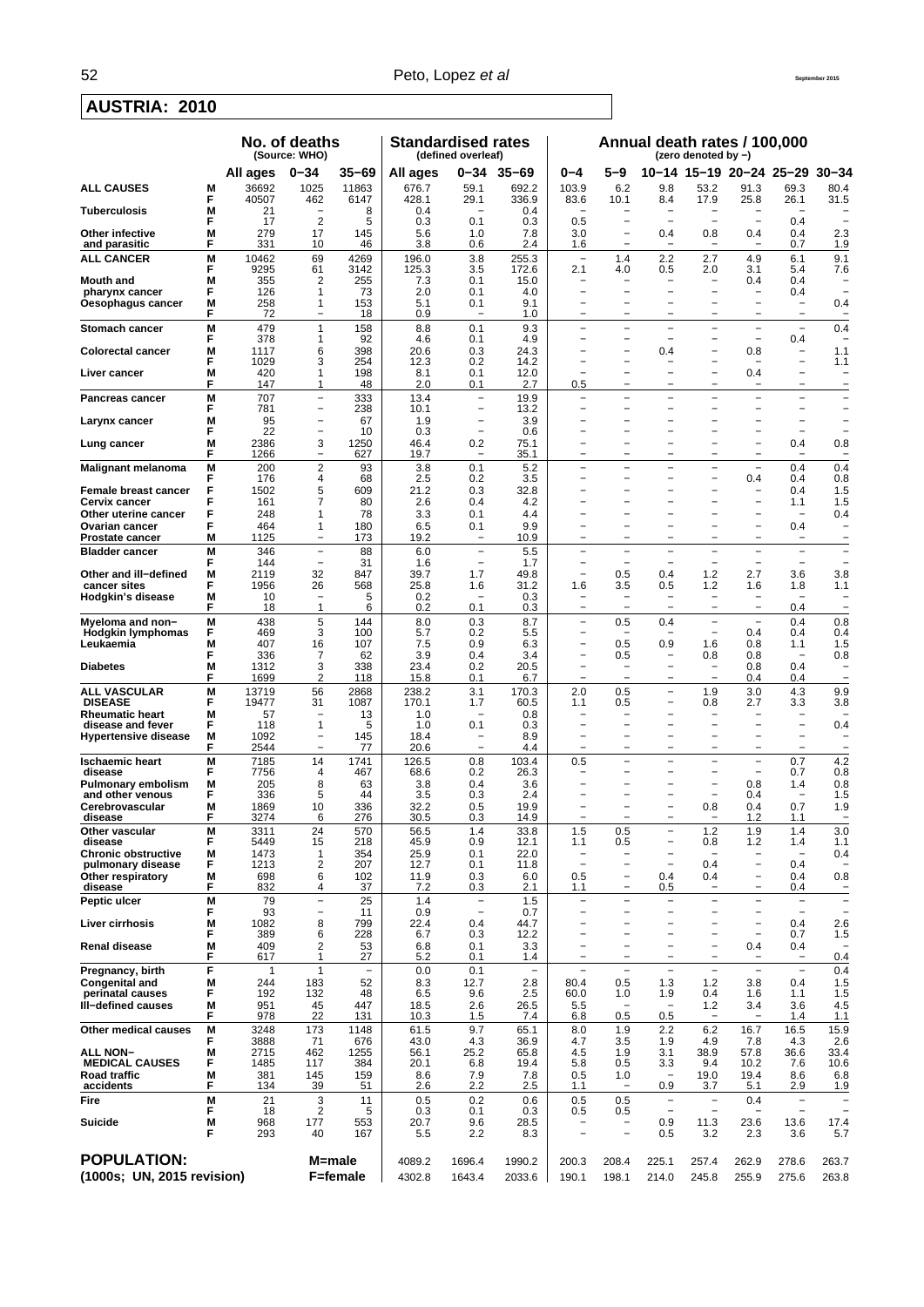#### **2010: AUSTRIA**

#### **(zero denoted by −) 9th ICD/10th ICD categories**

## **Annual death rates / 100,000**

| 35–39                                                | 40-44                            | $45 - 49$                       | $50 - 54$                       | $55 - 59$             | 60-64         | $65 - 69$     | 70–74          |                                 | 75-79 80+/NK    |        |                                           |                                                           |
|------------------------------------------------------|----------------------------------|---------------------------------|---------------------------------|-----------------------|---------------|---------------|----------------|---------------------------------|-----------------|--------|-------------------------------------------|-----------------------------------------------------------|
| 107.7                                                | 152.6                            | 280.1                           | 488.2                           | 783.1                 | 1266.7        | 1767.4        | 2645.8         | 4461.7                          | 11250.9         | Μ      | <b>ALL CAUSES</b>                         | 001-999/A00-Y89                                           |
| 55.8                                                 | 79.9<br>0.3                      | 152.8<br>0.3                    | 232.0<br>0.7                    | 375.6<br>0.4          | 624.3<br>1.4  | 838.1         | 1380.3<br>3.1  | 2656.5<br>3.6                   | 9738.0<br>3.1   | F<br>M | <b>Tuberculosis</b>                       | 010-018, 137/                                             |
|                                                      | $\overline{\phantom{a}}$         | 0.3                             | 0.3                             |                       | 0.8           | 0.4           | 0.5            | 2.0                             | 2.1             | F      |                                           | A15-A19, B90                                              |
| 3.4<br>0.7                                           | 4.2<br>0.8                       | 5.3<br>2.0                      | 8.9<br>2.3                      | 8.8<br>2.8            | 10.4<br>3.8   | 13.8<br>4.5   | 11.8<br>17.0   | 26.8<br>28.2                    | 52.6<br>71.3    | M<br>F | Other infective<br>and parasitic          | Rest of 001-139,279.5&.6/<br>rest of A00-B99 excl A33,A34 |
| 14.2                                                 | 32.0                             | 78.3                            | 154.4                           | 302.2                 | 499.4         | 706.8         | 945.7          | 1399.6                          | 2345.4          | M      | <b>ALL CANCER</b>                         | 140-208/C00-C97                                           |
| 25.2<br>0.7                                          | 41.2<br>1.1                      | 72.1<br>3.9                     | 121.1<br>16.5                   | 206.6<br>18.9         | 330.9<br>37.4 | 411.1<br>26.2 | 559.7<br>24.1  | 812.0<br>22.4                   | 1350.2<br>26.3  | F<br>M | <b>Mouth and</b>                          | 140-149/C00-C14                                           |
| 0.7                                                  | 0.8                              | 2.3                             | 3.6                             | 4.8                   | 7.2           | 8.2           | 3.6            | 11.2                            | 10.0            | F      | pharynx cancer                            |                                                           |
| 0.3                                                  | 1.4                              | 3.9                             | 4.9<br>0.3                      | 11.3<br>2.4           | 19.8<br>1.7   | 21.6<br>2.9   | 21.7<br>5.1    | 30.4<br>7.2                     | 27.1<br>11.8    | M<br>F | Oesophagus cancer                         | 150/C15                                                   |
| 1.4                                                  | 0.6                              | 4.8                             | 5.3                             | 15.6                  | 14.4          | 23.0          | 35.3           | 71.5                            | 141.6           | M      | <b>Stomach cancer</b>                     | 151/C16                                                   |
| 1.3<br>0.7                                           | 2.8<br>3.4                       | 2.6<br>3.4                      | 3.3<br>11.8                     | 6.9<br>29.0           | 7.6<br>44.1   | 9.8<br>77.8   | 15.4<br>106.5  | 42.7<br>169.0                   | 68.1<br>272.4   | F<br>M | <b>Colorectal cancer</b>                  | 153, 154/C18-C21                                          |
| 0.7<br>$\qquad \qquad -$                             | 2.8<br>0.3                       | 5.2<br>3.6                      | 7.2<br>7.2                      | 12.9<br>13.0          | 25.7<br>26.6  | 44.7<br>33.1  | 58.1<br>53.2   | 91.9<br>48.3                    | 186.0<br>62.7   | F<br>M | Liver cancer                              | 155.0/C22 excl C221                                       |
| $\overline{a}$                                       | 0.8                              | 0.6                             | 1.3                             | 3.2                   | 4.2           | 8.6           | 7.7            | 17.7                            | 20.1            | F      |                                           |                                                           |
| 0.7<br>0.7                                           | 2.2<br>2.6                       | 8.4<br>4.6                      | 10.5<br>8.5                     | 23.1<br>11.7          | 37.8<br>22.7  | 56.1<br>41.8  | 66.2<br>54.0   | 102.8<br>72.9                   | 117.6<br>117.2  | M<br>F | <b>Pancreas cancer</b>                    | 157/C25                                                   |
| $\overline{\phantom{0}}$                             | 0.3                              | 2.2                             | 3.3                             | 3.8                   | 7.7           | 10.1          | 8.7            | 4.5                             | 7.0             | M      | Larynx cancer                             | 161/C32                                                   |
| $\overline{\phantom{0}}$<br>2.7                      | 7.0                              | 0.3<br>17.6                     | 0.3<br>50.4                     | 0.4<br>94.2           | 1.7<br>154.9  | 1.2<br>199.2  | 1.5<br>237.7   | 1.3<br>291.5                    | 2.5<br>327.3    | F<br>M | Lung cancer                               | 162/C33, C34                                              |
| 1.0                                                  | 4.5                              | 10.6                            | 22.9                            | 48.8                  | 78.7          | 79.2          | 84.4           | 105.0                           | 112.9           | F      |                                           |                                                           |
| 0.7<br>2.0                                           | 1.7<br>2.0                       | 4.2<br>3.7                      | 3.3<br>3.3                      | 6.3<br>4.0            | 11.3<br>3.4   | 9.2<br>5.7    | 11.8<br>8.2    | 29.5<br>17.1                    | 41.0<br>22.2    | M<br>F | <b>Malignant melanoma</b>                 | 172/C43                                                   |
| 8.4                                                  | 13.1                             | 15.7                            | 24.9                            | 40.8                  | 59.4          | 67.7          | 91.1           | 91.2                            | 205.0           | F      | Female breast cancer                      | 174/C50                                                   |
| 1.3<br>0.7                                           | 1.7<br>0.3                       | 3.1<br>0.9                      | 4.2<br>2.6                      | 4.8<br>6.5            | 6.3<br>9.7    | 7.8<br>10.3   | 11.8<br>15.4   | 8.5<br>20.4                     | 13.6<br>38.7    | F<br>F | Cervix cancer<br>Other uterine cancer     | 180/C53<br>179, 182/C54, C55                              |
| 1.3                                                  | 1.1                              | 4.6                             | 6.9                             | 12.1                  | 19.4          | 24.2          | 31.9           | 38.1                            | 58.4            | F      | <b>Ovarian cancer</b>                     | 183/C56, C570-C574                                        |
| $\qquad \qquad -$<br>$\overline{\phantom{0}}$        | 0.3                              | 0.8<br>1.1                      | 2.3<br>1.6                      | 8.8<br>4.6            | 20.7<br>9.9   | 43.7<br>21.2  | 86.7<br>22.9   | 169.9<br>32.2                   | 481.3<br>143.2  | M<br>M | Prostate cancer<br><b>Bladder cancer</b>  | 185/C61<br>188/C67                                        |
| 0.7                                                  | 0.3                              | 0.9                             | 1.3                             | 0.8                   | 3.4           | 4.5           | 5.1            | 10.5                            | 31.2            | F      |                                           |                                                           |
| 5.4<br>5.7                                           | 10.7<br>5.4                      | 20.1<br>13.7                    | 29.3<br>24.9                    | 61.0<br>33.9          | 82.9<br>62.3  | 139.4<br>72.2 | 187.5<br>125.0 | 285.3<br>185.8                  | 478.2<br>299.6  | M<br>F | Other and ill-defined<br>cancer sites     | Rest of 140-199/<br>rest of C00-C80, C97                  |
| $\overline{\phantom{0}}$                             | 0.3                              |                                 | 0.3                             | 0.4                   | 0.5           | 0.5           | 0.6            | 2.7                             | 0.8             | M      | Hodgkin's disease                         | 201/C81                                                   |
| $\overline{a}$<br>1.0                                | $\overline{\phantom{0}}$<br>1.7  | 0.3<br>2.2                      | $\overline{\phantom{0}}$<br>2.6 | 0.4<br>7.6            | 0.4<br>18.9   | 1.2<br>27.1   | 1.0<br>40.2    | 1.3<br>72.4                     | 2.5<br>110.7    | F<br>M | Myeloma and non-                          | 200, 202-203/                                             |
| $\overline{\phantom{0}}$                             | 2.0                              | 1.7                             | 3.9                             | 7.7                   | 11.8          | 11.5          | 23.7           | 57.8                            | 83.2            | F      | <b>Hodgkin lymphomas</b>                  | C82-C90, C96                                              |
| 0.7<br>0.7                                           | 1.1<br>0.8                       | 2.0<br>1.4                      | 4.9<br>1.6                      | 4.6<br>4.4            | 12.6<br>5.5   | 18.4<br>9.4   | 42.7<br>16.5   | 67.1<br>31.5                    | 108.3<br>67.0   | M<br>F | Leukaemia                                 | 204-208/C91-C95                                           |
| 1.0<br>0.3                                           | 2.5<br>0.8                       | 3.9<br>0.9                      | 11.5<br>2.6                     | 19.3<br>5.7           | 45.0<br>12.6  | 60.3<br>24.2  | 108.9<br>57.6  | 216.4<br>139.2                  | 427.9<br>449.8  | M<br>F | <b>Diabetes</b>                           | 250/E10-E14                                               |
| 16.9                                                 | 26.4                             | 54.9                            | 116.2                           | 167.3                 | 313.9         | 496.9         | 873.9          | 1735.0                          | 5759.3          | M      | ALL VASCULAR                              | 390-459/100-199                                           |
| 6.7<br>$\overline{\phantom{0}}$                      | 11.7<br>$\overline{\phantom{0}}$ | 21.4<br>0.6                     | 32.4<br>0.3                     | 53.3<br>0.4           | 106.5<br>1.4  | 191.6<br>2.8  | 421.9<br>2.5   | 1063.4<br>9.8                   | 5705.9<br>22.4  | F<br>M | <b>DISEASE</b><br><b>Rheumatic heart</b>  | 390-398/100-109                                           |
| $\overline{\phantom{0}}$                             | $\qquad \qquad -$                |                                 | $\overline{\phantom{0}}$        |                       | 1.3           | 0.8           | 1.5            | 5.9                             | 35.8            | F      | disease and fever                         |                                                           |
| $\overline{\phantom{a}}$<br>$\overline{\phantom{0}}$ | 1.7<br>0.3                       | 1.4<br>0.3                      | 3.6<br>1.6                      | 8.4<br>4.4            | 16.7<br>8.4   | 30.4<br>16.0  | 64.4<br>28.8   | 130.6<br>109.0                  | 539.3<br>804.7  | M<br>F | <b>Hypertensive disease</b>               | 401-405/I10-I15                                           |
| 8.8                                                  | 13.8                             | 32.7                            | 74.4                            | 107.2                 | 201.7         | 285.3         | 510.6          | 924.7                           | 2763.2          | M      | <b>Ischaemic heart</b>                    | 410-414/I20-I25                                           |
| 2.4<br>1.0                                           | 3.7<br>1.4                       | 6.9<br>0.8                      | 11.8<br>4.0                     | 21.0<br>5.0           | 50.1<br>3.6   | 88.6<br>9.2   | 191.9<br>11.1  | 458.8<br>32.2                   | 2226.9<br>61.9  | F<br>M | disease<br><b>Pulmonary embolism</b>      | 415.1, 451-453/                                           |
| 1.0                                                  | 0.3                              | 1.1                             | 1.6                             | 1.6                   | 5.9           | 5.3           | 13.9           | 23.0                            | 80.7            | F      | and other venous                          | I26, I80-I82                                              |
| 2.0<br>1.7                                           | 4.2<br>4.8                       | 5.9<br>8.0                      | 14.2<br>12.1                    | 16.8<br>14.1          | 30.6<br>20.6  | 65.8<br>43.1  | 122.5<br>88.5  | 268.3<br>216.6                  | 793.1<br>892.5  | M<br>F | Cerebrovascular<br>disease                | 430-438/160-169                                           |
| 5.1                                                  | 5.3                              | 13.4                            | 19.8                            | 29.4                  | 59.9          | 103.5         | 162.8          | 369.4                           | 1579.3          | M      | Other vascular                            | Rest of 390-459/                                          |
| 1.7<br>1.7                                           | 2.6<br>1.1                       | 5.2<br>3.1                      | 5.2<br>7.2                      | 12.1<br>16.4          | 20.2<br>43.7  | 37.7<br>81.0  | 97.2<br>130.0  | 250.1<br>216.4                  | 1665.3<br>515.3 | F<br>M | disease<br><b>Chronic obstructive</b>     | rest of I00-I99<br>490-496/                               |
| 0.3                                                  | 1.4<br>0.6                       | 1.7<br>2.5                      | 3.6<br>4.6                      | 13.3<br>8.0           | 25.3<br>8.6   | 37.3<br>17.9  | 41.2<br>41.5   | 86.0<br>102.0                   | 284.2<br>316.5  | F<br>Μ | pulmonary disease<br>Other respiratory    | J40-J47, J67<br>Rest of 460-519/                          |
| 0.3                                                  |                                  | 1.4                             | 0.7                             | 0.8                   | 3.4           | 7.8           | 18.0           | 47.3                            | 245.2           | F      | disease                                   | rest of J00-J98                                           |
| $\overline{\phantom{a}}$<br>$\overline{\phantom{0}}$ | 0.3                              | 0.3                             | 0.7                             | 2.5                   | 2.2<br>1.7    | 4.6<br>2.9    | 5.0<br>1.0     | 15.2<br>10.5                    | 22.4<br>22.9    | M<br>F | Peptic ulcer                              | 531-533/K25-K27                                           |
| 7.1                                                  | 10.9                             | 30.5                            | 45.1                            | 64.3                  | 82.4          | 72.2          | 74.3           | 65.3                            | 63.5            | M      | Liver cirrhosis                           | 571/K70, K74                                              |
| 1.0<br>$\overline{\phantom{0}}$                      | 2.6<br>0.3                       | 8.0                             | 13.4<br>2.0                     | 15.7<br>2.5           | 26.9<br>5.0   | 18.1<br>13.3  | 24.2<br>21.0   | 26.9<br>43.8                    | 24.0<br>209.7   | F<br>M | Renal disease                             | 580–590/N00–N19                                           |
| $\overline{\phantom{a}}$                             | 0.3                              | 1.1                             | 1.3                             | 1.6                   | 2.5           | 3.3           | 11.3           | 25.6                            | 189.2           | F      |                                           |                                                           |
| $\overline{\phantom{0}}$<br>1.7                      | $\overline{a}$<br>0.6            | $\overline{\phantom{0}}$<br>3.1 | $\overline{a}$<br>1.6           | $\overline{a}$<br>5.9 | 3.1           | 3.7           | 0.6            | $\overline{\phantom{0}}$<br>4.5 | 2.3             | F<br>M | Pregnancy, birth<br><b>Congenital and</b> | 630-676/A34,O00-O99<br>740-779/A33,                       |
| 1.3                                                  | 1.7                              | 2.3                             | 2.0                             | 3.2                   | 4.2           | 2.5           | 2.6            | 1.3                             | 1.8             | F      | perinatal causes                          | P00-P96, Q00-Q99                                          |
| 3.4<br>0.7                                           | 7.0<br>1.4                       | 7.6<br>1.1                      | 14.2<br>4.2                     | 28.6<br>8.1           | 50.0<br>17.7  | 75.0<br>18.5  | 83.5<br>29.8   | 76.0<br>53.8                    | 184.9<br>245.5  | M<br>F | III-defined causes                        | 780-799/R00-R99                                           |
| 15.9                                                 | 18.5                             | 34.4                            | 56.3                            | 80.3                  | 117.1         | 133.4         | 215.4          | 362.2                           | 908.4           | M      | Other medical causes                      | Rest of 001-799/                                          |
| 6.7<br>42.3                                          | 7.7<br>48.0                      | 19.4<br>56.0                    | 26.2<br>64.8                    | 44.0<br>76.5          | 63.6<br>84.7  | 90.7<br>88.3  | 142.5<br>131.2 | 271.1<br>195.0                  | 878.5<br>439.5  | F<br>M | <b>ALL NON-</b>                           | rest of A00-R99<br>E800-E999/V01-Y89                      |
| 12.4<br>7.1                                          | 10.2<br>9.3                      | 20.9<br>8.4                     | 21.9<br>9.2                     | 20.6<br>8.4           | 24.4<br>6.3   | 25.4<br>6.0   | 53.0<br>21.0   | 89.3<br>10.7                    | 267.0<br>24.0   | F<br>M | <b>MEDICAL CAUSES</b><br>Road traffic     | E810-E819, E826-E829/                                     |
| 1.3                                                  | 3.4                              | 2.6                             | 2.3                             | 1.6                   | 3.8           | 2.5           | 4.6            | 6.6                             | 9.0             | F      | accidents                                 | part of V01–V99, Y850                                     |
| $\overline{a}$<br>0.3                                | 0.3                              | 0.6                             | 0.7<br>0.3                      | 1.7<br>0.4            | 0.9           | 0.8           | 0.6            | 1.8<br>0.7                      | 3.1<br>3.6      | M<br>F | Fire                                      | E890-E899/X00-X09                                         |
| 19.6                                                 | 24.1                             | 26.6                            | 28.0                            | 33.6                  | 36.5          | 31.3          | 35.9           | 59.0                            | 88.2            | M      | <b>Suicide</b>                            | E950-E959/X60-X84                                         |
| 6.0                                                  | 4.5                              | 11.2                            | 9.5                             | 8.5                   | 9.3           | 9.0           | 12.3           | 15.1                            | 14.0            | F      |                                           |                                                           |
| 295.3                                                | 356.5                            | 357.4                           | 303.8                           | 237.9                 | 222.1         | 217.3         | 161.6          | 111.8                           | 129.2           | M      | <b>POPULATION</b>                         |                                                           |
| 297.7                                                | 351.6                            | 349.6                           | 305.6                           | 247.9                 | 237.5         | 243.8         | 194.4          | 152.3                           | 279.0           | F      | (1000s; UN, 2015 revision)                |                                                           |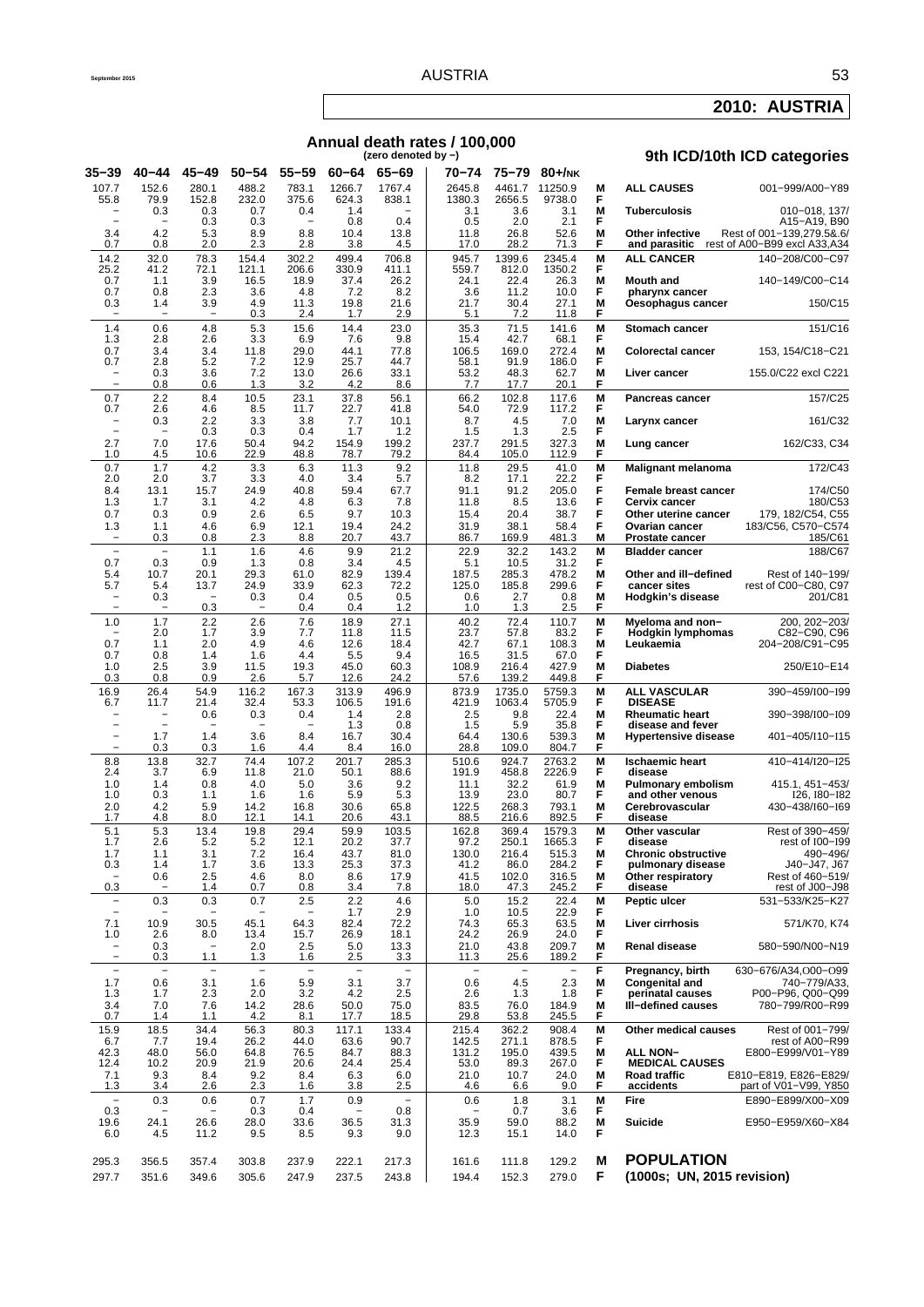### **BELARUS: 2010‡**

| #2009 rates applied<br>to 2010 population           |        |                | No. of deaths<br>(Source: WHO)                       |                                | <b>Standardised rates</b> | (defined overleaf)                                   |                       |                                                      |                                                      | Annual death rates / 100,000                         | (zero denoted by -)                                  |                                 |                                                      |                                 |
|-----------------------------------------------------|--------|----------------|------------------------------------------------------|--------------------------------|---------------------------|------------------------------------------------------|-----------------------|------------------------------------------------------|------------------------------------------------------|------------------------------------------------------|------------------------------------------------------|---------------------------------|------------------------------------------------------|---------------------------------|
|                                                     |        | All ages       | $0 - 34$                                             | 35–69                          | All ages                  |                                                      | $0 - 34$ 35-69        | $0 - 4$                                              | 5–9                                                  |                                                      |                                                      | 10-14 15-19 20-24 25-29         |                                                      | $30 - 34$                       |
| <b>ALL CAUSES</b>                                   | Μ<br>F | 70605<br>65269 | 4130<br>1372                                         | 36827<br>15090                 | 1673.8<br>765.4           | 172.6<br>62.4                                        | 2321.1<br>759.0       | 155.7<br>112.8                                       | 34.4<br>18.2                                         | 26.3<br>16.1                                         | 85.1<br>29.6                                         | 192.1<br>50.2                   | 284.4<br>77.6                                        | 430.5<br>132.3                  |
| <b>Tuberculosis</b>                                 | М      | 634            | 66                                                   | 527                            | 13.6                      | 2.7                                                  | 25.8                  |                                                      |                                                      |                                                      |                                                      | 1.3                             | 4.2                                                  | 13.2                            |
| Other infective                                     | F<br>М | 132<br>288     | 15<br>119                                            | 84<br>157                      | 2.2<br>6.3                | 0.6<br>5.2                                           | 3.7<br>7.4            | $\overline{\phantom{0}}$<br>8.0                      | 0.9                                                  | 0.4                                                  | 0.3                                                  | 0.8<br>1.3                      | 1.3<br>6.3                                           | 2.0<br>19.1                     |
| and parasitic<br><b>ALL CANCER</b>                  | F<br>M | 122<br>10651   | 57<br>143                                            | 52<br>6586                     | 2.5<br>254.2              | 2.6<br>6.2                                           | 2.2<br>440.4          | 6.5<br>6.1                                           | 1.8                                                  | 3.0                                                  | 6.4                                                  | 2.1<br>6.6                      | 3.0<br>7.6                                           | 6.4<br>12.0                     |
|                                                     | F      | 7351<br>645    | 154<br>3                                             | 3574                           | 104.9                     | 6.7                                                  | 174.4                 | 4.0                                                  | 2.8                                                  | 2.2                                                  | 3.4                                                  | 5.3                             | 8.3                                                  | 21.0                            |
| <b>Mouth and</b><br>pharynx cancer                  | М<br>F | 63             | 3                                                    | 538<br>36                      | 14.7<br>0.9               | 0.1<br>0.1                                           | 31.5<br>1.6           |                                                      | -                                                    |                                                      | 0.6<br>0.3                                           | 0.5                             | $\overline{\phantom{0}}$                             | 0.3                             |
| Oesophagus cancer                                   | М<br>F | 358<br>35      | $\overline{\phantom{0}}$<br>1                        | 263<br>13                      | 8.3<br>0.5                | 0.0                                                  | 16.5<br>0.7           | $\overline{\phantom{0}}$                             | $\overline{\phantom{0}}$<br>$\overline{\phantom{0}}$ |                                                      | —<br>$\overline{\phantom{0}}$                        |                                 | $\overline{a}$<br>$\overline{\phantom{0}}$           | 0.3                             |
| <b>Stomach cancer</b>                               | M<br>F | 1393<br>964    | 9<br>23                                              | 827<br>390                     | 33.4<br>13.2              | 0.4<br>0.9                                           | 56.1<br>19.7          | $\overline{\phantom{0}}$<br>$\overline{\phantom{0}}$ | $\overline{\phantom{0}}$<br>$\overline{\phantom{0}}$ | $\overline{\phantom{0}}$<br>0.5                      | $\overline{\phantom{0}}$                             | 0.2<br>0.3                      | 0.8<br>2.4                                           | 1.5<br>3.5                      |
| <b>Colorectal cancer</b>                            | Μ      | 1030           | 1<br>1                                               | 533                            | 25.2<br>2.2               | 0.1                                                  | 39.2                  |                                                      | $\overline{a}$                                       | $\overline{\phantom{0}}$                             | 0.3                                                  | 0.3                             |                                                      |                                 |
| Liver cancer                                        | F<br>M | 168<br>223     | 7                                                    | 64<br>145                      | 5.3                       | 0.0<br>0.3                                           | 3.3<br>9.4            | 0.8                                                  | -                                                    |                                                      | 0.6                                                  | $\overline{\phantom{0}}$        | $\overline{\phantom{0}}$<br>0.3                      | 0.6                             |
| Pancreas cancer                                     | F<br>M | 167<br>441     | 1<br>$\overline{\phantom{0}}$                        | 63<br>303                      | 2.2<br>10.5               | 0.0<br>$\overline{\phantom{0}}$                      | 3.3<br>19.8           | $\overline{\phantom{0}}$                             | $\overline{\phantom{0}}$<br>$\overline{\phantom{0}}$ | $\overline{\phantom{0}}$<br>$\overline{\phantom{0}}$ | $\overline{\phantom{0}}$<br>$\overline{\phantom{0}}$ | 0.3<br>$\overline{\phantom{0}}$ | $\overline{\phantom{0}}$<br>$\overline{\phantom{0}}$ | $\overline{\phantom{0}}$        |
| Larynx cancer                                       | F<br>Μ | 346<br>328     | $\overline{\phantom{0}}$                             | 126<br>260                     | 4.5<br>7.8                | $\overline{a}$<br>$\overline{a}$                     | 6.8<br>16.8           | $\overline{\phantom{0}}$                             | -<br>$\overline{\phantom{0}}$                        | —                                                    |                                                      | $\overline{\phantom{0}}$        | -                                                    |                                 |
| Lung cancer                                         | F<br>M | 8<br>2826      | 3                                                    | 6<br>1869                      | 0.1<br>67.8               | $\overline{a}$<br>0.1                                | 0.3<br>128.3          | $\overline{\phantom{0}}$                             | -<br>$\overline{ }$                                  |                                                      | -                                                    | $\overline{\phantom{0}}$        | $\overline{a}$<br>0.3                                | 0.6                             |
| <b>Malignant melanoma</b>                           | F<br>M | 360<br>106     | 1<br>4                                               | 167<br>74                      | 5.0<br>2.5                | 0.0<br>0.2                                           | 8.3<br>4.9            | $\overline{\phantom{0}}$<br>$\overline{\phantom{0}}$ | $\overline{\phantom{0}}$<br>$\overline{\phantom{0}}$ | -<br>$\overline{\phantom{0}}$                        | $\overline{a}$                                       | 0.2                             | 0.3                                                  | 0.3<br>0.6                      |
|                                                     | F<br>F | 122<br>1203    | 11<br>10                                             | 64<br>778                      | 1.9<br>18.6               | 0.5<br>0.4                                           | 3.0                   | $\overline{\phantom{0}}$                             | -<br>$\overline{\phantom{0}}$                        | $\overline{\phantom{0}}$                             | —<br>$\overline{a}$                                  |                                 | 0.8<br>0.8                                           | 2.3<br>2.0                      |
| <b>Female breast cancer</b><br><b>Cervix cancer</b> | F      | 316            | 14                                                   | 219                            | 5.1                       | 0.6                                                  | 36.8<br>9.4           |                                                      | $\overline{\phantom{0}}$                             |                                                      | 0.3                                                  |                                 | 1.1                                                  | 2.6                             |
| Other uterine cancer<br><b>Ovarian cancer</b>       | F<br>F | 343<br>432     | $\mathbf{1}$<br>3                                    | 193<br>266                     | 5.1<br>6.6                | 0.0<br>0.1                                           | 9.7<br>12.4           | $\overline{\phantom{0}}$                             | $\overline{\phantom{0}}$<br>$\overline{\phantom{0}}$ | $\overline{\phantom{0}}$                             | $\overline{\phantom{0}}$                             | 0.3                             | 0.3<br>$\overline{\phantom{0}}$                      | 0.6                             |
| <b>Prostate cancer</b><br><b>Bladder cancer</b>     | Μ<br>M | 814<br>309     | $\overline{\phantom{0}}$<br>$\overline{\phantom{0}}$ | 282<br>119                     | 20.2<br>7.6               | $\overline{\phantom{0}}$<br>$\overline{\phantom{0}}$ | 22.7<br>9.0           | $\overline{\phantom{0}}$<br>$\overline{\phantom{0}}$ | $\overline{\phantom{0}}$<br>$\overline{\phantom{0}}$ | -<br>$\overline{\phantom{0}}$                        | -<br>$\overline{\phantom{0}}$                        | $\overline{\phantom{0}}$        | $\overline{\phantom{0}}$<br>$\overline{\phantom{0}}$ | $\overline{\phantom{0}}$        |
|                                                     | F      | 70             | $\overline{a}$                                       | 18                             | 0.8                       | $\overline{a}$                                       | 1.0                   | $\overline{a}$                                       | $\overline{a}$                                       | $\overline{a}$                                       |                                                      | $\overline{\phantom{a}}$        | $\overline{a}$                                       |                                 |
| Other and ill-defined<br>cancer sites               | М<br>F | 1572<br>2171   | 78<br>59                                             | 1046<br>934                    | 36.6<br>30.1              | 3.4<br>2.7                                           | 64.8<br>46.2          | 3.4<br>2.8                                           | 1.8<br>1.4                                           | 1.7<br>1.8                                           | 2.9<br>2.7                                           | 3.8<br>1.9                      | 4.2<br>2.1                                           | 6.2<br>6.4                      |
| Hodgkin's disease                                   | М<br>F | $\ddotsc$      | $\cdots$<br>$\cdots$                                 | <br>$\cdots$                   | $\cdots$<br>$\cdots$      | $\cdots$                                             | $\cdots$              |                                                      | <br>                                                 | <br>                                                 | <br>$\cdots$                                         | $\ddotsc$<br>$\ddotsc$          | <br>$\cdots$                                         | <br>$\ddotsc$                   |
| Myeloma and non-<br>Hodgkin lymphomas               | M<br>F | 242<br>268     | 10<br>5                                              | 139<br>116                     | 5.6<br>3.7                | 0.5<br>0.2                                           | 8.5<br>5.9            | 0.4<br>$\overline{\phantom{0}}$                      | $\overline{\phantom{0}}$<br>$\overline{\phantom{0}}$ | 0.8                                                  | 1.0<br>$\overline{\phantom{0}}$                      | 0.5<br>0.5                      | $\overline{\phantom{0}}$<br>$\overline{\phantom{0}}$ | 0.6<br>0.9                      |
| Leukaemia                                           | Μ      | 363            | 26                                                   | 190                            | 8.7                       | 1.1                                                  | 13.0                  | 1.5                                                  | $\overline{a}$                                       | 0.4                                                  | 1.0                                                  | 1.8                             | 1.6                                                  | 1.5                             |
| <b>Diabetes</b>                                     | F<br>M | 310<br>144     | 21<br>$\overline{7}$                                 | 122<br>92                      | 4.4<br>3.4                | 1.0<br>0.3                                           | 6.1<br>5.9            | 1.2<br>-                                             | 1.4<br>$\overline{ }$                                | $\overline{\phantom{0}}$                             | 0.3<br>-                                             | 1.3                             | 0.8<br>0.8                                           | 1.8<br>1.2                      |
| ALL VASCULAR                                        | F<br>M | 198<br>35703   | 5<br>394                                             | 100<br>16284                   | 2.9<br>863.6              | 0.2<br>16.1                                          | 5.2<br>1114.0         | $\overline{a}$<br>2.7                                | $\overline{\phantom{0}}$<br>1.3                      | $\overline{\phantom{0}}$<br>0.4                      | $\overline{a}$<br>3.2                                | $\overline{a}$<br>9.1           | 0.3<br>25.9                                          | 1.2<br>69.8                     |
| <b>DISEASE</b><br><b>Rheumatic heart</b>            | F<br>М | 37648<br>176   | 110<br>3                                             | 6798<br>144                    | 420.6<br>4.1              | 4.6<br>0.1                                           | 369.6<br>8.9          | 2.0                                                  | 0.5                                                  | 0.5                                                  | 1.0                                                  | 1.9                             | 11.3<br>0.5                                          | 14.9<br>0.3                     |
| disease and fever                                   | F<br>Μ | 230<br>330     | $\overline{ }$<br>$\overline{7}$                     | 139<br>217                     | 3.5<br>7.8                | 0.3                                                  | 7.3<br>13.7           | -                                                    | -                                                    | $\overline{\phantom{0}}$                             | $\overline{\phantom{0}}$                             | 0.2                             | 0.5                                                  | 1.2                             |
| Hypertensive disease                                | F      | 285            | $\overline{\phantom{0}}$                             | 128                            | 3.9                       |                                                      | 6.6                   | $\overline{\phantom{0}}$                             | $\overline{\phantom{0}}$                             | $\overline{\phantom{0}}$                             |                                                      |                                 |                                                      |                                 |
| <b>Ischaemic heart</b><br>disease                   | M<br>F | 25495<br>25472 | 148<br>21                                            | 11163<br>3974                  | 618.8<br>278.2            | 6.0<br>0.8                                           | 771.6<br>222.1        | $\overline{\phantom{0}}$<br>$\overline{\phantom{0}}$ | $\overline{\phantom{0}}$<br>$\overline{\phantom{0}}$ | $\overline{\phantom{0}}$<br>$\overline{\phantom{0}}$ | 0.3<br>$\overline{\phantom{0}}$                      | 1.8                             | 8.1<br>2.7                                           | 31.9<br>3.2                     |
| Pulmonary embolism<br>and other venous              | Μ<br>F | <br>$\ddotsc$  | $\cdots$<br>$\cdots$                                 | $\cdots$<br>$\cdots$           | $\ddotsc$                 | $\cdots$<br>$\cdots$                                 | <br>.                 | $\ddotsc$                                            | <br>.                                                | <br>$\ddotsc$                                        | <br>$\cdots$                                         | <br>$\ddotsc$                   | $\ddotsc$<br>$\ddotsc$                               | $\ddotsc$<br>$\cdots$           |
| Cerebrovascular<br>disease                          | М<br>F | 7401<br>10259  | 46<br>30                                             | 3323<br>2012                   | 179.7<br>116.2            | 1.9<br>1.2                                           | 232.9<br>108.3        | 0.4<br>0.8                                           | $\overline{\phantom{0}}$                             |                                                      | 0.3<br>0.3                                           | 1.0<br>0.3                      | 3.1<br>3.0                                           | 8.2<br>4.4                      |
| Other vascular                                      | M      | 2300           | 190                                                  | 1436                           | 53.3                      | 7.8                                                  | 86.9                  | 2.3                                                  | 1.3                                                  | 0.4                                                  | 2.9                                                  | 6.1                             | 13.6                                                 | 27.8                            |
| disease, incl. venous<br><b>Chronic obstructive</b> | F<br>M | 1399<br>1898   | 58<br>8                                              | 544<br>652                     | 18.8<br>46.6              | 2.4<br>0.3                                           | 25.3<br>50.1          | 1.2<br>$\overline{\phantom{0}}$                      | 0.5<br>-                                             | 0.5                                                  | 0.7<br>$\overline{\phantom{0}}$                      | 1.6<br>0.2                      | 5.4<br>0.8                                           | 7.3<br>1.2                      |
| pulmonary disease<br>Other respiratory              | F<br>М | 623<br>1128    | 3<br>126                                             | 121<br>891                     | 7.1<br>24.8               | 0.1<br>5.2                                           | 6.5<br>47.1           | $\overline{\phantom{0}}$<br>4.6                      | $\overline{a}$<br>0.4                                | $\overline{\phantom{0}}$<br>0.4                      | $\overline{\phantom{0}}$<br>0.3                      | 0.3<br>3.8                      | 0.3<br>10.2                                          | 0.3<br>16.7                     |
| disease<br>Peptic ulcer                             | F<br>M | 475<br>189     | 92<br>5                                              | 317<br>145                     | 8.5<br>4.3                | 3.9<br>0.2                                           | 13.2<br>8.2           | 2.8<br>$\overline{a}$                                | 0.5<br>-                                             | 0.9<br>$\overline{\phantom{0}}$                      | 1.0<br>$\qquad \qquad$                               | 3.5<br>$\overline{\phantom{0}}$ | 9.7<br>$\qquad \qquad -$                             | 8.7<br>1.5                      |
| Liver cirrhosis                                     | F<br>M | 99<br>1789     | 2<br>125                                             | 41<br>1475                     | 1.3<br>40.2               | 0.1<br>5.0                                           | 2.1<br>83.9           | $\overline{\phantom{0}}$<br>0.8                      | -<br>$\overline{\phantom{0}}$                        | $\overline{\phantom{0}}$<br>$\overline{a}$           | $\overline{\phantom{0}}$<br>$\overline{\phantom{0}}$ | $\overline{\phantom{0}}$<br>2.5 | $\overline{\phantom{0}}$<br>9.9                      | 0.6<br>22.0                     |
| & other liver disease                               | F      | 1243           | 60                                                   | 1017                           | 21.3                      | 2.4                                                  | 45.1                  |                                                      | $\overline{\phantom{0}}$                             | $\overline{\phantom{0}}$                             | $\overline{\phantom{0}}$                             | 0.8                             | 4.3                                                  | 11.9                            |
| Renal disease                                       | M<br>F | $\cdots$       | $\ddotsc$<br>                                        | <br>$\cdots$                   | $\cdots$<br>$\ddotsc$     | $\cdots$                                             | $\ldots$<br>$\cdots$  | <br>                                                 | <br>                                                 | <br>                                                 | <br>                                                 | $\ldots$<br>                    | $\ldots$<br>$\cdots$                                 | $\cdots$<br>$\cdot \cdot$       |
| Pregnancy, birth<br>Congenital and                  | F<br>M | 1<br>306       | $\mathbf{1}$<br>265                                  | $\overline{\phantom{0}}$<br>39 | 0.0<br>8.7                | 0.0<br>14.1                                          | $\overline{ }$<br>1.9 | 86.6                                                 | $\overline{\phantom{0}}$<br>2.2                      | $\overline{\phantom{0}}$<br>1.7                      | $\overline{\phantom{0}}$<br>1.9                      | $\overline{\phantom{0}}$<br>1.5 | 0.3<br>1.8                                           | $\overline{\phantom{0}}$<br>2.9 |
| perinatal causes<br><b>III-defined causes</b>       | F<br>М | 221<br>4011    | 187<br>111                                           | 29<br>774                      | 6.3<br>103.3              | 10.4<br>4.8                                          | $1.2$<br>46.2         | 62.7<br>8.4                                          | 1.9<br>0.9                                           | 0.9<br>0.4                                           | 1.7<br>1.6                                           | 2.1<br>4.3                      | 1.3<br>5.0                                           | 2.3<br>13.2                     |
|                                                     | F      | 11674          | 48                                                   | 241                            | 102.8                     | 2.3                                                  | 11.8                  | 6.9                                                  | $\overline{\phantom{0}}$                             | $\overline{\phantom{0}}$                             | 1.0                                                  | 1.3                             | 1.1                                                  | 5.5                             |
| Other medical causes                                | M<br>F | 2969<br>2473   | 294<br>128                                           | 1691<br>917                    | 68.8<br>33.9              | 12.8<br>6.1                                          | 100.1<br>44.5         | 16.0<br>14.2                                         | 5.7<br>3.3                                           | 5.5<br>1.4                                           | 5.1<br>3.1                                           | 11.4<br>3.5                     | 20.6<br>7.5                                          | 25.2<br>9.6                     |
| <b>ALL NON-</b><br><b>MEDICAL CAUSES</b>            | M<br>F | 10898<br>3007  | 2470<br>507                                          | 7515<br>1802                   | 236.0<br>51.2             | 99.9<br>22.3                                         | 390.4<br>79.8         | 22.5<br>12.9                                         | 21.2<br>9.3                                          | 14.4<br>10.8                                         | 66.2<br>18.3                                         | 150.6<br>28.8                   | 191.3<br>28.5                                        | 233.0<br>47.5                   |
| Road traffic<br>accidents                           | М<br>F | $\cdots$       | $\ddotsc$                                            |                                | $\cdots$                  | $\ldots$                                             | $\ldots$              |                                                      |                                                      |                                                      | $\cdots$                                             | $\ldots$                        | $\ldots$                                             | $\ddotsc$                       |
| Fire                                                | M      | 393            | $\ddotsc$<br>46                                      | 295                            | 8.9                       | 1.9                                                  | $\ddotsc$<br>16.7     | 1.1                                                  | 0.4                                                  | $\ddotsc$<br>0.4                                     | $\ddotsc$<br>0.6                                     | $\ddotsc$<br>1.5                | <br>2.9                                              | $\ddots$<br>6.5                 |
| <b>Suicide</b>                                      | F<br>M | 129<br>2238    | 10<br>725                                            | 61<br>1270                     | 1.9<br>47.6               | 0.5<br>28.6                                          | 2.9<br>64.2           | $\overline{\phantom{0}}$<br>$\overline{a}$           | 0.5<br>-                                             | 0.5<br>3.8                                           | 0.3<br>21.1                                          | 0.8<br>50.1                     | 57.5                                                 | 1.2<br>68.0                     |
|                                                     | F      | 504            | 121                                                  | 262                            | 8.6                       | 5.0                                                  | 11.6                  |                                                      | $\overline{a}$                                       | 1.4                                                  | 6.1                                                  | 6.9                             | 9.1                                                  | 11.7                            |
| <b>POPULATION:</b><br>(1000s; UN, 2015 revision)    |        |                |                                                      | M=male<br>F=female             | 4413.7<br>5078.4          | 2155.9<br>2069.2                                     | 1958.6<br>2305.8      | 262.1<br>247.3                                       | 226.6<br>214.6                                       | 235.7<br>222.9                                       | 312.6<br>294.4                                       | 395.0<br>374.5                  | 382.6<br>372.3                                       | 341.2<br>343.2                  |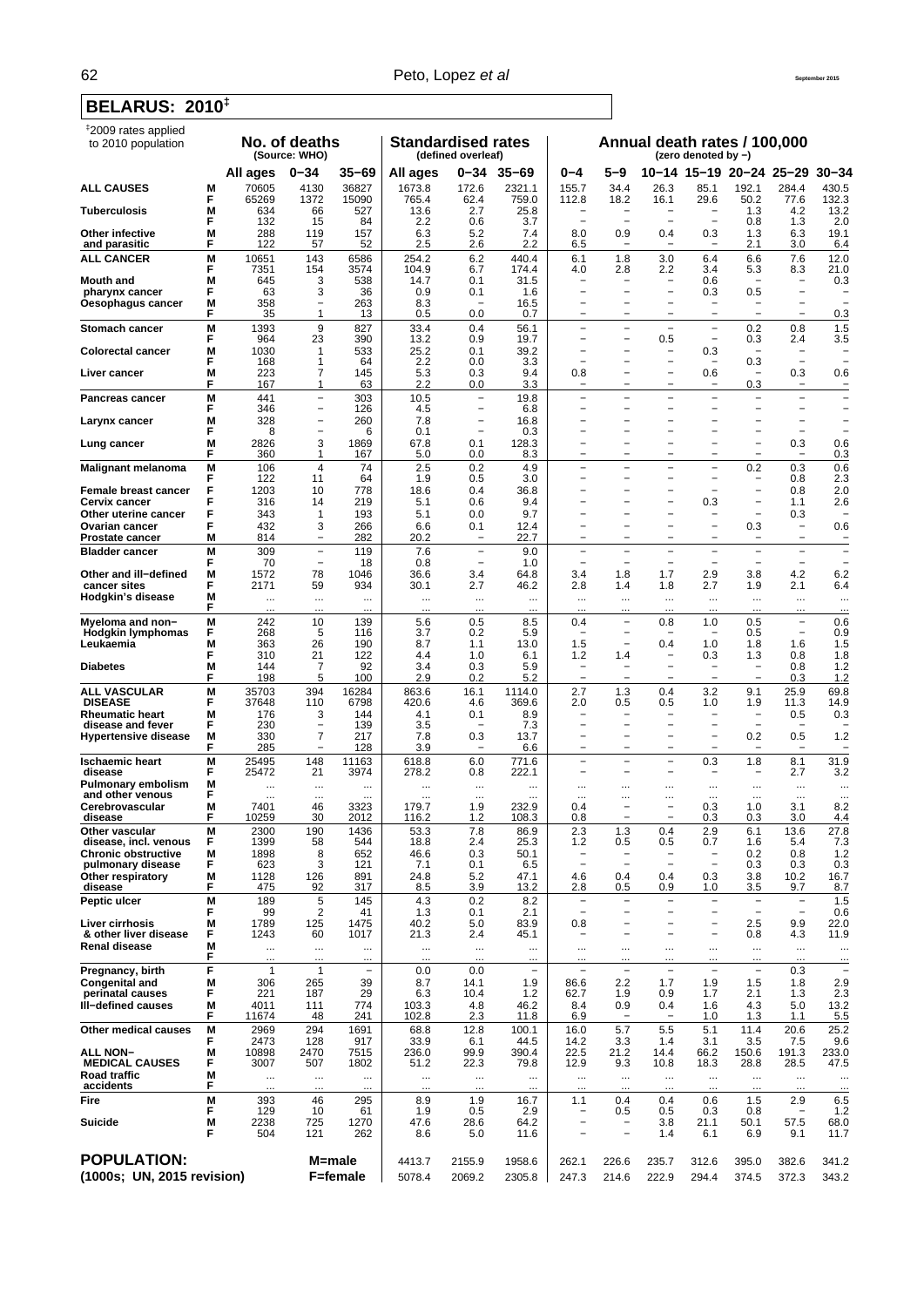#### **2010‡ : BELARUS**

‡ 2009 rates applied to 2010 population

### **Annual death rates / 100,000**

| 9th ICD/10th ICD categories                               |                                                     |             |                                                      |                          |                                 | (zero denoted by -)             |                            |                                 |                                 |                           |                                 |                                 |
|-----------------------------------------------------------|-----------------------------------------------------|-------------|------------------------------------------------------|--------------------------|---------------------------------|---------------------------------|----------------------------|---------------------------------|---------------------------------|---------------------------|---------------------------------|---------------------------------|
|                                                           |                                                     |             | 70-74 75-79 80+/NK                                   |                          |                                 | 65-69                           | 60-64                      | $55 - 59$                       | $50 - 54$                       | 45–49                     | 40–44                           | 35–39                           |
| 001-999/A00-Y89                                           | <b>ALL CAUSES</b>                                   | M<br>F      | 15106.8<br>12334.9                                   | 10506.1<br>5894.6        | 6784.7<br>2993.2                | 5527.0<br>2022.1                | 3675.3<br>1160.8           | 2615.8<br>869.5                 | 1730.0<br>525.0                 | 1243.8<br>340.9           | 849.6<br>224.0                  | 606.0<br>170.8                  |
| 010-018/A15-A19                                           | <b>Tuberculosis</b>                                 | M<br>F      | 9.4<br>5.1                                           | 18.8<br>6.6              | 12.9<br>3.0                     | 17.9<br>4.0                     | 22.0<br>2.9                | 30.3<br>4.3                     | 33.0<br>2.5                     | 31.7<br>3.3               | 27.6<br>3.2                     | 17.9<br>5.6                     |
| Rest of 001-139,279.5&.6/<br>rest of A00-B99 excl A33,A34 | Other infective<br>and parasitic                    | M<br>F      | 1.4<br>0.8                                           | 3.5<br>3.0               | 5.7<br>1.9                      | 4.1<br>1.5                      | 3.9<br>0.7                 | 2.9<br>1.7                      | 3.9<br>2.7                      | 7.0<br>1.0                | 9.2<br>2.4                      | 21.0<br>5.3                     |
| 140-208/C00-C97                                           | <b>ALL CANCER</b>                                   | M           | 1226.8                                               | 1438.2                   | 1278.1                          | 1166.0                          | 779.9                      | 577.2                           | 301.6                           | 156.8                     | 71.4                            | 29.6                            |
| 140-149/C00-C14                                           | <b>Mouth and</b>                                    | F<br>M      | 509.4<br>9.4                                         | 569.9<br>37.6            | 479.6<br>46.5                   | 395.6<br>48.0                   | 289.5<br>57.6              | 221.6<br>57.0                   | 145.6<br>31.8                   | 88.6<br>18.4              | 51.9<br>7.3                     | 27.9<br>0.3                     |
| 150/C15                                                   | pharynx cancer<br>Oesophagus cancer                 | F<br>M      | 4.2<br>20.2                                          | 3.0<br>36.4              | 3.0<br>35.1                     | 2.0<br>33.3                     | 1.8<br>30.8                | 3.2<br>27.8                     | 2.0<br>13.2                     | 1.3<br>7.2                | 0.3<br>1.9                      | 0.6<br>0.9                      |
| 151/C16                                                   | Stomach cancer                                      | F<br>M<br>F | 3.0<br>193.9<br>79.0                                 | 3.5<br>179.6             | 2.6<br>186.1                    | 2.0<br>165.9                    | 1.1<br>84.0<br>29.9        | 0.6<br>67.1<br>22.5             | 1.0<br>42.8                     | 20.0                      | $\overline{\phantom{0}}$<br>8.9 | 4.0                             |
| 153, 154/C18-C21                                          | <b>Colorectal cancer</b>                            | M<br>F      | 189.9<br>12.7                                        | 86.9<br>184.3<br>17.7    | 71.5<br>141.7<br>14.1           | 54.2<br>129.3<br>10.0           | 68.4<br>4.7                | 46.6<br>3.5                     | 13.9<br>16.6<br>2.2             | 8.1<br>9.2<br>1.0         | 4.4<br>2.2<br>1.5               | 5.0<br>1.9<br>0.3               |
| 155.0, 155.1/C22                                          | Liver cancer                                        | M<br>F      | 26.9<br>12.7                                         | 21.1<br>17.7             | 23.6<br>14.1                    | 21.1<br>10.0                    | 19.5<br>4.7                | 12.6<br>3.5                     | 5.3<br>2.2                      | 4.5<br>1.0                | 2.2<br>1.5                      | 0.6                             |
| 157/C25                                                   | Pancreas cancer                                     | M<br>F      | 44.4<br>35.7                                         | 49.3<br>35.4             | 45.1<br>24.4                    | 50.4<br>24.1                    | 33.2<br>8.7                | 27.4<br>8.4                     | 14.4<br>4.2                     | 8.1<br>1.8                | 3.5<br>0.3                      | 1.9                             |
| 161/C32                                                   | Larynx cancer                                       | M<br>F      | 12.1                                                 | 36.4<br>1.0              | 20.0                            | 39.8<br>0.5                     | 30.3<br>0.4                | 22.4                            | 11.8<br>0.2                     | 8.1<br>0.8                | 3.8                             | 1.2                             |
| 162/C33, C34                                              | Lung cancer                                         | M<br>F      | 214.1<br>25.0                                        | 361.6<br>27.3            | 348.5<br>29.3                   | 365.1<br>18.1                   | 221.7<br>18.0              | 174.3<br>10.4                   | 86.5<br>5.9                     | 34.8<br>3.0               | 12.1<br>1.8                     | 4.0<br>0.9                      |
| 172/C43                                                   | <b>Malignant melanoma</b>                           | M<br>F      | 8.1<br>5.9                                           | 8.2<br>7.6               | 10.7<br>6.7                     | 12.2<br>5.5                     | 10.3<br>5.0                | 2.9<br>3.2                      | 1.7<br>3.2                      | 2.5<br>2.3                | 2.9<br>1.5                      | 1.9<br>0.3                      |
| 174/C50                                                   | Female breast cancer                                | F           | 54.8                                                 | 64.2                     | 58.9                            | 68.8                            | 63.8                       | 47.7                            | 35.0                            | 22.8                      | 13.6                            | 5.9                             |
| 180/C53<br>179, 182/C54, C55                              | Cervix cancer<br>Other uterine cancer               | F<br>F      | 11.9<br>15.7                                         | 11.6<br>24.2             | 11.8<br>23.7                    | 9.5<br>24.6                     | 9.7<br>16.2                | 12.7<br>14.2                    | 12.2<br>6.4                     | 9.6<br>4.0                | 7.1<br>1.5                      | 5.0<br>0.9                      |
| 183.0/C56                                                 | <b>Ovarian cancer</b>                               | F           | 16.1                                                 | 29.3                     | 24.8                            | 24.6                            | 16.9                       | 17.6                            | 13.2                            | 9.1                       | 4.4                             | 1.2                             |
| 185/C61<br>188/C67                                        | <b>Prostate cancer</b><br><b>Bladder cancer</b>     | M<br>M      | 233.0<br>83.5                                        | 205.4<br>74.0            | 131.7<br>46.5                   | 85.4<br>32.5                    | 46.4<br>13.7               | 18.4<br>10.5                    | 7.0<br>4.2                      | 1.1<br>1.1                | 0.3<br>0.3                      | 0.3<br>0.6                      |
|                                                           |                                                     | F           | 9.3                                                  | 8.6                      | 4.8                             | 3.0                             | 2.2                        | 0.6                             | 0.7                             | $\overline{\phantom{0}}$  | 0.3                             | $\overline{\phantom{0}}$        |
| Rest of 140-199/<br>rest of C00-C80, C97                  | Other and ill-defined<br>cancer sites               | M<br>F      | 113.1<br>179.1                                       | 156.1<br>176.3           | 165.3<br>150.7                  | 130.1<br>108.9                  | 125.0<br>81.5              | 84.8<br>61.3                    | 53.0<br>34.5                    | 32.8<br>20.3              | 20.9<br>10.9                    | 7.1<br>6.2                      |
| Not given separately                                      | Hodgkin's disease                                   | M<br>F      | $\ldots$<br>$\ddotsc$                                | <br>                     | $\cdots$<br>$\ddotsc$           | $\ldots$<br>$\ddotsc$           |                            | $\cdots$<br>$\ldots$            | $\cdots$<br>                    | $\cdots$<br>$\ddotsc$     | $\cdots$<br>$\ddotsc$           | $\cdots$<br>                    |
| 200, 202-203/                                             | Myeloma and non-                                    | M           | 21.6                                                 | 31.7                     | 35.8                            | 16.3                            | 15.6                       | 12.3                            | 5.9                             | 5.6                       | 1.9                             | 1.9                             |
| C82-C85, C90<br>204-208/C91-C95                           | Hodgkin lymphomas<br>Leukaemia                      | F<br>M      | 16.6<br>53.9                                         | 28.8<br>57.5             | 18.9<br>41.5                    | 15.6<br>36.6                    | 11.9<br>23.9               | 6.9<br>13.0                     | 3.9<br>7.3                      | 1.8<br>3.6                | 1.2<br>3.5                      | 0.3<br>3.1                      |
| 250/E10-E14                                               | <b>Diabetes</b>                                     | F<br>M      | 25.9<br>10.8                                         | 25.8<br>17.6             | 20.4<br>15.7                    | 14.6<br>15.4                    | 13.0<br>7.8                | 5.5<br>6.9                      | 4.4<br>3.1                      | 2.0<br>3.6                | 2.1<br>2.2                      | 1.5<br>2.2                      |
| 390-459/100-199                                           | <b>ALL VASCULAR</b>                                 | F<br>M      | 11.5<br>8781.5                                       | 16.7<br>7456.1           | 12.2<br>4403.1                  | 13.1<br>3213.6                  | 12.6<br>1942.7             | 5.2<br>1172.0                   | 2.2<br>684.9                    | 1.5<br>428.2              | 0.3<br>236.9                    | 1.5<br>119.8                    |
| 390-398/100-109                                           | <b>DISEASE</b><br><b>Rheumatic heart</b>            | F<br>M      | 6571.1<br>4.0                                        | 4778.0<br>7.0            | 2149.2<br>14.3                  | 1287.7<br>18.7                  | 598.8<br>15.1              | 359.5<br>10.1                   | 170.5<br>7.0                    | 93.7<br>4.5               | 52.5<br>3.5                     | 24.4<br>3.1                     |
|                                                           | disease and fever                                   | F           | 4.7                                                  | 13.6                     | 19.6                            | 22.1                            | 13.7                       | 6.9                             | 6.1                             | 1.3                       | 0.9                             |                                 |
| 401-404/I10-I13                                           | <b>Hypertensive disease</b>                         | M<br>F      | 36.4<br>24.2                                         | 42.3<br>24.8             | 30.8<br>18.9                    | 31.7<br>20.1                    | 20.5<br>9.7                | 21.3<br>7.8                     | 9.6<br>5.1                      | 6.7<br>2.0                | 4.4<br>0.6                      | 1.5<br>0.9                      |
| 410-414/I20-I25                                           | <b>Ischaemic heart</b><br>disease                   | M<br>F      | 6678.1<br>4645.6                                     | 5641.1<br>3340.6         | 3163.0<br>1452.2                | 2267.1<br>830.3                 | 1374.2<br>369.9            | 798.8<br>202.6                  | 468.4<br>77.8                   | 285.0<br>44.3             | 142.4<br>21.5                   | 65.2<br>7.9                     |
| Not given                                                 | <b>Pulmonary embolism</b>                           | M           |                                                      | $\cdots$                 | $\cdots$                        |                                 |                            | $\cdots$                        |                                 |                           | $\ldots$                        |                                 |
| separately<br>430-438/160-169                             | and other venous<br>Cerebrovascular<br>disease      | F<br>M<br>F | $\cdots$<br>1793.8<br>1738.7                         | <br>1515.6<br>1271.7     | $\cdots$<br>1008.3<br>594.0     | $\cdots$<br>717.2<br>372.5      | $\cdots$<br>391.7<br>164.0 | $\cdots$<br>249.4<br>108.1      | <br>132.4<br>59.4               | $\ddotsc$<br>79.5<br>27.6 | $\cdots$<br>40.6<br>18.9        | <br>19.8<br>7.3                 |
| Rest of 390-459/                                          | Other vascular                                      | M           | 268.0                                                | 251.2                    | 186.8                           | 178.9                           | 141.1                      | 92.4                            | 67.6                            | 52.3                      | 46.3                            | 30.0                            |
| rest of I00-I99<br>490-494, 496/                          | disease, incl. venous<br><b>Chronic obstructive</b> | F<br>M      | 157.9<br>510.4                                       | 127.3<br>560.0           | 64.1<br>273.4                   | 42.7<br>187.0                   | 41.8                       | 34.1<br>43.0                    | 21.8<br>22.0                    | 18.5<br>11.4              | 10.3<br>2.9                     | 8.2<br>2.2                      |
| J40-J47                                                   | pulmonary disease                                   | F           | 96.4                                                 | 88.4                     | 35.9                            | 22.1                            | 82.0<br>9.7                | 4.9                             | 3.4                             | 2.5                       | 1.5                             | 1.2                             |
| Rest of 460-519/<br>rest of J00-J98                       | Other respiratory<br>disease                        | M<br>F      | 24.2<br>9.3                                          | 41.1<br>8.6              | 41.5<br>10.0                    | 52.9<br>8.0                     | 60.1<br>9.0                | 59.9<br>14.4                    | 53.5<br>17.4                    | 45.0<br>14.9              | 33.9<br>13.6                    | 24.1<br>14.7                    |
| 531-533/K25-K27                                           | Peptic ulcer                                        | M           | 10.8                                                 | 7.0                      | 17.9                            | 12.2                            | 12.2                       | 11.2                            | 8.2                             | 6.7                       | 4.4                             | 2.2                             |
| 570-573/                                                  | Liver cirrhosis                                     | F<br>M      | 14.9<br>32.3                                         | 5.6<br>57.5              | 3.7<br>83.0                     | 7.5<br>126.8                    | 2.2<br>143.6               | 1.4<br>96.0                     | 1.5<br>76.6                     | 1.5<br>66.7               | 0.9<br>41.5                     | 35.8                            |
| K70-K76                                                   | & other liver disease                               | F           | 14.9                                                 | 23.8                     | 31.1                            | 46.2                            | 71.4                       | 89.0                            | 46.7                            | 30.1                      | 16.8                            | 15.3                            |
| Not given separately                                      | Renal disease                                       | Μ<br>F      | $\cdots$<br>                                         | $\cdots$<br>$\cdots$     | <br>$\cdots$                    | <br>                            | <br>$\cdots$               | <br>$\cdots$                    | <br>                            | $\cdots$<br>              | $\ldots$<br>$\ddotsc$           | <br>$\cdots$                    |
| 630-676/000-099<br>740-779/                               | Pregnancy, birth<br><b>Congenital and</b>           | F<br>M      | $\overline{\phantom{a}}$<br>$\overline{\phantom{0}}$ | $\qquad \qquad -$<br>1.2 | $\overline{\phantom{0}}$<br>0.7 | $\overline{\phantom{0}}$<br>1.6 | $\qquad \qquad -$<br>0.5   | $\overline{\phantom{0}}$<br>1.4 | $\overline{\phantom{0}}$<br>1.7 | $\overline{a}$<br>2.8     | $\qquad \qquad -$<br>2.9        | $\overline{\phantom{0}}$<br>2.2 |
| P00-P96, Q00-Q99                                          | perinatal causes                                    | F           |                                                      | 1.0                      | 1.1                             | 1.0                             | 1.8                        | $\overline{\phantom{0}}$        | 1.5                             | 2.3                       | 0.3                             | 1.8                             |
| 780-799/R00-R99                                           | III-defined causes                                  | Μ<br>F      | 3823.2<br>4728.8                                     | 193.7<br>92.5            | 87.3<br>23.0                    | 92.7<br>26.1                    | 70.3<br>18.0               | 51.3<br>14.7                    | 39.4<br>7.8                     | 27.8<br>5.6               | 23.1<br>5.6                     | 18.8<br>4.4                     |
| Rest of 001-799/                                          | Other medical causes                                | M           | 387.8                                                | 390.9                    | 259.8                           | 190.3                           | 158.7                      | 112.3                           | 84.5                            | 65.1                      | 49.2                            | 40.8                            |
| rest of A00-R99<br>E800-E999/V01-Y89                      | <b>ALL NON-</b>                                     | F<br>Μ      | 261.1<br>288.2                                       | 211.7<br>320.5           | 145.9<br>304.9                  | 106.9<br>446.4                  | 56.2<br>391.7              | 53.2<br>451.9                   | 37.2<br>417.4                   | 26.9<br>391.2             | 17.7<br>344.7                   | 13.5<br>289.1                   |
|                                                           | <b>MEDICAL CAUSES</b>                               | F           | 110.8                                                | 88.9                     | 96.7                            | 102.9                           | 87.6                       | 99.7                            | 85.6                            | 69.4                      | 58.4                            | 55.0                            |
| Not given<br>separately                                   | Road traffic<br>accidents                           | M<br>F      | <br>$\ddotsc$                                        | <br>                     | $\cdots$<br>                    | <br>                            | <br>                       | <br>$\cdots$                    | <br>$\cdots$                    | $\ddotsc$<br>             | $\ldots$<br>                    | <br>                            |
| E890-E899/X00-X09                                         | Fire                                                | M           | 17.5                                                 | 16.4                     | 17.9                            | 31.7                            | 18.6                       | 15.2                            | 14.6                            | 16.4                      | 11.1                            | 9.3                             |
| E950-E959/X60-X84                                         | <b>Suicide</b>                                      | F<br>M      | 8.9<br>90.2                                          | 7.6<br>91.6              | 8.2<br>70.1                     | 5.0<br>65.0                     | 4.0<br>49.8                | 5.2<br>69.3                     | 2.2<br>67.3                     | 1.5<br>62.0               | 1.2<br>70.7                     | 0.9<br>65.2                     |
|                                                           |                                                     | F           | 17.0                                                 | 17.7                     | 17.0                            | 15.6                            | 10.4                       | 11.0                            | 11.5                            | 12.4                      | 10.0                            | 10.0                            |
|                                                           | <b>POPULATION</b>                                   | Μ           | 74.3                                                 | 85.2                     | 139.7                           | 123.0                           | 204.8                      | 277.0                           | 355.1                           | 359.6                     | 315.3                           | 323.8                           |
|                                                           | (1000s; UN, 2015 revision)                          | F           | 235.6                                                | 197.9                    | 270.0                           | 199.2                           | 277.4                      | 346.1                           | 408.8                           | 394.8                     | 339.3                           | 340.2                           |
|                                                           |                                                     |             |                                                      |                          |                                 |                                 |                            |                                 |                                 |                           |                                 |                                 |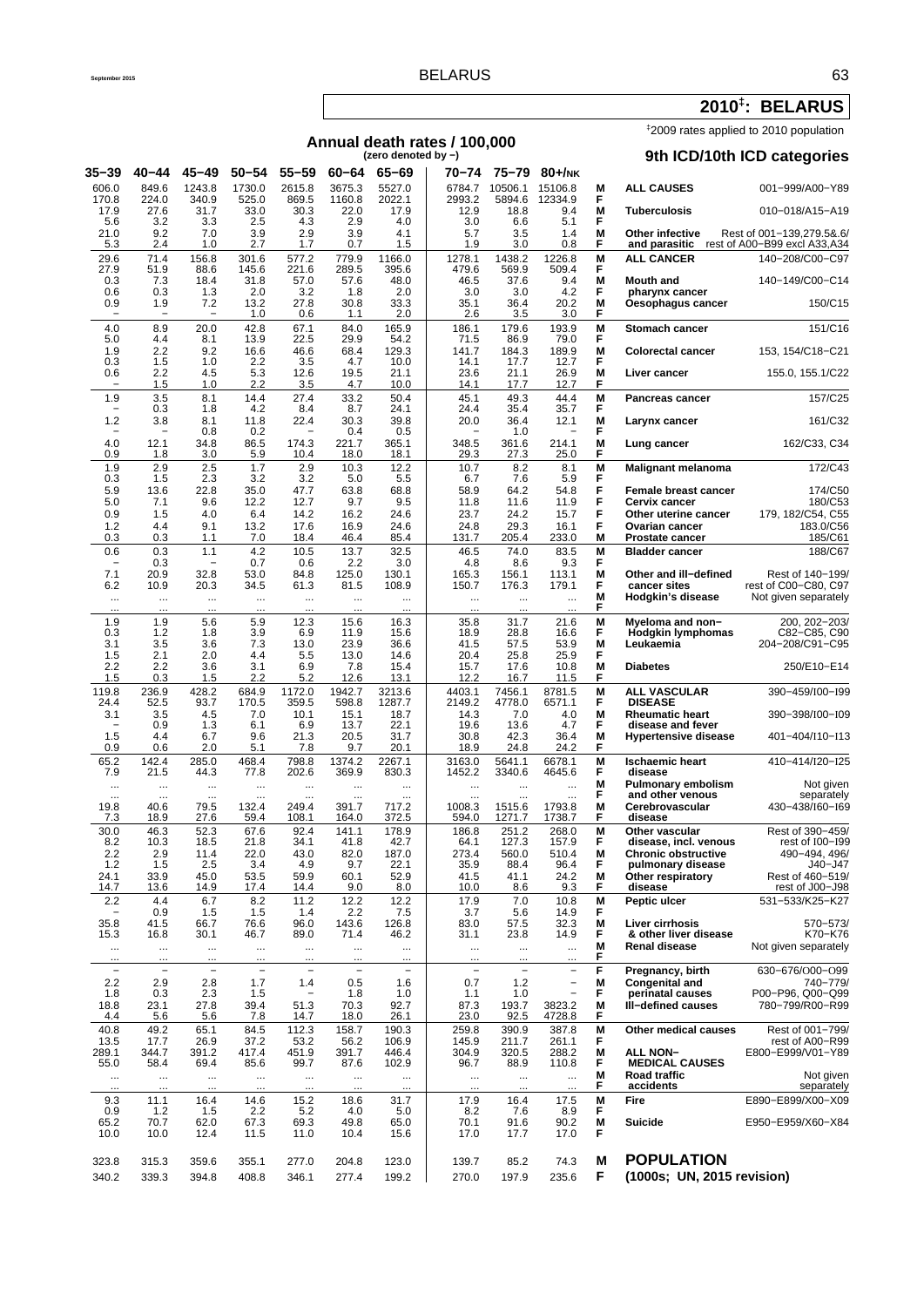### **BELGIUM: 2010**

|                                                  |        |                | No. of deaths<br>(Source: WHO) |                    | <b>Standardised rates</b> | (defined overleaf)                                   |                  |                                                      |                                                      | Annual death rates / 100,000                         | (zero denoted by -)                                  |                                                      |                                                      |                                             |
|--------------------------------------------------|--------|----------------|--------------------------------|--------------------|---------------------------|------------------------------------------------------|------------------|------------------------------------------------------|------------------------------------------------------|------------------------------------------------------|------------------------------------------------------|------------------------------------------------------|------------------------------------------------------|---------------------------------------------|
|                                                  |        | All ages       | $0 - 34$                       | $35 - 69$          | All ages                  | 0–34                                                 | $35 - 69$        | $0 - 4$                                              | $5 - 9$                                              |                                                      |                                                      | 10-14 15-19 20-24 25-29                              |                                                      | $30 - 34$                                   |
| <b>ALL CAUSES</b>                                | M<br>F | 52066<br>53086 | 1444<br>713                    | 14911<br>8672      | 693.0<br>444.5            | 61.1<br>31.0                                         | 698.1<br>391.9   | 105.1<br>74.0                                        | 10.8<br>6.2                                          | 14.0<br>8.8                                          | 39.6<br>18.1                                         | 76.8<br>29.9                                         | 89.4<br>38.0                                         | 92.3<br>42.3                                |
| <b>Tuberculosis</b>                              | M      | 28             |                                | 6                  | 0.3                       |                                                      | 0.3              |                                                      |                                                      |                                                      |                                                      |                                                      |                                                      |                                             |
| Other infective                                  | F<br>М | 29<br>1051     | 1<br>24                        | 3<br>274           | 0.2<br>13.8               | 0.0<br>1.0                                           | 0.1<br>12.8      | 3.4                                                  | 0.3                                                  | 0.7                                                  | 0.9                                                  | 0.6                                                  | 0.6                                                  | 0.3<br>0.8                                  |
| and parasitic<br><b>ALL CANCER</b>               | F<br>Μ | 1398<br>15378  | 18<br>118                      | 168<br>5662        | 11.0<br>211.9             | 0.8<br>5.0                                           | 7.6<br>273.4     | 2.3<br>2.5                                           | 0.3<br>3.3                                           | 3.2                                                  | 0.6<br>4.2                                           | 0.9<br>4.2                                           | 0.3<br>8.9                                           | 1.1<br>8.8                                  |
|                                                  | F<br>М | 11990<br>393   | 102<br>2                       | 4001<br>265        | 127.1<br>6.1              | 4.3<br>0.1                                           | 180.8<br>12.2    | 1.9                                                  | 1.4                                                  | 1.4                                                  | 1.6                                                  | 3.9                                                  | 7.1                                                  | 12.7<br>0.3                                 |
| <b>Mouth and</b><br>pharynx cancer               | F      | 128            | 1                              | 75                 | 1.7                       | 0.0                                                  | 3.3              |                                                      | $\overline{\phantom{0}}$                             |                                                      | $\overline{\phantom{0}}$                             |                                                      | 0.3<br>0.3                                           | $\overline{\phantom{0}}$                    |
| Oesophagus cancer                                | Μ<br>F | 540<br>195     | $\overline{\phantom{0}}$<br>-  | 274<br>67          | 7.8<br>2.0                | $\overline{a}$<br>$\overline{a}$                     | 12.8<br>3.3      | -<br>—                                               | $\overline{\phantom{0}}$                             |                                                      | $\overline{\phantom{0}}$                             |                                                      | $\overline{\phantom{0}}$<br>$\qquad \qquad -$        | $\qquad \qquad$                             |
| Stomach cancer                                   | M<br>F | 421<br>302     | $\overline{\phantom{0}}$<br>3  | 168<br>77          | 5.8<br>2.9                | $\overline{a}$<br>0.1                                | 8.2<br>3.6       | $\overline{\phantom{0}}$                             | $\overline{a}$<br>$\overline{ }$                     |                                                      | $\overline{a}$<br>-                                  | $\overline{\phantom{0}}$                             | $\overline{\phantom{0}}$<br>0.6                      | $\overline{\phantom{0}}$<br>0.3             |
| <b>Colorectal cancer</b>                         | M      | 1583           | 5                              | 489                | 21.2                      | 0.2                                                  | 23.9             |                                                      | $\overline{\phantom{0}}$                             |                                                      | $\overline{\phantom{0}}$                             | 0.3                                                  | 0.9                                                  | 0.3                                         |
| Liver cancer                                     | F<br>Μ | 1361<br>332    | 5<br>1                         | 283<br>149         | 12.3<br>4.7               | 0.2<br>0.0                                           | 13.1<br>7.4      | $\overline{\phantom{0}}$<br>-                        | $\overline{\phantom{0}}$<br>$\overline{\phantom{0}}$ |                                                      | $\overline{\phantom{0}}$<br>$\overline{\phantom{0}}$ | 0.3<br>$\overline{\phantom{0}}$                      | 0.3<br>0.3                                           | 0.8<br>$\overline{\phantom{0}}$             |
|                                                  | F<br>Μ | 200<br>796     | 1<br>$\overline{\phantom{0}}$  | 44<br>331          | 1.9<br>11.2               | 0.0<br>$\overline{\phantom{0}}$                      | 2.1<br>16.1      | -<br>$\overline{\phantom{0}}$                        | $\overline{\phantom{0}}$                             | —                                                    | $\overline{\phantom{0}}$<br>$\overline{a}$           | 0.3<br>$\overline{\phantom{0}}$                      | $\overline{\phantom{0}}$<br>$\overline{a}$           | $\qquad \qquad$<br>$\overline{\phantom{0}}$ |
| <b>Pancreas cancer</b>                           | F      | 806            | $\overline{\phantom{0}}$       | 219                | 8.1                       | $\overline{a}$                                       | 10.2             |                                                      |                                                      |                                                      | -                                                    |                                                      | $\overline{\phantom{0}}$                             | $\overline{\phantom{0}}$                    |
| Larynx cancer                                    | М<br>F | 175<br>32      | $\overline{\phantom{0}}$       | 98<br>16           | 2.6<br>0.4                | $\overline{ }$<br>$\overline{\phantom{0}}$           | 4.5<br>0.7       | —<br>$\overline{\phantom{0}}$                        | $\overline{ }$<br>$\overline{\phantom{0}}$           | $\overline{\phantom{0}}$                             | -<br>$\overline{\phantom{0}}$                        | $\overline{\phantom{0}}$                             | $\overline{\phantom{0}}$<br>$\overline{\phantom{0}}$ | $\overline{ }$<br>$\overline{\phantom{0}}$  |
| <b>Lung cancer</b>                               | Μ<br>F | 4966<br>1754   | 4<br>2                         | 2069<br>858        | 70.1<br>21.7              | 0.2<br>0.1                                           | 101.2<br>38.6    | —<br>$\overline{\phantom{0}}$                        | $\overline{\phantom{0}}$<br>$\overline{\phantom{0}}$ | $\overline{\phantom{0}}$<br>$\overline{\phantom{0}}$ | $\overline{\phantom{0}}$<br>$\overline{\phantom{0}}$ | $\overline{\phantom{0}}$<br>$\overline{\phantom{0}}$ | 0.3<br>$\overline{\phantom{0}}$                      | 0.8<br>0.6                                  |
| <b>Malignant melanoma</b>                        | M      | 167            | 5                              | 81                 | 2.5                       | 0.2                                                  | 3.4              | $\overline{\phantom{0}}$                             | $\overline{a}$                                       | $\overline{ }$                                       | $\overline{\phantom{0}}$                             | $\overline{a}$                                       | 0.6                                                  | 0.8                                         |
| <b>Female breast cancer</b>                      | F<br>F | 149<br>2351    | 8<br>16                        | 59<br>983          | 1.8<br>27.0               | 0.3<br>0.7                                           | 2.5<br>43.2      | $\overline{\phantom{0}}$                             | -<br>$\overline{\phantom{0}}$                        |                                                      | -                                                    | 0.3                                                  | 0.9<br>0.3                                           | 1.1<br>4.2                                  |
| Cervix cancer<br>Other uterine cancer            | F<br>F | 163<br>372     | 2<br>$\overline{2}$            | 95<br>109          | 2.2<br>3.8                | 0.1<br>0.1                                           | 3.9<br>5.1       | —                                                    | $\overline{\phantom{0}}$<br>$\overline{\phantom{0}}$ |                                                      | $\overline{\phantom{0}}$                             |                                                      | 0.3<br>0.3                                           | 0.3<br>0.3                                  |
| <b>Ovarian cancer</b>                            | F      | 697            | 4                              | 252                | 7.6                       | 0.2                                                  | 11.5             | $\overline{\phantom{0}}$                             | $\overline{\phantom{0}}$                             |                                                      |                                                      |                                                      | $\overline{\phantom{0}}$                             | 1.1                                         |
| <b>Prostate cancer</b><br><b>Bladder cancer</b>  | Μ<br>M | 1515<br>674    | $\overline{\phantom{0}}$       | 211<br>148         | 18.3<br>8.6               | $\overline{\phantom{0}}$<br>$\overline{\phantom{0}}$ | 11.1<br>7.5      | —                                                    | $\overline{\phantom{0}}$                             | $\overline{\phantom{0}}$                             | $\overline{\phantom{0}}$                             |                                                      | $\overline{a}$                                       | $\equiv$<br>$\overline{\phantom{0}}$        |
|                                                  | F      | 252            | $\overline{\phantom{0}}$       | 39                 | 2.1                       |                                                      | 1.9              |                                                      | $\overline{\phantom{0}}$                             |                                                      | $\overline{\phantom{0}}$                             |                                                      | $\overline{a}$                                       |                                             |
| Other and ill-defined<br>cancer sites            | M<br>F | 2579<br>2224   | 73<br>32                       | 1059<br>615        | 36.7<br>22.1              | 3.1<br>1.4                                           | 49.9<br>27.8     | 1.9<br>0.7                                           | 2.3<br>1.0                                           | 2.3<br>1.4                                           | 2.7<br>0.6                                           | 2.7<br>1.8                                           | 4.3<br>2.6                                           | 5.7<br>1.7                                  |
| Hodgkin's disease                                | М<br>F | 19<br>17       | 3                              | 9<br>6             | 0.3<br>0.2                | 0.1                                                  | 0.4<br>0.3       |                                                      |                                                      |                                                      | 0.3                                                  |                                                      |                                                      | 0.6                                         |
| Myeloma and non-                                 | Μ<br>F | 664            | 10                             | 180                | 8.8                       | 0.4                                                  | 8.6              | 0.3                                                  |                                                      |                                                      | 0.3                                                  | 0.9                                                  | 1.1                                                  | 0.3                                         |
| <b>Hodgkin lymphomas</b><br>Leukaemia            | М      | 567<br>554     | 5<br>18                        | 104<br>131         | 5.1<br>7.3                | 0.2<br>0.8                                           | 5.1<br>6.3       | 0.3                                                  | 1.0                                                  | $\overline{a}$<br>1.0                                | 0.3<br>1.2                                           | 0.3<br>0.3                                           | 0.3<br>1.1                                           | 0.6<br>0.6                                  |
| <b>Diabetes</b>                                  | F<br>M | 420<br>674     | 18<br>4                        | 100<br>174         | 4.1<br>8.7                | 0.8<br>0.2                                           | 4.6<br>8.5       | 1.3<br>$\overline{\phantom{0}}$                      | 0.3                                                  | $\overline{\phantom{0}}$                             | 0.3<br>$\overline{\phantom{a}}$                      | 0.9<br>0.3                                           | 1.4<br>$\overline{\phantom{0}}$                      | 1.1<br>0.8                                  |
| <b>ALL VASCULAR</b>                              | F<br>M | 949<br>14681   | 2<br>55                        | 104<br>3141        | 7.2<br>183.9              | 0.1<br>2.3                                           | 4.9<br>150.1     | $\overline{\phantom{0}}$<br>4.0                      | $\overline{\phantom{0}}$<br>0.3                      | $\overline{a}$<br>0.3                                | $\overline{\phantom{a}}$<br>0.9                      | $\overline{\phantom{0}}$                             | 0.6<br>4.6                                           | $\overline{\phantom{0}}$<br>4.5             |
| <b>DISEASE</b>                                   | F      | 17509          | 48                             | 1437               | 124.8                     | 2.0                                                  | 67.3             | 1.6                                                  | 0.3                                                  | 1.7                                                  | 0.6                                                  | 1.5<br>2.1                                           | 2.9                                                  | 5.1                                         |
| <b>Rheumatic heart</b><br>disease and fever      | M<br>F | 73<br>208      | 2                              | 10<br>22           | 0.9<br>1.6                | 0.1                                                  | 0.5<br>1.1       | $\overline{\phantom{0}}$                             | $\overline{\phantom{0}}$                             |                                                      | $\overline{\phantom{0}}$                             |                                                      | 0.3                                                  | 0.3                                         |
| Hypertensive disease                             | Μ<br>F | 301<br>678     | 1                              | 58<br>47           | 3.7<br>4.6                | 0.0                                                  | 2.7<br>2.2       | $\overline{\phantom{0}}$<br>—                        | $\overline{\phantom{0}}$<br>$\overline{\phantom{0}}$ | $\overline{\phantom{0}}$                             | $\overline{a}$<br>$\overline{\phantom{0}}$           | $\overline{a}$                                       | $\overline{\phantom{0}}$<br>$\overline{\phantom{0}}$ | 0.3<br>$\overline{\phantom{0}}$             |
| <b>Ischaemic heart</b>                           | M      | 5348           | 10                             | 1406               | 68.9                      | 0.4                                                  | 66.6             |                                                      |                                                      |                                                      |                                                      |                                                      | 1.4                                                  | 1.4                                         |
| disease<br>Pulmonary embolism                    | F<br>М | 3962<br>349    | 5<br>3                         | 443<br>111         | 30.2<br>4.7               | 0.2<br>0.1                                           | 21.0<br>5.2      | $\overline{\phantom{0}}$                             | $\overline{\phantom{0}}$                             | 0.3<br>$\overline{\phantom{0}}$                      | $\overline{\phantom{0}}$                             | $\overline{\phantom{0}}$                             | 0.3<br>0.3                                           | 0.8<br>0.6                                  |
| and other venous<br>Cerebrovascular              | F<br>M | 577<br>2882    | 4<br>3                         | 96<br>497          | 4.8<br>35.3               | 0.2<br>0.1                                           | 4.5<br>24.6      | $\overline{\phantom{0}}$                             | $\overline{\phantom{0}}$<br>$\overline{\phantom{0}}$ | $\overline{\phantom{0}}$                             | $\overline{\phantom{0}}$                             | 0.9<br>0.3                                           | 0.6                                                  | 0.3                                         |
| disease                                          | F      | 4231           | 10                             | 369                | 30.7                      | 0.4                                                  | 17.0             | 0.3                                                  |                                                      | 0.3                                                  |                                                      | 0.3                                                  | 0.9                                                  | 1.1                                         |
| Other vascular<br>disease                        | Μ<br>F | 5728<br>7853   | 38<br>27                       | 1059<br>460        | 70.5<br>52.9              | 1.6<br>1.2                                           | 50.5<br>21.5     | 4.0<br>1.3                                           | 0.3<br>0.3                                           | 0.3<br>1.0                                           | 0.9<br>0.6                                           | 1.2<br>0.9                                           | 2.3<br>1.4                                           | 2.3<br>2.5                                  |
| <b>Chronic obstructive</b><br>pulmonary disease  | М<br>F | 2901<br>1654   | 1<br>3                         | 569<br>323         | 36.3<br>14.4              | 0.0<br>0.1                                           | 29.1<br>15.3     | $\overline{a}$                                       | 0.7                                                  | $\overline{\phantom{0}}$                             | $\overline{a}$                                       | $\overline{\phantom{0}}$                             | $\overline{a}$<br>$\overline{\phantom{0}}$           | 0.3<br>0.3                                  |
| Other respiratory                                | М      | 3093           | 11                             | 436                | 37.1                      | 0.5                                                  | 21.7             | 1.5                                                  | 0.3                                                  |                                                      | 0.3                                                  | $\equiv$                                             | 0.6                                                  | 0.6                                         |
| disease<br>Peptic ulcer                          | F<br>M | 3224<br>105    | 13<br>$\overline{\phantom{0}}$ | 199<br>28          | 22.2<br>1.3               | 0.6<br>$\qquad \qquad -$                             | 9.4<br>1.4       | 1.6<br>$\overline{\phantom{0}}$                      | -<br>$\overline{a}$                                  |                                                      | $1.2$<br>$\overline{\phantom{0}}$                    | 0.9<br>$\overline{a}$                                | $\qquad \qquad$<br>$\overline{\phantom{0}}$          | 0.3<br>$\overline{\phantom{a}}$             |
| Liver cirrhosis                                  | F<br>M | 126<br>744     | $\qquad \qquad -$<br>4         | 15<br>557          | 0.9<br>11.8               | $\qquad \qquad -$<br>0.2                             | 0.7<br>24.0      | $\overline{\phantom{0}}$<br>$\overline{\phantom{0}}$ | $\overline{a}$<br>$\overline{a}$                     | $\overline{\phantom{0}}$<br>$\overline{\phantom{0}}$ | $\overline{\phantom{0}}$<br>$\overline{\phantom{0}}$ | $\overline{\phantom{0}}$<br>$\qquad \qquad -$        | $\qquad \qquad -$<br>0.6                             | 0.6                                         |
|                                                  | F      | 415            | 2                              | 271                | 5.8                       | 0.1                                                  | 11.5             | $\overline{\phantom{0}}$                             | $\overline{\phantom{0}}$                             | $\overline{\phantom{0}}$                             | $\overline{\phantom{0}}$                             | $\overline{\phantom{a}}$                             | 0.3                                                  | 0.3                                         |
| <b>Renal disease</b>                             | Μ<br>F | 690<br>940     | 2<br>1                         | 74<br>54           | 8.1<br>6.5                | 0.1<br>0.1                                           | 3.7<br>2.6       | 0.3<br>$\overline{\phantom{0}}$                      | $\qquad \qquad -$<br>$\qquad \qquad -$               | 0.3                                                  | $\overline{\phantom{0}}$<br>$\overline{\phantom{0}}$ | 0.3<br>$\overline{\phantom{0}}$                      | $\qquad \qquad -$<br>$\qquad \qquad -$               | $\overline{a}$<br>$\qquad \qquad -$         |
| Pregnancy, birth<br>Congenital and               | F<br>Μ | 8<br>260       | 5<br>211                       | 3<br>37            | 0.2<br>5.9                | 0.2<br>9.3                                           | 0.1<br>1.5       | $\overline{\phantom{0}}$<br>60.1                     | $\overline{\phantom{0}}$<br>1.0                      | $\overline{\phantom{0}}$<br>1.0                      | $\overline{\phantom{0}}$<br>1.5                      | 0.3<br>0.6                                           | 0.6<br>0.6                                           | 0.6<br>0.3                                  |
| perinatal causes                                 | F      | 206            | 144                            | 52                 | 4.6                       | 6.6                                                  | 2.1              | 41.7                                                 | 0.7                                                  | 1.0                                                  | 0.9                                                  | 1.2                                                  | 0.6                                                  | 0.3                                         |
| III-defined causes                               | Μ<br>F | 2236<br>2777   | 113<br>46                      | 822<br>403         | 31.4<br>22.2              | 4.8<br>2.0                                           | 36.6<br>18.4     | 13.2<br>6.1                                          | 0.7                                                  | 1.3<br>0.3                                           | 2.7<br>0.3                                           | 1.2<br>3.0                                           | 6.6<br>3.1                                           | 7.9<br>1.1                                  |
| Other medical causes                             | Μ<br>F | 6252<br>9183   | 116<br>85                      | 1263<br>829        | 78.7<br>67.6              | 5.0<br>3.8                                           | 58.6<br>38.1     | 11.1<br>11.9                                         | 1.3<br>1.4                                           | 2.3<br>2.0                                           | 2.7<br>2.2                                           | 4.2<br>1.8                                           | 6.6<br>2.6                                           | 6.5<br>4.5                                  |
| <b>ALL NON-</b>                                  | Μ      | 3973           | 785                            | 1868               | 63.7                      | 32.8                                                 | 76.5             | 8.9                                                  | 3.6                                                  | 5.2                                                  | 26.4                                                 | 64.0                                                 | 60.3                                                 | 61.1                                        |
| <b>MEDICAL CAUSES</b><br>Road traffic            | F<br>M | 2678<br>632    | 243<br>293                     | 810<br>260         | 29.7<br>11.5              | 10.3<br>12.3                                         | 33.1<br>10.5     | 6.8<br>1.2                                           | 1.4<br>1.3                                           | 2.0<br>1.6                                           | 10.6<br>10.5                                         | 15.7<br>32.6                                         | 20.0<br>19.0                                         | 15.8<br>19.5                                |
| accidents                                        | F      | 205            | 78                             | 75                 | 3.4                       | 3.3                                                  | 3.1              | 1.3                                                  | 1.0                                                  | 0.7                                                  | 4.1                                                  | 6.6                                                  | 6.3                                                  | 3.4                                         |
| Fire                                             | M<br>F | 45<br>38       | 6<br>6                         | 26<br>15           | 0.7<br>0.5                | 0.3<br>0.2                                           | 1.1<br>0.6       | $\qquad \qquad -$<br>0.3                             | 0.3<br>$\overline{\phantom{0}}$                      | $\qquad \qquad -$<br>$\overline{\phantom{0}}$        | $\qquad \qquad -$<br>$\overline{\phantom{0}}$        | 0.6<br>0.6                                           | 0.9<br>0.9                                           |                                             |
| <b>Suicide</b>                                   | Μ<br>F | 1449<br>562    | 288<br>84                      | 904<br>378         | 24.6<br>9.2               | 12.0<br>3.5                                          | 35.8<br>15.1     | —                                                    | $\overline{a}$                                       | 2.3<br>0.7                                           | 8.4<br>3.8                                           | 20.8<br>6.0                                          | 25.9<br>7.7                                          | 26.3<br>6.5                                 |
|                                                  |        |                |                                |                    |                           |                                                      |                  |                                                      |                                                      |                                                      |                                                      |                                                      |                                                      |                                             |
| <b>POPULATION:</b><br>(1000s; UN, 2015 revision) |        |                |                                | M=male<br>F=female | 5355.8<br>5574.2          | 2308.7<br>2251.5                                     | 2476.8<br>2480.8 | 324.6<br>309.6                                       | 305.5<br>291.3                                       | 308.1<br>295.1                                       | 333.2<br>319.8                                       | 337.3<br>331.1                                       | 346.8<br>350.0                                       | 353.3<br>354.5                              |
|                                                  |        |                |                                |                    |                           |                                                      |                  |                                                      |                                                      |                                                      |                                                      |                                                      |                                                      |                                             |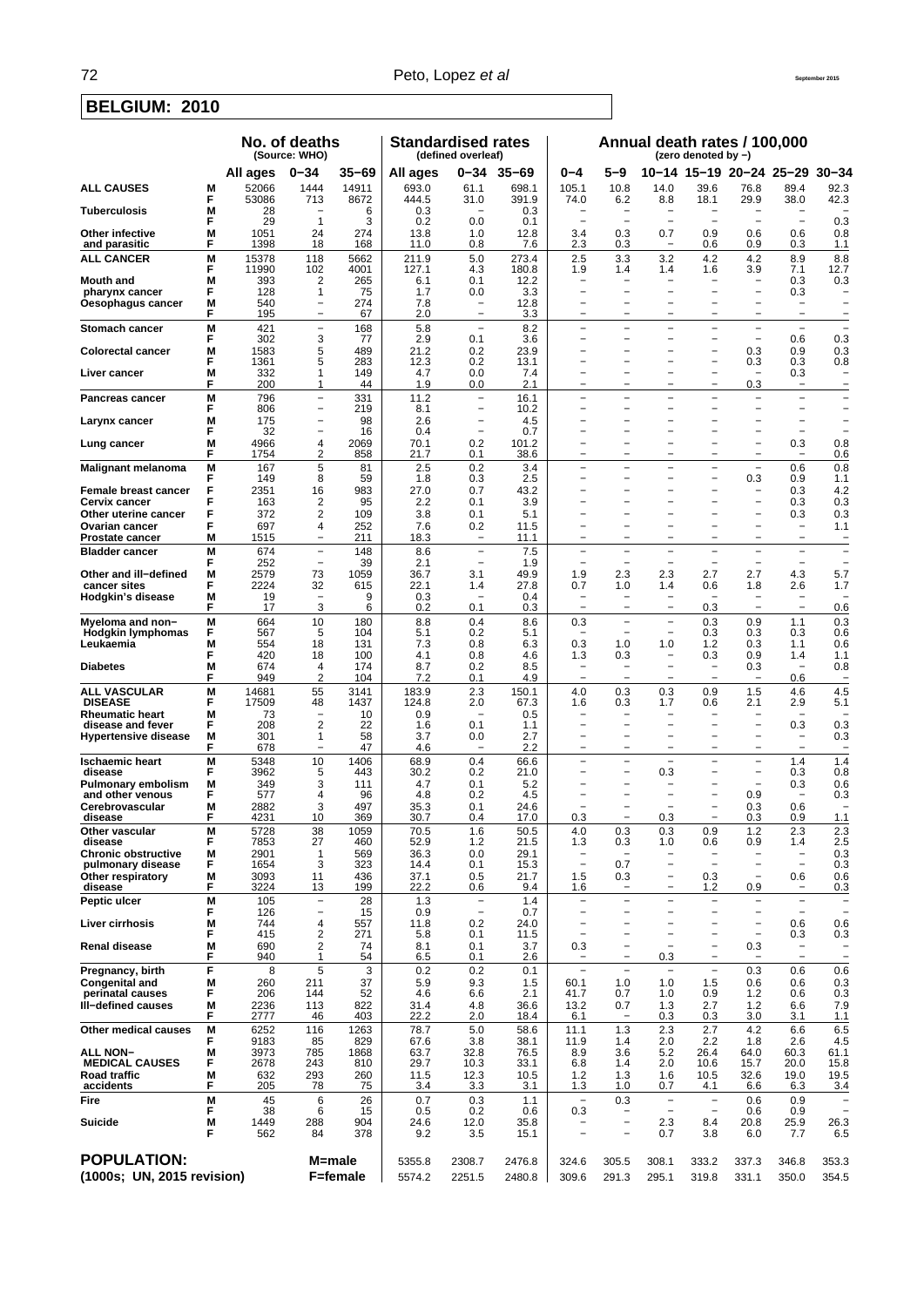#### **2010: BELGIUM**

#### **(zero denoted by −) 9th ICD/10th ICD categories**

### **Annual death rates / 100,000**

| 35–39                                                | 40–44                                         | 45-49             | $50 - 54$                              | $55 - 59$                | 60-64               | $65 - 69$                | 70-74                | 75–79                    | $80+$ /NK             |             |                                                  | סטו וטאט שטו וועט ועסט וכא                                                              |
|------------------------------------------------------|-----------------------------------------------|-------------------|----------------------------------------|--------------------------|---------------------|--------------------------|----------------------|--------------------------|-----------------------|-------------|--------------------------------------------------|-----------------------------------------------------------------------------------------|
| 125.3                                                | 171.0                                         | 290.7             | 486.3                                  | 782.1                    | 1202.0              | 1829.6                   | 2819.8               | 4661.4                   | 11439.5               | M           | <b>ALL CAUSES</b>                                | 001-999/A00-Y89                                                                         |
| 69.0<br>0.3                                          | 109.0                                         | 180.2<br>0.2      | 300.1                                  | 430.3<br>0.3             | 652.5<br>0.6        | 1002.4<br>0.5            | 1490.0<br>1.5        | 2670.6<br>2.9            | 9290.0<br>7.4         | F<br>M      | <b>Tuberculosis</b>                              | 010-018, 137/                                                                           |
| 1.6<br>1.4                                           | 3.5<br>2.3                                    | 0.2<br>5.5<br>4.6 | $\overline{\phantom{0}}$<br>7.7<br>3.6 | 0.3<br>15.3<br>7.2       | 23.6<br>15.4        | 0.4<br>32.3<br>18.6      | 0.8<br>56.2<br>37.1  | 2.1<br>92.8<br>76.7      | 5.0<br>249.7<br>258.7 | F<br>M<br>F | Other infective                                  | A15-A19, B90<br>Rest of 001-139,279.5&.6/<br>and parasitic rest of A00-B99 excl A33,A34 |
| 17.0                                                 | 27.7                                          | 75.0              | 178.4                                  | 304.2                    | 513.0               | 798.4                    | 1117.2               | 1496.9                   | 2463.1                | M           | <b>ALL CANCER</b>                                | 140-208/C00-C97                                                                         |
| 23.1<br>0.3                                          | 44.0<br>0.7                                   | 71.6<br>6.9       | 145.0<br>12.9                          | 218.2<br>13.9            | 311.8<br>22.1       | 452.1<br>28.3            | 576.5<br>22.0        | 765.7<br>18.2            | 1287.7<br>25.8        | F<br>M      | <b>Mouth and</b>                                 | 140-149/C00-C14                                                                         |
| 0.3<br>0.3                                           | 0.5<br>1.2                                    | 1.9<br>4.3        | 3.1<br>10.3                            | 6.3<br>13.6              | 4.2<br>29.5         | 6.6<br>30.5              | 4.5<br>40.6          | 5.1<br>44.4              | 8.0<br>55.2           | F<br>M      | pharynx cancer<br>Oesophagus cancer              | 150/C15                                                                                 |
| 0.8                                                  | 0.5                                           | 0.7<br>3.8        | 2.3<br>4.1                             | 2.3<br>8.1               | 5.1<br>14.3         | 12.4<br>25.6             | 10.3<br>24.9         | 10.2<br>39.3             | 21.7<br>69.9          | F<br>M      | Stomach cancer                                   | 151/C16                                                                                 |
| 0.3<br>1.6                                           | 1.3<br>1.2                                    | 1.2<br>5.5        | 3.1<br>15.0                            | 3.1<br>25.5              | 3.6<br>45.7         | 12.8<br>72.7             | 12.4<br>119.3        | 17.4<br>156.0            | 41.5<br>300.2         | F<br>M      | <b>Colorectal cancer</b>                         | 153, 154/C18-C21                                                                        |
| 0.8<br>0.5<br>0.8                                    | 1.5<br>0.2<br>0.2                             | 3.9<br>0.7<br>0.2 | 7.5<br>3.9<br>1.3                      | 19.2<br>7.2<br>2.0       | 22.7<br>16.2<br>2.7 | 35.9<br>22.9<br>7.4      | 55.3<br>24.5<br>13.2 | 92.8<br>34.7<br>15.7     | 197.9<br>37.3<br>23.6 | F<br>M<br>F | Liver cancer                                     | 155.0/C22 excl C221                                                                     |
| 1.1<br>0.3                                           | 0.7<br>1.3                                    | 5.0<br>2.7        | 11.6<br>7.2                            | 15.6<br>10.9             | 29.9<br>19.4        | 48.4<br>29.7             | 56.2<br>49.5         | 93.4<br>67.8             | 97.8<br>84.4          | M<br>F      | <b>Pancreas cancer</b>                           | 157/C25                                                                                 |
| $\overline{\phantom{0}}$                             | 0.2<br>0.2                                    | 1.4<br>0.5        | 4.4<br>0.5                             | 6.4<br>1.1               | 9.6<br>1.5          | 9.4<br>0.8               | 11.7<br>2.5          | 11.4<br>1.7              | 17.4<br>1.6           | M<br>F      | Larynx cancer                                    | 161/C32                                                                                 |
| 0.8<br>3.0                                           | 8.9<br>5.6                                    | 21.8<br>13.2      | 61.9<br>35.6                           | 114.6<br>52.8            | 189.3<br>69.5       | 311.3<br>90.4            | 412.3<br>105.2       | 484.5<br>99.2            | 630.4<br>111.3        | M<br>F      | Lung cancer                                      | 162/C33, C34                                                                            |
| 2.4<br>0.8                                           | 2.2<br>1.8                                    | 2.6<br>1.9        | 2.1<br>2.3                             | 4.6<br>2.6               | 5.6<br>3.9          | 4.5<br>4.1               | 9.8<br>6.6           | 14.8<br>8.1              | 18.4<br>12.9          | M<br>F      | <b>Malignant melanoma</b>                        | 172/C43                                                                                 |
| 8.2                                                  | 12.2                                          | 21.7              | 37.7                                   | 57.3                     | 78.3                | 87.1                     | 113.1                | 135.7                    | 208.4                 | F<br>F      | Female breast cancer                             | 174/C50                                                                                 |
| 1.6<br>1.1                                           | 3.8<br>1.3                                    | 3.4<br>1.5        | 4.6<br>3.1                             | 4.6<br>3.7               | 3.3<br>9.7          | 6.2<br>15.3              | 6.6<br>19.8          | 7.2<br>25.4              | 9.1<br>42.1           | F           | Cervix cancer<br>Other uterine cancer            | 180/C53<br>179, 182/C54, C55                                                            |
| 0.8                                                  | 2.8                                           | 4.1               | 8.0<br>2.8                             | 12.9<br>10.7             | 21.5<br>19.9        | 30.6<br>44.4             | 32.6<br>90.5         | 51.7                     | 66.0<br>442.7         | F<br>M      | <b>Ovarian cancer</b>                            | 183/C56, C570-C574<br>185/C61                                                           |
| $\overline{ }$<br>$\overline{\phantom{0}}$           | 0.5                                           | 1.2               | 2.6                                    | 8.1                      | 14.3                | 25.6                     | 44.5                 | 157.7<br>74.6            | 159.8                 | M           | Prostate cancer<br><b>Bladder cancer</b>         | 188/C67                                                                                 |
| $\overline{\phantom{0}}$<br>7.2                      | 9.1                                           | 0.5<br>16.5       | 1.6<br>37.1                            | 1.7<br>58.2              | 2.4<br>89.5         | 7.0<br>131.4             | 11.1<br>177.1        | 15.3<br>224.9            | 41.2<br>362.8         | F<br>M      | Other and ill-defined                            | Rest of 140-199/                                                                        |
| 3.8                                                  | 9.7                                           | 11.7              | 20.4                                   | 29.8                     | 48.7                | 70.6                     | 95.3                 | 136.9                    | 281.2                 | F           | cancer sites                                     | rest of C00-C80, C97                                                                    |
| $\overline{\phantom{0}}$<br>$\overline{\phantom{0}}$ | $\qquad \qquad -$<br>$\overline{\phantom{0}}$ | 0.2<br>0.2        | 0.8<br>0.3                             | 0.3                      | 0.6<br>0.3          | 0.9<br>1.2               | 0.5                  | 2.3<br>1.7               | 2.6<br>1.1            | M<br>F      | <b>Hodgkin's disease</b>                         | 201/C81                                                                                 |
| 1.1                                                  | 0.7                                           | 3.1               | 4.9                                    | 10.4                     | 15.9                | 24.2                     | 45.5                 | 75.2                     | 130.9                 | M           | Myeloma and non-                                 | 200, 202-203/                                                                           |
| 0.3<br>1.1                                           | 0.5<br>1.2                                    | 1.0<br>1.7        | 2.8<br>4.1                             | 2.6<br>7.0               | 8.8<br>10.6         | 19.8<br>18.4             | 26.0<br>37.7         | 45.4<br>65.5             | 79.2<br>112.0         | F<br>M      | <b>Hodgkin lymphomas</b><br>Leukaemia            | C82-C90, C96<br>204-208/C91-C95                                                         |
| 1.1                                                  | 1.3                                           | 1.2               | 3.6                                    | 5.2                      | 6.0                 | 14.0                     | 12.4                 | 28.4                     | 56.4                  | F           |                                                  |                                                                                         |
| 1.1<br>0.8                                           | 1.7<br>0.8                                    | 1.9<br>2.2        | 5.4<br>1.6                             | 7.2<br>4.9               | 15.2<br>8.5         | 26.9<br>15.7             | 41.1<br>21.5         | 71.2<br>68.7             | 150.9<br>172.9        | M<br>F      | <b>Diabetes</b>                                  | 250/E10-E14                                                                             |
| 15.1                                                 | 24.5                                          | 49.3              | 99.8                                   | 167.9                    | 267.7               | 426.6                    | 727.3                | 1360.8                   | 3999.8                | M           | <b>ALL VASCULAR</b>                              | 390-459/100-199                                                                         |
| 7.1<br>$\overline{\phantom{0}}$                      | 15.5                                          | 24.4              | 41.8<br>0.3                            | 61.6<br>0.6              | 109.2<br>1.2        | 211.4<br>1.4             | 376.3<br>4.9         | 795.4<br>4.5             | 3638.9<br>23.7        | F<br>M      | <b>DISEASE</b><br><b>Rheumatic heart</b>         | 390-398/100-109                                                                         |
| $\overline{\phantom{0}}$<br>0.5                      | 0.2<br>1.0                                    | 0.2<br>1.2        | 0.3<br>1.6                             | 0.6<br>2.9               | 1.5<br>4.7          | 5.0<br>7.2               | 7.8<br>10.8          | 13.6<br>25.1             | 36.6<br>92.5          | F<br>M      | disease and fever<br><b>Hypertensive disease</b> | 401-405/I10-I15                                                                         |
| 0.5                                                  | 0.5                                           | 0.7               | 1.0                                    | 3.1                      | 3.0                 | 6.2                      | 13.6                 | 19.5                     | 151.8                 | F           |                                                  |                                                                                         |
| 5.3<br>1.6                                           | 9.9<br>4.8                                    | 22.8<br>8.8       | 49.5<br>11.3                           | 77.0<br>13.5             | 122.2<br>36.6       | 179.4<br>70.2            | 303.3<br>118.0       | 510.7<br>214.1           | 1269.7<br>748.6       | M<br>F      | <b>Ischaemic heart</b><br>disease                | 410-414/I20-I25                                                                         |
| 0.5                                                  | 1.5                                           | 2.2               | 3.1                                    | 7.2                      | 7.8                 | 14.3                     | 20.5                 | 38.1                     | 66.2                  | М           | <b>Pulmonary embolism</b>                        | 415.1, 451-453/                                                                         |
| 1.9<br>2.7                                           | 0.8<br>4.0                                    | 1.9<br>5.5        | 2.3<br>12.9                            | 4.6<br>24.0              | 5.1<br>41.0         | 14.9<br>82.1             | 15.7<br>138.9        | 30.9<br>301.8            | 100.6<br>824.4        | F<br>M      | and other venous<br>Cerebrovascular              | I26, I80-I82<br>430-438/160-169                                                         |
| 0.8                                                  | 4.8                                           | 5.6               | 12.4                                   | 16.3                     | 31.1                | 47.9                     | 98.6                 | 218.8                    | 851.4                 | F           | disease                                          |                                                                                         |
| 6.1<br>2.2                                           | 8.2<br>4.3                                    | 17.7<br>7.1       | 32.5<br>14.4                           | 56.1<br>23.5             | 90.8<br>31.8        | 142.2<br>67.3            | 249.0<br>122.5       | 480.6<br>298.5           | 1723.4<br>1749.9      | М<br>F      | Other vascular<br>disease                        | Rest of 390-459/<br>rest of I00-I99                                                     |
| 0.5                                                  | 2.2                                           | 2.4               | 11.9                                   | 28.6                     | 51.9                | 105.9                    | 179.5                | 338.2<br>107.3           | 720.3                 | M<br>F      | <b>Chronic obstructive</b>                       | 490-496/<br>J40-J47, J67                                                                |
| 1.1<br>1.6                                           | 1.3<br>2.7                                    | 1.9<br>6.2        | 8.5<br>8.2                             | 17.2<br>17.1             | 30.2<br>43.8        | 46.6<br>72.2             | 59.4<br>136.0        | 272.2                    | 255.9<br>993.6        | Μ           | pulmonary disease<br>Other respiratory           | Rest of 460-519/                                                                        |
| 0.8                                                  | 2.8                                           | 1.9               | 4.6                                    | 10.9                     | 13.9                | 31.0                     | 65.2                 | 137.4                    | 695.6                 | F           | disease                                          | rest of J00-J98                                                                         |
| $\overline{\phantom{0}}$<br>0.3                      | 0.2                                           | 0.5<br>0.2        | 0.8<br>0.3                             | 2.3<br>0.9               | 1.2<br>1.2          | 4.9<br>1.6               | 3.4<br>2.1           | 11.4<br>3.8              | 26.3<br>26.7          | M<br>F      | Peptic ulcer                                     | 531-533/K25-K27                                                                         |
| 1.1<br>1.6                                           | 7.4<br>4.3                                    | 15.6<br>10.2      | 26.3<br>11.1                           | 40.5<br>18.1             | 44.8<br>17.2        | 32.3<br>17.8             | 34.2<br>14.8         | 32.5<br>18.6             | 29.4<br>17.1          | M<br>F      | Liver cirrhosis                                  | 571/K70, K74                                                                            |
| 0.5                                                  | 0.2<br>0.5                                    | 1.0<br>0.7        | 2.3<br>1.8                             | 2.9<br>1.7               | 5.9<br>4.5          | 13.0<br>8.7              | 24.0<br>23.1         | 60.9<br>41.1             | 240.8<br>201.2        | Μ<br>F      | <b>Renal disease</b>                             | 580-590/N00-N19                                                                         |
| 0.5                                                  | 0.2                                           | $\equiv$          | $\overline{a}$                         | $\overline{\phantom{0}}$ | -                   | $\overline{\phantom{0}}$ | $\qquad \qquad -$    | $\overline{\phantom{0}}$ |                       | F           | Pregnancy, birth                                 | 630-676/A34,O00-O99                                                                     |
| 0.5<br>0.3                                           | 0.7<br>1.8                                    | 1.2<br>1.9        | 1.6<br>3.1                             | 2.9<br>2.3               | 2.5<br>3.9          | 1.4<br>$1.2$             | 2.0<br>0.8           | 2.3<br>0.8               | 2.1<br>1.6            | M<br>F      | <b>Congenital and</b><br>perinatal causes        | 740-779/A33,<br>P00-P96, Q00-Q99                                                        |
| 9.0                                                  | 12.6                                          | 20.4              | 35.3                                   | 42.5                     | 65.3                | 70.9                     | 104.7                | 160.0                    | 423.7                 | М<br>F      | III-defined causes                               | 780-799/R00-R99                                                                         |
| 6.2<br>7.2                                           | 3.1<br>18.3                                   | 7.8<br>30.6       | 14.4<br>41.3                           | 16.1<br>66.3             | 31.1<br>95.8        | 50.0<br>151.2            | 54.0<br>278.8        | 101.8<br>594.4           | 538.0<br>1713.4       | M           | Other medical causes                             | Rest of 001-799/                                                                        |
| 4.3<br>69.8                                          | 8.7<br>69.5                                   | 20.0<br>80.9      | 24.8                                   | 34.7<br>83.9             | 65.9<br>70.6        | 108.2<br>93.3            | 194.3                | 455.8                    | 1848.3                | F<br>M      | <b>ALL NON-</b>                                  | rest of A00-R99<br>E800-E999/V01-Y89                                                    |
| 21.5                                                 | 23.4                                          | 32.4              | 67.3<br>39.5                           | 36.4                     | 39.6                | 39.2                     | 114.0<br>64.0        | 165.1<br>95.4            | 419.0<br>342.3        | F           | <b>MEDICAL CAUSES</b>                            |                                                                                         |
| 13.3<br>3.3                                          | 11.1<br>2.5                                   | 11.2<br>1.9       | 10.3<br>4.4                            | 8.1<br>2.3               | 7.5<br>3.3          | 11.7<br>3.7              | 8.8<br>7.0           | 17.1<br>5.9              | 16.3<br>5.8           | М<br>F      | Road traffic<br>accidents                        | E810-E819, E826-E829/<br>part of V01-V99, Y850                                          |
| 0.5                                                  | 0.7                                           | 0.5               | 1.0                                    | 2.3                      | 0.9                 | 1.8                      | 2.0                  | 1.7                      | 3.1                   | M           | Fire                                             | E890-E899/X00-X09                                                                       |
| 38.2                                                 | 0.8<br>39.5                                   | 0.5<br>44.5       | 0.8<br>34.0                            | 0.3<br>33.9              | 1.2<br>31.1         | 0.8<br>29.2              | 1.2<br>36.2          | 1.3<br>42.1              | 3.0<br>57.3           | F<br>Μ      | <b>Suicide</b>                                   | E950-E959/X60-X84                                                                       |
| 11.4                                                 | 13.0                                          | 17.3              | 20.4                                   | 16.9                     | 12.7                | 14.0                     | 15.3                 | 10.6                     | 10.4                  | F           |                                                  |                                                                                         |
| 376.6                                                | 404.6                                         | 417.6             | 387.8                                  | 345.5                    | 321.6               | 222.9                    | 204.4                | 175.6                    | 190.2                 | M           | <b>POPULATION</b>                                |                                                                                         |
| 368.2                                                | 392.8                                         | 410.5             | 387.6                                  | 348.8                    | 330.7               | 242.2                    | 242.3                | 235.9                    | 363.7                 | F           | (1000s; UN, 2015 revision)                       |                                                                                         |
|                                                      |                                               |                   |                                        |                          |                     |                          |                      |                          |                       |             |                                                  |                                                                                         |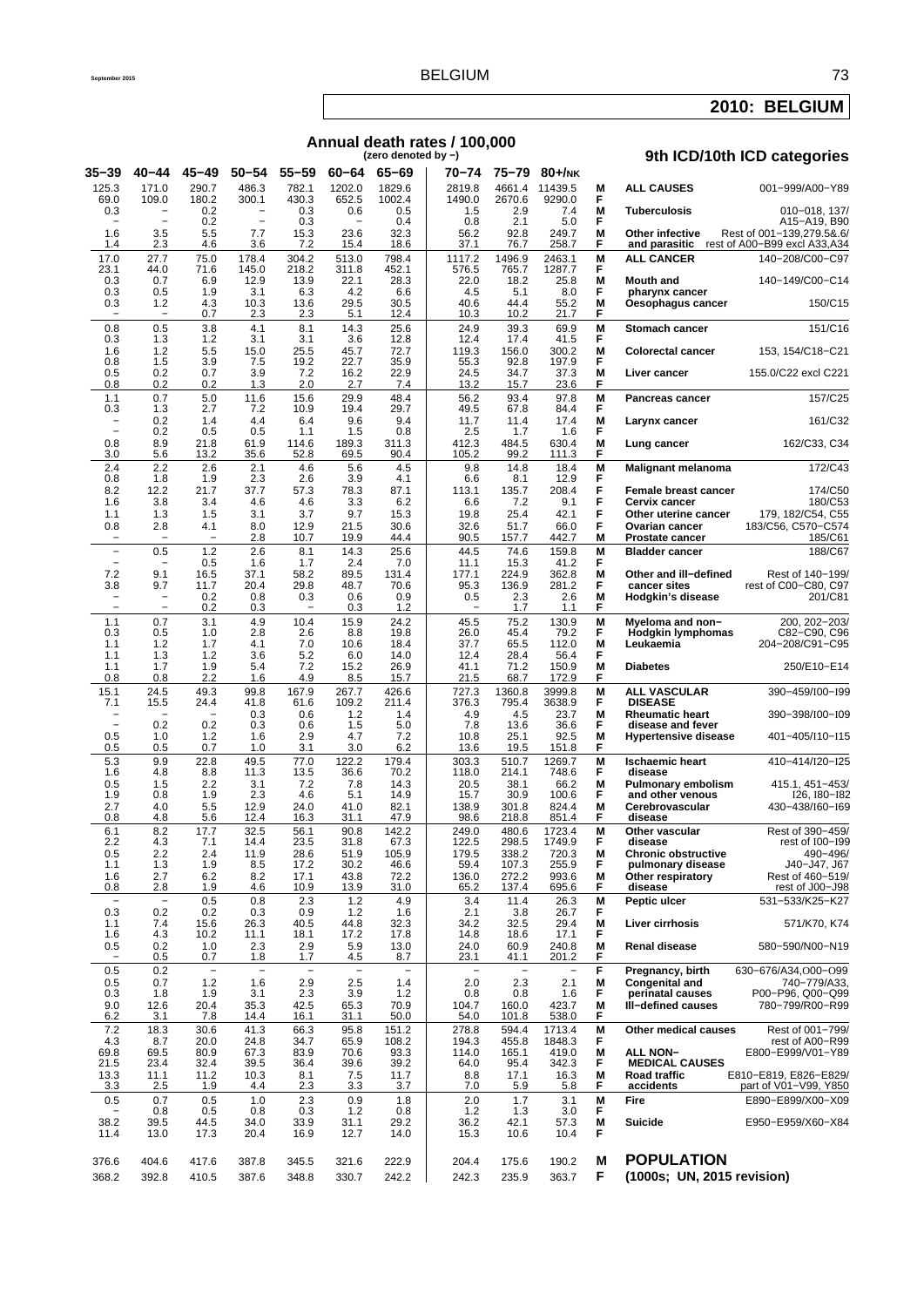### **BULGARIA: 2010**

|                                                 |        |                | No. of deaths<br>(Source: WHO)                       |                | <b>Standardised rates</b> | (defined overleaf)                         |                 |                                                      |                                                      | Annual death rates / 100,000                         | (zero denoted by -)                                  |                                            |                                            |                                 |
|-------------------------------------------------|--------|----------------|------------------------------------------------------|----------------|---------------------------|--------------------------------------------|-----------------|------------------------------------------------------|------------------------------------------------------|------------------------------------------------------|------------------------------------------------------|--------------------------------------------|--------------------------------------------|---------------------------------|
|                                                 |        | All ages       | $0 - 34$                                             | 35–69          | All ages                  | $0 - 34$                                   | $35 - 69$       | $0 - 4$                                              | 5–9                                                  |                                                      |                                                      | 10-14 15-19 20-24 25-29                    |                                            | $30 - 34$                       |
| <b>ALL CAUSES</b>                               | M<br>F | 57641<br>52524 | 1659<br>893                                          | 22254<br>10665 | 1209.3<br>715.8           | 106.6<br>63.6                              | 1393.8<br>592.1 | 267.2<br>199.3                                       | 26.2<br>22.0                                         | 33.0<br>24.1                                         | 64.6<br>38.3                                         | 92.8<br>42.7                               | 120.9<br>44.1                              | 141.8<br>74.8                   |
| <b>Tuberculosis</b>                             | M<br>F | 163            | 10                                                   | 119            | 3.8                       | 0.6                                        | 7.0             | 0.5                                                  |                                                      |                                                      |                                                      | 0.8                                        | 0.8                                        | 1.8                             |
| Other infective                                 | Μ      | 35<br>236      | 4<br>49                                              | 15<br>119      | 0.6<br>5.8                | 0.2<br>3.4                                 | 0.8<br>7.4      | 13.0                                                 | $\overline{\phantom{0}}$<br>1.2                      | 0.6                                                  | 0.5<br>1.0                                           | $\overline{\phantom{0}}$<br>2.8            | 0.8<br>3.5                                 | 0.4<br>1.4                      |
| and parasitic<br><b>ALL CANCER</b>              | F<br>M | 168<br>9764    | 28<br>118                                            | 54<br>5385     | 3.3<br>208.2              | 2.1<br>7.2                                 | 3.0<br>338.5    | 9.1<br>3.3                                           | 0.7<br>4.3                                           | 0.6<br>3.6                                           | $\overline{\phantom{0}}$<br>7.1                      | 1.2<br>7.1                                 | 1.2<br>11.9                                | 1.6<br>13.1                     |
| <b>Mouth and</b>                                | F<br>М | 6798<br>289    | 123<br>2                                             | 3313<br>219    | 113.9<br>6.6              | 7.6<br>0.1                                 | 182.4<br>13.2   | 1.1                                                  | 1.9                                                  | 4.4                                                  | 4.8                                                  | 6.7                                        | 10.4<br>0.4                                | 23.8<br>0.4                     |
| pharynx cancer                                  | F      | 62             | 2                                                    | 30             | 1.1                       | 0.1                                        | 1.6             | $\overline{\phantom{0}}$                             | $\overline{\phantom{0}}$                             |                                                      | $\overline{\phantom{0}}$                             |                                            | 0.4                                        | 0.4                             |
| Oesophagus cancer                               | Μ<br>F | 146<br>42      | 1                                                    | 98<br>19       | 3.2<br>0.7                | 0.1                                        | 6.1<br>1.0      | $\overline{\phantom{0}}$                             | $\overline{\phantom{0}}$                             | $\overline{\phantom{0}}$                             | -                                                    |                                            | 0.4                                        |                                 |
| Stomach cancer                                  | М<br>F | 771<br>502     | 1<br>4                                               | 355<br>182     | 16.0<br>7.6               | 0.1<br>0.2                                 | 22.4<br>10.1    | $\overline{\phantom{0}}$<br>$\overline{\phantom{0}}$ | $\overline{\phantom{0}}$<br>$\overline{\phantom{0}}$ | $\overline{\phantom{0}}$<br>$\overline{a}$           | $\overline{\phantom{0}}$<br>$\overline{\phantom{0}}$ | 0.4                                        | 0.4<br>0.8                                 | $\overline{\phantom{0}}$<br>0.4 |
| <b>Colorectal cancer</b>                        | М      | 1400           | 8                                                    | 600            | 28.8                      | 0.4                                        | 39.0            | —                                                    | —                                                    | -                                                    |                                                      |                                            | 0.8                                        | 2.2                             |
| Liver cancer                                    | F<br>Μ | 1055<br>447    | 2<br>4                                               | 399<br>269     | 15.9<br>9.7               | 0.1<br>0.2                                 | 22.1<br>16.8    | $\overline{\phantom{0}}$<br>$\overline{\phantom{0}}$ | $\overline{\phantom{0}}$<br>$\overline{\phantom{0}}$ | $\overline{\phantom{0}}$<br>$\overline{\phantom{0}}$ | -<br>-                                               | $\overline{\phantom{0}}$<br>0.4            | 0.4<br>0.8                                 | 0.4<br>0.4                      |
| <b>Pancreas cancer</b>                          | F<br>M | 277<br>602     | 3<br>$\mathbf{1}$                                    | 111<br>339     | 4.3<br>12.8               | 0.2<br>0.1                                 | 6.1<br>21.1     | $\overline{\phantom{0}}$                             | $\overline{\phantom{0}}$                             | $\overline{\phantom{0}}$                             | $\overline{ }$<br>$\overline{a}$                     | $\overline{a}$                             | 0.4<br>$\overline{\phantom{0}}$            | 0.8<br>0.4                      |
|                                                 | F      | 401            | $\overline{\phantom{0}}$                             | 175            | 6.2                       | $\overline{\phantom{0}}$                   | 9.5             | $\overline{\phantom{a}}$                             | $\overline{a}$                                       | $\overline{\phantom{a}}$                             | $\overline{ }$                                       | $\overline{\phantom{a}}$                   | $\overline{a}$                             |                                 |
| Larynx cancer                                   | М<br>F | 340<br>34      | $\overline{\phantom{0}}$<br>$\overline{\phantom{0}}$ | 243<br>18      | 7.5<br>0.6                | $\overline{ }$<br>$\overline{\phantom{0}}$ | 15.1<br>1.0     | $\overline{\phantom{0}}$<br>$\overline{\phantom{0}}$ | -<br>$\overline{\phantom{0}}$                        | -<br>$\overline{\phantom{0}}$                        | -<br>-                                               | $\overline{\phantom{0}}$                   | $\overline{\phantom{0}}$                   |                                 |
| <b>Lung cancer</b>                              | M<br>F | 2725<br>569    | 8<br>8                                               | 1871<br>314    | 59.3<br>9.8               | 0.4<br>0.5                                 | 117.1<br>17.2   | $\overline{a}$<br>$\overline{\phantom{0}}$           | $\overline{a}$<br>$\overline{a}$                     | $\overline{\phantom{0}}$<br>$\overline{a}$           | -<br>0.5                                             | $\overline{a}$<br>$\overline{a}$           | 1.1<br>0.4                                 | 1.8<br>2.3                      |
| Malignant melanoma                              | M<br>F | 108<br>72      | 1<br>1                                               | 47<br>33       | 2.3<br>1.1                | 0.1<br>0.1                                 | 2.9<br>1.8      | $\overline{\phantom{0}}$<br>$\overline{\phantom{0}}$ | $\overline{\phantom{0}}$<br>$\overline{a}$           | $\overline{a}$<br>$\overline{a}$                     | $\overline{\phantom{0}}$<br>$\overline{a}$           | $\overline{a}$<br>$\overline{\phantom{a}}$ | 0.4<br>$\overline{\phantom{0}}$            | 0.4                             |
| <b>Female breast cancer</b>                     | F      | 1106           | 12                                                   | 631            | 19.3                      | 0.7                                        | 34.7            |                                                      | $\overline{\phantom{0}}$                             |                                                      |                                                      |                                            | 0.8                                        | 3.9                             |
| Cervix cancer<br>Other uterine cancer           | F<br>F | 359<br>367     | 18<br>5                                              | 272<br>188     | 7.6<br>6.3                | 1.0<br>0.3                                 | 15.0<br>10.4    |                                                      | $\overline{\phantom{0}}$<br>$\overline{\phantom{0}}$ | $\overline{\phantom{0}}$                             | $\overline{\phantom{0}}$<br>0.5                      | 0.4<br>0.4                                 | 1.2<br>$\overline{\phantom{0}}$            | 5.5<br>1.2                      |
| <b>Ovarian cancer</b><br><b>Prostate cancer</b> | F<br>Μ | 392<br>783     | 4<br>1                                               | 250<br>185     | 7.2<br>15.3               | 0.2<br>0.1                                 | 13.7<br>12.2    | $\overline{\phantom{0}}$<br>$\overline{\phantom{0}}$ | $\overline{a}$<br>$\overline{a}$                     |                                                      | $\overline{\phantom{0}}$<br>$\overline{ }$           | 1.2<br>$\overline{\phantom{0}}$            | 0.4<br>$\overline{a}$                      | 0.4                             |
| <b>Bladder cancer</b>                           | М      | 374            | 1                                                    | 157            | 7.7                       | 0.1                                        | 10.0            |                                                      | $\overline{\phantom{0}}$                             |                                                      |                                                      |                                            | $\overline{\phantom{0}}$                   | 0.4                             |
| Other and ill-defined                           | F<br>M | 111<br>1302    | 49                                                   | 37<br>748      | 1.6<br>28.6               | 3.2                                        | 2.0<br>46.4     | $\overline{\phantom{0}}$<br>2.7                      | $\overline{\phantom{0}}$<br>3.7                      | 1.2                                                  | 4.0                                                  | 2.4                                        | 3.5                                        | 4.7                             |
| cancer sites<br>Hodgkin's disease               | F<br>М | 1090<br>34     | 33<br>9                                              | 498<br>14      | 18.3<br>0.8               | 2.2<br>0.5                                 | 27.5<br>0.9     | 0.6                                                  | 1.3                                                  | 2.5                                                  | 2.1                                                  | 2.1<br>0.8                                 | 3.3<br>1.5                                 | 3.5<br>1.1                      |
|                                                 | F<br>M | 17<br>200      | 8<br>$\overline{7}$                                  | 3<br>121       | 0.4<br>4.4                | 0.5<br>0.5                                 | 0.2<br>7.6      | $\overline{\phantom{0}}$                             | 0.6                                                  |                                                      | 0.5<br>1.0                                           | 0.8<br>1.6                                 | 0.8<br>$\overline{\phantom{0}}$            | 1.2                             |
| Myeloma and non-<br><b>Hodgkin lymphomas</b>    | F      | 142            | 10                                                   | 61             | 2.5                       | 0.6                                        | 3.4             | $\overline{\phantom{0}}$                             | $\overline{ }$                                       | 0.6                                                  | 0.5                                                  | 0.4                                        | 0.8                                        | 1.9                             |
| Leukaemia                                       | М<br>F | 243<br>200     | 25<br>13                                             | 119<br>92      | 5.3<br>3.4                | 1.6<br>0.9                                 | 7.7<br>5.1      | 0.5<br>0.6                                           | $\overline{\phantom{0}}$<br>0.7                      | 2.4<br>1.3                                           | 2.0<br>0.5                                           | 2.0<br>0.8                                 | 2.7<br>0.4                                 | 1.4<br>1.9                      |
| <b>Diabetes</b>                                 | M<br>F | 779<br>975     | 9<br>2                                               | 323<br>256     | 16.0<br>13.5              | 0.5<br>0.1                                 | 20.7<br>14.2    |                                                      | $\overline{ }$<br>$\overline{a}$                     | $\overline{\phantom{0}}$                             | $\qquad \qquad -$                                    | 0.8                                        | 1.5<br>0.4                                 | 1.1<br>0.4                      |
| <b>ALL VASCULAR</b><br><b>DISEASE</b>           | M<br>F | 36434<br>37958 | 274                                                  | 11605          | 739.4<br>476.3            | 16.3                                       | 736.4           | 23.9<br>25.7                                         | 1.8                                                  | 3.6                                                  | 7.6                                                  | 13.0                                       | 22.6                                       | 41.4                            |
| <b>Rheumatic heart</b>                          | М      | 8              | 152                                                  | 5375<br>5      | 0.2                       | 10.2<br>$\overline{\phantom{0}}$           | 300.2<br>0.3    |                                                      | 1.9                                                  | 1.3                                                  | 5.9                                                  | 8.4                                        | 11.2                                       | 17.1                            |
| disease and fever<br>Hypertensive disease       | F<br>Μ | 35<br>3122     | $\overline{\phantom{0}}$<br>6                        | 22<br>968      | 0.6<br>62.7               | $\overline{\phantom{0}}$<br>0.3            | 1.2<br>61.8     | $\overline{\phantom{a}}$                             | $\overline{\phantom{0}}$<br>$\overline{a}$           | $\overline{\phantom{0}}$                             | -<br>$\overline{ }$                                  |                                            | $\overline{a}$<br>$\overline{\phantom{0}}$ | $\overline{\phantom{0}}$<br>2.2 |
| <b>Ischaemic heart</b>                          | F<br>M | 3798<br>7283   | 2<br>39                                              | 503<br>2860    | 46.8<br>150.3             | 0.1<br>2.1                                 | 28.1<br>178.6   | 0.6<br>$\overline{\phantom{0}}$                      | $\overline{\phantom{0}}$                             | $\overline{a}$                                       | $\overline{a}$<br>1.5                                | 0.4<br>1.2                                 | 3.5                                        | 8.7                             |
| disease                                         | F      | 6047           | 9                                                    | 968            | 76.5                      | 0.5                                        | 54.2            | $\overline{\phantom{0}}$                             | $\overline{\phantom{0}}$                             |                                                      |                                                      |                                            | 0.8                                        | 2.7                             |
| Pulmonary embolism<br>and other venous          | М<br>F | 928<br>799     | 11<br>11                                             | 403<br>223     | 19.3<br>11.6              | 0.6<br>0.7                                 | 25.4<br>12.4    | $\overline{\phantom{0}}$                             | -<br>$\overline{a}$                                  |                                                      | 0.5<br>0.5                                           | 0.8<br>0.4                                 | 1.5<br>2.1                                 | 1.4<br>1.6                      |
| Cerebrovascular<br>disease                      | M<br>F | 10311<br>11659 | 29<br>18                                             | 2787<br>1524   | 205.7<br>144.4            | 1.8<br>1.1                                 | 181.0<br>85.5   | 4.9<br>2.3                                           | 0.6                                                  |                                                      | $\overline{\phantom{0}}$<br>$\overline{ }$           | 1.6<br>1.2                                 | 3.1<br>2.5                                 | 2.5<br>1.9                      |
| Other vascular<br>disease                       | Μ<br>F | 14782<br>15620 | 189<br>112                                           | 4582<br>2135   | 301.2<br>196.3            | 11.4<br>7.8                                | 289.2<br>118.8  | 19.0<br>22.8                                         | 1.2<br>1.9                                           | 3.6<br>1.3                                           | 5.5<br>5.3                                           | 9.4<br>6.3                                 | 14.6<br>5.8                                | 26.5<br>10.9                    |
| <b>Chronic obstructive</b>                      | М      | 849            | 7<br>3                                               | 311            | 17.3                      | 0.5                                        | 20.1<br>4.2     | 1.6                                                  | 0.6                                                  | $\overline{a}$                                       | 0.5                                                  |                                            | 0.4                                        | 0.4                             |
| pulmonary disease<br>Other respiratory          | F<br>Μ | 382<br>1709    | 157                                                  | 73<br>646      | 5.0<br>38.2               | 0.2<br>11.1                                | 40.1            | 45.1                                                 | 4.9                                                  | 6.6                                                  | 0.5<br>3.0                                           | 0.4<br>3.1                                 | 0.4<br>6.5                                 | 8.7                             |
| disease<br>Peptic ulcer                         | F<br>M | 1129<br>158    | 103<br>$\qquad \qquad -$                             | 247<br>66      | 18.1<br>3.3               | 7.7<br>$\overline{a}$                      | 13.6<br>3.9     | 32.5<br>$\overline{\phantom{0}}$                     | 4.5<br>$\overline{a}$                                | 0.6<br>$\overline{a}$                                | 3.2<br>$\overline{a}$                                | 5.0<br>$\overline{\phantom{0}}$            | 2.9<br>$\overline{\phantom{0}}$            | 5.1                             |
| Liver cirrhosis                                 | F<br>M | 90<br>1108     | $\mathbf{1}$<br>13                                   | 18<br>897      | 1.2<br>25.7               | 0.1<br>0.7                                 | 1.0<br>53.5     | $\overline{\phantom{0}}$<br>-                        | -<br>-                                               | $\overline{\phantom{0}}$<br>—                        | $\overline{\phantom{0}}$<br>-                        | $\overline{\phantom{0}}$<br>0.4            | $\qquad \qquad -$<br>0.8                   | 0.4<br>3.6                      |
| <b>Renal disease</b>                            | F<br>M | 323<br>623     | 5<br>15                                              | 194<br>232     | 5.8                       | 0.3<br>0.9                                 | 10.7<br>14.8    | $\overline{a}$<br>2.2                                | $\overline{\phantom{0}}$                             | $\overline{\phantom{0}}$                             | —                                                    | $\overline{\phantom{0}}$<br>1.2            | 1.2<br>2.3                                 | 0.8<br>0.7                      |
|                                                 | F      | 517            | 11                                                   | 173            | 12.9<br>7.7               | 0.7                                        | 9.6             | $\qquad \qquad -$                                    | -<br>-                                               | -<br>$\overline{\phantom{0}}$                        | 0.5                                                  | 0.4                                        | 2.1                                        | 1.6                             |
| Pregnancy, birth<br>Congenital and              | F<br>M | 6<br>263       | $\overline{4}$<br>253                                | 2<br>6         | 0.2<br>11.2               | 0.2<br>19.6                                | 0.1<br>0.3      | $\overline{a}$<br>135.2                              | $\overline{a}$<br>1.2                                | 0.6                                                  | $\overline{\phantom{0}}$<br>0.5                      | 0.4                                        | 0.8                                        | 0.4                             |
| perinatal causes<br>III-defined causes          | F<br>Μ | 189<br>1587    | 183<br>106                                           | 6<br>517       | 8.4<br>34.1               | 14.9<br>6.4                                | 0.3<br>30.6     | 97.7<br>8.7                                          | 1.3<br>1.8                                           | 2.5<br>1.2                                           | 2.1<br>3.5                                           | 0.4<br>8.7                                 | 0.4<br>8.4                                 | 12.4                            |
|                                                 | F      | 1809           | 56                                                   | 243            | 24.0                      | 3.9                                        | 13.4            | 9.7                                                  | 1.9                                                  | 1.3                                                  | 3.2                                                  | 3.4                                        | 2.9                                        | 5.1                             |
| Other medical causes                            | M<br>F | 1649<br>1428   | 101<br>79                                            | 734<br>400     | 36.2<br>22.6              | 6.8<br>5.8                                 | 45.1<br>22.2    | 19.6<br>13.1                                         | 2.4<br>6.5                                           | 3.6<br>4.4                                           | 4.0<br>3.2                                           | 6.7<br>4.6                                 | 6.5<br>2.5                                 | 4.7<br>6.2                      |
| <b>ALL NON-</b><br><b>MEDICAL CAUSES</b>        | M<br>F | 2319<br>717    | 547<br>139                                           | 1294<br>296    | 57.2<br>15.0              | 32.7<br>9.6                                | 75.2<br>16.3    | 14.1<br>10.3                                         | 7.9<br>3.2                                           | 13.2<br>8.9                                          | 37.3<br>14.4                                         | 48.4<br>11.7                               | 55.6<br>6.7                                | 52.4<br>12.1                    |
| Road traffic<br>accidents                       | M<br>F | 540<br>159     | 208<br>50                                            | 275<br>71      | 14.0<br>3.8               | 12.3<br>3.5                                | 15.8<br>4.0     | 0.5<br>1.1                                           | 0.6<br>1.9                                           | 3.6<br>3.2                                           | 20.2<br>6.9                                          | 21.6<br>6.7                                | 24.6<br>1.7                                | 14.9<br>2.7                     |
| Fire                                            | M      | 47             | 8                                                    | 26             | 1.1                       | 0.5                                        | 1.5             | 1.1                                                  | $\qquad \qquad -$                                    | 0.6                                                  | $\overline{\phantom{a}}$                             | 0.8                                        | 0.4                                        | 0.7                             |
| <b>Suicide</b>                                  | F<br>M | 25<br>649      | $\overline{2}$<br>93                                 | 4<br>375       | 0.4<br>15.2               | 0.2<br>5.2                                 | 0.2<br>21.8     | 0.6<br>$\overline{\phantom{0}}$                      | $\overline{\phantom{0}}$<br>$\overline{\phantom{0}}$ | $\overline{\phantom{0}}$<br>0.6                      | 0.5<br>4.5                                           | $\overline{\phantom{0}}$<br>10.2           | $\overline{\phantom{0}}$<br>8.8            | 12.4                            |
|                                                 | F      | 210            | 19                                                   | 108            | 4.0                       | 1.1                                        | 6.0             | $\overline{\phantom{0}}$                             | $\overline{\phantom{0}}$                             |                                                      | 1.6                                                  | 2.1                                        | 1.2                                        | 3.1                             |
| <b>POPULATION:</b>                              |        |                |                                                      | M=male         | 3605.9                    | 1503.2                                     | 1735.0          | 184.1                                                | 164.1                                                | 166.9                                                | 198.2                                                | 254.3                                      | 260.6                                      | 275.1                           |
| (1000s; UN, 2015 revision)                      |        |                |                                                      | F=female       | 3801.4                    | 1411.0                                     | 1818.9          | 175.1                                                | 154.3                                                | 157.7                                                | 187.8                                                | 239.1                                      | 240.5                                      | 256.6                           |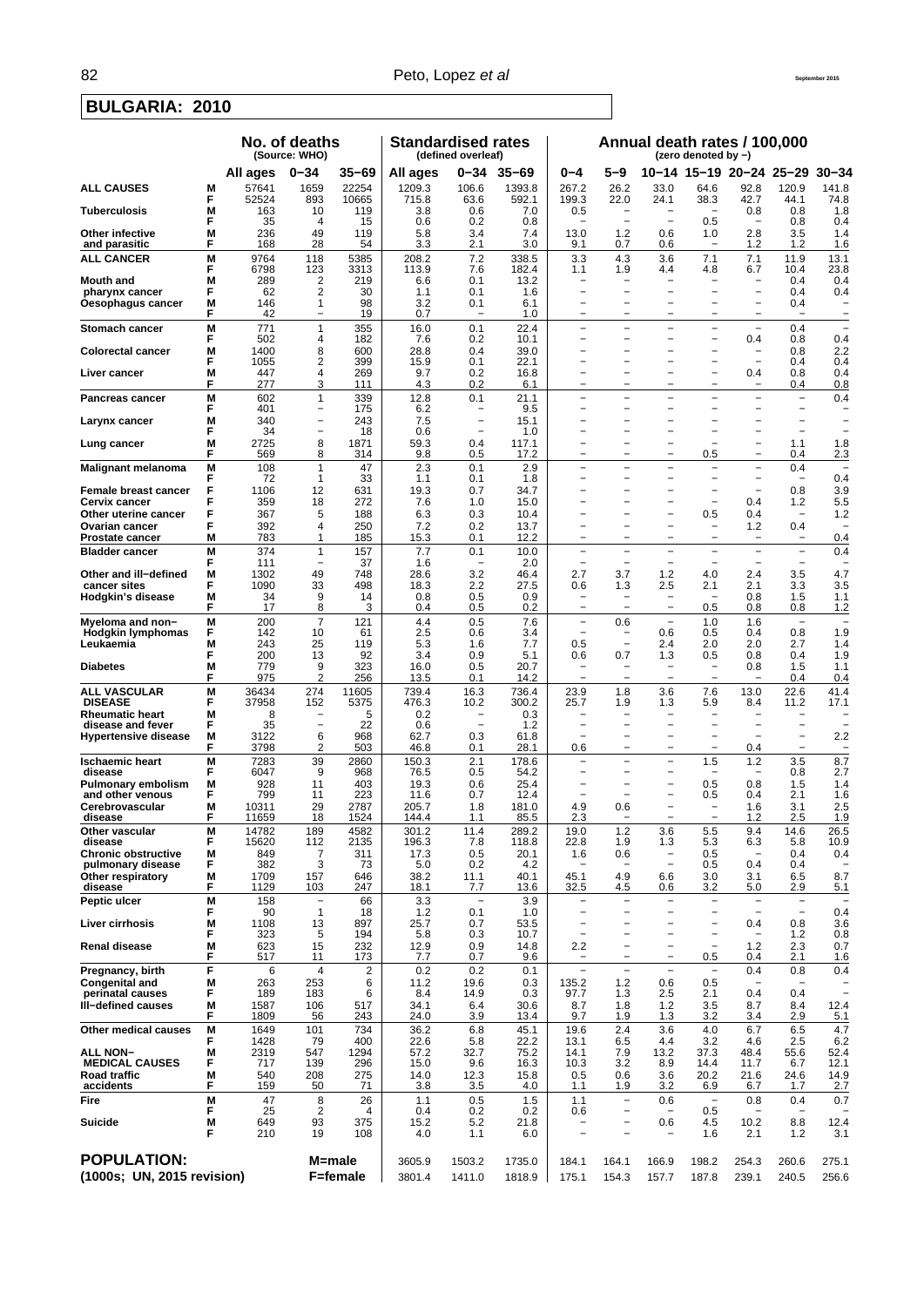#### **2010: BULGARIA**

#### **Annual death rates / 100,000**

|                                 |                                 |                          |                                  |                                            |                                 | (zero denoted by -)                                  |                                                      |                          |                          |        |                                                 | 9th ICD/10th ICD categories                    |
|---------------------------------|---------------------------------|--------------------------|----------------------------------|--------------------------------------------|---------------------------------|------------------------------------------------------|------------------------------------------------------|--------------------------|--------------------------|--------|-------------------------------------------------|------------------------------------------------|
| 35–39                           | 40–44                           | 45–49                    | $50 - 54$                        | $55 - 59$                                  | 60–64                           | 65-69                                                | 70–74                                                | 75–79                    | $80 +$ /NK               |        |                                                 |                                                |
| 200.0<br>114.6                  | 378.4<br>183.2                  | 678.6<br>288.0           | 1050.9<br>426.6                  | 1659.6<br>644.9                            | 2442.8<br>950.5                 | 3345.9<br>1537.0                                     | 4978.2<br>2702.1                                     | 7985.6<br>5320.4         | 16411.4<br>13829.8       | M<br>F | <b>ALL CAUSES</b>                               | 001-999/A00-Y89                                |
| 2.1                             | 4.2                             | 6.4                      | 6.9                              | 11.8                                       | 10.3                            | 7.1                                                  | 6.9                                                  | 9.3                      | 12.5                     | M      | <b>Tuberculosis</b>                             | 010-018, 137/                                  |
| 0.8<br>3.2                      | 1.5                             | 0.4<br>3.2               | 0.4<br>5.8                       | 1.1<br>8.7                                 | 1.4<br>11.1                     | 1.7<br>18.6                                          | 0.5<br>15.1                                          | 4.4<br>19.5              | 3.8<br>22.1              | F<br>M | Other infective                                 | A15-A19, B90<br>Rest of 001-139,279.5&.6/      |
| 0.8                             | 1.6                             | 1.2                      | 3.8                              | 3.6                                        | 3.9                             | 6.0                                                  | 11.3                                                 | 16.6                     | 17.7                     | F      | and parasitic                                   | rest of A00-B99 excl A33, A34                  |
| 24.9<br>32.8                    | 55.2<br>70.2                    | 133.6<br>116.7           | 241.5<br>161.8                   | 452.6<br>230.1                             | 643.2<br>293.5                  | 818.6<br>371.5                                       | 1018.8<br>459.5                                      | 1205.2<br>617.6          | 1303.6<br>700.4          | M<br>F | <b>ALL CANCER</b>                               | 140-208/C00-C97                                |
| 1.1                             | 2.6                             | 12.0                     | 13.9                             | 21.2                                       | 22.3                            | 19.1                                                 | 21.2                                                 | 18.7                     | 14.4                     | M      | <b>Mouth and</b>                                | 140-149/C00-C14                                |
| 0.8<br>1.1                      | 2.0<br>1.1                      | 0.8<br>2.0               | 2.6<br>4.6                       | 3.3<br>8.3                                 | 1.1<br>12.0                     | 0.9<br>13.7                                          | 3.4<br>16.4                                          | 6.6<br>8.5               | 5.9<br>12.5              | F<br>M | pharynx cancer                                  | 150/C15                                        |
| $\overline{\phantom{0}}$        | $\overline{\phantom{0}}$        | 1.2                      | 0.8                              | 1.8                                        | 1.8                             | 1.7                                                  | 3.0                                                  | 5.5                      | 3.8                      | F      | Oesophagus cancer                               |                                                |
| 2.5                             | 4.5                             | 6.8                      | 14.3                             | 30.7                                       | 40.4                            | 57.9                                                 | 90.5                                                 | 124.8                    | 130.8                    | M      | <b>Stomach cancer</b>                           | 151/C16                                        |
| 1.9<br>1.1                      | 3.2<br>5.3                      | 6.5<br>9.6               | 8.7<br>20.8                      | 10.9<br>40.9                               | 15.4<br>73.8                    | 24.1<br>121.2                                        | 33.9<br>167.3                                        | 60.2<br>221.5            | 73.9<br>276.1            | F<br>M | <b>Colorectal cancer</b>                        | 153, 154/C18-C21                               |
| 2.6                             | 6.0                             | 10.2                     | 16.3                             | 26.1                                       | 37.5                            | 55.8                                                 | 76.7                                                 | 117.0                    | 153.1                    | F      |                                                 |                                                |
| 1.8<br>0.4                      | 4.2<br>2.4                      | 8.0<br>2.0               | 15.4<br>4.2                      | 22.4<br>9.4                                | 27.2<br>10.9                    | 38.2<br>13.3                                         | 49.4<br>22.6                                         | 48.4<br>32.6             | 43.3<br>31.1             | M<br>F | Liver cancer                                    | 155.0, 155.1/C22                               |
| 1.8                             | 4.2                             | 7.2                      | 18.1                             | 31.1                                       | 37.1                            | 48.6                                                 | 63.1                                                 | 89.1                     | 62.5                     | M      | <b>Pancreas cancer</b>                          | 157/C25                                        |
| 0.4<br>0.4                      | 1.6<br>1.1                      | 4.5<br>4.4               | 4.5<br>13.5                      | 15.2<br>24.8                               | 21.4<br>28.9                    | 18.9<br>32.8                                         | 36.4<br>32.2                                         | 37.0<br>26.3             | 45.5<br>18.3             | F<br>M | Larynx cancer                                   | 161/C32                                        |
|                                 | 0.8                             | 0.4                      | 2.6                              | 0.7                                        | 1.1                             | 1.3                                                  | 3.4                                                  | 2.2                      | 2.7                      | F      |                                                 |                                                |
| 5.0<br>1.9                      | 13.6<br>2.8                     | 40.8<br>9.0              | 91.4<br>19.3                     | 162.9<br>22.1                              | 238.3<br>31.2                   | 267.6<br>33.9                                        | 264.0<br>42.8                                        | 242.7<br>46.9            | 168.4<br>40.2            | M<br>F | Lung cancer                                     | 162/C33, C34                                   |
| 0.4                             | 1.1                             | 2.4                      | 3.1                              | 4.7                                        | 2.9                             | 5.5                                                  | 10.3                                                 | 10.2                     | 31.8                     | M      | Malignant melanoma                              | 172/C43                                        |
| 0.8<br>4.9                      | 0.4<br>10.4                     | 0.4<br>24.1              | 1.9<br>35.6                      | 1.4<br>45.7                                | 3.9<br>54.6                     | 3.9<br>67.4                                          | 3.9<br>63.4                                          | 4.4<br>82.2              | 11.8<br>99.1             | F<br>F | <b>Female breast cancer</b>                     | 174/C50                                        |
| 5.7                             | 10.8                            | 17.9                     | 16.7                             | 17.4                                       | 17.9                            | 18.5                                                 | 10.8                                                 | 13.2                     | 12.3                     | F      | Cervix cancer                                   | 180/C53                                        |
| 2.3                             | 6.8                             | 7.3                      | 8.0                              | 10.9                                       | 15.1                            | 22.8                                                 | 25.6                                                 | 34.2                     | 32.1                     | F      | Other uterine cancer                            | 179, 182/C54, C55                              |
| 3.0<br>$\overline{\phantom{0}}$ | 8.0<br>$\overline{\phantom{0}}$ | 10.2<br>0.8              | 12.1<br>2.7                      | 18.5<br>11.4                               | 20.7<br>29.7                    | 23.6<br>41.0                                         | 24.6<br>89.8                                         | 23.7<br>158.7            | 24.1<br>268.4            | F<br>M | <b>Ovarian cancer</b><br><b>Prostate cancer</b> | 183.0/C56<br>185/C61                           |
| $\overline{\phantom{0}}$        | 0.4                             | 4.4                      | 3.1                              | 13.0                                       | 22.7                            | 26.8                                                 | 45.9                                                 | 57.7                     | 77.9                     | M      | <b>Bladder cancer</b>                           | 188/C67                                        |
| 0.4<br>7.8                      | 0.8<br>12.5                     | 1.6<br>28.4              | 1.1<br>30.9                      | 2.2<br>62.2                                | 3.5<br>81.2                     | 4.7<br>102.1                                         | 8.4<br>124.8                                         | 12.7<br>134.9            | 18.2<br>157.8            | F<br>M | Other and ill-defined                           | Rest of 140-199/                               |
| 5.3                             | 11.6                            | 16.7                     | 23.5                             | 34.8                                       | 41.3                            | 59.3                                                 | 73.2                                                 | 99.9                     | 122.6                    | F      | cancer sites                                    | rest of C00-C80, C97                           |
| 0.7                             | 0.8                             | 0.4<br>0.4               | $\overline{\phantom{0}}$<br>0.4  | 0.4                                        | 1.6                             | 2.2<br>0.4                                           | 2.1<br>1.5                                           | 5.1                      | 1.9<br>1.6               | M<br>F | Hodgkin's disease                               | 201/C81                                        |
| $\overline{\phantom{0}}$        | 2.6                             | 4.0                      | 4.6                              | 9.4                                        | 14.0                            | 18.6                                                 | 26.1                                                 | 22.1                     | 7.7                      | M      | Myeloma and non-                                | 200, 202-203/                                  |
| 1.5                             | 1.6                             | 1.6                      | 1.1                              | 4.3                                        | 6.0                             | 7.3                                                  | 13.8                                                 | 14.9                     | 8.6                      | F      | Hodgkin lymphomas                               | C82-C90, C96                                   |
| 1.4<br>1.1                      | 1.1<br>1.2                      | 2.4<br>1.6               | 5.0<br>2.3                       | 9.1<br>5.1                                 | 11.1<br>10.5                    | 23.5<br>13.7                                         | 15.8<br>12.3                                         | 36.5<br>24.3             | 31.8<br>13.9             | M<br>F | Leukaemia                                       | 204-208/C91-C95                                |
| 3.2                             | 4.2                             | 9.2                      | 13.5                             | 16.9                                       | 37.5                            | 60.6                                                 | 83.6                                                 | 150.2                    | 142.4                    | M      | <b>Diabetes</b>                                 | 250/E10-E14                                    |
| 0.8<br>70.7                     | 2.4<br>164.1                    | 4.5<br>311.1             | 6.1<br>511.2                     | 17.1<br>830.4                              | 26.3<br>1304.9                  | 42.5<br>1962.7                                       | 81.6<br>3212.1                                       | 124.7<br>5645.7          | 174.0<br>12717.0         | F<br>M | <b>ALL VASCULAR</b>                             | 390-459/100-199                                |
| 36.6                            | 64.7                            | 101.2                    | 169.3                            | 291.8                                      | 509.6                           | 928.5                                                | 1846.5                                               | 4040.9                   | 11433.1                  | F      | <b>DISEASE</b>                                  |                                                |
| $\overline{\phantom{a}}$        | 0.8                             |                          | 0.8                              | 0.8<br>0.7                                 | 0.4<br>2.5                      | 1.1<br>3.9                                           | 0.7<br>0.5                                           | 1.7<br>4.4               | 2.1                      | M<br>F | <b>Rheumatic heart</b><br>disease and fever     | 390-398/I00-I09                                |
| 2.8                             | 7.2                             | 20.0                     | 40.5                             | 76.3                                       | 115.4                           | 170.4                                                | 303.0                                                | 535.5                    | 1034.2                   | M      | <b>Hypertensive disease</b>                     | 401-405/I10-I15                                |
| 0.8<br>19.9                     | 2.4<br>45.7                     | 9.0<br>89.6              | 13.6<br>148.5                    | 24.7<br>210.2                              | 53.9<br>321.6                   | 92.3<br>415.0                                        | 190.2<br>630.8                                       | 437.1<br>1054.1          | 1131.9<br>2137.8         | F<br>M | <b>Ischaemic heart</b>                          | 410-414/I20-I25                                |
| 5.3                             | 9.6                             | 15.5                     | 31.1                             | 54.4                                       | 89.0                            | 174.4                                                | 314.5                                                | 638.1                    | 1753.0                   | F      | disease                                         |                                                |
| 4.3<br>3.8                      | 6.0<br>5.2                      | 11.2<br>9.0              | 17.4<br>9.5                      | 26.8<br>12.7                               | 47.0<br>16.8                    | 65.5<br>30.1                                         | 89.8<br>58.5                                         | 132.4<br>86.1            | 218.4<br>155.3           | M<br>F | <b>Pulmonary embolism</b><br>and other venous   | 415.1, 451-453/<br>I26, I80-I82                |
| 9.2                             | 29.9                            | 50.0                     | 103.0                            | 182.2                                      | 324.5                           | 567.9                                                | 986.6                                                | 1771.3                   | 3818.6                   | M      | Cerebrovascular                                 | 430-438/160-169                                |
| 7.9<br>34.5                     | 12.0<br>75.2                    | 20.8<br>140.4            | 44.7<br>201.8                    | 80.2<br>334.1                              | 141.8<br>496.0                  | 291.2<br>742.7                                       | 627.1<br>1201.2                                      | 1358.9<br>2150.7         | 3415.5<br>5508.0         | F<br>M | disease<br>Other vascular                       | Rest of 390-459/                               |
| 18.8                            | 34.7                            | 46.9                     | 69.7                             | 119.0                                      | 205.6                           | 336.7                                                | 655.6                                                | 1516.2                   | 4975.3                   | F      | disease                                         | rest of I00-I99                                |
| 2.1                             | 2.6<br>0.4                      | 6.0<br>0.8               | 10.8<br>1.9                      | 19.3<br>6.2                                | 39.6<br>3.1                     | 60.1<br>16.8                                         | 83.0<br>28.5                                         | 135.8<br>32.6            | 240.5<br>101.2           | M<br>F | <b>Chronic obstructive</b><br>pulmonary disease | 490-496/<br>J40-J47, J67                       |
| 6.8                             | 16.3                            | 21.2                     | 34.3                             | 47.6                                       | 63.1                            | 91.7                                                 | 129.6                                                | 220.7                    | 439.7                    | Μ      | Other respiratory                               | Rest of 460-519/                               |
| 4.9                             | 6.0<br>0.4                      | 6.9                      | 9.8                              | 16.7<br>5.9                                | 22.4<br>9.9                     | 28.3<br>4.4                                          | 53.1<br>16.4                                         | 106.5                    | 255.9                    | F<br>M | disease                                         | rest of J00-J98<br>531-533/K25-K27             |
| 1.8                             | 0.8                             | 2.0<br>1.2               | 3.1<br>0.4                       | 1.8                                        | 1.1                             | 1.7                                                  | 4.9                                                  | 23.8<br>11.6             | 38.5<br>21.4             | F      | Peptic ulcer                                    |                                                |
| 11.4<br>3.0                     | 24.6<br>4.8                     | 46.0<br>5.3              | 58.3<br>11.7                     | 77.1<br>11.2                               | 84.5<br>16.1                    | 72.6<br>22.8                                         | 59.6<br>20.6                                         | 60.3<br>24.8             | 38.5<br>19.8             | M<br>F | Liver cirrhosis                                 | 571/K70, K74                                   |
| 1.8                             | 4.2                             | 5.6                      | 9.3                              | 15.3                                       | 25.6                            | 42.0                                                 | 60.3                                                 | 91.7                     | 173.2                    | Μ      | Renal disease                                   | 580-590/N00-N19                                |
| 3.4                             | 2.0                             | 4.5                      | 5.3                              | 10.5                                       | 14.7                            | 27.1                                                 | 35.4                                                 | 51.9                     | 89.4                     | F      |                                                 |                                                |
| 0.8<br>0.4                      | $\overline{\phantom{a}}$<br>0.4 | $\qquad \qquad -$<br>0.4 | $\qquad \qquad -$<br>0.8         | $\overline{\phantom{a}}$<br>$\overline{a}$ | $\overline{\phantom{0}}$<br>0.4 | $\overline{\phantom{a}}$<br>$\overline{\phantom{0}}$ | $\overline{\phantom{0}}$<br>$\overline{\phantom{0}}$ | $\qquad \qquad -$<br>0.8 | $\qquad \qquad -$<br>2.9 | F<br>Μ | Pregnancy, birth<br><b>Congenital and</b>       | 630-676/A34,O00-O99<br>740-779/A33,            |
|                                 | 0.4                             |                          | 0.4                              | 1.1                                        |                                 | 0.4                                                  | $\overline{a}$                                       |                          |                          | F      | perinatal causes                                | P00-P96, Q00-Q99                               |
| 10.3<br>12.1                    | 21.2<br>8.0                     | 24.8<br>11.0             | 35.5<br>12.1                     | 35.8<br>13.4                               | 46.6<br>14.4                    | 40.4<br>23.2                                         | 60.3<br>40.3                                         | 105.2<br>85.5            | 723.5<br>681.6           | M<br>F | III-defined causes                              | 780-799/R00-R99                                |
| 8.9                             | 21.2                            | 28.4                     | 35.1                             | 50.4                                       | 82.0                            | 89.6                                                 | 137.1                                                | 203.7                    | 359.8                    | M      | Other medical causes                            | Rest of 001-799/                               |
| 9.8<br>52.6                     | 11.2<br>58.6                    | 16.3<br>80.8             | 20.8<br>84.9                     | 22.1<br>87.8                               | 29.4<br>84.1                    | 45.5<br>77.5                                         | 86.5<br>95.3                                         | 155.7<br>113.7           | 262.9<br>197.2           | F<br>Μ | <b>ALL NON-</b>                                 | rest of A00-R99<br>E800-E999/V01-Y89           |
| 9.0                             | 10.8                            | 17.9                     | 22.7                             | 18.1                                       | 14.7                            | 21.0                                                 | 33.4                                                 | 47.5                     | 68.5                     | F      | <b>MEDICAL CAUSES</b>                           |                                                |
| 15.3<br>1.9                     | 13.2<br>2.0                     | 18.0<br>4.9              | 18.1<br>3.8                      | 18.9<br>4.7                                | 11.5<br>2.1                     | 15.8<br>8.6                                          | 14.4<br>4.4                                          | 16.1<br>6.1              | 16.4<br>9.6              | Μ<br>F | Road traffic<br>accidents                       | E810-E819, E826-E829/<br>part of V01–V99, Y850 |
| 0.7                             | 0.8                             | 1.2                      | 1.5                              | 2.4                                        | 2.5                             | 1.6                                                  | 2.1                                                  | 3.4                      | 5.8                      | M      | Fire                                            | E890-E899/X00-X09                              |
|                                 | 0.4                             |                          | $\overline{\phantom{0}}$<br>27.4 | 0.4                                        | 0.7                             | $\overline{\phantom{0}}$                             | 2.5                                                  | 1.7<br>41.6              | 5.9                      | F<br>Μ | Suicide                                         |                                                |
| 12.1<br>3.4                     | 18.1<br>4.8                     | 19.6<br>4.5              | 9.5                              | 24.0<br>5.4                                | 29.3<br>6.3                     | 22.4<br>7.7                                          | 30.2<br>11.3                                         | 13.8                     | 84.7<br>18.7             | F      |                                                 | E950-E959/X60-X84                              |
|                                 |                                 |                          |                                  |                                            |                                 |                                                      |                                                      |                          |                          |        |                                                 |                                                |
| 281.5                           | 264.5                           | 250.1                    | 259.2                            | 254.1                                      | 242.6                           | 183.1                                                | 145.9                                                | 117.8                    | 103.9                    | M      | <b>POPULATION</b>                               |                                                |
| 265.3                           | 250.6                           | 245.1                    | 264.0                            | 275.6                                      | 285.5                           | 232.9                                                | 203.5                                                | 181.2                    | 186.8                    | F      | (1000s; UN, 2015 revision)                      |                                                |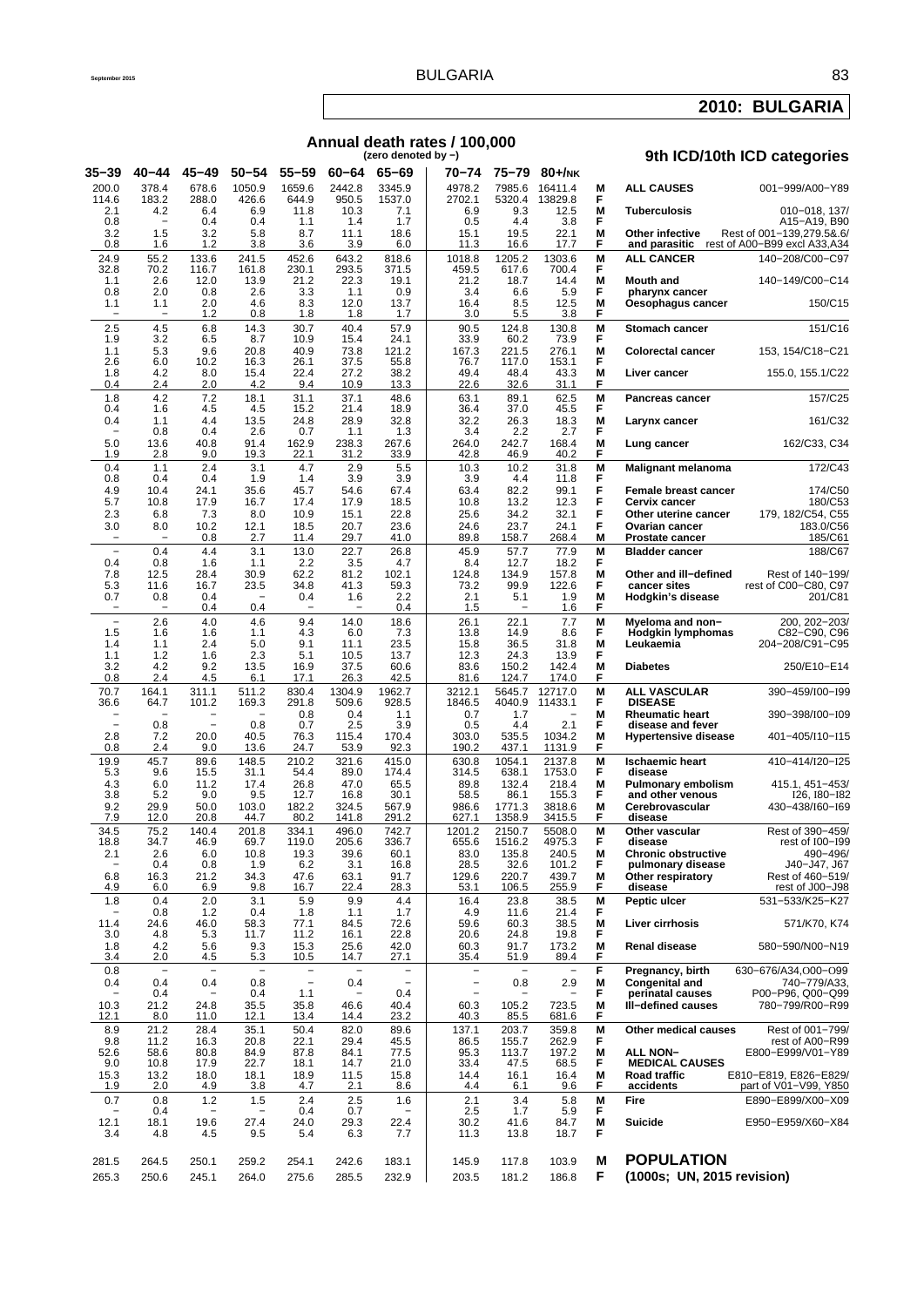### **CANADA: 2010**

|                                                  |        |                  | No. of deaths<br>(Source: WHO) |                    | <b>Standardised rates</b> | (defined overleaf)              |                |                                                      |                                                      | Annual death rates / 100,000                         | (zero denoted by -)                                  |                                            |                                                      |                                 |
|--------------------------------------------------|--------|------------------|--------------------------------|--------------------|---------------------------|---------------------------------|----------------|------------------------------------------------------|------------------------------------------------------|------------------------------------------------------|------------------------------------------------------|--------------------------------------------|------------------------------------------------------|---------------------------------|
|                                                  |        | All ages         | $0 - 34$                       | $35 - 69$          | All ages                  | 0–34                            | $35 - 69$      | $0 - 4$                                              | 5–9                                                  |                                                      |                                                      | 10-14 15-19 20-24 25-29                    |                                                      | $30 - 34$                       |
| <b>ALL CAUSES</b>                                | M<br>F | 120638<br>119437 | 4748<br>2607                   | 38144<br>24777     | 584.5<br>412.7            | 61.3<br>36.0                    | 560.7<br>353.9 | 128.3<br>104.9                                       | 8.1<br>8.3                                           | 12.1<br>9.5                                          | 52.0<br>25.2                                         | 71.3<br>30.3                               | 75.0<br>31.3                                         | 82.1<br>42.6                    |
| <b>Tuberculosis</b>                              | M<br>F | 47<br>43         | 1<br>1                         | 13<br>9            | 0.2<br>0.1                | 0.0<br>0.0                      | 0.2<br>0.1     |                                                      | $\overline{\phantom{0}}$                             |                                                      |                                                      |                                            | 0.1                                                  | 0.1                             |
| Other infective                                  | Μ      | 2601             | 60                             | 913                | 12.5                      | 0.8                             | 12.7           | 2.9                                                  | 0.1                                                  |                                                      | 0.3                                                  | 0.4                                        | 0.7                                                  | 1.2                             |
| and parasitic<br><b>ALL CANCER</b>               | F<br>Μ | 2625<br>37544    | 56<br>360                      | 509<br>14295       | 8.9<br>185.4              | 0.8<br>4.5                      | 7.2<br>218.9   | 1.6<br>2.4                                           | 0.3<br>1.9                                           | 0.2<br>1.5                                           | 1.0<br>3.4                                           | 0.3<br>5.8                                 | 0.2<br>7.3                                           | 1.6<br>9.1                      |
| <b>Mouth and</b>                                 | F<br>М | 34342<br>751     | 303<br>6                       | 13009<br>425       | 138.7<br>3.9              | 4.0<br>0.1                      | 185.9<br>6.3   | 2.4                                                  | 2.7                                                  | 1.9<br>$\overline{\phantom{0}}$                      | 1.8                                                  | 3.4<br>0.2                                 | 5.8<br>0.1                                           | 9.7<br>0.3                      |
| pharynx cancer                                   | F      | 399              | 6                              | 141                | 1.6                       | 0.1                             | 2.0            | $\overline{\phantom{0}}$                             | $\overline{\phantom{0}}$                             | 0.1                                                  | $\overline{\phantom{0}}$                             | 0.2                                        |                                                      | 0.3                             |
| Oesophagus cancer                                | Μ<br>F | 1368<br>429      | 4<br>2                         | 682<br>148         | 7.0<br>1.7                | 0.1<br>0.0                      | 10.2<br>2.1    | -<br>$\overline{\phantom{0}}$                        | $\overline{\phantom{0}}$                             |                                                      | $\overline{\phantom{0}}$<br>$\overline{\phantom{0}}$ | 0.2                                        | $\overline{\phantom{0}}$<br>0.1                      | 0.2<br>0.1                      |
| Stomach cancer                                   | M<br>F | 1141<br>742      | 5<br>3                         | 453<br>247         | 5.6<br>2.9                | 0.1<br>0.0                      | 6.8<br>3.5     | $\overline{\phantom{0}}$                             | $\overline{a}$<br>$\overline{ }$                     |                                                      | $\overline{\phantom{0}}$<br>$\overline{\phantom{0}}$ | $\overline{a}$<br>$\overline{\phantom{a}}$ | $\overline{\phantom{0}}$<br>0.1                      | 0.4<br>0.2                      |
| <b>Colorectal cancer</b>                         | M<br>F | 4175<br>3647     | 19<br>18                       | 1594<br>1045       | 20.6<br>13.5              | 0.2<br>0.2                      | 24.4<br>14.8   | —<br>$\overline{\phantom{0}}$                        | $\overline{\phantom{0}}$<br>$\overline{\phantom{0}}$ |                                                      | $\overline{\phantom{0}}$<br>$\overline{\phantom{0}}$ | 0.2<br>0.3                                 | 0.5<br>0.6                                           | 0.9<br>0.7                      |
| Liver cancer                                     | Μ      | 967              | 5                              | 479                | 4.9                       | 0.1                             | 7.0            | 0.1                                                  | $\overline{\phantom{0}}$                             | 0.1                                                  | $\overline{\phantom{0}}$                             | 0.1                                        | $\overline{\phantom{0}}$                             | 0.2                             |
| <b>Pancreas cancer</b>                           | F<br>Μ | 371<br>1923      | 6<br>$\overline{2}$            | 116<br>856         | 1.5<br>9.6                | 0.1<br>0.0                      | 1.7<br>13.1    |                                                      | 0.1<br>$\overline{\phantom{0}}$                      | $\overline{\phantom{0}}$<br>$\overline{a}$           | —<br>$\overline{\phantom{0}}$                        | $\overline{\phantom{0}}$<br>$\overline{a}$ | 0.2<br>0.1                                           | 0.2<br>0.1                      |
| Larynx cancer                                    | F<br>М | 1950<br>340      | 1<br>-                         | 666<br>150         | 7.7<br>1.7                | 0.0                             | 9.7<br>2.3     |                                                      | $\overline{\phantom{0}}$                             |                                                      | -<br>-                                               | $\overline{a}$                             | 0.1<br>$\overline{\phantom{0}}$                      | $\overline{ }$                  |
|                                                  | F<br>Μ | 71<br>10531      | $\overline{\phantom{0}}$<br>6  | 26<br>4369         | 0.3<br>52.8               | $\overline{\phantom{0}}$<br>0.1 | 0.4<br>68.8    | $\overline{\phantom{0}}$<br>0.1                      | $\overline{\phantom{0}}$<br>$\overline{\phantom{0}}$ | $\overline{\phantom{0}}$                             | $\overline{\phantom{0}}$<br>$\overline{\phantom{0}}$ | $\overline{\phantom{0}}$<br>0.1            | $\overline{\phantom{0}}$<br>$\overline{\phantom{0}}$ | $\overline{\phantom{0}}$<br>0.3 |
| <b>Lung cancer</b>                               | F      | 8783             | 8                              | 3707               | 37.3                      | 0.1                             | 54.2           | 0.1                                                  | $\overline{a}$                                       | $\overline{\phantom{0}}$                             | $\overline{\phantom{0}}$                             | $\overline{\phantom{0}}$                   | 0.2                                                  | 0.3                             |
| Malignant melanoma                               | Μ<br>F | 649<br>332       | 16<br>6                        | 336<br>163         | 3.3<br>1.4                | 0.2<br>0.1                      | 4.8<br>2.2     | 0.1                                                  | $\overline{a}$<br>0.1                                | $\overline{ }$                                       | $\overline{\phantom{0}}$<br>$\overline{\phantom{0}}$ | 0.3<br>0.1                                 | 0.4<br>0.1                                           | 0.5<br>0.3                      |
| Female breast cancer<br>Cervix cancer            | F<br>F | 4978<br>372      | 32<br>18                       | 2402<br>235        | 20.9<br>1.8               | 0.4<br>0.2                      | 32.8<br>3.0    |                                                      | $\overline{\phantom{0}}$                             |                                                      | -<br>$\overline{\phantom{0}}$                        | 0.1                                        | 0.8<br>0.4                                           | 2.0<br>1.0                      |
| Other uterine cancer                             | F      | 919              | 4                              | 399                | 3.8                       | 0.1                             | 5.8            | —                                                    | $\overline{\phantom{0}}$                             |                                                      | $\overline{\phantom{0}}$                             | $\overline{\phantom{0}}$                   | 0.1                                                  | 0.3                             |
| <b>Ovarian cancer</b><br><b>Prostate cancer</b>  | F<br>Μ | 1654<br>3833     | 9<br>2                         | 725<br>562         | 7.0<br>17.5               | 0.1<br>0.0                      | 10.2<br>9.5    | $\overline{\phantom{0}}$<br>—                        | $\overline{\phantom{0}}$<br>$\overline{\phantom{0}}$ |                                                      | $\overline{a}$<br>$\overline{\phantom{0}}$           | 0.1<br>$\overline{\phantom{0}}$            | 0.2                                                  | 0.4<br>0.2                      |
| <b>Bladder cancer</b>                            | M<br>F | 1379<br>576      | 1<br>1                         | 342<br>118         | 6.5<br>2.0                | 0.0<br>0.0                      | 5.5<br>1.7     |                                                      |                                                      |                                                      |                                                      |                                            | 0.1<br>0.1                                           | $\overline{\phantom{0}}$        |
| Other and ill-defined<br>cancer sites            | М<br>F | 6963<br>6312     | 201<br>124                     | 2796<br>2074       | 34.7<br>24.6              | 2.5<br>1.7                      | 41.6<br>29.7   | 1.6<br>1.8                                           | 1.4<br>1.8                                           | 1.1<br>1.4                                           | 2.4<br>1.1                                           | 3.1<br>1.4                                 | 4.0<br>1.9                                           | 4.2<br>2.4                      |
| Hodgkin's disease                                | М      | 84               | 14                             | 45                 | 0.4                       | 0.2                             | 0.6            |                                                      |                                                      |                                                      | 0.1                                                  | 0.4                                        | 0.5                                                  | 0.2                             |
| Myeloma and non-                                 | F<br>Μ | 53<br>2082       | 7<br>25                        | 24<br>767          | 0.2<br>10.2               | 0.1<br>0.3                      | 0.3<br>11.5    | $\overline{\phantom{0}}$                             | $\overline{\phantom{0}}$                             | 0.1                                                  | 0.2<br>0.3                                           | 0.2<br>0.3                                 | 0.1<br>0.7                                           | 0.2<br>0.8                      |
| Hodgkin lymphomas<br>Leukaemia                   | F<br>М | 1739<br>1358     | 14<br>54                       | 500<br>439         | 6.6<br>6.7                | 0.2<br>0.7                      | 7.6<br>6.6     | 0.5                                                  | $\overline{\phantom{0}}$<br>0.5                      | 0.1<br>0.2                                           | 0.1<br>0.7                                           | 0.3<br>0.9                                 | 0.3<br>1.0                                           | 0.3<br>1.0                      |
|                                                  | F<br>Μ | 1015<br>3704     | 44<br>29                       | 273                | 3.9<br>17.8               | 0.6                             | 4.0            | 0.6                                                  | 0.7                                                  | 0.3                                                  | 0.5                                                  | 0.8                                        | 0.4<br>0.7                                           | 1.0                             |
| <b>Diabetes</b>                                  | F      | 3238             | 13                             | 1185<br>624        | 10.9                      | 0.3<br>0.2                      | 17.8<br>9.3    | 0.1                                                  | $\overline{\phantom{0}}$                             | $\overline{\phantom{a}}$                             | 0.1                                                  | 0.3<br>0.3                                 | 0.2                                                  | 1.4<br>0.4                      |
| <b>ALL VASCULAR</b><br><b>DISEASE</b>            | M<br>F | 33744<br>33957   | 198<br>123                     | 9486<br>3710       | 158.6<br>102.6            | 2.5<br>1.6                      | 141.2<br>54.7  | 2.2<br>2.4                                           | 0.2<br>0.3                                           | 0.8<br>0.5                                           | 1.6<br>0.6                                           | 1.6<br>1.6                                 | 3.6<br>1.9                                           | 7.5<br>4.0                      |
| <b>Rheumatic heart</b><br>disease and fever      | M<br>F | 134<br>290       | 1<br>3                         | 46<br>53           | 0.6<br>1.0                | 0.0<br>0.0                      | 0.7<br>0.8     | $\overline{\phantom{0}}$                             | $\overline{\phantom{0}}$                             |                                                      | $\overline{\phantom{0}}$                             | $\overline{\phantom{0}}$                   | 0.1                                                  | 0.1<br>0.2                      |
| Hypertensive disease                             | Μ<br>F | 966<br>1541      | 9<br>3                         | 252<br>115         | 4.5<br>4.4                | 0.1<br>0.0                      | 3.6<br>1.7     | $\overline{\phantom{0}}$<br>—                        | $\overline{\phantom{0}}$<br>$\overline{\phantom{0}}$ | $\overline{\phantom{0}}$                             | $\overline{a}$<br>$\overline{a}$                     | 0.1                                        | 0.2<br>0.2                                           | 0.4<br>0.1                      |
| <b>Ischaemic heart</b>                           | M      | 19624            | 48                             | 6368               | 93.2                      | 0.6                             | 94.4           |                                                      |                                                      |                                                      | 0.1                                                  | 0.1                                        | 0.8                                                  | 3.1                             |
| disease<br>Pulmonary embolism                    | F<br>М | 15312<br>392     | 9<br>14                        | 1860<br>175        | 46.7<br>2.0               | 0.1<br>0.2                      | 27.8<br>2.5    | $\overline{\phantom{0}}$<br>0.2                      | 0.1<br>$\overline{ }$                                |                                                      | 0.1                                                  |                                            | 0.2<br>0.5                                           | 0.4<br>0.4                      |
| and other venous<br>Cerebrovascular              | F<br>M | 455<br>5658      | 14<br>38                       | 141<br>1088        | 1.7<br>26.0               | 0.2<br>0.5                      | 2.0<br>16.7    | 0.5                                                  | $\overline{\phantom{0}}$<br>0.1                      | $\overline{\phantom{0}}$<br>0.3                      | $\overline{\phantom{0}}$<br>0.2                      | 0.3<br>0.5                                 | 0.3<br>0.7                                           | 0.5<br>1.1                      |
| disease                                          | F      | 8048             | 26                             | 765                | 24.0                      | 0.3                             | 11.1           | 0.6                                                  | 0.1                                                  | 0.2                                                  |                                                      | 0.3                                        | 0.2                                                  | 1.1                             |
| Other vascular<br>disease                        | Μ<br>F | 6970<br>8311     | 88<br>68                       | 1557<br>776        | 32.2<br>24.9              | 1.1<br>0.9                      | 23.3<br>11.3   | 1.4<br>1.9                                           | 0.1<br>0.1                                           | 0.5<br>0.3                                           | 1.2<br>0.6                                           | 0.9<br>1.0                                 | 1.4<br>0.9                                           | 2.3<br>1.6                      |
| <b>Chronic obstructive</b><br>pulmonary disease  | М<br>F | 5509<br>5266     | 19<br>12                       | 909<br>798         | 25.3<br>17.6              | 0.2<br>0.2                      | 14.8<br>12.6   | 0.2<br>0.1                                           | 0.3                                                  | 0.3<br>0.1                                           | 0.3<br>0.1                                           | 0.3<br>0.2                                 | 0.5<br>0.2                                           | 0.1<br>0.2                      |
| Other respiratory<br>disease                     | Μ<br>F | 5072<br>4910     | 45<br>44                       | 864<br>553         | 23.0<br>14.9              | 0.6<br>0.6                      | 13.2<br>8.1    | 1.9<br>1.4                                           | 0.1<br>0.1                                           | 0.1<br>0.2                                           | 0.5<br>0.4                                           | 0.4<br>0.4                                 | 0.6<br>0.7                                           | 0.6<br>1.0                      |
| Peptic ulcer                                     | M<br>F | 216              | 5                              | 77                 | 1.0                       | 0.1                             | 1.1            | 0.1                                                  | $\overline{\phantom{0}}$                             | $\overline{a}$                                       | $\overline{a}$                                       | 0.2                                        | 0.1                                                  | 0.1                             |
| Liver cirrhosis                                  | M      | 183<br>1779      | $\overline{a}$<br>13           | 45<br>1235         | 0.6<br>9.3                | 0.2                             | 0.7<br>17.3    | $\overline{a}$                                       | $\qquad \qquad -$<br>$\overline{a}$                  | $\overline{\phantom{0}}$<br>$\overline{\phantom{0}}$ | $\qquad \qquad -$<br>$\overline{\phantom{0}}$        | 0.2                                        | 0.3                                                  | 0.5                             |
| <b>Renal disease</b>                             | F<br>Μ | 886<br>1901      | 12<br>12                       | 524<br>292         | 4.1<br>8.6                | 0.1<br>0.2                      | 7.1<br>4.5     | $\overline{\phantom{0}}$<br>0.3                      | $\overline{\phantom{0}}$<br>$\overline{a}$           | $\overline{\phantom{0}}$<br>0.2                      | $\overline{\phantom{0}}$<br>$\overline{\phantom{a}}$ | 0.1                                        | 0.2<br>0.2                                           | 0.7<br>0.3                      |
| Pregnancy, birth                                 | F<br>F | 2119<br>24       | 12<br>13                       | 218<br>11          | 6.4<br>0.1                | 0.2<br>0.2                      | 3.2<br>0.1     | 0.2<br>$\overline{\phantom{0}}$                      | 0.1<br>$\overline{\phantom{a}}$                      | $\overline{\phantom{0}}$<br>$\overline{a}$           | 0.1<br>0.1                                           | 0.2<br>0.3                                 | 0.2<br>0.3                                           | 0.3<br>0.4                      |
| <b>Congenital and</b>                            | Μ      | 1116             | 937                            | 144                | 8.6                       | 13.7                            | 1.8            | 90.5                                                 | 0.8                                                  | 0.8                                                  | 0.4                                                  | 1.1                                        | 1.6                                                  | 1.0                             |
| perinatal causes<br>III-defined causes           | F<br>Μ | 915<br>1060      | 757<br>192                     | 118<br>396         | 7.3<br>5.6                | 11.7<br>2.6                     | 1.5<br>5.1     | 78.2<br>10.1                                         | 0.7<br>$\overline{\phantom{0}}$                      | 0.3<br>0.3                                           | 0.5<br>1.3                                           | 0.8<br>1.4                                 | 0.5<br>2.3                                           | 1.0<br>2.8                      |
| Other medical causes                             | F<br>Μ | 1364<br>16088    | 121<br>336                     | 216<br>3416        | 4.7<br>74.2               | 1.7<br>4.4                      | 2.9<br>50.3    | 6.1<br>8.1                                           | 0.1<br>2.0                                           | 0.1<br>2.1                                           | 0.8<br>2.5                                           | 1.9<br>3.5                                 | 1.4<br>5.0                                           | 1.4<br>7.5                      |
| <b>ALL NON-</b>                                  | F<br>Μ | 23564<br>10257   | 261<br>2541                    | 2516<br>4919       | 70.8<br>54.5              | 3.5<br>31.2                     | 36.3<br>61.8   | 6.1<br>9.7                                           | 1.9<br>2.9                                           | 1.8<br>6.0                                           | 3.0<br>41.7                                          | 2.9<br>56.1                                | 3.6<br>51.7                                          | 5.4<br>50.0                     |
| <b>MEDICAL CAUSES</b>                            | F      | 6001             | 879                            | 1917               | 24.7                      | 11.3                            | 24.1           | 6.1                                                  | 1.6                                                  | 4.3                                                  | 16.7                                                 | 18.1                                       | 16.0                                                 | 16.4                            |
| Road traffic<br>accidents                        | M<br>F | 1630<br>721      | 667<br>252                     | 732<br>315         | 9.1<br>3.9                | 8.2<br>3.3                      | 9.3<br>4.0     | 1.0<br>1.2                                           | 1.1<br>0.9                                           | 1.3<br>1.6                                           | 15.2<br>7.5                                          | 16.6<br>6.6                                | 12.5<br>2.9                                          | 9.3<br><u>2.4</u>               |
| Fire                                             | M<br>F | 142<br>82        | 26<br>13                       | 76<br>40           | 0.8<br>0.4                | 0.3<br>0.2                      | 1.0<br>0.5     | 0.6<br>0.2                                           | 0.1<br>0.1                                           | 0.1<br>0.1                                           | 0.4<br>0.2                                           | 0.5<br>0.3                                 | 0.4<br>$\overline{\phantom{0}}$                      | 0.2<br>0.3                      |
| <b>Suicide</b>                                   | Μ<br>F | 2980<br>968      | 798<br>282                     | 1886<br>616        | 16.4<br>5.3               | 9.7<br>3.5                      | 23.2<br>7.5    | $\overline{\phantom{0}}$<br>$\overline{\phantom{0}}$ | $\overline{\phantom{0}}$<br>$\overline{a}$           | 1.9<br>1.4                                           | 12.7<br>4.8                                          | 18.5<br>5.5                                | 15.9<br>6.6                                          | 18.8<br>6.6                     |
|                                                  |        |                  |                                |                    |                           |                                 |                |                                                      |                                                      |                                                      |                                                      |                                            |                                                      |                                 |
| <b>POPULATION:</b><br>(1000s; UN, 2015 revision) |        |                  |                                | M=male<br>F=female | 16927<br>17200            | 7607<br>7308                    | 7889<br>7963   | 965<br>916                                           | 929<br>875                                           | 992<br>944                                           | 1140<br>1087                                         | 1216<br>1151                               | 1214<br>1184                                         | 1151<br>1151                    |
|                                                  |        |                  |                                |                    |                           |                                 |                |                                                      |                                                      |                                                      |                                                      |                                            |                                                      |                                 |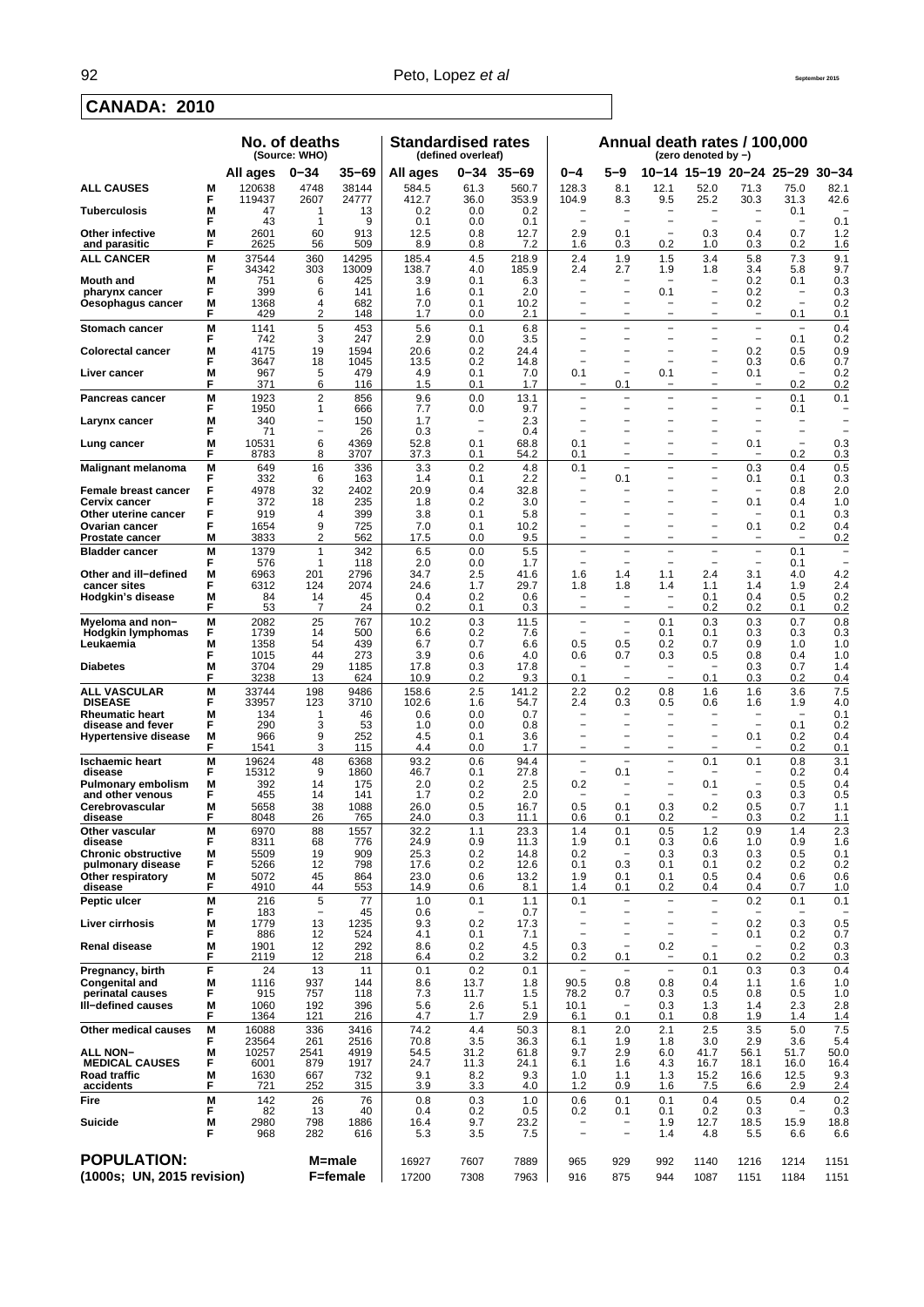#### **2010: CANADA**

#### **(zero denoted by −) 9th ICD/10th ICD categories**

## **Annual death rates / 100,000**

| 35–39                            | 40-44                           | $45 - 49$                         | $50 - 54$                       | $55 - 59$      | 60-64          | $65 - 69$      | 70–74           | 75–79           | $80+$ /NK        |        |                                                 |                                            |
|----------------------------------|---------------------------------|-----------------------------------|---------------------------------|----------------|----------------|----------------|-----------------|-----------------|------------------|--------|-------------------------------------------------|--------------------------------------------|
| 104.7                            | 152.0                           | 238.4                             | 390.7                           | 616.0          | 951.2          | 1471.8         | 2377.1          | 3964.0          | 9861.9           | M      | <b>ALL CAUSES</b>                               | 001-999/A00-Y89                            |
| 61.2<br>$\overline{\phantom{0}}$ | 96.6<br>0.1                     | 153.3<br>$\overline{\phantom{0}}$ | 255.2<br>0.1                    | 378.1<br>0.1   | 586.8<br>0.5   | 945.9<br>0.6   | 1542.4<br>0.8   | 2598.0<br>1.0   | 8315.5<br>5.0    | F<br>M | <b>Tuberculosis</b>                             | $010 - 018, 137/$                          |
| $\overline{\phantom{a}}$<br>2.1  | $\overline{\phantom{a}}$<br>5.7 | 0.1<br>8.3                        | 10.0                            | 0.2<br>19.0    | 0.2<br>18.9    | 0.5<br>24.5    | 0.5<br>40.3     | 1.6<br>80.5     | 2.6<br>218.4     | F<br>M | Other infective                                 | A15-A19, B90<br>Rest of 001-139,279.5&.6/  |
| 1.8                              | 3.0                             | 3.3                               | 5.4                             | 7.6            | 10.8           | 18.5           | 31.1            | 59.8            | 187.5            | F      | and parasitic                                   | rest of A00-B99 excl A33, A34              |
| 14.6<br>20.9                     | 26.1<br>39.4                    | 57.4<br>74.1                      | 129.1<br>137.0                  | 234.1<br>214.2 | 409.3<br>328.1 | 662.1<br>487.4 | 1012.8<br>708.1 | 1469.3<br>946.2 | 2323.7<br>1442.3 | M<br>F | <b>ALL CANCER</b>                               | 140-208/C00-C97                            |
| 0.5                              | 0.9                             | 1.7                               | 5.0                             | 7.9            | 11.5           | 16.5           | 19.8            | 18.4            | 28.4             | Μ      | <b>Mouth and</b>                                | 140-149/C00-C14                            |
| 0.1<br>0.4                       | 0.5<br>1.6                      | 0.8<br>3.4                        | 1.7<br>7.7                      | 2.6<br>10.4    | 3.2<br>20.5    | 5.2<br>27.3    | 8.0<br>44.0     | 10.8<br>43.3    | 17.9<br>55.2     | F<br>Μ | pharynx cancer                                  | 150/C15                                    |
| 0.2                              | 0.2                             | 0.7                               | 1.4                             | 2.6            | 4.2            | 5.9            | 8.2             | 12.0            | 20.3             | F      | Oesophagus cancer                               |                                            |
| 0.7<br>0.6                       | 1.1<br>1.4                      | 1.9<br>1.9                        | 4.3<br>2.7                      | 8.1<br>3.5     | 13.8<br>5.6    | 17.4<br>8.4    | 29.4<br>15.7    | 45.7<br>16.9    | 68.7<br>37.4     | M<br>F | Stomach cancer                                  | 151/C16                                    |
| 1.6                              | 3.3                             | 6.8                               | 13.3                            | 27.0           | 45.0           | 73.9           | 107.9           | 172.0           | 259.5            | M      | <b>Colorectal cancer</b>                        | 153, 154/C18-C21                           |
| 1.8<br>0.3                       | 2.6<br>0.9                      | 6.8<br>1.7                        | 11.1<br>5.2                     | 17.3<br>12.8   | 28.1<br>11.7   | 35.6<br>16.1   | 67.2<br>25.9    | 94.9<br>36.0    | 203.7<br>40.1    | F<br>M | Liver cancer                                    | 155.0/C22 excl C221                        |
| $\overline{\phantom{0}}$         | 0.1                             | 0.7                               | 0.8                             | 2.0            | 3.6            | 4.6            | 8.0             | 12.2            | 16.8             | F      |                                                 |                                            |
| 0.5<br>0.3                       | 1.8<br>1.1                      | 3.0<br>2.7                        | 8.1<br>6.4                      | 14.2<br>11.5   | 25.8<br>18.1   | 38.0<br>28.1   | 50.9<br>44.1    | 72.8<br>55.2    | 100.5<br>88.9    | M<br>F | <b>Pancreas cancer</b>                          | 157/C25                                    |
| $\overline{a}$                   | 0.3                             | 0.7                               | 1.2                             | 2.6            | 4.9            | 6.2            | 10.0            | 12.6            | 17.3             | M      | Larynx cancer                                   | 161/C32                                    |
| $\overline{a}$<br>1.1            | 4.0                             | 0.1<br>12.3                       | 0.2<br>34.5                     | 0.4<br>69.0    | 0.5<br>130.9   | 1.6<br>230.1   | 1.9<br>330.5    | 3.2<br>438.8    | 2.1<br>527.7     | F<br>Μ | Lung cancer                                     | 162/C33, C34                               |
| 1.4                              | 4.8                             | 16.6                              | 37.1                            | 62.1           | 99.3           | 158.1          | 227.5           | 287.5           | 272.6            | F      |                                                 |                                            |
| 0.9<br>0.7                       | 1.0<br>0.7                      | 2.3<br>1.2                        | 4.0<br>2.1                      | 5.7<br>2.2     | 8.8<br>4.2     | 11.2<br>4.6    | 13.1<br>4.6     | 21.5<br>7.4     | 28.2<br>11.8     | M<br>F | <b>Malignant melanoma</b>                       | 172/C43                                    |
| 6.4                              | 12.8                            | 17.7                              | 31.9                            | 41.4           | 51.8           | 67.5           | 78.1            | 105.1           | 185.3            | F      | Female breast cancer                            | 174/C50                                    |
| 1.9<br>0.3                       | 2.3<br>0.8                      | 2.7<br>2.0                        | 3.4<br>3.7                      | 3.5<br>6.6     | 3.2<br>11.2    | 4.0<br>16.0    | 5.0<br>18.8     | 5.8<br>22.3     | 7.2<br>34.9      | F<br>F | Cervix cancer<br>Other uterine cancer           | 180/C53<br>179, 182/C54, C55               |
| 0.9                              | 2.1                             | 5.1                               | 8.2                             | 11.6           | 18.1           | 25.8           | 42.4            | 44.7            | 53.2             | F      | <b>Ovarian cancer</b>                           | 183/C56, C570-C574                         |
| $\qquad \qquad -$                | 0.1                             | 0.9                               | 2.8                             | 6.2            | 16.1           | 40.2           | 79.5            | 162.1           | 439.9            | M      | Prostate cancer                                 | 185/C61                                    |
| $\overline{\phantom{0}}$<br>0.1  | 0.7<br>0.2                      | 0.8<br>0.4                        | 2.4<br>1.0                      | 5.3<br>2.4     | 8.7<br>2.9     | 20.6<br>5.2    | 33.0<br>9.6     | 55.4<br>13.8    | 127.8<br>39.4    | M<br>F | <b>Bladder cancer</b>                           | 188/C67                                    |
| 5.9<br>4.4                       | 7.1<br>6.9                      | 15.0<br>11.5                      | 28.9<br>19.7                    | 46.7<br>34.4   | 74.0<br>52.9   | 113.8<br>78.3  | 178.8<br>113.2  | 245.5<br>170.9  | 406.7<br>308.3   | M<br>F | Other and ill-defined<br>cancer sites           | Rest of 140-199/<br>rest of C00-C80, C97   |
| 0.5                              | 0.2                             | 0.4                               | 0.5                             | 0.7            | 0.8            | 1.1            | 1.1             | 1.7             | 2.4              | M      | Hodgkin's disease                               | 201/C81                                    |
| 0.3                              | 0.2                             | 0.4                               | 0.1                             | 0.1            | 0.4            | 0.7            | 0.7             | 1.0             | 1.5              | F      |                                                 |                                            |
| 1.0<br>0.6                       | 2.0<br>1.2                      | 4.2<br>1.4                        | 7.3<br>4.0                      | 11.6<br>6.5    | 23.0<br>13.3   | 31.1<br>26.0   | 52.8<br>36.6    | 87.8<br>55.6    | 131.3<br>87.0    | M<br>F | Myeloma and non-<br><b>Hodgkin lymphomas</b>    | 200, 202-203/<br>C82-C90, C96              |
| 0.9<br>0.8                       | 1.1<br>1.7                      | 2.2<br>1.3                        | 3.9<br>1.4                      | 5.8<br>3.5     | 14.0<br>7.7    | 18.5<br>11.9   | 36.1<br>18.6    | 55.6<br>27.1    | 90.0<br>53.8     | M<br>F | Leukaemia                                       | 204-208/C91-C95                            |
| 2.2                              | 3.0                             | 7.1                               | 9.5                             | 20.6           | 33.0           | 48.9           | 87.8            | 131.8           | 299.6            | M      | <b>Diabetes</b>                                 | 250/E10-E14                                |
| 1.2<br>14.0                      | 1.7<br>27.9                     | 2.5<br>51.8                       | 5.3<br>97.0                     | 8.7<br>161.7   | 15.9<br>250.0  | 29.8<br>385.8  | 48.5<br>630.3   | 74.4<br>1120.7  | 230.9<br>3250.7  | F<br>M | <b>ALL VASCULAR</b>                             | 390-459/100-199                            |
| 4.7                              | 11.7                            | 17.2                              | 33.4                            | 54.0           | 92.7           | 169.4          | 333.6           | 686.2           | 2937.8           | F      | <b>DISEASE</b>                                  |                                            |
| $\overline{\phantom{0}}$<br>0.2  | 0.2<br>0.1                      | 0.3<br>0.3                        | 0.5<br>$\overline{\phantom{a}}$ | 0.5<br>1.1     | 1.1<br>1.1     | 2.2<br>2.9     | 2.1<br>4.8      | 5.8<br>8.0      | 10.5<br>19.7     | Μ<br>F | <b>Rheumatic heart</b><br>disease and fever     | 390-398/100-109                            |
| 0.3                              | 1.3                             | 1.8                               | 3.8                             | 3.8            | 5.1            | 9.2            | 17.9            | 28.5            | 99.5             | M      | <b>Hypertensive disease</b>                     | 401-405/I10-I15                            |
| 0.1<br>7.7                       | 0.4<br>15.2                     | 0.7<br>34.0                       | 0.9<br>67.4                     | 2.0<br>112.7   | 2.6<br>174.7   | 5.2<br>249.2   | 11.8<br>382.0   | 22.3<br>639.6   | 147.5<br>1726.5  | F<br>M | <b>Ischaemic heart</b>                          | 410-414/I20-I25                            |
| 1.1                              | 3.5                             | 6.9                               | 15.3                            | 27.7           | 51.5           | 88.5           | 157.2           | 312.8           | 1301.3           | F      | disease                                         |                                            |
| 0.6<br>0.5                       | 1.1<br>1.3                      | 1.4<br>0.9                        | 1.4<br>$1.2$                    | 4.3<br>2.7     | 2.9<br>2.2     | 5.3<br>5.0     | 7.7<br>4.3      | 11.6<br>11.6    | 23.1<br>25.8     | M<br>F | <b>Pulmonary embolism</b><br>and other venous   | 415.1, 451-453/<br>I26, I80-I82            |
| 1.5                              | 3.0                             | 5.4                               | 10.0                            | 16.5           | 27.3           | 52.9           | 100.2           | 209.0           | 633.4            | Μ      | Cerebrovascular                                 | 430-438/160-169                            |
| 1.1<br>3.9                       | 2.7<br>7.1                      | 4.5<br>9.0                        | 7.8<br>13.8                     | 11.6<br>23.8   | 16.6<br>38.8   | 33.4<br>66.9   | 77.8<br>120.4   | 165.9<br>226.2  | 709.2<br>757.6   | F<br>M | disease<br>Other vascular                       | Rest of 390-459/                           |
| 1.6                              | 3.7                             | 4.0                               | 8.1                             | 9.0            | 18.7           | 34.5           | 77.8            | 165.7           | 734.3            | F      | disease                                         | rest of I00-I99                            |
| 0.3<br>0.2                       | 1.0<br>0.8                      | 2.6<br>1.7                        | 4.5<br>4.8                      | 13.3<br>8.9    | 26.3<br>21.2   | 55.2<br>50.7   | 119.3<br>95.0   | 223.8<br>159.9  | 611.1<br>368.0   | M<br>F | <b>Chronic obstructive</b><br>pulmonary disease | 490-496/<br>J40-J47, J67                   |
| 1.6<br>1.4                       | 1.6<br>2.0                      | 4.0<br>4.0                        | 8.3<br>5.0                      | 12.8<br>6.9    | 23.9<br>11.8   | 40.0<br>25.5   | 77.4<br>41.9    | 169.3<br>99.1   | 616.1<br>424.2   | Μ<br>F | Other respiratory<br>disease                    | Rest of 460-519/<br>rest of J00-J98        |
| 0.2                              | 0.2                             | 0.4                               | 1.2                             | 1.0            | 1.6            | 3.5            | 3.3             | 7.3             | 17.5             | M      | Peptic ulcer                                    | 531-533/K25-K27                            |
| 0.2<br>1.8                       | 0.2<br>4.9                      | 0.2<br>9.1                        | 0.2<br>17.9                     | 0.9<br>23.7    | 1.0<br>27.8    | 2.0<br>36.0    | 2.4<br>38.2     | 4.4<br>37.2     | 12.1             | F<br>M | Liver cirrhosis                                 |                                            |
| 1.6                              | 3.2                             | 5.4                               | 6.2                             | 8.8            | 9.4            | 15.1           | 18.8            | 18.5            | 35.8<br>17.5     | F      |                                                 | 571/K70, K74                               |
| 0.6<br>0.3                       | 0.6<br>0.8                      | 1.3<br>1.4                        | 2.3<br>1.8                      | 4.8<br>2.1     | 8.1<br>6.3     | 13.7<br>10.0   | 32.3<br>23.6    | 64.8<br>44.7    | 233.8<br>181.4   | Μ<br>F | Renal disease                                   | 580-590/N00-N19                            |
| 0.7                              | 0.2                             | $\overline{\phantom{0}}$          | $\overline{\phantom{0}}$        | 0.1            | -              |                |                 |                 |                  | F      | Pregnancy, birth                                | 630-676/A34,O00-O99                        |
| 1.5<br>1.4                       | 1.1<br>0.8                      | 1.9<br>1.3                        | 2.3<br>1.5                      | 2.4<br>2.2     | 2.3<br>1.7     | 1.1<br>1.6     | 1.5<br>1.7      | 1.4<br>1.6      | 4.2<br>2.6       | Μ<br>F | <b>Congenital and</b><br>perinatal causes       | 740-779/A33,<br>P00-P96, Q00-Q99           |
| 2.4                              | 3.9                             | 4.8                               | 6.2                             | 5.1            | 7.0            | 6.5            | 13.4            | 18.4            | 65.6             | Μ      | III-defined causes                              | 780-799/R00-R99                            |
| 1.3                              | 1.7                             | 2.5                               | 2.1                             | 3.6            | 3.9            | 5.0            | 6.2             | 13.6            | 109.7            | F      | Other medical causes                            |                                            |
| 9.1<br>5.9                       | 16.2<br>9.7                     | 20.9<br>16.1                      | 35.8<br>23.3                    | 51.8<br>37.5   | 82.8<br>57.9   | 135.8<br>103.8 | 237.0<br>192.3  | 519.9<br>413.9  | 1802.6<br>2089.2 | M<br>F |                                                 | Rest of 001-799/<br>rest of A00-R99        |
| 54.4<br>19.7                     | 59.6<br>21.7                    | 68.7<br>23.6                      | 66.4<br>29.0                    | 65.8<br>22.5   | 59.8<br>26.0   | 58.0<br>26.5   | 82.8<br>38.6    | 118.5<br>74.2   | 377.7<br>309.7   | Μ<br>F | <b>ALL NON-</b><br><b>MEDICAL CAUSES</b>        | E800-E999/V01-Y89                          |
| 9.2                              | 9.5                             | 8.3                               | 9.5                             | 10.4           | 9.1            | 9.0            | 13.1            | 13.8            | 21.3             | Μ      | Road traffic                                    | E810-E819, E826-E829/                      |
| 3.9<br>0.8                       | 3.6<br>0.6                      | 4.0<br>1.2                        | 5.1<br>1.0                      | 2.5<br>1.1     | 4.5<br>1.2     | 4.2<br>0.8     | 6.0<br>2.5      | 9.0<br>1.4      | 8.8<br>4.2       | F<br>M | accidents<br>Fire                               | part of V01–V99, Y850<br>E890-E899/X00-X09 |
| 0.6                              | 0.5                             | 0.3                               | 0.6                             | 0.4            | 0.4            | 0.8            | 0.8             | 1.8             | 1.8              | F      |                                                 |                                            |
| 22.9<br>6.9                      | 22.2<br>7.9                     | 28.9<br>6.9                       | 26.9<br>10.1                    | 24.5<br>9.4    | 20.9<br>6.9    | 16.3<br>4.8    | 18.4<br>3.6     | 19.1<br>4.8     | 24.4<br>3.0      | Μ<br>F | Suicide                                         | E950-E959/X60-X84                          |
|                                  |                                 |                                   |                                 |                |                |                |                 |                 |                  |        |                                                 |                                            |
| 1152                             | 1219                            | 1405                              | 1306                            | 1128           | 966            | 713            | 521             | 413             | 497              | M      | <b>POPULATION</b>                               |                                            |
| 1141                             | 1201                            | 1387                              | 1312                            | 1160           | 1005           | 757            | 585             | 502             | 842              | F      | (1000s; UN, 2015 revision)                      |                                            |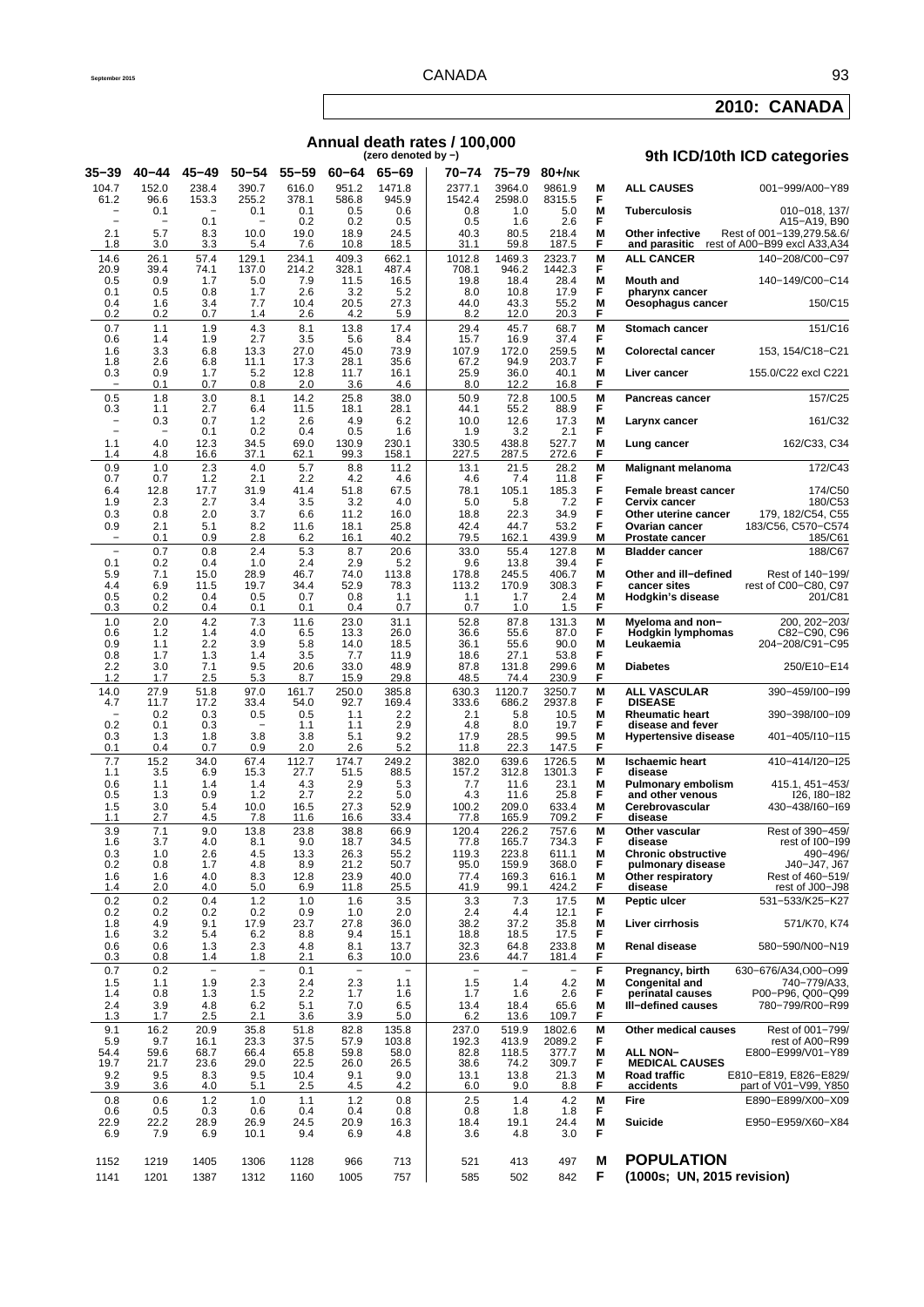### **CAUCASIA (3 countries\*): 2010**

|                                                 |        |               | No. of deaths<br>(Source: WHO)                |                 | <b>Standardised rates</b> | (defined overleaf)                            |                |                                                      |                                                      | Annual death rates / 100,000                         | (zero denoted by -)                                  |                                            |                                 |                          |
|-------------------------------------------------|--------|---------------|-----------------------------------------------|-----------------|---------------------------|-----------------------------------------------|----------------|------------------------------------------------------|------------------------------------------------------|------------------------------------------------------|------------------------------------------------------|--------------------------------------------|---------------------------------|--------------------------|
|                                                 |        | All ages      | $0 - 34$                                      | 35–69           | All ages                  | 0–34                                          | $35 - 69$      | 0–4                                                  | 5–9                                                  |                                                      |                                                      | 10-14 15-19 20-24 25-29                    |                                 | $30 - 34$                |
| <b>ALL CAUSES</b>                               | М      | 83223         | 7268                                          | 34609           | 1408.4                    | 155.7                                         | 1707.0         | 436.4                                                | 41.8                                                 | 42.6                                                 | 73.3                                                 | 118.2                                      | 162.2                           | 215.6                    |
| Tuberculosis                                    | F<br>М | 76574<br>574  | 3882<br>137                                   | 18571<br>373    | 911.5<br>8.2              | 93.2<br>2.9                                   | 824.2<br>13.7  | 352.0<br>0.2                                         | 34.8<br>$\overline{\phantom{0}}$                     | 33.7<br>0.2                                          | 38.0<br>0.9                                          | 46.4<br>3.5                                | 68.5<br>5.2                     | 79.2<br>10.6             |
| Other infective                                 | F<br>Μ | 113<br>274    | 42<br>123                                     | 51<br>112       | 1.3<br>3.8                | 0.8<br>2.7                                    | 1.6<br>4.1     | 14.0                                                 | $\overline{a}$<br>0.2                                | 0.2<br>0.8                                           | 0.8<br>0.7                                           | 1.9<br>1.1                                 | 2.4<br>1.1                      | 0.5<br>0.8               |
| and parasitic                                   | F      | 197           | 85                                            | 51              | 2.6                       | 2.1                                           | 2.1            | 12.0                                                 | 0.8                                                  | 0.2                                                  | 0.6                                                  | 0.4                                        | 0.7                             | 0.3                      |
| <b>ALL CANCER</b>                               | M<br>F | 9190<br>7276  | 359<br>305                                    | 5042<br>3980    | 158.2<br>94.2             | 7.6<br>6.8                                    | 255.5<br>153.1 | 5.8<br>4.4                                           | 5.5<br>2.3                                           | 4.8<br>3.5                                           | 7.5<br>3.9                                           | 6.7<br>5.9                                 | 11.3<br>8.8                     | 11.4<br>19.1             |
| <b>Mouth and</b><br>pharynx cancer              | М<br>F | 182<br>69     | 4<br>3                                        | 110<br>35       | 3.1<br>0.9                | 0.1<br>0.1                                    | 5.4<br>1.4     | $\overline{\phantom{0}}$<br>$\overline{\phantom{a}}$ | 0.2<br>$\overline{a}$                                | $\overline{\phantom{0}}$<br>$\overline{a}$           | $\overline{\phantom{0}}$<br>$\overline{a}$           | 0.2<br>0.1                                 | $\overline{\phantom{0}}$<br>0.1 | 0.2<br>0.2               |
| Oesophagus cancer                               | М      | 226           | 1                                             | 130             | 4.0                       | 0.0                                           | 6.9            | $\overline{\phantom{0}}$                             | $\overline{a}$                                       |                                                      |                                                      |                                            | 0.1                             |                          |
| <b>Stomach cancer</b>                           | F<br>M | 159<br>1012   | 1<br>10                                       | 77<br>518       | 2.0<br>17.6               | 0.0<br>0.2                                    | 3.0<br>26.8    | $\overline{\phantom{0}}$<br>$\overline{\phantom{0}}$ | $\overline{\phantom{0}}$<br>$\overline{\phantom{0}}$ | $\overline{\phantom{0}}$<br>$\overline{\phantom{0}}$ | $\overline{\phantom{0}}$                             | $\overline{\phantom{0}}$<br>$\overline{a}$ | $\overline{\phantom{0}}$<br>0.6 | 0.2<br>1.0               |
| <b>Colorectal cancer</b>                        | F<br>М | 649<br>469    | 15<br>8                                       | 250<br>221      | 8.2<br>8.2                | 0.3<br>0.2                                    | 11.2<br>11.7   | $\overline{a}$<br>$\overline{\phantom{a}}$           | $\overline{\phantom{0}}$<br>$\overline{a}$           | $\overline{\phantom{0}}$<br>$\overline{\phantom{a}}$ | $\overline{a}$<br>0.1                                | 0.2<br>0.2                                 | 0.7<br>0.1                      | 1.3<br>0.7               |
|                                                 | F      | 462           | 5                                             | 235             | 6.0                       | 0.1                                           | 9.7            | $\overline{a}$                                       | $\overline{a}$                                       | 0.2                                                  |                                                      | 0.2                                        | 0.1                             | 0.2                      |
| Liver cancer                                    | М<br>F | 522<br>416    | 10<br>7                                       | 270<br>163      | 9.0<br>5.2                | 0.2<br>0.1                                    | 14.2<br>7.0    | 0.2                                                  | 0.4                                                  | $\overline{a}$<br>0.2                                | 0.3<br>0.3                                           | 0.1<br>0.1                                 | 0.3<br>0.3                      | 0.3<br>0.2               |
| <b>Pancreas cancer</b>                          | M<br>F | 304<br>299    | 3<br>3                                        | 157<br>116      | 5.3<br>3.8                | 0.1<br>0.1                                    | 8.1<br>5.2     | 0.2                                                  | $\overline{\phantom{0}}$<br>$\overline{\phantom{0}}$ | -<br>$\overline{\phantom{0}}$                        | $\overline{\phantom{0}}$                             | $\overline{a}$                             | 0.1<br>0.1                      | 0.2<br>0.3               |
| Larynx cancer                                   | М      | 239           | $\overline{\phantom{0}}$                      | 150             | 4.2                       |                                               | 7.5            | $\overline{a}$                                       | $\overline{\phantom{0}}$                             | $\overline{\phantom{0}}$                             | $\overline{\phantom{0}}$                             |                                            | $\overline{\phantom{0}}$        |                          |
| Lung cancer                                     | F<br>М | 35<br>2000    | $\overline{\mathbf{c}}$<br>25                 | 13<br>1226      | 0.5<br>35.1               | 0.0<br>0.5                                    | 0.7<br>63.4    | 0.3                                                  | $\overline{a}$<br>0.4                                | $\overline{a}$                                       | $\overline{a}$<br>0.5                                | $\overline{\phantom{a}}$<br>0.5            | 0.1<br>0.8                      | 0.2<br>1.2               |
|                                                 | F<br>М | 452<br>17     | 15                                            | 223             | 5.8                       | 0.3                                           | 8.9            |                                                      |                                                      | 0.2                                                  | $\overline{a}$                                       | 0.1                                        | 0.8                             | 1.2                      |
| Malignant melanoma                              |        | 16            | $\overline{\phantom{0}}$<br>4                 | 10<br>6         | 0.3<br>0.2                | $\overline{\phantom{0}}$<br>0.1               | 0.5<br>0.2     | $\overline{\phantom{0}}$<br>$\overline{a}$           | $\overline{\phantom{0}}$<br>$\overline{\phantom{0}}$ | $\overline{\phantom{0}}$                             | $\overline{\phantom{0}}$                             | $\overline{\phantom{0}}$                   | $\overline{a}$<br>0.1           | 0.5                      |
| Female breast cancer<br>Cervix cancer           | F<br>F | 1139<br>254   | 23<br>8                                       | 785<br>199      | 15.0<br>3.3               | 0.5<br>0.2                                    | 28.2<br>6.4    | $\overline{\phantom{0}}$<br>$\overline{\phantom{0}}$ | $\overline{\phantom{0}}$<br>$\overline{\phantom{0}}$ | $\overline{\phantom{0}}$<br>$\overline{\phantom{0}}$ | $\overline{\phantom{0}}$<br>$\overline{\phantom{0}}$ | $\overline{\phantom{0}}$<br>$\overline{a}$ | 0.7<br>0.1                      | 3.0<br>1.2               |
| Other uterine cancer                            | F      | 331           | 3                                             | 215             | 4.4                       | 0.1                                           | 7.9            | $\overline{\phantom{0}}$                             | $\overline{\phantom{0}}$                             | $\overline{\phantom{0}}$                             | $\overline{\phantom{0}}$                             | $\overline{\phantom{0}}$                   | 0.1                             | 0.3                      |
| <b>Ovarian cancer</b><br><b>Prostate cancer</b> | F<br>Μ | 240<br>471    | 11<br>4                                       | 162<br>122      | 3.2<br>8.7                | 0.2<br>0.1                                    | 6.0<br>8.9     | $\overline{\phantom{0}}$<br>0.2                      | $\overline{a}$<br>$\overline{\phantom{0}}$           | 0.4<br>$\overline{\phantom{0}}$                      | -<br>$\overline{a}$                                  | 0.6                                        | 0.1<br>0.1                      | 0.5<br>0.3               |
| <b>Bladder cancer</b>                           | М<br>F | 326<br>53     | $\qquad \qquad -$<br>$\overline{\phantom{0}}$ | 118<br>20       | 5.8<br>0.7                | $\overline{\phantom{0}}$<br>$\qquad \qquad -$ | 7.1<br>0.8     | $\overline{\phantom{0}}$<br>$\overline{\phantom{0}}$ | $\overline{\phantom{0}}$                             | $\overline{\phantom{0}}$                             |                                                      |                                            | $\overline{a}$                  |                          |
| Other and ill-defined                           | М      | 2979          | 183                                           | 1769            | 49.9                      | 3.9                                           | 84.1           | 3.0                                                  | 2.7                                                  | 3.0                                                  | 3.6                                                  | 3.4                                        | 6.3                             | 4.9                      |
| cancer sites<br>Hodgkin's disease               | F<br>М | 2446<br>43    | 152<br>15                                     | 1331<br>23      | 31.6<br>0.7               | 3.4<br>0.3                                    | 50.9<br>1.2    | 2.9<br>0.2                                           | 1.5<br>0.2                                           | 1.5<br>0.5                                           | 2.9<br>0.4                                           | 3.0<br>0.1                                 | 4.4<br>0.4                      | 7.5<br>0.5               |
| Myeloma and non-                                | F<br>М | 23<br>155     | 6<br>20                                       | 12<br>100       | 0.3<br>2.5                | 0.1<br>0.4                                    | 0.4<br>4.5     | 0.2                                                  | 0.5                                                  | 0.3                                                  | 0.1<br>0.8                                           | 0.1<br>0.4                                 | 0.1<br>0.6                      | 0.5<br>0.2               |
| Hodgkin lymphomas                               | F      | 70            | 8                                             | 50              | 0.9                       | 0.2                                           | 1.9            | $\overline{\phantom{0}}$                             |                                                      |                                                      | 0.1                                                  | 0.2                                        |                                 | 0.8                      |
| Leukaemia                                       | М<br>F | 245<br>163    | 76<br>39                                      | 118<br>88       | 3.6<br>2.1                | 1.6<br>0.9                                    | 5.3<br>3.3     | 1.7<br>1.5                                           | 1.2<br>0.8                                           | 1.0<br>1.1                                           | 1.8<br>0.4                                           | 1.7<br>1.0                                 | 1.8<br>0.6                      | 1.9<br>1.0               |
| <b>Diabetes</b>                                 | М<br>F | 1215<br>1873  | 15<br>27                                      | 551<br>693      | 21.3<br>24.5              | 0.3<br>0.5                                    | 30.9<br>35.2   | 0.2                                                  | 0.2<br>$\overline{\phantom{0}}$                      | $\overline{a}$<br>0.2                                | 0.1<br>0.6                                           | 0.1<br>1.5                                 | 0.1<br>1.0                      | 1.7<br>0.5               |
| <b>ALL VASCULAR</b>                             | M      | 35337         | 797                                           | 13630           | 619.4                     | 17.2                                          | 707.9          | 27.5                                                 | 5.2                                                  | 5.0                                                  | 9.0                                                  | 11.0                                       | 23.8                            | 39.3                     |
| <b>DISEASE</b><br><b>Rheumatic heart</b>        | F<br>М | 37187<br>73   | 501<br>10                                     | 6931<br>37      | 432.1<br>1.2              | 11.4<br>0.2                                   | 332.9<br>1.8   | 22.7<br>0.3                                          | 4.7                                                  | 5.3                                                  | 5.7<br>0.5                                           | 10.3<br>0.4                                | 14.9<br>0.1                     | 16.1                     |
| disease and fever<br>Hypertensive disease       | F<br>М | 133<br>942    | 12<br>12                                      | 47<br>231       | 1.7<br>16.8               | 0.3<br>0.3                                    | 2.0<br>14.4    | 1.1<br>0.5                                           | 0.2<br>$\overline{a}$                                | 0.6<br>$\overline{\phantom{0}}$                      | 0.1                                                  | 0.1                                        | 0.1<br>0.3                      | 0.2<br>0.8               |
|                                                 | F<br>М | 1468          | 2<br>113                                      | 166<br>5041     | 16.4                      | 0.0<br>2.5                                    | 8.5            | 0.8                                                  | $\overline{\phantom{0}}$<br>0.4                      | $\overline{\phantom{0}}$<br>1.0                      | $\overline{\phantom{0}}$<br>1.4                      | 0.1<br>1.8                                 | 0.1<br>3.4                      | 8.5                      |
| <b>Ischaemic heart</b><br>disease               | F      | 11622<br>9826 | 67                                            | 1737            | 203.8<br>113.7            | 1.4                                           | 252.0<br>85.0  | 0.9                                                  | 0.2                                                  | 0.6                                                  | 0.8                                                  | 2.2                                        | 2.8                             | 2.4                      |
| Pulmonary embolism<br>and other venous          | М<br>F | 292<br>244    | 10<br>7                                       | 170<br>121      | 4.9<br>3.0                | 0.2<br>0.1                                    | 8.0<br>4.2     | 0.2<br>0.2                                           | $\overline{\phantom{0}}$<br>$\overline{a}$           | 0.2                                                  | 0.1                                                  | $\overline{\phantom{0}}$<br>0.4            | 0.7<br>0.1                      | 0.3<br>0.3               |
| Cerebrovascular<br>disease                      | М<br>F | 9572<br>12588 | 115<br>108                                    | 3129<br>2321    | 170.0<br>146.6            | 2.4<br>2.4                                    | 175.2<br>113.9 | 2.6<br>2.9                                           | 0.7<br>0.2                                           | 1.0<br>1.3                                           | 2.1<br>1.5                                           | 1.3<br>2.5                                 | 4.8<br>4.4                      | 4.6<br>3.7               |
| Other vascular                                  | М      | 12836         | 537                                           | 5022            | 222.6                     | 11.7                                          | 256.4          | 23.2                                                 | 4.1                                                  | 2.9                                                  | 4.7                                                  | 7.3                                        | 14.5                            | 25.0                     |
| disease<br><b>Chronic obstructive</b>           | F<br>Μ | 12928<br>917  | 305<br>17                                     | 2539<br>218     | 150.7<br>16.2             | 7.1<br>0.3                                    | 119.2<br>12.7  | 17.6                                                 | 4.0<br>0.2                                           | 2.9<br>0.2                                           | 3.3<br>0.5                                           | 5.1<br>0.5                                 | 7.2<br>0.3                      | 9.6<br>0.8               |
| pulmonary disease<br>Other respiratory          | F<br>Μ | 668<br>2787   | 6<br>653                                      | 96<br>815       | 7.5<br>44.8               | 0.1<br>14.5                                   | 4.3<br>38.7    | 0.4<br>81.0                                          | 3.2                                                  | 2.1                                                  | 2.1                                                  | 0.1<br>2.3                                 | 0.4<br>2.4                      | 8.3                      |
| disease                                         | F      | 2616          | 563                                           | 460             | 31.6                      | 14.3                                          | 19.8           | 79.9                                                 | 6.2                                                  | 2.4                                                  | 2.9                                                  | 2.0                                        | 3.0                             | 4.0                      |
| Peptic ulcer                                    | M<br>F | 214<br>126    | 2<br>3                                        | 86<br>24        | 3.8<br>1.5                | 0.0<br>0.1                                    | 4.8<br>1.1     | $\overline{\phantom{0}}$                             | $\qquad \qquad -$<br>$\overline{a}$                  | $\overline{\phantom{0}}$                             | $\overline{a}$<br>$\overline{a}$                     | $\overline{\phantom{0}}$                   | 0.1<br>0.1                      | 0.2<br>0.3               |
| Liver cirrhosis (incl.<br>some other digestive) | M<br>F | 1472<br>1027  | 64<br>13                                      | 841<br>288      | 24.6<br>12.3              | 1.4<br>0.3                                    | 37.2<br>12.7   | 2.0                                                  | 0.2                                                  |                                                      | 0.4<br>0.4                                           | 0.5                                        | 2.4<br>$\overline{\phantom{0}}$ | 4.4<br>1.7               |
| Renal disease                                   | М<br>F | 1150          | 90<br>73                                      | 427             | 19.4                      | 1.9                                           | 20.9           | 1.7<br>0.9                                           | 0.5                                                  | 1.3                                                  | 1.6                                                  | 1.7                                        | 2.2                             | 4.4                      |
| Pregnancy, birth                                | F      | 964<br>60     | 42                                            | 384<br>18       | 11.8<br>0.7               | 1.6<br>0.9                                    | 14.8<br>0.5    | $\overline{\phantom{0}}$                             | 1.1<br>$\qquad \qquad -$                             | 0.7<br>$\overline{\phantom{0}}$                      | 1.5<br>0.8                                           | 1.4<br>1.2                                 | 3.4<br>2.0                      | 2.2<br>2.0               |
| Congenital and<br>perinatal causes              | Μ<br>F | 1579<br>1020  | 1400<br>891                                   | 50<br>16        | 20.6<br>14.3              | 31.0<br>23.1                                  | 2.8<br>0.5     | 213.3<br>157.0                                       | 0.5<br>1.5                                           | 0.8<br>0.9                                           | 0.9<br>1.0                                           | 1.0<br>0.5                                 | 0.6<br>0.1                      | 0.2<br>0.7               |
| III-defined causes                              | Μ      | 19331         | 1093                                          | 8126            | 333.1                     | 23.3                                          | 401.9          | 36.8                                                 | 7.1                                                  | 7.3                                                  | 12.2                                                 | 23.4                                       | 29.1                            | 47.0                     |
| Other medical causes                            | F<br>М | 18077<br>4689 | 496<br>675                                    | 3686<br>2190    | 211.1<br>75.7             | 11.9<br>14.5                                  | 170.1<br>100.9 | 38.0<br>36.7                                         | 5.1<br>8.7                                           | 6.4<br>7.3                                           | 5.1<br>9.2                                           | 5.6<br>10.3                                | 9.8<br>13.6                     | 12.9<br>15.7             |
| ALL NON-                                        | F<br>M | 4056<br>4494  | 430<br>1843                                   | 1353<br>2148    | 50.1<br>59.2              | 10.3<br>37.9                                  | 56.2<br>75.1   | 27.5<br>17.3                                         | 8.3<br>10.3                                          | 7.9<br>12.9                                          | 5.8<br>28.2                                          | 4.7<br>56.0                                | 9.9<br>70.2                     | 7.9<br>70.7              |
| <b>MEDICAL CAUSES</b>                           | F      | 1314          | 405                                           | 540             | 16.1                      | 8.9                                           | 19.2           | 9.3                                                  | 4.9                                                  | 5.9                                                  | 8.9                                                  | 10.8                                       | 11.8                            | 10.9                     |
| <b>Road traffic</b><br>accidents                | М<br>F | 413<br>129    | 199<br>50                                     | 183<br>51       | 5.2<br>1.5                | 3.9<br>1.1                                    | 6.6<br>1.7     | 0.5<br>0.4                                           | 1.1<br>0.4                                           | 0.5<br>0.6                                           | 4.4<br>1.7                                           | 8.1<br>2.1                                 | 8.2<br>0.8                      | 4.8<br>1.3               |
| Fire                                            | M<br>F | 23<br>19      | 6<br>9                                        | 11<br>5         | 0.3<br>0.2                | 0.1<br>0.2                                    | 0.4<br>0.2     | 0.8<br>0.7                                           | $\qquad \qquad -$<br>$\overline{\phantom{0}}$        | $\overline{a}$<br>$\overline{a}$                     | $\overline{\phantom{0}}$<br>0.6                      | $\overline{\phantom{0}}$                   | 0.1<br>0.1                      | $\overline{\phantom{0}}$ |
| Suicide                                         | М      | 224           | 73                                            | 112             | 3.1                       | 1.5                                           | 4.3            | $\overline{\phantom{0}}$                             | 0.2                                                  | 1.1                                                  | 1.4                                                  | 1.7                                        | 2.1                             | 4.3                      |
|                                                 | F      | 54            | 15                                            | 25              | 0.7                       | 0.3                                           | 0.8            | $\overline{\phantom{0}}$                             | $\overline{\phantom{0}}$                             | 0.4                                                  | 0.8                                                  | 0.4                                        | —                               | 0.7                      |
| <b>POPULATION:</b>                              |        |               |                                               | M=male          | 8051.5                    | 4722.9                                        | 2892.3         | 643.3                                                | 562.1                                                | 626.4                                                | 769.5                                                | 818.8                                      | 715.6                           | 587.2                    |
| (1000s; UN, 2015 revision)                      |        |               |                                               | <b>F=female</b> | 8262.0                    | 4387.7                                        | 3211.6         | 549.7                                                | 471.5                                                | 543.4                                                | 721.4                                                | 802.0                                      | 703.4                           | 596.3                    |

\*Armenia, Azerbaijan and Georgia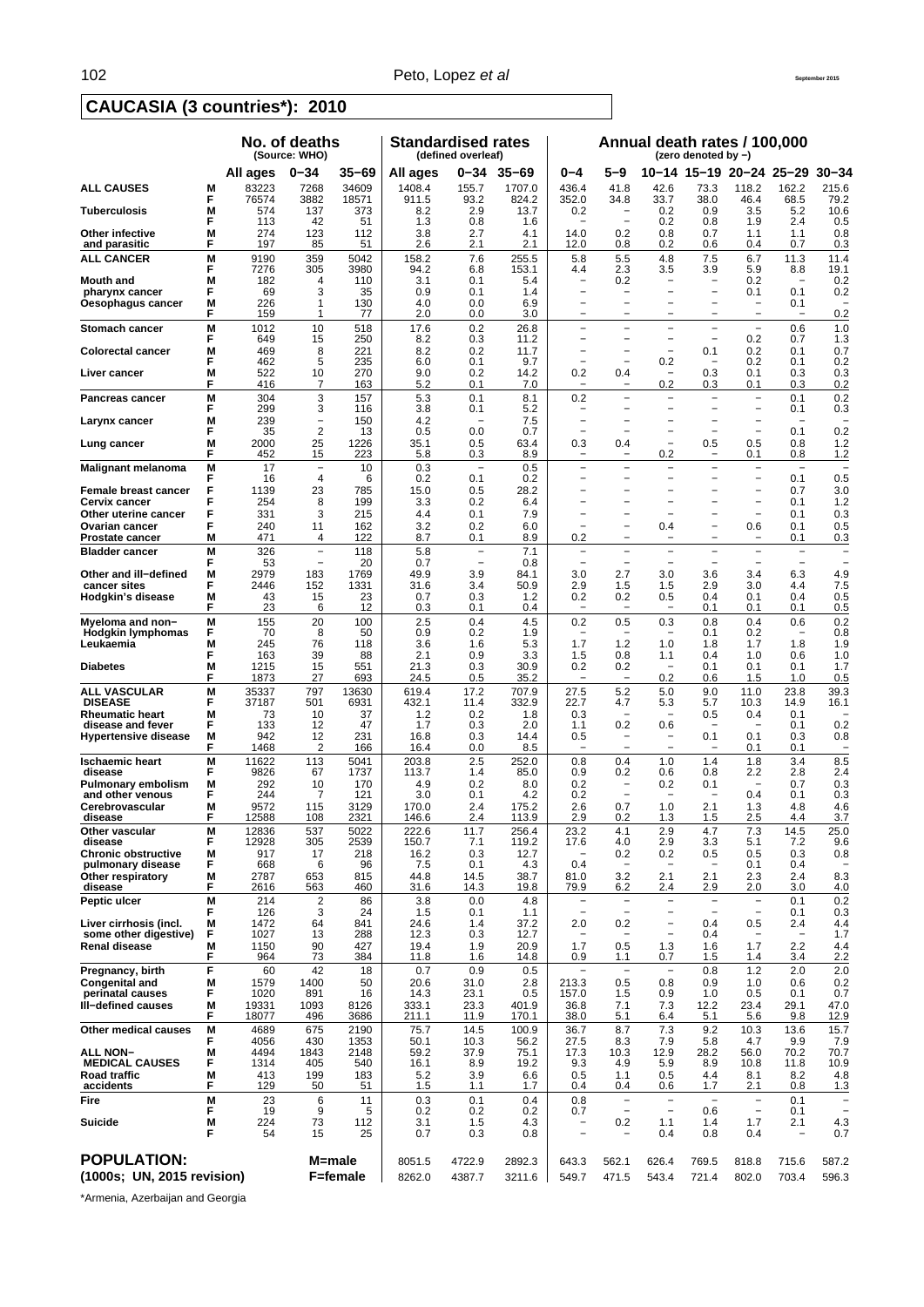### **2010: CAUCASIA (3 countries)**

#### **(zero denoted by −) 9th ICD/10th ICD categories**

## **Annual death rates / 100,000**

| 35–39                           | 40–44                           | $45 - 49$                         | $50 - 54$                       | $55 - 59$                       | 60-64                           | 65-69                            | 70–74                            | 75–79                            | $80 + /NK$                       |        |                                                 |                                                  |
|---------------------------------|---------------------------------|-----------------------------------|---------------------------------|---------------------------------|---------------------------------|----------------------------------|----------------------------------|----------------------------------|----------------------------------|--------|-------------------------------------------------|--------------------------------------------------|
| 329.7<br>127.4                  | 479.7<br>188.6                  | 738.4<br>303.8                    | 1158.6<br>491.4                 | 2027.7<br>927.8                 | 2726.4<br>1320.4                | 4488.7<br>2409.9                 | 6377.6<br>4188.2                 | 9758.1<br>7720.7                 | 15711.7<br>14318.1               | Μ<br>F | <b>ALL CAUSES</b>                               | 001-999/A00-Y89                                  |
| 13.3                            | 9.7                             | 10.5                              | 15.0                            | 14.5                            | 16.1<br>2.0                     | 16.6                             | 16.7                             | 14.0                             | 11.2<br>2.5                      | M<br>F | <b>Tuberculosis</b>                             | 010-018, 137/                                    |
| 1.8<br>2.1                      | 1.4<br>3.4                      | 1.8<br>4.2                        | 1.1<br>5.3                      | 1.5<br>3.6                      | 4.8                             | 1.9<br>5.1                       | 4.5<br>6.7                       | 1.1<br>7.0                       | 16.3                             | M      | Other infective                                 | A15-A19, B90<br>Rest of 001-139,279.5&.6/        |
| 0.4<br>24.9                     | 1.2<br>49.1                     | 0.8<br>96.2                       | 2.0<br>181.2                    | 1.7<br>334.8                    | 3.1<br>428.4                    | 5.4<br>674.1                     | 4.9<br>804.0                     | 9.5<br>910.4                     | 15.2<br>951.0                    | F<br>M | and parasitic<br><b>ALL CANCER</b>              | rest of A00-B99 excl A33, A34<br>140-208/C00-C97 |
| 32.1                            | 57.9<br>1.7                     | 98.6<br>1.5                       | 137.0<br>3.8                    | 205.8<br>8.6                    | 238.4<br>9.0                    | 302.2<br>12.2                    | 376.1<br>14.3                    | 507.4<br>17.9                    | 509.1                            | F<br>M |                                                 | 140-149/C00-C14                                  |
| 0.8<br>0.7                      | 0.3                             | 0.8                               | 0.9                             | 1.2                             | 3.5                             | 2.4                              | 2.1                              | 3.4                              | 15.3<br>9.6                      | F      | <b>Mouth and</b><br>pharynx cancer              |                                                  |
| 0.9                             | 1.1<br>1.4                      | 2.0<br>0.6                        | 4.3<br>4.0                      | 10.0<br>4.0                     | 11.4<br>2.0                     | 19.2<br>8.3                      | 18.6<br>5.6                      | 25.7<br>17.3                     | 23.4<br>17.2                     | M<br>F | Oesophagus cancer                               | 150/C15                                          |
| 1.9<br>1.4                      | 5.5<br>2.6                      | 11.4<br>3.5                       | 19.0<br>5.7                     | 27.8<br>14.4                    | 45.6<br>20.5                    | 76.2<br>30.3                     | 94.0<br>43.0                     | 131.5<br>72.6                    | 120.0<br>66.2                    | M<br>F | Stomach cancer                                  | 151/C16                                          |
| 0.8                             | 1.7                             | 4.2                               | 7.7                             | 14.2                            | 18.1                            | 35.2                             | 47.3                             | 62.2                             | 62.0                             | Μ      | <b>Colorectal cancer</b>                        | 153, 154/C18-C21                                 |
| 1.6<br>0.9                      | 3.6<br>2.1                      | 4.3<br>5.9                        | 6.3<br>9.7                      | 13.1<br>16.7                    | 18.1<br>19.0                    | 21.0<br>44.8                     | 30.8<br>62.5                     | 33.5<br>40.5                     | 37.4<br>60.0                     | F<br>M | Liver cancer                                    | 155.0/C22 excl C221                              |
| 1.1<br>0.9                      | 0.9<br>3.2                      | 4.1<br>2.7                        | 4.7<br>3.4                      | 7.9<br>10.6                     | 9.8<br>13.8                     | 20.5<br>22.4                     | 28.3<br>31.0                     | 35.2<br>28.0                     | 51.6<br>43.7                     | F<br>M | <b>Pancreas cancer</b>                          | 157/C25                                          |
|                                 | 0.9                             | 3.2                               | 3.0                             | 3.5                             | 11.0                            | 15.1                             | 19.2                             | 34.0                             | 32.4                             | F      |                                                 |                                                  |
| 0.6                             | 0.4<br>0.2                      | 3.5<br>$\overline{\phantom{0}}$   | 4.9<br>0.4                      | 11.7<br>0.5                     | 14.7<br>1.2                     | 16.6<br>2.4                      | 17.7<br>3.5                      | 24.9<br>2.8                      | 20.3<br>2.5                      | M<br>F | Larynx cancer                                   | 161/C32                                          |
| 3.4<br>0.9                      | 10.2<br>3.1                     | 19.8<br>4.9                       | 42.9<br>7.7                     | 89.9<br>12.4                    | 114.0<br>13.4                   | 163.9<br>20.0                    | 183.3<br>27.3                    | 171.2<br>40.2                    | 147.5<br>32.4                    | Μ<br>F | Lung cancer                                     | 162/C33, C34                                     |
| $\qquad \qquad -$               | 0.2                             | 0.3                               | $\overline{\phantom{0}}$        | 0.8                             | 1.4                             | 0.6                              | 0.5                              | 3.9                              | 1.0                              | M      | <b>Malignant melanoma</b>                       | 172/C43                                          |
| $\overline{\phantom{0}}$<br>6.7 | 0.2<br>11.9                     | 23.4                              | 0.2<br>30.1                     | 0.7<br>40.9                     | 0.4<br>40.9                     | $\overline{\phantom{0}}$<br>43.5 | 0.7<br>43.7                      | 1.1<br>54.7                      | 1.0<br>54.6                      | F<br>F | Female breast cancer                            | 174/C50                                          |
| 2.5<br>1.4                      | 5.2<br>4.1                      | 6.4<br>5.2                        | 7.2<br>8.2                      | 9.9<br>11.1                     | 9.4<br>13.8                     | 4.4<br>11.2                      | 5.6<br>16.4                      | 8.9<br>17.3                      | 7.6<br>17.7                      | F<br>F | Cervix cancer<br>Other uterine cancer           | 180/C53<br>179, 182/C54, C55                     |
| 1.4                             | 2.4                             | 4.3                               | 6.8                             | 6.7                             | 11.0                            | 9.3                              | 11.6                             | 11.7                             | 6.6                              | F      | <b>Ovarian cancer</b>                           | 183/C56, C570-C574                               |
| 0.4<br>$\overline{\phantom{0}}$ | 0.4<br>$\overline{\phantom{a}}$ | 0.3<br>1.3                        | 0.6<br>4.0                      | 3.9<br>6.1                      | 18.5<br>14.7                    | 38.4<br>23.7                     | 45.4<br>42.5                     | 98.0<br>45.9                     | 126.1<br>61.0                    | Μ<br>M | Prostate cancer<br><b>Bladder cancer</b>        | 185/C61<br>188/C67                               |
| 0.4                             | 0.5                             | 0.1                               | 1.3                             |                                 | 0.8                             | 2.4                              | 4.5                              | 7.8                              | 3.0                              | F      |                                                 |                                                  |
| 12.7<br>11.5                    | 18.0<br>18.4                    | 37.3<br>32.5                      | 73.5<br>46.3                    | 120.0<br>73.5                   | 127.3<br>72.8                   | 199.7<br>101.1                   | 226.8<br>125.3                   | 244.3<br>156.9                   | 242.1<br>163.8                   | M<br>F | Other and ill-defined<br>cancer sites           | Rest of 140-199/<br>rest of C00-C80, C97         |
| 0.2<br>0.2                      | 0.2<br>$\overline{\phantom{0}}$ | 0.2<br>0.8                        | 1.0<br>0.5                      | 1.7<br>$\overline{\phantom{0}}$ | 2.4<br>0.4                      | 2.6<br>1.0                       | 0.9<br>1.1                       | 1.6<br>1.1                       | 1.0<br>$\overline{\phantom{0}}$  | M<br>F | <b>Hodgkin's disease</b>                        | 201/C81                                          |
| 0.8                             | 2.6<br>0.9                      | 2.3                               | 2.0<br>0.9                      | 8.1<br>1.5                      | 7.1                             | 9.0<br>3.4                       | 5.7<br>2.1                       | 5.5                              | 16.3<br>2.0                      | M<br>F | Myeloma and non-                                | 200, 202-203/                                    |
| 0.2<br>1.7                      | 1.7                             | 2.3<br>3.5                        | 4.5                             | 4.7                             | 4.3<br>11.4                     | 9.6                              | 13.4                             | 1.1<br>9.3                       | 11.2                             | M      | Hodgkin lymphomas<br>Leukaemia                  | C82-C90, C96<br>204-208/C91-C95                  |
| 1.1<br>1.1                      | 1.6<br>3.8                      | 2.1<br>8.2                        | 2.9<br>14.4                     | 4.5<br>37.9                     | 5.1<br>57.5                     | 5.9<br>93.5                      | 5.2<br>145.6                     | 7.8<br>163.4                     | 3.5<br>136.3                     | F<br>M | <b>Diabetes</b>                                 | 250/E10-E14                                      |
| 0.9<br>87.5                     | 2.4<br>140.3                    | 5.2<br>263.9                      | 10.2<br>446.4                   | 40.9<br>834.4                   | 70.8<br>1133.3                  | 116.2<br>2049.1                  | 161.3<br>3011.2                  | 216.0<br>5059.2                  | 154.2<br>8239.8                  | F<br>M | <b>ALL VASCULAR</b>                             | 390-459/100-199                                  |
| 26.5                            | 49.2                            | 84.1                              | 157.6                           | 349.6                           | 507.9                           | 1155.1                           | 2173.5                           | 4351.9                           | 7961.4                           | F      | <b>DISEASE</b>                                  |                                                  |
| 0.2<br>0.2                      | 0.2<br>0.9                      | 1.5<br>0.3                        | 1.0<br>2.0                      | 1.4<br>2.5                      | 4.8<br>3.5                      | 3.8<br>4.4                       | 3.8<br>9.1                       | 2.3<br>8.4                       | 15.3<br>16.7                     | M<br>F | <b>Rheumatic heart</b><br>disease and fever     | 390-398/100-109                                  |
| 0.8<br>0.4                      | 1.3<br>1.2                      | 1.7<br>0.9                        | 4.9<br>3.8                      | 14.2<br>6.7                     | 23.3<br>14.6                    | 54.4<br>32.2                     | 93.6<br>80.1                     | 187.5<br>162.4                   | 266.5<br>394.4                   | M<br>F | <b>Hypertensive disease</b>                     | 401-405/I10-I15                                  |
| 30.3                            | 55.7                            | 110.0                             | 186.5                           | 293.1                           | 423.7                           | 665.1                            | 942.0                            | 1512.6                           | 2594.7                           | M      | <b>Ischaemic heart</b>                          | 410-414/I20-I25                                  |
| 6.8<br>2.2                      | 12.2<br>1.5                     | 17.3<br>3.5                       | 37.5<br>6.1                     | 85.9<br>12.0                    | 135.7<br>13.3                   | 299.8<br>17.3                    | 545.8<br>22.0                    | 1149.4<br>28.8                   | 2226.1<br>29.5                   | F<br>M | disease<br>Pulmonary embolism                   | 415.1, 451-453/                                  |
| 0.7<br>16.6                     | 1.6<br>21.2                     | 4.1<br>46.4                       | 4.5<br>85.1                     | 7.4<br>203.7                    | 5.5<br>285.0                    | 5.9<br>568.5                     | 13.7<br>894.2                    | 16.8<br>1587.3                   | 23.8<br>2456.4                   | F<br>M | and other venous<br>Cerebrovascular             | I26, I80-I82<br>430-438/160-169                  |
| 5.4                             | 14.3                            | 26.6                              | 52.2                            | 115.6                           | 164.5                           | 418.9                            | 828.2                            | 1567.5                           | 2519.8                           | F      | disease                                         |                                                  |
| 37.4<br>13.0                    | 60.3<br>19.1                    | 100.9<br>34.9                     | 162.8<br>57.7                   | 310.0<br>131.5                  | 383.3<br>184.1                  | 740.0<br>394.0                   | 1055.6<br>696.6                  | 1740.6<br>1447.5                 | 2877.5<br>2780.7                 | M<br>F | Other vascular<br>disease                       | Rest of 390-459/<br>rest of I00-I99              |
| 0.2<br>0.4                      | 1.7<br>0.9                      | 3.5<br>1.8                        | 4.7<br>2.7                      | 12.8<br>5.0                     | 25.6<br>5.5                     | 40.3<br>13.7                     | 85.5<br>32.9                     | 179.0<br>75.9                    | 277.7<br>169.9                   | Μ<br>F | <b>Chronic obstructive</b><br>pulmonary disease | 490-496/<br>J40-J47, J67                         |
| 11.0<br>6.0                     | 14.2<br>6.5                     | 18.7<br>7.8                       | 27.1<br>12.0                    | 46.2<br>20.1                    | 47.0<br>27.5                    | 106.9<br>58.6                    | 176.7<br>101.1                   | 333.8<br>209.3                   | 528.9<br>469.7                   | M<br>F | Other respiratory<br>disease                    | Rest of 460-519/<br>rest of J00-J98              |
| 0.4                             | 0.4                             | 1.0                               | 2.0                             | 7.2                             | 9.0                             | 13.4                             | 21.0                             | 32.7                             | 40.7                             | Μ      | Peptic ulcer                                    | 531-533/K25-K27                                  |
| 8.0                             | 0.2<br>14.4                     | 0.3<br>27.9                       | 0.2<br>31.6                     | 1.7<br>42.3                     | 2.8<br>55.1                     | 2.9<br>81.3                      | 8.1<br>92.2                      | 12.8<br>133.8                    | 26.8<br>205.5                    | F<br>Μ | Liver cirrhosis (incl.                          | 571/K70, K74                                     |
| 1.4<br>5.0                      | 2.8<br>4.9                      | 4.6<br>10.5                       | 9.0<br>11.5                     | 13.9<br>28.4                    | 20.5<br>30.9                    | 37.1<br>55.0                     | 53.2<br>89.8                     | 107.7<br>157.9                   | 192.6<br>246.2                   | F<br>M | some other digestive)<br>Renal disease          | 580-590/N00-N19                                  |
| 3.6                             | 5.0                             | 7.0                               | 16.0                            | 21.8                            | 18.9                            | 31.2                             | 51.8                             | 78.2                             | 110.7                            | F      |                                                 |                                                  |
| 2.7<br>0.6                      | 0.3<br>0.8                      | 0.1<br>1.0                        | $\overline{\phantom{0}}$<br>1.0 | $\overline{\phantom{0}}$<br>1.7 | $\overline{\phantom{0}}$<br>6.7 | $\overline{\phantom{0}}$<br>7.7  | $\overline{\phantom{0}}$<br>14.3 | $\overline{\phantom{0}}$<br>24.9 | $\overline{\phantom{0}}$<br>68.2 | F<br>Μ | Pregnancy, birth<br><b>Congenital and</b>       | 630-676/A34,O00-O99<br>740-779/A33,              |
| 0.7<br>75.1                     | 1.0<br>113.8                    | $\overline{\phantom{0}}$<br>166.2 | 0.2<br>273.6                    | 0.5<br>467.6                    | 0.4<br>705.4                    | 1.0<br>1012.1                    | 3.9<br>1493.4                    | 8.9<br>2174.0                    | 43.5<br>4261.8                   | F<br>Μ | perinatal causes<br>III-defined causes          | P00-P96, Q00-Q99<br>780-799/R00-R99              |
| 22.7                            | 32.0                            | 51.8                              | 91.1                            | 168.9                           | 317.9                           | 506.3                            | 939.8                            | 1708.2                           | 4120.0                           | F      |                                                 |                                                  |
| 27.1<br>13.9                    | 43.8<br>16.8                    | 51.2<br>24.9                      | 75.3<br>38.4                    | 127.7<br>75.5                   | 134.4<br>75.2                   | 246.5<br>148.9                   | 324.2<br>232.3                   | 459.9<br>385.7                   | 563.5<br>464.1                   | M<br>F | Other medical causes                            | Rest of 001-799/<br>rest of A00-R99              |
| 73.5<br>14.4                    | 79.4<br>11.0                    | 75.1<br>15.0                      | 69.5<br>14.0                    | 68.7<br>21.1                    | 72.2<br>29.5                    | 87.1<br>29.3                     | 96.4<br>44.8                     | 108.2<br>48.0                    | 164.8<br>78.4                    | Μ<br>F | <b>ALL NON-</b><br><b>MEDICAL CAUSES</b>        | E800-E999/V01-Y89                                |
| 6.5<br>2.7                      | 5.3<br>0.9                      | 6.4<br>1.5                        | 7.1<br>0.7                      | 4.7<br>1.2                      | 6.7<br>3.1                      | 9.6<br>1.9                       | 4.8<br>4.5                       | 10.9<br>3.4                      | 7.1<br>4.5                       | Μ<br>F | <b>Road traffic</b><br>accidents                | E810-E819, E826-E829/                            |
| 0.2                             | 0.2                             | 0.5                               | 0.6                             | 0.3                             | 0.5                             | 0.6                              |                                  | 3.1                              | 2.0                              | M      | Fire                                            | part of V01–V99, Y850<br>E890-E899/X00-X09       |
| $\overline{\phantom{0}}$<br>3.2 | 0.2<br>3.6                      | $\overline{\phantom{0}}$<br>2.5   | 0.2<br>3.8                      | $\overline{\phantom{0}}$<br>6.1 | 1.2<br>4.8                      | $\overline{\phantom{0}}$<br>6.4  | 0.3<br>10.0                      | 0.6<br>7.0                       | 1.5                              | F<br>Μ | Suicide                                         | E950-E959/X60-X84                                |
| 0.5                             | 1.0                             | 0.9                               | 0.4                             | 0.7                             | 0.8                             | 1.5                              | 2.1                              | 3.4                              | $\frac{9.2}{1.0}$                | F      |                                                 |                                                  |
| 535.0                           | 527.4                           | 597.5                             | 506.2                           | 359.3                           | 210.5                           | 156.2                            | 209.5                            | 128.5                            | 98.3                             | Μ      | <b>POPULATION</b>                               |                                                  |
| 555.0                           | 581.8                           | 654.3                             | 557.7                           | 403.9                           | 254.2                           | 204.8                            | 285.8                            | 179.1                            | 197.8                            | F      | (1000s; UN, 2015 revision)                      |                                                  |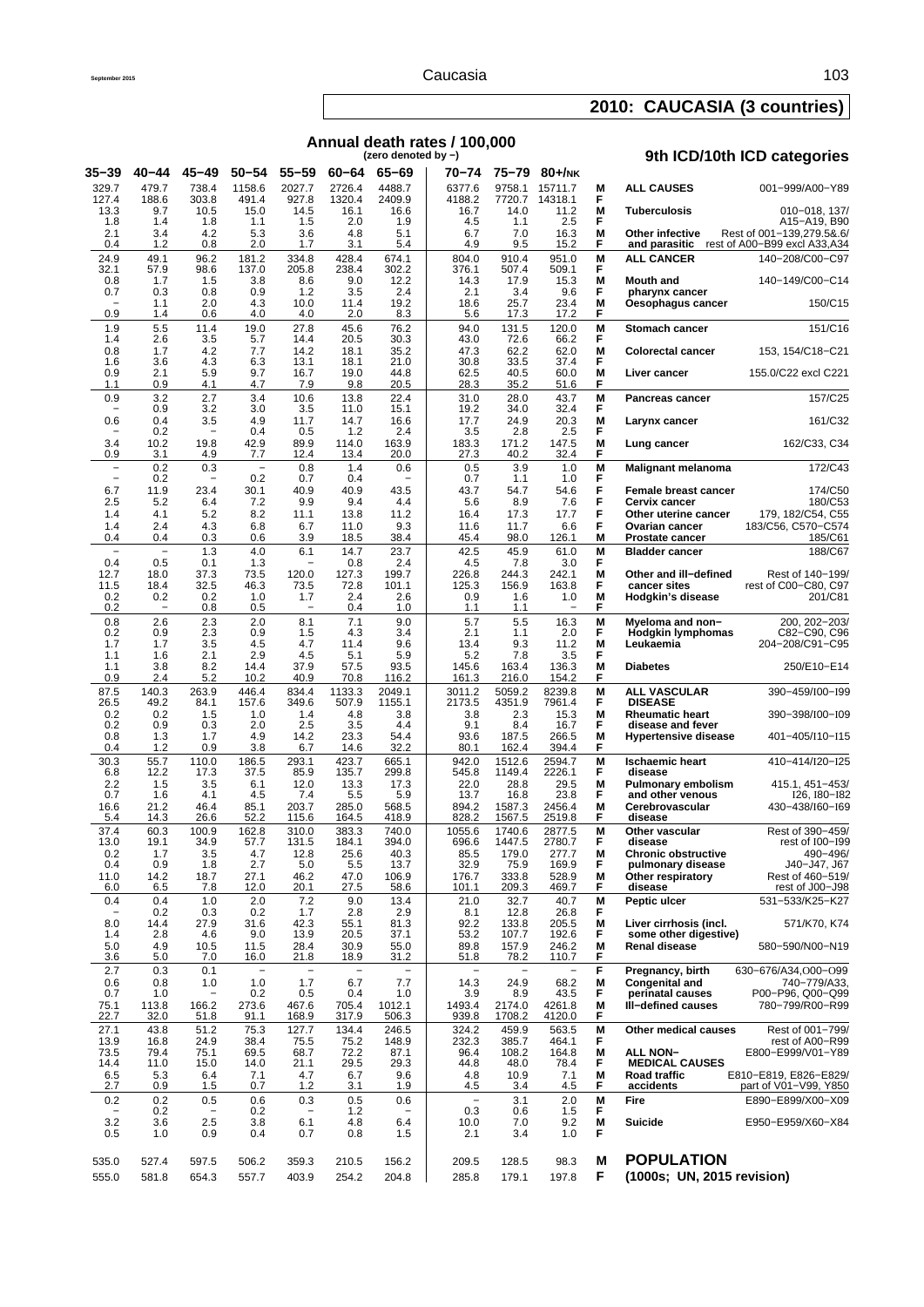### **CENTRAL ASIA (5 countries\*): 2010**

|                                                     |        |                | No. of deaths<br>(Source: WHO) |                | <b>Standardised rates</b> | (defined overleaf) |                |                                                      |                                                      |                                            | (zero denoted by -)             | Annual death rates / 100,000 |                                 |               |
|-----------------------------------------------------|--------|----------------|--------------------------------|----------------|---------------------------|--------------------|----------------|------------------------------------------------------|------------------------------------------------------|--------------------------------------------|---------------------------------|------------------------------|---------------------------------|---------------|
|                                                     |        | All ages       | $0 - 34$                       | 35–69          | All ages                  | $0 - 34$           | $35 - 69$      | $0 - 4$                                              | 5–9                                                  |                                            |                                 | 10-14 15-19 20-24 25-29      |                                 | $30 - 34$     |
| <b>ALL CAUSES</b>                                   | Μ      | 291327         | 54695                          | 141101         | 1870.5                    | 265.0              | 2488.4         | 683.8                                                | 61.8                                                 | 64.2                                       | 108.6                           | 176.1                        | 302.7                           | 457.9         |
| Tuberculosis                                        | F<br>М | 243838<br>6292 | 33246<br>1677                  | 78612<br>4286  | 1194.2<br>29.0            | 159.4<br>9.3       | 1263.9<br>52.7 | 546.6<br>0.2                                         | 45.1<br>0.2                                          | 44.1<br>0.2                                | 62.3<br>1.4                     | 94.1<br>8.7                  | 133.0<br>19.3                   | 190.3<br>35.1 |
| Other infective                                     | F<br>М | 2699<br>2372   | 975<br>1560                    | 1538<br>736    | 10.4<br>8.2               | 5.1<br>7.2         | 16.8<br>9.5    | 0.6<br>30.1                                          | $\overline{\phantom{0}}$<br>1.8                      | 0.7<br>2.2                                 | 2.0<br>2.1                      | 6.7<br>2.5                   | 11.9<br>4.8                     | 13.8<br>6.7   |
| and parasitic                                       | F      | 1713           | 1214                           | 385            | 5.5                       | 5.7                | 4.7            | 25.7                                                 | 1.6                                                  | 1.4                                        | 1.7                             | 2.7                          | 2.9                             | 3.6           |
| <b>ALL CANCER</b>                                   | M<br>F | 25062<br>22704 | 1929<br>1752                   | 15947<br>13969 | 173.6<br>113.9            | 9.8<br>9.2         | 311.1<br>197.9 | 5.5<br>4.2                                           | 6.8<br>4.4                                           | 6.4<br>6.1                                 | 7.7<br>6.1                      | 8.5<br>7.5                   | 12.9<br>11.5                    | 21.1<br>24.4  |
| <b>Mouth and</b>                                    | М<br>F | 999<br>490     | 85<br>42                       | 684            | 6.6<br>2.5                | 0.4<br>0.2         | 12.7           | 0.2                                                  | $\overline{\phantom{0}}$<br>$\overline{a}$           | 0.0                                        | 0.4                             | 0.6                          | 0.5                             | 1.3           |
| pharynx cancer<br>Oesophagus cancer                 | М      | 1621           | 11                             | 313<br>993     | 12.7                      | 0.1                | 4.5<br>22.8    | 0.1<br>$\overline{\phantom{0}}$                      | $\overline{\phantom{0}}$                             | 0.1<br>$\overline{\phantom{0}}$            | 0.1<br>0.0                      | 0.3<br>0.1                   | 0.4<br>0.0                      | 0.5<br>0.3    |
| <b>Stomach cancer</b>                               | F<br>M | 1296<br>4630   | 27<br>85                       | 683<br>3084    | 7.0<br>33.7               | 0.1<br>0.5         | 11.6<br>61.5   | $\overline{\phantom{a}}$<br>$\overline{\phantom{0}}$ | $\overline{\phantom{0}}$<br>0.2                      | $\overline{a}$<br>$\overline{\phantom{0}}$ | 0.1                             | 0.1<br>0.3                   | 0.3<br>0.8                      | 0.7<br>2.1    |
|                                                     | F      | 2591           | 105                            | 1479           | 13.6                      | 0.6                | 22.8           | 0.0                                                  | -                                                    |                                            | 0.2                             | 0.6                          | 1.1                             | 2.1           |
| <b>Colorectal cancer</b>                            | Μ<br>F | 1546<br>1744   | 53<br>47                       | 929<br>924     | 11.4<br>9.3               | 0.3<br>0.3         | 18.9<br>14.7   | 0.0                                                  | $\overline{a}$<br>$\overline{\phantom{0}}$           |                                            | 0.3<br>$\overline{\phantom{0}}$ | 0.1<br>0.2                   | 0.3<br>0.5                      | 1.2<br>1.2    |
| Liver cancer                                        | М<br>F | 1793<br>1285   | 84<br>77                       | 1166<br>761    | 12.7<br>6.8               | 0.5<br>0.4         | 23.0<br>12.5   | 0.3<br>0.2                                           | 0.1<br>0.3                                           | 0.3<br>0.0                                 | 0.1<br>0.3                      | 0.1<br>0.2                   | 0.7<br>1.0                      | 1.6<br>0.8    |
| <b>Pancreas cancer</b>                              | M      | 938            | 21                             | 660            | 6.6                       | 0.1                | 12.4           | $\overline{\phantom{0}}$                             | $\overline{\phantom{0}}$                             | 0.0                                        | 0.1                             | 0.0                          | 0.3                             | 0.4           |
| Larynx cancer                                       | F<br>М | 846<br>692     | 13<br>14                       | 451<br>475     | 4.5<br>5.2                | 0.1<br>0.1         | 7.1<br>10.1    | $\overline{\phantom{0}}$<br>$\overline{\phantom{a}}$ | $\overline{\phantom{0}}$<br>0.0                      | 0.0                                        | 0.1<br>$\overline{\phantom{a}}$ | 0.0<br>0.0                   | 0.1<br>0.2                      | 0.3<br>0.3    |
| Lung cancer                                         | F<br>M | 257<br>5215    | 13<br>111                      | 185<br>3634    | 1.4<br>37.7               | 0.1<br>0.6         | 2.8<br>72.7    | 0.1                                                  | $\overline{\phantom{0}}$                             | 0.0<br>0.2                                 | $\overline{\phantom{0}}$<br>0.3 | 0.1<br>0.7                   | 0.2<br>1.2                      | 0.1<br>1.5    |
|                                                     | F      | 1405           | 69                             | 855            | 7.5                       | 0.4                | 13.9           |                                                      | 0.0                                                  | 0.2                                        | 0.2                             | 0.3                          | 0.4                             | 1.6           |
| <b>Malignant melanoma</b>                           | M<br>F | 146<br>144     | 5<br>$\overline{7}$            | 84<br>76       | 1.0<br>0.7                | 0.0<br>0.0         | 1.6<br>1.1     | $\overline{\phantom{0}}$<br>0.0                      | $\overline{\phantom{0}}$<br>-                        | $\overline{\phantom{0}}$                   | 0.0                             | 0.0                          | 0.0<br>0.1                      | 0.1<br>0.2    |
| <b>Female breast cancer</b><br><b>Cervix cancer</b> | F<br>F | 3626<br>2083   | 98<br>141                      | 2655<br>1579   | 18.0<br>9.6               | 0.6<br>0.8         | 33.6<br>18.0   | 0.0                                                  | $\overline{\phantom{0}}$<br>$\overline{\phantom{0}}$ |                                            | 0.1<br>$\overline{\phantom{0}}$ | 0.1<br>0.1                   | 0.7<br>1.2                      | 3.1<br>4.4    |
| Other uterine cancer                                | F      | 875            | 38                             | 596            | 4.5                       | 0.2                | 8.3            |                                                      | $\overline{\phantom{0}}$                             | 0.0                                        | $\overline{\phantom{0}}$        | 0.1                          | 0.5                             | 0.9           |
| <b>Ovarian cancer</b><br><b>Prostate cancer</b>     | F<br>Μ | 1024<br>741    | 67<br>6                        | 735<br>300     | 5.1<br>6.2                | 0.3<br>0.0         | 10.1<br>7.5    | $\overline{\phantom{0}}$<br>$\overline{\phantom{0}}$ | $\overline{\phantom{0}}$<br>$\overline{a}$           | 0.0                                        | 0.3<br>0.1                      | 0.4<br>0.0                   | 0.7<br>0.0                      | 1.1<br>0.1    |
| <b>Bladder cancer</b>                               | M      | 588            | 5                              | 322            | 4.6                       | 0.0                | 6.8            | 0.0                                                  | $\overline{\phantom{0}}$                             | 0.0                                        | $\overline{\phantom{0}}$        | $\overline{\phantom{0}}$     | 0.0                             | 0.1           |
| Other and ill-defined                               | F<br>Μ | 138<br>4391    | 4<br>729                       | 72<br>2763     | 0.8<br>26.9               | 0.0<br>3.7         | 1.2<br>48.0    | $\overline{\phantom{0}}$<br>1.9                      | 0.0<br>2.3                                           | 2.0                                        | 3.5                             | 3.5                          | $\overline{\phantom{0}}$<br>5.6 | 0.1<br>7.0    |
| cancer sites<br>Hodgkin's disease                   | F<br>М | 3635<br>110    | 568<br>44                      | 1965<br>55     | 17.3<br>0.5               | 2.8<br>0.2         | 27.4<br>0.8    | 2.3<br>0.0                                           | 1.8<br>0.2                                           | 2.7<br>0.3                                 | 2.6<br>0.1                      | 3.2<br>0.3                   | 2.6<br>0.3                      | 4.5<br>0.4    |
|                                                     | F      | 76             | 17                             | 45             | 0.3                       | 0.1                | 0.5            | 0.0                                                  | -                                                    |                                            | 0.0                             | 0.1                          | 0.1                             | 0.4           |
| Myeloma and non-<br><b>Hodgkin lymphomas</b>        | M<br>F | 496<br>341     | 145<br>64                      | 278<br>207     | 2.6<br>1.6                | 0.8<br>0.3         | 4.4<br>2.9     | 0.4<br>0.0                                           | 0.8<br>0.3                                           | 0.5<br>0.3                                 | 0.4<br>0.3                      | 0.7<br>0.3                   | 0.7<br>0.2                      | 1.8<br>0.9    |
| Leukaemia                                           | Μ<br>F | 1156<br>848    | 531<br>355                     | 520<br>388     | 5.2<br>3.3                | 2.6<br>1.8         | 7.9<br>4.8     | 2.4<br>1.4                                           | 3.1<br>2.0                                           | 3.1<br>2.6                                 | 2.3<br>1.8                      | 2.0<br>1.4                   | 2.2<br>1.4                      | 2.9<br>1.6    |
| Diabetes                                            | M      | 3718           | 203                            | 2585           | 26.1                      | 1.1                | 51.5           |                                                      | 0.3                                                  | 0.3                                        | 0.9                             | 1.2                          | 1.8                             | 3.0           |
| ALL VASCULAR                                        | F<br>M | 4632<br>137819 | 252<br>3499                    | 2729<br>67367  | 25.7<br>1064.0            | 1.3<br>19.8        | 48.6<br>1353.6 | 0.1<br>2.5                                           | 0.7<br>0.9                                           | 0.6<br>1.7                                 | 1.1<br>4.7                      | 1.7<br>10.9                  | 2.1<br>35.8                     | 2.8<br>81.9   |
| <b>DISEASE</b><br><b>Rheumatic heart</b>            | F<br>Μ | 136993<br>1217 | 1850<br>236                    | 38438<br>906   | 729.1<br>6.1              | 10.0<br>1.2        | 706.8<br>12.0  | 2.9<br>0.0                                           | 0.6<br>0.4                                           | 1.8<br>0.2                                 | 3.1<br>0.9                      | 7.5<br>1.2                   | 19.2<br>2.5                     | 35.0<br>3.6   |
| disease and fever                                   | F      | 1573           | 289                            | 1157           | 6.7                       | 1.5                | 12.7           | 0.0                                                  | 0.2                                                  | 0.5                                        | 1.2                             | 1.6                          | 3.2                             | 3.8           |
| Hypertensive disease                                | М<br>F | 12980<br>13402 | 137<br>130                     | 7170<br>5536   | 101.7<br>74.4             | 0.8<br>0.7         | 160.1<br>104.5 | 0.0                                                  | 0.0<br>-                                             | $\overline{\phantom{0}}$<br>$\overline{a}$ | 0.3<br>0.2                      | 0.4<br>0.6                   | 1.4<br>1.5                      | 3.3<br>2.8    |
| <b>Ischaemic heart</b><br>disease                   | M<br>F | 67278<br>62434 | 962<br>372                     | 30736<br>14767 | 533.1<br>335.0            | 5.6<br>2.1         | 635.5<br>292.9 | 0.1<br>$\overline{\phantom{0}}$                      | $\overline{a}$<br>$\overline{\phantom{0}}$           | 0.1                                        | 0.3<br>0.3                      | 2.4<br>0.8                   | 9.4<br>4.4                      | 27.2<br>9.3   |
| Pulmonary embolism                                  | Μ      | 462            | 40                             | 325            | 2.8                       | 0.2                | 4.6            |                                                      | $\overline{\phantom{0}}$                             |                                            | 0.1                             | 0.1                          | 0.7                             | 0.5           |
| and other venous<br>Cerebrovascular                 | F<br>М | 440<br>33805   | 29<br>477                      | 221<br>16686   | 2.2<br>265.7              | 0.1<br>2.8         | 3.0<br>346.1   | 0.1<br>0.4                                           | -<br>0.1                                             | 0.2                                        | 0.0<br>0.2                      | 0.3<br>1.0                   | 0.2<br>5.0                      | 0.3<br>12.3   |
| disease<br>Other vascular                           | F<br>Μ | 38287<br>22077 | 278<br>1647                    | 11319<br>11544 | 204.2<br>154.6            | 1.5<br>9.1         | 204.3<br>195.3 | 0.7<br>2.0                                           | 0.1<br>0.3                                           | 0.4<br>1.2                                 | 0.0<br>2.8                      | 0.7<br>5.8                   | 3.1<br>16.9                     | 5.7<br>35.0   |
| disease                                             | F      | 20857          | 752                            | 5438           | 106.5                     | 4.0                | 89.4           | 2.1                                                  | 0.3                                                  | 1.0                                        | 1.4                             | 3.5                          | 6.7                             | 13.1          |
| <b>Chronic obstructive</b><br>pulmonary disease     | M<br>F | 9197<br>6745   | 271<br>183                     | 3910<br>2053   | 73.0<br>35.7              | 1.5<br>1.0         | 84.6<br>37.0   | 0.1<br>0.0                                           | 0.1<br>0.0                                           | 0.4<br>0.3                                 | 0.7<br>0.4                      | 1.1<br>0.7                   | 3.0<br>2.2                      | 4.9<br>3.2    |
| Other respiratory<br>disease                        | М<br>F | 12937<br>9342  | 8209<br>6587                   | 3231<br>1438   | 52.3<br>30.7              | 36.1<br>30.0       | 52.5<br>20.9   | 205.8<br>175.6                                       | 10.2<br>8.0                                          | 6.2<br>6.0                                 | 4.3<br>3.9                      | 4.8<br>4.0                   | 8.3<br>5.8                      | 13.0<br>6.4   |
| Peptic ulcer                                        | M      | 1372           | 130                            | 935            | 8.6                       | 0.7                | 15.1           | $\overline{\phantom{0}}$                             | 0.2                                                  | 0.1                                        | 0.3                             | 0.4                          | 1.4                             | 2.8           |
| Liver cirrhosis (incl.                              | F<br>M | 544<br>13775   | 42<br>1740                     | 277<br>9995    | 2.7<br>79.2               | 0.2<br>9.4         | 3.9<br>149.9   | $\overline{\phantom{0}}$<br>0.5                      | 0.6                                                  | 0.0<br>1.8                                 | 5.9                             | 0.3<br>8.5                   | 0.5<br>16.6                     | 0.7<br>32.0   |
| some other digestive)<br>Renal disease              | F<br>M | 9251<br>4313   | 1033<br>1045                   | 5906<br>2324   | 45.5<br>24.0              | 5.5<br>5.4         | 82.5<br>34.5   | 0.1<br>1.6                                           | 0.4<br>1.3                                           | 0.9<br>2.3                                 | 2.2<br>3.8                      | 6.4<br>6.6                   | 11.6<br>9.0                     | 16.7<br>13.1  |
|                                                     | F      | 3851           | 925                            | 1761           | 16.9                      | 4.7                | 22.3           | 0.9                                                  | 1.3                                                  | 2.1                                        | 3.9                             | 6.3                          | 7.4                             | 11.2          |
| Pregnancy, birth<br><b>Congenital and</b>           | F<br>Μ | 592<br>11980   | 430<br>11852                   | 162<br>112     | 1.6<br>28.9               | 2.2<br>50.5        | 1.1<br>1.2     | $\overline{\phantom{0}}$<br>348.1                    | $\overline{\phantom{0}}$<br>1.3                      | $\qquad \qquad -$<br>1.1                   | 0.9<br>1.0                      | 4.1<br>0.7                   | 5.2<br>0.3                      | 5.2<br>0.9    |
| perinatal causes<br>III-defined causes              | F<br>Μ | 8728<br>11295  | 8621<br>1255                   | 92<br>2990     | 22.0<br>87.5              | 38.5<br>6.4        | 1.1<br>43.3    | 265.1<br>6.5                                         | 1.2<br>2.0                                           | 0.8<br>1.7                                 | 0.8<br>4.5                      | 0.3<br>5.4                   | 0.5<br>9.0                      | 0.6<br>15.7   |
|                                                     | F      | 15359          | 553                            | 836            | 75.5                      | 2.7                | 12.6           | 5.7                                                  | 1.0                                                  | 1.0                                        | 1.9                             | 2.7                          | 2.7                             | 3.8           |
| Other medical causes                                | M<br>F | 11760<br>9297  | 3819<br>3187                   | 6424<br>4421   | 58.7<br>38.4              | 18.6<br>15.8       | 95.6<br>56.6   | 29.1<br>21.8                                         | 10.2<br>9.6                                          | 11.1<br>9.2                                | 14.5<br>12.4                    | 16.3<br>14.6                 | 19.4<br>19.1                    | 30.0<br>24.0  |
| ALL NON-<br><b>MEDICAL CAUSES</b>                   | M<br>F | 39435<br>11388 | 17506<br>5642                  | 20259<br>4607  | 157.3<br>40.9             | 89.3<br>27.7       | 233.3<br>50.9  | 53.9<br>44.1                                         | 26.0<br>16.3                                         | 28.7<br>13.2                               | 57.0<br>22.0                    | 100.7<br>28.7                | 161.1<br>30.6                   | 197.7<br>38.9 |
| Road traffic                                        | М      | 6395           | 3124                           | 3012           | 24.4                      | 15.9               | 33.8           | 4.5                                                  | 6.5                                                  | 5.6                                        | 10.9                            | 20.5                         | 30.0                            | 33.4          |
| accidents<br>Fire                                   | F<br>M | 1901<br>646    | 952<br>231                     | 788<br>352     | 6.8<br>3.0                | 4.8<br>1.2         | 8.7<br>4.6     | 2.8<br>1.7                                           | 5.6<br>0.6                                           | 3.3<br>0.5                                 | 3.5<br>0.7                      | 5.3<br>0.6                   | 5.1<br>1.5                      | 8.0<br>2.7    |
|                                                     | F<br>М | 422            | 212                            | 174            | 1.5                       | 1.1                | 1.8            | 1.6                                                  | 0.5                                                  | 0.3                                        | 0.3                             | 1.1                          | 1.8                             | 1.8           |
| <b>Suicide</b>                                      | F      | 6193<br>1600   | 3034<br>945                    | 2898<br>536    | 23.8<br>5.2               | 15.6<br>4.6        | 32.5<br>5.4    | $\overline{\phantom{0}}$<br>$\overline{\phantom{0}}$ | 0.0<br>0.1                                           | 4.5<br>2.0                                 | 13.6<br>8.3                     | 22.0<br>8.4                  | 33.4<br>6.3                     | 35.5<br>6.9   |
| <b>POPULATION:</b>                                  |        |                |                                | M=male         | 30503                     | 20772              | 8879           | 3360                                                 | 2830                                                 | 2912                                       | 3329                            | 3359                         | 2731                            | 2250          |
| (1000s; UN, 2015 revision)                          |        |                |                                | F=female       | 31636                     | 20370              | 9871           | 3207                                                 | 2709                                                 | 2791                                       | 3220                            | 3357                         | 2766                            | 2320          |

\*Kazakhstan, Kyrgyzstan, Tajikistan, Turkmenistan (estimated from 1998) and Uzbekistan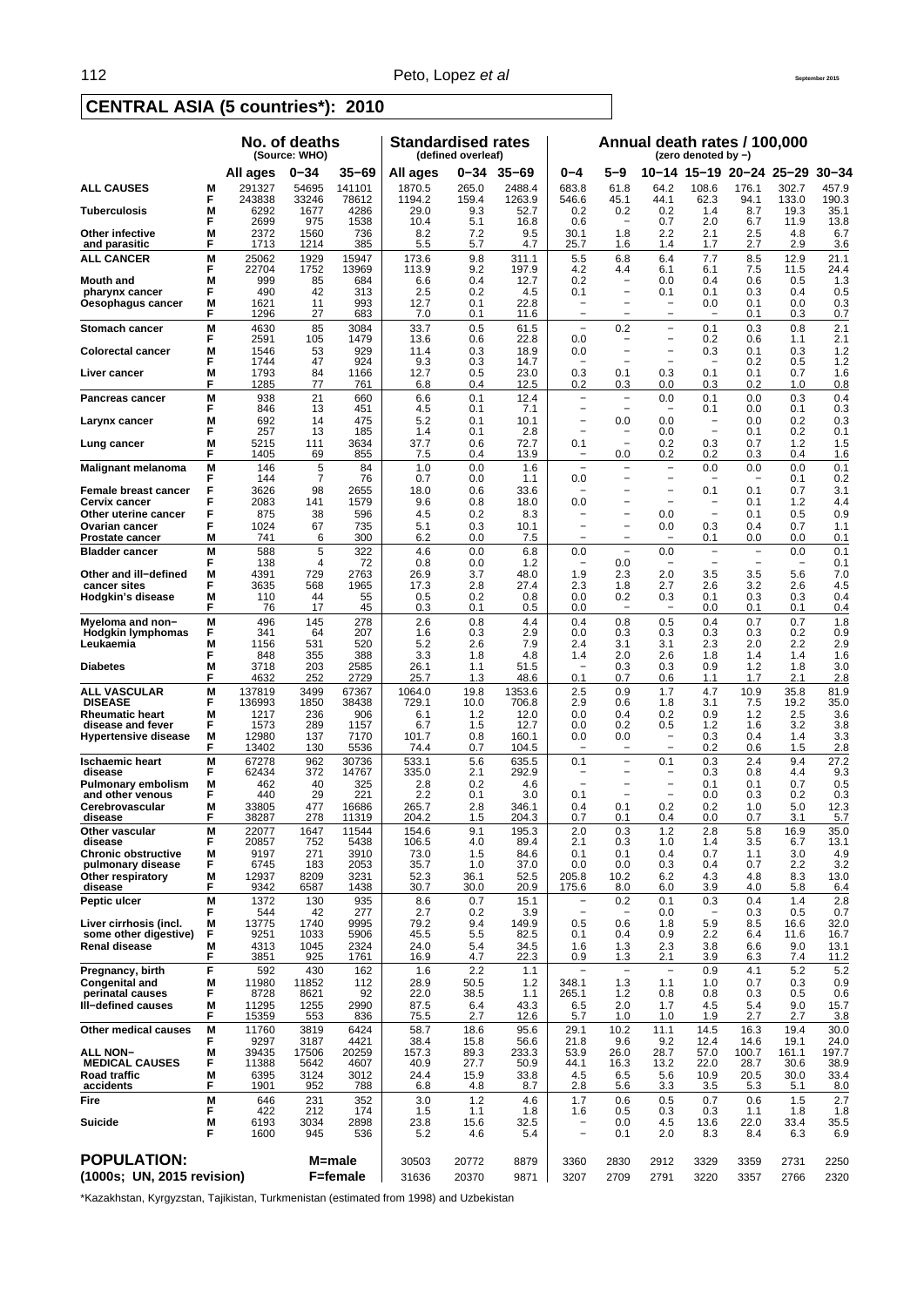### **2010: CENTRAL ASIA (5 countries)**

#### **(zero denoted by −) 9th ICD/10th ICD categories**

### **Annual death rates / 100,000**

|                                 |                |                 |                   |                     |                 |                          |                   |                               |                      |        | טעטשט שטו וואט ושטו ווער                                      |                                         |
|---------------------------------|----------------|-----------------|-------------------|---------------------|-----------------|--------------------------|-------------------|-------------------------------|----------------------|--------|---------------------------------------------------------------|-----------------------------------------|
| 35–39<br>599.9                  | 40-44<br>831.9 | 45–49<br>1078.9 | 50-54<br>1591.8   | $55 - 59$<br>2315.6 | 60–64<br>3801.3 | $65 - 69$<br>7199.5      |                   | 70–74 75–79<br>7947.7 13120.7 | $80+$ /NK<br>16438.9 | Μ      |                                                               | 001-999/A00-Y89                         |
| 241.7<br>39.9                   | 349.4<br>50.3  | 466.6<br>45.6   | 699.1<br>49.6     | 1096.5<br>47.5      | 1862.6<br>55.8  | 4131.2<br>80.0           | 5023.0<br>44.7    | 9333.1<br>36.4                | 16307.3<br>27.1      | F<br>M | <b>ALL CAUSES</b><br><b>Tuberculosis</b>                      | 010-018, 137/                           |
| 14.3                            | 18.2           | 15.3            | 11.3              | 15.3                | 13.2            | 30.1                     | 14.9              | 17.8                          | 7.0                  | F      |                                                               | A15-A19, B90                            |
| 7.5<br>3.0                      | 8.5<br>3.7     | 7.8<br>3.5      | 6.2<br>3.8        | 9.3<br>3.1          | 8.3<br>5.1      | 18.8<br>11.0             | 9.8<br>8.6        | 8.1<br>9.6                    | 7.8<br>6.3           | Μ<br>F | Other infective<br>and parasitic rest of A00-B99 excl A33,A34 | Rest of 001-139,279.5&.6/               |
| 31.9                            | 52.1           | 95.2            | 179.3             | 337.5               | 553.7           | 928.3                    | 860.0             | 915.8                         | 720.0                | M      | <b>ALL CANCER</b>                                             | 140-208/C00-C97                         |
| 41.1<br>1.4                     | 72.3<br>2.5    | 111.8<br>4.9    | 157.5<br>7.9      | 213.0<br>16.3       | 296.1<br>19.5   | 493.7<br>36.2            | 477.7<br>30.6     | 574.8<br>30.1                 | 471.4<br>15.1        | F<br>M | <b>Mouth and</b>                                              | 140-149/C00-C14                         |
| 0.7                             | 1.2            | 2.1             | 4.3               | 5.0                 | 8.0             | 10.4                     | 9.4               | 10.5                          | 9.4                  | F      | pharynx cancer                                                |                                         |
| 0.8<br>1.4                      | 1.6<br>2.5     | 4.1<br>4.2      | 8.2<br>5.8        | 20.3<br>9.1         | 38.6<br>15.9    | 85.7<br>42.4             | 69.1<br>40.6      | 83.2<br>43.6                  | 67.2<br>42.8         | M<br>F | Oesophagus cancer                                             | 150/C15                                 |
| 5.3                             | 9.1            | 18.1            | 36.9              | 60.2                | 109.8           | 191.0                    | 175.0             | 181.7                         | 151.2                | M      | Stomach cancer                                                | 151/C16                                 |
| 4.9<br>2.0                      | 5.6<br>3.8     | 10.6<br>4.7     | 15.0<br>8.1       | 20.4<br>20.3        | 33.9<br>31.0    | 69.2<br>62.8             | 70.2<br>61.8      | 84.9<br>70.6                  | 64.3<br>70.9         | F<br>M | <b>Colorectal cancer</b>                                      | 153, 154/C18-C21                        |
| 1.5                             | 3.1            | 5.6             | 10.0              | 14.4                | 25.5            | 42.8                     | 46.6              | 72.5                          | 54.2                 | F      |                                                               |                                         |
| 2.2<br>1.6                      | 2.5<br>2.4     | 7.0<br>5.1      | 15.6<br>7.5       | 23.1<br>9.1         | 39.5<br>22.1    | 70.9<br>39.3             | 72.3<br>32.6      | 54.9<br>34.0                  | 54.2<br>29.5         | Μ<br>F | Liver cancer                                                  | 155.0/C22 excl C221                     |
| 1.2                             | 1.6            | 4.7             | 8.0               | 14.5                | 24.0            | 33.1                     | 34.5              | 28.3                          | 22.4                 | M      | <b>Pancreas cancer</b>                                        | 157/C25                                 |
| 0.4<br>0.5                      | 1.4<br>0.8     | 2.4<br>2.3      | 6.2<br>5.1        | 7.3<br>9.6          | 11.5<br>20.3    | 20.6<br>32.0             | 27.0<br>23.1      | 24.1<br>30.1                  | 30.7<br>18.2         | F<br>Μ | Larynx cancer                                                 | 161/C32                                 |
| 0.7                             | 1.1            | 1.3             | 2.2               | 1.9                 | 2.9             | 9.8                      | 4.5               | 5.7                           | 2.7                  | F      |                                                               |                                         |
| 3.4<br>1.7                      | 7.0<br>3.1     | 17.1<br>4.9     | 45.1<br>7.8       | 87.4<br>14.1        | 143.1<br>21.6   | 205.8<br>44.4            | 193.7<br>32.0     | 188.5<br>41.6                 | 105.3<br>32.2        | Μ<br>F | Lung cancer                                                   | 162/C33, C34                            |
| 0.3                             | 0.3            | 0.6             | 0.7               | 1.2                 | 3.7             | 4.4                      | 7.8               | 5.4                           | 5.7                  | M      | <b>Malignant melanoma</b>                                     | 172/C43                                 |
| 0.2<br>6.9                      | 0.4<br>16.0    | 0.4<br>26.8     | 0.7<br>32.0       | 1.8<br>45.5         | 1.2<br>51.1     | 3.0<br>57.0              | 2.2<br>53.9       | 6.5<br>72.7                   | 5.8<br>67.0          | F<br>F | Female breast cancer                                          | 174/C50                                 |
| 7.6                             | 14.0           | 16.8            | 20.6              | 19.9                | 18.5            | 28.5                     | 27.4              | 32.8                          | 18.1                 | F      | Cervix cancer                                                 | 180/C53                                 |
| 1.3<br>1.8                      | 2.8<br>3.3     | 5.1<br>6.1      | 7.2<br>9.3        | 8.8<br>12.3         | 14.8<br>16.1    | 18.3<br>21.6             | 17.2<br>21.3      | 18.7<br>14.4                  | 16.2<br>8.9          | F<br>F | Other uterine cancer<br><b>Ovarian cancer</b>                 | 179, 182/C54, C55<br>183/C56, C570-C574 |
| 0.3                             | 0.1            | 0.7             | 1.8               | 5.8                 | 13.8            | 30.0                     | 41.5              | 54.9                          | 68.3                 | Μ      | Prostate cancer                                               | 185/C61                                 |
| 0.1<br>$\overline{\phantom{0}}$ | 0.8<br>0.5     | 2.0             | 2.6               | 6.7                 | 14.0            | 21.6<br>4.7              | 25.8<br>4.0       | 36.4                          | 34.9                 | M<br>F | <b>Bladder cancer</b>                                         | 188/C67                                 |
| 9.2                             | 15.7           | 0.3<br>22.0     | 0.8<br>29.7       | 0.9<br>57.0         | 1.3<br>75.3     | 127.1                    | 99.5              | 4.0<br>129.1                  | 5.6<br>91.8          | M      | Other and ill-defined                                         | Rest of 140-199/                        |
| 6.6                             | 9.7            | 14.6            | 22.4              | 34.3                | 39.2            | 64.7                     | 74.3              | 90.6                          | 76.2                 | F      | cancer sites                                                  | rest of C00-C80, C97                    |
| 0.2<br>0.3                      | 0.5<br>0.5     | 0.6<br>0.5      | 0.7<br>0.4        | 0.7<br>0.5          | 1.0<br>0.1      | 1.8<br>1.2               | 1.8<br>0.3        | 0.9<br>2.5                    | 0.5<br>0.7           | M<br>F | Hodgkin's disease                                             | 201/C81                                 |
| 1.9                             | 1.5            | 1.7             | 3.3               | 5.9                 | 6.7             | 9.9                      | 8.9               | 10.3                          | 5.7                  | M      | Myeloma and non-                                              | 200, 202-203/                           |
| 0.9<br>3.0                      | 1.1<br>4.3     | 1.6<br>4.8      | 2.0<br>5.4        | 2.9<br>8.6          | 4.7<br>13.5     | 7.3<br>15.9              | 6.4<br>14.6       | 3.7<br>11.2                   | 4.1<br>8.3           | F<br>M | Hodgkin lymphomas<br>Leukaemia                                | C82-C90, C96<br>204-208/C91-C95         |
| 2.5                             | 3.6            | 3.4             | 3.2               | 4.6                 | 7.6             | 8.6                      | 8.0               | 12.2                          | 2.9                  | F      |                                                               |                                         |
| 4.5<br>3.3                      | 8.2<br>5.6     | 13.2<br>9.8     | 29.2<br>22.3      | 59.5<br>49.0        | 83.0<br>83.5    | 163.1<br>166.5           | 113.2<br>118.2    | 134.5<br>157.4                | 70.4<br>85.1         | M<br>F | <b>Diabetes</b>                                               | 250/E10-E14                             |
| 142.1                           | 257.7          | 426.5           | 747.6             | 1168.7              | 2163.0          | 4569.6                   | 5432.4            | 9374.6                        | 11628.5              | M      | <b>ALL VASCULAR</b>                                           | 390-459/100-199                         |
| 55.3<br>5.5                     | 96.0<br>7.3    | 165.3<br>11.0   | 292.2<br>12.4     | 533.1<br>14.6       | 1084.0<br>13.3  | 2722.0<br>19.8           | 3611.2<br>9.6     | 6928.8<br>5.8                 | 11977.0<br>10.4      | F<br>M | <b>DISEASE</b><br>Rheumatic heart                             | 390-398/100-109                         |
| 4.9                             | 11.0           | 12.8            | 15.2              | 14.7                | 16.4            | 14.1                     | 12.9              | 6.2                           | 5.8                  | F      | disease and fever                                             |                                         |
| 6.6<br>4.4                      | 15.9<br>10.1   | 35.4<br>20.9    | 76.0<br>46.1      | 125.7<br>80.5       | 243.7<br>151.4  | 617.5<br>418.4           | 556.8<br>419.3    | 901.9<br>673.6                | 640.2<br>657.9       | M<br>F | <b>Hypertensive disease</b>                                   | 401-405/I10-I15                         |
| 51.9                            | 112.0          | 189.8           | 323.6             | 533.0               | 1009.5          | 2228.9                   | 2768.1            | 5091.9                        | 6323.4               | M      | <b>Ischaemic heart</b>                                        | 410-414/I20-I25                         |
| 14.1<br>1.8                     | 26.8<br>1.9    | 45.6<br>4.2     | 89.3<br>2.8       | 193.8<br>7.8        | 454.6<br>7.2    | 1226.2<br>6.2            | 1702.5<br>10.0    | 3511.7<br>10.8                | 5849.2<br>15.1       | F<br>Μ | disease<br>Pulmonary embolism                                 | 415.1, 451-453/                         |
| 0.8                             | 1.0            | 2.3             | 2.5               | 3.1                 | 4.0             | 7.3                      | 7.3               | 14.4                          | 22.5                 | F      | and other venous                                              | I26, I80-I82                            |
| 23.2<br>11.2                    | 50.7<br>21.6   | 94.5<br>52.7    | 186.4<br>96.7     | 305.9<br>173.0      | 592.8<br>329.5  | 1168.8<br>745.1          | 1378.9<br>998.1   | 2251.3<br>1845.6              | 2916.4<br>3360.4     | M<br>F | Cerebrovascular<br>disease                                    | 430-438/160-169                         |
| 53.1                            | 69.8           | 91.5            | 146.5             | 181.7               | 296.5           | 528.4                    | 709.0             | 1112.8                        | 1723.0               | M      | Other vascular                                                | Rest of 390-459/                        |
| 19.8<br>9.1                     | 25.5<br>9.8    | 31.1<br>20.5    | 42.3<br>37.9      | 68.0<br>62.1        | 128.2<br>145.4  | 310.9<br>307.7           | 471.1<br>416.2    | 877.4<br>694.5                | 2081.2<br>859.2      | F<br>M | disease<br><b>Chronic obstructive</b>                         | rest of I00-I99<br>490-496/             |
| 4.7                             | 8.2            | 9.7             | 13.2              | 24.5                | 56.7            | 142.1                    | 185.5             | 330.9                         | 525.8                | F      | pulmonary disease                                             | J40-J47, J67                            |
| 16.6<br>7.9                     | 23.7<br>9.7    | 28.0<br>11.5    | 37.7<br>12.3      | 51.1<br>14.9        | 70.8<br>23.7    | 139.4<br>66.4            | 125.7<br>64.1     | 214.6<br>88.6                 | 244.5<br>145.4       | M<br>F | Other respiratory<br>disease                                  | Rest of 460-519/<br>rest of J00-J98     |
| 3.5                             | 6.7            | 7.8             | 11.5              | 17.1                | 25.5            | 33.4                     | 28.3              | 53.1                          | 33.9                 | Μ      | Peptic ulcer                                                  | 531-533/K25-K27                         |
| 0.9                             | 1.8<br>76.1    | 2.1             | 3.1<br>127.5      | 4.1<br>175.9        | 5.5             | 9.6<br>306.9             | 11.6<br>249.2     | 20.1<br>280.2                 | 19.6<br>169.4        | F<br>M |                                                               |                                         |
| 48.3<br>23.1                    | 34.1           | 96.1<br>38.2    | 66.8              | 93.5                | 218.4<br>125.5  | 196.5                    | 164.6             | 192.4                         | 144.4                | F      | Liver cirrhosis (incl.<br>some other digestive)               | 571/K70, K74                            |
| 17.4<br>13.1                    | 20.1<br>12.9   | 20.6<br>12.9    | 24.3<br>21.3      | 36.1<br>19.9        | 43.5<br>21.9    | 79.7<br>54.0             | 88.1<br>47.1      | 115.6<br>82.9                 | 156.9<br>139.3       | M<br>F | Renal disease                                                 | 580-590/N00-N19                         |
| 5.5                             | 2.3            | 0.2             | $\qquad \qquad -$ | $\qquad \qquad -$   |                 | $\overline{\phantom{0}}$ | $\qquad \qquad -$ | $\overline{a}$                | $\overline{a}$       | F      | Pregnancy, birth                                              | 630-676/A34,O00-O99                     |
| 0.7                             | 1.7            | 1.6             | 1.0               | 1.5                 | 1.8             | 0.5                      | 3.0               | 0.9                           | 0.5                  | Μ      | <b>Congenital and</b>                                         | 740-779/A33,                            |
| 0.7<br>20.6                     | 0.7<br>25.6    | 0.7<br>26.1     | 0.8<br>41.1       | 1.4<br>40.8         | 1.3<br>54.8     | 2.2<br>94.1              | 1.8<br>212.2      | 1.1<br>884.8                  | 2165.1               | F<br>Μ | perinatal causes<br>III-defined causes                        | P00-P96, Q00-Q99<br>780-799/R00-R99     |
| 3.4                             | 5.6            | 6.0             | 7.4               | 9.3                 | 16.1            | 40.5                     | 137.9             | 694.2                         | 2575.8               | F      |                                                               |                                         |
| 38.4<br>27.2                    | 52.9<br>34.1   | 66.9<br>37.2    | 71.7<br>42.6      | 96.4<br>57.9        | 131.6<br>70.4   | 211.3<br>126.8           | 176.8<br>112.5    | 202.4<br>138.7                | 152.2<br>119.0       | M<br>F | Other medical causes                                          | Rest of 001-799/<br>rest of A00-R99     |
| 219.5                           | 238.4          | 223.2           | 227.2             | 212.0               | 245.8           | 266.8                    | 188.0             | 205.1                         | 203.3                | Μ      | <b>ALL NON-</b>                                               | E800-E999/V01-Y89                       |
| 38.2<br>38.2                    | 44.5<br>37.8   | 42.3<br>34.4    | 44.5<br>29.4      | 57.6<br>22.0        | 59.5<br>30.6    | 69.8<br>44.3             | 67.4<br>29.9      | 95.7<br>36.0                  | 91.2<br>25.0         | F<br>Μ | <b>MEDICAL CAUSES</b><br>Road traffic                         | E810-E819, E826-E829/                   |
| 6.4                             | 8.5            | 8.1             | 6.8               | 8.5                 | 8.3             | 14.4                     | 9.1               | 17.6                          | 10.2                 | F      | accidents                                                     | part of V01–V99, Y850                   |
| 3.0<br>1.8                      | 3.9<br>1.4     | 3.3<br>2.0      | 4.7<br>1.3        | 3.5<br>2.1          | 6.3<br>1.9      | 7.3<br>2.2               | 7.5<br>2.1        | 9.0<br>3.4                    | 5.2<br>2.7           | M<br>F | Fire                                                          | E890-E899/X00-X09                       |
| 31.8                            | 35.3           | 33.3            | 33.0              | 28.1                | 31.0            | 34.6                     | 27.1              | 31.9                          | 37.0                 | Μ      | Suicide                                                       | E950-E959/X60-X84                       |
| 5.8                             | 6.3            | 5.0             | 4.7               | 5.2                 | 4.4             | 6.5                      | 6.7               | 8.5                           | 11.4                 | F      |                                                               |                                         |
| 2000                            | 1759           | 1740            | 1413              | 982                 | 600             | 384                      | 438               | 222                           | 192                  | M      | <b>POPULATION</b>                                             |                                         |
| 2095                            | 1884           | 1904            | 1582              | 1164                | 750             | 491                      | 629               | 353                           | 413                  | F      | (1000s; UN, 2015 revision)                                    |                                         |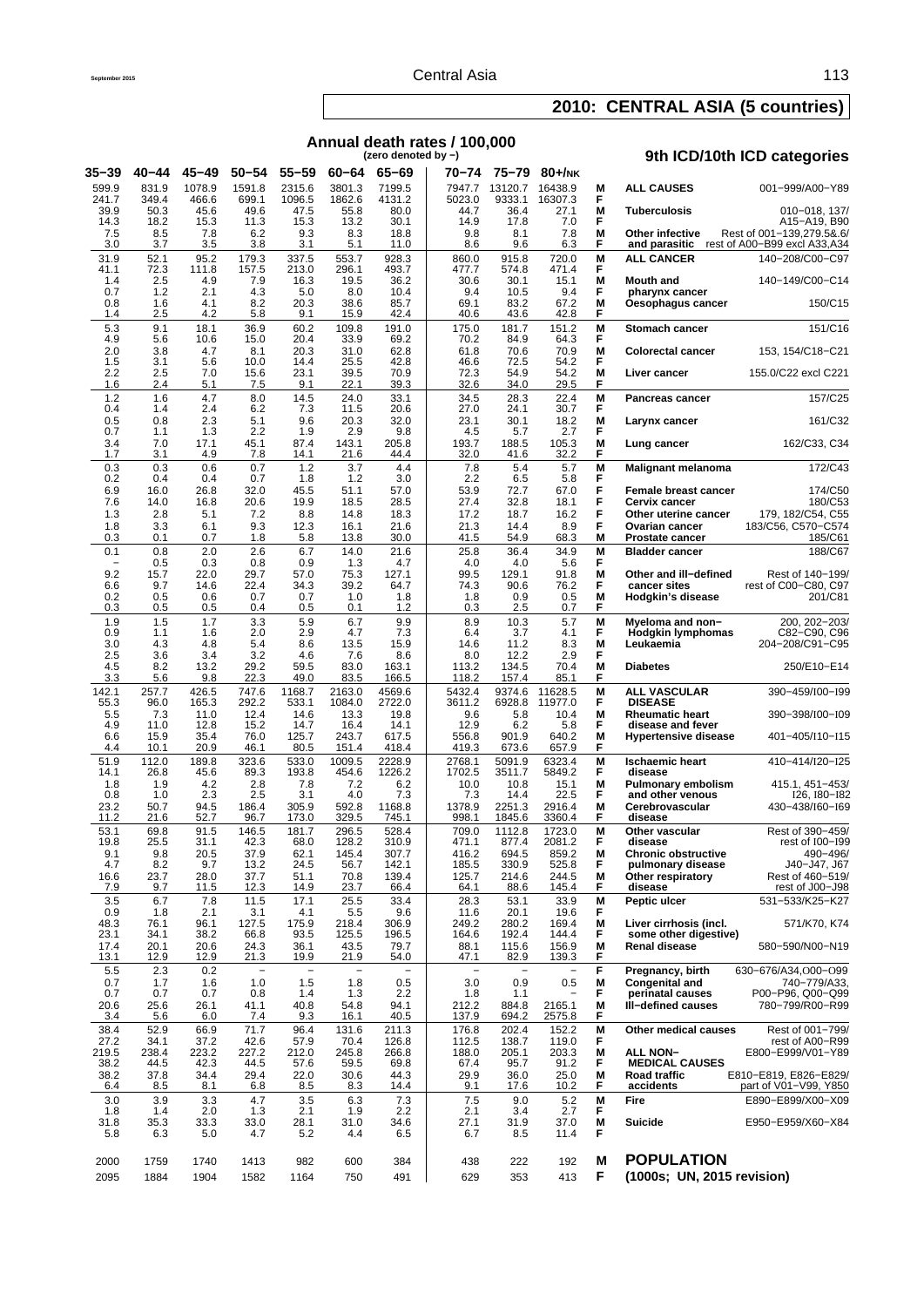### **CROATIA: 2010**

|                                               |                            |                | No. of deaths<br>(Source: WHO)                       |                                 | <b>Standardised rates</b> | (defined overleaf)                                   |                                 |                                                      |                                                      | Annual death rates / 100,000                         | (zero denoted by -)                                  |                                                      |                                                      |                                 |
|-----------------------------------------------|----------------------------|----------------|------------------------------------------------------|---------------------------------|---------------------------|------------------------------------------------------|---------------------------------|------------------------------------------------------|------------------------------------------------------|------------------------------------------------------|------------------------------------------------------|------------------------------------------------------|------------------------------------------------------|---------------------------------|
|                                               |                            | All ages       | $0 - 34$                                             | $35 - 69$                       | All ages                  | $0 - 34$                                             | $35 - 69$                       | $0 - 4$                                              | 5–9                                                  |                                                      |                                                      | 10-14 15-19 20-24 25-29                              |                                                      | $30 - 34$                       |
| <b>ALL CAUSES</b>                             | М<br>F                     | 25683<br>26413 | 601<br>277                                           | 9305<br>4387                    | 989.5<br>583.9            | 64.3<br>32.7                                         | 1104.4<br>465.6                 | 114.9<br>92.4                                        | 15.9<br>7.9                                          | 12.1<br>11.9                                         | 41.2<br>29.3                                         | 79.4<br>30.0                                         | 89.9<br>23.6                                         | 97.1<br>33.6                    |
| <b>Tuberculosis</b>                           | M                          | 53             |                                                      | 20                              | 2.0                       |                                                      | 2.2                             |                                                      |                                                      |                                                      |                                                      |                                                      |                                                      |                                 |
| Other infective                               | F<br>M                     | 29<br>127      | 1<br>5                                               | 4<br>57                         | 0.7<br>5.2                | 0.1<br>0.6                                           | 0.4<br>6.3                      | $\overline{a}$<br>2.7                                | $\overline{\phantom{0}}$<br>$\overline{\phantom{0}}$ | $\overline{a}$<br>$\overline{\phantom{0}}$           | $\overline{\phantom{0}}$<br>$\overline{\phantom{a}}$ | $\overline{a}$<br>0.7                                | 0.7<br>$\overline{\phantom{0}}$                      | 0.7                             |
| and parasitic<br><b>ALL CANCER</b>            | F<br>M                     | 128<br>7751    | 2<br>64                                              | 33<br>3430                      | 3.1<br>295.9              | 0.3<br>6.9                                           | 3.3<br>410.5                    | 1.9<br>6.2                                           | $\overline{a}$<br>5.6                                | $\overline{a}$<br>2.4                                | $\overline{a}$<br>7.4                                | 5.0                                                  | $\overline{a}$<br>11.4                               | 10.0                            |
| <b>Mouth and</b>                              | F<br>M                     | 5731<br>256    | 44<br>$\mathbf{1}$                                   | 2103<br>195                     | 152.0<br>10.3             | 4.7<br>0.1                                           | 218.7<br>21.7                   | 2.8                                                  | 2.0                                                  | $\overline{\phantom{0}}$                             | 4.3                                                  | 6.0                                                  | 5.6<br>0.7                                           | 12.3                            |
| pharynx cancer                                | F                          | 70             |                                                      | 38                              | 2.1                       |                                                      | 3.9                             |                                                      |                                                      |                                                      | $\overline{a}$                                       |                                                      |                                                      |                                 |
| Oesophagus cancer                             | M<br>F                     | 165<br>37      | $\overline{\phantom{0}}$<br>$\overline{\phantom{0}}$ | 93<br>14                        | 6.3<br>1.0                | $\overline{\phantom{0}}$<br>$\overline{\phantom{a}}$ | 10.3<br>1.3                     | —<br>$\overline{a}$                                  |                                                      | $\overline{\phantom{0}}$<br>$\overline{a}$           | $\overline{\phantom{0}}$<br>$\overline{\phantom{0}}$ | $\overline{a}$                                       | $\overline{a}$<br>$\overline{\phantom{0}}$           |                                 |
| <b>Stomach cancer</b>                         | M<br>F                     | 500<br>339     | $\overline{4}$<br>1                                  | 207<br>94                       | 19.0<br>8.2               | 0.4<br>0.1                                           | 25.3<br>9.8                     | $\overline{\phantom{0}}$<br>$\overline{\phantom{0}}$ | $\overline{\phantom{0}}$                             | $\overline{\phantom{0}}$<br>$\overline{\phantom{0}}$ | $\overline{\phantom{0}}$<br>$\overline{\phantom{0}}$ | 0.7                                                  | 2.0<br>$\overline{\phantom{0}}$                      | $\overline{\phantom{0}}$<br>0.7 |
| <b>Colorectal cancer</b>                      | M<br>F                     | 1139<br>792    | 4<br>3                                               | 416<br>226                      | 42.8<br>19.3              | 0.4<br>0.3                                           | 51.7<br>24.2                    | $\overline{a}$<br>$\overline{a}$                     |                                                      |                                                      | 0.8                                                  | $\overline{a}$<br>$\overline{\phantom{0}}$           | 1.3<br>$\overline{a}$                                | 0.7<br>2.1                      |
| Liver cancer                                  | M<br>F                     | 276<br>142     | $\overline{\phantom{0}}$<br>$\mathbf{1}$             | 144<br>27                       | 10.6                      | $\overline{\phantom{0}}$<br>0.1                      | 17.8                            | $\overline{a}$<br>$\overline{a}$                     | $\overline{\phantom{0}}$                             | $\overline{\phantom{0}}$<br>$\overline{\phantom{0}}$ | $\overline{\phantom{a}}$<br>$\overline{\phantom{0}}$ | $\overline{a}$<br>$\overline{a}$                     | $\overline{a}$<br>0.7                                | $\overline{\phantom{0}}$        |
| <b>Pancreas cancer</b>                        | M                          | 352            | $\qquad \qquad -$                                    | 159                             | 3.2<br>13.5               | $\qquad \qquad -$                                    | 2.9<br>18.8                     | $\overline{\phantom{0}}$                             | $\overline{\phantom{0}}$                             | $\overline{\phantom{0}}$                             | $\overline{\phantom{0}}$                             | $\overline{\phantom{0}}$                             | $\overline{a}$                                       | $\overline{\phantom{0}}$        |
| Larynx cancer                                 | F<br>M                     | 318<br>200     | $\overline{\phantom{0}}$<br>$\overline{\phantom{0}}$ | 94<br>125                       | 7.8<br>7.8                | $\qquad \qquad -$<br>$\overline{\phantom{0}}$        | 10.2<br>14.8                    | $\overline{\phantom{0}}$<br>—                        |                                                      | -                                                    | $\overline{\phantom{0}}$<br>$\overline{\phantom{0}}$ | $\overline{\phantom{0}}$                             | -<br>$\overline{\phantom{0}}$                        | $\overline{\phantom{0}}$        |
| Lung cancer                                   | F<br>M                     | 15<br>2118     | $\mathbf{1}$                                         | 6<br>1131                       | 0.4<br>80.8               | $\overline{\phantom{0}}$<br>0.1                      | 0.6<br>131.9                    | $\overline{\phantom{0}}$                             | $\overline{\phantom{0}}$                             | $\overline{\phantom{0}}$                             | $\overline{ }$<br>$\overline{a}$                     | $\overline{\phantom{0}}$<br>0.7                      | -<br>$\overline{\phantom{0}}$                        |                                 |
|                                               | F                          | 650            | 2                                                    | 329                             | 18.9                      | 0.2                                                  | 33.7                            | $\overline{a}$                                       | $\overline{\phantom{0}}$                             |                                                      | $\overline{\phantom{0}}$                             | $\overline{\phantom{0}}$                             | 0.7                                                  | 0.7                             |
| <b>Malignant melanoma</b>                     | M                          | 104<br>98      | 3<br>$\overline{\mathbf{c}}$                         | 45<br>41                        | 4.1<br>2.8                | 0.3<br>0.2                                           | 5.4<br>4.1                      | $\overline{\phantom{0}}$<br>$\overline{\phantom{0}}$ | $\overline{\phantom{0}}$<br>$\overline{\phantom{0}}$ | $\overline{\phantom{0}}$<br>$\overline{\phantom{0}}$ | $\overline{\phantom{0}}$<br>$\qquad \qquad -$        | $\overline{\phantom{0}}$<br>$\overline{\phantom{0}}$ | 0.7<br>$\overline{ }$                                | 1.3<br>1.4                      |
| Female breast cancer<br>Cervix cancer         | F<br>F                     | 983<br>132     | $\mathbf{1}$<br>3                                    | 426<br>72                       | 27.5<br>4.2               | 0.1<br>0.3                                           | 43.6<br>7.0                     |                                                      |                                                      |                                                      | $\overline{\phantom{0}}$                             |                                                      | $\overline{a}$<br>$\overline{\phantom{0}}$           | 0.7<br>2.1                      |
| Other uterine cancer<br><b>Ovarian cancer</b> | F<br>F                     | 222<br>292     | 1                                                    | 82<br>154                       | 5.8<br>8.8                | $\overline{\phantom{a}}$<br>0.1                      | 8.3<br>15.8                     | $\overline{a}$<br>$\overline{\phantom{0}}$           |                                                      | $\overline{a}$                                       | $\overline{\phantom{0}}$<br>$\overline{\phantom{0}}$ | $\overline{\phantom{0}}$<br>$\overline{\phantom{0}}$ | $\overline{a}$<br>$\overline{\phantom{0}}$           | 0.7                             |
| Prostate cancer                               | M                          | 723            | $\overline{\phantom{0}}$                             | 98                              | 26.6                      | $\overline{\phantom{0}}$                             | 13.9                            | $\overline{a}$                                       | $\overline{\phantom{0}}$                             |                                                      | $\overline{\phantom{0}}$                             | $\overline{\phantom{0}}$                             | $\overline{\phantom{0}}$                             | $\overline{\phantom{0}}$        |
| <b>Bladder cancer</b>                         | M<br>F                     | 261<br>105     | $\overline{\phantom{0}}$<br>$\overline{a}$           | 78<br>24                        | 9.7<br>2.4                | $\overline{\phantom{0}}$<br>$\overline{\phantom{0}}$ | 9.8<br>2.6                      | $\overline{\phantom{0}}$<br>$\overline{a}$           | $\overline{\phantom{0}}$<br>$\overline{\phantom{0}}$ | $\overline{\phantom{0}}$<br>$\overline{\phantom{0}}$ | $\overline{\phantom{0}}$<br>$\overline{\phantom{0}}$ | $\overline{\phantom{0}}$<br>$\overline{\phantom{a}}$ | $\overline{a}$<br>$\overline{a}$                     | $\overline{\phantom{0}}$        |
| Other and ill-defined<br>cancer sites         | M<br>F                     | 1194<br>1106   | 28<br>19                                             | 556<br>352                      | 46.5<br>28.5              | 3.2<br>2.1                                           | 67.1<br>37.2                    | 4.5<br>1.9                                           | 4.7<br>1.0                                           | 1.6<br>$\overline{\phantom{0}}$                      | 3.3<br>2.6                                           | 2.2<br>3.8                                           | 2.0<br>3.5                                           | 4.0<br>2.1                      |
| Hodgkin's disease                             | M<br>F                     | 10<br>13       | 3                                                    | 8<br>3                          | 0.4<br>0.4                | 0.3                                                  | 0.9<br>0.3                      | $\overline{a}$                                       |                                                      | $\overline{\phantom{0}}$                             | $\overline{\phantom{a}}$                             | 0.8                                                  | $\overline{a}$                                       | 1.4                             |
| Myeloma and non-                              | M                          | 241            | 10                                                   | 103                             | 9.3                       | 1.0                                                  | 12.2                            | 0.9                                                  | $\overline{\phantom{0}}$                             |                                                      | $\overline{\phantom{0}}$                             | 0.7                                                  | 2.7                                                  | 2.7                             |
| Hodgkin lymphomas<br>Leukaemia                | F<br>М                     | 242<br>212     | 4<br>13                                              | 79<br>72                        | 6.3<br>8.2                | 0.4<br>1.4                                           | 8.8<br>8.9                      | 0.9<br>0.9                                           | 0.9                                                  | 0.8                                                  | $\overline{\phantom{0}}$<br>3.3                      | 0.8<br>0.7                                           | 0.7<br>2.0                                           | 0.7<br>1.3                      |
| <b>Diabetes</b>                               | F<br>M                     | 175<br>631     | 4<br>$\overline{2}$                                  | 42<br>206                       | 4.4<br>23.8               | 0.5<br>0.2                                           | 4.3<br>25.9                     | $\overline{\phantom{0}}$                             | 1.0<br>$\overline{\phantom{0}}$                      | $\overline{a}$<br>$\overline{\phantom{0}}$           | 1.7<br>$\overline{\phantom{0}}$                      | 0.8<br>$\overline{\phantom{0}}$                      | $\overline{ }$<br>$\overline{a}$                     | 1.3                             |
| <b>ALL VASCULAR</b>                           | F<br>M                     | 793<br>10929   | 2<br>40                                              | 111<br>3085                     | 16.9<br>413.1             | 0.2<br>4.0                                           | 12.4<br>375.5                   | $\overline{\phantom{0}}$<br>$\overline{\phantom{0}}$ | $\overline{\phantom{0}}$<br>1.9                      | $\overline{\phantom{0}}$<br>0.8                      | $\overline{\phantom{a}}$<br>1.6                      | $\overline{a}$<br>3.6                                | $\overline{a}$<br>8.1                                | 1.4<br>12.0                     |
| <b>DISEASE</b><br><b>Rheumatic heart</b>      | F<br>M                     | 14702<br>22    | 17<br>$\overline{\phantom{0}}$                       | 1226<br>3                       | 290.8<br>0.8              | 1.8<br>$\overline{\phantom{0}}$                      | 135.3<br>0.4                    | 0.9                                                  | $\overline{\phantom{0}}$                             | 1.7                                                  | 0.9                                                  | 2.2                                                  | 2.8                                                  | 4.1                             |
| disease and fever                             | F<br>M                     | 44<br>519      | $\overline{a}$<br>$\overline{\phantom{0}}$           | 6<br>161                        | 0.9<br>19.9               | $\overline{\phantom{0}}$                             | 0.7                             | $\overline{\phantom{0}}$                             |                                                      |                                                      |                                                      | $\overline{\phantom{0}}$                             | $\overline{a}$<br>$\overline{a}$                     |                                 |
| <b>Hypertensive disease</b>                   | F                          | 1119           | $\overline{a}$                                       | 78                              | 21.7                      | $\qquad \qquad -$<br>$\overline{\phantom{0}}$        | 19.8<br>8.9                     | $\overline{a}$                                       |                                                      | $\overline{\phantom{0}}$                             | $\overline{\phantom{0}}$                             | $\overline{a}$                                       | $\overline{a}$                                       |                                 |
| <b>Ischaemic heart</b><br>disease             | M<br>F                     | 5115<br>6149   | 5<br>$\overline{\phantom{0}}$                        | 1657<br>524                     | 194.5<br>121.7            | 0.5<br>$\overline{\phantom{0}}$                      | 199.0<br>57.7                   | $\overline{\phantom{0}}$<br>$\overline{\phantom{0}}$ | $\overline{\phantom{0}}$                             | $\overline{\phantom{0}}$                             | $\overline{\phantom{0}}$                             | $\overline{\phantom{0}}$<br>$\overline{\phantom{0}}$ | 1.3                                                  | 2.0                             |
| <b>Pulmonary embolism</b><br>and other venous | M<br>F                     | 63<br>120      | $\overline{\mathbf{c}}$                              | 24<br>22                        | 2.4<br>2.7                | 0.2<br>$\overline{\phantom{0}}$                      | 2.8<br>2.3                      | —                                                    |                                                      |                                                      | -                                                    | $\overline{\phantom{0}}$                             | $\overline{\phantom{0}}$<br>$\overline{\phantom{0}}$ | 1.3                             |
| Cerebrovascular<br>disease                    | M<br>F                     | 3206<br>4404   | 5<br>6                                               | 733<br>405                      | 118.8<br>88.5             | 0.5<br>0.6                                           | 92.2<br>44.8                    | -<br>$\overline{a}$                                  |                                                      | 0.8                                                  | $\overline{\phantom{0}}$                             | 0.7<br>$\overline{\phantom{0}}$                      | 1.3<br>2.8                                           | 1.3<br>0.7                      |
| Other vascular                                | М                          | 2004           | 28                                                   | 507                             | 76.7                      | 2.8                                                  | 61.3                            |                                                      | 1.9                                                  | 0.8                                                  | 1.6                                                  | 2.9                                                  | 5.4                                                  | 7.3                             |
| disease<br><b>Chronic obstructive</b>         | F<br>M                     | 2866<br>943    | 11<br>$\overline{a}$                                 | 191<br>174                      | 55.4<br>34.8              | 1.2                                                  | 20.9<br>22.7                    | 0.9                                                  | $\overline{\phantom{0}}$                             | 0.8<br>$\overline{\phantom{0}}$                      | 0.9                                                  | 2.2                                                  | $\overline{\phantom{0}}$                             | 3.4                             |
| pulmonary disease<br>Other respiratory        | F<br>Μ                     | 582<br>248     | $\overline{2}$<br>4                                  | 67<br>81                        | 12.0<br>9.7               | 0.2<br>0.4                                           | 7.3<br>9.6                      | $\overline{a}$<br>0.9                                |                                                      | $\overline{a}$                                       | $\overline{a}$                                       | $\overline{\phantom{0}}$<br>$\overline{\phantom{0}}$ | 0.7<br>$\qquad \qquad -$                             | 0.7<br>2.0                      |
| disease<br>Peptic ulcer                       | F<br>M                     | 184<br>112     | $\overline{2}$<br>$\overline{\phantom{a}}$           | 33<br>39                        | 4.2<br>4.3                | 0.3<br>$\qquad \qquad -$                             | 3.5<br>4.4                      | 0.9<br>$\overline{ }$                                | $\overline{\phantom{0}}$<br>$\overline{\phantom{0}}$ | $\overline{\phantom{0}}$<br>$\overline{\phantom{0}}$ | 0.9<br>$\overline{\phantom{0}}$                      | $\overline{a}$<br>$\overline{\phantom{0}}$           | $\overline{a}$<br>$\overline{\phantom{0}}$           | Ξ<br>$\overline{\phantom{0}}$   |
|                                               | F<br>M                     | 128            | $\overline{\phantom{0}}$                             | 15                              | 2.6                       | $\overline{\phantom{0}}$                             | 1.5                             | $\overline{\phantom{0}}$                             | $\overline{\phantom{0}}$                             | $\overline{\phantom{0}}$                             | $\overline{\phantom{0}}$                             | $\overline{\phantom{0}}$                             | $\overline{\phantom{0}}$                             |                                 |
| Liver cirrhosis                               | F                          | 937<br>295     | 8<br>$\qquad \qquad$                                 | 663<br>162                      | 37.6<br>8.9               | 0.8                                                  | 75.0<br>16.5                    | $\overline{\phantom{0}}$<br>$\overline{\phantom{0}}$ | $\overline{\phantom{0}}$                             | $\overline{\phantom{0}}$<br>$\overline{\phantom{0}}$ | $\overline{\phantom{0}}$<br>$\overline{a}$           | $\overline{\phantom{0}}$<br>$\overline{\phantom{0}}$ | $\overline{\phantom{0}}$<br>$\overline{\phantom{0}}$ | 5.3                             |
| <b>Renal disease</b>                          | M<br>F                     | 242<br>348     | $\overline{\phantom{0}}$<br>$\overline{\phantom{0}}$ | 47<br>42                        | 9.1<br>7.2                | $\qquad \qquad -$<br>$\overline{\phantom{0}}$        | 5.7<br>4.7                      | $\overline{\phantom{0}}$<br>$\overline{\phantom{0}}$ | $\overline{\phantom{0}}$<br>$\overline{\phantom{0}}$ | $\overline{\phantom{0}}$<br>$\overline{\phantom{0}}$ | $\overline{\phantom{0}}$<br>$\overline{\phantom{0}}$ | $\overline{\phantom{0}}$<br>$\overline{\phantom{0}}$ | $\overline{\phantom{0}}$<br>$\overline{\phantom{0}}$ | $\overline{ }$                  |
| Pregnancy, birth<br><b>Congenital and</b>     | F<br>M                     | 4<br>119       | 4<br>106                                             | $\overline{\phantom{0}}$<br>12  | 0.2<br>8.0                | 0.4<br>13.3                                          | $\overline{\phantom{0}}$<br>1.1 | $\overline{\phantom{0}}$<br>89.1                     | $\overline{\phantom{0}}$                             | $\overline{\phantom{a}}$<br>$\overline{\phantom{0}}$ | $\overline{\phantom{a}}$<br>0.8                      | 0.8<br>1.4                                           | 0.7<br>0.7                                           | 1.4<br>1.3                      |
| perinatal causes<br>III-defined causes        | F<br>М                     | 112<br>190     | 90<br>16                                             | 20<br>47                        | 7.5<br>7.8                | 11.9<br>1.8                                          | 1.9<br>5.3                      | 75.4<br>7.1                                          | 2.0<br>$\overline{\phantom{0}}$                      | 0.8<br>$\overline{\phantom{0}}$                      | 2.6<br>0.8                                           | 0.8<br>$\overline{\phantom{a}}$                      | 1.4<br>2.7                                           | 0.7<br>2.0                      |
|                                               | F                          | 319            | $\overline{2}$                                       | 17                              | 6.1                       | 0.2                                                  | 1.8                             |                                                      | $\qquad \qquad -$                                    | $\qquad \qquad -$                                    | 0.9                                                  | $\qquad \qquad -$                                    | $\overline{\phantom{0}}$                             | 0.7                             |
| Other medical causes                          | M<br>F                     | 1564<br>1927   | 35<br>28                                             | 527<br>318                      | 60.5<br>42.9              | 3.8<br>3.3                                           | 61.6<br>34.2                    | 3.6<br>5.7                                           | 1.9<br>1.0                                           | 3.2<br>3.4                                           | 3.3<br>3.5                                           | 4.3<br>4.5                                           | 7.4<br>2.8                                           | 2.7<br>2.1                      |
| <b>ALL NON-</b><br><b>MEDICAL CAUSES</b>      | M<br>F                     | 1837<br>1131   | 321<br>83                                            | 917<br>236                      | 77.7<br>28.8              | 32.6<br>9.3                                          | 98.6<br>24.1                    | 5.3<br>4.7                                           | 6.6<br>3.0                                           | 5.6<br>5.9                                           | 27.2<br>16.4                                         | 64.2<br>15.8                                         | 59.7<br>9.0                                          | 59.9<br>10.3                    |
| <b>Road traffic</b><br>accidents              | М<br>F                     | 349<br>97      | 126<br>33                                            | 174<br>34                       | 15.8<br>3.8               | 12.9<br>3.6                                          | 18.2<br>3.5                     | 2.7<br>1.9                                           | 1.9<br>$\overline{\phantom{0}}$                      | 3.2<br>2.5                                           | 12.3<br>5.2                                          | 26.7<br>8.3                                          | 22.8<br>4.2                                          | 20.6<br>3.4                     |
| Fire                                          | M                          | 16             | $\overline{\phantom{a}}$                             | 7                               | 0.6                       | $\qquad \qquad -$                                    | 0.7                             | $\qquad \qquad -$                                    | $\overline{\phantom{a}}$                             | $\qquad \qquad -$                                    | $\overline{\phantom{0}}$                             | $\qquad \qquad -$                                    | $\qquad \qquad -$                                    |                                 |
| <b>Suicide</b>                                | F<br>M                     | 12<br>585      | $\mathbf{1}$<br>84                                   | $\overline{\phantom{0}}$<br>357 | 0.3<br>24.8               | 0.1<br>8.4                                           | 38.2                            | $\overline{\phantom{0}}$<br>$\overline{\phantom{0}}$ | 1.0<br>$\overline{\phantom{0}}$                      | $\overline{a}$<br>$\equiv$                           | $\overline{\phantom{0}}$<br>7.4                      | $\overline{a}$<br>22.4                               | $\overline{\phantom{0}}$<br>15.4                     | 14.0                            |
|                                               | F                          | 192            | 21                                                   | 103                             | 6.7                       | 2.4                                                  | 10.4                            |                                                      | $\overline{a}$                                       | 0.8                                                  | 7.8                                                  | 3.0                                                  | 1.4                                                  | 3.4                             |
| <b>POPULATION:</b>                            | (1000s; UN, 2015 revision) |                |                                                      | M=male<br>F=female              | 2080.6<br>2235.8          | 902.7<br>863.8                                       | 969.7<br>1018.9                 | 112.3<br>106.1                                       | 106.6<br>100.8                                       | 124.5<br>118.0                                       | 121.5<br>116.1                                       | 138.5<br>133.2                                       | 149.1<br>143.8                                       | 150.3<br>145.8                  |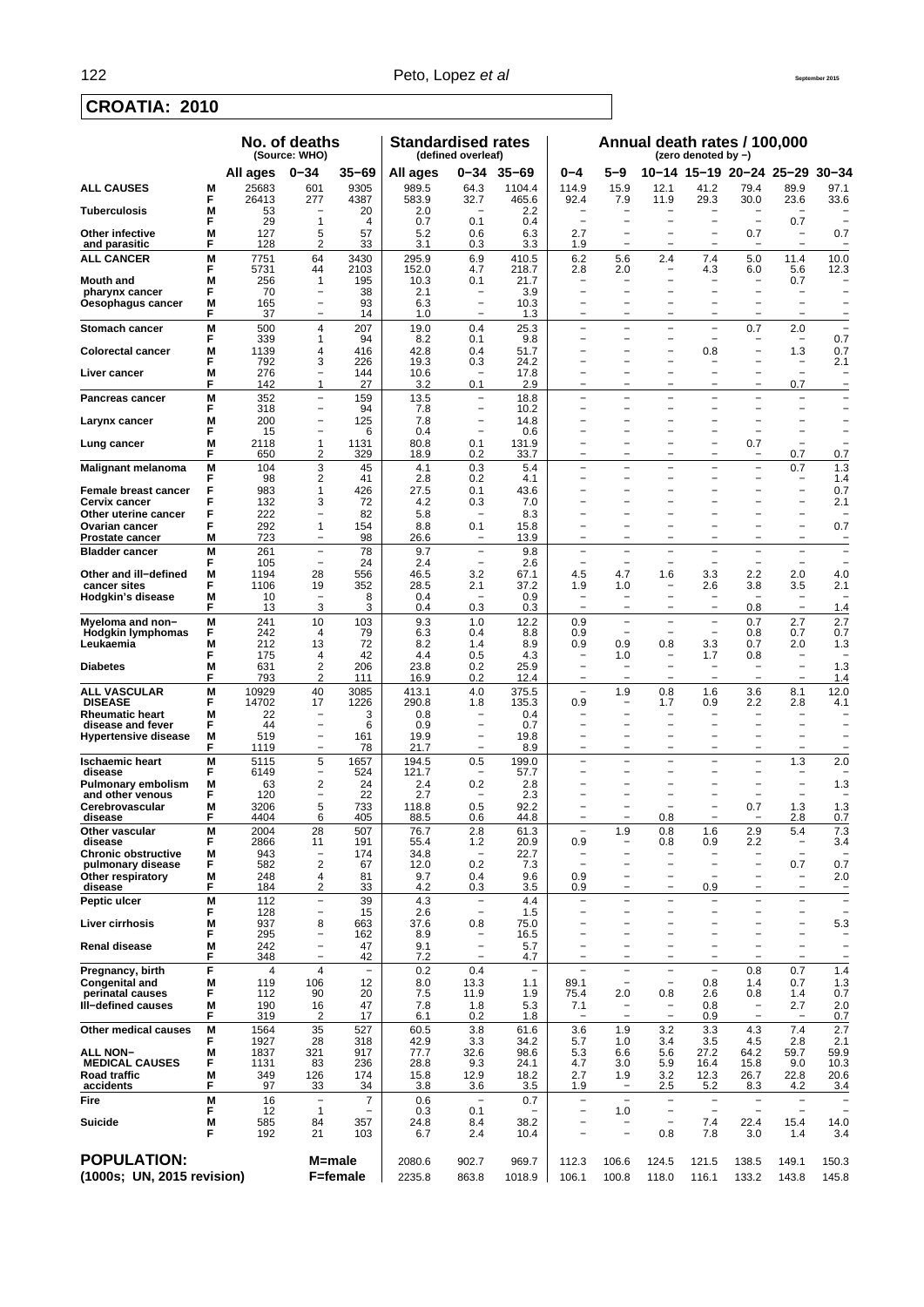#### **2010: CROATIA**

#### **(zero denoted by −) 9th ICD/10th ICD categories**

## **Annual death rates / 100,000**

| 35–39                                                | 40–44                            | $45 - 49$                | $50 - 54$                        | $55 - 59$                                  | 60–64                                         | $65 - 69$                                     | 70–74                                                | 75–79                                         | 80+/ <sub>NK</sub>       |        |                                                 |                                                           |
|------------------------------------------------------|----------------------------------|--------------------------|----------------------------------|--------------------------------------------|-----------------------------------------------|-----------------------------------------------|------------------------------------------------------|-----------------------------------------------|--------------------------|--------|-------------------------------------------------|-----------------------------------------------------------|
| 140.2<br>63.6                                        | 246.7<br>113.3                   | 447.6<br>186.1           | 763.5<br>336.6                   | 1274.0<br>487.5                            | 1745.2<br>733.0                               | 3113.4<br>1339.1                              | 4325.1<br>2246.2                                     | 7284.3<br>4553.4                              | 14062.8<br>12005.7       | M<br>F | <b>ALL CAUSES</b>                               | 001-999/A00-Y89                                           |
| 0.7                                                  | 2.1<br>0.7                       | 1.3<br>1.3               | 3.2<br>0.6                       | 1.9                                        | 1.6                                           | 4.7                                           | 11.9<br>4.7                                          | 13.5<br>5.5                                   | 26.4<br>10.3             | Μ<br>F | <b>Tuberculosis</b>                             | 010-018, 137/<br>A15-A19, B90                             |
| 5.4<br>0.7                                           | 2.8<br>0.7                       | 2.6<br>1.3               | 6.3<br>2.5                       | 5.2<br>4.4                                 | 10.3<br>9.8                                   | 11.6<br>3.6                                   | 20.6<br>12.4                                         | 19.4<br>19.3                                  | 67.0<br>48.3             | M<br>F | Other infective<br>and parasitic                | Rest of 001-139,279.5&.6/<br>rest of A00-B99 excl A33,A34 |
| 22.8                                                 | 51.8                             | 122.4                    | 271.6                            | 513.1                                      | 708.8                                         | 1182.8                                        | 1534.5                                               | 2157.8                                        | 2847.5                   | M      | <b>ALL CANCER</b>                               | 140-208/C00-C97                                           |
| 32.9<br>0.7                                          | 56.0<br>0.7                      | 94.3<br>12.9             | 199.2<br>21.5                    | 253.5<br>39.0                              | 355.0<br>31.6                                 | 540.4<br>45.4                                 | 668.1<br>28.2                                        | 1003.9<br>26.9                                | 1410.5<br>32.5           | F<br>Μ | <b>Mouth and</b>                                | 140-149/C00-C14                                           |
| 0.7                                                  | 0.7<br>1.4                       | 3.2<br>3.2               | 4.3<br>11.4                      | 4.4<br>15.6                                | 6.3<br>21.3                                   | 8.2<br>18.6                                   | 5.4<br>35.9                                          | 10.1<br>40.4                                  | 12.1<br>24.4             | F<br>M | pharynx cancer<br>Oesophagus cancer             | 150/C15                                                   |
| 1.3                                                  | $\overline{\phantom{0}}$<br>5.7  | 0.6<br>4.5               | 2.5<br>16.5                      | 2.5<br>26.0                                | 2.8<br>44.2                                   | 0.9<br>79.1                                   | 3.9<br>111.9                                         | 6.5<br>145.2                                  | 9.5<br>180.6             | F<br>M | Stomach cancer                                  | 151/C16                                                   |
| 1.4<br>1.3                                           | 2.8<br>5.0                       | 1.3<br>13.5              | 9.9<br>24.7                      | 11.9<br>54.0                               | 16.1<br>92.3                                  | 25.5<br>171.0                                 | 37.3<br>239.1                                        | 68.2<br>369.6                                 | 105.2<br>511.4           | F<br>M | <b>Colorectal cancer</b>                        | 153, 154/C18-C21                                          |
| 2.0                                                  | 2.8<br>$\overline{\phantom{0}}$  | 5.7                      | 22.9                             | 22.6<br>22.1                               | 37.0<br>30.0                                  | 76.4                                          | 84.8                                                 | 163.9<br>62.9                                 | 238.1                    | F<br>Μ |                                                 |                                                           |
| 2.0                                                  | 0.7                              | 3.2<br>0.6               | 8.2<br>1.9                       | 2.5                                        | 6.3                                           | 59.3<br>8.2                                   | 63.0<br>19.4                                         | 32.2                                          | 65.0<br>46.6             | F      | Liver cancer                                    | 155.0/C22 excl C221                                       |
| 2.0<br>$\overline{\phantom{0}}$                      | 4.2<br>$\overline{\phantom{0}}$  | 5.8<br>2.5               | 10.8<br>6.8                      | 28.6<br>10.1                               | 26.8<br>16.8                                  | 53.5<br>35.5                                  | 64.1<br>46.7                                         | 95.8<br>55.3                                  | 142.1<br>89.7            | M<br>F | <b>Pancreas cancer</b>                          | 157/C25                                                   |
| $\overline{\phantom{0}}$                             | $\overline{\phantom{0}}$         | 3.9                      | 12.0<br>0.6                      | 18.2<br>1.3                                | 30.8<br>0.7                                   | 38.4<br>1.8                                   | 33.7<br>3.1                                          | 32.9<br>1.8                                   | 44.6<br>2.6              | Μ<br>F | Larynx cancer                                   | 161/C32                                                   |
| 1.3<br>1.4                                           | 14.2<br>5.7                      | 35.4<br>10.8             | 109.5<br>38.4                    | 183.4<br>41.5                              | 247.8<br>65.7                                 | 331.5<br>72.8                                 | 430.3<br>73.9                                        | 556.6<br>115.1                                | 442.4<br>85.4            | Μ<br>F | Lung cancer                                     | 162/C33, C34                                              |
| 1.3<br>2.0                                           | 2.8<br>2.1                       | 3.9<br>1.3               | 1.9<br>3.1                       | 5.8<br>8.8                                 | 5.5<br>4.2                                    | 16.3<br>7.3                                   | 19.6<br>9.3                                          | 23.9<br>10.1                                  | 44.6<br>27.6             | M<br>F | <b>Malignant melanoma</b>                       | 172/C43                                                   |
| 8.9                                                  | 20.5                             | 29.1                     | 39.6                             | 55.4                                       | 58.0                                          | 93.7                                          | 100.3                                                | 152.0                                         | 226.0                    | F      | Female breast cancer                            | 174/C50                                                   |
| 2.7<br>$\overline{\phantom{0}}$                      | 4.2<br>2.1                       | 6.3<br>2.5               | 8.0<br>9.3                       | 11.3<br>12.6                               | 10.5<br>14.7                                  | 5.5<br>17.3                                   | 11.7<br>28.8                                         | 18.4<br>32.2                                  | 19.0<br>58.7             | F<br>F | Cervix cancer<br>Other uterine cancer           | 180/C53<br>179, 182/C54, C55                              |
| 3.4<br>$\overline{\phantom{0}}$                      | 2.8                              | 8.9                      | 16.7<br>2.5                      | 14.5<br>6.5                                | 30.7<br>19.7                                  | 33.7<br>68.6                                  | 41.2<br>127.2                                        | 39.6<br>296.3                                 | 35.4<br>629.2            | F<br>M | <b>Ovarian cancer</b><br><b>Prostate cancer</b> | 183/C56, C570-C574<br>185/C61                             |
| $\overline{\phantom{0}}$<br>$\qquad \qquad -$        | $\overline{\phantom{0}}$<br>0.7  | 3.2<br>0.6               | 4.4<br>1.9                       | 11.1<br>3.1                                | 15.0<br>3.5                                   | 34.9<br>8.2                                   | 56.5<br>7.8                                          | 88.3<br>18.4                                  | 146.1<br>44.0            | M<br>F | <b>Bladder cancer</b>                           | 188/C67                                                   |
| 8.1                                                  | 13.5                             | 25.1                     | 36.1                             | 78.7                                       | 105.8                                         | 202.4<br>101.0                                | 241.2                                                | 284.3                                         | 401.9                    | M<br>F | Other and ill-defined                           | Rest of 140-199/<br>rest of C00-C80, C97                  |
| 9.6<br>1.3                                           | 7.1<br>$\overline{\phantom{0}}$  | 16.4<br>0.6              | 23.5<br>$\overline{\phantom{0}}$ | 35.9<br>1.9                                | 67.1<br>$\overline{a}$                        | 2.3                                           | 132.2<br>$\overline{\phantom{0}}$                    | 202.6<br>1.5                                  | 297.6<br>2.0             | Μ      | cancer sites<br>Hodgkin's disease               | 201/C81                                                   |
| 2.0                                                  | $\overline{\phantom{a}}$<br>3.5  | 0.6<br>3.9               | 0.6<br>6.3                       | 0.6<br>12.4                                | $\overline{\phantom{0}}$<br>26.8              | 30.2                                          | $\overline{\phantom{0}}$<br>44.6                     | 2.8<br>62.9                                   | 3.5<br>91.3              | F<br>M | Myeloma and non–                                | 200, 202-203/                                             |
| 0.7<br>0.7                                           | 1.4<br>0.7                       | 0.6<br>3.2               | 6.2<br>5.7                       | 7.5<br>9.8                                 | 10.5<br>11.1                                  | 34.6<br>31.4                                  | 33.4<br>39.1                                         | 43.3<br>70.3                                  | 59.5<br>89.3             | F<br>M | Hodgkin lymphomas<br>Leukaemia                  | C82-C90, C96<br>204-208/C91-C95                           |
| 0.7<br>$\overline{\phantom{0}}$                      | 2.1<br>3.5                       | 3.2<br>2.6               | 3.1<br>13.3                      | 6.9<br>28.6                                | 4.2<br>42.6                                   | 10.0<br>90.7                                  | 28.8<br>125.0                                        | 31.3<br>200.5                                 | 50.0<br>353.1            | F<br>M | <b>Diabetes</b>                                 | 250/E10-E14                                               |
| 0.7<br>22.8                                          | 0.7<br>53.2                      | 1.9<br>134.6             | 3.7<br>241.8                     | 10.1<br>399.9                              | 23.1<br>596.7                                 | 46.4<br>1179.3                                | 100.3<br>1822.4                                      | 178.7<br>3489.5                               | 308.0<br>7702.1          | F<br>M | <b>ALL VASCULAR</b>                             | 390-459/100-199                                           |
| 9.6                                                  | 19.1<br>$\overline{\phantom{0}}$ | 42.4                     | 61.9<br>$\overline{\phantom{0}}$ | 115.1<br>0.7                               | 201.2<br>0.8                                  | 497.6<br>1.2                                  | 1064.0<br>7.6                                        | 2544.7                                        | 8046.9<br>10.2           | F<br>M | <b>DISEASE</b><br><b>Rheumatic heart</b>        |                                                           |
| $\overline{\phantom{0}}$<br>$\overline{\phantom{0}}$ | 0.7                              |                          | $\overline{a}$                   | 0.6                                        | 1.4                                           | 1.8                                           | 4.7                                                  | 10.5<br>12.9                                  | 15.5                     | F      | disease and fever                               | 390-398/100-109                                           |
| $\overline{\phantom{0}}$<br>$\overline{\phantom{0}}$ | 3.5<br>0.7                       | 8.4<br>1.3               | 11.4<br>2.5                      | 19.5<br>6.3                                | 30.8<br>14.0                                  | 65.1<br>37.3                                  | 75.0<br>73.9                                         | 139.2<br>188.8                                | 397.8<br>639.2           | Μ<br>F | <b>Hypertensive disease</b>                     | 401-405/I10-I15                                           |
| 14.1<br>2.7                                          | 27.6<br>8.5                      | 79.2<br>20.9             | 133.6<br>24.8                    | 225.7<br>52.2                              | 322.8<br>83.2                                 | 589.6<br>212.0                                | 874.8<br>462.0                                       | 1485.9<br>1052.7                              | 3358.9<br>3354.0         | M<br>F | Ischaemic heart<br>disease                      | 410-414/I20-I25                                           |
| 0.7                                                  | 1.4<br>0.7                       | 1.3<br>1.3               | 3.8<br>2.5                       | 1.3<br>1.3                                 | 4.0<br>3.5                                    | 8.1<br>6.4                                    | 16.3<br>12.4                                         | 13.5<br>25.8                                  | 26.4<br>46.6             | M<br>F | <b>Pulmonary embolism</b><br>and other venous   | 415.1.451-453/<br>I26, I80-I82                            |
| 3.4<br>1.4                                           | 11.3<br>6.4                      | 25.8<br>14.6             | 48.1<br>21.0                     | 89.1<br>35.2                               | 139.7<br>69.2                                 | 328.0<br>165.6                                | 584.7<br>371.8                                       | 1252.5<br>892.4                               | 2218.3<br>2196.3         | Μ<br>F | Cerebrovascular<br>disease                      | 430-438/160-169                                           |
| 5.4                                                  | 9.2                              | 20.0                     | 45.0                             | 63.7                                       | 98.7                                          | 187.2                                         | 264.1                                                | 588.1                                         | 1690.6                   | M<br>F | Other vascular                                  | Rest of 390-459/                                          |
| 4.8                                                  | 2.1<br>2.8                       | 4.4<br>4.5               | 11.1<br>10.1                     | 19.5<br>15.0                               | 30.1<br>37.9                                  | 74.6<br>88.4                                  | 139.2<br>155.4                                       | 372.1<br>395.0                                | 1795.2<br>734.7          | М      | disease<br><b>Chronic obstructive</b>           | rest of I00-I99<br>490-496/                               |
| $\overline{\phantom{0}}$                             | 0.7<br>2.1                       | 1.3<br>7.7               | 1.9<br>6.3                       | 8.8<br>7.2                                 | 14.0<br>17.4                                  | 24.6<br>26.8                                  | 56.0<br>31.5                                         | 102.2<br>59.9                                 | 284.7<br>190.8           | F<br>Μ | pulmonary disease<br>Other respiratory          | J40-J47, J67<br>Rest of 460-519/                          |
| $\overline{\phantom{a}}$                             | 2.1<br>1.4                       | 2.5<br>1.9               | 1.2<br>4.4                       | 4.4<br>6.5                                 | 4.2<br>6.3                                    | 10.0<br>10.5                                  | 17.9<br>18.5                                         | 23.0<br>29.9                                  | 87.1<br>73.1             | F<br>M | disease<br>Peptic ulcer                         | rest of J00-J98<br>531-533/K25-K27                        |
| $\overline{\phantom{0}}$<br>9.4                      | 0.7<br>26.2                      | 0.6<br>41.9              | 1.2<br>62.0                      | 1.3<br>105.3                               | 4.9<br>113.7                                  | 1.8<br>166.3                                  | 10.9<br>157.6                                        | 17.5<br>119.7                                 | 69.0<br>83.2             | F<br>M | Liver cirrhosis                                 | 571/K70, K74                                              |
| 1.4<br>$\overline{\phantom{0}}$                      | 6.4<br>1.4                       | 7.0<br>1.9               | 15.5<br>3.2                      | 27.7<br>9.1                                | 23.1<br>5.5                                   | 34.6<br>18.6                                  | 35.8<br>35.9                                         | 47.0<br>76.3                                  | 31.1<br>225.3            | F<br>Μ | Renal disease                                   | 580-590/N00-N19                                           |
| 1.4                                                  | $\overline{\phantom{0}}$         | 1.3                      | 1.2                              | 2.5                                        | 7.7                                           | 19.1                                          | 31.9                                                 | 70.0                                          | 163.0                    | F      |                                                 |                                                           |
| $\overline{\phantom{0}}$<br>1.3                      | $\overline{\phantom{a}}$<br>1.4  | $\qquad \qquad -$<br>1.3 | $\overline{\phantom{0}}$<br>1.3  | $\overline{\phantom{0}}$<br>2.6            | $\qquad \qquad -$<br>$\overline{\phantom{0}}$ | $\qquad \qquad -$<br>$\overline{\phantom{0}}$ | $\overline{\phantom{a}}$<br>$\overline{\phantom{0}}$ | $\qquad \qquad -$<br>$\overline{\phantom{0}}$ | $\qquad \qquad -$<br>2.0 | F<br>Μ | Pregnancy, birth<br><b>Congenital and</b>       | 630-676/A34,O00-O99<br>740-779/A33,                       |
| 0.7<br>2.0                                           | 2.1<br>2.8                       | 1.9<br>3.9               | 3.1<br>3.2                       | 3.1<br>4.5                                 | 0.7<br>10.3                                   | 1.8<br>10.5                                   | 0.8<br>18.5                                          | 0.9<br>35.9                                   | 174.5                    | F<br>Μ | perinatal causes<br>III-defined causes          | P00-P96, Q00-Q99<br>780-799/R00-R99                       |
| 0.7<br>16.1                                          | 0.7<br>23.4                      | 1.3<br>29.6              | 1.2<br>38.0                      | 1.9<br>71.5                                | 2.8<br>90.8                                   | 3.6<br>161.7                                  | 10.1<br>231.5                                        | 28.6<br>436.9                                 | 220.8<br>1008.7          | F<br>M | Other medical causes                            | Rest of 001-799/                                          |
| 4.1<br>59.7                                          | 9.2<br>71.6                      | 14.6<br>91.5             | 16.7<br>98.8                     | 34.6<br>103.4                              | 53.8<br>103.4                                 | 106.4<br>161.7                                | 168.8<br>161.9                                       | 359.2<br>249.9                                | 840.2<br>574.4           | F<br>M | <b>ALL NON-</b>                                 | rest of A00-R99<br>E800-E999/V01-Y89                      |
| 11.6                                                 | 14.2                             | 14.6                     | 26.6                             | 20.1                                       | 32.8                                          | 49.1                                          | 64.5                                                 | 152.9                                         | 485.7                    | F      | <b>MEDICAL CAUSES</b>                           |                                                           |
| 16.8<br>2.7                                          | 17.0<br>3.5                      | 20.0<br>1.9              | 19.6<br>3.7                      | 15.0<br>1.9                                | 15.8<br>2.8                                   | 23.3<br>8.2                                   | 18.5<br>4.7                                          | 26.9<br>11.1                                  | 28.4<br>10.3             | Μ<br>F | Road traffic<br>accidents                       | E810-E819, E826-E829/<br>part of V01–V99, Y850            |
| 0.7                                                  | 0.7                              | 0.6                      | 1.3                              | $\overline{\phantom{a}}$<br>$\overline{a}$ | 1.6                                           | $\qquad \qquad -$<br>$\overline{\phantom{a}}$ | $\overline{\phantom{0}}$<br>0.8                      | 4.5<br>0.9                                    | 12.2<br>7.8              | Μ<br>F | Fire                                            | E890-E899/X00-X09                                         |
| 20.1<br>3.4                                          | 25.5<br>8.5                      | 38.0<br>7.6              | 38.6<br>13.0                     | 42.9<br>10.1                               | 42.6<br>10.5                                  | 59.3<br>20.0                                  | 47.8<br>17.1                                         | 71.8<br>20.3                                  | 105.5<br>20.7            | M<br>F | Suicide                                         | E950-E959/X60-X84                                         |
| 149.0                                                | 141.1                            | 155.3                    | 158.0                            | 153.8                                      | 126.7                                         | 86.0                                          | 92.0                                                 | 66.8                                          | 49.3                     | M      | <b>POPULATION</b>                               |                                                           |
| 146.1                                                | 141.2                            | 158.0                    | 161.6                            | 159.0                                      | 143.1                                         | 109.9                                         | 128.6                                                | 108.6                                         | 115.9                    | F      | (1000s; UN, 2015 revision)                      |                                                           |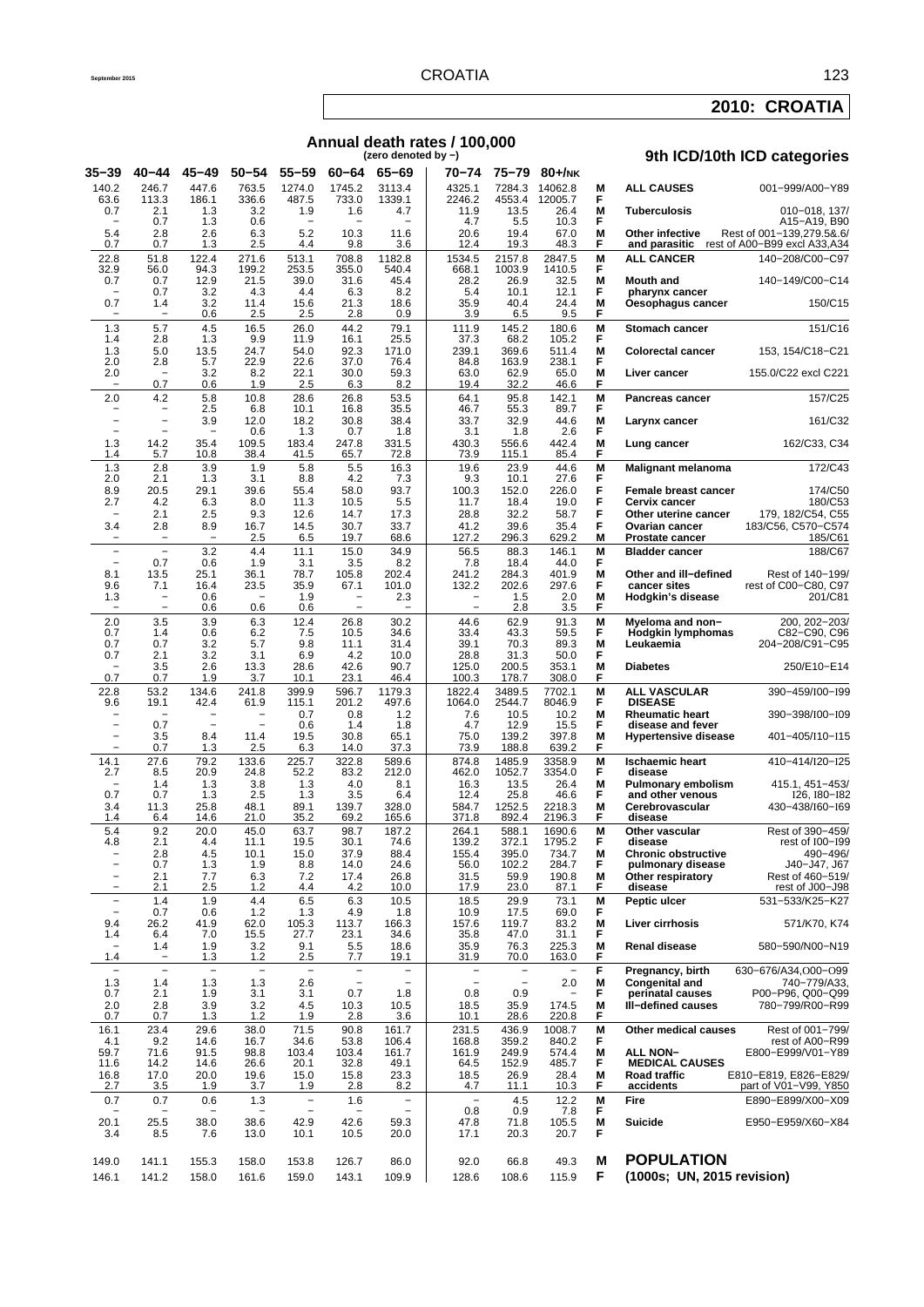#### **CYPRUS\*: 2010**

|                                                  |             |                                | No. of deaths<br>(Source: WHO)                                                   |                                                 | <b>Standardised rates</b> | (defined overleaf)                                                               |                          |                                                      |                                                                                  | Annual death rates / 100,000                         | (zero denoted by -)                                  |                                                      |                                                      |                                                      |
|--------------------------------------------------|-------------|--------------------------------|----------------------------------------------------------------------------------|-------------------------------------------------|---------------------------|----------------------------------------------------------------------------------|--------------------------|------------------------------------------------------|----------------------------------------------------------------------------------|------------------------------------------------------|------------------------------------------------------|------------------------------------------------------|------------------------------------------------------|------------------------------------------------------|
|                                                  |             | All ages                       | $0 - 34$                                                                         | 35–69                                           | All ages                  | $0 - 34$                                                                         | $35 - 69$                | 0–4                                                  | 5–9                                                                              |                                                      |                                                      | 10-14 15-19 20-24 25-29                              |                                                      | $30 - 34$                                            |
| <b>ALL CAUSES</b>                                | М           | 3137                           | 171                                                                              | 978                                             | 575.6                     | 52.4                                                                             | 522.1                    | 57.6                                                 | 12.4                                                                             | 8.3                                                  | 31.8                                                 | 99.5                                                 | 83.9                                                 | 73.3                                                 |
| <b>Tuberculosis</b>                              | F<br>М      | 2697<br>1                      | 67<br>$\overline{\phantom{0}}$                                                   | 471<br>$\overline{\phantom{0}}$                 | 380.6<br>0.2              | 25.9                                                                             | 245.2                    | 75.2                                                 | 13.2<br>$\overline{\phantom{0}}$                                                 | $\overline{a}$                                       | 27.4                                                 | 13.7                                                 | 23.1                                                 | 28.5                                                 |
| Other infective                                  | F<br>М<br>F | 35<br>28                       | $\overline{\phantom{0}}$<br>$\overline{\phantom{0}}$<br>$\overline{\phantom{0}}$ | $\overline{\phantom{0}}$<br>$\overline{7}$<br>1 | 6.4<br>3.6                | $\overline{\phantom{0}}$<br>$\overline{\phantom{0}}$<br>$\overline{\phantom{0}}$ | 3.4                      |                                                      | $\overline{\phantom{0}}$<br>$\overline{\phantom{0}}$<br>$\overline{\phantom{0}}$ | -<br>$\overline{\phantom{0}}$                        | $\overline{\phantom{0}}$<br>$\overline{\phantom{0}}$ |                                                      | $\overline{\phantom{0}}$<br>-                        | $\overline{\phantom{0}}$                             |
| and parasitic<br><b>ALL CANCER</b>               | M           | 756                            | 9                                                                                | 308                                             | 142.3                     | 2.7                                                                              | 0.4<br>174.5             | $\overline{\phantom{0}}$                             | 3.1                                                                              |                                                      | $\overline{a}$                                       | 6.0                                                  | 5.5                                                  | 4.2                                                  |
| <b>Mouth and</b>                                 | F<br>М      | 552<br>8                       | 12<br>$\overline{\phantom{0}}$                                                   | 227<br>5                                        | 88.8<br>1.6               | 4.0<br>$\overline{\phantom{0}}$                                                  | 117.9<br>3.3             | $\overline{\phantom{a}}$                             | L.                                                                               |                                                      | 7.5<br>$\overline{\phantom{0}}$                      | 2.3                                                  | 8.4                                                  | 9.5                                                  |
| pharynx cancer                                   | F           | 4                              | $\overline{\phantom{0}}$                                                         | $\overline{\phantom{0}}$                        | 0.5                       | $\overline{\phantom{0}}$                                                         |                          |                                                      | $\overline{\phantom{0}}$                                                         | -                                                    | $\overline{\phantom{0}}$                             |                                                      | -                                                    | $\overline{\phantom{0}}$                             |
| Oesophagus cancer                                | М<br>F      | 4                              | -                                                                                | 4                                               | 0.8                       | $\overline{\phantom{0}}$<br>$\overline{\phantom{0}}$                             | 2.3                      | $\overline{\phantom{0}}$                             | $\overline{\phantom{0}}$<br>$\overline{\phantom{0}}$                             | -<br>-                                               | $\overline{\phantom{0}}$<br>$\overline{a}$           | $\overline{\phantom{0}}$                             | $\overline{\phantom{0}}$<br>-                        | $\overline{\phantom{0}}$                             |
| <b>Stomach cancer</b>                            | M<br>F      | 34<br>19                       | $\overline{\phantom{0}}$<br>$\overline{a}$                                       | 16<br>5                                         | 6.6<br>2.9                | $\qquad \qquad -$<br>$\overline{a}$                                              | 9.2<br>2.5               | $\overline{\phantom{a}}$                             | $\overline{\phantom{0}}$<br>$\overline{\phantom{a}}$                             |                                                      | $\overline{\phantom{0}}$                             | $\overline{\phantom{0}}$                             | $\overline{a}$                                       |                                                      |
| <b>Colorectal cancer</b>                         | М           | 60                             |                                                                                  | 24                                              | 11.2                      |                                                                                  | 14.4                     |                                                      | $\overline{\phantom{0}}$                                                         |                                                      |                                                      |                                                      |                                                      |                                                      |
| Liver cancer                                     | F<br>М<br>F | 52<br>15<br>7                  | 2<br>$\overline{\phantom{0}}$                                                    | 19<br>5<br>4                                    | 8.0<br>2.9<br>1.2         | 0.6<br>$\overline{\phantom{0}}$                                                  | 9.4<br>2.4<br>2.4        | $\overline{\phantom{0}}$<br>$\overline{\phantom{0}}$ | $\overline{\phantom{0}}$<br>$\overline{\phantom{0}}$                             | $\overline{\phantom{0}}$<br>$\overline{\phantom{0}}$ | $\overline{\phantom{0}}$<br>$\overline{\phantom{0}}$ | $\overline{a}$<br>$\overline{\phantom{0}}$           | 2.1<br>$\overline{\phantom{0}}$                      | 2.4<br>$\overline{\phantom{0}}$                      |
| <b>Pancreas cancer</b>                           | M<br>F      | 39<br>29                       | $\overline{\phantom{0}}$<br>$\overline{a}$                                       | 23<br>8                                         | 7.4<br>4.4                | $\qquad \qquad -$<br>$\overline{a}$                                              | 12.7<br>4.3              | $\overline{\phantom{0}}$<br>$\overline{\phantom{a}}$ | $\overline{a}$<br>$\overline{\phantom{0}}$                                       | $\overline{a}$                                       | L.                                                   | $\overline{\phantom{a}}$                             | $\overline{a}$                                       | $\overline{a}$                                       |
| Larynx cancer                                    | М           | 10                             |                                                                                  | 5                                               | 1.9                       | $\overline{\phantom{0}}$                                                         | 2.8                      |                                                      |                                                                                  |                                                      |                                                      |                                                      |                                                      |                                                      |
| Lung cancer                                      | F<br>М      | 1<br>178                       | -<br>$\overline{\phantom{0}}$                                                    | $\overline{\phantom{0}}$<br>87                  | 0.1<br>34.1               | $\overline{\phantom{0}}$<br>$\overline{\phantom{0}}$                             | 49.6                     | $\overline{\phantom{0}}$<br>$\overline{\phantom{0}}$ | $\overline{\phantom{0}}$<br>$\overline{\phantom{0}}$                             | -<br>$\overline{\phantom{0}}$                        | $\overline{\phantom{0}}$<br>$\overline{\phantom{0}}$ | -<br>$\overline{\phantom{0}}$                        | $\overline{a}$<br>$\overline{\phantom{0}}$           | $\overline{\phantom{0}}$<br>$\overline{\phantom{0}}$ |
|                                                  | F           | 43                             | 1                                                                                | 21                                              | 7.1                       | 0.3                                                                              | 11.4                     |                                                      | $\overline{a}$                                                                   | $\overline{a}$                                       | $\overline{a}$                                       |                                                      | $\overline{\phantom{0}}$                             | 2.4                                                  |
| Malignant melanoma                               | M           | 13<br>5                        | $\overline{a}$<br>1                                                              | 9<br>1                                          | 2.5<br>0.7                | 0.3                                                                              | 5.3<br>0.7               | $\overline{\phantom{0}}$<br>$\overline{\phantom{0}}$ | $\overline{\phantom{0}}$                                                         | $\overline{ }$                                       | $\overline{\phantom{0}}$                             | $\overline{\phantom{0}}$                             | $\overline{a}$<br>2.1                                |                                                      |
| <b>Female breast cancer</b><br>Cervix cancer     | F<br>F      | 118<br>8                       | 1                                                                                | 55<br>5                                         | 19.3<br>1.4               | 0.3                                                                              | 27.3<br>2.5              |                                                      | $\overline{\phantom{0}}$                                                         |                                                      |                                                      |                                                      | -                                                    | 2.4                                                  |
| Other uterine cancer                             | F           | 24                             |                                                                                  | 11                                              | 4.1                       |                                                                                  | 5.7                      |                                                      | $\overline{\phantom{0}}$                                                         |                                                      |                                                      |                                                      | —                                                    |                                                      |
| <b>Ovarian cancer</b><br>Prostate cancer         | F<br>Μ      | 34<br>93                       | $\overline{\phantom{0}}$                                                         | 18<br>16                                        | 5.9<br>17.1               | $\overline{\phantom{0}}$<br>$\overline{a}$                                       | 8.3<br>9.7               |                                                      | $\overline{a}$                                                                   |                                                      |                                                      |                                                      | $\overline{\phantom{0}}$<br>-                        |                                                      |
| <b>Bladder cancer</b>                            | М           | 46                             | $\overline{a}$                                                                   | 15                                              | 8.7                       | $\qquad \qquad -$                                                                | 9.8                      |                                                      | $\overline{a}$                                                                   |                                                      |                                                      |                                                      |                                                      |                                                      |
| Other and ill-defined                            | F<br>М      | 6<br>190                       | -<br>7                                                                           | $\overline{2}$<br>69                            | 0.9<br>35.4               | $\overline{\phantom{0}}$<br>2.1                                                  | 1.2<br>37.0              | —<br>$\overline{\phantom{0}}$                        | $\overline{a}$<br>3.1                                                            |                                                      | $\overline{ }$<br>$\overline{\phantom{0}}$           | $\overline{\phantom{0}}$<br>2.0                      | $\overline{a}$<br>5.5                                | 4.2                                                  |
| cancer sites<br>Hodgkin's disease                | F<br>М      | 143                            | 2                                                                                | 58                                              | 22.6                      | 0.7                                                                              | 31.6                     | $\overline{\phantom{0}}$                             | $\overline{\phantom{0}}$                                                         |                                                      | 2.5                                                  | 2.3                                                  | $\overline{\phantom{0}}$                             | $\overline{\phantom{0}}$                             |
|                                                  | F           | $\ddotsc$                      | $\cdots$<br>                                                                     | $\cdots$<br>                                    | $\ddotsc$                 | $\cdots$                                                                         | $\cdots$                 | $\cdots$                                             | $\cdots$                                                                         | <br>                                                 | $\cdots$<br>                                         | $\ddotsc$<br>                                        | $\cdots$                                             | <br>                                                 |
| <b>Myeloma and all</b><br>lymphomas              | M<br>F      | 32<br>34                       | $\overline{a}$<br>$\overline{2}$                                                 | 16<br>12                                        | 6.0<br>5.7                | $\overline{a}$<br>0.7                                                            | 8.6<br>6.4               |                                                      | $\overline{\phantom{0}}$<br>$\overline{\phantom{0}}$                             |                                                      | 2.5                                                  | $\overline{\phantom{0}}$                             | 2.1                                                  |                                                      |
| Leukaemia                                        | М<br>F      | 35<br>20                       | 1                                                                                | 15<br>8                                         | 6.5<br>3.2                | 0.3<br>$\overline{\phantom{0}}$                                                  | 7.9<br>4.2               |                                                      | $\overline{\phantom{0}}$                                                         |                                                      | $\overline{a}$                                       | 2.0                                                  | -                                                    |                                                      |
| <b>Diabetes</b>                                  | М           | 166                            | $\overline{\phantom{0}}$                                                         | 29                                              | 30.6                      | $\overline{\phantom{0}}$                                                         | 17.1                     | $\overline{\phantom{0}}$                             | $\overline{a}$                                                                   |                                                      | $\overline{\phantom{0}}$                             |                                                      | —                                                    |                                                      |
| <b>ALL VASCULAR</b>                              | F<br>M      | 184<br>1114                    | $\overline{a}$<br>13                                                             | 15<br>357                                       | 24.8<br>205.3             | $\overline{a}$<br>3.9                                                            | 8.7<br>188.5             | $\overline{\phantom{0}}$                             | $\overline{\phantom{a}}$<br>3.1                                                  |                                                      | $\overline{\phantom{0}}$<br>2.3                      | 6.0                                                  | $\overline{a}$<br>5.5                                | 10.5                                                 |
| <b>DISEASE</b><br><b>Rheumatic heart</b>         | F<br>М      | 1056<br>5                      | 3                                                                                | 99<br>3                                         | 139.5<br>0.9              | 1.1<br>$\overline{\phantom{0}}$                                                  | 52.8<br>1.5              | 3.3                                                  | $\overline{\phantom{0}}$<br>$\overline{\phantom{0}}$                             |                                                      | $\overline{a}$                                       |                                                      | 2.1                                                  | 2.4                                                  |
| disease and fever                                | F           | 17                             | $\overline{\phantom{0}}$                                                         | 7                                               | 2.6                       | $\overline{\phantom{0}}$                                                         | 3.8                      |                                                      | $\overline{\phantom{0}}$                                                         | -                                                    | $\overline{\phantom{0}}$                             |                                                      | -                                                    |                                                      |
| <b>Hypertensive disease</b>                      | М<br>F      | 95<br>137                      | -<br>$\overline{a}$                                                              | 16<br>2                                         | 17.3<br>17.1              | $\overline{\phantom{0}}$<br>$\overline{a}$                                       | 9.6<br>1.0               | $\overline{\phantom{0}}$                             | $\overline{a}$                                                                   |                                                      | $\overline{\phantom{0}}$                             | —                                                    | $\overline{\phantom{0}}$<br>$\overline{a}$           |                                                      |
| <b>Ischaemic heart</b>                           | M<br>F      | 488<br>235                     | 6                                                                                | 222<br>43                                       | 91.5<br>33.0              | 1.7                                                                              | 115.1<br>22.5            |                                                      |                                                                                  |                                                      |                                                      | 2.0                                                  | 3.6                                                  | 6.3                                                  |
| disease<br>Pulmonary embolism                    | М           | 7                              | $\overline{\phantom{0}}$                                                         | $\overline{2}$                                  | 1.3                       | $\overline{\phantom{0}}$<br>$\overline{\phantom{0}}$                             | 1.0                      |                                                      | $\overline{\phantom{0}}$                                                         | -                                                    | $\overline{\phantom{0}}$                             |                                                      |                                                      |                                                      |
| and other venous<br>Cerebrovascular              | F<br>М      | 8<br>197                       | $\overline{\phantom{0}}$<br>2                                                    | 2<br>45                                         | 1.2<br>35.9               | $\overline{\phantom{0}}$<br>0.6                                                  | 1.1<br>24.6              |                                                      | $\overline{\phantom{0}}$<br>$\overline{a}$                                       | -                                                    |                                                      |                                                      | $\overline{\phantom{a}}$                             | 4.2                                                  |
| disease                                          | F           | 232                            | 1                                                                                | 20                                              | 30.6                      | 0.3                                                                              | 10.2                     |                                                      | $\overline{a}$                                                                   |                                                      | $\overline{a}$                                       |                                                      | 2.1                                                  |                                                      |
| Other vascular<br>disease                        | М<br>F      | 322<br>423                     | 5<br>2                                                                           | 68<br>24                                        | 58.3<br>54.4              | 1.6<br>0.8                                                                       | 36.2<br>13.9             | 3.3                                                  | 3.1<br>$\overline{\phantom{0}}$                                                  | -                                                    | 2.3<br>$\qquad \qquad -$                             | 2.0<br>$\overline{\phantom{0}}$                      | 3.6<br>$\qquad \qquad -$                             | 2.4                                                  |
| <b>Chronic obstructive</b><br>pulmonary disease  | M<br>F      | 75<br>37                       | $\overline{\phantom{0}}$<br>-                                                    | 11<br>6                                         | 13.7<br>5.1               | $\qquad \qquad -$<br>$\overline{\phantom{0}}$                                    | 7.0<br>3.4               | —<br>$\overline{\phantom{0}}$                        | $\overline{a}$<br>$\overline{\phantom{0}}$                                       | -<br>$\overline{\phantom{0}}$                        | $\overline{a}$<br>$\overline{\phantom{0}}$           | $\overline{\phantom{0}}$<br>$\overline{\phantom{0}}$ | $\overline{\phantom{0}}$<br>$\overline{\phantom{0}}$ | $\overline{ }$<br>$\overline{\phantom{0}}$           |
| Other respiratory                                | Μ           | 151                            | 3                                                                                | 27                                              | 27.3                      | 0.9                                                                              | 13.1                     | 3.0                                                  | $\overline{\phantom{0}}$                                                         | -<br>$\overline{ }$                                  | -                                                    | $\overline{\phantom{0}}$<br>$\overline{a}$           | 3.6                                                  |                                                      |
| disease<br>Peptic ulcer                          | F<br>M      | 134<br>8                       | 2<br>$\overline{\phantom{0}}$                                                    | 17<br>$\overline{\mathbf{c}}$                   | 18.3<br>1.4               | 0.8<br>$\qquad \qquad -$                                                         | 9.3<br>1.0               | 3.3<br>$\overline{\phantom{0}}$                      | $\overline{\phantom{0}}$<br>$\overline{\phantom{0}}$                             | $\overline{\phantom{0}}$                             | $\overline{a}$<br>$\overline{a}$                     | $\overline{\phantom{0}}$                             | $\overline{a}$<br>$\qquad \qquad -$                  | 2.4<br>$\overline{\phantom{a}}$                      |
| Liver cirrhosis                                  | F<br>M      | 3<br>41                        | $\overline{\phantom{0}}$<br>4                                                    | $\qquad \qquad -$<br>22                         | 0.3<br>7.6                | $\qquad \qquad -$<br>1.1                                                         | 11.5                     | $\overline{ }$<br>$\overline{\phantom{0}}$           | $\overline{\phantom{0}}$<br>$\overline{\phantom{0}}$                             | -<br>-                                               | -<br>-                                               | $\overline{\phantom{0}}$<br>$\overline{\phantom{0}}$ | $\qquad \qquad -$<br>3.6                             | $\overline{\phantom{0}}$<br>4.2                      |
|                                                  | F           | 22                             | $\overline{ }$                                                                   | $\overline{7}$                                  | 3.5                       | $\qquad \qquad -$                                                                | 3.3                      | $\overline{\phantom{0}}$                             | $\overline{\phantom{0}}$                                                         | $\overline{\phantom{0}}$                             | $\overline{a}$                                       | $\overline{\phantom{0}}$                             | $\overline{ }$                                       | $\overline{\phantom{0}}$                             |
| <b>Renal disease</b>                             | М<br>F      | 82<br>58                       | 1                                                                                | 14<br>7                                         | 14.9<br>7.6               | 0.3                                                                              | 7.9<br>3.9               | $\overline{\phantom{0}}$<br>$\overline{a}$           | $\overline{a}$<br>$\overline{\phantom{0}}$                                       | -<br>$\overline{\phantom{0}}$                        | 2.3                                                  | $\overline{\phantom{0}}$<br>$\overline{\phantom{0}}$ | $\overline{a}$<br>$\overline{\phantom{0}}$           | $\qquad \qquad -$                                    |
| Pregnancy, birth                                 | F<br>М      | $\mathbf{1}$                   | $\mathbf{1}$                                                                     | $\overline{\phantom{0}}$                        | 0.1                       | 0.3                                                                              | $\overline{\phantom{0}}$ | $\overline{a}$                                       | $\overline{\phantom{0}}$                                                         | $\overline{\phantom{0}}$                             | $\overline{\phantom{0}}$                             | $\overline{\phantom{a}}$                             | 2.1                                                  | $\overline{\phantom{0}}$                             |
| <b>Congenital and</b><br>perinatal causes        | F           | 24<br>19                       | 23<br>16                                                                         | 1<br>1                                          | 5.0<br>4.7                | 8.9<br>7.5                                                                       | 0.4<br>0.5               | 45.5<br>52.3                                         | $\overline{\phantom{0}}$<br>$\overline{a}$                                       | $\overline{\phantom{0}}$<br>$\overline{\phantom{0}}$ | 6.8                                                  | 6.0                                                  | $\overline{a}$                                       | 4.2                                                  |
| III-defined causes                               | M<br>F      | 127<br>163                     | $\overline{7}$<br>5                                                              | 41<br>23                                        | 23.1<br>21.9              | 2.0<br>2.1                                                                       | 23.1<br>12.3             | $\overline{\phantom{0}}$<br>-                        | $\overline{\phantom{0}}$<br>9.9                                                  | -<br>$\qquad \qquad -$                               | $\qquad \qquad -$<br>2.5                             | 6.0<br>$\overline{\phantom{0}}$                      | 3.6<br>$\qquad \qquad$                               | 4.2<br>2.4                                           |
| Other medical causes                             | М           | 285                            | 16                                                                               | 56                                              | 52.0                      | 5.5                                                                              | 30.7                     | 9.1                                                  | 3.1                                                                              | 8.3                                                  | 2.3                                                  | 8.0                                                  | 3.6                                                  | 4.2                                                  |
| <b>ALL NON-</b>                                  | F<br>M      | 333<br>270                     | 6<br>97                                                                          | 39<br>100                                       | 45.6<br>45.1              | 2.0<br>27.4                                                                      | 20.7<br>42.4             |                                                      | $\overline{\phantom{0}}$<br>$\overline{\phantom{0}}$                             | $\overline{\phantom{0}}$                             | 2.5<br>15.9                                          | 6.9<br>69.7                                          | 2.1<br>60.2                                          | 2.4<br>46.1                                          |
| <b>MEDICAL CAUSES</b><br>Road traffic            | F<br>M      | 104<br>87                      | 20<br>46                                                                         | 27<br>28                                        | 16.1<br>13.8              | 7.4<br>13.1                                                                      | 11.9<br>11.1             | 13.1                                                 | 3.3                                                                              | -<br>-                                               | 12.5<br>11.3                                         | 6.9<br>37.8                                          | 6.3<br>25.5                                          | 9.5<br>16.8                                          |
| accidents                                        | F           | 17                             | 8                                                                                | 5                                               | 3.1                       | 3.3                                                                              | 2.3                      | 9.8                                                  | 3.3                                                                              | -                                                    | 7.5                                                  | 2.3                                                  | $\qquad \qquad$                                      | $\qquad \qquad -$                                    |
| Fire                                             | M<br>F      | $\overline{2}$<br>$\mathbf{1}$ | $\qquad \qquad -$<br>$\overline{a}$                                              | 2<br>$\overline{\phantom{0}}$                   | 0.4<br>0.1                | $\overline{\phantom{0}}$<br>$\overline{\phantom{0}}$                             | 0.8                      | $\overline{\phantom{0}}$<br>$\overline{\phantom{0}}$ | $\overline{\phantom{0}}$<br>$\overline{\phantom{0}}$                             | $\overline{a}$<br>$\overline{a}$                     | $\overline{\phantom{0}}$<br>$\overline{\phantom{0}}$ | $\overline{\phantom{0}}$<br>$\overline{\phantom{0}}$ | $\overline{\phantom{0}}$<br>$\overline{\phantom{0}}$ | $\overline{\phantom{0}}$                             |
| <b>Suicide</b>                                   | М<br>F      | 43<br>9                        | 17<br>4                                                                          | 21<br>5                                         | 7.2<br>1.7                | 4.9<br>1.4                                                                       | 9.0<br>2.1               | $\overline{\phantom{0}}$<br>$\overline{\phantom{0}}$ | $\overline{\phantom{0}}$<br>$\overline{\phantom{0}}$                             | $\overline{\phantom{0}}$<br>$\overline{\phantom{0}}$ | $\overline{\phantom{0}}$<br>7.5                      | 11.9<br>2.3                                          | 5.5<br>$\overline{\phantom{0}}$                      | 16.8                                                 |
|                                                  |             |                                |                                                                                  |                                                 |                           |                                                                                  |                          |                                                      |                                                                                  |                                                      |                                                      |                                                      |                                                      |                                                      |
| <b>POPULATION:</b><br>(1000s; UN, 2015 revision) |             |                                |                                                                                  | M=male<br>F=female                              | 563.3<br>540.4            | 298.2<br>268.3                                                                   | 227.3<br>224.1           | 33.0<br>30.6                                         | 32.3<br>30.2                                                                     | 36.0<br>34.0                                         | 44.1<br>40.1                                         | 50.2<br>43.7                                         | 54.8<br>47.6                                         | 47.8<br>42.1                                         |

\*The rates of the Government controlled area applied to 2010 population of whole Cyprus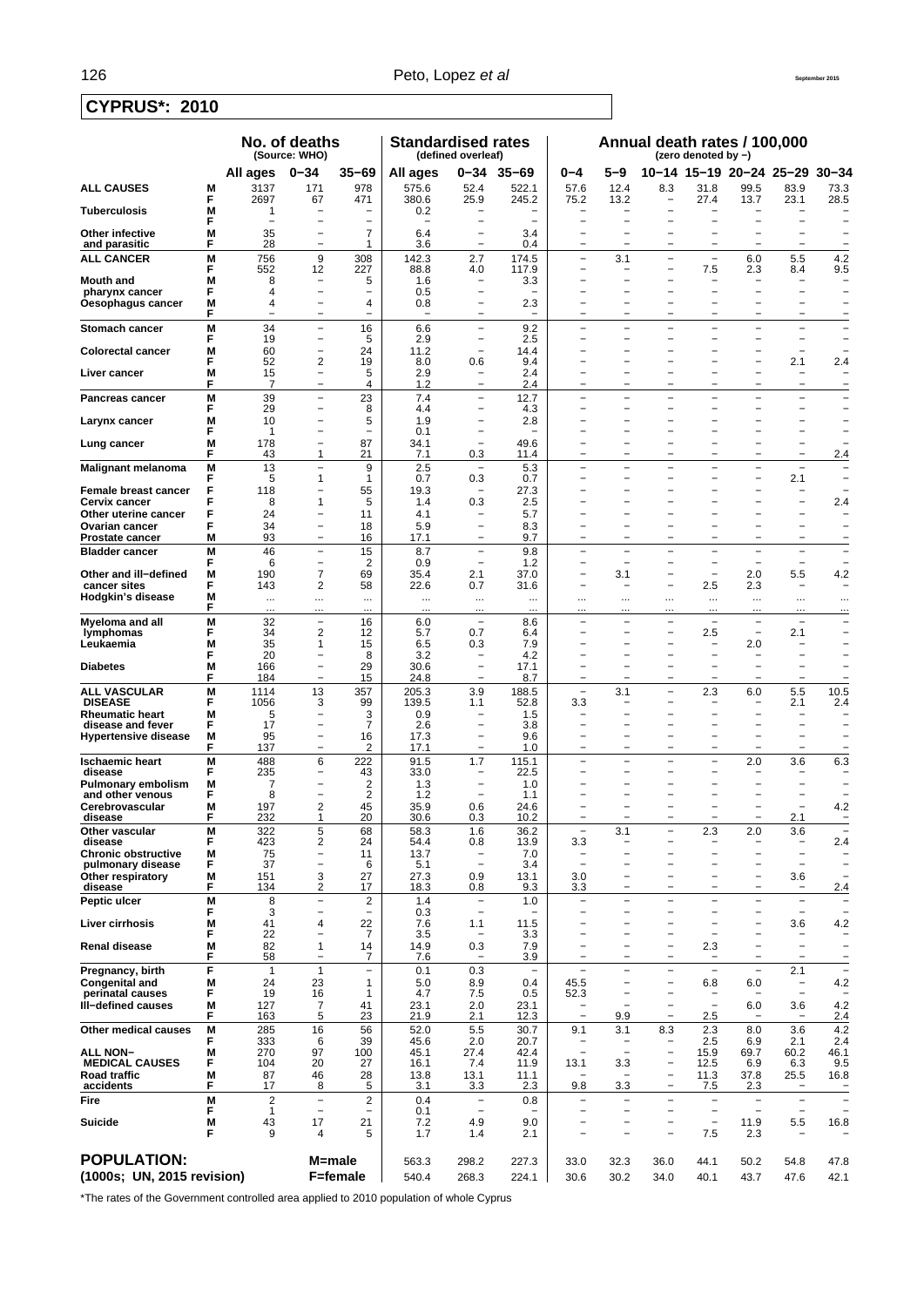#### **2010: CYPRUS**

#### **(zero denoted by −) 9th ICD/10th ICD categories**

## **Annual death rates / 100,000**

| 35–39                                                | 40-44                                                | $45 - 49$                                  | $50 - 54$                                            | $55 - 59$                         | 60-64                                      | $65 - 69$                                  | 70–74                                      | 75–79                                                | $80 + /NK$                          |        |                                             |                                                           |
|------------------------------------------------------|------------------------------------------------------|--------------------------------------------|------------------------------------------------------|-----------------------------------|--------------------------------------------|--------------------------------------------|--------------------------------------------|------------------------------------------------------|-------------------------------------|--------|---------------------------------------------|-----------------------------------------------------------|
| 142.3                                                | 162.1                                                | 247.4                                      | 298.0                                                | 542.8                             | 831.7                                      | 1430.6                                     | 2465.2                                     | 4238.6                                               | 9988.7                              | M      | <b>ALL CAUSES</b>                           | 001-999/A00-Y89                                           |
| 44.1                                                 | 71.2<br>$\overline{\phantom{0}}$                     | 90.9<br>$\overline{\phantom{0}}$           | 167.7                                                | 303.0<br>$\overline{\phantom{0}}$ | 346.4                                      | 692.9                                      | 1269.7<br>$\overline{\phantom{0}}$         | 2715.1<br>9.5                                        | 9271.2<br>$\overline{\phantom{0}}$  | F<br>M | <b>Tuberculosis</b>                         | 010-018, 137/                                             |
|                                                      | $\overline{a}$                                       | $\overline{a}$                             | 2.8                                                  |                                   |                                            |                                            | $\overline{a}$                             |                                                      |                                     | F<br>M | Other infective                             | A15-A19, B90                                              |
| 4.8                                                  | 2.7                                                  | -                                          |                                                      | 3.3                               | 7.9                                        | 5.0                                        | 31.8<br>22.9                               | 85.3<br>14.8                                         | 121.3<br>123.9                      | F      | and parasitic                               | Rest of 001-139,279.5& 6/<br>rest of A00-B99 excl A33,A34 |
| 12.1                                                 | 23.9                                                 | 64.5                                       | 76.6                                                 | 202.7                             | 252.3                                      | 589.4                                      | 819.6                                      | 1128.4                                               | 1654.7                              | M<br>F | <b>ALL CANCER</b>                           | 140-208/C00-C97                                           |
| 20.8                                                 | 19.2                                                 | 51.1<br>2.7                                | 92.5<br>—                                            | 144.9                             | 175.1                                      | 321.5<br>20.1                              | 457.5<br>6.3                               | 600.9<br>9.5                                         | 897.0<br>8.7                        | M      | <b>Mouth and</b>                            | 140-149/C00-C14                                           |
| $\overline{\phantom{0}}$<br>$\overline{\phantom{a}}$ | $\overline{\phantom{0}}$<br>$\overline{a}$           | $\overline{\phantom{0}}$<br>$\overline{a}$ | $\overline{a}$                                       | $\overline{\phantom{0}}$          |                                            |                                            | $\overline{\phantom{0}}$<br>$\overline{a}$ | 7.4<br>$\overline{a}$                                | 17.7                                | F<br>M | pharynx cancer                              |                                                           |
| $\overline{\phantom{0}}$                             | $\overline{\phantom{0}}$                             | $\overline{\phantom{0}}$                   |                                                      | 3.3                               | 7.9                                        | 5.0                                        |                                            |                                                      | $\qquad \qquad -$<br>$\overline{a}$ | F      | Oesophagus cancer                           | 150/C15                                                   |
| $\overline{\phantom{0}}$                             | $\overline{\phantom{0}}$                             | -<br>$\overline{a}$                        | 11.3                                                 | 3.3                               | 19.7                                       | 30.2                                       | 44.5                                       | 75.9                                                 | 26.0                                | M      | Stomach cancer                              | 151/C16                                                   |
| $\overline{\phantom{0}}$                             | $\overline{a}$<br>$\overline{\phantom{0}}$           | 13.4                                       | 2.9<br>$\overline{\phantom{0}}$                      | $\overline{\phantom{0}}$<br>3.3   | 14.9<br>23.6                               | 60.5                                       | 22.9<br>57.2                               | 14.8<br>56.9                                         | 47.2<br>181.9                       | F<br>M | <b>Colorectal cancer</b>                    | 153, 154/C18-C21                                          |
| 2.6<br>$\overline{a}$                                | 2.7                                                  | 11.4<br>$\overline{\phantom{0}}$           | 2.9<br>2.8                                           | 13.2<br>9.8                       | 14.9<br>3.9                                | 18.1                                       | 28.6<br>19.1                               | 29.7<br>47.4                                         | 129.8<br>17.3                       | F<br>M | Liver cancer                                | 155.0, 155.1/C22                                          |
| $\overline{a}$                                       |                                                      |                                            |                                                      | 3.3                               |                                            | 13.6                                       |                                            | 14.8                                                 | 5.9                                 | F      |                                             |                                                           |
| -<br>$\overline{\phantom{0}}$                        | 8.0                                                  | 8.1                                        | 8.5<br>5.8                                           | 9.8<br>3.3                        | 3.9<br>7.5                                 | 50.4<br>13.6                               | 31.8<br>34.3                               | 19.0<br>29.7                                         | 78.0<br>64.9                        | M<br>F | <b>Pancreas cancer</b>                      | 157/C25                                                   |
| $\overline{\phantom{0}}$                             | $\overline{a}$                                       | $\overline{\phantom{0}}$                   | $\overline{\phantom{0}}$                             | 9.8                               | $\overline{a}$                             | 10.1                                       | 6.3                                        | 28.4                                                 | 8.7                                 | M      | Larynx cancer                               | 161/C32                                                   |
| $\overline{\phantom{0}}$<br>$\overline{\phantom{0}}$ | 2.7                                                  | $\overline{\phantom{0}}$<br>13.4           | 22.7                                                 | 81.7                              | 55.2                                       | 171.3                                      | 260.5                                      | 7.4<br>208.6                                         | 242.6                               | F<br>M | Lung cancer                                 | 162/C33, C34                                              |
| 2.6                                                  | -                                                    | 2.8                                        | 5.8                                                  | 19.8                              | 3.7                                        | 45.3                                       | 22.9                                       | 66.8                                                 | 47.2                                | F      |                                             |                                                           |
| 4.8                                                  | $\qquad \qquad -$<br>$\overline{\phantom{0}}$        | —<br>$\overline{a}$                        | -                                                    | 3.3                               | 3.9                                        | 25.2<br>4.5                                | 12.7<br>5.7                                | $\qquad \qquad -$<br>$\overline{a}$                  | 17.3<br>11.8                        | M<br>F | <b>Malignant melanoma</b>                   | 172/C43                                                   |
| 5.2                                                  | 13.7                                                 | 11.4                                       | 26.0                                                 | 32.9                              | 52.1                                       | 49.8                                       | 91.5                                       | 118.7                                                | 182.9                               | F      | Female breast cancer                        | 174/C50                                                   |
| $\overline{\phantom{0}}$<br>$\overline{\phantom{a}}$ | $\qquad \qquad -$                                    | $\overline{\phantom{0}}$<br>$\overline{a}$ | 2.9<br>14.4                                          | 9.9<br>3.3                        | 3.7                                        | 4.5<br>18.1                                | $\overline{\phantom{0}}$<br>34.3           | 37.1                                                 | 11.8<br>11.8                        | F<br>F | Cervix cancer<br>Other uterine cancer       | 180/C53<br>179, 182/C54, C55                              |
| $\overline{\phantom{0}}$                             | 2.7                                                  | 11.4                                       | 14.4                                                 | 9.9                               | 14.9                                       | 4.5                                        | 34.3                                       | 37.1                                                 | 29.5                                | F      | <b>Ovarian cancer</b>                       | 183.0/C56                                                 |
| $\overline{a}$                                       | -                                                    | <b>—</b>                                   | 2.8                                                  | 3.3                               | 31.5                                       | 30.2                                       | 63.5                                       | 218.1                                                | 381.2                               | M<br>M | Prostate cancer                             | 185/C61<br>188/C67                                        |
| $\overline{\phantom{0}}$<br>$\overline{a}$           | $\overline{\phantom{0}}$<br>$\overline{\phantom{0}}$ | $\overline{\phantom{0}}$<br>$\overline{a}$ | $\overline{\phantom{0}}$<br>$\overline{\phantom{0}}$ | 3.3                               | 19.7<br>3.7                                | 45.3<br>4.5                                | 44.5<br>11.4                               | 94.8                                                 | 121.3<br>11.8                       | F      | <b>Bladder cancer</b>                       |                                                           |
| 10.4                                                 | 8.0<br>$\overline{\phantom{a}}$                      | 21.5<br>14.2                               | 19.9<br>5.8                                          | 52.3<br>32.9                      | 67.0<br>44.7                               | 90.7<br>113.2                              | 209.7<br>103.0                             | 284.5<br>163.2                                       | 441.8<br>253.8                      | M<br>F | Other and ill-defined<br>cancer sites       | Rest of 140-199/<br>rest of C00-C80, C97                  |
| $\cdots$                                             | $\cdots$                                             | $\ddotsc$                                  |                                                      | $\cdots$                          | $\cdots$                                   | $\ddotsc$                                  | $\ddotsc$                                  | $\cdots$                                             | $\cdots$                            | M      | Hodgkin's disease                           | Not given separately                                      |
| 4.8                                                  | 2.7                                                  | 2.7                                        | <br>2.8                                              | 13.1                              | 3.9                                        | 30.2                                       | 31.8                                       | 28.4                                                 | 69.3                                | F<br>M | Myeloma and all                             | 200-203 incl 201/                                         |
| $\overline{\phantom{a}}$                             | $\overline{\phantom{0}}$                             | 2.8                                        | 5.8                                                  | 9.9                               | 3.7                                        | 22.6                                       | 51.5                                       | 59.4                                                 | 17.7                                | F      | lymphomas                                   | C81-C90, C96                                              |
| 4.8                                                  | $\overline{\phantom{0}}$<br>$\overline{\phantom{0}}$ | $\overline{a}$<br>$\overline{\phantom{0}}$ | 8.5                                                  | 9.8<br>9.9                        | 11.8<br>14.9                               | 20.1<br>4.5                                | 31.8<br>22.9                               | 56.9<br>7.4                                          | 69.3<br>41.3                        | M<br>F | Leukaemia                                   | 204-208/C91-C95                                           |
| $\overline{\phantom{0}}$                             | $\overline{\phantom{0}}$                             | 2.7                                        | 2.8                                                  | 19.6                              | 39.4                                       | 55.4                                       | 260.5                                      | 246.5                                                | 606.4                               | M      | <b>Diabetes</b>                             | 250/E10-E14                                               |
| 26.5                                                 | 5.5<br>66.5                                          | 104.9                                      | 141.9                                                | 189.6                             | 14.9<br>311.4                              | 40.8<br>478.5                              | 120.1<br>768.8                             | 244.8<br>1431.8                                      | 678.7<br>4089.1                     | F<br>M | <b>ALL VASCULAR</b>                         | 390-459/100-199                                           |
| $\overline{\phantom{0}}$                             | 16.4                                                 | 22.7                                       | 31.8                                                 | 52.7                              | 78.2                                       | 167.6                                      | 343.1                                      | 1068.2                                               | 4426.1                              | F      | <b>DISEASE</b>                              |                                                           |
| $\overline{\phantom{a}}$<br>$\overline{a}$           | $\qquad \qquad -$<br>$\overline{\phantom{0}}$        | 2.7<br>$\overline{\phantom{0}}$            | 2.8<br>2.9                                           | 9.9                               | $\overline{a}$                             | 5.0<br>13.6                                | 5.7                                        | 9.5<br>14.8                                          | 8.7<br>41.3                         | Μ<br>F | <b>Rheumatic heart</b><br>disease and fever | 390-398/100-109                                           |
| $\overline{\phantom{0}}$                             | $\overline{\phantom{0}}$                             | 2.7                                        | $\overline{\phantom{0}}$                             | 9.8<br>3.3                        | 19.7<br>3.7                                | 35.3                                       | 82.6<br>28.6                               | 123.3<br>133.5                                       | 459.1<br>661.0                      | M<br>F | <b>Hypertensive disease</b>                 | 401-405/I10-I15                                           |
| $\overline{a}$<br>14.5                               | 42.5                                                 | -<br>86.0                                  | 88.0                                                 | 124.2                             | 173.4                                      | 277.1                                      | 368.5                                      | 692.2                                                | 1117.6                              | M      | <b>Ischaemic heart</b>                      | 410-414/I20-I25                                           |
| $\overline{\phantom{0}}$                             | 2.7                                                  | 17.1                                       | 17.3                                                 | 26.4                              | 26.1                                       | 67.9                                       | 108.7                                      | 267.1                                                | 808.5                               | F      | disease                                     | 415.1.451-453/                                            |
| $\overline{a}$<br>$\overline{\phantom{0}}$           |                                                      | $\overline{a}$                             | 2.8<br>2.9                                           | $\overline{a}$                    | 3.9                                        | 4.5                                        | 19.1<br>11.4                               | 7.4                                                  | 17.3<br>17.7                        | Μ<br>F | Pulmonary embolism<br>and other venous      | I26, I80-I82                                              |
| $\overline{a}$<br>$\overline{\phantom{0}}$           | 15.9<br>5.5                                          | 2.7<br>5.7                                 | 19.9<br>5.8                                          | 13.1<br>13.2                      | 55.2<br>18.6                               | 65.5<br>22.6                               | 120.7<br>68.6                              | 237.1<br>259.6                                       | 918.3<br>967.8                      | M<br>F | Cerebrovascular<br>disease                  | 430-438/160-169                                           |
| 12.1                                                 | 8.0                                                  | 8.1                                        | 25.5                                                 | 45.8                              | 63.1                                       | 90.7                                       | 177.9                                      | 369.8                                                | 1576.7                              | M      | Other vascular                              | Rest of 390-459/                                          |
| $\overline{a}$                                       | 5.5                                                  | $\overline{ }$                             | $\overline{\phantom{0}}$                             | 3.3                               | 29.8<br>23.6                               | 58.9<br>25.2                               | 120.1<br>44.5                              | 378.3<br>151.7                                       | 1918.0<br>355.2                     | F<br>M | disease<br><b>Chronic obstructive</b>       | rest of I00-I99<br>490-496/                               |
| $\overline{\phantom{0}}$                             | $\overline{\phantom{0}}$                             |                                            | $\overline{\phantom{0}}$                             | 9.9                               | $\overline{\phantom{0}}$                   | 13.6                                       | 22.9                                       | 29.7                                                 | 135.7                               | F      | pulmonary disease                           | J40-J47, J67                                              |
| 7.2<br>2.6                                           | 8.0<br>2.7                                           | 13.4<br>-                                  | 8.5<br>2.9                                           | 9.8<br>13.2                       | 19.7<br>7.5                                | 25.2<br>36.2                               | 108.0<br>68.6                              | 199.1<br>103.9                                       | 719.0<br>525.2                      | Μ<br>F | Other respiratory<br>disease                | Rest of 460-519/<br>rest of J00-J98                       |
| $\overline{\phantom{a}}$                             | $\qquad \qquad -$                                    | $\overline{\phantom{0}}$                   | 2.8                                                  | $\overline{\phantom{a}}$          | 3.9                                        | $\overline{\phantom{0}}$                   | $\overline{\phantom{a}}$                   | -                                                    | 52.0                                | M      | Peptic ulcer                                | 531-533/K25-K27                                           |
| $\overline{\phantom{0}}$<br>-                        | $\overline{\phantom{0}}$<br>2.7                      | -<br>-                                     | 8.5                                                  | $\overline{\phantom{0}}$<br>29.4  | 19.7                                       | 20.1                                       | $\overline{\phantom{0}}$<br>44.5           | $\overline{\phantom{0}}$<br>9.5                      | 17.7<br>60.6                        | F<br>M | Liver cirrhosis                             | 571/K70, K74                                              |
| $\overline{\phantom{0}}$                             | 2.7                                                  | $\overline{\phantom{0}}$                   | 2.9                                                  | 13.2                              |                                            | 4.5                                        | 22.9                                       | 44.5                                                 | 29.5                                | F      |                                             |                                                           |
| 4.8<br>-                                             | 2.7<br>-                                             | -<br>-                                     | $\overline{\phantom{a}}$<br>$\overline{\phantom{0}}$ | 9.8<br>9.9                        | 7.9<br>3.7                                 | 30.2<br>13.6                               | 50.8<br>5.7                                | 161.2<br>44.5                                        | 363.9<br>259.7                      | M<br>F | Renal disease                               | 580-590/N00-N19                                           |
| $\overline{\phantom{0}}$                             | $\overline{\phantom{0}}$                             | -                                          | $\overline{\phantom{0}}$                             | $\qquad \qquad -$                 | $\overline{\phantom{0}}$                   | $\overline{ }$                             | $\overline{\phantom{a}}$                   | $\qquad \qquad -$                                    | $\qquad \qquad$                     | F      | Pregnancy, birth                            | 630-676/A34,O00-O99                                       |
| $\overline{\phantom{0}}$<br>$\overline{\phantom{0}}$ | $\overline{\phantom{0}}$<br>$\overline{\phantom{0}}$ | $\overline{a}$<br>$\overline{a}$           | 2.8<br>$\overline{ }$                                | $\overline{a}$<br>3.3             | $\overline{a}$<br>$\overline{\phantom{0}}$ | $\overline{\phantom{0}}$<br>$\overline{a}$ | $\overline{a}$<br>5.7                      | $\overline{\phantom{0}}$<br>$\overline{a}$           | 5.9                                 | Μ<br>F | <b>Congenital and</b><br>perinatal causes   | 740-779/A33,<br>P00-P96, Q00-Q99                          |
| 4.8                                                  | 2.7<br>2.7                                           | 10.8<br>2.8                                | 11.3<br>5.8                                          | 16.4<br>19.8                      | 35.5<br>18.6                               | 80.6<br>36.2                               | 31.8<br>28.6                               | 161.2<br>66.8                                        | 493.8<br>714.1                      | Μ<br>F | <b>III-defined causes</b>                   | 780-799/R00-R99                                           |
| 12.1                                                 | 10.6                                                 | 10.8                                       | 8.5                                                  | 16.4                              | 71.0                                       | 85.6                                       | 216.0                                      | 502.6                                                | 1091.6                              | M      | <b>Other medical causes</b>                 | Rest of 001-799/                                          |
| 5.2                                                  | 5.5                                                  | 2.8                                        | 11.6                                                 | 26.4                              | 29.8                                       | 63.4                                       | 154.4                                      | 452.5                                                | 1180.3                              | F      |                                             | rest of A00–R99                                           |
| 74.8<br>13.0                                         | 42.5<br>5.5                                          | 37.6<br>11.4                               | 28.4<br>17.3                                         | 42.5<br>13.2                      | 35.5<br>18.6                               | 35.3<br>4.5                                | 95.3<br>28.6                               | 142.2<br>51.9                                        | 372.5<br>265.6                      | Μ<br>F | <b>ALL NON-</b><br><b>MEDICAL CAUSES</b>    | E800-E999/V01-Y89                                         |
| 28.9<br>5.2                                          | 2.7<br>2.7                                           | 21.5<br>-                                  | 11.3<br>-                                            | 3.3<br>$\qquad \qquad -$          | $\overline{\phantom{0}}$<br>3.7            | 10.1<br>4.5                                | 12.7<br>$\overline{ }$                     | 19.0<br>7.4                                          | 78.0<br>17.7                        | Μ<br>F | Road traffic<br>accidents                   | E810-E819, E826-E829/<br>part of V01-V99, Y850            |
| $\qquad \qquad -$                                    | 2.7                                                  | $\overline{\phantom{0}}$                   | 2.8                                                  | $\qquad \qquad -$                 | $\qquad \qquad -$                          | $\overline{\phantom{0}}$                   | $\overline{\phantom{0}}$                   | $\overline{\phantom{0}}$                             |                                     | M      | Fire                                        | E890-E899/X00-X09                                         |
| $\overline{\phantom{0}}$<br>12.1                     | 15.9                                                 | $\overline{\phantom{0}}$<br>8.1            | $\overline{\phantom{0}}$<br>$\overline{\phantom{0}}$ | $\overline{a}$<br>13.1            | $\overline{\phantom{0}}$<br>3.9            | $\overline{\phantom{0}}$<br>10.1           | $\overline{\phantom{0}}$<br>6.3            | $\overline{\phantom{a}}$<br>$\overline{\phantom{0}}$ | 5.9<br>34.6                         | F<br>M | <b>Suicide</b>                              | E950-E959/X60-X84                                         |
|                                                      | 2.7                                                  | 5.7                                        | 2.9                                                  |                                   | 3.7                                        |                                            |                                            | $\overline{a}$                                       |                                     | F      |                                             |                                                           |
|                                                      |                                                      |                                            |                                                      |                                   |                                            |                                            |                                            |                                                      |                                     | M      | <b>POPULATION</b>                           |                                                           |
| 41.5<br>38.5                                         | 37.6<br>36.5                                         | 37.2<br>35.2                               | 35.2<br>34.6                                         | 30.6<br>30.4                      | 25.4<br>26.8                               | 19.9<br>22.1                               | 15.7<br>17.5                               | 10.5<br>13.5                                         | 11.5<br>16.9                        | F      | (1000s; UN, 2015 revision)                  |                                                           |
|                                                      |                                                      |                                            |                                                      |                                   |                                            |                                            |                                            |                                                      |                                     |        |                                             |                                                           |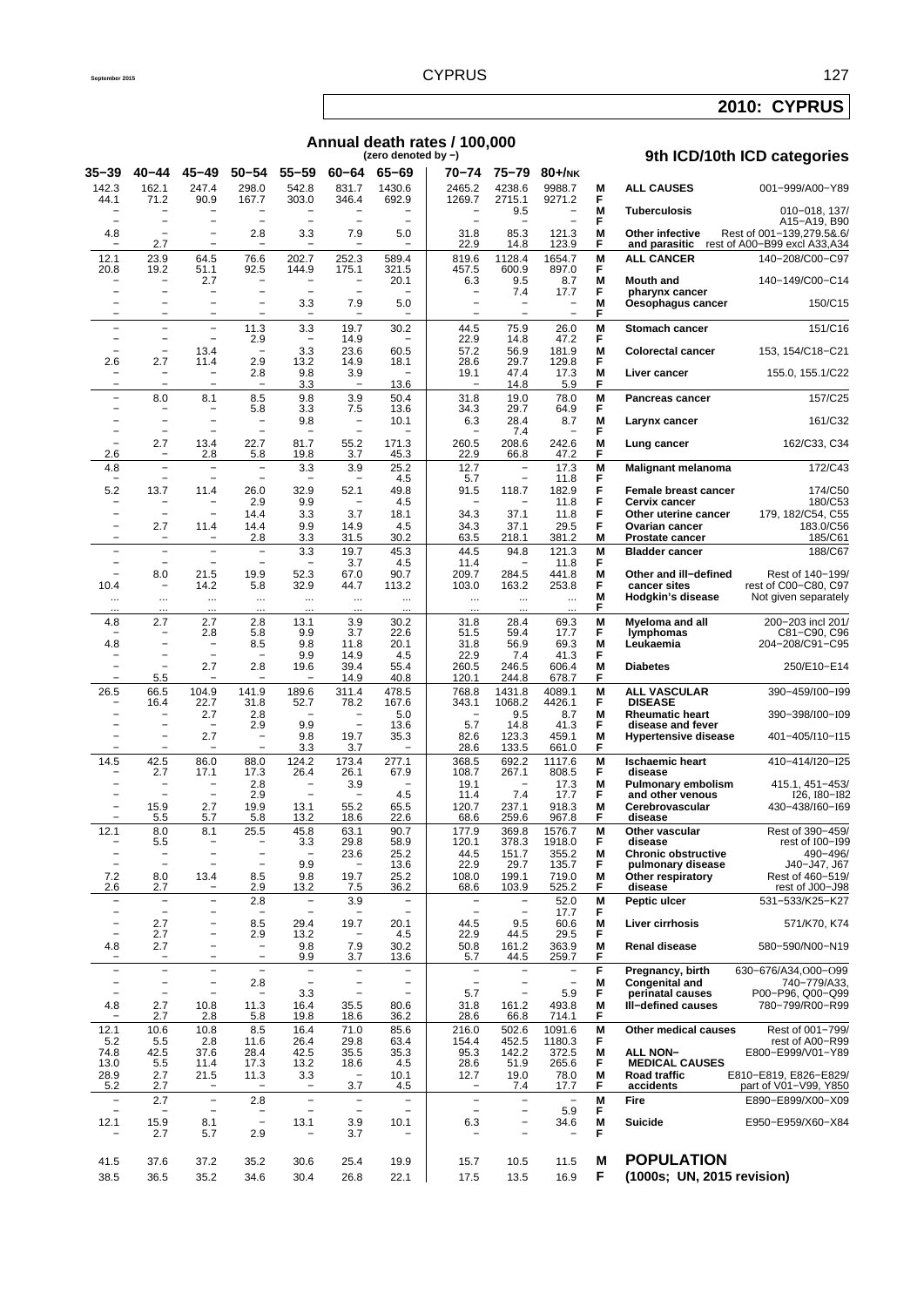#### **CZECH REPUBLIC: 2010**

|                                                  |             |                    | No. of deaths<br>(Source: WHO)             |                       | <b>Standardised rates</b> | (defined overleaf)                                   |                                 |                                                                        |                                                              | Annual death rates / 100,000                                 | (zero denoted by -)                                                    |                                                                        |                                                             |                                                             |
|--------------------------------------------------|-------------|--------------------|--------------------------------------------|-----------------------|---------------------------|------------------------------------------------------|---------------------------------|------------------------------------------------------------------------|--------------------------------------------------------------|--------------------------------------------------------------|------------------------------------------------------------------------|------------------------------------------------------------------------|-------------------------------------------------------------|-------------------------------------------------------------|
|                                                  |             | All ages           | $0 - 34$                                   | 35–69                 | All ages                  | $0 - 34$                                             | $35 - 69$                       | 0–4                                                                    | 5–9                                                          |                                                              |                                                                        | 10-14 15-19 20-24 25-29                                                |                                                             | $30 - 34$                                                   |
| <b>ALL CAUSES</b>                                | Μ<br>F      | 54150<br>52694     | 1475<br>631                                | 22547<br>10884        | 914.9<br>543.3            | 58.0<br>27.9                                         | 1019.6<br>451.5                 | 76.5<br>64.4                                                           | 8.9<br>10.7                                                  | 15.1<br>11.4                                                 | 46.4<br>22.0                                                           | 83.2<br>25.7                                                           | 85.5<br>25.4                                                | 90.1<br>36.0                                                |
| Tuberculosis                                     | M           | 28                 | $\overline{\phantom{0}}$                   | 19                    | 0.5                       | $\overline{\phantom{0}}$                             | 0.8                             |                                                                        |                                                              |                                                              |                                                                        |                                                                        |                                                             |                                                             |
| Other infective<br>and parasitic                 | F<br>М<br>F | 11<br>429<br>561   | $\overline{a}$<br>18<br>8                  | 6<br>158<br>108       | 0.1<br>7.3<br>5.8         | $\overline{a}$<br>0.7<br>0.4                         | 0.3<br>7.1<br>4.5               | $\overline{\phantom{0}}$<br>1.4<br>2.2                                 | $\overline{\phantom{0}}$<br>0.4<br>0.4                       | $\overline{a}$<br>$\overline{a}$                             | 0.3<br>$\overline{\phantom{0}}$                                        | 1.1<br>0.3                                                             | 1.0                                                         | 0.8                                                         |
| <b>ALL CANCER</b>                                | M           | 15667              | 121                                        | 7876                  | 262.3                     | 4.8                                                  | 362.4                           | 2.4                                                                    | 3.3                                                          | 3.5                                                          | 2.6                                                                    | 7.0                                                                    | 6.5                                                         | 8.4                                                         |
| <b>Mouth and</b>                                 | F<br>М      | 12169<br>520       | 119<br>2                                   | 5060<br>416           | 146.9<br>8.8              | 4.7<br>0.1                                           | 208.7<br>18.1                   | 2.5                                                                    | 0.9                                                          | 3.2<br>$\overline{\phantom{0}}$                              | 3.7<br>0.3                                                             | 3.6                                                                    | 4.2<br>$\overline{\phantom{0}}$                             | 14.5<br>0.2                                                 |
| pharynx cancer<br>Oesophagus cancer              | F<br>М      | 150<br>394         | 1<br>1                                     | 86<br>284             | 2.0<br>6.6                | 0.0<br>0.0                                           | 3.5<br>12.4                     | $\overline{\phantom{a}}$<br>$\overline{\phantom{0}}$<br>$\overline{a}$ | $\overline{a}$<br>$\overline{\phantom{0}}$<br>$\overline{a}$ | $\overline{\phantom{0}}$<br>$\overline{a}$<br>$\overline{a}$ | $\overline{\phantom{0}}$<br>$\overline{\phantom{0}}$<br>$\overline{a}$ | $\overline{\phantom{0}}$<br>$\overline{\phantom{0}}$<br>$\overline{a}$ | $\overline{\phantom{0}}$<br>0.3                             | 0.2<br>$\overline{\phantom{0}}$<br>$\overline{\phantom{a}}$ |
| <b>Stomach cancer</b>                            | F<br>M<br>F | 87<br>750<br>496   | $\overline{\mathbf{c}}$<br>3               | 53<br>340<br>176      | 1.1<br>12.7<br>5.7        | 0.1<br>0.1                                           | 2.2<br>15.6<br>7.4              | $\overline{\phantom{0}}$<br>$\overline{\phantom{0}}$                   | $\overline{\phantom{0}}$<br>$\overline{\phantom{0}}$         | $\overline{\phantom{0}}$                                     | $\overline{\phantom{0}}$<br>—                                          | $\overline{\phantom{0}}$<br>$\overline{\phantom{0}}$                   | 0.3<br>$\overline{ }$                                       | 0.2<br>0.7                                                  |
| <b>Colorectal cancer</b>                         | M           | 2271               | 6                                          | 1060                  | 37.9                      | 0.2                                                  | 49.5                            | $\overline{\phantom{0}}$                                               | $\overline{\phantom{0}}$                                     |                                                              |                                                                        | 0.3                                                                    | $\overline{a}$                                              | 1.1                                                         |
| Liver cancer                                     | F<br>М<br>F | 1608<br>521<br>238 | 3<br>$\overline{2}$<br>2                   | 540<br>283<br>80      | 18.2<br>8.7<br>2.7        | 0.1<br>0.1<br>0.1                                    | 22.4<br>13.2<br>3.3             | -<br>-<br>$\overline{\phantom{0}}$                                     | 0.4<br>$\overline{\phantom{0}}$                              |                                                              | 0.3<br>$\overline{\phantom{0}}$<br>0.3                                 | 0.3                                                                    | -<br><b>—</b><br>$\overline{a}$                             | 0.5<br>0.2                                                  |
| <b>Pancreas cancer</b>                           | M<br>F      | 971<br>910         | 3<br>1                                     | 511<br>347            | 16.3<br>10.7              | 0.1<br>0.0                                           | 23.5<br>14.6                    | $\overline{\phantom{0}}$<br>$\overline{\phantom{0}}$                   | $\overline{\phantom{0}}$                                     | $\overline{\phantom{0}}$                                     | 0.3<br>$\overline{\phantom{0}}$                                        | $\overline{\phantom{0}}$<br>$\overline{\phantom{0}}$                   | $\overline{a}$<br>$\overline{\phantom{0}}$                  | 0.4<br>0.2                                                  |
| Larynx cancer                                    | М<br>F      | 219<br>20          | $\overline{a}$<br>$\overline{a}$           | 151<br>12             | 3.7<br>0.3                | $\overline{a}$<br>$\overline{a}$                     | 6.7<br>0.5                      | $\overline{\phantom{0}}$<br>$\overline{\phantom{a}}$                   | $\overline{\phantom{a}}$                                     | $\overline{a}$                                               | $\overline{a}$<br>$\overline{\phantom{0}}$                             | $\overline{a}$                                                         | $\overline{a}$<br>$\overline{\phantom{0}}$                  |                                                             |
| Lung cancer                                      | M<br>F      | 4011<br>1561       | 3<br>6                                     | 2321<br>785           | 66.5<br>19.5              | 0.1<br>0.2                                           | 107.4<br>32.1                   | $\overline{\phantom{0}}$<br>$\overline{\phantom{0}}$                   | $\overline{\phantom{0}}$<br>$\overline{\phantom{0}}$         | $\overline{\phantom{0}}$<br>$\overline{\phantom{0}}$         | $\overline{a}$<br>$\overline{\phantom{0}}$                             | $\overline{\phantom{0}}$<br>$\overline{\phantom{0}}$                   | 0.3<br>0.8                                                  | 0.4<br>0.7                                                  |
| <b>Malignant melanoma</b>                        | M           | 212<br>143         | 5<br>5                                     | 102<br>62             | 3.6<br>1.8                | 0.2<br>0.2                                           | 4.7<br>2.5                      | $\overline{\phantom{0}}$<br>0.4                                        | $\overline{\phantom{0}}$<br>$\overline{\phantom{0}}$         | $\overline{\phantom{0}}$<br>$\overline{\phantom{0}}$         | -<br>-                                                                 | 0.3<br>$\overline{\phantom{0}}$                                        | 0.3<br>0.3                                                  | 0.6<br>0.7                                                  |
| Female breast cancer                             | F<br>F      | 1655               | 10                                         | 756                   | 20.4                      | 0.3                                                  | 30.9                            |                                                                        |                                                              |                                                              | $\overline{\phantom{0}}$                                               |                                                                        |                                                             | 2.2                                                         |
| Cervix cancer<br>Other uterine cancer            | F           | 342<br>406         | 11<br>2                                    | 216<br>174            | 4.9<br>4.9                | 0.4<br>0.1                                           | 8.7<br>7.2                      | $\overline{\phantom{0}}$                                               | $\overline{\phantom{0}}$                                     | $\overline{\phantom{0}}$                                     | $\overline{\phantom{0}}$<br>$\overline{\phantom{0}}$                   | 0.3                                                                    | 0.3<br>$\overline{\phantom{0}}$                             | 2.0<br>0.5                                                  |
| <b>Ovarian cancer</b><br>Prostate cancer         | F<br>M      | 665<br>1348        | 4<br>$\overline{\phantom{0}}$              | 374<br>314            | 8.8<br>22.6               | 0.1<br>$\overline{\phantom{0}}$                      | 15.3<br>15.2                    | $\overline{\phantom{0}}$<br>$\overline{\phantom{0}}$                   | $\overline{\phantom{0}}$<br>$\overline{\phantom{0}}$         | $\overline{\phantom{0}}$<br>$\overline{\phantom{0}}$         | $\overline{\phantom{0}}$<br>$\overline{\phantom{0}}$                   | $\overline{\phantom{0}}$<br>$\overline{\phantom{0}}$                   | 0.3<br>$\overline{\phantom{0}}$                             | 0.7<br>$\overline{\phantom{0}}$                             |
| <b>Bladder cancer</b>                            | М<br>F      | 555<br>212         | $\overline{a}$<br>$\overline{\phantom{0}}$ | 205<br>59             | 9.2<br>2.2                | $\overline{\phantom{0}}$<br>$\overline{\phantom{0}}$ | 9.7<br>2.5                      | $\overline{\phantom{0}}$<br>$\overline{\phantom{0}}$                   | $\overline{\phantom{0}}$<br>$\overline{\phantom{a}}$         | $\overline{\phantom{0}}$<br>$\overline{\phantom{0}}$         | $\overline{\phantom{0}}$<br>$\overline{\phantom{0}}$                   | $\overline{\phantom{0}}$                                               | $\overline{\phantom{a}}$<br>$\overline{\phantom{a}}$        | $\overline{\phantom{0}}$                                    |
| Other and ill-defined<br>cancer sites            | M<br>F      | 2997<br>2860       | 66<br>52                                   | 1515<br>1066          | 50.6<br>34.0              | 2.7<br>2.2                                           | 69.4<br>44.0                    | 1.4<br>1.4                                                             | 2.4<br>0.4                                                   | 1.7<br>2.3                                                   | 1.6<br>2.7                                                             | 4.2<br>1.8                                                             | 3.6<br>2.2                                                  | 3.8<br>4.5                                                  |
| Hodgkin's disease                                | М<br>F      | 30<br>19           | 3<br>4                                     | 19<br>3               | 0.5<br>0.2                | 0.1<br>0.1                                           | 0.9<br>0.1                      | $\overline{ }$<br>$\overline{\phantom{0}}$                             |                                                              | $\overline{a}$<br>$\overline{a}$                             | -<br>$\overline{\phantom{0}}$                                          | 0.3<br>0.3                                                             | 0.5<br>0.3                                                  | 0.5                                                         |
| Myeloma and non-<br>Hodgkin lymphomas            | M<br>F      | 440<br>422         | 8<br>5                                     | 182<br>140            | 7.4<br>4.9                | 0.3<br>0.2                                           | 8.3<br>5.9                      | $\overline{\phantom{0}}$<br>$\overline{\phantom{0}}$                   | $\overline{\phantom{0}}$                                     | 0.4                                                          | $\overline{\phantom{0}}$                                               | 0.3<br>0.9                                                             | 0.8<br>$\overline{\phantom{0}}$                             | 0.6<br>0.5                                                  |
| Leukaemia                                        | М           | 428                | 20                                         | 173                   | 7.3                       | 0.9                                                  | 8.1                             | 1.0                                                                    | 0.4                                                          | 1.3                                                          | 0.3                                                                    | 1.4                                                                    | 0.5                                                         | 1.1                                                         |
| <b>Diabetes</b>                                  | F<br>М<br>F | 375<br>859<br>1086 | 10<br>9<br>1                               | 131<br>343<br>200     | 4.4<br>14.5<br>11.0       | 0.5<br>0.3<br>0.0                                    | 5.5<br>16.1<br>8.4              | 0.7<br>$\overline{\phantom{0}}$<br>$\overline{\phantom{0}}$            | 0.4<br>$\overline{\phantom{0}}$<br>$\overline{\phantom{0}}$  | 0.9<br>$\overline{a}$<br>$\overline{a}$                      | 0.3<br>0.6                                                             | 0.3<br>0.6<br>0.3                                                      | $\overline{\phantom{0}}$<br>0.5<br>$\overline{\phantom{0}}$ | 0.7<br>0.6                                                  |
| <b>ALL VASCULAR</b><br><b>DISEASE</b>            | M<br>F      | 24132<br>29458     | 68<br>40                                   | 7537<br>2983          | 404.7<br>271.2            | 2.2<br>1.6                                           | 347.3<br>126.3                  | 1.0<br>0.4                                                             | $\overline{\phantom{0}}$<br>0.9                              | 1.4                                                          | 0.3<br>1.0                                                             | 0.6<br>1.2                                                             | 4.2<br>2.2                                                  | 9.7<br>4.2                                                  |
| <b>Rheumatic heart</b><br>disease and fever      | M<br>F      | 64<br>118          | $\overline{\phantom{0}}$<br>$\overline{a}$ | 28<br>12              | 1.1<br>1.2                | $\overline{\phantom{0}}$<br>$\overline{a}$           | 1.2<br>0.5                      |                                                                        | $\overline{\phantom{a}}$                                     |                                                              |                                                                        |                                                                        | $\overline{a}$<br>$\overline{a}$                            |                                                             |
| <b>Hypertensive disease</b>                      | M<br>F      | 867<br>1191        | 1<br>1                                     | 268<br>160            | 14.6<br>11.3              | 0.0<br>0.0                                           | 12.3<br>6.8                     | -<br>$\overline{\phantom{0}}$                                          | $\overline{\phantom{0}}$                                     | $\overline{\phantom{0}}$                                     | $\overline{\phantom{0}}$<br>$\overline{\phantom{0}}$                   | $\overline{\phantom{0}}$<br>$\overline{a}$                             | $\overline{\phantom{0}}$<br>$\overline{a}$                  | 0.2<br>0.2                                                  |
| <b>Ischaemic heart</b><br>disease                | M<br>F      | 12153<br>13025     | 11<br>1                                    | 3967<br>1196          | 203.6<br>117.9            | 0.3<br>0.0                                           | 183.2<br>50.5                   | $\overline{\phantom{0}}$<br>$\overline{\phantom{0}}$                   | $\overline{\phantom{0}}$<br>$\overline{\phantom{0}}$         | $\overline{\phantom{0}}$<br>-                                | $\overline{\phantom{0}}$<br>$\overline{\phantom{0}}$                   | $\overline{\phantom{0}}$<br>$\overline{\phantom{0}}$                   | 0.3<br>0.3                                                  | 2.1                                                         |
| Pulmonary embolism                               | Μ           | 901                | 10                                         | 371                   | 15.1                      | 0.3                                                  | 16.9                            | -                                                                      |                                                              | -                                                            |                                                                        |                                                                        | 1.0                                                         | 1.3                                                         |
| and other venous<br>Cerebrovascular              | F<br>М      | 1306<br>4522       | 8<br>11                                    | 260<br>1106           | 13.4<br>75.8              | 0.3<br>0.4                                           | 10.8<br>51.5                    | $\overline{\phantom{0}}$                                               |                                                              |                                                              | 0.7<br>—                                                               | 0.3                                                                    | 0.8<br>1.0                                                  | 0.5<br>1.5                                                  |
| disease<br>Other vascular                        | F<br>М      | 7045<br>5625       | 7<br>35                                    | 614<br>1797           | 64.2<br>94.5              | 0.2<br>1.2                                           | 26.2<br>82.1                    | $\overline{\phantom{0}}$<br>1.0                                        |                                                              |                                                              | $\overline{a}$<br>0.3                                                  | $\overline{\phantom{0}}$<br>0.6                                        | 0.3<br>1.8                                                  | 1.3<br>4.6                                                  |
| disease<br><b>Chronic obstructive</b>            | F<br>M      | 6773<br>1263       | 23<br>6                                    | 741<br>474            | 63.2<br>21.1              | 1.0<br>0.2                                           | 31.4<br>22.1                    | 0.4                                                                    | 0.9                                                          | 1.4                                                          | 0.3                                                                    | 0.9<br>0.3                                                             | 0.8<br>0.5                                                  | 2.2<br>0.6                                                  |
| pulmonary disease<br>Other respiratory           | F<br>Μ      | 892<br>2096        | 2<br>57                                    | 216<br>708            | 9.3<br>35.5               | 0.1<br>2.3                                           | 8.9<br>32.2                     | 0.4<br>4.8                                                             | $\qquad \qquad -$<br>1.2                                     |                                                              | $\overline{a}$<br>1.3                                                  | 0.3<br>2.5                                                             | 3.6                                                         | 2.7                                                         |
| disease                                          | F<br>M      | 1900               | 34<br>5                                    | 310                   | 19.2                      | 1.6                                                  | 12.8                            | 4.3                                                                    | 0.4                                                          | 1.4                                                          | 1.7                                                                    |                                                                        | 1.4                                                         | 1.8                                                         |
| Peptic ulcer                                     | F           | 253<br>227         | 1                                          | 119<br>57             | 4.2<br>2.4                | 0.2<br>0.0                                           | 5.2<br>2.3                      | $\qquad \qquad$<br>$\overline{\phantom{0}}$                            | $\overline{a}$<br>$\overline{a}$                             | $\overline{\phantom{0}}$<br>$\overline{\phantom{0}}$         | $\qquad \qquad$<br>$\overline{\phantom{0}}$                            | 0.6                                                                    | 0.5                                                         | 0.2<br>0.2                                                  |
| Liver cirrhosis                                  | M<br>F      | 1361<br>573        | 18<br>9                                    | 1156<br>443           | 23.2<br>8.5               | 0.6<br>0.3                                           | 49.5<br>17.9                    | $\overline{\phantom{0}}$<br>$\overline{\phantom{0}}$                   | $\overline{\phantom{0}}$<br>$\overline{\phantom{a}}$         | $\overline{\phantom{0}}$<br>$\overline{\phantom{a}}$         | 0.3<br>—                                                               | $\overline{\phantom{0}}$<br>$\overline{\phantom{0}}$                   | 0.8<br>0.8                                                  | 3.0<br>1.3                                                  |
| Renal disease                                    | M<br>F      | 553<br>719         | 5<br>2                                     | 186<br>103            | 9.3<br>7.1                | 0.2<br>0.1                                           | 8.6<br>4.3                      | 0.3<br>0.4                                                             | $\overline{\phantom{0}}$<br>$\overline{\phantom{0}}$         | $\overline{\phantom{0}}$<br>$\overline{a}$                   | -<br>$\overline{\phantom{0}}$                                          | $\overline{\phantom{0}}$<br>$\overline{\phantom{0}}$                   | 0.8<br>$\qquad \qquad -$                                    | 0.2<br>0.2                                                  |
| Pregnancy, birth<br><b>Congenital and</b>        | F<br>M      | 3<br>171           | 3<br>160                                   | $\qquad \qquad$<br>11 | 0.1<br>4.4                | 0.1<br>7.7                                           | $\overline{\phantom{0}}$<br>0.4 | $\overline{\phantom{0}}$<br>45.0                                       | $\overline{\phantom{0}}$<br>2.4                              | $\overline{\phantom{0}}$<br>0.4                              | $\overline{\phantom{0}}$<br>1.6                                        | 0.3<br>2.5                                                             | $\overline{\phantom{a}}$<br>1.0                             | 0.5<br>0.8                                                  |
| perinatal causes<br>III-defined causes           | F<br>Μ      | 135<br>974         | 125<br>79                                  | 10<br>528             | 3.8<br>16.9               | 6.5<br>3.1                                           | 0.4<br>22.9                     | 41.3<br>7.2                                                            | 2.1<br>0.4                                                   | 0.4                                                          | 0.7<br>1.3                                                             | 4.5                                                                    | 1.1<br>3.1                                                  | 5.1                                                         |
|                                                  | F           | 678                | 39                                         | 173                   | 7.8                       | 1.7                                                  | 7.1                             | 4.7                                                                    | 0.4                                                          | $\overline{\phantom{0}}$                                     | 0.3                                                                    | 2.4                                                                    | 3.1                                                         | 1.1                                                         |
| Other medical causes                             | M<br>F      | 2171<br>2466       | 101<br>64                                  | 990<br>628            | 37.2<br>27.1              | 4.3<br>2.9                                           | 43.8<br>25.8                    | 6.2<br>3.6                                                             | 0.4<br>3.0                                                   | 4.8<br>2.3                                                   | 4.8<br>1.4                                                             | 5.1<br>3.3                                                             | 3.9<br>3.1                                                  | 4.8<br>3.6                                                  |
| ALL NON–<br><b>MEDICAL CAUSES</b>                | M<br>F      | 4193<br>1816       | 828<br>184                                 | 2442<br>587           | 73.8<br>23.0              | 31.2<br>8.0                                          | 101.0<br>23.8                   | 8.2<br>4.7                                                             | 0.8<br>2.6                                                   | 6.0<br>3.2                                                   | 33.2<br>13.2                                                           | 58.5<br>14.0                                                           | 58.9<br>9.5                                                 | 52.9<br>8.5                                                 |
| Road traffic<br>accidents                        | М<br>F      | 446<br>137         | 175<br>45                                  | 226<br>53             | 8.1<br>2.3                | 6.8<br>2.0                                           | 9.2<br>2.2                      | 1.7                                                                    | 0.4<br>0.4                                                   | 1.7<br>1.8                                                   | 8.4<br>3.0                                                             | 15.2<br>4.2                                                            | 11.7<br>2.2                                                 | 8.4<br>2.0                                                  |
| Fire                                             | M<br>F      | 39<br>23           | 6<br>3                                     | 27<br>9               | 0.7<br>0.3                | 0.2<br>0.1                                           | 1.1<br>0.4                      | $\qquad \qquad -$<br>-                                                 | $\qquad \qquad -$<br>$\overline{a}$                          | $\qquad \qquad -$<br>$\qquad \qquad -$                       | 0.3<br>0.3                                                             | 0.6<br>0.3                                                             | $\overline{\phantom{a}}$<br>0.3                             | 0.6                                                         |
| <b>Suicide</b>                                   | M<br>F      | 1245<br>257        | 263<br>46                                  | 822<br>161            | 22.0<br>4.2               | 9.6<br>1.9                                           | 33.7<br>6.4                     | $\qquad \qquad -$                                                      | $\overline{\phantom{0}}$                                     | 0.4                                                          | 10.3<br>3.7                                                            | 17.4<br>2.7                                                            | 19.8<br>3.6                                                 | 19.4<br>2.9                                                 |
| <b>POPULATION:</b><br>(1000s; UN, 2015 revision) |             |                    |                                            | M=male<br>F=female    | 5155.3<br>5351.3          | 2293.2<br>2164.6                                     | 2462.3<br>2519.6                | 291.4<br>276.3                                                         | 245.7<br>233.1                                               | 231.7<br>219.4                                               | 310.5<br>295.2                                                         | 355.9<br>334.9                                                         | 383.9<br>358.7                                              | 474.1<br>447.0                                              |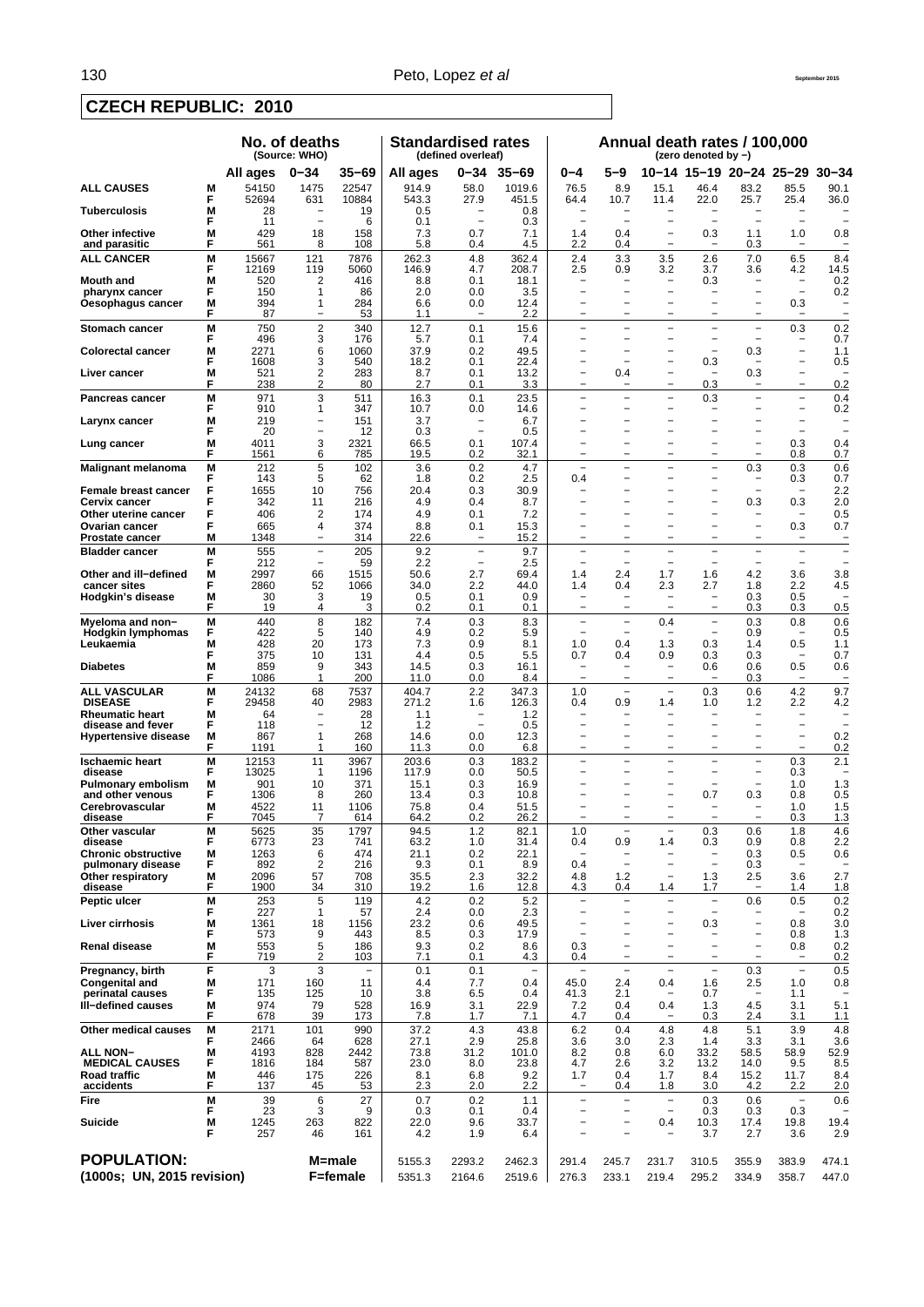#### **2010: CZECH REPUBLIC**

#### **(zero denoted by −) 9th ICD/10th ICD categories**

## **Annual death rates / 100,000**

| 35–39                                                | 40–44                           | 45–49                    | $50 - 54$                | $55 - 59$                        | 60-64               | 65–69                               | 70–74                           | 75–79                                      | $80 + / NK$               |        |                                                  |                                                 |
|------------------------------------------------------|---------------------------------|--------------------------|--------------------------|----------------------------------|---------------------|-------------------------------------|---------------------------------|--------------------------------------------|---------------------------|--------|--------------------------------------------------|-------------------------------------------------|
| 136.7<br>54.7                                        | 233.4<br>104.9                  | 377.3<br>188.3           | 708.4<br>306.6           | 1154.9<br>479.6                  | 1867.7<br>768.8     | 2658.7<br>1257.7                    | 3963.6<br>2125.5                | 3797.4                                     | 6197.4 13598.2<br>11297.5 | Μ<br>F | <b>ALL CAUSES</b>                                | 001-999/A00-Y89                                 |
| 0.2                                                  | 0.8                             | 1.4                      | $\overline{ }$           | 0.8                              | 0.6                 | 2.0                                 | 1.3                             | 2.4                                        | 3.4                       | M      | <b>Tuberculosis</b>                              | 010-018, 137/                                   |
| $\overline{\phantom{0}}$<br>1.3                      | $\overline{\phantom{0}}$<br>1.7 | 0.3<br>2.9               | $\overline{a}$<br>5.2    | 0.3<br>7.3                       | 0.3<br>13.0         | 1.0<br>18.5                         | 0.5<br>35.3                     | $\overline{\phantom{a}}$<br>50.5           | 1.6<br>113.1              | F<br>M | Other infective                                  | A15-A19, B90<br>Rest of 001-139,279.5&.6/       |
| 0.7<br>13.9                                          | 41.8                            | 1.2<br>80.1              | 3.2<br>210.7             | 4.1<br>409.7                     | 7.3<br>734.0        | 15.3<br>1046.8                      | 28.2<br>1470.9                  | 44.9<br>1911.2                             | 114.8<br>2510.1           | F<br>M | and parasitic<br><b>ALL CANCER</b>               | rest of A00-B99 excl A33,A34<br>140-208/C00-C97 |
| 21.1                                                 | 47.2<br>4.4                     | 84.2                     | 154.0<br>21.6            | 233.5<br>31.1                    | 379.3               | 541.4                               | 726.2                           | 960.3                                      | 1378.3                    | F<br>M | <b>Mouth and</b>                                 |                                                 |
| 0.7<br>0.2                                           | 1.8                             | 6.1<br>2.7               | 4.7                      | 5.7                              | 32.1<br>4.4         | 30.5<br>5.0                         | 23.1<br>6.1                     | 17.6<br>8.7                                | 36.9<br>12.8              | F      | pharynx cancer                                   | 140-149/C00-C14                                 |
| 0.7                                                  | 1.4<br>0.6                      | 5.5<br>1.2               | 10.5<br>1.2              | 20.8<br>3.9                      | 25.7<br>3.4         | 22.1<br>5.0                         | 26.3<br>4.2                     | 27.3<br>4.6                                | 28.5<br>6.2               | M<br>F | Oesophagus cancer                                | 150/C15                                         |
| 0.2<br>1.4                                           | 1.9<br>2.0                      | 4.0<br>5.4               | 14.0<br>6.1              | 17.0<br>6.4                      | 29.5<br>9.6         | 42.2<br>20.6                        | 76.3<br>25.9                    | 105.1<br>32.7                              | 132.4<br>76.5             | M<br>F | Stomach cancer                                   | 151/C16                                         |
| 0.9                                                  | 4.4                             | 7.8                      | 24.2                     | 55.6                             | 96.2                | 157.1                               | 209.8                           | 296.1                                      | 426.6                     | M      | <b>Colorectal cancer</b>                         | 153, 154/C18-C21                                |
| 1.7<br>0.7                                           | 2.9<br>1.7                      | 7.5<br>2.6               | 13.9<br>5.8              | 23.6<br>13.5                     | 43.1<br>26.9        | 63.9<br>41.0                        | 94.1<br>53.9                    | 134.3<br>63.4                              | 232.7<br>61.2             | F<br>M | Liver cancer                                     | 155.0/C22 excl C221                             |
| $\overline{\phantom{a}}$<br>0.2                      | $\overline{\phantom{a}}$<br>2.8 | 0.9<br>6.9               | 2.0<br>15.4              | 4.6<br>28.1                      | 6.0<br>44.5         | 9.7<br>66.3                         | 14.6<br>99.4                    | 16.9<br>109.1                              | 35.6<br>139.1             | F<br>M | <b>Pancreas cancer</b>                           | 157/C25                                         |
| 0.7<br>$\overline{\phantom{0}}$                      | 0.9<br>1.1                      | 3.3<br>2.0               | 7.0<br>4.7               | 12.8<br>9.7                      | 27.0<br>15.9        | 50.6<br>13.3                        | 68.7<br>19.9                    | 81.7<br>13.6                               | 99.0<br>16.8              | F<br>M | Larynx cancer                                    | 161/C32                                         |
| $\overline{\phantom{0}}$<br>1.1                      | $\overline{\phantom{0}}$<br>5.5 | 0.6<br>18.8              | 0.9<br>47.8              | 1.3<br>118.3                     | 0.3<br>241.3        | 0.3<br>318.9                        | 0.5<br>407.3                    | 2.0<br>467.8                               | 1.2<br>393.1              | F<br>M | Lung cancer                                      | 162/C33, C34                                    |
| 0.5                                                  | 2.0                             | 6.6                      | 20.3                     | 39.8                             | 71.9                | 83.9                                | 110.5                           | 114.9                                      | 119.8                     | F      |                                                  |                                                 |
| 0.9<br>0.9                                           | 2.5<br>2.6                      | 0.6<br>1.2               | 3.2<br>2.6               | 5.1<br>2.6                       | 6.1<br>2.6          | 14.5<br>5.3                         | 19.9<br>7.1                     | 32.1<br>10.7                               | 28.5<br>15.5              | M<br>F | <b>Malignant melanoma</b>                        | 172/C43                                         |
| 5.5<br>3.1                                           | 8.4<br>6.4                      | 16.1<br>10.2             | 29.1<br>7.3              | 32.1<br>11.8                     | 56.8<br>11.4        | 68.6<br>10.7                        | 87.5<br>14.1                    | 119.5<br>13.8                              | 181.3<br>22.4             | F<br>F | Female breast cancer<br>Cervix cancer            | 174/C50<br>180/C53                              |
| 0.7                                                  | 2.3                             | 1.5                      | 3.2                      | 7.7                              | 13.0                | 22.3                                | 31.0                            | 31.1                                       | 39.8                      | F      | Other uterine cancer                             | 179, 182/C54, C55                               |
| 1.4<br>0.2                                           | 3.8<br>$\overline{\phantom{0}}$ | 6.3<br>0.9               | 16.3<br>3.8              | 17.2<br>12.4                     | 29.6<br>30.6        | 32.3<br>58.2                        | 41.4<br>121.9                   | 42.4<br>227.9                              | 44.9<br>469.3             | F<br>Μ | <b>Ovarian cancer</b><br>Prostate cancer         | 183/C56, C570-C574<br>185/C61                   |
| $\overline{\phantom{a}}$<br>$\overline{\phantom{a}}$ | 0.3                             | 0.9                      | 3.5                      | 9.7                              | 20.2                | 33.3                                | 53.2                            | 88.3                                       | 131.6                     | M<br>F | <b>Bladder cancer</b>                            | 188/C67                                         |
| 6.7                                                  | 13.3                            | 0.6<br>20.0              | 0.3<br>46.9              | 2.8<br>68.9                      | 4.9<br>133.8        | 8.7<br>196.4                        | 8.0<br>273.3                    | 18.9<br>331.4                              | 38.3<br>483.6             | M      | Other and ill-defined                            | Rest of 140-199/                                |
| 4.5<br>0.2                                           | 11.1<br>$\qquad \qquad -$       | 15.5<br>0.6              | 33.4<br>0.3              | 50.6<br>0.8                      | 76.3<br>1.2         | 116.9<br>3.2                        | 162.7<br>0.6                    | 249.1<br>1.6                               | 351.0<br>4.2              | F<br>M | cancer sites<br>Hodgkin's disease                | rest of C00-C80, C97<br>201/C81                 |
| $\overline{\phantom{a}}$                             | $\overline{\phantom{0}}$        | $\overline{\phantom{0}}$ | $\overline{\phantom{0}}$ | 0.3                              | 0.3                 | 0.3                                 | 1.9                             | 1.5                                        | 1.9                       | F<br>M |                                                  |                                                 |
| 0.7<br>0.2                                           | 1.4<br>1.2                      | 1.7<br>2.1               | 5.0<br>2.0               | 12.2<br>5.7                      | 14.4<br>9.1         | 22.5<br>21.3                        | 43.0<br>27.3                    | 69.0<br>47.5                               | 81.3<br>48.7              | F      | Myeloma and non-<br>Hodgkin lymphomas            | 200, 202-203/<br>C82-C90, C96                   |
| 0.7<br>0.2                                           | 1.1<br>1.2                      | 1.7<br>2.7               | 4.1<br>3.8               | 6.5<br>4.6                       | 15.6<br>9.9         | 27.3<br>16.0                        | 43.0<br>20.7                    | 61.0<br>30.1                               | 77.1<br>50.6              | M<br>F | Leukaemia                                        | 204-208/C91-C95                                 |
| 1.3<br>0.2                                           | 2.8<br>0.9                      | 6.4<br>0.9               | 10.2<br>4.7              | 14.0<br>8.5                      | 24.3<br>16.1        | 53.8<br>27.3                        | 71.8<br>59.7                    | 109.1<br>87.8                              | 217.1<br>226.6            | M<br>F | <b>Diabetes</b>                                  | 250/E10-E14                                     |
| 22.6                                                 | 47.9                            | 98.4                     | 210.1                    | 372.5                            | 660.9               | 1018.7                              | 1712.0                          | 3078.7                                     | 8398.6                    | M      | <b>ALL VASCULAR</b>                              | 390-459/100-199                                 |
| 6.9<br>0.2                                           | 14.9<br>0.3                     | 34.3<br>1.2              | 59.0<br>0.3              | 105.6<br>1.9                     | 212.8<br>2.0        | 450.9<br>2.8                        | 949.6<br>7.1                    | 2074.8<br>6.4                              | 7868.3<br>14.2            | F<br>M | <b>DISEASE</b><br><b>Rheumatic heart</b>         | 390-398/100-109                                 |
| $\overline{\phantom{0}}$<br>1.1                      | 0.6<br>1.9                      | 0.3<br>7.2               | 0.3<br>7.9               | $\overline{\phantom{0}}$<br>11.1 | 0.5<br>22.5         | 2.0<br>34.1                         | 8.9<br>62.2                     | 13.3<br>98.7                               | 23.6<br>316.8             | F<br>M | disease and fever<br><b>Hypertensive disease</b> | 401-405/I10-I15                                 |
| 0.5                                                  | 1.2                             | 1.2                      | 2.3                      | 6.4                              | 10.9                | 25.0                                | 44.7                            | 86.3                                       | 296.1                     | F      |                                                  |                                                 |
| 7.6<br>0.2                                           | 20.2<br>4.7                     | 45.7<br>10.4             | 111.9<br>17.7            | 196.1<br>43.2                    | 358.9<br>95.7       | 542.3<br>181.8                      | 881.4<br>381.9                  | 1534.1<br>888.9                            | 4097.5<br>3585.8          | M<br>F | <b>Ischaemic heart</b><br>disease                | 410-414/I20-I25                                 |
| 1.6<br>2.1                                           | 3.0<br>2.0                      | 6.1<br>4.8               | 10.8<br>9.0              | 19.7<br>9.0                      | 30.3<br>17.4        | 47.0<br>31.6                        | 63.5<br>57.4                    | 121.2<br>105.2                             | 226.3<br>274.5            | M<br>F | Pulmonary embolism<br>and other venous           | 415.1, 451-453/<br>I26, I80-I82                 |
| 2.7<br>1.4                                           | 5.3<br>1.8                      | 10.7<br>9.2              | 28.0<br>15.4             | 53.5<br>20.8                     | 98.0<br>36.8        | 162.7<br>98.2                       | 320.7<br>224.3                  | 639.5<br>494.2                             | 1766.7<br>1924.9          | M<br>F | Cerebrovascular<br>disease                       | 430-438/160-169                                 |
| 9.4                                                  | 17.2                            | 27.5                     | 51.3                     | 90.2                             | 149.1               | 229.8                               | 377.2                           | 678.8                                      | 1977.1                    | M      | Other vascular                                   | Rest of 390-459/                                |
| 2.6<br>0.7                                           | 4.7<br>1.4                      | 8.4<br>3.2               | 14.2<br>10.2             | 26.2<br>25.9                     | 51.4<br>43.4        | 112.2<br>69.9                       | 232.3<br>117.4                  | 487.1<br>159.7                             | 1763.3<br>336.1           | F<br>M | disease<br><b>Chronic obstructive</b>            | rest of I00-I99<br>490-496/                     |
| $\overline{\phantom{0}}$<br>5.6                      | 0.6<br>8.0                      | 1.5<br>10.4              | 3.2<br>22.4              | 10.8<br>35.9                     | 21.0<br>54.0        | 25.0<br>88.8                        | 43.3<br>132.8                   | 76.6<br>243.9                              | 167.0<br>687.2            | F<br>M | pulmonary disease<br>Other respiratory           | J40-J47, J67<br>Rest of 460-519/                |
| 2.6                                                  | 4.1                             | 6.9                      | 7.8                      | 15.2                             | 19.2                | 34.0                                | 72.4                            | 129.7                                      | 443.8                     | F      | disease                                          | rest of J00-J98                                 |
| 0.5                                                  | 1.4<br>0.6                      | 1.7<br>0.3               | 6.1<br>1.7               | 3.8<br>3.3                       | 13.6<br>4.4         | 9.6<br>6.0                          | 15.4<br>7.5                     | 38.5<br>18.9                               | 47.8<br>44.9              | M<br>F | Peptic ulcer                                     | 531-533/K25-K27                                 |
| 8.1<br>3.1                                           | 19.9<br>9.0                     | 31.5<br>13.7             | 54.2<br>19.8             | 73.2<br>25.4                     | 87.0<br>26.5        | 72.7<br>28.0                        | 52.6<br>14.1                    | 51.4<br>18.4                               | 34.4<br>21.3              | M<br>F | Liver cirrhosis                                  | 571/K70, K74                                    |
| 0.2                                                  | 0.8                             | 1.4                      | 5.0                      | 7.6                              | 19.4                | 26.1                                | 41.7                            | 61.0                                       | 185.2                     | M      | Renal disease                                    | 580-590/N00-N19                                 |
| 0.7<br>$\overline{\phantom{a}}$                      | 0.3<br>$\qquad \qquad -$        | 0.9<br>$\qquad \qquad$   | 2.6<br>$\qquad \qquad -$ | 3.6<br>$\qquad \qquad -$         | 7.5<br>-            | 14.7<br>$\qquad \qquad -$           | 40.5<br>$\qquad \qquad -$       | 61.3<br>$\qquad \qquad -$                  | 157.7<br>$\overline{a}$   | F<br>F | Pregnancy, birth                                 | 630-676/A34,O00-O99                             |
| 0.7<br>0.2                                           | 0.8<br>0.6                      | 0.3<br>0.9               | 0.6<br>0.6               | 0.5<br>0.5                       | -<br>$\overline{a}$ | $\qquad \qquad -$<br>$\overline{a}$ | $\qquad \qquad -$               | $\overline{\phantom{0}}$<br>$\overline{a}$ | $\overline{\phantom{0}}$  | M<br>F | <b>Congenital and</b><br>perinatal causes        | 740-779/A33,<br>P00-P96, Q00-Q99                |
| 7.4                                                  | 10.2                            | 13.3                     | 23.3                     | 29.7                             | 32.1                | 44.6                                | 48.1                            | 68.2                                       | 173.5                     | Μ      | III-defined causes                               | 780-799/R00-R99                                 |
| 1.2<br>8.7                                           | 1.8<br>15.5                     | 3.9<br>27.2              | 7.3<br>36.7              | 9.5<br>48.4                      | 9.6<br>75.1         | 16.6<br>94.8                        | 29.2<br>137.9                   | 44.9<br>239.1                              | 122.2<br>475.2            | F<br>M | Other medical causes                             | Rest of 001-799/                                |
| 4.5<br>65.5                                          | 9.0<br>80.3                     | 12.5<br>99.0             | 16.6<br>113.6            | 32.6<br>125.6                    | 43.1<br>110.4       | 61.9<br>112.5                       | 103.9<br>126.4                  | 189.4<br>183.7                             | 457.0<br>416.5            | F<br>Μ | <b>ALL NON-</b>                                  | rest of A00-R99<br>E800-E999/V01-Y89            |
| 13.5                                                 | 16.0<br>10.5                    | 26.9<br>10.4             | 26.1                     | 26.7<br>10.3                     | 21.8                | 35.6                                | 50.3                            | 90.4<br>14.4                               | 294.2                     | F<br>M | <b>MEDICAL CAUSES</b><br>Road traffic            |                                                 |
| 8.5<br>1.7                                           | 2.3                             | 2.4                      | 9.9<br>2.3               | 1.5                              | 5.5<br>0.5          | 9.2<br>4.7                          | 10.3<br>6.6                     | 6.1                                        | 9.2<br>5.0                | F      | accidents                                        | E810-E819, E826-E829/<br>part of V01–V99, Y850  |
| 0.5<br>0.2                                           | 0.8<br>0.6                      | 1.4                      | 0.3<br>0.6               | 1.6<br>0.5                       | 2.0<br>0.3          | 1.2<br>0.3                          | $\overline{\phantom{0}}$<br>0.5 | 1.0                                        | 5.0<br>3.1                | M<br>F | Fire                                             | E890-E899/X00-X09                               |
| 23.9<br>4.3                                          | 29.9<br>2.9                     | 36.7<br>9.8              | 38.2<br>7.6              | 45.4<br>7.5                      | 28.3<br>6.8         | 33.3<br>6.3                         | 28.9<br>4.7                     | 32.9<br>6.6                                | 62.0<br>10.4              | Μ<br>F | <b>Suicide</b>                                   | E950-E959/X60-X84                               |
|                                                      |                                 |                          |                          |                                  |                     |                                     |                                 |                                            |                           |        |                                                  |                                                 |
| 447.0                                                | 361.2                           | 345.6                    | 343.2                    | 370.2                            | 346.0               | 249.0                               | 155.9                           | 124.6                                      | 119.3                     | M      | <b>POPULATION</b>                                |                                                 |
| 422.1                                                | 343.2                           | 335.1                    | 344.1                    | 389.3                            | 385.4               | 300.3                               | 212.6                           | 195.9                                      | 258.7                     | F      | (1000s; UN, 2015 revision)                       |                                                 |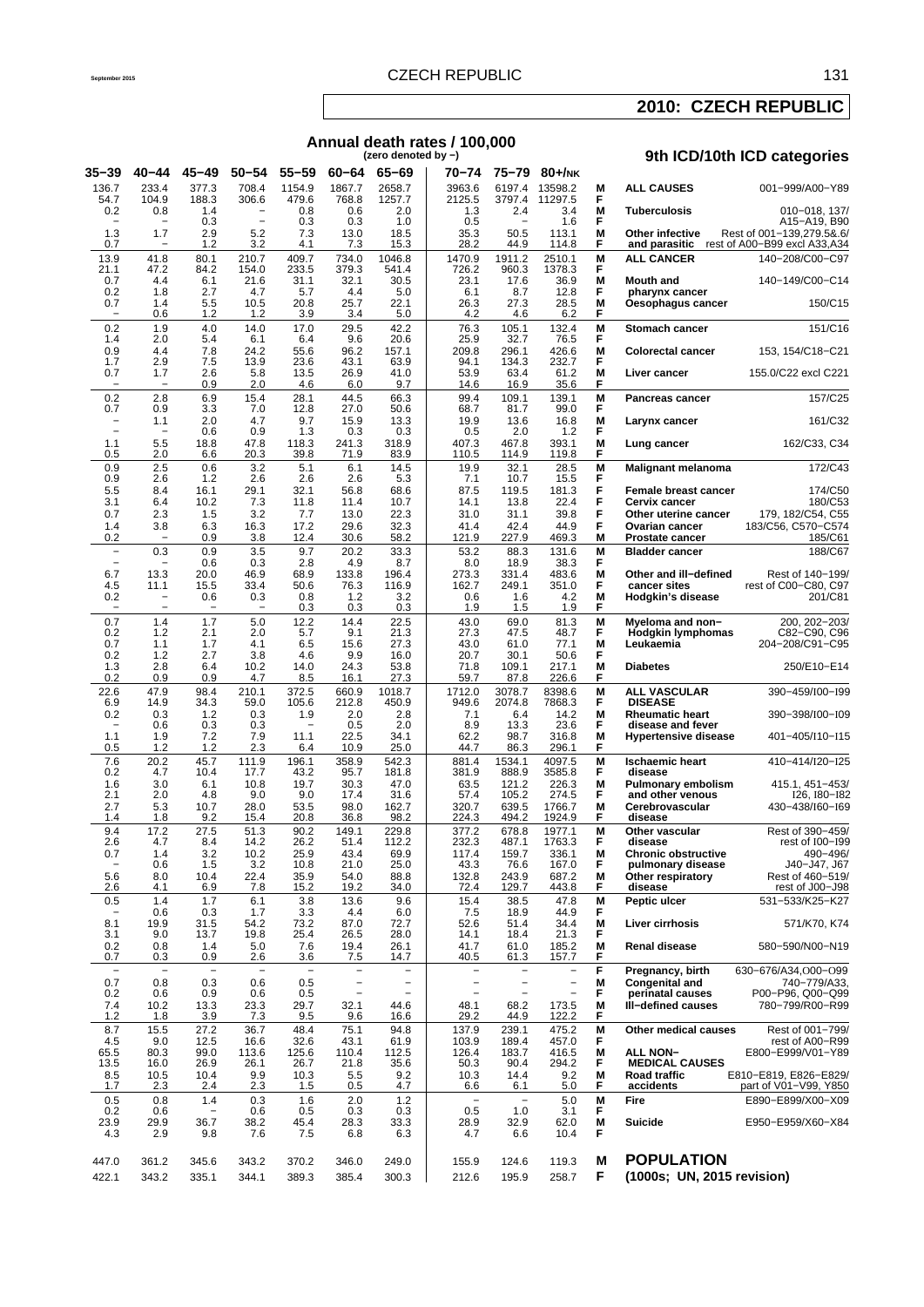#### **DENMARK: 2010**

|                                                  |        |                                | No. of deaths<br>(Source: WHO)                       |                                | <b>Standardised rates</b>       | (defined overleaf)                                   |                  |                                                      |                                                      | Annual death rates / 100,000                         | (zero denoted by -)             |                                                      |                                                      |                                                      |
|--------------------------------------------------|--------|--------------------------------|------------------------------------------------------|--------------------------------|---------------------------------|------------------------------------------------------|------------------|------------------------------------------------------|------------------------------------------------------|------------------------------------------------------|---------------------------------|------------------------------------------------------|------------------------------------------------------|------------------------------------------------------|
|                                                  |        | All ages                       | $0 - 34$                                             | $35 - 69$                      | All ages                        | $0 - 34$                                             | $35 - 69$        | $0 - 4$                                              | $5 - 9$                                              |                                                      |                                 | 10-14 15-19 20-24 25-29                              |                                                      | $30 - 34$                                            |
| <b>ALL CAUSES</b>                                | Μ<br>F | 26510<br>27517                 | 508<br>289                                           | 8573<br>5540                   | 730.9<br>527.2                  | 43.1<br>25.3                                         | 708.4<br>454.3   | 83.7<br>69.3                                         | 6.6<br>5.6                                           | 5.7<br>7.8                                           | 29.8<br>16.9                    | 52.0<br>25.3                                         | 61.1<br>19.4                                         | 63.1<br>33.0                                         |
| <b>Tuberculosis</b>                              | M<br>F | 21<br>12                       | 2<br>1                                               | 9<br>6                         | 0.7<br>0.3                      | 0.2<br>0.1                                           | 0.7<br>0.5       |                                                      |                                                      |                                                      |                                 |                                                      | 0.6<br>0.7                                           | 0.6                                                  |
| Other infective                                  | М<br>F | 384                            | 10                                                   | 108                            | 10.5                            | 0.8                                                  | 8.8              | 3.6                                                  | $\overline{\phantom{0}}$                             |                                                      | 0.6                             | 0.6                                                  | 0.6                                                  | 0.6                                                  |
| and parasitic<br><b>ALL CANCER</b>               | M      | 498<br>7940                    | 3<br>37                                              | 69<br>3062                     | 8.8<br>219.8                    | 0.3<br>3.1                                           | 5.6<br>257.4     | 1.3<br>1.2                                           | 0.6                                                  | 1.1                                                  | 0.6<br>3.3                      | 2.4                                                  | 4.5                                                  | $\overline{\phantom{0}}$<br>8.6                      |
| <b>Mouth and</b>                                 | F<br>M | 7389<br>249                    | 53<br>$\overline{\phantom{0}}$                       | 2792<br>165                    | 169.2<br>7.4                    | 4.6<br>$\overline{a}$                                | 228.7<br>13.5    | 1.3<br>$\overline{\phantom{0}}$                      | 1.9<br>-                                             | 0.6<br>$\overline{\phantom{0}}$                      | 4.1<br>-                        | 6.8                                                  | 6.5                                                  | 11.0                                                 |
| pharynx cancer<br>Oesophagus cancer              | F<br>Μ | 93<br>283                      | 1<br>1                                               | 47<br>147                      | 2.2<br>8.1                      | 0.1<br>0.1                                           | 3.9<br>12.2      | 0.6                                                  | $\overline{\phantom{0}}$                             |                                                      |                                 |                                                      | $\overline{\phantom{0}}$<br>0.6                      |                                                      |
|                                                  | F<br>M | 95                             | $\overline{2}$                                       | 38                             | 2.2<br>7.7                      |                                                      | 3.1              | $\overline{\phantom{0}}$                             | $\overline{\phantom{0}}$                             | $\overline{a}$                                       | $\overline{a}$                  | $\overline{\phantom{0}}$                             |                                                      | $\overline{\phantom{a}}$                             |
| <b>Stomach cancer</b>                            | F      | 269<br>140                     | 1                                                    | 142<br>51                      | 3.2                             | 0.2<br>0.1                                           | 11.8<br>4.1      | $\overline{\phantom{0}}$                             | $\overline{\phantom{0}}$                             | $\overline{\phantom{0}}$                             | $\overline{\phantom{0}}$        | $\overline{\phantom{0}}$                             | 0.6<br>$\overline{\phantom{0}}$                      | 0.6<br>0.6                                           |
| <b>Colorectal cancer</b>                         | M<br>F | 1001<br>941                    | 1<br>1                                               | 347<br>252                     | 27.4<br>19.6                    | 0.1<br>0.1                                           | 29.4<br>20.7     |                                                      | -                                                    |                                                      | -                               | $\overline{\phantom{0}}$                             | $\overline{\phantom{0}}$<br>0.7                      | 0.6                                                  |
| Liver cancer                                     | M<br>F | 201<br>93                      | 1<br>$\overline{\phantom{0}}$                        | 104<br>35                      | 5.7<br>2.1                      | 0.1                                                  | 8.6<br>2.8       | $\overline{\phantom{0}}$                             | -<br>$\overline{\phantom{0}}$                        | $\overline{\phantom{0}}$                             | 0.6<br>$\overline{\phantom{0}}$ | $\overline{\phantom{0}}$                             | $\overline{\phantom{0}}$<br>$\overline{\phantom{0}}$ | $\overline{\phantom{0}}$                             |
| <b>Pancreas cancer</b>                           | M<br>F | 454<br>439                     | $\overline{a}$                                       | 222<br>168                     | 12.8<br>10.1                    | $\overline{a}$<br>$\overline{\phantom{0}}$           | 18.6<br>13.9     | $\overline{\phantom{0}}$                             | $\overline{\phantom{0}}$                             |                                                      | $\overline{\phantom{0}}$        | $\overline{\phantom{0}}$                             | $\overline{\phantom{0}}$<br>$\overline{\phantom{0}}$ | $\overline{\phantom{0}}$                             |
| Larynx cancer                                    | M<br>F | 74<br>16                       | $\overline{\phantom{a}}$                             | 38<br>6                        | 2.1<br>0.4                      | $\overline{\phantom{0}}$                             | 3.2<br>0.5       | $\overline{\phantom{a}}$                             | $\overline{\phantom{0}}$<br>$\overline{a}$           | $\overline{\phantom{0}}$                             | $\overline{\phantom{0}}$        | $\overline{\phantom{0}}$                             | $\overline{\phantom{0}}$<br>$\overline{\phantom{0}}$ | $\overline{\phantom{0}}$<br>$\overline{\phantom{0}}$ |
| Lung cancer                                      | M<br>F | 1929<br>1763                   | 1<br>1                                               | 767<br>754                     | 53.5<br>42.3                    | 0.1<br>0.1                                           | 65.0<br>62.2     | $\overline{a}$<br>$\overline{\phantom{0}}$           | $\overline{a}$<br>$\overline{\phantom{0}}$           | 0.6<br>$\overline{\phantom{0}}$                      | $\overline{a}$                  | $\overline{\phantom{0}}$<br>$\overline{\phantom{0}}$ | $\overline{a}$<br>$\overline{\phantom{0}}$           | 0.6                                                  |
| <b>Malignant melanoma</b>                        | M      | 147                            | 1                                                    | 79                             | 4.2                             | 0.1                                                  | 6.5              | $\overline{\phantom{0}}$                             | $\overline{\phantom{0}}$                             | $\overline{\phantom{0}}$                             | $\overline{\phantom{0}}$        | $\overline{\phantom{0}}$                             | 0.6                                                  | $\overline{\phantom{0}}$                             |
| <b>Female breast cancer</b>                      | F<br>F | 111<br>1213                    | 3<br>6                                               | 50<br>550                      | 2.6<br>28.8                     | 0.3<br>0.5                                           | 4.1<br>44.6      |                                                      | -                                                    |                                                      | -<br>-                          |                                                      | 0.7<br>0.7                                           | 1.2<br>2.9                                           |
| Cervix cancer<br>Other uterine cancer            | F<br>F | 114<br>161                     | 3<br>$\overline{\phantom{0}}$                        | 61<br>48                       | 3.0<br>3.5                      | 0.3<br>$\overline{a}$                                | 4.8<br>4.0       |                                                      | $\overline{\phantom{0}}$<br>-                        |                                                      | -                               | 0.6                                                  | 1.3<br>$\overline{\phantom{0}}$                      | $\overline{\phantom{0}}$                             |
| <b>Ovarian cancer</b><br><b>Prostate cancer</b>  | F<br>M | 396<br>1176                    | 3<br>$\overline{\phantom{0}}$                        | 175<br>222                     | 9.5<br>30.7                     | 0.2<br>$\overline{\phantom{0}}$                      | 14.2<br>19.5     | -<br>$\overline{\phantom{0}}$                        | $\overline{\phantom{0}}$<br>$\overline{\phantom{0}}$ | $\overline{\phantom{0}}$<br>$\overline{\phantom{0}}$ | -                               | $\overline{\phantom{0}}$<br>$\overline{\phantom{0}}$ | $\overline{\phantom{0}}$<br>$\overline{\phantom{0}}$ | 1.7                                                  |
| <b>Bladder cancer</b>                            | M      | 375                            | $\overline{a}$                                       | 107                            | 10.0                            | $\overline{\phantom{0}}$                             | 9.2              | $\overline{\phantom{0}}$                             | $\overline{\phantom{0}}$                             | $\overline{\phantom{0}}$                             |                                 | $\overline{\phantom{0}}$                             | $\overline{\phantom{0}}$                             | $\overline{\phantom{0}}$<br>$\overline{\phantom{0}}$ |
| Other and ill-defined                            | F<br>M | 161<br>1205                    | $\mathbf{1}$<br>19                                   | 39<br>531                      | 3.5<br>34.1                     | 0.1<br>1.6                                           | 3.3<br>44.0      | 0.6                                                  | $\overline{\phantom{0}}$<br>$\overline{\phantom{0}}$ | 0.6                                                  | $\overline{\phantom{0}}$<br>0.6 | 1.8                                                  | $\overline{a}$<br>0.6                                | 0.6<br>6.9                                           |
| cancer sites<br>Hodgkin's disease                | F<br>M | 1212<br>15                     | 23<br>1                                              | 400<br>6                       | 26.9<br>0.4                     | 2.0<br>0.1                                           | 32.6<br>0.5      |                                                      | 1.2<br>-                                             | 0.6                                                  | 2.3                             | 4.9                                                  | 3.2<br>0.6                                           | 1.7                                                  |
| Myeloma and non-                                 | F<br>Μ | 13<br>307                      | 4<br>1                                               | 1<br>100                       | 0.3<br>8.4                      | 0.3<br>0.1                                           | 0.1<br>8.3       | $\overline{\phantom{0}}$<br>0.6                      | $\overline{\phantom{0}}$<br>$\overline{\phantom{0}}$ | $\overline{\phantom{0}}$                             | 1.2<br>$\overline{\phantom{0}}$ | $\overline{\phantom{0}}$<br>$\overline{\phantom{0}}$ | $\overline{\phantom{0}}$<br>$\overline{\phantom{0}}$ | 1.2<br>$\overline{\phantom{0}}$                      |
| Hodgkin lymphomas<br>Leukaemia                   | F<br>М | 241<br>255                     | 3<br>9                                               | 60<br>85                       | 5.1<br>7.0                      | 0.2<br>0.8                                           | 4.9<br>7.1       |                                                      | $\overline{a}$<br>0.6                                |                                                      | 0.6<br>2.2                      | 0.6<br>0.6                                           | $\overline{\phantom{0}}$<br>1.3                      | 0.6<br>0.6                                           |
|                                                  | F      | 187                            | 3<br>$\overline{7}$                                  | 57                             | 4.1                             | 0.3                                                  | 4.8              | 0.6                                                  | 0.6                                                  |                                                      | $\overline{\phantom{0}}$        | 0.6                                                  | $\overline{\phantom{0}}$                             |                                                      |
| <b>Diabetes</b>                                  | M<br>F | 706<br>542                     | 4                                                    | 253<br>103                     | 19.5<br>10.1                    | 0.6<br>0.3                                           | 21.0<br>8.5      | $\overline{ }$<br>$\overline{\phantom{0}}$           | $\overline{\phantom{0}}$<br>$\overline{\phantom{0}}$ | $\overline{\phantom{0}}$                             | 0.6<br>$\overline{\phantom{0}}$ | 1.2<br>0.6                                           | 0.6<br>0.7                                           | 1.7<br>1.2                                           |
| <b>ALL VASCULAR</b><br><b>DISEASE</b>            | M<br>F | 7005<br>7393                   | 25<br>15                                             | 1624<br>702                    | 186.1<br>123.2                  | 2.1<br>1.3                                           | 135.4<br>58.4    | $\overline{\phantom{0}}$                             | 1.2                                                  | $\overline{\phantom{0}}$<br>0.6                      | 0.6<br>1.7                      | 4.1<br>3.7                                           | 3.9<br>0.7                                           | 5.2<br>2.3                                           |
| <b>Rheumatic heart</b><br>disease and fever      | M<br>F | 25<br>39                       | $\overline{\phantom{0}}$<br>$\overline{\phantom{a}}$ | 3<br>3                         | 0.6<br>0.6                      | $\overline{\phantom{0}}$<br>$\overline{\phantom{0}}$ | 0.2<br>0.3       |                                                      | -                                                    |                                                      | $\overline{\phantom{0}}$        |                                                      | $\overline{\phantom{0}}$                             | $\overline{\phantom{0}}$<br>$\overline{\phantom{a}}$ |
| <b>Hypertensive disease</b>                      | M<br>F | 393<br>498                     | 1<br>$\overline{\phantom{0}}$                        | 88<br>42                       | 10.4<br>8.0                     | 0.1                                                  | 7.2<br>3.6       | $\overline{\phantom{0}}$<br>$\overline{\phantom{0}}$ | -<br>$\overline{\phantom{0}}$                        | -<br>$\overline{\phantom{0}}$                        | —<br>$\overline{\phantom{0}}$   | $\overline{\phantom{0}}$                             | 0.6                                                  | $\overline{\phantom{0}}$                             |
| <b>Ischaemic heart</b><br>disease                | M<br>F | 2722<br>2369                   | 6<br>2                                               | 705<br>211                     | 72.8<br>39.3                    | 0.5<br>0.2                                           | 59.0<br>17.6     | $\overline{\phantom{0}}$<br>$\overline{\phantom{0}}$ | $\overline{\phantom{0}}$<br>-                        | $\overline{\phantom{0}}$                             | $\overline{\phantom{0}}$<br>0.6 | 1.2                                                  | 1.3<br>$\overline{\phantom{0}}$                      | 1.1<br>0.6                                           |
| <b>Pulmonary embolism</b>                        | M<br>F | 101<br>123                     | $\overline{a}$<br>2                                  | 46<br>30                       | 2.9<br>2.5                      | $\overline{\phantom{0}}$                             | 3.7              |                                                      | -<br>-                                               |                                                      | $\overline{\phantom{0}}$        |                                                      | $\equiv$                                             | $\overline{\phantom{0}}$<br>$\overline{\phantom{a}}$ |
| and other venous<br>Cerebrovascular              | M      | 1690                           | 3                                                    | 357                            | 44.7                            | 0.2<br>0.2                                           | 2.4<br>29.9      |                                                      |                                                      |                                                      | 0.6                             | 0.6<br>0.6                                           |                                                      | 1.1                                                  |
| disease<br>Other vascular                        | F<br>Μ | 2150<br>2074                   | 5<br>15                                              | 229<br>425                     | 36.5<br>54.8                    | 0.4<br>1.3                                           | 18.7<br>35.5     | $\overline{\phantom{0}}$                             | $\overline{\phantom{0}}$<br>1.2                      | $\overline{\phantom{0}}$                             | $\overline{\phantom{0}}$<br>0.6 | 1.9<br>2.4                                           | $\overline{\phantom{0}}$<br>1.9                      | 1.2<br>2.9                                           |
| disease<br><b>Chronic obstructive</b>            | F<br>Μ | 2214<br>1481                   | 6<br>$\overline{a}$                                  | 187<br>310                     | 36.2<br>39.0                    | 0.5                                                  | 15.7<br>26.8     |                                                      | $\overline{\phantom{0}}$<br>$\overline{a}$           | 0.6                                                  | 0.6<br>$\overline{a}$           | 1.2                                                  | 0.7                                                  | 0.6<br>$\overline{\phantom{0}}$                      |
| pulmonary disease<br>Other respiratory           | F<br>М | 1851<br>1201                   | 1<br>9                                               | 330<br>194                     | 35.9<br>31.3                    | 0.1<br>0.8                                           | 27.6<br>16.3     | 0.6<br>0.6                                           | $\overline{\phantom{0}}$<br>$\overline{\phantom{0}}$ | $\overline{\phantom{0}}$                             | $\overline{\phantom{0}}$        | $\overline{\phantom{0}}$<br>1.2                      | $\overline{\phantom{0}}$<br>1.3                      | $\overline{a}$<br>2.3                                |
| disease                                          | F      | 1295                           | 4                                                    | 100                            | 20.8                            | 0.4                                                  | 8.3              | $\overline{\phantom{0}}$                             | $\qquad \qquad -$                                    | 0.6                                                  | $\overline{\phantom{0}}$        | 0.6                                                  | 1.3                                                  | $\equiv$                                             |
| Peptic ulcer                                     | M<br>F | 173<br>245                     | $\overline{\phantom{0}}$<br>$\overline{a}$           | 49<br>29                       | 4.6<br>4.2                      | $\overline{\phantom{0}}$<br>$\overline{a}$           | 4.1<br>2.5       | $\overline{\phantom{0}}$<br>$\overline{a}$           | $\overline{\phantom{0}}$<br>$\overline{a}$           | $\overline{\phantom{0}}$<br>$\overline{a}$           | $\overline{a}$                  | $\overline{\phantom{a}}$<br>$\overline{a}$           | $\overline{\phantom{0}}$<br>$\overline{a}$           | $\overline{\phantom{0}}$                             |
| Liver cirrhosis                                  | M<br>F | 601<br>282                     | 3<br>$\overline{a}$                                  | 505<br>221                     | 18.6<br>8.3                     | 0.3<br>$\overline{\phantom{0}}$                      | 40.7<br>17.7     | $\overline{\phantom{a}}$<br>$\overline{\phantom{0}}$ | $\overline{\phantom{0}}$<br>$\overline{\phantom{0}}$ | $\overline{a}$                                       | $\overline{a}$<br>-             | 0.6                                                  | 0.6                                                  | 0.6                                                  |
| <b>Renal disease</b>                             | M<br>F | 273<br>218                     | $\overline{\phantom{0}}$<br>$\overline{\phantom{0}}$ | 32<br>23                       | 7.0<br>3.7                      | $\overline{\phantom{0}}$<br>$\overline{\phantom{0}}$ | 2.7<br>2.0       | $\overline{\phantom{0}}$<br>$\overline{\phantom{0}}$ | $\overline{\phantom{0}}$<br>$\qquad \qquad -$        | $\qquad \qquad -$<br>$\overline{\phantom{0}}$        | -<br>$\overline{\phantom{0}}$   | $\overline{\phantom{0}}$<br>$\overline{\phantom{0}}$ | $\overline{\phantom{0}}$<br>$\qquad \qquad -$        | $\overline{\phantom{0}}$<br>$\qquad \qquad -$        |
| Pregnancy, birth<br><b>Congenital and</b>        | F<br>Μ | $\overline{\phantom{0}}$<br>99 | $\overline{\phantom{0}}$<br>74                       | $\overline{\phantom{a}}$<br>21 | $\overline{\phantom{0}}$<br>4.3 | $\overline{\phantom{0}}$<br>6.3                      | $\equiv$<br>1.7  | $\overline{\phantom{0}}$<br>41.8                     | $\overline{\phantom{0}}$<br>1.2                      | $\overline{\phantom{0}}$<br>$\overline{\phantom{0}}$ | $\overline{\phantom{0}}$<br>0.6 | $\overline{\phantom{0}}$<br>0.6                      | $\equiv$                                             | $\overline{\phantom{0}}$<br>$\qquad \qquad -$        |
| perinatal causes<br>III-defined causes           | F<br>Μ | 79<br>1856                     | 54<br>72                                             | 21<br>562                      | 3.4<br>51.6                     | 4.8<br>6.2                                           | 1.6<br>46.3      | 30.9<br>27.5                                         | 0.6                                                  | $\overline{\phantom{a}}$                             | 0.6<br>1.7                      | 1.2<br>4.1                                           | 0.7<br>5.8                                           | $\overline{\phantom{0}}$<br>4.0                      |
|                                                  | F      | 2285                           | 53                                                   | 288                            | 40.4                            | 4.7                                                  | 23.6             | 27.1                                                 | 0.6                                                  | 1.2                                                  | 0.6                             | 0.6                                                  |                                                      | 2.9                                                  |
| Other medical causes                             | M<br>F | 3517<br>4622                   | 52<br>41                                             | 1198<br>590                    | 97.2<br>80.1                    | 4.4<br>3.6                                           | 96.7<br>48.6     | 4.2<br>6.9                                           | 1.8<br>0.6                                           | 1.7<br>1.8                                           | 2.2<br>2.3                      | 8.3<br>1.9                                           | 3.9<br>4.5                                           | 8.6<br>6.9                                           |
| <b>ALL NON-</b><br><b>MEDICAL CAUSES</b>         | Μ<br>F | 1253<br>806                    | 217<br>60                                            | 646<br>266                     | 40.6<br>18.9                    | 18.4<br>5.2                                          | 49.6<br>21.0     | 4.8<br>1.3                                           | 1.8<br>1.9                                           | 2.8<br>3.0                                           | 20.4<br>7.0                     | 29.0<br>9.9                                          | 39.2<br>4.5                                          | 31.0<br>8.7                                          |
| <b>Road traffic</b><br>accidents                 | Μ<br>F | 173<br>88                      | 58<br>25                                             | 81<br>30                       | 6.0<br>2.6                      | 4.8<br>2.2                                           | 6.2<br>2.3       | $\overline{\phantom{a}}$<br>$\qquad \qquad -$        | $\overline{\phantom{0}}$<br>1.9                      | 2.3<br>1.8                                           | 9.4<br>4.1                      | 11.2<br>1.2                                          | 6.4<br>3.9                                           | 4.6<br><u>2.3</u>                                    |
| Fire                                             | M<br>F | 32<br>34                       | 4<br>$\overline{\phantom{0}}$                        | 18<br>13                       | 1.0<br>0.8                      | 0.3<br>$\overline{\phantom{0}}$                      | 1.4<br>1.1       | $\overline{a}$<br>$\overline{a}$                     | $\qquad \qquad -$<br>$\overline{\phantom{0}}$        | $\overline{\phantom{0}}$<br>$\overline{\phantom{0}}$ | 0.6<br>$\overline{\phantom{0}}$ | 1.2<br>$\overline{\phantom{0}}$                      | 0.6                                                  | $\overline{\phantom{0}}$                             |
| <b>Suicide</b>                                   | Μ<br>F | 405<br>158                     | 60<br>16                                             | 257<br>110                     | 13.4<br>5.0                     | 5.2<br>1.4                                           | 19.8<br>8.6      | $\overline{\phantom{0}}$<br>$\overline{\phantom{a}}$ | $\qquad \qquad -$<br>$\overline{a}$                  | $\overline{\phantom{a}}$                             | 6.6<br>2.3                      | 3.0<br>3.7                                           | 16.7<br>0.7                                          | 9.8                                                  |
|                                                  |        |                                |                                                      |                                |                                 |                                                      |                  |                                                      |                                                      |                                                      |                                 |                                                      |                                                      | 2.9                                                  |
| <b>POPULATION:</b><br>(1000s; UN, 2015 revision) |        |                                |                                                      | M=male<br>F=female             | 2753.3                          | 1190.8                                               | 1302.9<br>1293.1 | 167.3                                                | 167.6                                                | 175.8                                                | 181.1                           | 169.2                                                | 155.6                                                | 174.3                                                |
|                                                  |        |                                |                                                      |                                | 2797.7                          | 1148.6                                               |                  | 158.7                                                | 160.6                                                | 167.0                                                | 172.1                           | 162.2                                                | 155.0                                                | 173.0                                                |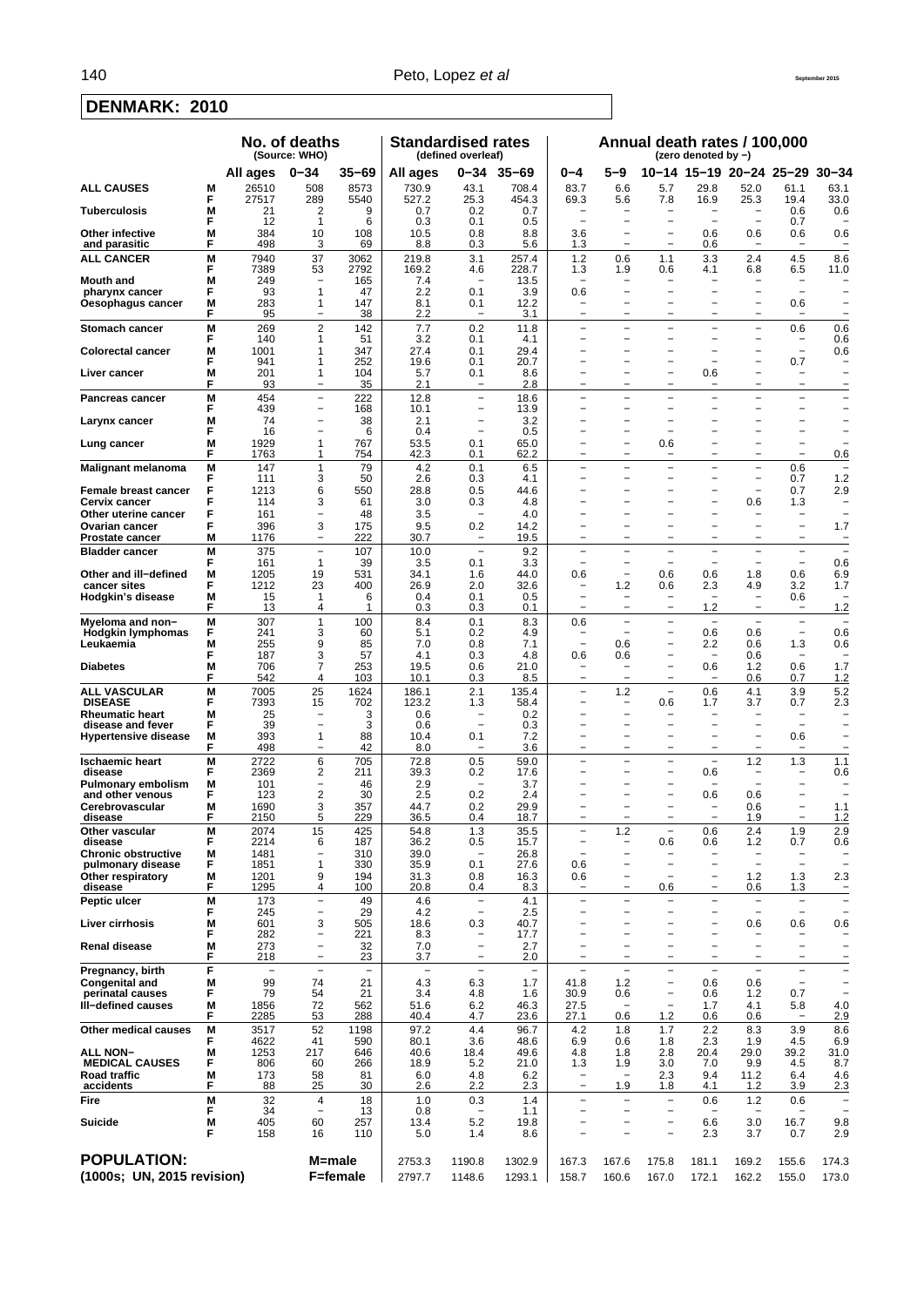#### **2010: DENMARK**

#### **(zero denoted by −) 9th ICD/10th ICD categories**

## **Annual death rates / 100,000**

| 35–39                                                | 40-44                                                | $45 - 49$                       | $50 - 54$                       | $55 - 59$                | 60-64                 | $65 - 69$        | 70–74            |                                               | 75-79 80+/NK       |        |                                                  |                                           |
|------------------------------------------------------|------------------------------------------------------|---------------------------------|---------------------------------|--------------------------|-----------------------|------------------|------------------|-----------------------------------------------|--------------------|--------|--------------------------------------------------|-------------------------------------------|
| 105.7<br>48.7                                        | 172.7<br>105.0                                       | 287.7<br>189.5                  | 543.7<br>330.5                  | 828.9<br>520.7           | 1208.6<br>777.9       | 1811.4<br>1208.0 | 3105.2<br>2014.2 | 5101.7<br>3683.0                              | 12672.9<br>10722.7 | M<br>F | <b>ALL CAUSES</b>                                | 001-999/A00-Y89                           |
| 1.0                                                  | 1.0                                                  | 0.5                             | 0.5                             | 0.6                      | 0.6                   | 0.7              | 2.9              | 4.1                                           | 4.8                | M      | <b>Tuberculosis</b>                              | 010-018, 137/                             |
| $\overline{\phantom{0}}$<br>1.5                      | 0.5<br>3.9                                           | 4.9                             | 6.5                             | 1.7<br>12.5              | 0.5<br>12.0           | 0.6<br>20.4      | 0.9<br>30.7      | 1.1<br>63.5                                   | 2.0<br>227.0       | F<br>M | Other infective                                  | A15-A19, B90<br>Rest of 001-139,279.5&.6/ |
| 1.6                                                  | 1.5                                                  | 3.5                             | 2.8                             | 4.0                      | 12.9                  | 12.7             | 30.9             | 62.3                                          | 223.4              | F      | and parasitic                                    | rest of A00-B99 excl A33,A34              |
| 13.3<br>21.7                                         | 32.7<br>49.2                                         | 58.5<br>91.5                    | 167.2<br>172.1                  | 283.0<br>271.2           | 481.6<br>409.1        | 765.9<br>585.6   | 1264.5<br>886.2  | 1805.6<br>1234.0                              | 2674.2<br>1606.3   | M<br>F | <b>ALL CANCER</b>                                | 140-208/C00-C97                           |
|                                                      | 2.4                                                  | 6.8                             | 14.6                            | 23.3                     | 21.3                  | 25.7             | 29.7             | 31.8                                          | 36.2               | M      | <b>Mouth and</b>                                 | 140-149/C00-C14                           |
| $\overline{\phantom{0}}$<br>$\overline{a}$           | 0.5<br>1.0                                           | 1.0<br>3.9                      | 2.2<br>13.0                     | 6.9<br>15.9              | 5.9<br>22.4           | 10.8<br>29.0     | 5.1<br>44.1      | 15.6<br>53.9                                  | 16.7<br>60.4       | F<br>M | pharynx cancer<br>Oesophagus cancer              | 150/C15                                   |
| $\overline{\phantom{0}}$                             | 0.5<br>2.4                                           | 2.5                             | 1.7<br>14.6                     | 2.3                      | 7.0                   | 7.6              | 10.3             | 20.0                                          | 18.1               | F<br>M |                                                  |                                           |
| 0.5<br>1.0                                           | 4.0                                                  | 1.9<br>2.0                      | 2.8                             | 12.0<br>4.0              | 19.7<br>4.8           | 31.7<br>10.1     | 39.3<br>15.4     | 31.8<br>21.1                                  | 73.6<br>34.1       | F      | <b>Stomach cancer</b>                            | 151/C16                                   |
| 1.5<br>2.1                                           | 1.9<br>3.5                                           | 5.8<br>8.0                      | 15.2<br>13.2                    | 34.7<br>30.4             | 53.0<br>33.4          | 93.7<br>54.5     | 165.8<br>110.6   | 247.3<br>158.0                                | 363.4<br>279.0     | M<br>F | <b>Colorectal cancer</b>                         | 153, 154/C18-C21                          |
| 1.0                                                  | 1.0                                                  | 2.4                             | 6.5                             | 9.1                      | 18.0                  | 22.4             | 30.7             | 40.1                                          | 42.3               | M      | Liver cancer                                     | 155.0/C22 excl C221                       |
| 0.5<br>$\overline{\phantom{a}}$                      | 4.3                                                  | 2.5<br>3.9                      | 1.1<br>13.5                     | 5.2<br>20.5              | 4.8<br>33.3           | 5.7<br>54.8      | 6.9<br>76.7      | 15.6<br>87.0                                  | 24.1<br>107.5      | F<br>M | <b>Pancreas cancer</b>                           | 157/C25                                   |
| 0.5                                                  | 2.5                                                  | 2.0                             | 8.8                             | 17.8                     | 27.5                  | 38.0             | 57.4             | 89.0                                          | 83.0               | F      |                                                  |                                           |
| $\qquad \qquad -$<br>$\overline{\phantom{0}}$        | $\overline{\phantom{0}}$<br>$\overline{\phantom{0}}$ | 0.5                             | 1.6                             | 6.3<br>0.6               | 5.5<br>1.1            | 8.6<br>1.9       | 10.6<br>5.1      | 13.8<br>1.1                                   | 18.1<br>2.0        | M<br>F | Larynx cancer                                    | 161/C32                                   |
| 2.6<br>2.1                                           | 5.3<br>3.5                                           | 8.8<br>17.5                     | 38.4<br>46.3                    | 70.6<br>76.8             | 124.1<br>121.8        | 205.2<br>167.3   | 347.0<br>258.9   | 516.7<br>350.5                                | 513.1<br>261.6     | Μ<br>F | Lung cancer                                      | 162/C33, C34                              |
| 1.0                                                  | 1.4                                                  | 2.4                             | 4.9                             | 9.1                      | 11.5                  | 15.2             | 23.0             | 20.7                                          | 33.8               | M      | <b>Malignant melanoma</b>                        | 172/C43                                   |
| 0.5                                                  | 1.5<br>13.4                                          | 2.0<br>19.5                     | 3.3<br>40.8                     | 2.9<br>55.6              | 7.5<br>77.6           | 10.8             | 7.7              | 13.3<br>143.5                                 | 24.8<br>256.9      | F<br>F |                                                  |                                           |
| 7.2<br>$\overline{\phantom{0}}$                      | 5.5                                                  | 5.0                             | 1.1                             | 6.9                      | 5.9                   | 98.2<br>9.5      | 123.4<br>12.9    | 12.2                                          | 16.1               | F      | Female breast cancer<br>Cervix cancer            | 174/C50<br>180/C53                        |
| 1.0                                                  | $\overline{\phantom{a}}$                             | 0.5                             | 1.7                             | 1.7                      | 8.6                   | 14.6             | 26.6             | 27.8                                          | 38.1               | F      | Other uterine cancer                             | 179, 182/C54, C55                         |
| 1.6<br>$\qquad \qquad -$                             | 2.0                                                  | 5.5<br>0.5                      | 13.2<br>1.6                     | 16.6<br>12.0             | 30.2<br>36.1          | 30.4<br>86.4     | 48.0<br>159.1    | 55.6<br>310.8                                 | 74.9<br>679.7      | F<br>M | <b>Ovarian cancer</b><br>Prostate cancer         | 183/C56, C570-C574<br>185/C61             |
| $\overline{\phantom{0}}$                             | $\qquad \qquad -$                                    | 1.9                             | 3.2                             | 9.1                      | 16.9                  | 33.0             | 51.8             | 95.3                                          | 175.1              | M      | <b>Bladder cancer</b>                            | 188/C67                                   |
| $\overline{\phantom{0}}$<br>5.1                      | $\qquad \qquad -$<br>10.1                            | 2.0<br>14.1                     | 2.2<br>30.8                     | 2.3<br>47.8              | 2.7<br>87.5           | 13.9<br>112.1    | 29.1<br>197.5    | 34.5<br>233.5                                 | 37.5<br>338.0      | F<br>M | Other and ill-defined                            | Rest of 140-199/                          |
| 4.1                                                  | 9.9                                                  | 18.0                            | 27.6                            | 33.3                     | 53.4                  | 81.8             | 117.4            | 189.2                                         | 322.5              | F      | cancer sites                                     | rest of C00-C80, C97                      |
| $\overline{\phantom{0}}$<br>$\qquad \qquad -$        | 0.5                                                  | $\overline{a}$                  | $\qquad \qquad -$               | 0.6                      | 1.1<br>0.5            | 1.3              | 1.0<br>0.9       | 5.5<br>1.1                                    | 3.6<br>4.0         | M<br>F | Hodgkin's disease                                | 201/C81                                   |
| $\overline{\phantom{0}}$                             | 1.9                                                  | 3.4                             | 4.3                             | 5.7                      | 18.0                  | 25.1             | 53.7             | 77.4                                          | 113.5              | M      | Myeloma and non-                                 | 200, 202-203/                             |
| 0.5<br>1.5                                           | 1.5<br>0.5                                           | 2.5<br>1.9                      | 2.2<br>4.9                      | 4.0<br>6.3               | 10.2<br>13.1          | 13.3<br>21.8     | 30.0<br>34.5     | 52.3<br>40.1                                  | 64.2<br>115.9      | F<br>M | <b>Hodgkin lymphomas</b><br>Leukaemia            | C82-C90, C96<br>204-208/C91-C95           |
| 0.5                                                  | 1.0                                                  | 1.0                             | 3.9                             | 4.0                      | 5.9                   | 17.1             | 20.6             | 33.4                                          | 48.8               | F      |                                                  |                                           |
| 3.6<br>0.5                                           | 4.3<br>0.5                                           | 9.3<br>2.0                      | 12.4<br>6.6                     | 23.9<br>10.3             | 36.1<br>16.2          | 57.4<br>23.4     | 99.7<br>40.3     | 138.2<br>63.4                                 | 292.2<br>221.4     | M<br>F | <b>Diabetes</b>                                  | 250/E10-E14                               |
| 17.4<br>5.2                                          | 25.5<br>10.9                                         | 45.8<br>19.5                    | 84.4<br>30.3                    | 137.8<br>60.8            | 252.0<br>91.1         | 385.2<br>190.8   | 804.3<br>382.3   | 1381.5<br>919.1                               | 4246.1<br>3615.3   | M<br>F | <b>ALL VASCULAR</b><br><b>DISEASE</b>            | 390-459/100-199                           |
| $\overline{\phantom{0}}$                             |                                                      |                                 | $\overline{\phantom{0}}$        | 0.6                      | 0.6                   | 0.7              |                  | 4.1                                           | 22.9               | M      | <b>Rheumatic heart</b>                           | 390-398/100-109                           |
| $\overline{\phantom{0}}$<br>1.0                      | $\qquad \qquad -$<br>1.4                             | $\overline{\phantom{0}}$<br>1.5 | $\overline{\phantom{0}}$<br>4.9 | 0.6<br>6.8               | 21.3                  | 1.3<br>13.2      | 3.4<br>45.1      | 2.2<br>73.2                                   | 20.1<br>246.3      | F<br>M | disease and fever<br><b>Hypertensive disease</b> | 401-405/I10-I15                           |
| 0.5                                                  |                                                      | 0.5                             | 0.6                             | 4.0                      | 3.2                   | 16.5             | 18.9             | 56.8                                          | 256.2              | F      |                                                  |                                           |
| 2.0<br>$\overline{\phantom{0}}$                      | 10.6<br>3.0                                          | 21.4<br>4.0                     | 35.7<br>11.6                    | 64.3<br>15.5             | 107.1<br>28.0         | 171.5<br>61.5    | 349.0<br>131.1   | 518.0<br>302.6                                | 1535.7<br>1158.0   | M<br>F | <b>Ischaemic heart</b><br>disease                | 410-414/I20-I25                           |
| 1.0                                                  | 2.9                                                  | 2.9                             | 3.8                             | 2.3                      | 5.5                   | 7.3              | 10.6             | 15.2                                          | 39.8               | M      | <b>Pulmonary embolism</b>                        | 415.1, 451-453/                           |
| 3.6                                                  | 2.0<br>6.7                                           | 0.5<br>10.7                     | 1.7<br>18.4                     | 4.6<br>26.8              | 3.8<br>50.3           | 4.4<br>93.0      | 10.3<br>192.7    | 15.6<br>361.9                                 | 43.5<br>1046.7     | F<br>M | and other venous<br>Cerebrovascular              | I26, I80-I82<br>430-438/160-169           |
| 3.6                                                  | 4.0                                                  | 10.0                            | 11.0                            | 17.8                     | 34.0                  | 50.7             | 108.8            | 292.6                                         | 1020.9             | F      | disease                                          |                                           |
| 9.8<br>1.0                                           | 3.9<br>2.0                                           | 9.3<br>4.5                      | 21.6<br>5.5                     | 37.0<br>18.4             | 67.2<br>22.1          | 99.6<br>56.4     | 207.1<br>109.7   | 408.9<br>249.2                                | 1354.6<br>1116.6   | M<br>F | Other vascular<br>disease                        | Rest of 390-459/<br>rest of I00-I99       |
|                                                      | 1.4                                                  | 3.4                             | 13.5                            | 26.2                     | 38.3                  | 104.9            | 175.4            | 378.5                                         | 862.0              | M      | <b>Chronic obstructive</b>                       | 490-496/                                  |
| 1.0<br>4.1                                           | 1.0<br>2.9                                           | 3.5<br>3.9                      | 9.9<br>11.4                     | 24.7<br>17.6             | 59.8<br>24.1          | 93.2<br>50.1     | 191.1<br>100.7   | 430.6<br>211.4                                | 608.8<br>893.4     | F<br>M | pulmonary disease<br>Other respiratory           | J40-J47, J67<br>Rest of 460-519/          |
| $\overline{\phantom{a}}$                             | 2.5                                                  | 2.0                             | 2.8                             | 8.0                      | 16.7                  | 26.0             | 48.9             | 136.9                                         | 676.4              | F      | disease                                          | rest of J00-J98                           |
| $\overline{\phantom{0}}$<br>$\overline{\phantom{0}}$ | 1.0<br>$\overline{\phantom{0}}$                      | 0.5<br>0.5                      | 4.9<br>1.7                      | 5.7<br>1.7               | 4.9<br>3.8            | 11.9<br>9.5      | 8.6<br>17.1      | 37.3<br>31.2                                  | 106.2<br>112.4     | M<br>F | Peptic ulcer                                     | 531-533/K25-K27                           |
| 3.1                                                  | 10.1                                                 | 25.4                            | 46.5                            | 66.0                     | 66.7                  | 67.3             | 47.0             | 35.9                                          | 21.7               | M      | Liver cirrhosis                                  | 571/K70, K74                              |
| 0.5<br>$\overline{\phantom{a}}$                      | 6.0<br>$\overline{\phantom{0}}$                      | 13.5<br>0.5                     | 17.1<br>1.1                     | 28.7<br>3.4              | 30.7<br>5.5           | 27.2<br>8.6      | 26.6<br>38.4     | 15.6<br>45.6                                  | 10.7<br>202.8      | F<br>M | Renal disease                                    | 580-590/N00-N19                           |
| $\qquad \qquad -$                                    | 0.5<br>$\qquad \qquad -$                             | -                               | 0.6                             | 2.9                      | 1.6<br>$\overline{a}$ | 8.2              | 18.9             | 16.7                                          | 105.7              | F<br>F | Pregnancy, birth                                 |                                           |
| 0.5                                                  | 0.5                                                  | 1.5                             | $\qquad \qquad -$<br>2.7        | $\qquad \qquad -$<br>1.7 | 2.2                   | 2.6              | 1.9              | $\qquad \qquad -$<br>$\overline{\phantom{0}}$ | 2.4                | M      | <b>Congenital and</b>                            | 630-676/A34,O00-O99<br>740-779/A33,       |
| 1.6<br>5.6                                           | 0.5<br>9.6                                           | 1.0<br>21.9                     | 2.8<br>39.5                     | 2.3<br>55.8              | 2.7<br>78.2           | 0.6<br>113.5     | 188.9            | $\overline{a}$<br>308.1                       | 2.7<br>968.2       | F<br>M | perinatal causes<br><b>III-defined causes</b>    | P00-P96, Q00-Q99<br>780-799/R00-R99       |
| 2.1                                                  | 7.0                                                  | 12.0                            | 12.7                            | 28.1                     | 40.4                  | 62.8             | 104.6            | 211.4                                         | 1091.8             | F      |                                                  |                                           |
| 15.9<br>3.6                                          | 39.0<br>10.4                                         | 61.0<br>19.0                    | 94.7<br>40.3                    | 124.1<br>57.4            | 156.3<br>75.5         | 186.0<br>133.7   | 280.9<br>222.8   | 584.4<br>494.0                                | 1872.5<br>2199.0   | M<br>F | Other medical causes                             | Rest of 001-799/<br>rest of A00–R99       |
| 39.5                                                 | 40.9                                                 | 50.7                            | 58.4                            | 70.6                     | 50.3                  | 36.9             | 61.4             | 107.8                                         | 299.4              | Μ      | <b>ALL NON-</b>                                  | E800-E999/V01-Y89                         |
| 10.9<br>4.1                                          | 14.4<br>3.4                                          | 21.5<br>9.8                     | 30.9<br>8.1                     | 18.9<br>6.3              | 16.7<br>7.7           | 33.6<br>4.0      | 43.7<br>8.6      | 66.8<br>9.7                                   | 246.9<br>21.7      | F<br>M | <b>MEDICAL CAUSES</b><br>Road traffic            | E810-E819, E826-E829/                     |
| 2.1                                                  | 2.0                                                  | 3.5                             | 1.7                             |                          | 2.7                   | 4.4              | 5.1              | 11.1                                          | 11.4               | F      | accidents                                        | part of V01–V99, Y850                     |
| 1.0<br>0.5                                           | 1.0<br>0.5                                           | 0.5                             | 1.1<br>1.1                      | 1.7<br>1.1               | 3.8<br>0.5            | 0.7<br>3.8       | 1.0<br>5.1       | 2.8<br>5.6                                    | 8.4<br>6.7         | M<br>F | Fire                                             | E890-E899/X00-X09                         |
| 10.3                                                 | 16.4                                                 | 22.9                            | 22.2                            | 28.5                     | 21.3                  | 17.1             | 25.9             | 41.4                                          | 37.4               | M      | <b>Suicide</b>                                   | E950-E959/X60-X84                         |
| 3.1                                                  | 6.5                                                  | 8.5                             | 15.4                            | 9.2                      | 7.0                   | 10.8             | 8.6              | 12.2                                          | 7.4                | F      |                                                  |                                           |
| 194.9                                                | 207.9                                                | 205.1                           | 184.8                           | 175.6                    | 182.9                 | 151.6            | 104.3            | 72.4                                          | 82.8               | M      | <b>POPULATION</b>                                |                                           |
| 193.2                                                | 201.0                                                | 200.0                           | 181.3                           | 174.4                    | 185.5                 | 157.8            | 116.7            | 89.9                                          | 149.5              | F      | (1000s; UN, 2015 revision)                       |                                           |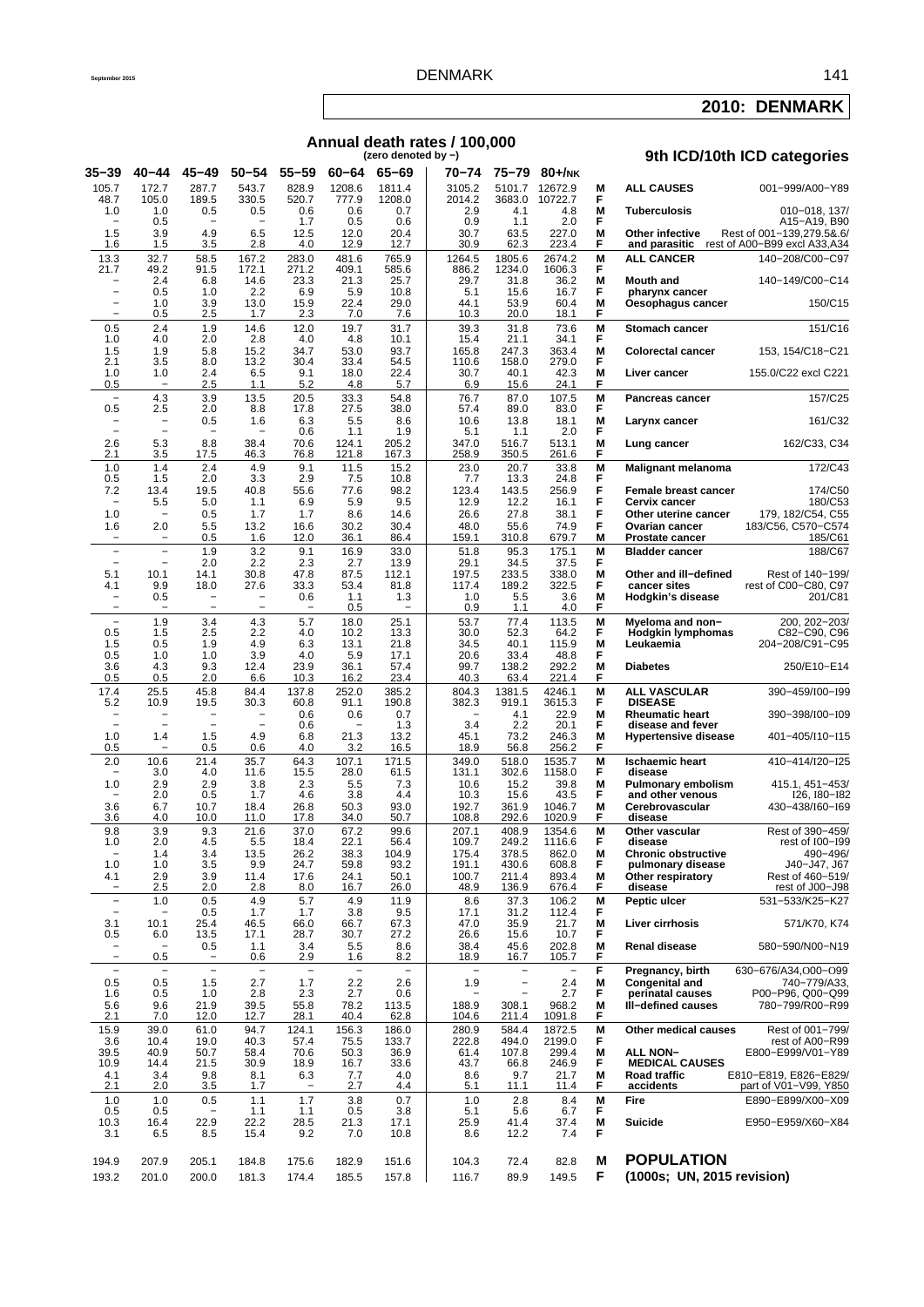#### **ESTONIA: 2010**

|                                                  |        |                                  | No. of deaths<br>(Source: WHO)                       |                   | <b>Standardised rates</b> | (defined overleaf)                                   |                 |                                                      |                                                      | Annual death rates / 100,000                         | (zero denoted by -)                                  |                                                      |                                                      |                                                      |
|--------------------------------------------------|--------|----------------------------------|------------------------------------------------------|-------------------|---------------------------|------------------------------------------------------|-----------------|------------------------------------------------------|------------------------------------------------------|------------------------------------------------------|------------------------------------------------------|------------------------------------------------------|------------------------------------------------------|------------------------------------------------------|
|                                                  |        | All ages                         | $0 - 34$                                             | 35–69             | All ages                  | $0 - 34$                                             | $35 - 69$       | $0 - 4$                                              | $5 - 9$                                              |                                                      |                                                      | 10-14 15-19 20-24 25-29                              |                                                      | $30 - 34$                                            |
| <b>ALL CAUSES</b>                                | М<br>F | 7755<br>8026                     | 373<br>106                                           | 3209<br>1476      | 1134.7<br>535.2           | 115.8<br>37.0                                        | 1347.0<br>488.4 | 117.4<br>74.4                                        | 21.0<br>22.2                                         | 16.5<br>13.9                                         | 72.8<br>18.6                                         | 122.9<br>24.6                                        | 209.9<br>49.4                                        | 250.3<br>56.1                                        |
| <b>Tuberculosis</b>                              | М      | 35                               |                                                      | 25                | 5.2                       |                                                      | 9.3             |                                                      |                                                      |                                                      |                                                      |                                                      |                                                      |                                                      |
| Other infective                                  | F<br>М | 6<br>50                          | $\mathbf{1}$<br>22                                   | 1<br>19           | 0.5<br>7.5                | 0.3<br>6.7                                           | 0.3<br>6.6      | 7.5                                                  |                                                      |                                                      |                                                      | 1.9                                                  | 10.2                                                 | 2.2<br>27.6                                          |
| and parasitic<br><b>ALL CANCER</b>               | F<br>M | 28<br>1946                       | 6<br>28                                              | 8<br>822          | 2.8<br>282.3              | 1.8<br>9.2                                           | 2.5<br>367.6    | 10.0                                                 | $\overline{\phantom{0}}$<br>12.0                     | $\overline{\phantom{0}}$<br>3.3                      | $\overline{a}$<br>2.5                                | 2.0<br>7.7                                           | 10.7<br>12.2                                         | 17.0                                                 |
| <b>Mouth and</b>                                 | F<br>М | 1604<br>107                      | 9<br>2                                               | 554<br>78         | 127.5<br>16.1             | 3.0<br>0.6                                           | 181.9<br>33.0   | 2.7                                                  | $\overline{\phantom{0}}$                             |                                                      | 2.6                                                  | 2.0                                                  | 4.3                                                  | 9.0<br>4.2                                           |
| pharynx cancer                                   | F      | 26<br>48                         | 1                                                    | 8                 | 2.1<br>7.2                | 0.3                                                  | 2.5             |                                                      |                                                      |                                                      |                                                      |                                                      |                                                      | 2.2                                                  |
| Oesophagus cancer                                | М<br>F | 14                               | $\overline{a}$                                       | 32<br>7           | 1.3                       | $\overline{a}$                                       | 13.8<br>2.3     | $\overline{a}$                                       | $\overline{\phantom{0}}$<br>$\overline{a}$           | $\overline{a}$                                       | -                                                    | $\overline{a}$                                       | $\overline{a}$                                       |                                                      |
| <b>Stomach cancer</b>                            | M<br>F | 161<br>128                       | 3<br>1                                               | 65<br>40          | 23.3<br>9.7               | 0.9<br>0.3                                           | 28.6<br>13.1    | $\overline{\phantom{0}}$                             | -<br>$\overline{a}$                                  | —                                                    | -<br>$\overline{a}$                                  | 1.9                                                  | 4.1<br>$\overline{a}$                                | 2.2                                                  |
| <b>Colorectal cancer</b>                         | M<br>F | 200<br>209                       | $\overline{\phantom{0}}$                             | 68<br>44          | 28.6<br>14.4              | $\overline{\phantom{0}}$                             | 31.7<br>14.7    | $\overline{\phantom{0}}$                             | $\overline{\phantom{0}}$<br>$\overline{\phantom{0}}$ | $\overline{\phantom{0}}$                             | -                                                    | $\overline{\phantom{0}}$                             | $\overline{\phantom{0}}$                             |                                                      |
| Liver cancer                                     | М<br>F | 50<br>30                         | 1<br>$\overline{\phantom{0}}$                        | 16<br>5           | 7.1<br>2.1                | 0.3                                                  | 6.9<br>1.6      |                                                      |                                                      |                                                      |                                                      |                                                      | 2.0                                                  |                                                      |
| <b>Pancreas cancer</b>                           | M<br>F | 108                              | $\overline{a}$                                       | 53<br>31          | 15.7                      | $\overline{a}$<br>$\overline{\phantom{0}}$           | 23.1            | $\overline{\phantom{0}}$                             | $\overline{a}$<br>$\overline{a}$                     | $\overline{a}$                                       | $\overline{\phantom{0}}$<br>$\overline{a}$           | $\overline{\phantom{0}}$<br>$\overline{a}$           | $\qquad \qquad -$<br>$\overline{a}$                  | $\overline{\phantom{a}}$<br>$\overline{a}$           |
| Larynx cancer                                    | М      | 107<br>29                        | $\overline{\phantom{0}}$                             | 17                | 8.0<br>4.4                | $\overline{\phantom{0}}$                             | 10.3<br>7.4     | $\overline{\phantom{0}}$                             | $\overline{\phantom{0}}$                             | $\overline{\phantom{0}}$                             | -                                                    | $\overline{\phantom{0}}$                             | -                                                    | $\overline{\phantom{0}}$                             |
| Lung cancer                                      | F<br>M | 4<br>506                         |                                                      | 1<br>236          | 0.3<br>73.2               | $\overline{a}$                                       | 0.4<br>107.8    | $\overline{\phantom{0}}$                             | $\overline{\phantom{0}}$<br>$\overline{\phantom{0}}$ | $\overline{\phantom{0}}$                             | $\overline{\phantom{0}}$                             | —                                                    | -<br>-                                               |                                                      |
| <b>Malignant melanoma</b>                        | F<br>M | 135<br>27                        | $\overline{\phantom{0}}$                             | 56<br>12          | 11.1<br>3.9               | $\overline{\phantom{0}}$<br>$\overline{\phantom{0}}$ | 18.9<br>5.1     | $\overline{\phantom{0}}$<br>$\overline{\phantom{0}}$ | -<br>$\overline{\phantom{0}}$                        | $\overline{\phantom{0}}$                             | $\overline{ }$                                       | $\overline{a}$                                       | -<br>$\overline{\phantom{0}}$                        | $\overline{\phantom{0}}$                             |
| <b>Female breast cancer</b>                      | F<br>F | 33<br>227                        | 2<br>$\overline{a}$                                  | 18<br>108         | 3.3<br>20.2               | 0.6<br>$\overline{\phantom{0}}$                      | 5.9<br>35.0     | $\overline{\phantom{0}}$                             | $\overline{\phantom{0}}$<br>$\overline{\phantom{0}}$ | $\overline{\phantom{0}}$<br>$\overline{\phantom{0}}$ | $\overline{a}$<br>-                                  | $\overline{\phantom{0}}$                             | $\overline{\phantom{0}}$<br>-                        | 4.5                                                  |
| Cervix cancer                                    | F      | 71                               |                                                      | 50                | 7.6                       | $\overline{\phantom{0}}$                             | 15.9            |                                                      | $\overline{\phantom{0}}$                             | $\overline{\phantom{0}}$                             | -                                                    |                                                      | -                                                    | $\overline{\phantom{0}}$                             |
| Other uterine cancer<br><b>Ovarian cancer</b>    | F<br>F | 52<br>96                         | $\overline{\phantom{0}}$<br>$\overline{\phantom{0}}$ | 24<br>33          | 4.4<br>7.7                | $\overline{\phantom{0}}$<br>$\overline{\phantom{0}}$ | 8.3<br>10.6     | $\overline{\phantom{0}}$<br>$\overline{\phantom{0}}$ | $\overline{\phantom{0}}$<br>$\overline{a}$           | $\overline{\phantom{0}}$<br>$\overline{\phantom{a}}$ | -<br>$\overline{a}$                                  | -<br>$\overline{\phantom{0}}$                        | -<br>-                                               | $\overline{\phantom{0}}$<br>$\overline{\phantom{0}}$ |
| <b>Prostate cancer</b><br><b>Bladder cancer</b>  | M<br>М | 256<br>70                        | $\overline{\phantom{0}}$<br>$\overline{\phantom{0}}$ | 59<br>22          | 36.5<br>10.2              | $\equiv$<br>$\overline{\phantom{0}}$                 | 28.8<br>10.4    | $\overline{\phantom{0}}$                             | $\overline{\phantom{0}}$<br>-                        | $\overline{a}$                                       | -                                                    |                                                      | -<br>$\overline{\phantom{0}}$                        | $\overline{\phantom{a}}$                             |
| Other and ill-defined                            | F<br>M | 36<br>256                        | $\overline{\phantom{0}}$<br>12                       | 4<br>118          | 2.2<br>37.5               | $\overline{\phantom{0}}$<br>3.9                      | 1.2<br>52.4     | $\overline{\phantom{0}}$<br>7.5                      | $\overline{\phantom{0}}$<br>$\overline{a}$           | $\overline{\phantom{0}}$<br>3.3                      | $\overline{\phantom{0}}$<br>$\overline{a}$           | $\overline{\phantom{0}}$<br>3.8                      | $\overline{\phantom{0}}$<br>4.1                      | 8.5                                                  |
| cancer sites                                     | F      | 296                              | 3                                                    | 92                | 23.2                      | 1.1                                                  | 29.8            | 2.7                                                  |                                                      |                                                      | 2.6                                                  |                                                      | 2.1                                                  |                                                      |
| Hodgkin's disease                                | Μ<br>F | $\overline{4}$<br>$\overline{2}$ | 1                                                    | 1<br>1            | 0.6<br>0.1                | 0.3                                                  | 0.3<br>0.4      |                                                      |                                                      |                                                      | $\overline{\phantom{0}}$                             |                                                      | $\overline{a}$                                       | 2.1                                                  |
| Myeloma and non-<br><b>Hodgkin lymphomas</b>     | M<br>F | 62<br>84                         | 3<br>$\overline{\phantom{0}}$                        | 25<br>22          | 9.0<br>6.1                | 1.1<br>$\overline{\phantom{0}}$                      | 9.6<br>7.5      | $\overline{\phantom{0}}$<br>$\overline{\phantom{0}}$ | 3.0<br>-                                             |                                                      | 2.5<br>$\overline{\phantom{0}}$                      | 1.9<br>$\overline{\phantom{0}}$                      | $\overline{\phantom{0}}$<br>$\overline{\phantom{0}}$ | $\overline{\phantom{0}}$<br>$\overline{\phantom{0}}$ |
| Leukaemia                                        | М<br>F | 62<br>54                         | 6<br>2                                               | 20<br>10          | 9.2<br>3.9                | 2.2<br>0.6                                           | 9.0<br>3.3      | 2.5                                                  | 9.0<br>—                                             | -                                                    | -                                                    | $\overline{\phantom{0}}$<br>2.0                      | 2.0<br>2.1                                           | 2.1                                                  |
| <b>Diabetes</b>                                  | М<br>F | 69<br>83                         | 1                                                    | 33<br>20          | 10.1<br>5.8               | 0.3                                                  | 13.1<br>6.8     | $\overline{\phantom{a}}$                             | $\overline{a}$<br>$\overline{\phantom{0}}$           |                                                      |                                                      |                                                      | $\overline{a}$<br>$\overline{\phantom{0}}$           | 2.1                                                  |
| <b>ALL VASCULAR</b>                              | М      | 3687                             | 24                                                   | 1251              | 534.3                     | 7.4                                                  | 548.3           | $\overline{\phantom{a}}$                             | $\overline{\phantom{0}}$<br>$\overline{a}$           | $\overline{a}$                                       | 12.6                                                 | 5.8                                                  | 8.2                                                  | 25.4                                                 |
| <b>DISEASE</b><br><b>Rheumatic heart</b>         | F<br>M | 5063<br>6                        | 3<br>$\overline{\phantom{0}}$                        | 501<br>2          | 293.0<br>0.8              | 1.2<br>$\overline{\phantom{0}}$                      | 170.7<br>1.1    | 2.7                                                  | $\overline{\phantom{0}}$                             | 3.5                                                  | -<br>-                                               |                                                      | $\overline{\phantom{0}}$<br>$\overline{\phantom{0}}$ | 2.2                                                  |
| disease and fever<br><b>Hypertensive disease</b> | F<br>Μ | 31<br>662                        | $\overline{\phantom{0}}$                             | 8<br>211          | 2.2<br>95.1               | $\overline{\phantom{0}}$<br>$\overline{\phantom{0}}$ | 2.8<br>93.2     | $\overline{\phantom{a}}$                             | $\overline{\phantom{0}}$<br>$\overline{a}$           |                                                      | $\overline{ }$                                       | $\overline{a}$                                       | $\overline{\phantom{0}}$                             |                                                      |
| <b>Ischaemic heart</b>                           | F<br>M | 1186<br>1900                     | 6                                                    | 107<br>604        | 68.4<br>275.2             | $\overline{a}$<br>1.8                                | 36.9<br>269.4   | $\overline{\phantom{0}}$                             | $\overline{\phantom{0}}$                             |                                                      | $\overline{a}$                                       | 1.9                                                  | -<br>$\overline{\phantom{0}}$                        | 10.6                                                 |
| disease<br>Pulmonary embolism                    | F<br>Μ | 2423<br>35                       | $\overline{\phantom{0}}$<br>1                        | 178<br>18         | 134.5<br>5.2              | $\overline{\phantom{0}}$<br>0.3                      | 60.8<br>7.6     | $\overline{\phantom{0}}$<br>$\overline{\phantom{0}}$ | $\overline{\phantom{0}}$<br>$\overline{\phantom{0}}$ | $\overline{\phantom{0}}$<br>$\overline{\phantom{0}}$ | -<br>-                                               | $\overline{\phantom{a}}$<br>$\overline{\phantom{0}}$ | $\overline{\phantom{0}}$<br>$\overline{a}$           | 2.1                                                  |
| and other venous<br>Cerebrovascular              | F<br>M | 46<br>501                        | 4                                                    | 12<br>144         | 3.3<br>72.0               | 1.2                                                  | 4.0<br>64.2     | $\overline{\phantom{0}}$                             | $\overline{\phantom{0}}$<br>$\overline{a}$           |                                                      |                                                      | 1.9                                                  | $\overline{\phantom{0}}$                             | 6.4                                                  |
| disease                                          | F      | 847                              |                                                      | 108               | 51.0                      |                                                      | 37.2            |                                                      |                                                      |                                                      |                                                      | $\overline{\phantom{0}}$                             |                                                      |                                                      |
| Other vascular<br>disease                        | M<br>F | 583<br>530                       | 13<br>3                                              | 272<br>88         | 86.0<br>33.7              | 4.1<br>1.2                                           | 112.8<br>29.2   | 2.7                                                  | $\overline{\phantom{0}}$                             | $\overline{\phantom{0}}$<br>3.5                      | 12.6<br>$\overline{\phantom{0}}$                     | 1.9                                                  | 8.2<br>$\overline{\phantom{0}}$                      | 6.4<br>2.2                                           |
| <b>Chronic obstructive</b><br>pulmonary disease  | M<br>F | 156<br>81                        | 2<br>$\overline{\phantom{0}}$                        | 43<br>15          | 22.4<br>5.2               | 0.7                                                  | 19.9<br>5.2     | 2.5                                                  | $\overline{\phantom{0}}$<br>-                        | $\overline{\phantom{0}}$<br>-                        | $\overline{ }$<br>-                                  | $\overline{a}$<br>$\overline{\phantom{0}}$           | $\overline{a}$<br>$\overline{a}$                     | 2.1<br>$\overline{ }$                                |
| Other respiratory<br>disease                     | Μ<br>F | 113<br>75                        | 6<br>6                                               | 65<br>18          | 17.1<br>6.0               | 1.9<br>1.9                                           | 25.8<br>5.8     | 5.0<br>2.7                                           | $\overline{\phantom{0}}$<br>-                        |                                                      | -<br>-                                               | $\overline{a}$<br>6.1                                | 4.1<br>2.1                                           | 4.2<br>2.2                                           |
| Peptic ulcer                                     | M<br>F | 39<br>33                         | $\qquad \qquad -$<br>$\overline{\phantom{0}}$        | 21<br>8           | 5.7<br>2.3                | $\qquad \qquad -$<br>$\overline{\phantom{0}}$        | 8.6<br>2.5      | $\overline{\phantom{0}}$<br>$\overline{\phantom{0}}$ | $\overline{a}$<br>$\overline{\phantom{0}}$           | $\overline{a}$<br>$\overline{\phantom{0}}$           | $\overline{\phantom{0}}$<br>$\overline{\phantom{0}}$ | $\overline{\phantom{0}}$<br>$\overline{\phantom{0}}$ | $\overline{\phantom{0}}$<br>$\qquad \qquad -$        | $\overline{\phantom{a}}$<br>$\overline{\phantom{0}}$ |
| Liver cirrhosis                                  | M<br>F | 176                              | 9<br>5                                               | 140               | 26.8                      | 2.7                                                  | 52.7            | $\overline{\phantom{0}}$                             | $\overline{\phantom{0}}$                             | $\overline{\phantom{0}}$                             | -                                                    | $\qquad \qquad -$                                    | 4.1                                                  | 14.8                                                 |
| <b>Renal disease</b>                             | M      | 101<br>33                        | $\overline{\phantom{0}}$                             | 80<br>8           | 11.9<br>4.7               | 1.6<br>$\overline{\phantom{0}}$                      | 25.4<br>3.8     | -<br>$\overline{\phantom{0}}$                        | -<br>$\overline{\phantom{0}}$                        | —<br>$\overline{\phantom{0}}$                        | -<br>$\overline{\phantom{0}}$                        | $\overline{\phantom{0}}$<br>$\overline{\phantom{0}}$ | 4.3<br>$\overline{a}$                                | 6.7<br>$\overline{\phantom{0}}$                      |
| Pregnancy, birth                                 | F<br>F | 55<br>$\mathbf{1}$               | $\qquad \qquad -$<br>$\qquad \qquad -$               | 7<br>$\mathbf{1}$ | 3.4<br>0.1                | $\qquad \qquad -$<br>$\qquad \qquad -$               | 2.5<br>0.3      | -<br>$\overline{\phantom{0}}$                        | -<br>-                                               | -<br>$\overline{\phantom{0}}$                        | -<br>$\overline{\phantom{0}}$                        | -<br>$\overline{a}$                                  | $\qquad \qquad -$<br>$\overline{\phantom{a}}$        | $\overline{\phantom{a}}$                             |
| <b>Congenital and</b><br>perinatal causes        | М<br>F | 28<br>27                         | 24<br>21                                             | 4<br>4            | 5.3<br>5.0                | 8.6<br>8.1                                           | 1.6<br>1.3      | 52.5<br>42.5                                         | $\overline{a}$<br>9.5                                | 3.3<br>$\overline{ }$                                | 2.6                                                  | 2.0                                                  | 4.1<br>$\overline{\phantom{0}}$                      | $\overline{a}$                                       |
| III-defined causes                               | M<br>F | 145<br>171                       | 7<br>$\mathbf{1}$                                    | 75<br>24          | 21.6<br>10.4              | 2.2<br>0.4                                           | 28.5<br>7.7     | 2.5<br>2.7                                           | $\overline{ }$<br>$\overline{a}$                     | $\overline{\phantom{0}}$<br>$\overline{\phantom{0}}$ | 2.5                                                  | 1.9                                                  | 4.1                                                  | 4.2                                                  |
| Other medical causes                             | M      | 405                              | 17                                                   | 187               | 59.7                      | 5.7                                                  | 73.7            | 7.5                                                  | 3.0                                                  | 3.3                                                  | 5.0                                                  |                                                      | 6.1                                                  | 14.8                                                 |
| <b>ALL NON-</b>                                  | F<br>M | 436<br>873                       | 11<br>233                                            | 105<br>516        | 32.3<br>131.8             | 4.1<br>70.5                                          | 34.5<br>187.4   | 8.0<br>30.0                                          | 6.3<br>6.0                                           | 3.5<br>6.6                                           | 50.2                                                 | 105.7                                                | 2.1<br>156.9                                         | 9.0<br>137.8                                         |
| <b>MEDICAL CAUSES</b><br>Road traffic            | F<br>M | 262<br>59                        | 43<br>18                                             | 130<br>35         | 29.0<br>9.0               | 14.7<br>5.5                                          | 41.0<br>13.1    | 13.3<br>$\overline{\phantom{0}}$                     | 6.3<br>-                                             | 7.0<br>$\overline{ }$                                | 13.3<br>12.6                                         | 12.3<br>9.6                                          | 25.8<br>6.1                                          | 24.7<br>10.6                                         |
| accidents<br>Fire                                | F<br>M | 22<br>57                         | 5<br>9                                               | 11<br>40          | 2.7<br>8.8                | 1.7<br>2.9                                           | 3.4<br>15.9     | 2.7<br>5.0                                           | $\overline{a}$<br>3.0                                | $\overline{a}$<br>$\overline{\phantom{0}}$           | 5.3<br>$\overline{\phantom{0}}$                      | 2.0<br>$\overline{\phantom{a}}$                      | 2.1<br>6.1                                           | 6.4                                                  |
| <b>Suicide</b>                                   | F<br>M | 22<br>181                        | $\mathbf{1}$<br>48                                   | 12<br>103         | 2.2                       | 0.4<br>14.5                                          | 3.8             | 2.7                                                  | -                                                    |                                                      | $\overline{\phantom{a}}$<br>20.1                     |                                                      | $\overline{a}$                                       |                                                      |
|                                                  | F      | 42                               | 7                                                    | 18                | 27.1<br>4.5               | 2.3                                                  | 36.8<br>5.7     | $\overline{\phantom{0}}$<br>$\overline{\phantom{0}}$ | $\overline{\phantom{0}}$<br>$\overline{\phantom{0}}$ | -<br>$\overline{\phantom{0}}$                        | 5.3                                                  | 23.1                                                 | 28.5<br>4.3                                          | 29.7<br>6.7                                          |
| <b>POPULATION:</b>                               |        |                                  |                                                      | M=male            | 620.4                     | 291.8                                                | 276.3           | 40.0                                                 | 33.3                                                 | 30.4                                                 | 39.8                                                 | 52.1                                                 | 49.1                                                 | 47.2                                                 |
| (1000s; UN, 2015 revision)                       |        |                                  |                                                      | F=female          | 711.7                     | 275.6                                                | 318.0           | 37.6                                                 | 31.6                                                 | 28.7                                                 | 37.7                                                 | 48.8                                                 | 46.6                                                 | 44.6                                                 |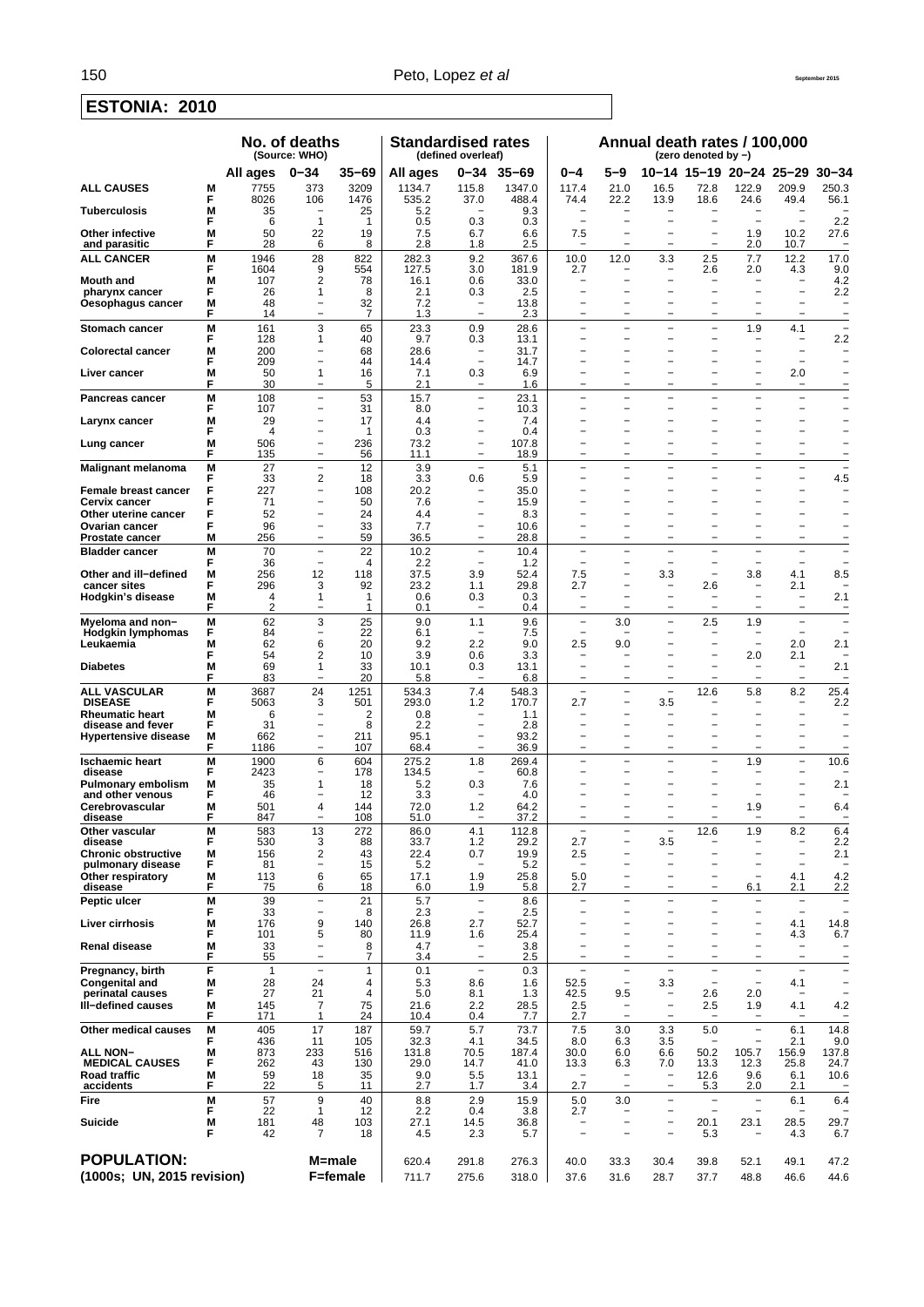#### **2010: ESTONIA**

#### **(zero denoted by −) 9th ICD/10th ICD categories**

## **Annual death rates / 100,000**

| 35–39                                                | 40–44                                                | $45 - 49$                                                   | $50 - 54$                                            | $55 - 59$                        | 60-64                            | 65–69                     | 70–74                             | 75–79                               | 80+/ <sub>NK</sub>        |             |                                                 |                                                           |
|------------------------------------------------------|------------------------------------------------------|-------------------------------------------------------------|------------------------------------------------------|----------------------------------|----------------------------------|---------------------------|-----------------------------------|-------------------------------------|---------------------------|-------------|-------------------------------------------------|-----------------------------------------------------------|
| 277.6<br>81.4                                        | 353.8<br>128.2                                       | 641.4<br>204.3                                              | 992.2<br>346.6                                       | 1601.5<br>494.9                  | 2412.1<br>875.1                  | 3150.3<br>1288.2          | 5037.8<br>1953.5                  | 7371.1<br>3761.3                    | 13845.8<br>10212.9        | Μ<br>F      | <b>ALL CAUSES</b>                               | 001-999/A00-Y89                                           |
| 2.1                                                  | 7.0<br>$\overline{\phantom{0}}$                      | 8.8                                                         | 9.1<br>$\overline{\phantom{0}}$                      | 17.9<br>2.1                      | 12.3                             | 8.0                       | 12.8<br>2.4                       | 38.9<br>$\overline{\phantom{0}}$    | 7.5<br>7.0                | M<br>F      | <b>Tuberculosis</b>                             | 010-018, 137/<br>A15-A19, B90                             |
| 16.7<br>6.4                                          | 7.0<br>4.6                                           | 6.6<br>2.1                                                  | $\overline{\phantom{0}}$<br>$\overline{\phantom{0}}$ | 5.1<br>2.1                       | 3.1                              | 8.0<br>2.6                | 8.6<br>4.7                        | 32.4<br>9.1                         | 14.9<br>21.0              | M<br>F      | Other infective<br>and parasitic                | Rest of 001-139,279.5&.6/<br>rest of A00-B99 excl A33,A34 |
| 14.6                                                 | 23.4                                                 | 86.3                                                        | 182.9                                                | 443.7                            | 745.5                            | 1076.7                    | 1572.5                            | 2165.3                              | 2937.7                    | M           | <b>ALL CANCER</b>                               | 140-208/C00-C97                                           |
| 27.9<br>$\qquad \qquad -$                            | 45.8<br>2.3                                          | 68.8<br>8.8                                                 | 155.1<br>22.9                                        | 180.1<br>66.3                    | 374.7<br>58.5                    | 420.6<br>71.8             | 613.3<br>59.8                     | 864.5<br>38.9                       | 1159.1<br>52.2            | F<br>M      | <b>Mouth and</b>                                | 140-149/C00-C14                                           |
| 2.1                                                  | $\qquad \qquad -$                                    | 2.2                                                         | 11.4                                                 | 8.3<br>17.9                      | 9.1<br>30.8                      | 31.9                      | 9.5<br>34.2                       | 12.1<br>19.4                        | 21.0<br>37.3              | F<br>M      | pharynx cancer<br>Oesophagus cancer             | 150/C15                                                   |
| 2.1                                                  | 4.7                                                  | 6.6                                                         | 2.0<br>18.3                                          | 6.2<br>38.2                      | 46.2                             | 7.9<br>83.7               | 4.7<br>141.0                      | 12.1<br>142.6                       | $2.\overline{3}$<br>283.3 | F<br>M      | Stomach cancer                                  | 151/C16                                                   |
| 2.1                                                  | 4.6<br>2.3                                           | 8.3<br>8.8                                                  | 10.1<br>6.9                                          | 10.3<br>30.6                     | 29.7<br>55.5                     | 28.9<br>115.6             | 35.5<br>188.0                     | 60.7<br>265.8                       | 121.3<br>350.4            | F<br>M      | <b>Colorectal cancer</b>                        | 153, 154/C18-C21                                          |
| 2.1<br>$\overline{\phantom{0}}$<br>4.3               | 2.3<br>$\qquad \qquad -$<br>$\qquad \qquad -$        | $\overline{\phantom{0}}$<br>6.6<br>$\overline{\phantom{0}}$ | 2.0<br>2.3<br>$\overline{\phantom{0}}$               | 18.6<br>10.2<br>2.1              | 41.1<br>9.2<br>2.3               | 36.8<br>19.9<br>2.6       | 92.3<br>64.1<br>18.9              | 133.5<br>58.4<br>18.2               | 191.2<br>67.1<br>25.6     | F<br>M<br>F | Liver cancer                                    | 155.0/C22 excl C221                                       |
| $\overline{\phantom{a}}$<br>$\overline{\phantom{0}}$ | 2.3<br>$\overline{ }$                                | 6.6<br>6.2                                                  | 16.0<br>6.0                                          | 30.6<br>8.3                      | 46.2<br>25.1                     | 59.8<br>26.3              | 89.7<br>49.7                      | 110.2<br>66.7                       | 126.8<br>77.0             | M<br>F      | <b>Pancreas cancer</b>                          | 157/C25                                                   |
| $\overline{\phantom{0}}$<br>$\overline{\phantom{0}}$ | $\qquad \qquad -$<br>$\overline{\phantom{0}}$        | 2.2                                                         | 9.1                                                  | 5.1                              | 15.4                             | 19.9<br>2.6               | 8.6<br>4.7                        | 19.4                                | 52.2<br>2.3               | M<br>F      | Larynx cancer                                   | 161/C32                                                   |
| $\overline{\phantom{0}}$<br>$\overline{\phantom{0}}$ | 2.3<br>2.3                                           | 13.3<br>2.1                                                 | 41.1<br>14.1                                         | 132.6<br>14.5                    | 234.1<br>41.1                    | 331.0<br>57.8             | 478.6<br>49.7                     | 544.6<br>69.8                       | 551.7<br>81.6             | M<br>F      | Lung cancer                                     | 162/C33, C34                                              |
| $\overline{\phantom{a}}$<br>2.1                      | $\overline{\phantom{0}}$<br>2.3                      | 4.4<br>2.1                                                  | 2.3<br>6.0                                           | 7.7<br>6.2                       | 9.2<br>6.8                       | 12.0<br>15.8              | 21.4<br>11.8                      | 38.9<br>6.1                         | 29.8<br>14.0              | M<br>F      | <b>Malignant melanoma</b>                       | 172/C43                                                   |
| 8.6                                                  | 9.2                                                  | 14.6                                                        | 44.3                                                 | 31.1                             | 64.0                             | 73.6                      | 56.8                              | 142.6                               | 112.0                     | F<br>F      | Female breast cancer                            | 174/C50                                                   |
| $\overline{\phantom{0}}$                             | 9.2                                                  | 14.6                                                        | 16.1<br>6.0                                          | 16.6<br>4.1                      | 36.6<br>11.4                     | 18.4<br>36.8              | 14.2<br>28.4                      | 18.2<br>15.2                        | 21.0<br>25.6              | F           | Cervix cancer<br>Other uterine cancer           | 180/C53<br>179, 182/C54, C55                              |
| 2.1<br>$\overline{\phantom{a}}$                      | 6.9<br>$\overline{\phantom{0}}$                      | 2.1<br>$\overline{\phantom{0}}$                             | 14.1<br>6.9                                          | 8.3<br>22.9                      | 25.1<br>52.4                     | 15.8<br>119.6             | 40.2<br>188.0                     | 45.5<br>421.4                       | 72.3<br>656.1             | F<br>Μ      | Ovarian cancer<br>Prostate cancer               | 183/C56, C570-C574<br>185/C61                             |
| $\overline{\phantom{a}}$                             | 4.7                                                  | 2.2                                                         | $\qquad \qquad -$                                    | 5.1                              | 24.6                             | 35.9                      | 34.2                              | 97.2                                | 186.4                     | M           | <b>Bladder cancer</b>                           | 188/C67                                                   |
| $\overline{\phantom{0}}$<br>4.2                      | 4.7                                                  | 11.1                                                        | 2.0<br>25.1                                          | 2.1<br>53.5                      | 4.6<br>132.5                     | 135.6                     | 9.5<br>170.9                      | 30.3<br>272.3                       | 42.0<br>328.1             | F<br>M      | Other and ill-defined                           | Rest of 140-199/                                          |
| 4.3<br>2.1                                           | 9.2<br>$\qquad \qquad -$                             | 14.6<br>$\overline{a}$                                      | 26.2<br>$\overline{\phantom{0}}$                     | 39.3<br>$\overline{a}$           | 54.8                             | 60.5                      | 118.4<br>$\overline{\phantom{a}}$ | 157.7<br>6.5                        | 230.9<br>7.5              | F<br>M      | cancer sites<br>Hodgkin's disease               | rest of C00-C80, C97<br>201/C81                           |
| $\overline{\phantom{a}}$<br>$\overline{\phantom{0}}$ | $\overline{\phantom{0}}$<br>$\qquad \qquad -$        | $\overline{\phantom{a}}$<br>8.8                             | $\overline{\phantom{0}}$<br>13.7                     | $\overline{\phantom{0}}$<br>17.9 | $\overline{\phantom{0}}$<br>18.5 | 2.6<br>8.0                | $\overline{\phantom{0}}$<br>47.0  | $\overline{\phantom{0}}$<br>71.3    | 2.3<br>89.5               | F<br>M      | Myeloma and non-                                | 200, 202-203/                                             |
| 2.1                                                  | $\overline{\phantom{0}}$<br>$\overline{\phantom{0}}$ | 2.1<br>4.4                                                  | 4.0<br>6.9                                           | 2.1<br>5.1                       | 18.3                             | 23.7                      | 37.9                              | 48.5                                | 70.0<br>119.3             | F<br>M      | Hodgkin lymphomas<br>Leukaemia                  | C82-C90, C96                                              |
| 2.1<br>2.1                                           | $\qquad \qquad -$                                    | 2.1                                                         | 2.0                                                  | 2.1                              | 12.3<br>4.6                      | 31.9<br>10.5              | 47.0<br>30.8                      | 58.4<br>27.3                        | 46.6                      | F           |                                                 | 204-208/C91-C95                                           |
| 2.1<br>$\overline{\phantom{0}}$                      | 7.0<br>4.6                                           | 15.5<br>$\overline{\phantom{0}}$                            | 13.7<br>4.0                                          | 7.7<br>8.3                       | 21.6<br>6.8                      | 23.9<br>23.7              | 55.5<br>23.7                      | 51.9<br>54.6                        | 104.4<br>81.6             | M<br>F      | <b>Diabetes</b>                                 | 250/E10-E14                                               |
| 37.6<br>10.7                                         | 75.0<br>22.9                                         | 196.8<br>43.8                                               | 320.1<br>84.6                                        | 609.5<br>132.5                   | 1099.8<br>287.9                  | 1499.4<br>612.6           | 2572.3<br>1030.0                  | 3993.5<br>2359.9                    | 8902.5<br>7803.7          | M<br>F      | <b>ALL VASCULAR</b><br><b>DISEASE</b>           | 390-459/100-199                                           |
| $\overline{\phantom{0}}$                             | $\overline{\phantom{a}}$                             | 2.1                                                         | $\overline{\phantom{0}}$<br>2.0                      | 2.1                              | $\overline{a}$                   | 8.0<br>13.2               | 8.6<br>7.1                        | 6.5<br>24.3                         | 7.5<br>28.0               | M<br>F      | <b>Rheumatic heart</b><br>disease and fever     | 390-398/100-109                                           |
| 4.2<br>$\overline{\phantom{m}}$                      | 7.0<br>$\qquad \qquad -$                             | 33.2<br>$\overline{\phantom{0}}$                            | 50.3<br>20.1                                         | 112.2<br>22.8                    | 178.7<br>73.1                    | 267.2<br>142.0            | 499.9<br>274.7                    | 894.6<br>673.4                      | 1461.4<br>1728.2          | M<br>F      | <b>Hypertensive disease</b>                     | 401-405/I10-I15                                           |
| 10.4                                                 | 35.1                                                 | 75.2                                                        | 134.9                                                | 290.7                            | 557.6                            | 781.6                     | 1256.2                            | 2132.9                              | 4973.2                    | M           | <b>Ischaemic heart</b>                          | 410-414/I20-I25                                           |
| 4.3<br>$\overline{\phantom{0}}$                      | 2.3                                                  | 12.5<br>2.2                                                 | 22.2<br>6.9                                          | 60.0<br>10.2                     | 102.8<br>15.4                    | 223.5<br>15.9             | 449.9<br>17.1                     | 1019.2<br>19.4                      | 4009.1<br>67.1            | F<br>M      | disease<br>Pulmonary embolism                   | 415.1, 451-453/                                           |
| 2.1<br>8.3                                           | $\overline{\phantom{0}}$<br>7.0                      | 4.2<br>24.3                                                 | 6.0<br>34.3                                          | $\overline{a}$<br>53.5           | 2.3<br>126.3                     | 13.2<br>195.4             | 11.8<br>457.2                     | 12.1<br>518.6                       | 58.3<br>1237.7            | F<br>M      | and other venous<br>Cerebrovascular             | I26, I80-I82<br>430-438/160-169                           |
| 4.3                                                  | 9.2                                                  | 8.3                                                         | 12.1                                                 | 20.7                             | 66.3                             | 139.3                     | 191.8                             | 433.8                               | 1201.1                    | F           | disease                                         |                                                           |
| 14.6                                                 | 23.4<br>13.7                                         | 61.9<br>16.7                                                | 93.7<br>22.2                                         | 142.8<br>26.9                    | 221.8<br>43.4                    | 231.3<br>81.5             | 333.3<br>94.7                     | 421.4<br>197.2                      | 1155.7<br>779.0           | M<br>F      | Other vascular<br>disease                       | Rest of 390-459/<br>rest of I00-I99                       |
| $\overline{\phantom{0}}$                             | 2.3<br>2.3                                           | -<br>2.1                                                    | 9.1<br>$\overline{\phantom{0}}$                      | 22.9<br>2.1                      | 37.0<br>11.4                     | 67.8<br>18.4              | 111.1<br>21.3                     | 246.3<br>33.4                       | 350.4<br>107.3            | M<br>F      | <b>Chronic obstructive</b><br>pulmonary disease | 490-496/<br>J40-J47, J67                                  |
| 8.3<br>4.3                                           | 9.4<br>2.3                                           | 19.9<br>$\overline{a}$                                      | 29.7<br>8.1                                          | 25.5<br>8.3                      | 40.0<br>2.3                      | 47.9<br>15.8              | 34.2<br>18.9                      | 45.4<br>39.4                        | 201.3<br>70.0             | M<br>F      | Other respiratory<br>disease                    | Rest of 460-519/<br>rest of J00-J98                       |
| $\overline{\phantom{a}}$                             | $\overline{\phantom{a}}$                             | 2.2                                                         | 9.1                                                  | 22.9                             | 6.2                              | 19.9                      | 25.6                              | 38.9                                | 44.7                      | M           | Peptic ulcer                                    | 531-533/K25-K27                                           |
| $\overline{\phantom{0}}$<br>12.5                     | $\overline{a}$<br>37.5                               | 55.3                                                        | 2.0<br>61.7                                          | 10.3<br>81.6                     | 2.3<br>52.4                      | 2.6<br>67.8               | 7.1<br>42.7                       | 18.2<br>77.8                        | 37.3<br>37.3              | F<br>M      | Liver cirrhosis                                 | 571/K70, K74                                              |
| 10.7<br>$\overline{\phantom{a}}$                     | 9.2<br>2.3                                           | 20.8<br>$\qquad \qquad -$                                   | 24.2<br>2.3                                          | 31.1                             | 50.3<br>6.2                      | 31.6<br>15.9              | 11.8<br>17.1                      | 21.2<br>64.8                        | 9.3<br>82.0               | F<br>M      | Renal disease                                   | 580-590/N00-N19                                           |
| $\overline{\phantom{a}}$<br>2.1                      | $\overline{\phantom{a}}$<br>$\qquad \qquad -$        | $\qquad \qquad -$<br>$\qquad \qquad$                        | $\qquad \qquad -$<br>$\qquad \qquad -$               | 2.1<br>$\qquad \qquad -$         | 4.6<br>-                         | 10.5<br>$\qquad \qquad -$ | 21.3<br>$\overline{\phantom{a}}$  | 30.3<br>$\qquad \qquad -$           | 67.6<br>$\qquad \qquad$   | F<br>F      | Pregnancy, birth                                | 630-676/A34,O00-O99                                       |
| $\overline{\phantom{0}}$<br>$\overline{\phantom{a}}$ | $\overline{\phantom{0}}$<br>$\overline{a}$           | $^{2.2}_{4.2}$                                              | -<br>$\overline{\phantom{0}}$                        | 5.1<br>2.1                       | -<br>$\overline{\phantom{0}}$    | 4.0<br>2.6                | 2.4                               | $\overline{\phantom{0}}$<br>$3.0\,$ | <b>-</b>                  | M<br>F      | <b>Congenital and</b><br>perinatal causes       | 740-779/A33,<br>P00-P96, Q00-Q99                          |
| 6.3                                                  | 9.4                                                  | 28.8<br>8.3                                                 | 32.0<br>4.0                                          | 45.9<br>16.6                     | 49.3<br>6.8                      | 27.9<br>18.4              | 72.6<br>23.7                      | 64.8<br>36.4                        | 268.4<br>289.2            | Μ<br>F      | III-defined causes                              | 780-799/R00-R99                                           |
| 25.0<br>6.4                                          | 37.5<br>9.2                                          | 48.7<br>20.8                                                | 77.7<br>20.1                                         | 81.6<br>41.4                     | 129.4<br>59.4                    | 115.6<br>84.1             | 264.9<br>130.2                    | 356.6<br>239.6                      | 626.3<br>433.8            | M<br>F      | <b>Other medical causes</b>                     | Rest of 001-799/<br>rest of A00-R99                       |
| 152.3                                                | 135.9                                                | 170.3                                                       | 244.6                                                | 232.1                            | 209.5                            | 167.5                     | 247.8                             | 194.5                               | 268.4                     | M           | <b>ALL NON-</b>                                 | E800-E999/V01-Y89                                         |
| 12.9<br>14.6                                         | 27.5                                                 | 33.4<br>6.6                                                 | 44.3<br>27.4                                         | 55.9<br>12.8                     | 68.5<br>6.2                      | 44.7<br>23.9              | 42.6<br>8.6                       | 51.6<br>6.5                         | 125.9<br>22.4             | F<br>M      | <b>MEDICAL CAUSES</b><br>Road traffic           | E810-E819, E826-E829/                                     |
| $\overline{\phantom{m}}$                             | 4.6                                                  | 4.2                                                         | 6.0                                                  | 4.1                              | 2.3                              | 2.6                       | 2.4                               | 9.1                                 | 4.7                       | F           | accidents                                       | part of V01–V99, Y850                                     |
| 6.3                                                  | 4.7<br>2.3                                           | 4.4                                                         | 20.6<br>4.0                                          | 22.9<br>8.3                      | 24.6<br>6.8                      | 27.9<br>5.3               | 21.4<br>4.7                       | $\overline{\phantom{0}}$<br>3.0     | 22.4<br>14.0              | M<br>F      | Fire                                            | E890-E899/X00-X09                                         |
| 33.4<br>4.3                                          | 32.8<br>6.9                                          | 37.6<br>2.1                                                 | 32.0<br>6.0                                          | 63.8<br>6.2                      | 33.9<br>9.1                      | 23.9<br>5.3               | 51.3<br>11.8                      | 64.8<br>9.1                         | 59.6<br>21.0              | Μ<br>F      | <b>Suicide</b>                                  | E950-E959/X60-X84                                         |
| 47.9                                                 | 42.7                                                 | 45.2                                                        | 43.7                                                 | 39.2                             | 32.5                             | 25.1                      | 23.4                              | 15.4                                | 13.4                      | Μ           | <b>POPULATION</b>                               |                                                           |
| 46.7                                                 | 43.7                                                 | 48.0                                                        | 49.6                                                 | 48.3                             | 43.8                             | 38.0                      | 42.2                              | 33.0                                | 42.9                      | F           | (1000s; UN, 2015 revision)                      |                                                           |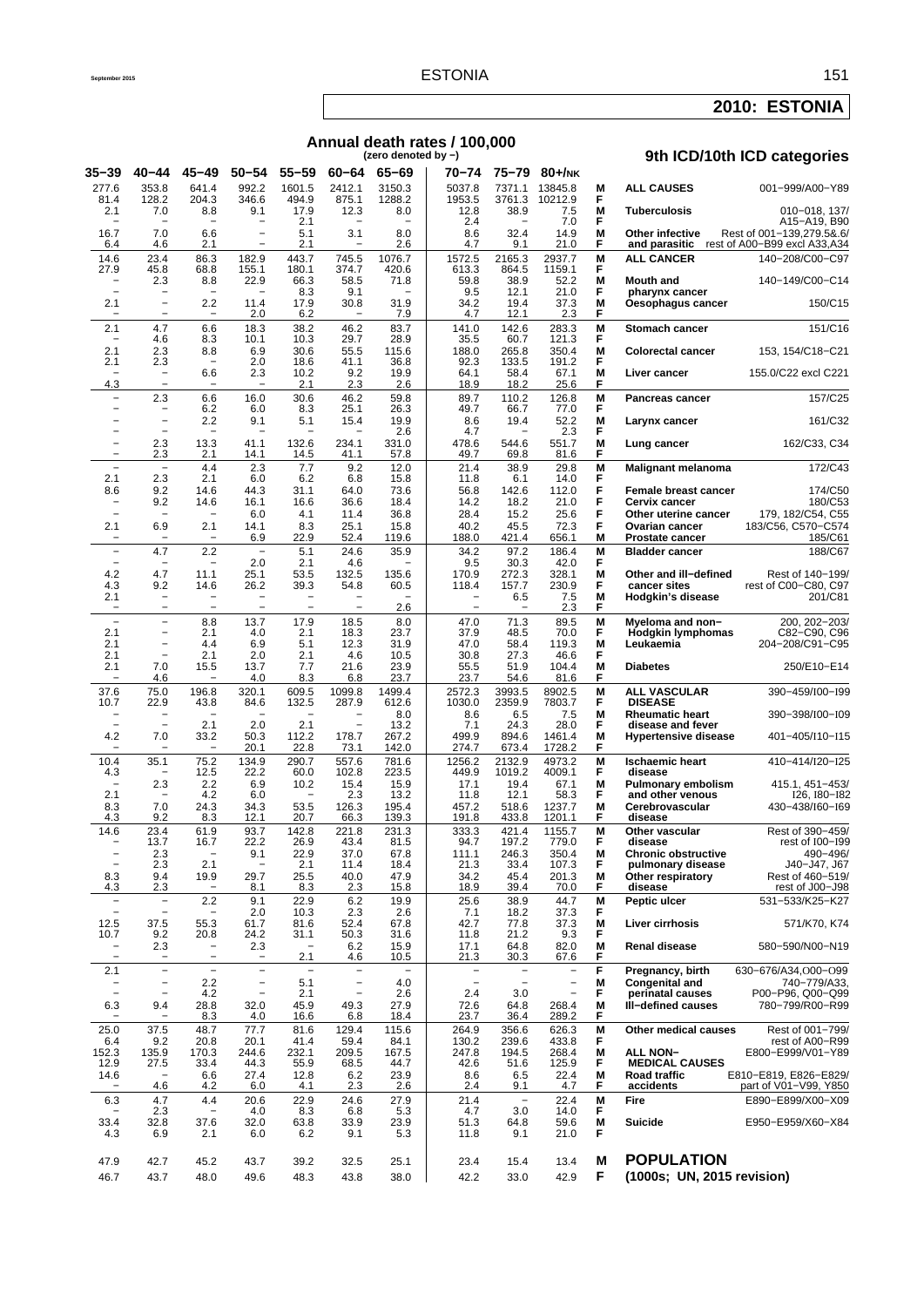#### **FINLAND: 2010**

|                                                 |        |                | No. of deaths<br>(Source: WHO)             |                                | <b>Standardised rates</b> | (defined overleaf)                                   |                                 |                                                      |                                            | Annual death rates / 100,000                         | (zero denoted by -)             |                                                      |                                                      |                                                      |
|-------------------------------------------------|--------|----------------|--------------------------------------------|--------------------------------|---------------------------|------------------------------------------------------|---------------------------------|------------------------------------------------------|--------------------------------------------|------------------------------------------------------|---------------------------------|------------------------------------------------------|------------------------------------------------------|------------------------------------------------------|
|                                                 |        | All ages       | $0 - 34$                                   | $35 - 69$                      | All ages                  | 0–34                                                 | $35 - 69$                       | $0 - 4$                                              | $5 - 9$                                    |                                                      |                                 | 10-14 15-19 20-24 25-29                              |                                                      | $30 - 34$                                            |
| <b>ALL CAUSES</b>                               | Μ<br>F | 25547<br>25363 | 807<br>320                                 | 9043<br>4158                   | 730.8<br>424.6            | 68.2<br>28.9                                         | 770.2<br>342.0                  | 66.0<br>51.1                                         | 9.5<br>11.4                                | 9.8<br>6.1                                           | 48.4<br>18.2                    | 113.0<br>36.1                                        | 114.1<br>37.4                                        | 116.3<br>42.2                                        |
| <b>Tuberculosis</b>                             | M<br>F | 22             | 1                                          | 4                              | 0.6                       | 0.1                                                  | 0.3                             | 0.7                                                  |                                            |                                                      |                                 |                                                      |                                                      |                                                      |
| Other infective                                 | М      | 26<br>178      | $\overline{\phantom{0}}$<br>5              | 1<br>54                        | 0.4<br>5.0                | 0.4                                                  | 0.1<br>4.8                      | 1.3                                                  | $\overline{\phantom{0}}$                   |                                                      |                                 |                                                      | 0.6                                                  | 1.1                                                  |
| and parasitic<br><b>ALL CANCER</b>              | F<br>M | 210<br>6116    | 4<br>53                                    | 33<br>2411                     | 3.5<br>172.9              | 0.3<br>4.5                                           | 2.7<br>210.5                    | 0.7<br>3.3                                           | 4.1                                        | 2.0                                                  | 0.6<br>3.5                      | 1.8                                                  | 0.6<br>6.7                                           | 0.6<br>10.3                                          |
| <b>Mouth and</b>                                | F<br>M | 5464<br>120    | 42                                         | 1877<br>79                     | 114.2<br>3.5              | 3.8<br>0.1                                           | 154.5<br>6.7                    | 2.7                                                  | 4.3                                        | 2.7                                                  | 2.4                             | 3.2                                                  | 4.2                                                  | 7.2<br>0.6                                           |
| pharynx cancer                                  | F      | 72             | 1<br>$\overline{\phantom{0}}$              | 29                             | 1.5                       |                                                      | 2.4                             |                                                      | $\overline{\phantom{0}}$                   |                                                      | -                               |                                                      | $\overline{\phantom{0}}$<br>$\overline{\phantom{0}}$ | $\overline{\phantom{0}}$                             |
| Oesophagus cancer                               | Μ<br>F | 172<br>82      | $\overline{\phantom{0}}$                   | 92<br>20                       | 5.0<br>1.6                | $\overline{\phantom{0}}$                             | 7.8<br>1.8                      | $\overline{\phantom{0}}$                             | $\overline{\phantom{0}}$                   | $\overline{\phantom{0}}$                             | -                               |                                                      | $\overline{\phantom{0}}$<br>$\qquad \qquad -$        | $\overline{\phantom{0}}$                             |
| <b>Stomach cancer</b>                           | M<br>F | 291<br>198     | $\overline{2}$<br>1                        | 130<br>60                      | 8.4<br>4.0                | 0.2<br>0.1                                           | 11.1<br>5.0                     | $\overline{\phantom{0}}$                             | $\overline{\phantom{0}}$<br>-              |                                                      | -<br>$\overline{\phantom{0}}$   | $\overline{\phantom{0}}$<br>$\overline{\phantom{0}}$ | $\overline{\phantom{0}}$<br>0.6                      | 1.1                                                  |
| <b>Colorectal cancer</b>                        | M      | 590            | 1                                          | 200                            | 16.6                      | 0.1                                                  | 17.5                            |                                                      |                                            |                                                      |                                 |                                                      | $\overline{\phantom{0}}$                             | 0.6                                                  |
| Liver cancer                                    | F<br>M | 546<br>200     | 1                                          | 136<br>82                      | 10.4<br>5.6               | $\overline{\phantom{0}}$<br>0.1                      | 11.2<br>7.2                     | $\overline{\phantom{0}}$<br>$\overline{\phantom{0}}$ | $\overline{\phantom{0}}$<br>-              | $\overline{\phantom{0}}$<br>$\overline{\phantom{0}}$ | -                               | $\overline{\phantom{0}}$<br>$\overline{\phantom{0}}$ | $\overline{\phantom{0}}$<br>$\overline{\phantom{0}}$ | 0.6                                                  |
| <b>Pancreas cancer</b>                          | F<br>M | 109<br>498     | 2<br>$\overline{2}$                        | 20<br>243                      | 2.1<br>14.3               | 0.2<br>0.2                                           | 1.6<br>21.5                     | 0.7<br>$\overline{\phantom{0}}$                      |                                            |                                                      | 0.6<br>$\overline{a}$           | $\overline{\phantom{0}}$                             | 0.6                                                  | 0.6                                                  |
|                                                 | F      | 497            | $\overline{\phantom{0}}$                   | 152                            | 9.8                       | $\overline{\phantom{0}}$                             | 12.3                            | $\overline{\phantom{a}}$                             | -                                          |                                                      | $\overline{\phantom{0}}$        | $\overline{\phantom{0}}$                             | $\overline{\phantom{0}}$                             |                                                      |
| Larynx cancer                                   | M<br>F | 41<br>5        | -<br>$\overline{\phantom{0}}$              | 21<br>$\overline{\phantom{0}}$ | 1.2<br>0.1                | $\overline{\phantom{0}}$<br>$\overline{\phantom{0}}$ | 1.8<br>$\overline{\phantom{0}}$ | $\overline{\phantom{0}}$                             | —<br>$\overline{\phantom{0}}$              | $\overline{\phantom{0}}$                             | —<br>-                          | $\overline{\phantom{0}}$                             | $\overline{\phantom{0}}$<br>$\overline{\phantom{0}}$ | $\overline{\phantom{0}}$                             |
| Lung cancer                                     | Μ<br>F | 1547<br>667    | 2<br>$\overline{a}$                        | 671<br>279                     | 43.6<br>14.5              | 0.2<br>$\overline{\phantom{0}}$                      | 59.0<br>23.3                    | $\overline{a}$<br>$\overline{\phantom{0}}$           | $\overline{a}$<br>-                        | $\overline{a}$                                       | -<br>-                          | $\overline{\phantom{0}}$<br>$\overline{\phantom{0}}$ | 0.6<br>$\overline{\phantom{0}}$                      | 0.6<br>$\overline{\phantom{0}}$                      |
| <b>Malignant melanoma</b>                       | M<br>F | 118<br>71      | $\overline{\phantom{0}}$<br>1              | 62<br>26                       | 3.5<br>1.6                | $\overline{a}$<br>0.1                                | 5.2<br>2.2                      | $\overline{\phantom{0}}$<br>$\overline{\phantom{0}}$ | $\overline{a}$<br>$\overline{a}$           | $\overline{a}$<br>$\overline{\phantom{0}}$           | -<br>$\overline{\phantom{0}}$   | $\overline{\phantom{0}}$<br>$\overline{\phantom{0}}$ | $\qquad \qquad -$<br>$\overline{a}$                  | $\overline{\phantom{0}}$<br>0.6                      |
| Female breast cancer                            | F      | 886            | 5                                          | 436                            | 21.2                      | 0.4                                                  | 35.1                            |                                                      |                                            |                                                      |                                 |                                                      | 0.6                                                  | 2.4                                                  |
| Cervix cancer<br>Other uterine cancer           | F<br>F | 55<br>189      | 5                                          | 23<br>57                       | 1.4<br>3.8                | 0.4                                                  | 1.8<br>4.8                      |                                                      |                                            |                                                      |                                 |                                                      | 1.2<br>$\overline{\phantom{0}}$                      | 1.8                                                  |
| <b>Ovarian cancer</b>                           | F      | 386            | 1                                          | 170                            | 8.8                       | 0.1                                                  | 13.8                            | $\overline{\phantom{0}}$                             | -<br>$\overline{a}$                        |                                                      |                                 |                                                      | 0.6<br>$\overline{\phantom{0}}$                      |                                                      |
| <b>Prostate cancer</b><br><b>Bladder cancer</b> | M<br>M | 845<br>184     | $\overline{\phantom{0}}$                   | 154<br>46                      | 22.7<br>5.0               | $\overline{\phantom{0}}$<br>$\overline{a}$           | 14.3<br>4.1                     |                                                      |                                            |                                                      | -                               |                                                      | $\overline{a}$                                       | $\overline{\phantom{0}}$                             |
| Other and ill-defined                           | F<br>M | 68<br>963      | $\overline{\phantom{0}}$<br>30             | 13<br>442                      | 1.1<br>28.1               | 2.6                                                  | 1.1<br>37.7                     | 2.6                                                  | —<br>2.7                                   | 2.0                                                  | 2.3                             | 0.6                                                  | 2.8                                                  | 5.1                                                  |
| cancer sites                                    | F      | 1110           | 17                                         | 333                            | 22.3                      | 1.6                                                  | 27.5                            | 1.4                                                  | 3.6                                        | 2.0                                                  | 0.6                             | 1.9                                                  | 1.2                                                  | 0.6                                                  |
| Hodgkin's disease                               | M<br>F | 14<br>10       | 4                                          | 7<br>2                         | 0.4<br>0.3                | 0.1<br>0.3                                           | 0.6<br>0.1                      |                                                      |                                            |                                                      | 0.6                             | 0.6                                                  | 0.6                                                  | 1.2                                                  |
| Myeloma and non-<br>Hodgkin lymphomas           | M<br>F | 361<br>375     | 4                                          | 129<br>86                      | 10.1<br>6.9               | 0.3                                                  | 11.5<br>7.3                     |                                                      |                                            |                                                      | 0.6                             | $\overline{\phantom{0}}$                             | 1.1                                                  | 0.6                                                  |
| Leukaemia                                       | M      | 172            | 9                                          | 53                             | 5.0                       | 0.8                                                  | 4.6                             | 0.7                                                  | 1.4                                        | $\qquad \qquad$                                      | 0.6                             | 1.2                                                  | 1.1                                                  | 0.6                                                  |
| <b>Diabetes</b>                                 | F<br>M | 138<br>243     | 6<br>4                                     | 35<br>123                      | 2.9<br>7.2                | 0.6<br>0.3                                           | 3.0<br>10.2                     | 0.7                                                  | 0.7                                        | 0.7                                                  | 0.6<br>0.6                      | 0.6<br>1.2                                           | $\overline{\phantom{0}}$<br>$\overline{a}$           | 0.6<br>0.6                                           |
| <b>ALL VASCULAR</b>                             | F<br>M | 213<br>9999    | 5<br>48                                    | 55<br>2937                     | 4.1<br>275.8              | 0.4<br>4.0                                           | 4.4<br>253.9                    | 2.6                                                  | $\overline{\phantom{0}}$                   | 1.3                                                  | 0.6<br>0.6                      | 0.6<br>5.4                                           | 1.8<br>8.4                                           | $\overline{\phantom{0}}$<br>9.7                      |
| <b>DISEASE</b>                                  | F<br>M | 10588          | 15                                         | 800                            | 151.8<br>0.4              | 1.3                                                  | 67.3                            | 0.7                                                  | $\overline{\phantom{0}}$                   | 0.7                                                  |                                 | 1.9                                                  | 1.2                                                  | 4.8                                                  |
| <b>Rheumatic heart</b><br>disease and fever     | F      | 14<br>44       | $\overline{a}$<br>$\overline{\phantom{0}}$ | 2<br>2                         | 0.7                       | $\overline{\phantom{0}}$<br>$\overline{\phantom{0}}$ | 0.2<br>0.2                      |                                                      | -                                          |                                                      | -                               |                                                      | $\overline{\phantom{0}}$                             | $\overline{\phantom{0}}$<br>$\overline{\phantom{0}}$ |
| <b>Hypertensive disease</b>                     | Μ<br>F | 343<br>604     | $\overline{a}$                             | 144<br>42                      | 9.7<br>8.3                | $\overline{\phantom{0}}$                             | 11.9<br>3.3                     | $\overline{\phantom{0}}$<br>$\overline{\phantom{0}}$ | $\overline{\phantom{0}}$                   |                                                      | -<br>-                          | $\overline{a}$                                       | $\overline{\phantom{0}}$                             | $\overline{\phantom{0}}$                             |
| <b>Ischaemic heart</b><br>disease               | M<br>F | 6168<br>5599   | 6<br>1                                     | 1693<br>325                    | 168.6<br>77.8             | 0.5<br>0.1                                           | 147.9<br>27.9                   |                                                      | -                                          |                                                      | -                               | $\overline{\phantom{0}}$                             | 1.7<br>$\overline{a}$                                | 1.7<br>0.6                                           |
| <b>Pulmonary embolism</b>                       | M      | 129            | 2                                          | 51                             | 3.7                       | 0.2                                                  | 4.3                             |                                                      |                                            |                                                      |                                 |                                                      |                                                      | 1.1                                                  |
| and other venous<br>Cerebrovascular             | F<br>M | 198<br>1702    | 5<br>10                                    | 43<br>408                      | 3.7<br>46.4               | 0.4<br>0.8                                           | 3.5<br>35.6                     | $\overline{\phantom{0}}$<br>0.7                      | $\overline{\phantom{0}}$<br>$\overline{a}$ | $\overline{\phantom{0}}$<br>0.7                      | -                               | 0.6<br>1.8                                           | 0.6<br>1.7                                           | 1.8<br>1.1                                           |
| disease                                         | F      | 2533           |                                            | 219                            | 37.2                      | 0.1                                                  | 18.3                            |                                                      |                                            | 0.7                                                  |                                 | $\overline{\phantom{0}}$                             |                                                      | $\overline{\phantom{0}}$                             |
| Other vascular<br>disease                       | Μ<br>F | 1643<br>1610   | 30<br>8                                    | 639<br>169                     | 46.9<br>24.1              | 2.5<br>0.7                                           | 54.1<br>14.2                    | 2.0<br>0.7                                           | -                                          | 0.7                                                  | 0.6<br>-                        | 3.6<br>1.3                                           | 5.1<br>0.6                                           | 5.7<br>2.4                                           |
| <b>Chronic obstructive</b><br>pulmonary disease | M<br>F | 799<br>394     | 4<br>$\overline{\phantom{0}}$              | 152<br>93                      | 21.6<br>7.3               | 0.3                                                  | 13.8<br>7.9                     | $\overline{\phantom{0}}$                             | —<br>$\overline{\phantom{0}}$              | $\overline{\phantom{0}}$<br>$\overline{\phantom{0}}$ | -                               | 0.6<br>$\overline{\phantom{0}}$                      | $\qquad \qquad -$<br>$\qquad \qquad -$               | 1.7<br>$\overline{\phantom{0}}$                      |
| Other respiratory<br>disease                    | Μ<br>F | 422<br>373     | 6<br>3                                     | 114<br>54                      | 11.7<br>6.0               | 0.5<br>0.3                                           | 10.0<br>4.3                     | 0.7<br>0.7                                           | -<br>-                                     | 0.7<br>$\qquad \qquad -$                             | $\overline{a}$<br>—             | 0.6<br>$\qquad \qquad -$                             | 0.6<br>$\qquad \qquad -$                             | 1.1<br>1.2                                           |
| Peptic ulcer                                    | M      | 92             | $\overline{\phantom{0}}$                   | 46                             | 2.7                       | $\overline{\phantom{0}}$                             | 3.7                             | $\overline{\phantom{0}}$                             |                                            |                                                      | $\overline{a}$                  | $\overline{a}$                                       | $\overline{\phantom{0}}$                             | $\overline{\phantom{0}}$                             |
| Liver cirrhosis                                 | F<br>M | 82<br>885      | $\overline{\phantom{0}}$<br>7              | 27<br>756                      | 1.5<br>27.9               | $\overline{\phantom{0}}$<br>0.6                      | 2.3<br>60.2                     | $\overline{\phantom{0}}$<br>$\overline{\phantom{0}}$ | -<br>-                                     | $\overline{\phantom{0}}$<br>$\overline{\phantom{0}}$ | -<br>-                          | $\overline{\phantom{0}}$<br>0.6                      | $\qquad \qquad -$<br>0.6                             | 2.9                                                  |
| <b>Renal disease</b>                            | F<br>Μ | 307<br>113     | 5<br>$\qquad \qquad -$                     | 240<br>14                      | 8.8<br>3.0                | 0.4                                                  | 19.1<br>1.2                     | $\overline{\phantom{0}}$<br>$\overline{\phantom{0}}$ | $\overline{\phantom{0}}$<br>-              | $\overline{\phantom{0}}$<br>$\overline{a}$           | -<br>-                          | 0.6                                                  | 1.2                                                  | 1.2                                                  |
|                                                 | F      | 203            | 1                                          | 11                             | 2.8                       | 0.1                                                  | 0.9                             | $\overline{\phantom{0}}$                             | $\qquad \qquad -$                          | $\overline{\phantom{0}}$                             | $\overline{a}$                  | 0.6                                                  | -<br>$\overline{\phantom{a}}$                        | $\overline{a}$<br>$\equiv$                           |
| Pregnancy, birth<br>Congenital and              | F<br>Μ | 3<br>108       | $\overline{2}$<br>72                       | $\mathbf{1}$<br>28             | 0.1<br>4.7                | 0.2<br>6.6                                           | 0.1<br>2.1                      | $\overline{\phantom{0}}$<br>39.2                     | $\overline{\phantom{0}}$<br>0.7            | $\overline{a}$<br>1.3                                | 0.6<br>1.2                      | 0.6<br>0.6                                           | $\overline{\phantom{0}}$<br>2.8                      | $\overline{\phantom{0}}$<br>0.6                      |
| perinatal causes                                | F      | 100            | 51                                         | 29                             | 4.0                       | 4.9                                                  | 2.2                             | 28.6                                                 | 1.4                                        | $\overline{\phantom{0}}$                             | 1.2                             | 1.9                                                  | 0.6                                                  | 0.6                                                  |
| III-defined causes                              | Μ<br>F | 170<br>109     | 30<br>16                                   | 102<br>54                      | 5.8<br>3.2                | 2.6<br>1.5                                           | 8.4<br>4.3                      | 5.9<br>8.9                                           | $\overline{\phantom{0}}$<br>-              | $\overline{\phantom{0}}$                             | 0.6                             | 4.8<br>0.6                                           | 3.4<br>1.2                                           | 3.4                                                  |
| Other medical causes                            | Μ<br>F | 3667<br>6024   | 65<br>35                                   | 739<br>432                     | 100.4<br>86.5             | 5.6<br>3.2                                           | 63.5<br>35.8                    | 7.2<br>5.5                                           | 2.7<br>2.9                                 | 1.3<br>2.0                                           | 1.8<br>1.8                      | 7.9<br>5.1                                           | 9.0<br>1.8                                           | 9.1<br>3.6                                           |
| <b>ALL NON-</b>                                 | M      | 2733           | 512                                        | 1563                           | 91.5                      | 42.6                                                 | 127.7                           | 5.2                                                  | 2.0                                        | 3.3                                                  | 40.3                            | 89.4                                                 | 82.0                                                 | 75.8                                                 |
| <b>MEDICAL CAUSES</b><br><b>Road traffic</b>    | F<br>M | 1267<br>196    | 141<br>68                                  | 451<br>92                      | 30.4<br>7.1               | 12.4<br>5.7                                          | 35.9<br>7.6                     | 3.4                                                  | 2.9<br>0.7                                 | 0.7<br>0.7                                           | 10.9<br>15.8                    | 20.9<br>10.3                                         | 24.9<br>8.4                                          | 22.9<br>4.0                                          |
| accidents<br>Fire                               | F<br>M | 69<br>52       | 21<br>5                                    | 28<br>35                       | 2.2<br>1.7                | 1.9<br>0.4                                           | 2.3<br>3.0                      | 1.4                                                  | 1.4<br>$\overline{\phantom{0}}$            | 0.7<br>0.7                                           | 2.4<br>$\overline{\phantom{0}}$ | 1.9<br>$\overline{\phantom{0}}$                      | 3.6<br>2.2                                           | 1.8                                                  |
|                                                 | F      | 27             | 2                                          | 13                             | 0.7                       | 0.2                                                  | 1.0                             | 0.7                                                  | $\overline{\phantom{0}}$                   | $\overline{\phantom{0}}$                             | $\overline{\phantom{0}}$        | $\overline{\phantom{0}}$                             | 0.6                                                  | $\overline{\phantom{0}}$                             |
| <b>Suicide</b>                                  | Μ<br>F | 716<br>235     | 225<br>67                                  | 414<br>134                     | 25.7<br>8.1               | 18.7<br>5.8                                          | 33.4<br>10.5                    | $\overline{\phantom{0}}$<br>$\overline{\phantom{0}}$ | $\overline{a}$<br>$\overline{\phantom{0}}$ | 0.7                                                  | 17.5<br>5.5                     | 45.3<br>13.3                                         | 33.2<br>11.3                                         | 34.2<br>10.8                                         |
| <b>POPULATION:</b>                              |        |                |                                            | M=male                         |                           |                                                      |                                 |                                                      |                                            |                                                      |                                 |                                                      |                                                      |                                                      |
| (1000s; UN, 2015 revision)                      |        |                |                                            | F=female                       | 2633.9<br>2733.8          | 1143.0<br>1090.6                                     | 1234.0<br>1240.4                | 153.0<br>146.7                                       | 146.9<br>139.9                             | 152.8<br>146.7                                       | 171.4<br>165.0                  | 165.5<br>158.0                                       | 177.9<br>168.3                                       | 175.5<br>166.0                                       |
|                                                 |        |                |                                            |                                |                           |                                                      |                                 |                                                      |                                            |                                                      |                                 |                                                      |                                                      |                                                      |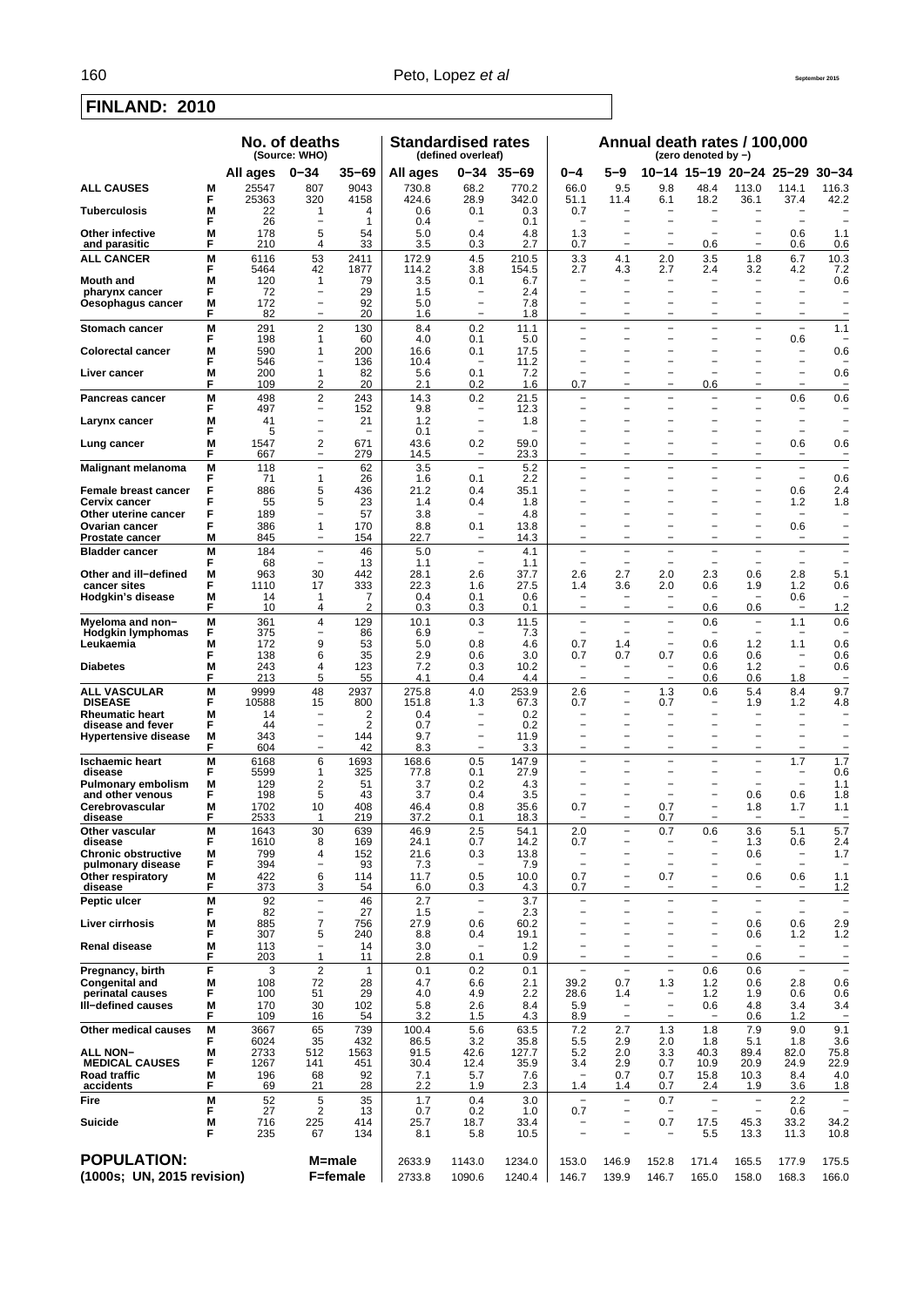#### **2010: FINLAND**

#### **(zero denoted by −) 9th ICD/10th ICD categories**

## **Annual death rates / 100,000**

| 35–39                                                | 40-44                                                | 45-49                            | 50–54                            | $55 - 59$                        | 60-64                    | 65–69             | 70–74                    |                  | 75-79 80+/NK             |        |                                                  |                                                 |
|------------------------------------------------------|------------------------------------------------------|----------------------------------|----------------------------------|----------------------------------|--------------------------|-------------------|--------------------------|------------------|--------------------------|--------|--------------------------------------------------|-------------------------------------------------|
| 148.0<br>56.8                                        | 218.1<br>98.0                                        | 343.6<br>165.8                   | 564.5<br>271.4                   | 899.2<br>377.7                   | 1274.2<br>552.9          | 1943.7<br>871.6   | 2801.4<br>1361.2         | 4805.5<br>2616.1 | 11601.2<br>9506.4        | Μ<br>F | <b>ALL CAUSES</b>                                | 001-999/A00-Y89                                 |
|                                                      | $\qquad \qquad -$                                    | 0.5                              | $\qquad \qquad -$                | 0.5                              | 1.0                      |                   | 2.9                      | 1.3              | 16.3                     | M      | <b>Tuberculosis</b>                              | 010-018, 137/                                   |
| $\overline{\phantom{0}}$<br>0.6                      | $\overline{\phantom{0}}$<br>$\overline{\phantom{0}}$ | 4.2                              | 2.1                              | 6.8                              | 4.9                      | 0.7<br>14.6       | 0.8<br>15.6              | 4.8<br>30.8      | 11.0<br>100.5            | F<br>M | Other infective                                  | A15-A19, B90<br>Rest of 001-139,279.5&.6/       |
| 0.7<br>10.2                                          | 25.9                                                 | 2.7<br>54.5                      | 2.1<br>114.6                     | 2.6<br>221.1                     | 4.3<br>396.2             | 6.6<br>650.9      | 14.4<br>887.4            | 16.2<br>1371.9   | 79.8<br>2157.2           | F<br>M | and parasitic<br><b>ALL CANCER</b>               | rest of A00-B99 excl A33,A34<br>140-208/C00-C97 |
| 21.4                                                 | 38.2<br>1.1                                          | 64.2<br>2.1                      | 113.9<br>6.9                     | 170.3<br>5.2                     | 265.5<br>13.8            | 408.3<br>17.8     | 566.8<br>13.6            | 767.4<br>10.7    | 1174.7<br>22.6           | F<br>M | <b>Mouth and</b>                                 | 140-149/C00-C14                                 |
| 0.7                                                  | 1.1                                                  | 1.1                              | $\overline{\phantom{0}}$         | 3.1                              | 4.8                      | 5.9               | 4.0                      | 8.6              | 16.8                     | F      | pharynx cancer                                   |                                                 |
| $\overline{\phantom{0}}$                             | 2.2<br>1.1                                           | 3.7<br>1.1                       | 4.2<br>$\overline{a}$            | 10.0<br>1.0                      | 14.8<br>2.4              | 19.4<br>6.6       | 24.4<br>11.2             | 29.5<br>15.2     | 41.5<br>18.5             | M<br>F | Oesophagus cancer                                | 150/C15                                         |
| 0.6<br>2.0                                           | 3.9<br>1.1                                           | 5.8<br>2.1                       | 6.9<br>1.6                       | 11.0<br>5.7                      | 20.3<br>8.6              | 29.1<br>13.9      | 46.8<br>27.3             | 53.6<br>18.1     | 89.2<br>48.6             | M<br>F | Stomach cancer                                   | 151/C16                                         |
| 0.6<br>3.3                                           | 1.7<br>1.7                                           | 5.2<br>8.6                       | 10.6<br>5.8                      | 18.9<br>15.4                     | 31.1<br>16.2             | 54.2<br>27.1      | 97.4<br>61.7             | 156.8<br>63.7    | 216.1<br>153.8           | M<br>F | <b>Colorectal cancer</b>                         | 153, 154/C18-C21                                |
| $\overline{\phantom{0}}$                             | 1.1                                                  | 1.1                              | 2.1                              | 8.4                              | 13.8                     | 24.3              | 30.2                     | 44.2             | 66.6                     | M      | Liver cancer                                     | 155.0/C22 excl C221                             |
| $\overline{\phantom{0}}$<br>0.6                      | 0.6<br>2.2                                           | $\overline{\phantom{0}}$<br>5.2  | 0.5<br>11.7                      | 2.6<br>24.1                      | 3.3<br>36.1              | 4.4<br>70.4       | 12.8<br>77.0             | 23.8<br>101.8    | 26.6<br>123.1            | F<br>M | <b>Pancreas cancer</b>                           | 157/C25                                         |
| 0.7<br>$\overline{\phantom{0}}$                      | $\qquad \qquad -$<br>$\overline{\phantom{0}}$        | 1.1<br>0.5                       | 11.2<br>$\overline{\phantom{0}}$ | 12.9<br>3.1                      | 28.2<br>3.5              | 32.2<br>5.7       | 56.1<br>5.8              | 75.1<br>6.7      | 113.4<br>11.3            | F<br>M | Larynx cancer                                    | 161/C32                                         |
| $\overline{a}$<br>1.3                                | $\overline{a}$<br>1.1                                | 9.4                              | $\overline{\phantom{0}}$<br>26.0 | 60.3                             | 122.0                    | 192.7             | 1.6<br>247.4             | 356.4            | 1.7<br>444.8             | F<br>M |                                                  |                                                 |
| $\overline{\phantom{0}}$                             | 1.7                                                  | 7.0                              | 11.7                             | 21.1                             | 46.8                     | 74.8              | 77.0                     | 101.8            | 107.0                    | F      | Lung cancer                                      | 162/C33, C34                                    |
| 0.6                                                  | 0.6<br>1.1                                           | 3.7<br>2.1                       | 4.2<br>2.7                       | 6.3<br>3.6                       | 8.9<br>0.5               | 12.1<br>5.1       | 19.5<br>8.8              | 16.1<br>7.6      | 30.1<br>14.5             | M<br>F | <b>Malignant melanoma</b>                        | 172/C43                                         |
| 8.0<br>0.7                                           | 13.7<br>2.3                                          | 19.8<br>0.5                      | 39.4<br>1.6                      | 41.2<br>1.5                      | 54.9<br>3.3              | 68.9<br>2.9       | 85.0<br>4.0              | 110.3<br>7.6     | 129.0<br>8.1             | F<br>F | Female breast cancer<br><b>Cervix cancer</b>     | 174/C50<br>180/C53                              |
| $\overline{\phantom{0}}$                             | 1.1                                                  | 1.6                              | 1.6                              | 6.7                              | 6.7                      | 16.1              | 21.6                     | 35.2             | 39.3                     | F      | Other uterine cancer                             | 179, 182/C54, C55                               |
| $\overline{\phantom{0}}$<br>$\overline{\phantom{0}}$ | 3.4<br>0.6                                           | 4.3<br>0.5                       | 12.2<br>3.7                      | 13.9<br>9.4                      | 27.2<br>26.7             | 35.9<br>59.1      | 48.1<br>113.0            | 59.0<br>223.7    | 53.8<br>512.6            | F<br>Μ | <b>Ovarian cancer</b><br>Prostate cancer         | 183/C56, C570-C574<br>185/C61                   |
| $\overline{\phantom{0}}$                             | $\overline{\phantom{0}}$                             | 1.1                              | 2.1                              | 2.6                              | 8.4                      | 14.6              | 26.3                     | 38.9             | 103.0                    | M      | <b>Bladder cancer</b>                            | 188/C67                                         |
| $\overline{a}$<br>5.7                                | 0.6<br>8.3                                           | 11.5                             | 0.5<br>26.5                      | 1.0<br>46.1                      | 1.4<br>67.2              | 4.4<br>98.8       | 4.0<br>121.8             | 5.7<br>192.9     | 25.4<br>278.9            | F<br>M | Other and ill-defined                            | Rest of 140-199/                                |
| 5.3<br>$\qquad \qquad -$                             | 8.0<br>$\qquad \qquad -$                             | 11.2                             | 20.8<br>0.5                      | 28.8<br>0.5                      | 45.4<br>2.0              | 73.3<br>0.8       | 90.6<br>1.9              | 150.2<br>2.7     | 282.8<br>2.5             | F<br>M | cancer sites<br>Hodgkin's disease                | rest of C00-C80, C97<br>201/C81                 |
| $\overline{\phantom{0}}$                             | $\overline{\phantom{a}}$<br>2.2                      | 0.5                              | $\overline{\phantom{a}}$<br>6.9  | $\overline{\phantom{a}}$<br>11.0 | 0.5                      | $\overline{a}$    | 1.6<br>40.9              | 0.9              | 0.6<br>148.2             | F<br>M |                                                  |                                                 |
| $\overline{\phantom{0}}$                             | $\overline{a}$                                       | 1.6<br>2.1                       | 3.7                              | 7.2                              | 19.8<br>11.9             | 38.9<br>26.4      | 36.9                     | 91.1<br>59.9     | 104.1                    | F      | Myeloma and non-<br>Hodgkin lymphomas            | 200, 202-203/<br>C82-C90, C96                   |
| 0.6<br>0.7                                           | 1.1<br>0.6                                           | 3.1<br>1.1                       | 2.1<br>0.5                       | 4.2<br>4.6                       | 7.9<br>3.3               | 12.9<br>10.3      | 21.4<br>14.4             | 46.9<br>24.7     | 66.6<br>30.6             | M<br>F | Leukaemia                                        | 204-208/C91-C95                                 |
| 0.6<br>2.0                                           | 5.5<br>2.3                                           | 7.9<br>2.1                       | 7.4<br>3.7                       | 15.7<br>6.7                      | 13.8<br>6.2              | 20.2<br>8.1       | 29.2<br>11.2             | 44.2<br>24.7     | 66.6<br>65.4             | M<br>F | <b>Diabetes</b>                                  | 250/E10-E14                                     |
| 17.9                                                 | 37.0                                                 | 73.9                             | 160.2                            | 297.1                            | 456.5                    | 735.1             | 1121.1                   | 2037.7           | 5455.1                   | M      | <b>ALL VASCULAR</b>                              | 390-459/100-199                                 |
| 5.3                                                  | 12.0<br>$\overline{\phantom{0}}$                     | 21.4<br>$\overline{\phantom{0}}$ | 40.4<br>0.5                      | 67.9<br>$\overline{\phantom{0}}$ | 110.3                    | 214.1<br>0.8      | 396.0<br>6.8             | 1044.2<br>2.7    | 4731.8<br>3.8            | F<br>M | <b>DISEASE</b><br><b>Rheumatic heart</b>         | 390-398/100-109                                 |
| $\overline{\phantom{0}}$<br>1.3                      | $\qquad \qquad -$<br>1.7                             | $\overline{a}$<br>4.7            | 12.7                             | $\overline{\phantom{0}}$<br>17.8 | $\overline{a}$<br>20.3   | 1.5<br>25.1       | 4.0<br>29.2              | 6.7<br>50.9      | 17.4<br>164.6            | F<br>M | disease and fever<br><b>Hypertensive disease</b> | 401-405/I10-I15                                 |
| $\overline{\phantom{0}}$                             | $\overline{\phantom{0}}$                             | 0.5                              | 2.7                              | 6.2                              | 7.2                      | 6.6               | 18.4                     | 42.8             | 285.7                    | F      |                                                  |                                                 |
| 6.4                                                  | 9.4<br>4.6                                           | 29.3<br>4.3                      | 87.0<br>11.2                     | 169.2<br>22.6                    | 274.2<br>49.7            | 459.8<br>102.6    | 719.8<br>194.0           | 1268.7<br>556.3  | 3496.4<br>2571.5         | M<br>F | <b>Ischaemic heart</b><br>disease                | 410-414/I20-I25                                 |
| 0.6<br>1.3                                           | 2.8<br>2.9                                           | 3.1<br>2.7                       | 0.5<br>2.1                       | 8.4<br>3.1                       | 5.4<br>5.2               | 8.9<br>7.3        | 15.6<br>12.0             | 26.8<br>29.5     | 50.2<br>60.1             | M<br>F | Pulmonary embolism<br>and other venous           | 415.1, 451-453/<br>I26, I80-I82                 |
| 2.5<br>2.0                                           | 8.3<br>2.3                                           | 8.9<br>8.6                       | 20.2<br>18.1                     | 36.7<br>19.0                     | 64.7<br>25.3             | 107.7<br>52.8     | 166.6<br>101.8           | 416.6<br>269.1   | 1007.6<br>1100.7         | M<br>F | Cerebrovascular<br>disease                       | 430-438/I60-I69                                 |
| 7.0                                                  | 14.9                                                 | 27.8                             | 39.3                             | 65.0                             | 91.9                     | 132.8             | 183.1                    | 272.0            | 732.5                    | M      | Other vascular                                   | Rest of 390-459/                                |
| 2.0<br>$\qquad \qquad -$                             | 2.3<br>1.1                                           | 5.3<br>1.6                       | 6.4<br>4.8                       | 17.0<br>11.0                     | 22.9<br>26.2             | 43.2<br>51.8      | 65.7<br>110.1            | 139.8<br>207.7   | 696.4<br>471.1           | F<br>M | disease<br><b>Chronic obstructive</b>            | rest of I00-I99<br>490-496/                     |
| $\overline{\phantom{0}}$<br>1.9                      | 1.1<br>2.2                                           | 0.5<br>1.6                       | 4.8<br>5.3                       | 7.7<br>12.6                      | 13.4<br>16.3             | 27.9<br>29.9      | 37.7<br>46.8             | 62.8<br>81.7     | 108.7<br>242.5           | F<br>M | pulmonary disease<br>Other respiratory           | J40-J47, J67<br>Rest of 460-519/                |
| 0.7                                                  | 1.1                                                  | 3.7                              | 2.7                              | 6.7                              | 6.7                      | 8.8               | 20.8                     | 26.6             | 151.5                    | F      | disease                                          | rest of J00-J98                                 |
| $\overline{\phantom{a}}$<br>$\overline{a}$           | 1.1<br>0.6                                           | 2.1<br>1.1                       | 4.8<br>1.1                       | 4.7<br>0.5                       | 7.4<br>4.3               | 5.7<br>8.8        | 12.7<br>5.6              | 22.8<br>3.8      | 20.1<br>25.4             | M<br>F | Peptic ulcer                                     | 531-533/K25-K27                                 |
| 9.6<br>2.0                                           | 21.0<br>6.3                                          | 46.6<br>16.6                     | 71.1<br>22.9                     | 94.8<br>23.1                     | 99.3<br>29.1             | 79.3<br>33.7      | 55.5<br>16.0             | 54.9<br>17.1     | 30.1<br>13.9             | M<br>F | Liver cirrhosis                                  | 571/K70, K74                                    |
| 0.6<br>$\overline{\phantom{a}}$                      | $\qquad \qquad -$<br>$\qquad \qquad -$               | 0.5<br>1.1                       | 1.6<br>1.1                       | 1.6<br>1.0                       | 1.5<br>0.9               | 2.4<br>2.2        | 5.8<br>6.4               | 24.1<br>10.5     | 94.2<br>99.5             | M<br>F | Renal disease                                    | 580-590/N00-N19                                 |
| $\overline{\phantom{0}}$                             | 0.6                                                  | $\qquad \qquad -$                | $\qquad \qquad -$                | $\overline{\phantom{a}}$         | $\overline{\phantom{m}}$ | $\qquad \qquad -$ | $\overline{\phantom{0}}$ | $\qquad \qquad$  | $\overline{\phantom{a}}$ | F      | Pregnancy, birth                                 | 630-676/A34,O00-O99                             |
| $\qquad \qquad -$<br>$\overline{\phantom{0}}$        | 1.1<br>0.6                                           | 2.1<br>1.6                       | 2.6<br>4.8                       | 3.7<br>2.6                       | 4.5<br>4.3               | 0.8<br>1.5        | 1.9<br>4.0               | 4.0<br>5.7       | 3.8<br>5.2               | M<br>F | <b>Congenital and</b><br>perinatal causes        | 740-779/A33,<br>P00-P96, Q00-Q99                |
| 8.3<br>1.3                                           | 7.7<br>1.1                                           | 2.6<br>4.8                       | 11.7<br>6.4                      | 6.3<br>5.7                       | 10.9<br>4.3              | 11.3<br>6.6       | 8.8<br>4.8               | 16.1<br>6.7      | 21.4<br>15.0             | Μ<br>F | III-defined causes                               | 780-799/R00-R99                                 |
| 7.7                                                  | 21.0                                                 | 29.9                             | 44.0                             | 74.9                             | 96.8                     | 170.0             | 353.6                    | 716.8            | 2468.8                   | M      | Other medical causes                             | Rest of 001-799/                                |
| 9.4<br>90.6                                          | 10.8<br>94.4                                         | 15.0<br>115.8                    | 20.2<br>134.2                    | 39.6<br>148.3                    | 60.2<br>138.8            | 95.3<br>171.6     | 214.0<br>150.0           | 538.2<br>191.6   | 2732.3<br>453.6          | F<br>M | <b>ALL NON-</b>                                  | rest of A00-R99<br>E800-E999/V01-Y89            |
| 14.0<br>8.3                                          | 23.4<br>11.6                                         | 31.0<br>9.4                      | 47.4<br>5.3                      | 43.2<br>7.9                      | 43.5<br>2.5              | 49.1<br>8.1       | 62.5<br>16.6             | 87.5<br>10.7     | 292.1<br>13.8            | F<br>M | <b>MEDICAL CAUSES</b><br><b>Road traffic</b>     | E810-E819, E826-E829/                           |
| 1.3                                                  | 0.6                                                  | 3.2                              | 4.3                              | 0.5                              | 2.4                      | 3.7               | 4.8                      | 5.7              | 4.6                      | F      | accidents                                        | part of V01–V99, Y850                           |
| 0.6                                                  | 1.7<br>1.1                                           | 2.6<br>2.1                       | 3.7                              | 1.6<br>1.0                       | 3.5<br>2.4               | 7.3               | 2.9<br>1.6               | 6.7<br>3.8       | 5.0<br>3.5               | M<br>F | Fire                                             | E890-E899/X00-X09                               |
| 31.9<br>6.0                                          | 27.6<br>10.2                                         | 40.9<br>12.3                     | 32.9<br>13.8                     | 38.8<br>14.4                     | 29.6<br>9.6              | 32.4<br>7.3       | 24.4<br>8.8              | 29.5<br>9.5      | 37.7<br>7.5              | Μ<br>F | <b>Suicide</b>                                   | E950-E959/X60-X84                               |
|                                                      |                                                      |                                  |                                  |                                  |                          |                   |                          |                  |                          |        |                                                  |                                                 |
| 156.8<br>149.6                                       | 181.1<br>175.6                                       | 190.9<br>187.0                   | 188.5<br>187.9                   | 190.8<br>194.4                   | 202.4<br>209.4           | 123.5<br>136.4    | 102.7<br>124.7           | 74.6<br>105.2    | 79.6<br>172.9            | М<br>F | <b>POPULATION</b><br>(1000s; UN, 2015 revision)  |                                                 |
|                                                      |                                                      |                                  |                                  |                                  |                          |                   |                          |                  |                          |        |                                                  |                                                 |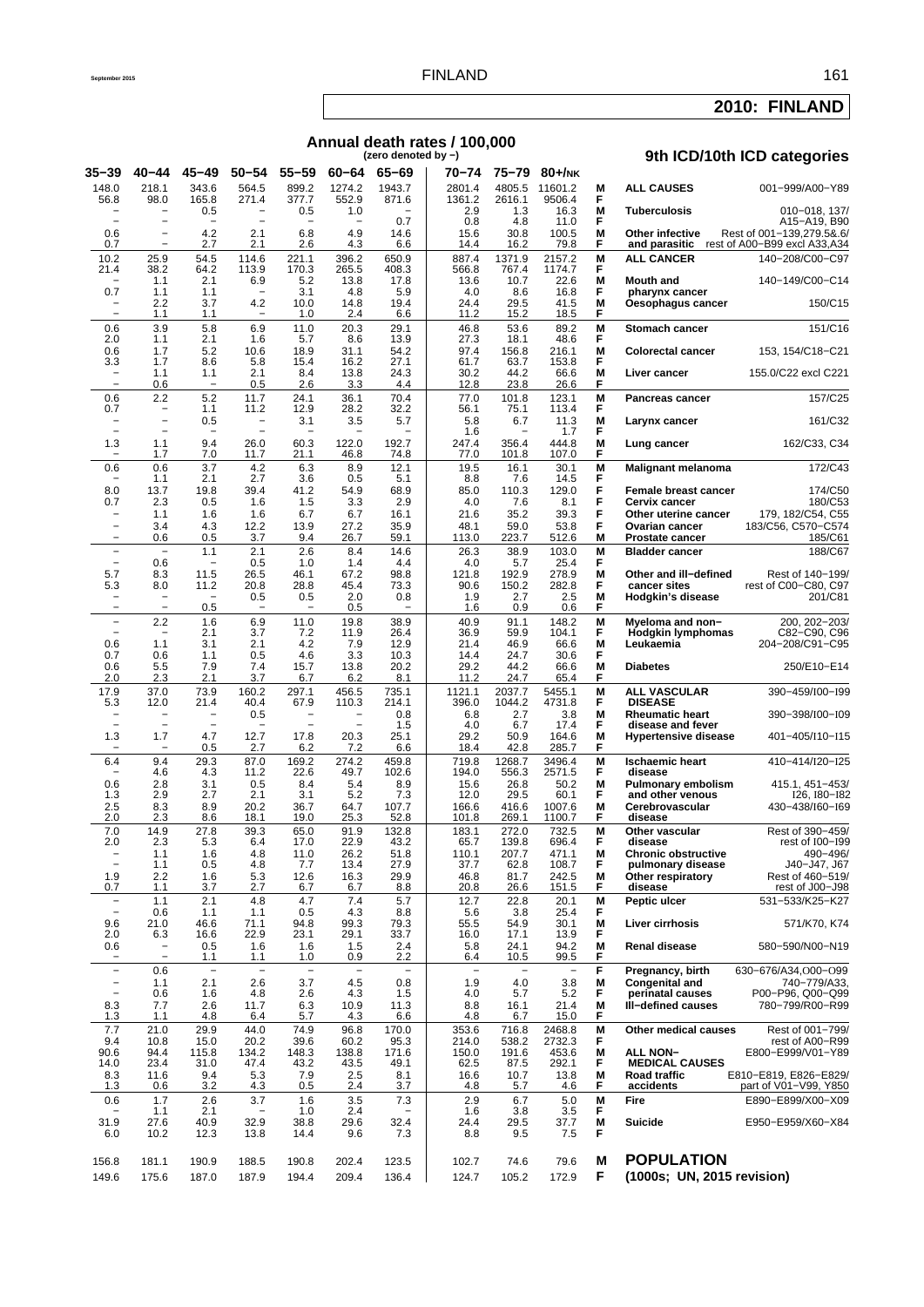## **Former CZECHOSLOVAKIA: 1990**

|                                               |        |                | No. of deaths<br>(Source: WHO) |                     | <b>Standardised rates</b> | (defined overleaf) |                |                                                      |                                                      |                                                      | (zero denoted by -)                                  | Annual death rates / 100,000    |                                                      |                                 |
|-----------------------------------------------|--------|----------------|--------------------------------|---------------------|---------------------------|--------------------|----------------|------------------------------------------------------|------------------------------------------------------|------------------------------------------------------|------------------------------------------------------|---------------------------------|------------------------------------------------------|---------------------------------|
|                                               |        | All ages       | $0 - 34$                       | 35–69               | All ages                  | $0 - 34$           | $35 - 69$      | $0 - 4$                                              | 5–9                                                  |                                                      |                                                      | 10-14 15-19 20-24 25-29         |                                                      | $30 - 34$                       |
| <b>ALL CAUSES</b>                             | Μ<br>F | 96731          | 4957                           | 46674               | 1534.3                    | 125.8              | 1818.3         | 295.3                                                | 31.1                                                 | 25.6                                                 | 77.0                                                 | 129.6                           | 135.8                                                | 186.5                           |
| <b>Tuberculosis</b>                           | Μ      | 87054<br>174   | 2439<br>2                      | 23180<br>113        | 857.5<br>2.8              | 64.5<br>0.1        | 752.6<br>4.3   | 221.1                                                | 19.7                                                 | 18.1                                                 | 39.0                                                 | 39.6                            | 43.7                                                 | 70.4<br>0.3                     |
| Other infective                               | F<br>М | 109<br>128     | $\mathbf{1}$<br>23             | 29<br>70            | 1.1<br>1.9                | 0.0<br>0.6         | 1.0<br>2.6     | 1.8                                                  | 0.5                                                  | 0.1                                                  | 0.2<br>0.1                                           | 0.2                             | 0.7                                                  | 0.5                             |
| and parasitic<br><b>ALL CANCER</b>            | F<br>M | 164<br>22073   | 17<br>429                      | 61<br>13318         | 1.8<br>347.8              | 0.5<br>10.6        | 1.9<br>528.1   | 2.7<br>7.9                                           | 8.1                                                  | 0.1<br>5.0                                           | $\overline{\phantom{0}}$<br>9.1                      | 11.6                            | 0.2<br>13.8                                          | 0.2<br>18.9                     |
|                                               | F      | 16408          | 354                            | 7917                | 178.2                     | 9.1                | 256.4          | 7.3                                                  | 3.6                                                  | 4.8                                                  | 5.5                                                  | 7.2                             | 13.0                                                 | 22.5                            |
| <b>Mouth and</b><br>pharynx cancer            | Μ<br>F | 813<br>128     | 3<br>5                         | 693<br>54           | 12.7<br>1.4               | 0.1<br>0.1         | 25.5<br>1.7    |                                                      | $\overline{\phantom{0}}$                             |                                                      |                                                      |                                 | 0.4<br>0.4                                           | 0.2<br>0.5                      |
| Oesophagus cancer                             | М<br>F | 457<br>79      | $\overline{2}$<br>1            | 347<br>29           | 7.0<br>0.8                | 0.1<br>0.0         | 13.3<br>1.0    | $\overline{a}$                                       | $\overline{\phantom{0}}$<br>$\overline{a}$           | $\overline{a}$                                       | $\overline{ }$                                       | 0.2<br>0.2                      | $\overline{a}$<br>$\overline{a}$                     | 0.2<br>$\overline{\phantom{0}}$ |
| <b>Stomach cancer</b>                         | M      | 1853           | 15                             | 957                 | 29.5                      | 0.4                | 38.5           | $\overline{\phantom{0}}$                             | -                                                    | —                                                    | -                                                    | $\overline{ }$                  | 1.1                                                  | 1.6                             |
| <b>Colorectal cancer</b>                      | F<br>M | 1355<br>2988   | 11<br>14                       | 498<br>1537         | 14.1<br>47.7              | 0.3<br>0.4         | 16.0<br>62.1   | $\overline{\phantom{0}}$                             | $\overline{a}$<br>$\overline{\phantom{0}}$           | $\overline{\phantom{0}}$                             | $\overline{\phantom{0}}$                             | $\overline{\phantom{a}}$        | 1.0<br>1.1                                           | 1.1<br>1.4                      |
| Liver cancer                                  | F<br>М | 2478<br>453    | 14<br>7                        | 968<br>278          | 25.7<br>7.2               | 0.4<br>0.2         | 31.7<br>11.0   | 0.4                                                  | $\overline{\phantom{0}}$<br>$\overline{\phantom{0}}$ |                                                      | 0.3<br>$\overline{\phantom{0}}$                      | 0.2                             | 0.8<br>$\overline{a}$                                | 1.4<br>0.7                      |
|                                               | F      | 284            | 5                              | 159                 | 3.2                       | 0.1                | 5.2            | 0.4                                                  |                                                      |                                                      |                                                      |                                 | $\overline{a}$                                       | 0.5                             |
| <b>Pancreas cancer</b>                        | M<br>F | 1032<br>872    | 6<br>7                         | 641<br>403          | 16.2<br>9.0               | 0.1<br>0.2         | 25.4<br>13.2   | $\overline{\phantom{0}}$<br>$\overline{\phantom{0}}$ | $\overline{a}$<br>$\overline{a}$                     | $\overline{\phantom{0}}$                             | $\overline{\phantom{0}}$<br>0.2                      | 0.2<br>0.2                      | 0.4<br>0.4                                           | 0.5<br>0.5                      |
| Larynx cancer                                 | М<br>F | 514<br>39      | 1<br>1                         | 392<br>23           | 8.0<br>0.5                | 0.0<br>0.0         | 14.8<br>0.8    | $\overline{\phantom{0}}$<br>$\overline{\phantom{0}}$ | $\overline{\phantom{0}}$<br>$\overline{\phantom{0}}$ | $\overline{\phantom{0}}$                             | -<br>$\overline{\phantom{0}}$                        |                                 | $\overline{\phantom{0}}$<br>$\overline{\phantom{0}}$ | 0.2<br>0.2                      |
| Lung cancer                                   | M<br>F | 6909<br>1125   | 13<br>4                        | 4900<br>628         | 108.7<br>12.5             | 0.3<br>0.1         | 196.2<br>20.5  | $\overline{\phantom{0}}$<br>$\overline{\phantom{0}}$ | $\overline{\phantom{0}}$<br>-                        | $\overline{\phantom{0}}$                             | $\overline{\phantom{0}}$                             | 0.2                             | 0.2<br>0.4                                           | 1.9<br>0.4                      |
| <b>Malignant melanoma</b>                     | M      | 223            | 9                              | 152                 | 3.5                       | 0.2                | 5.6            | $\overline{\phantom{0}}$                             | $\overline{a}$                                       | $\overline{\phantom{0}}$                             | $\overline{a}$                                       | 0.4                             | 0.6                                                  | 0.7                             |
| <b>Female breast cancer</b>                   | F<br>F | 211<br>2521    | 10<br>33                       | 105<br>1476         | 2.3<br>28.7               | 0.3<br>0.9         | 3.3<br>47.7    | $\overline{\phantom{a}}$<br>$\overline{\phantom{0}}$ | $\overline{\phantom{0}}$<br>$\overline{\phantom{0}}$ | $\overline{a}$<br>$\overline{\phantom{0}}$           | $\overline{\phantom{0}}$<br>-                        | 0.6<br>0.4                      | 0.2<br>0.6                                           | 1.1<br>5.0                      |
| Cervix cancer                                 | F      | 604            | 37                             | 382                 | 7.0                       | 1.0                | 11.8           | $\overline{\phantom{0}}$                             | $\overline{\phantom{0}}$                             | $\overline{\phantom{0}}$                             | -                                                    | $\overline{\phantom{0}}$        | 1.7                                                  | 5.0                             |
| Other uterine cancer<br><b>Ovarian cancer</b> | F<br>F | 787<br>1014    | 5<br>18                        | 403<br>664          | 8.5<br>11.9               | 0.1<br>0.5         | 13.1<br>21.4   | $\overline{\phantom{0}}$<br>$\overline{\phantom{a}}$ | $\overline{\phantom{0}}$<br>$\overline{a}$           | $\overline{\phantom{0}}$<br>0.1                      | $\overline{a}$<br>0.3                                | $\overline{\phantom{a}}$<br>0.8 | 0.4<br>0.8                                           | 0.5<br>1.3                      |
| <b>Prostate cancer</b>                        | Μ      | 1417           | 1                              | 398                 | 23.1                      | 0.0                | 16.9           | $\overline{\phantom{0}}$                             | $\overline{\phantom{0}}$                             |                                                      |                                                      |                                 | 0.2                                                  |                                 |
| <b>Bladder cancer</b>                         | М<br>F | 778<br>219     | 1<br>1                         | 369<br>69           | 12.6<br>2.2               | 0.0<br>0.0         | 15.4<br>2.2    | 0.2                                                  | -<br>$\overline{\phantom{0}}$                        |                                                      | $\overline{\phantom{0}}$<br>$\overline{\phantom{0}}$ | $\overline{\phantom{0}}$        | $\overline{ }$<br>$\overline{\phantom{0}}$           | 0.2                             |
| Other and ill-defined<br>cancer sites         | M<br>F | 3411<br>3652   | 205<br>114                     | 2007<br>1590        | 53.1<br>38.9              | 5.1<br>2.9         | 78.2<br>51.8   | 5.3<br>4.6                                           | 2.8<br>1.8                                           | 2.1<br>2.5                                           | 5.5<br>2.1                                           | 5.8<br>2.7                      | 7.8<br>3.5                                           | 6.3<br>3.2                      |
| Hodgkin's disease                             | Μ      | 110            | 16                             | 68                  | 1.6                       | 0.4                | 2.5            |                                                      | $\overline{a}$                                       | 0.1                                                  | 0.3                                                  | 0.4                             | 0.4                                                  | 1.6                             |
| Myeloma and non-                              | F<br>M | 81<br>474      | 9<br>34                        | 37<br>270           | 1.0<br>7.4                | 0.2<br>0.8         | 1.1<br>10.7    | $\overline{\phantom{0}}$                             | $\overline{\phantom{0}}$<br>1.7                      | 0.1<br>0.3                                           | 0.2<br>1.1                                           | 0.8<br>1.1                      | 0.4<br>0.7                                           | 0.2<br>0.9                      |
| Hodgkin lymphomas<br>Leukaemia                | F<br>M | 464<br>641     | 15<br>102                      | 209<br>309          | 5.0<br>9.7                | 0.4<br>2.5         | 6.8<br>12.1    | 0.4<br>2.0                                           | 0.4<br>3.6                                           | 0.3<br>2.4                                           | 0.8<br>2.1                                           | 0.2<br>3.2                      | 0.2<br>1.1                                           | 0.4<br>2.8                      |
|                                               | F      | 495            | 64                             | 220                 | 5.5                       | 1.6                | 7.0            | 1.9                                                  | 1.4                                                  | 1.6                                                  | 1.6                                                  | 1.4                             | 2.5                                                  | 0.9                             |
| <b>Diabetes</b>                               | M<br>F | 1204<br>1775   | 11<br>7                        | 599<br>599          | 19.2<br>18.0              | 0.3<br>0.2         | 24.1<br>19.7   | $\overline{\phantom{0}}$                             | $\overline{\phantom{0}}$<br>$\overline{\phantom{0}}$ |                                                      | 0.1                                                  |                                 | 0.9<br>0.4                                           | 0.9<br>0.9                      |
| <b>ALL VASCULAR</b><br><b>DISEASE</b>         | М<br>F | 49156<br>52368 | 300<br>121                     | 20750<br>10094      | 796.9<br>489.2            | 7.6<br>3.2         | 832.8<br>331.2 | 1.3<br>2.5                                           | 0.5<br>0.4                                           | 1.1<br>0.3                                           | 2.8<br>2.2                                           | 7.7<br>3.3                      | 11.6<br>4.6                                          | 28.1<br>8.8                     |
| <b>Rheumatic heart</b>                        | M      | 345            | 12                             | 249                 | 5.5                       | 0.3                | 9.5            |                                                      | $\overline{\phantom{0}}$                             | 0.1                                                  | 0.1                                                  | 0.4                             | 0.6                                                  | 0.9                             |
| disease and fever<br>Hypertensive disease     | F<br>Μ | 492<br>625     | $\overline{2}$<br>2            | 315<br>340          | 5.7<br>9.9                | 0.1<br>0.1         | 10.4<br>13.4   | $\overline{\phantom{a}}$                             | $\overline{\phantom{0}}$<br>$\overline{\phantom{0}}$ | $\overline{a}$                                       | $\overline{a}$                                       | 0.2                             | 0.2<br>$\overline{\phantom{0}}$                      | 0.2<br>0.2                      |
| <b>Ischaemic heart</b>                        | F<br>M | 781<br>26685   | 1<br>118                       | 243<br>12635        | 7.8<br>430.0              | 0.0<br>3.0         | 8.1<br>506.5   | $\overline{\phantom{0}}$<br>$\overline{\phantom{a}}$ | $\overline{\phantom{0}}$                             |                                                      | 0.3                                                  | 1.9                             | $\overline{\phantom{0}}$<br>3.5                      | 0.2<br>15.2                     |
| disease                                       | F      | 23407          | 17                             | 4719                | 219.8                     | 0.5                | 155.3          | $\overline{\phantom{0}}$                             | $\overline{\phantom{0}}$                             | $\overline{\phantom{0}}$                             | 0.2                                                  | 0.4                             | 1.0                                                  | 1.6                             |
| Pulmonary embolism<br>and other venous        | Μ<br>F | 384<br>538     | 3<br>3                         | 190<br>174          | 6.1<br>5.3                | 0.1<br>0.1         | 7.5<br>5.7     | $\overline{\phantom{0}}$                             | $\overline{\phantom{0}}$<br>$\overline{\phantom{0}}$ | $\overline{\phantom{0}}$                             | $\overline{\phantom{0}}$                             |                                 | $\overline{\phantom{0}}$<br>$\overline{\phantom{0}}$ | 0.5<br>0.5                      |
| Cerebrovascular<br>disease                    | Μ<br>F | 12752<br>17175 | 49<br>31                       | 4395<br>3018        | 208.7<br>159.1            | 1.2<br>0.8         | 178.7<br>98.8  | $\overline{\phantom{0}}$<br>0.6                      | 0.2                                                  | 0.4                                                  | 0.9<br>0.8                                           | 2.1<br>0.6                      | 1.9<br>1.0                                           | 3.2<br>2.7                      |
| Other vascular                                | M      | 8365           | 116                            | 2941                | 136.8                     | 2.9                | 117.2          | 1.3                                                  | 0.3                                                  | 0.6                                                  | 1.4                                                  | 3.2                             | 5.7                                                  | 8.1                             |
| disease<br><b>Chronic obstructive</b>         | F<br>Μ | 9975<br>2466   | 67<br>32                       | 1625<br>1029        | 91.5<br>39.9              | 1.8<br>0.8         | 52.9<br>41.6   | 1.9<br>0.4                                           | 0.4<br>0.2                                           | 0.3<br>0.3                                           | 1.3<br>0.5                                           | 2.3<br>0.9                      | 2.5<br>1.7                                           | 3.6<br>1.8                      |
| pulmonary disease                             | F      | 1103           | 10                             | 315                 | 10.9                      | 0.2                | 10.2           | 0.4                                                  | 0.2                                                  | 0.1                                                  | 0.5                                                  | 0.2                             |                                                      | 0.4                             |
| Other respiratory<br>disease                  | Μ<br>F | 3052<br>2781   | 209<br>156                     | 1035<br>449         | 49.4<br>26.5              | 5.2<br>4.2         | 39.9<br>14.5   | 21.2<br>19.3                                         | 2.2<br>1.4                                           | 2.4<br>1.9                                           | 3.4<br>0.6                                           | 1.1<br>1.2                      | 2.0<br>2.7                                           | 4.4<br>2.0                      |
| Peptic ulcer                                  | M      | 561            | 7                              | 311                 | 8.8                       | 0.2                | 11.9           | 0.2                                                  | $\overline{\phantom{0}}$                             | $\overline{\phantom{0}}$                             | 0.1                                                  | $\overline{\phantom{0}}$        | 0.4                                                  | 0.5                             |
| Liver cirrhosis                               | F<br>M | 297<br>2867    | 1<br>85                        | 93<br>2370          | 2.9<br>43.4               | 0.0<br>2.2         | 3.0<br>86.0    | 0.2<br>0.2                                           | $\overline{a}$<br>$\overline{a}$                     | $\overline{\phantom{0}}$<br>$\overline{\phantom{0}}$ | $\qquad \qquad$<br>$\overline{a}$                    | 0.6                             | $\overline{\phantom{0}}$<br>3.7                      | 10.7                            |
| <b>Renal disease</b>                          | F<br>M | 997<br>1371    | 26<br>32                       | 658<br>685          | 11.9<br>21.6              | 0.7<br>0.8         | 21.0<br>26.4   | 0.2<br>0.9                                           | 0.2<br>0.2                                           | $\overline{\phantom{0}}$<br>0.1                      | 0.3<br>0.5                                           | 0.2<br>0.9                      | 0.8<br>0.9                                           | 3.1<br>2.1                      |
|                                               | F      | 1502           | 29                             | 610                 | 15.6                      | 0.8                | 20.0           | 1.2                                                  | 0.5                                                  | 0.3                                                  | 0.6                                                  | 0.6                             | 0.8                                                  | 1.3                             |
| Pregnancy, birth<br><b>Congenital and</b>     | F<br>М | 16<br>1209     | 8<br>1207                      | 8<br>$\overline{2}$ | 0.2<br>17.7               | 0.2<br>31.6        | 0.2<br>0.1     | $\overline{\phantom{0}}$<br>215.8                    | $\qquad \qquad -$<br>1.6                             | $\qquad \qquad -$<br>1.1                             | $\overline{\phantom{0}}$<br>1.1                      | 0.6<br>0.8                      | 0.4<br>0.4                                           | 0.5<br>0.7                      |
| perinatal causes                              | F      | 821            | 817                            | 4                   | 12.6                      | 22.4               | 0.1            | 151.9                                                | 1.8                                                  | 1.4                                                  | 1.0                                                  | 0.4                             | 0.2                                                  | 0.5                             |
| III-defined causes                            | Μ<br>F | 755<br>1024    | 59<br>36                       | 232<br>83           | 12.4<br>9.2               | 1.5<br>1.0         | 8.4<br>2.6     | 4.6<br>4.2                                           | 0.2<br>$\overline{\phantom{0}}$                      | $\qquad \qquad$<br>$\overline{a}$                    | 0.5<br>0.5                                           | 1.1<br>0.6                      | 1.5<br>1.0                                           | 2.8<br>0.5                      |
| Other medical causes                          | M      | 3429           | 346                            | 1778                | 52.7                      | 8.7                | 64.8           | 15.3                                                 | 4.8                                                  | 3.0                                                  | 5.2                                                  | 7.3                             | 9.6                                                  | 15.6                            |
| ALL NON–                                      | F<br>M | 2985<br>8286   | 261<br>2215                    | 1092<br>4382        | 31.6<br>119.7             | 6.7<br>55.7        | 34.9<br>147.5  | 12.9<br>25.8                                         | 3.8<br>12.9                                          | 4.2<br>12.3                                          | 5.6<br>53.6                                          | 4.7<br>97.4                     | 5.4<br>88.5                                          | 10.4<br>99.2                    |
| <b>MEDICAL CAUSES</b><br>Road traffic         | F<br>M | 4704<br>1671   | 595<br>723                     | 1168<br>780         | 48.0<br>23.0              | 15.3<br>18.1       | 35.9<br>26.1   | 18.2<br>4.4                                          | 7.8<br>5.3                                           | 4.9<br>4.3                                           | 22.0<br>23.2                                         | 20.7<br>40.2                    | 14.4<br>25.3                                         | 19.3<br>23.7                    |
| accidents                                     | F      | 566            | 198                            | 191                 | 6.6                       | 5.0                | 5.8            | 2.1                                                  | 4.0                                                  | 1.6                                                  | 12.2                                                 | 7.8                             | 3.8                                                  | 3.2                             |
| Fire                                          | M<br>F | 130<br>71      | 26<br>7                        | 62<br>16            | 1.9<br>0.7                | 0.6<br>0.2         | 2.2<br>0.5     | $\overline{a}$<br>0.6                                | 0.7<br>0.2                                           | 0.1<br>$\qquad \qquad -$                             | 0.8<br>0.2                                           | 1.1<br>0.4                      | 0.7                                                  | 1.1                             |
| Suicide                                       | M      | 2082           | 441                            | 1298                | 30.1                      | 11.2               | 43.2           | $\overline{\phantom{0}}$                             | —                                                    | 1.1                                                  | 8.6                                                  | 16.9                            | 22.4                                                 | 29.1                            |
|                                               | F      | 716            | 121                            | 398                 | 8.5                       | 3.1                | 12.2           | $\overline{\phantom{a}}$                             | $\overline{a}$                                       | 0.5                                                  | 3.0                                                  | 5.9                             | 4.4                                                  | 8.3                             |
| <b>POPULATION:</b>                            |        |                |                                | M=male              | 7589.7                    | 4120.6             | 3079.8         | 543.5                                                | 581.5                                                | 699.2                                                | 650.5                                                | 534.1                           | 541.5                                                | 570.4                           |
| (1000s; UN, 2015 revision)                    |        |                |                                | F=female            | 8011.7                    | 3952.4             | 3360.3         | 517.4                                                | 554.5                                                | 668.1                                                | 622.8                                                | 512.3                           | 521.6                                                | 555.6                           |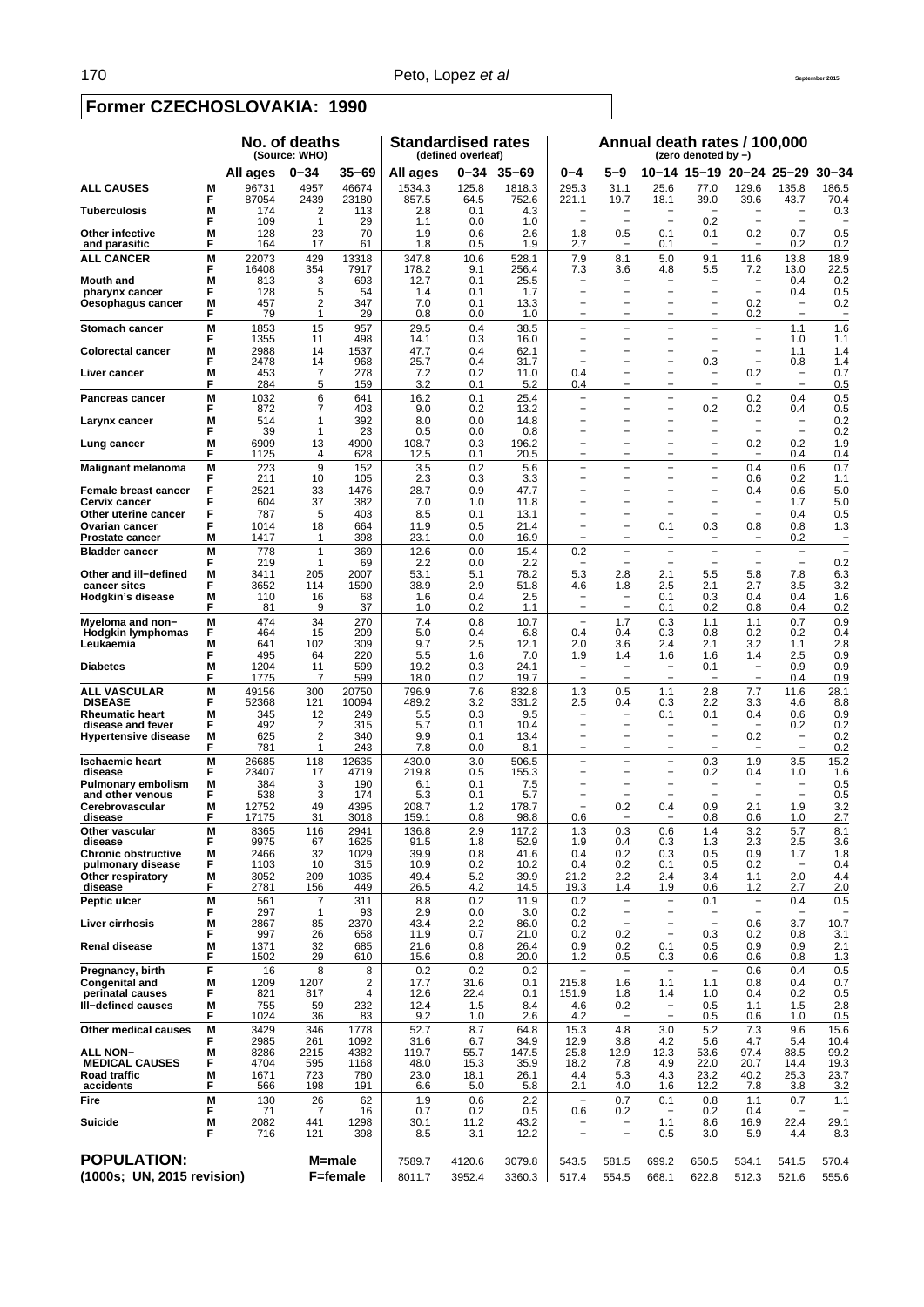#### Former CZECHOSLOVAKIA 171

#### **1990: Former CZECHOSLOVAKIA**

### **(zero denoted by −) 9th ICD/10th ICD categories**

# **Annual death rates / 100,000**

| 35–39                    | 40–44                           | $45 - 49$      | 50–54                                                | $55 - 59$                     | 60-64                    | 65–69                    |                          |                                                      | 70–74 75–79 80+/мк       |        |                                               |                                                  |
|--------------------------|---------------------------------|----------------|------------------------------------------------------|-------------------------------|--------------------------|--------------------------|--------------------------|------------------------------------------------------|--------------------------|--------|-----------------------------------------------|--------------------------------------------------|
| 300.9<br>112.0           | 498.4<br>184.4                  | 836.4<br>296.3 | 1390.7<br>479.3                                      | 2013.8<br>794.8               | 3197.8<br>1287.2         | 4489.9<br>2114.1         | 7355.9<br>4093.7         | 10130.8<br>6467.6                                    | 18710.5<br>14992.1       | M<br>F | <b>ALL CAUSES</b>                             | 001-999/A00-Y89                                  |
| 0.5                      | 1.9                             | 3.2            | 5.3                                                  | 5.1                           | 5.5                      | 8.4                      | 10.1                     | 12.4                                                 | 25.1                     | M      | <b>Tuberculosis</b>                           | 010-018, 137/                                    |
| 0.2<br>1.1               | 0.3                             | 0.2<br>2.5     | 0.3<br>1.7                                           | 2.2<br>3.5                    | 2.6<br>4.0               | 1.4<br>5.0               | 5.2<br>5.4               | 8.4<br>7.2                                           | 19.2<br>15.8             | F<br>M | Other infective                               | A15-A19, B90<br>Rest of 001-139,279.5&.6/        |
| 0.3<br>47.0              | 1.4<br>101.5                    | 1.4<br>206.1   | 1.8<br>432.5                                         | 1.4<br>651.0                  | 2.8<br>976.2             | 4.3<br>1282.5            | 6.2<br>1865.8            | 10.7<br>2113.0                                       | 18.8<br>2501.2           | F<br>M | and parasitic<br><b>ALL CANCER</b>            | rest of A00-B99 excl A33, A34<br>140-208/C00-C97 |
| 44.8<br>3.5              | 78.9<br>13.2                    | 132.8<br>24.2  | 193.8<br>37.1                                        | 313.1<br>34.6                 | 444.5<br>32.1            | 586.6<br>33.6            | 884.0<br>31.9            | 1114.5<br>23.5                                       | 1439.0<br>37.2           | F<br>M | <b>Mouth and</b>                              | 140-149/C00-C14                                  |
| 0.7<br>1.4               | 0.5<br>3.9                      | 0.6<br>8.5     | 1.8<br>14.2                                          | 2.2<br>20.0                   | 3.3<br>24.3              | 3.2<br>20.5              | 4.1<br>17.1              | 8.4<br>36.6                                          | 16.0<br>27.9             | F<br>М | pharynx cancer<br>Oesophagus cancer           | 150/C15                                          |
| $\overline{\phantom{0}}$ | 0.2                             | 0.4            | 0.5                                                  | 1.7                           | 2.4                      | 1.6                      | 1.6                      | 7.3                                                  | 11.1                     | F      |                                               |                                                  |
| 2.4<br>3.7               | 6.3<br>5.5                      | 11.7<br>7.0    | 26.8<br>12.1                                         | 45.1<br>17.3                  | 69.1<br>25.5             | 108.2<br>41.2            | 178.0<br>85.7            | 224.6<br>108.0                                       | 286.4<br>162.9           | M<br>F | <b>Stomach cancer</b>                         | 151/C16                                          |
| 4.9<br>2.8               | 6.0<br>5.3                      | 20.2<br>12.8   | 46.3<br>20.1                                         | 66.2<br>40.6                  | 120.9<br>56.1            | 170.2<br>84.4            | 278.3<br>148.6           | 372.8<br>202.3                                       | 472.3<br>278.4           | M<br>F | <b>Colorectal cancer</b>                      | 153, 154/C18-C21                                 |
| 1.4<br>0.8               | 2.7<br>0.5                      | 2.8<br>1.0     | 9.5<br>2.6                                           | 12.4<br>6.7                   | 19.4<br>12.0             | 28.9<br>12.9             | 42.8<br>18.6             | 37.9<br>17.6                                         | 51.1<br>15.6             | M<br>F | Liver cancer                                  | 155.0/C22 excl C221                              |
| 2.2                      | 6.0                             | 8.5            | 21.7                                                 | 28.4                          | 54.1                     | 56.6                     | 84.0                     | 105.1                                                | 107.9                    | M      | <b>Pancreas cancer</b>                        | 157/C25                                          |
| 0.7<br>1.9               | 2.6<br>5.8                      | 4.5<br>11.1    | 6.2<br>15.9                                          | 12.0<br>18.6                  | 26.4<br>22.0             | 39.8<br>28.6             | 45.9<br>30.3             | 75.5<br>34.0                                         | 72.0<br>27.9             | F<br>M | Larynx cancer                                 | 161/C32                                          |
| 0.2<br>7.3               | 0.2<br>29.4                     | 0.6<br>70.3    | 1.0<br>166.1                                         | $1.2$<br>263.2                | 0.5<br>372.2             | 1.6<br>464.7             | 1.6<br>569.1             | 0.8<br>493.0                                         | 4.1<br>473.3             | F<br>M | Lung cancer                                   | 162/C33, C34                                     |
| 1.8<br>1.6               | 5.1<br>2.6                      | 9.5            | 13.4                                                 | 28.4                          | 38.9                     | 46.6                     | 63.0                     | 74.3                                                 | 72.5<br>22.3             | F<br>M |                                               |                                                  |
| 1.5                      | 2.2                             | 3.8<br>2.9     | 5.0<br>2.8                                           | 7.0<br>2.6                    | 11.0<br>5.0              | 8.4<br>5.9               | 14.0<br>9.8              | 13.1<br>12.6                                         | 18.0                     | F      | <b>Malignant melanoma</b>                     | 172/C43                                          |
| 7.8<br>7.0               | 18.2<br>9.7                     | 35.4<br>8.2    | 48.9<br>9.3                                          | 59.9<br>13.2                  | 81.3<br>17.7             | 82.6<br>17.2             | 108.4<br>23.7            | 142.5<br>25.3                                        | 176.0<br>29.9            | F<br>F | Female breast cancer<br>Cervix cancer         | 174/C50<br>180/C53                               |
| 2.8<br>4.4               | 2.2<br>8.5                      | 5.6<br>13.4    | 7.5<br>19.3                                          | 15.6<br>28.9                  | 21.2<br>35.8             | 36.7<br>39.6             | 47.5<br>50.1             | 52.5<br>46.4                                         | 61.4<br>46.7             | F<br>F | Other uterine cancer<br><b>Ovarian cancer</b> | 179, 182/C54, C55<br>183/C56, C570-C574          |
| $\overline{\phantom{0}}$ | $\overline{a}$                  | 0.8            | 3.3                                                  | 13.2                          | 35.0                     | 66.0                     | 160.9                    | 270.3                                                | 369.1                    | M      | Prostate cancer                               | 185/C61                                          |
| 0.2<br>0.5               | 1.0<br>0.5                      | 1.7<br>0.2     | 5.0<br>1.8                                           | 16.5<br>2.9                   | 29.5<br>2.1              | 53.8<br>7.7              | 92.5<br>15.0             | 92.7<br>19.2                                         | 136.7<br>28.7            | M<br>F | <b>Bladder cancer</b>                         | 188/C67                                          |
| 14.7<br>7.1              | 18.6<br>11.4                    | 33.8<br>22.6   | 62.1<br>36.8                                         | 94.3<br>64.5                  | 141.7<br>90.3            | 182.0<br>130.1           | 267.4<br>194.0           | 291.2<br>257.5                                       | 380.3<br>368.4           | M<br>F | Other and ill-defined<br>cancer sites         | Rest of 140-199/<br>rest of C00-C80, C97         |
| 1.0<br>0.5               | 1.5<br>0.8                      | 1.3<br>1.2     | 3.6<br>1.0                                           | 3.2<br>1.7                    | 2.0<br>1.4               | 4.7<br>1.4               | 3.9<br>7.2               | 8.5<br>3.8                                           | 7.4<br>4.5               | M<br>F | Hodgkin's disease                             | 201/C81                                          |
| 2.1                      | 1.7                             | 1.9            | 8.6                                                  | 13.0                          | 22.6                     | 25.2                     | 45.1                     | 44.4                                                 | 40.9                     | M      | Myeloma and non-                              | 200, 202-203/                                    |
| 0.8<br>2.4               | 2.0<br>2.7                      | 4.1<br>5.5     | 3.9<br>7.2                                           | 7.0<br>15.1                   | 13.0<br>20.2             | 16.5<br>31.1             | 32.5<br>50.5             | 32.6<br>65.3                                         | 37.7<br>60.4             | F<br>M | Hodgkin lymphomas<br>Leukaemia                | C82-C90, C96<br>204-208/C91-C95                  |
| 2.1<br>3.8               | 3.4<br>3.6                      | 2.7<br>5.5     | 4.9<br>12.3                                          | 6.7<br>21.6                   | 11.6<br>48.6             | 17.6<br>73.4             | 26.8<br>136.1            | 28.0<br>145.0                                        | 35.2<br>183.2            | F<br>M | <b>Diabetes</b>                               | 250/E10-E14                                      |
| 1.3<br>60.7              | 1.2<br>147.6                    | 3.5<br>293.2   | 9.8<br>531.8                                         | 19.5<br>868.5                 | 36.8<br>1551.5           | 66.1<br>2376.2           | 126.4<br>4185.6          | 149.8<br>6128.8                                      | 218.2<br>12399.9         | F<br>M | <b>ALL VASCULAR</b>                           | 390-459/100-199                                  |
| 18.4                     | 39.2                            | 72.5           | 162.7                                                | 311.7                         | 578.2                    | 1135.7                   | 2456.3                   | 4231.7                                               | 10786.5                  | F      | <b>DISEASE</b>                                |                                                  |
| 1.3<br>0.3               | 3.1<br>1.5                      | 5.5<br>4.3     | 10.3<br>10.0                                         | 15.4<br>13.9                  | 14.5<br>17.9             | 16.5<br>24.9             | 28.0<br>26.3             | 17.0<br>27.2                                         | 20.5<br>21.7             | M<br>F | <b>Rheumatic heart</b><br>disease and fever   | 390-398/100-109                                  |
| 1.3<br>0.2               | 3.1<br>0.8                      | 6.4<br>1.0     | 10.9<br>5.9                                          | 15.4<br>12.3                  | 24.0<br>11.8             | 32.7<br>24.4             | 49.8<br>43.4             | 69.2<br>57.9                                         | 105.1<br>123.6           | M<br>F | <b>Hypertensive disease</b>                   | 401-405/I10-I15                                  |
| 33.8<br>4.0              | 88.0<br>12.4                    | 182.7<br>28.0  | 338.3<br>60.8                                        | 556.4<br>148.9                | 956.8<br>291.0           | 1389.5<br>542.3          | 2267.7<br>1184.8         | 3086.6<br>1893.4                                     | 5846.6<br>4680.5         | M<br>F | <b>Ischaemic heart</b><br>disease             | 410-414/I20-I25                                  |
| 1.0<br>0.3               | 1.7<br>1.7                      | 4.0<br>1.4     | 4.5<br>3.1                                           | 7.0<br>5.3                    | 13.9<br>10.4             | 20.2<br>17.4             | 33.4<br>27.4             | 49.6<br>46.7                                         | 67.0<br>76.2             | M<br>F | <b>Pulmonary embolism</b><br>and other venous | 415.1, 451-453/<br>I26, I80-I82                  |
| 9.7                      | 27.2                            | 52.9           | 88.6                                                 | 162.4                         | 337.8                    | 572.0                    | 1169.2                   | 1825.7                                               | 3726.7                   | М      | Cerebrovascular                               | 430-438/160-169                                  |
| 7.0<br>13.7              | 11.2<br>24.6                    | 20.4<br>41.6   | 44.0<br>79.2                                         | 85.1<br>111.9                 | 168.8<br>204.5           | 355.1<br>345.3           | 815.3<br>637.5           | 1478.9<br>1080.7                                     | 3555.9<br>2634.2         | F<br>M | disease<br>Other vascular                     | Rest of 390-459/                                 |
| 6.6<br>2.5               | 11.4<br>6.3                     | 17.3<br>12.8   | 38.9<br>24.2                                         | 46.2<br>43.8                  | 78.3<br>81.6             | 171.6<br>119.8           | 359.2<br>216.9           | 727.6<br>310.2                                       | 2328.6<br>605.3          | F<br>M | disease<br><b>Chronic obstructive</b>         | rest of I00-I99<br>490-496/                      |
| 1.3<br>8.1               | 2.0<br>14.5                     | 4.9<br>18.1    | 5.9<br>29.0                                          | 11.1<br>41.1                  | 19.8<br>67.4             | 26.7<br>101.1            | 56.2<br>223.9            | 76.6<br>369.6                                        | 192.0<br>887.0           | F<br>Μ | pulmonary disease<br>Other respiratory        | J40-J47, J67<br>Rest of 460-519/                 |
| 1.6                      | 4.1                             | 5.8            | 8.0                                                  | 10.1                          | 26.2                     | 45.9                     | 111.5                    | 192.3                                                | 596.9                    | F      | disease                                       | rest of J00–J98                                  |
| 2.4<br>0.7               | 3.9<br>0.8                      | 8.1<br>0.4     | 8.4<br>1.0                                           | 12.2<br>3.1                   | 21.7<br>5.7              | 26.4<br>9.3              | 45.1<br>13.9             | 62.7<br>23.4                                         | 82.8<br>47.1             | M<br>F | Peptic ulcer                                  | 531-533/K25-K27                                  |
| 27.4<br>5.5              | 46.0<br>11.2                    | 72.2<br>16.1   | 95.0<br>21.9                                         | 111.1<br>30.8                 | 134.8<br>28.8            | 115.4<br>32.8            | 116.6<br>45.4            | 101.9<br>43.3                                        | 98.6<br>45.9             | M<br>F | Liver cirrhosis                               | 571/K70, K74                                     |
| 6.7<br>2.6               | 7.2<br>3.4                      | 12.8<br>5.3    | 22.3<br>12.9                                         | 30.8<br>21.4                  | 39.6<br>38.4             | 65.3<br>55.7             | 91.0<br>86.7             | 163.9<br>116.1                                       | 265.9<br>160.5           | Μ<br>F | Renal disease                                 | 580-590/N00-N19                                  |
| 1.0                      | 0.2                             | 0.2            | $\overline{\phantom{a}}$                             | $\overline{\phantom{0}}$      | $\overline{\phantom{0}}$ | $\overline{\phantom{0}}$ | $\overline{\phantom{0}}$ | $\overline{\phantom{0}}$                             | $\overline{\phantom{0}}$ | F      | Pregnancy, birth                              | 630-676/A34,O00-O99                              |
| 0.2<br>0.3               | $\overline{\phantom{0}}$<br>0.2 | 0.2            | $\overline{\phantom{0}}$<br>$\overline{\phantom{0}}$ | $\overline{\phantom{0}}$<br>- | $\overline{\phantom{0}}$ | 0.3                      | $\overline{\phantom{0}}$ | $\overline{\phantom{0}}$<br>$\overline{\phantom{0}}$ | $\overline{\phantom{0}}$ | M<br>F | <b>Congenital and</b><br>perinatal causes     | 740-779/A33,<br>P00-P96, Q00-Q99                 |
| 3.7<br>1.3               | 4.6<br>1.4                      | 6.4<br>2.5     | 8.4<br>2.3                                           | 8.4<br>1.7                    | 14.5<br>4.5              | 12.8<br>4.5              | 17.1<br>19.6             | 49.0<br>37.2                                         | 341.2<br>315.2           | M<br>F | III-defined causes                            | 780-799/R00-R99                                  |
| 24.5<br>11.2             | 35.4<br>12.6                    | 51.0<br>21.2   | 60.2<br>27.8                                         | 67.3<br>35.6                  | 85.3<br>52.1             | 129.7<br>83.5            | 186.6<br>132.6           | 308.2<br>198.1                                       | 551.4<br>351.2           | M<br>F | Other medical causes                          | Rest of 001-799/<br>rest of A00-R99              |
| 112.3                    | 125.6                           | 144.5          | 159.7                                                | 149.4                         | 167.2                    | 173.6                    | 255.8                    | 359.1                                                | 753.1                    | M      | <b>ALL NON-</b>                               | E800-E999/V01-Y89                                |
| 21.5<br>19.8             | 27.8<br>24.1                    | 29.2<br>24.4   | 31.1<br>29.0                                         | 33.2<br>26.2                  | 46.9<br>30.9             | 61.6<br>28.6             | 149.7<br>38.1            | 265.5<br>40.5                                        | 801.6<br>53.0            | F<br>M | <b>MEDICAL CAUSES</b><br>Road traffic         | E810-E819, E826-E829/                            |
| 5.3<br>1.6               | 4.1<br>1.2                      | 4.3<br>0.6     | 7.7<br>1.9                                           | 5.0<br>1.4                    | 8.0<br>4.3               | 6.3<br>4.7               | 21.2<br>8.6              | 25.3<br>7.8                                          | 28.7<br>17.7             | F<br>Μ | accidents<br>Fire                             | part of V01-V99, Y850<br>E890-E899/X00-X09       |
| 34.1                     | 38.8                            | 0.4<br>47.0    | 0.3<br>52.1                                          | 0.2<br>43.2                   | 0.9<br>38.5              | 1.8<br>48.5              | 3.1<br>66.9              | 4.2<br>79.0                                          | 12.7<br>126.5            | F<br>Μ | <b>Suicide</b>                                | E950-E959/X60-X84                                |
| 7.6                      | 10.2                            | 12.4           | 10.0                                                 | 12.0                          | 15.6                     | 17.2                     | 24.8                     | 20.7                                                 | 38.9                     | F      |                                               |                                                  |
| 627.8                    | 585.3                           | 470.6          | 358.8                                                | 370.1                         | 345.7                    | 321.5                    | 128.6                    | 153.1                                                | 107.5                    | М      | <b>POPULATION</b>                             |                                                  |
| 617.8                    | 586.7                           | 485.6          | 388.5                                                | 415.8                         | 424.1                    | 441.8                    | 193.8                    | 261.0                                                | 244.3                    | F      | (1000s; UN, 2015 revision)                    |                                                  |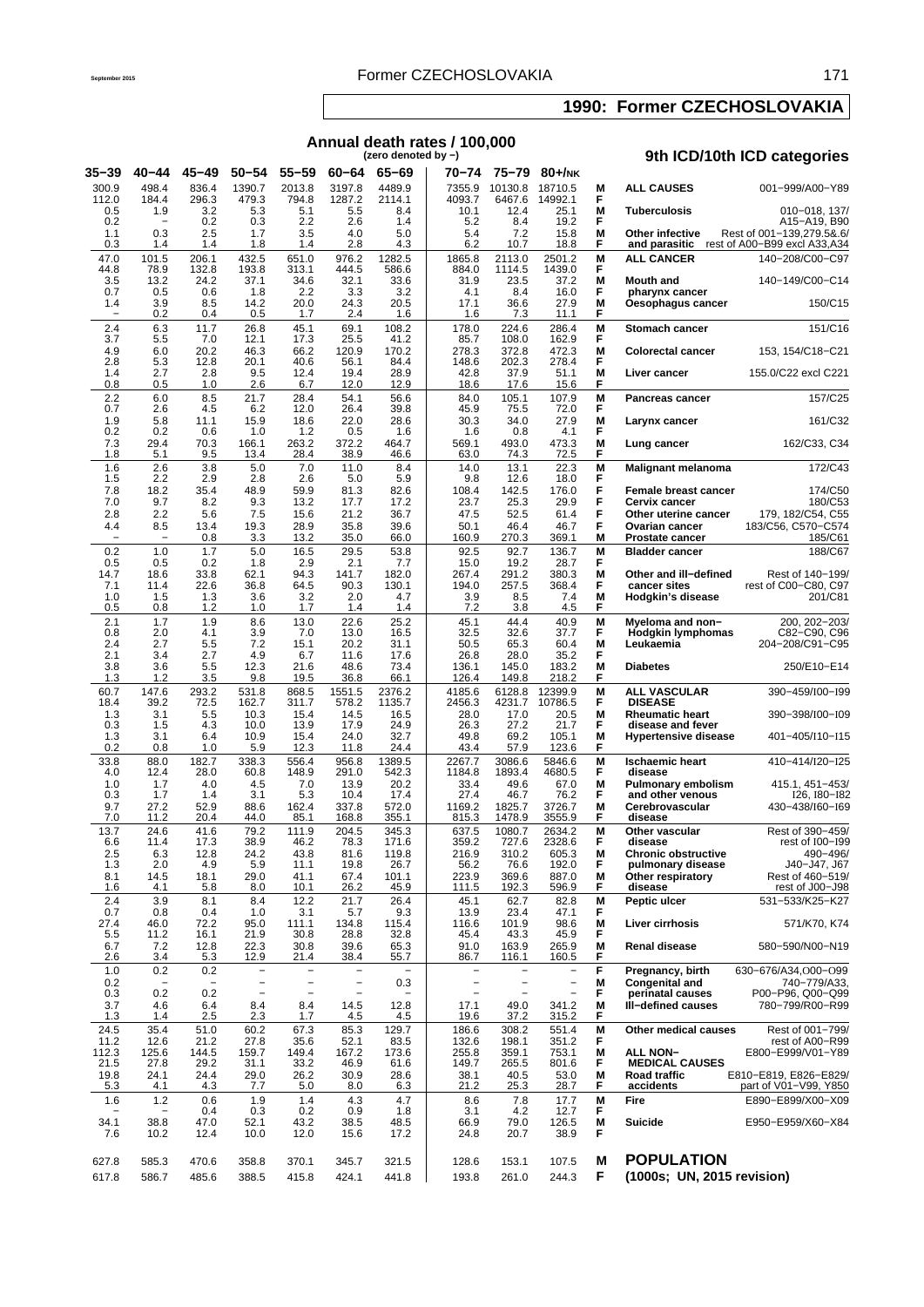### **Former USSR: 1990**

|                                                     |        |                        | No. of deaths<br>(Source: WHO) |                   | <b>Standardised rates</b> | (defined overleaf)    |                  |                   |                                  | Annual death rates / 100,000    | (zero denoted by -)    |                         |                       |                         |
|-----------------------------------------------------|--------|------------------------|--------------------------------|-------------------|---------------------------|-----------------------|------------------|-------------------|----------------------------------|---------------------------------|------------------------|-------------------------|-----------------------|-------------------------|
|                                                     |        | All ages               | $0 - 34$                       | 35–69             | All ages                  | 0-34                  | $35 - 69$        | $0 - 4$           | 5–9                              |                                 |                        | 10-14 15-19 20-24 25-29 |                       | $30 - 34$               |
| <b>ALL CAUSES</b>                                   | м<br>F | 1462389                | 214760                         | 787317            | 1571.5                    | 254.6                 | 1941.5           | 627.9             | 68.4                             | 58.5                            | 134.0                  | 225.8                   | 289.3<br>80.3         | 378.1                   |
| <b>Tuberculosis</b>                                 | M      | 1522769<br>18569       | 105756<br>2542                 | 444506<br>14546   | 855.5<br>16.9             | 125.6<br>3.1          | 814.5<br>30.9    | 488.2<br>0.5      | 39.7<br>0.1                      | 30.7<br>0.1                     | 59.6<br>0.4            | 72.7<br>2.3             | 6.3                   | 107.8<br>12.1           |
| Other infective                                     | F<br>Μ | 3979<br>13716          | 754<br>11822                   | 2284<br>1622      | 2.6<br>9.1                | 0.9<br>13.0           | 4.0<br>3.6       | 0.5<br>81.0       | 0.1<br>2.3                       | 0.1<br>1.6                      | 0.4<br>1.7             | 1.4<br>1.5              | 2.0<br>1.4            | 2.2<br>1.4              |
| and parasitic                                       | F      | 11725                  | 9821                           | 1342              | 7.5                       | 11.3                  | 2.4              | 69.0              | 1.7                              | 1.1                             | 1.2                    | 2.3                     | 1.9                   | 1.6                     |
| ALL CANCER                                          | M<br>F | 267064<br>213257       | 8983<br>7888                   | 195257<br>123418  | 285.0<br>133.7            | 10.9<br>9.7           | 497.0<br>223.0   | 8.9<br>7.3        | 7.5<br>5.4                       | 5.8<br>4.7                      | 8.7<br>6.1             | 10.5<br>7.8             | 13.7<br>12.9          | 21.3<br>24.0            |
| <b>Mouth and</b><br>pharynx cancer                  | М<br>F | 10712<br>2325          | 181<br>99                      | 9047<br>1160      | 10.8<br>1.4               | 0.2<br>0.1            | 21.5<br>2.1      | 0.1<br>0.1        | 0.1<br>0.1                       | 0.1<br>0.0                      | 0.2<br>0.1             | 0.3<br>0.2              | 0.3<br>0.2            | 0.5<br>0.3              |
| Oesophagus cancer                                   | Μ<br>F | 11496<br>5502          | 47<br>43                       | 8798<br>2554      | 12.4<br>3.2               | 0.1<br>0.1            | 22.3<br>4.7      | 0.0<br>0.0        | 0.0<br>0.0                       |                                 | 0.1<br>0.0             | 0.1<br>0.0              | 0.0<br>0.1            | 0.2<br>0.2              |
| Stomach cancer                                      | M      | 48133                  | 639                            | 34999             | 52.3                      | 0.8                   | 89.0             | 0.0               | 0.0                              | 0.0                             | 0.2                    | 0.7                     | 1.3                   | 3.3                     |
| <b>Colorectal cancer</b>                            | F<br>Μ | 37548<br>20126         | 629<br>440                     | 19484<br>12608    | 22.9<br>23.1              | 0.8<br>0.5            | 35.5<br>33.8     | 0.0<br>0.3        | $\overline{\phantom{0}}$<br>0.0  | 0.1<br>0.1                      | 0.2<br>0.2             | 0.6<br>0.4              | 1.4<br>1.0            | 3.1<br>1.7              |
|                                                     | F<br>M | 26932                  | 322                            | 13864             | 16.3                      | 0.4                   | 25.4             | 0.2               | 0.0                              | 0.0                             | 0.1                    | 0.2                     | 0.6                   | 1.6                     |
| Liver cancer                                        | F      | $\cdots$               | $\cdots$<br>$\cdots$           | <br>              | $\cdots$<br>              | $\cdots$<br>          | <br>             | <br>              | <br>                             | <br>                            | $\ddotsc$<br>$\cdots$  | $\ddotsc$<br>           | $\cdots$<br>$\ddotsc$ | $\ddotsc$<br>$\cdots$   |
| <b>Pancreas cancer</b>                              | M<br>F | $\ddotsc$<br>$\ddotsc$ | $\cdots$<br>$\cdots$           | <br>              | $\cdots$<br>$\ddotsc$     | $\cdots$<br>$\ddotsc$ | <br>.            | <br>$\cdots$      | <br>                             | <br>$\cdots$                    | $\cdots$<br>$\cdots$   | $\cdots$<br>$\cdots$    | $\ldots$<br>$\ddotsc$ | $\ddotsc$               |
| Larynx cancer                                       | М<br>F | 9694<br>584            | 40<br>10                       | 8202<br>354       | 9.9<br>0.4                | 0.1<br>0.0            | 19.9<br>0.7      | 0.0<br>0.0        | $\overline{a}$<br>$\overline{a}$ | 0.0<br>$\overline{\phantom{0}}$ | 0.0<br>0.0             | 0.0<br>0.0              | 0.1<br>0.0            | 0.2<br>0.0              |
| <b>Lung cancer</b>                                  | Μ      | 86345                  | 474                            | 68955             | 91.0                      | 0.6                   | 176.5            | 0.1               | 0.0                              | 0.1                             | 0.2                    | 0.5                     | 0.8                   | 2.4                     |
| Malignant melanoma                                  | F<br>M | 16690                  | 230<br>$\cdots$                | 9402              | 10.3<br>$\ddotsc$         | 0.3<br>$\ddotsc$      | 17.2<br>         | 0.1<br>           | 0.0<br>                          | 0.0<br>                         | 0.2<br>$\ddotsc$       | 0.2<br>$\cdots$         | 0.6<br>$\cdots$       | 0.9                     |
| Female breast cancer                                | F<br>F | <br>28270              | $\cdots$<br>705                | <br>20517         | $\ddotsc$<br>19.0         | $\cdots$<br>0.9       | $\cdots$<br>36.3 | $\cdots$<br>0.0   | $\ddotsc$<br>0.0                 | $\cdots$<br>0.0                 | $\ddotsc$<br>0.0       | $\ddotsc$<br>0.2        | $\ddotsc$<br>1.2      | $\ddotsc$<br>4.5        |
| Cervix cancer                                       | F      | 11158                  | 364                            | 6936              | 7.2                       | 0.4                   | 12.5             |                   | $\overline{\phantom{0}}$         | $\overline{\phantom{0}}$        | 0.0                    | 0.2                     | 0.7                   | 2.2                     |
| Other uterine cancer<br>Ovarian cancer              | F<br>F | 10156<br>$\ddotsc$     | 166<br>$\cdots$                | 6299<br>$\ddotsc$ | 6.4<br>$\cdots$           | 0.2<br>$\ddotsc$      | 11.4<br>         | 0.0<br>           | 0.0<br>                          | 0.0<br>                         | 0.1<br>$\cdots$        | 0.2<br>$\cdots$         | 0.4<br>$\ddotsc$      | 0.7<br>$\ddotsc$        |
| Prostate cancer                                     | Μ      | 8037                   | 39                             | 3628              | 10.2                      | 0.1                   | 10.9             | 0.0               | $\overline{a}$                   | $\qquad \qquad -$               | 0.0                    | 0.1                     | 0.1                   | 0.1                     |
| <b>Bladder cancer</b>                               | M<br>F | $\ddotsc$<br>$\cdots$  | $\cdots$<br>$\cdots$           | $\ddotsc$         | $\ddotsc$<br>$\ddotsc$    | $\cdots$<br>$\cdots$  | .<br>.           | <br>$\ddotsc$     | <br>$\cdots$                     | <br>$\cdots$                    | $\ddotsc$<br>$\cdots$  | $\ddotsc$<br>$\cdots$   | $\ddotsc$<br>$\cdots$ | $\ddotsc$               |
| Other and ill-defined<br>cancer sites               | M<br>F | 58591<br>62276         | 3678<br>2941                   | 40820<br>36379    | 62.1<br>39.1              | 4.5<br>3.6            | 103.0<br>65.6    | 4.0<br>3.4        | 2.8<br>2.1                       | 2.2<br>2.1                      | 3.4<br>2.8             | 4.5<br>3.0              | 5.9<br>4.8            | 8.6<br>7.2              |
| Hodgkin's disease                                   | Μ<br>F | $\ddotsc$              | $\cdots$                       | $\cdots$          | $\ddotsc$                 | $\cdots$              | $\ddotsc$        | $\ddotsc$         | $\ddotsc$                        | $\cdots$                        | $\ddotsc$              | $\ddotsc$               | $\ddotsc$             | $\ddotsc$               |
| Myeloma and all                                     | M      | 6861                   | <br>1445                       | 4375              | $\ddotsc$<br>6.5          | 1.8                   | 10.5             | <br>1.2           | <br>1.4                          | <br>1.2                         | $\ddotsc$<br>1.8       | $\ddotsc$<br>2.1        | 2.3                   | $\ddotsc$<br>2.3        |
| lymphomas<br>Leukaemia                              | F<br>М | 5240<br>7069           | 870<br>2000                    | 2985<br>3825      | 3.4<br>6.7                | 1.1<br>2.4            | 5.4<br>9.5       | 1.0<br>2.9        | 0.7<br>3.1                       | 0.6<br>2.2                      | 1.0<br>2.5             | 1.6<br>1.9              | 1.3<br>2.1            | 1.5<br>2.1              |
|                                                     | F      | 6576                   | 1509                           | 3484              | 4.2                       | 1.9                   | 6.2              | 2.4               | 2.4                              | 1.8                             | 1.7                    | 1.4                     | 1.5                   | 1.9                     |
| <b>Diabetes</b>                                     | M<br>F | 6020<br>12183          | 480<br>539                     | 4174<br>6870      | 6.3<br>7.5                | 0.6<br>0.7            | 10.7<br>12.6     | 0.1<br>0.1        | 0.1<br>0.1                       | 0.2<br>0.2                      | 0.3<br>0.7             | 0.5<br>1.0              | 1.1<br>1.2            | 1.8<br>1.4              |
| ALL VASCULAR<br><b>DISEASE</b>                      | M<br>F | 634580<br>944105       | 10805<br>4615                  | 323956<br>211120  | 775.1<br>504.9            | 13.2<br>5.8           | 850.1<br>395.7   | 4.2<br>3.7        | 1.0<br>0.9                       | 1.4<br>1.2                      | 6.0<br>4.1             | 10.5<br>6.8             | 21.4<br>9.3           | 48.0<br>14.3            |
| <b>Rheumatic heart</b>                              | M      | 8390                   | 1017                           | 6875              | 7.6                       | 1.3                   | 15.0             | 0.2               | 0.1                              | 0.3                             | 0.9                    | 1.3                     | 2.5                   | 3.4                     |
| disease and fever<br>Hypertensive disease           | F<br>Μ | 12430<br>9284          | 894<br>225                     | 9936<br>6460      | 8.6<br>10.2               | 1.1<br>0.3            | 17.5<br>16.0     | 0.1<br>0.1        | 0.2<br>0.0                       | 0.3<br>0.1                      | 1.0<br>0.1             | 1.3<br>0.2              | 2.0<br>0.4            | 2.9<br>0.9              |
| <b>Ischaemic heart</b>                              | F<br>M | 13215<br>364444        | 112<br>4491                    | 6292<br>195192    | 7.9<br>441.1              | 0.1<br>5.5            | 11.4<br>506.5    | 0.1<br>0.0        | 0.1<br>0.0                       | 0.0<br>0.1                      | 0.1<br>0.9             | 0.2<br>2.7              | 0.2<br>8.0            | 0.4<br>26.5             |
| disease                                             | F      | 460417                 | 925                            | 96285             | 244.3                     | 1.1                   | 182.0            | 0.1               | 0.0                              | 0.1                             | 0.5                    | 1.2                     | 2.0                   | 4.2                     |
| Pulmonary embolism<br>and other venous              | М<br>F | $\cdots$               | $\ddotsc$<br>$\ddotsc$         |                   |                           | $\cdots$<br>          |                  | <br>              | <br>$\ddotsc$                    | <br>$\ddotsc$                   | $\ddotsc$<br>$\ddotsc$ | $\ddotsc$<br>$\ddotsc$  | $\cdots$<br>$\cdots$  | $\ddotsc$<br>$\ddotsc$  |
| Cerebrovascular<br>disease                          | Μ<br>F | 189312<br>354039       | 2026<br>1153                   | 87470<br>81992    | 238.6<br>189.9            | 2.5<br>1.4            | 241.2<br>153.9   | 0.8<br>0.7        | 0.2<br>0.3                       | 0.3<br>0.3                      | 1.4<br>1.0             | 2.5<br>2.0              | 4.3<br>2.4            | 8.0<br>3.5              |
| Other vascular                                      | м      | 63150                  | 3046                           | 27959             | 77.7                      | 3.7                   | 71.4             | 3.1               | 0.6                              | 0.6                             | 2.6                    | 3.8                     | 6.1                   | 9.2                     |
| disease, incl. venous<br><b>Chronic obstructive</b> | F<br>Μ | 104004<br>57896        | 1531<br>638                    | 16615<br>29931    | 54.2<br>71.1              | 1.9<br>0.8            | 30.8<br>83.7     | 2.7<br>0.4        | 0.4<br>0.2                       | 0.5<br>0.3                      | 1.5<br>0.7             | 2.1<br>0.7              | 2.7<br>1.1            | 3.4<br>1.9              |
| pulmonary disease<br>Other respiratory              | F<br>Μ | 40731<br>58657         | 561<br>26577                   | 11715<br>19908    | 22.5<br>53.6              | 0.7<br>29.2           | 21.8<br>50.4     | 0.4<br>182.7      | 0.2<br>4.6                       | 0.2<br>2.3                      | 0.5<br>2.9             | 0.9<br>3.3              | 1.2<br>3.2            | 1.6<br>5.3              |
| disease                                             | F      | 43303                  | 21157                          | 7377              | 25.8                      | 24.1                  | 13.5             | 153.1             | 4.2                              | 2.3                             | 2.2                    | 2.4                     | 2.5                   | 2.1                     |
| Peptic ulcer                                        | M<br>F | 7365<br>3157           | 332<br>79                      | 5370<br>1463      | 7.7<br>1.9                | 0.4<br>0.1            | 13.1<br>2.7      | 0.0<br>0.0        | 0.0<br>0.0                       | 0.0<br>0.0                      | 0.2<br>0.1             | 0.4<br>0.1              | 0.8<br>0.2            | 1.5<br>0.3              |
| Liver cirrhosis &<br>some other digestive           | M<br>F | 21819<br>17446         | 1239<br>813                    | 16693<br>10668    | 22.3<br>11.1              | 1.5<br>1.0            | 40.5<br>19.2     | 1.4<br>1.0        | 0.5<br>0.3                       | 0.7<br>0.5                      | 1.0<br>0.8             | 1.2<br>1.3              | 1.9<br>1.2            | $\frac{3.9}{2.0}$       |
| Renal disease                                       | Μ<br>F | 11079<br>12272         | 1763<br>1402                   | 6784<br>7485      | 11.2<br>7.9               | 2.2<br>1.8            | 16.0<br>13.4     | 1.4<br>1.2        | 0.7<br>0.5                       | 0.7<br>0.7                      | 1.5<br>1.5             | 3.2<br>2.4              | 3.6<br>2.5            | 4.2<br>$3.\overline{5}$ |
| Pregnancy, birth                                    | F      | 1973                   | 1399                           | 564               | 1.3                       | 1.8                   | 0.8              | $\qquad \qquad -$ | $\overline{\phantom{0}}$         | $\qquad \qquad -$               | 1.3                    | 4.0                     | 3.2                   | 4.1                     |
| <b>Congenital and</b><br>perinatal causes           | Μ<br>F | 33662<br>23472         | 33122<br>22883                 | 506<br>539        | 20.6<br>14.9              | 36.1<br>26.0          | 1.0<br>0.9       | 242.2<br>172.8    | 3.0<br>2.8                       | 1.9<br>1.7                      | 1.8<br>1.5             | 1.4<br>1.4              | 1.2<br>0.9            | 1.0<br>0.9              |
| III-defined causes                                  | Μ<br>F | 37083                  | 4017                           | 8640              | 48.7                      | 4.7                   | 18.9             | 13.6              | 0.7                              | 0.7                             | 2.0                    | 3.7                     | 5.2                   | 7.2                     |
| Other medical causes                                | Μ      | 76641<br>45239         | 2236<br>10682                  | 3340<br>24319     | 37.6<br>44.5              | 2.6<br>12.6           | 6.0<br>57.0      | 11.2<br>29.3      | 0.6<br>7.8                       | 0.4<br>6.4                      | 1.2<br>8.9             | 1.6<br>9.6              | 1.6<br>10.7           | <u>1.9</u><br>15.8      |
| ALL NON-                                            | F<br>Μ | 42192<br>249640        | 7837<br>101758                 | 19531<br>135611   | 26.3<br>199.6             | 9.5<br>126.2          | 34.9<br>268.6    | 22.3<br>62.2      | 6.2<br>39.8                      | 5.0<br>36.3                     | 6.6<br>97.8            | 8.1<br>177.2            | 8.3<br>217.8          | 10.2<br>252.6           |
| <b>MEDICAL CAUSES</b>                               | F      | 76333                  | 23772                          | 36790             | 50.1                      | 29.5                  | 63.6             | 45.6              | 16.7                             | 12.4                            | 31.4                   | 31.2                    | 31.2                  | 37.7                    |
| <b>Road traffic</b><br>accidents                    | Μ<br>F | $\ddotsc$              |                                |                   | $\ldots$                  | $\cdots$              | $\cdots$         | $\cdots$          | $\ldots$<br>                     | $\cdots$                        | $\ddotsc$<br>$\ddotsc$ | $\ddotsc$<br>$\ddotsc$  | $\ldots$<br>$\ddotsc$ | $\ddotsc$<br>$\cdots$   |
| Fire                                                | M<br>F | 5110<br>3169           | 2117<br>1203                   | 2540<br>1001      | 4.2<br>2.0                | 2.5<br>1.4            | 5.3<br>1.8       | 5.8<br>4.5        | 1.2<br>1.2                       | 0.9<br>0.6                      | 1.2<br>0.8             | 2.1<br>0.9              | 2.6<br>1.0            | 3.6<br>0.9              |
| Suicide                                             | Μ      | 46902                  | 15282                          | 28179             | 39.4                      | 19.2                  | 57.0             |                   | 0.2                              | 3.8                             | 17.0                   | 26.1                    | 38.9                  | 48.3                    |
|                                                     | F      | 13886                  | 2846                           | 7722              | 9.2                       | 3.7                   | 13.4             |                   | 0.0                              | 0.9                             | 6.0                    | 6.4                     | 5.7                   | 6.8                     |
| <b>POPULATION:</b>                                  |        |                        |                                | M=male            | 136154                    | 82295                 | 49315            | 13175             | 12758                            | 11610                           | 11033                  | 10154                   | 11591                 | 11974                   |
| (1000s; UN, 2015 revision)                          |        |                        |                                | F=female          | 151934                    | 80342                 | 58763            | 12640             | 12369                            | 11316                           | 10647                  | 9902                    | 11536                 | 11932                   |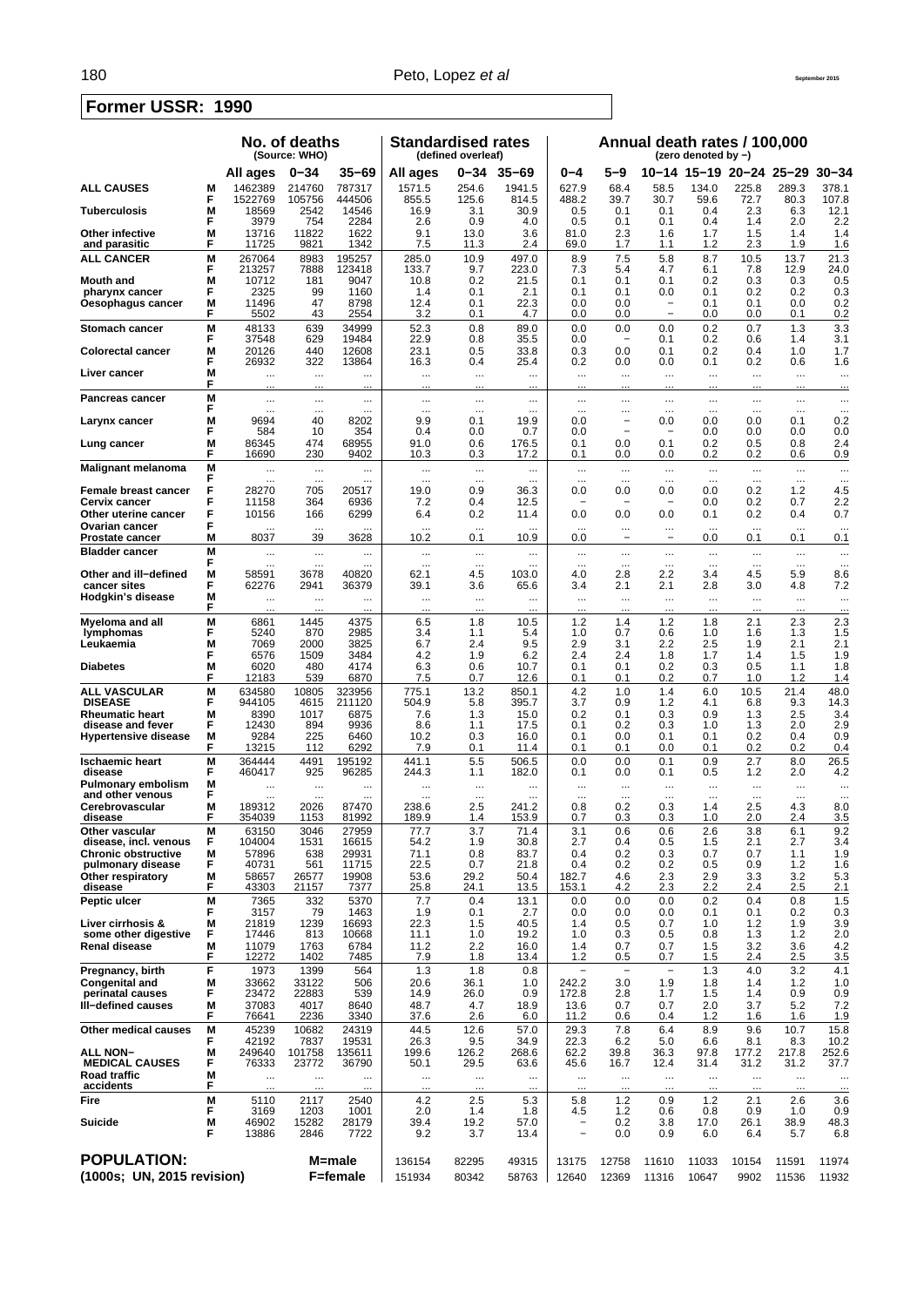#### **(zero denoted by −) 9th ICD/10th ICD categories**

## **Annual death rates / 100,000**

| 35–39                 | 40–44                 | 45–49                 | $50 - 54$            | $55 - 59$                | 60-64                | $65 - 69$             | 70–74                    | 75–79                    | $80+$ /NK            |             |                                              | בטווספטעטט שטו וטטו ושטו                                  |
|-----------------------|-----------------------|-----------------------|----------------------|--------------------------|----------------------|-----------------------|--------------------------|--------------------------|----------------------|-------------|----------------------------------------------|-----------------------------------------------------------|
| 497.0<br>154.2        | 703.8<br>235.8        | 1070.5<br>377.7       | 1522.0<br>546.8      | 2189.5<br>863.1          | 3202.7<br>1357.5     | 4405.2<br>2166.8      | 6427.6<br>3665.9         | 9426.1<br>6062.6         | 16296.9<br>12978.1   | M<br>F      | <b>ALL CAUSES</b>                            | 001-999/A00-Y89                                           |
| 19.0<br>3.2           | 23.5<br>2.6           | 32.1<br>3.2           | 34.9<br>3.9          | 36.3<br>4.5              | 36.2<br>4.7          | 34.3<br>5.6           | 35.1<br>7.4              | 30.1<br>7.1              | 32.4<br>7.6          | M<br>F      | <b>Tuberculosis</b>                          | 010-018/A15-A19                                           |
| 2.0<br>1.1            | 2.5<br>1.6            | 2.9<br>2.1            | 3.5<br>1.9           | 4.1<br>2.7               | 4.9<br>3.4           | 5.3<br>3.9            | 4.5<br>3.7               | 6.2<br>4.3               | 7.9<br>5.1           | M<br>F      | Other infective<br>and parasitic             | Rest of 001-139,279.5&.6/<br>rest of A00-B99 excl A33,A34 |
| 42.0                  | 94.9                  | 213.5                 | 387.3                | 637.6                    | 938.2                | 1165.7                | 1405.4                   | 1491.8                   | 1207.3               | M           | <b>ALL CANCER</b>                            | 140-208/C00-C97                                           |
| 44.1<br>2.3           | 78.2<br>7.1           | 128.1<br>15.4         | 183.3<br>23.1        | 258.8<br>28.9            | 374.6<br>36.0        | 493.9<br>37.9         | 624.5<br>34.5            | 693.2<br>33.3            | 595.5<br>29.2        | F<br>M      | <b>Mouth and</b>                             | 140-149/C00-C14                                           |
| 0.4<br>0.6<br>0.2     | 0.7<br>3.3<br>0.6     | 1.2<br>10.8<br>1.9    | 1.4<br>18.9<br>3.0   | 2.5<br>30.4<br>5.5       | 3.5<br>42.2<br>9.2   | 5.1<br>50.1<br>12.5   | 5.7<br>55.6<br>18.0      | 8.3<br>59.6<br>23.0      | 10.8<br>60.5<br>26.9 | F<br>M<br>F | pharynx cancer<br>Oesophagus cancer          | 150/C15                                                   |
| 8.2<br>6.2            | 18.4                  | 37.6                  | 68.6                 | 114.8                    | 166.4                | 209.1                 | 269.0                    | 307.8                    | 240.5<br>122.9       | M<br>F      | Stomach cancer                               | 151/C16                                                   |
| 2.7<br>3.1            | 10.7<br>5.4<br>5.9    | 16.6<br>11.0<br>10.8  | 24.7<br>21.1<br>18.4 | 37.9<br>36.3<br>28.6     | 62.7<br>63.4<br>44.8 | 89.7<br>96.9<br>65.8  | 128.3<br>139.5<br>88.7   | 155.3<br>175.3<br>109.5  | 153.4<br>99.0        | M<br>F      | <b>Colorectal cancer</b>                     | 153, 154/C18-C21                                          |
| <br>                  | $\ldots$              | $\cdots$<br>$\ddotsc$ | $\cdots$<br>$\cdots$ | $\ldots$                 | $\ldots$<br>$\cdots$ | $\cdots$              | $\ldots$<br>             | $\ldots$<br>$\cdots$     | $\ldots$             | M<br>F      | Liver cancer                                 | Not given separately                                      |
| $\cdots$<br>$\ddotsc$ | $\cdots$<br>$\cdots$  | $\cdots$<br>$\ddotsc$ | <br>                 | $\cdots$<br>$\ddotsc$    | $\cdots$<br>$\cdots$ | $\cdots$<br>          | $\cdots$<br>             | $\cdots$<br>$\ddotsc$    | <br>$\ddotsc$        | M<br>F      | Pancreas cancer                              | Not given separately                                      |
| 1.4<br>0.1            | 4.9<br>0.2            | 11.1<br>0.3           | 19.6<br>0.5          | 28.5<br>0.9              | 36.4<br>1.0          | 37.5<br>1.5           | 38.3<br>2.0              | 31.1<br>1.4              | 24.1<br>1.8          | M<br>F      | Larynx cancer                                | 161/C32                                                   |
| 7.2<br>1.7            | 22.5<br>3.5           | 66.5<br>7.1           | 136.0<br>11.4        | 240.4<br>20.0            | 353.8<br>31.8        | 409.1<br>45.1         | 444.3<br>58.3            | 397.5<br>61.2            | 237.2<br>45.3        | M<br>F      | Lung cancer                                  | 162/C33, C34                                              |
| $\cdots$<br>$\ddotsc$ | $\cdots$<br>$\ddotsc$ | $\cdots$<br>$\ddotsc$ | <br>                 | $\cdots$<br>$\ddotsc$    | $\cdots$             | <br>                  | <br>$\ddotsc$            | <br>$\ddotsc$            | $\cdots$<br>         | M<br>F      | Malignant melanoma                           | Not given<br>separately                                   |
| 10.6                  | 21.0                  | 33.0                  | 41.0                 | 43.7                     | 50.9                 | 53.9                  | 56.2                     | 54.9                     | 53.8                 | F           | Female breast cancer                         | 174/C50                                                   |
| 4.0<br>1.6            | 6.3<br>3.1            | 8.5<br>5.8            | 10.4<br>9.0          | 13.4<br>14.4             | 18.7<br>20.2         | 26.0<br>25.9          | 32.4<br>30.3             | 33.1<br>31.4             | 24.6<br>24.6         | F<br>F      | Cervix cancer<br>Other uterine cancer        | 180/C53<br>179, 182/C54, C55                              |
| $\ddotsc$             | $\ddotsc$             | $\ddotsc$             | $\ddotsc$            | $\cdots$                 |                      | $\ddotsc$             | $\ddotsc$                |                          |                      | F           | <b>Ovarian cancer</b>                        | Not given separately                                      |
| 0.2                   | 0.3                   | 1.3                   | 3.3                  | 9.3                      | 21.3                 | 40.4                  | 70.4                     | 106.9                    | 118.6                | M<br>M      | Prostate cancer                              | 185/C61                                                   |
| $\cdots$<br>$\ddotsc$ | $\cdots$              | $\cdots$<br>$\ddotsc$ | <br>                 | $\cdots$<br>             | $\cdots$             |                       | <br>                     | $\cdots$<br>             | $\cdots$<br>         | F           | <b>Bladder cancer</b>                        | Not given separately                                      |
| 14.4<br>12.0          | 25.6<br>21.3          | 49.7<br>35.9          | 79.8<br>54.4         | 125.1<br>79.2            | 185.5<br>113.3       | 240.9<br>143.4        | 298.0<br>177.4           | 328.9<br>189.7           | 302.9<br>169.1       | M<br>F      | Other and ill-defined<br>cancer sites        | Rest of 140-199/<br>rest of C00-C80, C97                  |
|                       | $\ldots$              | $\ldots$              |                      | $\ldots$                 | $\ldots$             | $\cdots$              |                          | $\ldots$                 | $\cdots$             | M           | Hodgkin's disease                            | Not given separately                                      |
| $\cdots$<br>2.7       | $\cdots$<br>4.2       | $\cdots$<br>5.4       | $\cdots$<br>9.5      | $\cdots$<br>12.4         | $\cdots$<br>17.9     | $\ddotsc$<br>21.4     | <br>27.3                 | 22.0                     | 17.9                 | F<br>M      | Myeloma and all                              | 200-203 incl 201/                                         |
| 1.9                   | 2.1                   | 2.9                   | 4.4                  | 6.1                      | 8.3                  | 11.9                  | 12.6                     | 11.4                     | 8.4                  | F           | lymphomas                                    | C81-C90, C96                                              |
| 2.4<br>2.3            | 3.1<br>2.8            | 4.6<br>4.2            | 7.3<br>4.8           | 11.4<br>6.3              | 15.3<br>10.2         | 22.5<br>13.1          | 28.5<br>14.6             | 29.3<br>14.0             | 23.2<br>8.4          | M<br>F      | Leukaemia                                    | 204-208/C91-C95                                           |
| 2.1<br>1.4            | 3.4<br>1.8            | 4.1<br>3.8            | 7.2<br>7.0           | 11.7<br>14.9             | 18.9<br>24.4         | 27.6<br>35.2          | 28.4<br>42.7             | 34.4<br>41.8             | 26.9<br>27.1         | M<br>F      | <b>Diabetes</b>                              | 250/E10-E14                                               |
| 102.6                 | 202.1                 | 359.2                 | 571.9                | 902.9                    | 1501.0               | 2311.3                | 3776.1                   | 6068.0                   | 11290.2              | M<br>F      | <b>ALL VASCULAR</b><br><b>DISEASE</b>        | 390-459/100-199                                           |
| 25.5<br>6.1           | 53.8<br>8.8           | 109.5<br>14.0         | 194.9<br>17.9        | 381.9<br>22.2            | 705.0<br>18.5        | 1299.2<br>17.6        | 2496.4<br>14.7           | 4476.1<br>9.0            | 10030.0<br>8.3       | M           | <b>Rheumatic heart</b>                       | 390-398/I00-I09                                           |
| 4.7<br>2.2            | 7.0<br>4.6            | 14.3<br>8.3           | 20.7<br>13.2         | 26.3<br>21.2             | 25.5<br>28.4         | 24.2<br>33.9          | 16.3<br>41.4             | 12.7<br>53.8             | 8.6<br>84.0          | F<br>M      | disease and fever                            | 401-405/I10-I15                                           |
| 0.9                   | 2.5                   | 5.1                   | 9.4                  | 15.3                     | 19.9                 | 27.1                  | 39.6                     | 46.6                     | 73.0                 | F           | <b>Hypertensive disease</b>                  |                                                           |
| 62.6<br>7.6           | 130.1<br>18.4         | 230.2<br>37.9         | 363.5<br>71.9        | 548.5<br>162.6           | 880.6<br>330.9       | 1330.3<br>645.0       | 2098.0<br>1254.0         | 3309.1<br>2228.8         | 6205.1<br>4996.0     | M<br>F      | <b>Ischaemic heart</b><br>disease            | 410-414/I20-I25                                           |
|                       | $\cdots$              | $\ddotsc$             |                      | $\cdots$                 | $\cdots$             |                       |                          |                          |                      | М           | Pulmonary embolism                           | Not given                                                 |
| $\cdots$<br>15.9      | $\cdots$<br>34.3      | $\ddotsc$<br>69.5     | $\cdots$<br>126.9    | $\cdots$<br>240.7        | $\cdots$<br>457.3    | <br>744.0             | $\cdots$<br>1279.2       | <br>2072.6               | $\ddotsc$<br>3659.1  | F<br>M      | and other venous<br>Cerebrovascular          | separately<br>430-438/160-169                             |
| 7.1                   | 17.4                  | 39.3                  | 74.2                 | 149.6                    | 278.9                | 510.6                 | 971.5                    | 1724.6                   | 3625.7               | F           | disease                                      |                                                           |
| 15.8<br>5.1           | 24.4<br>8.6           | 37.3<br>13.0          | 50.3<br>18.6         | 70.3<br>28.1             | 116.2<br>49.8        | 185.5<br>92.3         | 342.9<br>215.1           | 623.5<br>463.4           | 1333.7<br>1326.7     | M<br>F      | Other vascular<br>disease, incl. venous      | Rest of 390-459/<br>rest of I00-I99                       |
| 3.4                   | 6.6                   | 19.1                  | 40.4                 | 92.5                     | 161.5                | 262.3                 | 397.8                    | 609.7                    | 879.2                | M           | <b>Chronic obstructive</b>                   | 490-493/J40-J46                                           |
| 2.2<br>7.9            | 3.6<br>14.3           | 6.9<br>26.4           | 11.8<br>38.3         | 22.8<br>60.0             | 37.6<br>85.0         | 68.0<br>120.7         | 118.3<br>178.6           | 194.4<br>256.3           | 351.2<br>409.5       | F<br>M      | pulmonary disease<br>Other respiratory       | Rest of 460-519/                                          |
| 3.0                   | 3.8                   | 6.2                   | 9.0                  | 15.4                     | 21.9                 | 35.3                  | 59.5                     | 96.1                     | 189.2                | F           | disease                                      | rest of J00-J98                                           |
| 3.0<br>0.3            | 4.7<br>0.7            | 7.9<br>1.3            | 11.2<br>2.0          | 15.3<br>2.9              | 21.7<br>4.3          | 28.1<br>7.4           | 32.1<br>9.8              | 40.2<br>13.2             | 38.3<br>14.7         | M<br>F      | Peptic ulcer                                 | 531-533/K25-K27                                           |
| 7.5                   | 15.7                  | 26.8                  | 36.1                 | 47.8                     | 67.5                 | 81.9                  | 86.3                     | 84.3                     | 86.0                 | M           | Liver cirrhosis &                            | 570–3, 575.2–579.9/                                       |
| 3.8<br>5.6            | 6.0<br>7.5            | 11.1<br>10.7          | 16.5<br>14.6         | 25.9<br>18.5             | 31.6<br>24.1         | 39.8<br>31.0          | 42.7<br>42.4             | 47.2<br>57.6             | 49.5<br>72.2         | F<br>M      | some other digestive<br><b>Renal disease</b> | K70-K77, K82-K92<br>580-590/N00-N19                       |
| 4.4                   | 5.9                   | 8.9                   | 11.4                 | 16.0                     | 21.2                 | 25.8                  | 27.0                     | 27.8                     | 24.3                 | F           |                                              |                                                           |
| 3.7<br>0.8            | 1.7<br>1.2            | 0.2<br>0.8            | 0.0<br>1.3           | $\qquad \qquad -$<br>1.3 | -<br>0.8             | $\overline{ }$<br>0.9 | $\qquad \qquad -$<br>0.6 | $\qquad \qquad -$<br>0.6 | 0.2<br>1.1           | F<br>M      | Pregnancy, birth<br><b>Congenital and</b>    | 630-676/A34,O00-O99<br>740-779/A33,                       |
| 1.0                   | 1.0                   | 1.1                   | 1.0                  | 1.0                      | 0.7                  | 0.7                   | 0.3                      | 0.5                      | 0.3                  | F           | perinatal causes                             | P00-P96, Q00-Q99                                          |
| 9.8<br>2.2            | 13.3<br>3.2           | 17.8<br>4.0           | 20.7<br>4.9          | 21.6<br>6.2              | 23.1<br>8.1          | 26.1<br>13.5          | 78.6<br>57.5             | 284.9<br>229.8           | 1517.8<br>1376.5     | М<br>F      | <b>III-defined causes</b>                    | 780-799/R00-R99                                           |
| 22.2                  | 30.2                  | 42.9                  | 49.5                 | 62.7                     | 82.1                 | 109.7                 | 154.2                    | 231.8                    | 317.6                | M           | Other medical causes                         | Rest of 001-799/                                          |
| 13.2<br>269.2         | 17.7<br>284.1         | 25.0<br>306.4         | 30.6<br>305.3        | 40.2<br>277.3            | 50.5<br>237.8        | 67.0<br>200.4         | 86.6<br>207.6            | 116.4<br>230.2           | 142.8<br>410.6       | F<br>M      | <b>ALL NON-</b>                              | rest of A00-R99<br>E800-E999/V01-Y89                      |
| 45.2                  | 54.2                  | 66.3                  | 68.6                 | 70.0                     | 69.7                 | 71.6                  | 89.4                     | 114.9                    | 164.0                | F           | <b>MEDICAL CAUSES</b>                        |                                                           |
| <br>                  | $\ddotsc$<br>$\cdots$ | $\cdots$<br>$\cdots$  | <br>$\cdots$         | $\ldots$<br>$\ldots$     | <br>$\cdots$         | <br>                  | <br>                     | $\ldots$<br>$\cdots$     | <br>                 | Μ<br>F      | Road traffic<br>accidents                    | Not given<br>separately                                   |
| 4.1                   | 4.7                   | 5.7                   | 5.7                  | 5.5                      | 5.8                  | 5.6                   | 6.5                      | 9.2                      | 15.8                 | M           | Fire                                         | E890-E899/X00-X09                                         |
| 1.2<br>52.3           | 1.3<br>56.0           | 1.6<br>65.0           | 1.3<br>62.0          | 2.1<br>58.9              | 2.1<br>55.4          | 2.9<br>49.2           | 4.2<br>64.8              | 7.1<br>71.7              | 11.1<br>96.5         | F<br>Μ      | <b>Suicide</b>                               | E950-E959/X60-X84                                         |
| 7.9                   | 9.8                   | 13.2                  | 14.4                 | 14.0                     | 17.1                 | 17.8                  | 22.0                     | 25.3                     | 30.1                 | F           |                                              |                                                           |
| 10682                 | 8339                  | 5733                  | 8746                 | 6257                     | 6403                 | 3155                  | 1731                     | 1593                     | 1221                 | Μ           | <b>POPULATION</b>                            |                                                           |
| 10815                 | 8625                  | 6206                  | 10033                | 7544                     | 8976                 | 6565                  | 4128                     | 4455                     | 4246                 | F           | (1000s; UN, 2015 revision)                   |                                                           |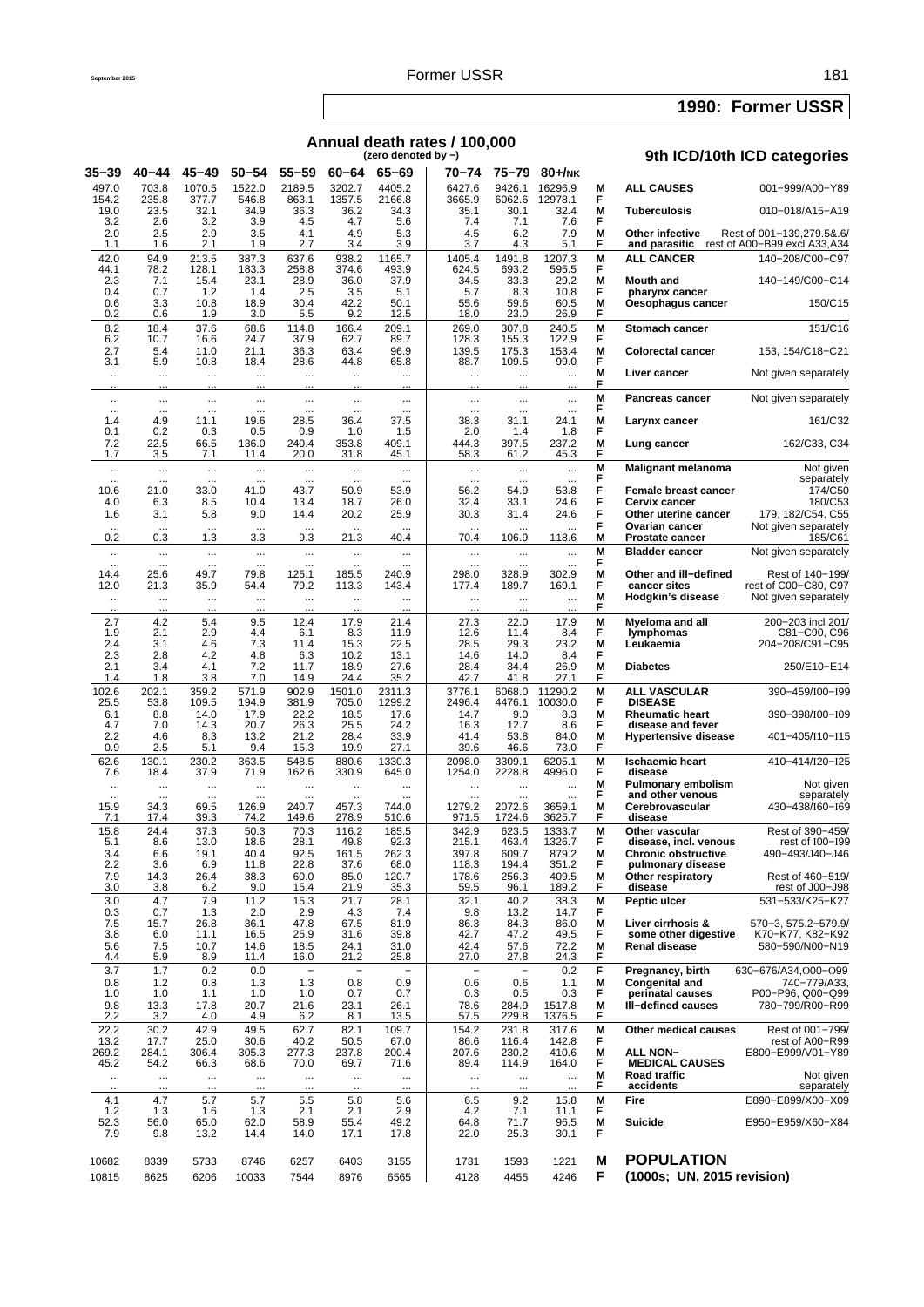### **Former YUGOSLAVIA: 1990**

|                                                         |                       |                                   | No. of deaths<br>(Source: WHO)       |                                | <b>Standardised rates</b>          | (defined overleaf)              |                                    |                                                             |                                                                                      | Annual death rates / 100,000                         | (zero denoted by -)                                                        |                                 |                                                        |                           |
|---------------------------------------------------------|-----------------------|-----------------------------------|--------------------------------------|--------------------------------|------------------------------------|---------------------------------|------------------------------------|-------------------------------------------------------------|--------------------------------------------------------------------------------------|------------------------------------------------------|----------------------------------------------------------------------------|---------------------------------|--------------------------------------------------------|---------------------------|
|                                                         |                       | All ages                          | $0 - 34$                             | 35–69                          | All ages                           | $0 - 34$                        | $35 - 69$                          | $0 - 4$                                                     | 5–9                                                                                  |                                                      |                                                                            | 10-14 15-19 20-24 25-29         |                                                        | $30 - 34$                 |
| <b>ALL CAUSES</b>                                       | M                     | 112832                            | 9091                                 | 54092                          | 1295.3                             | 143.7                           | 1437.3                             | 457.1                                                       | 37.0                                                                                 | 32.1                                                 | 71.2                                                                       | 112.1                           | 132.2                                                  | 164.1                     |
| <b>Tuberculosis</b>                                     | F<br>Μ                | 99316<br>848                      | 5376<br>45                           | 31267<br>547                   | 811.5<br>9.2                       | 89.8<br>0.7                     | 715.3<br>13.7                      | 393.8<br>0.3                                                | 25.8<br>0.2                                                                          | 21.3                                                 | 32.0<br>0.4                                                                | 39.0<br>0.7                     | 48.7<br>0.9                                            | 67.6<br>2.4               |
| Other infective<br>and parasitic                        | F<br>М<br>F           | 376<br>539<br>506                 | 29<br>360<br>353                     | 176<br>108<br>92               | 3.1<br>5.2<br>4.6                  | 0.5<br>5.8<br>6.0               | 3.9<br>2.7<br>2.1                  | 0.5<br>37.8<br>39.7                                         | 0.2<br>0.8<br>0.5                                                                    | 0.1<br>0.1<br>0.6                                    | 0.1<br>0.4<br>0.3                                                          | 0.5<br>0.2<br>0.5               | 1.1<br>0.7<br>0.1                                      | 0.8<br>0.3<br>0.2         |
| <b>ALL CANCER</b>                                       | M                     | 21840                             | 533                                  | 14860                          | 241.4                              | 8.3                             | 397.4                              | 6.3                                                         | 5.4                                                                                  | 4.0                                                  | 6.4                                                                        | 7.3                             | 9.4                                                    | 19.3                      |
| <b>Mouth and</b><br>pharynx cancer<br>Oesophagus cancer | F<br>Μ<br>F<br>М<br>F | 15728<br>985<br>169<br>503<br>116 | 453<br>8<br>$\overline{7}$<br>5<br>1 | 9303<br>804<br>80<br>386<br>51 | 132.7<br>10.4<br>1.4<br>5.3<br>1.0 | 7.4<br>0.1<br>0.1<br>0.1<br>0.0 | 207.9<br>19.9<br>1.8<br>9.8<br>1.1 | 4.4<br>0.1<br>0.1                                           | 3.9<br>0.1<br>$\overline{\phantom{0}}$<br>$\overline{\phantom{0}}$<br>$\overline{a}$ | 3.1<br>$\overline{a}$                                | 5.2<br>$\overline{a}$<br>0.1<br>$\overline{\phantom{0}}$<br>$\overline{a}$ | 4.4<br>0.2<br>0.1<br>0.1        | 10.5<br>0.1<br>0.2<br>$\overline{a}$<br>$\overline{a}$ | 20.1<br>0.4<br>0.2<br>0.4 |
| <b>Stomach cancer</b>                                   | M<br>F                | 2373                              | 24<br>20                             | 1525                           | 27.0                               | 0.4                             | 42.0                               |                                                             | 0.2<br>$\overline{\phantom{0}}$                                                      | $\overline{\phantom{0}}$                             | $\overline{\phantom{0}}$                                                   | 0.3                             | 0.4                                                    | 1.6                       |
| <b>Colorectal cancer</b>                                | M                     | 1431<br>1871                      | 25                                   | 745<br>1116                    | 12.0<br>21.6                       | 0.3<br>0.4                      | 16.9<br>30.9                       | 0.1                                                         | $\overline{\phantom{0}}$                                                             | 0.2                                                  | 0.2<br>$\overline{\phantom{0}}$                                            | 0.2<br>0.6                      | 1.0<br>0.2                                             | 0.5<br>2.0                |
| Liver cancer                                            | F<br>М<br>F           | 1748<br>                          | 15<br>$\cdots$                       | 898<br>                        | 14.6<br>$\cdots$                   | 0.2<br>$\ldots$                 | 20.5<br>$\ddotsc$                  | 0.1<br>                                                     | $\overline{\phantom{0}}$<br>                                                         |                                                      | 0.1<br>                                                                    |                                 | 0.6<br>$\ddotsc$                                       | 0.9<br>$\ddotsc$          |
| <b>Pancreas cancer</b>                                  | M                     | 903                               | 5                                    | 601                            | 10.2                               | 0.1                             | 16.0                               | $\overline{\phantom{0}}$<br>$\overline{\phantom{0}}$        | $\overline{\phantom{0}}$<br>$\overline{a}$                                           | 0.1                                                  | 0.1                                                                        | $\qquad \qquad -$               | 0.1                                                    | 0.2                       |
| Larynx cancer                                           | F<br>М                | 713<br>896                        | 5<br>3                               | 390<br>683                     | 6.0<br>9.7                         | 0.1<br>0.1                      | 8.8<br>18.0                        | $\overline{\phantom{0}}$                                    | $\overline{\phantom{0}}$                                                             | 0.1                                                  | $\overline{a}$                                                             | 0.1                             | 0.3<br>0.1                                             | 0.2                       |
| Lung cancer                                             | F<br>M<br>F           | 84<br>6898<br>1304                | 1<br>29<br>15                        | 49<br>5376<br>843              | 0.7<br>74.2<br>11.1                | 0.0<br>0.5<br>0.2               | 1.1<br>142.9<br>18.9               | $\overline{\phantom{0}}$<br>$\overline{\phantom{0}}$        | $\overline{\phantom{0}}$<br>0.1                                                      | $\overline{\phantom{0}}$<br>0.1                      | 0.4<br>0.1                                                                 | 0.2                             | 0.1<br>0.2<br>0.5                                      | 2.2<br>1.0                |
| Malignant melanoma                                      | M                     | 199                               | 16                                   | 133                            | 2.1                                | 0.2                             | 3.2                                | $\overline{\phantom{a}}$                                    | $\overline{\phantom{0}}$                                                             | $\overline{\phantom{0}}$                             | $\overline{\phantom{a}}$                                                   | 0.1                             | 0.7                                                    | 1.0                       |
| <b>Female breast cancer</b>                             | F<br>F                | 188<br>2642                       | 16<br>43                             | 105<br>1875                    | 1.6<br>22.7                        | 0.3<br>0.7                      | 2.2<br>40.9                        | $\overline{a}$<br>$\overline{\phantom{0}}$                  | 0.1<br>$\overline{\phantom{0}}$                                                      | $\overline{a}$<br>-                                  | $\overline{\phantom{0}}$<br>-                                              | 0.1<br>0.1                      | 0.6<br>1.7                                             | 1.0<br>3.1                |
| Cervix cancer<br>Other uterine cancer                   | F<br>F                | 688<br>798                        | 31<br>15                             | 516<br>503                     | 5.9<br>6.7                         | 0.5<br>0.2                      | 11.2<br>11.2                       | $\overline{\phantom{0}}$<br>$\overline{\phantom{0}}$        | $\overline{\phantom{0}}$<br>$\overline{\phantom{0}}$                                 | $\overline{\phantom{0}}$<br>$\overline{\phantom{0}}$ | -<br>$\overline{a}$                                                        | $\overline{\phantom{0}}$<br>0.1 | 0.8<br>0.5                                             | 2.7<br>1.1                |
| <b>Ovarian cancer</b>                                   | F                     | 796                               | 16                                   | 581                            | 6.9                                | 0.3                             | 12.8                               | $\overline{\phantom{a}}$<br>$\overline{\phantom{0}}$        | $\overline{a}$<br>$\overline{\phantom{0}}$                                           | $\overline{a}$<br>$\overline{a}$                     | 0.2                                                                        | 0.1                             | 0.5                                                    | 1.0                       |
| <b>Prostate cancer</b><br><b>Bladder cancer</b>         | Μ<br>М                | 1266<br>648                       | $\overline{2}$                       | 418<br>332                     | 16.0<br>7.7                        | 0.0                             | 12.9<br>9.7                        | $\overline{\phantom{0}}$                                    | -                                                                                    |                                                      | -                                                                          |                                 | $\qquad \qquad -$                                      | 0.2                       |
| Other and ill-defined                                   | F<br>M                | 220<br>4156                       | $\overline{\phantom{0}}$<br>265      | 87<br>2766                     | 1.8<br>45.1                        | $\overline{\phantom{0}}$<br>4.1 | 2.1<br>73.2                        | $\overline{\phantom{0}}$<br>3.7                             | $\overline{\phantom{0}}$<br>2.6                                                      | $\overline{\phantom{0}}$<br>2.0                      | $\overline{\phantom{0}}$<br>3.5                                            | $\overline{\phantom{0}}$<br>4.2 | $\overline{\phantom{0}}$<br>4.7                        | 8.1                       |
| cancer sites<br>Hodgkin's disease                       | F<br>Μ                | 3937<br>110                       | 149<br>12                            | 2101<br>82                     | 32.9<br>1.1                        | 2.4<br>0.2                      | 47.5<br>2.0                        | 1.8                                                         | 2.0                                                                                  | 1.6                                                  | 2.6<br>0.1                                                                 | 1.9<br>0.2                      | 2.4<br>0.6                                             | 4.8<br>0.4                |
|                                                         | F                     | 84                                | 17                                   | 43                             | 0.7                                | 0.3                             | 0.9                                |                                                             | $\overline{a}$                                                                       | 0.1                                                  | 0.5                                                                        | 0.3                             | 0.3                                                    | 0.7                       |
| Myeloma and non-<br>Hodgkin lymphomas                   | M<br>F                | 415<br>363                        | 37<br>27                             | 285<br>214                     | 4.4<br>3.0                         | 0.6<br>0.4                      | 7.5<br>4.9                         | 0.2<br>0.4                                                  | 1.1<br>0.1                                                                           | 0.4<br>0.2                                           | 0.3<br>0.6                                                                 | 0.1<br>0.1                      | 0.9<br>0.6                                             | 1.0<br>1.1                |
| Leukaemia                                               | M<br>F                | 617<br>447                        | 102<br>75                            | 353<br>222                     | 6.5<br>3.8                         | 1.6<br>1.2                      | 9.3<br>5.0                         | 2.4<br>1.8                                                  | 1.3<br>1.7                                                                           | 1.4<br>0.9                                           | 1.9<br>0.8                                                                 | 1.1<br>1.3                      | 1.4<br>0.5                                             | 1.6<br>1.7                |
| <b>Diabetes</b>                                         | M<br>F                | 1480<br>2271                      | 31<br>30                             | 837<br>994                     | 17.3<br>18.7                       | 0.5<br>0.5                      | 23.8<br>23.6                       | 0.1<br>0.2                                                  | 0.2                                                                                  | $\overline{\phantom{0}}$                             |                                                                            | 0.2<br>0.8                      | 1.1<br>1.0                                             | 2.0<br>1.1                |
| <b>ALL VASCULAR</b><br><b>DISEASE</b>                   | M<br>F                | 52774<br>57907                    | 627<br>368                           | 21117<br>13696                 | 643.2<br>464.8                     | 9.9<br>6.0                      | 587.5<br>321.8                     | 16.3<br>12.7                                                | 2.0<br>2.0                                                                           | 2.2<br>3.4                                           | 6.3<br>2.7                                                                 | 8.2<br>3.8                      | 11.6<br>6.3                                            | 22.3<br>11.5              |
| <b>Rheumatic heart</b>                                  | M                     | 191                               | 9                                    | 151                            | 2.0                                | 0.1                             | 3.8                                |                                                             | $\overline{\phantom{0}}$                                                             | 0.1                                                  |                                                                            | 0.3                             | 0.4                                                    | 0.1                       |
| disease and fever<br><b>Hypertensive disease</b>        | F<br>Μ                | 250<br>1943                       | 5<br>9                               | 161<br>651                     | 2.1<br>24.3                        | 0.1<br>0.1                      | 3.6<br>18.7                        | $\overline{a}$                                              | $\overline{\phantom{0}}$<br>$\overline{a}$                                           | 0.1<br>$\overline{\phantom{a}}$                      | $\overline{a}$                                                             | 0.1<br>0.3                      | 0.2<br>0.1                                             | 0.1<br>0.6                |
| <b>Ischaemic heart</b>                                  | F<br>M                | 3231<br>11963                     | 4<br>138                             | 713<br>7927                    | 26.0<br>133.9                      | 0.1<br>2.2                      | 16.9<br>209.7                      | $\overline{\phantom{0}}$<br>$\overline{\phantom{a}}$        | $\overline{\phantom{0}}$                                                             | L.                                                   | 0.6                                                                        | 1.2                             | 0.2<br>3.8                                             | 0.2<br>9.4                |
| disease<br>Pulmonary embolism<br>and other venous       | F<br>Μ<br>F           | 7249<br>                          | 43<br>$\cdots$                       | 3103<br>$\cdots$               | 59.7<br><br>                       | 0.7<br>$\cdots$<br>$\ddotsc$    | 71.4<br>.                          | $\overline{\phantom{0}}$<br>                                | $\overline{\phantom{0}}$<br>$\cdots$                                                 | $\overline{\phantom{0}}$<br>$\cdots$<br>             | 0.1<br>                                                                    | 0.8<br>$\cdots$<br>$\ddotsc$    | 0.9<br>$\cdots$                                        | 3.1<br>$\ddotsc$          |
| Cerebrovascular                                         | Μ<br>F                | 13969                             | $\cdots$<br>160                      | 5614                           | 171.1                              | 2.5                             | 160.1                              | 3.9                                                         | <br>0.4                                                                              | 0.6                                                  | <br>1.6                                                                    | 2.5                             | $\ddotsc$<br>2.4                                       | 6.0<br>4.2                |
| disease<br>Other vascular                               | M                     | 16768<br>24708                    | 108<br>311                           | 4740<br>6774                   | 136.3<br>311.9                     | 1.8<br>4.9                      | 111.8<br>195.2                     | 3.0<br>12.4                                                 | 0.5<br>1.6                                                                           | 1.0<br>1.5                                           | 1.1<br>4.1                                                                 | 1.5<br>3.8                      | 1.1<br>4.8                                             | 6.2                       |
| disease, incl. venous<br><b>Chronic obstructive</b>     | F<br>Μ                | 30409<br>3783                     | 208<br>16                            | 4979<br>1435                   | 240.7<br>46.8                      | 3.4<br>0.2                      | 118.1<br>42.1                      | 9.8<br>0.2                                                  | 1.6<br>0.3                                                                           | 2.2<br>0.2                                           | 1.5                                                                        | 1.4<br>0.2                      | 3.8<br>0.4                                             | 3.9<br>0.3                |
| pulmonary disease<br>Other respiratory                  | F<br>Μ                | 2249<br>1860                      | 18<br>443                            | 656<br>590                     | 18.2<br>20.9                       | 0.3<br>7.1                      | 15.5<br>15.3                       | 0.6<br>39.9                                                 | 0.1<br>2.0                                                                           | 0.1<br>1.6                                           | 0.2<br>1.9                                                                 | 0.3<br>1.1                      | 0.2<br>1.1                                             | 0.5<br>1.8                |
| disease                                                 | F                     | 1717                              | 444                                  | 320                            | 14.3                               | 7.5                             | 7.5                                | 44.6                                                        | 1.6                                                                                  | 1.0                                                  | 1.6                                                                        | 0.9                             | 1.6                                                    | 1.1                       |
| Peptic ulcer                                            | M<br>F                | 498<br>289                        | 9<br>1                               | 278<br>101                     | 5.8<br>2.4                         | 0.1<br>0.0                      | 7.5<br>2.3                         | $\overline{\phantom{0}}$<br>$\overline{\phantom{0}}$        | $\overline{\phantom{0}}$<br>$\overline{a}$                                           | $\overline{\phantom{0}}$<br>$\overline{\phantom{0}}$ | 0.2<br>$\overline{\phantom{0}}$                                            | 0.2<br>$\overline{\phantom{0}}$ | 0.1<br>0.1                                             | 0.4                       |
| Liver cirrhosis                                         | M<br>F                | 2878<br>1093                      | 42<br>18                             | 2404<br>839                    | 30.0<br>9.3                        | 0.7<br>0.3                      | 59.1<br>18.6                       | $\overline{\phantom{0}}$<br>0.2                             | $\overline{\phantom{0}}$<br>0.1                                                      | $\overline{\phantom{0}}$<br>0.2                      | 0.3<br>0.1                                                                 | 0.2<br>0.1                      | 1.4<br>0.3                                             | 2.6<br>0.9                |
| <b>Renal disease</b>                                    | M<br>F                | 1292<br>1177                      | 44<br>37                             | 667<br>550                     | 15.0<br>9.8                        | 0.7<br>0.6                      | 18.2<br>12.5                       | 1.0<br>0.6                                                  | 0.2<br>0.1                                                                           | 0.3                                                  | 0.2<br>0.3                                                                 | 1.0<br>0.9                      | 1.1<br>0.7                                             | 1.3<br>1.2                |
| Pregnancy, birth                                        | F<br>M                | 36<br>2303                        | 29<br>2278                           | 7<br>22                        | 0.3                                | 0.5<br>36.6                     | 0.1<br>0.5                         | $\overline{a}$<br>249.7                                     | $\overline{\phantom{0}}$<br>1.8                                                      | $\overline{\phantom{0}}$<br>0.8                      | 0.3<br>0.8                                                                 | 1.1                             | 0.8<br>1.4                                             | 1.1                       |
| <b>Congenital and</b><br>perinatal causes               | F                     | 1738                              | 1709                                 | 19                             | 20.6<br>16.4                       | 29.0                            | 0.4                                | 198.0                                                       | 1.2                                                                                  | 1.3                                                  | 0.9                                                                        | 0.3<br>0.5                      | 0.6                                                    | 1.1<br>0.5                |
| III-defined causes                                      | Μ<br>F                | 7890<br>7103                      | 1007<br>725                          | 3126<br>1472                   | 90.6<br>57.4                       | 16.0<br>12.2                    | 77.8<br>32.9                       | 63.2<br>62.0                                                | 4.5<br>3.1                                                                           | 3.7<br>1.6                                           | 6.7<br>2.1                                                                 | 8.8<br>5.3                      | 12.2<br>4.4                                            | 12.7<br>6.6               |
| Other medical causes                                    | M<br>F                | 4863<br>3205                      | 582<br>390                           | 2680<br>1337                   | 53.1<br>26.7                       | 9.2<br>6.5                      | 68.2<br>30.0                       | 25.9<br>20.7                                                | 3.3<br>3.4                                                                           | 3.7<br>2.9                                           | 6.5<br>2.9                                                                 | 4.8<br>4.2                      | 6.8<br>5.8                                             | 13.2<br>5.3               |
| ALL NON–<br><b>MEDICAL CAUSES</b>                       | M<br>F                | 9984<br>3921                      | 3074<br>772                          | 5421<br>1705                   | 96.0<br>32.8                       | 48.0<br>12.6                    | 123.6<br>36.2                      | 16.3<br>9.6                                                 | 16.4<br>9.4                                                                          | 15.6<br>6.6                                          | 41.0<br>15.1                                                               | 78.8<br>15.7                    | 84.0<br>15.1                                           | 84.3<br>16.6              |
| Road traffic                                            | M                     | 3151                              | 1320                                 | 1571                           | 28.6                               | 20.6                            | 34.7                               | 3.9                                                         | 8.6                                                                                  | 7.7                                                  | 19.7                                                                       | 38.6                            | 33.0                                                   | 32.6                      |
| accidents<br>Fire                                       | F<br>M                | 890<br>137                        | 337<br>51                            | 402<br>50                      | 7.5<br>1.4                         | 5.5<br>0.8                      | 8.4<br>1.2                         | 2.5<br>1.1                                                  | 5.7<br>0.3                                                                           | 2.8<br>$\overline{\phantom{0}}$                      | 7.2<br>0.3                                                                 | 7.3<br>1.3                      | 7.2<br>1.5                                             | 5.7<br>1.0                |
| <b>Suicide</b>                                          | F<br>M<br>F           | 85<br>2549<br>1104                | 10<br>523<br>164                     | 25<br>1578<br>680              | 0.7<br>25.4<br>9.4                 | 0.2<br>8.2<br>2.7               | 0.6<br>36.8<br>14.4                | 0.5<br>$\overline{\phantom{0}}$<br>$\overline{\phantom{0}}$ | 0.3<br>-<br>-                                                                        | $\overline{\phantom{0}}$<br>2.1<br>1.0               | 0.1<br>6.4<br>3.3                                                          | 0.1<br>13.1<br>4.0              | $\overline{a}$<br>16.4<br>4.8                          | 0.1<br>19.2<br>5.7        |
| <b>POPULATION:</b>                                      |                       |                                   |                                      | M=male                         | 11560                              | 6429                            | 4652                               | 889                                                         | 942                                                                                  | 938                                                  | 932                                                                        | 903                             | 914                                                    | 910                       |
| (1000s; UN, 2015 revision)                              |                       |                                   |                                      | F=female                       | 11878                              | 6138                            | 4944                               | 841                                                         | 897                                                                                  | 894                                                  | 887                                                                        | 861                             | 879                                                    | 880                       |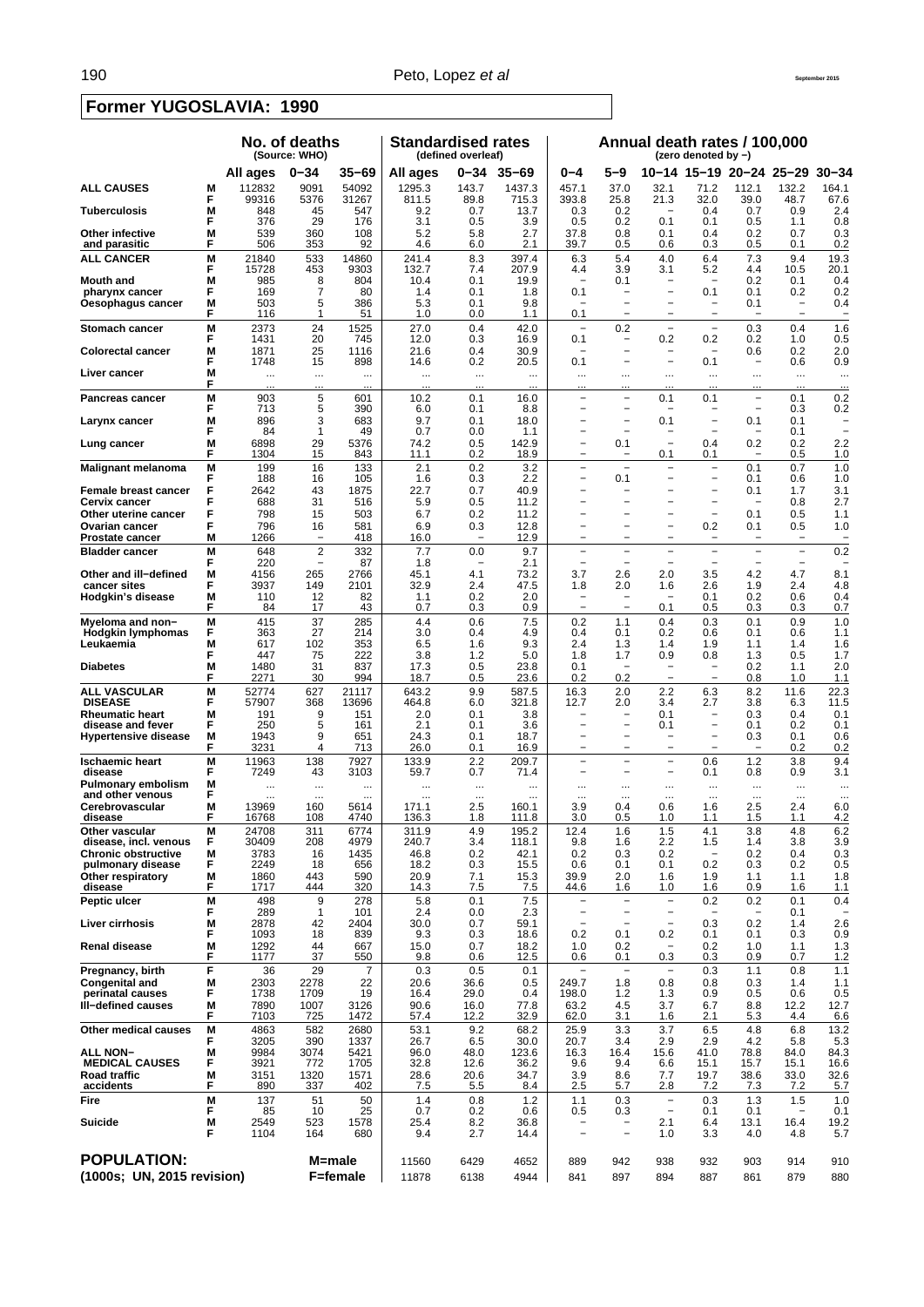#### **1990: Former YUGOSLAVIA**

### **(zero denoted by −) 9th ICD/10th ICD categories**

## **Annual death rates / 100,000**

| 35–39            | 40–44            | 45–49                           | 50–54         | $55 - 59$            | 60-64                    | 65–69                    | 70–74                    | 75–79                           | $80 +$ /NK               |        | אייש שטו וייט ושטו                                  |                                                 |
|------------------|------------------|---------------------------------|---------------|----------------------|--------------------------|--------------------------|--------------------------|---------------------------------|--------------------------|--------|-----------------------------------------------------|-------------------------------------------------|
| 241.7            | 341.4            | 646.6                           | 1016.8        | 1664.0               | 2422.8                   | 3727.5                   | 5311.1                   | 9834.4                          | 16848.6                  | M      | <b>ALL CAUSES</b>                                   | 001-999/A00-Y89                                 |
| 108.5<br>3.8     | 162.8<br>5.7     | 301.0<br>9.3                    | 456.6<br>11.0 | 711.6<br>17.0        | 1194.3<br>21.5           | 2072.2<br>27.3           | 3371.1<br>37.1           | 6774.0<br>60.1                  | 13481.6<br>65.3          | F<br>M | <b>Tuberculosis</b>                                 | 010-018, 137/                                   |
| 1.0<br>0.9       | 1.9<br>1.2       | 2.0<br>1.2                      | 2.0<br>2.2    | 4.4<br>3.6           | 6.0<br>4.3               | 10.3<br>5.3              | 13.8<br>10.4             | 27.5<br>13.8                    | 23.3<br>21.1             | F<br>M | Other infective                                     | A15-A19, B90<br>Rest of 001-139,279.5& 6/       |
| 0.2<br>36.1      | 0.8<br>67.0      | 0.7<br>154.6                    | 1.3<br>281.9  | 2.2<br>510.5         | 4.2<br>725.3             | 5.1<br>1006.4            | 4.5<br>1112.6            | 6.5<br>1504.7                   | 12.0<br>1443.3           | F<br>M | and parasitic<br>ALL CANCER                         | rest of A00-B99 excl A33,A34<br>140-208/C00-C97 |
| 37.8             | 66.6             | 122.5                           | 169.1         | 236.4                | 339.0                    | 483.9                    | 581.5                    | 786.5                           | 883.3                    | F      |                                                     |                                                 |
| 1.6<br>0.2       | 6.0<br>0.4       | 12.5<br>1.2                     | 23.9<br>1.0   | 30.1<br>1.9          | 32.3<br>3.0              | 33.1<br>5.1              | 34.2<br>6.0              | 36.9<br>9.9                     | 37.4<br>15.0             | M<br>F | <b>Mouth and</b><br>pharynx cancer                  | 140-149/C00-C14                                 |
| 0.5<br>0.2       | 1.9<br>0.1       | 4.9<br>0.8                      | 9.3<br>0.8    | 13.8<br>1.7          | 21.3<br>1.5              | 16.7<br>2.9              | 17.4<br>5.2              | 33.2<br>9.2                     | 19.7<br>9.8              | M<br>F | Oesophagus cancer                                   | 150/C15                                         |
| 2.9              | 6.6              | 14.8                            | 26.2          | 50.6                 | 70.8                     | 122.0                    | 147.7                    | 193.3                           | 176.9                    | M      | Stomach cancer                                      | 151/C16                                         |
| 2.8<br>2.6       | 3.9<br>4.9       | 7.3<br>10.6                     | 12.3<br>20.4  | 15.9<br>33.7         | 31.5<br>51.7             | 44.5<br>92.5             | 67.8<br>114.7            | 89.8<br>183.3                   | 93.5<br>162.6            | F<br>M | <b>Colorectal cancer</b>                            | 153, 154/C18-C21                                |
| 2.0<br>$\ddotsc$ | 4.2<br>$\ddotsc$ | 11.2<br>$\ddotsc$               | 13.6<br>      | 23.1<br>$\ddotsc$    | 33.1<br>                 | 56.3<br>$\ddotsc$        | 71.1<br>$\cdots$         | 105.4<br>$\ldots$               | 138.3<br>$\cdots$        | F<br>M | Liver cancer                                        | Not given separately                            |
| $\ddotsc$<br>2.1 | $\ddotsc$<br>2.8 | $\ddotsc$<br>6.6                | <br>13.4      | $\ddotsc$<br>16.8    | 30.2                     | $\ddotsc$<br>40.4        | 59.1                     | 64.4                            | <br>62.6                 | F<br>M | <b>Pancreas cancer</b>                              | 157/C25                                         |
| 0.8              | 1.4              | 2.2                             | 5.5           | 11.9                 | 16.8                     | 23.4                     | 38.0                     | 38.6                            | 43.2                     | F      |                                                     |                                                 |
| 1.7<br>0.2       | 3.0<br>0.1       | 8.1<br>0.8                      | 13.2<br>0.4   | 23.8<br>0.6          | 34.8<br>3.3              | 41.2<br>2.3              | 43.4<br>4.8              | 43.8<br>4.2                     | 44.2<br>3.8              | M<br>F | Larynx cancer                                       | 161/C32                                         |
| 8.4<br>2.9       | 19.4<br>3.9      | 50.6<br>8.8                     | 98.6<br>20.0  | 207.4<br>22.0        | 274.1<br>30.6            | 341.9<br>43.7            | 316.8<br>50.6            | 365.4<br>64.9                   | 246.3<br>52.6            | Μ<br>F | Lung cancer                                         | 162/C33, C34                                    |
| 1.6<br>0.8       | 1.3<br>2.8       | 2.9<br>1.7                      | 3.4<br>2.1    | 2.8<br>2.1           | 4.6<br>2.0               | 6.1<br>4.4               | 7.5<br>3.4               | 8.8<br>7.3                      | 15.7<br>14.7             | M<br>F | Malignant melanoma                                  | 172/C43                                         |
| 8.7              | 21.4             | 36.9                            | 43.6          | 45.5                 | 59.1                     | 71.3                     | 65.5                     | 99.7                            | 107.8                    | F      | Female breast cancer                                | 174/C50                                         |
| 4.0<br>2.3       | 5.9<br>3.1       | 9.8<br>6.0                      | 9.4<br>8.9    | 12.5<br>14.6         | 17.1<br>16.9             | 19.8<br>26.8             | 18.6<br>27.2             | 17.6<br>41.6                    | 16.9<br>36.8             | F<br>F | Cervix cancer<br>Other uterine cancer               | 180/C53<br>179, 182/C54, C55                    |
| 2.3              | 4.9<br>0.4       | 9.2                             | 12.9          | 15.7                 | 20.6                     | 24.0                     | 26.4                     | 26.7                            | 21.8                     | F<br>M | <b>Ovarian cancer</b>                               | 183/C56, C570-C574                              |
| 0.3<br>0.4       | 0.7              | 0.7<br>1.4                      | 3.5<br>4.3    | 8.9<br>10.6          | 23.8<br>16.5             | 52.9<br>33.7             | 91.5<br>45.2             | 188.3<br>71.3                   | 264.7<br>83.0            | M      | <b>Prostate cancer</b><br><b>Bladder cancer</b>     | 185/C61<br>188/C67                              |
| 0.1<br>9.9       | 0.4<br>14.7      | 0.3<br>33.7                     | 0.8<br>53.9   | 1.9<br>89.7          | 2.9<br>129.8             | 8.0<br>181.0             | 11.5<br>187.1            | 16.4<br>252.8                   | 22.2<br>270.8            | F<br>Μ | Other and ill-defined                               | Rest of 140-199/                                |
| 8.0<br>0.5       | 11.4<br>1.7      | 21.1<br>1.2                     | 31.4<br>1.8   | 54.6<br>2.4          | 82.7<br>2.8              | 123.0<br>3.3             | 157.8<br>3.5             | 213.5<br>5.6                    | 264.5<br>0.7             | F<br>M | cancer sites<br>Hodgkin's disease                   | rest of C00-C80, C97<br>201/C81                 |
| 0.8              | 0.6              | 0.3                             | 0.3           | 1.1                  | 1.8                      | 1.3                      | 2.6                      | 1.9                             | 4.5                      | F      |                                                     |                                                 |
| 1.2<br>1.1       | 1.1<br>0.5       | 2.9<br>1.3                      | 5.1<br>3.0    | 9.2<br>5.5           | 14.9<br>7.9              | 18.4<br>15.0             | 17.9<br>11.5             | 25.0<br>17.2                    | 15.0<br>17.3             | M<br>F | Myeloma and non-<br>Hodgkin lymphomas               | 200, 202-203/<br>C82-C90, C96                   |
| 2.5<br>0.8       | 2.4<br>1.8       | 3.9<br>3.5                      | 4.8<br>3.0    | 10.6<br>5.7          | 17.6<br>8.2              | 23.1<br>12.2             | 26.6<br>13.4             | 32.5<br>22.5                    | 43.5<br>20.7             | Μ<br>F | Leukaemia                                           | 204-208/C91-C95                                 |
| 2.1              | 3.3              | 6.4                             | 11.6          | 23.5<br>17.2         | 42.3                     | 77.1                     | 114.1                    | 128.3                           | 142.9                    | M<br>F | <b>Diabetes</b>                                     | 250/E10-E14                                     |
| 1.2<br>48.9      | 1.5<br>85.6      | 5.3<br>198.4                    | 7.5<br>348.4  | 631.4                | 47.6<br>1029.8           | 85.0<br>1769.6           | 119.1<br>2853.7          | 168.1<br>5967.3                 | 183.0<br>11272.1         | M      | <b>ALL VASCULAR</b>                                 | 390-459/100-199                                 |
| 22.0<br>0.5      | 38.8<br>1.1      | 82.5<br>3.7                     | 158.9<br>3.8  | 286.3<br>5.1         | 553.3<br>5.5             | 1110.7<br>6.7            | 2068.8<br>6.4            | 4608.3<br>7.5                   | 9851.5<br>5.4            | F<br>M | <b>DISEASE</b><br><b>Rheumatic heart</b>            | 390-398/100-109                                 |
| 0.9<br>0.5       | 0.9<br>2.3       | 2.5<br>4.5                      | 2.7<br>11.0   | 4.3<br>17.6          | 5.8<br>32.0              | 8.2<br>63.2              | 9.7<br>119.9             | 12.6<br>249.0                   | 9.4<br>461.4             | F<br>M | disease and fever<br><b>Hypertensive disease</b>    | 401-405/I10-I15                                 |
| 0.8              | 1.8              | 3.2                             | 8.4           | 15.0                 | 26.2                     | 63.3                     | 127.7                    | 287.2                           | 533.1                    | F      |                                                     |                                                 |
| 22.7<br>5.4      | 42.4<br>9.2      | 98.5<br>19.1                    | 157.8<br>42.0 | 265.4<br>77.6        | 370.6<br>136.4           | 510.4<br>210.3           | 604.7<br>320.5           | 863.4<br>505.3                  | 1003.0<br>721.0          | M<br>F | <b>Ischaemic heart</b><br>disease                   | 410-414/I20-I25                                 |
| <br>             | <br>$\ddotsc$    | $\ddotsc$<br>$\ldots$           | <br>          | $\cdots$<br>$\cdots$ | $\cdots$<br>             | $\ddotsc$<br>$\cdots$    | $\cdots$<br>$\cdots$     | $\ldots$<br>$\ldots$            | $\cdots$<br>$\cdots$     | M<br>F | <b>Pulmonary embolism</b><br>and other venous       | Not given<br>separately                         |
| 11.3<br>6.8      | 19.2<br>14.1     | 43.0<br>30.9                    | 85.4<br>53.8  | 160.1<br>95.4        | 272.7<br>187.3           | 529.1<br>394.1           | 907.0<br>721.9           | 1790.0<br>1428.5                | 2564.0<br>2344.8         | Μ<br>F | Cerebrovascular<br>disease                          | 430-438/160-169                                 |
| 13.8             | 20.6             | 48.7                            | 90.4          | 183.3                | 349.1                    | 660.2                    | 1215.7                   | 3057.5                          | 7238.2                   | M      | Other vascular                                      | Rest of 390-459/                                |
| 8.2<br>1.4       | 12.9<br>2.1      | 26.8<br>4.0                     | 52.1<br>16.6  | 94.0<br>41.7         | 197.7<br>81.1            | 434.8<br>147.6           | 889.0<br>255.4           | 2374.6<br>486.1                 | 6243.2<br>758.0          | F<br>М | disease, incl. venous<br><b>Chronic obstructive</b> | rest of $IO0 - I99$<br>490-496/                 |
| 0.8<br>3.1       | 1.0<br>4.6       | 3.5<br>7.8                      | 6.5<br>12.1   | 12.8<br>18.0         | 30.9<br>25.4             | 52.9<br>36.2             | 94.6<br>64.3             | 197.1<br>175.2                  | 302.4<br>296.7           | F<br>Μ | pulmonary disease<br>Other respiratory              | J40-J47, J67<br>Rest of 460-519/                |
| 1.4              | 1.1              | 3.7                             | 3.1           | 6.2                  | 11.2                     | 25.7                     | 39.8                     | 91.7                            | 227.7                    | F      | disease                                             | rest of J00-J98                                 |
| 1.0<br>0.2       | 2.3<br>0.8       | 2.7<br>0.8                      | 4.7<br>1.4    | 8.8<br>2.9           | 11.5<br>2.9              | 21.4<br>7.2              | 33.0<br>12.3             | 40.7<br>24.4                    | 60.6<br>33.8             | M<br>F | Peptic ulcer                                        | 531-533/K25-K27                                 |
| 12.7<br>2.0      | 20.3<br>4.5      | 43.5<br>9.7                     | 60.5<br>17.9  | 85.8<br>24.4         | 89.3<br>34.3             | 101.9<br>37.5            | 101.9<br>29.4            | 107.0<br>33.2                   | 57.8<br>26.3             | M<br>F | Liver cirrhosis                                     | 571/K70, K74                                    |
| 1.4<br>2.1       | 5.8<br>2.4       | 5.6<br>4.5                      | 11.2<br>6.5   | 20.6<br>12.5         | 30.2<br>25.4             | 52.6<br>34.2             | 65.5<br>53.6             | 136.4<br>85.6                   | 170.1<br>83.4            | M<br>F | Renal disease                                       | 580-590/N00-N19                                 |
| 0.4              | 0.1              | $\qquad \qquad -$               | 0.1           | 0.1                  | $\overline{\phantom{0}}$ | $\overline{\phantom{0}}$ | $\overline{\phantom{a}}$ | $\qquad \qquad -$               | $\overline{\phantom{0}}$ | F      | Pregnancy, birth                                    | 630-676/A34,O00-O99                             |
| 0.4<br>0.7       | 0.8<br>0.2       | $\overline{\phantom{0}}$<br>0.2 | 0.6<br>0.4    | 0.3<br>0.4           | 0.4<br>0.5               | 0.8<br>0.2               | $\qquad \qquad -$<br>0.7 | $\overline{\phantom{0}}$<br>1.1 | 2.0<br>1.9               | M<br>F | <b>Congenital and</b><br>perinatal causes           | 740-779/A33.<br>P00-P96, Q00-Q99                |
| 22.8<br>8.2      | 31.9<br>13.4     | 50.8<br>15.8                    | 74.1<br>26.1  | 90.2<br>37.0         | 120.6<br>44.5            | 154.3<br>85.4            | 275.7<br>154.1           | 546.8<br>385.4                  | 1637.9<br>1308.6         | Μ<br>F | <b>III-defined causes</b>                           | 780-799/R00-R99                                 |
| 20.9             | 25.6             | 44.7                            | 53.8          | 76.8                 | 99.8                     | 155.9                    | 189.4                    | 349.1                           | 487.2                    | M      | Other medical causes                                | Rest of 001-799/                                |
| 7.3<br>86.2      | 9.9<br>85.0      | 17.6<br>117.7                   | 20.1<br>128.2 | 31.6<br>135.8        | 47.0<br>141.3            | 76.6<br>171.0            | 105.0<br>198.1           | 201.7<br>319.1                  | 251.0<br>433.5           | F<br>M | <b>ALL NON-</b>                                     | rest of A00-R99<br>E800-E999/V01-Y89            |
| 23.2<br>28.3     | 20.0<br>27.5     | 32.3<br>35.6                    | 35.5<br>40.0  | 37.1<br>36.9         | 47.5<br>35.9             | 57.6<br>38.7             | 93.8<br>37.6             | 157.0<br>60.1                   | 293.4<br>67.4            | F<br>Μ | <b>MEDICAL CAUSES</b><br>Road traffic               | E810-E819, E826-E829/                           |
| 7.5<br>0.6       | 5.6<br>0.7       | 9.0<br>0.3                      | 8.1<br>1.0    | 6.7<br>1.6           | 9.8<br>1.2               | 12.0<br>3.1              | 18.6<br>2.3              | 21.0<br>7.5                     | 17.3<br>13.6             | F<br>M | accidents<br>Fire                                   | part of V01–V99, Y850<br>E890-E899/X00-X09      |
| 0.1              | 0.1              | 0.2                             | 0.1           | 0.8                  | 1.4                      | 1.1                      | 4.1                      | 4.6                             | 10.1                     | F      |                                                     |                                                 |
| 22.2<br>8.6      | 23.4<br>8.1      | 34.2<br>12.7                    | 37.5<br>15.2  | 39.0<br>16.1         | 43.7<br>18.6             | 57.4<br>21.5             | 62.0<br>29.4             | 105.1<br>39.0                   | 117.7<br>29.7            | M<br>F | <b>Suicide</b>                                      | E950-E959/X60-X84                               |
| 964              | 821              |                                 | 680           | 671                  |                          |                          |                          |                                 | 147                      | Μ      | <b>POPULATION</b>                                   |                                                 |
| 929              | 801              | 593<br>601                      | 705           | 721                  | 563<br>661               | 359<br>526               | 173<br>269               | 160<br>262                      | 266                      | F      | (1000s; UN, 2015 revision)                          |                                                 |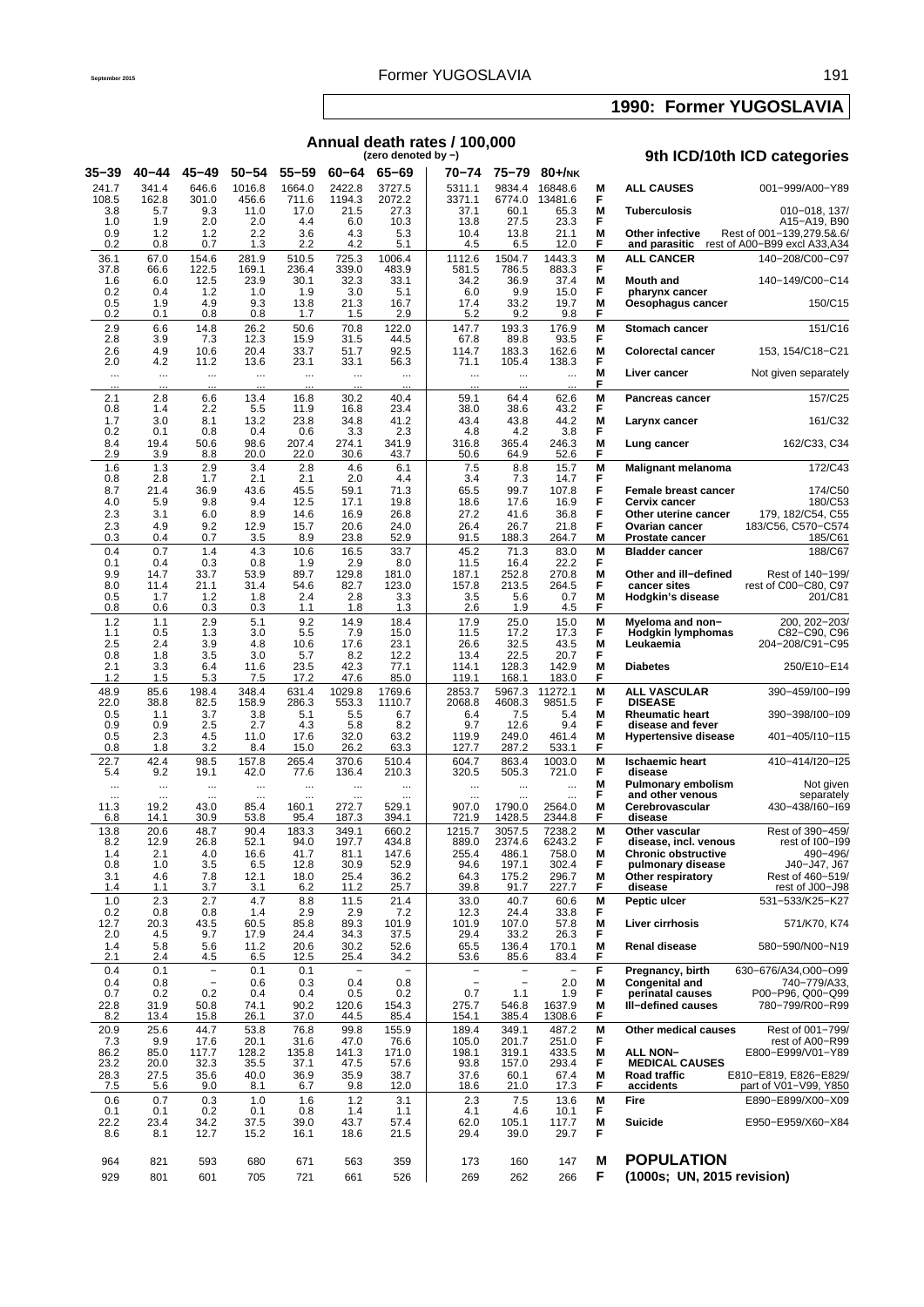### **FRANCE: 2010**

|                                                  |        |                  | No. of deaths<br>(Source: WHO)             |                    | <b>Standardised rates</b> | (defined overleaf)                         |                |                                                      |                                                      | Annual death rates / 100,000                         | (zero denoted by -)                                  |                                 |                                                      |                          |
|--------------------------------------------------|--------|------------------|--------------------------------------------|--------------------|---------------------------|--------------------------------------------|----------------|------------------------------------------------------|------------------------------------------------------|------------------------------------------------------|------------------------------------------------------|---------------------------------|------------------------------------------------------|--------------------------|
|                                                  |        | All ages         | $0 - 34$                                   | 35–69              | All ages                  | $0 - 34$                                   | $35 - 69$      | $0 - 4$                                              | 5–9                                                  |                                                      |                                                      | 10-14 15-19 20-24 25-29         |                                                      | $30 - 34$                |
| <b>ALL CAUSES</b>                                | M<br>F | 276146<br>265430 | 8126<br>3869                               | 86524<br>41361     | 638.3<br>371.4            | 59.1<br>28.8                               | 696.1<br>321.1 | 92.9<br>77.8                                         | 9.9<br>7.3                                           | 11.1<br>8.5                                          | 45.8<br>17.1                                         | 71.5<br>23.9                    | 81.6<br>29.7                                         | 101.0<br>37.2            |
| <b>Tuberculosis</b>                              | Μ      | 309              | 4                                          | 65                 | 0.7                       | 0.0                                        | 0.5            |                                                      |                                                      |                                                      |                                                      |                                 | 0.1                                                  | 0.2                      |
| Other infective                                  | F<br>М | 280<br>5017      | 100                                        | 23<br>1472         | 0.3<br>11.4               | 0.7                                        | 0.2<br>11.6    | 1.5                                                  | 0.3                                                  | 0.2                                                  | 0.7                                                  | 0.5                             | 0.7                                                  | 1.3                      |
| and parasitic<br><b>ALL CANCER</b>               | F<br>M | 5174<br>89500    | 81<br>687                                  | 690<br>36491       | 7.1<br>216.7              | 0.6<br>5.0                                 | 5.4<br>300.7   | 1.6<br>1.7                                           | 0.2<br>2.8                                           | 0.1<br>2.4                                           | 0.5<br>4.5                                           | 0.2<br>5.4                      | 0.7<br>6.9                                           | 0.9<br>11.7              |
| <b>Mouth and</b>                                 | F<br>Μ | 63341<br>3303    | 575                                        | 21170<br>2251      | 115.8<br>9.0              | 4.3<br>0.0                                 | 164.8<br>17.6  | 2.0                                                  | 1.7<br>0.1                                           | 1.9<br>0.1                                           | 2.5<br>0.1                                           | 3.1                             | 7.0                                                  | 11.6                     |
| pharynx cancer                                   | F      | 771              | 6<br>7                                     | 378                | 1.6                       | 0.1                                        | 2.8            |                                                      | $\overline{\phantom{0}}$                             |                                                      |                                                      | 0.1                             | 0.1                                                  | 0.2<br>0.2               |
| Oesophagus cancer                                | М<br>F | 3123<br>803      | 3<br>2                                     | 1671<br>315        | 8.0<br>1.5                | 0.0<br>0.0                                 | 13.6<br>2.4    | $\overline{\phantom{0}}$<br>$\overline{a}$           | $\overline{a}$<br>$\overline{a}$                     | $\overline{a}$                                       |                                                      | 0.1                             | $\overline{\phantom{0}}$<br>$\overline{\phantom{0}}$ | 0.1<br>0.1               |
| <b>Stomach cancer</b>                            | M      | 2916             | 15                                         | 1091               | 7.0                       | 0.1                                        | 9.0            | $\overline{\phantom{0}}$                             | -<br>$\overline{a}$                                  | —                                                    | 0.1                                                  | 0.1                             | 0.2                                                  | 0.4                      |
| <b>Colorectal cancer</b>                         | F<br>M | 1649<br>9108     | 15<br>31                                   | 426<br>2813        | 2.8<br>20.8               | 0.1<br>0.2                                 | 3.3<br>23.8    | $\overline{\phantom{0}}$                             | $\overline{\phantom{0}}$                             | $\overline{\phantom{0}}$                             | $\overline{\phantom{0}}$                             | 0.1<br>0.1                      | 0.2<br>0.4                                           | 0.5<br>1.1               |
| Liver cancer                                     | F<br>М | 7885<br>4862     | 21<br>19                                   | 1781<br>2134       | 12.4<br>12.1              | 0.1<br>0.1                                 | 14.2<br>18.0   | 0.1                                                  | $\overline{\phantom{0}}$<br>$\overline{\phantom{0}}$ | 0.1                                                  | 0.1                                                  | 0.3<br>0.1                      | 0.3<br>0.2                                           | 0.5<br>0.5               |
|                                                  | F      | 1302             | 7                                          | 287                | 2.1                       | 0.1                                        | 2.3            | 0.1                                                  |                                                      |                                                      | 0.1                                                  |                                 | 0.1                                                  | 0.2                      |
| <b>Pancreas cancer</b>                           | M<br>F | 4734<br>4519     | $\overline{7}$<br>6                        | 2099<br>1289       | 11.7<br>7.8               | 0.1<br>0.0                                 | 17.5<br>10.5   | $\overline{\phantom{0}}$<br>$\overline{\phantom{0}}$ | $\overline{\phantom{0}}$<br>$\overline{a}$           | $\overline{a}$                                       | 0.1                                                  | $\overline{\phantom{0}}$<br>0.1 | 0.1<br>0.1                                           | 0.2<br>0.2               |
| Larynx cancer                                    | М<br>F | 1081<br>144      | $\overline{\phantom{0}}$<br>$\overline{a}$ | 607<br>72          | 2.8<br>0.3                | $\overline{\phantom{0}}$<br>$\overline{a}$ | 4.9<br>0.5     | $\overline{\phantom{0}}$<br>$\overline{\phantom{0}}$ | $\overline{\phantom{0}}$<br>$\overline{\phantom{0}}$ | $\overline{\phantom{0}}$                             | $\overline{a}$<br>$\overline{\phantom{0}}$           |                                 | $\overline{\phantom{0}}$<br>$\overline{\phantom{0}}$ |                          |
| Lung cancer                                      | M<br>F | 22234<br>7419    | 28<br>16                                   | 11779<br>3807      | 57.2<br>16.1              | 0.2<br>0.1                                 | 96.5<br>28.9   | $\overline{\phantom{0}}$<br>$\overline{\phantom{0}}$ | 0.1                                                  | $\overline{\phantom{0}}$                             | $\overline{a}$                                       | 0.1                             | 0.5<br>0.2                                           | 0.9<br>0.6               |
| <b>Malignant melanoma</b>                        | M      | 976              | 30                                         | 475                | 2.5                       | 0.2                                        | 3.8            | $\overline{\phantom{0}}$                             | $\overline{a}$                                       | $\overline{a}$                                       | 0.2                                                  | 0.2                             | 0.3                                                  | 0.8                      |
| <b>Female breast cancer</b>                      | F<br>F | 823<br>11812     | 22<br>89                                   | 347<br>5082        | 1.7<br>23.7               | 0.2<br>0.7                                 | 2.6<br>38.8    | $\overline{a}$<br>$\overline{\phantom{0}}$           | $\overline{\phantom{0}}$<br>$\overline{\phantom{0}}$ | $\overline{a}$<br>$\overline{\phantom{0}}$           | 0.1<br>$\overline{\phantom{0}}$                      | $\overline{\phantom{0}}$<br>0.1 | 0.6<br>0.9                                           | 0.5<br>3.6               |
| Cervix cancer                                    | F      | 745              | 16                                         | 467                | 1.8                       | 0.1                                        | 3.3            | $\overline{\phantom{0}}$                             | $\overline{a}$                                       | $\overline{\phantom{0}}$                             | -                                                    | 0.1                             | 0.2                                                  | 0.5                      |
| Other uterine cancer<br><b>Ovarian cancer</b>    | F<br>F | 2401<br>3521     | 5<br>34                                    | 733<br>1349        | 4.3<br>6.9                | 0.0<br>0.2                                 | 5.8<br>10.8    | $\overline{a}$<br>$\overline{\phantom{a}}$           | 0.1<br>$\overline{\phantom{0}}$                      | $\overline{a}$<br>0.1                                | -<br>$\overline{a}$                                  | 0.4                             | $\overline{\phantom{0}}$<br>0.7                      | 0.2<br>0.6               |
| <b>Prostate cancer</b>                           | Μ<br>М | 9048             | $\overline{2}$<br>$\overline{2}$           | 1135               | 18.2                      | 0.0<br>0.0                                 | 10.3           | $\overline{\phantom{0}}$                             | $\overline{\phantom{a}}$                             |                                                      |                                                      | 0.1                             |                                                      | 0.1                      |
| <b>Bladder cancer</b>                            | F      | 3889<br>1175     | 1                                          | 1029<br>186        | 8.6<br>1.7                | 0.0                                        | 8.8<br>1.5     | $\overline{\phantom{0}}$<br>$\overline{\phantom{0}}$ | $\overline{\phantom{0}}$<br>$\overline{\phantom{0}}$ | $\overline{\phantom{0}}$<br>$\overline{\phantom{0}}$ | $\overline{\phantom{0}}$                             | 0.1<br>$\overline{\phantom{0}}$ | $\overline{\phantom{0}}$<br>0.1                      |                          |
| Other and ill-defined<br>cancer sites            | M<br>F | 17096<br>12277   | 375<br>214                                 | 7388<br>3440       | 42.4<br>21.3              | 2.7<br>1.6                                 | 60.0<br>27.1   | 1.3<br>1.2                                           | 1.9<br>1.2                                           | 1.7<br>1.4                                           | 2.2<br>1.5                                           | 3.1<br>1.2                      | 3.5<br>2.0                                           | 5.4<br>2.7               |
| Hodgkin's disease                                | Μ<br>F | 153<br>126       | 21<br>25                                   | 66<br>30           | 0.4<br>0.3                | 0.1<br>0.2                                 | 0.5<br>0.2     | $\overline{\phantom{0}}$<br>$\overline{\phantom{0}}$ | 0.1                                                  |                                                      | 0.2<br>0.2                                           | 0.1<br>0.3                      | 0.4<br>0.6                                           | 0.3<br>0.3               |
| Myeloma and non-                                 | M      | 3997             | 52                                         | 1189               | 9.2                       | 0.4                                        | 10.0           | 0.1                                                  | 0.1                                                  | 0.1                                                  | 0.3                                                  | 0.6                             | 0.7                                                  | 0.7                      |
| Hodgkin lymphomas<br>Leukaemia                   | F<br>M | 3407<br>2980     | 16<br>96                                   | 660<br>764         | 5.3<br>6.8                | 0.1<br>0.7                                 | 5.4<br>6.5     | 0.1<br>0.3                                           | 0.1<br>0.6                                           | $\overline{\phantom{0}}$<br>0.5                      | 0.3<br>1.2                                           | 0.2<br>0.9                      | 0.2<br>0.6                                           | 0.1<br>0.9               |
| <b>Diabetes</b>                                  | F<br>M | 2562<br>5118     | 79<br>11                                   | 521<br>1260        | 4.2<br>11.2               | 0.6<br>0.1                                 | 4.2<br>10.6    | 0.6                                                  | 0.4<br>$\overline{\phantom{0}}$                      | 0.5<br>0.1                                           | 0.4<br>0.1                                           | 0.3<br>0.1                      | 0.8<br>0.1                                           | 1.1<br>0.3               |
|                                                  | F      | 5607             | 13                                         | 526                | 7.2                       | 0.1                                        | 4.3            | $\overline{\phantom{0}}$                             | -                                                    | 0.1                                                  | 0.1                                                  | 0.1                             | 0.3                                                  | 0.1                      |
| <b>ALL VASCULAR</b><br><b>DISEASE</b>            | М<br>F | 66664<br>76480   | 338<br>182                                 | 13899<br>4858      | 140.6<br>87.4             | 2.5<br>1.4                                 | 114.3<br>39.0  | 1.3<br>1.5                                           | 0.2<br>0.3                                           | 0.6<br>0.4                                           | 1.3<br>0.9                                           | 2.7<br>1.4                      | 3.9<br>1.8                                           | 7.3<br>3.1               |
| <b>Rheumatic heart</b><br>disease and fever      | M<br>F | 500<br>937       | 4<br>$\overline{2}$                        | 112<br>118         | 1.1<br>1.3                | 0.0<br>0.0                                 | 0.9<br>1.0     | $\overline{\phantom{0}}$<br>$\overline{\phantom{0}}$ | 0.1<br>0.1                                           |                                                      | 0.1                                                  | $\overline{\phantom{0}}$        | 0.1<br>0.1                                           | 0.1                      |
| Hypertensive disease                             | Μ<br>F | 3162<br>5840     | 5<br>$\overline{a}$                        | 528<br>232         | 6.4<br>6.2                | 0.0                                        | 4.4<br>2.0     | $\overline{a}$                                       | $\overline{a}$                                       |                                                      | $\overline{\phantom{0}}$                             | 0.1                             | $\overline{\phantom{a}}$<br>$\overline{\phantom{0}}$ | 0.2                      |
| <b>Ischaemic heart</b>                           | M      | 20452            | 35                                         | 5516               | 45.0                      | 0.3                                        | 44.9           | 0.1                                                  | $\overline{\phantom{0}}$                             |                                                      | $\overline{a}$                                       | 0.1                             | 0.2                                                  | 1.4                      |
| disease<br>Pulmonary embolism                    | F<br>Μ | 15079<br>2026    | 8<br>14                                    | 1109<br>590        | 17.6<br>4.5               | 0.1<br>0.1                                 | 9.0<br>4.8     | $\overline{\phantom{0}}$<br>$\overline{\phantom{0}}$ | 0.1<br>$\overline{\phantom{0}}$                      | $\overline{\phantom{0}}$<br>$\overline{\phantom{0}}$ | $\overline{\phantom{0}}$<br>$\overline{\phantom{0}}$ | $\overline{\phantom{0}}$<br>0.2 | 0.1<br>0.1                                           | 0.3<br>0.3               |
| and other venous<br>Cerebrovascular              | F<br>Μ | 3091<br>13294    | 26<br>79                                   | 414<br>2426        | 4.2<br>27.7               | 0.2<br>0.6                                 | 3.2<br>20.2    | $\overline{\phantom{0}}$<br>0.2                      | $\overline{a}$<br>0.1                                | 0.3                                                  | 0.1<br>0.2                                           | 0.3<br>0.8                      | 0.5<br>0.9                                           | 0.6<br>1.8               |
| disease                                          | F      | 18516            | 42                                         | 1353               | 21.9                      | 0.3                                        | 10.8           |                                                      | 0.2                                                  | 0.3                                                  | 0.3                                                  | 0.3                             | 0.5                                                  | 0.7                      |
| Other vascular<br>disease                        | M<br>F | 27230<br>33017   | 201<br>104                                 | 4727<br>1632       | 55.9<br>36.2              | 1.5<br>0.8                                 | 39.0<br>13.1   | 1.0<br>1.5                                           | 0.1<br>0.1                                           | 0.4<br>0.2                                           | 1.1<br>0.5                                           | 1.5<br>0.9                      | 2.5<br>0.8                                           | 3.6<br>1.5               |
| <b>Chronic obstructive</b>                       | Μ<br>F | 5596<br>3497     | 22<br>11                                   | 1009<br>435        | 11.7<br>4.6               | 0.2<br>0.1                                 | 8.6<br>3.5     | 0.2<br>$\overline{\phantom{0}}$                      | 0.1<br>0.1                                           | 0.1<br>0.2                                           | 0.1<br>0.1                                           | 0.1<br>0.1                      | 0.3<br>0.1                                           | 0.2<br>0.1               |
| pulmonary disease<br>Other respiratory           | Μ      | 11599            | 87                                         | 1694               | 23.5                      | 0.6                                        | 14.3           | 1.0                                                  | 0.1                                                  | $\overline{\phantom{0}}$                             | 0.4                                                  | 0.8                             | 0.7                                                  | 1.5                      |
| disease<br>Peptic ulcer                          | F<br>M | 11336<br>429     | 55<br>1                                    | 694<br>108         | 12.9<br>0.9               | 0.4<br>0.0                                 | 5.6<br>0.9     | 1.0<br>0.1                                           | 0.1<br>-                                             | $\overline{\phantom{0}}$                             | 0.3<br>-                                             | 0.3                             | 0.6<br>$\overline{\phantom{0}}$                      | 0.6<br>$\qquad \qquad -$ |
|                                                  | F      | 444              | 1                                          | 50                 | 0.6                       | 0.0                                        | 0.4            | $\overline{\phantom{0}}$                             | $\overline{\phantom{0}}$                             | $\overline{\phantom{0}}$                             | $\overline{\phantom{0}}$                             | 0.1                             | $\overline{\phantom{0}}$                             | $\overline{\phantom{0}}$ |
| Liver cirrhosis                                  | M<br>F | 5202<br>2022     | 30<br>$\overline{7}$                       | 3791<br>1299       | 14.6<br>4.9               | 0.2<br>0.1                                 | 29.3<br>9.7    | 0.1                                                  | -<br>-                                               | $\overline{\phantom{0}}$<br>—                        | -<br>-                                               | $\overline{\phantom{0}}$<br>0.1 | 0.2<br>$\overline{a}$                                | 1.2<br>0.3               |
| <b>Renal disease</b>                             | M<br>F | 3596<br>3887     | 14<br>7                                    | 436<br>218         | 7.1<br>4.5                | 0.1<br>0.1                                 | 3.8<br>1.8     | 0.1<br>0.1                                           | $\overline{\phantom{0}}$<br>-                        | $\overline{\phantom{0}}$<br>-                        | $\overline{a}$                                       | 0.1<br>0.1                      | 0.2<br>0.1                                           | 0.3<br>0.1               |
| Pregnancy, birth                                 | F      | 68               | 45                                         | 23                 | 0.2                       | 0.3                                        | 0.1            | $\overline{a}$                                       | $\overline{\phantom{0}}$                             | $\overline{\phantom{0}}$                             | $\overline{\phantom{0}}$                             | 0.3                             | 1.1                                                  | 0.9                      |
| <b>Congenital and</b><br>perinatal causes        | М<br>F | 1538<br>1268     | 1199<br>986                                | 266<br>192         | 5.7<br>4.8                | 8.5<br>7.3                                 | 2.0<br>1.4     | 55.5<br>47.9                                         | 0.6<br>0.6                                           | 0.5<br>0.4                                           | 0.6<br>0.6                                           | 0.8<br>0.6                      | 0.8<br>0.8                                           | 1.0<br>0.5               |
| III-defined causes                               | Μ<br>F | 20913<br>24404   | 1158<br>504                                | 7292<br>2817       | 50.0<br>31.4              | 8.4<br>3.8                                 | 56.2<br>21.5   | 16.4<br>11.3                                         | 0.9<br>0.8                                           | 0.4<br>0.5                                           | 5.3<br>2.0                                           | 9.3<br>3.1                      | 12.1<br>3.8                                          | 14.5<br>4.7              |
| Other medical causes                             | M      | 37979            | 822                                        | 8872               | 82.6                      | 6.0                                        | 70.5           | 9.0                                                  | 2.5                                                  | 2.3                                                  | 4.2                                                  | 4.8                             | 8.6                                                  | 10.6                     |
| ALL NON–                                         | F<br>M | 52503<br>22686   | 494<br>3653                                | 4672<br>9869       | 64.1<br>61.6              | 3.7<br>26.7                                | 36.5<br>72.9   | 7.9<br>6.0                                           | 1.8<br>2.5                                           | 2.5<br>4.6                                           | 2.3<br>28.8                                          | 3.0<br>47.0                     | 3.7<br>47.0                                          | 4.6<br>51.0              |
| <b>MEDICAL CAUSES</b><br>Road traffic            | F<br>M | 15119<br>2951    | 908<br>1342                                | 3694<br>1208       | 25.7<br>9.5               | 6.8<br>9.8                                 | 26.9<br>8.7    | 4.5<br>1.3                                           | 1.7<br>0.9                                           | 2.4<br>2.1                                           | 7.9<br>14.9                                          | 11.4<br>22.2                    | 9.6<br>15.3                                          | 9.7<br>11.5              |
| accidents                                        | F      | 906              | 280                                        | 346                | 2.5                       | 2.1                                        | 2.5            | 0.6                                                  | 0.6                                                  | 0.8                                                  | 3.8                                                  | 4.6                             | 2.2                                                  | 2.1                      |
| Fire                                             | M<br>F | 303<br>214       | 65<br>30                                   | 173<br>87          | 0.9<br>0.5                | 0.5<br>0.2                                 | 1.3<br>0.6     | 0.7<br>0.6                                           | 0.2<br>0.4                                           | 0.2<br>0.1                                           | 0.1<br>0.1                                           | 0.7<br>0.2                      | 0.6<br>0.1                                           | 0.8<br>0.2               |
| <b>Suicide</b>                                   | М<br>F | 7638<br>2735     | 1212<br>311                                | 4670<br>1797       | 22.7<br>7.5               | 8.9<br>2.3                                 | 33.7<br>12.8   | $\overline{\phantom{0}}$<br>$\overline{\phantom{0}}$ | —<br>$\overline{\phantom{0}}$                        | 1.2<br>0.9                                           | 7.3<br>2.3                                           | 12.1<br>3.8                     | 17.1<br>4.2                                          | 24.7<br>4.9              |
|                                                  |        |                  |                                            |                    |                           |                                            |                |                                                      |                                                      |                                                      |                                                      |                                 |                                                      |                          |
| <b>POPULATION:</b><br>(1000s; UN, 2015 revision) |        |                  |                                            | M=male<br>F=female | 30676<br>32285            | 13757<br>13364                             | 13633<br>14084 | 2011                                                 | 1991<br>1899                                         | 1945                                                 | 1933                                                 | 2012                            | 1981<br>1975                                         | 1884<br>1912             |
|                                                  |        |                  |                                            |                    |                           |                                            |                | 1916                                                 |                                                      | 1858                                                 | 1854                                                 | 1949                            |                                                      |                          |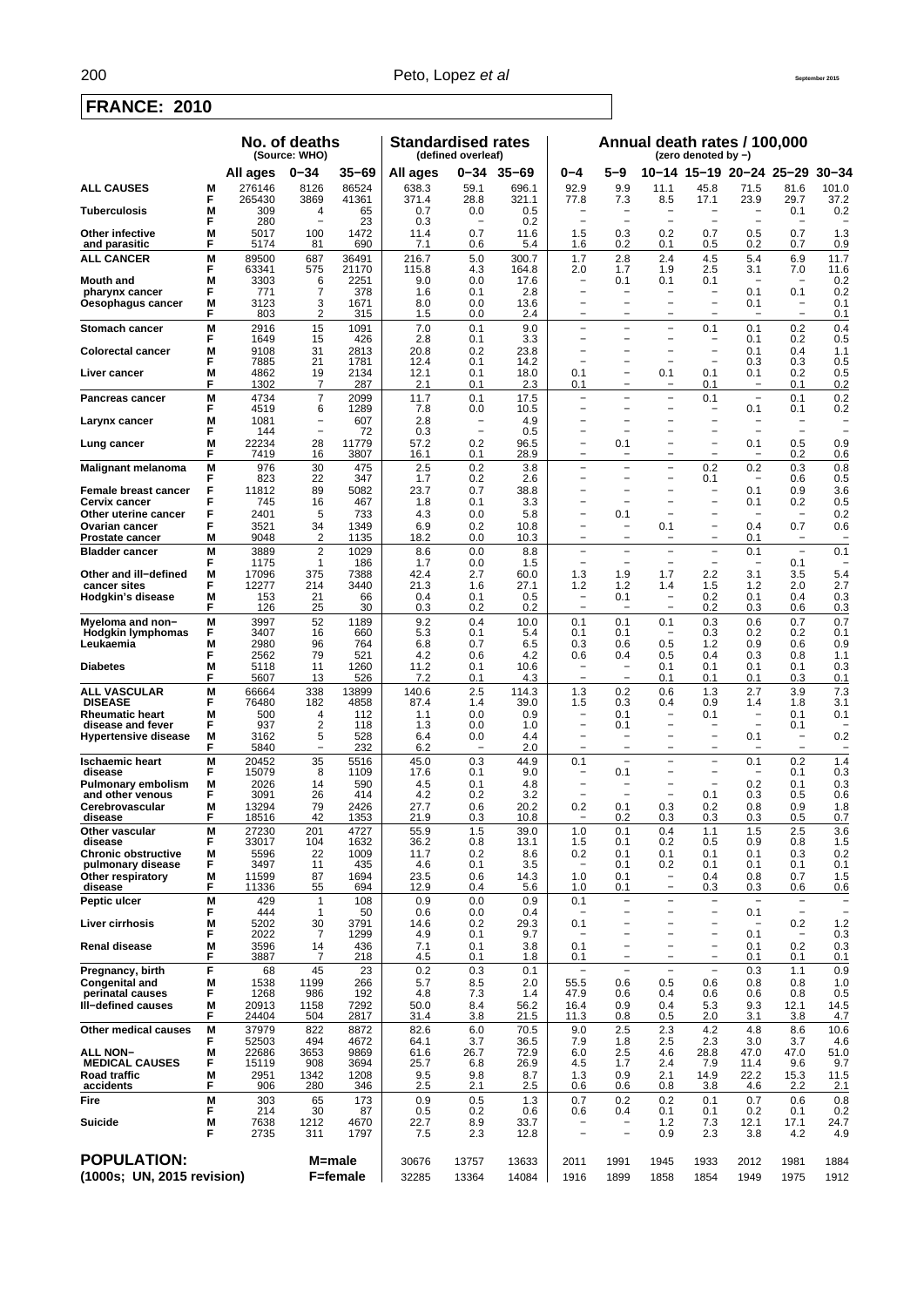### **2010: FRANCE**

#### **(zero denoted by −) 9th ICD/10th ICD categories**

## **Annual death rates / 100,000**

| 35–39        | 40–44        | $45 - 49$      | $50 - 54$                | $55 - 59$     | 60-64         | $65 - 69$     | 70–74          | 75–79          | $80 + /NK$       |        |                                                 |                                                           |
|--------------|--------------|----------------|--------------------------|---------------|---------------|---------------|----------------|----------------|------------------|--------|-------------------------------------------------|-----------------------------------------------------------|
| 146.4        | 216.5        | 347.3          | 589.6                    | 872.8         | 1147.0        | 1553.3        | 2285.5         | 3811.4         | 10040.7          | M      | <b>ALL CAUSES</b>                               | 001-999/A00-Y89                                           |
| 64.7<br>0.1  | 108.7<br>0.3 | 178.7<br>0.3   | 275.0<br>0.3             | 379.0<br>0.9  | 501.7<br>0.5  | 739.8<br>1.3  | 1136.5<br>2.3  | 2038.8<br>4.7  | 8015.2<br>14.2   | F<br>M | <b>Tuberculosis</b>                             | 010-018, 137/                                             |
| 0.1          | 0.1<br>5.4   | 0.1            | 0.2<br>11.6              | 0.1           | 0.1           | 0.5           | 1.1            | 3.1            | 9.1              | F<br>M |                                                 | A15-A19, B90                                              |
| 2.7<br>1.6   | 2.0          | 8.4<br>3.5     | 4.4                      | 13.7<br>6.2   | 16.1<br>6.9   | 23.4<br>13.2  | 35.2<br>23.1   | 67.9<br>40.2   | 202.1<br>160.4   | F      | Other infective<br>and parasitic                | Rest of 001-139,279.5&.6/<br>rest of A00-B99 excl A33,A34 |
| 19.8         | 41.7         | 100.3          | 233.3                    | 399.7         | 550.7         | 759.6         | 1017.4         | 1425.9         | 2280.9           | M<br>F | <b>ALL CANCER</b>                               | 140-208/C00-C97                                           |
| 22.5<br>0.5  | 46.5<br>1.9  | 84.8<br>8.2    | 142.8<br>20.6            | 207.7<br>29.5 | 265.6<br>32.8 | 383.7<br>30.1 | 487.9<br>28.6  | 673.6<br>33.7  | 1186.0<br>33.4   | M      | <b>Mouth and</b>                                | 140-149/C00-C14                                           |
| 0.1          | 0.6          | 1.6            | 3.1                      | 4.9           | 4.7           | 4.6           | 5.4            | 5.3            | 11.1             | F      | pharynx cancer                                  |                                                           |
| 0.3<br>0.1   | 1.0<br>0.2   | 4.1<br>0.7     | 12.7<br>2.4              | 19.2<br>4.0   | 27.0<br>4.6   | 30.8<br>5.1   | 36.4<br>6.4    | 44.3<br>6.5    | 51.3<br>14.2     | Μ<br>F | Oesophagus cancer                               | 150/C15                                                   |
| 1.1          | 1.7          | 3.4            | 7.2                      | 11.2          | 15.7          | 22.4          | 36.9           | 46.4           | 79.7             | M      | Stomach cancer                                  | 151/C16                                                   |
| 0.7<br>2.0   | 1.1<br>2.8   | 1.9<br>5.5     | 2.5<br>14.3              | 4.1<br>27.4   | 5.2<br>45.5   | 7.6<br>68.9   | 12.5<br>105.2  | 17.1<br>165.1  | 36.9<br>293.6    | F<br>M | <b>Colorectal cancer</b>                        | 153, 154/C18-C21                                          |
| 0.8<br>0.5   | 3.2<br>1.7   | 5.2<br>5.5     | 9.9<br>11.0              | 16.8<br>22.1  | 25.0<br>32.9  | 38.8<br>52.5  | 58.4<br>65.0   | 79.7<br>94.6   | 192.0<br>89.1    | F<br>M | Liver cancer                                    | 155.0/C22 excl C221                                       |
| 0.2          | 0.3          | 0.5            | 1.5                      | 3.1           | 4.5           | 5.8           | 11.6           | 19.4           | 27.1             | F      |                                                 |                                                           |
| 0.7<br>0.5   | 2.4<br>1.0   | 5.9<br>3.5     | 12.1<br>5.8              | 21.4<br>13.3  | 32.2<br>17.7  | 47.8<br>31.8  | 58.6<br>38.5   | 77.9<br>57.3   | 102.2<br>88.5    | M<br>F | <b>Pancreas cancer</b>                          | 157/C25                                                   |
| 0.1          | 0.4          | 1.4            | 4.6                      | 7.6           | 9.7           | 10.5          | 12.3           | 12.4           | 18.1             | M      | Larynx cancer                                   | 161/C32                                                   |
| 3.5          | 11.1         | 0.2<br>32.0    | 1.2<br>80.1              | 0.6<br>138.3  | 0.9<br>177.6  | 0.8<br>232.8  | 1.1<br>267.4   | 1.4<br>325.8   | 1.8<br>358.2     | F<br>Μ | Lung cancer                                     | 162/C33, C34                                              |
| 2.6          | 7.3          | 17.5           | 34.7                     | 41.7          | 42.8          | 55.8          | 56.6           | 72.2           | 86.0             | F      |                                                 |                                                           |
| 1.5<br>0.9   | 1.6<br>1.4   | 2.0<br>2.3     | 3.1<br>2.3               | 4.4<br>2.3    | 5.9<br>4.0    | 7.7<br>5.5    | 10.6<br>5.1    | 12.7<br>8.8    | 19.2<br>12.2     | M<br>F | Malignant melanoma                              | 172/C43                                                   |
| 8.1          | 14.9         | 23.1           | 37.2                     | 48.8          | 60.6          | 78.9          | 87.2           | 110.8          | 182.0            | F      | Female breast cancer                            | 174/C50                                                   |
| 1.3<br>0.6   | 3.3<br>1.3   | 3.4<br>2.8     | 4.1<br>3.8               | 3.8<br>7.0    | 4.0<br>10.2   | 3.6<br>15.0   | 3.8<br>23.4    | 5.0<br>29.0    | 6.6<br>44.0      | F<br>F | Cervix cancer<br>Other uterine cancer           | 180/C53<br>179, 182/C54, C55                              |
| 1.0          | 1.8          | 3.3            | 8.1                      | 12.8          | 19.5          | 29.2          | 32.8           | 40.6           | 53.0             | F      | <b>Ovarian cancer</b>                           | 183/C56, C570-C574                                        |
| 0.1          | 0.1          | 0.7            | 2.3                      | 8.0           | 20.4          | 40.6          | 81.2           | 162.9          | 457.9            | M      | Prostate cancer                                 | 185/C61                                                   |
| 0.4<br>0.2   | 0.9<br>0.1   | 1.6<br>0.8     | 4.7<br>1.1               | 10.1<br>1.9   | 16.2<br>2.2   | 28.0<br>4.2   | 43.4<br>6.7    | 67.7<br>13.1   | 144.6<br>32.8    | M<br>F | <b>Bladder cancer</b>                           | 188/C67                                                   |
| 6.7          | 12.5         | 23.3           | 50.1                     | 83.3          | 105.4         | 138.4         | 186.5          | 251.7          | 404.2            | M<br>F | Other and ill-defined                           | Rest of 140-199/                                          |
| 4.4<br>0.1   | 7.7<br>0.4   | 13.8<br>0.6    | 19.8<br>0.6              | 32.4<br>0.5   | 43.8<br>0.7   | 67.6<br>0.6   | 92.2<br>1.0    | 127.7<br>2.1   | 258.1<br>2.9     | M      | cancer sites<br>Hodgkin's disease               | rest of C00-C80, C97<br>201/C81                           |
| 0.1          | 0.3          | 0.1            | 0.2                      | 0.2           | 0.2           | 0.7           | 0.6            | 1.5            | 2.0              | F      |                                                 |                                                           |
| 1.1<br>0.4   | 1.6<br>1.0   | 3.4<br>2.2     | 6.3<br>2.6               | 10.8<br>6.0   | 18.3<br>8.8   | 28.4<br>16.9  | 49.6<br>26.3   | 73.7<br>45.8   | 125.2<br>80.3    | M<br>F | Myeloma and non-<br><b>Hodgkin lymphomas</b>    | 200, 202-203/<br>C82-C90, C96                             |
| 1.1<br>0.8   | 1.4<br>1.1   | 2.6            | 3.8<br>2.7               | 5.8<br>4.0    | 10.5<br>6.9   | 20.3<br>11.8  | 34.7<br>19.3   | 54.8<br>32.8   | 101.2<br>57.5    | M<br>F | Leukaemia                                       | 204-208/C91-C95                                           |
| 1.2          | 1.9          | 1.9<br>3.3     | 6.3                      | 11.5          | 19.4          | 30.6          | 49.1           | 88.2           | 206.1            | M      | <b>Diabetes</b>                                 | 250/E10-E14                                               |
| 0.6          | 0.4<br>27.7  | 1.6            | 2.4<br>85.8              | 4.4           | 7.8           | 12.7<br>291.5 | 29.5           | 60.8           | 174.4            | F<br>M | <b>ALL VASCULAR</b>                             |                                                           |
| 14.8<br>5.3  | 10.7         | 49.6<br>18.9   | 26.5                     | 134.7<br>38.7 | 195.8<br>62.8 | 110.1         | 482.8<br>228.2 | 960.2<br>517.5 | 3186.6<br>2766.5 | F      | <b>DISEASE</b>                                  | 390-459/100-199                                           |
| 0.1<br>0.1   | 0.1<br>0.2   | 0.3<br>0.5     | 1.1<br>0.6               | 0.7<br>0.7    | 1.6<br>1.8    | 2.7<br>2.9    | 5.2<br>6.2     | 8.4<br>9.3     | 20.6<br>27.6     | Μ<br>F | <b>Rheumatic heart</b><br>disease and fever     | 390-398/100-109                                           |
| 0.3          | 0.5          | 1.5            | 2.6                      | 5.5           | 8.6           | 11.8          | 20.5           | 40.7           | 169.5            | M      | <b>Hypertensive disease</b>                     | 401-405/I10-I15                                           |
| 0.1<br>5.2   | 0.1<br>11.1  | 0.6<br>21.1    | 0.9<br>36.7              | 1.4<br>55.6   | 3.5<br>76.7   | 7.0<br>108.2  | 13.0<br>169.8  | 35.0<br>307.4  | 223.3<br>846.0   | F<br>M | <b>Ischaemic heart</b>                          | 410-414/I20-I25                                           |
| 0.8          | 2.3          | 4.8            | 6.4                      | 7.8           | 14.2          | 26.4          | 50.1           | 113.8          | 530.1            | F      | disease                                         |                                                           |
| 0.7<br>0.6   | 1.4<br>1.3   | 2.6<br>1.7     | 3.4<br>2.5               | 5.0<br>3.5    | 9.2<br>5.4    | 11.2<br>7.6   | 15.1<br>13.6   | 29.4<br>27.6   | 81.7<br>94.8     | M<br>F | <b>Pulmonary embolism</b><br>and other venous   | 415.1.451-453/<br>I26, I80-I82                            |
| 2.8          | 5.0          | 8.6            | 14.2                     | 21.8          | 33.3          | 55.5          | 98.9           | 209.6          | 646.2            | Μ      | Cerebrovascular                                 | 430-438/160-169                                           |
| 1.7<br>5.7   | 3.4<br>9.7   | 5.3<br>15.4    | 7.4<br>27.6              | 11.7<br>46.3  | 16.2<br>66.5  | 29.9<br>102.1 | 64.6<br>173.2  | 144.4<br>364.6 | 645.3<br>1422.6  | F<br>M | disease<br>Other vascular                       | Rest of 390-459/                                          |
| 2.0          | 3.4          | 5.9            | 8.8                      | 13.5          | 21.6          | 36.2          | 80.7           | 187.5          | 1245.4           | F      | disease                                         | rest of I00-I99                                           |
| 0.6<br>0.5   | 1.3<br>0.8   | 2.6<br>1.3     | 4.5<br>2.3               | 8.6<br>3.5    | 16.5<br>6.1   | 25.9<br>10.4  | 49.8<br>15.8   | 95.1<br>34.7   | 260.6<br>107.3   | M<br>F | <b>Chronic obstructive</b><br>pulmonary disease | 490-496/<br>J40-J47, J67                                  |
| 1.7<br>0.7   | 2.1<br>1.2   | 4.7<br>2.3     | 8.8<br>4.0               | 15.9<br>6.2   | 25.2<br>8.9   | 41.5<br>15.6  | 81.4<br>31.6   | 166.2<br>72.5  | 616.6<br>413.7   | Μ      | Other respiratory                               | Rest of 460-519/                                          |
| 0.3          | 0.1          | 0.3            | 0.7                      | 1.1           | 1.7           | 2.1           | 4.2            | 4.7            | 19.2             | F<br>M | disease<br>Peptic ulcer                         | rest of J00-J98<br>531-533/K25-K27                        |
| 0.1          | 0.1          | 0.2            | 0.5                      | 0.4           | 0.5           | 1.0           | 2.2            | 4.1            | 13.9             | F      | Liver cirrhosis                                 |                                                           |
| 3.6<br>1.2   | 9.9<br>2.7   | 18.8<br>6.7    | 31.8<br>11.0             | 44.2<br>14.1  | 51.0<br>16.8  | 46.0<br>15.1  | 44.3<br>15.8   | 48.7<br>17.8   | 34.3<br>12.5     | M<br>F |                                                 | 571/K70, K74                                              |
| 0.3<br>0.2   | 0.3<br>0.3   | 0.7<br>0.7     | 1.7<br>1.0               | 4.3<br>2.1    | 6.1<br>2.8    | 13.3<br>5.4   | 21.6<br>13.8   | 47.8<br>30.6   | 206.4<br>138.2   | M<br>F | Renal disease                                   | 580-590/N00-N19                                           |
| 0.7          | 0.3          | $\overline{a}$ | $\overline{\phantom{0}}$ |               |               |               |                |                |                  | F      | Pregnancy, birth                                | 630-676/A34,O00-O99                                       |
| 1.6<br>0.8   | 0.8<br>0.9   | 2.1<br>1.4     | 1.9<br>1.0               | 2.4<br>1.7    | 3.2<br>2.1    | 1.7<br>1.7    | 1.8<br>1.2     | 2.4<br>1.3     | 2.5<br>2.5       | Μ<br>F | <b>Congenital and</b><br>perinatal causes       | 740-779/A33,<br>P00-P96, Q00-Q99                          |
| 22.3         | 30.3         | 38.3           | 57.7                     | 74.1          | 79.9          | 90.8          | 131.7          | 208.7          | 757.4            | Μ      | <b>III-defined causes</b>                       | 780-799/R00-R99                                           |
| 8.0          | 10.6         | 13.6           | 19.0                     | 24.1          | 30.7          | 44.5          | 65.5           | 125.3          | 833.6            | F      |                                                 |                                                           |
| 17.2<br>7.8  | 28.1<br>12.1 | 43.0<br>18.6   | 65.0<br>30.1             | 84.0<br>40.1  | 110.4<br>58.8 | 145.4<br>88.3 | 252.4<br>167.0 | 506.3<br>364.2 | 1736.6<br>1811.5 | Μ<br>F | Other medical causes                            | Rest of 001-799/<br>rest of A00–R99                       |
| 60.2<br>14.6 | 66.6<br>20.1 | 75.0<br>24.9   | 80.1<br>29.9             | 77.8<br>29.8  | 70.4<br>31.8  | 80.0<br>37.7  | 111.7<br>53.7  | 184.4<br>93.0  | 517.2<br>385.7   | Μ<br>F | <b>ALL NON-</b><br><b>MEDICAL CAUSES</b>        | E800-E999/V01-Y89                                         |
| 12.1         | 9.6          | 9.5            | 9.2                      | 6.9           | 6.2           | 7.6           | 7.7            | 10.4           | 18.1             | Μ      | Road traffic                                    | E810-E819, E826-E829/                                     |
| 1.8<br>0.8   | 1.7<br>1.0   | 2.7<br>1.5     | 2.9<br>1.6               | 1.7<br>1.7    | 3.1<br>0.7    | 3.9<br>1.8    | 4.5<br>1.0     | 6.0<br>1.4     | 6.5<br>3.4       | F<br>M | accidents<br>Fire                               | part of V01-V99, Y850<br>E890-E899/X00-X09                |
| 0.3          | 0.6          | 0.5            | 0.9                      | 0.5           | 0.8           | 0.5           | 1.5            | 1.3            | 2.7              | F      |                                                 |                                                           |
| 30.4<br>8.2  | 36.2<br>12.0 | 41.1<br>13.5   | 40.0<br>15.9             | 35.2<br>14.9  | 27.1<br>12.4  | 25.9<br>12.4  | 35.5<br>12.5   | 46.0<br>11.9   | 76.8<br>13.8     | Μ<br>F | <b>Suicide</b>                                  | E950-E959/X60-X84                                         |
|              |              |                |                          |               |               |               |                |                |                  |        |                                                 |                                                           |
| 2107         | 2136         | 2160           | 2037                     | 1982          | 1938          | 1273          | 1131           | 975            | 1180             | M      | <b>POPULATION</b>                               |                                                           |
| 2150         | 2180         | 2205           | 2123                     | 2079          | 2026          | 1322          | 1305           | 1302           | 2231             | F      | (1000s; UN, 2015 revision)                      |                                                           |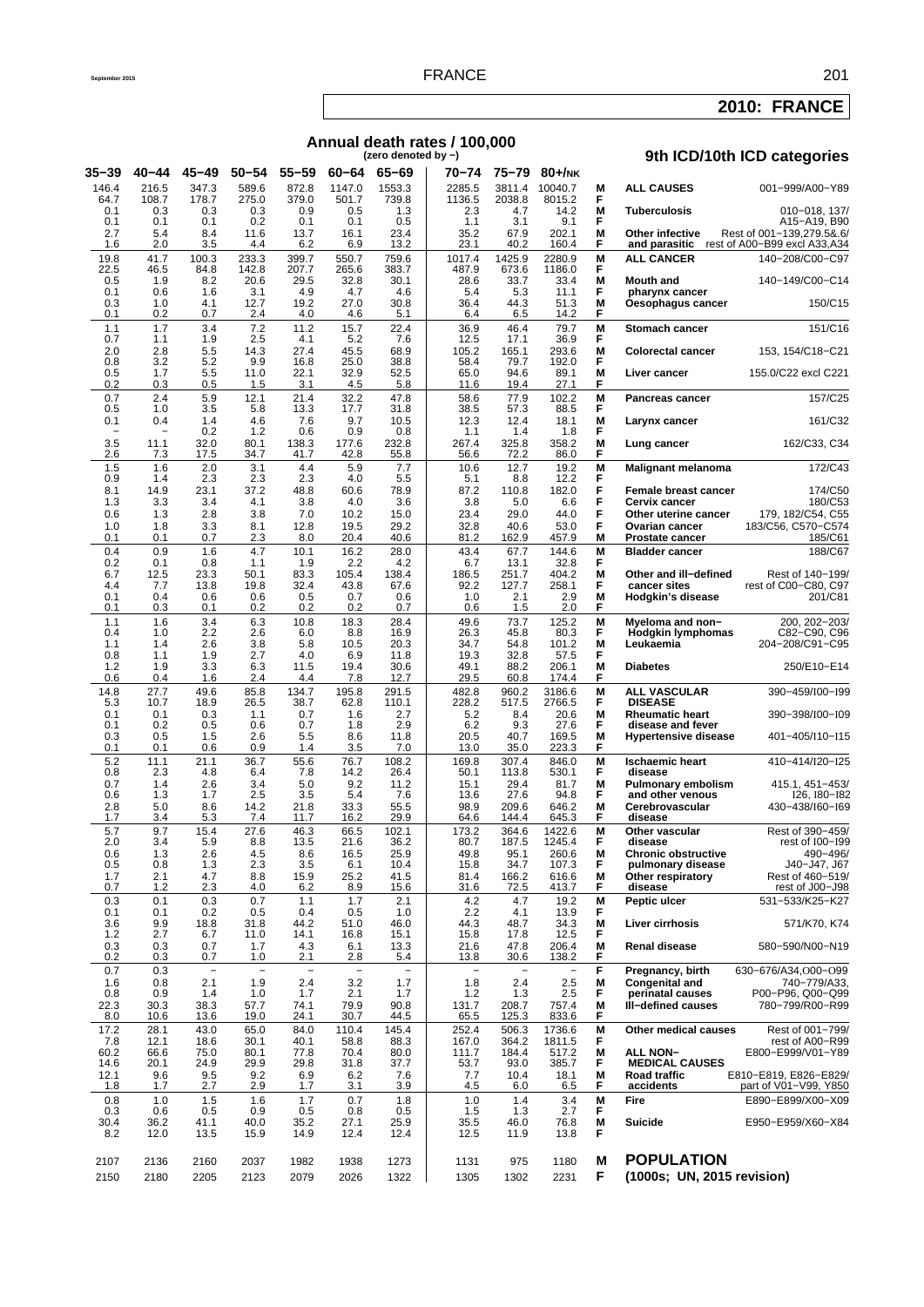### **GERMANY: 2010**

|                                                 |        |                  | No. of deaths<br>(Source: WHO) |                 | <b>Standardised rates</b> | (defined overleaf) |                |                                                      |                                                      | Annual death rates / 100,000                         | (zero denoted by -)                        |                                                      |                                 |                   |
|-------------------------------------------------|--------|------------------|--------------------------------|-----------------|---------------------------|--------------------|----------------|------------------------------------------------------|------------------------------------------------------|------------------------------------------------------|--------------------------------------------|------------------------------------------------------|---------------------------------|-------------------|
|                                                 |        | All ages         | $0 - 34$                       | 35–69           | All ages                  | $0 - 34$           | $35 - 69$      | $0 - 4$                                              | 5–9                                                  |                                                      |                                            | 10-14 15-19 20-24 25-29                              |                                 | $30 - 34$         |
| <b>ALL CAUSES</b>                               | M<br>F | 409022<br>449746 | 7376                           | 123552<br>65779 | 696.4<br>461.1            | 48.3<br>27.6       | 710.2          | 90.7<br>76.9                                         | 9.4<br>8.2                                           | 10.9<br>7.5                                          | 35.4<br>18.3                               | 52.9<br>22.3                                         | 62.8                            | 76.0<br>34.8      |
| <b>Tuberculosis</b>                             | Μ      | 225              | 3863<br>2                      | 80              | 0.4                       | 0.0                | 368.4<br>0.4   |                                                      |                                                      |                                                      |                                            |                                                      | 25.4                            | 0.1               |
| Other infective                                 | F<br>М | 125<br>6972      | 3<br>118                       | 17<br>2052      | 0.1<br>11.9               | 0.0<br>0.8         | 0.1<br>11.5    | 2.0                                                  | 0.3                                                  | 0.2                                                  | 0.1<br>0.6                                 | 0.2                                                  | 0.1<br>0.9                      | 1.3               |
| and parasitic<br><b>ALL CANCER</b>              | F<br>M | 8074<br>118208   | 76<br>714                      | 1089<br>44746   | 8.2<br>202.6              | 0.6<br>4.5         | 6.1<br>263.2   | 2.0<br>1.9                                           | 0.3<br>2.1                                           | 0.1<br>2.2                                           | 0.3<br>3.7                                 | 0.2<br>4.5                                           | 0.4<br>6.3                      | 0.8<br>10.7       |
|                                                 | F      | 100691           | 628                            | 32608           | 130.8                     | 4.1                | 182.9          | 1.9                                                  | 2.1                                                  | 1.6                                                  | 2.5                                        | 3.0                                                  | 6.2                             | 11.2              |
| <b>Mouth and</b><br>pharynx cancer              | Μ<br>F | 3816<br>1204     | 11<br>9                        | 2595<br>600     | 7.3<br>1.8                | 0.1<br>0.1         | 14.6<br>3.3    |                                                      | $\overline{\phantom{0}}$                             |                                                      |                                            | 0.1<br>0.1                                           | 0.1<br>0.2                      | 0.3<br>0.1        |
| Oesophagus cancer                               | М<br>F | 3837<br>1142     | 10<br>1                        | 2098<br>454     | 7.0<br>1.6                | 0.1<br>0.0         | 12.1<br>2.6    | $\overline{\phantom{0}}$<br>$\overline{a}$           | $\overline{\phantom{0}}$<br>$\overline{a}$           | $\overline{a}$                                       | $\overline{ }$                             | $\overline{\phantom{0}}$                             | 0.1<br>$\overline{\phantom{0}}$ | 0.3<br>0.0        |
| <b>Stomach cancer</b>                           | M<br>F | 5777<br>4400     | 20<br>20                       | 2132            | 9.9<br>5.2                | 0.1<br>0.1         | 12.3           | $\overline{\phantom{0}}$<br>$\overline{a}$           | -<br>$\overline{a}$                                  | $\overline{\phantom{0}}$                             | -<br>$\overline{a}$                        | 0.0<br>0.1                                           | 0.3<br>0.3                      | 0.5               |
| <b>Colorectal cancer</b>                        | M      | 13489            | 29                             | 1120<br>4554    | 22.7                      | 0.2                | 6.2<br>27.0    | $\overline{\phantom{0}}$                             | $\overline{\phantom{0}}$                             | $\overline{\phantom{0}}$                             | 0.1                                        | 0.2                                                  | 0.3                             | 0.5<br>0.7        |
| Liver cancer                                    | F<br>М | 12510<br>3779    | 34<br>16                       | 2721<br>1501    | 14.2<br>6.5               | 0.2<br>0.1         | 15.4<br>9.0    | 0.1                                                  | 0.1<br>0.1                                           |                                                      | 0.1                                        | 0.1<br>0.0                                           | 0.4<br>0.2                      | 1.0<br>0.3        |
| <b>Pancreas cancer</b>                          | F<br>M | 1429<br>7538     | 10<br>11                       | 354<br>3141     | 1.7<br>13.0               | 0.1<br>0.1         | 2.0<br>18.6    | 0.1                                                  | $\overline{\phantom{0}}$                             | 0.1                                                  | 0.1<br>$\overline{\phantom{0}}$            | 0.0                                                  | 0.2<br>0.2                      | 0.1<br>0.2        |
|                                                 | F      | 7950             | 10                             | 2138            | 9.8                       | 0.1                | 12.2           | $\overline{\phantom{a}}$                             | $\overline{a}$                                       |                                                      | 0.1                                        |                                                      | 0.0                             | 0.3               |
| Larynx cancer                                   | М<br>F | 1261<br>188      | 1<br>$\overline{2}$            | 668<br>89       | 2.3<br>0.3                | 0.0<br>0.0         | 3.9<br>0.5     | $\overline{\phantom{0}}$<br>$\overline{\phantom{0}}$ | $\overline{\phantom{0}}$<br>$\overline{\phantom{0}}$ | $\overline{\phantom{0}}$                             | -<br>$\overline{\phantom{0}}$              | $\overline{\phantom{0}}$                             | $\overline{\phantom{0}}$<br>0.0 | 0.0<br>0.0        |
| Lung cancer                                     | М<br>F | 29381<br>13627   | 29<br>20                       | 12895<br>6391   | 51.1<br>20.3              | 0.2<br>0.1         | 76.5<br>36.1   | 0.2<br>0.1                                           | $\overline{\phantom{0}}$<br>$\overline{\phantom{0}}$ | $\overline{\phantom{0}}$                             | 0.1<br>0.1                                 | 0.2                                                  | 0.3<br>0.2                      | 0.5<br>0.6        |
| Malignant melanoma                              | M      | 1568             | 25                             | 720             | 2.8                       | 0.1                | 4.0            | $\overline{\phantom{0}}$<br>$\overline{\phantom{0}}$ | $\overline{a}$                                       | $\overline{a}$                                       | 0.1                                        | 0.1                                                  | 0.3                             | 0.6               |
| <b>Female breast cancer</b>                     | F<br>F | 1143<br>17466    | 21<br>87                       | 455<br>7020     | 1.6<br>24.5               | 0.1<br>0.5         | 2.4<br>38.8    | $\overline{\phantom{0}}$                             | $\overline{\phantom{0}}$<br>$\overline{\phantom{0}}$ | $\overline{\phantom{0}}$<br>$\overline{\phantom{0}}$ | 0.1                                        | 0.1<br>0.1                                           | 0.3<br>0.6                      | 0.5<br>3.0        |
| Cervix cancer<br>Other uterine cancer           | F<br>F | 1524<br>2433     | 29<br>2                        | 873<br>712      | 2.6<br>3.0                | 0.2<br>0.0         | 4.6<br>4.1     | $\overline{\phantom{0}}$<br>$\overline{\phantom{0}}$ | $\overline{\phantom{0}}$<br>$\overline{\phantom{0}}$ | $\overline{\phantom{0}}$<br>$\overline{\phantom{0}}$ | -<br>$\overline{a}$                        | 0.1                                                  | 0.3<br>$\overline{\phantom{0}}$ | 0.9<br>0.1        |
| <b>Ovarian cancer</b>                           | F      | 5718             | 25                             | 2110            | 7.8                       | 0.2                | 11.8           | 0.1                                                  | $\overline{a}$                                       | $\overline{a}$                                       | 0.1                                        | 0.1                                                  | 0.3                             | 0.4               |
| <b>Prostate cancer</b><br><b>Bladder cancer</b> | Μ<br>М | 12676<br>3631    | 3<br>$\overline{2}$            | 2185<br>801     | 20.0<br>5.8               | 0.0<br>0.0         | 13.7<br>4.8    | $\overline{\phantom{0}}$                             | $\overline{\phantom{0}}$<br>-                        | $\overline{a}$                                       |                                            | 0.0                                                  | $\overline{\phantom{0}}$        | 0.1<br>0.1        |
| Other and ill-defined                           | F<br>M | 1885<br>22189    | 4<br>395                       | 287<br>8537     | 1.9<br>38.6               | 0.0<br>2.5         | 1.6<br>49.6    | $\overline{\phantom{0}}$<br>1.3                      | $\overline{\phantom{0}}$<br>1.7                      | $\overline{\phantom{0}}$<br>1.5                      | $\overline{\phantom{0}}$<br>1.9            | $\overline{\phantom{0}}$<br>2.3                      | 0.2<br>3.4                      | 5.6               |
| cancer sites                                    | F      | 19774            | 231                            | 5446            | 24.6                      | 1.5                | 30.7           | 1.1                                                  | 1.1                                                  | 1.1                                                  | 1.2                                        | 1.4                                                  | 2.2                             | 2.6               |
| Hodgkin's disease                               | Μ<br>F | 169<br>147       | 10<br>9                        | 70<br>40        | 0.3<br>0.2                | 0.1<br>0.1         | 0.4<br>0.2     | $\overline{\phantom{a}}$                             | 0.1                                                  |                                                      | 0.1<br>0.1                                 | 0.1                                                  | 0.1<br>0.0                      | 0.2<br>0.2        |
| Myeloma and non-<br>Hodgkin lymphomas           | M<br>F | 5154<br>4846     | 41<br>22                       | 1700<br>1051    | 8.7<br>5.6                | 0.3<br>0.1         | 10.0<br>6.1    | $\overline{\phantom{0}}$<br>0.1                      | 0.1<br>0.1                                           | 0.1<br>$\overline{\phantom{0}}$                      | 0.5<br>0.1                                 | 0.4<br>0.1                                           | 0.2<br>0.3                      | 0.5<br>0.2        |
| Leukaemia                                       | M      | 3943             | 111                            | 1149            | 6.7                       | 0.7                | 6.8            | 0.4                                                  | 0.2                                                  | 0.6                                                  | 0.9                                        | 1.2                                                  | 0.8                             | 0.8               |
| <b>Diabetes</b>                                 | F<br>M | 3305<br>9579     | 92<br>45                       | 747<br>2426     | 4.0<br>15.8               | 0.6<br>0.3         | 4.2<br>14.2    | 0.4<br>$\overline{\phantom{0}}$                      | 0.7<br>0.1                                           | 0.4                                                  | 0.7<br>0.1                                 | 0.7<br>0.3                                           | 0.7<br>0.4                      | 0.7<br>0.9        |
| <b>ALL VASCULAR</b>                             | F<br>М | 13552<br>149471  | 18<br>456                      | 1007<br>32819   | 12.3<br>242.8             | 0.1<br>2.8         | 5.8<br>191.3   | $\overline{\phantom{0}}$<br>1.3                      | 0.6                                                  | 1.0                                                  | 0.1<br>1.8                                 | 0.1<br>3.1                                           | 0.3<br>4.5                      | 0.3<br>7.3        |
| <b>DISEASE</b>                                  | F      | 203218           | 292                            | 11965           | 175.6                     | 1.9                | 68.0           | 2.3                                                  | 0.6                                                  | 0.4                                                  | 1.5                                        | 2.2                                                  | 2.8                             | 3.8               |
| <b>Rheumatic heart</b><br>disease and fever     | M<br>F | 753<br>1584      | 1<br>4                         | 132<br>83       | 1.2<br>1.4                | 0.0<br>0.0         | 0.8<br>0.5     | 0.1                                                  | $\overline{\phantom{0}}$<br>$\overline{\phantom{0}}$ |                                                      |                                            | 0.1                                                  | $\overline{\phantom{0}}$        | 0.1               |
| Hypertensive disease                            | Μ<br>F | 9447<br>22819    | 11<br>5                        | 1424<br>659     | 15.0<br>18.3              | 0.1<br>0.0         | 8.3<br>3.8     | $\overline{\phantom{a}}$<br>0.1                      | $\overline{\phantom{0}}$<br>-                        | 0.1                                                  | $\overline{\phantom{0}}$                   | 0.1                                                  | 0.0<br>0.0                      | 0.3<br>0.1        |
| <b>Ischaemic heart</b><br>disease               | M<br>F | 67403<br>65723   | 80<br>23                       | 16474<br>4314   | 110.1<br>57.6             | 0.5<br>0.1         | 96.0<br>24.8   | 0.1<br>$\overline{\phantom{0}}$                      | $\overline{\phantom{0}}$<br>$\overline{\phantom{0}}$ | 0.1<br>$\overline{\phantom{0}}$                      | $\overline{\phantom{0}}$                   | 0.5<br>0.2                                           | 0.7<br>0.4                      | 2.1<br>0.4        |
| Pulmonary embolism                              | Μ      | 3885             | 37                             | 1422            | 6.7                       | 0.2                | 8.1            | $\overline{\phantom{0}}$                             | $\overline{\phantom{0}}$                             | 0.1                                                  | 0.1                                        | 0.3                                                  | 0.4                             | 0.6               |
| and other venous<br>Cerebrovascular             | F<br>Μ | 5881<br>23576    | 54<br>84                       | 893<br>4270     | 6.1<br>37.7               | 0.3<br>0.5         | 4.9<br>25.1    | $\overline{\phantom{0}}$<br>0.2                      | 0.1<br>0.3                                           | $\overline{\phantom{0}}$<br>0.3                      | 0.2<br>0.3                                 | 0.8<br>0.5                                           | 0.5<br>0.8                      | 0.8<br>1.2        |
| disease<br>Other vascular                       | F<br>M | 37974<br>44407   | 63<br>243                      | 2500<br>9097    | 33.5<br>72.0              | 0.4<br>1.5         | 14.0<br>53.0   | 0.4<br>1.1                                           | 0.3                                                  | 0.2<br>0.5                                           | 0.3<br>1.4                                 | 0.3<br>1.7                                           | 0.7<br>2.6                      | 1.0<br>3.1        |
| disease                                         | F      | 69237            | 143                            | 3516            | 58.6                      | 1.0                | 20.1           | 1.7                                                  | 0.5                                                  | 0.3                                                  | 0.9                                        | 0.8                                                  | 1.2                             | 1.4               |
| <b>Chronic obstructive</b><br>pulmonary disease | Μ<br>F | 16448<br>12749   | 28<br>21                       | 3611<br>2267    | 26.5<br>13.6              | 0.2<br>0.1         | 22.0<br>13.2   | 0.1<br>$\overline{ }$                                | 0.1<br>0.1                                           | 0.1<br>0.1                                           | 0.1<br>0.1                                 | 0.2<br>0.3                                           | 0.2<br>0.1                      | 0.5<br>0.2        |
| Other respiratory<br>disease                    | Μ<br>F | 15561<br>15757   | 104<br>60                      | 2518<br>1156    | 24.8<br>14.2              | 0.7<br>0.4         | 15.0<br>6.5    | 1.5<br>0.5                                           | 0.1<br>0.3                                           | 0.4                                                  | 0.7<br>0.3                                 | 0.8<br>0.3                                           | 0.7<br>0.3                      | 1.1<br>0.7        |
| Peptic ulcer                                    | M      | 1226             | 4                              | 321             | 2.0                       | 0.0                | 1.9            | -                                                    | $\overline{\phantom{0}}$                             | $\overline{\phantom{0}}$                             | 0.1                                        | 0.0                                                  | 0.1                             | $\qquad \qquad -$ |
| Liver cirrhosis                                 | F<br>M | 1637<br>9529     | 1<br>84                        | 161<br>6465     | 1.5<br>18.4               | 0.0<br>0.5         | 0.9<br>35.2    | $\overline{a}$<br>0.1                                | 0.1<br>0.1                                           | $\overline{\phantom{0}}$<br>$\overline{\phantom{0}}$ | $\overline{\phantom{0}}$<br>$\overline{a}$ | $\overline{\phantom{0}}$<br>$\overline{\phantom{a}}$ | $\overline{\phantom{0}}$<br>1.0 | 2.5               |
| <b>Renal disease</b>                            | F<br>M | 4758<br>6607     | 26<br>16                       | 2796<br>872     | 7.9<br>10.4               | 0.2<br>0.1         | 15.2<br>5.2    | 0.1                                                  | -<br>0.1                                             | $\overline{\phantom{0}}$<br>0.1                      | 0.1<br>0.1                                 | 0.1<br>0.0                                           | 0.2<br>0.1                      | 0.8<br>0.2        |
|                                                 | F      | 8600             | 11                             | 463             | 7.5                       | 0.1                | 2.7            |                                                      |                                                      |                                                      |                                            | 0.1                                                  | 0.2                             | 0.1               |
| Pregnancy, birth<br><b>Congenital and</b>       | F<br>М | 37<br>1470       | 27<br>1155                     | 10<br>270       | 0.1<br>5.8                | 0.2<br>9.4         | 0.1<br>1.4     | $\overline{\phantom{0}}$<br>59.8                     | $\overline{\phantom{0}}$<br>0.8                      | $\overline{\phantom{0}}$<br>1.1                      | 0.1<br>1.1                                 | 0.2<br>1.0                                           | 0.4<br>0.9                      | 0.4<br>0.8        |
| perinatal causes<br>III-defined causes          | F<br>Μ | 1294<br>12655    | 959<br>535                     | 256<br>6519     | 5.2<br>24.1               | 8.2<br>3.7         | 1.4<br>35.8    | 53.3<br>10.7                                         | 1.0<br>0.5                                           | 0.8<br>0.4                                           | 0.6<br>1.7                                 | 0.9<br>2.0                                           | 0.6<br>3.9                      | 0.5<br>6.5        |
|                                                 | F      | 10961            | 248                            | 2420            | 12.8                      | 1.8                | 13.2           | 6.8                                                  | 0.3                                                  | 0.2                                                  | 1.1                                        | 1.0                                                  | 1.7                             | 1.9               |
| Other medical causes                            | M<br>F | 40884<br>55168   | 946<br>494                     | 11691<br>6486   | 69.8<br>53.9              | 6.1<br>3.4         | 65.1<br>36.0   | 7.6<br>5.8                                           | 1.7<br>1.7                                           | 2.2<br>2.1                                           | 3.7<br>2.1                                 | 6.1<br>3.1                                           | 7.8<br>4.0                      | 13.4<br>5.1       |
| ALL NON–                                        | M      | 20187            | 3169                           | 9162            | 41.1                      | 19.3               | 48.0           | 5.5                                                  | 2.9                                                  | 3.5                                                  | 21.7                                       | 34.7                                                 | 36.0                            | 30.8              |
| <b>MEDICAL CAUSES</b><br>Road traffic           | F<br>M | 13125<br>2589    | 999<br>976                     | 3078<br>1112    | 17.2<br>6.1               | 6.5<br>5.9         | 16.2<br>5.7    | 4.4<br>1.0                                           | 1.7<br>0.6                                           | 2.0<br>1.1                                           | 9.5<br>9.8                                 | 10.9<br>13.4                                         | 8.1<br>9.3                      | 9.0<br>6.2        |
| accidents<br>Fire                               | F<br>M | 967<br>226       | 363<br>23                      | 315<br>135      | 2.1<br>0.5                | 2.4<br>0.1         | 1.6<br>0.7     | 1.0<br>0.2                                           | 0.6<br>0.1                                           | 1.1<br>0.2                                           | 5.2<br>0.2                                 | 4.6<br>0.1                                           | 2.2<br>0.3                      | 1.9<br>0.0        |
|                                                 | F      | 147              | 8                              | 54              | 0.2                       | 0.1                | 0.3            | 0.2                                                  | $\overline{a}$                                       | $\overline{a}$                                       | 0.1                                        | 0.0                                                  | 0.0                             | 0.1               |
| <b>Suicide</b>                                  | М<br>F | 7465<br>2556     | 1231<br>315                    | 4326<br>1417    | 15.8<br>4.8               | 7.3<br>1.9         | 22.3<br>7.3    | -<br>$\overline{\phantom{0}}$                        | 0.1<br>-                                             | 1.0<br>0.3                                           | 6.6<br>2.2                                 | 13.4<br>3.6                                          | 15.8<br>3.3                     | 14.4<br>4.2       |
| <b>POPULATION:</b>                              |        |                  |                                | M=male          |                           |                    |                |                                                      |                                                      |                                                      |                                            |                                                      |                                 |                   |
| (1000s; UN, 2015 revision)                      |        |                  |                                | F=female        | 39412<br>41023            | 15062<br>14485     | 19510<br>19424 | 1715<br>1625                                         | 1843<br>1749                                         | 2025<br>1920                                         | 2154<br>2059                               | 2471<br>2400                                         | 2526<br>2456                    | 2329<br>2276      |
|                                                 |        |                  |                                |                 |                           |                    |                |                                                      |                                                      |                                                      |                                            |                                                      |                                 |                   |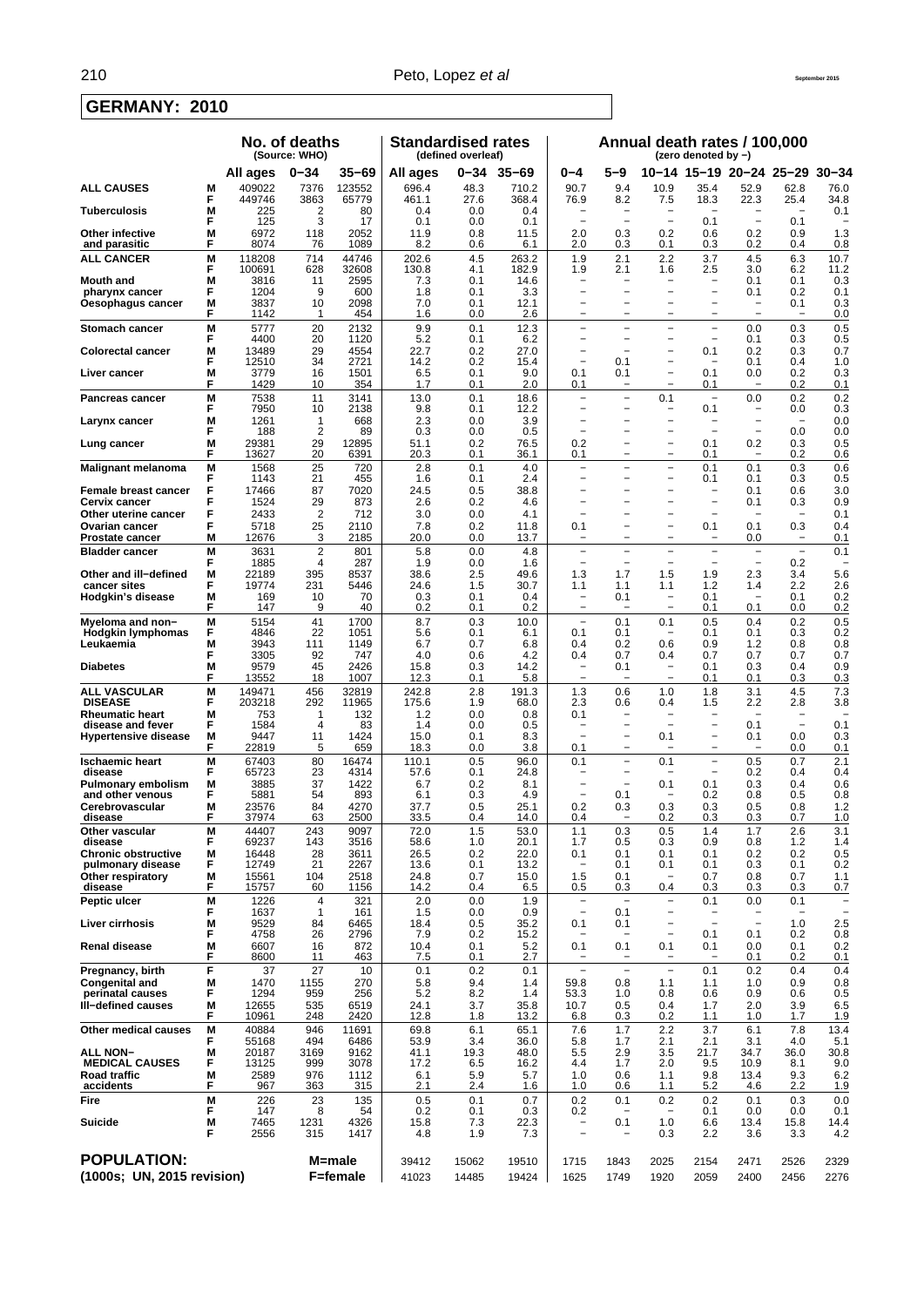### **2010: GERMANY**

#### **(zero denoted by −) 9th ICD/10th ICD categories**

## **Annual death rates / 100,000**

| 35–39       | 40–44        | $45 - 49$                       | $50 - 54$                       | $55 - 59$     | 60–64         | $65 - 69$                       | 70–74          | 75–79          | 80+/NK           |        |                                               |                                            |
|-------------|--------------|---------------------------------|---------------------------------|---------------|---------------|---------------------------------|----------------|----------------|------------------|--------|-----------------------------------------------|--------------------------------------------|
| 111.1       | 163.3        | 291.4                           | 505.3                           | 824.9         | 1236.2        | 1839.2                          | 2817.7         | 4994.1         | 11379.4          | M      | <b>ALL CAUSES</b>                             | 001-999/A00-Y89                            |
| 56.3<br>0.2 | 91.4<br>0.2  | 162.3<br>0.4                    | 272.7<br>0.6                    | 419.2<br>0.3  | 647.2<br>0.5  | 929.3<br>0.8                    | 1476.7<br>1.1  | 3016.0<br>2.4  | 10334.0<br>6.7   | F<br>Μ | <b>Tuberculosis</b>                           | $010 - 018, 137/$                          |
| 0.1<br>3.0  | 0.0<br>4.3   | 0.1<br>6.3                      | 0.1<br>9.1                      | 0.1<br>12.8   | 0.1<br>17.7   | 0.2<br>27.5                     | 0.4<br>44.0    | 1.7<br>92.3    | 2.3<br>198.3     | F<br>M | Other infective                               | A15-A19, B90<br>Rest of 001-139,279.5&.6/  |
| 1.5         | 1.5          | 2.8                             | 4.6                             | 5.8           | 10.3          | 16.2                            | 25.6           | 63.5           | 183.7            | F      | and parasitic                                 | rest of A00-B99 excl A33,A34               |
| 18.5        | 30.8         | 75.2                            | 166.6                           | 308.6         | 497.3         | 745.2                           | 1030.7         | 1519.1         | 2276.1           | M      | <b>ALL CANCER</b>                             | 140-208/C00-C97                            |
| 23.3<br>0.7 | 40.1<br>1.8  | 78.2<br>6.5                     | 137.7<br>15.2                   | 220.9<br>22.0 | 336.0<br>28.1 | 444.4<br>28.1                   | 581.6<br>25.9  | 861.2<br>23.7  | 1339.6<br>24.8   | F<br>Μ | <b>Mouth and</b>                              | 140-149/C00-C14                            |
| 0.3         | 0.6          | 1.4                             | 3.4                             | 4.9           | 5.9           | 6.9                             | 5.6            | 8.0            | 11.2             | F      | pharynx cancer                                |                                            |
| 0.5<br>0.1  | 1.1<br>0.1   | 4.6<br>0.8                      | 9.3<br>1.6                      | 17.1<br>2.8   | 24.3<br>6.5   | 28.1<br>6.4                     | 33.0<br>7.2    | 38.0<br>8.6    | 38.1<br>12.5     | Μ<br>F | Oesophagus cancer                             | 150/C15                                    |
| 1.4         | 2.3          | 4.7                             | 8.6                             | 14.6          | 23.8          | 31.0                            | 46.6           | 77.3           | 119.7            | M      | Stomach cancer                                | 151/C16                                    |
| 1.1<br>1.6  | 1.9<br>2.9   | 2.8<br>7.8                      | 5.5<br>14.6                     | 7.2<br>30.3   | 10.8<br>50.9  | 14.3<br>80.5                    | 21.8<br>120.5  | 36.8<br>186.0  | 73.6<br>288.1    | F<br>M | <b>Colorectal cancer</b>                      | 153, 154/C18-C21                           |
| 1.7         | 3.1          | 5.8                             | 10.2                            | 16.7          | 29.0          | 41.4                            | 67.5           | 104.8          | 221.2            | F      |                                               |                                            |
| 0.2<br>0.1  | 0.5<br>0.3   | 1.5<br>0.4                      | 5.6<br>1.4                      | 10.2<br>2.6   | 17.6<br>3.5   | 27.1<br>5.9                     | 40.0<br>8.8    | 50.3<br>13.8   | 54.5<br>21.4     | M<br>F | Liver cancer                                  | 155.0/C22 excl C221                        |
| 1.1         | 2.1          | 4.9                             | 10.9                            | 22.2          | 36.5          | 52.1                            | 71.3           | 96.0           | 117.5            | M      | <b>Pancreas cancer</b>                        | 157/C25                                    |
| 0.4<br>0.0  | 1.3<br>0.3   | 3.6<br>1.2                      | 7.2<br>3.3                      | 15.1<br>5.3   | 22.9<br>7.4   | 35.1<br>9.7                     | 53.3<br>9.6    | 82.6<br>12.7   | 107.0<br>16.1    | F<br>M | Larynx cancer                                 | 161/C32                                    |
| 0.0         | 0.1          | 0.1                             | 0.6                             | 0.8           | 0.7           | 1.2                             | 1.3            | 1.0            | 1.6              | F      |                                               |                                            |
| 2.2<br>1.9  | 4.7<br>4.8   | 16.8<br>12.5                    | 48.3<br>29.9                    | 94.5<br>48.8  | 146.8<br>73.5 | 222.0<br>81.3                   | 271.9<br>81.0  | 378.0<br>109.8 | 416.2<br>115.2   | Μ<br>F | Lung cancer                                   | 162/C33, C34                               |
| 1.2         | 1.4          | 2.3                             | 3.4                             | 4.3           | 6.9           | 8.9                             | 12.1           | 17.8           | 24.5             | M      | <b>Malignant melanoma</b>                     | 172/C43                                    |
| 1.0<br>7.8  | 1.4<br>11.7  | 1.9<br>22.0                     | 2.1<br>31.7                     | 3.0<br>47.8   | 3.4<br>67.0   | 4.4<br>83.3                     | 5.9<br>100.5   | 7.6<br>126.6   | 13.7<br>198.9    | F<br>F | Female breast cancer                          | 174/C50                                    |
| 1.9         | 2.9          | 4.3                             | 5.3                             | 5.6           | 6.1           | 5.7                             | 6.7            | 8.1            | 11.1             | F      | Cervix cancer                                 | 180/C53                                    |
| 0.3         | 0.4          | 1.2                             | 2.1                             | 5.0           | 7.1           | 12.5                            | 16.2<br>39.4   | 21.9           | 32.9<br>59.5     | F<br>F | Other uterine cancer                          | 179, 182/C54, C55                          |
| 1.2<br>0.0  | 2.1<br>0.0   | 5.1<br>1.0                      | 9.2<br>3.2                      | 14.5<br>9.8   | 21.4<br>26.0  | 29.5<br>55.5                    | 101.5          | 51.9<br>187.8  | 437.6            | M      | <b>Ovarian cancer</b><br>Prostate cancer      | 183/C56, C570-C574<br>185/C61              |
| 0.1         | 0.2          | 1.2                             | 2.4                             | 4.7           | 9.0           | 16.0                            | 27.1           | 52.4           | 116.7            | M      | <b>Bladder cancer</b>                         | 188/C67                                    |
| 0.1<br>7.3  | 0.2<br>9.9   | 0.5<br>17.0                     | 1.1<br>32.8                     | 1.5<br>57.2   | 3.1<br>89.5   | 4.9<br>133.4                    | 7.5<br>189.0   | 15.9<br>269.6  | 40.1<br>419.9    | F<br>M | Other and ill-defined                         | Rest of 140-199/                           |
| 4.0         | 7.2          | 12.2                            | 21.4                            | 34.2          | 55.2          | 80.4                            | 110.4          | 177.3          | 291.9            | F      | cancer sites                                  | rest of C00-C80, C97                       |
| 0.2<br>0.1  | 0.2<br>0.1   | 0.3<br>0.1                      | 0.2<br>0.3                      | 0.3<br>0.1    | 0.5<br>0.3    | 0.9<br>0.5                      | 1.2<br>0.6     | 2.1<br>1.6     | 2.7<br>1.9       | M<br>F | Hodgkin's disease                             | 201/C81                                    |
| 1.2         | 1.8          | 3.2                             | 4.9                             | 10.4          | 18.6          | 30.0                            | 47.1           | 70.9           | 109.3            | M      | Myeloma and non-                              | 200, 202-203/                              |
| 0.4         | 0.8          | 1.8                             | 2.9                             | 5.7           | 12.0          | 18.8                            | 29.8           | 53.3           | 74.2             | F<br>M | <b>Hodgkin lymphomas</b>                      | C82-C90, C96                               |
| 0.8<br>0.8  | 1.4<br>1.1   | 2.3<br>1.7                      | 4.0<br>2.2                      | 5.8<br>4.5    | 11.4<br>7.4   | 21.7<br>12.0                    | 33.8<br>18.1   | 56.7<br>31.6   | 90.3<br>51.8     | F      | Leukaemia                                     | 204-208/C91-C95                            |
| 1.5         | 2.6<br>0.7   | 4.7                             | 8.4<br>3.4                      | 17.0          | 26.3<br>11.1  | 38.6                            | 69.3<br>41.9   | 132.3          | 290.7<br>346.6   | M<br>F | <b>Diabetes</b>                               | 250/E10-E14                                |
| 0.5<br>16.5 | 32.9         | 1.4<br>66.0                     | 124.5                           | 5.4<br>214.5  | 337.0         | 18.1<br>547.9                   | 938.8          | 99.7<br>1920.2 | 5317.7           | M      | <b>ALL VASCULAR</b>                           | 390-459/100-199                            |
| 7.9         | 12.9         | 23.7                            | 40.7                            | 69.1          | 117.0         | 204.7                           | 451.1          | 1188.0         | 5660.3           | F      | <b>DISEASE</b>                                |                                            |
| 0.1<br>0.1  | 0.3<br>0.1   | 0.2<br>0.1                      | 0.6<br>0.2                      | 0.8<br>0.2    | 1.4<br>1.0    | 1.9<br>1.7                      | 4.9<br>4.5     | 11.5<br>12.4   | 27.4<br>41.5     | M<br>F | <b>Rheumatic heart</b><br>disease and fever   | 390-398/100-109                            |
| 0.6         | 1.2          | 2.6                             | 5.2                             | 9.3           | 14.3          | 25.2                            | 46.7           | 107.3          | 421.7            | M      | <b>Hypertensive disease</b>                   | 401-405/I10-I15                            |
| 0.1<br>5.6  | 0.5<br>14.8  | 1.0<br>33.1                     | 2.0<br>64.2                     | 3.8<br>111.7  | 6.5<br>172.0  | 12.7<br>270.8                   | 34.1<br>456.7  | 101.3<br>891.2 | 695.9<br>2200.2  | F<br>M | <b>Ischaemic heart</b>                        | 410-414/I20-I25                            |
| 1.5         | 3.1          | 6.8                             | 13.8                            | 25.0          | 45.7          | 77.8                            | 165.8          | 420.4          | 1776.8           | F      | disease                                       |                                            |
| 1.5<br>1.3  | 2.0<br>1.7   | 4.0<br>3.2                      | 5.7<br>3.1                      | 10.3<br>5.0   | 13.7<br>6.5   | 19.5<br>13.5                    | 25.6<br>22.8   | 48.4<br>45.9   | 92.8<br>126.7    | M<br>F | <b>Pulmonary embolism</b><br>and other venous | 415.1, 451-453/<br>I26, I80-I82            |
| 2.2         | 4.2          | 8.5                             | 13.6                            | 24.6          | 42.2          | 80.6                            | 148.4          | 328.8          | 880.2            | Μ      | Cerebrovascular                               | 430-438/160-169                            |
| 2.4         | 3.5          | 6.7                             | 9.9                             | 14.3          | 21.7          | 39.2                            | 93.5           | 249.6          | 1022.6           | F      | disease                                       |                                            |
| 6.5<br>2.5  | 10.2<br>3.9  | 17.7<br>6.0                     | 35.2<br>11.7                    | 57.9<br>20.9  | 93.5<br>35.6  | 149.9<br>59.8                   | 256.5<br>130.4 | 533.0<br>358.4 | 1695.6<br>1996.8 | M<br>F | Other vascular<br>disease                     | Rest of 390-459/<br>rest of I00-I99        |
| 0.5         | 1.3          | 3.7                             | 8.5                             | 20.8          | 42.1          | 76.9                            | 124.8          | 244.7          | 518.0            | M<br>F | <b>Chronic obstructive</b>                    | 490-496/<br>J40-J47, J67                   |
| 0.5<br>1.8  | 1.1<br>2.2   | 2.5<br>4.0                      | 6.2<br>7.6                      | 13.5<br>13.5  | 28.0<br>26.3  | 40.7<br>49.4                    | 55.7<br>97.9   | 112.5<br>203.8 | 252.4<br>613.1   | Μ      | pulmonary disease<br>Other respiratory        | Rest of 460-519/                           |
| 0.9         | 1.4          | 2.6                             | 4.1                             | 6.5           | 9.4           | 20.8                            | 41.6           | 100.9          | 417.9            | F      | disease                                       | rest of J00-J98                            |
| 0.4<br>0.1  | 0.2<br>0.1   | 0.7<br>0.3                      | 1.6<br>0.5                      | 2.0<br>1.3    | 3.2<br>1.2    | 5.0<br>2.9                      | 8.1<br>4.8     | 16.0<br>9.3    | 38.9<br>42.4     | M<br>F | Peptic ulcer                                  | 531-533/K25-K27                            |
| 5.9         | 13.6         | 23.2                            | 36.4                            | 52.3          | 58.1          | 57.0                            | 63.5           | 62.7           | 57.1             | M      | Liver cirrhosis                               | 571/K70, K74                               |
| 2.2<br>0.6  | 5.3<br>0.5   | 9.8<br>1.0                      | 16.3<br>2.6                     | 20.8<br>4.6   | 26.9<br>10.0  | 24.9<br>17.6                    | 25.3<br>38.7   | 27.8<br>85.2   | 28.6<br>283.5    | F<br>Μ | Renal disease                                 | 580-590/N00-N19                            |
| 0.3         | 0.4          | 0.6                             | 1.3                             | 2.0           | 4.8           | 9.3                             | 22.7           | 61.6           | 230.8            | F      |                                               |                                            |
| 0.3<br>0.9  | 0.1<br>1.0   | $\overline{\phantom{0}}$<br>0.8 | $\overline{\phantom{0}}$<br>1.9 | 2.0           | 2.0           | $\overline{\phantom{0}}$<br>1.5 | 1.0            | 0.9            | 0.8              | F<br>Μ | Pregnancy, birth<br><b>Congenital and</b>     | 630-676/A34,O00-O99<br>740-779/A33,        |
| 0.7         | 0.8          | 1.0                             | 1.5                             | 2.4           | 1.8           | 1.3                             | 0.8            | 1.1            | 1.4              | F      | perinatal causes                              | P00-P96, Q00-Q99                           |
| 9.6<br>2.9  | 13.9<br>5.7  | 23.8<br>7.6                     | 34.7<br>11.6                    | 45.0<br>14.8  | 59.7<br>22.5  | 63.5<br>27.6                    | 75.2<br>37.0   | 102.0<br>60.3  | 196.9<br>224.5   | Μ<br>F | <b>III-defined causes</b>                     | 780-799/R00-R99                            |
| 17.1        | 22.8         | 38.5                            | 54.7                            | 78.8          | 99.5          | 144.4                           | 239.9          | 476.2          | 1263.9           | M      | Other medical causes                          | Rest of 001-799/                           |
| 6.3         | 11.0         | 17.6                            | 27.5                            | 39.2          | 58.4          | 92.3                            | 153.4          | 355.6          | 1357.7           | F      |                                               | rest of A00-R99                            |
| 34.5<br>8.9 | 37.1<br>10.3 | 42.9<br>14.2                    | 48.4<br>17.3                    | 52.7<br>17.5  | 56.5<br>19.7  | 64.0<br>25.8                    | 84.7<br>34.8   | 136.2<br>72.9  | 317.8<br>245.6   | Μ<br>F | <b>ALL NON-</b><br><b>MEDICAL CAUSES</b>      | E800-E999/V01-Y89                          |
| 6.3         | 4.7          | 6.5                             | 5.8                             | 5.4           | 5.5           | 5.7                             | 7.6            | 9.8            | 15.4             | Μ      | <b>Road traffic</b>                           | E810-E819, E826-E829/                      |
| 1.1<br>0.2  | 1.4<br>0.4   | 1.6<br>0.7                      | 2.0<br>0.8                      | 1.9<br>1.0    | 1.6<br>0.8    | 1.8<br>1.0                      | 2.7<br>1.1     | 4.6<br>1.7     | 5.0<br>1.7       | F<br>M | accidents<br>Fire                             | part of V01–V99, Y850<br>E890-E899/X00-X09 |
| 0.1         | 0.1          | 0.4                             | 0.2                             | 0.4           | 0.3           | 0.5                             | 0.7            | 0.7            | 2.0              | F      |                                               |                                            |
| 16.5<br>3.9 | 19.8<br>5.8  | 21.4<br>7.3                     | 24.6<br>8.8                     | 24.9<br>7.9   | 24.3<br>7.6   | 24.4<br>9.9                     | 28.6<br>9.2    | 36.6<br>10.6   | 60.3<br>14.4     | Μ<br>F | Suicide                                       | E950-E959/X60-X84                          |
|             |              |                                 |                                 |               |               |                                 |                |                |                  |        |                                               |                                            |
| 2412        | 3415         | 3544                            | 3129                            | 2651          | 2139          | 2221                            | 2212           | 1306           | 1323             | Μ      | <b>POPULATION</b>                             |                                            |
| 2393        | 3329         | 3428                            | 3047                            | 2643          | 2186          | 2398                            | 2587           | 1720           | 2807             | F      | (1000s; UN, 2015 revision)                    |                                            |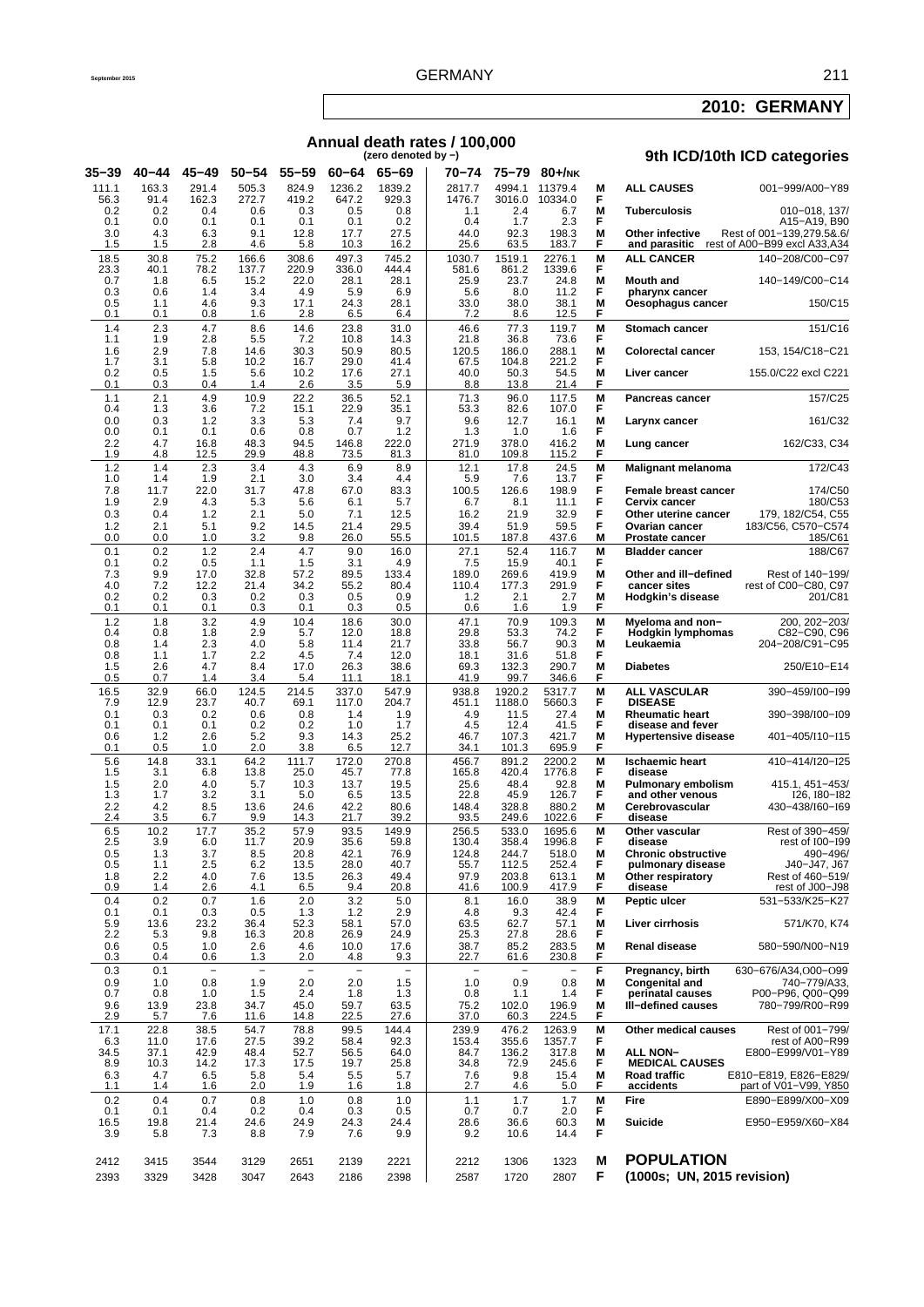## **GREECE: 2010**

| $0 - 34$<br>35–69<br>$0 - 34$<br>$5 - 9$<br>10-14 15-19 20-24 25-29<br>$30 - 34$<br>All ages<br>All ages<br>$35 - 69$<br>$0 - 4$<br>14288<br><b>ALL CAUSES</b><br>56480<br>1689<br>664.0<br>67.4<br>663.7<br>96.9<br>12.0<br>11.3<br>55.2<br>84.0<br>100.8<br>111.5<br>Μ<br>52604<br>418.1<br>33.1<br>F<br>680<br>6713<br>30.9<br>293.2<br>86.9<br>9.2<br>10.9<br>21.3<br>29.8<br>25.1<br><b>Tuberculosis</b><br>M<br>50<br>25<br>0.7<br>0.0<br>1.0<br>0.2<br>1<br>F<br>21<br>0.2<br>4<br>0.2<br>1.8<br>M<br>465<br>96<br>5.4<br>0.9<br>4.2<br>0.9<br>1.4<br>Other infective<br>24<br>2.1<br>0.4<br>4.2<br>0.2<br>and parasitic<br>F<br>540<br>11<br>47<br>0.5<br>2.1<br>2.6<br>0.4<br>0.3<br>0.3<br>$\overline{a}$<br>$\overline{\phantom{0}}$<br><b>ALL CANCER</b><br>M<br>16407<br>158<br>5504<br>202.2<br>6.4<br>262.6<br>3.5<br>5.1<br>8.0<br>10.7<br>4.4<br>6.7<br>6.6<br>F<br>10752<br>134<br>3379<br>108.4<br>5.5<br>146.5<br>4.4<br>3.0<br>2.3<br>4.2<br>5.1<br>8.3<br>11.5<br><b>Mouth and</b><br>M<br>173<br>6<br>77<br>2.3<br>0.2<br>3.5<br>0.3<br>0.7<br>0.5<br>F<br>0.9<br>1.3<br>86<br>30<br>0.0<br>0.3<br>pharynx cancer<br>1<br>0.5<br>M<br>168<br>2<br>77<br>2.2<br>0.1<br>3.6<br>Oesophagus cancer<br>-<br>F<br>48<br>12<br>0.5<br>0.5<br>$\qquad \qquad -$<br>$\overline{a}$<br>$\overline{\phantom{0}}$<br>-<br>$\overline{\phantom{0}}$<br>-<br>$\overline{\phantom{0}}$<br>M<br>767<br>1<br>252<br>9.4<br>0.0<br>11.9<br>0.2<br><b>Stomach cancer</b><br>$\qquad \qquad -$<br>$\overline{\phantom{a}}$<br>-<br>$\overline{\phantom{0}}$<br>-<br>0.7<br>F<br>492<br>5<br>127<br>4.6<br>0.2<br>5.5<br>0.5<br>$\overline{a}$<br>M<br>1314<br>3<br>15.3<br>0.7<br><b>Colorectal cancer</b><br>351<br>0.1<br>16.8<br>$\overline{\phantom{0}}$<br>$\overline{\phantom{0}}$<br>-<br>$\overline{\phantom{0}}$<br>-<br>$\overline{\phantom{0}}$<br>0.8<br>F<br>1064<br>241<br>9.6<br>0.2<br>10.6<br>4<br>0.4<br>M<br>210<br>83<br>2.7<br>4.0<br>Liver cancer<br>F<br>88<br>0.0<br>0.3<br>1<br>16<br>0.8<br>0.7<br>Μ<br>729<br>1<br>300<br>9.4<br>0.0<br>0.2<br>14.2<br><b>Pancreas cancer</b><br>$\overline{\phantom{0}}$<br>$\overline{\phantom{0}}$<br>$\qquad \qquad -$<br>$\overline{\phantom{0}}$<br>$\overline{\phantom{0}}$<br>$\overline{\phantom{0}}$<br>F<br>730<br>2<br>172<br>6.8<br>0.1<br>7.7<br>$\overline{\phantom{0}}$<br>0.5<br>$\overline{\phantom{0}}$<br>300<br>122<br>3.9<br>0.2<br>M<br>1<br>0.0<br>5.8<br>Larynx cancer<br>$\overline{\phantom{0}}$<br>-<br>$\overline{\phantom{0}}$<br>-<br>$\overline{\phantom{0}}$<br>7<br>0.3<br>F<br>29<br>0.3<br>$\overline{\phantom{0}}$<br>9<br>0.9<br>M<br>2216<br>68.4<br>0.3<br>106.5<br>0.7<br>0.3<br>0.5<br>5263<br>Lung cancer<br>-<br>-<br>F<br>1144<br>525<br>13.1<br>23.1<br>0.3<br>10<br>0.4<br>0.6<br>0.3<br>1.4<br>Μ<br>115<br>3<br>1.7<br>0.1<br>2.8<br>0.7<br><b>Malignant melanoma</b><br>66<br>$\overline{\phantom{0}}$<br>$\overline{\phantom{0}}$<br>$\overline{\phantom{0}}$<br>$\overline{\phantom{0}}$<br>$\overline{\phantom{0}}$<br>3<br>0.5<br>F<br>87<br>37<br>1.0<br>0.1<br>1.5<br>0.2<br>$\overline{\phantom{a}}$<br>$\overline{a}$<br>$\overline{a}$<br>$\overline{a}$<br>F<br>2028<br>19<br>21.9<br>3.4<br><b>Female breast cancer</b><br>784<br>0.7<br>33.3<br>0.4<br>1.0<br>-<br>$\overline{\phantom{0}}$<br>—<br>$\overline{\phantom{0}}$<br>F<br>2.3<br>0.2<br>Cervix cancer<br>174<br>2<br>106<br>0.1<br>4.4<br>0.3<br>-<br>$\overline{\phantom{0}}$<br>-<br>$\overline{\phantom{0}}$<br>F<br>304<br>0.2<br>Other uterine cancer<br>1<br>108<br>3.1<br>0.0<br>4.7<br>$\overline{\phantom{0}}$<br>-<br>$\overline{\phantom{0}}$<br>$\overline{\phantom{0}}$<br>$\overline{\phantom{0}}$<br>$\overline{\phantom{0}}$<br>F<br>490<br>217<br>5.7<br>9.3<br>0.3<br><b>Ovarian cancer</b><br>5<br>0.2<br>0.3<br>0.7<br>$\overline{a}$<br>-<br>1558<br>128<br>15.6<br><b>Prostate cancer</b><br>Μ<br>6.6<br>$\overline{\phantom{a}}$<br>$\overline{a}$<br>-<br>$\overline{\phantom{0}}$<br>$\equiv$<br>M<br>850<br>178<br>9.4<br>8.8<br><b>Bladder cancer</b><br>$\overline{a}$<br>$\overline{a}$<br>$\overline{\phantom{0}}$<br>$\overline{\phantom{0}}$<br>$\overline{\phantom{0}}$<br>—<br>0.3<br>F<br>181<br>1<br>22<br>1.4<br>0.0<br>1.0<br>$\overline{\phantom{a}}$<br>$\overline{\phantom{0}}$<br>$\overline{\phantom{0}}$<br>$\overline{\phantom{0}}$<br>$\overline{\phantom{0}}$<br>2.2<br>5.3<br>Other and ill-defined<br>Μ<br>48.1<br>3.3<br>2.7<br>5.1<br>3836<br>85<br>1341<br>3.5<br>63.2<br>2.1<br>3.7<br>2.2<br>F<br>51<br>2.2<br>2.3<br>2.3<br>2.5<br>cancer sites<br>2985<br>789<br>28.7<br>2.3<br>34.5<br>1.8<br>2.9<br>2.0<br>0.7<br>Hodgkin's disease<br>M<br>133<br>7<br>42<br>1.7<br>0.3<br>0.9<br>0.2<br>$\overline{\phantom{0}}$<br>99<br>6<br>23<br>1.0<br>F<br>1.0<br>0.2<br>1.0<br>0.6<br>5<br>Μ<br>347<br>111<br>4.2<br>0.2<br>5.2<br>0.4<br>0.7<br>0.2<br>0.2<br>Myeloma and non-<br>$\overline{\phantom{0}}$<br>F<br>276<br>2.6<br>0.5<br>Hodgkin lymphomas<br>3<br>76<br>0.1<br>3.4<br>0.4<br>$\overline{\phantom{0}}$<br>$\overline{\phantom{0}}$<br>$\overline{\phantom{0}}$<br>$\overline{\phantom{0}}$<br>M<br>7.9<br>1.8<br>2.3<br>2.4<br>0.7<br>Leukaemia<br>644<br>35<br>160<br>1.6<br>7.5<br>0.7<br>1.8<br>1.1<br>20<br>4.2<br>0.9<br>F<br>447<br>87<br>0.9<br>3.8<br>0.8<br>1.8<br>1.3<br>0.5<br>1.1<br>$\overline{\phantom{0}}$<br>M<br>5<br>6.2<br>0.7<br><b>Diabetes</b><br>529<br>144<br>0.2<br>6.9<br>0.3<br>0.3<br>$\overline{\phantom{0}}$<br>F<br>546<br>3<br>70<br>3.2<br>0.2<br>4.4<br>0.1<br>0.6<br>$\overline{a}$<br><b>ALL VASCULAR</b><br>M<br>22413<br>167<br>4866<br>250.0<br>5.8<br>226.4<br>0.4<br>1.0<br>6.0<br>14.0<br>19.4<br>$\overline{\phantom{0}}$<br>$\overline{\phantom{0}}$<br>F<br>25293<br>4.8<br><b>DISEASE</b><br>44<br>1675<br>177.7<br>1.7<br>74.7<br>0.4<br>3.5<br>3.1<br>$\overline{a}$<br>$\overline{\phantom{0}}$<br>$\overline{\phantom{0}}$<br>Μ<br><b>Rheumatic heart</b><br>0.0<br>2<br>$\overline{\phantom{0}}$<br>-<br>-<br>$\overline{2}$<br>0.0<br>F<br>disease and fever<br>$\overline{\phantom{0}}$<br>Μ<br>723<br>7.5<br>4.7<br><b>Hypertensive disease</b><br>1<br>93<br>0.0<br>0.3<br>$\overline{a}$<br>$\overline{\phantom{0}}$<br>$\overline{\phantom{0}}$<br>-<br>0.2<br>842<br>39<br>1.8<br>F<br>5.8<br>0.0<br>$\overline{a}$<br>-1<br>M<br>7066<br>93<br>2891<br>91.2<br>3.2<br>130.7<br>6.0<br>13.2<br><b>Ischaemic heart</b><br>3.0<br>$\overline{\phantom{0}}$<br>35.1<br>30.2<br>disease<br>F<br>4266<br>17<br>700<br>0.7<br>1.6<br>1.6<br>1.4<br>$\overline{\phantom{0}}$<br>$\overline{\phantom{0}}$<br>$\overline{\phantom{0}}$<br>-<br>0.9<br><b>Pulmonary embolism</b><br>M<br>287<br>10<br>79<br>3.4<br>0.3<br>3.4<br>1.4<br>-<br>-<br>74<br>3.8<br>0.3<br>F<br>461<br>2<br>3.1<br>0.3<br>and other venous<br>0.1<br>Μ<br>64.9<br>1.2<br>3.4<br>Cerebrovascular<br>6238<br>32<br>818<br>1.1<br>39.2<br>0.4<br>0.3<br>2.7<br>$\overline{\phantom{0}}$<br>$\overline{\phantom{0}}$<br>1.9<br>F<br>8672<br>13<br>427<br>59.4<br>0.5<br>19.1<br>0.4<br>0.6<br>0.5<br>disease<br>Other vascular<br>Μ<br>8097<br>31<br>985<br>83.0<br>1.1<br>48.4<br>0.7<br>1.5<br>3.9<br>1.8<br>F<br>1.2<br>disease<br>11050<br>11<br>435<br>73.7<br>0.4<br>20.4<br>0.9<br>0.8<br>$\overline{\phantom{0}}$<br>$\overline{\phantom{0}}$<br><b>Chronic obstructive</b><br>Μ<br>1411<br>14.4<br>0.3<br>0.5<br>3<br>166<br>0.1<br>8.2<br>$\overline{\phantom{0}}$<br>$\overline{\phantom{0}}$<br>$\overline{\phantom{0}}$<br>$\overline{\phantom{0}}$<br>$\overline{2}$<br>1002<br>7.1<br>2.8<br>0.3<br>F<br>62<br>0.4<br>pulmonary disease<br>0.1<br>-<br>$\overline{\phantom{0}}$<br>4.8<br>3.2<br>3.9<br>Other respiratory<br>Μ<br>3907<br>50<br>597<br>41.6<br>1.9<br>28.2<br>1.0<br>0.3<br>4021<br>30<br>29.2<br>13.9<br>3.3<br>1.1<br>0.7<br>1.3<br>1.2<br>disease<br>F<br>318<br>1.4<br>0.4<br>1.6<br>Peptic ulcer<br>M<br>200<br>$\overline{2}$<br>40<br>2.2<br>0.1<br>1.8<br>0.5<br>$\qquad \qquad -$<br>$\overline{\phantom{0}}$<br>$\overline{\phantom{0}}$<br>$\overline{\phantom{0}}$<br>$\overline{\phantom{0}}$<br>F<br>174<br>1.3<br>1<br>16<br>0.1<br>0.7<br>0.4<br>—<br>$\overline{\phantom{0}}$<br>$\overline{\phantom{0}}$<br>$\overline{\phantom{0}}$<br>$\overline{\phantom{0}}$<br>$\overline{\phantom{0}}$<br>0.2<br>0.9<br>Liver cirrhosis<br>Μ<br>581<br>7<br>344<br>8.5<br>0.3<br>0.3<br>15.2<br>0.4<br>$\overline{\phantom{0}}$<br>$\overline{a}$<br>2<br>0.2<br>F<br>185<br>52<br>1.8<br>0.3<br>0.1<br>2.1<br>-<br>—<br>$\qquad \qquad$<br>$\qquad \qquad -$<br>M<br>2<br>864<br>0.2<br><b>Renal disease</b><br>123<br>9.1<br>0.1<br>5.9<br>0.3<br>$\overline{\phantom{0}}$<br>$\qquad \qquad -$<br>$\overline{\phantom{a}}$<br>$\overline{\phantom{0}}$<br>F<br>852<br>3<br>0.2<br>84<br>6.4<br>0.1<br>3.9<br>0.7<br>$\overline{\phantom{0}}$<br>-<br>$\overline{a}$<br>F<br>3<br>0.2<br>6<br>3<br>0.1<br>0.1<br>0.3<br>0.3<br>Pregnancy, birth<br>0.1<br>$\qquad \qquad -$<br>$\overline{\phantom{a}}$<br>$\overline{\phantom{0}}$<br>$\overline{\phantom{0}}$<br>M<br>232<br>6.5<br>2.9<br>2.3<br><b>Congenital and</b><br>232<br>11.6<br>75.1<br>1.1<br>$\qquad \qquad -$<br>$\overline{a}$<br>F<br>209<br>209<br>perinatal causes<br>6.1<br>10.9<br>69.6<br>1.1<br>3.0<br>2.8<br>$\overline{a}$<br>$\overline{a}$<br>$\overline{\phantom{0}}$<br>2.7<br>Μ<br>4486<br>54<br>2.2<br>2.7<br>3.9<br>III-defined causes<br>553<br>46.4<br>26.3<br>3.2<br>0.4<br>2.3<br>$\overline{\phantom{0}}$<br>F<br>40.9<br>0.4<br>5928<br>25<br>332<br>1.0<br>15.1<br>0.4<br>0.7<br>1.9<br>0.8<br>2.9<br>$\overline{\phantom{0}}$<br>0.7<br>Other medical causes<br>Μ<br>2144<br>91<br>25.8<br>3.6<br>25.6<br>3.5<br>1.1<br>3.7<br>5.1<br>2.9<br>8.2<br>567<br>F<br>2312<br>49<br>394<br>19.9<br>2.1<br>2.6<br>3.2<br>2.3<br>2.9<br>16.8<br>1.8<br>1.1<br>1.1<br><b>ALL NON-</b><br>M<br>893<br>1263<br>44.9<br>34.1<br>51.5<br>3.3<br>66.2<br>61.0<br>2791<br>6.0<br>3.3<br>37.5<br>61.7<br><b>MEDICAL CAUSES</b><br>F<br>763<br>164<br>277<br>10.4<br>7.1<br>11.1<br>3.7<br>1.9<br>3.4<br>10.1<br>13.3<br>8.6<br>8.6<br>M<br>443<br>482<br>18.9<br>3.5<br>1.5<br>2.2<br>25.1<br>37.3<br>32.1<br>20.8<br><b>Road traffic</b><br>1120<br>17.5<br>19.6<br>F<br>accidents<br>282<br>89<br>119<br>4.5<br>4.0<br>4.7<br>1.8<br>1.1<br>2.3<br>8.9<br>3.6<br>2.2<br>8.4<br>M<br>53<br>5<br>28<br>0.8<br>0.7<br>0.2<br>Fire<br>0.2<br>1.1<br>0.3<br>$\overline{\phantom{0}}$<br>$\overline{\phantom{0}}$<br>$\overline{\phantom{0}}$<br>$\overline{\phantom{0}}$<br>F<br>0.2<br>36<br>3<br>0.3<br>0.1<br>0.2<br>0.4<br>0.3<br>5<br>$\qquad \qquad -$<br>$\overline{\phantom{0}}$<br>$\qquad \qquad$<br>M<br><b>Suicide</b><br>336<br>5.3<br>2.4<br>8.0<br>1.3<br>3.3<br>4.3<br>68<br>196<br>8.0<br>$\overline{a}$<br>—<br>F<br>41<br>10<br>22<br>0.6<br>0.4<br>0.9<br>0.7<br>0.6<br>0.8<br>0.7<br>$\overline{\phantom{0}}$<br>$\overline{\phantom{0}}$<br><b>POPULATION:</b><br>M=male<br>5483.6<br>2316.4<br>2474.1<br>275.2<br>284.8<br>274.1<br>298.7<br>332.2<br>413.7<br>437.6<br>(1000s; UN, 2015 revision)<br>F=female<br>5693.9<br>2204.9<br>2572.0<br>272.9<br>262.2<br>265.0<br>385.9<br>417.4<br>286.2<br>315.3 |  | No. of deaths<br>(Source: WHO) | <b>Standardised rates</b> | (defined overleaf) |  | Annual death rates / 100,000 | (zero denoted by -) |  |  |
|----------------------------------------------------------------------------------------------------------------------------------------------------------------------------------------------------------------------------------------------------------------------------------------------------------------------------------------------------------------------------------------------------------------------------------------------------------------------------------------------------------------------------------------------------------------------------------------------------------------------------------------------------------------------------------------------------------------------------------------------------------------------------------------------------------------------------------------------------------------------------------------------------------------------------------------------------------------------------------------------------------------------------------------------------------------------------------------------------------------------------------------------------------------------------------------------------------------------------------------------------------------------------------------------------------------------------------------------------------------------------------------------------------------------------------------------------------------------------------------------------------------------------------------------------------------------------------------------------------------------------------------------------------------------------------------------------------------------------------------------------------------------------------------------------------------------------------------------------------------------------------------------------------------------------------------------------------------------------------------------------------------------------------------------------------------------------------------------------------------------------------------------------------------------------------------------------------------------------------------------------------------------------------------------------------------------------------------------------------------------------------------------------------------------------------------------------------------------------------------------------------------------------------------------------------------------------------------------------------------------------------------------------------------------------------------------------------------------------------------------------------------------------------------------------------------------------------------------------------------------------------------------------------------------------------------------------------------------------------------------------------------------------------------------------------------------------------------------------------------------------------------------------------------------------------------------------------------------------------------------------------------------------------------------------------------------------------------------------------------------------------------------------------------------------------------------------------------------------------------------------------------------------------------------------------------------------------------------------------------------------------------------------------------------------------------------------------------------------------------------------------------------------------------------------------------------------------------------------------------------------------------------------------------------------------------------------------------------------------------------------------------------------------------------------------------------------------------------------------------------------------------------------------------------------------------------------------------------------------------------------------------------------------------------------------------------------------------------------------------------------------------------------------------------------------------------------------------------------------------------------------------------------------------------------------------------------------------------------------------------------------------------------------------------------------------------------------------------------------------------------------------------------------------------------------------------------------------------------------------------------------------------------------------------------------------------------------------------------------------------------------------------------------------------------------------------------------------------------------------------------------------------------------------------------------------------------------------------------------------------------------------------------------------------------------------------------------------------------------------------------------------------------------------------------------------------------------------------------------------------------------------------------------------------------------------------------------------------------------------------------------------------------------------------------------------------------------------------------------------------------------------------------------------------------------------------------------------------------------------------------------------------------------------------------------------------------------------------------------------------------------------------------------------------------------------------------------------------------------------------------------------------------------------------------------------------------------------------------------------------------------------------------------------------------------------------------------------------------------------------------------------------------------------------------------------------------------------------------------------------------------------------------------------------------------------------------------------------------------------------------------------------------------------------------------------------------------------------------------------------------------------------------------------------------------------------------------------------------------------------------------------------------------------------------------------------------------------------------------------------------------------------------------------------------------------------------------------------------------------------------------------------------------------------------------------------------------------------------------------------------------------------------------------------------------------------------------------------------------------------------------------------------------------------------------------------------------------------------------------------------------------------------------------------------------------------------------------------------------------------------------------------------------------------------------------------------------------------------------------------------------------------------------------------------------------------------------------------------------------------------------------------------------------------------------------------------------------------------------------------------------------------------------------------------------------------------------------------------------------------------------------------------------------------------------------------------------------------------------------------------------------------------------------------------------------------------------------------------------------------------------------------------------------------------------------------------------------------------------------------------------------------------------------------------------------------------------------------------------------------------------------------------------------------------------------------------------------------------------------------------------------------------------------------------------------------------------------------------------------------------------------------------------------------------------------------------------------------------------------------------------------------------------------------------------------------------------------------------------------------------------------------------------------------------------------------------------------------------------------------------------------------------------------------------------------------------------------------------------------------------------------------------------------------------------------------------------------------------------------------------------------------------------------------------------------------------------------------------------------------------------------------------------------------------------------------------------------------------------------------------------------------------------------------------------------------------------------------------------------------------------------------------------------------------------------------------------------------------------------------------------------------------------------------------------------------------------------------------------------------------------------------------------------------------------------------------------------------------------------------------------------------------------------------------------------------------------------------------------------------------------------------------------------------------------------------------------------------------------------------------------------------------------------------------------------------------------------------------------------------------------------------------------------------------------------------------------------------------------------------------------------------------------------------------------------------------------------------------------------------------------------------------------------------------------------------------------------------------------------------------------------------------------------------------------------------------------------------------------------------------------------------------------------------------------------------------------------------------------|--|--------------------------------|---------------------------|--------------------|--|------------------------------|---------------------|--|--|
|                                                                                                                                                                                                                                                                                                                                                                                                                                                                                                                                                                                                                                                                                                                                                                                                                                                                                                                                                                                                                                                                                                                                                                                                                                                                                                                                                                                                                                                                                                                                                                                                                                                                                                                                                                                                                                                                                                                                                                                                                                                                                                                                                                                                                                                                                                                                                                                                                                                                                                                                                                                                                                                                                                                                                                                                                                                                                                                                                                                                                                                                                                                                                                                                                                                                                                                                                                                                                                                                                                                                                                                                                                                                                                                                                                                                                                                                                                                                                                                                                                                                                                                                                                                                                                                                                                                                                                                                                                                                                                                                                                                                                                                                                                                                                                                                                                                                                                                                                                                                                                                                                                                                                                                                                                                                                                                                                                                                                                                                                                                                                                                                                                                                                                                                                                                                                                                                                                                                                                                                                                                                                                                                                                                                                                                                                                                                                                                                                                                                                                                                                                                                                                                                                                                                                                                                                                                                                                                                                                                                                                                                                                                                                                                                                                                                                                                                                                                                                                                                                                                                                                                                                                                                                                                                                                                                                                                                                                                                                                                                                                                                                                                                                                                                                                                                                                                                                                                                                                                                                                                                                                                                                                                                                                                                                                                                                                                                                                                                                                                                                                                                                                                                                                                                                                                                                                                                                                                                                                                                                                                                                                                                                                                                                                                                                                                                                                                                                                                                                                                                                                                                                                                                                                                                                                                                                                                                                                                                                                                                                                                                                                                                                                                                                                                                                                                                                                                                                                                                                                                                                                                                                                                                                                                                                                  |  |                                |                           |                    |  |                              |                     |  |  |
|                                                                                                                                                                                                                                                                                                                                                                                                                                                                                                                                                                                                                                                                                                                                                                                                                                                                                                                                                                                                                                                                                                                                                                                                                                                                                                                                                                                                                                                                                                                                                                                                                                                                                                                                                                                                                                                                                                                                                                                                                                                                                                                                                                                                                                                                                                                                                                                                                                                                                                                                                                                                                                                                                                                                                                                                                                                                                                                                                                                                                                                                                                                                                                                                                                                                                                                                                                                                                                                                                                                                                                                                                                                                                                                                                                                                                                                                                                                                                                                                                                                                                                                                                                                                                                                                                                                                                                                                                                                                                                                                                                                                                                                                                                                                                                                                                                                                                                                                                                                                                                                                                                                                                                                                                                                                                                                                                                                                                                                                                                                                                                                                                                                                                                                                                                                                                                                                                                                                                                                                                                                                                                                                                                                                                                                                                                                                                                                                                                                                                                                                                                                                                                                                                                                                                                                                                                                                                                                                                                                                                                                                                                                                                                                                                                                                                                                                                                                                                                                                                                                                                                                                                                                                                                                                                                                                                                                                                                                                                                                                                                                                                                                                                                                                                                                                                                                                                                                                                                                                                                                                                                                                                                                                                                                                                                                                                                                                                                                                                                                                                                                                                                                                                                                                                                                                                                                                                                                                                                                                                                                                                                                                                                                                                                                                                                                                                                                                                                                                                                                                                                                                                                                                                                                                                                                                                                                                                                                                                                                                                                                                                                                                                                                                                                                                                                                                                                                                                                                                                                                                                                                                                                                                                                                                                                  |  |                                |                           |                    |  |                              |                     |  |  |
|                                                                                                                                                                                                                                                                                                                                                                                                                                                                                                                                                                                                                                                                                                                                                                                                                                                                                                                                                                                                                                                                                                                                                                                                                                                                                                                                                                                                                                                                                                                                                                                                                                                                                                                                                                                                                                                                                                                                                                                                                                                                                                                                                                                                                                                                                                                                                                                                                                                                                                                                                                                                                                                                                                                                                                                                                                                                                                                                                                                                                                                                                                                                                                                                                                                                                                                                                                                                                                                                                                                                                                                                                                                                                                                                                                                                                                                                                                                                                                                                                                                                                                                                                                                                                                                                                                                                                                                                                                                                                                                                                                                                                                                                                                                                                                                                                                                                                                                                                                                                                                                                                                                                                                                                                                                                                                                                                                                                                                                                                                                                                                                                                                                                                                                                                                                                                                                                                                                                                                                                                                                                                                                                                                                                                                                                                                                                                                                                                                                                                                                                                                                                                                                                                                                                                                                                                                                                                                                                                                                                                                                                                                                                                                                                                                                                                                                                                                                                                                                                                                                                                                                                                                                                                                                                                                                                                                                                                                                                                                                                                                                                                                                                                                                                                                                                                                                                                                                                                                                                                                                                                                                                                                                                                                                                                                                                                                                                                                                                                                                                                                                                                                                                                                                                                                                                                                                                                                                                                                                                                                                                                                                                                                                                                                                                                                                                                                                                                                                                                                                                                                                                                                                                                                                                                                                                                                                                                                                                                                                                                                                                                                                                                                                                                                                                                                                                                                                                                                                                                                                                                                                                                                                                                                                                                                  |  |                                |                           |                    |  |                              |                     |  |  |
|                                                                                                                                                                                                                                                                                                                                                                                                                                                                                                                                                                                                                                                                                                                                                                                                                                                                                                                                                                                                                                                                                                                                                                                                                                                                                                                                                                                                                                                                                                                                                                                                                                                                                                                                                                                                                                                                                                                                                                                                                                                                                                                                                                                                                                                                                                                                                                                                                                                                                                                                                                                                                                                                                                                                                                                                                                                                                                                                                                                                                                                                                                                                                                                                                                                                                                                                                                                                                                                                                                                                                                                                                                                                                                                                                                                                                                                                                                                                                                                                                                                                                                                                                                                                                                                                                                                                                                                                                                                                                                                                                                                                                                                                                                                                                                                                                                                                                                                                                                                                                                                                                                                                                                                                                                                                                                                                                                                                                                                                                                                                                                                                                                                                                                                                                                                                                                                                                                                                                                                                                                                                                                                                                                                                                                                                                                                                                                                                                                                                                                                                                                                                                                                                                                                                                                                                                                                                                                                                                                                                                                                                                                                                                                                                                                                                                                                                                                                                                                                                                                                                                                                                                                                                                                                                                                                                                                                                                                                                                                                                                                                                                                                                                                                                                                                                                                                                                                                                                                                                                                                                                                                                                                                                                                                                                                                                                                                                                                                                                                                                                                                                                                                                                                                                                                                                                                                                                                                                                                                                                                                                                                                                                                                                                                                                                                                                                                                                                                                                                                                                                                                                                                                                                                                                                                                                                                                                                                                                                                                                                                                                                                                                                                                                                                                                                                                                                                                                                                                                                                                                                                                                                                                                                                                                                                  |  |                                |                           |                    |  |                              |                     |  |  |
|                                                                                                                                                                                                                                                                                                                                                                                                                                                                                                                                                                                                                                                                                                                                                                                                                                                                                                                                                                                                                                                                                                                                                                                                                                                                                                                                                                                                                                                                                                                                                                                                                                                                                                                                                                                                                                                                                                                                                                                                                                                                                                                                                                                                                                                                                                                                                                                                                                                                                                                                                                                                                                                                                                                                                                                                                                                                                                                                                                                                                                                                                                                                                                                                                                                                                                                                                                                                                                                                                                                                                                                                                                                                                                                                                                                                                                                                                                                                                                                                                                                                                                                                                                                                                                                                                                                                                                                                                                                                                                                                                                                                                                                                                                                                                                                                                                                                                                                                                                                                                                                                                                                                                                                                                                                                                                                                                                                                                                                                                                                                                                                                                                                                                                                                                                                                                                                                                                                                                                                                                                                                                                                                                                                                                                                                                                                                                                                                                                                                                                                                                                                                                                                                                                                                                                                                                                                                                                                                                                                                                                                                                                                                                                                                                                                                                                                                                                                                                                                                                                                                                                                                                                                                                                                                                                                                                                                                                                                                                                                                                                                                                                                                                                                                                                                                                                                                                                                                                                                                                                                                                                                                                                                                                                                                                                                                                                                                                                                                                                                                                                                                                                                                                                                                                                                                                                                                                                                                                                                                                                                                                                                                                                                                                                                                                                                                                                                                                                                                                                                                                                                                                                                                                                                                                                                                                                                                                                                                                                                                                                                                                                                                                                                                                                                                                                                                                                                                                                                                                                                                                                                                                                                                                                                                                                  |  |                                |                           |                    |  |                              |                     |  |  |
|                                                                                                                                                                                                                                                                                                                                                                                                                                                                                                                                                                                                                                                                                                                                                                                                                                                                                                                                                                                                                                                                                                                                                                                                                                                                                                                                                                                                                                                                                                                                                                                                                                                                                                                                                                                                                                                                                                                                                                                                                                                                                                                                                                                                                                                                                                                                                                                                                                                                                                                                                                                                                                                                                                                                                                                                                                                                                                                                                                                                                                                                                                                                                                                                                                                                                                                                                                                                                                                                                                                                                                                                                                                                                                                                                                                                                                                                                                                                                                                                                                                                                                                                                                                                                                                                                                                                                                                                                                                                                                                                                                                                                                                                                                                                                                                                                                                                                                                                                                                                                                                                                                                                                                                                                                                                                                                                                                                                                                                                                                                                                                                                                                                                                                                                                                                                                                                                                                                                                                                                                                                                                                                                                                                                                                                                                                                                                                                                                                                                                                                                                                                                                                                                                                                                                                                                                                                                                                                                                                                                                                                                                                                                                                                                                                                                                                                                                                                                                                                                                                                                                                                                                                                                                                                                                                                                                                                                                                                                                                                                                                                                                                                                                                                                                                                                                                                                                                                                                                                                                                                                                                                                                                                                                                                                                                                                                                                                                                                                                                                                                                                                                                                                                                                                                                                                                                                                                                                                                                                                                                                                                                                                                                                                                                                                                                                                                                                                                                                                                                                                                                                                                                                                                                                                                                                                                                                                                                                                                                                                                                                                                                                                                                                                                                                                                                                                                                                                                                                                                                                                                                                                                                                                                                                                                                  |  |                                |                           |                    |  |                              |                     |  |  |
|                                                                                                                                                                                                                                                                                                                                                                                                                                                                                                                                                                                                                                                                                                                                                                                                                                                                                                                                                                                                                                                                                                                                                                                                                                                                                                                                                                                                                                                                                                                                                                                                                                                                                                                                                                                                                                                                                                                                                                                                                                                                                                                                                                                                                                                                                                                                                                                                                                                                                                                                                                                                                                                                                                                                                                                                                                                                                                                                                                                                                                                                                                                                                                                                                                                                                                                                                                                                                                                                                                                                                                                                                                                                                                                                                                                                                                                                                                                                                                                                                                                                                                                                                                                                                                                                                                                                                                                                                                                                                                                                                                                                                                                                                                                                                                                                                                                                                                                                                                                                                                                                                                                                                                                                                                                                                                                                                                                                                                                                                                                                                                                                                                                                                                                                                                                                                                                                                                                                                                                                                                                                                                                                                                                                                                                                                                                                                                                                                                                                                                                                                                                                                                                                                                                                                                                                                                                                                                                                                                                                                                                                                                                                                                                                                                                                                                                                                                                                                                                                                                                                                                                                                                                                                                                                                                                                                                                                                                                                                                                                                                                                                                                                                                                                                                                                                                                                                                                                                                                                                                                                                                                                                                                                                                                                                                                                                                                                                                                                                                                                                                                                                                                                                                                                                                                                                                                                                                                                                                                                                                                                                                                                                                                                                                                                                                                                                                                                                                                                                                                                                                                                                                                                                                                                                                                                                                                                                                                                                                                                                                                                                                                                                                                                                                                                                                                                                                                                                                                                                                                                                                                                                                                                                                                                                                  |  |                                |                           |                    |  |                              |                     |  |  |
|                                                                                                                                                                                                                                                                                                                                                                                                                                                                                                                                                                                                                                                                                                                                                                                                                                                                                                                                                                                                                                                                                                                                                                                                                                                                                                                                                                                                                                                                                                                                                                                                                                                                                                                                                                                                                                                                                                                                                                                                                                                                                                                                                                                                                                                                                                                                                                                                                                                                                                                                                                                                                                                                                                                                                                                                                                                                                                                                                                                                                                                                                                                                                                                                                                                                                                                                                                                                                                                                                                                                                                                                                                                                                                                                                                                                                                                                                                                                                                                                                                                                                                                                                                                                                                                                                                                                                                                                                                                                                                                                                                                                                                                                                                                                                                                                                                                                                                                                                                                                                                                                                                                                                                                                                                                                                                                                                                                                                                                                                                                                                                                                                                                                                                                                                                                                                                                                                                                                                                                                                                                                                                                                                                                                                                                                                                                                                                                                                                                                                                                                                                                                                                                                                                                                                                                                                                                                                                                                                                                                                                                                                                                                                                                                                                                                                                                                                                                                                                                                                                                                                                                                                                                                                                                                                                                                                                                                                                                                                                                                                                                                                                                                                                                                                                                                                                                                                                                                                                                                                                                                                                                                                                                                                                                                                                                                                                                                                                                                                                                                                                                                                                                                                                                                                                                                                                                                                                                                                                                                                                                                                                                                                                                                                                                                                                                                                                                                                                                                                                                                                                                                                                                                                                                                                                                                                                                                                                                                                                                                                                                                                                                                                                                                                                                                                                                                                                                                                                                                                                                                                                                                                                                                                                                                                                  |  |                                |                           |                    |  |                              |                     |  |  |
|                                                                                                                                                                                                                                                                                                                                                                                                                                                                                                                                                                                                                                                                                                                                                                                                                                                                                                                                                                                                                                                                                                                                                                                                                                                                                                                                                                                                                                                                                                                                                                                                                                                                                                                                                                                                                                                                                                                                                                                                                                                                                                                                                                                                                                                                                                                                                                                                                                                                                                                                                                                                                                                                                                                                                                                                                                                                                                                                                                                                                                                                                                                                                                                                                                                                                                                                                                                                                                                                                                                                                                                                                                                                                                                                                                                                                                                                                                                                                                                                                                                                                                                                                                                                                                                                                                                                                                                                                                                                                                                                                                                                                                                                                                                                                                                                                                                                                                                                                                                                                                                                                                                                                                                                                                                                                                                                                                                                                                                                                                                                                                                                                                                                                                                                                                                                                                                                                                                                                                                                                                                                                                                                                                                                                                                                                                                                                                                                                                                                                                                                                                                                                                                                                                                                                                                                                                                                                                                                                                                                                                                                                                                                                                                                                                                                                                                                                                                                                                                                                                                                                                                                                                                                                                                                                                                                                                                                                                                                                                                                                                                                                                                                                                                                                                                                                                                                                                                                                                                                                                                                                                                                                                                                                                                                                                                                                                                                                                                                                                                                                                                                                                                                                                                                                                                                                                                                                                                                                                                                                                                                                                                                                                                                                                                                                                                                                                                                                                                                                                                                                                                                                                                                                                                                                                                                                                                                                                                                                                                                                                                                                                                                                                                                                                                                                                                                                                                                                                                                                                                                                                                                                                                                                                                                                                  |  |                                |                           |                    |  |                              |                     |  |  |
|                                                                                                                                                                                                                                                                                                                                                                                                                                                                                                                                                                                                                                                                                                                                                                                                                                                                                                                                                                                                                                                                                                                                                                                                                                                                                                                                                                                                                                                                                                                                                                                                                                                                                                                                                                                                                                                                                                                                                                                                                                                                                                                                                                                                                                                                                                                                                                                                                                                                                                                                                                                                                                                                                                                                                                                                                                                                                                                                                                                                                                                                                                                                                                                                                                                                                                                                                                                                                                                                                                                                                                                                                                                                                                                                                                                                                                                                                                                                                                                                                                                                                                                                                                                                                                                                                                                                                                                                                                                                                                                                                                                                                                                                                                                                                                                                                                                                                                                                                                                                                                                                                                                                                                                                                                                                                                                                                                                                                                                                                                                                                                                                                                                                                                                                                                                                                                                                                                                                                                                                                                                                                                                                                                                                                                                                                                                                                                                                                                                                                                                                                                                                                                                                                                                                                                                                                                                                                                                                                                                                                                                                                                                                                                                                                                                                                                                                                                                                                                                                                                                                                                                                                                                                                                                                                                                                                                                                                                                                                                                                                                                                                                                                                                                                                                                                                                                                                                                                                                                                                                                                                                                                                                                                                                                                                                                                                                                                                                                                                                                                                                                                                                                                                                                                                                                                                                                                                                                                                                                                                                                                                                                                                                                                                                                                                                                                                                                                                                                                                                                                                                                                                                                                                                                                                                                                                                                                                                                                                                                                                                                                                                                                                                                                                                                                                                                                                                                                                                                                                                                                                                                                                                                                                                                                                                  |  |                                |                           |                    |  |                              |                     |  |  |
|                                                                                                                                                                                                                                                                                                                                                                                                                                                                                                                                                                                                                                                                                                                                                                                                                                                                                                                                                                                                                                                                                                                                                                                                                                                                                                                                                                                                                                                                                                                                                                                                                                                                                                                                                                                                                                                                                                                                                                                                                                                                                                                                                                                                                                                                                                                                                                                                                                                                                                                                                                                                                                                                                                                                                                                                                                                                                                                                                                                                                                                                                                                                                                                                                                                                                                                                                                                                                                                                                                                                                                                                                                                                                                                                                                                                                                                                                                                                                                                                                                                                                                                                                                                                                                                                                                                                                                                                                                                                                                                                                                                                                                                                                                                                                                                                                                                                                                                                                                                                                                                                                                                                                                                                                                                                                                                                                                                                                                                                                                                                                                                                                                                                                                                                                                                                                                                                                                                                                                                                                                                                                                                                                                                                                                                                                                                                                                                                                                                                                                                                                                                                                                                                                                                                                                                                                                                                                                                                                                                                                                                                                                                                                                                                                                                                                                                                                                                                                                                                                                                                                                                                                                                                                                                                                                                                                                                                                                                                                                                                                                                                                                                                                                                                                                                                                                                                                                                                                                                                                                                                                                                                                                                                                                                                                                                                                                                                                                                                                                                                                                                                                                                                                                                                                                                                                                                                                                                                                                                                                                                                                                                                                                                                                                                                                                                                                                                                                                                                                                                                                                                                                                                                                                                                                                                                                                                                                                                                                                                                                                                                                                                                                                                                                                                                                                                                                                                                                                                                                                                                                                                                                                                                                                                                                                  |  |                                |                           |                    |  |                              |                     |  |  |
|                                                                                                                                                                                                                                                                                                                                                                                                                                                                                                                                                                                                                                                                                                                                                                                                                                                                                                                                                                                                                                                                                                                                                                                                                                                                                                                                                                                                                                                                                                                                                                                                                                                                                                                                                                                                                                                                                                                                                                                                                                                                                                                                                                                                                                                                                                                                                                                                                                                                                                                                                                                                                                                                                                                                                                                                                                                                                                                                                                                                                                                                                                                                                                                                                                                                                                                                                                                                                                                                                                                                                                                                                                                                                                                                                                                                                                                                                                                                                                                                                                                                                                                                                                                                                                                                                                                                                                                                                                                                                                                                                                                                                                                                                                                                                                                                                                                                                                                                                                                                                                                                                                                                                                                                                                                                                                                                                                                                                                                                                                                                                                                                                                                                                                                                                                                                                                                                                                                                                                                                                                                                                                                                                                                                                                                                                                                                                                                                                                                                                                                                                                                                                                                                                                                                                                                                                                                                                                                                                                                                                                                                                                                                                                                                                                                                                                                                                                                                                                                                                                                                                                                                                                                                                                                                                                                                                                                                                                                                                                                                                                                                                                                                                                                                                                                                                                                                                                                                                                                                                                                                                                                                                                                                                                                                                                                                                                                                                                                                                                                                                                                                                                                                                                                                                                                                                                                                                                                                                                                                                                                                                                                                                                                                                                                                                                                                                                                                                                                                                                                                                                                                                                                                                                                                                                                                                                                                                                                                                                                                                                                                                                                                                                                                                                                                                                                                                                                                                                                                                                                                                                                                                                                                                                                                                                  |  |                                |                           |                    |  |                              |                     |  |  |
|                                                                                                                                                                                                                                                                                                                                                                                                                                                                                                                                                                                                                                                                                                                                                                                                                                                                                                                                                                                                                                                                                                                                                                                                                                                                                                                                                                                                                                                                                                                                                                                                                                                                                                                                                                                                                                                                                                                                                                                                                                                                                                                                                                                                                                                                                                                                                                                                                                                                                                                                                                                                                                                                                                                                                                                                                                                                                                                                                                                                                                                                                                                                                                                                                                                                                                                                                                                                                                                                                                                                                                                                                                                                                                                                                                                                                                                                                                                                                                                                                                                                                                                                                                                                                                                                                                                                                                                                                                                                                                                                                                                                                                                                                                                                                                                                                                                                                                                                                                                                                                                                                                                                                                                                                                                                                                                                                                                                                                                                                                                                                                                                                                                                                                                                                                                                                                                                                                                                                                                                                                                                                                                                                                                                                                                                                                                                                                                                                                                                                                                                                                                                                                                                                                                                                                                                                                                                                                                                                                                                                                                                                                                                                                                                                                                                                                                                                                                                                                                                                                                                                                                                                                                                                                                                                                                                                                                                                                                                                                                                                                                                                                                                                                                                                                                                                                                                                                                                                                                                                                                                                                                                                                                                                                                                                                                                                                                                                                                                                                                                                                                                                                                                                                                                                                                                                                                                                                                                                                                                                                                                                                                                                                                                                                                                                                                                                                                                                                                                                                                                                                                                                                                                                                                                                                                                                                                                                                                                                                                                                                                                                                                                                                                                                                                                                                                                                                                                                                                                                                                                                                                                                                                                                                                                                                  |  |                                |                           |                    |  |                              |                     |  |  |
|                                                                                                                                                                                                                                                                                                                                                                                                                                                                                                                                                                                                                                                                                                                                                                                                                                                                                                                                                                                                                                                                                                                                                                                                                                                                                                                                                                                                                                                                                                                                                                                                                                                                                                                                                                                                                                                                                                                                                                                                                                                                                                                                                                                                                                                                                                                                                                                                                                                                                                                                                                                                                                                                                                                                                                                                                                                                                                                                                                                                                                                                                                                                                                                                                                                                                                                                                                                                                                                                                                                                                                                                                                                                                                                                                                                                                                                                                                                                                                                                                                                                                                                                                                                                                                                                                                                                                                                                                                                                                                                                                                                                                                                                                                                                                                                                                                                                                                                                                                                                                                                                                                                                                                                                                                                                                                                                                                                                                                                                                                                                                                                                                                                                                                                                                                                                                                                                                                                                                                                                                                                                                                                                                                                                                                                                                                                                                                                                                                                                                                                                                                                                                                                                                                                                                                                                                                                                                                                                                                                                                                                                                                                                                                                                                                                                                                                                                                                                                                                                                                                                                                                                                                                                                                                                                                                                                                                                                                                                                                                                                                                                                                                                                                                                                                                                                                                                                                                                                                                                                                                                                                                                                                                                                                                                                                                                                                                                                                                                                                                                                                                                                                                                                                                                                                                                                                                                                                                                                                                                                                                                                                                                                                                                                                                                                                                                                                                                                                                                                                                                                                                                                                                                                                                                                                                                                                                                                                                                                                                                                                                                                                                                                                                                                                                                                                                                                                                                                                                                                                                                                                                                                                                                                                                                                                  |  |                                |                           |                    |  |                              |                     |  |  |
|                                                                                                                                                                                                                                                                                                                                                                                                                                                                                                                                                                                                                                                                                                                                                                                                                                                                                                                                                                                                                                                                                                                                                                                                                                                                                                                                                                                                                                                                                                                                                                                                                                                                                                                                                                                                                                                                                                                                                                                                                                                                                                                                                                                                                                                                                                                                                                                                                                                                                                                                                                                                                                                                                                                                                                                                                                                                                                                                                                                                                                                                                                                                                                                                                                                                                                                                                                                                                                                                                                                                                                                                                                                                                                                                                                                                                                                                                                                                                                                                                                                                                                                                                                                                                                                                                                                                                                                                                                                                                                                                                                                                                                                                                                                                                                                                                                                                                                                                                                                                                                                                                                                                                                                                                                                                                                                                                                                                                                                                                                                                                                                                                                                                                                                                                                                                                                                                                                                                                                                                                                                                                                                                                                                                                                                                                                                                                                                                                                                                                                                                                                                                                                                                                                                                                                                                                                                                                                                                                                                                                                                                                                                                                                                                                                                                                                                                                                                                                                                                                                                                                                                                                                                                                                                                                                                                                                                                                                                                                                                                                                                                                                                                                                                                                                                                                                                                                                                                                                                                                                                                                                                                                                                                                                                                                                                                                                                                                                                                                                                                                                                                                                                                                                                                                                                                                                                                                                                                                                                                                                                                                                                                                                                                                                                                                                                                                                                                                                                                                                                                                                                                                                                                                                                                                                                                                                                                                                                                                                                                                                                                                                                                                                                                                                                                                                                                                                                                                                                                                                                                                                                                                                                                                                                                                                  |  |                                |                           |                    |  |                              |                     |  |  |
|                                                                                                                                                                                                                                                                                                                                                                                                                                                                                                                                                                                                                                                                                                                                                                                                                                                                                                                                                                                                                                                                                                                                                                                                                                                                                                                                                                                                                                                                                                                                                                                                                                                                                                                                                                                                                                                                                                                                                                                                                                                                                                                                                                                                                                                                                                                                                                                                                                                                                                                                                                                                                                                                                                                                                                                                                                                                                                                                                                                                                                                                                                                                                                                                                                                                                                                                                                                                                                                                                                                                                                                                                                                                                                                                                                                                                                                                                                                                                                                                                                                                                                                                                                                                                                                                                                                                                                                                                                                                                                                                                                                                                                                                                                                                                                                                                                                                                                                                                                                                                                                                                                                                                                                                                                                                                                                                                                                                                                                                                                                                                                                                                                                                                                                                                                                                                                                                                                                                                                                                                                                                                                                                                                                                                                                                                                                                                                                                                                                                                                                                                                                                                                                                                                                                                                                                                                                                                                                                                                                                                                                                                                                                                                                                                                                                                                                                                                                                                                                                                                                                                                                                                                                                                                                                                                                                                                                                                                                                                                                                                                                                                                                                                                                                                                                                                                                                                                                                                                                                                                                                                                                                                                                                                                                                                                                                                                                                                                                                                                                                                                                                                                                                                                                                                                                                                                                                                                                                                                                                                                                                                                                                                                                                                                                                                                                                                                                                                                                                                                                                                                                                                                                                                                                                                                                                                                                                                                                                                                                                                                                                                                                                                                                                                                                                                                                                                                                                                                                                                                                                                                                                                                                                                                                                                                  |  |                                |                           |                    |  |                              |                     |  |  |
|                                                                                                                                                                                                                                                                                                                                                                                                                                                                                                                                                                                                                                                                                                                                                                                                                                                                                                                                                                                                                                                                                                                                                                                                                                                                                                                                                                                                                                                                                                                                                                                                                                                                                                                                                                                                                                                                                                                                                                                                                                                                                                                                                                                                                                                                                                                                                                                                                                                                                                                                                                                                                                                                                                                                                                                                                                                                                                                                                                                                                                                                                                                                                                                                                                                                                                                                                                                                                                                                                                                                                                                                                                                                                                                                                                                                                                                                                                                                                                                                                                                                                                                                                                                                                                                                                                                                                                                                                                                                                                                                                                                                                                                                                                                                                                                                                                                                                                                                                                                                                                                                                                                                                                                                                                                                                                                                                                                                                                                                                                                                                                                                                                                                                                                                                                                                                                                                                                                                                                                                                                                                                                                                                                                                                                                                                                                                                                                                                                                                                                                                                                                                                                                                                                                                                                                                                                                                                                                                                                                                                                                                                                                                                                                                                                                                                                                                                                                                                                                                                                                                                                                                                                                                                                                                                                                                                                                                                                                                                                                                                                                                                                                                                                                                                                                                                                                                                                                                                                                                                                                                                                                                                                                                                                                                                                                                                                                                                                                                                                                                                                                                                                                                                                                                                                                                                                                                                                                                                                                                                                                                                                                                                                                                                                                                                                                                                                                                                                                                                                                                                                                                                                                                                                                                                                                                                                                                                                                                                                                                                                                                                                                                                                                                                                                                                                                                                                                                                                                                                                                                                                                                                                                                                                                                                                  |  |                                |                           |                    |  |                              |                     |  |  |
|                                                                                                                                                                                                                                                                                                                                                                                                                                                                                                                                                                                                                                                                                                                                                                                                                                                                                                                                                                                                                                                                                                                                                                                                                                                                                                                                                                                                                                                                                                                                                                                                                                                                                                                                                                                                                                                                                                                                                                                                                                                                                                                                                                                                                                                                                                                                                                                                                                                                                                                                                                                                                                                                                                                                                                                                                                                                                                                                                                                                                                                                                                                                                                                                                                                                                                                                                                                                                                                                                                                                                                                                                                                                                                                                                                                                                                                                                                                                                                                                                                                                                                                                                                                                                                                                                                                                                                                                                                                                                                                                                                                                                                                                                                                                                                                                                                                                                                                                                                                                                                                                                                                                                                                                                                                                                                                                                                                                                                                                                                                                                                                                                                                                                                                                                                                                                                                                                                                                                                                                                                                                                                                                                                                                                                                                                                                                                                                                                                                                                                                                                                                                                                                                                                                                                                                                                                                                                                                                                                                                                                                                                                                                                                                                                                                                                                                                                                                                                                                                                                                                                                                                                                                                                                                                                                                                                                                                                                                                                                                                                                                                                                                                                                                                                                                                                                                                                                                                                                                                                                                                                                                                                                                                                                                                                                                                                                                                                                                                                                                                                                                                                                                                                                                                                                                                                                                                                                                                                                                                                                                                                                                                                                                                                                                                                                                                                                                                                                                                                                                                                                                                                                                                                                                                                                                                                                                                                                                                                                                                                                                                                                                                                                                                                                                                                                                                                                                                                                                                                                                                                                                                                                                                                                                                                                  |  |                                |                           |                    |  |                              |                     |  |  |
|                                                                                                                                                                                                                                                                                                                                                                                                                                                                                                                                                                                                                                                                                                                                                                                                                                                                                                                                                                                                                                                                                                                                                                                                                                                                                                                                                                                                                                                                                                                                                                                                                                                                                                                                                                                                                                                                                                                                                                                                                                                                                                                                                                                                                                                                                                                                                                                                                                                                                                                                                                                                                                                                                                                                                                                                                                                                                                                                                                                                                                                                                                                                                                                                                                                                                                                                                                                                                                                                                                                                                                                                                                                                                                                                                                                                                                                                                                                                                                                                                                                                                                                                                                                                                                                                                                                                                                                                                                                                                                                                                                                                                                                                                                                                                                                                                                                                                                                                                                                                                                                                                                                                                                                                                                                                                                                                                                                                                                                                                                                                                                                                                                                                                                                                                                                                                                                                                                                                                                                                                                                                                                                                                                                                                                                                                                                                                                                                                                                                                                                                                                                                                                                                                                                                                                                                                                                                                                                                                                                                                                                                                                                                                                                                                                                                                                                                                                                                                                                                                                                                                                                                                                                                                                                                                                                                                                                                                                                                                                                                                                                                                                                                                                                                                                                                                                                                                                                                                                                                                                                                                                                                                                                                                                                                                                                                                                                                                                                                                                                                                                                                                                                                                                                                                                                                                                                                                                                                                                                                                                                                                                                                                                                                                                                                                                                                                                                                                                                                                                                                                                                                                                                                                                                                                                                                                                                                                                                                                                                                                                                                                                                                                                                                                                                                                                                                                                                                                                                                                                                                                                                                                                                                                                                                                                  |  |                                |                           |                    |  |                              |                     |  |  |
|                                                                                                                                                                                                                                                                                                                                                                                                                                                                                                                                                                                                                                                                                                                                                                                                                                                                                                                                                                                                                                                                                                                                                                                                                                                                                                                                                                                                                                                                                                                                                                                                                                                                                                                                                                                                                                                                                                                                                                                                                                                                                                                                                                                                                                                                                                                                                                                                                                                                                                                                                                                                                                                                                                                                                                                                                                                                                                                                                                                                                                                                                                                                                                                                                                                                                                                                                                                                                                                                                                                                                                                                                                                                                                                                                                                                                                                                                                                                                                                                                                                                                                                                                                                                                                                                                                                                                                                                                                                                                                                                                                                                                                                                                                                                                                                                                                                                                                                                                                                                                                                                                                                                                                                                                                                                                                                                                                                                                                                                                                                                                                                                                                                                                                                                                                                                                                                                                                                                                                                                                                                                                                                                                                                                                                                                                                                                                                                                                                                                                                                                                                                                                                                                                                                                                                                                                                                                                                                                                                                                                                                                                                                                                                                                                                                                                                                                                                                                                                                                                                                                                                                                                                                                                                                                                                                                                                                                                                                                                                                                                                                                                                                                                                                                                                                                                                                                                                                                                                                                                                                                                                                                                                                                                                                                                                                                                                                                                                                                                                                                                                                                                                                                                                                                                                                                                                                                                                                                                                                                                                                                                                                                                                                                                                                                                                                                                                                                                                                                                                                                                                                                                                                                                                                                                                                                                                                                                                                                                                                                                                                                                                                                                                                                                                                                                                                                                                                                                                                                                                                                                                                                                                                                                                                                                                  |  |                                |                           |                    |  |                              |                     |  |  |
|                                                                                                                                                                                                                                                                                                                                                                                                                                                                                                                                                                                                                                                                                                                                                                                                                                                                                                                                                                                                                                                                                                                                                                                                                                                                                                                                                                                                                                                                                                                                                                                                                                                                                                                                                                                                                                                                                                                                                                                                                                                                                                                                                                                                                                                                                                                                                                                                                                                                                                                                                                                                                                                                                                                                                                                                                                                                                                                                                                                                                                                                                                                                                                                                                                                                                                                                                                                                                                                                                                                                                                                                                                                                                                                                                                                                                                                                                                                                                                                                                                                                                                                                                                                                                                                                                                                                                                                                                                                                                                                                                                                                                                                                                                                                                                                                                                                                                                                                                                                                                                                                                                                                                                                                                                                                                                                                                                                                                                                                                                                                                                                                                                                                                                                                                                                                                                                                                                                                                                                                                                                                                                                                                                                                                                                                                                                                                                                                                                                                                                                                                                                                                                                                                                                                                                                                                                                                                                                                                                                                                                                                                                                                                                                                                                                                                                                                                                                                                                                                                                                                                                                                                                                                                                                                                                                                                                                                                                                                                                                                                                                                                                                                                                                                                                                                                                                                                                                                                                                                                                                                                                                                                                                                                                                                                                                                                                                                                                                                                                                                                                                                                                                                                                                                                                                                                                                                                                                                                                                                                                                                                                                                                                                                                                                                                                                                                                                                                                                                                                                                                                                                                                                                                                                                                                                                                                                                                                                                                                                                                                                                                                                                                                                                                                                                                                                                                                                                                                                                                                                                                                                                                                                                                                                                                                  |  |                                |                           |                    |  |                              |                     |  |  |
|                                                                                                                                                                                                                                                                                                                                                                                                                                                                                                                                                                                                                                                                                                                                                                                                                                                                                                                                                                                                                                                                                                                                                                                                                                                                                                                                                                                                                                                                                                                                                                                                                                                                                                                                                                                                                                                                                                                                                                                                                                                                                                                                                                                                                                                                                                                                                                                                                                                                                                                                                                                                                                                                                                                                                                                                                                                                                                                                                                                                                                                                                                                                                                                                                                                                                                                                                                                                                                                                                                                                                                                                                                                                                                                                                                                                                                                                                                                                                                                                                                                                                                                                                                                                                                                                                                                                                                                                                                                                                                                                                                                                                                                                                                                                                                                                                                                                                                                                                                                                                                                                                                                                                                                                                                                                                                                                                                                                                                                                                                                                                                                                                                                                                                                                                                                                                                                                                                                                                                                                                                                                                                                                                                                                                                                                                                                                                                                                                                                                                                                                                                                                                                                                                                                                                                                                                                                                                                                                                                                                                                                                                                                                                                                                                                                                                                                                                                                                                                                                                                                                                                                                                                                                                                                                                                                                                                                                                                                                                                                                                                                                                                                                                                                                                                                                                                                                                                                                                                                                                                                                                                                                                                                                                                                                                                                                                                                                                                                                                                                                                                                                                                                                                                                                                                                                                                                                                                                                                                                                                                                                                                                                                                                                                                                                                                                                                                                                                                                                                                                                                                                                                                                                                                                                                                                                                                                                                                                                                                                                                                                                                                                                                                                                                                                                                                                                                                                                                                                                                                                                                                                                                                                                                                                                                                  |  |                                |                           |                    |  |                              |                     |  |  |
|                                                                                                                                                                                                                                                                                                                                                                                                                                                                                                                                                                                                                                                                                                                                                                                                                                                                                                                                                                                                                                                                                                                                                                                                                                                                                                                                                                                                                                                                                                                                                                                                                                                                                                                                                                                                                                                                                                                                                                                                                                                                                                                                                                                                                                                                                                                                                                                                                                                                                                                                                                                                                                                                                                                                                                                                                                                                                                                                                                                                                                                                                                                                                                                                                                                                                                                                                                                                                                                                                                                                                                                                                                                                                                                                                                                                                                                                                                                                                                                                                                                                                                                                                                                                                                                                                                                                                                                                                                                                                                                                                                                                                                                                                                                                                                                                                                                                                                                                                                                                                                                                                                                                                                                                                                                                                                                                                                                                                                                                                                                                                                                                                                                                                                                                                                                                                                                                                                                                                                                                                                                                                                                                                                                                                                                                                                                                                                                                                                                                                                                                                                                                                                                                                                                                                                                                                                                                                                                                                                                                                                                                                                                                                                                                                                                                                                                                                                                                                                                                                                                                                                                                                                                                                                                                                                                                                                                                                                                                                                                                                                                                                                                                                                                                                                                                                                                                                                                                                                                                                                                                                                                                                                                                                                                                                                                                                                                                                                                                                                                                                                                                                                                                                                                                                                                                                                                                                                                                                                                                                                                                                                                                                                                                                                                                                                                                                                                                                                                                                                                                                                                                                                                                                                                                                                                                                                                                                                                                                                                                                                                                                                                                                                                                                                                                                                                                                                                                                                                                                                                                                                                                                                                                                                                                                                  |  |                                |                           |                    |  |                              |                     |  |  |
|                                                                                                                                                                                                                                                                                                                                                                                                                                                                                                                                                                                                                                                                                                                                                                                                                                                                                                                                                                                                                                                                                                                                                                                                                                                                                                                                                                                                                                                                                                                                                                                                                                                                                                                                                                                                                                                                                                                                                                                                                                                                                                                                                                                                                                                                                                                                                                                                                                                                                                                                                                                                                                                                                                                                                                                                                                                                                                                                                                                                                                                                                                                                                                                                                                                                                                                                                                                                                                                                                                                                                                                                                                                                                                                                                                                                                                                                                                                                                                                                                                                                                                                                                                                                                                                                                                                                                                                                                                                                                                                                                                                                                                                                                                                                                                                                                                                                                                                                                                                                                                                                                                                                                                                                                                                                                                                                                                                                                                                                                                                                                                                                                                                                                                                                                                                                                                                                                                                                                                                                                                                                                                                                                                                                                                                                                                                                                                                                                                                                                                                                                                                                                                                                                                                                                                                                                                                                                                                                                                                                                                                                                                                                                                                                                                                                                                                                                                                                                                                                                                                                                                                                                                                                                                                                                                                                                                                                                                                                                                                                                                                                                                                                                                                                                                                                                                                                                                                                                                                                                                                                                                                                                                                                                                                                                                                                                                                                                                                                                                                                                                                                                                                                                                                                                                                                                                                                                                                                                                                                                                                                                                                                                                                                                                                                                                                                                                                                                                                                                                                                                                                                                                                                                                                                                                                                                                                                                                                                                                                                                                                                                                                                                                                                                                                                                                                                                                                                                                                                                                                                                                                                                                                                                                                                                                  |  |                                |                           |                    |  |                              |                     |  |  |
|                                                                                                                                                                                                                                                                                                                                                                                                                                                                                                                                                                                                                                                                                                                                                                                                                                                                                                                                                                                                                                                                                                                                                                                                                                                                                                                                                                                                                                                                                                                                                                                                                                                                                                                                                                                                                                                                                                                                                                                                                                                                                                                                                                                                                                                                                                                                                                                                                                                                                                                                                                                                                                                                                                                                                                                                                                                                                                                                                                                                                                                                                                                                                                                                                                                                                                                                                                                                                                                                                                                                                                                                                                                                                                                                                                                                                                                                                                                                                                                                                                                                                                                                                                                                                                                                                                                                                                                                                                                                                                                                                                                                                                                                                                                                                                                                                                                                                                                                                                                                                                                                                                                                                                                                                                                                                                                                                                                                                                                                                                                                                                                                                                                                                                                                                                                                                                                                                                                                                                                                                                                                                                                                                                                                                                                                                                                                                                                                                                                                                                                                                                                                                                                                                                                                                                                                                                                                                                                                                                                                                                                                                                                                                                                                                                                                                                                                                                                                                                                                                                                                                                                                                                                                                                                                                                                                                                                                                                                                                                                                                                                                                                                                                                                                                                                                                                                                                                                                                                                                                                                                                                                                                                                                                                                                                                                                                                                                                                                                                                                                                                                                                                                                                                                                                                                                                                                                                                                                                                                                                                                                                                                                                                                                                                                                                                                                                                                                                                                                                                                                                                                                                                                                                                                                                                                                                                                                                                                                                                                                                                                                                                                                                                                                                                                                                                                                                                                                                                                                                                                                                                                                                                                                                                                                                                  |  |                                |                           |                    |  |                              |                     |  |  |
|                                                                                                                                                                                                                                                                                                                                                                                                                                                                                                                                                                                                                                                                                                                                                                                                                                                                                                                                                                                                                                                                                                                                                                                                                                                                                                                                                                                                                                                                                                                                                                                                                                                                                                                                                                                                                                                                                                                                                                                                                                                                                                                                                                                                                                                                                                                                                                                                                                                                                                                                                                                                                                                                                                                                                                                                                                                                                                                                                                                                                                                                                                                                                                                                                                                                                                                                                                                                                                                                                                                                                                                                                                                                                                                                                                                                                                                                                                                                                                                                                                                                                                                                                                                                                                                                                                                                                                                                                                                                                                                                                                                                                                                                                                                                                                                                                                                                                                                                                                                                                                                                                                                                                                                                                                                                                                                                                                                                                                                                                                                                                                                                                                                                                                                                                                                                                                                                                                                                                                                                                                                                                                                                                                                                                                                                                                                                                                                                                                                                                                                                                                                                                                                                                                                                                                                                                                                                                                                                                                                                                                                                                                                                                                                                                                                                                                                                                                                                                                                                                                                                                                                                                                                                                                                                                                                                                                                                                                                                                                                                                                                                                                                                                                                                                                                                                                                                                                                                                                                                                                                                                                                                                                                                                                                                                                                                                                                                                                                                                                                                                                                                                                                                                                                                                                                                                                                                                                                                                                                                                                                                                                                                                                                                                                                                                                                                                                                                                                                                                                                                                                                                                                                                                                                                                                                                                                                                                                                                                                                                                                                                                                                                                                                                                                                                                                                                                                                                                                                                                                                                                                                                                                                                                                                                                                  |  |                                |                           |                    |  |                              |                     |  |  |
|                                                                                                                                                                                                                                                                                                                                                                                                                                                                                                                                                                                                                                                                                                                                                                                                                                                                                                                                                                                                                                                                                                                                                                                                                                                                                                                                                                                                                                                                                                                                                                                                                                                                                                                                                                                                                                                                                                                                                                                                                                                                                                                                                                                                                                                                                                                                                                                                                                                                                                                                                                                                                                                                                                                                                                                                                                                                                                                                                                                                                                                                                                                                                                                                                                                                                                                                                                                                                                                                                                                                                                                                                                                                                                                                                                                                                                                                                                                                                                                                                                                                                                                                                                                                                                                                                                                                                                                                                                                                                                                                                                                                                                                                                                                                                                                                                                                                                                                                                                                                                                                                                                                                                                                                                                                                                                                                                                                                                                                                                                                                                                                                                                                                                                                                                                                                                                                                                                                                                                                                                                                                                                                                                                                                                                                                                                                                                                                                                                                                                                                                                                                                                                                                                                                                                                                                                                                                                                                                                                                                                                                                                                                                                                                                                                                                                                                                                                                                                                                                                                                                                                                                                                                                                                                                                                                                                                                                                                                                                                                                                                                                                                                                                                                                                                                                                                                                                                                                                                                                                                                                                                                                                                                                                                                                                                                                                                                                                                                                                                                                                                                                                                                                                                                                                                                                                                                                                                                                                                                                                                                                                                                                                                                                                                                                                                                                                                                                                                                                                                                                                                                                                                                                                                                                                                                                                                                                                                                                                                                                                                                                                                                                                                                                                                                                                                                                                                                                                                                                                                                                                                                                                                                                                                                                                                  |  |                                |                           |                    |  |                              |                     |  |  |
|                                                                                                                                                                                                                                                                                                                                                                                                                                                                                                                                                                                                                                                                                                                                                                                                                                                                                                                                                                                                                                                                                                                                                                                                                                                                                                                                                                                                                                                                                                                                                                                                                                                                                                                                                                                                                                                                                                                                                                                                                                                                                                                                                                                                                                                                                                                                                                                                                                                                                                                                                                                                                                                                                                                                                                                                                                                                                                                                                                                                                                                                                                                                                                                                                                                                                                                                                                                                                                                                                                                                                                                                                                                                                                                                                                                                                                                                                                                                                                                                                                                                                                                                                                                                                                                                                                                                                                                                                                                                                                                                                                                                                                                                                                                                                                                                                                                                                                                                                                                                                                                                                                                                                                                                                                                                                                                                                                                                                                                                                                                                                                                                                                                                                                                                                                                                                                                                                                                                                                                                                                                                                                                                                                                                                                                                                                                                                                                                                                                                                                                                                                                                                                                                                                                                                                                                                                                                                                                                                                                                                                                                                                                                                                                                                                                                                                                                                                                                                                                                                                                                                                                                                                                                                                                                                                                                                                                                                                                                                                                                                                                                                                                                                                                                                                                                                                                                                                                                                                                                                                                                                                                                                                                                                                                                                                                                                                                                                                                                                                                                                                                                                                                                                                                                                                                                                                                                                                                                                                                                                                                                                                                                                                                                                                                                                                                                                                                                                                                                                                                                                                                                                                                                                                                                                                                                                                                                                                                                                                                                                                                                                                                                                                                                                                                                                                                                                                                                                                                                                                                                                                                                                                                                                                                                                                  |  |                                |                           |                    |  |                              |                     |  |  |
|                                                                                                                                                                                                                                                                                                                                                                                                                                                                                                                                                                                                                                                                                                                                                                                                                                                                                                                                                                                                                                                                                                                                                                                                                                                                                                                                                                                                                                                                                                                                                                                                                                                                                                                                                                                                                                                                                                                                                                                                                                                                                                                                                                                                                                                                                                                                                                                                                                                                                                                                                                                                                                                                                                                                                                                                                                                                                                                                                                                                                                                                                                                                                                                                                                                                                                                                                                                                                                                                                                                                                                                                                                                                                                                                                                                                                                                                                                                                                                                                                                                                                                                                                                                                                                                                                                                                                                                                                                                                                                                                                                                                                                                                                                                                                                                                                                                                                                                                                                                                                                                                                                                                                                                                                                                                                                                                                                                                                                                                                                                                                                                                                                                                                                                                                                                                                                                                                                                                                                                                                                                                                                                                                                                                                                                                                                                                                                                                                                                                                                                                                                                                                                                                                                                                                                                                                                                                                                                                                                                                                                                                                                                                                                                                                                                                                                                                                                                                                                                                                                                                                                                                                                                                                                                                                                                                                                                                                                                                                                                                                                                                                                                                                                                                                                                                                                                                                                                                                                                                                                                                                                                                                                                                                                                                                                                                                                                                                                                                                                                                                                                                                                                                                                                                                                                                                                                                                                                                                                                                                                                                                                                                                                                                                                                                                                                                                                                                                                                                                                                                                                                                                                                                                                                                                                                                                                                                                                                                                                                                                                                                                                                                                                                                                                                                                                                                                                                                                                                                                                                                                                                                                                                                                                                                                                  |  |                                |                           |                    |  |                              |                     |  |  |
|                                                                                                                                                                                                                                                                                                                                                                                                                                                                                                                                                                                                                                                                                                                                                                                                                                                                                                                                                                                                                                                                                                                                                                                                                                                                                                                                                                                                                                                                                                                                                                                                                                                                                                                                                                                                                                                                                                                                                                                                                                                                                                                                                                                                                                                                                                                                                                                                                                                                                                                                                                                                                                                                                                                                                                                                                                                                                                                                                                                                                                                                                                                                                                                                                                                                                                                                                                                                                                                                                                                                                                                                                                                                                                                                                                                                                                                                                                                                                                                                                                                                                                                                                                                                                                                                                                                                                                                                                                                                                                                                                                                                                                                                                                                                                                                                                                                                                                                                                                                                                                                                                                                                                                                                                                                                                                                                                                                                                                                                                                                                                                                                                                                                                                                                                                                                                                                                                                                                                                                                                                                                                                                                                                                                                                                                                                                                                                                                                                                                                                                                                                                                                                                                                                                                                                                                                                                                                                                                                                                                                                                                                                                                                                                                                                                                                                                                                                                                                                                                                                                                                                                                                                                                                                                                                                                                                                                                                                                                                                                                                                                                                                                                                                                                                                                                                                                                                                                                                                                                                                                                                                                                                                                                                                                                                                                                                                                                                                                                                                                                                                                                                                                                                                                                                                                                                                                                                                                                                                                                                                                                                                                                                                                                                                                                                                                                                                                                                                                                                                                                                                                                                                                                                                                                                                                                                                                                                                                                                                                                                                                                                                                                                                                                                                                                                                                                                                                                                                                                                                                                                                                                                                                                                                                                                                  |  |                                |                           |                    |  |                              |                     |  |  |
|                                                                                                                                                                                                                                                                                                                                                                                                                                                                                                                                                                                                                                                                                                                                                                                                                                                                                                                                                                                                                                                                                                                                                                                                                                                                                                                                                                                                                                                                                                                                                                                                                                                                                                                                                                                                                                                                                                                                                                                                                                                                                                                                                                                                                                                                                                                                                                                                                                                                                                                                                                                                                                                                                                                                                                                                                                                                                                                                                                                                                                                                                                                                                                                                                                                                                                                                                                                                                                                                                                                                                                                                                                                                                                                                                                                                                                                                                                                                                                                                                                                                                                                                                                                                                                                                                                                                                                                                                                                                                                                                                                                                                                                                                                                                                                                                                                                                                                                                                                                                                                                                                                                                                                                                                                                                                                                                                                                                                                                                                                                                                                                                                                                                                                                                                                                                                                                                                                                                                                                                                                                                                                                                                                                                                                                                                                                                                                                                                                                                                                                                                                                                                                                                                                                                                                                                                                                                                                                                                                                                                                                                                                                                                                                                                                                                                                                                                                                                                                                                                                                                                                                                                                                                                                                                                                                                                                                                                                                                                                                                                                                                                                                                                                                                                                                                                                                                                                                                                                                                                                                                                                                                                                                                                                                                                                                                                                                                                                                                                                                                                                                                                                                                                                                                                                                                                                                                                                                                                                                                                                                                                                                                                                                                                                                                                                                                                                                                                                                                                                                                                                                                                                                                                                                                                                                                                                                                                                                                                                                                                                                                                                                                                                                                                                                                                                                                                                                                                                                                                                                                                                                                                                                                                                                                                                  |  |                                |                           |                    |  |                              |                     |  |  |
|                                                                                                                                                                                                                                                                                                                                                                                                                                                                                                                                                                                                                                                                                                                                                                                                                                                                                                                                                                                                                                                                                                                                                                                                                                                                                                                                                                                                                                                                                                                                                                                                                                                                                                                                                                                                                                                                                                                                                                                                                                                                                                                                                                                                                                                                                                                                                                                                                                                                                                                                                                                                                                                                                                                                                                                                                                                                                                                                                                                                                                                                                                                                                                                                                                                                                                                                                                                                                                                                                                                                                                                                                                                                                                                                                                                                                                                                                                                                                                                                                                                                                                                                                                                                                                                                                                                                                                                                                                                                                                                                                                                                                                                                                                                                                                                                                                                                                                                                                                                                                                                                                                                                                                                                                                                                                                                                                                                                                                                                                                                                                                                                                                                                                                                                                                                                                                                                                                                                                                                                                                                                                                                                                                                                                                                                                                                                                                                                                                                                                                                                                                                                                                                                                                                                                                                                                                                                                                                                                                                                                                                                                                                                                                                                                                                                                                                                                                                                                                                                                                                                                                                                                                                                                                                                                                                                                                                                                                                                                                                                                                                                                                                                                                                                                                                                                                                                                                                                                                                                                                                                                                                                                                                                                                                                                                                                                                                                                                                                                                                                                                                                                                                                                                                                                                                                                                                                                                                                                                                                                                                                                                                                                                                                                                                                                                                                                                                                                                                                                                                                                                                                                                                                                                                                                                                                                                                                                                                                                                                                                                                                                                                                                                                                                                                                                                                                                                                                                                                                                                                                                                                                                                                                                                                                                                  |  |                                |                           |                    |  |                              |                     |  |  |
|                                                                                                                                                                                                                                                                                                                                                                                                                                                                                                                                                                                                                                                                                                                                                                                                                                                                                                                                                                                                                                                                                                                                                                                                                                                                                                                                                                                                                                                                                                                                                                                                                                                                                                                                                                                                                                                                                                                                                                                                                                                                                                                                                                                                                                                                                                                                                                                                                                                                                                                                                                                                                                                                                                                                                                                                                                                                                                                                                                                                                                                                                                                                                                                                                                                                                                                                                                                                                                                                                                                                                                                                                                                                                                                                                                                                                                                                                                                                                                                                                                                                                                                                                                                                                                                                                                                                                                                                                                                                                                                                                                                                                                                                                                                                                                                                                                                                                                                                                                                                                                                                                                                                                                                                                                                                                                                                                                                                                                                                                                                                                                                                                                                                                                                                                                                                                                                                                                                                                                                                                                                                                                                                                                                                                                                                                                                                                                                                                                                                                                                                                                                                                                                                                                                                                                                                                                                                                                                                                                                                                                                                                                                                                                                                                                                                                                                                                                                                                                                                                                                                                                                                                                                                                                                                                                                                                                                                                                                                                                                                                                                                                                                                                                                                                                                                                                                                                                                                                                                                                                                                                                                                                                                                                                                                                                                                                                                                                                                                                                                                                                                                                                                                                                                                                                                                                                                                                                                                                                                                                                                                                                                                                                                                                                                                                                                                                                                                                                                                                                                                                                                                                                                                                                                                                                                                                                                                                                                                                                                                                                                                                                                                                                                                                                                                                                                                                                                                                                                                                                                                                                                                                                                                                                                                                                  |  |                                |                           |                    |  |                              |                     |  |  |
|                                                                                                                                                                                                                                                                                                                                                                                                                                                                                                                                                                                                                                                                                                                                                                                                                                                                                                                                                                                                                                                                                                                                                                                                                                                                                                                                                                                                                                                                                                                                                                                                                                                                                                                                                                                                                                                                                                                                                                                                                                                                                                                                                                                                                                                                                                                                                                                                                                                                                                                                                                                                                                                                                                                                                                                                                                                                                                                                                                                                                                                                                                                                                                                                                                                                                                                                                                                                                                                                                                                                                                                                                                                                                                                                                                                                                                                                                                                                                                                                                                                                                                                                                                                                                                                                                                                                                                                                                                                                                                                                                                                                                                                                                                                                                                                                                                                                                                                                                                                                                                                                                                                                                                                                                                                                                                                                                                                                                                                                                                                                                                                                                                                                                                                                                                                                                                                                                                                                                                                                                                                                                                                                                                                                                                                                                                                                                                                                                                                                                                                                                                                                                                                                                                                                                                                                                                                                                                                                                                                                                                                                                                                                                                                                                                                                                                                                                                                                                                                                                                                                                                                                                                                                                                                                                                                                                                                                                                                                                                                                                                                                                                                                                                                                                                                                                                                                                                                                                                                                                                                                                                                                                                                                                                                                                                                                                                                                                                                                                                                                                                                                                                                                                                                                                                                                                                                                                                                                                                                                                                                                                                                                                                                                                                                                                                                                                                                                                                                                                                                                                                                                                                                                                                                                                                                                                                                                                                                                                                                                                                                                                                                                                                                                                                                                                                                                                                                                                                                                                                                                                                                                                                                                                                                                                                  |  |                                |                           |                    |  |                              |                     |  |  |
|                                                                                                                                                                                                                                                                                                                                                                                                                                                                                                                                                                                                                                                                                                                                                                                                                                                                                                                                                                                                                                                                                                                                                                                                                                                                                                                                                                                                                                                                                                                                                                                                                                                                                                                                                                                                                                                                                                                                                                                                                                                                                                                                                                                                                                                                                                                                                                                                                                                                                                                                                                                                                                                                                                                                                                                                                                                                                                                                                                                                                                                                                                                                                                                                                                                                                                                                                                                                                                                                                                                                                                                                                                                                                                                                                                                                                                                                                                                                                                                                                                                                                                                                                                                                                                                                                                                                                                                                                                                                                                                                                                                                                                                                                                                                                                                                                                                                                                                                                                                                                                                                                                                                                                                                                                                                                                                                                                                                                                                                                                                                                                                                                                                                                                                                                                                                                                                                                                                                                                                                                                                                                                                                                                                                                                                                                                                                                                                                                                                                                                                                                                                                                                                                                                                                                                                                                                                                                                                                                                                                                                                                                                                                                                                                                                                                                                                                                                                                                                                                                                                                                                                                                                                                                                                                                                                                                                                                                                                                                                                                                                                                                                                                                                                                                                                                                                                                                                                                                                                                                                                                                                                                                                                                                                                                                                                                                                                                                                                                                                                                                                                                                                                                                                                                                                                                                                                                                                                                                                                                                                                                                                                                                                                                                                                                                                                                                                                                                                                                                                                                                                                                                                                                                                                                                                                                                                                                                                                                                                                                                                                                                                                                                                                                                                                                                                                                                                                                                                                                                                                                                                                                                                                                                                                                                                  |  |                                |                           |                    |  |                              |                     |  |  |
|                                                                                                                                                                                                                                                                                                                                                                                                                                                                                                                                                                                                                                                                                                                                                                                                                                                                                                                                                                                                                                                                                                                                                                                                                                                                                                                                                                                                                                                                                                                                                                                                                                                                                                                                                                                                                                                                                                                                                                                                                                                                                                                                                                                                                                                                                                                                                                                                                                                                                                                                                                                                                                                                                                                                                                                                                                                                                                                                                                                                                                                                                                                                                                                                                                                                                                                                                                                                                                                                                                                                                                                                                                                                                                                                                                                                                                                                                                                                                                                                                                                                                                                                                                                                                                                                                                                                                                                                                                                                                                                                                                                                                                                                                                                                                                                                                                                                                                                                                                                                                                                                                                                                                                                                                                                                                                                                                                                                                                                                                                                                                                                                                                                                                                                                                                                                                                                                                                                                                                                                                                                                                                                                                                                                                                                                                                                                                                                                                                                                                                                                                                                                                                                                                                                                                                                                                                                                                                                                                                                                                                                                                                                                                                                                                                                                                                                                                                                                                                                                                                                                                                                                                                                                                                                                                                                                                                                                                                                                                                                                                                                                                                                                                                                                                                                                                                                                                                                                                                                                                                                                                                                                                                                                                                                                                                                                                                                                                                                                                                                                                                                                                                                                                                                                                                                                                                                                                                                                                                                                                                                                                                                                                                                                                                                                                                                                                                                                                                                                                                                                                                                                                                                                                                                                                                                                                                                                                                                                                                                                                                                                                                                                                                                                                                                                                                                                                                                                                                                                                                                                                                                                                                                                                                                                                                  |  |                                |                           |                    |  |                              |                     |  |  |
|                                                                                                                                                                                                                                                                                                                                                                                                                                                                                                                                                                                                                                                                                                                                                                                                                                                                                                                                                                                                                                                                                                                                                                                                                                                                                                                                                                                                                                                                                                                                                                                                                                                                                                                                                                                                                                                                                                                                                                                                                                                                                                                                                                                                                                                                                                                                                                                                                                                                                                                                                                                                                                                                                                                                                                                                                                                                                                                                                                                                                                                                                                                                                                                                                                                                                                                                                                                                                                                                                                                                                                                                                                                                                                                                                                                                                                                                                                                                                                                                                                                                                                                                                                                                                                                                                                                                                                                                                                                                                                                                                                                                                                                                                                                                                                                                                                                                                                                                                                                                                                                                                                                                                                                                                                                                                                                                                                                                                                                                                                                                                                                                                                                                                                                                                                                                                                                                                                                                                                                                                                                                                                                                                                                                                                                                                                                                                                                                                                                                                                                                                                                                                                                                                                                                                                                                                                                                                                                                                                                                                                                                                                                                                                                                                                                                                                                                                                                                                                                                                                                                                                                                                                                                                                                                                                                                                                                                                                                                                                                                                                                                                                                                                                                                                                                                                                                                                                                                                                                                                                                                                                                                                                                                                                                                                                                                                                                                                                                                                                                                                                                                                                                                                                                                                                                                                                                                                                                                                                                                                                                                                                                                                                                                                                                                                                                                                                                                                                                                                                                                                                                                                                                                                                                                                                                                                                                                                                                                                                                                                                                                                                                                                                                                                                                                                                                                                                                                                                                                                                                                                                                                                                                                                                                                                                  |  |                                |                           |                    |  |                              |                     |  |  |
|                                                                                                                                                                                                                                                                                                                                                                                                                                                                                                                                                                                                                                                                                                                                                                                                                                                                                                                                                                                                                                                                                                                                                                                                                                                                                                                                                                                                                                                                                                                                                                                                                                                                                                                                                                                                                                                                                                                                                                                                                                                                                                                                                                                                                                                                                                                                                                                                                                                                                                                                                                                                                                                                                                                                                                                                                                                                                                                                                                                                                                                                                                                                                                                                                                                                                                                                                                                                                                                                                                                                                                                                                                                                                                                                                                                                                                                                                                                                                                                                                                                                                                                                                                                                                                                                                                                                                                                                                                                                                                                                                                                                                                                                                                                                                                                                                                                                                                                                                                                                                                                                                                                                                                                                                                                                                                                                                                                                                                                                                                                                                                                                                                                                                                                                                                                                                                                                                                                                                                                                                                                                                                                                                                                                                                                                                                                                                                                                                                                                                                                                                                                                                                                                                                                                                                                                                                                                                                                                                                                                                                                                                                                                                                                                                                                                                                                                                                                                                                                                                                                                                                                                                                                                                                                                                                                                                                                                                                                                                                                                                                                                                                                                                                                                                                                                                                                                                                                                                                                                                                                                                                                                                                                                                                                                                                                                                                                                                                                                                                                                                                                                                                                                                                                                                                                                                                                                                                                                                                                                                                                                                                                                                                                                                                                                                                                                                                                                                                                                                                                                                                                                                                                                                                                                                                                                                                                                                                                                                                                                                                                                                                                                                                                                                                                                                                                                                                                                                                                                                                                                                                                                                                                                                                                                                                  |  |                                |                           |                    |  |                              |                     |  |  |
|                                                                                                                                                                                                                                                                                                                                                                                                                                                                                                                                                                                                                                                                                                                                                                                                                                                                                                                                                                                                                                                                                                                                                                                                                                                                                                                                                                                                                                                                                                                                                                                                                                                                                                                                                                                                                                                                                                                                                                                                                                                                                                                                                                                                                                                                                                                                                                                                                                                                                                                                                                                                                                                                                                                                                                                                                                                                                                                                                                                                                                                                                                                                                                                                                                                                                                                                                                                                                                                                                                                                                                                                                                                                                                                                                                                                                                                                                                                                                                                                                                                                                                                                                                                                                                                                                                                                                                                                                                                                                                                                                                                                                                                                                                                                                                                                                                                                                                                                                                                                                                                                                                                                                                                                                                                                                                                                                                                                                                                                                                                                                                                                                                                                                                                                                                                                                                                                                                                                                                                                                                                                                                                                                                                                                                                                                                                                                                                                                                                                                                                                                                                                                                                                                                                                                                                                                                                                                                                                                                                                                                                                                                                                                                                                                                                                                                                                                                                                                                                                                                                                                                                                                                                                                                                                                                                                                                                                                                                                                                                                                                                                                                                                                                                                                                                                                                                                                                                                                                                                                                                                                                                                                                                                                                                                                                                                                                                                                                                                                                                                                                                                                                                                                                                                                                                                                                                                                                                                                                                                                                                                                                                                                                                                                                                                                                                                                                                                                                                                                                                                                                                                                                                                                                                                                                                                                                                                                                                                                                                                                                                                                                                                                                                                                                                                                                                                                                                                                                                                                                                                                                                                                                                                                                                                                                  |  |                                |                           |                    |  |                              |                     |  |  |
|                                                                                                                                                                                                                                                                                                                                                                                                                                                                                                                                                                                                                                                                                                                                                                                                                                                                                                                                                                                                                                                                                                                                                                                                                                                                                                                                                                                                                                                                                                                                                                                                                                                                                                                                                                                                                                                                                                                                                                                                                                                                                                                                                                                                                                                                                                                                                                                                                                                                                                                                                                                                                                                                                                                                                                                                                                                                                                                                                                                                                                                                                                                                                                                                                                                                                                                                                                                                                                                                                                                                                                                                                                                                                                                                                                                                                                                                                                                                                                                                                                                                                                                                                                                                                                                                                                                                                                                                                                                                                                                                                                                                                                                                                                                                                                                                                                                                                                                                                                                                                                                                                                                                                                                                                                                                                                                                                                                                                                                                                                                                                                                                                                                                                                                                                                                                                                                                                                                                                                                                                                                                                                                                                                                                                                                                                                                                                                                                                                                                                                                                                                                                                                                                                                                                                                                                                                                                                                                                                                                                                                                                                                                                                                                                                                                                                                                                                                                                                                                                                                                                                                                                                                                                                                                                                                                                                                                                                                                                                                                                                                                                                                                                                                                                                                                                                                                                                                                                                                                                                                                                                                                                                                                                                                                                                                                                                                                                                                                                                                                                                                                                                                                                                                                                                                                                                                                                                                                                                                                                                                                                                                                                                                                                                                                                                                                                                                                                                                                                                                                                                                                                                                                                                                                                                                                                                                                                                                                                                                                                                                                                                                                                                                                                                                                                                                                                                                                                                                                                                                                                                                                                                                                                                                                                                                  |  |                                |                           |                    |  |                              |                     |  |  |
|                                                                                                                                                                                                                                                                                                                                                                                                                                                                                                                                                                                                                                                                                                                                                                                                                                                                                                                                                                                                                                                                                                                                                                                                                                                                                                                                                                                                                                                                                                                                                                                                                                                                                                                                                                                                                                                                                                                                                                                                                                                                                                                                                                                                                                                                                                                                                                                                                                                                                                                                                                                                                                                                                                                                                                                                                                                                                                                                                                                                                                                                                                                                                                                                                                                                                                                                                                                                                                                                                                                                                                                                                                                                                                                                                                                                                                                                                                                                                                                                                                                                                                                                                                                                                                                                                                                                                                                                                                                                                                                                                                                                                                                                                                                                                                                                                                                                                                                                                                                                                                                                                                                                                                                                                                                                                                                                                                                                                                                                                                                                                                                                                                                                                                                                                                                                                                                                                                                                                                                                                                                                                                                                                                                                                                                                                                                                                                                                                                                                                                                                                                                                                                                                                                                                                                                                                                                                                                                                                                                                                                                                                                                                                                                                                                                                                                                                                                                                                                                                                                                                                                                                                                                                                                                                                                                                                                                                                                                                                                                                                                                                                                                                                                                                                                                                                                                                                                                                                                                                                                                                                                                                                                                                                                                                                                                                                                                                                                                                                                                                                                                                                                                                                                                                                                                                                                                                                                                                                                                                                                                                                                                                                                                                                                                                                                                                                                                                                                                                                                                                                                                                                                                                                                                                                                                                                                                                                                                                                                                                                                                                                                                                                                                                                                                                                                                                                                                                                                                                                                                                                                                                                                                                                                                                                                  |  |                                |                           |                    |  |                              |                     |  |  |
|                                                                                                                                                                                                                                                                                                                                                                                                                                                                                                                                                                                                                                                                                                                                                                                                                                                                                                                                                                                                                                                                                                                                                                                                                                                                                                                                                                                                                                                                                                                                                                                                                                                                                                                                                                                                                                                                                                                                                                                                                                                                                                                                                                                                                                                                                                                                                                                                                                                                                                                                                                                                                                                                                                                                                                                                                                                                                                                                                                                                                                                                                                                                                                                                                                                                                                                                                                                                                                                                                                                                                                                                                                                                                                                                                                                                                                                                                                                                                                                                                                                                                                                                                                                                                                                                                                                                                                                                                                                                                                                                                                                                                                                                                                                                                                                                                                                                                                                                                                                                                                                                                                                                                                                                                                                                                                                                                                                                                                                                                                                                                                                                                                                                                                                                                                                                                                                                                                                                                                                                                                                                                                                                                                                                                                                                                                                                                                                                                                                                                                                                                                                                                                                                                                                                                                                                                                                                                                                                                                                                                                                                                                                                                                                                                                                                                                                                                                                                                                                                                                                                                                                                                                                                                                                                                                                                                                                                                                                                                                                                                                                                                                                                                                                                                                                                                                                                                                                                                                                                                                                                                                                                                                                                                                                                                                                                                                                                                                                                                                                                                                                                                                                                                                                                                                                                                                                                                                                                                                                                                                                                                                                                                                                                                                                                                                                                                                                                                                                                                                                                                                                                                                                                                                                                                                                                                                                                                                                                                                                                                                                                                                                                                                                                                                                                                                                                                                                                                                                                                                                                                                                                                                                                                                                                                                  |  |                                |                           |                    |  |                              |                     |  |  |
|                                                                                                                                                                                                                                                                                                                                                                                                                                                                                                                                                                                                                                                                                                                                                                                                                                                                                                                                                                                                                                                                                                                                                                                                                                                                                                                                                                                                                                                                                                                                                                                                                                                                                                                                                                                                                                                                                                                                                                                                                                                                                                                                                                                                                                                                                                                                                                                                                                                                                                                                                                                                                                                                                                                                                                                                                                                                                                                                                                                                                                                                                                                                                                                                                                                                                                                                                                                                                                                                                                                                                                                                                                                                                                                                                                                                                                                                                                                                                                                                                                                                                                                                                                                                                                                                                                                                                                                                                                                                                                                                                                                                                                                                                                                                                                                                                                                                                                                                                                                                                                                                                                                                                                                                                                                                                                                                                                                                                                                                                                                                                                                                                                                                                                                                                                                                                                                                                                                                                                                                                                                                                                                                                                                                                                                                                                                                                                                                                                                                                                                                                                                                                                                                                                                                                                                                                                                                                                                                                                                                                                                                                                                                                                                                                                                                                                                                                                                                                                                                                                                                                                                                                                                                                                                                                                                                                                                                                                                                                                                                                                                                                                                                                                                                                                                                                                                                                                                                                                                                                                                                                                                                                                                                                                                                                                                                                                                                                                                                                                                                                                                                                                                                                                                                                                                                                                                                                                                                                                                                                                                                                                                                                                                                                                                                                                                                                                                                                                                                                                                                                                                                                                                                                                                                                                                                                                                                                                                                                                                                                                                                                                                                                                                                                                                                                                                                                                                                                                                                                                                                                                                                                                                                                                                                                                  |  |                                |                           |                    |  |                              |                     |  |  |
|                                                                                                                                                                                                                                                                                                                                                                                                                                                                                                                                                                                                                                                                                                                                                                                                                                                                                                                                                                                                                                                                                                                                                                                                                                                                                                                                                                                                                                                                                                                                                                                                                                                                                                                                                                                                                                                                                                                                                                                                                                                                                                                                                                                                                                                                                                                                                                                                                                                                                                                                                                                                                                                                                                                                                                                                                                                                                                                                                                                                                                                                                                                                                                                                                                                                                                                                                                                                                                                                                                                                                                                                                                                                                                                                                                                                                                                                                                                                                                                                                                                                                                                                                                                                                                                                                                                                                                                                                                                                                                                                                                                                                                                                                                                                                                                                                                                                                                                                                                                                                                                                                                                                                                                                                                                                                                                                                                                                                                                                                                                                                                                                                                                                                                                                                                                                                                                                                                                                                                                                                                                                                                                                                                                                                                                                                                                                                                                                                                                                                                                                                                                                                                                                                                                                                                                                                                                                                                                                                                                                                                                                                                                                                                                                                                                                                                                                                                                                                                                                                                                                                                                                                                                                                                                                                                                                                                                                                                                                                                                                                                                                                                                                                                                                                                                                                                                                                                                                                                                                                                                                                                                                                                                                                                                                                                                                                                                                                                                                                                                                                                                                                                                                                                                                                                                                                                                                                                                                                                                                                                                                                                                                                                                                                                                                                                                                                                                                                                                                                                                                                                                                                                                                                                                                                                                                                                                                                                                                                                                                                                                                                                                                                                                                                                                                                                                                                                                                                                                                                                                                                                                                                                                                                                                                                                  |  |                                |                           |                    |  |                              |                     |  |  |
|                                                                                                                                                                                                                                                                                                                                                                                                                                                                                                                                                                                                                                                                                                                                                                                                                                                                                                                                                                                                                                                                                                                                                                                                                                                                                                                                                                                                                                                                                                                                                                                                                                                                                                                                                                                                                                                                                                                                                                                                                                                                                                                                                                                                                                                                                                                                                                                                                                                                                                                                                                                                                                                                                                                                                                                                                                                                                                                                                                                                                                                                                                                                                                                                                                                                                                                                                                                                                                                                                                                                                                                                                                                                                                                                                                                                                                                                                                                                                                                                                                                                                                                                                                                                                                                                                                                                                                                                                                                                                                                                                                                                                                                                                                                                                                                                                                                                                                                                                                                                                                                                                                                                                                                                                                                                                                                                                                                                                                                                                                                                                                                                                                                                                                                                                                                                                                                                                                                                                                                                                                                                                                                                                                                                                                                                                                                                                                                                                                                                                                                                                                                                                                                                                                                                                                                                                                                                                                                                                                                                                                                                                                                                                                                                                                                                                                                                                                                                                                                                                                                                                                                                                                                                                                                                                                                                                                                                                                                                                                                                                                                                                                                                                                                                                                                                                                                                                                                                                                                                                                                                                                                                                                                                                                                                                                                                                                                                                                                                                                                                                                                                                                                                                                                                                                                                                                                                                                                                                                                                                                                                                                                                                                                                                                                                                                                                                                                                                                                                                                                                                                                                                                                                                                                                                                                                                                                                                                                                                                                                                                                                                                                                                                                                                                                                                                                                                                                                                                                                                                                                                                                                                                                                                                                                                                  |  |                                |                           |                    |  |                              |                     |  |  |
|                                                                                                                                                                                                                                                                                                                                                                                                                                                                                                                                                                                                                                                                                                                                                                                                                                                                                                                                                                                                                                                                                                                                                                                                                                                                                                                                                                                                                                                                                                                                                                                                                                                                                                                                                                                                                                                                                                                                                                                                                                                                                                                                                                                                                                                                                                                                                                                                                                                                                                                                                                                                                                                                                                                                                                                                                                                                                                                                                                                                                                                                                                                                                                                                                                                                                                                                                                                                                                                                                                                                                                                                                                                                                                                                                                                                                                                                                                                                                                                                                                                                                                                                                                                                                                                                                                                                                                                                                                                                                                                                                                                                                                                                                                                                                                                                                                                                                                                                                                                                                                                                                                                                                                                                                                                                                                                                                                                                                                                                                                                                                                                                                                                                                                                                                                                                                                                                                                                                                                                                                                                                                                                                                                                                                                                                                                                                                                                                                                                                                                                                                                                                                                                                                                                                                                                                                                                                                                                                                                                                                                                                                                                                                                                                                                                                                                                                                                                                                                                                                                                                                                                                                                                                                                                                                                                                                                                                                                                                                                                                                                                                                                                                                                                                                                                                                                                                                                                                                                                                                                                                                                                                                                                                                                                                                                                                                                                                                                                                                                                                                                                                                                                                                                                                                                                                                                                                                                                                                                                                                                                                                                                                                                                                                                                                                                                                                                                                                                                                                                                                                                                                                                                                                                                                                                                                                                                                                                                                                                                                                                                                                                                                                                                                                                                                                                                                                                                                                                                                                                                                                                                                                                                                                                                                                                  |  |                                |                           |                    |  |                              |                     |  |  |
|                                                                                                                                                                                                                                                                                                                                                                                                                                                                                                                                                                                                                                                                                                                                                                                                                                                                                                                                                                                                                                                                                                                                                                                                                                                                                                                                                                                                                                                                                                                                                                                                                                                                                                                                                                                                                                                                                                                                                                                                                                                                                                                                                                                                                                                                                                                                                                                                                                                                                                                                                                                                                                                                                                                                                                                                                                                                                                                                                                                                                                                                                                                                                                                                                                                                                                                                                                                                                                                                                                                                                                                                                                                                                                                                                                                                                                                                                                                                                                                                                                                                                                                                                                                                                                                                                                                                                                                                                                                                                                                                                                                                                                                                                                                                                                                                                                                                                                                                                                                                                                                                                                                                                                                                                                                                                                                                                                                                                                                                                                                                                                                                                                                                                                                                                                                                                                                                                                                                                                                                                                                                                                                                                                                                                                                                                                                                                                                                                                                                                                                                                                                                                                                                                                                                                                                                                                                                                                                                                                                                                                                                                                                                                                                                                                                                                                                                                                                                                                                                                                                                                                                                                                                                                                                                                                                                                                                                                                                                                                                                                                                                                                                                                                                                                                                                                                                                                                                                                                                                                                                                                                                                                                                                                                                                                                                                                                                                                                                                                                                                                                                                                                                                                                                                                                                                                                                                                                                                                                                                                                                                                                                                                                                                                                                                                                                                                                                                                                                                                                                                                                                                                                                                                                                                                                                                                                                                                                                                                                                                                                                                                                                                                                                                                                                                                                                                                                                                                                                                                                                                                                                                                                                                                                                                                                  |  |                                |                           |                    |  |                              |                     |  |  |
|                                                                                                                                                                                                                                                                                                                                                                                                                                                                                                                                                                                                                                                                                                                                                                                                                                                                                                                                                                                                                                                                                                                                                                                                                                                                                                                                                                                                                                                                                                                                                                                                                                                                                                                                                                                                                                                                                                                                                                                                                                                                                                                                                                                                                                                                                                                                                                                                                                                                                                                                                                                                                                                                                                                                                                                                                                                                                                                                                                                                                                                                                                                                                                                                                                                                                                                                                                                                                                                                                                                                                                                                                                                                                                                                                                                                                                                                                                                                                                                                                                                                                                                                                                                                                                                                                                                                                                                                                                                                                                                                                                                                                                                                                                                                                                                                                                                                                                                                                                                                                                                                                                                                                                                                                                                                                                                                                                                                                                                                                                                                                                                                                                                                                                                                                                                                                                                                                                                                                                                                                                                                                                                                                                                                                                                                                                                                                                                                                                                                                                                                                                                                                                                                                                                                                                                                                                                                                                                                                                                                                                                                                                                                                                                                                                                                                                                                                                                                                                                                                                                                                                                                                                                                                                                                                                                                                                                                                                                                                                                                                                                                                                                                                                                                                                                                                                                                                                                                                                                                                                                                                                                                                                                                                                                                                                                                                                                                                                                                                                                                                                                                                                                                                                                                                                                                                                                                                                                                                                                                                                                                                                                                                                                                                                                                                                                                                                                                                                                                                                                                                                                                                                                                                                                                                                                                                                                                                                                                                                                                                                                                                                                                                                                                                                                                                                                                                                                                                                                                                                                                                                                                                                                                                                                                                                  |  |                                |                           |                    |  |                              |                     |  |  |
|                                                                                                                                                                                                                                                                                                                                                                                                                                                                                                                                                                                                                                                                                                                                                                                                                                                                                                                                                                                                                                                                                                                                                                                                                                                                                                                                                                                                                                                                                                                                                                                                                                                                                                                                                                                                                                                                                                                                                                                                                                                                                                                                                                                                                                                                                                                                                                                                                                                                                                                                                                                                                                                                                                                                                                                                                                                                                                                                                                                                                                                                                                                                                                                                                                                                                                                                                                                                                                                                                                                                                                                                                                                                                                                                                                                                                                                                                                                                                                                                                                                                                                                                                                                                                                                                                                                                                                                                                                                                                                                                                                                                                                                                                                                                                                                                                                                                                                                                                                                                                                                                                                                                                                                                                                                                                                                                                                                                                                                                                                                                                                                                                                                                                                                                                                                                                                                                                                                                                                                                                                                                                                                                                                                                                                                                                                                                                                                                                                                                                                                                                                                                                                                                                                                                                                                                                                                                                                                                                                                                                                                                                                                                                                                                                                                                                                                                                                                                                                                                                                                                                                                                                                                                                                                                                                                                                                                                                                                                                                                                                                                                                                                                                                                                                                                                                                                                                                                                                                                                                                                                                                                                                                                                                                                                                                                                                                                                                                                                                                                                                                                                                                                                                                                                                                                                                                                                                                                                                                                                                                                                                                                                                                                                                                                                                                                                                                                                                                                                                                                                                                                                                                                                                                                                                                                                                                                                                                                                                                                                                                                                                                                                                                                                                                                                                                                                                                                                                                                                                                                                                                                                                                                                                                                                                                  |  |                                |                           |                    |  |                              |                     |  |  |
|                                                                                                                                                                                                                                                                                                                                                                                                                                                                                                                                                                                                                                                                                                                                                                                                                                                                                                                                                                                                                                                                                                                                                                                                                                                                                                                                                                                                                                                                                                                                                                                                                                                                                                                                                                                                                                                                                                                                                                                                                                                                                                                                                                                                                                                                                                                                                                                                                                                                                                                                                                                                                                                                                                                                                                                                                                                                                                                                                                                                                                                                                                                                                                                                                                                                                                                                                                                                                                                                                                                                                                                                                                                                                                                                                                                                                                                                                                                                                                                                                                                                                                                                                                                                                                                                                                                                                                                                                                                                                                                                                                                                                                                                                                                                                                                                                                                                                                                                                                                                                                                                                                                                                                                                                                                                                                                                                                                                                                                                                                                                                                                                                                                                                                                                                                                                                                                                                                                                                                                                                                                                                                                                                                                                                                                                                                                                                                                                                                                                                                                                                                                                                                                                                                                                                                                                                                                                                                                                                                                                                                                                                                                                                                                                                                                                                                                                                                                                                                                                                                                                                                                                                                                                                                                                                                                                                                                                                                                                                                                                                                                                                                                                                                                                                                                                                                                                                                                                                                                                                                                                                                                                                                                                                                                                                                                                                                                                                                                                                                                                                                                                                                                                                                                                                                                                                                                                                                                                                                                                                                                                                                                                                                                                                                                                                                                                                                                                                                                                                                                                                                                                                                                                                                                                                                                                                                                                                                                                                                                                                                                                                                                                                                                                                                                                                                                                                                                                                                                                                                                                                                                                                                                                                                                                                                  |  |                                |                           |                    |  |                              |                     |  |  |
|                                                                                                                                                                                                                                                                                                                                                                                                                                                                                                                                                                                                                                                                                                                                                                                                                                                                                                                                                                                                                                                                                                                                                                                                                                                                                                                                                                                                                                                                                                                                                                                                                                                                                                                                                                                                                                                                                                                                                                                                                                                                                                                                                                                                                                                                                                                                                                                                                                                                                                                                                                                                                                                                                                                                                                                                                                                                                                                                                                                                                                                                                                                                                                                                                                                                                                                                                                                                                                                                                                                                                                                                                                                                                                                                                                                                                                                                                                                                                                                                                                                                                                                                                                                                                                                                                                                                                                                                                                                                                                                                                                                                                                                                                                                                                                                                                                                                                                                                                                                                                                                                                                                                                                                                                                                                                                                                                                                                                                                                                                                                                                                                                                                                                                                                                                                                                                                                                                                                                                                                                                                                                                                                                                                                                                                                                                                                                                                                                                                                                                                                                                                                                                                                                                                                                                                                                                                                                                                                                                                                                                                                                                                                                                                                                                                                                                                                                                                                                                                                                                                                                                                                                                                                                                                                                                                                                                                                                                                                                                                                                                                                                                                                                                                                                                                                                                                                                                                                                                                                                                                                                                                                                                                                                                                                                                                                                                                                                                                                                                                                                                                                                                                                                                                                                                                                                                                                                                                                                                                                                                                                                                                                                                                                                                                                                                                                                                                                                                                                                                                                                                                                                                                                                                                                                                                                                                                                                                                                                                                                                                                                                                                                                                                                                                                                                                                                                                                                                                                                                                                                                                                                                                                                                                                                                                  |  |                                |                           |                    |  |                              |                     |  |  |
|                                                                                                                                                                                                                                                                                                                                                                                                                                                                                                                                                                                                                                                                                                                                                                                                                                                                                                                                                                                                                                                                                                                                                                                                                                                                                                                                                                                                                                                                                                                                                                                                                                                                                                                                                                                                                                                                                                                                                                                                                                                                                                                                                                                                                                                                                                                                                                                                                                                                                                                                                                                                                                                                                                                                                                                                                                                                                                                                                                                                                                                                                                                                                                                                                                                                                                                                                                                                                                                                                                                                                                                                                                                                                                                                                                                                                                                                                                                                                                                                                                                                                                                                                                                                                                                                                                                                                                                                                                                                                                                                                                                                                                                                                                                                                                                                                                                                                                                                                                                                                                                                                                                                                                                                                                                                                                                                                                                                                                                                                                                                                                                                                                                                                                                                                                                                                                                                                                                                                                                                                                                                                                                                                                                                                                                                                                                                                                                                                                                                                                                                                                                                                                                                                                                                                                                                                                                                                                                                                                                                                                                                                                                                                                                                                                                                                                                                                                                                                                                                                                                                                                                                                                                                                                                                                                                                                                                                                                                                                                                                                                                                                                                                                                                                                                                                                                                                                                                                                                                                                                                                                                                                                                                                                                                                                                                                                                                                                                                                                                                                                                                                                                                                                                                                                                                                                                                                                                                                                                                                                                                                                                                                                                                                                                                                                                                                                                                                                                                                                                                                                                                                                                                                                                                                                                                                                                                                                                                                                                                                                                                                                                                                                                                                                                                                                                                                                                                                                                                                                                                                                                                                                                                                                                                                                                  |  |                                |                           |                    |  |                              |                     |  |  |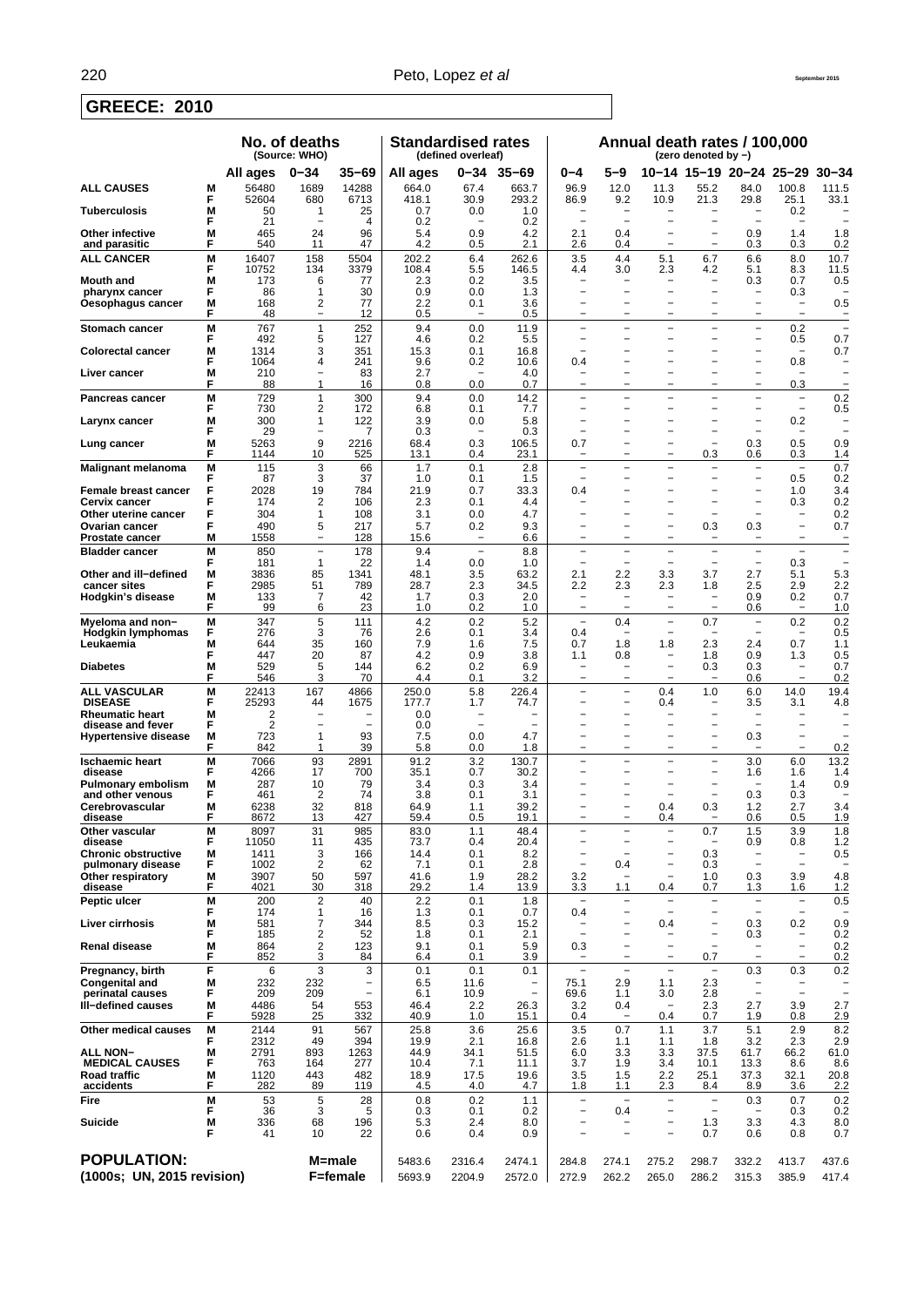### **2010: GREECE**

#### **(zero denoted by −) 9th ICD/10th ICD categories**

## **Annual death rates / 100,000**

| 35–39                                                | 40–44                                      | $45 - 49$                                  | $50 - 54$                                            | $55 - 59$                                  | 60-64                               | $65 - 69$                                            | 70–74                                                |                          | 75-79 80+/NK      |        |                                                 |                                                            |
|------------------------------------------------------|--------------------------------------------|--------------------------------------------|------------------------------------------------------|--------------------------------------------|-------------------------------------|------------------------------------------------------|------------------------------------------------------|--------------------------|-------------------|--------|-------------------------------------------------|------------------------------------------------------------|
| 122.6                                                | 183.2                                      | 303.7                                      | 489.8                                                | 798.9                                      | 1138.5                              | 1609.6                                               | 2564.0                                               | 4432.6                   | 10911.4           | Μ      | <b>ALL CAUSES</b>                               | 001-999/A00-Y89                                            |
| 53.1<br>1.2                                          | 87.8<br>0.7                                | 133.8<br>1.3                               | 219.6<br>0.3                                         | 332.0<br>1.9                               | 481.3<br>1.0                        | 745.1<br>0.8                                         | 1319.7<br>2.0                                        | 2789.3<br>2.3            | 9916.3<br>6.2     | F<br>M | <b>Tuberculosis</b>                             | 010-018, 137/                                              |
| $\overline{\phantom{0}}$                             |                                            | 0.5                                        | $\overline{\phantom{0}}$                             | 0.3                                        |                                     | 0.4                                                  | 0.7                                                  | 2.2                      | 2.7               | F      |                                                 | A15-A19, B90                                               |
| 1.2<br>0.2                                           | 3.3                                        | 3.2<br>1.0                                 | 3.3<br>1.1                                           | 4.7<br>1.5                                 | 7.4<br>5.6                          | 6.1<br>5.2                                           | 15.0<br>15.6                                         | 34.4<br>24.3             | 104.0<br>108.6    | M<br>F | Other infective<br>and parasitic                | Rest of 001-139,279.5&.6/<br>rest of A00-B99 excl A33, A34 |
| 20.0                                                 | 39.1                                       | 77.2                                       | 178.8                                                | 324.3                                      | 499.9                               | 698.5                                                | 1031.1                                               | 1437.5                   | 2246.0            | M      | <b>ALL CANCER</b>                               | 140-208/C00-C97                                            |
| 22.0<br>0.2                                          | 44.0<br>0.9                                | 72.8<br>1.6                                | 118.7<br>4.1                                         | 184.1<br>4.4                               | 243.3<br>6.1                        | 340.6<br>7.3                                         | 448.9<br>9.4                                         | 683.8<br>15.3            | 1182.5<br>14.7    | F<br>Μ | <b>Mouth and</b>                                | 140-149/C00-C14                                            |
| 0.2                                                  | 0.2                                        | 0.5                                        | 2.1<br>2.5                                           | 1.2                                        | 2.7                                 | 1.9<br>6.9                                           | 2.9<br>9.1                                           | 5.2<br>9.3               | 9.4<br>20.5       | F<br>M | pharynx cancer                                  |                                                            |
| 0.2<br>0.5                                           | 0.2                                        | 2.1<br>$\overline{\phantom{0}}$            | 0.5                                                  | 6.9<br>1.2                                 | 6.1<br>0.6                          | 0.7                                                  | 2.3                                                  | 3.0                      | 6.2               | F      | Oesophagus cancer                               | 150/C15                                                    |
| 1.9                                                  | 1.9                                        | 4.0                                        | 8.0                                                  | 13.8                                       | 22.4                                | 31.8                                                 | 52.4                                                 | 70.7                     | 102.2             | M      | Stomach cancer                                  | 151/C16                                                    |
| $1.2$<br>1.4                                         | 1.4<br>2.1                                 | 3.5<br>3.7                                 | 3.1<br>12.1                                          | 6.6<br>22.3                                | 9.5<br>29.8                         | 13.4<br>46.4                                         | 19.6<br>78.8                                         | 36.9<br>127.8            | 59.0<br>216.4     | F<br>M | <b>Colorectal cancer</b>                        | 153, 154/C18-C21                                           |
| 1.4<br>0.5                                           | 3.9<br>$\overline{\phantom{0}}$            | 4.8<br>1.1                                 | 8.4<br>2.2                                           | 10.5<br>7.2                                | 16.3<br>6.1                         | 28.6<br>11.0                                         | 43.0<br>16.9                                         | 74.5<br>18.6             | 143.2<br>19.6     | F<br>M | Liver cancer                                    | 155.0/C22 excl C221                                        |
| 0.2                                                  | 0.2                                        |                                            | 0.8                                                  | 0.6                                        | 1.5                                 | 1.5                                                  | 4.2                                                  | 10.7                     | 8.6               | F      |                                                 |                                                            |
| 1.6<br>0.7                                           | 2.6<br>1.2                                 | 4.0<br>1.3                                 | 10.2<br>5.5                                          | 20.1<br>10.2                               | 23.4<br>13.3                        | 37.9<br>21.9                                         | 46.9<br>41.4                                         | 58.6<br>50.1             | 81.7<br>86.5      | M<br>F | <b>Pancreas cancer</b>                          | 157/C25                                                    |
| 0.2                                                  | $\qquad \qquad -$                          | 2.4                                        | 3.6                                                  | 8.2                                        | 14.1                                | 11.8                                                 | 19.7                                                 | 24.2                     | 33.5              | M      | Larynx cancer                                   | 161/C32                                                    |
| 3.0                                                  | 8.9                                        | 25.4                                       | 0.3<br>74.8                                          | 0.6<br>131.2                               | 0.6<br>218.3                        | 0.7<br>284.1                                         | 1.6<br>374.2                                         | 1.5<br>439.2             | 3.8<br>510.0      | F<br>M |                                                 | 162/C33, C34                                               |
| 0.5                                                  | 4.2                                        | 9.6                                        | 18.1                                                 | 30.3                                       | 44.4                                | 54.5                                                 | 47.6                                                 | 66.0                     | 83.8              | F      | Lung cancer                                     |                                                            |
| 0.7<br>0.5                                           | 2.8<br>2.1                                 | 2.6<br>0.5                                 | 4.1<br>1.3                                           | 3.1<br>2.1                                 | 1.9<br>1.8                          | 4.1<br>2.2                                           | 6.3<br>3.3                                           | 5.6<br>4.0               | 8.0<br>7.7        | M<br>F | <b>Malignant melanoma</b>                       | 172/C43                                                    |
| 6.9                                                  | 12.0                                       | 23.0                                       | 30.9                                                 | 41.1                                       | 51.1                                | 68.3                                                 | 84.4                                                 | 113.2                    | 194.5             | F      | Female breast cancer                            | 174/C50                                                    |
| 0.9<br>0.7                                           | 2.5<br>1.4                                 | 4.3                                        | 4.2<br>2.4                                           | 6.6                                        | 5.6<br>8.9                          | 6.3                                                  | 6.8                                                  | 5.9<br>16.2              | 8.6               | F<br>F | Cervix cancer                                   | 180/C53                                                    |
| 0.5                                                  | 2.8                                        | 1.8<br>6.3                                 | 7.3                                                  | 7.5<br>15.6                                | 14.8                                | 10.4<br>17.8                                         | 13.4<br>22.5                                         | 35.0                     | 32.5<br>30.7      | F      | Other uterine cancer<br><b>Ovarian cancer</b>   | 179, 182/C54, C55<br>183/C56, C570-C574                    |
| 0.2                                                  | $\overline{\phantom{0}}$                   | 0.3                                        | 1.4                                                  | 5.7                                        | 11.8                                | 26.9                                                 | 76.8                                                 | 152.9                    | 404.2             | Μ      | Prostate cancer                                 | 185/C61                                                    |
| $\overline{\phantom{0}}$<br>$\qquad \qquad -$        | $\overline{a}$<br>0.2                      | 1.6<br>0.8                                 | 3.6<br>0.5                                           | 11.6<br>0.6                                | 17.0<br>1.8                         | 28.1<br>3.0                                          | 48.8<br>5.9                                          | 79.0<br>14.0             | 168.7<br>30.1     | M<br>F | <b>Bladder cancer</b>                           | 188/C67                                                    |
| 6.7                                                  | 14.5<br>9.5                                | 22.5<br>13.7                               | 43.9<br>27.5                                         | 73.8                                       | 119.7                               | 161.6                                                | 222.9                                                | 322.1<br>193.5           | 513.5<br>375.2    | Μ<br>F | Other and ill-defined                           | Rest of 140-199/                                           |
| 6.2<br>0.9                                           | 0.2                                        | 0.3                                        | 1.7                                                  | 40.8<br>2.2                                | 57.4<br>2.9                         | 86.5<br>5.7                                          | 113.7<br>9.1                                         | 12.6                     | 15.2              | M      | cancer sites<br>Hodgkin's disease               | rest of C00-C80, C97<br>201/C81                            |
| 0.5                                                  | 0.2                                        | 0.8                                        | 0.8                                                  | 0.9                                        | 0.3                                 | 3.7                                                  | 4.6                                                  | 6.3                      | 11.5              | F      |                                                 |                                                            |
| 1.6<br>0.2                                           | 1.4<br>0.5                                 | 2.9<br>0.8                                 | 1.7<br>1.8                                           | 6.0<br>4.5                                 | 9.3<br>6.8                          | 13.4<br>9.3                                          | 18.5<br>11.4                                         | 36.2<br>19.2             | 47.3<br>32.5      | M<br>F | Myeloma and non-<br><b>Hodgkin lymphomas</b>    | 200, 202-203/<br>C82-C90, C96                              |
| 0.7<br>0.9                                           | 3.5<br>1.6                                 | 2.9<br>1.3                                 | 5.0<br>3.1                                           | 7.8<br>3.3                                 | 11.2<br>6.2                         | 21.6<br>10.0                                         | 41.4<br>20.5                                         | 65.5<br>28.8             | 90.6<br>58.7      | M<br>F | Leukaemia                                       | 204-208/C91-C95                                            |
| 0.2                                                  | 1.2                                        | 3.4                                        | 4.7                                                  | 9.1                                        | 9.6                                 | 19.9                                                 | 31.1                                                 | 48.3                     | 87.9              | M      | <b>Diabetes</b>                                 | 250/E10-E14                                                |
|                                                      | 0.2                                        | 0.2                                        | 1.3                                                  | 3.6                                        | 6.5                                 | 10.8                                                 | 22.5                                                 | 46.8                     | 81.8              | F<br>M |                                                 |                                                            |
| 32.8<br>9.9                                          | 53.4<br>17.4                               | 114.8<br>29.6                              | 170.5<br>49.0                                        | 278.7<br>71.7                              | 391.4<br>124.2                      | 543.0<br>220.8                                       | 905.9<br>501.7                                       | 1742.5<br>1262.5         | 5055.5<br>5493.2  | F      | <b>ALL VASCULAR</b><br><b>DISEASE</b>           | 390-459/100-199                                            |
| $\overline{\phantom{0}}$<br>$\overline{\phantom{0}}$ | $\overline{\phantom{0}}$                   |                                            | $\overline{\phantom{0}}$<br>$\overline{\phantom{0}}$ | $\overline{\phantom{0}}$                   | $\overline{\phantom{0}}$            | $\overline{\phantom{0}}$                             | 0.8<br>0.3                                           | $\overline{\phantom{0}}$ | 0.3               | Μ<br>F | <b>Rheumatic heart</b><br>disease and fever     | 390-398/100-109                                            |
| $\overline{\phantom{0}}$                             | 0.5                                        | 0.8                                        | 2.5                                                  | 4.1                                        | 7.7                                 | 17.1                                                 | 39.0                                                 | 57.2                     | 181.6             | M      | <b>Hypertensive disease</b>                     | 401-405/I10-I15                                            |
| 22.3                                                 | 0.7<br>39.8                                | 81.5                                       | 0.5<br>123.9                                         | 2.4<br>181.1                               | 3.2<br>218.3                        | 5.6<br>247.9                                         | 19.2<br>319.0                                        | 45.0<br>491.7            | 183.3<br>987.8    | F<br>M | <b>Ischaemic heart</b>                          | 410-414/I20-I25                                            |
| 5.2                                                  | 8.6                                        | 13.2                                       | 26.2                                                 | 39.0                                       | 53.8                                | 65.7                                                 | 120.9                                                | 247.3                    | 740.0             | F      | disease                                         |                                                            |
| 1.9<br>0.9                                           | 0.9<br>0.2                                 | 3.7<br>3.8                                 | 2.8<br>3.1                                           | 4.7<br>1.5                                 | 4.8<br>5.3                          | 5.3<br>7.0                                           | 9.8<br>14.3                                          | 20.0<br>22.5             | 58.0<br>82.7      | Μ<br>F | Pulmonary embolism<br>and other venous          | 415.1, 451-453/<br>I26, I80-I82                            |
| 2.6                                                  | 5.9                                        | 17.2                                       | 23.2                                                 | 47.4                                       | 66.9                                | 111.1                                                | 240.7                                                | 544.7                    | 1608.4            | Μ      | Cerebrovascular                                 | 430-438/160-169                                            |
| 1.9<br>6.0                                           | 5.1<br>6.3                                 | 8.1<br>11.6                                | 13.1<br>18.2                                         | 16.2<br>41.4                               | 29.9<br>93.8                        | 59.4<br>161.6                                        | 161.2<br>296.6                                       | 453.4<br>628.8           | 1920.8<br>2219.7  | F<br>M | disease<br>Other vascular                       | Rest of 390-459/                                           |
| 1.9                                                  | 2.8                                        | 4.5                                        | 6.0                                                  | 12.6                                       | 31.9                                | 83.1                                                 | 185.7                                                | 494.3                    | 2566.1            | F      | disease                                         | rest of I00-I99                                            |
| 0.7<br>0.2                                           | 1.2<br>0.2                                 | 2.9<br>1.0                                 | 2.5<br>2.6                                           | 6.3<br>1.8                                 | 16.0<br>4.7                         | 27.7<br>8.9                                          | 53.6<br>23.5                                         | 131.1<br>53.8            | 367.6<br>212.5    | M<br>F | <b>Chronic obstructive</b><br>pulmonary disease | 490-496/<br>J40-J47, J67                                   |
| 3.0                                                  | 6.6<br>4.4                                 | 8.5                                        | 25.4                                                 | 34.8                                       | 42.9                                | 76.1                                                 | 142.2                                                | 302.6                    | 1003.0            | Μ<br>F | Other respiratory<br>disease                    | Rest of 460-519/                                           |
| 2.8<br>0.2                                           | 1.4                                        | 4.5<br>1.3                                 | 11.3<br>1.7                                          | 15.6<br>1.3                                | 21.9<br>3.2                         | 37.1<br>3.3                                          | 78.5<br>10.2                                         | 201.3<br>13.0            | 851.9<br>46.4     | M      | Peptic ulcer                                    | rest of J00-J98<br>531-533/K25-K27                         |
| 0.5                                                  | $\overline{\phantom{0}}$                   | 0.2                                        | 0.5                                                  | 0.6                                        | 2.1                                 | 0.7                                                  | 1.9                                                  | 9.9                      | 36.6              | F      |                                                 |                                                            |
| 1.6<br>1.2                                           | 7.5<br>1.6                                 | 11.6<br>1.0                                | 15.4<br>1.8                                          | 26.4<br>2.4                                | 20.8<br>3.2                         | 22.8<br>$3.7\,$                                      | 31.5<br>6.5                                          | 35.8<br>13.6             | 32.6<br>21.8      | M<br>F | Liver cirrhosis                                 | 571/K70, K74                                               |
| 0.7<br>0.2                                           | 0.9<br>0.5                                 | 2.9<br>0.5                                 | 3.6<br>1.3                                           | 5.3<br>4.5                                 | 9.0<br>6.5                          | 19.1<br>13.7                                         | 39.0<br>26.7                                         | 73.9<br>48.3             | 214.6<br>162.9    | M<br>F | Renal disease                                   | 580-590/N00-N19                                            |
| 0.2                                                  | 0.5                                        | $\overline{\phantom{0}}$                   | $\overline{\phantom{0}}$                             | $\overline{\phantom{0}}$                   | $\overline{\phantom{0}}$            | $\overline{\phantom{0}}$                             | $\overline{a}$                                       | $\overline{\phantom{0}}$ |                   | F      | Pregnancy, birth                                | 630-676/A34,O00-O99                                        |
| $\qquad \qquad -$<br>$\overline{\phantom{0}}$        | $\overline{\phantom{0}}$<br>$\overline{a}$ | $\overline{\phantom{0}}$<br>$\overline{a}$ | $\overline{\phantom{a}}$<br>$\overline{a}$           | $\overline{\phantom{0}}$<br>$\overline{a}$ | $\qquad \qquad -$<br>$\overline{a}$ | $\overline{\phantom{0}}$<br>$\overline{\phantom{0}}$ | $\overline{\phantom{a}}$<br>$\overline{\phantom{0}}$ | $\qquad \qquad -$        | $\qquad \qquad -$ | M<br>F | <b>Congenital and</b><br>perinatal causes       | 740-779/A33,<br>P00-P96, Q00-Q99                           |
| 7.7                                                  | 5.6                                        | 7.9                                        | 12.1                                                 | 23.9                                       | 50.6                                | 76.5                                                 | 143.8                                                | 332.8                    | 1248.4            | Μ      | III-defined causes                              | 780-799/R00-R99                                            |
| 0.7                                                  | 3.2                                        | 4.3                                        | 7.6                                                  | 12.6                                       | 27.2                                | 50.1                                                 | 107.5                                                | 261.0                    | 1338.1            | F      |                                                 |                                                            |
| 8.6<br>4.0                                           | 9.4<br>7.4                                 | 16.9<br>9.4                                | 21.8<br>13.4                                         | 28.9<br>21.3                               | 37.1<br>25.7                        | 56.6<br>36.7                                         | 98.5<br>62.5                                         | 185.0<br>143.4           | 373.9<br>380.2    | M<br>F | Other medical causes                            | Rest of 001-799/<br>rest of A00-R99                        |
| 44.6<br>10.9                                         | 52.9<br>8.3                                | 51.6<br>8.6                                | 49.7<br>11.0                                         | 53.4<br>12.0                               | 49.6<br>10.3                        | 59.0<br>16.3                                         | 60.3<br>23.1                                         | 93.4<br>38.3             | 125.4<br>43.4     | M<br>F | <b>ALL NON-</b><br><b>MEDICAL CAUSES</b>        | E800-E999/V01-Y89                                          |
| 18.4                                                 | 19.9                                       | 21.4                                       | 17.4                                                 | 21.4                                       | 14.7                                | 24.4                                                 | 17.3                                                 | 30.2                     | 38.4              | Μ      | Road traffic                                    | E810-E819, E826-E829/                                      |
| 4.3<br>0.7                                           | 3.0<br>1.6                                 | 3.8<br>1.3                                 | 6.0<br>1.1                                           | 5.7<br>0.9                                 | 4.4<br>1.6                          | 5.9<br>0.4                                           | 5.9<br>2.0                                           | 12.2<br>1.9              | 6.8<br>4.9        | F<br>M | accidents<br>Fire                               | part of V01-V99, Y850<br>E890-E899/X00-X09                 |
| 0.2                                                  | 0.2                                        |                                            | 0.3                                                  |                                            |                                     | 0.7                                                  | 0.7                                                  | 4.8                      | 3.8               | F      |                                                 |                                                            |
| 5.3<br>0.9                                           | 6.3<br>1.4                                 | 9.0<br>0.2                                 | 12.1<br>0.8                                          | 8.5<br>0.6                                 | 8.3<br>0.3                          | 6.1<br>1.9                                           | 6.7<br>1.0                                           | 7.0<br>0.7               | 17.9<br>1.2       | M<br>F | Suicide                                         | E950-E959/X60-X84                                          |
|                                                      |                                            |                                            |                                                      |                                            |                                     |                                                      |                                                      |                          |                   |        |                                                 |                                                            |
| 430.0                                                | 427.0                                      | 378.0                                      | 362.4                                                | 318.6                                      | 312.4                               | 245.7                                                | 253.9                                                | 215.2                    | 224.1             | Μ      | <b>POPULATION</b>                               |                                                            |
| 422.1                                                | 431.7                                      | 395.3                                      | 381.7                                                | 333.4                                      | 338.2                               | 269.5                                                | 307.0                                                | 271.3                    | 338.8             | F      | (1000s; UN, 2015 revision)                      |                                                            |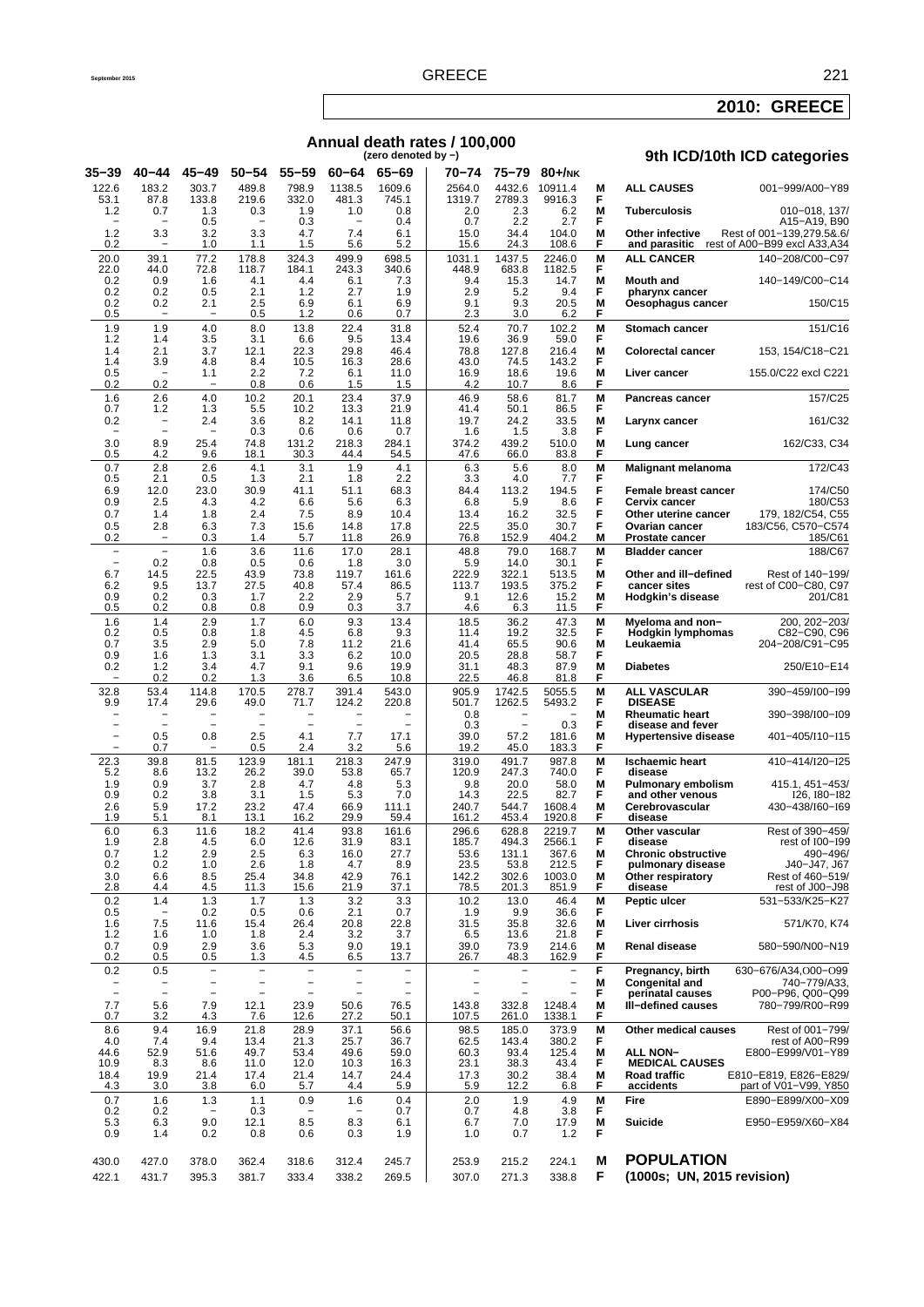## **HUNGARY: 2010**

|                                                 |        |                | No. of deaths<br>(Source: WHO) |               | <b>Standardised rates</b> | (defined overleaf)              |                |                                                      |                                                      | Annual death rates / 100,000                         | (zero denoted by -)                                  |                                                      |                                                      |                                 |
|-------------------------------------------------|--------|----------------|--------------------------------|---------------|---------------------------|---------------------------------|----------------|------------------------------------------------------|------------------------------------------------------|------------------------------------------------------|------------------------------------------------------|------------------------------------------------------|------------------------------------------------------|---------------------------------|
|                                                 |        | All ages       | $0 - 34$                       | 35–69         | All ages                  | 0-34                            | $35 - 69$      | $0 - 4$                                              | $5 - 9$                                              |                                                      |                                                      | 10-14 15-19 20-24 25-29                              |                                                      | $30 - 34$                       |
| <b>ALL CAUSES</b>                               | M      | 65137          | 1426                           | 30277         | 1193.1                    | 61.6                            | 1545.1         | 118.5                                                | 12.2                                                 | 16.9                                                 | 43.6                                                 | 58.1                                                 | 78.8                                                 | 103.0                           |
| <b>Tuberculosis</b>                             | F<br>M | 65319<br>112   | 717<br>1                       | 15155<br>74   | 659.9<br>2.1              | 34.8<br>0.0                     | 641.2<br>3.5   | 109.8                                                | 8.1<br>$\overline{\phantom{0}}$                      | 10.3                                                 | 22.1                                                 | 19.9                                                 | 31.0<br>$\overline{\phantom{0}}$                     | 42.4<br>0.2                     |
| Other infective                                 | F<br>Μ | 42<br>185      | $\overline{\phantom{0}}$<br>8  | 18<br>100     | 0.5<br>3.5                | 0.4                             | 0.8<br>5.0     | $\overline{\phantom{0}}$<br>1.2                      | $\overline{\phantom{0}}$<br>$\overline{\phantom{0}}$ | $\overline{\phantom{0}}$                             | $\overline{\phantom{0}}$<br>0.3                      | 0.3                                                  | $\overline{\phantom{0}}$<br>0.3                      | 0.5                             |
| and parasitic                                   | F<br>M | 182            | 5<br>149                       | 49<br>10212   | 2.0<br>332.4              | 0.2<br>6.2                      | 2.1<br>525.4   | 0.8<br>4.0                                           | $\overline{\phantom{0}}$<br>4.1                      | $\overline{\phantom{0}}$<br>3.1                      | 0.3<br>5.2                                           | 0.3                                                  | 8.9                                                  | 0.2                             |
| <b>ALL CANCER</b>                               | F      | 18032<br>14430 | 126                            | 6446          | 174.5                     | 5.3                             | 270.7          | 3.4                                                  | 3.9                                                  | 1.2                                                  | 3.7                                                  | 6.4<br>4.4                                           | 5.7                                                  | 12.0<br>14.7                    |
| <b>Mouth and</b><br>pharynx cancer              | M<br>F | 1232<br>292    | 2<br>$\overline{\phantom{0}}$  | 1053<br>202   | 23.6<br>4.1               | 0.1<br>$\overline{\phantom{0}}$ | 51.2<br>8.3    | $\overline{\phantom{0}}$<br>$\overline{\phantom{0}}$ | $\overline{\phantom{0}}$<br>$\overline{\phantom{0}}$ | $\overline{\phantom{0}}$<br>$\overline{\phantom{0}}$ | 0.3<br>$\overline{\phantom{0}}$                      |                                                      | $\overline{\phantom{0}}$<br>$\overline{\phantom{0}}$ | 0.2                             |
| Oesophagus cancer                               | М      | 496            |                                | 393           | 9.4                       | $\overline{\phantom{0}}$        | 19.7           | $\overline{\phantom{0}}$                             | $\overline{\phantom{0}}$                             |                                                      | $\overline{\phantom{0}}$                             |                                                      | $\overline{\phantom{0}}$                             | $\overline{\phantom{0}}$        |
| <b>Stomach cancer</b>                           | F<br>M | 109<br>932     | $\overline{a}$<br>4            | 72<br>443     | 1.4<br>17.0               | $\overline{a}$<br>0.1           | 3.0<br>23.0    | $\overline{\phantom{0}}$<br>$\overline{\phantom{0}}$ | $\overline{\phantom{0}}$                             | $\overline{\phantom{0}}$                             | $\overline{\phantom{0}}$<br>$\overline{\phantom{0}}$ | 0.3                                                  | $\overline{\phantom{0}}$<br>$\overline{a}$           | $\overline{\phantom{0}}$<br>0.7 |
|                                                 | F      | 694            | 5                              | 227           | 7.5                       | 0.2                             | 9.6            | $\overline{\phantom{0}}$                             | $\overline{\phantom{0}}$                             |                                                      | $\overline{a}$                                       | $\overline{\phantom{0}}$                             | 0.6                                                  | 0.7                             |
| <b>Colorectal cancer</b>                        | M<br>F | 2704<br>2261   | 9<br>6                         | 1262<br>775   | 49.1<br>24.8              | 0.3<br>0.2                      | 66.9<br>33.0   | -                                                    | $\overline{\phantom{0}}$<br>$\overline{\phantom{0}}$ | $\overline{\phantom{0}}$                             | $\overline{\phantom{0}}$                             | $\overline{\phantom{0}}$                             | 0.6<br>0.9                                           | 1.6<br>0.7                      |
| Liver cancer                                    | Μ<br>F | 480<br>213     | 1                              | 282<br>72     | 8.9<br>2.4                | 0.0                             | 14.5<br>3.1    | -                                                    | $\overline{\phantom{0}}$                             | $\overline{\phantom{0}}$                             | $\overline{\phantom{0}}$                             | $\overline{\phantom{0}}$                             | $\overline{a}$                                       | 0.2                             |
| <b>Pancreas cancer</b>                          | M      | 863            | 4                              | 506           | 15.9                      | 0.1                             | 26.3           | $\overline{\phantom{0}}$                             | $\overline{\phantom{0}}$                             |                                                      | $\overline{\phantom{a}}$                             |                                                      | 0.3                                                  | 0.7                             |
| Larynx cancer                                   | F<br>M | 985<br>507     | 2<br>1                         | 359<br>420    | 11.1<br>9.6               | 0.1<br>0.0                      | 15.1<br>20.6   |                                                      |                                                      |                                                      |                                                      |                                                      | $\overline{\phantom{0}}$<br>$\overline{\phantom{0}}$ | 0.5<br>0.2                      |
| Lung cancer                                     | F<br>М | 73<br>5741     | $\overline{\phantom{0}}$<br>6  | 54<br>3690    | 1.1<br>106.4              | $\overline{\phantom{0}}$<br>0.2 | 2.3<br>189.5   | -<br>-                                               | $\overline{\phantom{0}}$<br>$\overline{\phantom{0}}$ | $\overline{\phantom{0}}$<br>$\overline{\phantom{0}}$ | $\overline{a}$<br>0.3                                | $\overline{\phantom{0}}$<br>0.6                      | $\overline{a}$<br>0.3                                | $\overline{\phantom{0}}$<br>0.5 |
|                                                 | F      | 2907           | 5                              | 1769          | 38.8                      | 0.2                             | 73.5           |                                                      | $\overline{a}$                                       |                                                      |                                                      |                                                      |                                                      | 1.2                             |
| <b>Malignant melanoma</b>                       | M<br>F | 205<br>131     | 6<br>2                         | 119<br>55     | 3.8<br>1.6                | 0.2<br>0.1                      | 6.0<br>2.3     | $\overline{\phantom{0}}$                             | $\overline{\phantom{0}}$                             |                                                      | $\overline{\phantom{0}}$<br>$\overline{\phantom{0}}$ | 0.3<br>0.3                                           | $\qquad \qquad -$<br>$\overline{\phantom{0}}$        | 1.1<br>0.2                      |
| Female breast cancer<br>Cervix cancer           | F<br>F | 2011<br>379    | 14<br>7                        | 934<br>248    | 24.9<br>5.7               | 0.5<br>0.2                      | 39.2<br>10.2   |                                                      | $\overline{\phantom{0}}$                             |                                                      |                                                      |                                                      | 0.3<br>0.6                                           | 3.1<br>1.2                      |
| Other uterine cancer                            | F      | 386            | $\overline{a}$                 | 165           | 4.5                       | $\overline{\phantom{0}}$        | 7.0            |                                                      | $\overline{\phantom{0}}$                             |                                                      |                                                      |                                                      |                                                      |                                 |
| <b>Ovarian cancer</b><br><b>Prostate cancer</b> | F<br>Μ | 678<br>1209    | 5<br>$\overline{a}$            | 320<br>289    | 8.4<br>21.3               | 0.2<br>$\overline{a}$           | 13.5<br>16.7   |                                                      | $\overline{\phantom{0}}$<br>$\overline{\phantom{0}}$ |                                                      | $\overline{\phantom{0}}$                             | $\overline{\phantom{0}}$                             | 0.6<br>$\overline{\phantom{0}}$                      | 0.7                             |
| <b>Bladder cancer</b>                           | Μ      | 630            | $\overline{a}$                 | 233           | 11.4                      | $\overline{\phantom{0}}$        | 12.8           |                                                      |                                                      |                                                      |                                                      |                                                      |                                                      | $\overline{\phantom{0}}$        |
| Other and ill-defined                           | F<br>M | 274<br>2110    | $\overline{a}$<br>70           | 111<br>1124   | 3.1<br>39.0               | $\overline{\phantom{0}}$<br>3.0 | 4.7<br>57.4    | 2.0                                                  | $\overline{\phantom{0}}$<br>2.8                      | 1.6                                                  | 2.3                                                  | 3.0                                                  | 3.7                                                  | 5.4                             |
| cancer sites                                    | F      | 2173           | 51                             | 773           | 25.0                      | 2.4                             | 32.6           | 2.5                                                  | 3.0                                                  | 0.4                                                  | 2.0                                                  | 3.5                                                  | 1.8                                                  | 3.3                             |
| Hodgkin's disease                               | M<br>F | 18<br>15       | 4<br>5                         | 10<br>5       | 0.3<br>0.2                | 0.2<br>0.2                      | 0.5<br>0.2     | $\overline{\phantom{0}}$                             | $\overline{\phantom{0}}$                             |                                                      | $\overline{\phantom{0}}$<br>$\overline{a}$           | 0.3<br>0.3                                           | 0.6<br>0.3                                           | 0.2<br>0.7                      |
| Myeloma and non-                                | M<br>F | 421<br>421     | 12<br>10                       | 198<br>154    | 7.7<br>4.9                | 0.5<br>0.4                      | 10.4<br>6.6    | $\overline{a}$<br>0.4                                | 0.4                                                  | 0.8                                                  | 0.7<br>1.0                                           | 0.3                                                  | 0.9                                                  | 0.7                             |
| <b>Hodgkin lymphomas</b><br>Leukaemia           | M      | 484            | 30                             | 190           | 8.9                       | 1.4                             | 10.0           | 2.0                                                  | 0.8                                                  | 0.8                                                  | 1.6                                                  | 1.5                                                  | 2.6                                                  | 1.4<br>0.5                      |
| <b>Diabetes</b>                                 | F<br>M | 428<br>1114    | 14<br>7                        | 151<br>493    | 5.0<br>20.2               | 0.7<br>0.2                      | 6.4<br>26.1    | 0.4                                                  | 0.9<br>$\overline{ }$                                | 0.8<br>0.4                                           | 0.7                                                  | 0.3                                                  | 0.6                                                  | 0.9<br>1.4                      |
|                                                 | F      | 1445           | 5                              | 320           | 14.3                      | 0.2                             | 13.9           |                                                      |                                                      |                                                      | $\overline{a}$                                       | 0.3                                                  | 0.3                                                  | 0.7                             |
| ALL VASCULAR<br><b>DISEASE</b>                  | M<br>F | 29191<br>36628 | 106<br>51                      | 10363<br>4529 | 523.2<br>324.4            | 3.9<br>2.1                      | 541.2<br>194.3 | 0.4<br>1.3                                           | $\overline{\phantom{a}}$<br>0.9                      | 0.8<br>0.4                                           | 2.9<br>1.4                                           | 3.9<br>1.3                                           | 5.2<br>2.7                                           | 14.3<br>6.6                     |
| <b>Rheumatic heart</b><br>disease and fever     | M<br>F | 88<br>172      | $\overline{a}$                 | 32<br>23      | 1.6<br>1.6                | $\overline{a}$                  | 1.8<br>1.0     |                                                      | $\overline{\phantom{0}}$                             |                                                      |                                                      |                                                      | $\overline{\phantom{0}}$                             |                                 |
| <b>Hypertensive disease</b>                     | M      | 2476           | 4                              | 715           | 44.0                      | 0.1                             | 37.7           | $\overline{\phantom{0}}$                             |                                                      |                                                      |                                                      | $\overline{\phantom{0}}$                             | 0.3                                                  | 0.7                             |
| <b>Ischaemic heart</b>                          | F<br>M | 4291<br>15390  | 3<br>30                        | 424<br>5491   | 36.8<br>275.7             | 0.1<br>1.0                      | 18.2<br>286.7  |                                                      |                                                      |                                                      | 0.3<br>$\overline{\phantom{a}}$                      | 0.9                                                  | 0.6                                                  | 0.5<br>5.7                      |
| disease                                         | F      | 18452          | 9<br>$\overline{7}$            | 2179          | 162.1                     | 0.3                             | 93.5           |                                                      | $\overline{\phantom{0}}$                             |                                                      | 0.3                                                  | $\overline{\phantom{0}}$                             | 0.9                                                  | 1.2                             |
| Pulmonary embolism<br>and other venous          | M<br>F | 288<br>428     | 2                              | 127<br>107    | 5.2<br>4.3                | 0.3<br>0.1                      | 6.5<br>4.6     |                                                      | $\overline{\phantom{0}}$                             |                                                      |                                                      | 0.6                                                  | 0.6                                                  | 0.7<br>0.5                      |
| Cerebrovascular<br>disease                      | М<br>F | 6083<br>7918   | 23<br>15                       | 2002<br>985   | 108.6<br>70.6             | 0.8<br>0.6                      | 105.9<br>42.5  |                                                      | $\overline{\phantom{0}}$<br>0.4                      | 0.4                                                  | 1.0<br>0.3                                           | 0.9<br>0.6                                           | $\overline{\phantom{0}}$<br>0.6                      | 3.6<br>2.1                      |
| Other vascular                                  | M      | 4866           | 42                             | 1996          | 88.1                      | 1.7                             | 102.7          | 0.4                                                  |                                                      | 0.4                                                  | 1.9                                                  | 1.5                                                  | 3.7                                                  | 3.6                             |
| disease<br><b>Chronic obstructive</b>           | F<br>М | 5367<br>2812   | 22<br>14                       | 811<br>1069   | 49.0<br>50.5              | 0.9<br>0.5                      | 34.6<br>55.9   | 1.3                                                  | 0.4                                                  | 0.4                                                  | 0.3<br>0.7                                           | 0.6                                                  | 1.2<br>0.9                                           | 2.4<br>2.0                      |
| pulmonary disease                               | F      | 2010           | 11                             | 594           | 21.2                      | 0.5                             | 25.1           | $\overline{\phantom{0}}$                             | $\overline{\phantom{0}}$                             | 0.8                                                  | 0.3                                                  | 0.6                                                  | 0.3                                                  | 1.2                             |
| Other respiratory<br>disease                    | Μ<br>F | 753<br>679     | 24<br>14                       | 309<br>153    | 13.7<br>7.0               | 1.0<br>0.7                      | 15.4<br>6.4    | 1.2<br>1.7                                           | 0.4<br>$\overline{\phantom{0}}$                      | 0.8                                                  | 1.0<br>0.7                                           | 0.6                                                  | 2.9<br>0.6                                           | 1.1<br>0.9                      |
| Peptic ulcer                                    | M<br>F | 418<br>348     | 3<br>1                         | 236<br>87     | 7.8<br>3.5                | 0.1<br>0.0                      | 12.1<br>3.7    | $\overline{\phantom{0}}$                             | $\overline{\phantom{0}}$                             | $\overline{\phantom{0}}$<br>—                        | $\overline{\phantom{0}}$                             | $\overline{\phantom{0}}$                             | $\qquad \qquad -$<br>$\overline{a}$                  | 0.7<br>0.2                      |
| Liver cirrhosis                                 | M      | 3134           | 29                             | 2634          | 60.3                      | 1.0                             | 128.4          | $\overline{ }$<br>$\overline{\phantom{0}}$           | $\overline{a}$<br>-                                  |                                                      | -<br>-                                               | 0.3                                                  | 0.6                                                  | 5.9                             |
| <b>Renal disease</b>                            | F<br>M | 1205<br>233    | 7<br>3                         | 915<br>83     | 17.9<br>4.2               | 0.3<br>0.1                      | 37.9<br>4.2    | $\overline{\phantom{0}}$<br>0.4                      | $\overline{\phantom{0}}$<br>$\overline{\phantom{0}}$ |                                                      | $\overline{\phantom{0}}$<br>—                        | $\overline{\phantom{0}}$<br>$\overline{\phantom{0}}$ | 0.9<br>$\qquad \qquad -$                             | 0.9<br>0.5                      |
|                                                 | F      | 359            | 1                              | 69            | 3.5                       | 0.1                             | 3.0            |                                                      | 0.4                                                  | $\overline{a}$                                       | $\overline{a}$                                       |                                                      | $\overline{a}$                                       |                                 |
| Pregnancy, birth<br><b>Congenital and</b>       | F<br>Μ | 14<br>357      | 9<br>281                       | 5<br>63       | 0.3<br>10.0               | 0.3<br>15.4                     | 0.2<br>2.9     | $\overline{a}$<br>95.8                               | $\overline{\phantom{0}}$<br>0.4                      | $\overline{a}$<br>1.6                                | $\overline{\phantom{0}}$<br>3.6                      | 0.6<br>2.4                                           | 0.9<br>2.9                                           | 0.9<br>1.4                      |
| perinatal causes                                | F      | 303            | 240                            | 50            | 8.7                       | 13.9                            | 2.1            | 88.0                                                 | 0.9                                                  |                                                      | 2.4                                                  | 1.3                                                  | 3.3                                                  | 1.4                             |
| III-defined causes                              | M<br>F | 85<br>68       | 17<br>4                        | 35<br>11      | 1.7<br>0.7                | 0.9<br>0.2                      | 1.6<br>0.5     | 4.8<br>1.7                                           | $\overline{\phantom{0}}$<br>$\qquad \qquad -$        | $\qquad \qquad -$<br>$\qquad \qquad -$               | 0.3<br>$\overline{\phantom{0}}$                      | $\qquad \qquad -$<br>$\qquad \qquad -$               | 0.6<br>$\overline{\phantom{0}}$                      | 0.5<br>$\overline{\phantom{a}}$ |
| Other medical causes                            | M<br>F | 4015<br>5229   | 120<br>80                      | 1723<br>1106  | 73.5<br>52.5              | 5.3<br>3.8                      | 87.6<br>47.0   | 8.0<br>6.7                                           | 4.1                                                  | 2.0<br>3.7                                           | 5.5<br>3.4                                           | 4.2                                                  | 4.0<br>5.4                                           | 9.1                             |
| <b>ALL NON-</b>                                 | Μ      | 4696           | 664                            | 2883          | 90.0                      | 26.5                            | 135.9          | 2.8                                                  | 1.3<br>3.2                                           | 9.0                                                  | 24.1                                                 | 1.6<br>40.0                                          | 52.7                                                 | 4.5<br>53.5                     |
| <b>MEDICAL CAUSES</b><br>Road traffic           | F<br>M | 2377<br>668    | 163<br>200                     | 803<br>377    | 28.8<br>13.1              | 7.3<br>8.1                      | 33.5<br>17.4   | 6.3<br>0.4                                           | 0.9<br>1.6                                           | 3.3<br>3.1                                           | 9.9<br>7.8                                           | 9.5<br>13.3                                          | 11.0<br>16.9                                         | 10.0<br>13.6                    |
| accidents                                       | F      | 222            | 46                             | 112           | 3.6                       | 2.1                             | 4.7            | 2.1                                                  | $\overline{\phantom{0}}$                             | 1.2                                                  | 3.4                                                  | 3.2                                                  | 3.0                                                  | <u>1.9</u>                      |
| Fire                                            | M<br>F | 92<br>48       | $\overline{7}$<br>1            | 55<br>14      | 1.8<br>0.5                | 0.3<br>0.0                      | 2.7<br>0.6     | $\qquad \qquad -$<br>$\overline{a}$                  | 0.4<br>$\overline{\phantom{0}}$                      | $\overline{\phantom{0}}$<br>$\overline{\phantom{0}}$ | 0.3<br>$\overline{\phantom{0}}$                      | 0.3                                                  | 0.3                                                  | 0.7<br>0.2                      |
| <b>Suicide</b>                                  | M<br>F | 1945           | 269                            | 1318          | 37.5                      | 10.3                            | 61.3           | $\overline{\phantom{0}}$                             | $\overline{\phantom{0}}$                             | 0.8                                                  | 7.8                                                  | 16.0                                                 | 22.6                                                 | 25.2                            |
|                                                 |        | 547            | 58                             | 341           | 8.4                       | 2.4                             | 14.2           |                                                      |                                                      | 0.4                                                  | 3.7                                                  | 2.8                                                  | 5.4                                                  | 4.5                             |
| <b>POPULATION:</b>                              |        |                |                                | M=male        | 4756.9                    | 2180.2                          | 2184.0         | 251.5                                                | 246.6                                                | 254.4                                                | 307.3                                                | 330.4                                                | 349.1                                                | 440.9                           |
| (1000s; UN, 2015 revision)                      |        |                |                                | F=female      | 5257.8                    | 2081.6                          | 2420.5         | 238.7                                                | 233.9                                                | 241.4                                                | 293.7                                                | 316.8                                                | 335.2                                                | 421.8                           |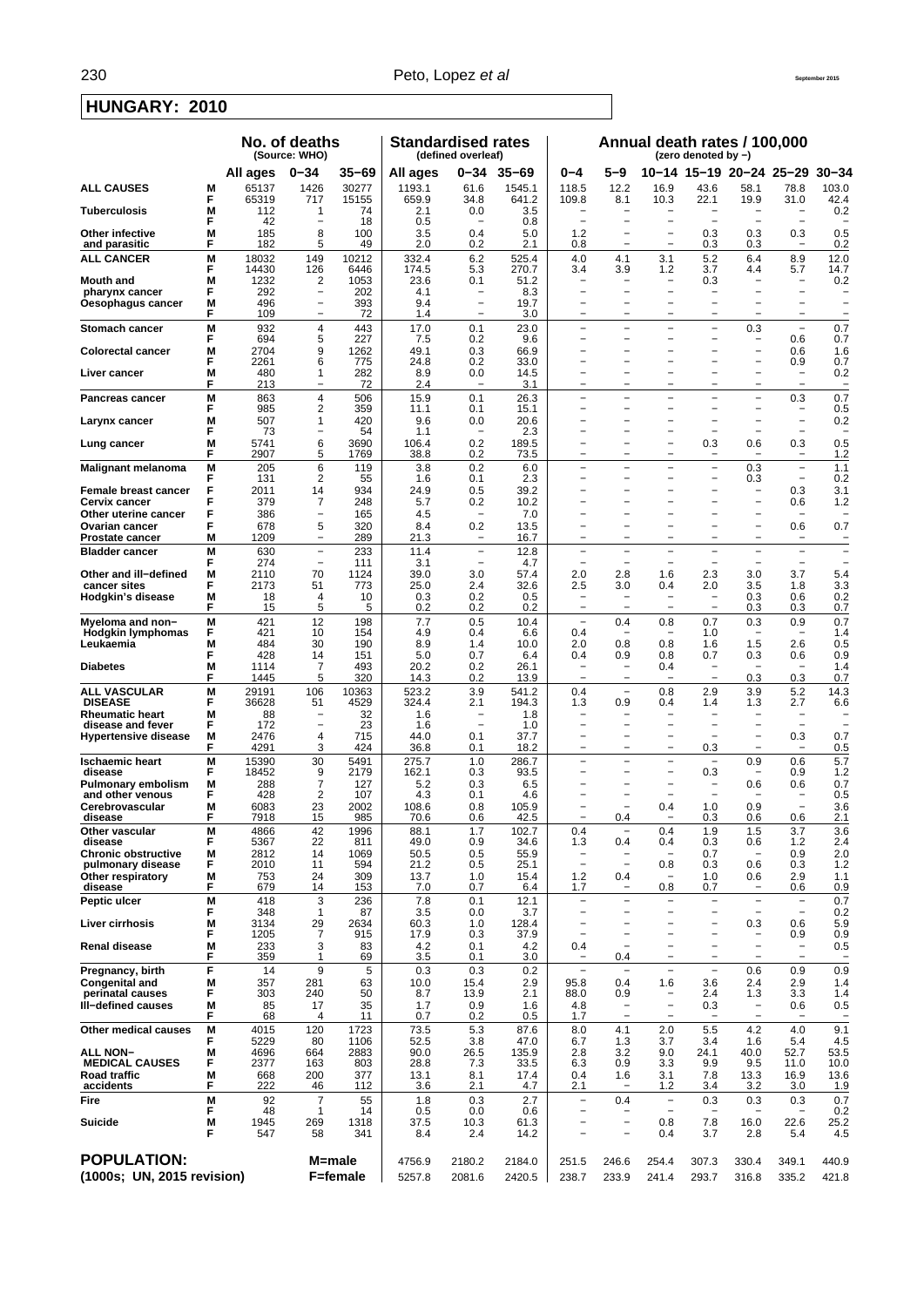### **2010: HUNGARY**

#### **(zero denoted by −) 9th ICD/10th ICD categories**

## **Annual death rates / 100,000**

| 35–39                           | $40 - 44$                       | 45–49         | $50 - 54$                       | $55 - 59$                       | 60–64                           | $65 - 69$                       | 70–74                            | 75–79                            | $80+$ /NK                        |        |                                                                 |                                                |
|---------------------------------|---------------------------------|---------------|---------------------------------|---------------------------------|---------------------------------|---------------------------------|----------------------------------|----------------------------------|----------------------------------|--------|-----------------------------------------------------------------|------------------------------------------------|
| 191.3                           | 379.9                           | 780.5         | 1318.0                          | 1951.7                          | 2722.3                          | 3471.9                          | 5246.6                           | 7292.2                           | 13976.6                          | Μ      | <b>ALL CAUSES</b>                                               | 001-999/A00-Y89                                |
| 83.0                            | 149.7                           | 328.4         | 541.8                           | 765.1                           | 1116.4                          | 1503.9                          | 2615.7                           | 4422.9                           | 11783.8                          | F      |                                                                 |                                                |
| 1.0                             | 2.0<br>0.6                      | 2.8<br>0.7    | 3.9<br>0.8                      | 6.6<br>1.0                      | 3.8<br>1.5                      | 4.1<br>0.7                      | 5.9<br>0.8                       | 9.9<br>1.8                       | 13.5<br>6.4                      | Μ<br>F | <b>Tuberculosis</b>                                             | 010-018, 137/<br>A15-A19, B90                  |
| 1.8                             | 1.7                             | 3.8<br>2.0    | 5.1<br>0.8                      | 4.9                             | 8.0                             | 9.5                             | 10.4<br>12.2                     | 23.2                             | 27.8                             | Μ<br>F | Other infective                                                 | Rest of 001-139,279.5& 6/                      |
| 26.4                            | 0.6<br>72.3                     | 206.5         | 434.1                           | 2.7<br>727.5                    | 4.0<br>991.8                    | 4.6<br>1218.9                   | 1653.4                           | 11.3<br>1880.0                   | 25.7<br>2416.3                   | M      | and parasitic rest of A00-B99 excl A33,A34<br><b>ALL CANCER</b> | 140-208/C00-C97                                |
| 32.8                            | 57.2                            | 144.1         | 253.2                           | 357.4                           | 483.4                           | 566.8                           | 797.8                            | 938.4                            | 1339.8                           | F      |                                                                 |                                                |
| 2.1<br>0.3                      | 8.7<br>0.6                      | 36.5<br>6.0   | 69.2<br>11.1                    | 86.6<br>14.6                    | 83.3<br>14.9                    | 72.2<br>10.5                    | 56.8<br>7.9                      | 43.1<br>10.0                     | 32.0<br>17.1                     | M<br>F | <b>Mouth and</b><br>pharynx cancer                              | 140-149/C00-C14                                |
| 0.8                             | 1.7                             | 10.0          | 22.8                            | 30.9                            | 33.9                            | 37.7                            | 31.3                             | 27.3                             | 18.5                             | M      | Oesophagus cancer                                               | 150/C15                                        |
| 1.3                             | 3.8                             | 2.0<br>8.6    | 1.6<br>15.0                     | 4.7<br>33.5                     | 6.1<br>37.7                     | 6.9<br>61.3                     | 3.1<br>99.9                      | 5.0<br>110.2                     | 6.4<br>167.6                     | F<br>M | Stomach cancer                                                  | 151/C16                                        |
| 0.5                             | 1.2                             | 4.7           | 6.2                             | 12.6                            | 18.6                            | 23.5                            | 34.6                             | 52.1                             | 92.4                             | F      |                                                                 |                                                |
| 2.3<br>4.8                      | 8.7<br>5.9                      | 15.2<br>9.0   | 41.3<br>19.0                    | 80.5<br>39.2                    | 133.2<br>61.2                   | 187.0<br>91.8                   | 289.8<br>126.9                   | 343.0<br>190.1                   | 484.3<br>263.0                   | M<br>F | <b>Colorectal cancer</b>                                        | 153, 154/C18-C21                               |
| 0.5                             | 0.9                             | 5.9           | 13.2                            | 18.5                            | 34.2                            | 28.1                            | 43.7                             | 49.7                             | 59.0                             | Μ      | Liver cancer                                                    | 155.0/C22 excl C221                            |
| 1.0                             | 0.3<br>4.1                      | 1.3<br>7.6    | 2.7<br>20.1                     | 3.5<br>34.9                     | 6.4<br>50.6                     | 7.2<br>65.8                     | 13.0<br>86.8                     | 16.3<br>83.7                     | 25.7<br>100.2                    | F<br>M | Pancreas cancer                                                 | 157/C25                                        |
| 0.5                             | 2.1                             | 5.3           | 10.0                            | 21.6                            | 30.2                            | 36.3                            | 63.2                             | 85.1                             | 98.2                             | F      |                                                                 |                                                |
| 0.5<br>$\overline{\phantom{0}}$ | 2.6                             | 13.4<br>2.3   | 25.1<br>3.5                     | 37.2<br>2.0                     | 32.7<br>4.6                     | 32.2<br>3.6                     | 18.9<br>3.5                      | 28.2<br>2.3                      | 19.4<br>1.8                      | M<br>F | Larynx cancer                                                   | 161/C32                                        |
| 3.1                             | 19.4                            | 62.4          | 157.5                           | 280.8                           | 379.4                           | 424.0                           | 531.3                            | 536.1                            | 491.9                            | Μ      | Lung cancer                                                     | 162/C33, C34                                   |
| 2.9                             | 12.7                            | 37.3          | 83.3<br>4.5                     | 110.5                           | 138.3                           | 129.4                           | 148.5                            | 133.1                            | 164.5                            | F<br>M |                                                                 |                                                |
| 1.0<br>1.3                      | 4.3<br>1.2                      | 4.1<br>1.7    | 3.0                             | 6.3<br>1.7                      | 8.8<br>3.4                      | 12.7<br>3.9                     | 20.2<br>5.9                      | 15.7<br>10.9                     | 25.3<br>12.5                     | F      | <b>Malignant melanoma</b>                                       | 172/C43                                        |
| 6.7                             | 12.4                            | 26.0          | 42.3                            | 48.6                            | 63.7                            | 74.5                            | 119.8                            | 119.5                            | 176.3                            | F      | Female breast cancer                                            | 174/C50                                        |
| 4.5<br>0.3                      | 6.2<br>1.5                      | 13.0<br>3.0   | 16.0<br>3.8                     | 11.4<br>8.7                     | 12.8<br>13.4                    | 7.8<br>18.6                     | 15.3<br>23.6                     | 15.8<br>24.4                     | 17.8<br>38.2                     | F<br>F | Cervix cancer<br>Other uterine cancer                           | 180/C53<br>179, 182/C54, C55                   |
| 2.4                             | 2.1                             | 10.3          | 13.0                            | 17.6                            | 18.6                            | 30.4                            | 38.5                             | 46.6                             | 54.2                             | F      | <b>Ovarian cancer</b>                                           | 183/C56, C570-C574                             |
| $\overline{a}$                  | 0.3                             | 0.3           | 3.3                             | 10.4                            | 34.6                            | 67.6                            | 127.3                            | 209.6                            | 397.5                            | Μ      | <b>Prostate cancer</b>                                          | 185/C61                                        |
| 0.3<br>0.8                      | 0.6<br>0.3                      | 4.1<br>2.0    | 6.3<br>3.5                      | 8.9<br>5.2                      | 32.7<br>8.5                     | 36.3<br>12.8                    | 73.1<br>10.6                     | 93.6<br>18.6                     | 144.9<br>33.9                    | M<br>F | <b>Bladder cancer</b>                                           | 188/C67                                        |
| 9.3                             | 11.9                            | 30.0          | 46.1                            | 74.5                            | 96.7                            | 133.5                           | 178.2                            | 201.3                            | 336.9                            | M      | Other and ill-defined                                           | Rest of 140-199/                               |
| 5.1<br>0.5                      | 7.7<br>0.3                      | 12.3<br>0.3   | 26.3<br>0.3                     | 40.9<br>0.6                     | 59.1<br>0.8                     | 76.8<br>0.5                     | 129.2<br>2.0                     | 143.0                            | 251.3<br>0.8                     | F<br>M | cancer sites<br>Hodgkin's disease                               | rest of C00-C80, C97<br>201/C81                |
| 0.3                             |                                 | 0.3           |                                 |                                 | 0.3                             | 0.7                             |                                  | 1.4                              | 0.7                              | F      |                                                                 |                                                |
| 2.3<br>1.1                      | 2.0<br>1.2                      | 4.1<br>4.0    | 5.1<br>3.8                      | 12.7<br>6.4                     | 13.7<br>14.9                    | 33.1<br>14.7                    | 41.1<br>27.9                     | 61.3<br>34.0                     | 62.3<br>39.6                     | M<br>F | Myeloma and non-<br>Hodgkin lymphomas                           | 200, 202-203/<br>C82-C90, C96                  |
| 1.3                             | 2.9                             | 3.8           | 4.5                             | 11.2                            | 19.4                            | 26.8                            | 52.9                             | 77.1                             | 75.8                             | M      | Leukaemia                                                       | 204-208/C91-C95                                |
| 1.3                             | 2.1                             | 3.7           | 3.8                             | 8.2                             | 8.5                             | 17.3                            | 26.3                             | 30.3                             | 46.0                             | F<br>M |                                                                 |                                                |
| 0.8<br>1.6                      | 4.3<br>0.9                      | 11.0<br>3.7   | 17.1<br>6.2                     | 27.1<br>10.2                    | 53.3<br>28.3                    | 69.0<br>46.7                    | 109.0<br>73.1                    | 147.5<br>136.2                   | 226.6<br>225.9                   | F      | <b>Diabetes</b>                                                 | 250/E10-E14                                    |
| 38.1                            | 107.1                           | 221.3         | 394.9                           | 628.0                           | 1000.6                          | 1398.6                          | 2436.6                           | 3850.3                           | 8710.2                           | M      | ALL VASCULAR                                                    | 390-459/100-199                                |
| 12.3<br>0.3                     | 34.5                            | 65.9<br>1.0   | 121.6<br>0.6                    | 204.5<br>1.7                    | 336.0<br>1.9                    | 585.7<br>6.8                    | 1259.7<br>6.5                    | 2567.0<br>11.6                   | 8269.4<br>26.9                   | F<br>M | <b>DISEASE</b><br><b>Rheumatic heart</b>                        | 390-398/100-109                                |
|                                 | 0.6                             | 0.3           | 0.3                             | 0.5                             | 2.1                             | 3.3                             | 11.4                             | 14.0                             | 31.8                             | F      | disease and fever                                               |                                                |
| 1.6<br>0.5                      | 7.5<br>1.8                      | 18.3<br>6.0   | 21.9<br>11.4                    | 42.4<br>19.1                    | 70.8<br>34.1                    | 101.7<br>54.6                   | 204.3<br>130.4                   | 328.1<br>287.0                   | 882.6<br>1034.3                  | M<br>F | <b>Hypertensive disease</b>                                     | 401-405/I10-I15                                |
| 14.2                            | 54.6                            | 115.2         | 212.6                           | 342.2                           | 529.8                           | 738.1                           | 1270.2                           | 2016.7                           | 4622.9                           | M      | <b>Ischaemic heart</b>                                          | 410-414/I20-I25                                |
| 3.7<br>1.0                      | 13.0<br>2.0                     | 26.0<br>3.5   | 58.4<br>4.2                     | 100.9<br>8.1                    | 163.3<br>13.3                   | 289.3<br>13.2                   | 630.9<br>24.1                    | 1292.3<br>33.1                   | 4212.5<br>64.8                   | F<br>M | disease                                                         | 415.1.451-453/                                 |
| 1.1                             | 1.5                             | 4.0           | 1.4                             | 4.7                             | 8.5                             | 11.1                            | 16.5                             | 31.7                             | 73.9                             | F      | <b>Pulmonary embolism</b><br>and other venous                   | I26, I80-I82                                   |
| 9.1<br>3.2                      | 17.1<br>8.2                     | 31.4<br>15.3  | 71.3<br>23.9                    | 113.4<br>40.6                   | 203.6<br>76.2                   | 295.5<br>129.8                  | 549.6<br>294.2                   | 904.8<br>591.2                   | 1788.9<br>1735.6                 | M<br>F | Cerebrovascular<br>disease                                      | 430-438/160-169                                |
| 11.9                            | 25.8                            | 52.1          | 84.4                            | 120.0                           | 181.2                           | 243.3                           | 381.9                            | 556.0                            | 1324.0                           | M      | Other vascular                                                  | Rest of 390-459/                               |
| 3.7                             | 9.4                             | 14.3          | 26.3                            | 38.7                            | 51.8                            | 97.7                            | 176.4                            | 350.8                            | 1181.3                           | F      | disease                                                         | rest of $IO0 - I99$                            |
| 1.8<br>1.6                      | 8.1<br>3.8                      | 17.6<br>8.7   | 38.9<br>22.8                    | 68.7<br>28.8                    | 119.5<br>52.7                   | 136.6<br>57.5                   | 2611<br>97.0                     | 415.9<br>133.5                   | 696.5<br>308.0                   | м<br>F | <b>Chronic obstructive</b><br>pulmonary disease                 | 490-496/<br>J40-J47, J67                       |
| 3.9                             | 5.5                             | 8.6           | 12.6                            | 22.2                            | 24.4                            | 30.4                            | 61.4                             | 78.7                             | 194.6                            | Μ      | Other respiratory                                               | Rest of 460-519/                               |
| 2.1<br>1.3                      | 3.2<br>2.0                      | 3.3<br>10.3   | 5.2<br>9.9                      | 7.7<br>14.4                     | 10.4<br>20.6                    | 13.1<br>25.9                    | 25.5<br>32.6                     | 51.6<br>40.6                     | 118.8<br>67.4                    | F<br>M | disease<br>Peptic ulcer                                         | rest of J00-J98<br>531-533/K25-K27             |
| 0.5                             | 0.3                             | 2.3           | 4.9                             | 3.5                             | 7.0                             | 7.2                             | 9.8                              | 28.5                             | 61.4                             | F      |                                                                 |                                                |
| 16.6<br>4.0                     | 41.8<br>9.7                     | 100.3<br>25.6 | 159.6<br>49.4                   | 192.8<br>54.3                   | 187.2<br>66.4                   | 200.7<br>55.9                   | 171.0<br>47.5                    | 111.9<br>39.8                    | 62.3<br>26.4                     | M<br>F | Liver cirrhosis                                                 | 571/K70, K74                                   |
| 0.8                             | 0.3                             | 1.7           | 6.0                             | 4.9                             | 5.7                             | 10.0                            | 18.3                             | 38.9                             | 60.6                             | Μ      | Renal disease                                                   | 580-590/N00-N19                                |
| 0.3<br>0.8                      | 2.1<br>0.3                      | 1.3<br>0.3    | 1.6<br>$\overline{\phantom{0}}$ | 2.5<br>$\overline{\phantom{0}}$ | 5.5<br>$\overline{\phantom{0}}$ | 7.5<br>$\overline{\phantom{0}}$ | 16.9<br>$\overline{\phantom{0}}$ | 34.4<br>$\overline{\phantom{0}}$ | 60.7<br>$\overline{\phantom{0}}$ | F<br>F | Pregnancy, birth                                                | 630-676/A34,O00-O99                            |
| 3.1                             | 3.5                             | 1.4           | 3.3                             | 2.9                             | 2.7                             | 3.2                             | 3.3                              | 2.5                              | 4.2                              | Μ      | Congenital and                                                  | 740-779/A33.                                   |
| 1.9                             | 1.5                             | 4.3           | 1.4                             | 2.5                             | 0.9                             | 2.3                             | 1.6                              | 3.2                              | 0.7                              | F<br>M | perinatal causes                                                | P00-P96, Q00-Q99<br>780-799/R00-R99            |
| 1.6<br>$\qquad \qquad -$        | 2.3<br>$\overline{\phantom{0}}$ | 1.4<br>0.3    | 1.2<br>0.5                      | 1.4<br>0.7                      | 1.1<br>0.6                      | 2.3<br>1.0                      | 1.3<br>0.4                       | 2.5<br>3.2                       | 23.6<br>16.1                     | F      | III-defined causes                                              |                                                |
| 16.3                            | 34.0                            | 50.0          | 76.7                            | 97.0                            | 137.4                           | 202.0                           | 287.2                            | 450.7                            | 1000.6                           | M      | Other medical causes                                            | Rest of 001-799/                               |
| 7.7<br>77.8                     | 14.7<br>94.9                    | 32.6<br>143.8 | 38.5<br>154.8                   | 51.5<br>153.2                   | 78.9<br>166.3                   | 104.6<br>160.7                  | 203.1<br>195.2                   | 354.9<br>239.4                   | 978.6<br>472.5                   | F<br>Μ | <b>ALL NON-</b>                                                 | rest of A00-R99<br>E800-E999/V01-Y89           |
| 17.4                            | 20.3                            | 33.3          | 34.7                            | 37.9                            | 40.8                            | 50.3                            | 70.3                             | 119.0                            | 345.8                            | F      | <b>MEDICAL CAUSES</b>                                           |                                                |
| 13.5<br>3.7                     | 16.8<br>3.2                     | 17.6<br>5.7   | 21.0<br>4.3                     | 17.0<br>5.2                     | 16.8<br>5.5                     | 19.5<br>4.9                     | 21.5<br>9.4                      | 25.7<br>8.2                      | 22.7<br>7.8                      | M<br>F | Road traffic<br>accidents                                       | E810-E819, E826-E829/<br>part of V01–V99, Y850 |
| 0.8                             | 1.2                             | 2.1           | 4.2                             | 2.9                             | 3.4                             | 4.1                             | 5.9                              | 5.8                              | 11.8                             | Μ      | Fire                                                            | E890-E899/X00-X09                              |
| 0.3<br>39.1                     | 45.0                            | 0.3<br>72.0   | 1.1<br>73.3                     | 1.0<br>71.0                     | 0.6<br>67.4                     | 0.7<br>61.3                     | 2.4<br>73.8                      | 4.1<br>86.2                      | 6.4<br>118.8                     | F<br>Μ | Suicide                                                         | E950-E959/X60-X84                              |
| 6.7                             | 10.0                            | 17.0          | 16.3                            | 15.9                            | 14.9                            | 19.0                            | 15.3                             | 19.5                             | 23.6                             | F      |                                                                 |                                                |
|                                 |                                 |               |                                 |                                 |                                 |                                 |                                  |                                  |                                  |        |                                                                 |                                                |
| 385.9                           | 344.6                           | 290.1         | 334.0                           | 346.5                           | 262.8                           | 220.3                           | 153.2                            | 120.7                            | 118.7                            | Μ      | <b>POPULATION</b>                                               |                                                |
| 374.5                           | 339.4                           | 300.5         | 368.4                           | 403.5                           | 328.3                           | 305.9                           | 254.6                            | 220.9                            | 280.2                            | F      | (1000s; UN, 2015 revision)                                      |                                                |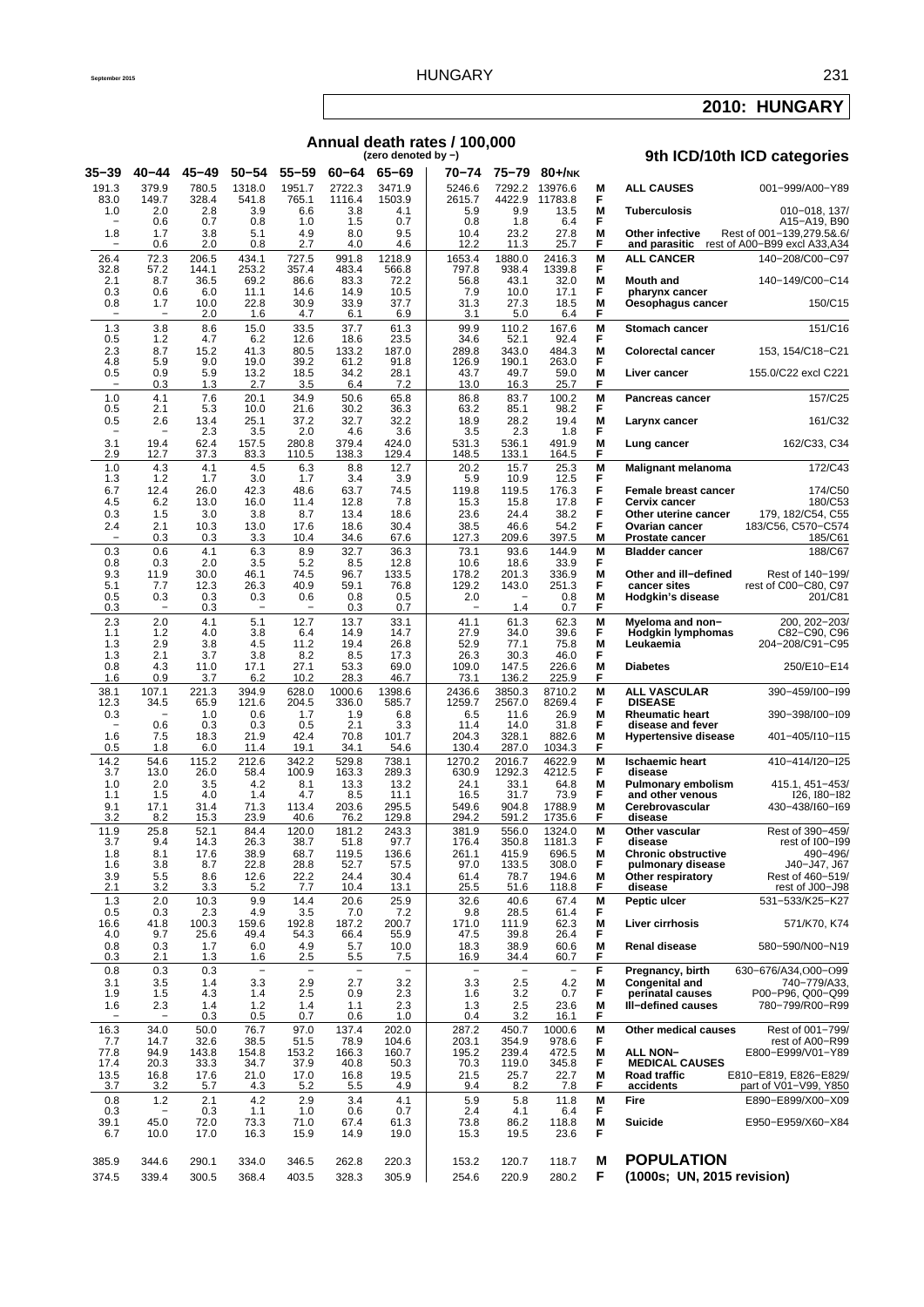### **IRELAND: 2010**

|                                                  |        |                | No. of deaths<br>(Source: WHO)   |                               | <b>Standardised rates</b> | (defined overleaf)                                   |                                 |                                                      |                                                      | Annual death rates / 100,000                         | (zero denoted by -)                        |                                                      |                                                      |                          |
|--------------------------------------------------|--------|----------------|----------------------------------|-------------------------------|---------------------------|------------------------------------------------------|---------------------------------|------------------------------------------------------|------------------------------------------------------|------------------------------------------------------|--------------------------------------------|------------------------------------------------------|------------------------------------------------------|--------------------------|
|                                                  |        | All ages       | 0–34                             | 35–69                         | All ages                  | $0 - 34$                                             | $35 - 69$                       | $0 - 4$                                              | $5 - 9$                                              |                                                      |                                            | 10-14 15-19 20-24 25-29                              |                                                      | $30 - 34$                |
| <b>ALL CAUSES</b>                                | M<br>F | 13833<br>13289 | 730<br>355                       | 4232<br>2704                  | 641.1<br>448.2            | 58.8<br>29.0                                         | 538.1<br>344.9                  | 98.5<br>80.1                                         | 7.4<br>9.8                                           | 13.3<br>6.6                                          | 51.2<br>23.0                               | 82.1<br>15.5                                         | 78.1<br>26.0                                         | 81.2<br>41.8             |
| <b>Tuberculosis</b>                              | М      | 18             | $\overline{\phantom{0}}$         | 8                             | 0.8                       | $\overline{\phantom{0}}$                             | 1.0                             |                                                      | $\overline{\phantom{0}}$                             |                                                      |                                            |                                                      |                                                      |                          |
| Other infective                                  | F<br>М | 17<br>111      | $\overline{a}$<br>8              | 1<br>47                       | 0.5<br>5.1                | $\overline{\phantom{0}}$<br>0.7                      | 0.2<br>5.3                      | $\overline{\phantom{0}}$<br>1.6                      | $\overline{a}$<br>0.6                                | $\overline{\phantom{0}}$<br>$\overline{\phantom{0}}$ | 1.4                                        |                                                      | $\overline{\phantom{0}}$<br>$\overline{\phantom{0}}$ | 1.0                      |
| and parasitic<br><b>ALL CANCER</b>               | F<br>M | 112<br>4186    | 6<br>58                          | 26<br>1591                    | 3.9<br>195.0              | 0.5<br>4.7                                           | 2.9<br>211.3                    | 1.6                                                  | 3.1                                                  | $\overline{\phantom{0}}$<br>1.4                      | 0.7<br>2.8                                 | 0.6<br>8.7                                           | 1.0<br>6.8                                           | 1.0<br>8.5               |
| <b>Mouth and</b>                                 | F<br>M | 3785<br>79     | 54<br>$\mathbf{1}$               | 1455<br>40                    | 144.8<br>3.6              | 4.2<br>0.1                                           | 187.3<br>5.1                    | 1.7<br>$\overline{\phantom{a}}$                      | 2.6<br>$\overline{\phantom{0}}$                      | 0.7<br>$\overline{\phantom{0}}$                      | 2.2<br>$\overline{\phantom{0}}$            | 1.2                                                  | 5.6<br>$\overline{\phantom{0}}$                      | 14.9<br>0.5              |
| pharynx cancer                                   | F      | 48             | 2                                | 19<br>104                     | 1.9<br>9.9                | 0.2                                                  | 2.5                             | $\overline{\phantom{0}}$                             | $\overline{a}$                                       | 0.7                                                  | $\overline{ }$                             | $\overline{\phantom{0}}$                             | $\overline{\phantom{a}}$                             | 0.5                      |
| Oesophagus cancer                                | М<br>F | 212<br>113     | 2                                | 31                            | 4.0                       | 0.1                                                  | 13.5<br>4.0                     | $\overline{\phantom{0}}$<br>$\overline{\phantom{0}}$ | $\overline{\phantom{0}}$<br>$\overline{\phantom{0}}$ | $\overline{\phantom{0}}$<br>$\overline{\phantom{0}}$ | -<br>$\overline{\phantom{0}}$              |                                                      | 1.1<br>$\overline{\phantom{0}}$                      | $\overline{\phantom{0}}$ |
| <b>Stomach cancer</b>                            | M<br>F | 184<br>142     | $\overline{c}$<br>$\overline{2}$ | 72<br>49                      | 8.6<br>5.2                | 0.1<br>0.1                                           | 9.2<br>5.8                      | $\overline{\phantom{0}}$                             | $\overline{\phantom{0}}$                             |                                                      | $\overline{a}$<br>$\overline{ }$           | $\overline{\phantom{a}}$                             | $\overline{\phantom{0}}$<br>$\overline{\phantom{0}}$ | 1.0<br>1.0               |
| <b>Colorectal cancer</b>                         | M<br>F | 516<br>401     | 3<br>3                           | 190<br>128                    | 24.1<br>14.9              | 0.2<br>0.2                                           | 25.1<br>16.5                    | $\overline{\phantom{0}}$                             | $\overline{\phantom{0}}$                             | $\overline{\phantom{0}}$                             | -                                          | 0.6                                                  | 0.5<br>$\overline{\phantom{0}}$                      | 0.5<br>1.5               |
| Liver cancer                                     | M<br>F | 92<br>28       | 2<br>$\overline{a}$              | 43<br>9                       | 4.3<br>1.1                | 0.1                                                  | 5.9<br>1.2                      | $\overline{\phantom{0}}$                             | $\overline{\phantom{0}}$                             | $\overline{\phantom{0}}$                             | -                                          | $\overline{\phantom{0}}$                             | 0.5                                                  | 0.5                      |
| <b>Pancreas cancer</b>                           | M<br>F | 243<br>234     | $\mathbf{1}$                     | 109<br>72                     | 11.4<br>8.8               | 0.1                                                  | 14.8                            | $\overline{\phantom{0}}$                             | $\overline{\phantom{0}}$                             |                                                      | $\overline{ }$                             |                                                      | $\overline{a}$<br>$\overline{\phantom{0}}$           | 0.5                      |
| Larynx cancer                                    | М      | 45             |                                  | 29                            | 2.1                       |                                                      | 10.1<br>3.8                     |                                                      |                                                      |                                                      |                                            |                                                      |                                                      |                          |
| Lung cancer                                      | F<br>М | 8<br>961       | -<br>$\overline{\phantom{0}}$    | 3<br>403                      | 0.3<br>44.9               | $\overline{\phantom{0}}$<br>$\overline{\phantom{0}}$ | 0.4<br>54.2                     | $\overline{\phantom{0}}$<br>$\overline{\phantom{0}}$ | $\overline{\phantom{0}}$<br>$\overline{\phantom{0}}$ | $\overline{\phantom{0}}$<br>$\overline{\phantom{0}}$ | -<br>$\overline{\phantom{0}}$              |                                                      | $\overline{a}$<br>$\overline{\phantom{0}}$           |                          |
| <b>Malignant melanoma</b>                        | F<br>M | 694<br>79      | 4<br>6                           | 274<br>39                     | 27.1<br>3.6               | 0.3<br>0.5                                           | 36.8<br>5.0                     | $\overline{\phantom{0}}$                             | $\overline{a}$                                       | $\overline{a}$                                       | 0.7                                        | 0.6                                                  | $\overline{a}$<br>2.1                                | 1.5<br>0.5               |
| <b>Female breast cancer</b>                      | F<br>F | 54<br>634      | 2<br>$\overline{\mathbf{4}}$     | 17<br>328                     | 2.0<br>25.4               | 0.1<br>0.3                                           | 2.0<br>40.8                     |                                                      | -<br>$\overline{\phantom{0}}$                        |                                                      | -                                          | $\overline{\phantom{0}}$                             | 1.0                                                  | 2.0                      |
| Cervix cancer                                    | F      | 89             | 10                               | 56                            | 3.8                       | 0.7                                                  | 6.4                             |                                                      | —                                                    |                                                      |                                            |                                                      | 2.0                                                  | 3.0                      |
| Other uterine cancer<br><b>Ovarian cancer</b>    | F<br>F | 85<br>285      | $\overline{2}$                   | 27<br>138                     | 3.3<br>11.5               | 0.1                                                  | 3.7<br>18.1                     | $\overline{\phantom{0}}$                             | $\overline{\phantom{0}}$<br>$\overline{\phantom{0}}$ | -                                                    |                                            |                                                      | 1.0                                                  |                          |
| Prostate cancer<br><b>Bladder cancer</b>         | М<br>M | 521<br>120     | 1                                | 79<br>27                      | 24.4<br>5.6               | 0.1                                                  | 11.5<br>4.1                     | $\overline{\phantom{0}}$                             | $\overline{\phantom{0}}$                             | $\overline{\phantom{0}}$                             | $\overline{ }$                             | 0.6                                                  | $\overline{a}$                                       |                          |
| Other and ill-defined                            | F<br>М | 66<br>788      | 1<br>29                          | 13<br>329                     | 2.3<br>36.5               | 0.1<br>2.4                                           | 1.8<br>41.8                     | 1.6                                                  | $\overline{\phantom{0}}$<br>2.5                      |                                                      | 1.4                                        | $\overline{\phantom{0}}$<br>5.0                      | 0.5<br>2.1                                           | 4.0                      |
| cancer sites                                     | F      | 634            | 17                               | 209                           | 23.5                      | 1.4                                                  | 26.4                            | 0.6<br>$\overline{\phantom{a}}$                      | 1.9                                                  | $\overline{a}$                                       | 0.7                                        | 1.2<br>$\overline{\phantom{0}}$                      | $\overline{\phantom{0}}$                             | 5.0                      |
| Hodgkin's disease                                | M<br>F | 10<br>10       | 1<br>2                           | 5<br>2                        | 0.5<br>0.3                | 0.1<br>0.1                                           | 0.7<br>0.2                      |                                                      | $\overline{a}$                                       | $\overline{a}$                                       | $\overline{a}$<br>$\overline{a}$           |                                                      | $\overline{\phantom{0}}$<br>1.0                      | 0.5                      |
| Myeloma and non-<br><b>Hodgkin lymphomas</b>     | M<br>F | 208<br>172     | $\overline{c}$                   | 78<br>53                      | 9.7<br>6.4                | 0.2                                                  | 10.8<br>7.0                     |                                                      |                                                      |                                                      | 0.7                                        |                                                      | $\overline{a}$                                       | 0.5                      |
| Leukaemia                                        | M<br>F | 128<br>88      | 9<br>4                           | 44<br>27                      | 5.9<br>3.2                | 0.8<br>0.4                                           | 5.9<br>3.6                      | 1.1                                                  | 0.6<br>0.7                                           | 1.4<br>$\overline{\phantom{0}}$                      | 0.7<br>0.7                                 | 1.9                                                  | 0.5<br>$\overline{\phantom{0}}$                      | 0.5                      |
| <b>Diabetes</b>                                  | М<br>F | 269<br>218     | 4                                | 48<br>21                      | 12.5<br>6.8               | 0.3                                                  | 5.9<br>3.0                      | $\overline{\phantom{0}}$                             | $\overline{\phantom{0}}$<br>$\overline{\phantom{0}}$ | $\overline{\phantom{0}}$                             | 0.7                                        | $\overline{\phantom{a}}$                             | 1.1<br>$\overline{\phantom{0}}$                      | 0.5                      |
| <b>ALL VASCULAR</b>                              | M<br>F | 4636           | 33                               | 1234                          | 216.6                     | 2.5                                                  | 161.9                           | 1.6                                                  | $\overline{a}$                                       | 0.7                                                  | 1.4                                        | 1.2                                                  | 6.3                                                  | 6.5                      |
| <b>DISEASE</b><br><b>Rheumatic heart</b>         | M      | 4553<br>14     | 17                               | 459<br>6                      | 140.8<br>0.7              | 1.4                                                  | 60.6<br>0.8                     | 0.6                                                  | 1.3<br>$\overline{\phantom{0}}$                      | -                                                    | 2.2                                        | 1.2                                                  | 1.5                                                  | 3.0                      |
| disease and fever<br><b>Hypertensive disease</b> | F<br>М | 39<br>121      | 1<br>$\overline{\phantom{0}}$    | 4<br>29                       | 1.2<br>5.7                | 0.1<br>$\overline{\phantom{0}}$                      | 0.5<br>3.5                      | $\overline{\phantom{0}}$                             | $\overline{\phantom{0}}$<br>$\overline{\phantom{0}}$ | $\overline{\phantom{0}}$<br>$\overline{\phantom{0}}$ | -                                          | $\overline{\phantom{0}}$                             | $\overline{a}$<br>$\overline{a}$                     | 0.5                      |
| <b>Ischaemic heart</b>                           | F<br>M | 197<br>2659    | 1<br>6                           | 14<br>785                     | 5.8<br>124.4              | 0.1<br>0.4                                           | 1.8<br>103.6                    |                                                      |                                                      |                                                      | $\overline{ }$                             |                                                      | $\overline{\phantom{0}}$<br>1.6                      | 0.5<br>1.5               |
| disease<br>Pulmonary embolism                    | F<br>М | 1966<br>99     | 1<br>5                           | 199<br>49                     | 61.0<br>4.6               | 0.1<br>0.4                                           | 27.3<br>6.3                     | $\overline{\phantom{0}}$<br>0.5                      | $\overline{\phantom{0}}$<br>$\overline{\phantom{0}}$ |                                                      | $\overline{\phantom{0}}$<br>0.7            |                                                      | $\overline{\phantom{0}}$                             | 0.5<br>1.5               |
| and other venous<br>Cerebrovascular              | F<br>М | 116<br>777     | 4<br>5                           | 24<br>141                     | 4.0<br>36.3               | 0.3<br>0.4                                           | 3.0<br>18.4                     | 1.1                                                  | $\overline{\phantom{0}}$<br>$\overline{\phantom{0}}$ |                                                      | 0.7<br>0.7                                 | 1.2                                                  | $\overline{a}$<br>$\overline{\phantom{0}}$           | 0.5<br>1.0               |
| disease                                          | F      | 1238           | 5                                | 128                           | 38.3                      | 0.4                                                  | 16.5                            | 0.6                                                  | 0.7                                                  |                                                      |                                            |                                                      | 0.5                                                  | 1.0                      |
| Other vascular<br>disease                        | M<br>F | 966<br>997     | 17<br>5                          | 224<br>90                     | 45.0<br>30.4              | 1.3<br>0.5                                           | 29.3<br>11.5                    | -                                                    | 0.7                                                  | 0.7<br>$\overline{ }$                                | $\overline{\phantom{0}}$<br>1.5            | 1.2<br>$\overline{\phantom{0}}$                      | 4.7<br>1.0                                           | 2.5                      |
| <b>Chronic obstructive</b><br>pulmonary disease  | Μ<br>F | 647<br>653     | $\overline{2}$<br>2              | 119<br>77                     | 30.3<br>21.3              | 0.1<br>0.1                                           | 17.7<br>11.1                    | $\overline{\phantom{0}}$<br>$\overline{\phantom{0}}$ | -<br>-                                               |                                                      | -<br>$\overline{\phantom{0}}$              |                                                      | 0.5<br>1.0                                           | 0.5                      |
| Other respiratory<br>disease                     | М<br>F | 825<br>1055    | 12<br>9                          | 117<br>72                     | 38.5<br>31.2              | 1.0<br>0.8                                           | 15.9<br>9.4                     | 1.6<br>2.3                                           | -<br>$\overline{a}$                                  | 1.4<br>0.7                                           | 0.7<br>0.7                                 | 0.6                                                  | 1.1<br>0.5                                           | 1.5<br>1.0               |
| Peptic ulcer                                     | M<br>F | 41<br>34       | $\mathbf{1}$<br>$\overline{ }$   | 17<br>4                       | 1.9<br>1.1                | 0.1<br>$\overline{ }$                                | 2.0<br>0.5                      | $\overline{\phantom{0}}$<br>$\overline{\phantom{0}}$ | $\overline{\phantom{0}}$<br>-                        | $\overline{\phantom{0}}$<br>—                        | $\overline{\phantom{0}}$<br>-              | $\overline{\phantom{a}}$<br>$\overline{\phantom{0}}$ | $\overline{\phantom{0}}$<br>$\overline{a}$           | 0.5                      |
| Liver cirrhosis                                  | M<br>F | 190<br>100     | 4<br>1                           | 149<br>78                     | 8.8                       | 0.3<br>0.1                                           | 17.4                            | $\overline{a}$<br>$\overline{\phantom{0}}$           | -<br>$\overline{\phantom{0}}$                        | -<br>$\overline{\phantom{0}}$                        | -<br>$\overline{ }$                        | 0.6                                                  | -<br>$\overline{\phantom{0}}$                        | 1.5                      |
| <b>Renal disease</b>                             | M      | 216            | 3                                | 31                            | 4.5<br>10.1               | 0.2                                                  | 8.8<br>4.4                      | 0.5                                                  | -                                                    | —                                                    | -                                          | $\overline{\phantom{0}}$                             | -                                                    | 0.5<br>1.0               |
| Pregnancy, birth                                 | F<br>F | 192<br>3       | 1<br>3                           | 9<br>$\overline{\phantom{0}}$ | 5.7<br>0.1                | 0.1<br>0.2                                           | 1.1<br>$\overline{\phantom{0}}$ | 0.6<br>$\overline{\phantom{0}}$                      | $\overline{a}$<br>$\overline{\phantom{0}}$           | $\overline{a}$<br>$\overline{a}$                     | $\overline{a}$<br>$\overline{\phantom{0}}$ | $\overline{a}$<br>$\overline{a}$                     | $\overline{\phantom{0}}$<br>$\overline{\phantom{0}}$ | 1.5                      |
| Congenital and<br>perinatal causes               | M<br>F | 174<br>123     | 147<br>101                       | 23<br>17                      | 7.5<br>5.6                | 11.3<br>8.2                                          | 2.5<br>1.8                      | 73.9<br>56.6                                         | 1.9<br>-                                             | 0.7                                                  | 0.7                                        | 0.6                                                  | 0.5<br>0.5                                           | 1.0<br>0.5               |
| III-defined causes                               | M<br>F | 41<br>38       | 22<br>13                         | 12<br>7                       | 1.8<br>1.4                | 1.8<br>1.1                                           | 1.4<br>0.9                      | 6.4<br>5.2                                           | -<br>$\overline{\phantom{0}}$                        | 0.7<br>$\qquad \qquad$                               | 0.7<br>1.5                                 | 1.9<br>$\overline{\phantom{0}}$                      | 0.5<br>$\overline{\phantom{a}}$                      | 2.0<br>1.0               |
| Other medical causes                             | M      | 1365           | 61                               | 256                           | 63.5                      | 5.0                                                  | 32.0                            | 8.6                                                  | 1.2                                                  | 4.2                                                  | 4.3                                        | 3.7                                                  | 5.8                                                  | 7.0                      |
| <b>ALL NON-</b>                                  | F<br>M | 1919<br>1114   | 48<br>375                        | 248<br>580                    | 61.3<br>48.4              | 4.0<br>30.8                                          | 31.6<br>59.4                    | 9.7<br>2.7                                           | 5.2<br>0.6                                           | 1.5<br>4.2                                           | 3.0<br>38.4                                | 2.5<br>64.7                                          | 2.0<br>55.6                                          | 4.5<br>49.6              |
| <b>MEDICAL CAUSES</b><br>Road traffic            | F<br>M | 487<br>126     | 100<br>75                        | 230<br>39                     | 19.4<br>5.4               | 8.3<br>6.4                                           | 25.6<br>4.2                     | 3.4<br>$\qquad \qquad -$                             | 0.7<br>0.6                                           | 3.7<br>0.7                                           | 12.6<br>12.1                               | 9.9<br>16.2                                          | 13.7<br>8.9                                          | 13.9<br>6.5              |
| accidents<br>Fire                                | F<br>M | 45<br>27       | 26<br>$\overline{2}$             | 14<br>14                      | 2.0<br>1.2                | 2.3<br>0.2                                           | 1.5<br>1.8                      | 1.7<br>$\overline{\phantom{0}}$                      | $\overline{\phantom{0}}$<br>-                        | 0.7<br>$\qquad \qquad -$                             | 5.2<br>$\qquad \qquad -$                   | 5.0<br>0.6                                           | 2.0<br>$\qquad \qquad -$                             | 1.5<br>0.5               |
| <b>Suicide</b>                                   | F<br>М | 16<br>386      | $\overline{\phantom{0}}$<br>145  | 8<br>226                      | 0.6<br>16.6               | $\overline{\phantom{0}}$<br>12.1                     | 0.9<br>22.1                     | $\overline{\phantom{0}}$<br>$\overline{ }$           | -                                                    | $\overline{\phantom{0}}$<br>2.1                      | $\overline{\phantom{0}}$<br>17.8           | 26.1                                                 | $\overline{a}$<br>23.1                               | 15.5                     |
|                                                  | F      | 100            | 33                               | 61                            | 4.3                       | 2.7                                                  | 6.3                             |                                                      | -                                                    | 2.2                                                  | 3.7                                        | 3.7                                                  | 5.6                                                  | 4.0                      |
| <b>POPULATION:</b><br>(1000s; UN, 2015 revision) |        |                |                                  | M=male<br>F=female            | 2301.0<br>2316.4          | 1183.6<br>1158.1                                     | 967.5<br>962.6                  | 186.7<br>174.9                                       | 162.3<br>153.7                                       | 142.8<br>136.2                                       | 140.7<br>134.8                             | 160.7<br>161.3                                       | 190.8<br>196.5                                       | 199.5<br>200.8           |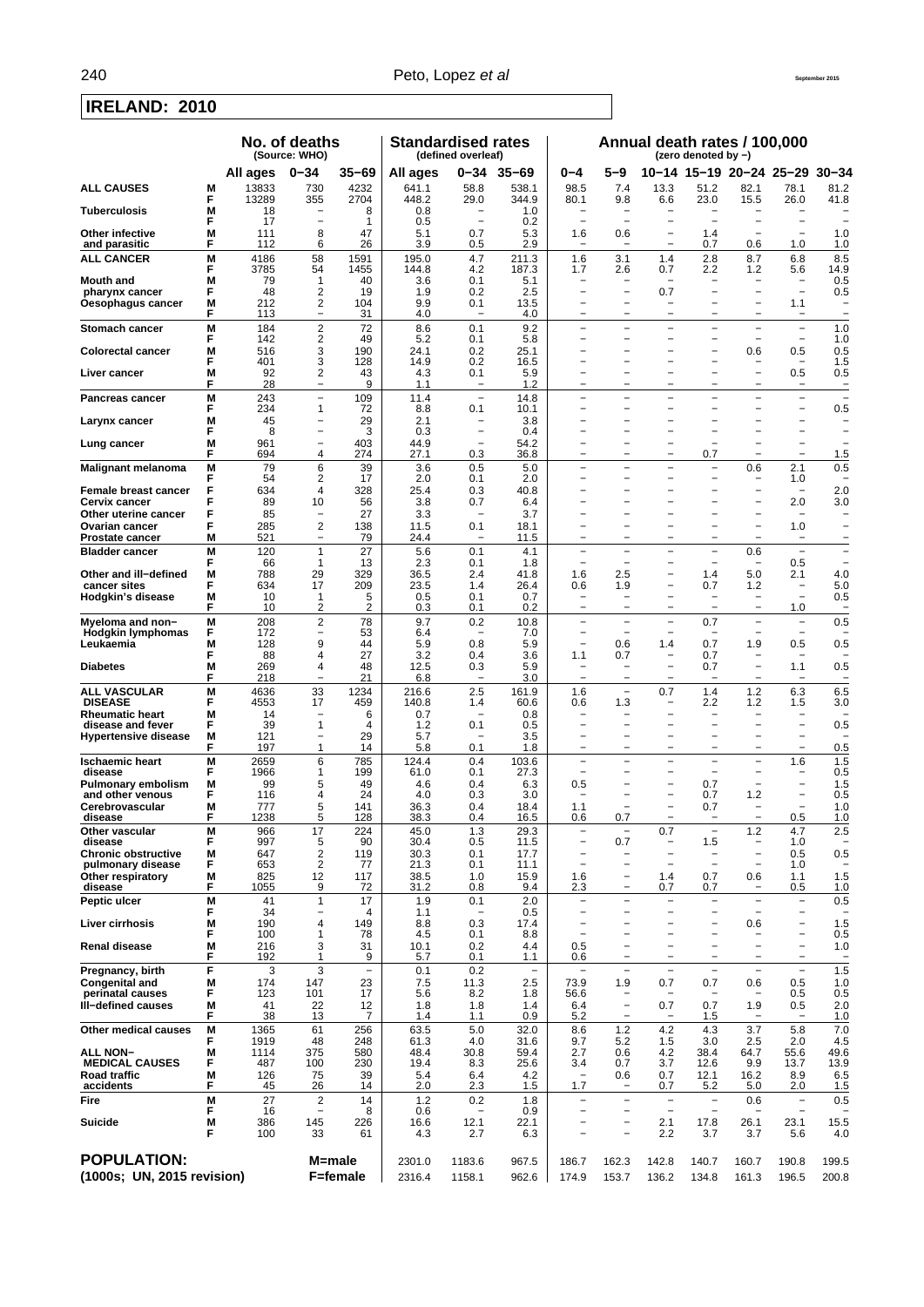## **2010: IRELAND**

#### **(zero denoted by −) 9th ICD/10th ICD categories**

## **Annual death rates / 100,000**

| 35–39                                             | $40 - 44$                                            | 45-49                           | 50-54                            | $55 - 59$                       | 60-64                           | $65 - 69$             | 70-74                            | 75–79                                         | $80 + /N$ K                       |             |                                                 | אזו וטאט שטו ווער ושטו וכא                                |
|---------------------------------------------------|------------------------------------------------------|---------------------------------|----------------------------------|---------------------------------|---------------------------------|-----------------------|----------------------------------|-----------------------------------------------|-----------------------------------|-------------|-------------------------------------------------|-----------------------------------------------------------|
| 106.6                                             | 154.0                                                | 232.3                           | 352.6                            | 561.8                           | 874.4                           | 1485.0                | 2508.4                           | 4574.8                                        | 12426.2                           | M           | <b>ALL CAUSES</b>                               | 001-999/A00-Y89                                           |
| 46.9                                              | 96.6                                                 | 148.4                           | 250.2<br>1.5                     | 347.3<br>1.6                    | 556.5<br>2.7                    | 968.1<br>1.2<br>1.2   | 1553.9<br>4.7<br>1.4             | 3067.6<br>4.5<br>3.9                          | 9993.6<br>11.8<br>17.1            | F<br>Μ<br>F | <b>Tuberculosis</b>                             | 010-018, 137/<br>A15-A19, B90                             |
| 0.5<br>2.6                                        | 4.3<br>3.2                                           | 6.4<br>2.6                      | 3.7<br>1.5                       | 5.5                             | 10.6<br>4.4                     | 6.0<br>5.9            | 17.4<br>17.5                     | 31.7<br>27.6                                  | 73.2<br>71.0                      | M<br>F      | Other infective<br>and parasitic                | Rest of 001-139,279.5&.6/<br>rest of A00-B99 excl A33,A34 |
| 18.2                                              | 29.8                                                 | 61.9                            | 109.8                            | 223.9                           | 387.5                           | 648.0                 | 992.3                            | 1524.2                                        | 2917.0                            | M           | <b>ALL CANCER</b>                               | 140-208/C00-C97                                           |
| 22.1                                              | 38.5<br>2.5                                          | 76.1<br>2.5                     | 134.1<br>0.8                     | 188.2<br>7.1                    | 316.7<br>9.8                    | 535.6<br>13.2         | 701.3<br>12.6                    | 1056.7<br>29.4                                | 1652.2<br>40.1                    | F<br>M      | <b>Mouth and</b>                                | 140-149/C00-C14                                           |
| 0.5                                               | 2.5                                                  | 1.3<br>5.1                      | 2.2<br>9.0                       | 1.6<br>17.3                     | 4.4<br>23.1                     | 8.2<br>37.1           | 8.7<br>58.4                      | 9.8<br>54.4                                   | 21.0<br>106.3                     | F<br>M      | pharynx cancer<br>Oesophagus cancer             | 150/C15                                                   |
| 1.6                                               | $\overline{\phantom{0}}$<br>1.2                      | 1.9<br>3.2                      | 1.5<br>6.7                       | 5.5<br>11.0                     | 8.8<br>17.7                     | 10.6<br>22.7          | 14.6<br>55.2                     | 27.6<br>77.0                                  | 76.2<br>96.8                      | F<br>M      | Stomach cancer                                  | 151/C16                                                   |
| 1.6<br>1.0                                        | 1.3<br>3.7                                           | 4.5<br>5.1                      | 3.7<br>13.4                      | 7.9<br>32.2                     | 12.4<br>49.7                    | 9.4<br>70.5           | 17.5<br>124.6                    | 45.3<br>203.8                                 | 73.6<br>363.7                     | F<br>M      | <b>Colorectal cancer</b>                        | 153, 154/C18-C21                                          |
| 1.1<br>$\overline{\phantom{0}}$<br>$\overline{a}$ | 5.0<br>0.6                                           | 4.5<br>0.6                      | 14.2<br>3.7                      | 18.1<br>6.3                     | 24.8<br>10.6                    | 48.0<br>19.1          | 69.8<br>25.2                     | 127.9<br>36.2                                 | 206.4<br>35.4                     | F<br>M      | Liver cancer                                    | 155.0/C22 excl C221                                       |
| 1.0                                               | 1.9                                                  | 2.5                             | 2.2<br>11.9                      | 14.1                            | 2.6<br>18.6                     | 3.5<br>53.8           | 4.4<br>60.0                      | 9.8<br>86.1                                   | 14.5<br>137.0                     | F<br>M      | <b>Pancreas cancer</b>                          | 157/C25                                                   |
| 0.5<br>$\overline{\phantom{0}}$                   | 0.6<br>$\overline{\phantom{0}}$                      | 1.9<br>2.5                      | 4.5<br>1.5                       | 5.5<br>2.4                      | 17.7<br>10.6                    | 39.9<br>9.6           | 50.9<br>4.7                      | 80.7<br>11.3                                  | 111.7<br>18.9                     | F<br>M      | Larynx cancer                                   | 161/C32                                                   |
| 2.6<br>0.5                                        | 1.2<br>3.8                                           | 15.3<br>10.3                    | 29.9<br>23.1                     | 60.5<br>37.0                    | 1.8<br>100.2<br>61.9            | 1.2<br>169.8<br>120.7 | 1.4<br>274.5<br>144.0            | 371.4<br>226.3                                | 5.3<br>519.6<br>265.5             | F<br>M<br>F | Lung cancer                                     | 162/C33, C34                                              |
| 1.6                                               | 0.6                                                  | 1.9                             | 3.7                              | 3.1                             | 10.6                            | 13.2                  | 9.5                              | 20.4                                          | 44.9                              | M           | <b>Malignant melanoma</b>                       | 172/C43                                                   |
| 1.1<br>6.3                                        | $\overline{\phantom{0}}$<br>13.2                     | 1.3<br>20.0                     | 1.5<br>34.3                      | 3.1<br>43.3                     | 3.5<br>69.0                     | 3.5<br>99.6           | 10.2<br>112.0                    | 19.7<br>125.9                                 | 23.7<br>211.6                     | F<br>F      | Female breast cancer                            | 174/C50                                                   |
| 3.2<br>$\overline{\phantom{0}}$                   | 4.4<br>$\overline{\phantom{0}}$                      | 5.8                             | 6.0<br>3.7                       | 4.7<br>5.5                      | 8.8<br>3.5                      | 11.7<br>12.9          | 13.1<br>27.6                     | 15.7<br>19.7                                  | 7.9<br>38.1                       | F<br>F      | Cervix cancer<br>Other uterine cancer           | 180/C53<br>179, 182/C54, C55                              |
| 0.5                                               | 1.3<br>0.6                                           | 11.0<br>0.6                     | 11.2<br>0.8                      | 18.9<br>7.1                     | 27.4<br>25.7                    | 56.3<br>45.4          | 58.2<br>99.4                     | 74.8<br>165.3                                 | 88.1<br>722.8                     | F<br>Μ      | <b>Ovarian cancer</b><br>Prostate cancer        | 183/C56, C570-C574<br>185/C61                             |
| $\overline{\phantom{0}}$                          | $\overline{\phantom{a}}$<br>$\overline{\phantom{0}}$ | 0.6                             | 0.8<br>1.5                       | 1.6<br>$\overline{\phantom{0}}$ | 5.3<br>0.9                      | 20.3                  | 15.8                             | 58.9<br>19.7                                  | 132.3<br>42.1                     | M<br>F      | <b>Bladder cancer</b>                           | 188/C67                                                   |
| 0.5<br>7.3                                        | 13.7                                                 | 1.3<br>16.6                     | 23.2                             | 47.1                            | 73.6                            | 8.2<br>111.2          | 14.6<br>162.5                    | 271.8                                         | 488.9                             | M           | Other and ill-defined                           | Rest of 140-199/                                          |
| 5.3<br>$\overline{\phantom{0}}$                   | 5.7<br>$\overline{\phantom{0}}$                      | 8.4<br>0.6                      | 21.6<br>$\overline{\phantom{0}}$ | 26.0<br>0.8                     | 51.3<br>0.9                     | 66.8<br>2.4           | 110.6<br>3.2                     | 171.2<br>2.3                                  | 322.0<br>2.4                      | F<br>M      | cancer sites<br>Hodgkin's disease               | rest of C00-C80, C97<br>201/C81                           |
| 0.5                                               | $\overline{\phantom{0}}$                             | 1.9                             | $\overline{a}$<br>4.5            | 0.8<br>8.6                      | 0.9<br>23.1                     | 37.1                  | 52.1                             | 2.0<br>83.8                                   | 6.6<br>137.0                      | F<br>M      | Myeloma and non-                                | 200, 202-203/                                             |
| $\overline{\phantom{0}}$<br>2.1                   | 1.9<br>1.2                                           | 3.9<br>2.5                      | 3.0<br>$\qquad \qquad -$         | 6.3<br>4.7                      | 11.5<br>8.0                     | 22.3<br>22.7          | 37.8<br>34.7                     | 49.2<br>52.1                                  | 89.4<br>70.9                      | F<br>M      | <b>Hodgkin lymphomas</b><br>Leukaemia           | C82-C90, C96<br>204-208/C91-C95                           |
| 1.6<br>0.5                                        | 1.3<br>0.6                                           | 2.5                             | $\overline{\phantom{0}}$<br>6.7  | 3.9<br>4.7                      | 5.3<br>17.7                     | 12.9<br>8.4           | 5.8<br>47.3                      | 31.5<br>117.8                                 | 48.6<br>318.9                     | F<br>M      | <b>Diabetes</b>                                 | 250/E10-E14                                               |
| 18.2                                              | 32.9                                                 | 0.7<br>52.3                     | 1.5<br>109.8                     | 3.1<br>162.6                    | 1.8<br>263.4                    | 14.1<br>493.8         | 30.6<br>829.8                    | 39.4<br>1687.2                                | 205.1<br>4955.4                   | F<br>M      |                                                 |                                                           |
| 4.8                                               | 14.5                                                 | 16.8                            | 37.2                             | 57.5                            | 100.0                           | 193.4                 | 394.3                            | 1033.0                                        | 4312.6                            | F           | ALL VASCULAR<br><b>DISEASE</b>                  | 390-459/I00-I99                                           |
|                                                   | $\overline{\phantom{0}}$                             |                                 | 0.8<br>$\overline{\phantom{0}}$  | 0.8                             | 3.5<br>1.8                      | 1.2<br>1.2            | 1.6<br>5.8                       | 4.5<br>9.8                                    | 11.8<br>32.9                      | M<br>F      | <b>Rheumatic heart</b><br>disease and fever     | 390-398/100-109                                           |
| 0.5                                               | $\overline{\phantom{0}}$<br>$\overline{a}$           | 1.3                             | 3.7<br>0.7                       | 5.5<br>3.9                      | 8.9<br>3.5                      | 4.8<br>4.7            | 14.2<br>11.6                     | 38.5<br>31.5                                  | 155.9<br>207.7                    | Μ<br>F      | <b>Hypertensive disease</b>                     | 401-405/I10-I15                                           |
| 9.4<br>1.1                                        | 16.8<br>4.4                                          | 31.3<br>5.2                     | 73.2<br>11.9                     | 108.4<br>22.8                   | 165.8<br>46.0                   | 320.4<br>99.6         | 528.5<br>200.8                   | 971.6<br>434.9                                | 2607.6<br>1849.4                  | M<br>F      | <b>Ischaemic heart</b><br>disease               | 410-414/I20-I25                                           |
| 1.0<br>1.1                                        | 2.5<br>1.3                                           | 1.9<br>1.3                      | 3.0<br>0.7                       | 7.9<br>3.9                      | 8.9<br>5.3                      | 19.1<br>7.0           | 26.8<br>13.1                     | 31.7<br>43.3                                  | 33.1<br>74.9                      | М<br>F      | <b>Pulmonary embolism</b><br>and other venous   | 415.1, 451-453/<br>I26, I80-I82                           |
| 3.1<br>2.1                                        | 6.2<br>5.0                                           | 8.3<br>7.1                      | 7.5<br>14.2                      | 17.3<br>13.4                    | 27.5<br>22.1                    | 58.6<br>51.6          | 123.0<br>96.0                    | 296.7<br>299.1                                | 996.7<br>1165.9                   | M<br>F      | Cerebrovascular<br>disease                      | 430-438/160-169                                           |
| 4.2<br>0.5                                        | 7.5<br>3.8                                           | 9.6<br>3.2                      | 21.7<br>9.7                      | 23.6<br>12.6                    | 48.8<br>21.2                    | 89.7<br>29.3          | 135.7<br>66.9                    | 344.2<br>214.5                                | 1150.3<br>981.9                   | M<br>F      | Other vascular<br>disease                       | Rest of 390-459/<br>rest of I00-I99                       |
|                                                   | 0.6                                                  | 2.5                             | 5.2                              | 7.1                             | 25.7                            | 82.5                  | 134.1                            | 260.4                                         | 770.0                             | M<br>F      | <b>Chronic obstructive</b>                      | 490-496/<br>J40-J47, J67                                  |
| $\overline{\phantom{0}}$<br>1.6                   | 0.6<br>3.1                                           | 0.7<br>3.8                      | 3.0<br>5.2                       | 10.2<br>8.6                     | 14.2<br>36.4                    | 49.2<br>52.6          | 106.2<br>130.9                   | 186.9<br>298.9                                | 533.7<br>1136.1                   | Μ           | pulmonary disease<br>Other respiratory          | Rest of 460-519/                                          |
| 1.1<br>$\overline{\phantom{a}}$                   | 1.3<br>0.6                                           | 2.6<br>1.3                      | 6.7<br>3.7                       | 9.4<br>3.9                      | 16.8<br>0.9                     | 28.1<br>3.6           | 52.4<br>4.7                      | 179.1<br>6.8                                  | 1113.3<br>40.1                    | F<br>M      | disease<br>Peptic ulcer                         | rest of J00-J98<br>531-533/K25-K27                        |
| $\overline{\phantom{0}}$<br>1.6                   | $\overline{\phantom{0}}$<br>8.7                      | 0.7<br>17.2                     | 0.7<br>19.4                      | 23.6                            | 20.4                            | 2.3<br>31.1           | 7.3<br>18.9                      | 11.8<br>36.2                                  | 25.0<br>21.3                      | F<br>M      | Liver cirrhosis                                 | 571/K70, K74                                              |
| 1.1<br>0.5                                        | 3.8                                                  | 9.7<br>0.6                      | 14.2                             | 14.2<br>3.9                     | 7.1<br>8.9                      | 11.7<br>16.7          | 11.6<br>26.8                     | 15.7<br>58.9                                  | 6.6<br>328.3                      | F<br>M      | Renal disease                                   | 580-590/N00-N19                                           |
| 0.5<br>$\overline{\phantom{a}}$                   | 0.6<br>$\qquad \qquad -$                             | 0.7<br>$\overline{\phantom{a}}$ | 0.7<br>$\qquad \qquad -$         | 1.6<br>$\overline{\phantom{0}}$ | -<br>$\qquad \qquad -$          | 3.5<br>$\overline{a}$ | 11.6<br>$\overline{\phantom{0}}$ | 41.3<br>$\qquad \qquad -$                     | 201.1<br>$\overline{\phantom{0}}$ | F<br>F      | Pregnancy, birth                                | 630-676/A34,O00-O99                                       |
| 1.0<br>0.5                                        | 1.2<br>1.3                                           | 1.3<br>1.9                      | 3.7<br>3.7                       | 5.5<br>2.4                      | 2.7<br>1.8                      | 2.4<br>1.2            | 1.6<br>2.9                       | 2.3<br>2.0                                    | 4.7<br>2.6                        | M<br>F      | <b>Congenital and</b><br>perinatal causes       | 740-779/A33,<br>P00-P96, Q00-Q99                          |
| 1.0<br>0.5                                        | 1.9                                                  | 0.6                             | 0.8<br>0.7                       | 1.6                             | $\overline{\phantom{0}}$<br>2.6 | 3.6<br>2.3            | 3.2<br>1.4                       | $\qquad \qquad -$<br>$\overline{\phantom{0}}$ | 11.8<br>22.4                      | Μ<br>F      | III-defined causes                              | 780-799/R00-R99                                           |
| 7.8<br>4.8                                        | 9.9<br>11.4                                          | 16.0<br>9.7                     | 26.1<br>24.6                     | 28.3<br>29.9                    | 52.3<br>53.1                    | 83.7<br>87.9          | 228.8<br>186.2                   | 468.8<br>429.0                                | 1643.9<br>1678.5                  | M<br>F      | Other medical causes                            | Rest of 001-799/<br>rest of A00-R99                       |
| 55.7<br>9.0                                       | 60.2<br>21.5                                         | 65.7<br>26.5                    | 56.8<br>21.6                     | 80.9<br>30.7                    | 45.2<br>38.0                    | 51.4<br>31.6          | 67.8<br>29.1                     | 77.0<br>41.3                                  | 193.7<br>152.5                    | M<br>F      | <b>ALL NON-</b><br><b>MEDICAL CAUSES</b>        | E800-E999/V01-Y89                                         |
| 4.7<br>1.1                                        | 1.9<br>1.3                                           | 3.2<br>2.6                      | 3.7<br>1.5                       | 3.9<br>1.6                      | 7.1                             | 4.8<br>2.3            | 6.3<br>1.4                       | 4.5<br>3.9                                    | 14.2<br>2.6                       | Μ<br>F      | Road traffic<br>accidents                       | E810-E819, E826-E829/                                     |
| 0.5                                               | 1.2                                                  | 0.6                             | 0.8                              | 0.8                             | 3.5                             | 4.8                   | 1.6                              | 4.5                                           | 18.9                              | Μ           | Fire                                            | part of V01-V99, Y850<br>E890-E899/X00-X09                |
| 23.9                                              | -<br>26.7                                            | 1.3<br>28.7                     | 0.7<br>23.9                      | 0.8<br>28.3                     | 2.6<br>15.1                     | 1.2<br>8.4            | 1.4<br>9.5                       | 2.0<br>15.8                                   | 7.9<br>4.7                        | F<br>M      | <b>Suicide</b>                                  | E950-E959/X60-X84                                         |
| 4.2                                               | 7.6                                                  | 7.1                             | 5.2                              | 7.9                             | 8.8                             | 3.5                   | 2.9                              | 3.9                                           | 2.6                               | F           |                                                 |                                                           |
| 192.3<br>189.6                                    | 161.0<br>158.5                                       | 156.7<br>155.0                  | 133.8<br>134.3                   | 127.3<br>127.0                  | 112.8<br>113.0                  | 83.6<br>85.3          | 63.4<br>68.7                     | 44.2<br>50.8                                  | 42.3<br>76.1                      | M<br>F      | <b>POPULATION</b><br>(1000s; UN, 2015 revision) |                                                           |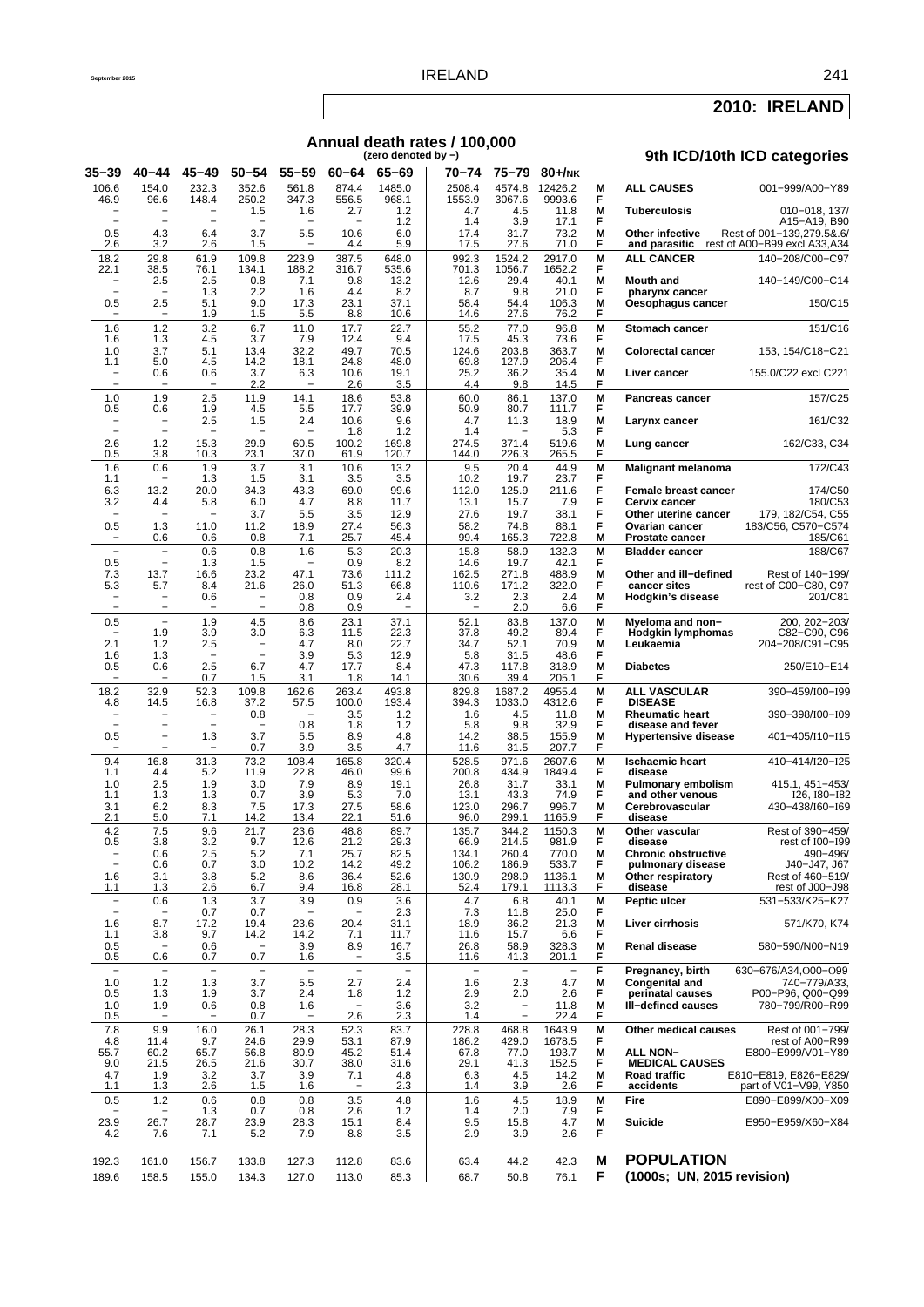## **ITALY: 2010**

|                                               |        |                 | No. of deaths<br>(Source: WHO)             |                | <b>Standardised rates</b> | (defined overleaf)                                   |                |                                                      |                                                      |                                                      | (zero denoted by -)                                  | Annual death rates / 100,000               |                                                      |                          |
|-----------------------------------------------|--------|-----------------|--------------------------------------------|----------------|---------------------------|------------------------------------------------------|----------------|------------------------------------------------------|------------------------------------------------------|------------------------------------------------------|------------------------------------------------------|--------------------------------------------|------------------------------------------------------|--------------------------|
|                                               |        | All ages        | $0 - 34$                                   | 35–69          | All ages                  | $0 - 34$                                             | $35 - 69$      | $0 - 4$                                              | 5–9                                                  |                                                      |                                                      | 10-14 15-19 20-24 25-29                    |                                                      | $30 - 34$                |
| <b>ALL CAUSES</b>                             | M      | 285068          | 5516                                       | 65592          | 595.5                     | 48.6                                                 | 528.6          | 84.8                                                 | 9.0                                                  | 11.5                                                 | 39.3                                                 | 57.7                                       | 63.5                                                 | 74.3                     |
| <b>Tuberculosis</b>                           | F<br>Μ | 299547<br>218   | 2638<br>10                                 | 37030<br>50    | 380.7<br>0.5              | 25.1<br>0.1                                          | 276.5<br>0.4   | 72.7                                                 | 7.3                                                  | 9.6                                                  | 17.2                                                 | 18.9<br>0.1                                | 20.7<br>0.1                                          | 29.5<br>0.3              |
| Other infective                               | F<br>М | 155<br>4548     | 4<br>105                                   | 18<br>1572     | 0.2<br>10.3               | 0.0<br>0.9                                           | 0.1<br>11.9    | 2.0                                                  | 0.1<br>0.5                                           | 0.1                                                  | 0.4                                                  | 0.4                                        | 0.1<br>0.8                                           | 0.1<br>2.1               |
| and parasitic                                 | F      | 4700            | 63                                         | 743            | 6.6                       | 0.6                                                  | 5.5            | 1.6                                                  | 0.1                                                  | 0.1                                                  | 0.1                                                  | 0.3                                        | 0.6                                                  | 1.1                      |
| <b>ALL CANCER</b>                             | M<br>F | 94617<br>72636  | 625<br>569                                 | 29705<br>21416 | 206.1<br>120.4            | 5.4<br>5.1                                           | 244.9<br>159.2 | 2.9<br>3.5                                           | 2.9<br>3.2                                           | 3.0<br>3.5                                           | 4.7<br>4.2                                           | 6.2<br>4.2                                 | 7.6<br>6.0                                           | 10.4<br>11.1             |
| <b>Mouth and</b><br>pharynx cancer            | Μ<br>F | 1933<br>812     | 7<br>$\overline{7}$                        | 1023<br>297    | 4.7<br>1.4                | 0.1<br>0.1                                           | 8.0<br>2.2     | 0.1                                                  | 0.1                                                  |                                                      | 0.1                                                  | 0.1<br>0.1                                 | 0.1<br>$\overline{\phantom{0}}$                      | 0.2<br>0.1               |
| Oesophagus cancer                             | М      | 1429            | 2                                          | 662            | 3.4                       | 0.0                                                  | 5.4            | $\overline{a}$                                       | $\overline{\phantom{0}}$<br>$\overline{a}$           |                                                      | $\overline{ }$                                       | $\overline{a}$                             | $\overline{\phantom{0}}$<br>$\overline{a}$           | 0.1                      |
| <b>Stomach cancer</b>                         | F<br>M | 442<br>5819     | 1<br>17                                    | 119<br>1772    | 0.7<br>12.6               | 0.0<br>0.1                                           | 0.9<br>14.5    | 0.1                                                  | -                                                    | $\overline{\phantom{0}}$<br>$\overline{\phantom{0}}$ | $\overline{\phantom{0}}$                             |                                            | 0.2                                                  | 0.1<br>0.6               |
| <b>Colorectal cancer</b>                      | F<br>M | 4256<br>10179   | 22<br>28                                   | 993<br>2981    | 6.4<br>21.8               | 0.2<br>0.2                                           | 7.4<br>24.6    | $\overline{\phantom{0}}$                             | $\overline{a}$<br>$\overline{\phantom{0}}$           | $\overline{\phantom{0}}$                             | 0.1<br>$\overline{\phantom{0}}$                      | 0.2<br>0.3                                 | 0.2<br>0.5                                           | 0.7<br>0.8               |
|                                               | F      | 8684            | 17                                         | 2070           | 13.2                      | 0.1                                                  | 15.6           |                                                      | $\overline{\phantom{0}}$                             |                                                      | 0.1                                                  |                                            | 0.2                                                  | 0.6                      |
| Liver cancer                                  | М<br>F | 5449<br>2831    | 11<br>4                                    | 1925<br>475    | 12.1<br>4.0               | 0.1<br>0.0                                           | 16.0<br>3.7    | 0.1                                                  | 0.1                                                  | 0.1                                                  |                                                      | $\overline{\phantom{0}}$<br>0.1            | 0.2<br>$\overline{\phantom{0}}$                      | 0.2<br>0.1               |
| <b>Pancreas cancer</b>                        | M<br>F | 5083<br>5429    | 6<br>7                                     | 1882<br>1307   | 11.4<br>8.4               | 0.0<br>0.1                                           | 15.5<br>10.0   | $\overline{\phantom{0}}$<br>$\overline{\phantom{0}}$ | $\overline{\phantom{0}}$<br>$\overline{a}$           | $\overline{\phantom{0}}$                             | 0.1                                                  |                                            | $\overline{\phantom{0}}$<br>0.1                      | 0.3<br>0.3               |
| Larynx cancer                                 | М<br>F | 1533<br>177     | $\overline{\phantom{0}}$<br>$\mathbf{1}$   | 619<br>61      | 3.5<br>0.3                | $\overline{\phantom{0}}$<br>0.0                      | 5.0<br>0.5     | $\overline{\phantom{0}}$<br>$\overline{\phantom{0}}$ | $\overline{\phantom{0}}$<br>$\overline{\phantom{0}}$ | $\overline{\phantom{0}}$                             | $\overline{\phantom{0}}$                             | $\overline{\phantom{0}}$                   | $\overline{\phantom{0}}$<br>0.1                      |                          |
| Lung cancer                                   | М<br>F | 25457<br>8277   | 16<br>16                                   | 8730<br>2928   | 56.1<br>14.7              | 0.1<br>0.1                                           | 73.1<br>21.9   | $\overline{\phantom{0}}$<br>$\overline{\phantom{0}}$ | $\overline{\phantom{0}}$<br>$\overline{\phantom{0}}$ | 0.1                                                  | 0.1<br>0.1                                           | 0.1                                        | 0.3<br>0.2                                           | 0.5                      |
| Malignant melanoma                            | M      | 1012            | 27                                         | 496            | 2.5                       | 0.2                                                  | 3.8            | $\overline{\phantom{0}}$                             | $\overline{a}$                                       | $\overline{\phantom{0}}$                             | 0.1                                                  | 0.1                                        | 0.4                                                  | 0.5<br>0.9               |
| <b>Female breast cancer</b>                   | F<br>F | 761<br>12115    | 32<br>78                                   | 345<br>4938    | 1.6<br>22.5               | 0.3<br>0.6                                           | 2.4<br>35.8    | $\overline{a}$<br>$\overline{\phantom{0}}$           | $\overline{\phantom{0}}$<br>$\overline{\phantom{0}}$ | 0.1                                                  | 0.1                                                  | 0.1<br>0.1                                 | 0.6<br>0.7                                           | 1.0<br>3.4               |
| Cervix cancer                                 | F      | 399             | 7                                          | 222            | 0.9                       | 0.1                                                  | 1.5            | $\overline{\phantom{0}}$                             | $\overline{\phantom{0}}$                             | $\overline{\phantom{0}}$                             | -                                                    | $\overline{\phantom{0}}$                   | 0.2                                                  | 0.2                      |
| Other uterine cancer<br><b>Ovarian cancer</b> | F<br>F | 2425<br>3255    | 4<br>18                                    | 870<br>1384    | 4.3<br>6.2                | 0.0<br>0.1                                           | 6.5<br>10.2    | $\overline{\phantom{0}}$<br>0.1                      | $\overline{\phantom{0}}$<br>$\overline{a}$           | $\overline{\phantom{0}}$<br>$\overline{\phantom{a}}$ | -<br>$\overline{a}$                                  | $\overline{\phantom{a}}$<br>0.3            | 0.1<br>0.2                                           | 0.1<br>0.4               |
| <b>Prostate cancer</b>                        | Μ      | 7509            | 2                                          | 879            | 14.2                      | 0.0                                                  | 7.7            | 0.1                                                  | $\overline{\phantom{0}}$                             | $\overline{a}$                                       | $\overline{a}$                                       | 0.1                                        | $\overline{\phantom{0}}$                             |                          |
| <b>Bladder cancer</b>                         | М<br>F | 4484<br>1217    | $\overline{a}$<br>$\overline{\phantom{0}}$ | 874<br>179     | 8.9<br>1.6                | $\overline{\phantom{0}}$<br>$\overline{\phantom{0}}$ | 7.4<br>1.4     | $\overline{\phantom{0}}$                             | -<br>$\overline{\phantom{0}}$                        |                                                      | $\overline{\phantom{0}}$                             | $\overline{\phantom{0}}$                   | $\overline{\phantom{0}}$<br>$\overline{\phantom{0}}$ | $\overline{\phantom{0}}$ |
| Other and ill-defined<br>cancer sites         | M<br>F | 17248<br>14983  | 314<br>190                                 | 5692<br>3779   | 38.4<br>23.8              | 2.8<br>1.8                                           | 46.2<br>28.4   | 2.1<br>1.6                                           | 1.9<br>2.2                                           | 2.1<br>1.9                                           | 2.6<br>2.1                                           | 2.8<br>1.5                                 | 3.5<br>1.5                                           | 4.3<br>1.9               |
| Hodgkin's disease                             | Μ<br>F | 231<br>181      | 29<br>23                                   | 90<br>50       | 0.6<br>0.4                | 0.2<br>0.2                                           | 0.7<br>0.3     |                                                      | $\overline{a}$                                       |                                                      | 0.3<br>0.4                                           | 0.5<br>0.4                                 | 0.4<br>0.4                                           | 0.6<br>0.3               |
| Myeloma and non-                              | M      | 4065            | 57                                         | 1209           | 8.9                       | 0.5                                                  | 9.8            | 0.1                                                  | 0.1                                                  | 0.3                                                  | 0.3                                                  | 0.8                                        | 0.8                                                  | 1.0                      |
| Hodgkin lymphomas<br>Leukaemia                | F<br>M | 3730<br>3186    | 32<br>109                                  | 814<br>871     | 5.7<br>7.0                | 0.3<br>1.0                                           | 6.2<br>7.0     | 0.1<br>0.5                                           | $\overline{\phantom{0}}$<br>0.7                      | 0.1<br>0.6                                           | 0.4<br>1.4                                           | 0.6<br>1.5                                 | 0.5<br>1.3                                           | 0.4<br>1.0               |
| <b>Diabetes</b>                               | F<br>M | 2662<br>8831    | 110<br>15                                  | 585<br>1792    | 4.4<br>17.8               | 1.1<br>0.1                                           | 4.4<br>14.9    | 1.7<br>$\overline{\phantom{0}}$                      | 0.9<br>$\overline{\phantom{0}}$                      | 1.3<br>0.2                                           | 0.9<br>0.1                                           | 0.7<br>0.3                                 | 0.9<br>0.1                                           | 1.1<br>0.2               |
|                                               | F      | 11789           | 7                                          | 977            | 13.9                      | 0.1                                                  | 7.6            | $\overline{\phantom{0}}$                             | $\overline{a}$                                       |                                                      | 0.1                                                  | 0.1                                        | 0.1                                                  | 0.2                      |
| <b>ALL VASCULAR</b><br><b>DISEASE</b>         | М<br>F | 96647<br>124970 | 384<br>189                                 | 15649<br>5991  | 188.1<br>132.9            | 3.2<br>1.7                                           | 127.2<br>45.8  | 2.4<br>3.2                                           | 0.4<br>0.4                                           | 0.8<br>1.0                                           | 1.7<br>1.6                                           | 3.1<br>1.4                                 | 5.0<br>1.3                                           | 8.8<br>3.2               |
| <b>Rheumatic heart</b><br>disease and fever   | M<br>F | 643<br>1462     | 4<br>6                                     | 145<br>163     | 1.3<br>1.9                | 0.0<br>0.1                                           | 1.2<br>1.3     | $\overline{\phantom{0}}$                             | 0.1                                                  | 0.1<br>0.1                                           | $\overline{\phantom{0}}$<br>0.1                      |                                            | 0.1                                                  | 0.1<br>0.2               |
| Hypertensive disease                          | Μ<br>F | 9797            | 9<br>4                                     | 1205           | 18.3                      | 0.1                                                  | 10.0<br>4.9    | 0.1                                                  | $\overline{\phantom{0}}$<br>$\overline{a}$           | 0.1                                                  | $\overline{a}$                                       | $\overline{a}$                             | 0.1                                                  | 0.3                      |
| <b>Ischaemic heart</b>                        | M      | 18868<br>37086  | 79                                         | 633<br>7547    | 19.1<br>74.2              | 0.0<br>0.6                                           | 61.2           | 0.1                                                  | $\overline{\phantom{0}}$                             | L.                                                   | 0.1                                                  | 0.7                                        | 0.1<br>0.9                                           | 0.1<br>2.6               |
| disease<br>Pulmonary embolism                 | F<br>Μ | 35412<br>719    | 16<br>5                                    | 1907<br>145    | 38.1<br>1.4               | 0.1<br>0.0                                           | 14.7<br>1.1    | 0.1                                                  | $\overline{\phantom{0}}$<br>$\overline{\phantom{0}}$ | $\overline{\phantom{0}}$<br>$\overline{\phantom{0}}$ | $\overline{\phantom{0}}$<br>$\overline{\phantom{0}}$ | $\overline{\phantom{0}}$<br>0.1            | 0.2<br>0.1                                           | 0.6<br>0.1               |
| and other venous                              | F      | 1204            | 10                                         | 116            | 1.5                       | 0.1                                                  | 0.9            | 0.1                                                  | $\overline{\phantom{0}}$                             | $\overline{\phantom{0}}$                             | 0.1                                                  | 0.1                                        | 0.1                                                  | 0.1                      |
| Cerebrovascular<br>disease                    | Μ<br>F | 24086<br>36687  | 55<br>50                                   | 2714<br>1593   | 45.2<br>38.8              | 0.5<br>0.5                                           | 22.4<br>12.1   | 0.5<br>0.4                                           | 0.1<br>0.1                                           | 0.1<br>0.5                                           | 0.1<br>0.4                                           | 0.5<br>0.5                                 | 0.4<br>0.4                                           | 1.5<br>0.9               |
| Other vascular<br>disease                     | M<br>F | 24316<br>31337  | 232<br>103                                 | 3893<br>1579   | 47.5<br>33.6              | 2.0<br>1.0                                           | 31.2<br>12.0   | 1.9<br>2.5                                           | 0.3<br>0.3                                           | 0.6<br>0.5                                           | 1.5<br>1.1                                           | 1.9<br>0.8                                 | 3.5<br>0.5                                           | 4.2<br>1.2               |
| <b>Chronic obstructive</b>                    | Μ      | 13152           | 22                                         | 1001           | 24.0                      | 0.2                                                  | 8.6            |                                                      | 0.1                                                  | 0.2                                                  | 0.1                                                  | 0.3                                        | 0.5                                                  | 0.2                      |
| pulmonary disease<br>Other respiratory        | F<br>Μ | 8398<br>8569    | 10<br>104                                  | 447<br>1053    | 9.1<br>16.4               | 0.1<br>0.9                                           | 3.5<br>8.6     | 0.1<br>1.8                                           | 0.3                                                  | 0.1<br>0.2                                           | 0.1<br>0.8                                           | 0.2<br>1.0                                 | $\overline{\phantom{0}}$<br>1.2                      | 0.1<br>1.2               |
| disease<br>Peptic ulcer                       | F<br>M | 8679<br>379     | 56<br>1                                    | 574<br>81      | 9.8<br>0.8                | 0.5<br>0.0                                           | 4.3<br>0.7     | 1.3<br>$\overline{\phantom{0}}$                      | 0.1<br>$\overline{\phantom{0}}$                      | 0.1<br>$\overline{\phantom{0}}$                      | 0.6                                                  | 0.2                                        | 0.4<br>$\qquad \qquad -$                             | 0.8<br>0.1               |
|                                               | F      | 371             | 1                                          | 35             | 0.4                       | 0.0                                                  | 0.3            | $\overline{\phantom{0}}$                             | $\overline{\phantom{0}}$                             | $\overline{\phantom{0}}$                             | $\overline{\phantom{0}}$                             | 0.1                                        | $\overline{\phantom{0}}$                             |                          |
| Liver cirrhosis                               | M<br>F | 4566<br>3112    | 25<br>$\mathbf 2$                          | 2376<br>791    | 11.2<br>5.0               | 0.2<br>0.0                                           | 18.4<br>5.9    | $\overline{\phantom{0}}$<br>-                        | $\overline{\phantom{0}}$<br>-                        | $\overline{\phantom{0}}$<br>-                        | -<br>$\overline{\phantom{0}}$                        | $\overline{\phantom{0}}$<br>$\overline{ }$ | 0.1<br>$\overline{a}$                                | 1.2<br>0.1               |
| <b>Renal disease</b>                          | M<br>F | 4252<br>4497    | 6<br>8                                     | 519<br>337     | 8.0<br>5.1                | 0.1<br>0.1                                           | 4.3<br>2.6     | 0.3<br>0.1                                           | $\overline{\phantom{0}}$<br>0.1                      | 0.1                                                  | 0.1                                                  | 0.1                                        | $\overline{\phantom{0}}$<br>$\overline{\phantom{0}}$ | 0.1<br>0.1               |
| Pregnancy, birth                              | F      | 16              | 6                                          | 10             | 0.1                       | 0.0                                                  | 0.1            | $\overline{\phantom{0}}$                             | $\overline{\phantom{0}}$                             | $\qquad \qquad -$                                    | $\overline{\phantom{0}}$                             | $\overline{\phantom{0}}$                   | $\overline{\phantom{a}}$                             | 0.3                      |
| <b>Congenital and</b><br>perinatal causes     | М<br>F | 1356<br>1096    | 960<br>783                                 | 278<br>173     | 6.3<br>5.2                | 9.5<br>8.1                                           | 2.0<br>1.2     | 61.0<br>51.7                                         | 0.8<br>0.6                                           | 0.7<br>0.9                                           | 1.0<br>0.9                                           | 1.2<br>1.1                                 | 1.1<br>0.9                                           | 0.5<br>1.0               |
| III-defined causes                            | Μ<br>F | 3632<br>5588    | 311<br>85                                  | 1049<br>348    | 8.4<br>6.2                | 2.7<br>0.8                                           | 7.6<br>2.4     | 3.3<br>2.4                                           | 0.2<br>0.1                                           | 0.6<br>0.1                                           | 2.0<br>0.5                                           | 3.2<br>0.7                                 | 4.8<br>1.1                                           | 4.8<br>0.7               |
| Other medical causes                          | M      | 30378           | 505                                        | 5273           | 60.8                      | 4.4                                                  | 42.0           | 7.7                                                  | 1.8                                                  | 1.7                                                  | 3.2                                                  | 3.6                                        | 5.5                                                  | 7.6                      |
| ALL NON–                                      | F<br>M | 43432<br>13923  | 322<br>2443                                | 3746<br>5194   | 51.4<br>37.0              | 3.0<br>20.9                                          | 28.1<br>37.1   | 6.2<br>3.4                                           | 1.3<br>2.2                                           | 2.4<br>3.9                                           | 2.3<br>25.4                                          | 2.6<br>38.4                                | 3.0<br>36.5                                          | 3.6<br>36.9              |
| <b>MEDICAL CAUSES</b><br>Road traffic         | F<br>M | 10108<br>3266   | 533<br>1221                                | 1424<br>1376   | 14.5<br>10.6              | 4.8<br>10.7                                          | 9.9<br>9.5     | 2.4<br>0.8                                           | 1.1<br>0.9                                           | 1.3<br>1.7                                           | 6.8<br>17.4                                          | 8.0<br>21.6                                | 7.3<br>17.5                                          | 7.0<br>14.6              |
| accidents                                     | F      | 900             | 256                                        | 336            | 2.5                       | 2.4                                                  | 2.3            | 0.7                                                  | 0.5                                                  | 0.7                                                  | 4.4                                                  | 4.8                                        | 3.3                                                  | 2.3                      |
| Fire                                          | M<br>F | 102<br>89       | 13<br>8                                    | 38<br>20       | 0.3<br>0.2                | 0.1<br>0.1                                           | 0.3<br>0.1     | 0.1<br>0.1                                           | 0.1<br>-                                             | 0.1<br>0.1                                           | 0.1<br>-                                             | 0.1<br>0.1                                 | $\overline{a}$<br>0.1                                | 0.2<br>0.1               |
| <b>Suicide</b>                                | M<br>F | 3126<br>861     | 495<br>114                                 | 1807<br>503    | 9.0<br>2.2                | 4.1<br>1.0                                           | 12.8<br>3.4    | $\overline{\phantom{0}}$<br>$\overline{\phantom{0}}$ | $\overline{a}$<br>0.1                                | 0.7                                                  | 2.9<br>0.9                                           | 6.6<br>1.3                                 | 7.8<br>1.9                                           | 10.6<br>2.7              |
|                                               |        |                 |                                            |                |                           |                                                      |                |                                                      |                                                      |                                                      |                                                      |                                            |                                                      |                          |
| <b>POPULATION:</b>                            |        |                 |                                            | M=male         | 28937                     | 10966                                                | 14279          | 1439                                                 | 1432                                                 | 1423                                                 | 1478                                                 | 1538                                       | 1677                                                 | 1978                     |
| (1000s; UN, 2015 revision)                    |        |                 |                                            | F=female       | 30651                     | 10492                                                | 14800          | 1357                                                 | 1356                                                 | 1348                                                 | 1398                                                 | 1469                                       | 1625                                                 | 1938                     |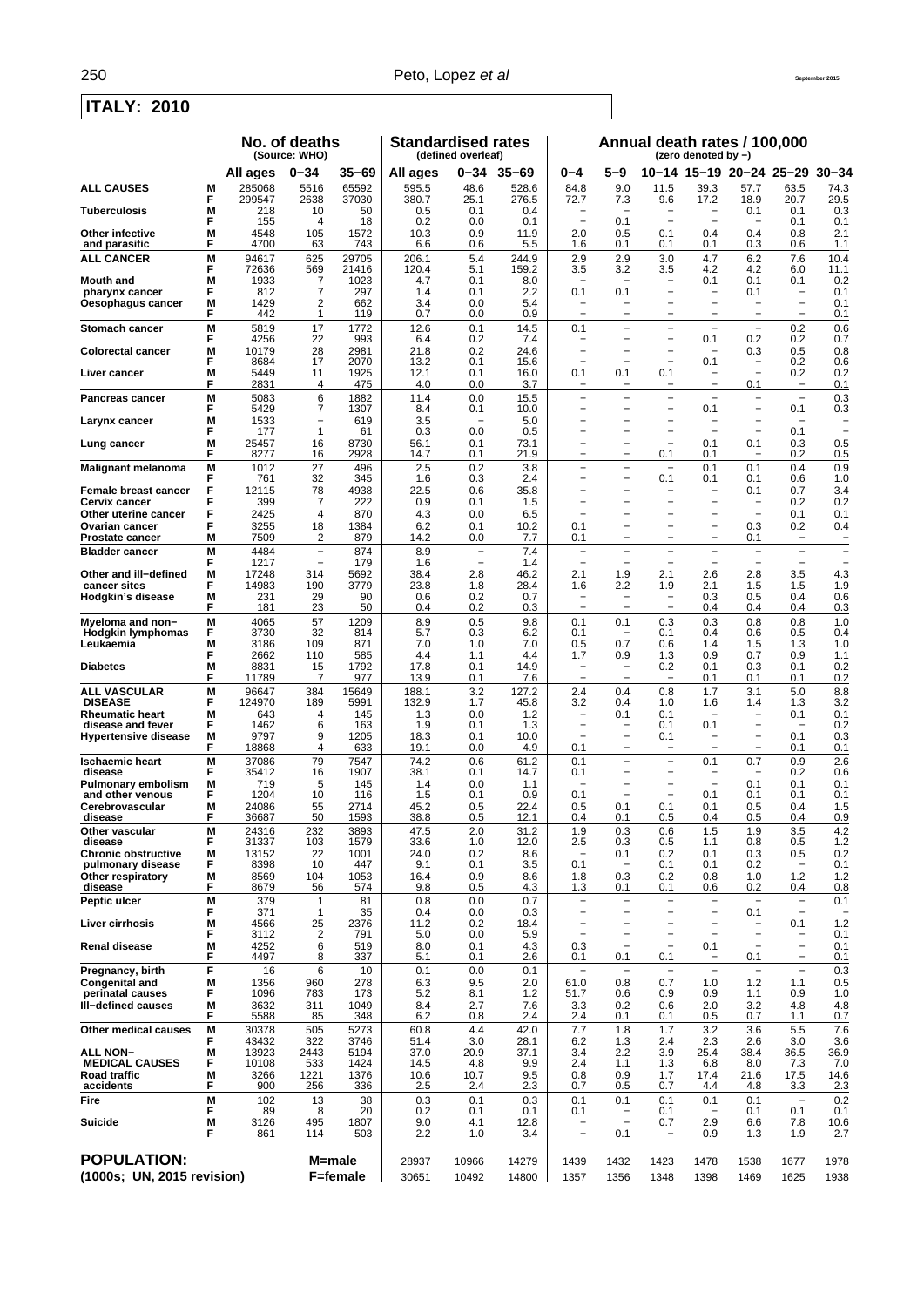### **2010: ITALY**

#### **Annual death rates / 100,000**

|                          |             |                                 |                                 |                                 |                          | (zero denoted by -)             |                                  |                                  |                                   |        |                                                 | 9th ICD/10th ICD categories                               |
|--------------------------|-------------|---------------------------------|---------------------------------|---------------------------------|--------------------------|---------------------------------|----------------------------------|----------------------------------|-----------------------------------|--------|-------------------------------------------------|-----------------------------------------------------------|
| $35 - 39$                | 40–44       | 45–49                           | 50–54                           | $55 - 59$                       | 60–64                    | $65 - 69$                       |                                  | 70–74 75–79                      | $80 + /NK$                        |        |                                                 |                                                           |
| 88.5                     | 132.0       | 212.1                           | 338.9                           | 550.6                           | 909.1                    | 1469.3                          | 2373.4                           | 4158.9                           | 11259.4                           | М      | <b>ALL CAUSES</b>                               | 001-999/A00-Y89                                           |
| 46.1<br>0.1              | 78.1<br>0.2 | 125.2<br>0.1                    | 201.8<br>0.3                    | 294.3<br>0.5                    | 457.6<br>0.4             | 732.2<br>1.1                    | 1215.4<br>2.0                    | 2412.6<br>2.7                    | 9077.6<br>8.4                     | F<br>Μ | <b>Tuberculosis</b>                             | 010-018, 137/                                             |
| 0.1                      | 0.0         | 0.0                             |                                 | 0.3                             | 0.1                      | 0.3                             | 0.7                              | 1.4                              | 4.5                               | F      |                                                 | A15-A19, B90                                              |
| 2.9<br>1.6               | 6.6<br>2.9  | 12.3<br>2.7                     | 10.7<br>3.8                     | 10.7<br>4.7                     | 15.4<br>8.0              | 24.4<br>14.8                    | 37.9<br>25.6                     | 62.3<br>55.3                     | 138.3<br>118.5                    | Μ<br>F | Other infective                                 | Rest of 001-139,279.5&.6/<br>rest of A00-B99 excl A33,A34 |
| 17.0                     | 33.2        | 66.3                            | 139.5                           | 258.9                           | 462.8                    | 736.5                           | 1095.7                           | 1609.3                           | 2614.3                            | M      | and parasitic<br><b>ALL CANCER</b>              | 140-208/C00-C97                                           |
| 21.5                     | 44.0        | 75.0                            | 129.3                           | 182.8                           | 268.0                    | 394.0                           | 539.5                            | 795.0                            | 1340.1                            | F      |                                                 |                                                           |
| 0.4                      | 1.7         | 4.1                             | 7.9                             | 10.9                            | 14.9                     | 16.3                            | 19.1                             | 22.4                             | 32.6                              | Μ      | <b>Mouth and</b>                                | 140-149/C00-C14                                           |
| 0.1<br>0.1               | 0.3<br>0.6  | 1.5<br>1.4                      | 2.1<br>4.2                      | 2.8<br>6.8                      | 3.5<br>11.7              | 5.0<br>12.7                     | 4.7<br>15.9                      | 7.2<br>20.8                      | 14.5<br>26.3                      | F<br>Μ | pharynx cancer<br>Oesophagus cancer             | 150/C15                                                   |
| 0.1                      | 0.0         | 0.2                             | 0.7                             | 0.8                             | 2.0                      | 2.4                             | 2.8                              | 5.1                              | 9.0                               | F      |                                                 |                                                           |
| 1.4                      | 2.1         | 4.3                             | 9.3                             | 16.0                            | 26.7                     | 41.6                            | 68.6                             | 100.1                            | 164.7                             | M      | <b>Stomach cancer</b>                           | 151/C16                                                   |
| 0.7<br>1.4               | 2.6<br>3.2  | 3.6<br>6.1                      | 5.3<br>13.9                     | 8.2<br>27.1                     | 11.8<br>45.8             | 19.7<br>75.0                    | 26.4<br>113.3                    | 46.0<br>172.6                    | 94.8<br>308.2                     | F<br>M | <b>Colorectal cancer</b>                        | 153, 154/C18-C21                                          |
| 1.3                      | 3.0         | 6.1                             | 11.1                            | 18.5                            | 28.1                     | 40.7                            | 59.0                             | 96.8                             | 187.1                             | F      |                                                 |                                                           |
| 0.5                      | 1.4         | 4.5                             | 10.2                            | 14.8                            | 28.8                     | 51.8                            | 72.2                             | 98.6                             | 118.9                             | Μ      | Liver cancer                                    | 155.0/C22 excl C221                                       |
| 0.2<br>0.8               | 0.3<br>2.2  | 1.1<br>4.5                      | 1.7<br>9.2                      | 2.9<br>16.9                     | 7.2<br>29.3              | 12.3<br>45.4                    | 25.7<br>69.7                     | 39.8<br>84.9                     | 59.9<br>107.7                     | F<br>M | <b>Pancreas cancer</b>                          | 157/C25                                                   |
| 0.5                      | 1.3         | 2.9                             | 5.8                             | 10.5                            | 18.0                     | 31.0                            | 45.9                             | 69.0                             | 104.5                             | F      |                                                 |                                                           |
| 0.0                      | 0.7         | 1.8                             | 3.5                             | 7.1                             | 9.2                      | 12.7                            | 15.1                             | 21.8                             | 38.7                              | Μ      | Larynx cancer                                   | 161/C32                                                   |
| 0.1<br>1.7               | 4.8         | 0.1<br>13.5                     | 0.4<br>36.1                     | 0.6<br>75.0                     | 1.1<br>146.8             | 0.9<br>234.1                    | 1.6<br>333.0                     | 1.8<br>463.2                     | 2.8<br>583.2                      | F<br>M | Lung cancer                                     | 162/C33, C34                                              |
| 1.5                      | 3.8         | 9.0                             | 20.3                            | 28.1                            | 37.7                     | 52.6                            | 72.1                             | 96.4                             | 121.8                             | F      |                                                 |                                                           |
| 0.9                      | 2.0         | 2.4                             | 3.2                             | 4.3                             | 6.1                      | 7.9                             | 10.2                             | 12.7                             | 17.2                              | M      | Malignant melanoma                              | 172/C43                                                   |
| 1.3                      | 1.8         | 2.3                             | 2.5                             | 2.4                             | 2.9                      | 3.8                             | 4.4                              | 6.3                              | 9.7                               | F<br>F |                                                 |                                                           |
| 6.9<br>1.0               | 15.1<br>1.1 | 22.6<br>1.5                     | 35.2<br>2.1                     | 44.0<br>1.5                     | 55.7<br>1.8              | 71.4<br>1.6                     | 80.3<br>2.1                      | 109.2<br>2.9                     | 185.7<br>4.1                      | F      | <b>Female breast cancer</b><br>Cervix cancer    | 174/C50<br>180/C53                                        |
| 0.7                      | 1.9         | 3.1                             | 4.7                             | 7.4                             | 10.7                     | 16.9                            | 21.5                             | 24.4                             | 37.3                              | F      | Other uterine cancer                            | 179, 182/C54, C55                                         |
| 1.2                      | 2.4         | 5.2                             | 9.7                             | 12.1                            | 17.4                     | 23.7                            | 27.3                             | 31.8                             | 41.7                              | F      | <b>Ovarian cancer</b>                           | 183/C56, C570-C574                                        |
|                          | 0.0         | 0.4                             | 1.6                             | 6.1                             | 13.2                     | 32.6                            | 62.8                             | 121.4                            | 368.0                             | M      | <b>Prostate cancer</b>                          | 185/C61                                                   |
| 0.0<br>0.0               | 0.2<br>0.2  | 1.3<br>0.3                      | 2.9<br>1.0                      | 5.6<br>1.6                      | 15.7<br>2.1              | 26.4<br>4.4                     | 43.7<br>7.0                      | 78.6<br>12.5                     | 178.1<br>32.8                     | M<br>F | <b>Bladder cancer</b>                           | 188/C67                                                   |
| 5.8                      | 9.7         | 15.0                            | 27.6                            | 51.6                            | 84.8                     | 129.1                           | 188.0                            | 280.2                            | 462.5                             | M      | Other and ill-defined                           | Rest of 140-199/                                          |
| 3.9                      | 7.3         | 10.7                            | 19.9                            | 31.8                            | 49.3                     | 75.6                            | 109.0                            | 162.3                            | 304.3                             | F      | cancer sites                                    | rest of C00-C80, C97                                      |
| 0.4<br>0.3               | 0.4<br>0.4  | 0.4<br>0.2                      | 0.7<br>0.5                      | 0.8<br>0.1                      | 0.8<br>0.5               | 1.2<br>0.4                      | 1.6<br>1.1                       | 3.4<br>1.5                       | 4.4<br>3.0                        | Μ<br>F | Hodgkin's disease                               | 201/C81                                                   |
| 1.5                      | 2.1         | 4.0                             | 5.3                             | 9.9                             | 17.4                     | 28.6                            | 48.2                             | 71.0                             | 112.4                             | M      | Myeloma and non-                                | 200, 202-203/                                             |
| 0.4                      | 1.2         | 2.3                             | 3.7                             | 5.7                             | 11.0                     | 19.1                            | 28.8                             | 50.0                             | 74.8                              | F      | Hodgkin lymphomas                               | C82-C90, C96                                              |
| 2.0                      | 1.9         | 2.6                             | 3.8                             | 6.1                             | 11.6                     | 21.3                            | 34.2                             | 57.6                             | 91.5                              | M<br>F | Leukaemia                                       | 204-208/C91-C95                                           |
| 1.0<br>0.3               | 1.2<br>1.4  | 2.1<br>3.2                      | 2.7<br>7.5                      | 4.0<br>14.8                     | 7.2<br>30.3              | 12.4<br>47.0                    | 19.8<br>83.5                     | 31.8<br>150.2                    | 52.4<br>350.9                     | Μ      | <b>Diabetes</b>                                 | 250/E10-E14                                               |
| 0.3                      | 0.6         | 1.6                             | 3.2                             | 6.8                             | 14.7                     | 25.9                            | 54.3                             | 119.1                            | 362.8                             | F      |                                                 |                                                           |
| 13.6                     | 26.5        | 50.0                            | 80.3                            | 134.6                           | 214.9                    | 370.8                           | 650.0                            | 1337.3                           | 4732.9                            | M      | <b>ALL VASCULAR</b>                             | 390-459/100-199                                           |
| 5.4<br>0.1               | 9.2<br>0.2  | 15.7<br>0.5                     | 26.1<br>0.7                     | 40.0<br>1.5                     | 76.2<br>1.8              | 147.8<br>3.6                    | 317.2<br>6.1                     | 815.4<br>10.0                    | 4507.3<br>24.9                    | F<br>Μ | <b>DISEASE</b><br><b>Rheumatic heart</b>        | 390-398/100-109                                           |
| 0.0                      | 0.2         | 0.2                             | 0.4                             | 0.9                             | 2.8                      | 4.2                             | 9.2                              | 17.6                             | 39.3                              | F      | disease and fever                               |                                                           |
| 0.5                      | 1.5         | 2.7                             | 4.9                             | 11.3                            | 17.0                     | 32.1                            | 48.9                             | 117.8                            | 549.6                             | Μ      | <b>Hypertensive disease</b>                     | 401-405/I10-I15                                           |
| 0.2<br>4.6               | 0.5<br>10.9 | 1.3<br>24.2                     | 2.5<br>40.9                     | 4.6<br>68.7                     | 7.7<br>109.6             | 17.5<br>169.7                   | 35.2                             | 103.6<br>534.8                   | 715.4<br>1632.0                   | F<br>M | <b>Ischaemic heart</b>                          | 410-414/I20-I25                                           |
| 1.3                      | 2.1         | 4.4                             | 7.8                             | 12.9                            | 24.4                     | 49.9                            | 285.9<br>99.9                    | 244.4                            | 1253.8                            | F      | disease                                         |                                                           |
| 0.1                      | 0.4         | 0.7                             | 0.7                             | 1.1                             | 2.1                      | 2.9                             | 4.8                              | 9.0                              | 33.5                              | M      | <b>Pulmonary embolism</b>                       | 415.1, 451-453/                                           |
| 0.3                      | 0.2         | 0.6                             | 0.5                             | 0.7                             | 1.2                      | 2.7                             | 4.7                              | 10.4                             | 37.7                              | F      | and other venous                                | I26, I80-I82                                              |
| 2.6<br>1.5               | 4.5<br>2.7  | 7.7<br>5.2                      | 11.9<br>7.7                     | 19.7<br>10.6                    | 36.0<br>20.3             | 74.6<br>36.4                    | 150.2<br>90.7                    | 355.5<br>248.8                   | 1275.3<br>1326.6                  | M<br>F | Cerebrovascular<br>disease                      | 430-438/160-169                                           |
| 5.8                      | 9.0         | 14.2                            | 21.1                            | 32.2                            | 48.5                     | 87.8                            | 154.2                            | 310.2                            | 1217.6                            | M      | Other vascular                                  | Rest of 390-459/                                          |
| 2.0                      | 3.5         | 4.0                             | 7.1                             | 10.3                            | 19.8                     | 37.1                            | 77.5                             | 190.6                            | 1134.6                            | F      | disease                                         | rest of I00-I99                                           |
| 0.4<br>0.1               | 0.8<br>0.3  | 1.2<br>0.8                      | 3.5<br>1.7                      | 5.5<br>2.8                      | 14.7<br>5.8              | 34.1<br>12.9                    | 78.5<br>25.3                     | 186.5<br>64.5                    | 747.8<br>291.9                    | Μ<br>F | <b>Chronic obstructive</b><br>pulmonary disease | 490-496/<br>J40-J47, J67                                  |
| 1.8                      | 1.8         | 3.1                             | 5.1                             | 7.6                             | 13.1                     | 27.9                            | 51.0                             | 114.0                            | 453.3                             | Μ      | Other respiratory                               | Rest of 460-519/                                          |
| 1.0                      | 0.9         | 1.6                             | 2.4                             | 4.4                             | 7.2                      | 13.0                            | 25.5                             | 56.8                             | 301.5                             | F      | disease                                         | rest of J00-J98                                           |
| $\overline{\phantom{0}}$ | 0.1         | 0.4                             | 0.5                             | 0.7                             | 1.1                      | 1.8                             | 2.8                              | 6.1                              | 15.9                              | M      | Peptic ulcer                                    | 531-533/K25-K27                                           |
| 0.0<br>3.0               | 6.0         | 0.1<br>12.9                     | 0.1<br>17.1                     | 0.3<br>20.8                     | 0.6<br>29.2              | 0.8<br>40.0                     | 1.0<br>46.3                      | 2.9<br>59.3                      | 12.2<br>72.5                      | F<br>Μ | Liver cirrhosis                                 | 571/K70, K74                                              |
| 0.5                      | 2.0         | 3.0                             | 4.7                             | 6.2                             | 9.5                      | 15.3                            | 27.2                             | 43.9                             | 54.7                              | F      |                                                 |                                                           |
| 0.3                      | 0.5         | 0.7                             | 2.6                             | 4.4                             | 8.3                      | 13.3                            | 29.3                             | 57.8                             | 223.3                             | Μ      | Renal disease                                   | 580-590/N00-N19                                           |
| 0.4<br>0.3               | 0.2<br>0.1  | 0.6<br>$\overline{\phantom{a}}$ | 1.1<br>$\overline{\phantom{a}}$ | 2.6<br>$\overline{\phantom{0}}$ | 5.0<br>$\qquad \qquad -$ | 8.3<br>$\overline{\phantom{a}}$ | 15.7<br>$\overline{\phantom{0}}$ | 35.4<br>$\overline{\phantom{0}}$ | 149.8<br>$\overline{\phantom{0}}$ | F<br>F | Pregnancy, birth                                | 630-676/A34,O00-O99                                       |
| 1.4                      | 1.3         | 1.2                             | 1.8                             | 3.4                             | 3.2                      | 1.8                             | 2.5                              | 2.0                              | 5.0                               | Μ      | <b>Congenital and</b>                           | 740-779/A33,                                              |
| 0.7                      | 0.5         | 0.9                             | 1.0                             | 2.1                             | 1.9                      | 1.3                             | 1.7                              | 2.0                              | 3.6                               | F      | perinatal causes                                | P00-P96, Q00-Q99                                          |
| 5.8<br>1.2               | 6.3<br>2.0  | 6.4<br>2.6                      | 6.9<br>1.9                      | 7.8<br>2.6                      | 9.6<br>2.9               | 10.4<br>4.0                     | 15.7<br>6.7                      | 25.3<br>17.0                     | 147.5<br>212.4                    | M<br>F | <b>III-defined causes</b>                       | 780-799/R00-R99                                           |
| 10.0                     | 13.5        | 19.9                            | 26.6                            | 44.2                            | 68.1                     | 111.5                           | 211.6                            | 440.1                            | 1400.3                            | M      | Other medical causes                            | Rest of 001-799/                                          |
| 5.8                      | 7.9         | 12.1                            | 18.0                            | 28.4                            | 46.0                     | 78.4                            | 147.9                            | 343.0                            | 1416.0                            | F      |                                                 | rest of A00-R99                                           |
| 31.9                     | 33.6        | 34.3                            | 36.6                            | 36.7                            | 38.0                     | 48.7                            | 66.6                             | 106.0                            | 349.0                             | Μ      | <b>ALL NON-</b>                                 | E800-E999/V01-Y89                                         |
| 7.1<br>10.9              | 7.6<br>10.7 | 8.6<br>10.0                     | 8.7<br>9.5                      | 10.4<br>8.8                     | 11.8<br>6.9              | 15.4<br>9.8                     | 27.1<br>11.8                     | 60.9<br>19.0                     | 302.2<br>24.8                     | F<br>Μ | <b>MEDICAL CAUSES</b><br>Road traffic           | E810-E819, E826-E829/                                     |
| 2.2                      | 2.3         | 2.0                             | 2.1                             | 2.0                             | 2.9                      | 2.4                             | 4.6                              | 5.9                              | 6.5                               | F      | accidents                                       | part of V01–V99, Y850                                     |
| 0.2                      | 0.2         | 0.2                             | 0.1                             | 0.4                             | 0.3                      | 0.7                             | 0.6                              | 1.3                              | 2.4                               | Μ      | Fire                                            | E890-E899/X00-X09                                         |
| 0.0                      | 0.1         | 0.0                             | 0.1                             | 0.1                             | 0.2                      | 0.5                             | 0.5                              | 1.3                              | 1.5                               | F      |                                                 |                                                           |
| 9.8<br>2.9               | 12.0<br>2.6 | 12.5<br>3.4                     | 14.1<br>3.8                     | 13.4<br>3.8                     | 13.5<br>3.9              | 14.5<br>3.6                     | 16.6<br>5.0                      | 19.3<br>4.1                      | 31.7<br>4.5                       | Μ<br>F | Suicide                                         | E950-E959/X60-X84                                         |
|                          |             |                                 |                                 |                                 |                          |                                 |                                  |                                  |                                   |        |                                                 |                                                           |
| 2339                     | 2418        | 2338                            | 2034                            | 1845                            | 1829                     | 1476                            | 1411                             | 1076                             | 1205                              | M      | <b>POPULATION</b>                               |                                                           |
| 2311                     | 2432        | 2384                            | 2105                            | 1950                            | 1964                     | 1653                            | 1673                             | 1427                             | 2260                              | F      | (1000s; UN, 2015 revision)                      |                                                           |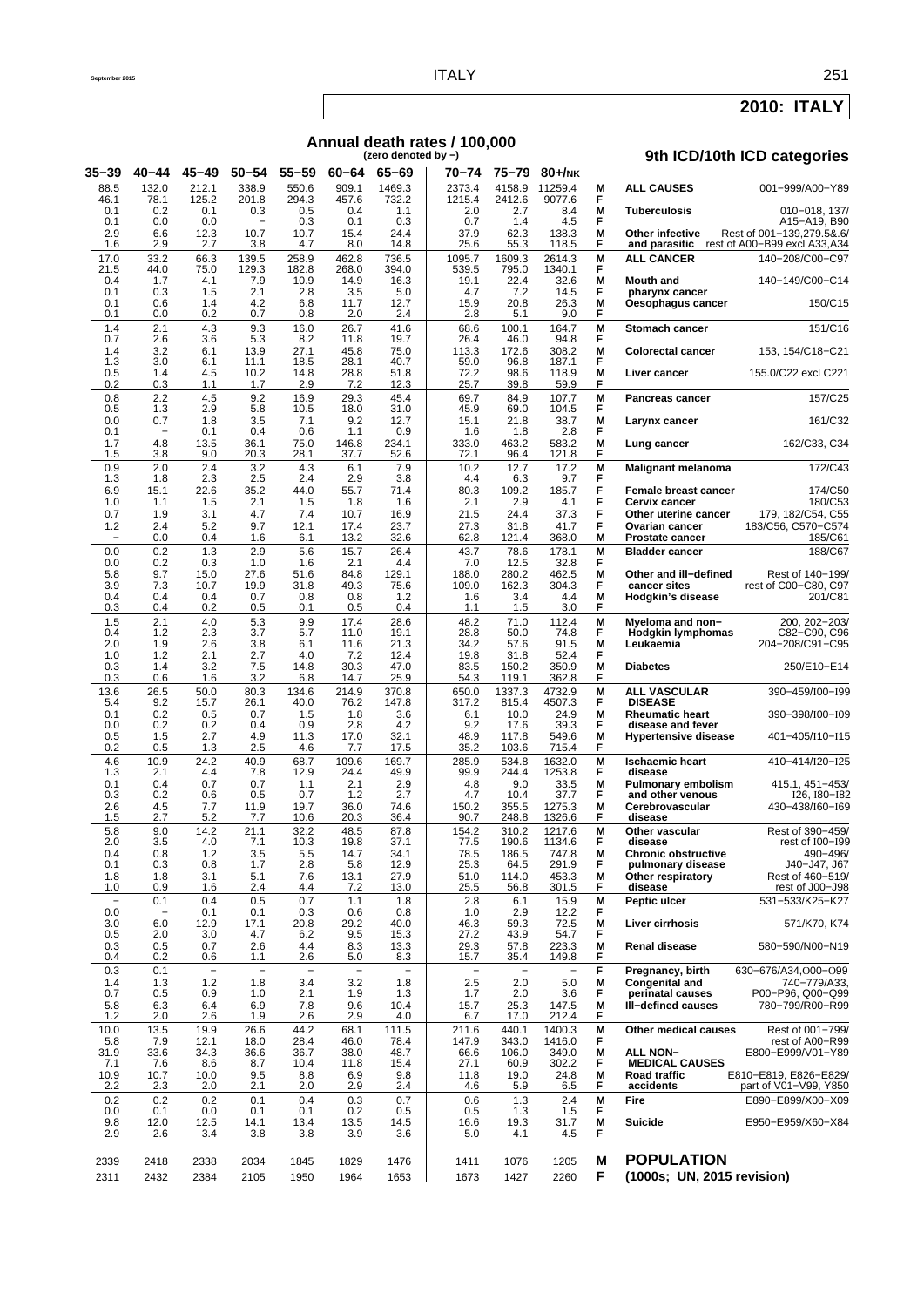## **JAPAN: 2010**

|                                                     |             |                        | No. of deaths<br>(Source: WHO)                      |                      | <b>Standardised rates</b> | (defined overleaf)                     |                     |                                                                                  |                                                      |                                 | (zero denoted by -)                                  | Annual death rates / 100,000    |                                                             |                          |
|-----------------------------------------------------|-------------|------------------------|-----------------------------------------------------|----------------------|---------------------------|----------------------------------------|---------------------|----------------------------------------------------------------------------------|------------------------------------------------------|---------------------------------|------------------------------------------------------|---------------------------------|-------------------------------------------------------------|--------------------------|
|                                                     |             | All ages               | $0 - 34$                                            | 35–69                | All ages                  | $0 - 34$                               | $35 - 69$           | $0 - 4$                                                                          | 5–9                                                  |                                 |                                                      | 10-14 15-19 20-24 25-29         |                                                             | $30 - 34$                |
| <b>ALL CAUSES</b>                                   | Μ<br>F      | 633700<br>563312       | 10976<br>5888                                       | 166457<br>76315      | 579.5<br>315.6            | 44.8<br>25.9                           | 559.6<br>245.9      | 67.7<br>57.5                                                                     | 9.1<br>8.0                                           | 11.5<br>7.0                     | 30.4<br>16.3                                         | 56.3<br>23.9                    | 63.5<br>28.2                                                | 75.1<br>40.4             |
| Tuberculosis                                        | М           | 2190                   | 7                                                   | 284                  | 1.8                       | 0.0                                    | 0.9                 |                                                                                  |                                                      |                                 |                                                      | 0.0                             | 0.0                                                         | 0.1                      |
| Other infective<br>and parasitic                    | F<br>М<br>F | 1449<br>10605<br>11619 | 181<br>146                                          | 88<br>2930<br>1505   | 0.7<br>9.9<br>6.7         | 0.8<br>0.7                             | 0.3<br>9.9<br>4.8   | 3.1<br>3.2                                                                       | 0.5<br>0.2                                           | 0.3<br>0.3                      | 0.3<br>0.4                                           | 0.4<br>0.3                      | 0.4<br>0.2                                                  | 0.7<br>0.5               |
| <b>ALL CANCER</b>                                   | М           | 211440                 | 921                                                 | 67313                | 193.7                     | 3.7                                    | 226.3               | 2.1                                                                              | 1.9                                                  | 2.1                             | 3.0                                                  | 3.9                             | 5.2                                                         | 7.6                      |
| <b>Mouth and</b>                                    | F<br>М      | 142066<br>4840         | 904<br>23                                           | 39904<br>2162        | 99.3<br>4.8               | 3.6<br>0.1                             | 128.4<br>7.3        | 1.7                                                                              | 1.9                                                  | 1.8                             | 1.9                                                  | 2.5<br>0.1                      | 4.8<br>0.2                                                  | 10.7<br>0.3              |
| pharynx cancer<br>Oesophagus cancer                 | F<br>М<br>F | 1962<br>9992<br>1875   | 28<br>$\overline{7}$<br>1                           | 452<br>4496<br>611   | 1.3<br>9.6<br>1.3         | 0.1<br>0.0<br>$\overline{\phantom{0}}$ | 1.5<br>15.1<br>2.0  | $\overline{\phantom{0}}$<br>$\overline{\phantom{0}}$<br>$\overline{\phantom{0}}$ | $\overline{ }$<br>-<br>$\overline{a}$                | $\overline{a}$                  | 0.0<br>$\overline{\phantom{0}}$<br>$\overline{a}$    | 0.1<br>0.0                      | 0.2<br>$\overline{\phantom{0}}$<br>$\overline{\phantom{0}}$ | 0.4<br>0.1<br>0.0        |
| Stomach cancer                                      | M<br>F      | 32943<br>17193         | 78<br>63                                            | 10445<br>4081        | 30.1<br>11.2              | 0.3<br>0.2                             | 35.1<br>13.1        | $\overline{\phantom{0}}$<br>$\overline{\phantom{0}}$                             | $\overline{\phantom{0}}$<br>$\overline{\phantom{0}}$ | $\overline{\phantom{0}}$        | 0.1                                                  | 0.1<br>0.2                      | 0.7<br>0.4                                                  | 1.1<br>1.0               |
| <b>Colorectal cancer</b>                            | М           | 24125                  | 78                                                  | 8506                 | 22.6                      | 0.3                                    | 28.6                | $\overline{\phantom{0}}$                                                         | $\overline{\phantom{0}}$                             | 0.0                             | 0.0                                                  | 0.3                             | 0.3                                                         | 1.2                      |
| Liver cancer                                        | F<br>М<br>F | 20495<br>19711         | 53<br>30                                            | 4963<br>6972         | 13.3<br>18.4              | 0.2<br>0.1                             | 15.9<br>23.4        | $\overline{\phantom{0}}$<br>0.1                                                  | $\overline{a}$<br>$\overline{a}$                     | 0.1                             | 0.0<br>0.0                                           | 0.1<br>0.1                      | 0.4<br>0.1                                                  | 0.9<br>0.4               |
| <b>Pancreas cancer</b>                              | M           | 9864<br>14569          | 13<br>5                                             | 1590<br>5674         | 5.9<br>13.8               | 0.1<br>0.0                             | 5.0<br>19.0         | 0.1                                                                              | 0.0                                                  |                                 | 0.0                                                  | 0.0<br>0.0                      | 0.1                                                         | 0.1<br>0.1               |
| Larynx cancer                                       | F<br>Μ      | 13448<br>916           | 12<br>$\overline{a}$                                | 3378<br>277          | 8.8<br>0.8                | 0.0<br>$\overline{\phantom{0}}$        | 10.8<br>0.9         | $\overline{\phantom{0}}$<br>$\overline{\phantom{0}}$                             | $\overline{a}$<br>$\overline{\phantom{0}}$           | 0.0                             | $\overline{\phantom{0}}$                             | $\overline{\phantom{0}}$        | 0.1<br>$\overline{\phantom{0}}$                             | 0.2                      |
| Lung cancer                                         | F<br>М      | 86<br>50395            | $\overline{\phantom{0}}$<br>34                      | 22<br>14772          | 0.1<br>45.1               | $\overline{\phantom{0}}$<br>0.1        | 0.1<br>49.8         | —                                                                                | $\overline{\phantom{0}}$<br>-                        |                                 | $\overline{\phantom{0}}$<br>0.1                      | 0.1                             | $\overline{\phantom{a}}$<br>0.2                             | 0.5                      |
| Malignant melanoma                                  | F<br>M      | 19418<br>316           | 32<br>4                                             | 4622<br>138          | 12.5<br>0.3               | 0.1<br>0.0                             | 14.7<br>0.5         | 0.1<br>$\overline{\phantom{0}}$                                                  | $\overline{\phantom{0}}$<br>$\overline{a}$           | 0.0<br>$\overline{\phantom{0}}$ | 0.0<br>$\overline{\phantom{0}}$                      | 0.1<br>0.1                      | 0.1<br>0.0                                                  | 0.5<br>0.0               |
|                                                     | F           | 310                    | 11                                                  | 118                  | 0.2                       | 0.0                                    | 0.4                 | $\overline{\phantom{0}}$                                                         | $\overline{\phantom{0}}$                             | $\overline{\phantom{0}}$        | $\overline{\phantom{0}}$                             |                                 | 0.0                                                         | 0.2                      |
| <b>Female breast cancer</b><br><b>Cervix cancer</b> | F<br>F      | 12455<br>2664          | 99<br>86                                            | 7439<br>1468         | 12.5<br>2.8               | 0.3<br>0.3                             | 24.2<br>4.8         | $\overline{\phantom{0}}$<br>$\overline{\phantom{0}}$                             | $\overline{\phantom{0}}$<br>$\overline{\phantom{0}}$ | -<br>$\overline{\phantom{0}}$   | $\overline{\phantom{0}}$<br>$\overline{\phantom{0}}$ | 0.0<br>$\overline{\phantom{0}}$ | 0.5<br>0.4                                                  | 1.9<br>1.7               |
| Other uterine cancer<br><b>Ovarian cancer</b>       | F<br>F      | 3266<br>4758           | 21<br>47                                            | 1456<br>2573         | 2.8<br>4.5                | 0.1<br>0.2                             | 4.7<br>8.4          | $\overline{\phantom{0}}$<br>$\overline{a}$                                       | $\overline{a}$<br>0.0                                | -<br>$\overline{\phantom{0}}$   | $\overline{\phantom{0}}$<br>0.1                      | 0.0<br>0.3                      | 0.1<br>0.3                                                  | 0.4<br>0.6               |
| <b>Prostate cancer</b>                              | Μ           | 10722                  | 4                                                   | 1226                 | 8.6                       | 0.0                                    | 4.2                 |                                                                                  |                                                      |                                 |                                                      | 0.0                             | 0.1                                                         | Ξ                        |
| <b>Bladder cancer</b>                               | М<br>F      | 4719<br>2085           | 1<br>1                                              | 871<br>226           | 3.9<br>1.1                | 0.0<br>$\overline{\phantom{0}}$        | 2.9<br>0.7          | 0.0                                                                              | -<br>$\overline{\phantom{0}}$                        | 0.0                             | $\overline{\phantom{0}}$                             | $\overline{\phantom{0}}$        | $\overline{\phantom{0}}$                                    | $\overline{\phantom{a}}$ |
| Other and ill-defined<br>cancer sites               | M<br>F      | 25438<br>22397         | 365<br>249                                          | 7728<br>4541         | 23.6<br>14.2              | 1.5<br>1.1                             | 26.0<br>14.6        | 0.9<br>0.9                                                                       | 1.4<br>1.2                                           | 1.1<br>0.8                      | 1.6<br>0.9                                           | 1.4<br>1.0                      | 1.9<br>1.1                                                  | 2.2<br>1.7               |
| Hodgkin's disease                                   | Μ<br>F      | 93<br>47               | 7<br>2                                              | 33<br>7              | 0.1<br>0.0                | 0.0<br>0.0                             | 0.1<br>0.0          | $\overline{\phantom{0}}$                                                         | $\overline{a}$                                       | $\overline{\phantom{0}}$        | $\overline{\phantom{0}}$<br>0.0                      | 0.1                             | 0.1<br>0.0                                                  | 0.1                      |
| Myeloma and non-<br>Hodgkin lymphomas               | М<br>F      | 7801<br>6525           | 70<br>33                                            | 2227<br>1399         | 7.1<br>4.2                | 0.3<br>0.1                             | 7.5<br>4.5          | 0.1<br>0.0                                                                       | 0.1<br>0.1                                           | 0.2<br>0.1                      | 0.3<br>0.2                                           | 0.3<br>0.1                      | 0.4<br>0.3                                                  | 0.6<br>0.2               |
| Leukaemia                                           | М           | 4860                   | 215                                                 | 1786                 | 4.9<br>2.6                | 0.9                                    | 6.0                 | 0.9                                                                              | 0.4                                                  | 0.8                             | 0.9                                                  | 1.1                             | 1.2                                                         | 0.9                      |
| <b>Diabetes</b>                                     | F<br>М<br>F | 3218<br>7620           | 153<br>36                                           | 958<br>2506          | 7.1                       | 0.7<br>0.1                             | 3.1<br>8.4          | 0.5                                                                              | 0.5<br>$\overline{\phantom{0}}$                      | 0.8<br>0.1                      | 0.6<br>0.1                                           | 0.5<br>0.0                      | 0.8<br>0.3                                                  | 0.8<br>0.5               |
| <b>ALL VASCULAR</b>                                 | М           | 6802<br>163018         | 15<br>1024                                          | 853<br>39446         | 3.7<br>144.8              | 0.1<br>3.9                             | 2.7<br>132.7        | 2.9                                                                              | -<br>0.6                                             | 1.1                             | 0.0<br>1.9                                           | 0.1<br>3.2                      | 0.1<br>6.5                                                  | 0.2<br>11.2              |
| <b>DISEASE</b><br><b>Rheumatic heart</b>            | F<br>М      | 178864<br>748          | 421<br>3                                            | 14127<br>103         | 87.2<br>0.6               | 1.8<br>0.0                             | 45.5<br>0.3         | 2.4<br>0.0                                                                       | 0.6<br>$\overline{\phantom{0}}$                      | 0.8                             | 1.1                                                  | 1.6<br>0.0                      | 2.1<br>0.0                                                  | 3.9                      |
| disease and fever<br>Hypertensive disease           | F<br>Μ      | 1687<br>2517           | $\overline{\phantom{0}}$<br>$\overline{\mathbf{c}}$ | 109<br>543           | 0.8<br>2.1                | 0.0                                    | 0.3<br>1.8          | $\overline{\phantom{0}}$<br>$\overline{\phantom{0}}$                             | $\overline{\phantom{0}}$<br>$\overline{\phantom{0}}$ |                                 | $\overline{a}$                                       | 0.0                             | 0.0                                                         | $\overline{\phantom{0}}$ |
|                                                     | F           | 4243                   | 4                                                   | 140                  | 1.8                       | 0.0                                    | 0.5                 |                                                                                  |                                                      |                                 | 0.0                                                  |                                 | 0.0                                                         | 0.1                      |
| <b>Ischaemic heart</b><br>disease                   | М<br>F      | 42750<br>34467         | 171<br>54                                           | 13104<br>3322        | 39.3<br>17.6              | 0.6<br>0.2                             | 44.1<br>10.7        | 0.1<br>0.1                                                                       | $\overline{\phantom{0}}$<br>$\overline{\phantom{0}}$ | 0.0<br>$\overline{\phantom{0}}$ | 0.2<br>0.1                                           | 0.4<br>0.2                      | 1.1<br>0.3                                                  | 2.5<br>0.8               |
| Pulmonary embolism<br>and other venous              | Μ<br>F      | 937<br>1492            | 21<br>21                                            | 287<br>308           | 0.9<br>1.0                | 0.1<br>0.1                             | 1.0<br>1.0          | 0.1                                                                              | $\overline{\phantom{0}}$<br>$\overline{\phantom{0}}$ | $\overline{\phantom{0}}$        | 0.0<br>0.1                                           | 0.1<br>0.0                      | 0.2<br>0.2                                                  | 0.2<br>0.3               |
| Cerebrovascular<br>disease                          | Μ<br>F      | 60186<br>63275         | 253<br>126                                          | 13605<br>5922        | 52.9<br>31.8              | 0.9<br>0.5                             | 45.8<br>19.1        | 0.1<br>0.3                                                                       | 0.1<br>0.1                                           | 0.2<br>0.3                      | 0.5<br>0.2                                           | 0.6<br>0.5                      | 1.7<br>0.7                                                  | 3.3<br>1.3               |
| Other vascular                                      | М           | 55880                  | 574                                                 | 11804                | 48.9<br>34.3              | 2.3                                    | 39.7                | 2.6                                                                              | 0.5                                                  | 0.9                             | 1.3                                                  | 2.1                             | 3.4                                                         | 5.2                      |
| disease<br><b>Chronic obstructive</b>               | F<br>Μ      | 73700<br>14154         | 216<br>35                                           | 4326<br>1187         | 11.2                      | 1.0<br>0.1                             | 13.9<br>4.0         | 2.0<br>0.2                                                                       | 0.4<br>0.1                                           | 0.5<br>0.0                      | 0.7<br>0.2                                           | 0.8<br>0.1                      | 0.8<br>0.1                                                  | 1.5<br>0.3               |
| pulmonary disease<br>Other respiratory              | F<br>Μ      | 5709<br>91108          | 18<br>328                                           | 371<br>8373          | 2.8<br>72.6               | 0.1<br>1.4                             | 1.2<br>28.4         | 0.1<br>4.2                                                                       | 0.1<br>0.6                                           | 0.5                             | 0.0<br>0.9                                           | 0.1<br>0.8                      | 0.1<br>1.3                                                  | 0.1<br>1.8               |
| disease<br>Peptic ulcer                             | F<br>M      | 76638<br>1835          | 230<br>$\overline{4}$                               | 2801<br>556          | 34.0<br>1.7               | 1.1<br>0.0                             | 9.0<br>1.9          | 3.6<br>0.0                                                                       | 0.7<br>$\overline{\phantom{0}}$                      | 0.6<br>0.1                      | 0.5<br>$\overline{\phantom{0}}$                      | 0.7                             | 0.7<br>$\overline{\phantom{0}}$                             | 0.9<br>0.0               |
| Liver cirrhosis                                     | F<br>M      | 1398<br>8917           | 3<br>49                                             | 131<br>5656          | 0.7<br>10.1               | 0.0<br>0.2                             | 0.4<br>19.1         | 0.0<br>$\overline{\phantom{0}}$                                                  | $\overline{\phantom{0}}$<br>$\overline{a}$           | $\overline{\phantom{0}}$<br>0.0 | $\overline{\phantom{0}}$<br>$\overline{a}$           | 0.0<br>0.1                      | 0.0<br>0.2                                                  | 0.9                      |
|                                                     | F           | 4173                   | 27                                                  | 1303                 | 3.1                       | 0.1                                    | 4.2                 | $\overline{\phantom{0}}$                                                         | $\overline{a}$                                       | 0.0                             | 0.0                                                  | $\overline{\phantom{0}}$        | 0.1                                                         | 0.5                      |
| <b>Renal disease</b>                                | M<br>F      | 12519<br>15086         | 33<br>23                                            | 1712<br>791          | 10.2<br>7.0               | 0.1<br>0.1                             | 5.8<br>2.5          | 0.2<br>0.3                                                                       | 0.0<br>0.0                                           | 0.1<br>$\qquad \qquad$          | 0.1                                                  | 0.1<br>0.2                      | 0.2<br>0.1                                                  | 0.3<br>0.1               |
| Pregnancy, birth<br>Congenital and                  | F<br>М      | 49<br>1485             | 25<br>1056                                          | 21<br>200            | 0.1<br>3.4                | 0.1<br>5.3                             | 0.1<br>0.7          | $\overline{\phantom{0}}$<br>33.9                                                 | $\qquad \qquad -$<br>0.5                             | $\overline{\phantom{0}}$<br>0.4 | $\overline{\phantom{0}}$<br>0.7                      | $\qquad \qquad -$<br>0.7        | 0.2<br>0.8                                                  | 0.5<br>0.4               |
| perinatal causes<br>III-defined causes              | F<br>Μ      | 1348<br>19734          | 848<br>463                                          | 192<br>4235          | 2.9<br>17.9               | 4.5<br>2.1                             | 0.6<br>14.2         | 29.6<br>8.1                                                                      | 0.5<br>0.3                                           | 0.3<br>0.2                      | 0.4<br>0.5                                           | 0.3<br>1.3                      | 0.3<br>1.6                                                  | 0.4<br>2.4               |
|                                                     | F           | 40612                  | 266                                                 | 1018                 | 17.3                      | 1.3                                    | 3.3                 | 5.4                                                                              | 0.2                                                  | 0.3                             | 0.6                                                  | 0.6                             | 0.9                                                         | 1.0                      |
| Other medical causes                                | Μ<br>F      | 40729<br>49880         | 684<br>566                                          | 9229<br>5228         | 36.6<br>26.7              | 2.9<br>2.6                             | 31.1<br>16.8        | 5.7<br>5.9                                                                       | 1.1<br>1.9                                           | 1.5<br>1.0                      | 1.7<br>1.7                                           | 2.6<br>1.9                      | 3.0<br>2.4                                                  | 4.5<br>3.2               |
| <b>ALL NON-</b><br><b>MEDICAL CAUSES</b>            | М<br>F      | 48346<br>27619         | 6155<br>2396                                        | 22830<br>7982        | 58.5<br>23.5              | 24.0<br>9.8                            | 76.3<br>25.9        | 7.3<br>5.1                                                                       | 3.5<br>1.9                                           | 5.0<br>1.9                      | 21.0<br>9.6                                          | 43.1<br>15.6                    | 44.0<br>16.4                                                | 44.4<br>18.6             |
| <b>Road traffic</b><br>accidents                    | М<br>F      | 4229<br>2158           | 920<br>247                                          | 1745<br>643          | 5.5<br>2.0                | 3.8<br>1.1                             | 5.8<br>2.1          | 0.8<br>0.5                                                                       | 1.1<br>0.7                                           | 1.1<br>0.2                      | 6.5<br>2.5                                           | 7.1<br>1.8                      | 5.0<br>1.2                                                  | 4.5<br>0.8               |
| Fire                                                | M           | 841                    | 66                                                  | 367                  | 0.9                       | 0.3                                    | 1.2                 | 0.5                                                                              | 0.2                                                  | 0.2                             | 0.1                                                  | 0.2                             | 0.3                                                         | 0.4                      |
| Suicide                                             | F<br>М<br>F | 497<br>21028<br>8526   | 44<br>3900<br>1536                                  | 145<br>13619<br>4627 | 0.4<br>29.6<br>10.7       | 0.2<br>14.8<br>6.1                     | 0.5<br>45.4<br>15.1 | 0.3<br>$\overline{ }$<br>$\overline{a}$                                          | 0.1<br>$\overline{\phantom{0}}$<br>$\overline{a}$    | 0.2<br>1.4<br>0.7               | 0.2<br>9.7<br>5.1                                    | 0.0<br>29.1<br>10.8             | 0.3<br>31.6<br>11.8                                         | 0.1<br>31.7<br>14.1      |
| <b>POPULATION:</b>                                  |             |                        |                                                     | M=male               | 62018                     | 23283                                  | 30175               | 2767                                                                             | 2868                                                 | 3038                            | 3100                                                 | 3483                            | 3796                                                        | 4230                     |
| (1000s; UN, 2015 revision)                          |             |                        |                                                     | F=female             | 65302                     | 22253                                  | 30660               | 2626                                                                             | 2731                                                 | 2891                            | 2956                                                 | 3312                            | 3629                                                        | 4108                     |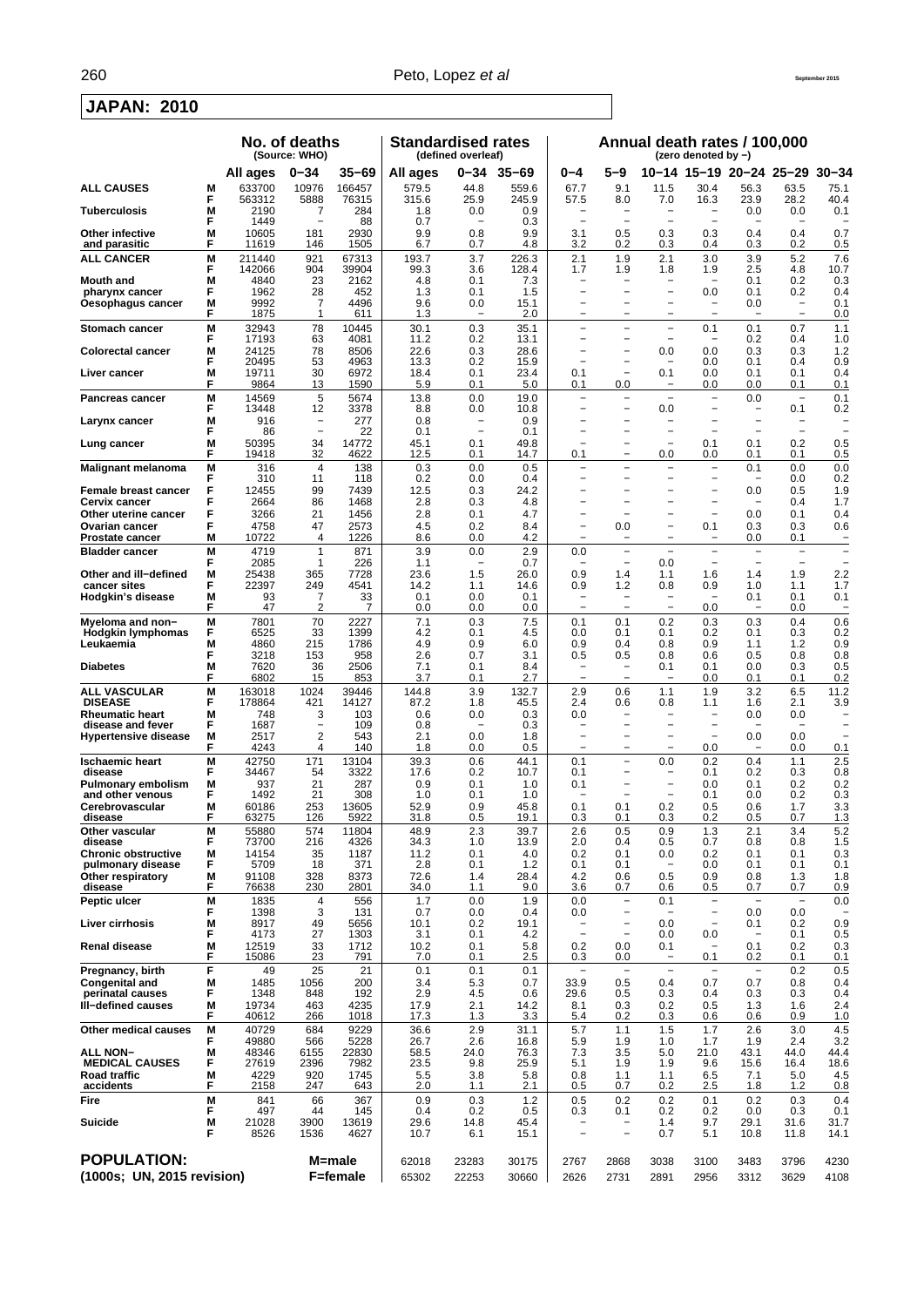### **2010: JAPAN**

#### **(zero denoted by −) 9th ICD/10th ICD categories**

## **Annual death rates / 100,000**

|               | 40–44                           | 45-49                           | 50–54                           | $55 - 59$                |                          | $65 - 69$         |                 |                   | $80+$ /NK                |        |                                               |                                            |
|---------------|---------------------------------|---------------------------------|---------------------------------|--------------------------|--------------------------|-------------------|-----------------|-------------------|--------------------------|--------|-----------------------------------------------|--------------------------------------------|
| 35–39<br>99.0 | 151.9                           | 239.9                           | 383.1                           | 626.5                    | 60–64<br>958.6           | 1458.2            | 70–74<br>2273.2 | 75–79<br>3973.4   | 10209.5                  | Μ      | <b>ALL CAUSES</b>                             |                                            |
| 56.0          | 82.1                            | 125.6                           | 192.3                           | 275.6                    | 396.6                    | 593.0             | 984.2           | 1807.2            | 7231.1                   | F      |                                               | 001-999/A00-Y89                            |
| 0.2<br>0.0    | 0.1<br>0.1                      | 0.3<br>0.1                      | 0.5<br>0.2                      | 1.4<br>0.2               | 1.7<br>0.3               | 2.5<br>1.2        | 5.6<br>2.4      | 11.8<br>6.4       | 51.5<br>19.9             | M<br>F | <b>Tuberculosis</b>                           | 010-018, 137/                              |
| 1.2           | 2.0                             | 4.1                             | 7.5                             | 11.5                     | 16.8                     | 26.0              | 40.2            | 76.9              | 153.4                    | M      | Other infective                               | A15-A19, B90<br>Rest of 001-139,279.5&.6/  |
| 0.7           | 0.8                             | 1.5                             | 2.8                             | 4.8                      | 8.3                      | 14.8              | 28.8            | 56.3              | 132.0                    | F      | and parasitic rest of A00-B99 excl A33,A34    |                                            |
| 12.7<br>20.3  | 27.2<br>37.0                    | 56.6<br>62.6                    | 122.4<br>104.6                  | 247.9<br>160.1           | 433.9<br>219.5           | 683.6<br>294.8    | 1003.6<br>417.8 | 1544.8<br>621.1   | 2582.3<br>1222.0         | M<br>F | <b>ALL CANCER</b>                             | 140-208/C00-C97                            |
| 0.7           | 1.1                             | 2.4                             | 4.8                             | 9.1                      | 13.5                     | 19.2              | 24.1            | 30.2              | 40.0                     | M      | <b>Mouth and</b>                              | 140-149/C00-C14                            |
| 0.4           | 0.4                             | 0.9                             | 1.5                             | 1.6                      | 2.2                      | 3.2<br>47.5       | 5.0             | 8.1               | 19.3                     | F<br>M | pharynx cancer                                |                                            |
| 0.2<br>0.1    | 0.8<br>0.2                      | 2.6<br>0.5                      | 7.2<br>1.7                      | 17.3<br>2.7              | 30.1<br>3.6              | 4.9               | 54.3<br>6.1     | 64.6<br>7.2       | 75.2<br>15.0             | F      | Oesophagus cancer                             | 150/C15                                    |
| 2.0           | 3.9                             | 7.7                             | 18.3                            | 39.0                     | 68.0                     | 106.9             | 163.2           | 237.5             | 401.2                    | M      | Stomach cancer                                | 151/C16                                    |
| 2.6<br>1.7    | 3.8<br>4.6                      | 5.8<br>8.4                      | 10.2<br>17.2                    | 16.1<br>32.8             | 22.9<br>55.2             | 30.4<br>79.9      | 46.9<br>115.0   | 69.3<br>161.3     | 169.1<br>279.0           | F<br>M | <b>Colorectal cancer</b>                      | 153, 154/C18-C21                           |
| 2.1           | 4.1                             | 6.6                             | 12.2                            | 19.6                     | 28.3                     | 38.5              | 57.7            | 83.6              | 198.3                    | F      |                                               |                                            |
| 0.7           | 1.9                             | 5.2                             | 12.7                            | 26.6                     | 46.9                     | 69.8              | 104.1           | 170.3             | 180.2                    | M      | Liver cancer                                  | 155.0/C22 excl C221                        |
| 0.1<br>0.8    | 0.2<br>1.7                      | 0.7<br>5.4                      | 1.5<br>10.2                     | 3.8<br>21.9              | 9.6<br>38.3              | 19.4<br>54.9      | 37.8<br>74.7    | 65.7<br>100.2     | 87.6<br>141.6            | F<br>M | <b>Pancreas cancer</b>                        | 157/C25                                    |
| 0.4           | 1.6                             | 2.8                             | 5.9                             | 11.3                     | 21.2                     | 32.1              | 45.6            | 67.6              | 114.8                    | F      |                                               |                                            |
| 0.0           | 0.1<br>$\overline{\phantom{0}}$ | 0.1                             | 0.4<br>$\overline{\phantom{0}}$ | 1.0                      | 2.1                      | 2.7<br>0.2        | 4.5             | 7.1               | 11.3                     | M      | Larynx cancer                                 | 161/C32                                    |
| 1.9           | 3.9                             | 0.0<br>10.9                     | 24.2                            | 0.1<br>50.2              | 0.1<br>94.5              | 162.9             | 0.2<br>237.4    | 0.4<br>385.8      | 0.8<br>654.2             | F<br>Μ | Lung cancer                                   | 162/C33, C34                               |
| 1.2           | 2.3                             | 4.5                             | 8.5                             | 15.7                     | 28.5                     | 42.5              | 61.8            | 91.7              | 176.8                    | F      |                                               |                                            |
| 0.1           | 0.1<br>0.3                      | 0.4<br>0.2                      | 0.3<br>0.2                      | 0.5<br>0.5               | 0.8                      | 0.9<br>0.8        | 1.4             | 1.9<br>1.3        | 3.0<br>2.2               | M<br>F | <b>Malignant melanoma</b>                     | 172/C43                                    |
| 0.1<br>5.0    | 10.6                            | 17.6                            | 28.5                            | 37.4                     | 0.6<br>36.4              | 34.0              | 0.6<br>31.2     | 34.2              | 49.1                     | F      | Female breast cancer                          | 174/C50                                    |
| 2.5           | 3.6                             | 4.8                             | 5.6                             | 5.8                      | 5.7                      | 5.6               | 6.3             | 8.4               | 11.2                     | F      | Cervix cancer                                 | 180/C53                                    |
| 0.7           | 1.6                             | 2.4                             | 4.7                             | 6.6                      | 8.3                      | 8.7               | 9.9             | 10.7              | 20.0                     | F<br>F | Other uterine cancer                          | 179, 182/C54, C55                          |
| 1.8<br>0.0    | 3.2<br>0.0                      | 6.3<br>0.2                      | 8.7<br>0.9                      | 12.9<br>3.1              | 12.7<br>7.1              | 12.9<br>18.0      | 13.1<br>37.9    | 16.1<br>81.2      | 21.0<br>224.8            | Μ      | <b>Ovarian cancer</b><br>Prostate cancer      | 183/C56, C570-C574<br>185/C61              |
| 0.1           | 0.1                             | 0.6                             | 0.8                             | 3.0                      | 6.1                      | 9.8               | 14.9            | 31.3              | 93.2                     | M      | <b>Bladder cancer</b>                         | 188/C67                                    |
| 0.0           | 0.1                             | 0.2                             | 0.3                             | 0.6                      | 1.5                      | 2.2               | 4.0             | 8.3               | 26.9                     | F      |                                               |                                            |
| 2.8<br>2.0    | 5.5<br>3.1                      | 8.0<br>5.6                      | 16.0<br>10.2                    | 29.0<br>16.8             | 46.9<br>24.9             | 73.8<br>39.5      | 114.4<br>60.3   | 179.3<br>98.8     | 328.6<br>227.0           | M<br>F | Other and ill-defined<br>cancer sites         | Rest of 140-199/<br>rest of C00-C80, C97   |
| 0.0           | 0.1                             | 0.1                             | 0.1                             | 0.1                      | 0.1                      | 0.3               | 0.6             | 0.5               | 0.8                      | M      | Hodgkin's disease                             | 201/C81                                    |
| 0.8           | 0.0<br>1.3                      | $\overline{\phantom{0}}$<br>2.1 | 4.8                             | 0.0<br>8.2               | 0.0<br>14.0              | 0.1<br>21.1       | 0.2<br>34.8     | 0.5<br>59.4       | 0.3<br>103.7             | F<br>M |                                               | 200, 202-203/                              |
| 0.5           | 0.6                             | 1.9                             | 2.8                             | 4.9                      | 7.9                      | 12.8              | 20.5            | 33.1              | 60.7                     | F      | Myeloma and non-<br>Hodgkin lymphomas         | C82-C90, C96                               |
| 1.0           | 2.0                             | 2.6                             | 4.4                             | 6.1                      | 10.3                     | 15.7              | 22.2            | 34.2              | 45.8                     | M      | Leukaemia                                     | 204-208/C91-C95                            |
| 0.8<br>0.9    | 1.1<br>2.0                      | 1.9<br>3.1                      | 2.2<br>5.4                      | 3.6<br>10.0              | 5.0<br>15.6              | 7.0<br>21.8       | 10.5<br>34.8    | 16.2<br>52.8      | 22.1<br>94.4             | F<br>M | <b>Diabetes</b>                               | 250/E10-E14                                |
| 0.3           | 0.6                             | 0.9                             | 1.5                             | 2.7                      | 5.0                      | 8.1               | 16.2            | 27.9              | 82.7                     | F      |                                               |                                            |
| 19.9          | 36.6                            | 62.3                            | 95.3                            | 152.4                    | 226.6                    | 335.7             | 539.0           | 1004.3            | 2885.7                   | M      | <b>ALL VASCULAR</b>                           | 390-459/100-199                            |
| 7.5<br>0.0    | 12.0<br>0.1                     | 21.0<br>0.0                     | 34.3<br>0.1                     | 44.6<br>0.3              | 73.8<br>0.6              | 125.5<br>1.3      | 241.3<br>2.3    | 534.8<br>4.9      | 2588.3<br>16.1           | F<br>M | <b>DISEASE</b><br><b>Rheumatic heart</b>      | 390-398/I00-I09                            |
|               |                                 | 0.0                             | 0.2                             | 0.2                      | 0.5                      | 1.5               | 2.4             | 6.0               | 24.3                     | F      | disease and fever                             |                                            |
| 0.1<br>0.0    | 0.4<br>0.1                      | 0.6<br>0.1                      | 1.0<br>0.3                      | 2.3<br>0.3               | 3.5<br>0.7               | 4.7<br>1.6        | 6.4<br>3.1      | 13.2<br>7.6       | 51.8<br>70.3             | M<br>F | <b>Hypertensive disease</b>                   | 401-405/I10-I15                            |
| 5.7           | 10.4                            | 20.6                            | 31.9                            | 51.3                     | 77.6                     | 110.9             | 162.0           | 268.6             | 630.4                    | M      | <b>Ischaemic heart</b>                        | 410-414/I20-I25                            |
| 1.3           | 2.5                             | 4.0                             | 6.9                             | 10.4                     | 18.2                     | 31.4              | 63.0            | 132.3             | 457.9                    | F      | disease                                       |                                            |
| 0.4<br>0.5    | 0.4<br>0.7                      | 0.8<br>0.8                      | 0.4<br>0.9                      | 0.6<br>1.0               | 1.6<br>1.2               | 2.6<br>2.0        | 3.1<br>3.4      | 5.4<br>6.4        | 14.1<br>15.5             | M<br>F | <b>Pulmonary embolism</b><br>and other venous | 415.1, 451-453/<br>I26, I80-I82            |
| 6.5           | 14.0                            | 21.9                            | 33.9                            | 54.0                     | 75.5                     | 115.1             | 199.8           | 389.9             | 1086.0                   | M      | Cerebrovascular                               | 430-438/160-169                            |
| 3.1           | 5.3                             | 10.7                            | 16.9                            | 19.2                     | 30.8                     | 48.1              | 87.8            | 189.9             | 896.5                    | F      | disease                                       |                                            |
| 7.2<br>2.6    | 11.4<br>3.4                     | 18.4<br>5.5                     | 27.9<br>8.9                     | 43.9<br>13.5             | 68.0<br>22.5             | 101.1<br>40.9     | 165.3<br>81.5   | 322.2<br>192.7    | 1087.3<br>1123.9         | M<br>F | Other vascular<br>disease                     | Rest of 390-459/<br>rest of I00-I99        |
| 0.6           | 0.5                             | 0.9                             | 1.3                             | 2.8                      | 6.6                      | 15.6              | 36.9            | 98.9              | 334.8                    | м      | <b>Chronic obstructive</b>                    | 490-496/                                   |
| 0.3<br>2.1    | 0.3<br>4.4                      | 0.3<br>5.4                      | 0.6<br>11.9                     | 1.3<br>24.9              | 1.9<br>47.8              | 3.7<br>102.4      | 9.2<br>233.1    | 19.4<br>552.1     | 81.5<br>2208.9           | F<br>Μ | pulmonary disease<br>Other respiratory        | J40-J47, J67<br>Rest of 460-519/           |
| 1.3           | 1.7                             | 2.4                             | 4.6                             | 7.9                      | 14.7                     | 30.2              | 74.5            | 183.3             | 1218.6                   | F      | disease                                       | rest of J00-J98                            |
| 0.1           | 0.3                             | 0.7                             | 1.3                             | 2.4                      | 3.6                      | 4.5               | 6.8             | 11.2              | 27.9                     | M      | Peptic ulcer                                  | 531-533/K25-K27                            |
| 0.0<br>2.8    | 0.1<br>6.4                      | 0.1<br>13.3                     | 0.2<br>20.3                     | 0.3<br>25.2              | 0.8<br>30.3              | 1.4<br>35.0       | 2.5<br>37.3     | 4.3<br>38.0       | 19.3<br>37.4             | F<br>M | Liver cirrhosis                               | 571/K70, K74                               |
| 0.9           | 2.0                             | 3.0                             | 3.7                             | 5.4                      | 5.9                      | 8.8               | 15.0            | 20.7              | 29.9                     | F      |                                               |                                            |
| 0.4<br>0.2    | 0.7<br>0.2                      | 1.3<br>0.8                      | 2.8<br>1.2                      | 5.6<br>2.5               | 10.2<br>4.2              | 19.4<br>8.7       | 35.9<br>20.4    | 77.0<br>42.8      | 277.8<br>227.5           | Μ<br>F | Renal disease                                 | 580-590/N00-N19                            |
| 0.4           | 0.1                             | $\overline{\phantom{0}}$        | $\overline{\phantom{0}}$        | $\overline{\phantom{0}}$ | $\overline{\phantom{0}}$ | $\qquad \qquad -$ | 0.1             | $\qquad \qquad -$ | $\overline{\phantom{0}}$ | F      | Pregnancy, birth                              | 630-676/A34,O00-O99                        |
| 0.5           | 0.5                             | 0.5                             | 0.6                             | 0.7                      | 0.8                      | 1.2               | 1.1             | 2.5               | 4.6                      | M      | <b>Congenital and</b>                         | 740-779/A33,                               |
| 0.3<br>3.4    | 0.7<br>5.9                      | 0.5<br>8.8                      | 0.6<br>12.6                     | 0.6<br>19.1              | 0.8<br>22.6              | 0.9<br>26.9       | 1.0<br>34.7     | 1.6               | 4.1<br>454.4             | F<br>M | perinatal causes<br><b>III-defined causes</b> | P00-P96, Q00-Q99<br>780-799/R00-R99        |
| 1.3           | 1.6                             | 2.2                             | 3.3                             | 3.3                      | 4.1                      | 7.4               | 14.2            | 56.0<br>34.7      | 708.9                    | F      |                                               |                                            |
| 6.0           | 9.1                             | 14.7                            | 22.1                            | 34.2                     | 50.4                     | 81.2              | 140.5           | 267.8             | 705.5                    | M      | Other medical causes                          | Rest of 001-799/                           |
| 3.9<br>48.1   | 5.9<br>56.1                     | 8.6<br>68.0                     | 11.1<br>79.0                    | 17.6<br>88.5             | 26.1<br>91.7             | 44.6<br>102.3     | 83.0<br>123.8   | 161.9<br>179.3    | 670.0<br>390.9           | F<br>Μ | <b>ALL NON-</b>                               | rest of A00-R99<br>E800-E999/V01-Y89       |
| 18.4          | 19.2                            | 21.6                            | 24.0                            | 24.3                     | 31.3                     | 42.8              | 57.7            | 91.8              | 226.3                    | F      | <b>MEDICAL CAUSES</b>                         |                                            |
| 3.9           | 4.4                             | 5.2                             | 5.6                             | 6.2                      | 7.0                      | 8.4               | 13.4            | 16.7              | 25.6                     | M<br>F | Road traffic                                  | E810-E819, E826-E829/                      |
| 0.6<br>0.4    | 1.0<br>0.5                      | 0.9<br>0.8                      | 1.4<br>1.2                      | 2.3<br>1.9               | 3.2<br>1.7               | 5.1<br>2.3        | 7.8<br>2.8      | 11.1<br>3.6       | 11.4<br>8.2              | Μ      | accidents<br>Fire                             | part of V01–V99, Y850<br>E890-E899/X00-X09 |
| 0.2           | 0.2                             | 0.3                             | 0.3                             | 0.6                      | 0.6                      | 1.0               | 1.0             | 1.7               | 4.0                      | F      |                                               |                                            |
| 35.0<br>13.1  | 40.2<br>13.2                    | 46.7<br>15.3                    | 52.6<br>15.7                    | 53.2<br>14.3             | 48.3<br>15.8             | 41.6<br>18.4      | 36.9<br>17.5    | 38.2<br>18.5      | 48.5<br>20.5             | Μ<br>F | <b>Suicide</b>                                | E950-E959/X60-X84                          |
|               |                                 |                                 |                                 |                          |                          |                   |                 |                   |                          |        |                                               |                                            |
| 4915          | 4365                            | 3988                            | 3821                            | 4331                     | 4815                     | 3941              | 3232            | 2584              | 2744                     | М      | <b>POPULATION</b>                             |                                            |
| 4797          | 4303                            | 3953                            | 3836                            | 4424                     | 5028                     | 4320              | 3737            | 3343              | 5309                     | F      | (1000s; UN, 2015 revision)                    |                                            |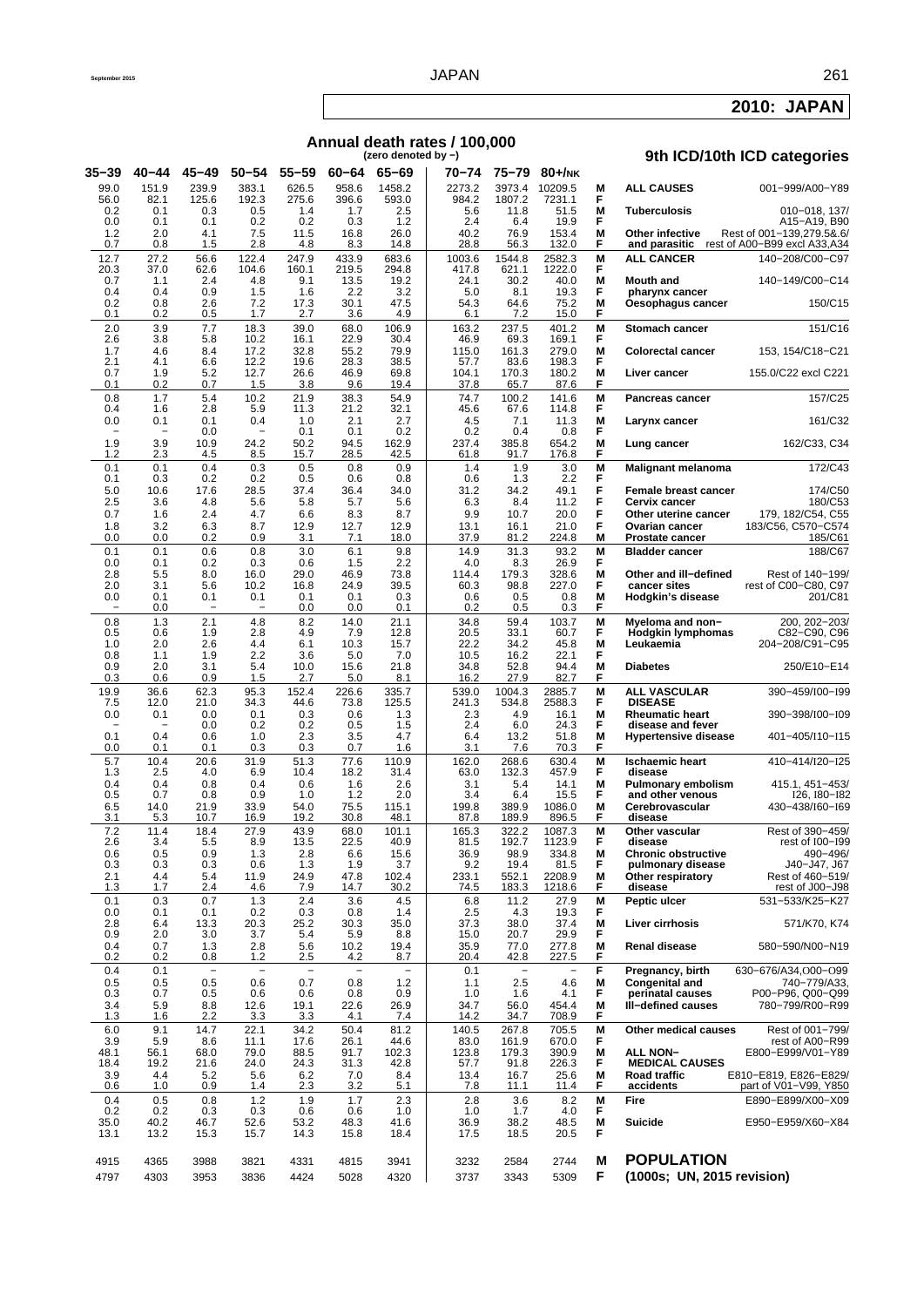## **LATVIA: 2010**

|                                                  |        |              | No. of deaths<br>(Source: WHO)                       |                    | <b>Standardised rates</b> | (defined overleaf)                                   |                |                                                      |                                                      |                                                      | (zero denoted by -)                                  | Annual death rates / 100,000                         |                                                      |                                                      |
|--------------------------------------------------|--------|--------------|------------------------------------------------------|--------------------|---------------------------|------------------------------------------------------|----------------|------------------------------------------------------|------------------------------------------------------|------------------------------------------------------|------------------------------------------------------|------------------------------------------------------|------------------------------------------------------|------------------------------------------------------|
|                                                  |        | All ages     | $0 - 34$                                             | 35–69              | All ages                  | 0–34                                                 | $35 - 69$      | $0 - 4$                                              | 5–9                                                  |                                                      |                                                      | 10-14 15-19 20-24 25-29                              |                                                      | $30 - 34$                                            |
| <b>ALL CAUSES</b>                                | M      | 14584        | 580                                                  | 6867               | 1374.0                    | 121.4                                                | 1816.8         | 131.9                                                | 32.4                                                 | 27.8                                                 | 79.5                                                 | 150.8                                                | 176.7                                                | 250.5                                                |
| <b>Tuberculosis</b>                              | F<br>M | 15489<br>69  | 223<br>6                                             | 3321<br>59         | 665.6<br>6.9              | 52.3<br>1.2                                          | 661.2<br>14.0  | 131.4<br>1.8                                         | 10.6                                                 | 33.9                                                 | 31.9                                                 | 29.9<br>1.2                                          | 59.3<br>2.7                                          | 69.0<br>2.9                                          |
| Other infective                                  | F<br>M | 16<br>87     | 2<br>22                                              | 8<br>54            | 1.1<br>8.6                | 0.5<br>4.6                                           | 1.5<br>12.2    | 1.9<br>7.2                                           | $\overline{a}$<br>$\overline{\phantom{0}}$           | $\overline{\phantom{0}}$<br>$\overline{\phantom{0}}$ | $\overline{\phantom{0}}$<br>1.5                      | 2.5                                                  | 9.3                                                  | 1.5<br>11.7                                          |
| and parasitic<br><b>ALL CANCER</b>               | F<br>M | 75<br>3206   | 11<br>43                                             | 41<br>1533         | 5.3<br>299.0              | 2.5<br>9.2                                           | 8.0<br>423.9   | 3.8<br>5.4                                           | -<br>4.0                                             | 2.3<br>8.6                                           | $\overline{\phantom{a}}$<br>7.7                      | 11.2                                                 | 4.1<br>15.9                                          | 7.3<br>11.7                                          |
|                                                  | F      | 2831         | 35                                                   | 1136               | 147.3                     | 7.6                                                  | 225.1          | 5.6                                                  | $\overline{\phantom{0}}$                             | 6.8                                                  | 6.4                                                  | 6.5                                                  | 19.3                                                 | 8.8                                                  |
| <b>Mouth and</b><br>pharynx cancer               | M<br>F | 116<br>33    | $\overline{\phantom{0}}$<br>$\overline{\phantom{0}}$ | 84<br>14           | 11.1<br>1.6               | $\overline{\phantom{0}}$<br>$\overline{\phantom{0}}$ | 21.8<br>2.8    |                                                      | -<br>-                                               |                                                      | $\overline{\phantom{0}}$                             |                                                      | $\overline{\phantom{0}}$                             | $\overline{\phantom{0}}$                             |
| Oesophagus cancer                                | M<br>F | 117<br>18    | $\overline{\phantom{0}}$<br>$\overline{\phantom{0}}$ | 77<br>8            | 11.1<br>1.0               | $\overline{\phantom{0}}$                             | 21.0<br>1.5    |                                                      | -<br>-                                               |                                                      | —<br>$\overline{\phantom{0}}$                        |                                                      | $\overline{\phantom{0}}$<br>$\overline{a}$           | $\overline{\phantom{0}}$                             |
| <b>Stomach cancer</b>                            | M<br>F | 284<br>214   | 1<br>2                                               | 142<br>76          | 26.5<br>10.8              | 0.2                                                  | 38.6<br>15.0   |                                                      | -                                                    |                                                      | $\overline{\phantom{0}}$                             | $\overline{a}$                                       | $\overline{a}$<br>1.4                                | 1.5                                                  |
| <b>Colorectal cancer</b>                         | M      | 318          | 1                                                    | 123                | 29.3                      | 0.4<br>0.2                                           | 34.7           |                                                      |                                                      |                                                      |                                                      |                                                      |                                                      | 1.5<br>1.5                                           |
| Liver cancer                                     | F<br>M | 362<br>67    | 1<br>$\overline{\phantom{0}}$                        | 114<br>41          | 17.0<br>6.4               | 0.2<br>$\overline{\phantom{0}}$                      | 22.7<br>11.8   | $\overline{\phantom{0}}$<br>$\overline{\phantom{0}}$ | $\overline{\phantom{0}}$<br>$\overline{\phantom{0}}$ | $\overline{\phantom{0}}$<br>$\overline{\phantom{0}}$ | -                                                    | 1.3<br>$\overline{\phantom{0}}$                      | $\overline{\phantom{0}}$<br>$\overline{\phantom{0}}$ | $\overline{\phantom{0}}$<br>$\overline{\phantom{0}}$ |
|                                                  | F<br>M | 51<br>191    | $\overline{\phantom{0}}$<br>$\overline{a}$           | 15<br>102          | 2.2<br>17.9               | $\overline{a}$<br>$\overline{a}$                     | 3.0<br>28.8    |                                                      |                                                      |                                                      |                                                      |                                                      |                                                      | $\overline{a}$                                       |
| <b>Pancreas cancer</b>                           | F      | 193          | $\overline{\phantom{0}}$                             | 66                 | 8.9                       | $\overline{a}$                                       | 13.6           |                                                      |                                                      |                                                      | -                                                    |                                                      | $\overline{a}$                                       | $\overline{a}$                                       |
| Larynx cancer                                    | M<br>F | 83<br>6      | $\overline{\phantom{0}}$                             | 55<br>$\mathbf{1}$ | 7.8<br>0.2                | $\overline{a}$<br>$\overline{a}$                     | 15.3<br>0.2    |                                                      | $\overline{\phantom{0}}$                             |                                                      | -                                                    | $\overline{\phantom{0}}$                             | $\overline{\phantom{0}}$                             | $\overline{\phantom{0}}$                             |
| Lung cancer                                      | M<br>F | 817<br>188   | 3<br>$\overline{\phantom{0}}$                        | 442<br>79          | 76.2<br>9.6               | 0.6                                                  | 123.0<br>15.8  |                                                      | $\overline{\phantom{0}}$<br>-                        | $\overline{\phantom{0}}$                             | $\overline{\phantom{0}}$<br>-                        | 1.2                                                  | 2.7                                                  | $\overline{\phantom{0}}$<br>$\overline{\phantom{0}}$ |
| <b>Malignant melanoma</b>                        | M<br>F | 40<br>56     | $\overline{2}$<br>3                                  | 20<br>20           | 3.8<br>3.0                | 0.4                                                  | 5.3<br>3.9     |                                                      |                                                      |                                                      | -                                                    | $\overline{\phantom{0}}$                             | 1.3                                                  | 1.5                                                  |
| <b>Female breast cancer</b>                      | F      | 424          | 4                                                    | 221                | 24.5                      | 0.6<br>0.8                                           | 43.2           |                                                      | -                                                    |                                                      |                                                      |                                                      | 4.1<br>2.8                                           | 2.9                                                  |
| <b>Cervix cancer</b><br>Other uterine cancer     | F<br>F | 142<br>137   | 3                                                    | 98<br>69           | 9.8<br>7.4                | 0.6                                                  | 18.8<br>13.9   |                                                      |                                                      |                                                      |                                                      |                                                      | 2.8                                                  | 1.5                                                  |
| <b>Ovarian cancer</b><br><b>Prostate cancer</b>  | F<br>M | 221<br>363   | 1                                                    | 101<br>75          | 12.4<br>32.9              | 0.2                                                  | 19.6<br>22.9   |                                                      | -<br>-                                               |                                                      |                                                      |                                                      | $\overline{\phantom{0}}$<br>$\overline{a}$           | 1.5                                                  |
| <b>Bladder cancer</b>                            | M      | 159          | $\overline{a}$                                       | 55                 | 14.7                      | $\overline{a}$                                       | 16.4           |                                                      |                                                      |                                                      |                                                      |                                                      |                                                      | $\overline{a}$                                       |
| Other and ill-defined                            | F<br>M | 41<br>470    | $\overline{\phantom{0}}$<br>25                       | 5<br>233           | 1.5<br>44.4               | 5.3                                                  | 1.0<br>61.6    | 5.4                                                  | 2.0                                                  | 2.1                                                  | $\overline{\phantom{0}}$<br>7.7                      | 6.2                                                  | 8.0                                                  | 5.8                                                  |
| cancer sites<br>Hodgkin's disease                | F<br>M | 525<br>11    | 15<br>3                                              | 174<br>7           | 26.3<br>1.1               | 3.6<br>0.6                                           | 34.9<br>1.5    | 5.6<br>$\overline{\phantom{0}}$                      | $\overline{\phantom{0}}$<br>$\overline{a}$           | 6.8<br>$\overline{\phantom{0}}$                      | 3.2<br>$\overline{\phantom{0}}$                      | 2.6<br>1.2                                           | 5.5<br>1.3                                           | 1.5<br>1.5                                           |
|                                                  | F      | 6            | 2                                                    | 2                  | 0.5                       | 0.4                                                  | 0.4            |                                                      |                                                      |                                                      |                                                      |                                                      | 2.8                                                  |                                                      |
| Myeloma and non-<br>Hodgkin lymphomas            | M<br>F | 94<br>122    | $\overline{2}$<br>1                                  | 46<br>42           | 8.7<br>6.0                | 0.4<br>0.2                                           | 12.9<br>8.5    |                                                      | $\overline{\phantom{0}}$                             |                                                      | 1.6                                                  | 1.2                                                  | 1.3                                                  | $\overline{a}$                                       |
| Leukaemia                                        | M<br>F | 76<br>92     | 6<br>3                                               | 31<br>31           | 7.2<br>4.6                | 1.6<br>0.6                                           | 8.3<br>6.3     | $\overline{\phantom{0}}$                             | 2.0<br>$\overline{\phantom{0}}$                      | 6.4                                                  | $\overline{\phantom{0}}$<br>1.6                      | 1.2<br>2.6                                           | 1.3<br>$\overline{\phantom{0}}$                      |                                                      |
| <b>Diabetes</b>                                  | M<br>F | 178<br>360   | 4                                                    | 73<br>75           | 16.7<br>14.9              | 0.9                                                  | 19.2<br>15.3   | $\overline{\phantom{0}}$                             | 2.0                                                  |                                                      | $\overline{\phantom{0}}$<br>$\overline{\phantom{0}}$ | $\overline{\phantom{0}}$<br>$\overline{\phantom{0}}$ | 1.3                                                  | 2.9                                                  |
| ALL VASCULAR                                     | M      | 7249         | 52                                                   | 3050               | 675.3                     | 10.4                                                 | 836.3          |                                                      |                                                      |                                                      | 3.1                                                  | 8.7                                                  | 14.6                                                 | 46.6                                                 |
| <b>DISEASE</b><br><b>Rheumatic heart</b>         | F<br>M | 9030<br>22   | 8                                                    | 1309<br>12         | 345.6<br>2.0              | 1.6                                                  | 264.2<br>3.2   |                                                      | —                                                    |                                                      | $\overline{\phantom{0}}$                             | 1.3                                                  | 1.4                                                  | 8.8                                                  |
| disease and fever<br><b>Hypertensive disease</b> | F<br>M | 36<br>308    | $\overline{\phantom{0}}$<br>$\overline{a}$           | 13<br>143          | 1.8<br>28.5               | $\overline{\phantom{0}}$<br>$\overline{a}$           | 2.6<br>38.8    |                                                      | -<br>—                                               | $\overline{\phantom{0}}$                             | -<br>—                                               |                                                      | $\overline{a}$                                       | $\overline{\phantom{0}}$                             |
|                                                  | F      | 507          | $\overline{\phantom{a}}$                             | 97                 | 20.2                      | $\overline{a}$                                       | 19.7           |                                                      |                                                      |                                                      |                                                      |                                                      | $\overline{a}$                                       |                                                      |
| <b>Ischaemic heart</b><br>disease                | M<br>F | 4022<br>4569 | 11<br>1                                              | 1592<br>560        | 374.0<br>169.9            | 2.2<br>0.2                                           | 442.7<br>113.6 |                                                      |                                                      |                                                      |                                                      | 2.5                                                  | 1.3<br>$\overline{\phantom{0}}$                      | 11.7<br>1.5                                          |
| <b>Pulmonary embolism</b><br>and other venous    | M<br>F | 62<br>60     | 1                                                    | 43<br>27           | 6.0<br>3.3                | 0.2<br>$\overline{\phantom{0}}$                      | 10.9<br>5.3    |                                                      | $\overline{\phantom{0}}$                             |                                                      |                                                      |                                                      | 1.3                                                  |                                                      |
| Cerebrovascular<br>disease                       | M<br>F | 1767<br>2893 | 7<br>2                                               | 633<br>356         | 163.3<br>108.1            | 1.5<br>0.4                                           | 180.2<br>72.0  |                                                      | -                                                    |                                                      |                                                      | 1.3                                                  | $\overline{\phantom{0}}$                             | 10.2<br>1.5                                          |
| Other vascular                                   | M      | 1068         | 33                                                   | 627                | 101.6                     | 6.6                                                  | 160.5          |                                                      | -                                                    |                                                      | 3.1                                                  | 6.2                                                  | 12.0                                                 | 24.8                                                 |
| disease<br><b>Chronic obstructive</b>            | F<br>Μ | 965<br>217   | 5<br>$\overline{2}$                                  | 256<br>80          | 42.2<br>19.8              | 1.0<br>0.6                                           | 51.0<br>23.7   | $\overline{\phantom{0}}$<br>$\overline{a}$           | $\overline{\phantom{0}}$<br>2.0                      | $\overline{\phantom{0}}$<br>2.1                      | $\overline{a}$<br>-                                  | $\overline{a}$                                       | 1.4                                                  | 5.9                                                  |
| pulmonary disease<br>Other respiratory           | F<br>Μ | 68<br>251    | 2<br>14                                              | 17<br>160          | 3.1<br>24.2               | 0.4<br>2.9                                           | 3.4<br>40.3    | 3.6                                                  | -                                                    |                                                      | —<br>-                                               | 1.2                                                  | 1.4<br>4.0                                           | 1.5<br>11.7                                          |
| disease                                          | F      | 127          | 8                                                    | 55                 | 7.3                       | 1.8                                                  | 10.7           | 3.8                                                  |                                                      | 2.3                                                  |                                                      | 2.6                                                  | 4.1                                                  |                                                      |
| Peptic ulcer                                     | M<br>F | 67<br>66     | $\overline{\phantom{0}}$<br>$\mathbf{1}$             | 30<br>17           | 6.3<br>2.9                | $\overline{a}$<br>0.2                                | 7.7<br>3.4     | $\overline{\phantom{0}}$<br>$\overline{\phantom{0}}$ | $\overline{\phantom{0}}$<br>-                        | $\overline{\phantom{0}}$<br>$\overline{\phantom{0}}$ | $\overline{\phantom{0}}$<br>-                        | $\overline{\phantom{0}}$<br>$\qquad \qquad -$        | $\overline{\phantom{0}}$<br>$\overline{\phantom{0}}$ | $\overline{\phantom{0}}$<br>1.5                      |
| Liver cirrhosis                                  | M<br>F | 270<br>145   | 9<br>2                                               | 225<br>124         | 26.3<br>10.8              | 1.8<br>0.4                                           | 54.0<br>24.1   | $\overline{\phantom{0}}$<br>$\overline{\phantom{0}}$ | -<br>$\overline{\phantom{0}}$                        | $\overline{\phantom{0}}$                             | -<br>—                                               | 1.2<br>$\overline{\phantom{0}}$                      | 4.0<br>$\qquad \qquad$                               | 7.3<br>2.9                                           |
| <b>Renal disease</b>                             | M<br>F | 78<br>131    | $\overline{\phantom{0}}$<br>1                        | 23<br>30           | 7.3<br>5.7                | $\overline{\phantom{0}}$<br>0.2                      | 6.5<br>5.9     | $\overline{\phantom{0}}$<br>$\overline{a}$           | -<br>$\overline{\phantom{0}}$                        |                                                      | -                                                    | $\qquad \qquad -$                                    | $\qquad \qquad -$<br>$\overline{a}$                  | $\overline{\phantom{0}}$<br>1.5                      |
| Pregnancy, birth                                 | F      | 4            | 3                                                    | 1                  | 0.4                       | 0.6                                                  | 0.2            | $\overline{\phantom{0}}$                             | $\overline{\phantom{0}}$                             | $\overline{a}$                                       | $\overline{\phantom{0}}$                             | $\overline{\phantom{0}}$                             | 2.8                                                  | 1.5                                                  |
| <b>Congenital and</b><br>perinatal causes        | M<br>F | 61<br>61     | 52<br>49                                             | 9<br>9             | 8.2<br>8.0                | 13.2<br>13.0                                         | 2.2<br>1.8     | 81.3<br>82.6                                         | 4.0<br>-                                             | $\overline{\phantom{0}}$<br>2.3                      | $\overline{\phantom{0}}$<br>3.2                      | 2.5                                                  | $\qquad \qquad -$<br>2.8                             | 4.4                                                  |
| III-defined causes                               | M<br>F | 569<br>1337  | 16<br>9                                              | 119<br>35          | 54.0<br>43.2              | 3.5<br>2.3                                           | 30.7<br>6.9    | 10.8<br>13.1                                         | $\qquad \qquad -$<br>$\qquad \qquad -$               | $\qquad \qquad -$<br>$\overline{\phantom{0}}$        | 1.5<br>$\overline{\phantom{a}}$                      | 1.2<br>1.3                                           | 4.0<br>1.4                                           | 7.3<br>$\overline{\phantom{0}}$                      |
| Other medical causes                             | Μ      | 655          | 37                                                   | 348                | 62.3                      | 7.8                                                  | 87.8           | 5.4                                                  | 2.0                                                  | 4.3                                                  | 4.6                                                  | 8.7                                                  | 10.6                                                 | 18.9                                                 |
| <b>ALL NON-</b>                                  | F<br>M | 757<br>1627  | 24<br>323                                            | 214<br>1104        | 36.2<br>159.1             | 5.5<br>65.2                                          | 42.3<br>258.4  | 7.5<br>16.3                                          | 4.2<br>18.2                                          | 2.3<br>12.8                                          | 3.2<br>61.2                                          | 112.2                                                | 8.3<br>110.3                                         | 13.2<br>125.2                                        |
| <b>MEDICAL CAUSES</b><br>Road traffic            | F<br>M | 481<br>156   | 68<br>49                                             | 250<br>88          | 33.6<br>15.2              | 15.6<br>9.9                                          | 48.4<br>19.8   | 13.1<br>1.8                                          | 6.4<br>6.1                                           | 18.1<br>$\overline{\phantom{a}}$                     | 19.1<br>18.4                                         | 18.2<br>23.7                                         | 13.8<br>12.0                                         | 20.6<br>7.3                                          |
| accidents                                        | F      | 67           | 22                                                   | 37                 | 6.0                       | 5.2                                                  | 7.0            | 1.9                                                  | $\overline{\phantom{0}}$                             | 11.3                                                 | 11.2                                                 | 6.5                                                  | 5.5                                                  | $\overline{\phantom{0}}$                             |
| Fire                                             | M<br>F | 116<br>40    | 12<br>3                                              | 84<br>19           | 11.5<br>2.4               | 2.7<br>0.6                                           | 19.9<br>3.7    | 1.8                                                  | 4.0<br>-                                             | $\overline{\phantom{0}}$<br>$\overline{\phantom{0}}$ | 3.1<br>$\overline{\phantom{0}}$                      | $\qquad \qquad -$<br>$\overline{\phantom{0}}$        | 4.0<br>1.4                                           | 5.8<br>2.9                                           |
| <b>Suicide</b>                                   | M<br>F | 375<br>61    | 92<br>6                                              | 238<br>36          | 36.4<br>4.2               | 17.9<br>1.2                                          | 54.8<br>7.0    | $\overline{ }$                                       | -<br>$\overline{\phantom{0}}$                        | $\qquad \qquad$                                      | 10.7<br>3.2                                          | 33.6<br>2.6                                          | 35.9<br>1.4                                          | 45.1<br>1.5                                          |
| <b>POPULATION:</b>                               |        |              |                                                      |                    |                           |                                                      |                |                                                      |                                                      |                                                      |                                                      |                                                      |                                                      |                                                      |
| (1000s; UN, 2015 revision)                       |        |              |                                                      | M=male<br>F=female | 955.1<br>1135.4           | 441.0<br>424.7                                       | 432.1<br>518.6 | 55.4<br>53.3                                         | 49.3<br>47.0                                         | 46.7<br>44.2                                         | 65.4<br>62.7                                         | 80.2<br>76.9                                         | 75.3<br>72.5                                         | 68.7<br>68.1                                         |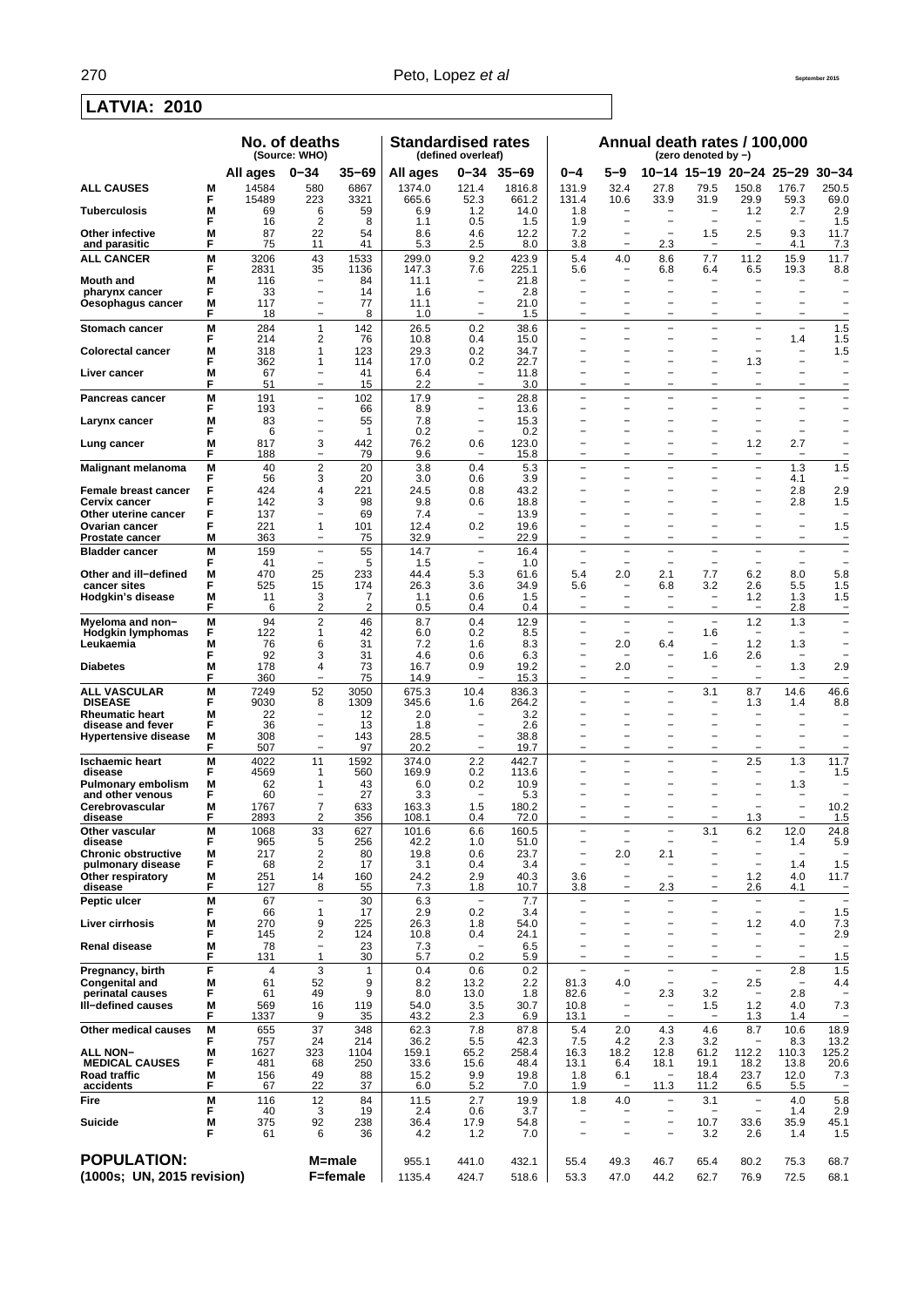### **2010: LATVIA**

#### **(zero denoted by −) 9th ICD/10th ICD categories**

# **Annual death rates / 100,000**

| 35–39                                                | 40–44                                                | 45-49                           | $50 - 54$                                     | $55 - 59$                       | 60–64                                  | $65 - 69$                        | 70–74                                                | 75–79                                         | 80+/NK                                               |        | אייש שטו וייט ושטו                            |                                                            |
|------------------------------------------------------|------------------------------------------------------|---------------------------------|-----------------------------------------------|---------------------------------|----------------------------------------|----------------------------------|------------------------------------------------------|-----------------------------------------------|------------------------------------------------------|--------|-----------------------------------------------|------------------------------------------------------------|
| 388.1<br>159.2                                       | 625.2<br>211.4                                       | 966.1<br>299.9                  | 1413.1<br>466.7                               | 2073.5<br>753.0                 | 3068.5<br>1134.1                       | 4183.3<br>1604.1                 | 5836.5<br>2557.4                                     | 8506.9<br>4363.0                              | 14267.5<br>11451.8                                   | M<br>F | <b>ALL CAUSES</b>                             | 001-999/A00-Y89                                            |
| 1.4<br>1.4                                           | 7.3<br>1.4                                           | 18.0<br>2.5                     | 17.0<br>1.2                                   | 20.6<br>2.7                     | 26.6<br>1.4                            | 7.1                              | 2.6<br>1.4                                           | 8.5<br>1.9                                    | 4.9<br>5.9                                           | Μ<br>F | <b>Tuberculosis</b>                           | 010-018, 137/<br>A15-A19, B90                              |
| 18.2<br>6.9                                          | 7.3<br>8.2                                           | 13.8<br>6.2                     | 12.8<br>4.9                                   | 12.0<br>8.1                     | 14.3<br>8.7                            | 7.1<br>13.3                      | 15.8<br>9.9                                          | 16.9<br>7.5                                   | 4.9<br>17.6                                          | M<br>F | Other infective<br>and parasitic              | Rest of 001-139,279.5& 6/<br>rest of A00-B99 excl A33, A34 |
| 29.4                                                 | 58.2                                                 | 121.6                           | 288.0                                         | 542.4                           | 805.6                                  | 1121.9                           | 1588.4                                               | 2014.6                                        | 2697.3                                               | M      | <b>ALL CANCER</b>                             | 140-208/C00-C97                                            |
| 56.3<br>1.4                                          | 68.6<br>4.4                                          | 108.7<br>12.4                   | 181.6<br>24.1                                 | 279.8<br>25.8                   | 395.9<br>53.3                          | 484.6<br>30.9                    | 680.9<br>47.3                                        | 800.4<br>33.9                                 | 1103.7<br>29.5                                       | F<br>Μ | <b>Mouth and</b>                              | 140-149/C00-C14                                            |
| $\overline{\phantom{0}}$                             | 1.4                                                  | 5.5                             | 1.2<br>15.6                                   | 5.4<br>41.2                     | 7.2<br>30.8                            | 5.9<br>52.3                      | 5.7<br>57.8                                          | 7.5<br>42.3                                   | 16.1<br>39.3                                         | F<br>M | pharynx cancer<br>Oesophagus cancer           | 150/C15                                                    |
| $\overline{\phantom{0}}$<br>5.6                      | $\overline{\phantom{0}}$<br>8.7                      | 13.8                            | 4.9<br>28.4                                   | 1.4<br>44.6                     | 2.9<br>71.7                            | 1.5<br>97.5                      | 4.3<br>128.7                                         | 3.7<br>203.2                                  | 7.3<br>216.2                                         | F<br>M | Stomach cancer                                | 151/C16                                                    |
| 8.2<br>1.4                                           | 5.5<br>1.4                                           | 12.5<br>8.3                     | 7.3<br>22.7                                   | 18.9<br>39.5                    | 20.3<br>69.7                           | 32.4<br>99.8                     | 51.2<br>178.5                                        | 69.2<br>228.5                                 | 92.3<br>353.7                                        | F<br>M | <b>Colorectal cancer</b>                      | 153, 154/C18-C21                                           |
| $\overline{\phantom{0}}$                             | 1.4                                                  | 6.2<br>1.4                      | 19.5<br>7.1                                   | 36.5<br>15.4                    | 40.6<br>14.3                           | 56.0<br>42.8                     | 100.9<br>26.2                                        | 112.2<br>8.5                                  | 170.0<br>68.8                                        | F<br>Μ | Liver cancer                                  | 155.0/C22 excl C221                                        |
| $\overline{\phantom{0}}$                             | $\overline{\phantom{0}}$                             | 1.2                             | 1.2                                           | 4.1                             | 4.3                                    | 10.3                             | 11.4                                                 | 9.3                                           | 33.7                                                 | F      |                                               |                                                            |
| 1.4                                                  | 8.7<br>1.4                                           | 8.3<br>1.2                      | 9.9<br>2.4                                    | 32.6<br>12.2                    | 59.4<br>26.1                           | 80.8<br>51.6                     | 86.6<br>48.3                                         | 114.3<br>69.2                                 | 142.5<br>82.1                                        | M<br>F | <b>Pancreas cancer</b>                        | 157/C25                                                    |
| $\overline{\phantom{0}}$                             | $\overline{\phantom{0}}$<br>$\overline{a}$           | 1.4                             | 12.8                                          | 24.0                            | 28.7                                   | 40.4<br>1.5                      | 44.6<br>1.4                                          | 25.4<br>1.9                                   | 24.6<br>4.4                                          | Μ<br>F | Larynx cancer                                 | 161/C32                                                    |
| 2.8<br>1.4                                           | 8.7<br>1.4                                           | 26.3<br>3.8                     | 83.7<br>11.0                                  | 180.2<br>21.6                   | 235.7<br>31.9                          | 323.3<br>39.8                    | 425.3<br>41.2                                        | 478.2<br>61.7                                 | 476.6<br>68.9                                        | M<br>F | Lung cancer                                   | 162/C33, C34                                               |
| 1.4<br>1.4                                           | $\qquad \qquad -$<br>1.4                             | 1.4<br>1.2                      | 2.8<br>3.7                                    | 8.6<br>9.5                      | 18.4<br>2.9                            | 4.8<br>7.4                       | 13.1<br>19.9                                         | 21.2<br>9.3                                   | 39.3<br>20.5                                         | M<br>F | <b>Malignant melanoma</b>                     | 172/C43                                                    |
| 6.9                                                  | 13.7                                                 | 25.0                            | 50.0                                          | 56.8                            | 84.1                                   | 66.3                             | 95.2                                                 | 93.5                                          | 120.2                                                | F      | Female breast cancer                          | 174/C50                                                    |
| 20.6<br>$\overline{\phantom{0}}$                     | 11.0<br>2.8                                          | 18.7<br>5.0                     | 24.4<br>6.1                                   | 23.0<br>20.3                    | 20.3<br>23.2                           | 13.3<br>39.8                     | 11.4<br>31.3                                         | 20.6<br>46.8                                  | 32.2<br>30.8                                         | F<br>F | Cervix cancer<br>Other uterine cancer         | 180/C53<br>179, 182/C54, C55                               |
| 5.5<br>$\overline{\phantom{0}}$                      | 13.7<br>$\overline{a}$                               | 16.2                            | 25.6<br>8.5                                   | 20.3<br>17.2                    | 29.0<br>34.9                           | 26.5<br>99.8                     | 54.0<br>210.0                                        | 69.2<br>368.2                                 | 64.5<br>594.5                                        | F<br>M | Ovarian cancer<br><b>Prostate cancer</b>      | 183/C56, C570-C574<br>185/C61                              |
| $\overline{\phantom{0}}$                             | $\overline{\phantom{0}}$<br>$\overline{a}$           | 1.4                             | 5.7<br>1.2                                    | 13.7                            | 34.9<br>2.9                            | 59.4<br>3.0                      | 73.5<br>4.3                                          | 131.2<br>9.3                                  | 221.1<br>41.0                                        | M<br>F | <b>Bladder cancer</b>                         | 188/C67                                                    |
| $\overline{\phantom{0}}$<br>11.2                     | 20.4                                                 | 29.0                            | 55.3                                          | 68.7                            | 106.6                                  | 140.2                            | 183.8                                                | 283.6                                         | 368.5                                                | M      | Other and ill-defined                         | Rest of 140-199/                                           |
| 8.2<br>1.4                                           | 13.7<br>$\overline{\phantom{0}}$                     | 13.7<br>5.5                     | 18.3<br>$\overline{\phantom{0}}$              | 32.4<br>1.7                     | 68.2<br>2.0                            | 89.9<br>$\qquad \qquad -$        | 139.3<br>2.6                                         | 138.4                                         | 240.4<br>$\qquad \qquad$                             | F<br>Μ | cancer sites<br>Hodgkin's disease             | rest of C00-C80, C97<br>201/C81                            |
| 1.4                                                  | 1.4<br>2.9                                           | 1.2<br>4.2                      | $\qquad \qquad -$<br>2.8                      | 18.9                            | 26.6                                   | $\overline{\phantom{0}}$<br>33.3 | 1.4<br>57.8                                          | 1.9<br>46.5                                   | $\overline{\phantom{0}}$<br>63.9                     | F<br>M | Myeloma and non–                              | 200, 202-203/                                              |
| 2.8<br>1.4                                           | $\overline{\phantom{0}}$<br>$\overline{\phantom{0}}$ | 1.2<br>2.8                      | 2.4<br>8.5                                    | 10.8<br>10.3                    | 18.9<br>18.4                           | 23.6<br>16.6                     | 39.8<br>52.5                                         | 37.4<br>29.6                                  | 45.4<br>59.0                                         | F<br>M | Hodgkin lymphomas<br>Leukaemia                | C82-C90, C96<br>204-208/C91-C95                            |
| 1.4<br>4.2                                           | 2.8<br>2.9                                           | 1.2<br>11.1                     | 2.4<br>15.6                                   | 6.8<br>22.3                     | 13.1<br>45.1                           | 16.2<br>33.3                     | 19.9<br>76.1                                         | 39.3<br>114.3                                 | 33.7<br>221.1                                        | F<br>M | <b>Diabetes</b>                               | 250/E10-E14                                                |
| 2.8                                                  | 1.4                                                  | 1.2                             | 6.1                                           | 13.5                            | 30.5                                   | 51.6                             | 92.4                                                 | 119.7                                         | 228.7                                                | F      |                                               |                                                            |
| 91.1<br>23.3                                         | 170.1<br>50.8                                        | 341.4<br>80.0                   | 591.6<br>130.4                                | 872.0<br>266.3                  | 1523.0<br>494.6                        | 2265.2<br>804.3                  | 3216.2<br>1441.5                                     | 4985.6<br>2853.8                              | 8568.3<br>7582.3                                     | M<br>F | <b>ALL VASCULAR</b><br><b>DISEASE</b>         | 390-459/100-199                                            |
| $\overline{\phantom{0}}$<br>$\overline{\phantom{0}}$ | 1.4<br>2.8                                           | 1.4<br>1.2                      | 4.3<br>1.2                                    | $\overline{a}$<br>2.7           | 8.2<br>4.3                             | 7.1<br>5.9                       | 10.5<br>14.2                                         | 16.9<br>7.5                                   | 9.8<br>13.2                                          | M<br>F | <b>Rheumatic heart</b><br>disease and fever   | 390-398/100-109                                            |
| 2.8                                                  | 8.7<br>4.1                                           | 15.2                            | 31.2<br>9.8                                   | 41.2<br>23.0                    | 79.9<br>34.8                           | 92.7<br>66.3                     | 173.3<br>83.9                                        | 207.4<br>155.2                                | 245.7<br>392.8                                       | Μ<br>F | <b>Hypertensive disease</b>                   | 401-405/I10-I15                                            |
| 23.8<br>11.0                                         | 66.9<br>1.4                                          | 143.8<br>22.5                   | 310.7<br>54.8                                 | 472.0<br>108.1                  | 822.0<br>226.2                         | 1259.8<br>371.2                  | 1835.2<br>740.6                                      | 2835.6<br>1490.5                              | 5158.7<br>3942.8                                     | M<br>F | Ischaemic heart<br>disease                    | 410-414/I20-I25                                            |
| 1.4<br>1.4                                           | 4.4<br>5.5                                           | 11.1<br>6.2                     | 7.1<br>3.7                                    | 20.6<br>5.4                     | 10.2<br>7.2                            | 21.4<br>7.4                      | 13.1<br>11.4                                         | 29.6<br>16.8                                  | 29.5<br>23.4                                         | M<br>F | <b>Pulmonary embolism</b><br>and other venous | 415.1, 451-453/<br>I26, I80-I82                            |
| 9.8                                                  | 27.6                                                 | 58.0                            | 92.2                                          | 168.2                           | 311.6                                  | 594.2                            | 834.9                                                | 1422.0                                        | 2323.9                                               | M      | Cerebrovascular                               | 430-438/160-169                                            |
| 4.1<br>53.2                                          | 11.0<br>61.1                                         | 30.0<br>112.0                   | 29.2<br>146.1                                 | 63.5<br>169.9                   | 129.1<br>291.1                         | 237.2<br>290.0                   | 460.6<br>349.2                                       | 996.8<br>474.0                                | 2459.5<br>800.8                                      | F<br>M | disease<br>Other vascular                     | Rest of 390-459/                                           |
| 6.9<br>1.4                                           | 26.1<br>1.4                                          | 20.0<br>5.5                     | 31.7<br>4.3                                   | 63.5<br>24.0                    | 92.8<br>41.0                           | 116.4<br>87.9                    | 130.8<br>136.5                                       | 187.0<br>186.2                                | 750.5<br>191.6                                       | F<br>М | disease<br><b>Chronic obstructive</b>         | rest of 100-199<br>490-496/                                |
| 1.4<br>15.4                                          | 1.4<br>17.4                                          | 2.5<br>24.9                     | $\overline{\phantom{0}}$<br>36.9              | 4.1<br>65.2                     | 2.9<br>53.3                            | 11.8<br>68.9                     | 21.3<br>57.8                                         | 15.0<br>101.6                                 | 38.1<br>152.3                                        | F<br>Μ | pulmonary disease<br>Other respiratory        | J40-J47, J67<br>Rest of 460-519/                           |
| 4.1                                                  | 6.9                                                  | 7.5<br>6.9                      | 9.8<br>8.5                                    | 16.2                            | 11.6                                   | 19.1<br>11.9                     | 11.4<br>31.5                                         | 28.1                                          | 60.1                                                 | F<br>M | disease<br>Peptic ulcer                       | rest of J00-J98                                            |
| $\qquad \qquad -$<br>$\overline{\phantom{0}}$        | 1.4<br>1.4                                           | 1.2                             | 3.7                                           | 6.9<br>2.7                      | 18.4<br>4.3                            | 10.3                             | 7.1                                                  | 38.1<br>18.7                                  | 78.6<br>48.4                                         | F      |                                               | 531-533/K25-K27                                            |
| 21.0<br>8.2                                          | 37.8<br>20.6                                         | 55.3<br>13.7                    | 65.3<br>30.5                                  | 63.5<br>32.4                    | 63.5<br>30.5                           | 71.3<br>32.4                     | 44.6<br>14.2                                         | 59.2<br>13.1                                  | 24.6<br>2.9                                          | M<br>F | Liver cirrhosis                               | 571/K70, K74                                               |
| 4.2<br>1.4                                           | $\qquad \qquad -$<br>$\qquad \qquad -$               | 1.4                             | 4.3<br>8.5                                    | 5.2<br>10.8                     | 4.1<br>5.8                             | 26.1<br>14.7                     | 13.1<br>27.0                                         | 72.0<br>33.7                                  | 162.1<br>92.3                                        | Μ<br>F | Renal disease                                 | 580-590/N00-N19                                            |
| $\qquad \qquad -$<br>1.4                             | 1.4<br>4.4                                           | $\overline{\phantom{0}}$<br>1.4 | $\overline{\phantom{a}}$<br>$\qquad \qquad -$ | $\overline{\phantom{0}}$<br>3.4 | $\qquad \qquad -$<br>$\qquad \qquad -$ | $\qquad \qquad -$<br>4.8         | $\overline{\phantom{a}}$<br>$\overline{\phantom{0}}$ | $\qquad \qquad -$<br>$\overline{\phantom{0}}$ | $\overline{\phantom{0}}$<br>$\overline{\phantom{0}}$ | F<br>Μ | Pregnancy, birth<br><b>Congenital and</b>     | 630-676/A34,O00-O99<br>740-779/A33.                        |
| 4.2                                                  | 1.4<br>23.3                                          | 3.8<br>22.1                     | $\overline{\phantom{0}}$<br>19.9              | 1.4<br>36.0                     | 2.9<br>45.1                            | 3.0<br>64.2                      | 2.8<br>173.3                                         | 1.9<br>338.6                                  | 1415.0                                               | F<br>Μ | perinatal causes<br>III-defined causes        | P00-P96, Q00-Q99<br>780-799/R00-R99                        |
| 2.8                                                  | 1.4                                                  | 3.8                             | 6.1                                           | 8.1                             | 15.9                                   | 10.3                             | 64.0                                                 | 192.6                                         | 1678.3                                               | F      |                                               |                                                            |
| 32.2<br>15.1                                         | 53.8<br>13.7                                         | 60.8<br>22.5                    | 76.6<br>39.0                                  | 96.1<br>40.5                    | 147.6<br>72.5                          | 147.4<br>92.8                    | 215.3<br>126.5                                       | 368.2<br>213.2                                | 496.2<br>463.2                                       | M<br>F | Other medical causes                          | Rest of 001-799/<br>rest of A00-R99                        |
| 163.9<br>35.7                                        | 239.9<br>33.0                                        | 282.0<br>46.2                   | 272.4<br>45.1                                 | 303.8<br>66.2                   | 280.8<br>56.6                          | 266.2<br>56.0                    | 265.2<br>56.9                                        | 203.2<br>63.6                                 | 250.6<br>130.4                                       | M<br>F | <b>ALL NON-</b><br><b>MEDICAL CAUSES</b>      | E800-E999/V01-Y89                                          |
| 23.8<br>5.5                                          | 16.0<br>6.9                                          | 22.1<br>13.7                    | 27.0<br>6.1                                   | 18.9<br>6.8                     | 16.4<br>5.8                            | 14.3<br>4.4                      | 36.8<br>8.5                                          | 4.2<br>-                                      | 19.6<br>2.9                                          | Μ<br>F | Road traffic<br>accidents                     | E810-E819, E826-E829/<br>part of V01–V99, Y850             |
| 2.8<br>2.8                                           | 21.8                                                 | 18.0<br>3.8                     | 25.5<br>3.7                                   | 27.5<br>6.8                     | 22.6<br>2.9                            | 21.4<br>5.9                      | 18.4<br>1.4                                          | 29.6<br>7.5                                   | 29.5<br>19.1                                         | Μ<br>F | Fire                                          | E890-E899/X00-X09                                          |
| 53.2                                                 | 53.8                                                 | 63.6                            | 45.4                                          | 63.5                            | 61.5                                   | 42.8<br>10.3                     | 52.5                                                 | 38.1                                          | 78.6                                                 | Μ<br>F | Suicide                                       | E950-E959/X60-X84                                          |
| 4.1                                                  | 6.9                                                  | 3.8                             | 6.1                                           | 12.2                            | 5.8                                    |                                  | 12.8                                                 | 7.5                                           | 8.8                                                  |        |                                               |                                                            |
| 71.4                                                 | 68.8                                                 | 72.3                            | 70.5                                          | 58.3                            | 48.8                                   | 42.1                             | 38.1                                                 | 23.6                                          | 20.4                                                 | M<br>F | <b>POPULATION</b>                             |                                                            |
| 72.9                                                 | 72.8                                                 | 80.0                            | 82.1                                          | 74.0                            | 69.0                                   | 67.9                             | 70.3                                                 | 53.5                                          | 68.2                                                 |        | (1000s; UN, 2015 revision)                    |                                                            |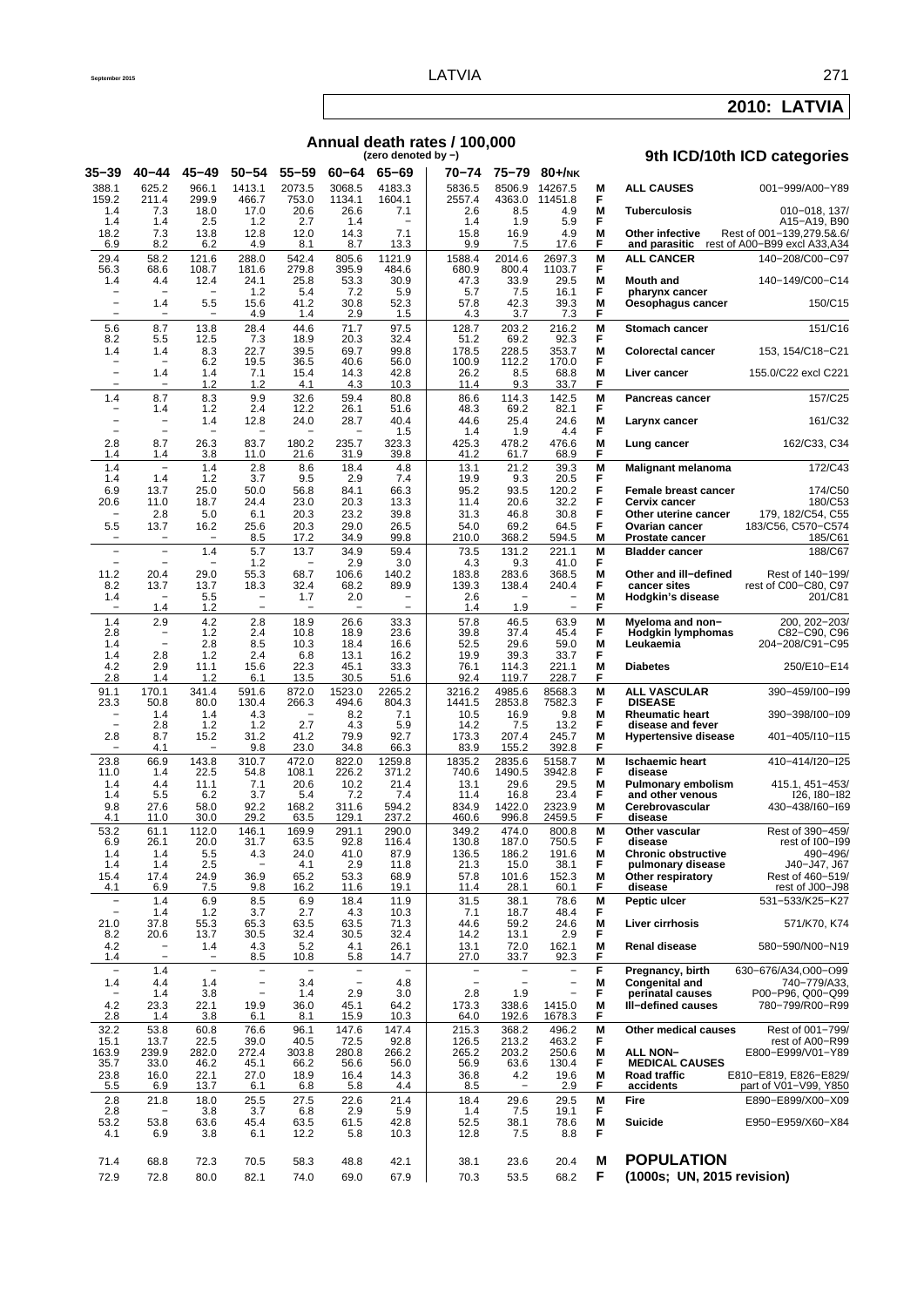## **LITHUANIA: 2010**

|                                                  |        |              | No. of deaths<br>(Source: WHO)                       |                       | <b>Standardised rates</b> | (defined overleaf)                         |                |                                                      |                                                      |                                                      | (zero denoted by -)                                  | Annual death rates / 100,000                         |                                                      |                                                      |
|--------------------------------------------------|--------|--------------|------------------------------------------------------|-----------------------|---------------------------|--------------------------------------------|----------------|------------------------------------------------------|------------------------------------------------------|------------------------------------------------------|------------------------------------------------------|------------------------------------------------------|------------------------------------------------------|------------------------------------------------------|
|                                                  |        | All ages     | $0 - 34$                                             | 35–69                 | All ages                  | $0 - 34$                                   | $35 - 69$      | $0 - 4$                                              | 5–9                                                  |                                                      |                                                      | 10-14 15-19 20-24 25-29                              |                                                      | $30 - 34$                                            |
| <b>ALL CAUSES</b>                                | M<br>F | 21536        | 1021                                                 | 10244                 | 1353.0                    | 145.1                                      | 1855.3         | 139.3<br>116.5                                       | 16.6                                                 | 24.7                                                 | 103.7                                                | 180.6                                                | 204.4                                                | 346.4<br>85.0                                        |
| <b>Tuberculosis</b>                              | M      | 20584<br>181 | 316<br>12                                            | 4307<br>141           | 619.6<br>11.9             | 49.6<br>1.7                                | 605.6<br>22.7  |                                                      | 14.6                                                 | 13.1                                                 | 23.5                                                 | 36.2                                                 | 58.0<br>3.9                                          | 8.1                                                  |
| Other infective                                  | F<br>M | 41<br>135    | 2<br>18                                              | 29<br>68              | 2.0<br>8.8                | 0.3<br>2.8                                 | 3.7<br>11.8    | $\overline{a}$<br>5.3                                | $\overline{a}$<br>$\overline{\phantom{0}}$           | $\overline{\phantom{a}}$<br>$\overline{\phantom{0}}$ | $\overline{\phantom{a}}$<br>0.9                      | $\overline{\phantom{0}}$                             | 1.0<br>2.9                                           | 1.0<br>10.2                                          |
| and parasitic                                    | F      | 124          | 7                                                    | 41                    | 4.7                       | 1.2                                        | 5.7            | 4.2                                                  | $\overline{a}$                                       | 1.2                                                  |                                                      | $\overline{a}$                                       | 2.0                                                  | 1.0                                                  |
| <b>ALL CANCER</b>                                | M<br>F | 4572<br>3538 | 51<br>42                                             | 2243<br>1406          | 286.6<br>129.1            | 7.3<br>6.2                                 | 436.4<br>197.1 | 5.3<br>5.5                                           | 2.8<br>2.9                                           | 5.6<br>$\overline{\phantom{0}}$                      | 6.9<br>2.7                                           | 6.9<br>1.8                                           | 9.6<br>14.8                                          | 14.2<br>16.0                                         |
| <b>Mouth and</b><br>pharynx cancer               | M<br>F | 227<br>48    | $\overline{2}$<br>$\overline{ }$                     | 185<br>24             | 15.2<br>1.9               | 0.3<br>$\overline{ }$                      | 34.1<br>3.3    |                                                      |                                                      |                                                      | $\overline{a}$<br>$\overline{\phantom{0}}$           |                                                      | $\overline{a}$                                       | 2.0                                                  |
| Oesophagus cancer                                | M      | 143          | $\overline{\phantom{0}}$                             | 108                   | 9.4                       | $\overline{a}$                             | 20.2           | $\overline{\phantom{0}}$                             | $\overline{a}$                                       | $\overline{\phantom{0}}$                             | $\overline{\phantom{0}}$                             |                                                      | $\overline{a}$                                       | $\overline{\phantom{0}}$                             |
| Stomach cancer                                   | F<br>M | 20<br>411    | $\overline{\phantom{0}}$<br>3                        | 10<br>211             | 0.8<br>25.8               | $\overline{\phantom{a}}$<br>0.4            | 1.4<br>40.3    | $\overline{\phantom{0}}$<br>$\overline{\phantom{0}}$ | $\overline{\phantom{0}}$<br>$\overline{\phantom{0}}$ | $\overline{a}$                                       | $\overline{a}$<br>$\overline{\phantom{0}}$           | $\overline{\phantom{0}}$<br>$\overline{\phantom{0}}$ | $\overline{\phantom{0}}$<br>$\overline{\phantom{0}}$ | $\overline{\phantom{0}}$<br>3.0                      |
| <b>Colorectal cancer</b>                         | F<br>M | 270<br>480   | 3<br>$\overline{\phantom{0}}$                        | 92<br>173             | 9.2<br>29.1               | 0.4<br>$\overline{\phantom{0}}$            | 13.0<br>35.0   | $\overline{\phantom{0}}$<br>$\overline{\phantom{0}}$ | $\overline{\phantom{0}}$                             |                                                      | $\overline{\phantom{0}}$<br>$\overline{\phantom{0}}$ | $\overline{\phantom{0}}$                             | 1.0<br>$\overline{\phantom{0}}$                      | 2.0<br>$\overline{\phantom{0}}$                      |
|                                                  | F      | 473          | $\overline{\phantom{0}}$                             | 132                   | 15.2                      | $\overline{a}$                             | 19.2           | $\overline{\phantom{0}}$                             | $\overline{a}$                                       | $\overline{a}$                                       | $\overline{\phantom{0}}$                             | $\overline{\phantom{0}}$                             | $\overline{\phantom{0}}$                             | $\overline{\phantom{a}}$                             |
| Liver cancer                                     | M<br>F | 97<br>59     | 1<br>1                                               | 52<br>16              | 6.1<br>1.9                | 0.1<br>0.1                                 | 9.8<br>2.3     | $\overline{\phantom{0}}$<br>$\overline{\phantom{0}}$ | $\overline{a}$<br>$\overline{\phantom{0}}$           | $\overline{\phantom{0}}$<br>$\overline{\phantom{0}}$ | $\overline{\phantom{0}}$<br>$\overline{\phantom{0}}$ | -<br>$\overline{\phantom{0}}$                        | -<br>$\overline{a}$                                  | 1.0<br>1.0                                           |
| <b>Pancreas cancer</b>                           | M<br>F | 225<br>221   | $\qquad \qquad -$<br>$\overline{a}$                  | 142<br>57             | 14.5<br>6.9               | $\overline{a}$<br>$\overline{\phantom{0}}$ | 26.9<br>8.2    | $\overline{\phantom{0}}$<br>$\overline{\phantom{0}}$ | $\overline{\phantom{0}}$<br>$\overline{\phantom{0}}$ | $\overline{\phantom{0}}$                             | $\overline{a}$<br>$\overline{\phantom{0}}$           | $\overline{\phantom{0}}$<br>$\overline{\phantom{0}}$ | $\overline{\phantom{0}}$<br>$\overline{\phantom{0}}$ | $\overline{\phantom{0}}$<br>$\overline{a}$           |
| Larynx cancer                                    | M      | 126          | $\overline{\phantom{0}}$                             | 75                    | 8.1                       | $\overline{a}$                             | 13.9           | $\overline{\phantom{0}}$                             |                                                      |                                                      | $\overline{a}$                                       |                                                      | $\overline{a}$                                       | $\overline{a}$                                       |
| Lung cancer                                      | F<br>M | 5<br>1115    | 3                                                    | $\overline{2}$<br>606 | 0.2<br>70.6               | $\overline{a}$<br>0.4                      | 0.3<br>121.7   | $\overline{\phantom{0}}$<br>$\overline{\phantom{0}}$ | $\overline{a}$<br>$\overline{\phantom{0}}$           | $\overline{a}$                                       | $\overline{a}$<br>$\overline{\phantom{0}}$           | $\overline{\phantom{0}}$<br>$\overline{a}$           | $\overline{\phantom{0}}$<br>1.0                      | 2.0                                                  |
|                                                  | F      | 187          | 1<br>$\mathbf{1}$                                    | 88                    | 7.0                       | 0.1                                        | 12.5           | $\overline{a}$                                       | $\overline{\phantom{0}}$                             | $\overline{\phantom{0}}$                             | $\overline{a}$                                       | 0.9                                                  | $\overline{\phantom{0}}$                             |                                                      |
| <b>Malignant melanoma</b>                        | M      | 62<br>59     | $\overline{\mathbf{c}}$                              | 36<br>17              | 3.9<br>2.1                | 0.1<br>0.3                                 | 6.4<br>2.3     | $\overline{\phantom{0}}$<br>$\overline{\phantom{0}}$ | $\overline{\phantom{0}}$<br>$\overline{a}$           | $\overline{\phantom{0}}$<br>$\overline{\phantom{0}}$ | $\overline{\phantom{0}}$<br>-                        | $\overline{\phantom{0}}$<br>$\qquad \qquad -$        | $\overline{\phantom{0}}$<br>2.0                      | 1.0                                                  |
| <b>Female breast cancer</b><br>Cervix cancer     | F<br>F | 576<br>243   | 4<br>6                                               | 298<br>156            | 23.1<br>11.1              | 0.6<br>0.9                                 | 41.5<br>20.2   | $\overline{\phantom{0}}$                             | $\overline{\phantom{0}}$                             | $\overline{\phantom{0}}$                             | $\overline{\phantom{0}}$<br>-                        | -                                                    | 1.0<br>$\overline{\phantom{0}}$                      | 3.0<br>6.0                                           |
| Other uterine cancer                             | F      | 144          | $\overline{a}$                                       | 56                    | 5.1                       | $\overline{a}$                             | 8.2            | $\overline{\phantom{0}}$                             | $\overline{\phantom{0}}$                             | $\overline{\phantom{0}}$                             | $\overline{a}$                                       |                                                      | $\overline{\phantom{0}}$                             |                                                      |
| <b>Ovarian cancer</b><br>Prostate cancer         | F<br>M | 290<br>577   | 2<br>$\overline{\phantom{0}}$                        | 142<br>143            | 11.5<br>34.4              | 0.3<br>$\overline{\phantom{0}}$            | 19.6<br>30.7   | $\overline{\phantom{0}}$<br>$\overline{\phantom{0}}$ | $\overline{\phantom{0}}$<br>$\overline{\phantom{0}}$ | $\overline{\phantom{0}}$<br>$\overline{\phantom{0}}$ | 0.9<br>$\overline{\phantom{0}}$                      | $\overline{\phantom{0}}$<br>$\overline{\phantom{0}}$ | $\overline{\phantom{0}}$<br>$\overline{a}$           | 1.0<br>$\overline{\phantom{0}}$                      |
| <b>Bladder cancer</b>                            | М<br>F | 194<br>54    | $\overline{\phantom{0}}$<br>$\overline{\phantom{0}}$ | 64                    | 11.8                      | $\overline{ }$<br>$\overline{\phantom{0}}$ | 12.9           | $\overline{\phantom{0}}$                             | $\overline{\phantom{0}}$                             | $\overline{\phantom{0}}$                             | $\overline{\phantom{0}}$                             | $\overline{\phantom{0}}$                             | $\overline{\phantom{0}}$<br>$\overline{\phantom{0}}$ | $\overline{\phantom{0}}$                             |
| Other and ill-defined                            | М      | 643          | 25                                                   | 8<br>335              | 1.4<br>40.8               | 3.5                                        | 1.2<br>63.2    | $\overline{\phantom{0}}$<br>1.3                      | $\overline{\phantom{0}}$<br>1.4                      | 3.4                                                  | $\overline{\phantom{0}}$<br>3.5                      | 5.2                                                  | 5.8                                                  | $\overline{\phantom{0}}$<br>4.1                      |
| cancer sites<br>Hodgkin's disease                | F<br>М | 620<br>9     | 16<br>1                                              | 228<br>6              | 22.5<br>0.6               | 2.4<br>0.1                                 | 32.2<br>1.0    | 2.8<br>$\overline{\phantom{0}}$                      | 1.5<br>$\overline{\phantom{0}}$                      |                                                      | 1.8<br>$\overline{\phantom{0}}$                      | 0.9                                                  | 7.9                                                  | 2.0<br>1.0                                           |
|                                                  | F      | 6            | 1                                                    |                       | 0.2                       | 0.1                                        |                | $\overline{\phantom{0}}$                             |                                                      | $\overline{\phantom{0}}$                             | $\overline{\phantom{0}}$                             |                                                      | 1.0                                                  | $\equiv$                                             |
| Myeloma and non-<br>Hodgkin lymphomas            | M<br>F | 127<br>134   | 4<br>1                                               | 56<br>38              | 7.9<br>4.4                | 0.6<br>0.1                                 | 10.5<br>5.7    | 1.3                                                  | $\overline{\phantom{0}}$<br>$\overline{\phantom{0}}$ | 1.1                                                  | 0.9<br>$\overline{\phantom{0}}$                      | $\overline{\phantom{0}}$<br>$\overline{a}$           | 1.0<br>1.0                                           | $\overline{\phantom{0}}$<br>$\overline{\phantom{0}}$ |
| Leukaemia                                        | M<br>F | 136<br>129   | 11<br>5                                              | 51<br>42              | 8.4<br>4.7                | 1.6<br>0.9                                 | 9.8<br>6.0     | 2.6<br>2.8                                           | 1.4<br>1.5                                           | 1.1<br>$\overline{\phantom{0}}$                      | 2.6<br>$\overline{\phantom{0}}$                      | 1.7                                                  | 1.9<br>1.0                                           | 1.0                                                  |
| <b>Diabetes</b>                                  | M<br>F | 117<br>160   | 3<br>1                                               | 67<br>46              | 7.5<br>5.2                | 0.4<br>0.1                                 | 12.4<br>6.8    | $\overline{\phantom{0}}$<br>$\overline{a}$           | $\overline{\phantom{0}}$<br>$\overline{\phantom{0}}$ | $\overline{a}$                                       | 0.9<br>0.9                                           | $\overline{a}$                                       | 1.9<br>$\overline{\phantom{0}}$                      | $\overline{\phantom{0}}$                             |
| <b>ALL VASCULAR</b>                              | M      | 10130        | 86                                                   | 3721                  | 620.3                     | 12.2                                       | 713.2          | 4.0                                                  | 1.4                                                  | 2.2                                                  | 5.2                                                  | 8.6                                                  | 24.1                                                 | 39.6                                                 |
| <b>DISEASE</b><br><b>Rheumatic heart</b>         | F<br>М | 13497<br>49  | 25<br>2                                              | 1484<br>26            | 347.1<br>3.0              | 3.6<br>0.3                                 | 216.6<br>4.5   | 1.4                                                  | 1.5                                                  | $\overline{\phantom{0}}$                             | 2.7                                                  | 1.8                                                  | 6.9<br>$\overline{a}$                                | 11.0<br>2.0                                          |
| disease and fever<br><b>Hypertensive disease</b> | F<br>M | 76<br>244    | $\overline{\phantom{0}}$<br>6                        | 27<br>133             | 2.6<br>15.5               | 0.8                                        | 4.0<br>24.9    | $\overline{\phantom{0}}$                             |                                                      |                                                      | $\overline{\phantom{0}}$                             | 0.9                                                  | $\overline{\phantom{0}}$<br>1.9                      | 3.0                                                  |
|                                                  | F      | 332          | $\overline{\phantom{0}}$                             | 72                    | 9.7                       |                                            | 10.7           | $\overline{a}$                                       | $\overline{\phantom{0}}$                             | $\overline{\phantom{0}}$                             | $\overline{\phantom{0}}$                             |                                                      |                                                      |                                                      |
| <b>Ischaemic heart</b><br>disease                | М<br>F | 6555<br>8557 | 23<br>8                                              | 2238<br>767           | 399.8<br>212.9            | 3.2<br>1.1                                 | 435.6<br>113.4 | $\overline{\phantom{0}}$<br>$\overline{\phantom{0}}$ | $\overline{\phantom{0}}$<br>$\overline{\phantom{0}}$ | $\overline{\phantom{0}}$                             | $\overline{\phantom{0}}$<br>$\overline{\phantom{0}}$ | 1.7<br>0.9                                           | 7.7<br>3.9                                           | 13.2<br>3.0                                          |
| <b>Pulmonary embolism</b><br>and other venous    | M<br>F | 138<br>156   | $\mathbf{1}$                                         | 69<br>54              | 8.7<br>5.3                | $\overline{\phantom{0}}$<br>0.1            | 13.6<br>7.5    | -                                                    |                                                      | —<br>$\overline{\phantom{0}}$                        | $\overline{\phantom{0}}$<br>$\overline{a}$           |                                                      | 1.0                                                  |                                                      |
| Cerebrovascular                                  | М      | 2097         | 12                                                   | 630                   | 126.3                     | 1.7                                        | 125.1          | $\overline{\phantom{0}}$                             |                                                      | 1.1                                                  | 1.7                                                  |                                                      | 4.8                                                  | 4.1                                                  |
| disease<br>Other vascular                        | F<br>М | 3662<br>1047 | 4<br>43                                              | 403<br>625            | 95.1<br>66.9              | 0.6<br>6.1                                 | 58.5<br>109.6  | $\overline{\phantom{0}}$<br>4.0                      | 1.4                                                  | 1.1                                                  | 3.5                                                  | 0.9<br>6.0                                           | $\overline{\phantom{0}}$<br>9.6                      | 3.0<br>17.3                                          |
| disease<br><b>Chronic obstructive</b>            | F<br>M | 714<br>568   | 12<br>3                                              | 161<br>156            | 21.5<br>34.1              | 1.8<br>0.4                                 | 22.5           | 1.4                                                  | 1.5<br>$\overline{\phantom{0}}$                      | $\overline{\phantom{0}}$                             | 2.7<br>$\overline{\phantom{0}}$                      | $\overline{\phantom{0}}$                             | 2.0                                                  | 5.0                                                  |
| pulmonary disease                                | F      | 223          | 1                                                    | 37                    | 6.4                       | 0.1                                        | 31.5<br>5.2    | $\overline{a}$                                       | $\overline{a}$                                       | L.                                                   | $\overline{a}$                                       |                                                      | 1.0                                                  | 2.0<br>1.0                                           |
| Other respiratory<br>disease                     | Μ<br>F | 327<br>162   | $\overline{7}$<br>5                                  | 193<br>54             | 20.7<br>5.7               | 1.0<br>0.7                                 | 32.5<br>7.5    | 1.3<br>$\qquad \qquad$                               | $\overline{\phantom{0}}$<br>$\overline{\phantom{0}}$ | 1.2                                                  | $\overline{\phantom{0}}$<br>$\overline{a}$           | 1.7<br>1.8                                           | 1.0<br>$\overline{\phantom{0}}$                      | 3.0<br>2.0                                           |
| Peptic ulcer                                     | M<br>F | 138          | $\qquad \qquad -$<br>$\qquad \qquad -$               | 93<br>34              | 8.9<br>4.0                | $\qquad \qquad -$                          | 17.0<br>4.7    | $\overline{\phantom{0}}$<br>$\overline{\phantom{0}}$ | $\overline{\phantom{0}}$<br>$\overline{\phantom{a}}$ | $\overline{ }$                                       | $\overline{\phantom{0}}$                             | $\overline{\phantom{0}}$<br>$\overline{\phantom{0}}$ | $\overline{\phantom{0}}$<br>$\overline{\phantom{0}}$ | $\qquad \qquad -$                                    |
| Liver cirrhosis                                  | M      | 130<br>646   | 26                                                   | 557                   | 43.1                      | $\qquad \qquad -$<br>3.7                   | 91.2           | $\overline{\phantom{0}}$                             | $\overline{\phantom{0}}$                             | $\overline{\phantom{0}}$<br>$\overline{\phantom{0}}$ | -<br>$\overline{\phantom{0}}$                        | 0.9                                                  | 4.8                                                  | $\overline{\phantom{0}}$<br>20.3                     |
| <b>Renal disease</b>                             | F<br>М | 321<br>85    | 11<br>$\overline{2}$                                 | 250<br>35             | 16.2<br>5.3               | 1.6<br>0.3                                 | 33.7<br>6.6    | $\overline{\phantom{0}}$<br>$\overline{\phantom{0}}$ | $\overline{a}$<br>$\overline{\phantom{0}}$           | $\overline{\phantom{0}}$                             | $\overline{a}$<br>$\overline{\phantom{0}}$           | $\overline{\phantom{0}}$<br>$\overline{\phantom{0}}$ | $\overline{ }$<br>$\qquad \qquad -$                  | 11.0<br>2.0                                          |
| Pregnancy, birth                                 | F<br>F | 147<br>2     | 1<br>1                                               | 27<br>1               | 4.3<br>0.1                | 0.1<br>0.1                                 | 3.9<br>0.1     | $\overline{\phantom{0}}$<br>$\overline{\phantom{0}}$ | $\overline{\phantom{a}}$<br>$\overline{\phantom{0}}$ | $\overline{\phantom{0}}$                             | $\overline{\phantom{0}}$<br>$\overline{\phantom{0}}$ | $\overline{\phantom{0}}$<br>$\overline{\phantom{0}}$ | $\overline{\phantom{0}}$<br>1.0                      | 1.0<br>$\overline{\phantom{0}}$                      |
| <b>Congenital and</b>                            | M      | 89           | 80                                                   | 8                     | 8.6                       | 14.5                                       | 1.2            | 87.5                                                 | 2.8                                                  | $\overline{\phantom{0}}$                             | 2.6                                                  | 1.7                                                  | 2.9                                                  | 4.1                                                  |
| perinatal causes<br>III-defined causes           | F<br>M | 78<br>373    | 64<br>64                                             | 14<br>250             | 7.6<br>24.8               | 12.3<br>9.3                                | 1.8<br>39.5    | 76.3<br>11.9                                         | 4.4<br>1.4                                           | $\overline{\phantom{0}}$<br>$\overline{\phantom{0}}$ | 1.8<br>1.7                                           | 2.6<br>9.5                                           | 1.0<br>15.4                                          | 25.4                                                 |
|                                                  | F      | 177          | 19                                                   | 59                    | 7.0                       | 2.8                                        | 7.8            | 4.2                                                  |                                                      | $\overline{\phantom{0}}$                             | $\overline{\phantom{0}}$                             | 4.4                                                  | 3.9                                                  | 7.0                                                  |
| Other medical causes                             | М<br>F | 1050<br>1064 | 53<br>28                                             | 548<br>301            | 66.1<br>35.8              | 7.4<br>4.3                                 | 94.6<br>41.8   | 4.0<br>8.3                                           | 1.4<br>1.5                                           | 5.6<br>2.4                                           | 9.5<br>4.5                                           | 11.2<br>1.8                                          | 5.8<br>3.9                                           | 14.2<br>8.0                                          |
| <b>ALL NON-</b><br><b>MEDICAL CAUSES</b>         | М<br>F | 3125<br>920  | 616<br>109                                           | 2164<br>524           | 206.3<br>44.3             | 84.1<br>16.0                               | 344.7<br>69.3  | 19.9<br>16.6                                         | 6.9<br>4.4                                           | 11.2<br>8.3                                          | 76.0<br>10.8                                         | 140.0<br>22.1                                        | 131.1<br>23.6                                        | 203.2<br>26.0                                        |
| <b>Road traffic</b><br>accidents                 | М<br>F | 243          | 89<br>18                                             | 134<br>35             | 16.0<br>3.9               | 11.9<br>2.6                                | 21.9<br>4.9    | 1.3<br>1.4                                           | 1.4<br>1.5                                           | 4.5<br>$\overline{\phantom{0}}$                      | 21.6<br>3.6                                          | 22.5<br>3.5                                          | 14.5<br>4.9                                          | 17.3                                                 |
| Fire                                             | M      | 81<br>69     | $\overline{2}$                                       | 58                    | 4.6                       | 0.3                                        | 9.1            | $\qquad \qquad -$                                    | $\qquad \qquad -$                                    | $\overline{\phantom{a}}$                             | $\qquad \qquad -$                                    | $\overline{\phantom{0}}$                             | 1.0                                                  | 3.0<br>1.0                                           |
| <b>Suicide</b>                                   | F<br>M | 24<br>829    | 4<br>204                                             | 13<br>541             | 1.2<br>54.2               | 0.6<br>27.2                                | 1.8<br>83.5    | -<br>$\qquad \qquad -$                               | $\overline{\phantom{0}}$<br>$\overline{\phantom{0}}$ | $\overline{a}$<br>1.1                                | $\overline{a}$<br>20.7                               | 0.9<br>59.6                                          | 1.0<br>47.2                                          | 2.0<br>62.0                                          |
|                                                  | F      | 189          | 26                                                   | 111                   | 9.3                       | 3.5                                        | 14.4           | $\overline{\phantom{a}}$                             |                                                      | 1.2                                                  | 6.3                                                  | 6.2                                                  | 2.0                                                  | 9.0                                                  |
| <b>POPULATION:</b><br>(1000s; UN, 2015 revision) |        |              |                                                      | M=male<br>F=female    | 1440.0<br>1682.8          | 670.1<br>650.2                             | 644.0<br>763.2 | 75.4<br>72.1                                         | 72.1<br>68.5                                         | 89.0<br>84.1                                         | 115.7<br>110.7                                       | 115.7<br>113.2                                       | 103.7<br>101.6                                       | 98.4<br>100.0                                        |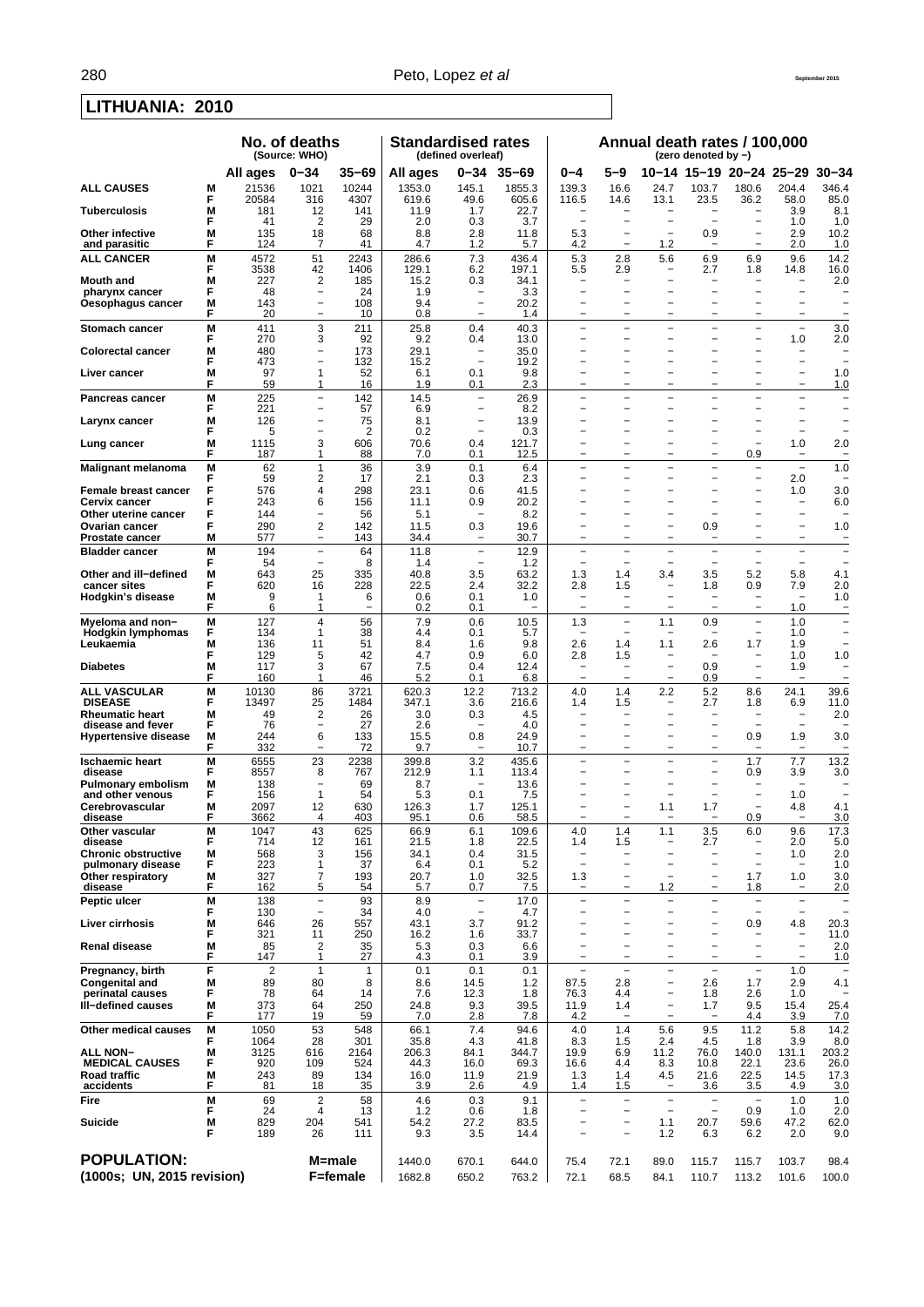### **2010: LITHUANIA**

### **(zero denoted by −) 9th ICD/10th ICD categories**

## **Annual death rates / 100,000**

| 35–39                           | $40 - 44$                        | $45 - 49$                        | $50 - 54$                        | 55–59                    | 60–64                    | 65–69                    | 70–74                             | 75–79                            | $80 + /NK$                                    |        |                                                  |                                                  |
|---------------------------------|----------------------------------|----------------------------------|----------------------------------|--------------------------|--------------------------|--------------------------|-----------------------------------|----------------------------------|-----------------------------------------------|--------|--------------------------------------------------|--------------------------------------------------|
| 502.7                           | 709.7                            | 958.5                            | 1417.9                           | 2198.7                   | 3152.0                   | 4048.0                   | 5121.0                            | 7190.4                           | 14022.5                                       | M<br>F | <b>ALL CAUSES</b>                                | 001-999/A00-Y89                                  |
| 112.7<br>13.3                   | 191.4<br>18.8                    | 338.1<br>21.4                    | 461.4<br>20.7                    | 733.5<br>30.1            | 1002.5<br>32.9           | 1399.3<br>21.9           | 2160.7<br>20.7                    | 3947.5<br>20.6                   | 11148.2<br>26.5                               | M      | <b>Tuberculosis</b>                              | 010-018, 137/                                    |
| 0.9<br>8.6                      | 2.6<br>5.6                       | 5.5<br>6.8                       | 5.7<br>10.4                      | 4.9<br>9.6               | 4.3<br>16.5              | 2.2<br>25.3              | 3.2<br>30.1                       | 5.0<br>36.0                      | 3.1<br>56.0                                   | F<br>M | Other infective                                  | A15-A19, B90<br>Rest of 001-139,279.5&.6/        |
| 0.9<br>29.5                     | 1.8<br>54.4                      | 1.6<br>137.7                     | 6.5<br>261.0                     | 9.7<br>531.9             | 8.7<br>853.1             | 10.9<br>1187.4           | 19.3<br>1505.4                    | 29.1<br>1784.8                   | 36.0<br>2314.0                                | F<br>M | and parasitic<br><b>ALL CANCER</b>               | rest of A00-B99 excl A33, A34<br>140-208/C00-C97 |
| 33.4                            | 49.0                             | 118.4                            | 159.5                            | 258.8                    | 314.6                    | 445.7                    | 545.0                             | 751.9                            | 1016.7                                        | F      |                                                  |                                                  |
| 1.9                             | 4.7<br>0.9                       | 12.0<br>1.6                      | 29.2<br>4.1                      | 63.8<br>6.8              | 62.9<br>6.5              | 64.1<br>3.3              | 41.5<br>6.4                       | 30.9<br>8.8                      | 17.7<br>11.3                                  | M<br>F | <b>Mouth and</b><br>pharynx cancer               | 140-149/C00-C14                                  |
| 1.9                             | 2.8<br>$\overline{\phantom{0}}$  | 6.8<br>1.6                       | 17.0<br>$\overline{\phantom{0}}$ | 28.9<br>1.9              | 40.4<br>1.1              | 43.9<br>5.5              | 39.6<br>3.2                       | 25.7<br>3.8                      | 11.8<br>4.1                                   | M<br>F | Oesophagus cancer                                | 150/C15                                          |
| 2.9<br>2.7                      | 9.4<br>1.8                       | 19.7<br>9.3                      | 19.8<br>8.1                      | 43.3<br>14.6             | 92.8<br>16.3             | 94.5<br>38.1             | 122.5<br>37.5                     | 159.4<br>60.6                    | 206.3<br>94.8                                 | M<br>F | <b>Stomach cancer</b>                            | 151/C16                                          |
| 3.8                             | 2.8                              | 4.3                              | 18.8                             | 38.5                     | 55.4                     | 121.4                    | 190.3                             | 272.6                            | 294.8                                         | M      | <b>Colorectal cancer</b>                         | 153, 154/C18-C21                                 |
| 1.8<br>$\qquad \qquad -$        | 0.9<br>2.8                       | 4.7<br>2.6                       | 8.9<br>8.5                       | 28.2<br>15.6             | 43.4<br>13.5             | 46.9<br>25.3             | 68.7<br>37.7                      | 137.7<br>33.4                    | 173.1<br>32.4                                 | F<br>M | Liver cancer                                     | 155.0/C22 excl C221                              |
| $\qquad \qquad -$<br>1.9        | 0.9<br>6.6                       | 0.8<br>8.6                       | 2.4<br>17.9                      | 1.9<br>39.7              | 2.2<br>47.9              | 7.6<br>65.8              | 11.8<br>62.2                      | 11.4<br>61.7                     | 22.7<br>76.6                                  | F<br>M | <b>Pancreas cancer</b>                           | 157/C25                                          |
|                                 |                                  | 4.7                              | 4.9                              | 8.8                      | 10.8                     | 28.3                     | 40.8                              | 50.5                             | 88.6                                          | F      |                                                  |                                                  |
| 0.9                             | 1.9                              | 5.1                              | 11.3<br>0.8                      | 24.1                     | 26.9<br>1.1              | 27.0                     | 54.6<br>1.1                       | 36.0<br>1.3                      | 23.6<br>1.0                                   | M<br>F | Larynx cancer                                    | 161/C32                                          |
| 3.8<br>0.9                      | 7.5<br>1.8                       | 29.9<br>6.2                      | 62.2<br>9.8                      | 124.0<br>16.5            | 264.9<br>23.9            | 359.3<br>28.3            | 407.0<br>19.3                     | 414.0<br>37.9                    | 380.3<br>51.5                                 | M<br>F | Lung cancer                                      | 162/C33, C34                                     |
| 1.9<br>1.8                      | 3.8                              | 4.3<br>3.1                       | 3.8<br>1.6                       | 7.2<br>1.9               | 12.0<br>3.2              | 11.8<br>4.4              | 20.7<br>9.7                       | 12.9<br>22.8                     | 26.5<br>13.4                                  | M<br>F | <b>Malignant melanoma</b>                        | 172/C43                                          |
| 10.8                            | 7.0                              | 23.4                             | 42.3                             | 51.6                     | 68.3                     | 87.2                     | 90.1                              | 99.8                             | 114.3                                         | F      | Female breast cancer                             | 174/C50                                          |
| 7.2<br>$\overline{\phantom{0}}$ | 13.1                             | 28.8<br>3.1                      | 26.9<br>4.1                      | 25.3<br>8.8              | 18.4<br>15.2             | 21.8<br>26.2             | 19.3<br>33.3                      | 31.6<br>22.8                     | 39.1<br>40.2                                  | F<br>F | Cervix cancer<br>Other uterine cancer            | 180/C53<br>179, 182/C54, C55                     |
| 1.8<br>$\overline{\phantom{0}}$ | 11.4<br>$\overline{\phantom{0}}$ | 9.3<br>4.3                       | 17.9<br>7.5                      | 35.0<br>19.3             | 27.1<br>64.4             | 34.9<br>119.8            | 50.4<br>209.1                     | 45.5<br>306.0                    | 64.9<br>601.3                                 | F<br>Μ | <b>Ovarian cancer</b><br>Prostate cancer         | 183/C56, C570-C574<br>185/C61                    |
| $\overline{\phantom{0}}$        | $\overline{\phantom{0}}$         | 6.0                              | 3.8                              | 14.4                     | 22.4                     | 43.9                     | 56.5                              | 92.6                             | 188.7                                         | M      | <b>Bladder cancer</b>                            | 188/C67                                          |
| $\overline{\phantom{a}}$<br>9.5 | $\overline{a}$<br>8.4            | $\overline{\phantom{0}}$<br>21.4 | 0.8<br>49.0                      | 1.9<br>84.2              | 2.2<br>118.2             | 3.3<br>151.8             | 2.1<br>175.2                      | 16.4<br>221.2                    | 31.9<br>306.6                                 | F<br>M | Other and ill-defined                            | Rest of 140-199/                                 |
| 4.5<br>$\overline{\phantom{0}}$ | 9.6<br>0.9                       | 16.4<br>0.9                      | 23.6<br>0.9                      | 41.8<br>1.2              | 47.7<br>1.5              | 81.7<br>1.7              | 100.8<br>$\overline{\phantom{0}}$ | 131.4<br>5.1                     | 183.3<br>$\overline{\phantom{0}}$             | F<br>M | cancer sites<br>Hodgkin's disease                | rest of C00-C80, C97<br>201/C81                  |
| $\overline{\phantom{0}}$        | $\overline{\phantom{0}}$         | $\overline{\phantom{0}}$         | $\overline{\phantom{0}}$         | $\overline{\phantom{0}}$ | $\overline{\phantom{0}}$ | $\overline{\phantom{0}}$ | 1.1                               | 2.5                              | 2.1                                           | F      |                                                  |                                                  |
| 0.9<br>$\overline{\phantom{0}}$ | 1.9<br>0.9                       | 5.1<br>0.8                       | 4.7<br>0.8                       | 19.3<br>6.8              | 16.5<br>15.2             | 25.3<br>15.3             | 49.0<br>27.9                      | 61.7<br>36.6                     | 50.1<br>41.2                                  | M<br>F | Myeloma and non-<br>Hodgkin lymphomas            | 200, 202-203/<br>C82-C90, C96                    |
| 1.8                             | 0.9<br>0.9                       | 6.8<br>4.7                       | 6.6<br>2.4                       | 8.4<br>6.8               | 13.5<br>11.9             | 32.0<br>13.1             | 39.6<br>21.5                      | 51.4<br>30.3                     | 97.3<br>39.1                                  | M<br>F | Leukaemia                                        | 204-208/C91-C95                                  |
| 1.9                             | 0.9                              | 9.4<br>3.1                       | 6.6<br>$\overline{\phantom{0}}$  | 18.1<br>6.8              | 22.4<br>13.0             | 28.7<br>24.0             | 26.4<br>36.5                      | 30.9<br>39.2                     | 61.9<br>49.4                                  | M<br>F | <b>Diabetes</b>                                  | 250/E10-E14                                      |
| 77.1                            | 159.4                            | 256.5                            | 456.9                            | 790.7                    | 1329.1                   | 1922.8                   | 2624.5                            | 4222.7                           | 9692.2                                        | M      | <b>ALL VASCULAR</b>                              | 390-459/100-199                                  |
| 10.8<br>0.9                     | 35.8<br>1.9                      | 54.5<br>3.4                      | 118.8<br>3.8                     | 218.9<br>8.4             | 407.9<br>4.5             | 669.2<br>8.4             | 1214.5<br>15.1                    | 2589.2<br>25.7                   | 9071.6<br>8.8                                 | F<br>M | <b>DISEASE</b><br><b>Rheumatic heart</b>         | 390-398/100-109                                  |
| 1.9                             | 0.9<br>2.8                       | 1.6<br>12.0                      | 0.8<br>17.9                      | 2.9<br>34.9              | 5.4<br>52.4              | 16.4<br>52.3             | 15.0<br>65.9                      | 24.0<br>66.9                     | 16.5<br>129.7                                 | F<br>M | disease and fever<br><b>Hypertensive disease</b> | 401-405/I10-I15                                  |
| 0.9                             | 0.9                              | 2.3                              | 1.6                              | 12.7                     | 22.8                     | 33.8                     | 36.5                              | 68.2                             | 177.2                                         | F      |                                                  |                                                  |
| 27.6<br>3.6                     | 77.8<br>9.6                      | 135.9<br>17.1                    | 269.4<br>52.1                    | 466.9<br>113.8           | 862.1<br>224.6           | 1209.3<br>372.7          | 1680.6<br>714.5                   | 2746.6<br>1513.8                 | 6880.1<br>6095.8                              | M<br>F | <b>Ischaemic heart</b><br>disease                | 410-414/I20-I25                                  |
| 2.9<br>1.8                      | 2.8<br>1.8                       | 2.6<br>3.9                       | 5.7<br>8.9                       | 14.4<br>7.8              | 31.4<br>8.7              | 35.4<br>19.6             | 43.3<br>20.4                      | 61.7<br>32.9                     | 64.8<br>57.7                                  | M<br>F | <b>Pulmonary embolism</b><br>and other venous    | 415.1, 451-453/<br>I26, I80–I82                  |
| 16.2<br>3.6                     | 15.0<br>14.9                     | 32.5<br>17.1                     | 61.2<br>32.5                     | 133.6<br>56.4            | 227.5<br>110.7           | 389.6<br>174.4           | 593.5<br>377.6                    | 1095.5<br>828.9                  | 2104.7<br>2314.5                              | M<br>F | Cerebrovascular<br>disease                       | 430-438/160-169                                  |
| 27.6                            | 59.1                             | 70.1                             | 98.9                             | 132.4                    | 151.2                    | 227.7                    | 226.1                             | 226.3                            | 504.1                                         | M      | Other vascular                                   | Rest of 390-459/                                 |
| 0.9<br>$\overline{\phantom{0}}$ | 7.9<br>4.7                       | 12.5<br>7.7                      | 22.8<br>11.3                     | 25.3<br>34.9             | 35.8<br>67.3             | 52.3<br>94.5             | 50.4<br>160.2                     | 121.3<br>318.9                   | 410.0<br>589.5                                | F<br>М | disease<br><b>Chronic obstructive</b>            | rest of I00-I99<br>490-496/                      |
| 12.4                            | 1.8<br>15.9                      | 2.3<br>29.9                      | 4.1<br>30.1                      | 6.8<br>43.3              | 9.8<br>44.9              | 12.0<br>50.6             | 31.1<br>73.5                      | 54.3<br>74.6                     | 116.4<br>173.9                                | F<br>Μ | pulmonary disease<br>Other respiratory           | J40-J47, J67<br>Rest of 460-519/                 |
| 3.6                             | 3.5                              | 3.1                              | 6.5                              | 11.7                     | 9.8                      | 14.2                     | 11.8                              | 34.1                             | 67.0                                          | F      | disease                                          | rest of J00-J98                                  |
| 0.9<br>0.9                      | 5.6<br>2.6                       | 8.6<br>3.1                       | 14.1<br>4.9                      | 22.9<br>5.8              | 32.9<br>5.4              | 33.7<br>9.8              | 17.0<br>11.8                      | 36.0<br>22.8                     | 64.8<br>69.0                                  | M<br>F | Peptic ulcer                                     | 531-533/K25-K27                                  |
| 48.6<br>13.5                    | 70.3<br>13.1                     | 72.7<br>28.8                     | 89.5<br>35.8                     | 121.5<br>53.5            | 136.2<br>56.4            | 99.5<br>34.9             | 73.5<br>25.8                      | 38.6<br>27.8                     | 26.5<br>14.4                                  | M<br>F | Liver cirrhosis                                  | 571/K70, K74                                     |
| 1.9<br>0.9                      | 1.9<br>1.8                       | 3.4<br>0.8                       | 3.8<br>3.3                       | 3.6<br>2.9               | 15.0<br>9.8              | 16.9<br>7.6              | 24.5<br>18.2                      | 25.7<br>43.0                     | 73.7<br>70.0                                  | M<br>F | Renal disease                                    | 580-590/N00-N19                                  |
| 0.9                             | $\qquad \qquad -$                | $\qquad \qquad -$                | $\qquad \qquad -$                | $\overline{\phantom{a}}$ | $\qquad \qquad -$        | $\qquad \qquad -$        | $\qquad \qquad -$                 | $\qquad \qquad -$                | $\qquad \qquad -$                             | F      | Pregnancy, birth                                 | 630-676/A34,O00-O99                              |
| 0.9                             | 0.9<br>0.9                       | 1.7<br>4.7                       | 2.8<br>0.8                       | 1.2<br>2.9               | 1.5<br>1.1               | $\qquad \qquad -$<br>1.1 | 1.9                               | $\overline{a}$<br>$\overline{a}$ | $\qquad \qquad -$<br>$\overline{\phantom{0}}$ | M<br>F | <b>Congenital and</b><br>perinatal causes        | 740-779/A33,<br>P00-P96, Q00-Q99                 |
| 32.4<br>4.5                     | 36.6<br>4.4                      | 34.2<br>11.7                     | 40.5<br>7.3                      | 50.5<br>6.8              | 41.9<br>7.6              | 40.5<br>12.0             | 49.0<br>22.5                      | 28.3<br>22.8                     | 64.8<br>61.8                                  | Μ<br>F | III-defined causes                               | 780-799/R00-R99                                  |
| 35.2<br>11.7                    | 41.2<br>14.9                     | 68.4<br>21.8                     | 92.3<br>41.5                     | 109.5<br>51.6            | 146.7<br>64.0            | 168.7<br>87.2            | 220.4<br>141.6                    | 331.8<br>231.2                   | 598.4<br>432.6                                | M<br>F | Other medical causes                             | Rest of 001-799/<br>rest of A00-R99              |
| 240.9                           | 294.4                            | 300.1                            | 377.8                            | 430.8                    | 411.6                    | 357.6                    | 293.9                             | 241.7                            | 280.0                                         | M      | <b>ALL NON-</b>                                  | E800-E999/V01-Y89                                |
| 29.8<br>20.9                    | 58.6<br>16.9                     | 78.7<br>12.8                     | 66.7<br>23.6                     | 92.4<br>21.7             | 90.0<br>28.4             | 68.7<br>28.7             | 79.4<br>11.3                      | 97.3<br>30.9                     | 140.1<br>5.9                                  | F<br>M | <b>MEDICAL CAUSES</b><br><b>Road traffic</b>     | E810-E819, E826-E829/                            |
| 2.7<br>3.8                      | 1.8<br>12.2                      | 3.1<br>6.8                       | 2.4<br>10.4                      | 6.8<br>12.0              | 7.6<br>13.5              | 9.8<br>5.1               | 10.7<br>7.5                       | 13.9<br>7.7                      | 7.2<br>5.9                                    | F<br>M | accidents<br>Fire                                | part of V01–V99, Y850<br>E890-E899/X00-X09       |
|                                 | 3.5                              | 0.8                              | 0.8                              | 1.9                      | 3.2                      | 2.2                      | 2.1                               | 5.0                              | 1.0                                           | F      |                                                  |                                                  |
| 74.3<br>10.8                    | 78.8<br>20.1                     | 81.2<br>16.4                     | 94.2<br>13.0                     | 114.3<br>18.5            | 68.8<br>15.2             | 72.5<br>6.5              | 65.9<br>11.8                      | 56.6<br>16.4                     | 79.6<br>28.8                                  | M<br>F | Suicide                                          | E950-E959/X60-X84                                |
| 105.0                           | 106.7                            | 117.0                            | 106.1                            | 83.1                     | 66.8                     | 59.3                     | 53.1                              | 38.9                             | 33.9                                          | M      | <b>POPULATION</b>                                |                                                  |
| 110.9                           | 114.4                            | 128.4                            | 122.9                            | 102.8                    | 92.2                     | 91.8                     | 93.2                              | 79.1                             | 97.1                                          | F      | (1000s; UN, 2015 revision)                       |                                                  |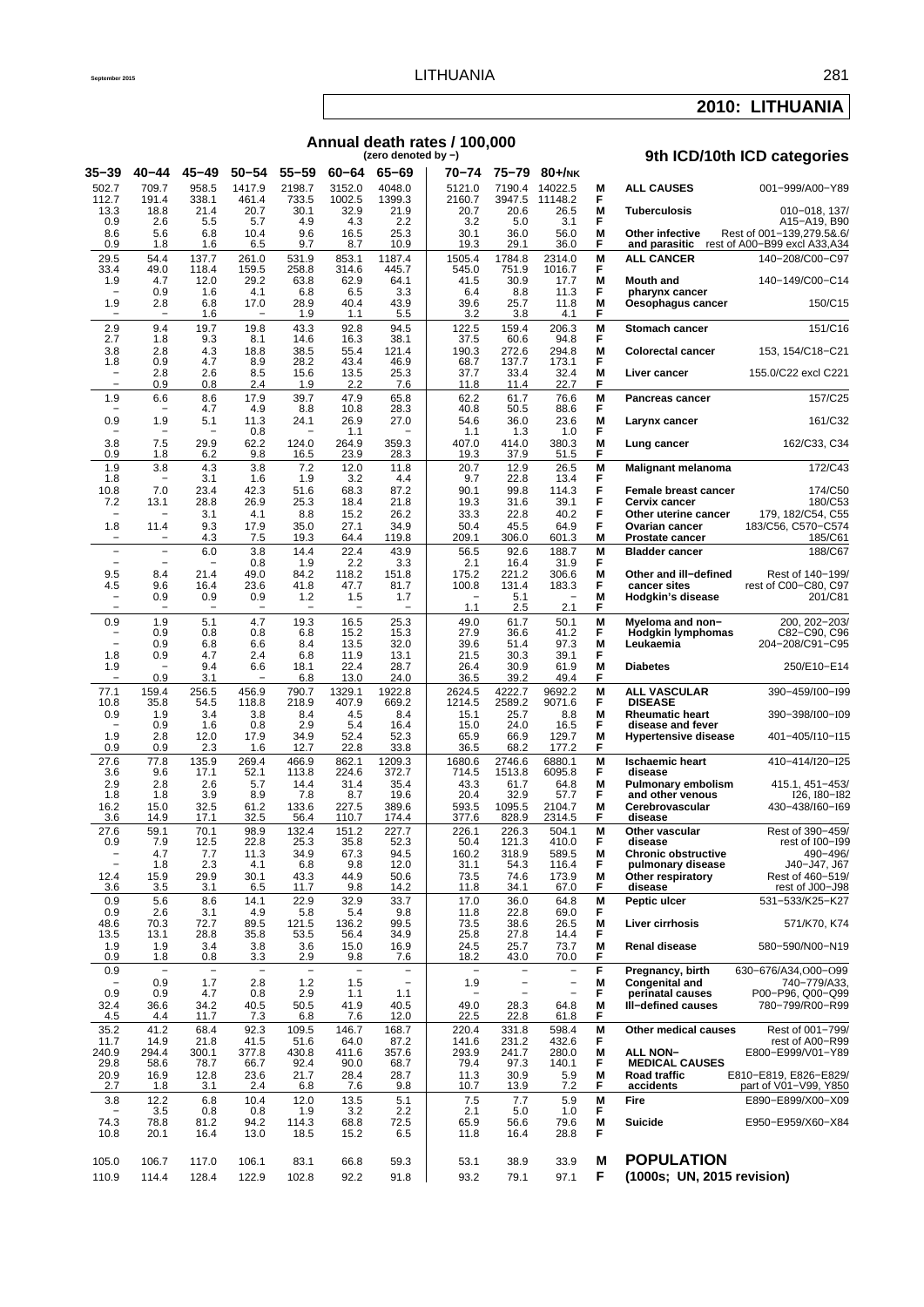## **LUXEMBOURG: 2010**

|                                                  |        |                               | No. of deaths<br>(Source: WHO)                       |                                                      | <b>Standardised rates</b>               | (defined overleaf)                                   |                                         |                                                                           |                                                                        | Annual death rates / 100,000                         | (zero denoted by -)                                  |                                                      |                                                      |                                                      |
|--------------------------------------------------|--------|-------------------------------|------------------------------------------------------|------------------------------------------------------|-----------------------------------------|------------------------------------------------------|-----------------------------------------|---------------------------------------------------------------------------|------------------------------------------------------------------------|------------------------------------------------------|------------------------------------------------------|------------------------------------------------------|------------------------------------------------------|------------------------------------------------------|
|                                                  |        | All ages                      | $0 - 34$                                             | 35–69                                                | All ages                                | $0 - 34$                                             | $35 - 69$                               | $0 - 4$                                                                   | 5–9                                                                    |                                                      |                                                      | 10-14 15-19 20-24 25-29                              |                                                      | $30 - 34$                                            |
| <b>ALL CAUSES</b>                                | M<br>F | 1810<br>1811                  | 45<br>32                                             | 541<br>320                                           | 633.8<br>402.3                          | 39.5<br>28.8                                         | 578.5<br>335.9                          | 67.6<br>78.2                                                              | $\overline{\phantom{0}}$                                               | 12.7<br>$\overline{\phantom{0}}$                     | 25.9<br>20.4                                         | 78.5<br>20.2                                         | 33.6<br>39.9                                         | 58.2<br>42.6                                         |
| <b>Tuberculosis</b>                              | M<br>F | 1                             | $\overline{a}$                                       | 1                                                    | 0.4                                     | $\overline{\phantom{0}}$                             | 1.5                                     |                                                                           |                                                                        |                                                      |                                                      |                                                      |                                                      |                                                      |
| Other infective                                  | М<br>F | 40<br>47                      | 1                                                    | 11<br>3                                              | 13.9<br>9.5                             | 0.8                                                  | 12.4<br>3.5                             | $\overline{\phantom{0}}$                                                  | $\overline{\phantom{0}}$                                               | $\overline{\phantom{0}}$                             | $\overline{\phantom{0}}$                             | $\overline{\phantom{0}}$                             | $\overline{a}$                                       | 5.3                                                  |
| and parasitic<br><b>ALL CANCER</b>               | M      | 577                           | 1                                                    | 218                                                  | 205.3                                   | 0.9                                                  | 246.1                                   |                                                                           | $\overline{\phantom{0}}$                                               | -                                                    | -                                                    | 6.5                                                  |                                                      |                                                      |
| <b>Mouth and</b>                                 | F<br>М | 443<br>10                     | 6<br>$\overline{\phantom{0}}$                        | 156<br>8                                             | 118.8<br>3.8                            | 4.9<br>$\overline{a}$                                | 164.8<br>8.4                            | 7.1                                                                       | $\overline{\phantom{0}}$<br>$\overline{\phantom{0}}$                   | $\overline{a}$                                       | $\overline{\phantom{0}}$<br>$\overline{ }$           | $\overline{\phantom{0}}$<br>$\overline{a}$           | 11.4                                                 | 16.0                                                 |
| pharynx cancer                                   | F      | 3                             | $\overline{\phantom{0}}$                             | 1                                                    | 0.9                                     | $\overline{a}$                                       | 1.4                                     | -                                                                         |                                                                        |                                                      | $\overline{\phantom{0}}$                             | —                                                    | $\overline{ }$                                       |                                                      |
| Oesophagus cancer                                | М<br>F | 18<br>10                      | $\overline{\phantom{0}}$<br>$\overline{\phantom{0}}$ | 11<br>4                                              | 6.8<br>2.6                              | $\overline{a}$<br>$\overline{a}$                     | 13.3<br>5.2                             | $\overline{\phantom{0}}$<br>$\overline{\phantom{0}}$                      | $\overline{\phantom{0}}$<br>$\overline{\phantom{0}}$                   | $\overline{\phantom{0}}$<br>$\overline{\phantom{0}}$ | $\overline{\phantom{0}}$<br>$\overline{\phantom{0}}$ | $\overline{\phantom{0}}$<br>$\overline{\phantom{0}}$ | $\overline{\phantom{0}}$<br>$\overline{a}$           | $\overline{\phantom{0}}$                             |
| <b>Stomach cancer</b>                            | М<br>F | 29<br>12                      | $\overline{a}$<br>$\overline{2}$                     | $\overline{7}$<br>6                                  | 10.0<br>4.0                             | $\overline{a}$<br>1.6                                | 7.3<br>5.0                              | $\overline{\phantom{0}}$<br>$\overline{\phantom{0}}$                      | $\overline{a}$<br>$\overline{\phantom{0}}$                             | $\overline{\phantom{0}}$<br>$\overline{\phantom{0}}$ | $\overline{\phantom{0}}$<br>$\overline{\phantom{0}}$ | $\overline{ }$<br>$\overline{\phantom{0}}$           | $\overline{\phantom{a}}$<br>5.7                      | 5.3                                                  |
| <b>Colorectal cancer</b>                         | M<br>F | 72<br>55                      | $\overline{a}$<br>$\overline{\phantom{0}}$           | 20<br>15                                             | 25.0<br>13.9                            | $\overline{\phantom{0}}$<br>$\overline{a}$           | 21.1<br>15.5                            | $\overline{\phantom{0}}$<br>$\overline{\phantom{0}}$                      | $\overline{\phantom{0}}$<br>$\overline{\phantom{0}}$                   | $\overline{\phantom{0}}$<br>$\overline{\phantom{0}}$ | $\overline{\phantom{0}}$<br>$\overline{\phantom{0}}$ | $\overline{\phantom{0}}$<br>—                        | $\overline{\phantom{0}}$<br>-                        | $\overline{\phantom{0}}$                             |
| Liver cancer                                     | M<br>F | 28<br>9                       | $\overline{a}$                                       | 13<br>1                                              | 10.3<br>1.7                             | $\overline{a}$                                       | 15.4<br>1.4                             | $\overline{\phantom{0}}$                                                  |                                                                        |                                                      | -                                                    |                                                      | $\overline{\phantom{0}}$                             |                                                      |
| Pancreas cancer                                  | M      | 30                            | $\overline{a}$                                       | 13                                                   | 10.9                                    | $\overline{a}$                                       | 15.9                                    | $\overline{\phantom{0}}$                                                  | $\overline{a}$                                                         | $\overline{a}$                                       | $\overline{a}$                                       | $\overline{\phantom{0}}$                             | $\overline{a}$                                       | $\overline{\phantom{0}}$                             |
| Larynx cancer                                    | F<br>М | 31<br>7                       | $\overline{a}$<br>$\overline{\phantom{0}}$           | 7<br>5                                               | 7.6<br>2.6                              | $\overline{a}$<br>$\overline{\phantom{0}}$           | 6.8<br>5.1                              | $\overline{\phantom{0}}$<br>$\overline{\phantom{0}}$                      | $\overline{a}$<br>$\overline{\phantom{0}}$                             | $\overline{\phantom{0}}$                             | $\overline{a}$<br>$\overline{\phantom{0}}$           | $\overline{a}$<br>$\overline{\phantom{0}}$           | $\overline{a}$<br>$\overline{\phantom{0}}$           | $\overline{a}$                                       |
| Lung cancer                                      | F<br>M | 1<br>144                      | $\overline{\phantom{0}}$                             | $\overline{\phantom{0}}$<br>69                       | 0.1<br>52.2                             | $\overline{\phantom{0}}$<br>$\overline{\phantom{0}}$ | 79.8                                    | $\overline{\phantom{0}}$                                                  | $\overline{\phantom{0}}$                                               | $\overline{\phantom{0}}$                             | $\overline{\phantom{0}}$<br>$\overline{\phantom{0}}$ | $\overline{\phantom{0}}$<br>$\overline{\phantom{0}}$ | $\overline{\phantom{0}}$<br>$\overline{\phantom{0}}$ |                                                      |
|                                                  | F      | 55                            | $\overline{\phantom{0}}$                             | 31                                                   | 17.1                                    | $\overline{a}$                                       | 35.0                                    | $\equiv$                                                                  | $\overline{\phantom{0}}$                                               | $\overline{\phantom{0}}$                             | $\overline{a}$                                       | $\overline{\phantom{0}}$                             | $\overline{a}$                                       |                                                      |
| <b>Malignant melanoma</b>                        | М      | 6<br>6                        | <b>—</b><br>$\overline{\phantom{0}}$                 | 1<br>2                                               | 2.0<br>1.6                              | $\overline{a}$<br>$\overline{\phantom{0}}$           | 0.7<br>1.6                              | $\overline{\phantom{0}}$<br>$\overline{\phantom{0}}$                      | $\overline{ }$<br>$\overline{\phantom{0}}$                             | —<br>$\overline{\phantom{0}}$                        | —<br>$\overline{\phantom{0}}$                        | $\overline{ }$<br>$\overline{\phantom{0}}$           | -<br>$\overline{\phantom{0}}$                        | $\qquad \qquad -$<br>$\overline{\phantom{0}}$        |
| Female breast cancer<br>Cervix cancer            | F<br>F | 92<br>5                       | $\overline{\phantom{0}}$<br>$\overline{\phantom{0}}$ | 40<br>3                                              | 25.2<br>1.5                             | $\overline{\phantom{0}}$<br>$\overline{\phantom{0}}$ | 41.9<br>2.5                             | $\overline{\phantom{0}}$<br>$\overline{\phantom{0}}$                      | $\overline{\phantom{0}}$<br>$\overline{\phantom{0}}$                   | -<br>$\overline{\phantom{0}}$                        | -<br>$\overline{\phantom{0}}$                        | -<br>$\overline{\phantom{0}}$                        | $\overline{\phantom{0}}$<br>$\overline{\phantom{0}}$ | $\overline{\phantom{0}}$<br>$\overline{\phantom{0}}$ |
| Other uterine cancer                             | F      | 12                            | $\overline{\phantom{0}}$                             | 6                                                    | 3.4                                     | $\overline{\phantom{0}}$                             | 6.7                                     | $\overline{\phantom{0}}$                                                  | $\overline{\phantom{0}}$                                               | $\overline{\phantom{0}}$                             | $\overline{\phantom{0}}$                             | $\overline{\phantom{0}}$                             | $\overline{\phantom{0}}$                             | $\overline{\phantom{0}}$                             |
| <b>Ovarian cancer</b><br>Prostate cancer         | F<br>M | 21<br>38                      | $\overline{a}$<br>$\overline{\phantom{a}}$           | 6<br>2                                               | 5.6<br>12.5                             | $\overline{\phantom{0}}$<br>$\overline{a}$           | 6.3<br>1.8                              | $\overline{\phantom{0}}$<br>$\overline{\phantom{0}}$                      | $\overline{a}$<br>$\overline{\phantom{0}}$                             | $\overline{a}$<br>$\overline{\phantom{0}}$           | $\overline{a}$<br>$\overline{\phantom{0}}$           | $\overline{\phantom{0}}$<br>$\overline{\phantom{0}}$ | $\overline{\phantom{0}}$<br>$\overline{a}$           | $\overline{a}$                                       |
| <b>Bladder cancer</b>                            | М<br>F | 29<br>13                      | $\overline{a}$                                       | $\overline{7}$<br>2                                  | 9.9<br>2.8                              | $\overline{a}$                                       | 7.3                                     | $\overline{\phantom{0}}$                                                  | $\overline{\phantom{0}}$                                               | $\overline{\phantom{0}}$<br>$\overline{\phantom{0}}$ | -                                                    | $\overline{ }$<br>$\overline{\phantom{0}}$           | -                                                    | $\overline{\phantom{a}}$                             |
| Other and ill-defined                            | М      | 113                           | $\overline{\phantom{0}}$<br>$\overline{\phantom{0}}$ | 47                                                   | 40.2                                    | $\overline{\phantom{0}}$<br>$\overline{\phantom{0}}$ | 2.6<br>52.1                             | $\overline{\phantom{0}}$<br>$\overline{\phantom{0}}$                      | $\overline{\phantom{0}}$<br>$\overline{\phantom{0}}$                   | $\overline{\phantom{0}}$                             | $\overline{\phantom{0}}$<br>$\overline{\phantom{0}}$ | $\overline{\phantom{0}}$                             | $\overline{\phantom{0}}$<br>$\overline{ }$           | $\overline{\phantom{0}}$                             |
| cancer sites<br>Hodgkin's disease                | F<br>M | 78<br>1                       | $\overline{\mathbf{c}}$<br>$\overline{a}$            | 25<br>$\overline{\phantom{0}}$                       | 20.8<br>0.4                             | 1.8<br>$\overline{\phantom{0}}$                      | 24.9                                    | 7.1                                                                       | $\overline{\phantom{0}}$                                               |                                                      | $\overline{\phantom{0}}$<br>-                        | —                                                    | $\overline{a}$<br>$\overline{\phantom{0}}$           | 5.3                                                  |
|                                                  | F      |                               |                                                      |                                                      |                                         |                                                      |                                         |                                                                           |                                                                        |                                                      |                                                      |                                                      |                                                      |                                                      |
| Myeloma and non-<br><b>Hodgkin lymphomas</b>     | M<br>F | 26<br>22                      | $\overline{\phantom{0}}$<br>1                        | 10<br>3                                              | 9.3<br>5.6                              | $\overline{\phantom{0}}$<br>0.8                      | 12.3<br>3.5                             | $\overline{\phantom{0}}$                                                  | $\overline{\phantom{0}}$<br>$\overline{\phantom{0}}$                   | $\overline{a}$<br>$\overline{\phantom{0}}$           | $\overline{a}$<br>$\overline{\phantom{0}}$           | $\overline{\phantom{0}}$<br>$\overline{\phantom{0}}$ | $\overline{\phantom{0}}$<br>5.7                      | $\overline{\phantom{a}}$<br>$\overline{\phantom{0}}$ |
| Leukaemia                                        | М<br>F | 26<br>18                      | 1<br>1                                               | 5<br>4                                               | 9.3<br>4.2                              | 0.9<br>0.8                                           | 5.5<br>4.4                              | $\overline{\phantom{0}}$<br>$\overline{\phantom{0}}$                      | $\overline{\phantom{0}}$<br>$\overline{\phantom{0}}$                   | $\overline{\phantom{0}}$<br>$\overline{\phantom{0}}$ | $\overline{a}$<br>—                                  | 6.5<br>$\overline{\phantom{0}}$                      | $\overline{\phantom{0}}$<br>$\overline{\phantom{0}}$ | 5.3                                                  |
| Diabetes                                         | M<br>F | 34<br>35                      | $\overline{a}$<br>$\overline{\phantom{0}}$           | 5<br>6                                               | 11.6<br>7.5                             | $\overline{a}$<br>$\overline{\phantom{0}}$           | 4.2<br>6.8                              | $\overline{\phantom{0}}$<br>$\overline{\phantom{0}}$                      | $\overline{a}$                                                         | $\overline{a}$                                       | $\overline{a}$<br>$\overline{\phantom{0}}$           | $\overline{a}$<br>$\overline{\phantom{0}}$           | $\overline{\phantom{0}}$<br>$\overline{\phantom{0}}$ |                                                      |
| <b>ALL VASCULAR</b>                              | M      | 562                           | $\overline{2}$                                       | 137                                                  | 193.2                                   | 1.5                                                  | 149.8                                   | $\overline{\phantom{0}}$                                                  | $\overline{a}$                                                         | $\overline{a}$                                       | $\overline{a}$                                       | $\overline{\phantom{0}}$                             | $\overline{\phantom{0}}$                             | 10.6                                                 |
| <b>DISEASE</b><br><b>Rheumatic heart</b>         | F<br>M | 666<br>1                      | 2<br>$\overline{\phantom{0}}$                        | 50                                                   | 127.1<br>0.3                            | 1.8<br>$\overline{\phantom{0}}$                      | 54.8                                    | $\overline{\phantom{0}}$<br>$\overline{\phantom{0}}$                      | $\overline{\phantom{0}}$<br>$\overline{\phantom{0}}$                   | $\overline{\phantom{0}}$<br>$\overline{\phantom{0}}$ | $\overline{a}$<br>$\overline{\phantom{0}}$           | 6.7                                                  | 5.7                                                  | $\overline{\phantom{0}}$                             |
| disease and fever<br><b>Hypertensive disease</b> | F<br>M | 5<br>14                       | $\overline{\phantom{0}}$                             | 1<br>1                                               | 1.0<br>4.6                              | $\overline{\phantom{0}}$<br>$\overline{a}$           | 1.1<br>1.5                              | $\overline{\phantom{0}}$                                                  | $\overline{\phantom{0}}$                                               | $\overline{\phantom{0}}$                             | -                                                    | $\overline{\phantom{0}}$                             | $\overline{\phantom{0}}$                             |                                                      |
|                                                  | F      | 20                            | $\overline{\phantom{a}}$                             | $\overline{\phantom{0}}$                             | 3.8                                     | $\overline{\phantom{0}}$                             |                                         | $\equiv$                                                                  |                                                                        |                                                      | $\overline{\phantom{0}}$                             | $\overline{\phantom{0}}$                             | $\overline{\phantom{0}}$                             |                                                      |
| <b>Ischaemic heart</b><br>disease                | M<br>F | 185<br>130                    | $\mathbf{1}$<br>$\overline{\phantom{0}}$             | 62<br>14                                             | 64.9<br>25.7                            | 0.8<br>$\overline{\phantom{0}}$                      | 65.9<br>16.6                            | $\overline{\phantom{0}}$                                                  | $\overline{\phantom{0}}$                                               | $\overline{\phantom{0}}$                             | -<br>$\overline{\phantom{0}}$                        | $\overline{\phantom{0}}$                             | $\overline{\phantom{0}}$                             | 5.3                                                  |
| Pulmonary embolism<br>and other venous           | М<br>F | 30<br>44                      | $\overline{\phantom{0}}$                             | 13<br>7                                              | 10.7<br>9.6                             | $\overline{\phantom{0}}$<br>$\overline{\phantom{0}}$ | 14.3<br>7.2                             | $\overline{\phantom{0}}$                                                  | $\overline{\phantom{0}}$<br>$\overline{\phantom{0}}$                   | $\overline{\phantom{0}}$<br>-                        | $\overline{\phantom{0}}$<br>-                        | -<br>$\overline{\phantom{0}}$                        | $\overline{\phantom{0}}$                             |                                                      |
| Cerebrovascular<br>disease                       | M<br>F | 130<br>198                    | 1                                                    | 23<br>10                                             | 44.3<br>37.4                            | $\overline{\phantom{0}}$<br>0.8                      | 26.6<br>10.6                            | $\overline{\phantom{0}}$                                                  | $\overline{\phantom{0}}$                                               | $\overline{\phantom{0}}$                             | $\overline{\phantom{0}}$<br>$\overline{\phantom{0}}$ | $\overline{\phantom{0}}$                             | 5.7                                                  |                                                      |
| Other vascular                                   | M      | 202                           | 1                                                    | 38                                                   | 68.4                                    | 0.8                                                  | 41.4                                    |                                                                           |                                                                        |                                                      | $\overline{\phantom{0}}$                             | $\overline{\phantom{0}}$                             | $\overline{\phantom{0}}$                             | 5.3                                                  |
| disease<br><b>Chronic obstructive</b>            | F<br>M | 269<br>74                     | 1<br>$\overline{\phantom{0}}$                        | 18<br>8                                              | 49.6<br>25.3                            | 1.0<br>$\overline{a}$                                | 19.2<br>10.7                            | $\overline{\phantom{0}}$<br>$\overline{\phantom{0}}$                      | $\overline{\phantom{0}}$<br>$\overline{\phantom{0}}$                   | $\overline{\phantom{0}}$<br>$\overline{\phantom{0}}$ | $\overline{\phantom{0}}$<br>$\overline{\phantom{0}}$ | 6.7<br>$\overline{\phantom{0}}$                      | $\overline{\phantom{0}}$<br>$\overline{a}$           | $\overline{\phantom{0}}$<br>$\overline{\phantom{0}}$ |
| pulmonary disease                                | F      | 53                            | $\qquad \qquad -$<br>$\overline{a}$                  | 10                                                   | 11.7                                    | $\qquad \qquad -$<br>$\overline{a}$                  | 12.2                                    | $\overline{\phantom{0}}$<br>$\overline{\phantom{0}}$                      | $\overline{a}$                                                         | $\overline{\phantom{0}}$                             | $\overline{\phantom{0}}$<br>$\overline{a}$           | -<br>$\overline{a}$                                  | $\overline{\phantom{0}}$                             | $\qquad \qquad -$                                    |
| Other respiratory<br>disease                     | M<br>F | 53<br>86                      | $\mathbf{1}$                                         | 6<br>11                                              | 17.6<br>18.0                            | 1.0                                                  | 7.2<br>12.1                             | 7.1                                                                       | $\overline{a}$<br>$\overline{a}$                                       | $\overline{a}$<br>-                                  | $\overline{ }$                                       | $\overline{a}$                                       | $\overline{\phantom{0}}$<br>$\overline{a}$           |                                                      |
| Peptic ulcer                                     | M<br>F | 1<br>3                        | $\overline{\phantom{0}}$<br>$\overline{\phantom{0}}$ | $\qquad \qquad -$<br>1                               | 0.3<br>0.9                              | $\qquad \qquad -$<br>$\overline{\phantom{0}}$        | 1.0                                     | $\overline{\phantom{0}}$<br>$\qquad \qquad -$                             | $\overline{\phantom{0}}$<br>$\overline{\phantom{0}}$                   | $\overline{\phantom{0}}$<br>$\overline{\phantom{0}}$ | -<br>$\overline{\phantom{0}}$                        | $\overline{ }$<br>$\overline{\phantom{0}}$           | $\overline{a}$<br><b>-</b>                           | $\qquad \qquad -$<br>$\overline{\phantom{0}}$        |
| Liver cirrhosis                                  | M<br>F | 39<br>26                      | 1<br>$\overline{\phantom{0}}$                        | 28<br>16                                             | 14.7<br>8.4                             | 0.8<br>$\overline{ }$                                | 27.3<br>16.6                            | $\qquad \qquad -$<br>$\qquad \qquad -$                                    | $\overline{ }$<br>$\overline{a}$                                       | $\overline{\phantom{0}}$<br>-                        | —<br>-                                               | $\overline{\phantom{0}}$<br>-                        | <b>-</b><br>$\overline{a}$                           | 5.3<br>$\qquad \qquad$                               |
| <b>Renal disease</b>                             | M      | 35                            | $\overline{\phantom{0}}$                             | 1                                                    | 11.5                                    | $\overline{\phantom{0}}$                             | 1.1                                     | $\overline{\phantom{0}}$                                                  | $\overline{\phantom{0}}$                                               | $\overline{\phantom{0}}$                             | $\overline{\phantom{0}}$                             | $\overline{\phantom{0}}$                             | $\overline{\phantom{0}}$                             | $\overline{\phantom{0}}$                             |
| Pregnancy, birth                                 | F<br>F | 25<br>1                       | -<br>$\overline{\phantom{0}}$                        | 3<br>1                                               | 5.1<br>0.3                              | -<br>$\overline{\phantom{a}}$                        | 3.2<br>0.7                              | -<br>$\overline{\phantom{0}}$                                             | $\overline{a}$<br>$\overline{a}$                                       | -<br>$\overline{a}$                                  | -<br>$\overline{\phantom{0}}$                        | -<br>$\overline{\phantom{0}}$                        | $\overline{\phantom{0}}$<br>$\overline{\phantom{0}}$ | $\overline{\phantom{0}}$                             |
| <b>Congenital and</b><br>perinatal causes        | M<br>F | 10<br>8                       | 9<br>6                                               | 1<br>2                                               | 5.1<br>4.2                              | 8.7<br>6.1                                           | 0.7<br>2.1                              | 54.1<br>42.7                                                              | $\overline{\phantom{0}}$<br>$\overline{\phantom{0}}$                   | $\overline{\phantom{0}}$<br>$\overline{\phantom{0}}$ | 6.5<br>$\overline{\phantom{0}}$                      | $\overline{\phantom{0}}$<br>$\overline{\phantom{0}}$ | $\overline{a}$<br>$\overline{\phantom{0}}$           | $\overline{a}$                                       |
| III-defined causes                               | M<br>F | 42                            | 2                                                    | 16                                                   | 14.9                                    | 1.5                                                  | 17.5                                    | $\overline{\phantom{a}}$<br>$\overline{\phantom{0}}$                      | $\overline{\phantom{0}}$                                               |                                                      | $\overline{\phantom{0}}$                             | $\overline{\phantom{0}}$<br>$\overline{a}$           | $\equiv$                                             | 10.6                                                 |
| Other medical causes                             | M      | 70<br>179                     | 1<br>$\overline{\mathbf{c}}$                         | 13<br>42                                             | 15.2<br>60.9                            | 0.8<br>1.9                                           | 12.5<br>43.0                            | 6.8                                                                       | $\overline{a}$<br>$\overline{\phantom{0}}$                             | -<br>$\overline{\phantom{0}}$                        | $\overline{\phantom{0}}$<br>6.5                      |                                                      | 5.7<br>$\qquad \qquad -$                             |                                                      |
| <b>ALL NON-</b>                                  | F<br>M | 254<br>163                    | 4<br>28                                              | 21<br>67                                             | 50.7<br>59.1                            | 3.7<br>24.2                                          | 21.4<br>57.0                            | 7.1<br>6.8                                                                | $\overline{\phantom{0}}$<br>$\overline{\phantom{0}}$                   | $\qquad \qquad -$<br>12.7                            | 13.6<br>12.9                                         | $\overline{a}$<br>72.0                               | $\qquad \qquad -$<br>33.6                            | 5.3<br>31.7                                          |
| <b>MEDICAL CAUSES</b>                            | F      | 94                            | 11                                                   | 27                                                   | 24.8                                    | 9.7                                                  | 24.3                                    | 14.2                                                                      | $\overline{\phantom{0}}$                                               | $\overline{\phantom{0}}$                             | 6.8                                                  | 13.4                                                 | 17.1                                                 | 16.0                                                 |
| <b>Road traffic</b><br>accidents                 | М<br>F | 11<br>4                       | 2<br>$\overline{\phantom{0}}$                        | 6<br>2                                               | 4.1<br>1.1                              | 1.7<br>$\overline{\phantom{0}}$                      | 5.7<br>1.7                              | $\qquad \qquad -$<br>$\overline{a}$                                       | $\overline{\phantom{0}}$<br>$\overline{a}$                             | $\overline{\phantom{0}}$<br>$\overline{a}$           | 6.5<br>$\overline{\phantom{a}}$                      | $\qquad \qquad -$<br>$\overline{a}$                  | 5.6<br>$\overline{\phantom{0}}$                      | $\overline{\phantom{0}}$                             |
| Fire                                             | M<br>F | $\mathbf{1}$                  | $\overline{\phantom{0}}$                             | $\overline{\phantom{0}}$<br>$\overline{\phantom{0}}$ | 0.4                                     | $\qquad \qquad -$                                    | $\qquad \qquad -$                       | $\overline{\phantom{0}}$                                                  | $\overline{\phantom{0}}$                                               | $\overline{\phantom{0}}$<br>$\overline{\phantom{0}}$ | $\overline{\phantom{0}}$                             | $\overline{\phantom{0}}$                             | $\overline{\phantom{0}}$                             | $\overline{\phantom{a}}$                             |
| <b>Suicide</b>                                   | M<br>F | $\qquad \qquad -$<br>43<br>11 | $\overline{\phantom{0}}$<br>$\overline{7}$<br>2      | 29<br>8                                              | $\overline{\phantom{0}}$<br>15.7<br>4.0 | $\overline{\phantom{0}}$<br>6.0<br>1.6               | $\overline{\phantom{0}}$<br>23.1<br>7.0 | $\qquad \qquad -$<br>$\overline{\phantom{a}}$<br>$\overline{\phantom{0}}$ | $\overline{a}$<br>$\overline{\phantom{0}}$<br>$\overline{\phantom{0}}$ | 6.3<br>$\overline{\phantom{0}}$                      | -<br>-                                               | 19.6                                                 | $\overline{\phantom{0}}$<br>5.6<br>5.7               | $\overline{\phantom{0}}$<br>10.6<br>5.3              |
| <b>POPULATION:</b><br>(1000s; UN, 2015 revision) |        |                               |                                                      | M=male<br>F=female                                   | 252.3<br>255.6                          | 113.6<br>109.4                                       | 118.1<br>115.3                          | 14.8<br>14.1                                                              | 15.5<br>14.4                                                           | 15.8<br>15.0                                         | 15.5<br>14.7                                         | 15.3<br>14.9                                         | 17.8<br>17.5                                         | 18.9<br>18.8                                         |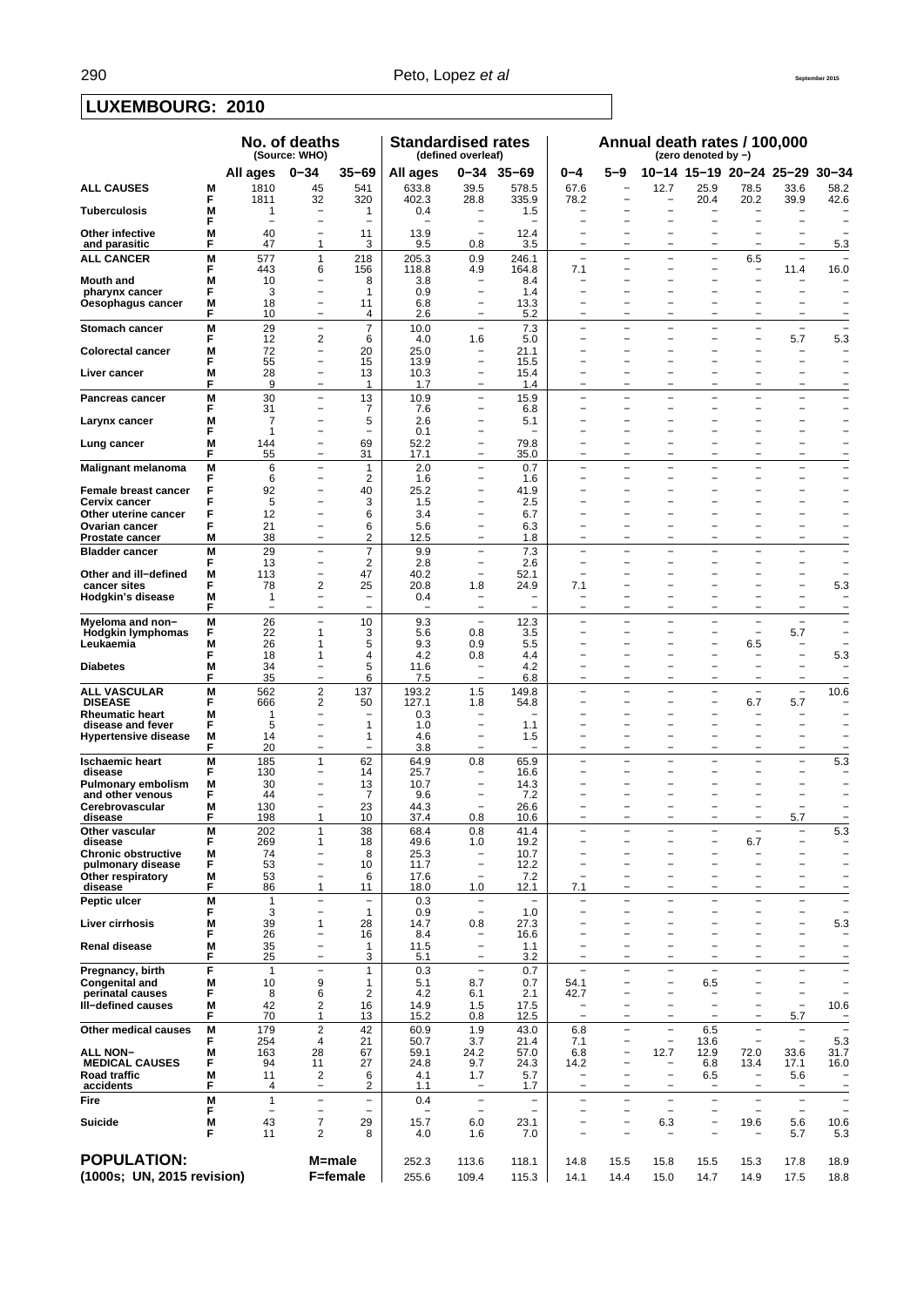### **2010: LUXEMBOURG**

#### **(zero denoted by −) 9th ICD/10th ICD categories**

## **Annual death rates / 100,000**

| 35–39                                                | 40–44                                                | $45 - 49$                                            | 50–54                                         | $55 - 59$                                     | 60-64                                         | $65 - 69$                                     | 70–74                             | 75–79                                      | $80+$ /NK              |        |                                               |                                                |
|------------------------------------------------------|------------------------------------------------------|------------------------------------------------------|-----------------------------------------------|-----------------------------------------------|-----------------------------------------------|-----------------------------------------------|-----------------------------------|--------------------------------------------|------------------------|--------|-----------------------------------------------|------------------------------------------------|
| 86.4                                                 | 119.7                                                | 285.6                                                | 336.5                                         | 642.0                                         | 1016.0                                        | 1563.2                                        | 2706.4                            | 4409.0                                     | 11730.4                | M      | <b>ALL CAUSES</b>                             | 001-999/A00-Y89                                |
| 40.3                                                 | 86.1                                                 | 215.6                                                | 224.6                                         | 406.1                                         | 556.3<br>$\qquad \qquad$                      | 822.4<br>10.5                                 | 1278.4                            | 2613.6                                     | 8602.9                 | F<br>M | <b>Tuberculosis</b>                           | 010-018, 137/                                  |
| $\overline{\phantom{0}}$<br>$\overline{a}$           | $\overline{\phantom{0}}$<br>4.6                      | 4.8                                                  | -<br>$\overline{a}$                           | 19.6                                          | 15.6                                          | 42.0                                          | $\overline{\phantom{0}}$<br>62.9  | $\overline{a}$<br>61.9                     | 324.0                  | F<br>M | Other infective                               | A15-A19, B90<br>Rest of 001-139,279.5&.6/      |
|                                                      |                                                      | 5.0                                                  |                                               |                                               |                                               | 19.8                                          | 53.3                              | 82.4                                       | 238.8                  | F      | and parasitic                                 | rest of A00-B99 excl A33,A34                   |
| 15.2<br>20.2                                         | 13.8<br>43.1                                         | 85.7<br>100.3                                        | 110.3<br>109.4                                | 255.5<br>176.0                                | 508.0<br>298.3                                | 734.4<br>406.3                                | 1057.4<br>500.7                   | 1578.0<br>635.7                            | 2786.8<br>1386.3       | M<br>F | <b>ALL CANCER</b>                             | 140-208/C00-C97                                |
| $\overline{\phantom{0}}$                             | $\overline{a}$                                       | 4.8<br>$\overline{\phantom{0}}$                      | 11.0<br>$\overline{\phantom{0}}$              | 6.5                                           | 15.6                                          | 21.0<br>9.9                                   | 10.7                              | 15.5                                       | 16.2<br>7.7            | M<br>F | <b>Mouth and</b><br>pharynx cancer            | 140-149/C00-C14                                |
| -                                                    | $\overline{\phantom{0}}$                             | $\overline{\phantom{0}}$                             | 5.5                                           | 19.6<br>6.8                                   | 15.6                                          | 52.5<br>29.7                                  | 25.2                              | 46.4                                       | 32.4<br>38.5           | М<br>F | Oesophagus cancer                             | 150/C15                                        |
| $\overline{\phantom{0}}$<br>$\overline{a}$           | -<br>$\overline{\phantom{0}}$                        | $\overline{a}$                                       | $\qquad \qquad$<br>$\overline{a}$             | 32.8                                          | 7.8                                           | 10.5                                          | 50.4                              | 11.8<br>92.8                               | 194.4                  | M      | Stomach cancer                                | 151/C16                                        |
| $\overline{\phantom{0}}$<br>5.1                      | $\qquad \qquad -$<br>4.6                             | 10.0<br>9.5                                          | 17.3<br>11.0                                  | 26.2                                          | 8.1<br>39.1                                   | 52.5                                          | 21.3<br>138.5                     | 185.6                                      | 15.4<br>469.9          | F<br>M | <b>Colorectal cancer</b>                      | 153, 154/C18-C21                               |
| $\overline{\phantom{0}}$<br>$\overline{a}$           | 4.8<br>$\overline{a}$                                | 10.0<br>4.8                                          | 11.5<br>$\overline{\phantom{0}}$              | 20.3<br>19.6                                  | 32.2<br>31.3                                  | 29.7<br>52.5                                  | 85.2<br>88.1                      | 82.4<br>77.3                               | 192.5<br>48.6          | F<br>M | Liver cancer                                  | 155.0/C22 excl C221                            |
| $\overline{a}$                                       | $\overline{\phantom{0}}$                             |                                                      | $\overline{\phantom{0}}$                      | $\overline{\phantom{0}}$                      |                                               | 9.9                                           |                                   | 11.8                                       | 53.9                   | F      |                                               |                                                |
| $\overline{a}$<br>$\overline{\phantom{0}}$           | $\overline{a}$<br>4.8                                | 14.3<br>5.0                                          | $\overline{a}$<br>$\overline{\phantom{0}}$    | $\overline{a}$<br>13.5                        | 23.4<br>24.2                                  | 73.4                                          | 88.1<br>53.3                      | 77.3<br>58.9                               | 81.0<br>107.8          | M<br>F | Pancreas cancer                               | 157/C25                                        |
| -                                                    | $\qquad \qquad -$<br>$\overline{\phantom{0}}$        |                                                      | 5.5                                           | 6.5                                           | 23.4                                          |                                               |                                   | 15.5                                       | 16.2<br>7.7            | M<br>F | Larynx cancer                                 | 161/C32                                        |
| -<br>$\overline{\phantom{0}}$                        | 4.6<br>4.8                                           | 19.0<br>10.0                                         | 49.6<br>23.0                                  | 59.0<br>54.1                                  | 164.1<br>24.2                                 | 262.3<br>128.8                                | 214.0<br>42.6                     | 371.3<br>70.6                              | 550.9<br>107.8         | М<br>F | Lung cancer                                   | 162/C33, C34                                   |
| 5.1                                                  | $\overline{\phantom{0}}$                             | $\overline{a}$                                       | $\overline{\phantom{0}}$                      | $\overline{\phantom{0}}$                      | $\overline{\phantom{0}}$                      | $\overline{\phantom{0}}$                      | 25.2                              | 30.9                                       | 16.2                   | M      | <b>Malignant melanoma</b>                     | 172/C43                                        |
| $\overline{\phantom{0}}$<br>5.0                      | 4.8<br>9.6                                           | $\overline{\phantom{0}}$<br>25.1                     | $\overline{\phantom{0}}$<br>34.6              | 6.8<br>27.1                                   | $\overline{a}$<br>112.9                       | $\overline{\phantom{0}}$<br>79.3              | 10.7<br>74.6                      | 11.8<br>58.9                               | 15.4<br>308.1          | F<br>F | Female breast cancer                          | 174/C50                                        |
| $\overline{\phantom{0}}$                             | 4.8                                                  | 5.0                                                  |                                               |                                               | 8.1                                           |                                               | $\overline{\phantom{0}}$          | 11.8                                       | 7.7                    | F      | Cervix cancer                                 | 180/C53                                        |
| $\overline{a}$                                       | 4.8                                                  | $\overline{a}$<br>$\overline{\phantom{0}}$           | 5.8<br>$\overline{a}$                         | 6.8<br>6.8                                    | 24.2<br>32.2                                  | 9.9<br>$\overline{\phantom{0}}$               | 32.0                              | 11.8<br>58.9                               | 38.5<br>53.9           | F<br>F | Other uterine cancer<br><b>Ovarian cancer</b> | 179, 182/C54, C55<br>183/C56, C570-C574        |
| $\overline{a}$                                       | -                                                    | 4.8                                                  |                                               |                                               | 7.8                                           |                                               | 50.4                              | 92.8                                       | 421.3                  | Μ      | Prostate cancer                               | 185/C61                                        |
| $\overline{\phantom{0}}$                             | $\overline{a}$<br>$\overline{\phantom{0}}$           | 4.8                                                  | 11.0                                          | 6.5                                           | 7.8<br>8.1                                    | 21.0<br>9.9                                   | 25.2<br>21.3                      | 108.3                                      | 210.6<br>69.3          | M<br>F | <b>Bladder cancer</b>                         | 188/C67                                        |
| 5.1                                                  | 4.6                                                  | 23.8                                                 | 11.0                                          | 59.0                                          | 125.0                                         | 136.4                                         | 188.8                             | 324.9                                      | 486.1                  | М      | Other and ill-defined                         | Rest of 140-199/                               |
| 10.1                                                 | 4.8                                                  | 35.1                                                 | 11.5                                          | 27.1                                          | 16.1                                          | 69.4                                          | 85.2<br>12.6                      | 164.8                                      | 223.3                  | F<br>M | cancer sites<br><b>Hodgkin's disease</b>      | rest of C00-C80, C97<br>201/C81                |
| $\overline{\phantom{0}}$                             | -<br>$\overline{\phantom{0}}$                        | $\overline{a}$                                       | —<br>$\overline{\phantom{0}}$                 | $\overline{\phantom{0}}$                      | $\overline{a}$                                |                                               | $\overline{\phantom{0}}$          | $\overline{\phantom{0}}$                   |                        | F      |                                               |                                                |
|                                                      | $\overline{\phantom{0}}$                             |                                                      | $\overline{\phantom{0}}$                      | 13.1                                          | 31.3                                          | 42.0                                          | 37.8                              | 46.4                                       | 162.0                  | M<br>F | Myeloma and non-                              | 200, 202-203/                                  |
| $\overline{\phantom{0}}$                             | -<br>-                                               | $\overline{\phantom{0}}$<br>$\overline{\phantom{0}}$ | $\overline{\phantom{0}}$<br>5.5               | 6.8<br>6.5                                    | 8.1<br>15.6                                   | 9.9<br>10.5                                   | 63.9<br>113.3                     | 35.3<br>92.8                               | 69.3<br>81.0           | M      | <b>Hodgkin lymphomas</b><br>Leukaemia         | C82-C90, C96<br>204-208/C91-C95                |
| 5.0                                                  | $\overline{\phantom{0}}$                             | $\overline{\phantom{0}}$                             | 5.8                                           | $\overline{\phantom{0}}$                      |                                               | 19.8<br>$\overline{\phantom{0}}$              |                                   | 47.1                                       | 69.3                   | F<br>М |                                               |                                                |
| 5.1                                                  | $\overline{\phantom{0}}$<br>$\overline{\phantom{0}}$ | 4.8<br>10.0                                          | 5.5                                           | 6.5                                           | 7.8<br>8.1                                    | 29.7                                          | 100.7<br>32.0                     | 92.8<br>35.3                               | 243.0<br>177.1         | F      | <b>Diabetes</b>                               | 250/E10-E14                                    |
| 10.2                                                 | 27.6<br>9.6                                          | 61.9                                                 | 82.8                                          | 144.1                                         | 312.6                                         | 409.1                                         | 742.7                             | 1268.6                                     | 4569.0                 | M<br>F | <b>ALL VASCULAR</b><br><b>DISEASE</b>         | 390-459/100-199                                |
| $\overline{\phantom{0}}$<br>—                        | —                                                    | 30.1                                                 | 28.8<br>-                                     | 67.7                                          | 88.7<br>$\overline{\phantom{0}}$              | 158.5                                         | 340.9<br>$\overline{\phantom{0}}$ | 977.2<br>15.5                              | 3843.2                 | M      | <b>Rheumatic heart</b>                        | 390-398/I00-I09                                |
| -                                                    | $\overline{\phantom{0}}$                             | $\overline{\phantom{0}}$                             | —                                             | $\overline{\phantom{0}}$                      | 8.1                                           | $\overline{\phantom{0}}$<br>10.5              | 12.6                              | 61.9                                       | 30.8<br>129.6          | F<br>M | disease and fever                             | 401-405/I10-I15                                |
| —                                                    | -<br>$\overline{\phantom{0}}$                        | -                                                    | -                                             | $\qquad \qquad -$                             | $\qquad \qquad -$                             |                                               | 32.0                              | 35.3                                       | 107.8                  | F      | <b>Hypertensive disease</b>                   |                                                |
| 5.1                                                  | 18.4                                                 | 23.8                                                 | 44.1<br>5.8                                   | 72.1<br>27.1                                  | 140.7<br>24.2                                 | 157.4<br>59.5                                 | 302.1<br>53.3                     | 402.2<br>200.1                             | 1166.6<br>724.0        | M<br>F | <b>Ischaemic heart</b>                        | 410-414/I20-I25                                |
|                                                      | $\qquad \qquad -$                                    | 4.8                                                  | 5.5                                           | 19.6                                          | 39.1                                          | 31.5                                          | 37.8                              | 77.3                                       | 145.8                  | M      | disease<br><b>Pulmonary embolism</b>          | 415.1, 451-453/                                |
| -<br>$\overline{\phantom{0}}$                        | $\overline{\phantom{0}}$<br>4.6                      | 10.0<br>9.5                                          | 5.8<br>5.5                                    | 6.8<br>32.8                                   | 8.1<br>39.1                                   | 19.8<br>94.4                                  | 32.0<br>176.2                     | 106.0<br>247.5                             | 192.5<br>1247.6        | F<br>M | and other venous<br>Cerebrovascular           | I26, I80-I82<br>430-438/I60-I69                |
| $\overline{\phantom{0}}$                             | 9.6                                                  | 5.0                                                  | $\overline{\phantom{0}}$                      | 13.5                                          | 16.1                                          | 29.7                                          | 127.8                             | 341.4                                      | 1124.5                 | F      | disease                                       |                                                |
| 5.1<br>—                                             | 4.6                                                  | 23.8                                                 | 27.6<br>17.3                                  | 19.6<br>20.3                                  | 93.8<br>32.2                                  | 115.4<br>49.5                                 | 214.0<br>95.9                     | 464.1<br>294.3                             | 1879.5<br>1663.6       | M<br>F | Other vascular<br>disease                     | Rest of 390-459/<br>rest of I00-I99            |
|                                                      | $\qquad \qquad -$                                    | 15.0                                                 | -                                             | 6.5                                           | 15.6                                          | 52.5                                          | 201.4                             | 232.1                                      | 567.1                  | М      | <b>Chronic obstructive</b>                    | 490-496/                                       |
| —<br>-                                               | 4.8                                                  | $\overline{\phantom{0}}$<br>4.8                      | -<br>$\overline{a}$                           | 6.8<br>6.5                                    | 24.2<br>7.8                                   | 49.5<br>31.5                                  | 21.3<br>50.4                      | 117.7<br>201.1                             | 238.8<br>486.1         | F<br>M | pulmonary disease<br>Other respiratory        | J40-J47, J67<br>Rest of 460-519/               |
| $\overline{\phantom{0}}$                             | $\overline{\phantom{0}}$<br>$\overline{\phantom{0}}$ | 5.0                                                  | 5.8                                           | 13.5                                          | 40.3                                          | 19.8                                          | 85.2                              | 47.1                                       | 477.5                  | F      | disease                                       | rest of J00-J98                                |
| $\overline{a}$                                       | $\overline{\phantom{0}}$<br>$\overline{\phantom{0}}$ | $\overline{\phantom{0}}$                             | $\qquad \qquad -$<br>$\overline{\phantom{0}}$ | $\overline{\phantom{0}}$<br>6.8               | $\overline{\phantom{0}}$<br>$\qquad \qquad -$ | $\overline{\phantom{a}}$                      | $\overline{\phantom{a}}$<br>10.7  | $\overline{\phantom{0}}$<br>$\overline{a}$ | 16.2                   | M<br>F | Peptic ulcer                                  | 531-533/K25-K27                                |
| $\overline{\phantom{0}}$<br>$\overline{\phantom{0}}$ | 9.2                                                  | 14.3                                                 | 27.6                                          | 59.0                                          | 39.1                                          | 42.0                                          | 75.5                              | 30.9                                       | 7.7<br>32.4            | M      | Liver cirrhosis                               | 571/K70, K74                                   |
|                                                      | -<br>$\overline{a}$                                  | 10.0                                                 | 23.0                                          | 27.1<br>$\overline{\phantom{a}}$              | 16.1<br>7.8                                   | 39.6                                          | 32.0<br>37.8                      | 11.8<br>92.8                               | 46.2<br>405.1          | F<br>M | <b>Renal disease</b>                          | 580-590/N00-N19                                |
| $\overline{\phantom{0}}$                             | $\overline{\phantom{0}}$                             | $\qquad \qquad -$                                    | 5.8                                           | 6.8                                           | $\qquad \qquad$                               | 9.9                                           | $\overline{\phantom{a}}$          | 70.6                                       | 123.2                  | F      |                                               |                                                |
| 5.0<br>—                                             | $\overline{a}$<br>—                                  | $\overline{\phantom{0}}$<br>4.8                      | $\overline{\phantom{0}}$<br>-                 | $\overline{\phantom{0}}$<br>$\qquad \qquad -$ | $\qquad \qquad -$<br>$\qquad \qquad -$        | $\qquad \qquad -$<br>$\overline{\phantom{a}}$ | $\qquad \qquad -$<br>-            | $\overline{\phantom{0}}$<br>—              | -<br>$\qquad \qquad -$ | F<br>M | Pregnancy, birth<br><b>Congenital and</b>     | 630-676/A34,O00-O99<br>740-779/A33,            |
| —                                                    | -                                                    | 5.0                                                  | $\overline{\phantom{0}}$                      | $\overline{\phantom{0}}$                      | $\overline{\phantom{0}}$                      | 9.9                                           |                                   | $\overline{\phantom{0}}$                   |                        | F      | perinatal causes                              | P00-P96, Q00-Q99                               |
| $\overline{\phantom{0}}$<br>$\overline{a}$           | $\overline{\phantom{0}}$<br>9.6                      | 4.8<br>10.0                                          | 5.5<br>11.5                                   | 39.3<br>20.3                                  | 31.3<br>16.1                                  | 42.0<br>19.8                                  | 37.8<br>21.3                      | 77.3<br>129.5                              | 259.2<br>331.2         | M<br>F | III-defined causes                            | 780-799/R00-R99                                |
| 5.1                                                  | 27.6                                                 | 28.6                                                 | 27.6                                          | 39.3                                          | 46.9                                          | 125.9                                         | 163.7                             | 510.5                                      | 1442.0                 | M      | Other medical causes                          | Rest of 001-799/                               |
| $\overline{\phantom{0}}$<br>50.8                     | 9.6<br>36.8                                          | 15.0<br>71.4                                         | 17.3<br>77.2                                  | 33.8<br>65.5                                  | 24.2<br>23.4                                  | 49.5<br>73.4                                  | 170.4<br>176.2                    | 388.5<br>263.0                             | 1386.3<br>599.5        | F<br>M | <b>ALL NON-</b>                               | rest of A00-R99<br>E800-E999/V01-Y89           |
| 15.1                                                 | 9.6                                                  | 25.1                                                 | 23.0                                          | 47.4                                          | 40.3                                          | 9.9                                           | 10.7                              | 117.7                                      | 346.6                  | F      | <b>MEDICAL CAUSES</b>                         |                                                |
| 5.1<br>$\overline{\phantom{0}}$                      | -<br>-                                               | 4.8<br>5.0                                           | $\qquad \qquad -$<br>-                        | 19.6<br>6.8                                   | $\qquad \qquad -$<br>$\overline{a}$           | 10.5                                          | 12.6                              | 15.5<br>11.8                               | 16.2<br>7.7            | M<br>F | Road traffic<br>accidents                     | E810-E819, E826-E829/<br>part of V01-V99, Y850 |
| $\qquad \qquad -$                                    | $\overline{\phantom{0}}$                             | $\qquad \qquad -$                                    | $\overline{\phantom{0}}$                      | $\qquad \qquad -$                             | $\qquad \qquad -$                             | $\qquad \qquad -$                             | 12.6                              | $\overline{\phantom{0}}$                   | $\qquad \qquad -$      | M      | Fire                                          | E890-E899/X00-X09                              |
| -<br>15.2                                            | $\overline{\phantom{0}}$<br>13.8                     | $\overline{\phantom{0}}$<br>38.1                     | $\overline{\phantom{0}}$<br>55.2              | $\overline{\phantom{0}}$<br>13.1              | $\overline{\phantom{0}}$<br>15.6              | $\overline{\phantom{0}}$<br>10.5              | -<br>-                            | $\overline{\phantom{0}}$<br>61.9           | $\overline{a}$<br>48.6 | F<br>M | <b>Suicide</b>                                | E950-E959/X60-X84                              |
| 10.1                                                 | 4.8                                                  | $\overline{\phantom{0}}$                             | 11.5                                          | 6.8                                           | 16.1                                          |                                               | $\overline{\phantom{0}}$          |                                            | 7.7                    | F      |                                               |                                                |
| 19.7                                                 | 21.7                                                 | 21.0                                                 | 18.1                                          | 15.3                                          | 12.8                                          | 9.5                                           | 7.9                               | 6.5                                        | 6.2                    | M      | <b>POPULATION</b>                             |                                                |
| 19.8                                                 | 20.9                                                 | 19.9                                                 | 17.4                                          | 14.8                                          | 12.4                                          | 10.1                                          | 9.4                               | 8.5                                        | 13.0                   | F      | (1000s; UN, 2015 revision)                    |                                                |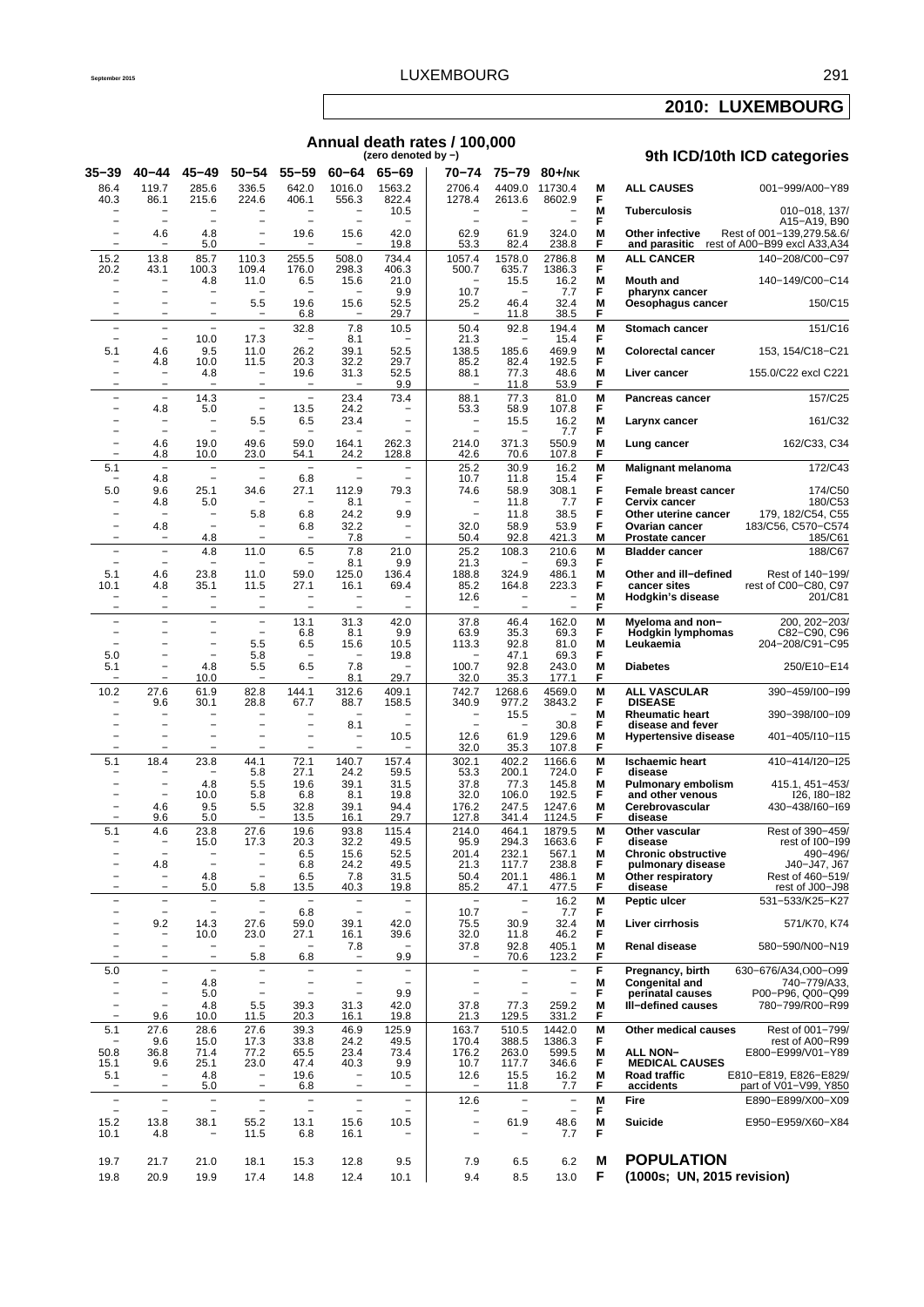## **MACEDONIA, The Former Yugoslav Republic of: 2010**

|                                                  |        |                      | No. of deaths<br>(Source: WHO)             |                      | <b>Standardised rates</b> | (defined overleaf)                                   |                 |                                                      |                                                      |                                                      | (zero denoted by -)                        | Annual death rates / 100,000                         |                                                      |                          |
|--------------------------------------------------|--------|----------------------|--------------------------------------------|----------------------|---------------------------|------------------------------------------------------|-----------------|------------------------------------------------------|------------------------------------------------------|------------------------------------------------------|--------------------------------------------|------------------------------------------------------|------------------------------------------------------|--------------------------|
|                                                  |        | All ages             | $0 - 34$                                   | 35–69                | All ages                  | $0 - 34$                                             | $35 - 69$       | $0 - 4$                                              | 5–9                                                  |                                                      |                                            | 10-14 15-19 20-24 25-29                              |                                                      | $30 - 34$                |
| <b>ALL CAUSES</b>                                | М<br>F | 10168<br>8945        | 323<br>191                                 | 3944<br>2283         | 1125.6<br>759.1           | 65.6<br>42.8                                         | 1113.1<br>601.7 | 190.9<br>167.8                                       | 17.2<br>11.5                                         | 15.7<br>10.5                                         | 47.5<br>23.0                               | 53.3<br>18.2                                         | 62.2<br>22.1                                         | 72.2<br>46.5             |
| <b>Tuberculosis</b>                              | M      | 24                   | 2                                          | 16                   | 2.5                       | 0.3                                                  | 4.5             |                                                      |                                                      |                                                      | 1.3                                        |                                                      | 1.2                                                  |                          |
| Other infective                                  | F<br>М | 8<br>19              | 11                                         | 3<br>6               | 0.7<br>2.2                | 2.6                                                  | 0.7<br>1.4      | 13.9                                                 | $\overline{\phantom{0}}$<br>1.6                      |                                                      | $\overline{a}$                             | 2.5                                                  |                                                      |                          |
| and parasitic<br><b>ALL CANCER</b>               | F<br>M | 11<br>2211           | 3<br>28                                    | 7<br>1253            | 1.1<br>231.9              | 0.7<br>5.1                                           | 1.7<br>353.1    | 3.6<br>$\overline{\phantom{0}}$                      | 4.7                                                  | 4.3                                                  | 3.9                                        | 5.0                                                  | $\overline{a}$<br>9.4                                | 1.3<br>8.7               |
| <b>Mouth and</b>                                 | F<br>М | 1474<br>31           | 24<br>$\overline{\phantom{0}}$             | 809<br>22            | 129.2<br>3.2              | 4.5<br>$\overline{\phantom{0}}$                      | 203.5<br>5.8    | 1.8                                                  | 1.6<br>$\overline{\phantom{0}}$                      | $\overline{\phantom{0}}$                             | 1.4<br>$\overline{\phantom{0}}$            | 1.3                                                  | 6.2                                                  | 19.4                     |
| pharynx cancer                                   | F      | 17                   |                                            | 9                    | 1.5                       | $\overline{a}$                                       | 2.5             |                                                      | $\overline{a}$                                       |                                                      |                                            |                                                      |                                                      |                          |
| Oesophagus cancer                                | Μ<br>F | 18<br>4              |                                            | 14<br>4              | 1.8<br>0.4                | $\overline{a}$<br>$\overline{a}$                     | 3.2<br>0.9      | $\overline{\phantom{0}}$                             | $\overline{a}$<br>$\overline{\phantom{0}}$           | $\overline{\phantom{0}}$                             | $\overline{a}$                             | $\overline{\phantom{0}}$                             | $\overline{a}$<br>$\overline{a}$                     |                          |
| <b>Stomach cancer</b>                            | M<br>F | 252<br>126           | $\overline{\phantom{0}}$<br>3              | 126<br>59            | 26.7<br>10.9              | $\overline{a}$<br>0.5                                | 36.7<br>15.4    | $\overline{a}$<br>$\overline{\phantom{0}}$           | -<br>$\overline{\phantom{0}}$                        | -<br>$\overline{\phantom{0}}$                        | -<br>-                                     | $\overline{\phantom{0}}$<br>$\overline{\phantom{0}}$ | $\overline{\phantom{a}}$<br>1.2                      | 2.6                      |
| <b>Colorectal cancer</b>                         | M      | 219                  | 2                                          | 128                  | 23.3                      | 0.3                                                  | 37.3            |                                                      | -<br>$\overline{a}$                                  |                                                      | $\overline{\phantom{0}}$                   |                                                      | 2.4                                                  |                          |
| Liver cancer                                     | F<br>М | 163<br>127           | 1                                          | 70<br>79             | 14.0<br>13.2              | 0.2<br>$\overline{a}$                                | 18.6<br>23.3    |                                                      | $\overline{a}$                                       |                                                      | $\overline{ }$                             |                                                      | $\overline{\phantom{0}}$<br>$\overline{a}$           | 1.3                      |
| <b>Pancreas cancer</b>                           | F<br>M | 78<br>118            | $\mathbf{1}$                               | 29<br>66             | 6.7<br>12.5               | 0.2                                                  | 7.9<br>18.9     | $\overline{\phantom{0}}$                             | $\overline{\phantom{0}}$                             |                                                      | $\overline{\phantom{0}}$                   | $\overline{\phantom{0}}$                             | 1.2                                                  |                          |
|                                                  | F<br>М | 71<br>96             | $\overline{a}$                             | 31<br>66             | 6.0<br>9.9                | $\overline{\phantom{0}}$                             | 8.1<br>18.6     | $\overline{\phantom{0}}$<br>$\overline{\phantom{0}}$ | $\overline{a}$<br>$\overline{\phantom{0}}$           | $\overline{\phantom{0}}$                             | -<br>$\overline{\phantom{0}}$              | $\overline{\phantom{0}}$<br>$\overline{\phantom{0}}$ | $\overline{\phantom{0}}$<br>$\overline{\phantom{0}}$ | $\overline{\phantom{0}}$ |
| Larynx cancer                                    | F      | $\overline{4}$       | $\overline{a}$                             | 3                    | 0.4                       | $\overline{a}$                                       | 0.7             |                                                      | $\overline{a}$                                       |                                                      | $\overline{ }$                             | $\overline{\phantom{0}}$                             | $\overline{a}$                                       |                          |
| Lung cancer                                      | M<br>F | 667<br>135           | 2                                          | 449<br>93            | 68.4<br>12.1              | 0.3<br>$\overline{a}$                                | 124.7<br>22.9   | $\overline{\phantom{a}}$                             | $\overline{a}$                                       | $\overline{a}$                                       | $\overline{a}$                             | $\overline{\phantom{a}}$                             | 1.2<br>-                                             | 1.2                      |
| <b>Malignant melanoma</b>                        | M<br>F | 37<br>19             | $\overline{a}$<br>$\overline{\phantom{0}}$ | 21<br>12             | 4.0<br>1.7                | $\overline{\phantom{0}}$<br>$\overline{\phantom{0}}$ | 5.6<br>2.6      | $\overline{\phantom{0}}$<br>$\overline{\phantom{0}}$ | $\overline{\phantom{0}}$<br>$\overline{a}$           | $\overline{\phantom{0}}$<br>$\overline{\phantom{0}}$ | $\overline{\phantom{0}}$<br>$\overline{a}$ | $\overline{\phantom{0}}$<br>$\overline{\phantom{0}}$ | $\overline{\phantom{0}}$<br>$\overline{\phantom{0}}$ | $\overline{\phantom{0}}$ |
| Female breast cancer                             | F<br>F | 308                  | 3                                          | 208                  | 27.6                      | 0.6                                                  | 50.1            | $\overline{\phantom{0}}$                             | $\overline{\phantom{0}}$<br>$\overline{\phantom{0}}$ | $\overline{a}$<br>$\overline{\phantom{a}}$           | $\overline{a}$<br>$\overline{a}$           | $\overline{\phantom{0}}$                             | $\qquad \qquad -$                                    | 3.9                      |
| Cervix cancer<br>Other uterine cancer            | F      | 31<br>108            | 1<br>1                                     | 20<br>60             | 2.7<br>9.5                | 0.2<br>0.2                                           | 4.9<br>14.7     | $\overline{\phantom{0}}$                             | $\overline{a}$                                       | $\overline{\phantom{a}}$                             | $\overline{a}$                             | $\overline{\phantom{a}}$                             | 1.2<br>$\overline{\phantom{a}}$                      | 1.3                      |
| <b>Ovarian cancer</b><br><b>Prostate cancer</b>  | F<br>Μ | 96<br>165            | 1                                          | 55<br>34             | 8.4<br>18.7               | 0.2<br>$\qquad \qquad -$                             | 13.5<br>10.2    |                                                      |                                                      |                                                      |                                            |                                                      | 1.2                                                  |                          |
| <b>Bladder cancer</b>                            | M      | 94                   | $\overline{\phantom{0}}$                   | 35                   | 10.1                      | $\overline{\phantom{0}}$                             | 11.1            | $\overline{\phantom{0}}$                             | $\overline{\phantom{0}}$                             | $\overline{\phantom{0}}$                             | $\overline{\phantom{0}}$                   |                                                      | $\overline{\phantom{0}}$                             |                          |
| Other and ill-defined                            | F<br>M | 22<br>278            | $\mathbf{1}$<br>10                         | 10<br>152            | 1.9<br>29.0               | 0.2<br>1.9                                           | 2.7<br>41.3     |                                                      | $\overline{\phantom{0}}$<br>3.1                      |                                                      | -<br>2.6                                   | 2.5                                                  | $\overline{\phantom{0}}$<br>2.4                      | 1.3<br>2.5               |
| cancer sites<br>Hodgkin's disease                | F<br>Μ | 238<br>12            | 9<br>5                                     | 121<br>7             | 20.8<br>1.1               | 1.8<br>0.9                                           | 31.6<br>1.6     | 1.8<br>$\overline{\phantom{0}}$                      | 1.6<br>$\overline{\phantom{0}}$                      | $\overline{\phantom{0}}$                             | 1.4<br>$\overline{\phantom{0}}$            | 1.3<br>2.5                                           | 1.2<br>1.2                                           | 5.2<br>2.5               |
|                                                  | F<br>M | 4<br>35              | 1<br>$\overline{2}$                        | 20                   | 0.3<br>3.6                | 0.2<br>0.4                                           | 5.2             | $\overline{\phantom{0}}$                             | 1.6                                                  | $\overline{\phantom{0}}$                             |                                            |                                                      |                                                      | 1.3<br>1.2               |
| Myeloma and non-<br><b>Hodgkin lymphomas</b>     | F      | 18                   |                                            | 11                   | 1.6                       | $\overline{\phantom{0}}$                             | 2.9             | $\overline{\phantom{0}}$                             |                                                      | $\overline{a}$                                       | $\overline{\phantom{0}}$                   | $\overline{\phantom{0}}$                             | $\overline{\phantom{0}}$                             |                          |
| Leukaemia                                        | M<br>F | 62<br>32             | 6<br>3                                     | 34<br>14             | 6.3<br>2.8                | 1.1<br>0.5                                           | 9.6<br>3.4      |                                                      | -<br>$\overline{a}$                                  | 4.3                                                  | 1.3                                        | $\overline{\phantom{0}}$                             | 1.2<br>1.2                                           | 1.2<br>2.6               |
| <b>Diabetes</b>                                  | M<br>F | 308<br>429           | 1<br>1                                     | 108<br>105           | 34.0<br>35.5              | 0.2<br>0.2                                           | 31.3<br>30.1    | $\overline{\phantom{0}}$                             | $\overline{a}$                                       | $\overline{\phantom{0}}$                             | $\overline{\phantom{0}}$                   | $\overline{\phantom{0}}$                             | $\overline{\phantom{0}}$<br>$\overline{\phantom{0}}$ | 1.2<br>1.3               |
| <b>ALL VASCULAR</b><br><b>DISEASE</b>            | M<br>F | 5500<br>5567         | 41<br>25                                   | 1685<br>976          | 624.8<br>463.4            | 7.5                                                  | 492.6<br>269.4  | 1.7<br>3.6                                           | 3.1                                                  | 1.4                                                  | 12.8<br>5.4                                | 7.4                                                  | 8.2                                                  | 17.4<br>11.6             |
| <b>Rheumatic heart</b>                           | M      | 9                    | 1                                          | 3                    | 0.9                       | 4.8<br>0.2                                           | 0.7             |                                                      | 1.6                                                  | 1.5                                                  | 1.3                                        | 3.9                                                  | 6.2                                                  |                          |
| disease and fever<br><b>Hypertensive disease</b> | F<br>Μ | 5<br>283             | $\overline{\phantom{0}}$                   | 3<br>73              | 0.5<br>32.7               | $\overline{a}$                                       | 0.8<br>22.2     | $\overline{\phantom{0}}$                             | $\overline{\phantom{0}}$                             | $\overline{\phantom{0}}$                             | $\overline{\phantom{0}}$                   | $\overline{\phantom{0}}$                             | $\overline{\phantom{0}}$                             |                          |
| <b>Ischaemic heart</b>                           | F<br>M | 398<br>1086          | 5                                          | 48<br>557            | 32.9<br>116.7             | 0.9                                                  | 13.2<br>154.8   |                                                      |                                                      |                                                      |                                            | 1.2                                                  | $\overline{\phantom{0}}$                             | 5.0                      |
| disease                                          | F      | 666                  | 3                                          | 223                  | 56.4                      | 0.5                                                  | 60.3            | $\overline{\phantom{a}}$                             | $\overline{a}$<br>$\overline{\phantom{0}}$           | $\overline{\phantom{a}}$                             | -                                          | $\overline{\phantom{0}}$                             | 1.2                                                  | 2.6                      |
| Pulmonary embolism<br>and other venous           | М<br>F | 14<br>17             | 1                                          | 7<br>6               | 1.5<br>1.5                | 0.2<br>0.2                                           | 2.5<br>1.5      |                                                      | $\overline{\phantom{0}}$                             |                                                      |                                            |                                                      | $\qquad \qquad -$                                    | 1.2<br>1.3               |
| Cerebrovascular<br>disease                       | M<br>F | 1801<br>2017         | 12<br>7                                    | 506<br>381           | 202.7<br>167.5            | 2.1<br>1.3                                           | 152.7<br>106.2  | $\overline{\phantom{0}}$                             | $\overline{\phantom{0}}$                             | $\overline{\phantom{0}}$<br>1.5                      | 2.6<br>2.7                                 | 3.7<br>2.6                                           | 4.7                                                  | 3.7<br>2.6               |
| Other vascular<br>disease                        | Μ<br>F | 2307<br>2464         | 22<br>14                                   | 539<br>315           | 270.3<br>204.8            | 4.1<br>2.8                                           | 159.7<br>87.5   | 1.7<br>3.6                                           | 3.1<br>1.6                                           | $1.4\,$<br>$\overline{\phantom{0}}$                  | 9.0<br>2.7                                 | 2.5<br>1.3                                           | 3.5<br>4.9                                           | 7.5<br>5.2               |
| <b>Chronic obstructive</b>                       | M      | 235                  | 3<br>3                                     | 66                   | 26.5                      | 0.6                                                  | 20.6            | $\overline{a}$<br>$\overline{\phantom{a}}$           | 1.6                                                  |                                                      | -                                          | 2.5                                                  | $\qquad \qquad -$                                    |                          |
| pulmonary disease<br>Other respiratory           | F<br>Μ | 152<br>166           | 7                                          | 34<br>53             | 12.9<br>19.0              | 0.6<br>1.5                                           | 9.2<br>15.9     | 5.2                                                  | 1.6<br>1.6                                           | $\overline{\phantom{0}}$                             | 2.6                                        | $\qquad \qquad -$                                    | $\overline{\phantom{0}}$<br>1.2                      | 2.6                      |
| disease<br>Peptic ulcer                          | F<br>M | 158<br>26            | 5<br>$\mathbf{1}$                          | 39<br>9              | 13.4<br>2.9               | 1.1<br>0.2                                           | 10.2<br>2.4     | 3.6<br>$\overline{\phantom{0}}$                      | $\overline{ }$<br>$\overline{\phantom{0}}$           | 1.5<br>$\overline{\phantom{0}}$                      | -<br>$\overline{\phantom{0}}$              | $\qquad \qquad -$<br>$\overline{\phantom{0}}$        | 2.5<br>$\overline{\phantom{a}}$                      | $\qquad \qquad -$<br>1.2 |
| <b>Liver cirrhosis</b>                           | F<br>M | 14<br>130            | $\overline{\phantom{0}}$<br>1              | 2<br>94              | 1.1<br>13.4               | $\overline{\phantom{0}}$<br>0.2                      | 0.6<br>24.5     | $\overline{\phantom{0}}$<br>$\overline{\phantom{0}}$ | $\overline{\phantom{0}}$<br>-                        | $\overline{\phantom{0}}$<br>$\overline{\phantom{0}}$ | -<br>-                                     | $\overline{\phantom{0}}$<br>$\overline{\phantom{0}}$ | $\qquad \qquad -$<br>1.2                             | $\overline{\phantom{0}}$ |
|                                                  | F      | 41                   | $\overline{\phantom{0}}$                   | 21                   | 3.5                       | $\overline{\phantom{0}}$                             | 5.1             | $\overline{\phantom{0}}$                             | $\overline{\phantom{0}}$                             | $\overline{\phantom{0}}$                             | $\overline{\phantom{0}}$                   | $\overline{\phantom{0}}$                             | $\overline{a}$                                       | $\overline{\phantom{a}}$ |
| <b>Renal disease</b>                             | M<br>F | 146<br>114           | $\mathbf{1}$<br>2                          | 64<br>45             | 15.8<br>9.7               | 0.2<br>0.4                                           | 18.2<br>12.3    | $\overline{\phantom{0}}$<br>-                        | $\overline{\phantom{0}}$<br>-                        | $\overline{\phantom{0}}$<br>$\qquad \qquad -$        | -<br>1.4                                   | $\overline{\phantom{0}}$<br>$\qquad \qquad -$        | $\overline{\phantom{0}}$<br>$\qquad \qquad -$        | 1.2<br>1.3               |
| Pregnancy, birth<br><b>Congenital and</b>        | F<br>M | $\overline{2}$<br>87 | $\mathbf{1}$<br>85                         | $\mathbf{1}$<br>2    | 0.2<br>11.9               | 0.2<br>20.9                                          | 0.2<br>0.4      | $\overline{\phantom{0}}$<br>144.0                    | $\overline{\phantom{0}}$<br>$\overline{\phantom{0}}$ | $\overline{\phantom{0}}$<br>$\overline{a}$           | $\overline{\phantom{0}}$<br>1.3            | $\overline{\phantom{0}}$                             | $\overline{\phantom{0}}$<br>$\overline{a}$           | 1.3<br>1.2               |
| perinatal causes<br><b>III-defined causes</b>    | F<br>M | 70<br>672            | 69<br>33                                   | 1<br>265             | 9.9<br>75.2               | 17.6<br>6.4                                          | 0.2<br>71.9     | 116.8<br>12.2                                        | $\overline{a}$<br>1.6                                | 1.5<br>2.9                                           | 1.4<br>5.1                                 | 3.9<br>5.0                                           | $\qquad \qquad -$<br>8.2                             | 10.0                     |
|                                                  | F      | 578                  | 20                                         | 107                  | 49.5                      | 4.8                                                  | 26.9            | 23.7                                                 | 1.6                                                  | 3.0                                                  | 4.0                                        | 1.3                                                  |                                                      |                          |
| Other medical causes                             | M<br>F | 222<br>161           | 14<br>11                                   | 94<br>62             | 23.7<br>14.1              | 2.9<br>2.5                                           | 24.4<br>15.5    | 6.9<br>7.3                                           | 1.6<br>3.3                                           | 2.9<br>3.0                                           | 1.3<br>2.7                                 | 2.5                                                  | 2.4<br>1.2                                           | 2.5                      |
| ALL NON-<br><b>MEDICAL CAUSES</b>                | M<br>F | 422<br>166           | 95<br>27                                   | 229<br>71            | 41.9<br>14.8              | 17.1<br>5.3                                          | 51.8<br>16.1    | 6.9<br>7.3                                           | 1.6<br>1.6                                           | 4.3<br>$\qquad \qquad -$                             | 19.3<br>6.8                                | 28.5<br>7.8                                          | 30.5<br>6.2                                          | 28.6<br>7.8              |
| <b>Road traffic</b><br>accidents                 | M<br>F | 98<br>30             | 37<br>12                                   | 51<br>17             | 9.2<br>2.9                | 6.7<br>2.5                                           | 10.7<br>3.8     | 3.5<br>5.5                                           | $\overline{\phantom{0}}$<br>1.6                      | 1.4<br>$\overline{\phantom{0}}$                      | 6.4<br>$\overline{\phantom{0}}$            | 11.2<br>5.2                                          | 14.1<br>1.2                                          | 10.0<br>3.9              |
| Fire                                             | M      | 5                    | $\overline{\phantom{0}}$                   | 3                    | 0.5                       | $\qquad \qquad -$                                    | 0.6             | $\overline{a}$                                       | $\overline{a}$                                       | $\overline{\phantom{0}}$                             | $\overline{\phantom{0}}$                   | $\overline{\phantom{0}}$                             | $\overline{\phantom{0}}$                             | $\overline{\phantom{0}}$ |
| <b>Suicide</b>                                   | F<br>M | 4<br>87              | $\overline{\phantom{0}}$<br>16             | $\overline{2}$<br>57 | 0.3<br>8.4                | $\overline{\phantom{0}}$<br>2.8                      | 0.4<br>12.7     | $\overline{\phantom{0}}$<br>$\overline{\phantom{0}}$ | $\overline{\phantom{0}}$<br>$\overline{\phantom{0}}$ | $\overline{a}$<br>1.4                                | $\overline{a}$<br>1.3                      | $\overline{\phantom{0}}$<br>6.2                      | $\qquad \qquad -$<br>4.7                             | 6.2                      |
|                                                  | F      | 35                   | 2                                          | 25                   | 3.1                       | 0.4                                                  | 5.5             | $\overline{\phantom{0}}$                             |                                                      |                                                      | 1.4                                        |                                                      | 1.2                                                  |                          |
| <b>POPULATION:</b>                               |        |                      |                                            | M=male               | 1027.5                    | 515.8                                                | 447.2           | 57.6                                                 | 64.1                                                 | 70.1                                                 | 77.8                                       | 80.6                                                 | 85.3                                                 | 80.3                     |
| (1000s; UN, 2015 revision)                       |        |                      |                                            | F=female             | 1034.9                    | 492.0                                                | 454.1           | 54.8                                                 | 60.9                                                 | 66.8                                                 | 74.1                                       | 76.7                                                 | 81.3                                                 | 77.4                     |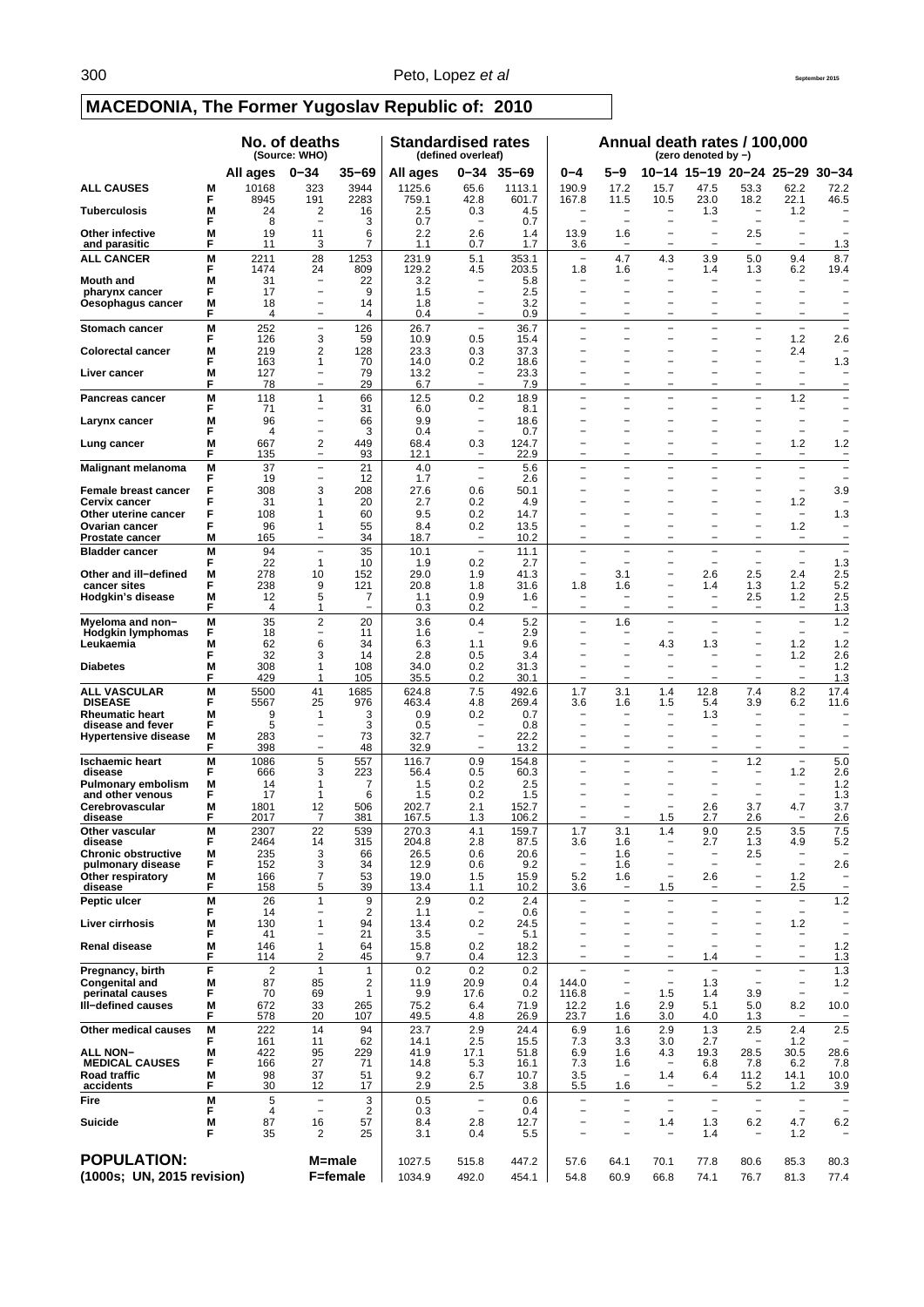## **2010: The Former Yugoslav Republic of MACEDONIA**

|                                                      |                                                      |                                                      |                                  |                                  |                                               | (zero denoted by -)                           | Annual death rates / 100,000                |                                               |                                  |         |                                                 | 9th ICD/10th ICD categories                                |
|------------------------------------------------------|------------------------------------------------------|------------------------------------------------------|----------------------------------|----------------------------------|-----------------------------------------------|-----------------------------------------------|---------------------------------------------|-----------------------------------------------|----------------------------------|---------|-------------------------------------------------|------------------------------------------------------------|
| 35–39                                                | $40 - 44$                                            | 45-49                                                | $50 - 54$                        | $55 - 59$                        | 60-64                                         | $65 - 69$                                     | 70–74                                       | 75–79                                         | $80 + /N$ K                      |         |                                                 |                                                            |
| 136.1<br>73.0                                        | 217.7<br>142.3                                       | 433.2<br>204.5                                       | 750.4<br>391.8                   | 1146.0<br>578.0                  | 1973.3<br>1064.9                              | 3135.1<br>1757.2                              | 4859.8<br>3316.7                            | 8952.4<br>6701.3                              | 18315.5<br>14393.8               | M<br>F  | <b>ALL CAUSES</b>                               | 001–999/A00–Y89                                            |
|                                                      | 2.6                                                  | 2.8<br>1.4                                           | 2.8                              | 3.0<br>1.4                       | 6.5<br>1.9                                    | 13.8                                          | 10.0<br>2.6                                 | 5.0<br>3.7                                    | 13.8<br>12.8                     | М<br>F  | <b>Tuberculosis</b>                             | 010-018, 137/<br>A15-A19, B90                              |
| 1.3<br>1.4                                           | $\overline{\phantom{0}}$<br>2.7                      | 1.4<br>$\overline{\phantom{0}}$                      | $\overline{\phantom{0}}$<br>1.4  | 3.0<br>—                         | 4.3<br>3.9                                    | 2.3                                           | 3.3                                         | 5.0<br>3.7                                    | $\overline{a}$                   | М<br>F  | Other infective<br>and parasitic                | Rest of 001-139,279.5&.6/<br>rest of A00-B99 excl A33, A34 |
| 31.4<br>32.5                                         | 51.8<br>53.2                                         | 120.4<br>99.5                                        | 235.6<br>189.5                   | 410.7<br>225.1                   | 685.0<br>369.1                                | 936.4<br>455.6                                | 1218.3<br>608.3                             | 1603.6<br>814.6                               | 1684.5<br>798.7                  | M<br>F  | <b>ALL CANCER</b>                               | 140-208/C00-C97                                            |
| 1.3                                                  | 3.9                                                  | $\overline{\phantom{a}}$<br>$\overline{\phantom{0}}$ | 7.0                              | 4.5<br>4.4                       | 12.9<br>5.8                                   | 11.1<br>7.0                                   | 13.3<br>2.6                                 | 10.0<br>11.1                                  | 20.7<br>17.0                     | M<br>F  | <b>Mouth and</b><br>pharynx cancer              | 140-149/C00-C14                                            |
| 1.3<br>$\overline{\phantom{0}}$                      | $\overline{\phantom{a}}$<br>$\overline{\phantom{0}}$ | 1.4<br>2.8                                           | 2.8<br>1.4                       | 10.4<br>$\overline{\phantom{0}}$ | 6.5<br>$\overline{\phantom{0}}$               | 2.3                                           | 3.3<br>$\overline{\phantom{0}}$             | 10.0<br>$\overline{\phantom{0}}$              | 6.9<br>$\overline{\phantom{0}}$  | М<br>F  | Oesophagus cancer                               | 150/C15                                                    |
| 2.6<br>2.7                                           | 3.9                                                  | 15.2<br>4.2                                          | 18.2<br>15.7                     | 35.6<br>7.3                      | 71.1<br>30.9                                  | 110.5<br>42.1                                 | 176.9                                       | 209.8                                         | 214.0<br>72.2                    | M<br>F  | <b>Stomach cancer</b>                           | 151/C16                                                    |
| 7.8<br>2.7                                           | 5.3<br>6.5<br>2.7                                    | 11.1<br>4.2                                          | 12.6<br>17.1                     | 37.1<br>13.1                     | 75.4<br>36.7                                  | 110.5<br>53.7                                 | 52.4<br>103.5<br>76.0                       | 99.5<br>139.9<br>118.0                        | 207.1<br>131.7                   | M<br>F  | <b>Colorectal cancer</b>                        | 153, 154/C18-C21                                           |
| 3.9<br>$\overline{\phantom{0}}$                      | $\overline{\phantom{0}}$<br>1.3                      | 5.5<br>$\overline{\phantom{0}}$                      | 11.2<br>7.1                      | 22.2<br>2.9                      | 53.9<br>25.1                                  | 66.3<br>18.7                                  | 70.1<br>60.3                                | 94.9<br>44.2                                  | 55.2<br>59.5                     | M<br>F  | Liver cancer                                    | 155.0, 155.1/C22                                           |
| $\overline{\phantom{0}}$<br>$\overline{a}$           | 1.3                                                  | 8.3<br>1.4                                           | 15.4                             | 16.3<br>10.2                     | 38.8                                          | 52.5<br>23.4                                  | 66.8<br>42.0                                | 79.9                                          | 103.6<br>25.5                    | M<br>F  | <b>Pancreas cancer</b>                          | 157/C25                                                    |
| $\overline{\phantom{0}}$<br>$\overline{\phantom{0}}$ | 1.3<br>$\qquad \qquad -$                             | 6.9                                                  | 7.1<br>14.0                      | 29.6                             | 13.5<br>21.5                                  | 58.0                                          | 50.1                                        | 66.3<br>40.0                                  | 48.3                             | М<br>F  | Larynx cancer                                   | 161/C32                                                    |
| 2.6<br>5.4                                           | 20.7<br>5.3                                          | 38.8<br>11.2                                         | 2.9<br>95.4<br>21.4              | 166.0<br>30.5                    | 1.9<br>237.0<br>46.4                          | 312.1<br>39.7                                 | 363.8<br>44.6                               | 3.7<br>359.7<br>36.9                          | 241.6<br>63.7                    | M<br>F  | Lung cancer                                     | 162/C33, C34                                               |
| $\qquad \qquad -$                                    | 1.3                                                  | 1.4                                                  | 5.6                              | 8.9                              | 10.8                                          | 11.1                                          | 6.7                                         | 35.0                                          | 48.3                             | M       | <b>Malignant melanoma</b>                       | 172/C43                                                    |
| 8.1                                                  | 1.3<br>9.3                                           | 4.2<br>36.4                                          | 5.7<br>55.6                      | 2.9<br>75.5                      | 1.9<br>79.2                                   | 2.3<br>86.5                                   | 2.6<br>94.4                                 | 3.7<br>114.3                                  | 21.2<br>127.5                    | F<br>F  | Female breast cancer                            | 174/C50                                                    |
| 5.4                                                  | 1.3<br>4.0                                           | 5.6<br>7.0                                           | 1.4<br>12.8                      | 8.7<br>20.3                      | 5.8<br>25.1                                   | 11.7<br>28.0                                  | 10.5<br>52.4                                | 11.1<br>47.9                                  | 12.8<br>59.5                     | F<br>F  | Cervix cancer<br>Other uterine cancer           | 180/C53<br>179, 182/C54, C55                               |
| 2.7<br>$\overline{\phantom{0}}$                      | 5.3<br>$\overline{\phantom{m}}$                      | 11.2<br>1.4                                          | 10.0<br>5.6                      | 17.4<br>8.9                      | 17.4<br>28.0                                  | 30.4<br>27.6                                  | 52.4<br>93.5                                | 51.6<br>244.8                                 | 25.5<br>372.8                    | F<br>M  | <b>Ovarian cancer</b><br><b>Prostate cancer</b> | 183.0/C56<br>185/C61                                       |
| $\overline{\phantom{0}}$                             | 1.3                                                  | 1.4                                                  | 1.4                              | 10.4                             | 21.5                                          | 41.4                                          | 73.4                                        | 109.9                                         | 103.6                            | M       | <b>Bladder cancer</b>                           | 188/C67                                                    |
| $\overline{\phantom{0}}$<br>5.2                      | $\overline{\phantom{0}}$<br>7.8                      | 1.4<br>20.8                                          | 1.4<br>33.7                      | 2.9<br>50.4                      | 3.9<br>68.9                                   | 9.3<br>102.2                                  | 5.2<br>136.8                                | 18.4<br>214.8                                 | 17.0<br>220.9                    | F<br>M  | Other and ill-defined                           | Rest of 140-199/                                           |
| 5.4<br>2.6                                           | 13.3<br>$\overline{\phantom{0}}$                     | 7.0<br>1.4                                           | 22.8<br>2.8                      | 26.1<br>$\overline{a}$           | 58.0<br>4.3                                   | 88.8<br>$\qquad \qquad -$                     | 94.4<br>$\overline{\phantom{0}}$            | 140.1<br>$\overline{\phantom{0}}$             | 144.4                            | F<br>М  | cancer sites<br>Hodgkin's disease               | rest of C00-C80, C97<br>201/C81                            |
| $\overline{\phantom{0}}$<br>1.3                      | $\qquad \qquad -$<br>$\overline{\phantom{0}}$        | $\overline{\phantom{0}}$<br>5.5                      | $\overline{\phantom{0}}$<br>4.2  | $\overline{\phantom{a}}$<br>4.5  | $\overline{\phantom{0}}$<br>12.9              | $\overline{\phantom{0}}$<br>8.3               | 2.6<br>26.7                                 | 3.7<br>10.0                                   | 4.2<br>20.7                      | F<br>M  | Myeloma and non-                                | 200, 202-203/                                              |
| $\overline{\phantom{0}}$<br>2.6                      | $\overline{\phantom{0}}$<br>5.2                      | 2.8<br>1.4                                           | 1.4<br>5.6                       | $\overline{\phantom{0}}$<br>5.9  | 11.6<br>21.5                                  | 4.7<br>24.9                                   | 2.6<br>33.4                                 | 14.7<br>45.0                                  | 8.5<br>20.7                      | F<br>М  | <b>Hodgkin lymphomas</b><br>Leukaemia           | C82-C90, C96<br>204-208/C91-C95                            |
| 1.3                                                  | 2.7<br>1.3                                           | 5.5                                                  | 5.7<br>25.2                      | 2.9<br>38.5                      | 5.8<br>45.2                                   | 7.0<br>102.2                                  | 13.1<br>196.9                               | 29.5<br>309.7                                 | 8.5<br>538.5                     | F<br>M  | <b>Diabetes</b>                                 | 250/E10-E14                                                |
| 2.7<br>34.0                                          | 1.3<br>72.6                                          | $\overline{\phantom{0}}$<br>167.5                    | 11.4<br>288.9                    | 24.7<br>458.1                    | 44.5<br>863.9                                 | 126.2<br>1563.4                               | 225.5<br>2613.5                             | 435.0<br>5610.2                               | 505.6<br>12896.1                 | F<br>M  | <b>ALL VASCULAR</b>                             | 390-459/100-199                                            |
| 10.8<br>$\overline{\phantom{0}}$                     | 35.9<br>$\overline{\phantom{0}}$                     | 58.8<br>$\overline{\phantom{0}}$                     | 125.4<br>1.4                     | 229.5<br>1.5                     | 481.2<br>2.1                                  | 944.0                                         | 2037.2<br>3.3                               | 4530.2<br>15.0                                | 10876.0<br>6.9                   | F<br>M  | <b>DISEASE</b><br><b>Rheumatic heart</b>        | 390-398/I00-I09                                            |
| $\overline{\phantom{0}}$                             | 1.3                                                  | $\overline{\phantom{0}}$                             | 19.6                             |                                  | 1.9                                           | 2.3<br>80.1                                   | 140.2                                       |                                               | 8.5                              | F<br>M  | disease and fever                               |                                                            |
| $\overline{\phantom{0}}$<br>$\overline{\phantom{0}}$ | 1.3<br>$\overline{\phantom{a}}$                      | 1.4<br>2.8                                           | 11.4                             | 16.3<br>8.7                      | 36.6<br>27.1                                  | 42.1                                          | 154.7                                       | 294.8<br>350.2                                | 752.5<br>832.7                   | F       | <b>Hypertensive disease</b>                     | 401-405/I10-I15                                            |
| 17.0<br>—                                            | 32.4<br>5.3                                          | 70.6<br>14.0                                         | 115.0<br>38.5                    | 158.6<br>63.9                    | 286.5<br>106.3                                | 403.3<br>193.9                                | 537.4<br>280.6                              | 839.3<br>508.7                                | 1346.2<br>828.5                  | M<br>F  | <b>Ischaemic heart</b><br>disease               | 410-414/I20-I25                                            |
| —<br>$\overline{\phantom{0}}$                        | $\overline{\phantom{0}}$<br>1.3                      | $\overline{\phantom{0}}$<br>4.2                      | $\overline{\phantom{0}}$         | $\overline{\phantom{0}}$         | 6.5                                           | 11.1<br>4.7                                   | 16.7<br>2.6                                 | $\overline{\phantom{0}}$<br>7.4               | 6.9<br>29.7                      | М<br>F  | <b>Pulmonary embolism</b><br>and other venous   | 415.1, 451-453/<br>I26, I80–I82                            |
| 7.8<br>5.4                                           | 15.6<br>16.0                                         | 34.6<br>22.4                                         | 74.3<br>45.6                     | 142.3<br>78.4                    | 258.5<br>187.5                                | 535.9<br>387.9                                | 981.3<br>881.0                              | 2158.2<br>1750.9                              | 3845.4<br>3475.2                 | M<br>F  | Cerebrovascular<br>disease                      | 430-438/160-169                                            |
| 9.2<br>5.4                                           | 23.3<br>12.0                                         | 60.9<br>15.4                                         | 78.5<br>29.9                     | 139.4<br>78.4                    | 273.6<br>158.5                                | 533.1<br>313.1                                | 934.6<br>718.4                              | 2303.0<br>1913.1                              | 6938.2<br>5701.4                 | M<br>F  | Other vascular<br>disease                       | Rest of 390-459/<br>rest of I00–I99                        |
| $\overline{a}$                                       | 1.3                                                  | 6.9                                                  | 12.6                             | 11.9                             | 25.9                                          | 85.6                                          | 126.8                                       | 284.8                                         | 490.2                            | M       | <b>Chronic obstructive</b>                      | 490-496/                                                   |
| $\overline{\phantom{0}}$<br>2.6                      | 1.3<br>5.2                                           | 2.8<br>5.5                                           | 5.7<br>5.6                       | 8.7<br>10.4                      | 15.5<br>21.5                                  | 30.4<br>60.8                                  | 55.1<br>73.4                                | 81.1<br>134.9                                 | 305.9<br>393.5                   | F<br>M  | pulmonary disease<br>Other respiratory          | J40-J47, J67<br>Rest of 460-519/                           |
| $\overline{ }$<br>$\overline{\phantom{0}}$           | 5.3<br>1.3                                           | 4.2<br>$\overline{\phantom{a}}$                      | 7.1<br>1.4                       | 5.8<br>4.5                       | 21.3<br>4.3                                   | 28.0<br>5.5                                   | 76.0<br>6.7                                 | 110.6<br>35.0                                 | 233.7<br>48.3                    | F<br>M  | disease<br>Peptic ulcer                         | rest of J00-J98<br>531-533/K25-K27                         |
| $\overline{\phantom{0}}$<br>1.3                      | 13.0                                                 | $\overline{a}$<br>13.8                               | $\overline{\phantom{0}}$<br>21.0 | 25.2                             | 3.9<br>56.0                                   | $\overline{a}$<br>41.4                        | 53.4                                        | 22.1<br>45.0                                  | 25.5<br>69.0                     | F<br>M  | Liver cirrhosis                                 | 571/K70, K74                                               |
| 1.4<br>6.5                                           | 1.3                                                  | 2.8<br>6.9                                           | 2.9<br>14.0                      | 10.2<br>13.3                     | 11.6<br>30.2                                  | 7.0<br>55.2                                   | 18.4<br>76.8                                | 22.1<br>144.9                                 | 29.7<br>200.2                    | F.<br>Μ | Renal disease                                   | 580-590/N00-N19                                            |
| 2.7<br>1.4                                           | 1.3<br>$\overline{\phantom{a}}$                      | 4.2<br>$\qquad \qquad -$                             | 7.1<br>$\qquad \qquad -$         | 5.8<br>$\qquad \qquad -$         | 25.1<br>-                                     | 39.7<br>$\qquad \qquad -$                     | 44.6<br>$\overline{\phantom{a}}$            | 110.6<br>-                                    | 85.0<br>$\overline{\phantom{0}}$ | F<br>F  | Pregnancy, birth                                | 630-676/A34,O00-O99                                        |
| $\qquad \qquad -$<br>$\overline{\phantom{0}}$        |                                                      | -<br>$\overline{a}$                                  | 1.4                              | 1.5                              | $\overline{\phantom{0}}$<br>$\overline{a}$    | -<br>-                                        | $\qquad \qquad$<br>$\overline{\phantom{0}}$ | $\qquad \qquad -$<br>$\overline{\phantom{0}}$ | $\overline{a}$                   | M       | <b>Congenital and</b>                           | 740-779/A33,                                               |
| 7.8                                                  | 1.3<br>23.3                                          | 31.8                                                 | $\overline{\phantom{0}}$<br>50.5 | 83.0                             | 146.5                                         | 160.2                                         | 260.4                                       | 439.6                                         | 1436.0                           | F<br>M  | perinatal causes<br><b>III-defined causes</b>   | P00-P96, Q00-Q99<br>780-799/R00-R99                        |
| 5.4<br>6.5                                           | 12.0<br>11.7                                         | 19.6<br>18.0                                         | 17.1<br>23.8                     | 29.1<br>19.3                     | 32.9<br>38.8                                  | 72.4<br>52.5                                  | 162.6<br>123.5                              | 376.0<br>199.8                                | 1219.3<br>255.4                  | F<br>M  | Other medical causes                            | Rest of 001-799/                                           |
| 4.1<br>43.2                                          | 6.7<br>32.4                                          | 7.0<br>52.6                                          | 10.0<br>67.3                     | 20.3<br>63.8                     | 23.2<br>45.2                                  | 37.4<br>58.0                                  | 55.1<br>96.8                                | 114.3<br>134.9                                | 152.9<br>290.0                   | F<br>M  | <b>ALL NON-</b>                                 | rest of A00-R99<br>E800-E999/V01-Y89                       |
| 10.8<br>10.5                                         | 21.3<br>13.0                                         | 4.2<br>12.5                                          | 14.2<br>16.8                     | 17.4<br>8.9                      | 30.9<br>10.8                                  | 14.0<br>2.8                                   | 31.5<br>13.3                                | 77.4<br>20.0                                  | 148.7<br>13.8                    | F<br>M  | <b>MEDICAL CAUSES</b><br>Road traffic           | E810-E819, E826-E829/                                      |
| 4.1                                                  | 4.0                                                  | $\overline{\phantom{0}}$                             | 1.4                              | 8.7                              | 3.9                                           | 4.7                                           | 2.6                                         |                                               |                                  | F       | accidents                                       | part of V01-V99, Y850                                      |
| $\overline{\phantom{a}}$<br>$\overline{\phantom{0}}$ | 1.3                                                  | 1.4                                                  | 1.4<br>1.4                       | $\qquad \qquad -$<br>1.4         | $\qquad \qquad -$<br>$\overline{\phantom{0}}$ | $\qquad \qquad -$<br>$\overline{\phantom{0}}$ | 3.3<br>5.2                                  | 5.0                                           | $\qquad \qquad -$                | M<br>F  | Fire                                            | E890-E899/X00-X09                                          |
| 7.8<br>4.1                                           | 7.8<br>8.0                                           | 12.5<br>1.4                                          | 16.8<br>4.3                      | 22.2<br>7.3                      | 10.8<br>13.5                                  | 11.1<br>$\qquad \qquad -$                     | 20.0<br>10.5                                | 25.0<br>14.7                                  | 20.7                             | M<br>F  | <b>Suicide</b>                                  | E950-E959/X60-X84                                          |
| 76.4                                                 | 77.2                                                 | 72.2                                                 | 71.3                             | 67.5                             | 46.4                                          | 36.2                                          | 30.0                                        | 20.0                                          | 14.5                             | М       | <b>POPULATION</b>                               |                                                            |
| 74.0                                                 | 75.2                                                 | 71.4                                                 | 70.2                             | 68.9                             | 51.7                                          | 42.8                                          | 38.1                                        | 27.1                                          | 23.5                             | F       | (1000s; UN, 2015 revision)                      |                                                            |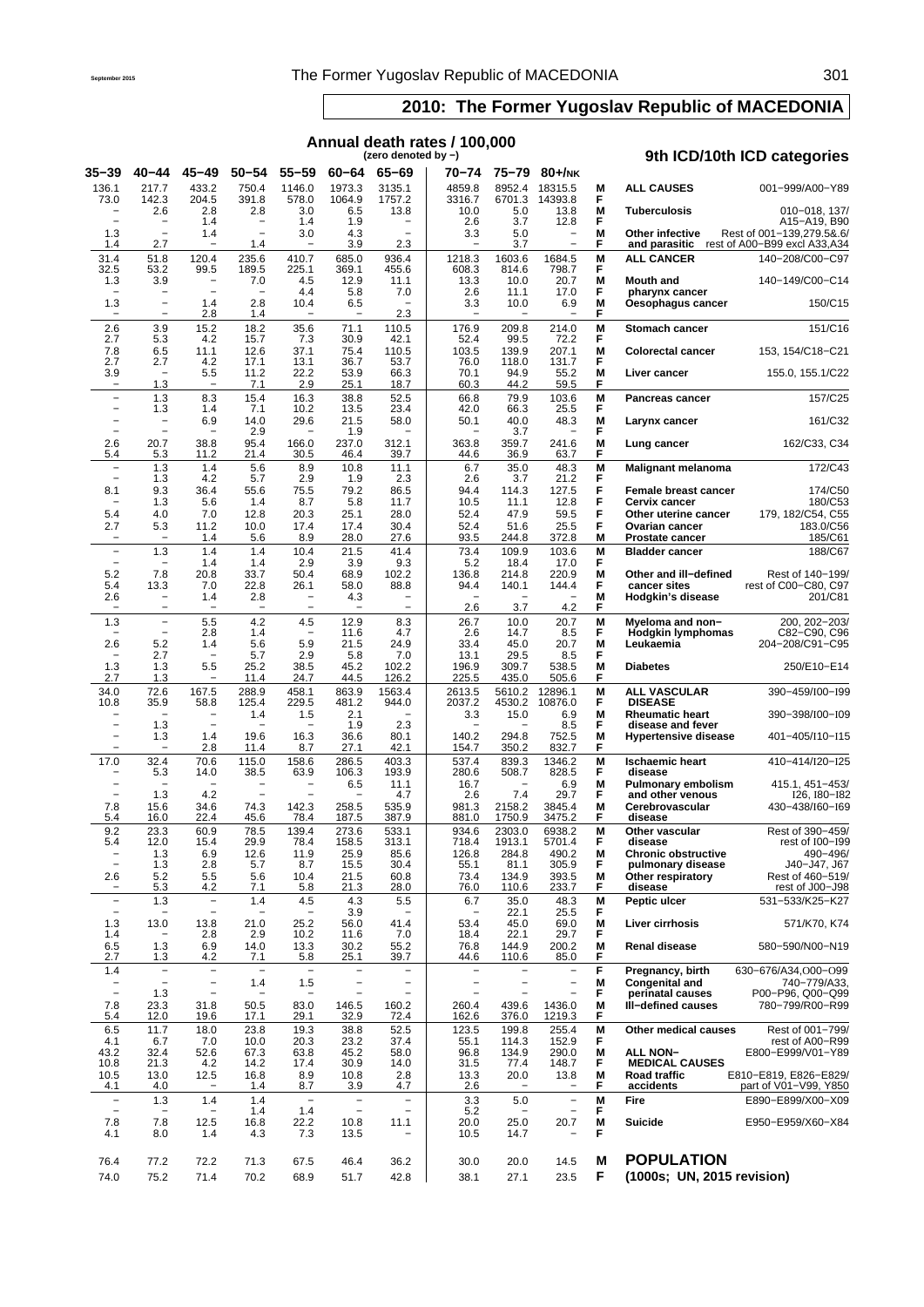### **MALTA: 2010**

|                                                 |        |                                          | No. of deaths<br>(Source: WHO)                       |                                                      | <b>Standardised rates</b>       | (defined overleaf)                                   |                                                      |                                                      |                                                      | Annual death rates / 100,000                         | (zero denoted by -)                                  |                                                      |                                                      |                                                      |
|-------------------------------------------------|--------|------------------------------------------|------------------------------------------------------|------------------------------------------------------|---------------------------------|------------------------------------------------------|------------------------------------------------------|------------------------------------------------------|------------------------------------------------------|------------------------------------------------------|------------------------------------------------------|------------------------------------------------------|------------------------------------------------------|------------------------------------------------------|
|                                                 |        | All ages                                 | $0 - 34$                                             | $35 - 69$                                            | All ages                        | $0 - 34$                                             | $35 - 69$                                            | $0 - 4$                                              | $5 - 9$                                              |                                                      |                                                      | 10-14 15-19 20-24 25-29                              |                                                      | $30 - 34$                                            |
| <b>ALL CAUSES</b>                               | Μ<br>F | 1489<br>1521                             | 54<br>22                                             | 473<br>281                                           | 607.1<br>424.5                  | 58.8<br>29.9                                         | 530.8<br>292.3                                       | 149.6<br>116.7                                       | -                                                    | 16.4<br>22.1                                         | 37.6<br>7.1                                          | 60.9<br>29.5                                         | 39.5<br>27.9                                         | 107.5<br>6.2                                         |
| <b>Tuberculosis</b>                             | M      |                                          |                                                      | $\overline{\phantom{0}}$                             |                                 |                                                      | $\overline{\phantom{0}}$                             |                                                      |                                                      |                                                      |                                                      |                                                      |                                                      | $\overline{\phantom{0}}$                             |
| Other infective                                 | М      | 1                                        |                                                      | 1                                                    | 0.4<br>0.5                      | $\overline{\phantom{0}}$                             | 1.0                                                  |                                                      | $\overline{\phantom{0}}$                             |                                                      | -                                                    |                                                      | $\overline{\phantom{0}}$                             |                                                      |
| and parasitic<br><b>ALL CANCER</b>              | F<br>M | 3<br>455                                 | 5                                                    | 215                                                  | 0.9<br>179.0                    | 5.2                                                  | 241.1                                                |                                                      | $\overline{\phantom{0}}$                             | 16.4                                                 | 7.5                                                  |                                                      | $\overline{\phantom{0}}$                             | 12.6                                                 |
| <b>Mouth and</b>                                | F<br>М | 397<br>12                                | 3                                                    | 170<br>8                                             | 130.2<br>5.3                    | 4.0                                                  | 175.4<br>9.1                                         | 10.6                                                 | -                                                    | 7.4                                                  | —                                                    | 9.8                                                  | $\overline{\phantom{0}}$                             |                                                      |
| pharynx cancer                                  | F      | 7                                        |                                                      | 3                                                    | 2.2                             | $\overline{\phantom{0}}$                             | 3.1                                                  |                                                      | $\overline{\phantom{0}}$                             |                                                      | -                                                    |                                                      | $\overline{\phantom{0}}$                             | $\overline{\phantom{0}}$                             |
| Oesophagus cancer                               | M<br>F | 5<br>4                                   | $\overline{\phantom{0}}$                             | $\overline{\phantom{0}}$                             | 1.8<br>1.1                      | $\overline{\phantom{0}}$                             |                                                      | -                                                    | $\overline{\phantom{0}}$                             | $\overline{\phantom{0}}$                             | -                                                    | $\overline{\phantom{0}}$                             | $\overline{\phantom{0}}$                             | $\overline{\phantom{0}}$                             |
| Stomach cancer                                  | M<br>F | 22<br>9                                  | $\overline{\phantom{0}}$<br>-                        | 9<br>1                                               | 8.5<br>2.8                      | $\overline{\phantom{0}}$<br>$\overline{a}$           | 11.2<br>1.0                                          | $\overline{\phantom{0}}$                             | $\overline{\phantom{0}}$<br>$\overline{\phantom{0}}$ | $\overline{\phantom{0}}$                             | $\overline{\phantom{0}}$<br>$\overline{ }$           | $\overline{\phantom{0}}$                             | $\overline{\phantom{0}}$<br>-                        | $\qquad \qquad -$<br>$\overline{\phantom{0}}$        |
| <b>Colorectal cancer</b>                        | М<br>F | 60<br>51                                 | $\overline{\phantom{0}}$                             | 28<br>22                                             | 23.5<br>15.6                    | $\overline{\phantom{0}}$                             | 31.8<br>23.6                                         | $\overline{\phantom{0}}$                             | -<br>$\overline{\phantom{0}}$                        | $\overline{\phantom{0}}$                             | -                                                    | -                                                    | —<br>$\overline{a}$                                  | $\qquad \qquad -$<br>$\overline{\phantom{0}}$        |
| Liver cancer                                    | Μ<br>F | 8                                        | $\overline{\phantom{0}}$                             | 6                                                    | 3.1                             | $\overline{\phantom{0}}$                             | 6.3                                                  | $\overline{\phantom{0}}$                             | $\overline{\phantom{0}}$                             | $\overline{\phantom{0}}$                             | -                                                    | -                                                    | -<br>-                                               | $\overline{\phantom{0}}$                             |
| <b>Pancreas cancer</b>                          | M      | 4<br>41                                  | $\overline{\phantom{0}}$                             | 1<br>23                                              | 1.3<br>16.1                     | $\overline{a}$                                       | 0.9<br>25.3                                          | $\overline{\phantom{0}}$                             | $\overline{a}$                                       | $\overline{ }$                                       | $\overline{a}$                                       | $\overline{\phantom{a}}$                             | $\overline{a}$                                       | $\overline{\phantom{0}}$                             |
| Larynx cancer                                   | F<br>М | 32<br>4                                  | -                                                    | 14<br>3                                              | 11.2<br>1.5                     | $\overline{\phantom{0}}$<br>$\overline{\phantom{0}}$ | 14.4<br>3.0                                          | $\overline{\phantom{0}}$                             | $\overline{a}$<br>-                                  | $\overline{\phantom{a}}$<br>-                        | $\overline{ }$<br>-                                  | $\overline{\phantom{0}}$<br>—                        | -<br>-                                               | $\overline{\phantom{0}}$                             |
| Lung cancer                                     | F<br>M | 1<br>122                                 | $\overline{\phantom{0}}$<br>$\overline{\phantom{0}}$ | $\overline{\phantom{0}}$<br>62                       | 0.3<br>47.1                     | $\overline{\phantom{0}}$<br>$\overline{\phantom{0}}$ | $\overline{\phantom{0}}$<br>69.7                     | $\overline{\phantom{0}}$<br>$\overline{a}$           | $\overline{\phantom{0}}$<br>$\overline{a}$           | $\overline{\phantom{0}}$<br>$\overline{\phantom{0}}$ | -<br>-                                               | $\overline{\phantom{0}}$<br>$\overline{\phantom{0}}$ | $\overline{\phantom{0}}$<br>$\overline{\phantom{0}}$ | $\overline{\phantom{0}}$                             |
|                                                 | F      | 37                                       | $\overline{\phantom{0}}$                             | 19                                                   | 12.6                            | $\overline{\phantom{0}}$                             | 20.0                                                 | $\overline{\phantom{0}}$                             | $\overline{a}$                                       | $\overline{a}$                                       | $\overline{ }$                                       | $\overline{\phantom{0}}$                             | $\overline{\phantom{0}}$                             |                                                      |
| <b>Malignant melanoma</b>                       | M<br>F | 3<br>3                                   | $\overline{\phantom{0}}$<br>$\overline{\phantom{0}}$ | 1<br>1                                               | 1.3<br>1.2                      | $\overline{\phantom{0}}$<br>$\overline{\phantom{0}}$ | 1.4<br>1.0                                           | $\overline{\phantom{a}}$<br>$\overline{\phantom{0}}$ | $\overline{\phantom{0}}$<br>$\overline{a}$           | $\overline{a}$<br>$\overline{a}$                     | $\overline{\phantom{0}}$<br>$\overline{a}$           | $\overline{a}$<br>$\overline{\phantom{0}}$           | $\overline{\phantom{0}}$<br>$\overline{\phantom{0}}$ | $\overline{\phantom{0}}$<br>$\overline{\phantom{0}}$ |
| Female breast cancer<br>Cervix cancer           | F      | 79<br>$\overline{2}$                     |                                                      | 37<br>$\overline{\phantom{0}}$                       | 26.6<br>0.6                     |                                                      | 37.9                                                 |                                                      | $\overline{\phantom{0}}$                             |                                                      |                                                      |                                                      |                                                      |                                                      |
| Other uterine cancer                            | F<br>F | 17                                       |                                                      | 8                                                    | 6.0                             |                                                      | 8.0                                                  |                                                      | $\overline{\phantom{0}}$                             |                                                      |                                                      |                                                      |                                                      |                                                      |
| <b>Ovarian cancer</b><br>Prostate cancer        | Μ      | 37<br>30                                 | $\overline{\phantom{0}}$                             | 21<br>4                                              | 13.3<br>11.5                    | $\overline{a}$<br>$\overline{a}$                     | 21.5<br>4.3                                          | $\overline{\phantom{0}}$                             | $\overline{a}$<br>$\overline{a}$                     | $\overline{\phantom{0}}$                             | $\overline{ }$<br>$\overline{ }$                     | $\overline{\phantom{0}}$                             | -<br>-                                               | $\overline{a}$                                       |
| <b>Bladder cancer</b>                           | M<br>F | 29<br>4                                  | $\overline{a}$                                       | 9                                                    | 11.4<br>1.1                     | $\overline{a}$                                       | 9.6                                                  | $\overline{\phantom{0}}$                             | $\overline{\phantom{0}}$<br>$\overline{\phantom{0}}$ | $\overline{\phantom{0}}$                             | $\overline{ }$                                       |                                                      | -                                                    | $\overline{\phantom{0}}$<br>$\overline{a}$           |
| Other and ill-defined<br>cancer sites           | M<br>F | 81<br>76                                 | 1<br>2                                               | 42<br>30                                             | 32.2<br>24.0                    | 1.2<br>2.5                                           | 46.5<br>30.3                                         | $\overline{\phantom{0}}$                             | -<br>$\overline{\phantom{0}}$                        | 8.2<br>7.4                                           | -<br>-                                               | 9.8                                                  | -                                                    | $\overline{a}$<br>$\overline{\phantom{0}}$           |
| Hodgkin's disease                               | M      | 1                                        |                                                      | 1                                                    | 0.3                             | $\overline{a}$                                       | 0.9                                                  |                                                      |                                                      |                                                      |                                                      |                                                      | -                                                    |                                                      |
| Myeloma and non-                                | F<br>M | 2<br>17                                  | $\mathbf{1}$                                         | 10                                                   | 0.6<br>6.9                      | 0.9                                                  | 11.3                                                 |                                                      |                                                      |                                                      |                                                      |                                                      | $\overline{a}$                                       | 6.3                                                  |
| <b>Hodgkin lymphomas</b><br>Leukaemia           | F<br>M | 18<br>20                                 | 3                                                    | 8<br>9                                               | 5.2<br>8.5                      | 3.1                                                  | 8.6<br>10.6                                          | $\overline{\phantom{0}}$                             | -                                                    | $\overline{\phantom{0}}$<br>8.2                      | $\overline{\phantom{0}}$<br>7.5                      | -                                                    | $\overline{\phantom{0}}$<br>$\overline{\phantom{0}}$ | 6.3                                                  |
| <b>Diabetes</b>                                 | F<br>M | 14<br>47                                 | 1<br>$\overline{a}$                                  | 5<br>18                                              | 4.6<br>18.8                     | 1.5<br>$\overline{\phantom{0}}$                      | 4.9<br>20.3                                          | 10.6                                                 | $\overline{\phantom{0}}$<br>$\overline{\phantom{0}}$ | $\overline{\phantom{0}}$<br>$\overline{\phantom{0}}$ | -<br>$\overline{\phantom{0}}$                        | $\overline{\phantom{0}}$<br>$\overline{\phantom{0}}$ | $\overline{\phantom{0}}$<br>$\qquad \qquad -$        |                                                      |
|                                                 | F      | 56                                       |                                                      | 7                                                    | 15.0                            |                                                      | 7.3                                                  |                                                      |                                                      |                                                      | $\overline{ }$                                       | $\overline{\phantom{0}}$                             | $\overline{\phantom{0}}$                             |                                                      |
| <b>ALL VASCULAR</b><br><b>DISEASE</b>           | M<br>F | 510<br>642                               | $\overline{2}$<br>3                                  | 135<br>54                                            | 206.8<br>163.9                  | 1.8<br>3.3                                           | 151.4<br>56.4                                        | $\overline{\phantom{0}}$                             | $\overline{\phantom{0}}$<br>$\overline{\phantom{0}}$ | $\overline{a}$<br>7.4                                | $\overline{\phantom{0}}$<br>$\overline{\phantom{0}}$ | $\overline{\phantom{0}}$<br>$\overline{\phantom{0}}$ | $\overline{\phantom{0}}$<br>9.3                      | 12.6<br>6.2                                          |
| <b>Rheumatic heart</b><br>disease and fever     | М<br>F | $\overline{2}$<br>5                      |                                                      | 1<br>1                                               | 0.7<br>1.5                      | $\overline{\phantom{0}}$<br>$\overline{\phantom{0}}$ | 1.4<br>1.1                                           | $\overline{\phantom{0}}$                             | -<br>$\overline{\phantom{0}}$                        | —<br>$\overline{\phantom{0}}$                        | -                                                    | $\overline{\phantom{0}}$                             | $\overline{ }$<br>$\overline{\phantom{0}}$           | $\overline{\phantom{0}}$                             |
| <b>Hypertensive disease</b>                     | M<br>F | $\overline{7}$<br>26                     | $\overline{\phantom{0}}$                             | 2<br>3                                               | 3.0<br>5.8                      | $\overline{a}$                                       | 2.4<br>3.3                                           | $\overline{\phantom{0}}$<br>$\overline{\phantom{0}}$ | $\overline{\phantom{0}}$<br>$\overline{\phantom{0}}$ | $\overline{\phantom{0}}$<br>$\overline{\phantom{0}}$ | -<br>$\overline{ }$                                  | $\overline{a}$<br>$\overline{\phantom{0}}$           | $\overline{a}$<br>$\overline{a}$                     |                                                      |
| <b>Ischaemic heart</b>                          | M      | 319                                      | $\mathbf{1}$                                         | 91                                                   | 129.3                           | 0.9                                                  | 101.3                                                |                                                      |                                                      |                                                      |                                                      | $\overline{\phantom{0}}$                             |                                                      | 6.3                                                  |
| disease<br>Pulmonary embolism                   | F<br>М | 327<br>5                                 |                                                      | 23<br>1                                              | 85.0<br>2.1                     |                                                      | 24.5<br>1.0                                          |                                                      | $\overline{\phantom{0}}$<br>-                        |                                                      | $\overline{\phantom{0}}$                             | $\overline{\phantom{0}}$<br>$\overline{\phantom{0}}$ | $\overline{\phantom{0}}$<br>$\overline{\phantom{0}}$ |                                                      |
| and other venous<br>Cerebrovascular             | F<br>M | 10<br>103                                | 1<br>1                                               | 1<br>20                                              | 3.0<br>41.4                     | 1.3<br>0.9                                           | 0.9<br>22.6                                          | $\overline{\phantom{0}}$                             | $\overline{\phantom{0}}$<br>$\overline{\phantom{0}}$ | $\overline{\phantom{0}}$<br>$\overline{\phantom{a}}$ | -<br>$\overline{ }$                                  | $\overline{a}$                                       | 9.3<br>$\qquad \qquad -$                             | $\overline{\phantom{0}}$<br>6.3                      |
| disease                                         | F      | 161                                      |                                                      | 12                                                   | 40.0                            | 1.1<br>$\overline{\phantom{0}}$                      | 12.2                                                 | $\overline{\phantom{0}}$                             |                                                      | 7.4                                                  | -<br>$\overline{\phantom{0}}$                        |                                                      | $\overline{\phantom{0}}$<br>$\overline{a}$           | $\overline{\phantom{0}}$                             |
| Other vascular<br>disease                       | Μ<br>F | 74<br>113                                | 1                                                    | 20<br>14                                             | 30.4<br>28.6                    | 0.9                                                  | 22.8<br>14.3                                         | $\overline{\phantom{0}}$<br>$\overline{a}$           | $\overline{\phantom{0}}$<br>-                        | $\overline{\phantom{0}}$                             | $\overline{\phantom{0}}$                             | —<br>$\overline{\phantom{0}}$                        | $\overline{\phantom{0}}$                             | 6.2                                                  |
| <b>Chronic obstructive</b><br>pulmonary disease | M<br>F | 72<br>18                                 | 1                                                    | 8<br>1                                               | 29.0<br>4.6                     | 1.1                                                  | 9.1<br>1.0                                           | $\overline{ }$<br>$\overline{\phantom{0}}$           | -<br>$\overline{\phantom{0}}$                        | $\overline{\phantom{0}}$<br>$\overline{\phantom{0}}$ | 7.5<br>$\overline{\phantom{0}}$                      | $\overline{\phantom{0}}$<br>$\overline{\phantom{0}}$ | $\overline{\phantom{0}}$<br>$\overline{a}$           | $\qquad \qquad$<br>$\overline{\phantom{0}}$          |
| Other respiratory<br>disease                    | M<br>F | 92<br>111                                | $\qquad \qquad -$<br>$\overline{\phantom{0}}$        | 10<br>10                                             | 37.2<br>26.8                    | $\overline{a}$<br>$\overline{\phantom{0}}$           | 11.8<br>10.4                                         | $\overline{\phantom{0}}$<br>$\overline{\phantom{0}}$ | $\overline{\phantom{0}}$<br>$\overline{\phantom{0}}$ | $\overline{\phantom{0}}$<br>$\overline{\phantom{0}}$ | $\overline{\phantom{0}}$<br>-                        | $\overline{\phantom{0}}$<br>$\overline{\phantom{0}}$ | $\overline{\phantom{0}}$<br>$\overline{\phantom{0}}$ | $\qquad \qquad$                                      |
| Peptic ulcer                                    | M<br>F | $\boldsymbol{2}$<br>3                    | $\overline{a}$<br>$\overline{\phantom{0}}$           | $\mathbf{1}$<br>$\qquad \qquad -$                    | 0.9<br>0.8                      | $\overline{\phantom{0}}$<br>$\qquad \qquad -$        | 1.0                                                  | $\overline{a}$<br>$\qquad \qquad -$                  | $\overline{a}$<br>-                                  | $\overline{a}$<br>-                                  | $\overline{a}$<br>$\overline{\phantom{0}}$           | $\overline{a}$<br>$\overline{\phantom{0}}$           | $\overline{a}$<br>$\overline{\phantom{0}}$           | $\overline{\phantom{0}}$<br>$\qquad \qquad -$        |
| Liver cirrhosis                                 | M<br>F | 16<br>4                                  | $\overline{\phantom{0}}$<br>$\overline{\phantom{0}}$ | 11<br>2                                              | 6.2<br>1.4                      | $\overline{\phantom{0}}$<br>$\overline{\phantom{0}}$ | 13.0                                                 | $\overline{a}$<br>$\overline{\phantom{0}}$           | -<br>$\overline{\phantom{0}}$                        | -<br>$\overline{\phantom{0}}$                        | -<br>$\overline{\phantom{0}}$                        | $\overline{\phantom{0}}$<br>$\overline{\phantom{0}}$ | $\overline{\phantom{0}}$<br>$\overline{\phantom{0}}$ | $\qquad \qquad -$<br>$\overline{\phantom{0}}$        |
| <b>Renal disease</b>                            | M      | 22                                       | $\overline{\phantom{0}}$                             | 3                                                    | 8.9                             | -                                                    | 2.2<br>2.9                                           | -                                                    | -                                                    | -                                                    | -                                                    | $\overline{\phantom{0}}$                             | -                                                    | $\qquad \qquad -$                                    |
| Pregnancy, birth                                | F<br>F | 28<br>$\overline{\phantom{a}}$           | $\overline{\phantom{0}}$<br>$\overline{a}$           | 4<br>$\overline{\phantom{0}}$                        | 7.1<br>$\overline{\phantom{a}}$ | $\overline{\phantom{0}}$<br>$\overline{a}$           | 4.5<br>$\overline{\phantom{0}}$                      | -<br>$\overline{a}$                                  | $\overline{\phantom{0}}$<br>$\overline{a}$           | -<br>$\overline{a}$                                  | -<br>$\overline{\phantom{0}}$                        | $\qquad \qquad -$<br>$\overline{a}$                  | $\qquad \qquad -$<br>$\overline{a}$                  | $\qquad \qquad$<br>$\overline{\phantom{a}}$          |
| <b>Congenital and</b><br>perinatal causes       | M<br>F | 14<br>13                                 | 12<br>10                                             | $\overline{\phantom{0}}$<br>1                        | 10.0<br>9.5                     | 16.6<br>15.2                                         | $\overline{\phantom{0}}$<br>0.9                      | 109.7<br>106.1                                       | $\overline{a}$<br>-                                  | $\overline{\phantom{0}}$<br>$\overline{\phantom{0}}$ | $\overline{a}$<br>-                                  | 6.8                                                  | $\overline{a}$<br>$\overline{a}$                     | $\overline{\phantom{0}}$<br>$\qquad \qquad -$        |
| III-defined causes                              | M<br>F | 17                                       | 2<br>$\overline{a}$                                  | 4<br>1                                               | 7.2<br>3.5                      | 1.9                                                  | 4.1                                                  |                                                      | -                                                    | $\overline{\phantom{0}}$                             | $\overline{\phantom{0}}$                             | 6.8                                                  | 6.6                                                  | $\overline{\phantom{0}}$                             |
| Other medical causes                            | M      | 16<br>152                                | 9                                                    | 26                                                   | 62.2                            | 10.3                                                 | 1.1<br>30.6                                          | 39.9                                                 | -<br>$\overline{a}$                                  | $\overline{a}$                                       | $\overline{a}$                                       | 13.5                                                 | $\overline{\phantom{a}}$                             | 19.0                                                 |
| <b>ALL NON-</b>                                 | F<br>M | 199<br>89                                | $\overline{\phantom{0}}$<br>23                       | 23<br>41                                             | 49.8<br>40.5                    | 21.8                                                 | 24.5<br>44.5                                         | $\overline{\phantom{0}}$                             | $\overline{\phantom{0}}$<br>$\overline{\phantom{0}}$ | $\overline{\phantom{0}}$<br>$\overline{\phantom{0}}$ | $\overline{a}$<br>22.6                               | 33.9                                                 | $\overline{a}$<br>32.9                               | 63.2                                                 |
| <b>MEDICAL CAUSES</b><br><b>Road traffic</b>    | F<br>M | 30<br>11                                 | 6<br>6                                               | 8<br>3                                               | 10.5<br>5.0                     | 7.5<br>5.7                                           | 8.4<br>3.4                                           | $\overline{ }$<br>-                                  | -<br>-                                               | 7.4<br>$\overline{\phantom{0}}$                      | 7.1<br>7.5                                           | 19.7<br>6.8                                          | 18.6<br>$\overline{a}$                               | 25.3                                                 |
| accidents                                       | F      | 5                                        | 4                                                    | -                                                    | 2.6                             | 4.8                                                  | $\overline{ }$                                       | -                                                    | -                                                    | 7.4                                                  | 7.1                                                  | 9.8                                                  | 9.3                                                  |                                                      |
| Fire                                            | M<br>F | $\mathbf{1}$<br>$\overline{\phantom{0}}$ | $\overline{a}$<br>$\overline{\phantom{0}}$           | $\overline{\phantom{0}}$<br>$\overline{\phantom{0}}$ | 0.4<br>$\overline{\phantom{0}}$ | $\overline{\phantom{0}}$<br>$\overline{\phantom{0}}$ | $\overline{\phantom{0}}$<br>$\overline{\phantom{0}}$ | $\overline{\phantom{a}}$<br>$\overline{\phantom{0}}$ | $\overline{a}$<br>$\overline{\phantom{0}}$           | $\overline{a}$<br>$\overline{\phantom{0}}$           | $\overline{\phantom{0}}$<br>$\overline{\phantom{0}}$ | $\overline{\phantom{0}}$                             | $\qquad \qquad -$<br>$\overline{\phantom{0}}$        | $\overline{\phantom{0}}$                             |
| <b>Suicide</b>                                  | M<br>F | 29<br>$\overline{2}$                     | 6                                                    | 20<br>$\overline{2}$                                 | 14.1<br>0.7                     | 5.9<br>$\overline{\phantom{0}}$                      | 21.4<br>2.1                                          | $\overline{a}$<br>$\overline{\phantom{0}}$           | $\overline{\phantom{0}}$<br>$\overline{\phantom{0}}$ | $\overline{\phantom{0}}$<br>$\overline{\phantom{0}}$ | 15.1                                                 | 6.8                                                  | 6.6                                                  | 12.6                                                 |
| <b>POPULATION:</b>                              |        |                                          |                                                      | M=male                                               |                                 |                                                      |                                                      |                                                      |                                                      |                                                      |                                                      |                                                      |                                                      |                                                      |
| (1000s; UN, 2015 revision)                      |        |                                          |                                                      | F=female                                             | 204.7<br>207.4                  | 91.9<br>85.6                                         | 94.2<br>96.7                                         | 10.0<br>9.4                                          | 10.6<br>11.3                                         | 12.2<br>13.6                                         | 13.3<br>14.1                                         | 14.8<br>10.2                                         | 15.2<br>10.8                                         | 15.8<br>16.3                                         |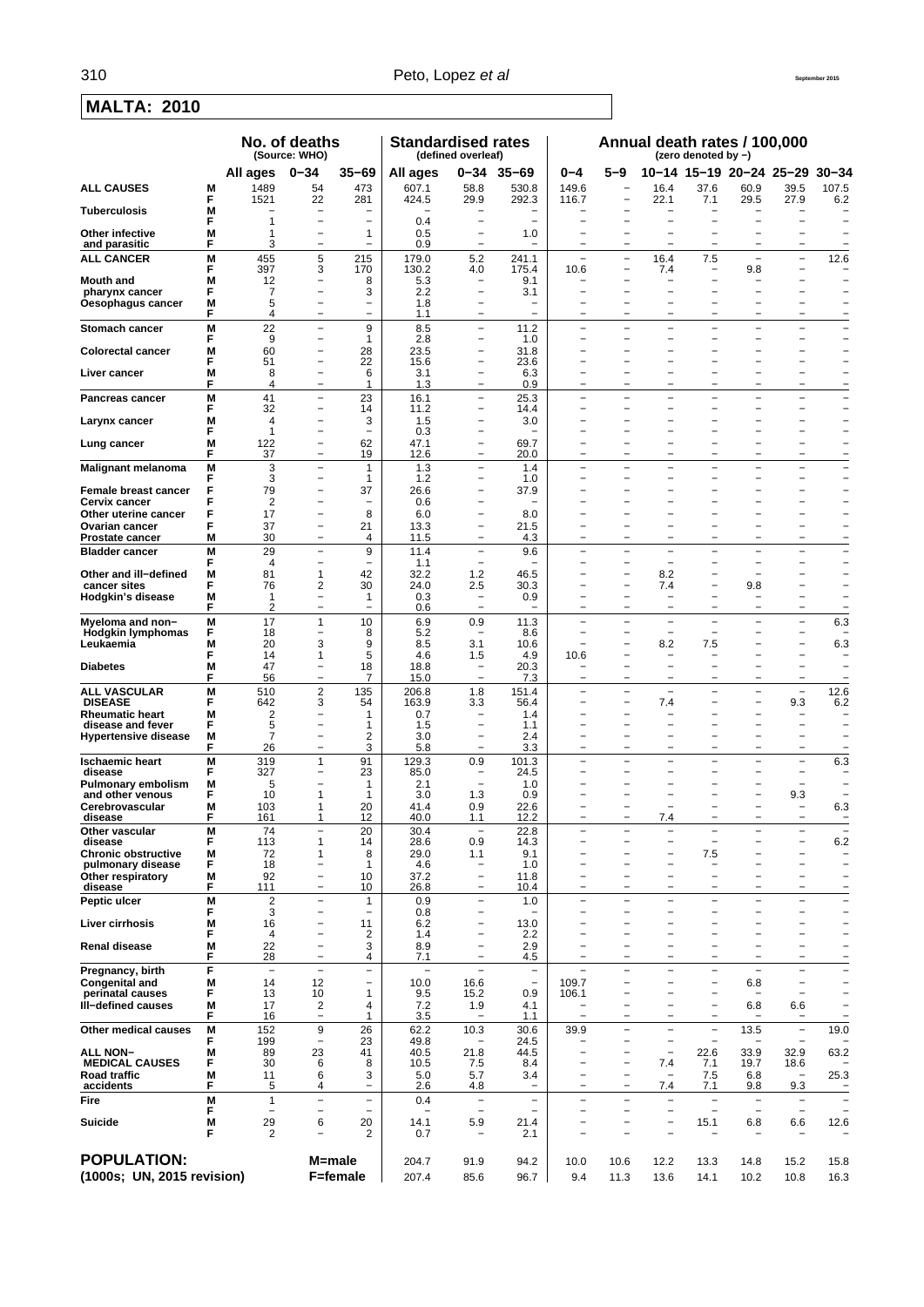#### **2010: MALTA**

#### **(zero denoted by −) 9th ICD/10th ICD categories**

## **Annual death rates / 100,000**

| 35–39                                                | 40–44                                                | 45-49                                                | 50–54                                                | $55 - 59$                                            | 60-64                                                | 65–69                                                | 70–74                                                |                                  | 75-79 80+/NK                     |        |                                                 |                                                            |
|------------------------------------------------------|------------------------------------------------------|------------------------------------------------------|------------------------------------------------------|------------------------------------------------------|------------------------------------------------------|------------------------------------------------------|------------------------------------------------------|----------------------------------|----------------------------------|--------|-------------------------------------------------|------------------------------------------------------------|
| 101.2<br>21.1                                        | 178.0<br>60.8                                        | 178.0<br>136.1                                       | 359.7<br>211.5                                       | 597.4<br>288.2                                       | 929.4<br>606.8                                       | 1372.0<br>721.6                                      | 2078.6<br>1459.2                                     | 4902.9<br>4315.2                 | 11102.2<br>8601.2                | Μ<br>F | <b>ALL CAUSES</b>                               | 001-999/A00-Y89                                            |
| $\overline{\phantom{a}}$                             | —<br>$\overline{\phantom{0}}$                        | $\overline{\phantom{0}}$                             | $\overline{\phantom{0}}$                             | $\overline{\phantom{0}}$                             |                                                      | $\overline{\phantom{0}}$                             | $\overline{\phantom{0}}$                             | 18.8                             |                                  | M<br>F | <b>Tuberculosis</b>                             | 010-018, 137/<br>A15-A19, B90                              |
| 7.2<br>$\overline{\phantom{0}}$                      | $\overline{\phantom{0}}$<br>$\overline{\phantom{0}}$ | $\overline{\phantom{0}}$<br>$\overline{\phantom{0}}$ | $\overline{a}$<br>$\overline{\phantom{0}}$           | $\overline{\phantom{0}}$<br>$\overline{\phantom{0}}$ | $\overline{a}$<br>$\overline{\phantom{0}}$           | $\overline{a}$<br>$\overline{\phantom{0}}$           | $\overline{\phantom{0}}$<br>$\overline{\phantom{0}}$ | 37.5                             | $\overline{\phantom{a}}$<br>10.2 | M<br>F | Other infective<br>and parasitic                | Rest of 001-139,279.5&.6/<br>rest of A00-B99 excl A33, A34 |
| 7.2                                                  | 23.2                                                 | 54.8                                                 | 148.1                                                | 280.2                                                | 517.8                                                | 656.2                                                | 897.1                                                | 1310.4                           | 1900.4                           | M      | <b>ALL CANCER</b>                               | 140-208/C00-C97                                            |
| 21.1<br>$\overline{ }$                               | 30.4<br>15.5                                         | 93.1<br>6.8                                          | 155.1<br>14.1                                        | 184.7<br>7.4                                         | 382.5                                                | 360.8<br>19.9                                        | 533.4<br>21.9                                        | 1275.8<br>22.6                   | 1050.9<br>20.0                   | F<br>M | <b>Mouth and</b>                                | 140-149/C00-C14                                            |
| $\overline{a}$                                       | $\qquad \qquad -$                                    | $\overline{\phantom{0}}$<br>-                        | $\overline{\phantom{0}}$                             | 7.4                                                  | 6.6                                                  | 8.0<br>—                                             | $\overline{\phantom{0}}$<br>32.8                     | 37.5                             | 20.4<br>40.0                     | F<br>M | pharynx cancer<br>Oesophagus cancer             | 150/C15                                                    |
| $\overline{\phantom{0}}$<br>$\overline{\phantom{0}}$ | $\overline{\phantom{0}}$<br>$\overline{a}$           | $\overline{\phantom{0}}$<br>$\overline{\phantom{0}}$ | $\overline{\phantom{0}}$<br>$\overline{\phantom{0}}$ | 22.1                                                 | 6.6                                                  | 49.7                                                 | 10.1<br>65.6                                         | 18.8<br>45.2                     | 20.4<br>100.0                    | F<br>M | Stomach cancer                                  | 151/C16                                                    |
| $\overline{\phantom{0}}$<br>$\overline{a}$           | $\overline{\phantom{a}}$<br>$\overline{a}$           | 7.2                                                  | $\overline{\phantom{0}}$<br>7.0                      |                                                      |                                                      |                                                      | 10.1                                                 | 56.3                             | 40.8<br>360.1                    | F<br>M |                                                 |                                                            |
| $\overline{\phantom{0}}$                             | $\overline{\phantom{0}}$                             | 6.8<br>$\overline{ }$                                | 14.1                                                 | 29.5<br>29.6                                         | 79.7<br>33.0                                         | 99.4<br>88.2                                         | 65.6<br>40.2                                         | 180.8<br>150.1                   | 173.4                            | F      | <b>Colorectal cancer</b>                        | 153, 154/C18-C21                                           |
| $\overline{a}$<br>$\overline{\phantom{0}}$           | -<br>$\overline{a}$                                  | -<br>$\overline{ }$                                  | 7.0<br>$\overline{\phantom{0}}$                      | 7.4<br>$\overline{\phantom{a}}$                      | 19.9<br>6.6                                          | 9.9<br>$\overline{\phantom{0}}$                      | 10.9<br>$\overline{\phantom{a}}$                     | 37.5                             | 20.0<br>10.2                     | M<br>F | Liver cancer                                    | 155.0/C22 excl C221                                        |
| -<br>$\overline{\phantom{0}}$                        | 7.7<br>7.6                                           | $\qquad \qquad -$<br>7.2                             | 14.1<br>21.1                                         | 29.5<br>14.8                                         | 66.4<br>26.4                                         | 59.6<br>24.1                                         | 54.7<br>30.2                                         | 113.0<br>168.9                   | 160.0<br>61.2                    | M<br>F | <b>Pancreas cancer</b>                          | 157/C25                                                    |
| $\overline{\phantom{0}}$<br>$\overline{\phantom{0}}$ | $\overline{a}$<br>$\overline{\phantom{0}}$           | $\overline{\phantom{0}}$<br>$\overline{\phantom{0}}$ | $\overline{\phantom{0}}$<br>$\overline{a}$           | 7.4<br>$\overline{\phantom{0}}$                      | 13.3                                                 | $\overline{\phantom{0}}$<br>$\overline{\phantom{0}}$ | 10.1                                                 | $\overline{a}$<br>$\overline{a}$ | 20.0                             | M<br>F | Larynx cancer                                   | 161/C32                                                    |
| $\overline{a}$<br>$\overline{\phantom{0}}$           | $\overline{\phantom{0}}$<br>15.2                     | 13.7<br>$\qquad \qquad$                              | 49.4<br>21.1                                         | 66.4<br>14.8                                         | 159.3<br>33.0                                        | 198.8<br>56.1                                        | 306.3<br>60.4                                        | 361.5<br>112.6                   | 320.1<br>61.2                    | Μ<br>F | Lung cancer                                     | 162/C33, C34                                               |
| $\overline{a}$                                       | $\overline{\phantom{0}}$                             | $\overline{\phantom{0}}$                             | $\overline{\phantom{0}}$                             | $\qquad \qquad -$                                    | $\overline{\phantom{0}}$                             | 9.9                                                  | $\overline{\phantom{0}}$                             | 45.2                             | $\qquad \qquad -$                | M      | <b>Malignant melanoma</b>                       | 172/C43                                                    |
| $\overline{\phantom{0}}$<br>7.0                      | -<br>$\overline{\phantom{0}}$                        | $\overline{\phantom{0}}$<br>14.3                     | 7.0<br>42.3                                          | $\overline{\phantom{0}}$<br>51.7                     | 85.7                                                 | $\overline{\phantom{0}}$<br>64.1                     | 10.1<br>110.7                                        | 18.8<br>281.4                    | 163.2                            | F<br>F | Female breast cancer                            | 174/C50                                                    |
| $\overline{a}$                                       | $\overline{a}$<br>$\overline{a}$                     | $\overline{a}$                                       | 14.1                                                 | 7.4                                                  | 26.4                                                 | 8.0                                                  | 20.1<br>40.2                                         | 75.0                             | 10.2                             | F<br>F | Cervix cancer<br>Other uterine cancer           | 180/C53<br>179, 182/C54, C55                               |
| 7.0<br>$\overline{a}$                                | $\qquad \qquad -$<br>$\overline{\phantom{0}}$        | 28.6<br>$\qquad \qquad$                              | 21.1<br>7.0                                          | 22.2<br>$\overline{\phantom{0}}$                     | 39.6<br>13.3                                         | 32.1<br>9.9                                          | 80.5<br>98.5                                         | 75.0<br>67.8                     | 40.8<br>280.1                    | F<br>Μ | Ovarian cancer<br>Prostate cancer               | 183/C56, C570-C574<br>185/C61                              |
| $\overline{a}$                                       | $\overline{a}$                                       | $\overline{a}$                                       | 7.0                                                  | 7.4                                                  | 33.2                                                 | 19.9                                                 | 43.8                                                 | 135.6                            | 200.0                            | M      | <b>Bladder cancer</b>                           | 188/C67                                                    |
| $\overline{a}$<br>7.2                                | $\overline{a}$<br>$\overline{\phantom{0}}$           | $\overline{a}$<br>27.4                               | 28.2                                                 | 73.8                                                 | 79.7                                                 | 109.4                                                | 10.1<br>175.0                                        | 18.8<br>158.2                    | 20.4<br>300.1                    | F<br>Μ | Other and ill-defined                           | Rest of 140-199/                                           |
| —<br>-                                               | 7.6<br>$\qquad \qquad -$                             | 21.5<br>$\overline{ }$                               | 7.0<br>-                                             | 37.0<br>$\overline{a}$                               | 98.9<br>6.6                                          | 40.1<br>$\overline{\phantom{0}}$                     | 80.5<br>$\qquad \qquad$                              | 187.6                            | 265.3                            | F<br>M | cancer sites<br>Hodgkin's disease               | rest of C00-C80, C97<br>201/C81                            |
| $\overline{\phantom{0}}$<br>$\overline{\phantom{0}}$ | $\qquad \qquad -$<br>-                               | $\overline{\phantom{0}}$<br>$\overline{\phantom{0}}$ | $\overline{\phantom{0}}$<br>7.0                      | $\overline{\phantom{0}}$<br>22.1                     | $\overline{\phantom{a}}$<br>19.9                     | $\overline{\phantom{0}}$<br>29.8                     | $\overline{\phantom{0}}$<br>21.9                     | 18.8<br>67.8                     | 10.2<br>20.0                     | F<br>M | Myeloma and non-                                | 200, 202-203/                                              |
| 7.0                                                  | $\overline{a}$                                       | $\overline{a}$                                       |                                                      |                                                      | 13.2                                                 | 40.1                                                 | 20.1                                                 | 18.8                             | 71.4                             | F      | <b>Hodgkin lymphomas</b>                        | C82-C90, C96                                               |
| $\overline{\phantom{0}}$<br>$\overline{\phantom{0}}$ | $\overline{\phantom{0}}$<br>-                        | 14.3                                                 | 7.0<br>7.0                                           | 7.4<br>$\overline{\phantom{0}}$                      | 19.9<br>13.2                                         | 39.8<br>$\overline{\phantom{0}}$                     | $\overline{\phantom{0}}$<br>$\overline{\phantom{0}}$ | 113.0                            | 60.0<br>81.6                     | M<br>F | Leukaemia                                       | 204-208/C91-C95                                            |
| $\overline{\phantom{0}}$                             | -                                                    | 6.8<br>$\overline{\phantom{0}}$                      | 21.2<br>$\qquad \qquad$                              | 14.8<br>7.4                                          | 39.8<br>19.8                                         | 59.6<br>24.1                                         | 65.6<br>60.4                                         | 158.2<br>225.1                   | 320.1<br>316.3                   | M<br>F | <b>Diabetes</b>                                 | 250/E10-E14                                                |
| 7.2<br>$\overline{\phantom{0}}$                      | 54.2<br>15.2                                         | 68.5<br>14.3                                         | 127.0<br>35.2                                        | 206.5<br>59.1                                        | 219.1<br>118.7                                       | 377.8<br>152.3                                       | 656.4<br>533.4                                       | 2010.8<br>1932.5                 | 4480.9<br>4377.1                 | M<br>F | <b>ALL VASCULAR</b><br><b>DISEASE</b>           | 390-459/100-199                                            |
| $\overline{\phantom{0}}$<br>$\overline{\phantom{0}}$ | $\overline{\phantom{0}}$<br>$\overline{\phantom{0}}$ | $\overline{\phantom{0}}$                             | $\overline{\phantom{0}}$<br>$\overline{a}$           | $\overline{\phantom{0}}$                             | $\overline{\phantom{0}}$<br>$\overline{\phantom{0}}$ | 9.9<br>8.0                                           | 10.9<br>$\overline{\phantom{0}}$                     | 37.5                             | 20.4                             | Μ<br>F | <b>Rheumatic heart</b><br>disease and fever     | 390-398/100-109                                            |
| $\overline{a}$<br>$\qquad \qquad -$                  | $\overline{\phantom{0}}$<br>$\qquad \qquad -$        | 6.8<br>7.2                                           | -<br>-                                               | $\qquad \qquad -$<br>$\qquad \qquad -$               | $\overline{\phantom{0}}$<br>$\overline{\phantom{0}}$ | 9.9<br>16.0                                          | $\overline{\phantom{0}}$<br>$\qquad \qquad -$        | 45.2                             | 60.0<br>234.7                    | M<br>F | <b>Hypertensive disease</b>                     | 401-405/I10-I15                                            |
| 7.2                                                  | 15.5                                                 | 41.1                                                 | 91.7                                                 | 162.2                                                | 152.7                                                | 238.6                                                | 426.6                                                | 1310.4                           | 2600.5                           | M      | <b>Ischaemic heart</b>                          | 410-414/I20-I25                                            |
| $\overline{\phantom{0}}$                             | 7.6<br>$\overline{\phantom{0}}$                      | 7.2<br>6.8                                           | 21.1<br>$\overline{\phantom{0}}$                     | 22.2                                                 | 33.0                                                 | 80.2<br>$\overline{\phantom{0}}$                     | 301.9<br>10.9                                        | 1238.3<br>45.2                   | 2122.2<br>20.0                   | F<br>M | disease<br>Pulmonary embolism                   | 415.1, 451-453/                                            |
| $\overline{\phantom{a}}$<br>$\overline{\phantom{0}}$ | $\overline{\phantom{0}}$<br>7.7                      | $\overline{\phantom{0}}$<br>$\overline{\phantom{0}}$ | $\overline{\phantom{0}}$<br>14.1                     | $\overline{a}$<br>36.9                               | 6.6<br>39.8                                          | $\overline{a}$<br>59.6                               | 10.1<br>142.2                                        | 37.5<br>429.3                    | 51.0<br>1000.2                   | F<br>M | and other venous<br>Cerebrovascular             | I26, I80-I82<br>430-438/160-169                            |
| $\overline{\phantom{0}}$<br>$\overline{\phantom{0}}$ | $\overline{\phantom{0}}$<br>30.9                     | $\overline{\phantom{0}}$<br>13.7                     | 7.0<br>21.2                                          | 14.8<br>7.4                                          | 39.6<br>26.6                                         | 24.1<br>59.6                                         | 120.8<br>65.6                                        | 412.8<br>180.8                   | 1163.2<br>800.2                  | F<br>M | disease<br>Other vascular                       | Rest of 390-459/                                           |
| $\overline{\phantom{0}}$                             | 7.6                                                  | $\overline{\phantom{0}}$                             | 7.0                                                  | 22.2                                                 | 39.6                                                 | 24.1                                                 | 100.6                                                | 206.4                            | 785.6                            | F      | disease                                         | rest of I00-I99                                            |
|                                                      | $\overline{\phantom{0}}$                             | <b>—</b>                                             | $\qquad \qquad -$<br>7.0                             | 7.4<br>$\qquad \qquad -$                             | 26.6<br>$\overline{\phantom{0}}$                     | 29.8<br>$\overline{\phantom{0}}$                     | 98.5<br>30.2                                         | 429.3<br>37.5                    | 700.1<br>122.4                   | M<br>F | <b>Chronic obstructive</b><br>pulmonary disease | 490-496/<br>J40-J47, J67                                   |
| -<br>$\overline{\phantom{0}}$                        | 15.5<br>$\overline{\phantom{0}}$                     | $\equiv$<br>$\overline{\phantom{0}}$                 | 7.0<br>7.0                                           | 7.4<br>7.4                                           | 13.3<br>26.4                                         | 39.8<br>32.1                                         | 65.6<br>100.6                                        | 248.5<br>187.6                   | 1300.3<br>826.5                  | M<br>F | Other respiratory<br>disease                    | Rest of 460-519/<br>rest of J00-J98                        |
| $\overline{\phantom{0}}$<br>$\overline{a}$           | $\overline{\phantom{0}}$<br>$\overline{\phantom{0}}$ | $\overline{a}$<br>$\overline{a}$                     | 7.0                                                  | $\overline{\phantom{a}}$<br>$\overline{a}$           | $\overline{a}$                                       | $\qquad \qquad -$<br>$\overline{a}$                  | $\qquad \qquad -$<br>$\overline{a}$                  | $\overline{\phantom{0}}$<br>18.8 | 20.0<br>20.4                     | M<br>F | Peptic ulcer                                    | 531-533/K25-K27                                            |
| $\overline{\phantom{0}}$<br>$\overline{a}$           | $\overline{\phantom{0}}$<br>-                        | 6.8<br>$\overline{ }$                                | 7.0<br>-                                             | 7.4<br>7.4                                           | 19.9                                                 | 49.7<br>8.0                                          | 43.8<br>10.1                                         | 22.6<br>18.8                     |                                  | M<br>F | Liver cirrhosis                                 | 571/K70, K74                                               |
| $\overline{\phantom{0}}$<br>$\overline{\phantom{0}}$ | -<br>$\overline{\phantom{0}}$                        | -<br>$\overline{\phantom{0}}$                        | -<br>$\overline{\phantom{0}}$                        | $\overline{\phantom{a}}$<br>7.4                      | 19.9<br>$\qquad \qquad$                              | 24.1                                                 | 21.9<br>10.1                                         | 203.3<br>75.0                    | 160.0<br>193.9                   | M<br>F | Renal disease                                   | 580-590/N00-N19                                            |
| $\overline{\phantom{0}}$                             | $\overline{\phantom{0}}$                             | -                                                    | —                                                    | $\overline{\phantom{a}}$                             | $\qquad \qquad$                                      | $\overline{ }$                                       | $\overline{\phantom{a}}$                             | -                                | $\overline{\phantom{0}}$         | F      | Pregnancy, birth                                | 630-676/A34,O00-O99                                        |
| -<br>$\overline{a}$                                  | -<br>$\overline{a}$                                  | -<br>$\overline{\phantom{0}}$                        | -<br>$\overline{a}$                                  | <sup>-</sup><br>$\overline{\phantom{0}}$             | $\overline{a}$<br>6.6                                | -<br>$\overline{\phantom{0}}$                        | 10.9<br>10.1                                         | $\qquad \qquad -$<br>18.8        | 20.0                             | M<br>F | <b>Congenital and</b><br>perinatal causes       | 740-779/A33,<br>P00-P96, Q00-Q99                           |
| $\overline{a}$<br>$\qquad \qquad -$                  | $\overline{a}$<br>$\overline{\phantom{0}}$           | $\overline{a}$<br>$\overline{\phantom{0}}$           | 7.0<br>$\overline{\phantom{a}}$                      | 14.8                                                 | 6.6                                                  | $\overline{a}$<br>8.0                                | $\overline{\phantom{0}}$<br>$\qquad \qquad -$        | 45.2<br>18.8                     | 180.0<br>142.8                   | Μ<br>F | III-defined causes                              | 780-799/R00-R99                                            |
| $\qquad \qquad -$<br>$\overline{\phantom{0}}$        | 15.5                                                 | 6.8                                                  | $\qquad \qquad -$<br>$\qquad \qquad -$               | 29.5                                                 | 53.1                                                 | 109.4                                                | 186.0<br>150.9                                       | 361.5                            | 1680.3<br>1408.0                 | M<br>F | Other medical causes                            | Rest of 001-799/                                           |
| 79.5                                                 | 7.6<br>69.7                                          | 21.5<br>34.2                                         | 35.3                                                 | 14.8<br>29.5                                         | 39.6<br>13.3                                         | 88.2<br>49.7                                         | 32.8                                                 | 431.5<br>113.0                   | 340.1                            | M      | <b>ALL NON-</b>                                 | rest of A00-R99<br>E800-E999/V01-Y89                       |
| 7.2                                                  | 7.6<br>$\overline{\phantom{0}}$                      | 7.2<br>6.8                                           | 7.0<br>$\overline{\phantom{0}}$                      | $\overline{\phantom{0}}$<br>$\overline{\phantom{0}}$ | 13.2<br>$\qquad \qquad -$                            | 24.1<br>9.9                                          | 20.1<br>$\overline{\phantom{0}}$                     | 18.8<br>22.6                     | 132.6<br>20.0                    | F<br>Μ | <b>MEDICAL CAUSES</b><br>Road traffic           | E810-E819, E826-E829/                                      |
| $\qquad \qquad -$<br>$\overline{\phantom{0}}$        | -<br>$\overline{\phantom{0}}$                        | —<br>$\overline{\phantom{0}}$                        | $\overline{\phantom{0}}$<br>$\overline{\phantom{0}}$ | $\qquad \qquad -$<br>$\overline{\phantom{0}}$        | <b>—</b><br>$\qquad \qquad -$                        | —<br>$\overline{\phantom{0}}$                        | 10.1<br>$\overline{\phantom{a}}$                     | $\qquad \qquad -$                | 20.0                             | F<br>M | accidents<br>Fire                               | part of V01–V99, Y850<br>E890-E899/X00-X09                 |
| $\overline{\phantom{0}}$<br>36.2                     | $\overline{\phantom{0}}$<br>61.9                     | $\overline{\phantom{0}}$<br>6.8                      | $\overline{\phantom{0}}$<br>21.2                     | $\overline{\phantom{a}}$<br>7.4                      | $\overline{\phantom{0}}$<br>6.6                      | $\overline{\phantom{0}}$<br>9.9                      | $\overline{\phantom{0}}$<br>10.9                     | $\overline{a}$<br>22.6           | 20.0                             | F<br>M | <b>Suicide</b>                                  | E950-E959/X60-X84                                          |
|                                                      |                                                      |                                                      |                                                      | $\overline{\phantom{0}}$                             | 6.6                                                  | 8.0                                                  |                                                      |                                  |                                  | F      |                                                 |                                                            |
| 13.8                                                 | 12.9                                                 | 14.6                                                 | 14.2                                                 | 13.6                                                 | 15.1                                                 | 10.1                                                 | 9.1                                                  | 4.4                              | 5.0                              | Μ      | <b>POPULATION</b>                               |                                                            |
| 14.2                                                 | 13.2                                                 | 14.0                                                 | 14.2                                                 | 13.5                                                 | 15.2                                                 | 12.5                                                 | 9.9                                                  | 5.3                              | 9.8                              | F      | (1000s; UN, 2015 revision)                      |                                                            |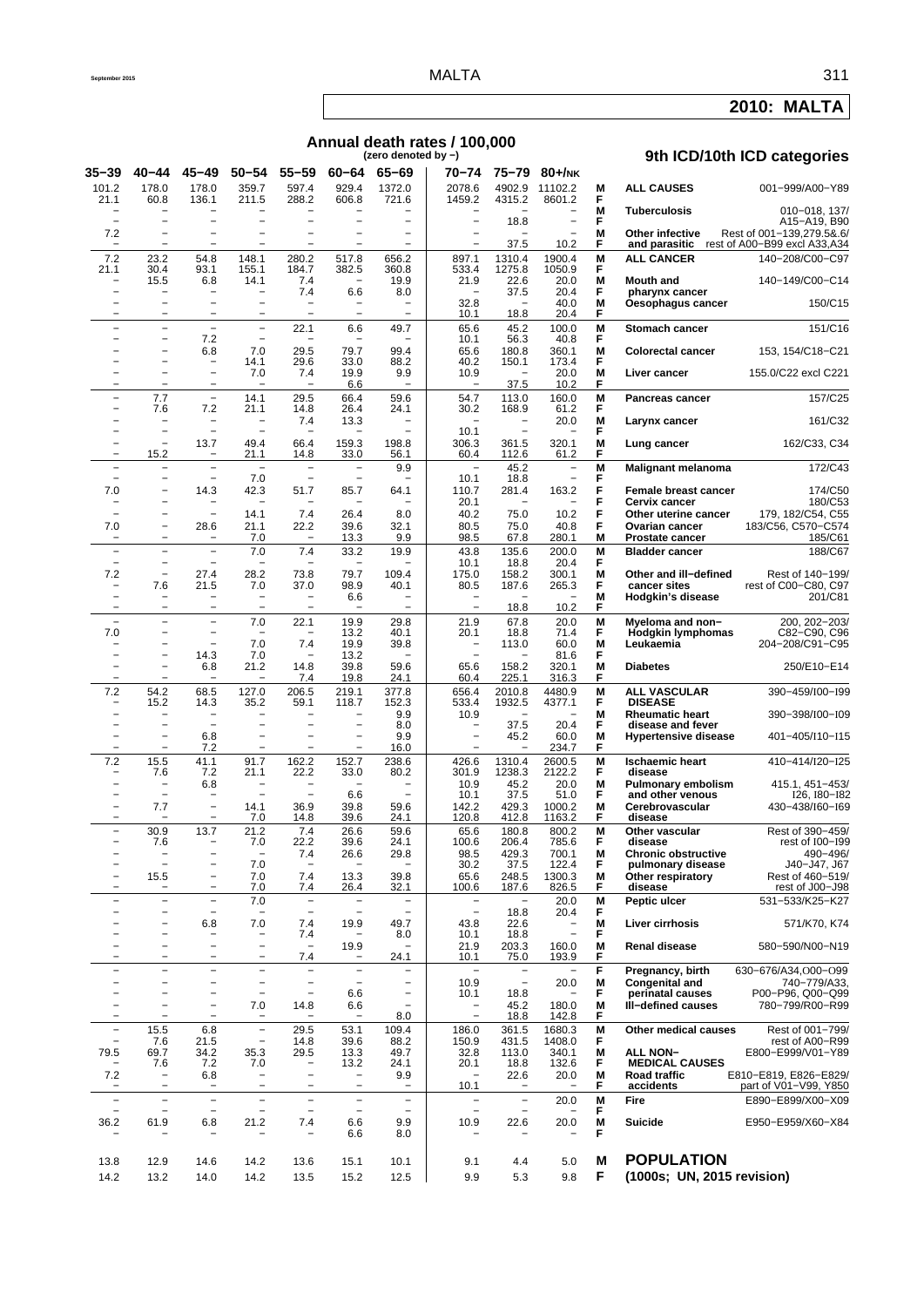## **MOLDOVA, Republic of: 2010**

|                                                  |        |              | No. of deaths<br>(Source: WHO)                       |                       | <b>Standardised rates</b> | (defined overleaf)                                   |                |                                                      |                                                      |                                                      | (zero denoted by -)                                  | Annual death rates / 100,000               |                                                      |                          |
|--------------------------------------------------|--------|--------------|------------------------------------------------------|-----------------------|---------------------------|------------------------------------------------------|----------------|------------------------------------------------------|------------------------------------------------------|------------------------------------------------------|------------------------------------------------------|--------------------------------------------|------------------------------------------------------|--------------------------|
|                                                  |        | All ages     | $0 - 34$                                             | $35 - 69$             | All ages                  | 0–34                                                 | $35 - 69$      | 0–4                                                  | 5–9                                                  |                                                      |                                                      | 10-14 15-19 20-24 25-29                    |                                                      | $30 - 34$                |
| <b>ALL CAUSES</b>                                | М      | 23211        | 1537                                                 | 12584                 | 1439.4                    | 143.1                                                | 1926.1         | 297.5                                                | 25.9                                                 | 30.5                                                 | 71.0                                                 | 119.9                                      | 167.4                                                | 289.8                    |
| <b>Tuberculosis</b>                              | F<br>M | 20420<br>468 | 612<br>78                                            | 6937<br>371           | 850.1<br>23.9             | 64.5<br>6.5                                          | 932.6<br>42.8  | 199.7                                                | 25.6                                                 | 23.3<br>$\overline{\phantom{0}}$                     | 31.2<br>1.2                                          | 30.6<br>3.3                                | 52.1<br>15.7                                         | 88.8<br>25.5             |
| Other infective                                  | F<br>M | 67<br>82     | 16<br>35                                             | 46<br>46              | 3.0<br>4.3                | 1.3<br>3.5                                           | 5.0<br>5.2     | 11.5                                                 | $\overline{\phantom{a}}$<br>$\overline{\phantom{0}}$ |                                                      | $\overline{\phantom{0}}$                             | 1.0                                        | 5.0<br>6.5                                           | 3.2<br>6.4               |
| and parasitic                                    | F      | 58           | 26                                                   | 24                    | 2.8                       | 2.7                                                  | 2.8            | 6.5                                                  | 1.0                                                  | 0.8                                                  | $\overline{\phantom{0}}$                             | 1.5                                        | 1.7                                                  | 7.1                      |
| <b>ALL CANCER</b>                                | M<br>F | 3231<br>2401 | 106<br>95                                            | 2182<br>1415          | 197.8<br>106.8            | 9.5<br>8.9                                           | 350.6<br>183.1 | 9.7<br>2.8                                           | 5.5<br>3.9                                           | 4.8<br>9.2                                           | 9.5<br>4.9                                           | 11.5<br>5.4                                | 10.3<br>10.1                                         | 15.3<br>25.7             |
| <b>Mouth and</b>                                 | M<br>F | 228          | 8<br>2                                               | 186<br>13             | 13.1<br>1.1               | 0.7                                                  | 27.1<br>1.4    | $\overline{\phantom{0}}$                             | $\overline{\phantom{0}}$<br>$\overline{\phantom{0}}$ | 0.8                                                  | 0.6<br>0.6                                           | 1.0                                        | 1.1<br>$\overline{\phantom{0}}$                      | 1.3                      |
| pharynx cancer<br>Oesophagus cancer              | М      | 25<br>64     | $\overline{\phantom{0}}$                             | 49                    | 3.8                       | 0.2<br>$\overline{\phantom{0}}$                      | 7.5            |                                                      | $\overline{\phantom{0}}$                             |                                                      | $\overline{\phantom{0}}$                             |                                            | $\overline{\phantom{0}}$                             | 0.6                      |
| Stomach cancer                                   | F<br>M | 6<br>312     | 1<br>3                                               | $\overline{2}$<br>211 | 0.3<br>19.5               | 0.1<br>0.3                                           | 0.3<br>35.4    | $\overline{\phantom{0}}$<br>$\overline{\phantom{0}}$ | $\overline{\phantom{0}}$                             | $\overline{\phantom{0}}$<br>$\overline{\phantom{0}}$ | $\overline{\phantom{0}}$<br>$\overline{a}$           | $\overline{\phantom{0}}$<br>$\overline{a}$ | $\qquad \qquad -$<br>0.5                             | 0.6<br>1.3               |
|                                                  | F      | 170          | 5                                                    | 92                    | 7.4                       | 0.4                                                  | 10.9           | $\overline{\phantom{0}}$                             | $\overline{\phantom{0}}$                             | $\overline{a}$                                       | 0.6                                                  | 0.5                                        | 0.6                                                  | 1.3                      |
| <b>Colorectal cancer</b>                         | M<br>F | 374<br>346   | 4<br>5                                               | 227<br>180            | 23.7<br>15.2              | 0.4<br>0.4                                           | 39.5<br>25.4   | 0.9                                                  | $\overline{\phantom{a}}$<br>$\overline{\phantom{a}}$ | $\overline{\phantom{0}}$<br>$\overline{\phantom{0}}$ | $\overline{\phantom{0}}$<br>$\overline{a}$           | $\overline{\phantom{0}}$<br>0.5            | 0.5<br>$\overline{\phantom{0}}$                      | 1.3<br>2.6               |
| Liver cancer                                     | M<br>F | 260<br>154   | 5<br>2                                               | 184<br>76             | 15.8<br>6.6               | 0.4<br>0.2                                           | 28.8<br>9.5    | $\overline{\phantom{0}}$                             | 0.9                                                  | $\overline{\phantom{0}}$                             | $\overline{\phantom{0}}$<br>$\overline{a}$           | 1.0                                        | 0.5<br>0.6                                           | 0.6<br>0.6               |
| <b>Pancreas cancer</b>                           | M      | 190          | $\overline{\mathbf{c}}$                              | 135                   | 11.7                      | 0.2                                                  | 21.1           | $\overline{\phantom{0}}$                             |                                                      |                                                      | $\overline{\phantom{0}}$                             | $\overline{\phantom{0}}$                   | $\overline{\phantom{0}}$                             | 1.3                      |
| <b>Larynx cancer</b>                             | F<br>M | 155<br>138   | $\overline{\phantom{0}}$<br>$\overline{\phantom{0}}$ | 79<br>108             | 6.8<br>8.2                | $\overline{\phantom{0}}$<br>$\overline{\phantom{0}}$ | 10.8<br>16.3   | $\overline{\phantom{0}}$<br>$\overline{\phantom{0}}$ | $\overline{\phantom{0}}$<br>$\overline{\phantom{0}}$ | $\overline{a}$<br>L.                                 | $\overline{a}$<br>$\overline{\phantom{a}}$           | $\overline{a}$<br>$\overline{\phantom{0}}$ | $\overline{\phantom{0}}$<br>$\overline{\phantom{0}}$ | $\overline{\phantom{a}}$ |
| Lung cancer                                      | F<br>М | 5<br>746     | $\overline{a}$<br>9                                  | 2<br>554              | 0.2<br>45.4               | $\overline{a}$<br>0.8                                | 0.2<br>88.1    | $\overline{a}$<br>$\overline{\phantom{0}}$           | $\overline{\phantom{a}}$<br>$\overline{\phantom{0}}$ | $\overline{\phantom{0}}$<br>$\overline{a}$           | $\overline{a}$<br>1.2                                | $\overline{a}$<br>0.5                      | $\overline{a}$<br>1.1                                | 2.5                      |
|                                                  | F      | 181          | 4                                                    | 98                    | 8.0                       | 0.4                                                  | 13.4           | $\overline{\phantom{0}}$                             | $\overline{\phantom{0}}$                             | 0.8                                                  | $\overline{\phantom{0}}$                             |                                            | $\overline{\phantom{0}}$                             | 1.9                      |
| <b>Malignant melanoma</b>                        | M      | 28<br>27     | 1<br>1                                               | 19<br>16              | 1.6<br>1.2                | 0.1<br>0.1                                           | 2.7<br>2.0     | $\overline{\phantom{0}}$                             | $\overline{\phantom{0}}$                             | $\overline{\phantom{0}}$                             | $\overline{a}$                                       | 0.5<br>$\overline{\phantom{0}}$            | $\overline{\phantom{0}}$<br>$\overline{\phantom{0}}$ | 0.6                      |
| Female breast cancer                             | F<br>F | 457<br>192   | 4                                                    | 313<br>129            | 20.6<br>8.7               | 0.4<br>1.2                                           | 39.5           | $\overline{a}$<br>$\overline{a}$                     | $\overline{\phantom{a}}$<br>$\overline{\phantom{0}}$ | $\overline{\phantom{0}}$<br>$\overline{a}$           | $\overline{\phantom{0}}$<br>$\overline{\phantom{0}}$ | $\overline{\phantom{a}}$<br>$\overline{a}$ | 0.6                                                  | 1.9<br>7.1               |
| Cervix cancer<br>Other uterine cancer            | F      | 108          | 13<br>1                                              | 70                    | 4.9                       | 0.1                                                  | 15.5<br>9.2    | $\overline{a}$                                       | $\overline{\phantom{0}}$                             | $\overline{\phantom{0}}$                             | $\overline{\phantom{0}}$                             | $\overline{a}$                             | 1.1<br>$\overline{\phantom{a}}$                      | 0.6                      |
| Ovarian cancer<br><b>Prostate cancer</b>         | F<br>M | 99<br>200    | 9<br>$\overline{\phantom{0}}$                        | 68<br>82              | 4.5<br>13.6               | 0.8<br>$\overline{\phantom{0}}$                      | 8.5<br>17.2    | $\overline{\phantom{0}}$<br>$\overline{\phantom{0}}$ | 1.0<br>$\overline{\phantom{0}}$                      | 0.8<br>$\overline{\phantom{0}}$                      | -<br>$\overline{\phantom{0}}$                        | 1.5<br>$\overline{\phantom{0}}$            | 1.1<br>$\overline{\phantom{0}}$                      | 1.3                      |
| <b>Bladder cancer</b>                            | M      | 113          | $\overline{\phantom{0}}$                             | 56                    | 7.5                       | $\overline{\phantom{0}}$                             | 10.4           | $\overline{\phantom{0}}$                             | $\overline{\phantom{0}}$                             | $\overline{\phantom{0}}$                             | $\overline{a}$                                       | $\overline{a}$                             | $\overline{\phantom{0}}$                             |                          |
| Other and ill-defined                            | F<br>М | 17<br>434    | $\overline{a}$<br>42                                 | 8<br>292              | 0.7<br>25.7               | $\overline{a}$<br>3.9                                | 1.1<br>45.0    | $\overline{\phantom{0}}$<br>6.2                      | $\overline{\phantom{0}}$<br>4.6                      | $\overline{\phantom{0}}$<br>0.8                      | $\overline{a}$<br>4.1                                | $\overline{\phantom{0}}$<br>4.8            | $\overline{a}$<br>3.2                                | 3.8                      |
| cancer sites                                     | F      | 320          | 22                                                   | 191<br>9              | 14.4                      | 2.2                                                  | 25.1           | 1.9                                                  | 2.0                                                  | 3.3                                                  | 1.8<br>$\overline{a}$                                | 1.5                                        | 2.8                                                  | 1.9                      |
| Hodgkin's disease                                | M<br>F | 16<br>17     | 6<br>8                                               | 6                     | 0.8<br>0.8                | 0.5<br>0.7                                           | 1.1<br>0.8     | $\overline{\phantom{0}}$<br>$\overline{\phantom{0}}$ | $\overline{\phantom{0}}$<br>$\overline{\phantom{0}}$ | $\overline{\phantom{0}}$<br>0.8                      | $\overline{\phantom{0}}$                             | 0.5<br>1.0                                 | 2.2<br>1.1                                           | 0.6<br>1.9               |
| Myeloma and non-<br>Hodgkin lymphomas            | M<br>F | 65<br>63     | 14<br>6                                              | 38<br>40              | 3.7<br>2.9                | 1.2<br>0.6                                           | 5.7<br>5.4     | 1.8<br>0.9                                           | $\qquad \qquad -$<br>$\overline{a}$                  | $\overline{\phantom{0}}$<br>$\overline{a}$           | 2.4<br>0.6                                           | 1.9<br>$\overline{\phantom{0}}$            | 0.5<br>1.1                                           | 1.9<br>1.3               |
| Leukaemia                                        | M      | 63           | 12                                                   | 32                    | 3.7                       | 1.1                                                  | 4.5            | 0.9                                                  | $\overline{a}$                                       | 3.2                                                  | 1.2                                                  | 1.4                                        | 0.5                                                  | 0.6                      |
| <b>Diabetes</b>                                  | F<br>M | 59<br>179    | 12<br>6                                              | 32<br>108             | 2.8<br>11.2               | 1.2<br>0.5                                           | 4.0<br>18.5    | $\overline{\phantom{0}}$                             | 1.0<br>$\overline{\phantom{0}}$                      | 3.3<br>$\overline{\phantom{0}}$                      | 1.2<br>0.6                                           | 0.5<br>1.4                                 | 1.1<br>$\overline{a}$                                | 1.3<br>1.3               |
| <b>ALL VASCULAR</b>                              | F<br>M | 180<br>11209 | 5<br>96                                              | 94<br>4448            | 8.0<br>745.1              | 0.4<br>8.2                                           | 13.5<br>762.8  | $\overline{\phantom{0}}$<br>2.7                      | $\qquad \qquad -$<br>$\overline{\phantom{0}}$        | 0.8<br>0.8                                           | $\overline{\phantom{0}}$<br>3.5                      | 1.0<br>4.8                                 | $\overline{\phantom{0}}$<br>17.9                     | 1.3<br>27.4              |
| <b>DISEASE</b>                                   | F      | 13303        | 23                                                   | 2807                  | 528.6                     | 2.1                                                  | 413.5          | 1.9                                                  | $\qquad \qquad -$                                    | 0.8                                                  | 2.5                                                  | 1.0                                        | 2.8                                                  | 5.8                      |
| <b>Rheumatic heart</b><br>disease and fever      | M<br>F | 65<br>80     | 5                                                    | 50<br>61              | 3.7<br>3.6                | 0.5                                                  | 6.8<br>7.7     | $\overline{\phantom{0}}$                             | $\overline{\phantom{a}}$                             | 0.8                                                  | $\overline{\phantom{0}}$                             |                                            | 1.1                                                  | 1.3                      |
| <b>Hypertensive disease</b>                      | Μ<br>F | 334<br>537   | $\overline{\phantom{0}}$<br>$\overline{\phantom{0}}$ | 109<br>130            | 22.6<br>21.8              | $\overline{ }$<br>$\overline{\phantom{0}}$           | 20.0<br>20.3   | $\overline{\phantom{0}}$<br>$\overline{\phantom{0}}$ | $\overline{\phantom{0}}$                             | $\overline{\phantom{0}}$                             | $\overline{\phantom{0}}$<br>$\overline{\phantom{0}}$ | -<br>$\overline{\phantom{0}}$              | $\overline{\phantom{0}}$<br>$\overline{\phantom{0}}$ |                          |
| <b>Ischaemic heart</b>                           | M      | 7506         | 52                                                   | 2673                  | 505.6                     | 4.3                                                  | 470.9          |                                                      |                                                      |                                                      | 1.8                                                  | 2.9                                        | 9.2                                                  | 16.6                     |
| disease<br>Pulmonary embolism                    | F<br>М | 9060<br>45   | 6<br>1                                               | 1497<br>39            | 354.5<br>2.6              | 0.5<br>0.1                                           | 228.8<br>5.6   | $\overline{\phantom{0}}$                             | $\overline{\phantom{0}}$                             |                                                      | $\overline{a}$                                       | 0.5                                        | 0.6<br>0.5                                           | 2.6                      |
| and other venous<br>Cerebrovascular              | F<br>М | 32<br>2824   | $\overline{\phantom{0}}$<br>17                       | 23<br>1250            | 1.5<br>185.5              | 1.5                                                  | 2.8<br>214.0   | $\overline{\phantom{0}}$<br>0.9                      | $\overline{\phantom{0}}$                             | $\overline{\phantom{0}}$                             | $\overline{\phantom{0}}$<br>0.6                      | $\overline{a}$<br>1.0                      | 2.7                                                  | 5.1                      |
| disease                                          | F      | 3348         | 6                                                    | 953                   | 136.5                     | 0.5                                                  | 137.1          |                                                      | $\overline{\phantom{0}}$                             |                                                      | 0.6                                                  |                                            | 1.1                                                  | 1.9                      |
| Other vascular<br>disease                        | М<br>F | 435<br>246   | 21<br>11                                             | 327<br>143            | 25.1<br>10.6              | 1.8<br>1.1                                           | 45.6<br>16.8   | 1.8<br>1.9                                           |                                                      | 0.8                                                  | 1.2<br>1.8                                           | 1.0<br>0.5                                 | 4.3<br>1.1                                           | 4.5<br>1.3               |
| <b>Chronic obstructive</b><br>pulmonary disease  | M<br>F | 878<br>547   | 4                                                    | 344<br>95             | 59.1<br>21.4              | 0.3                                                  | 63.2<br>14.1   | $\overline{ }$<br>$\overline{a}$                     | $\overline{\phantom{0}}$<br>$\overline{\phantom{0}}$ | $\overline{\phantom{0}}$                             | 1.2                                                  | $\overline{\phantom{0}}$                   | 0.5                                                  | 0.6                      |
| Other respiratory                                | Μ      | 736          | 87                                                   | 585                   | 41.0                      | 9.1                                                  | 76.0           | 37.2                                                 | $\overline{\phantom{0}}$                             | 0.8                                                  | 1.2                                                  | 2.9                                        | 7.6                                                  | 14.0                     |
| disease<br><b>Peptic ulcer</b>                   | F<br>М | 272<br>153   | 43<br>7                                              | 168<br>119            | 12.9<br>8.7               | 5.0<br>0.6                                           | 19.0<br>16.4   | 24.3<br>$\overline{\phantom{0}}$                     | 1.0<br>$\overline{\phantom{0}}$                      | 0.8<br>$\overline{\phantom{0}}$                      | $\overline{a}$<br>$\overline{\phantom{0}}$           | 1.5<br>$\overline{\phantom{0}}$            | 2.8<br>1.1                                           | 4.5<br>3.2               |
| Liver cirrhosis                                  | F<br>M | 43<br>1780   | 60                                                   | 25<br>1415            | 1.9<br>102.2              | 5.2                                                  | 3.0<br>198.6   | $\overline{\phantom{0}}$<br>1.8                      | $\overline{\phantom{0}}$<br>$\overline{\phantom{0}}$ | $\overline{\phantom{0}}$<br>$\overline{a}$           | $\overline{\phantom{0}}$<br>1.2                      | 2.4                                        | 7.0                                                  | 24.2                     |
|                                                  | F      | 1725         | 23                                                   | 1259                  | 78.3                      | 2.0                                                  | 158.9          |                                                      | $\overline{\phantom{a}}$                             | $\overline{a}$                                       | $\overline{\phantom{0}}$                             | $\overline{\phantom{0}}$                   | 2.8                                                  | 11.6                     |
| <b>Renal disease</b>                             | M<br>F | 118<br>118   | 17<br>4                                              | 62<br>61              | 7.2<br>5.0                | 1.4<br>0.3                                           | 10.3<br>7.4    | $\overline{\phantom{0}}$<br>$\overline{\phantom{0}}$ | 0.9<br>$\overline{\phantom{0}}$                      | 0.8<br>$\overline{\phantom{0}}$                      | 1.2<br>$\overline{\phantom{0}}$                      | 2.4<br>0.5                                 | 2.7<br>0.6                                           | 1.9<br>1.3               |
| Pregnancy, birth                                 | F      | 18           | 15                                                   | 3                     | 0.7                       | 1.2                                                  | 0.3            | $\overline{\phantom{0}}$                             | $\overline{\phantom{0}}$                             | $\qquad \qquad -$                                    | 0.6                                                  | 3.5                                        | 2.2                                                  | 1.9                      |
| <b>Congenital and</b><br>perinatal causes        | М<br>F | 222<br>149   | 216<br>143                                           | 5<br>5                | 15.4<br>10.8              | 27.1<br>18.9                                         | 0.5<br>0.5     | 185.0<br>126.9                                       | 0.9<br>3.0                                           | $\overline{\phantom{0}}$<br>0.8                      | 0.6<br>0.6                                           | 0.5<br>1.0                                 | 1.1<br>$\overline{\phantom{0}}$                      | 1.3                      |
| III-defined causes                               | Μ<br>F | 189<br>84    | 16<br>9                                              | 140<br>38             | 10.8<br>3.9               | 1.5<br>1.1                                           | 18.8<br>5.1    | 4.4<br>7.5                                           | $\overline{\phantom{0}}$<br>$\qquad \qquad -$        | $\overline{\phantom{0}}$<br>$\overline{\phantom{0}}$ | 0.6<br>$\qquad \qquad$                               | 1.4<br>$\overline{\phantom{0}}$            | 1.6<br>0.6                                           | 2.5                      |
| Other medical causes                             | Μ      | 1103         | 124                                                  | 798                   | 62.0                      | 11.3                                                 | 107.5          | 11.5                                                 | 3.7                                                  | 4.0                                                  | 6.5                                                  | 10.5                                       | 7.0                                                  | 35.7                     |
| <b>ALL NON-</b>                                  | F<br>M | 626<br>2863  | 56<br>685                                            | 395<br>1961           | 28.3<br>150.7             | 5.8<br>58.5                                          | 47.7<br>254.9  | 12.1<br>33.6                                         | 7.9<br>14.8                                          | 0.8<br>19.3                                          | 2.5<br>43.8                                          | 3.0<br>78.8                                | 7.3<br>88.3                                          | 7.1<br>130.6             |
| <b>MEDICAL CAUSES</b><br><b>Road traffic</b>     | F<br>М | 829<br>328   | 154<br>160                                           | 502<br>152            | 37.6<br>15.6              | 14.7<br>12.9                                         | 58.6<br>18.8   | 17.7<br>2.7                                          | 8.9<br>4.6                                           | 9.2<br>4.0                                           | 20.2<br>10.7                                         | 11.4<br>27.7                               | 16.2<br>24.9                                         | 19.3<br>15.9             |
| accidents                                        | F      | 85           | 29                                                   | 47                    | 3.9                       | 2.6                                                  | 5.3            | 1.9                                                  | 2.0                                                  | $\overline{\phantom{0}}$                             | 6.7                                                  | 2.5                                        | 2.8                                                  | 2.6                      |
| Fire                                             | M<br>F | 101<br>56    | 17<br>5                                              | 66<br>18              | 5.8<br>2.4                | 1.6<br>0.6                                           | 9.5<br>2.2     | 2.7<br>0.9                                           | $\overline{\phantom{0}}$<br>1.0                      | 0.8<br>1.7                                           | $\qquad \qquad -$<br>$\overline{\phantom{0}}$        | 1.0                                        | 2.2                                                  | 4.5<br>0.6               |
| <b>Suicide</b>                                   | M<br>F | 579<br>97    | 134<br>24                                            | 418<br>59             | 29.5<br>4.4               | 10.9<br>2.0                                          | 51.8<br>7.1    | $\overline{\phantom{0}}$                             | $\qquad \qquad -$<br>$\overline{\phantom{0}}$        | 1.6                                                  | 9.5<br>4.3                                           | 15.8<br>3.5                                | 20.0<br>1.7                                          | 29.3<br>4.5              |
|                                                  |        |              |                                                      |                       |                           |                                                      |                |                                                      |                                                      |                                                      |                                                      |                                            |                                                      |                          |
| <b>POPULATION:</b><br>(1000s; UN, 2015 revision) |        |              |                                                      | M=male<br>F=female    | 1963.7<br>2120.8          | 1065.7<br>1028.8                                     | 796.4<br>909.1 | 113.0<br>107.2                                       | 108.2<br>101.5                                       | 124.5<br>120.3                                       | 169.0<br>163.4                                       | 209.4<br>202.5                             | 184.6<br>178.5                                       | 157.0<br>155.4           |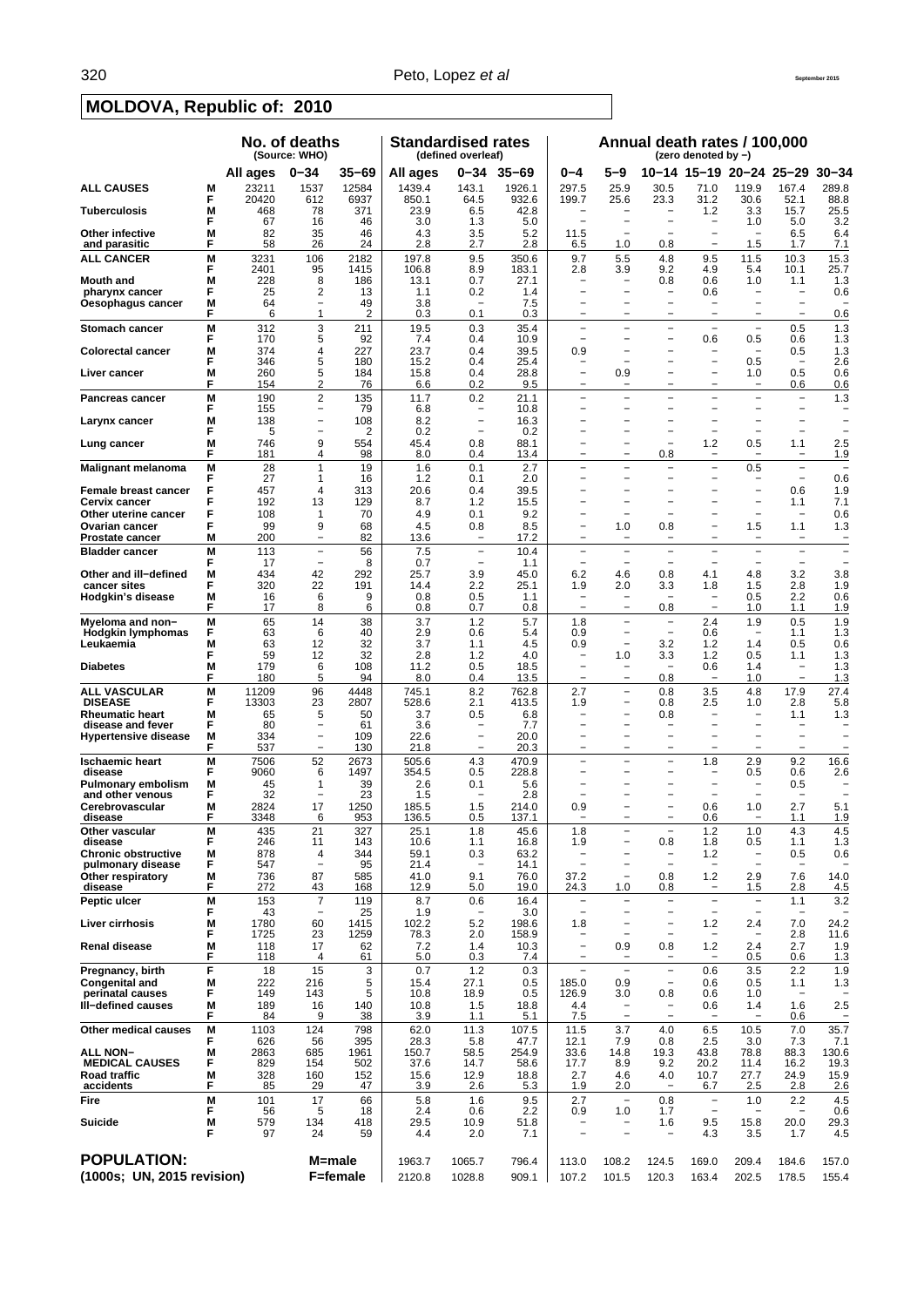### **2010: Republic of MOLDOVA**

### **(zero denoted by −) 9th ICD/10th ICD categories**

## **Annual death rates / 100,000**

| 35–39                            | $40 - 44$                                     | $45 - 49$                       | $50 - 54$                        | $55 - 59$                              | 60–64                                                | $65 - 69$                              | 70–74                                  | 75–79                           | 80+/NK                                 |        | אייש שטו וייט ושטו                               |                                                                           |
|----------------------------------|-----------------------------------------------|---------------------------------|----------------------------------|----------------------------------------|------------------------------------------------------|----------------------------------------|----------------------------------------|---------------------------------|----------------------------------------|--------|--------------------------------------------------|---------------------------------------------------------------------------|
| 477.7<br>139.6                   | 703.7<br>217.8                                | 1061.9<br>402.4                 | 1572.6<br>603.3                  | 2171.0<br>920.6                        | 3167.7<br>1699.5                                     | 4328.2<br>2544.9                       | 6354.0<br>3848.4                       | 8964.5<br>6386.3                | 13375.9<br>11794.1                     | M<br>F | <b>ALL CAUSES</b>                                | 001-999/A00-Y89                                                           |
| 40.3                             | 54.1                                          | 62.8                            | 51.6                             | 42.7                                   | 34.8                                                 | 13.0                                   | 24.5                                   | 19.7                            | 7.6                                    | Μ<br>F | <b>Tuberculosis</b>                              | 010-018, 137/                                                             |
| 0.7<br>11.7<br>2.1               | 4.6<br>8.9<br>3.0                             | 7.5<br>4.1<br>2.5               | 6.8<br>4.2<br>1.9                | 4.0<br>3.2<br>2.7                      | 9.0<br>4.2<br>4.5                                    | 2.6<br>$\overline{\phantom{0}}$<br>2.6 | 2.7<br>5.5                             | 1.9<br>3.3<br>1.9               | 3.5<br>$\overline{\phantom{0}}$<br>5.3 | M<br>F | Other infective<br>and parasitic                 | A15-A19, B90<br>Rest of 001-139,279.5& 6/<br>rest of A00-B99 excl A33,A34 |
| 30.8                             | 63.0                                          | 130.3                           | 264.3                            | 453.1                                  | 685.1                                                | 827.3                                  | 1041.2                                 | 974.2                           | 680.1                                  | M      | <b>ALL CANCER</b>                                | 140-208/C00-C97                                                           |
| 30.6                             | 51.8<br>6.5                                   | 95.5<br>11.7                    | 139.1<br>31.8                    | 199.7<br>44.3                          | 336.1<br>52.9                                        | 429.2<br>42.8                          | 512.9<br>40.0                          | 571.4<br>39.4                   | 374.3<br>15.3                          | F<br>Μ | <b>Mouth and</b>                                 | 140-149/C00-C14                                                           |
| 0.7<br>0.7                       | 0.8<br>0.8                                    | 2.5<br>2.8                      | 0.6<br>7.8                       | 2.0<br>10.5                            | 2.2<br>15.3                                          | 1.3<br>14.9                            | 6.8<br>22.2                            | 5.6<br>16.4                     | 3.5<br>$\overline{\phantom{a}}$        | F<br>Μ | pharynx cancer<br>Oesophagus cancer              | 150/C15                                                                   |
| 2.9                              | $\overline{\phantom{0}}$<br>10.5              | 0.6<br>7.6                      | $\overline{\phantom{0}}$<br>25.4 | $\overline{\phantom{0}}$<br>38.7       | 64.0                                                 | 1.3<br>98.5                            | 1.4<br>93.4                            | 3.8<br>121.4                    | $\overline{\phantom{a}}$<br>72.6       | F<br>M | Stomach cancer                                   | 151/C16                                                                   |
| 1.4<br>2.9                       | 5.3<br>1.6                                    | 9.4<br>8.3                      | 12.3<br>26.1                     | 12.1<br>47.6                           | 20.2<br>59.9                                         | 15.8<br>130.1                          | 50.6<br>144.6                          | 31.9<br>173.8                   | 33.7<br>95.5                           | F<br>M | <b>Colorectal cancer</b>                         | 153, 154/C18-C21                                                          |
| 0.7<br>0.7                       | 2.4                                           | 4.4<br>14.5                     | 16.0<br>26.1                     | 28.8<br>37.9                           | 42.6<br>58.5                                         | 85.3<br>61.4                           | 91.6<br>77.9                           | 104.9<br>68.9                   | 67.4<br>57.3                           | F<br>Μ | Liver cancer                                     | 155.0/C22 excl C221                                                       |
| 0.7                              | 3.8                                           | 5.0                             | 11.1                             | 10.1                                   | 12.3                                                 | 23.6                                   | 46.5                                   | 48.7                            | 28.4                                   | F      |                                                  |                                                                           |
| 3.7<br>0.7                       | 4.0<br>1.5                                    | 11.0<br>4.4                     | 15.6<br>6.8                      | 22.6<br>10.7                           | 55.7<br>21.3                                         | 35.3<br>30.2                           | 57.8<br>39.7                           | 45.9<br>45.0                    | 49.7<br>40.8                           | M<br>F | <b>Pancreas cancer</b>                           | 157/C25                                                                   |
| 0.7                              | 1.6                                           | 9.7                             | 12.0<br>0.6                      | 29.0<br>0.7                            | 27.9                                                 | 33.5                                   | 44.5<br>2.7                            | 23.0                            | 11.5<br>1.8                            | Μ<br>F | Larynx cancer                                    | 161/C32                                                                   |
| 5.9<br>1.4                       | 17.8<br>1.5                                   | 34.5<br>4.4                     | 60.1<br>8.0                      | 122.5<br>14.7                          | 192.2<br>28.0                                        | 184.1<br>35.4                          | 231.4<br>38.3                          | 157.4<br>60.0                   | 118.4<br>33.7                          | M<br>F | Lung cancer                                      | 162/C33, C34                                                              |
| 1.5<br>$\overline{\phantom{0}}$  | $\qquad \qquad -$<br>1.5                      | 1.4<br>0.6                      | 2.8<br>1.9                       | 4.0<br>2.7                             | 5.6<br>4.5                                           | 3.7<br>2.6                             | 8.9<br>4.1                             | 9.8<br>9.4                      | 3.8<br>3.5                             | M<br>F | <b>Malignant melanoma</b>                        | 172/C43                                                                   |
| 8.6                              | 9.1                                           | 22.5                            | 31.4                             | 48.2                                   | 79.5                                                 | 77.4                                   | 78.0                                   | 104.9                           | 47.9                                   | F      | Female breast cancer                             | 174/C50                                                                   |
| 7.1<br>0.7                       | 12.9<br>1.5                                   | 13.1<br>3.1                     | 10.5<br>7.4                      | 16.1<br>10.7                           | 22.4<br>20.2                                         | 26.2<br>21.0                           | 26.0<br>26.0                           | 37.5<br>18.7                    | 19.5<br>14.2                           | F<br>F | Cervix cancer<br>Other uterine cancer            | 180/C53<br>179, 182/C54, C55                                              |
| $\qquad \qquad -$<br>0.7         | 3.8<br>$\overline{a}$                         | 6.2                             | 8.6<br>4.2                       | 8.7<br>12.1                            | 12.3<br>25.1                                         | 19.7<br>78.1                           | 15.0<br>100.1                          | 11.2<br>137.8                   | 8.9<br>118.4                           | F<br>M | Ovarian cancer<br><b>Prostate cancer</b>         | 183/C56, C570-C574<br>185/C61                                             |
| $\overline{\phantom{0}}$         | 0.8                                           | 1.4                             | 3.5                              | 9.7                                    | 27.9                                                 | 29.8                                   | 44.5                                   | 75.4                            | 53.5                                   | M      | <b>Bladder cancer</b>                            | 188/C67                                                                   |
| $\overline{\phantom{0}}$<br>8.1  | 13.7                                          | 18.6                            | $\qquad \qquad -$<br>37.5        | 2.0<br>58.0                            | 3.4<br>87.7                                          | 2.6<br>91.1                            | 4.1<br>133.5                           | 5.6<br>88.6                     | 5.3<br>49.7                            | F<br>M | Other and ill-defined                            | Rest of 140-199/                                                          |
| 5.0<br>0.7                       | 6.1<br>0.8                                    | 13.7<br>2.1                     | 16.6<br>2.1                      | 25.5<br>$\overline{\phantom{0}}$       | 44.8<br>$\overline{\phantom{0}}$                     | 64.3<br>1.9                            | 57.4<br>2.2                            | 61.8<br>$\overline{a}$          | 56.8<br>$\overline{\phantom{0}}$       | F<br>Μ | cancer sites<br>Hodgkin's disease                | rest of C00-C80, C97<br>201/C81                                           |
| 1.5                              | $\overline{\phantom{0}}$                      | 1.2<br>4.1                      | 3.5                              | 0.7<br>10.5                            | 1.1<br>5.6                                           | 2.6<br>14.9                            | 2.7<br>13.3                            | $\overline{\phantom{0}}$<br>9.8 | 1.8                                    | F<br>M |                                                  |                                                                           |
| 2.1                              | 0.8                                           | 2.5                             | 3.7                              | 3.4                                    | 12.3                                                 | 13.1                                   | 12.3                                   | 13.1                            | 15.3<br>1.8                            | F      | Myeloma and non–<br>Hodgkin lymphomas            | 200, 202-203/<br>C82-C90, C96                                             |
| 0.7<br>1.4                       | 2.4<br>3.0                                    | 2.8<br>1.9                      | 5.7<br>3.7                       | 5.6<br>2.7                             | 7.0<br>9.0                                           | 7.4<br>6.6                             | 26.7<br>9.6                            | 6.6<br>9.4                      | 19.1<br>5.3                            | M<br>F | Leukaemia                                        | 204-208/C91-C95                                                           |
| 4.4<br>1.4                       | 4.8<br>1.5                                    | 4.8<br>1.2                      | 7.1<br>8.6                       | 19.4<br>11.4                           | 39.0<br>26.9                                         | 50.2<br>43.3                           | 73.4<br>52.0                           | 75.4<br>37.5                    | 34.4<br>40.8                           | M<br>F | <b>Diabetes</b>                                  | 250/E10-E14                                                               |
| 80.6<br>21.4                     | 141.4<br>40.4                                 | 255.8<br>96.1                   | 453.1<br>161.3                   | 745.7<br>333.6                         | 1418.9<br>778.6                                      | 2244.0<br>1463.4                       | 4049.1<br>2662.7                       | 6432.2<br>4988.8                | 11018.6<br>10401.5                     | M<br>F | <b>ALL VASCULAR</b><br><b>DISEASE</b>            | 390-459/100-199                                                           |
| 2.2                              | 2.4                                           | 4.1                             | 9.9                              | 8.1                                    | 15.3                                                 | 5.6                                    | 17.8                                   | 6.6                             |                                        | Μ      | <b>Rheumatic heart</b>                           | 390-398/I00-I09                                                           |
| 0.7<br>$\overline{\phantom{0}}$  | 0.8<br>3.2                                    | 5.0<br>2.8                      | 5.5<br>7.8                       | 10.7<br>22.6                           | 16.8<br>34.8                                         | 14.4<br>68.8                           | 12.3<br>171.3                          | 11.2<br>183.7                   | 7.1<br>351.5                           | F<br>Μ | disease and fever<br><b>Hypertensive disease</b> | 401-405/I10-I15                                                           |
| $\overline{\phantom{0}}$<br>44.7 | 0.8<br>84.8                                   | 1.9<br>136.5                    | 3.1<br>260.8                     | 15.4<br>413.6                          | 44.8<br>887.0                                        | 76.1<br>1468.8                         | 127.2<br>2687.6                        | 221.1<br>4556.0                 | 347.7<br>8344.2                        | F<br>M | <b>Ischaemic heart</b>                           | 410-414/I20-I25                                                           |
| 7.8<br>0.7                       | 19.0<br>4.0                                   | 38.0<br>4.8                     | 72.0<br>5.7                      | 152.8<br>3.2                           | 423.5<br>16.7                                        | 888.5<br>3.7                           | 1731.4<br>4.5                          | 3430.1<br>3.3                   | 7912.4<br>7.6                          | F<br>M | disease<br><b>Pulmonary embolism</b>             | 415.1, 451-453/                                                           |
| 0.7                              | 2.3                                           | 0.6                             | 3.1                              | 2.7                                    | 7.8                                                  | 2.6                                    | 4.1                                    | 3.8                             | 7.1                                    | F      | and other venous                                 | I26, I80-I82                                                              |
| 17.6<br>8.6                      | 27.5<br>12.2                                  | 63.4<br>36.2                    | 127.9<br>61.0                    | 238.6<br>126.6                         | 403.8<br>262.1                                       | 619.1<br>452.8                         | 1085.7<br>760.4                        | 1600.7<br>1264.5                | 2219.8<br>2054.4                       | M<br>F | Cerebrovascular<br>disease                       | 430-438/160-169                                                           |
| 15.4<br>3.6                      | 19.4<br>5.3                                   | 44.1<br>14.3                    | 41.0<br>16.6                     | 59.7<br>25.5                           | 61.3<br>23.5                                         | 78.1<br>28.9                           | 82.3<br>27.4                           | 82.0<br>58.1                    | 95.5<br>72.7                           | M<br>F | Other vascular<br>disease                        | Rest of 390-459/<br>rest of 100-199                                       |
| 3.7                              | 8.1                                           | 13.1                            | 33.2                             | 50.0                                   | 117.0                                                | 217.5                                  | 302.6                                  | 564.2                           | 848.2                                  | М      | <b>Chronic obstructive</b>                       | 490-496/                                                                  |
| 0.7<br>33.7                      | 0.8<br>46.0                                   | 5.0<br>57.9                     | 3.1<br>110.3                     | 11.4<br>103.2                          | 28.0<br>91.9                                         | 49.9<br>89.2                           | 98.5<br>69.0                           | 226.7<br>52.5                   | 459.5<br>65.0                          | F<br>Μ | pulmonary disease<br>Other respiratory           | J40-J47, J67<br>Rest of 460-519/                                          |
| 10.7<br>5.9                      | 7.6<br>9.7                                    | 21.8<br>12.4                    | 22.2<br>17.7                     | 20.1<br>21.8                           | 24.6<br>19.5                                         | 26.2<br>27.9                           | 35.6<br>35.6                           | 39.3<br>19.7                    | 24.8<br>19.1                           | F<br>M | disease<br>Peptic ulcer                          | rest of J00-J98<br>531-533/K25-K27                                        |
| 0.7<br>50.6                      | 0.8<br>89.7                                   | 2.5<br>168.9                    | 3.7<br>195.1                     | 3.4<br>265.2                           | 4.5<br>284.1                                         | 5.2<br>336.5                           | 12.3<br>331.5                          | 9.4<br>351.0                    | 7.1<br>187.2                           | F<br>M | Liver cirrhosis                                  | 571/K70, K74                                                              |
| 22.1                             | 44.2                                          | 92.3                            | 139.1                            | 186.3                                  | 300.2                                                | 328.1                                  | 281.7                                  | 269.8                           | 165.0                                  | F      |                                                  |                                                                           |
| 1.5<br>0.7                       | 1.6<br>3.0                                    | 4.8<br>5.6                      | 7.1<br>7.4                       | 10.5<br>9.4                            | 15.3<br>11.2                                         | 31.6<br>14.4                           | 31.1<br>13.7                           | 29.5<br>37.5                    | 61.1<br>40.8                           | Μ<br>F | Renal disease                                    | 580-590/N00-N19                                                           |
| 2.1<br>$\qquad \qquad -$         | $\qquad \qquad -$<br>$\overline{\phantom{a}}$ | $\overline{\phantom{a}}$<br>2.1 | $\qquad \qquad -$<br>1.4         | $\qquad \qquad -$<br>$\qquad \qquad -$ | $\overline{\phantom{0}}$<br>$\overline{\phantom{0}}$ | $\qquad \qquad -$<br>$\overline{ }$    | $\qquad \qquad -$<br>$\qquad \qquad -$ | $\overline{\phantom{0}}$<br>3.3 | $\qquad \qquad -$<br>$\qquad \qquad -$ | F<br>Μ | Pregnancy, birth<br><b>Congenital and</b>        | 630-676/A34,O00-O99<br>740-779/A33.                                       |
| 0.7<br>8.8                       | $\overline{\phantom{0}}$<br>15.3              | 13.8                            | 0.6<br>20.5                      | 1.3<br>24.2                            | 1.1<br>19.5                                          | $\overline{\phantom{0}}$<br>29.8       | 28.9                                   | 1.9<br>32.8                     | 38.2                                   | F<br>Μ | perinatal causes<br>III-defined causes           | P00-P96, Q00-Q99<br>780-799/R00-R99                                       |
| 1.4                              | 0.8                                           | 1.2                             | 3.7                              | 4.7                                    | 13.4                                                 | 10.5                                   | 15.0                                   | 18.7                            | 28.4                                   | F      |                                                  |                                                                           |
| 45.4<br>18.5                     | 68.7<br>22.1                                  | 95.8<br>27.4                    | 115.2<br>44.3                    | 133.0<br>62.3                          | 142.0<br>73.9                                        | 152.4<br>85.3                          | 160.2<br>79.3                          | 209.9<br>88.0                   | 171.9<br>124.2                         | M<br>F | Other medical causes                             | Rest of 001-799/<br>rest of A00-R99                                       |
| 160.5<br>25.6                    | 192.3<br>37.3                                 | 235.1<br>43.7                   | 291.9<br>61.6                    | 299.1<br>70.3                          | 296.6<br>87.4                                        | 308.6<br>84.0                          | 206.9<br>76.6                          | 196.8<br>93.7                   | 244.5<br>118.9                         | M<br>F | <b>ALL NON-</b><br><b>MEDICAL CAUSES</b>         | E800-E999/V01-Y89                                                         |
| 21.2<br>3.6                      | 17.8<br>6.1                                   | 9.7<br>5.0                      | 24.7<br>4.3                      | 25.0<br>5.4                            | 18.1<br>7.8                                          | 14.9<br>5.2                            | 13.3<br>2.7                            | 16.4<br>9.4                     | 19.1<br>3.5                            | Μ<br>F | Road traffic<br>accidents                        | E810-E819, E826-E829/<br>part of V01–V99, Y850                            |
| 2.2                              | 5.7                                           | 6.9                             | 12.0                             | 6.5                                    | 16.7                                                 | 16.7                                   | 11.1                                   | 16.4                            | 30.6                                   | M      | Fire                                             | E890-E899/X00-X09                                                         |
| 0.7<br>33.7                      | 39.6                                          | 0.6<br>61.4                     | 1.9<br>72.8                      | 4.7<br>57.2                            | 2.2<br>40.4                                          | 5.2<br>57.6                            | 12.3<br>26.7                           | 20.6<br>19.7                    | 23.1<br>34.4                           | F<br>M | Suicide                                          | E950-E959/X60-X84                                                         |
| 4.3                              | 9.1                                           | 5.0                             | 7.4                              | 2.0                                    | 10.1                                                 | 11.8                                   | 9.6                                    | 5.6                             | 7.1                                    | F      |                                                  |                                                                           |
| 136.5                            | 123.8                                         | 145.0                           | 141.5                            | 124.0                                  | 71.8                                                 | 53.8                                   | 44.9                                   | 30.5                            | 26.2                                   | M      | <b>POPULATION</b>                                |                                                                           |
| 140.4                            | 131.3                                         | 160.3                           | 162.4                            | 149.3                                  | 89.3                                                 | 76.2                                   | 73.1                                   | 53.4                            | 56.4                                   | F      | (1000s; UN, 2015 revision)                       |                                                                           |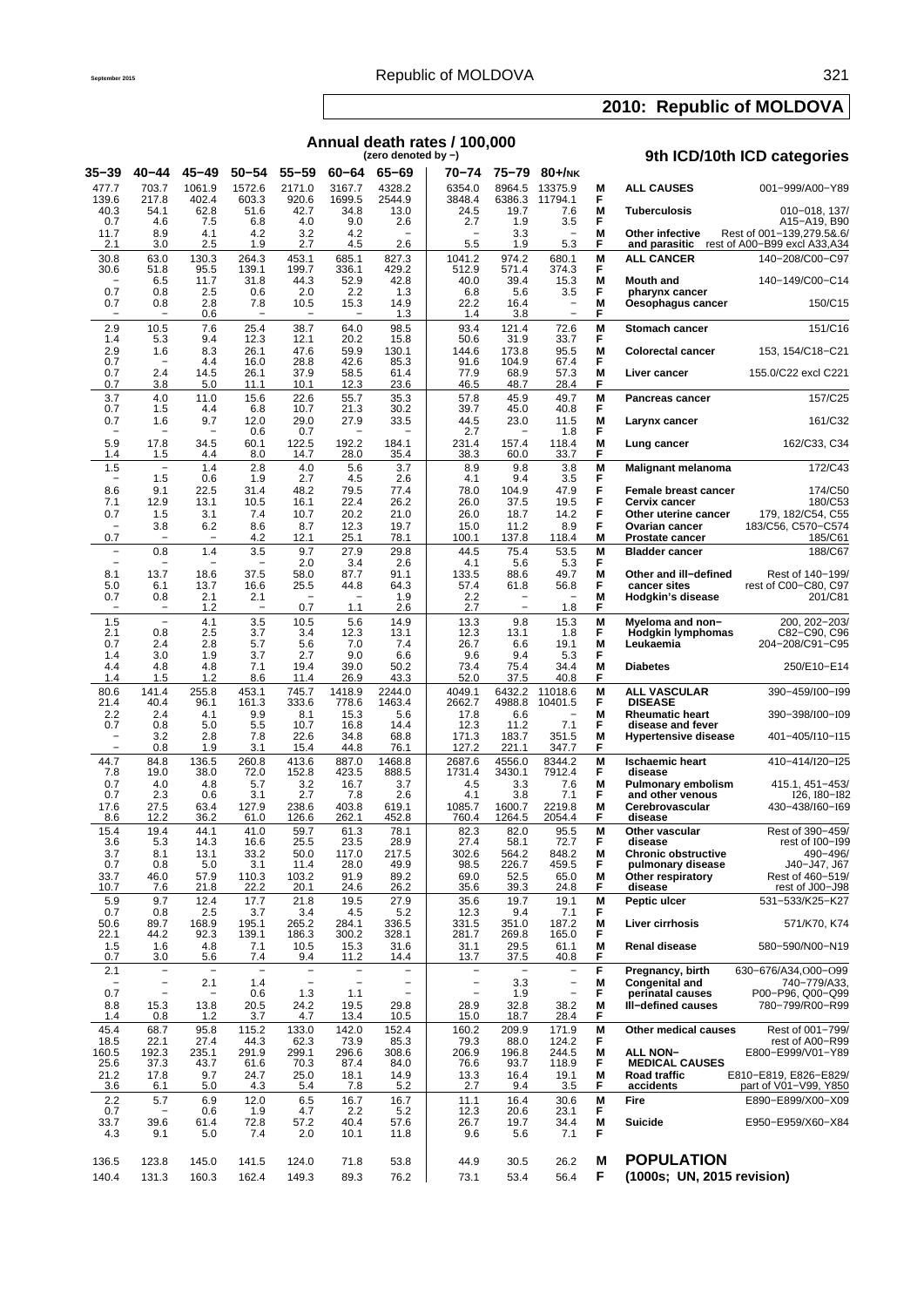## **MONTENEGRO: 2010‡**

| <sup>‡</sup> 2009 rates applied<br>to 2010 population |        |                                | No. of deaths<br>(Source: WHO)                       |                                            | <b>Standardised rates</b> | (defined overleaf)                                   |                                   |                                                      |                                                      | Annual death rates / 100,000                         | (zero denoted by -)              |                                                      |                                                      |                                                      |
|-------------------------------------------------------|--------|--------------------------------|------------------------------------------------------|--------------------------------------------|---------------------------|------------------------------------------------------|-----------------------------------|------------------------------------------------------|------------------------------------------------------|------------------------------------------------------|----------------------------------|------------------------------------------------------|------------------------------------------------------|------------------------------------------------------|
|                                                       |        | All ages                       | $0 - 34$                                             | $35 - 69$                                  | All ages                  |                                                      | $0 - 34$ 35-69                    | $0 - 4$                                              | 5–9                                                  |                                                      |                                  | 10-14 15-19 20-24 25-29 30-34                        |                                                      |                                                      |
| <b>ALL CAUSES</b>                                     | Μ<br>F | 2934<br>2699                   | 102<br>55                                            | 1182<br>664                                | 952.0<br>645.9            | 66.4<br>38.8                                         | 1105.1<br>565.8                   | 135.3<br>145.9                                       | 4.8<br>20.6                                          | 9.0<br>4.8                                           | 40.0<br>4.8                      | 59.9<br>24.4                                         | 91.7<br>30.1                                         | 123.8<br>40.7                                        |
| <b>Tuberculosis</b>                                   | М<br>F | 1                              | $\overline{\phantom{0}}$<br>$\overline{\phantom{0}}$ | $\overline{\phantom{0}}$                   | 0.2                       | $\overline{\phantom{0}}$                             |                                   |                                                      |                                                      |                                                      |                                  |                                                      |                                                      |                                                      |
| Other infective<br>and parasitic                      | м<br>F | 3<br>2                         | 1<br>1                                               | 1<br>1                                     | 0.9<br>0.7                | 0.6<br>0.7                                           | 0.7<br>0.7                        |                                                      | $\overline{\phantom{0}}$<br>$\overline{\phantom{0}}$ |                                                      | 4.4                              |                                                      |                                                      | 4.5                                                  |
| <b>ALL CANCER</b>                                     | M      | 489                            | $\overline{7}$                                       | 256                                        | 157.2                     | 4.4                                                  | 243.0                             |                                                      |                                                      | 4.5                                                  | 4.4                              | 4.6                                                  | 8.3                                                  | 9.2                                                  |
| <b>Mouth and</b>                                      | F<br>M | 357<br>3                       | 4                                                    | 194<br>3                                   | 94.9<br>0.9               | 2.5<br>$\overline{\phantom{0}}$                      | 155.8<br>2.3                      | $\overline{\phantom{0}}$                             | $\overline{\phantom{0}}$                             |                                                      |                                  |                                                      | 12.9                                                 | 4.5                                                  |
| pharynx cancer<br>Oesophagus cancer                   | F<br>М | 2<br>11                        | $\overline{\phantom{0}}$<br>$\overline{\phantom{0}}$ | 1<br>9                                     | 0.5<br>3.6                | $\overline{\phantom{0}}$<br>$\overline{\phantom{0}}$ | 0.7<br>8.7                        | $\overline{\phantom{0}}$<br>$\overline{\phantom{0}}$ | $\overline{\phantom{0}}$<br>$\overline{\phantom{0}}$ | -<br>$\overline{\phantom{0}}$                        | -                                |                                                      | -<br>$\overline{\phantom{0}}$                        | $\overline{\phantom{0}}$                             |
|                                                       | F      | 4                              | $\overline{a}$                                       | 2                                          | 1.0                       | $\overline{a}$                                       | 1.3                               |                                                      |                                                      |                                                      |                                  |                                                      |                                                      |                                                      |
| Stomach cancer                                        | M<br>F | 21<br>17                       |                                                      | 10<br>6                                    | 6.8<br>4.3                | $\overline{\phantom{0}}$<br>$\overline{a}$           | 10.0<br>4.0                       |                                                      |                                                      |                                                      |                                  |                                                      | $\overline{a}$                                       |                                                      |
| <b>Colorectal cancer</b>                              | M<br>F | 32<br>46                       | 1                                                    | 13<br>19                                   | 10.4<br>11.5              | 0.6<br>$\overline{\phantom{0}}$                      | 14.3<br>17.6                      |                                                      | $\overline{\phantom{0}}$                             |                                                      |                                  | $\overline{\phantom{0}}$                             | 4.2<br>$\overline{\phantom{0}}$                      |                                                      |
| Liver cancer                                          | м<br>F | 18<br>14                       | $\overline{\phantom{0}}$                             | 7<br>4                                     | 5.8<br>3.3                | $\overline{\phantom{0}}$<br>$\overline{a}$           | 6.6<br>2.6                        |                                                      | $\overline{\phantom{0}}$<br>$\overline{\phantom{0}}$ | $\overline{\phantom{0}}$<br>$\overline{a}$           |                                  |                                                      | $\overline{\phantom{0}}$<br>-                        | $\overline{\phantom{0}}$                             |
| <b>Pancreas cancer</b>                                | M<br>F | 27<br>25                       | $\mathbf{1}$                                         | 19<br>8                                    | 9.0<br>6.1                | 0.6                                                  | 18.6<br>6.9                       |                                                      |                                                      |                                                      | 4.4                              |                                                      |                                                      |                                                      |
| Larynx cancer                                         | M<br>F | 33<br>10                       | $\overline{\phantom{0}}$                             | 21<br>6                                    | 10.3<br>2.6               | $\overline{\phantom{0}}$                             | 18.7<br>4.8                       | $\overline{\phantom{0}}$                             | $\overline{\phantom{0}}$                             | -                                                    | -                                |                                                      | $\overline{a}$                                       |                                                      |
| Lung cancer                                           | M<br>F | 201<br>60                      | 3<br>1                                               | 116<br>45                                  | 64.6<br>17.0              | 1.9<br>0.6                                           | 108.9<br>35.0                     | $\overline{\phantom{0}}$                             | $\overline{\phantom{0}}$                             | $\overline{\phantom{0}}$                             | —                                | 4.6                                                  | 4.2<br>4.3                                           | 4.6                                                  |
| Malignant melanoma                                    | M      |                                | $\overline{\phantom{0}}$                             | $\overline{a}$                             |                           |                                                      |                                   |                                                      |                                                      |                                                      |                                  |                                                      |                                                      |                                                      |
| <b>Female breast cancer</b>                           | F      | 5<br>69                        | $\overline{\phantom{0}}$<br>$\overline{a}$           | 4<br>42                                    | 1.5<br>18.9               | $\overline{a}$<br>$\overline{\phantom{0}}$           | 3.3<br>31.7                       |                                                      | $\overline{ }$                                       |                                                      |                                  |                                                      | $\overline{a}$<br>$\overline{a}$                     |                                                      |
| Cervix cancer<br>Other uterine cancer                 | F<br>F | 11<br>11                       | $\overline{2}$                                       | 8<br>$\overline{7}$                        | 3.4<br>3.0                | 1.3<br>$\overline{\phantom{0}}$                      | 6.7<br>6.2                        | $\overline{\phantom{0}}$                             | -<br>$\overline{\phantom{0}}$                        | -                                                    | —                                | -                                                    | 4.3<br>—                                             | 4.5                                                  |
| <b>Ovarian cancer</b>                                 | F      | 19                             | $\overline{\phantom{0}}$                             | 12                                         | 5.1                       | $\overline{a}$                                       | 9.2                               | —                                                    | $\overline{\phantom{0}}$                             | —                                                    | -                                | —                                                    | $\overline{\phantom{0}}$                             | $\overline{\phantom{0}}$                             |
| <b>Prostate cancer</b><br><b>Bladder cancer</b>       | M<br>M | 45<br>10                       | $\overline{a}$                                       | 7<br>3                                     | 14.3<br>3.0               | $\overline{a}$                                       | 8.0<br>2.3                        |                                                      |                                                      |                                                      |                                  |                                                      |                                                      |                                                      |
| Other and ill-defined                                 | F<br>М | 5<br>66                        | 1                                                    | $\overline{\phantom{0}}$<br>35             | 1.1<br>20.9               | 0.7                                                  | 31.1                              |                                                      | $\overline{\phantom{0}}$                             |                                                      |                                  |                                                      | -<br>$\overline{a}$                                  | 4.6                                                  |
| cancer sites                                          | F<br>М | 62<br>3                        | 1                                                    | 34<br>2                                    | 16.6<br>1.0               | 0.7<br>$\overline{a}$                                | 28.2                              | $\overline{\phantom{0}}$                             | $\overline{\phantom{0}}$                             | $\overline{\phantom{0}}$                             | -                                | -                                                    | $\overline{a}$                                       | 4.5                                                  |
| Hodgkin's disease                                     | F      |                                |                                                      | $\overline{\phantom{0}}$                   |                           |                                                      | 1.7                               | $\overline{\phantom{0}}$<br>$\overline{\phantom{0}}$ | $\overline{ }$<br>$\overline{a}$                     | $\overline{a}$                                       |                                  |                                                      | $\overline{a}$<br>$\overline{a}$                     |                                                      |
| Myeloma and non-<br>Hodgkin lymphomas                 | M<br>F | 12<br>6                        | 1                                                    | 9<br>2                                     | 4.1<br>1.5                | 0.6                                                  | 9.3<br>2.0                        |                                                      | $\overline{\phantom{0}}$                             |                                                      | 4.4                              |                                                      |                                                      |                                                      |
| Leukaemia                                             | М<br>F | 8<br>3                         | 1                                                    | $\overline{2}$<br>2                        | 2.6<br>1.0                | 0.6                                                  | 1.7<br>1.6                        | $\overline{\phantom{0}}$                             | $\overline{\phantom{0}}$                             |                                                      |                                  |                                                      | 4.3                                                  |                                                      |
| <b>Diabetes</b>                                       | M<br>F | 31<br>46                       | $\overline{a}$<br>$\overline{a}$                     | 15<br>10                                   | 9.8<br>10.7               | $\overline{\phantom{0}}$<br>$\overline{a}$           | 15.0<br>8.8                       |                                                      |                                                      |                                                      |                                  |                                                      |                                                      |                                                      |
| <b>ALL VASCULAR</b>                                   | M<br>F | 1495<br>1618                   | 18                                                   | 515                                        | 487.8<br>372.1            | 11.6                                                 | 501.3                             | 14.5                                                 | $\overline{a}$                                       |                                                      | 13.3                             | 13.8                                                 | 16.7                                                 | 22.9<br>18.1                                         |
| <b>DISEASE</b><br><b>Rheumatic heart</b>              | М      | 3                              | 9                                                    | 287<br>2                                   | 0.9                       | 5.9                                                  | 255.7<br>1.4                      |                                                      | 5.2<br>$\overline{ }$                                |                                                      |                                  | 4.9                                                  | 12.9                                                 |                                                      |
| disease and fever<br><b>Hypertensive disease</b>      | F<br>М | 1                              | $\overline{\phantom{0}}$                             | 1                                          | 0.3                       | $\overline{\phantom{0}}$                             | 0.7                               | —                                                    | $\overline{\phantom{0}}$<br>$\overline{ }$           |                                                      |                                  |                                                      | -<br>$\overline{ }$                                  |                                                      |
| <b>Ischaemic heart</b>                                | F<br>M | 249                            | $\overline{a}$<br>$\overline{a}$                     | 114                                        | 80.3                      | $\overline{a}$<br>$\overline{a}$                     | 107.2                             |                                                      | $\overline{a}$                                       |                                                      |                                  |                                                      | $\overline{\phantom{0}}$                             |                                                      |
| disease                                               | F<br>М | 153<br>7                       | 1                                                    | 41<br>6                                    | 36.4<br>2.4               | 0.7                                                  | 34.6<br>5.5                       |                                                      | -                                                    |                                                      |                                  |                                                      | $\overline{a}$                                       | 4.5                                                  |
| Pulmonary embolism<br>and other venous                | F      | 9                              | $\overline{\phantom{0}}$                             | 5                                          | 2.5                       |                                                      | 4.7                               |                                                      | $\overline{\phantom{0}}$                             |                                                      | $\overline{\phantom{0}}$         |                                                      |                                                      |                                                      |
| Cerebrovascular<br>disease                            | М<br>F | 200<br>300                     | 2                                                    | 55<br>55                                   | 65.2<br>69.2              | 1.3<br>0.7                                           | 57.3<br>51.8                      |                                                      |                                                      |                                                      | 4.4                              |                                                      | -                                                    | 4.6<br>4.5                                           |
| Other vascular<br>disease                             | M<br>F | 1035<br>1161                   | 18<br>8                                              | 334<br>188                                 | 338.5<br>265.4            | 11.6<br>5.2                                          | 326.1<br>166.0                    | 14.5<br>$\overline{ }$                               | 5.2                                                  | -                                                    | 13.3<br>-                        | 13.8<br>4.9                                          | 16.7<br>12.9                                         | 22.9<br>13.6                                         |
| <b>Chronic obstructive</b><br>pulmonary disease       | M<br>F | 1<br>$\overline{\phantom{0}}$  | -<br>$\overline{\phantom{0}}$                        | $\overline{\phantom{0}}$<br>$\overline{a}$ | 0.3                       | $\overline{\phantom{0}}$<br>$\overline{\phantom{0}}$ | $\overline{a}$                    | $\overline{\phantom{0}}$<br>$\overline{\phantom{0}}$ | -<br>$\overline{a}$                                  | -<br>$\overline{\phantom{0}}$                        | -<br>-                           | $\overline{\phantom{0}}$                             | $\overline{ }$<br>$\overline{\phantom{0}}$           |                                                      |
| Other respiratory<br>disease                          | M<br>F | 161<br>107                     | 5<br>2                                               | 50<br>22                                   | 51.2<br>25.1              | 3.2<br>1.4                                           | 46.6<br>19.9                      | 9.7<br>5.2                                           | -<br>$\overline{a}$                                  | $\overline{\phantom{0}}$<br>$\overline{a}$           | -<br>$\overline{a}$              | $\overline{\phantom{0}}$<br>4.9                      | 8.3<br>$\overline{\phantom{0}}$                      | 4.6                                                  |
| Peptic ulcer                                          | M      | 10                             | $\overline{a}$                                       | 4                                          | 3.2                       | $\qquad \qquad -$                                    | 4.2                               | $\overline{\phantom{0}}$                             | $\overline{\phantom{0}}$                             | $\overline{\phantom{0}}$                             | $\overline{\phantom{0}}$         | $\overline{\phantom{0}}$                             | $\overline{\phantom{0}}$                             | $\overline{\phantom{0}}$                             |
| Liver cirrhosis                                       | F<br>M | 11<br>1                        | $\overline{\phantom{0}}$<br>-                        | 3<br>1                                     | 2.7<br>0.3                | $\qquad \qquad -$<br>$\overline{\phantom{0}}$        | 2.5<br>0.7                        | $\overline{ }$<br>$\overline{a}$                     | -<br>-                                               | —<br>-                                               | -<br>-                           | $\qquad \qquad -$<br>$\overline{\phantom{0}}$        | $\overline{\phantom{0}}$<br>$\overline{a}$           | $\qquad \qquad -$<br>$\qquad \qquad -$               |
| <b>Renal disease</b>                                  | F<br>M | $\overline{\phantom{0}}$<br>45 | $\overline{\phantom{0}}$<br>$\overline{\phantom{0}}$ | 20                                         | 14.4                      | $\overline{\phantom{0}}$<br>$\overline{\phantom{a}}$ | 18.3                              | $\overline{\phantom{0}}$<br>$\overline{\phantom{0}}$ | $\overline{a}$<br>-                                  | $\overline{\phantom{0}}$<br>$\overline{\phantom{0}}$ | -<br>-                           | $\overline{a}$<br>$\overline{\phantom{0}}$           | $\overline{\phantom{0}}$<br>$\overline{\phantom{0}}$ | $\overline{a}$<br>$\overline{a}$                     |
| Pregnancy, birth                                      | F<br>F | 35<br>$\overline{\phantom{0}}$ | $\overline{\phantom{0}}$                             | 9<br>$\overline{\phantom{0}}$              | 8.2                       | $\overline{a}$<br>$\overline{\phantom{0}}$           | 8.6<br>$\overline{\phantom{0}}$   |                                                      | $\overline{a}$<br>$\overline{a}$                     |                                                      | $\overline{a}$<br>$\overline{ }$ |                                                      | $\overline{a}$                                       | $\overline{\phantom{a}}$                             |
| <b>Congenital and</b>                                 | M      | 20                             | 20                                                   | -                                          | 7.7                       | 13.8                                                 | $\overline{ }$                    | 96.6                                                 | -                                                    | —                                                    | —                                | $\overline{\phantom{0}}$                             | $\overline{ }$                                       | $\overline{\phantom{0}}$                             |
| perinatal causes<br>III-defined causes                | F<br>M | 23<br>427                      | 23<br>26                                             | $\overline{\phantom{0}}$<br>176            | 9.6<br>137.9              | 17.1<br>16.5                                         | $\overline{\phantom{0}}$<br>157.7 | 119.9<br>14.5                                        | -<br>$\overline{\phantom{0}}$                        | $\overline{\phantom{0}}$<br>-                        | $\overline{\phantom{0}}$<br>4.4  | $\overline{\phantom{0}}$<br>4.6                      | -<br>41.7                                            | 50.5                                                 |
| Other medical causes                                  | F<br>Μ | 374<br>105                     | 4<br>5                                               | 87<br>53                                   | 88.2<br>34.0              | 2.7<br>3.4                                           | 74.8<br>46.6                      | $\overline{\phantom{0}}$<br>9.7                      | 5.2<br>-                                             | $\overline{\phantom{0}}$<br>$\overline{ }$           | $\overline{\phantom{0}}$<br>-    | 4.9<br>4.6                                           | 4.3<br>$\qquad \qquad -$                             | 4.5<br>9.2                                           |
| <b>ALL NON-</b>                                       | F<br>M | 73<br>152                      | 1<br>22                                              | 23<br>95                                   | 17.9<br>49.4              | 0.7<br>14.1                                          | 18.8<br>74.2                      | 5.2<br>$\overline{\phantom{0}}$                      | $\overline{\phantom{0}}$<br>$\overline{\phantom{0}}$ | $\overline{a}$<br>4.5                                | $\overline{a}$<br>13.3           | 36.9                                                 | $\overline{a}$<br>16.7                               | 27.5                                                 |
| <b>MEDICAL CAUSES</b>                                 | F      | 56                             | 8                                                    | 31                                         | 15.9                      | 5.4                                                  | 22.8                              | $\overline{\phantom{0}}$                             | 5.2                                                  | 4.8                                                  |                                  | 14.6                                                 | 4.3                                                  | 9.0                                                  |
| Road traffic<br>accidents                             | M<br>F | 45<br>21                       | 15<br>5                                              | 22<br>11                                   | 14.4<br>6.1               | 9.6<br>3.4                                           | 16.8<br>8.2                       | -<br>$\overline{\phantom{0}}$                        | $\overline{\phantom{0}}$<br>$\overline{\phantom{0}}$ | 4.5<br>4.8                                           | 13.3<br>$\overline{\phantom{0}}$ | 27.7<br>14.6                                         | 12.5<br>4.3                                          | 9.2<br>$\overline{\phantom{0}}$                      |
| Fire                                                  | M<br>F | $\mathbf{1}$<br>3              | $\qquad \qquad -$<br>2                               | 1<br>1                                     | 0.3<br>1.0                | $\overline{\phantom{a}}$<br>1.4                      | 0.7<br>0.7                        | -<br>$\overline{\phantom{0}}$                        | $\overline{a}$<br>5.2                                | $\overline{\phantom{0}}$<br>4.8                      | —<br>$\overline{\phantom{0}}$    | $\overline{\phantom{0}}$<br>$\overline{\phantom{0}}$ | $\qquad \qquad -$<br>$\overline{\phantom{0}}$        | $\overline{\phantom{0}}$<br>$\overline{\phantom{0}}$ |
| <b>Suicide</b>                                        | M<br>F | 74<br>24                       | 3<br>1                                               | 49<br>14                                   | 24.4<br>6.6               | 1.9<br>0.7                                           | 39.5<br>10.2                      | $\overline{\phantom{0}}$<br>$\overline{\phantom{0}}$ | $\overline{\phantom{0}}$<br>$\overline{\phantom{0}}$ | $\overline{\phantom{0}}$<br>$\overline{\phantom{0}}$ | -                                | 9.2                                                  | 4.2                                                  | $\overline{\phantom{0}}$<br>4.5                      |
|                                                       |        |                                |                                                      |                                            |                           |                                                      |                                   |                                                      |                                                      |                                                      |                                  |                                                      |                                                      |                                                      |
| <b>POPULATION:</b><br>(1000s; UN, 2015 revision)      |        |                                |                                                      | M=male<br>F=female                         | 306.8<br>315.1            | 153.7<br>146.2                                       | 129.3<br>135.9                    | 20.7<br>19.2                                         | 20.9<br>19.4                                         | 22.1<br>20.7                                         | 22.5<br>21.0                     | 21.7<br>20.5                                         | 24.0<br>23.3                                         | 21.8<br>22.1                                         |
|                                                       |        |                                |                                                      |                                            |                           |                                                      |                                   |                                                      |                                                      |                                                      |                                  |                                                      |                                                      |                                                      |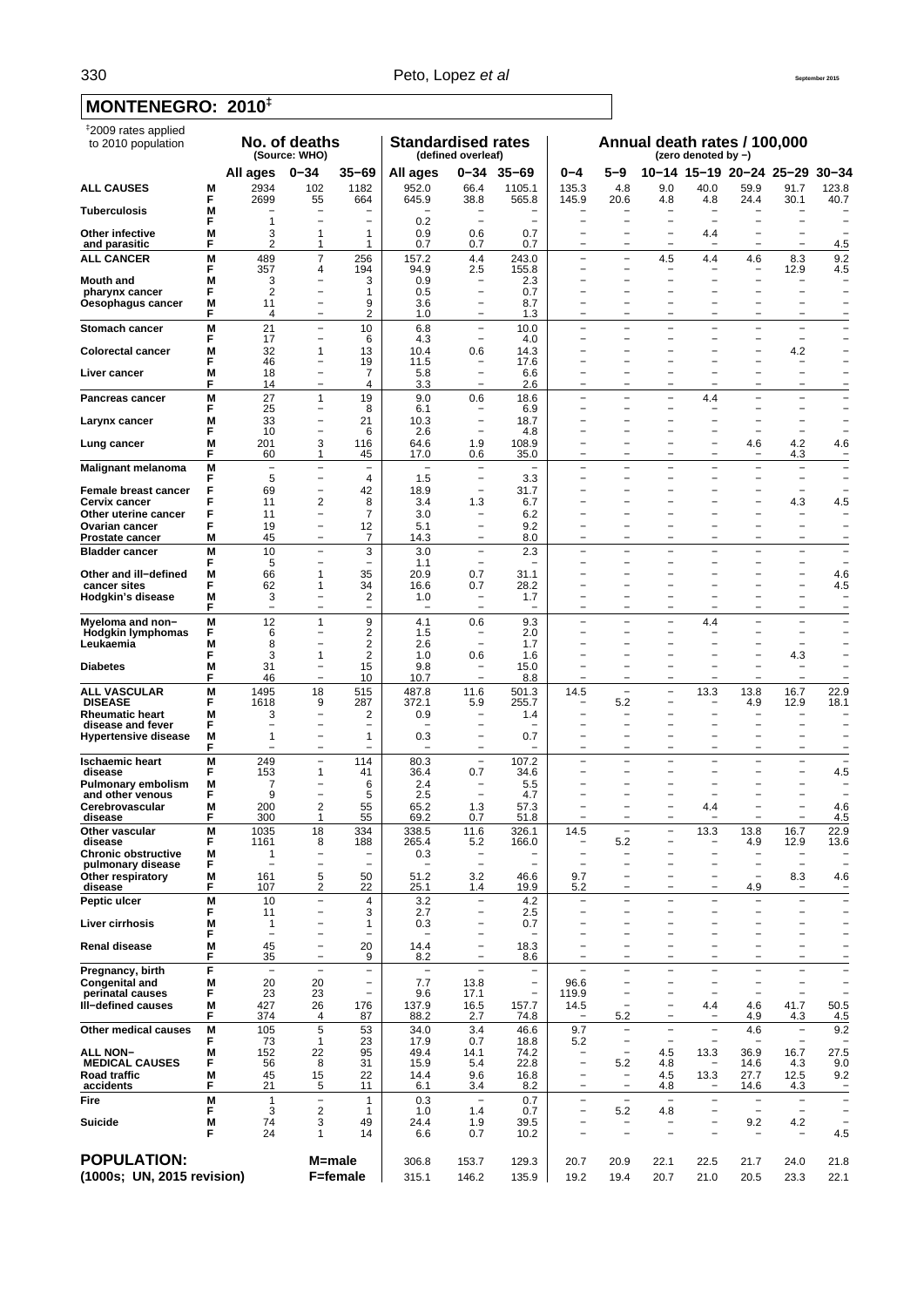#### MONTENEGRO 331

**Annual death rates / 100,000**

**September 2015** 

#### **2010‡ : MONTENEGRO**

‡ 2009 rates applied to 2010 population

| 9th ICD/10th ICD categories                |                                                                 |             |                                                    |                                                      | Annual death rates / 100,000                         | (zero denoted by -)                                                              |                                                      |                                  |                                                             |                                                                        |                                                                                  |                                                      |
|--------------------------------------------|-----------------------------------------------------------------|-------------|----------------------------------------------------|------------------------------------------------------|------------------------------------------------------|----------------------------------------------------------------------------------|------------------------------------------------------|----------------------------------|-------------------------------------------------------------|------------------------------------------------------------------------|----------------------------------------------------------------------------------|------------------------------------------------------|
|                                            |                                                                 |             | $80+$ /NK                                          | 75–79                                                | 70–74                                                | $65 - 69$                                                                        | 60-64                                                | $55 - 59$                        | $50 - 54$                                                   | 45-49                                                                  | 40–44                                                                            | 35–39                                                |
| 001-999/A00-Y89                            | <b>ALL CAUSES</b>                                               | Μ<br>F      | 12857.1<br>11553.4                                 | 6431.7<br>5290.6                                     | 4269.2<br>2784.5                                     | 2792.7<br>1619.2                                                                 | 2047.5<br>917.7                                      | 1249.2<br>531.2                  | 805.5<br>461.3                                              | 446.6<br>261.6                                                         | 230.5<br>113.8                                                                   | 163.9<br>56.0                                        |
| $010 - 018, 137/$                          | <b>Tuberculosis</b>                                             | M           |                                                    |                                                      |                                                      |                                                                                  |                                                      |                                  |                                                             |                                                                        |                                                                                  |                                                      |
| A15-A19, B90<br>Rest of 001-139,279.5&.6/  | Other infective                                                 | F<br>М<br>F | 10.8<br>$\overline{\phantom{0}}$<br>$\overline{a}$ | $\overline{\phantom{0}}$<br>$\overline{\phantom{0}}$ | $\overline{\phantom{0}}$<br>9.1                      | $\overline{\phantom{0}}$<br>$\overline{\phantom{0}}$<br>$\overline{\phantom{0}}$ | $\overline{\phantom{0}}$<br>$\overline{\phantom{0}}$ | $\overline{a}$<br>4.6            | $\overline{\phantom{0}}$<br>$\overline{\phantom{0}}$<br>4.8 | $\overline{\phantom{0}}$<br>$\overline{\phantom{0}}$<br>$\overline{a}$ | $\overline{\phantom{0}}$<br>$\overline{\phantom{0}}$<br>$\overline{\phantom{0}}$ | $\overline{\phantom{0}}$                             |
| 140-208/C00-C97                            | and parasitic rest of A00-B99 excl A33,A34<br><b>ALL CANCER</b> | M           | 1175.4                                             | 1042.2                                               | 772.1                                                | 597.0                                                                            | 538.4                                                | 283.3                            | 170.6                                                       | 86.6                                                                   | 20.0                                                                             | 4.8                                                  |
| 140-149/C00-C14                            | <b>Mouth and</b>                                                | F<br>M      | 451.8<br>$\overline{\phantom{0}}$                  | 511.7                                                | 479.6<br>$\overline{\phantom{0}}$                    | 303.6<br>$\overline{\phantom{0}}$                                                | 271.0<br>7.1                                         | 175.6<br>4.6                     | 173.0<br>$\overline{\phantom{0}}$                           | 103.7<br>4.6                                                           | 49.5<br>$\overline{a}$                                                           | 14.0                                                 |
|                                            | pharynx cancer                                                  | F           | $\overline{\phantom{0}}$                           | 10.2                                                 | $\overline{a}$                                       | $\overline{\phantom{0}}$                                                         |                                                      |                                  |                                                             | $\overline{\phantom{0}}$                                               | $\overline{\phantom{0}}$                                                         | 4.7                                                  |
| 150/C15                                    | Oesophagus cancer                                               | M<br>F      | $\overline{\phantom{0}}$<br>$\overline{a}$         | 10.2                                                 | 18.2<br>7.2                                          | 30.4                                                                             | 7.1                                                  | 13.9<br>9.0                      | 4.7                                                         | 4.6                                                                    | $\overline{\phantom{0}}$<br>$\overline{\phantom{0}}$                             | $\overline{\phantom{0}}$                             |
| 151/C16                                    | Stomach cancer                                                  | M<br>F      | 54.2<br>43.0                                       | 68.6<br>30.7                                         | 27.2<br>28.6                                         | 30.4<br>$\overline{\phantom{0}}$                                                 | 21.2<br>$\overline{\phantom{0}}$                     | 9.3<br>4.5                       | 4.7<br>9.6                                                  | 4.6<br>4.5                                                             | $\overline{a}$<br>5.0                                                            | 4.7                                                  |
| 153, 154/C18-C21                           | <b>Colorectal cancer</b>                                        | M<br>F      | 108.5<br>75.3                                      | 68.6<br>71.6                                         | 63.6<br>93.1                                         | 60.7<br>70.1                                                                     | 21.2<br>30.8                                         | 13.9<br>13.5                     | $\overline{\phantom{0}}$<br>$\overline{\phantom{0}}$        | 4.6<br>9.0                                                             | $\overline{a}$<br>$\overline{\phantom{0}}$                                       |                                                      |
| 155.0, 155.1/C22                           | Liver cancer                                                    | M<br>F      | 72.3<br>53.8                                       | 82.3<br>10.2                                         | 9.1<br>28.6                                          | 20.2                                                                             | 7.1                                                  | 9.3<br>13.5                      | 9.5<br>$\overline{\phantom{0}}$                             | 4.5                                                                    | $\overline{a}$                                                                   | -<br>$\overline{\phantom{0}}$                        |
| 157/C25                                    | <b>Pancreas cancer</b>                                          | M           | 54.2                                               | 27.4                                                 | 18.2                                                 | 40.5                                                                             | 56.7                                                 | 23.2                             | 9.5                                                         | $\qquad \qquad -$                                                      | $\overline{a}$                                                                   | $\overline{\phantom{0}}$                             |
| 161/C32                                    | Larynx cancer                                                   | F<br>M      | 43.0<br>18.1                                       | 30.7<br>68.6                                         | 71.6<br>54.5                                         | 23.4<br>30.4                                                                     | 6.2<br>49.6                                          | 9.0<br>32.5                      | 4.8<br>9.5                                                  | $\overline{\phantom{0}}$<br>9.1                                        | 5.0<br>$\overline{a}$                                                            | $\overline{\phantom{0}}$                             |
| 162/C33, C34                               | Lung cancer                                                     | F<br>M      | 21.5<br>343.6                                      | 10.2<br>356.6                                        | 7.2<br>336.1                                         | 7.8<br>283.3                                                                     | 12.3<br>198.4                                        | 9.0<br>130.0                     | 4.8<br>90.0                                                 | $\overline{\phantom{0}}$<br>45.6                                       | $\overline{a}$<br>15.0                                                           | $\overline{\phantom{0}}$                             |
|                                            |                                                                 | F<br>M      | 43.0<br>$\overline{\phantom{0}}$                   | 61.4<br>$\overline{a}$                               | 28.6                                                 | 38.9<br>$\overline{a}$                                                           | 86.2                                                 | 49.5<br>$\overline{\phantom{0}}$ | 33.6<br>$\overline{\phantom{a}}$                            | 27.1                                                                   | 9.9<br>$\overline{\phantom{0}}$                                                  | $\overline{\phantom{0}}$<br>$\overline{a}$           |
| 172/C43                                    | <b>Malignant melanoma</b>                                       | F           |                                                    | $\overline{a}$                                       | 7.2                                                  | 7.8                                                                              | 6.2                                                  | $\qquad \qquad -$                | 4.8                                                         | 4.5                                                                    | $\overline{a}$                                                                   |                                                      |
| 174/C50<br>180/C53                         | Female breast cancer<br>Cervix cancer                           | F<br>F      | 43.0                                               | 61.4                                                 | 121.7<br>7.2                                         | 23.4<br>23.4                                                                     | 67.8                                                 | 31.5<br>4.5                      | 52.9<br>14.4                                                | 27.1<br>4.5                                                            | 14.8                                                                             | 4.7                                                  |
| 179, 182/C54, C55                          | Other uterine cancer                                            | F           | 10.8                                               | 30.7                                                 | $\overline{\phantom{0}}$                             | 15.6                                                                             | 18.5                                                 | 4.5                              |                                                             | $\overline{a}$                                                         | 5.0                                                                              |                                                      |
| 183.0/C56<br>185/C61                       | <b>Ovarian cancer</b><br><b>Prostate cancer</b>                 | F<br>M      | 271.2                                              | 10.2<br>178.3                                        | 43.0<br>90.8                                         | 15.6<br>30.4                                                                     | 12.3<br>21.2                                         | 18.0<br>4.6                      | 9.6<br>$\overline{\phantom{0}}$                             | 4.5<br>$\overline{\phantom{0}}$                                        | $\qquad \qquad -$<br>$\overline{\phantom{a}}$                                    | 4.7                                                  |
| 188/C67                                    | <b>Bladder cancer</b>                                           | M           | 18.1                                               | 41.1                                                 | 27.2                                                 | $\overline{\phantom{0}}$                                                         | 7.1                                                  | 4.6                              | $\overline{\phantom{0}}$                                    | 4.6                                                                    | $\overline{\phantom{0}}$                                                         |                                                      |
| Rest of 140-199/                           | Other and ill-defined                                           | F<br>M      | 21.5<br>108.5                                      | 10.2<br>164.6                                        | 14.3<br>109.0                                        | $\overline{\phantom{0}}$<br>50.6                                                 | 77.9                                                 | 27.9                             | 37.9                                                        | 13.7                                                                   | $\overline{\phantom{0}}$<br>5.0                                                  | 4.8                                                  |
| rest of C00-C80, C97                       | cancer sites                                                    | F           | 96.8                                               | 153.5                                                | 21.5                                                 | 77.8                                                                             | 30.8                                                 | 18.0                             | 33.6                                                        | 27.1                                                                   | 9.9                                                                              |                                                      |
| 201/C81                                    | Hodgkin's disease                                               | M<br>F      | -<br>$\overline{a}$                                | -                                                    | 9.1                                                  | $\qquad \qquad -$<br>$\overline{a}$                                              | 7.1                                                  | $\qquad \qquad -$                | 4.7                                                         | $\overline{\phantom{0}}$<br>$\overline{a}$                             | $\overline{\phantom{0}}$<br>$\overline{a}$                                       | —                                                    |
| 200, 202-203/                              | Myeloma and non-                                                | M           | $\overline{a}$                                     |                                                      | 18.2                                                 | 20.2                                                                             | 35.4                                                 | $\overline{a}$                   | 4.7                                                         | 4.6                                                                    | $\overline{a}$                                                                   |                                                      |
| C82-C90, C96<br>204-208/C91-C95            | Hodgkin lymphomas<br>Leukaemia                                  | F<br>M      | 21.5<br>72.3                                       | 10.2<br>27.4                                         | 7.2<br>$\overline{\phantom{0}}$                      | 7.8<br>$\overline{\phantom{0}}$                                                  | 6.2<br>7.1                                           | 4.6                              | $\overline{ }$<br>$\overline{\phantom{0}}$                  | $\overline{\phantom{0}}$                                               | $\qquad \qquad -$                                                                |                                                      |
| 250/E10-E14                                | <b>Diabetes</b>                                                 | F<br>M      | $\overline{\phantom{0}}$<br>54.2                   | 54.9                                                 | 81.8                                                 | $\overline{\phantom{0}}$<br>60.7                                                 | 6.2<br>7.1                                           | 23.2                             | $\overline{\phantom{a}}$<br>9.5                             | $\overline{\phantom{0}}$<br>4.6                                        | 5.0<br>$\overline{a}$                                                            | -<br>$\overline{\phantom{0}}$                        |
|                                            |                                                                 | F           | 204.4                                              | 102.3                                                | 50.1                                                 | 31.1                                                                             | 12.3                                                 | 9.0                              | 4.8                                                         | 4.5                                                                    | $\overline{a}$                                                                   |                                                      |
| 390-459/100-199                            | <b>ALL VASCULAR</b><br><b>DISEASE</b>                           | M<br>F      | 8300.2<br>8283.1                                   | 3634.1<br>3366.8                                     | 2161.9<br>1596.3                                     | 1436.8<br>879.6                                                                  | 956.4<br>425.0                                       | 501.5<br>202.6                   | 317.5<br>148.9                                              | 168.6<br>90.2                                                          | 80.2<br>24.7                                                                     | 48.2<br>18.7                                         |
| 390-398/100-109                            | <b>Rheumatic heart</b><br>disease and fever                     | M<br>F      | $\overline{\phantom{0}}$                           | -                                                    | 9.1<br>$\overline{\phantom{0}}$                      | $\overline{\phantom{0}}$                                                         | $\overline{\phantom{0}}$                             | $\overline{a}$                   | 4.7                                                         | $\overline{ }$<br>$\overline{\phantom{0}}$                             | 5.0                                                                              | $\overline{\phantom{0}}$                             |
| 401-405/I10-I15                            | <b>Hypertensive disease</b>                                     | M<br>F      | $\overline{\phantom{0}}$                           | $\overline{a}$                                       | $\overline{\phantom{0}}$<br>$\overline{\phantom{a}}$ | $\overline{\phantom{0}}$<br>$\overline{a}$                                       | $\overline{\phantom{0}}$                             | 4.6                              | $\overline{\phantom{0}}$<br>$\overline{\phantom{0}}$        | $\overline{\phantom{0}}$<br>$\overline{a}$                             | $\overline{\phantom{0}}$<br>$\overline{\phantom{a}}$                             | $\overline{\phantom{0}}$<br>$\overline{\phantom{0}}$ |
| 410-414/I20-I25                            | <b>Ischaemic heart</b>                                          | M           | 922.2                                              | 480.0                                                | 445.1                                                | 293.4                                                                            | 177.1                                                | 125.4                            | 85.3                                                        | 54.7                                                                   | 10.0                                                                             | 4.8                                                  |
| 415.1.451-453/                             | disease<br>Pulmonary embolism                                   | F<br>M      | 602.4                                              | 266.1<br>13.7                                        | 207.6                                                | 85.6<br>10.1                                                                     | 73.9<br>14.2                                         | 40.5<br>4.6                      | 28.8<br>4.7                                                 | 9.0                                                                    | 5.0                                                                              | 4.7                                                  |
| I26, I80-I82                               | and other venous                                                | F           | 21.5                                               |                                                      | 14.3                                                 | 23.4                                                                             |                                                      |                                  | 4.8                                                         | 4.5                                                                    |                                                                                  |                                                      |
| 430-438/160-169                            | Cerebrovascular<br>disease                                      | М<br>F      | 1247.7<br>1387.7                                   | 617.1<br>726.6                                       | 263.4<br>315.0                                       | 182.1<br>225.8                                                                   | 134.6<br>61.6                                        | 51.1<br>22.5                     | 33.2<br>28.8                                                | 9.0                                                                    | 9.9                                                                              | 4.7                                                  |
| Rest of 390-459/                           | Other vascular                                                  | M           | 6130.2                                             | 2523.3                                               | 1453.4                                               | 941.0                                                                            | 623.5                                                | 311.1                            | 189.5                                                       | 113.9                                                                  | 60.1                                                                             | 43.4                                                 |
| rest of I00-I99<br>490-496/                | disease<br><b>Chronic obstructive</b>                           | F<br>М      | 6293.0                                             | 2374.1                                               | 1059.4<br>9.1                                        | 544.9                                                                            | 289.5                                                | 144.1                            | 86.5<br>$\overline{\phantom{0}}$                            | 67.6<br>$\overline{ }$                                                 | 19.8<br>$\overline{\phantom{0}}$                                                 | 9.3<br>$\overline{\phantom{0}}$                      |
| J40-J47, J67                               | pulmonary disease                                               | F           |                                                    |                                                      | $\overline{\phantom{0}}$                             | $\overline{\phantom{0}}$                                                         | $\overline{a}$                                       | $\qquad \qquad -$                | $\overline{\phantom{0}}$                                    | $\overline{a}$                                                         | $\overline{\phantom{0}}$                                                         | $\overline{\phantom{0}}$                             |
| Rest of 460-519/<br>rest of J00-J98        | Other respiratory<br>disease                                    | M<br>F      | 723.3<br>430.3                                     | 356.6<br>266.1                                       | 363.3<br>121.7                                       | 91.1<br>70.1                                                                     | 127.5<br>37.0                                        | 51.1<br>13.5                     | 28.4<br>9.6                                                 | 18.2<br>4.5                                                            | 5.0<br>5.0                                                                       | 4.8                                                  |
| 531-533/K25-K27                            | Peptic ulcer                                                    | M<br>F      | 36.2                                               | 41.1                                                 | 9.1                                                  | 20.2                                                                             | $\overline{\phantom{0}}$                             | 9.3                              | $\overline{\phantom{0}}$                                    | $\overline{\phantom{0}}$                                               | $\overline{a}$                                                                   | $\overline{a}$                                       |
| 571/K70, K74                               | Liver cirrhosis                                                 | M           | 43.0<br>$\overline{\phantom{0}}$                   | 10.2<br>-                                            | 21.5<br>$\overline{a}$                               | 7.8<br>-                                                                         | $\qquad \qquad -$<br>$\overline{\phantom{0}}$        | -<br>-                           | $\qquad \qquad -$<br>$\overline{\phantom{0}}$               | $\overline{\phantom{0}}$<br>-                                          | 9.9<br>5.0                                                                       | $\overline{\phantom{0}}$<br>$\overline{\phantom{0}}$ |
| 580–590/N00–N19                            | <b>Renal disease</b>                                            | F<br>M      | $\overline{a}$<br>162.8                            | $\overline{a}$<br>109.7                              | $\overline{a}$<br>72.7                               | $\overline{a}$<br>50.6                                                           | $\overline{a}$<br>21.2                               | $\overline{a}$<br>23.2           | $\overline{a}$<br>18.9                                      | $\overline{\phantom{0}}$<br>9.1                                        | $\overline{\phantom{0}}$<br>5.0                                                  | $\overline{\phantom{0}}$<br>$\overline{\phantom{0}}$ |
| 630-676/A34,O00-O99                        | Pregnancy, birth                                                | F<br>F      | 129.1<br>$\overline{\phantom{0}}$                  | 81.9<br>$\overline{\phantom{0}}$                     | 43.0<br>$\overline{\phantom{0}}$                     | 31.1<br>$\overline{\phantom{0}}$                                                 | 24.6<br>$\overline{\phantom{0}}$                     | 4.5<br>$\overline{\phantom{0}}$  | $\overline{\phantom{0}}$<br>$\overline{\phantom{0}}$        | $\overline{\phantom{0}}$<br>$\overline{a}$                             | $\overline{\phantom{0}}$<br>$\overline{\phantom{0}}$                             | $\overline{\phantom{0}}$<br>$\overline{\phantom{0}}$ |
| 740-779/A33,<br>P00-P96, Q00-Q99           | <b>Congenital and</b><br>perinatal causes                       | M<br>F      | $\overline{\phantom{0}}$                           | $\overline{\phantom{0}}$                             | $\qquad \qquad -$<br>$\overline{\phantom{0}}$        | $\overline{\phantom{0}}$                                                         | $\overline{a}$                                       | $\qquad \qquad$                  | $\qquad \qquad -$                                           | $\overline{ }$<br>$\overline{\phantom{0}}$                             | $\overline{ }$                                                                   | $\overline{\phantom{0}}$                             |
| 780-799/R00-R99                            | III-defined causes                                              | M           | 1790.2                                             | 836.5                                                | 590.4                                                | 364.3                                                                            | 240.9                                                | 209.0                            | 127.9                                                       | 63.8                                                                   | 50.1                                                                             | 48.2                                                 |
|                                            | Other medical causes                                            | F<br>M      | 1656.6<br>379.8                                    | 788.0<br>219.4                                       | 372.2<br>90.8                                        | 249.1<br>91.1                                                                    | 80.1<br>85.0                                         | 72.0<br>78.9                     | 72.1<br>28.4                                                | 36.1<br>22.8                                                           | $\qquad \qquad$<br>10.0                                                          | 14.0<br>9.6                                          |
| Rest of 001-799/<br>rest of A00-R99        |                                                                 | F           | 301.2                                              | 143.3                                                | 50.1                                                 | 31.1                                                                             | 49.3                                                 | 18.0                             | 14.4                                                        | 4.5                                                                    | 9.9                                                                              | 4.7                                                  |
| E800-E999/V01-Y89                          | <b>ALL NON-</b><br><b>MEDICAL CAUSES</b>                        | M<br>F      | 235.1<br>64.5                                      | 150.8<br>30.7                                        | 99.9<br>57.3                                         | 91.1<br>23.4                                                                     | 63.8<br>24.6                                         | 65.0<br>36.0                     | 109.0<br>28.8                                               | 72.9<br>22.6                                                           | 60.1<br>19.8                                                                     | 57.9<br>4.7                                          |
| E810-E819, E826-E829/                      | <b>Road traffic</b>                                             | M           | 36.2                                               | 41.1                                                 | 27.2                                                 | 20.2                                                                             | 7.1                                                  | 13.9                             | 18.9                                                        | 18.2                                                                   | 10.0                                                                             | 28.9                                                 |
| part of V01–V99, Y850<br>E890-E899/X00-X09 | accidents<br>Fire                                               | F<br>M      | 21.5<br>-                                          | 10.2<br>-                                            | 14.3<br>$\qquad \qquad -$                            | 7.8<br>$\qquad \qquad -$                                                         | 12.3<br>$\qquad \qquad -$                            | 13.5<br>4.6                      | 14.4<br>$\overline{\phantom{a}}$                            | 4.5<br>$\qquad \qquad -$                                               | 5.0<br>$\qquad \qquad -$                                                         | $\overline{\phantom{0}}$<br>-                        |
|                                            |                                                                 | F           | $\overline{a}$                                     | $\overline{a}$                                       | $\overline{\phantom{0}}$                             | $\overline{a}$                                                                   | $\overline{a}$                                       | $\overline{\phantom{0}}$         | 4.8                                                         | $\overline{a}$                                                         | $\overline{a}$                                                                   | $\overline{\phantom{0}}$                             |
| E950-E959/X60-X84                          | <b>Suicide</b>                                                  | M<br>F      | 198.9<br>32.3                                      | 68.6<br>20.5                                         | 54.5<br>28.6                                         | 60.7<br>7.8                                                                      | 35.4<br>12.3                                         | 32.5<br>18.0                     | 56.9<br>9.6                                                 | 36.5<br>9.0                                                            | 30.1<br>9.9                                                                      | 24.1<br>4.7                                          |
|                                            | <b>POPULATION</b>                                               | M           | 5.5                                                | 7.3                                                  | 11.0                                                 | 9.9                                                                              | 14.1                                                 | 21.5                             | 21.1                                                        | 21.9                                                                   | 20.0                                                                             | 20.7                                                 |
|                                            | (1000s; UN, 2015 revision)                                      | F           | 9.3                                                | 9.8                                                  | 14.0                                                 | 12.8                                                                             | 16.2                                                 | 22.2                             | 20.8                                                        | 22.2                                                                   | 20.2                                                                             | 21.4                                                 |
|                                            |                                                                 |             |                                                    |                                                      |                                                      |                                                                                  |                                                      |                                  |                                                             |                                                                        |                                                                                  |                                                      |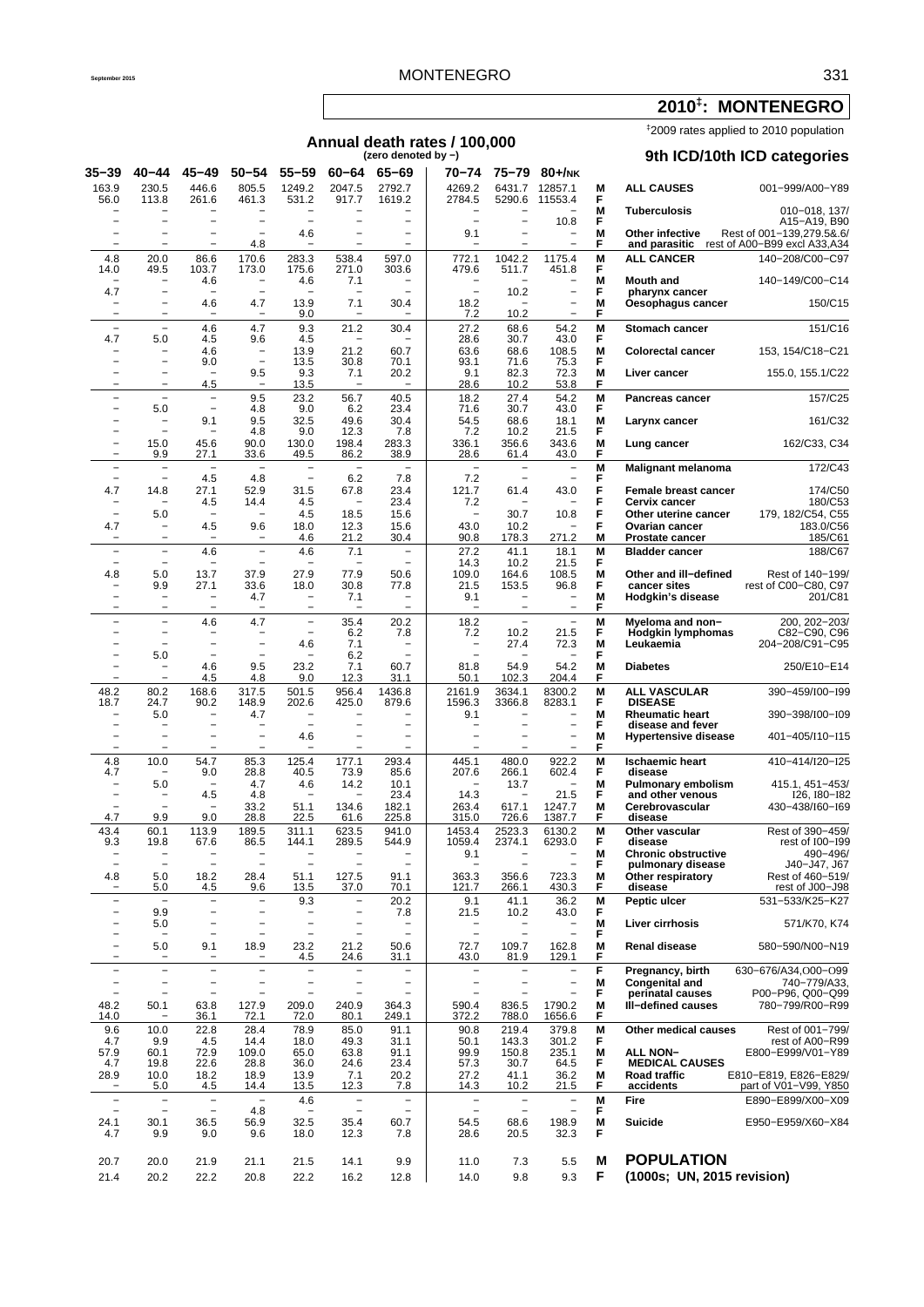### **NETHERLANDS: 2010**

|                                                  |        |                     | No. of deaths<br>(Source: WHO)                |                          | <b>Standardised rates</b> | (defined overleaf)                            |                   |                                                      |                                                      | Annual death rates / 100.000                         | (zero denoted by -)                                  |                                                      |                                               |                                     |
|--------------------------------------------------|--------|---------------------|-----------------------------------------------|--------------------------|---------------------------|-----------------------------------------------|-------------------|------------------------------------------------------|------------------------------------------------------|------------------------------------------------------|------------------------------------------------------|------------------------------------------------------|-----------------------------------------------|-------------------------------------|
|                                                  |        | All ages            | $0 - 34$                                      | 35–69                    | All ages                  | 0–34                                          | $35 - 69$         | $0 - 4$                                              | 5–9                                                  |                                                      |                                                      | 10-14 15-19 20-24 25-29 30-34                        |                                               |                                     |
| <b>ALL CAUSES</b>                                | М<br>F | 65977<br>70081      | 1425<br>893                                   | 19709<br>13363           | 635.2<br>451.8            | 41.4<br>27.1                                  | 561.9<br>372.7    | 96.4<br>84.7                                         | 7.5<br>7.9                                           | 12.1<br>7.5                                          | 28.6<br>13.1                                         | 45.8<br>15.9                                         | 42.3<br>22.5                                  | 57.1<br>38.5                        |
| <b>Tuberculosis</b>                              | Μ      | 36                  | 2                                             | 9                        | 0.3                       | 0.1                                           | 0.3               |                                                      |                                                      |                                                      |                                                      |                                                      | 0.2                                           | 0.2                                 |
| Other infective                                  | F<br>М | 18<br>974           | 1<br>16                                       | 1<br>262                 | 0.1<br>9.3                | 0.0<br>0.5                                    | 0.0<br>7.4        | 1.1                                                  |                                                      | 0.6                                                  | 0.2                                                  | 0.2                                                  | $\overline{\phantom{0}}$                      | 0.2<br>1.2                          |
| and parasitic<br><b>ALL CANCER</b>               | F<br>M | 1076<br>23131       | 16<br>158                                     | 168<br>9026              | 6.8<br>223.4              | 0.5<br>4.5                                    | 4.8<br>261.7      | 2.2<br>2.5                                           | 0.4<br>2.4                                           | 0.2<br>3.8                                           | $\overline{\phantom{0}}$<br>2.3                      | 5.3                                                  | $\overline{a}$<br>6.9                         | 0.6<br>8.4                          |
|                                                  | F      | 19232               | 151                                           | 7724                     | 150.7                     | 4.4                                           | 214.4             | 2.7                                                  | 2.5                                                  | 1.4                                                  | 3.1                                                  | 2.9                                                  | 6.0                                           | 12.6                                |
| <b>Mouth and</b><br>pharynx cancer               | М<br>F | 417<br>192          | 2<br>$\overline{\phantom{0}}$                 | 271<br>93                | 4.2<br>1.5                | 0.1<br>$\overline{\phantom{0}}$               | 7.5<br>2.6        |                                                      | $\overline{\phantom{0}}$<br>$\overline{\phantom{0}}$ |                                                      |                                                      |                                                      | 0.2                                           | 0.2                                 |
| Oesophagus cancer                                | Μ<br>F | 1199<br>443         | 1<br>1                                        | 619<br>166               | 11.7<br>3.3               | 0.0<br>0.0                                    | 17.6<br>4.7       | $\overline{\phantom{0}}$                             | $\overline{\phantom{0}}$<br>$\overline{\phantom{a}}$ | $\overline{\phantom{a}}$                             | $\overline{\phantom{a}}$                             |                                                      | $\overline{\phantom{0}}$<br>$\overline{a}$    | 0.2<br>0.2                          |
| Stomach cancer                                   | M      | 926                 | 5                                             | 384                      | 9.0                       | 0.1                                           | 11.1              | —                                                    | $\overline{\phantom{0}}$                             |                                                      | $\overline{\phantom{0}}$                             | 0.2                                                  | 0.6                                           | 0.2                                 |
| <b>Colorectal cancer</b>                         | F<br>M | 524<br>2691         | 4<br>2                                        | 178<br>1029              | 3.9<br>25.9               | 0.1<br>0.1                                    | 5.1<br>30.0       | $\overline{\phantom{0}}$                             | $\overline{\phantom{0}}$                             |                                                      | 0.2                                                  | 0.2                                                  | $\overline{a}$                                | 0.4<br>0.4                          |
| Liver cancer                                     | F<br>Μ | 2420<br>334         | 4<br>3                                        | 732<br>166               | 17.5<br>3.3               | 0.1<br>0.1                                    | 20.6<br>4.7       |                                                      | $\overline{\phantom{0}}$<br>$\overline{\phantom{0}}$ |                                                      | 0.2<br>0.2                                           | 0.2                                                  | $\overline{\phantom{0}}$<br>$\overline{a}$    | 0.6<br>0.2                          |
|                                                  | F      | 156                 | 1                                             | 49                       | 1.2                       | 0.0                                           | 1.3               | 0.2                                                  |                                                      |                                                      | $\overline{\phantom{0}}$                             |                                                      |                                               | $\qquad \qquad -$                   |
| <b>Pancreas cancer</b>                           | M<br>F | 1210<br>1271        | 3<br>1                                        | 555<br>430               | 11.8<br>9.6               | 0.1<br>0.0                                    | 16.2<br>12.3      | -<br>$\overline{\phantom{0}}$                        | $\overline{\phantom{0}}$<br>$\overline{\phantom{0}}$ |                                                      | $\overline{\phantom{0}}$<br>$\overline{\phantom{0}}$ | $\overline{a}$<br>$\overline{\phantom{0}}$           | $\overline{\phantom{0}}$<br>0.2               | 0.6<br>$\overline{\phantom{0}}$     |
| Larynx cancer                                    | М<br>F | 173<br>36           | $\overline{\phantom{0}}$                      | 83<br>15                 | 1.7<br>0.3                |                                               | 2.3<br>0.4        | —                                                    | $\overline{\phantom{0}}$                             | $\overline{a}$                                       |                                                      |                                                      | $\overline{\phantom{0}}$<br>$\qquad \qquad -$ | $\overline{\phantom{0}}$            |
| Lung cancer                                      | Μ      | 6536                | 3                                             | 2720                     | 63.1                      | 0.1                                           | 79.7              | $\overline{\phantom{0}}$                             | $\overline{a}$                                       | 0.2                                                  | $\overline{a}$                                       |                                                      | 0.2                                           | 0.2                                 |
| <b>Malignant melanoma</b>                        | F<br>M | 3678<br>446         | 5<br>6                                        | 1912<br>288              | 31.6<br>4.5               | 0.1<br>0.2                                    | 53.3<br>7.9       | $\overline{\phantom{0}}$                             | $\overline{\phantom{0}}$                             | $\overline{\phantom{0}}$<br>$\overline{\phantom{0}}$ | 0.2<br>$\overline{\phantom{0}}$                      | 0.2                                                  | 0.2<br>0.6                                    | 0.4<br>0.6                          |
|                                                  | F      | 337                 | 9                                             | 177                      | 2.9                       | 0.3                                           | 4.7               | -                                                    | $\overline{\phantom{0}}$                             | $\overline{\phantom{0}}$                             | 0.2                                                  | 0.2                                                  | 0.2                                           | 1.2                                 |
| <b>Female breast cancer</b><br>Cervix cancer     | F<br>F | 3213<br>205         | 10<br>7                                       | 1644<br>110              | 26.6<br>1.8               | 0.3<br>0.2                                    | 44.0<br>2.9       |                                                      |                                                      |                                                      |                                                      |                                                      | 0.2<br>0.2                                    | 1.8<br>1.2                          |
| Other uterine cancer<br><b>Ovarian cancer</b>    | F<br>F | 425<br>1072         | $\overline{\phantom{0}}$<br>12                | 170<br>461               | 3.3<br>8.7                | $\overline{\phantom{0}}$<br>0.3               | 4.9<br>12.8       |                                                      | $\overline{\phantom{0}}$                             |                                                      | $\overline{\phantom{0}}$                             | 0.4                                                  | $\qquad \qquad -$<br>0.8                      | 1.2                                 |
| <b>Prostate cancer</b>                           | Μ      | 2593                | $\overline{a}$                                | 458                      | 24.2                      |                                               | 14.4              | -                                                    | -                                                    |                                                      | —                                                    | $\overline{a}$                                       | $\qquad \qquad$                               | $\qquad \qquad$                     |
| <b>Bladder cancer</b>                            | M<br>F | 856<br>372          | $\mathbf{1}$<br>$\overline{\phantom{0}}$      | 218<br>98                | 8.1<br>2.6                | 0.0<br>$\overline{\phantom{0}}$               | 6.4<br>2.8        | $\overline{\phantom{0}}$                             | $\overline{\phantom{0}}$                             | $\overline{\phantom{0}}$                             | $\overline{\phantom{0}}$                             | $\overline{\phantom{0}}$                             | $\overline{\phantom{0}}$<br>$\overline{a}$    | 0.2                                 |
| Other and ill-defined<br>cancer sites            | M<br>F | 4054<br>3480        | 85<br>65                                      | 1615<br>1104             | 39.5<br>25.6              | 2.4<br>1.9                                    | 45.9<br>31.1      | 1.3<br>1.8                                           | 1.8<br>1.9                                           | 2.4<br>0.4                                           | 1.4<br>1.8                                           | 2.8<br>0.8                                           | 2.8<br>2.3                                    | 4.6<br>4.5                          |
| Hodgkin's disease                                | Μ      | 40                  | 4                                             | 17                       | 0.4                       | 0.1                                           | 0.5               |                                                      | $\overline{\phantom{0}}$                             |                                                      | $\overline{\phantom{0}}$                             | 0.2                                                  | 0.6                                           |                                     |
| Myeloma and non-                                 | F<br>M | 32<br>985           | 2<br>10                                       | 15<br>377                | 0.3<br>9.5                | 0.1<br>0.3                                    | 0.4<br>10.8       | 0.2                                                  | $\overline{\phantom{0}}$                             | 0.2                                                  | 0.2<br>0.4                                           | 0.6                                                  | 0.2<br>0.4                                    | $\qquad \qquad -$<br>0.2            |
| Hodgkin lymphomas<br>Leukaemia                   | F<br>M | 829<br>671          | 6<br>33                                       | 240<br>226               | 6.1<br>6.6                | 0.2<br>0.9                                    | 6.8<br>6.5        | 0.2<br>1.1                                           | $\overline{\phantom{0}}$<br>0.6                      | 0.2<br>1.0                                           | 0.2<br>0.4                                           | 0.4<br>1.4                                           | 0.2<br>1.4                                    | 0.8                                 |
|                                                  | F      | 547                 | 24                                            | 130                      | 4.1                       | 0.7                                           | 3.6               | 0.5                                                  | 0.6                                                  | 0.8                                                  |                                                      | 0.6                                                  | 1.4                                           | 1.0                                 |
| <b>Diabetes</b>                                  | Μ<br>F | 1382<br>1620        | 6<br>4                                        | 452<br>227               | 13.2<br>9.8               | 0.2<br>0.1                                    | 12.8<br>6.6       | $\overline{\phantom{0}}$                             | $\overline{\phantom{0}}$<br>$\overline{\phantom{0}}$ | 0.2                                                  | $\overline{\phantom{0}}$                             | 0.2                                                  | 0.4                                           | 0.6<br>0.6                          |
| ALL VASCULAR<br><b>DISEASE</b>                   | M<br>F | 18275<br>20734      | 87<br>44                                      | 4516<br>2011             | 172.7<br>118.7            | 2.5<br>1.3                                    | 129.7<br>57.1     | 2.1<br>1.1                                           | 0.4<br>$\overline{\phantom{0}}$                      | 0.8<br>0.2                                           | 1.0<br>0.6                                           | 2.2<br>1.2                                           | 3.2<br>2.3                                    | 7.8<br>3.6                          |
| <b>Rheumatic heart</b>                           | M      | 2<br>$\overline{7}$ |                                               |                          | 0.0                       | $\overline{\phantom{0}}$                      |                   |                                                      |                                                      |                                                      |                                                      |                                                      | $\overline{a}$                                |                                     |
| disease and fever<br><b>Hypertensive disease</b> | F<br>Μ | 359                 | $\overline{a}$<br>1                           | 4<br>107                 | 0.1<br>3.4                | 0.0                                           | 0.1<br>3.0        | $\overline{\phantom{0}}$                             | $\overline{\phantom{0}}$                             | $\overline{\phantom{0}}$                             | $\overline{\phantom{0}}$                             | $\overline{\phantom{0}}$                             | $\overline{\phantom{0}}$                      | $\overline{\phantom{0}}$<br>0.2     |
| <b>Ischaemic heart</b>                           | F<br>M | 706<br>6004         | 16                                            | 54<br>1837               | 4.0<br>57.1               | 0.5                                           | 1.6<br>52.1       | $\overline{\phantom{0}}$                             | $\overline{\phantom{0}}$                             | $\overline{\phantom{0}}$                             | $\overline{\phantom{0}}$                             |                                                      | 0.8                                           | $\overline{a}$<br>2.4               |
| disease                                          | F      | 4378                | 7                                             | 596                      | 26.5                      | 0.2                                           | 17.1              | $\overline{a}$                                       | $\overline{\phantom{0}}$                             | $\overline{a}$                                       | $\overline{\phantom{0}}$                             | $\overline{\phantom{0}}$                             | 0.2                                           | 1.2                                 |
| Pulmonary embolism<br>and other venous           | М<br>F | 207<br>341          | 4<br>7                                        | 84<br>79                 | 2.0<br>2.3                | 0.1<br>0.2                                    | 2.2<br>2.1        | $\overline{\phantom{0}}$                             | $\overline{\phantom{0}}$<br>$\overline{\phantom{0}}$ |                                                      | 0.2<br>0.2                                           | $\overline{\phantom{0}}$<br>0.2                      | 0.2<br>0.2                                    | 0.4<br>0.8                          |
| Cerebrovascular<br>disease                       | Μ<br>F | 3462<br>5377        | 17<br>12                                      | 711<br>526               | 32.6<br>31.0              | 0.5<br>0.3                                    | 20.9<br>14.8      | 0.6                                                  | $\overline{a}$                                       | $\overline{\phantom{0}}$                             | 0.4<br>0.2                                           | 0.4<br>0.4                                           | 0.4<br>1.0                                    | 1.6<br>0.8                          |
| Other vascular                                   | Μ      | 8241                | 49                                            | 1777                     | 77.6                      | 1.4                                           | 51.5              | 1.5                                                  | 0.4                                                  | 0.8                                                  | 0.4                                                  | 1.8                                                  | 1.8                                           | 3.2                                 |
| disease<br><b>Chronic obstructive</b>            | F<br>Μ | 9925<br>3322        | 18<br>1                                       | 752<br>460               | 54.9<br>30.8              | 0.5<br>0.0                                    | 21.4<br>13.9      | 1.1                                                  | $\overline{\phantom{0}}$<br>$\overline{\phantom{0}}$ | 0.2                                                  | 0.2                                                  | 0.6                                                  | 0.8<br>0.2                                    | 0.8                                 |
| pulmonary disease<br>Other respiratory           | F<br>Μ | 2748<br>3338        | 3<br>25                                       | 505<br>462               | 17.9<br>31.1              | 0.1<br>0.7                                    | 14.9<br>13.6      | 1.9                                                  | $\overline{\phantom{0}}$<br>0.4                      | 0.4                                                  | 0.6                                                  | 0.4                                                  | 0.6                                           | 0.6<br>0.8                          |
| disease                                          | F      | 3608                | 25                                            | 238                      | 19.8                      | 0.8                                           | 6.8               | 2.0                                                  | 0.2                                                  | 0.4                                                  | 0.8                                                  | 0.2                                                  | 0.6                                           | 1.0                                 |
| Peptic ulcer                                     | M<br>F | 84<br>100           | $\qquad \qquad -$<br>$\overline{\phantom{0}}$ | 25<br>19                 | 0.8<br>0.6                | $\overline{\phantom{a}}$<br>$\qquad \qquad -$ | 0.7<br>0.6        | $\overline{\phantom{0}}$<br>$\overline{\phantom{0}}$ | $\overline{\phantom{0}}$<br>$\overline{\phantom{0}}$ | $\overline{a}$                                       | $\overline{\phantom{0}}$<br>$\overline{a}$           | $\overline{\phantom{0}}$<br>$\overline{a}$           | $\qquad \qquad -$<br>$\qquad \qquad -$        | $\qquad \qquad -$<br>$\overline{a}$ |
| <b>Liver cirrhosis</b>                           | M<br>F | 502<br>264          | 4<br>3                                        | 377<br>149               | 5.1<br>2.3                | 0.1<br>0.1                                    | 10.1<br>4.0       | $\overline{\phantom{0}}$<br>$\overline{\phantom{0}}$ | $\overline{a}$<br>$\overline{a}$                     |                                                      | $\overline{\phantom{0}}$<br>$\overline{\phantom{0}}$ | $\overline{\phantom{0}}$<br>$\overline{\phantom{0}}$ | $\overline{a}$<br>0.2                         | 0.8<br>0.4                          |
| <b>Renal disease</b>                             | Μ<br>F | 737<br>941          | 1<br>2                                        | 85<br>56                 | 6.8<br>5.1                | 0.0<br>0.1                                    | 2.5<br>1.7        | $\overline{\phantom{0}}$<br>-                        | $\overline{\phantom{0}}$<br>$\qquad \qquad -$        | $\overline{\phantom{0}}$<br>$\overline{\phantom{0}}$ | $\overline{\phantom{0}}$<br>0.2                      | $\overline{\phantom{0}}$<br>$\qquad \qquad -$        | 0.2<br>$\overline{\phantom{0}}$               | 0.2                                 |
| Pregnancy, birth                                 | F      | 4                   | 4                                             | $\overline{\phantom{0}}$ | 0.1                       | 0.1                                           | $\qquad \qquad -$ | $\overline{\phantom{0}}$                             | $\overline{\phantom{0}}$                             | $\overline{\phantom{0}}$                             | $\overline{\phantom{0}}$                             | $\overline{\phantom{0}}$                             | 0.6                                           | 0.2                                 |
| <b>Congenital and</b><br>perinatal causes        | Μ<br>F | 430<br>378          | 346<br>283                                    | 78<br>85                 | 6.7<br>6.0                | 10.5<br>9.0                                   | 2.0<br>2.2        | 68.1<br>60.3                                         | 0.6<br>0.6                                           | 0.6<br>0.4                                           | 1.0<br>0.4                                           | 1.0<br>0.4                                           | 0.2<br>0.4                                    | 1.8<br>0.6                          |
| III-defined causes                               | Μ<br>F | 2349<br>2877        | 105<br>44                                     | 987<br>452               | 23.3<br>17.4              | 3.0<br>1.3                                    | 27.4<br>12.4      | 4.9<br>3.6                                           | $\overline{\phantom{0}}$<br>1.0                      | 0.4<br>0.2                                           | 1.8<br>0.4                                           | 3.5<br>1.4                                           | 5.7<br>0.4                                    | 5.0<br>2.2                          |
| Other medical causes                             | M      | 8177                | 144                                           | 1539                     | 77.2                      | 4.2                                           | 43.6              | 10.0                                                 | 1.8                                                  | 2.2                                                  | 4.5                                                  | 3.0                                                  | 3.0                                           | 4.8                                 |
| ALL NON-                                         | F<br>Μ | 13972<br>3240       | 130<br>530                                    | 1114<br>1431             | 78.6<br>34.4              | 3.9<br>15.1                                   | 31.5<br>36.2      | 9.9<br>5.8                                           | 1.9<br>2.0                                           | 2.3<br>3.2                                           | 1.8<br>17.3                                          | 2.9<br>30.3                                          | 3.5<br>21.7                                   | 5.3<br>25.5                         |
| <b>MEDICAL CAUSES</b><br><b>Road traffic</b>     | F<br>M | 2509<br>444         | 183<br>157                                    | 614<br>165               | 17.9<br>5.1               | 5.4<br>4.5                                    | 15.8<br>4.2       | 2.9<br>1.1                                           | 1.2<br>0.6                                           | 2.3<br>0.4                                           | 5.7<br>7.2                                           | 6.7<br>10.2                                          | 8.4<br>6.1                                    | 10.3<br>5.6                         |
| accidents                                        | F      | 166                 | 43                                            | 63                       | 1.7                       | 1.3                                           | 1.6               | 0.2                                                  | 0.4                                                  | 1.4                                                  | 1.8                                                  | 1.8                                                  | 1.6                                           | 1.4                                 |
| Fire                                             | M<br>F | 20<br>19            | 1<br>2                                        | 15<br>7                  | 0.2<br>0.1                | 0.0<br>0.1                                    | 0.4<br>0.2        | $\qquad \qquad$<br>$\overline{a}$                    | $\qquad \qquad -$<br>$\overline{a}$                  | $\overline{\phantom{0}}$<br>$\overline{a}$           | $\overline{\phantom{0}}$<br>0.2                      | 0.2<br>0.2                                           | $\qquad \qquad -$<br>$\overline{\phantom{0}}$ | $\overline{\phantom{0}}$            |
| Suicide                                          | Μ<br>F | 1124<br>476         | 216<br>80                                     | 782<br>329               | 12.6<br>5.1               | 6.1<br>2.3                                    | 19.2<br>8.2       | $\overline{\phantom{0}}$<br>$\overline{a}$           | $\overline{a}$<br>$\overline{a}$                     | 1.0<br>0.2                                           | 7.2<br>2.5                                           | 11.6<br>2.9                                          | 10.7<br>4.5                                   | 12.5<br>6.3                         |
|                                                  |        |                     |                                               |                          |                           |                                               |                   |                                                      |                                                      |                                                      |                                                      |                                                      |                                               |                                     |
| <b>POPULATION:</b>                               |        |                     |                                               | M=male                   | 8235.3                    | 3492.7                                        | 4000.9            | 469.8                                                | 505.3                                                | 504.0                                                | 513.5                                                | 508.3                                                | 493.9                                         | 497.7                               |
| (1000s; UN, 2015 revision)                       |        |                     |                                               | F=female                 | 8396.2                    | 3370.4                                        | 3980.6            | 446.1                                                | 482.4                                                | 481.4                                                | 490.1                                                | 491.4                                                | 485.4                                         | 493.7                               |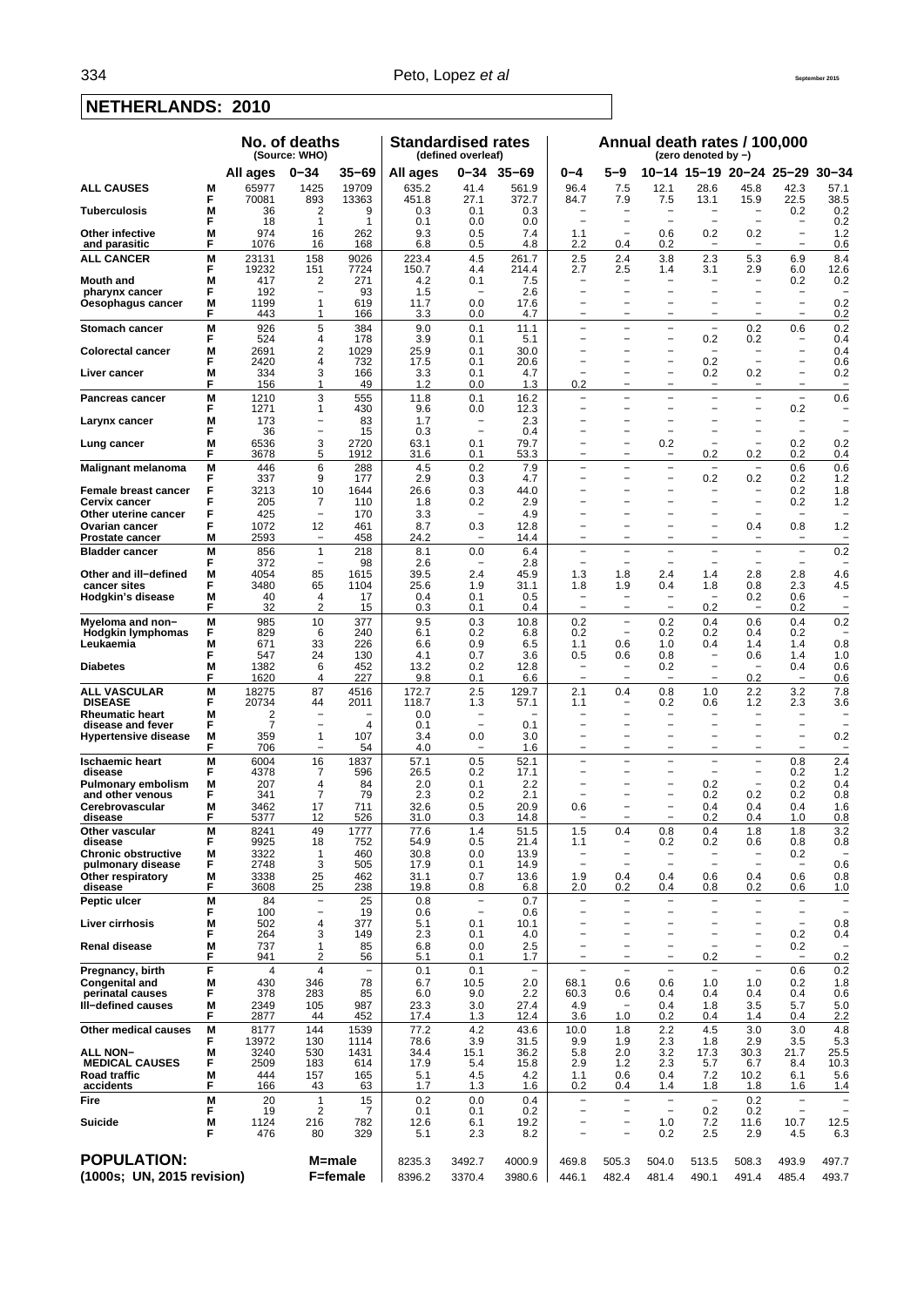#### **2010: NETHERLANDS**

#### **(zero denoted by −) 9th ICD/10th ICD categories**

# **Annual death rates / 100,000**

| 35–39                            | $40 - 44$                        | 45–49             | $50 - 54$                         | $55 - 59$           | 60-64                | 65–69                 | 70–74                    | 75–79                 | $80 + / NK$              |             |                                               |                                                                            |
|----------------------------------|----------------------------------|-------------------|-----------------------------------|---------------------|----------------------|-----------------------|--------------------------|-----------------------|--------------------------|-------------|-----------------------------------------------|----------------------------------------------------------------------------|
| 79.4                             | 119.0                            | 203.7             | 351.9                             | 601.6               | 961.8                | 1615.9                | 2622.8                   | 4748.4                | 11935.5                  | M           | <b>ALL CAUSES</b>                             | 001-999/A00-Y89                                                            |
| 55.6<br>0.2                      | 90.2<br>$\overline{\phantom{a}}$ | 160.2<br>0.1      | 284.8<br>$\overline{\phantom{0}}$ | 436.6<br>0.2        | 621.5<br>0.2         | 960.0<br>1.3          | 1570.8<br>1.4            | 2788.8<br>5.4         | 9887.6<br>4.1            | F<br>M      | <b>Tuberculosis</b>                           | 010-018, 137/                                                              |
| 0.9<br>0.7                       | 1.8<br>0.8                       | 3.6<br>1.2        | 4.5<br>3.5                        | 8.4<br>5.5          | 11.8<br>6.9          | 0.2<br>21.0<br>15.3   | 38.7<br>24.3             | 0.7<br>75.4<br>48.2   | 3.2<br>186.2<br>156.2    | F<br>M<br>F | Other infective<br>and parasitic              | A15-A19, B90<br>Rest of 001-139,279.5&.6/<br>rest of A00-B99 excl A33, A34 |
| 21.1                             | 33.6                             | 73.8              | 141.0                             | 280.0               | 471.7                | 810.9                 | 1193.0                   | 1790.8                | 2891.4                   | M           | <b>ALL CANCER</b>                             | 140-208/C00-C97                                                            |
| 27.9<br>0.7                      | 48.2<br>0.9                      | 89.7<br>4.2       | 169.1<br>5.3                      | 263.4<br>9.8        | 379.3<br>13.8        | 523.1<br>18.0         | 709.8<br>17.5            | 922.3<br>15.7         | 1481.1<br>25.7           | F<br>M      | <b>Mouth and</b>                              | 140-149/C00-C14                                                            |
| 0.7                              | 0.3<br>1.1                       | 0.3<br>5.3        | 2.0<br>12.1                       | 3.3<br>19.9         | 5.2<br>36.5          | 7.4<br>47.9<br>12.3   | 4.9<br>67.0              | 10.6<br>75.9          | 12.3<br>95.1<br>40.7     | F<br>M      | pharynx cancer<br>Oesophagus cancer           | 150/C15                                                                    |
| 0.2<br>0.9                       | 0.5<br>1.8                       | 0.8<br>4.1        | 3.2<br>6.1                        | 7.3<br>11.3         | 8.7<br>18.6          | 35.0                  | 12.2<br>47.5             | 21.1<br>75.4          | 102.8                    | F<br>M      | <b>Stomach cancer</b>                         | 151/C16                                                                    |
| 0.9<br>2.4                       | 1.1<br>3.0                       | 1.9<br>7.1        | 3.2<br>17.1                       | 4.8<br>30.3         | 8.0<br>55.0          | 16.0<br>95.0          | 20.4<br>135.3            | 27.1<br>208.3         | 45.8<br>358.0            | F<br>M      | <b>Colorectal cancer</b>                      | 153, 154/C18-C21                                                           |
| 1.1<br>0.5                       | 2.7<br>0.8                       | 7.4<br>1.8        | 14.4<br>2.6                       | 26.7<br>6.7         | 37.5<br>7.8          | 54.5<br>12.7          | 88.8<br>16.8             | 129.4<br>26.0         | 236.9<br>25.7            | F<br>M      | Liver cancer                                  | 155.0/C22 excl C221                                                        |
| $\overline{\phantom{0}}$<br>0.9  | 0.3<br>0.9                       | 0.5<br>3.5        | 1.5<br>8.6                        | 1.8<br>19.5         | 2.5<br>28.4          | 2.7<br>52.0           | 6.4<br>68.0              | 9.1<br>79.0           | 13.7<br>123.5            | F<br>M      | <b>Pancreas cancer</b>                        | 157/C25                                                                    |
| 0.7<br>$\overline{\phantom{a}}$  | 1.4<br>0.1                       | 4.3<br>0.1        | 6.5<br>2.2                        | 13.9<br>3.3         | 23.6<br>5.1          | 35.5<br>5.6           | 62.4<br>7.4              | 68.2<br>9.4           | 102.0<br>21.2            | F<br>M      | Larynx cancer                                 | 161/C32                                                                    |
| 2.1<br>2.6                       | 0.5<br>6.2<br>8.1                | 17.7<br>19.7      | 0.8<br>39.8<br>43.1               | 0.4<br>89.0<br>74.4 | 0.5<br>146.0<br>94.7 | 0.5<br>257.3<br>130.5 | 1.2<br>364.8<br>169.5    | 2.1<br>557.1<br>188.8 | 2.5<br>670.9<br>154.3    | F<br>M<br>F | Lung cancer                                   | 162/C33, C34                                                               |
| 3.0                              | 3.0                              | 3.5               | 6.1                               | 10.0                | 11.2                 | 18.8                  | 19.9                     | 14.8                  | 27.1                     | M           | <b>Malignant melanoma</b>                     | 172/C43                                                                    |
| 1.9<br>9.1                       | 2.9<br>16.3                      | 1.9<br>27.2       | 5.2<br>44.2                       | 4.9<br>56.5         | 8.2<br>74.6          | 7.9<br>79.7           | 10.0<br>90.1             | 12.3<br>113.9         | 19.2<br>217.3            | F<br>F      | Female breast cancer                          | 174/C50                                                                    |
| 1.9                              | 1.8                              | 2.0               | 2.0                               | 4.0                 | 3.6                  | 4.9                   | 6.7                      | 5.3                   | 11.8                     | F           | Cervix cancer                                 | 180/C53                                                                    |
| 0.2<br>1.1                       | 0.1<br>2.0                       | 1.2<br>5.4        | 3.0<br>8.7                        | 5.5<br>16.1         | 9.2<br>25.4          | 15.1<br>31.3          | 15.2<br>45.3             | 20.4<br>53.8          | 34.0<br>68.7             | F<br>F      | Other uterine cancer<br><b>Ovarian cancer</b> | 179, 182/C54, C55<br>183/C56, C570-C574                                    |
| $\overline{\phantom{0}}$         | 0.3                              | 0.5               | 2.2                               | 7.8                 | 25.7                 | 64.6                  | 125.2                    | 221.3                 | 572.6                    | M           | Prostate cancer                               | 185/C61                                                                    |
| 0.5<br>0.7                       | 0.8<br>0.5                       | 1.5<br>1.2        | 3.3<br>1.8                        | 4.7<br>3.3          | 12.1<br>3.8          | 22.1<br>8.1           | 36.0<br>11.9             | 75.9<br>16.9          | 162.8<br>43.3            | M<br>F      | <b>Bladder cancer</b>                         | 188/C67                                                                    |
| 7.8                              | 9.9                              | 16.8              | 26.4                              | 50.3                | 81.4                 | 128.8                 | 198.6                    | 303.5                 | 490.6                    | M<br>F      | Other and ill-defined                         | Rest of 140-199/                                                           |
| 5.2<br>$\overline{\phantom{0}}$  | 7.8<br>0.3                       | 11.5<br>0.5       | 22.9<br>0.5                       | 30.7<br>0.4         | 52.5<br>0.5          | 87.1<br>1.0           | 103.8<br>1.7             | 164.9<br>3.1          | 347.3<br>3.2             | M           | cancer sites<br>Hodgkin's disease             | rest of C00-C80, C97<br>201/C81                                            |
| 0.2<br>0.9                       | $\overline{\phantom{0}}$<br>2.5  | 0.3<br>4.8        | 0.3<br>6.0                        | 0.6<br>10.8         | 1.1<br>18.6          | 0.2<br>31.7           | 0.3<br>54.5              | 1.8<br>69.1           | 2.1<br>127.2             | F<br>M      | Myeloma and non-                              | 200, 202-203/                                                              |
| 1.4                              | 1.4                              | 2.5               | 3.2                               | 6.8                 | 12.9                 | 19.7                  | 35.6                     | 46.8                  | 77.0                     | F           | <b>Hodgkin lymphomas</b>                      | C82-C90, C96                                                               |
| 0.7<br>0.9                       | 2.1<br>0.8                       | 2.6<br>1.7        | 2.6<br>2.9                        | 6.2<br>2.6          | 10.9<br>7.2          | 20.5<br>9.4           | 33.0<br>25.2             | 56.1<br>29.9          | 85.2<br>52.1             | M<br>F      | Leukaemia                                     | 204-208/C91-C95                                                            |
| 1.0<br>0.3                       | 1.6<br>0.8                       | 4.8<br>1.5        | 10.4<br>3.2                       | 12.8<br>7.3         | 23.0<br>12.3         | 36.2<br>20.5          | 53.2<br>35.9             | 104.2<br>78.4         | 240.8<br>242.5           | M<br>F      | <b>Diabetes</b>                               | 250/E10-E14                                                                |
| 13.2                             | 26.1                             | 39.7              | 80.8                              | 136.2               | 225.3                | 386.3                 | 689.2                    | 1363.0                | 3872.1                   | M           | <b>ALL VASCULAR</b>                           | 390-459/100-199                                                            |
| 6.6<br>$\overline{\phantom{0}}$  | 12.0                             | 24.6              | 39.7                              | 58.1                | 88.4                 | 170.5                 | 378.8<br>0.3             | 800.3<br>0.5          | 3507.4                   | F<br>M      | <b>DISEASE</b><br><b>Rheumatic heart</b>      | 390-398/100-109                                                            |
| $\overline{\phantom{0}}$         | $\qquad \qquad -$                |                   | $\overline{\phantom{0}}$          | 0.2                 | 0.2                  | 0.5                   |                          |                       | 0.7                      | F           | disease and fever                             |                                                                            |
| $\overline{\phantom{0}}$<br>0.2  | 0.5<br>0.3                       | 1.2<br>0.8        | 2.2<br>0.5                        | 4.0<br>1.8          | 6.5<br>2.0           | 6.3<br>5.4            | 11.4<br>13.1             | 28.3<br>28.1          | 69.4<br>122.4            | M<br>F      | <b>Hypertensive disease</b>                   | 401-405/I10-I15                                                            |
| 5.9                              | 11.4<br>2.3                      | 16.8              | 34.8<br>12.9                      | 55.8                | 97.5                 | 142.2                 | 235.6                    | 455.2                 | 1098.8<br>671.3          | M<br>F      | <b>Ischaemic heart</b>                        | 410-414/I20-I25                                                            |
| 1.1<br>0.3                       | 1.4                              | 6.6<br>1.1        | 2.5                               | 16.3<br>2.5         | 27.4<br>3.6          | 53.0<br>4.3           | 105.6<br>8.8             | 185.3<br>12.6         | 29.3                     | M           | disease<br><b>Pulmonary embolism</b>          | 415.1, 451-453/                                                            |
| 0.5<br>1.7                       | 0.9<br>2.1                       | 2.3<br>5.9        | 2.4<br>12.8                       | 1.8<br>20.2         | 2.7<br>32.4          | 4.0<br>71.2           | 8.2<br>136.6             | 15.8<br>276.1         | 42.3<br>772.3            | F<br>M      | and other venous<br>Cerebrovascular           | I26, I80–I82<br>430-438/160-169                                            |
| 1.9                              | 4.4                              | 7.5               | 10.4                              | 15.9                | 20.3                 | 43.4                  | 102.8                    | 217.0                 | 898.7                    | F           | disease                                       |                                                                            |
| 5.2<br>3.0                       | 10.8<br>4.1                      | 14.8<br>7.4       | 28.5<br>13.6                      | 53.6<br>22.1        | 85.2<br>35.9         | 162.2<br>64.2         | 296.5<br>149.1           | 590.4<br>354.1        | 1902.2<br>1772.0         | M<br>F      | Other vascular<br>disease                     | Rest of 390-459/<br>rest of I00-I99                                        |
| 0.3                              | 0.3                              | 2.9               | 5.8                               | 11.5                | 23.9                 | 52.5                  | 125.5                    | 316.1                 | 804.4                    | М           | <b>Chronic obstructive</b>                    | 490-496/                                                                   |
| 0.3<br>1.6                       | 1.1<br>0.9                       | 2.0<br>2.7        | 7.5<br>7.8                        | 17.7<br>13.7        | 23.9<br>23.2         | 51.6<br>45.4          | 89.8<br>106.7            | 154.0<br>239.3        | 348.7<br>902.2           | F<br>Μ      | pulmonary disease<br>Other respiratory        | J40-J47, J67<br>Rest of 460-519/                                           |
| 0.7                              | 0.9                              | 2.6               | 5.7                               | 6.4                 | 11.1                 | 20.0                  | 45.6                     | 120.3                 | 660.2                    | F           | disease                                       | rest of J00-J98                                                            |
| $\overline{\phantom{a}}$<br>0.2  | 0.5<br>$\overline{\phantom{0}}$  | 0.3<br>0.3        | 0.2                               | 0.7                 | 0.9<br>1.4           | 2.5<br>2.0            | 2.4<br>2.1               | 7.6<br>6.3            | 15.8<br>13.0             | M<br>F      | Peptic ulcer                                  | 531-533/K25-K27                                                            |
| 1.6                              | 3.1<br>1.4                       | 4.7<br>1.1        | 10.3<br>5.5                       | 17.1<br>6.0         | 16.8<br>7.6          | 17.0<br>6.2           | 17.2<br>8.8              | 13.9<br>12.3          | 17.6<br>11.1             | M<br>F      | Liver cirrhosis                               | 571/K70, K74                                                               |
| 0.2<br>0.2                       | 0.1<br>0.6                       | 0.3<br>0.1        | 1.8<br>0.7                        | 3.3<br>1.6          | 4.3<br>1.6           | 7.1<br>6.9            | 19.2<br>14.6             | 50.3<br>33.0          | 217.3<br>171.5           | M<br>F      | Renal disease                                 | 580-590/N00-N19                                                            |
| $\overline{\phantom{a}}$         | $\overline{\phantom{a}}$         | $\qquad \qquad -$ | $\overline{\phantom{a}}$          | $\qquad \qquad -$   | $\qquad \qquad -$    | $\qquad \qquad -$     | $\overline{\phantom{a}}$ | $\qquad \qquad -$     | $\overline{\phantom{0}}$ | F           | Pregnancy, birth                              | 630-676/A34,O00-O99                                                        |
| 0.7<br>0.3                       | 0.5<br>0.3                       | 0.8<br>0.8        | 2.5<br>2.2                        | 2.4<br>5.3          | 5.4<br>4.7           | 2.0<br>2.0            | 0.7<br>0.9               | 0.5<br>0.3            | 1.4<br>1.4               | M<br>F      | <b>Congenital and</b><br>perinatal causes     | 740-779/A33,<br>P00-P96, Q00-Q99                                           |
| 6.4<br>3.8                       | 7.5<br>3.8                       | 11.8<br>7.5       | 21.1<br>11.4                      | 32.6<br>14.1        | 46.3<br>17.2         | 65.9<br>28.6          | 81.4<br>35.3             | 115.4<br>70.0         | 341.8<br>478.1           | Μ<br>F      | III-defined causes                            | 780-799/R00-R99                                                            |
| 7.8                              | 12.2                             | 20.5              | 25.6                              | 46.3                | 68.6                 | 124.2                 | 236.2                    | 554.4                 | 2054.6                   | M           | Other medical causes                          | Rest of 001-799/                                                           |
| 5.2<br>24.4                      | 8.7<br>30.6                      | 13.7<br>37.6      | 19.8<br>40.1                      | 32.0<br>36.5        | 49.1<br>40.5         | 92.3<br>43.6          | 198.7<br>58.2            | 487.7<br>112.2        | 2473.1<br>385.9          | F<br>M      | <b>ALL NON-</b>                               | rest of A00-R99<br>E800-E999/V01-Y89                                       |
| 9.1                              | 11.7                             | 14.9              | 16.6                              | 19.2                | 17.9                 | 21.0                  | 26.2                     | 54.9                  | 340.1                    | F           | <b>MEDICAL CAUSES</b>                         |                                                                            |
| 3.7<br>0.7                       | 3.6<br>1.4                       | 3.9<br>1.1        | 4.7<br>1.5                        | 4.0<br>2.2          | 3.6<br>2.9           | 6.1<br>1.5            | 5.0<br>4.6               | 17.1<br>5.6           | 31.1<br>6.7              | M<br>F      | Road traffic<br>accidents                     | E810-E819, E826-E829/<br>part of V01–V99, Y850                             |
| $\overline{\phantom{a}}$         | 0.3                              | 0.3               | 0.8                               | 0.2                 | 0.4                  | 0.8                   |                          | 0.5                   | 1.4                      | M           | Fire                                          | E890-E899/X00-X09                                                          |
| $\overline{\phantom{0}}$<br>11.8 | 0.1<br>19.5                      | 23.4              | 0.2<br>23.6                       | 0.2<br>21.5         | 0.2<br>19.9          | 0.7<br>15.0           | 0.3<br>14.8              | 14.4                  | 2.1<br>22.5              | F<br>M      | <b>Suicide</b>                                | E950-E959/X60-X84                                                          |
| 6.5                              | 7.8                              | 9.4               | 9.7                               | 9.3                 | 8.3                  | 6.2                   | 6.4                      | 4.2                   | 7.9                      | F           |                                               |                                                                            |
| 574.3                            | 665.8                            | 662.4             | 602.8                             | 548.6               | 552.7                | 394.5                 | 297.2                    | 222.7                 | 221.8                    | M           | <b>POPULATION</b>                             |                                                                            |
| 572.4                            | 657.2                            | 649.7             | 596.9                             | 547.1               | 552.0                | 405.3                 | 328.7                    | 284.4                 | 432.2                    | F           | (1000s; UN, 2015 revision)                    |                                                                            |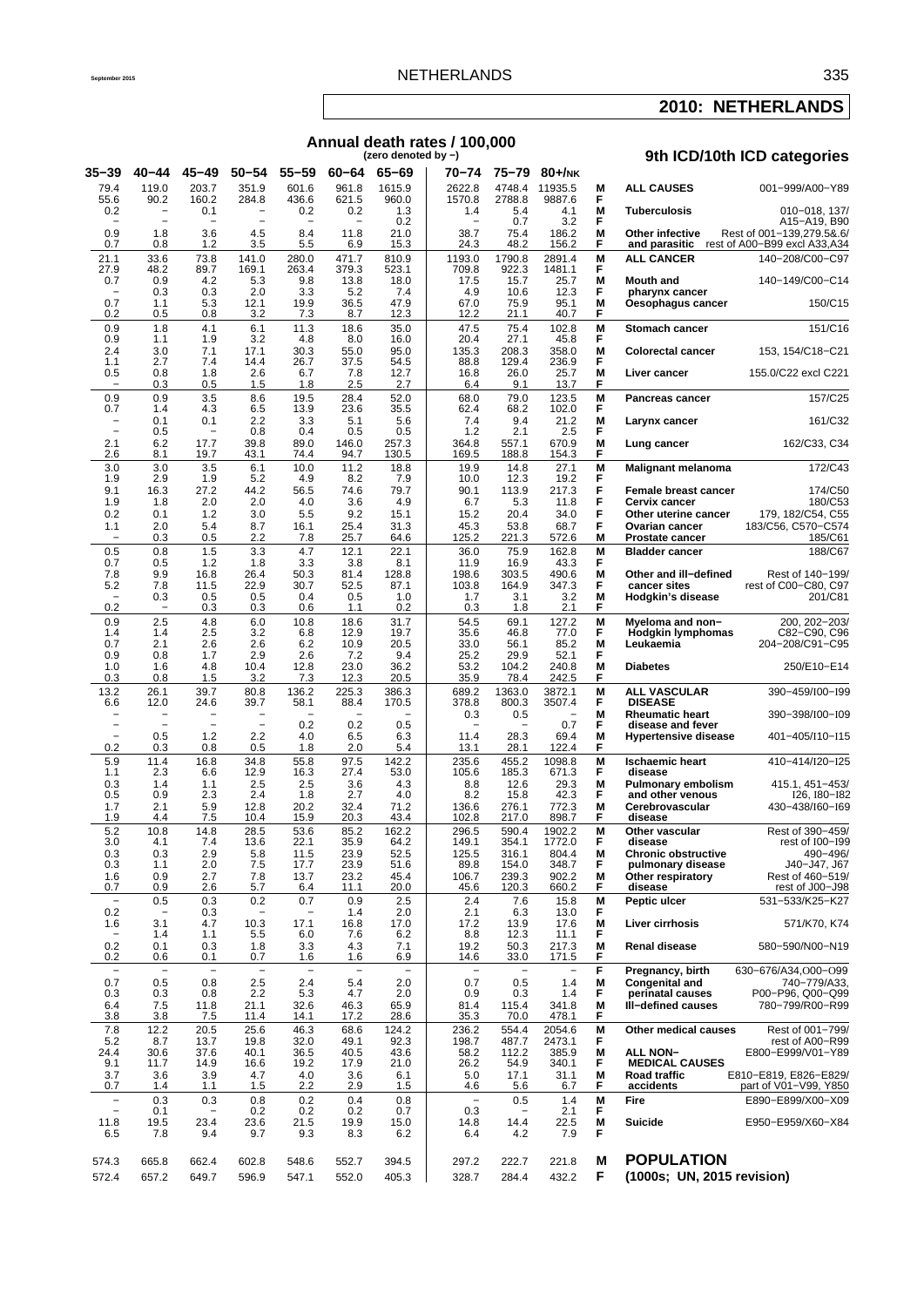## **NEW ZEALAND: 2010**

|                                                  |        |                | No. of deaths<br>(Source: WHO)             |                | <b>Standardised rates</b> | (defined overleaf)                                   |                |                                               |                                                      | Annual death rates / 100,000                         | (zero denoted by -)                                  |                                                      |                                                      |                                                      |
|--------------------------------------------------|--------|----------------|--------------------------------------------|----------------|---------------------------|------------------------------------------------------|----------------|-----------------------------------------------|------------------------------------------------------|------------------------------------------------------|------------------------------------------------------|------------------------------------------------------|------------------------------------------------------|------------------------------------------------------|
|                                                  |        | All ages       | $0 - 34$                                   | 35–69          | All ages                  | $0 - 34$                                             | $35 - 69$      | $0 - 4$                                       | 5–9                                                  |                                                      |                                                      | 10-14 15-19 20-24 25-29                              |                                                      | $30 - 34$                                            |
| <b>ALL CAUSES</b>                                | M<br>F | 14344<br>14305 | 744<br>450                                 | 4236<br>2981   | 581.8<br>432.7            | 69.3<br>43.1                                         | 538.1<br>361.9 | 151.5<br>119.8                                | 8.2<br>4.3                                           | 17.1<br>13.8                                         | 72.1<br>33.9                                         | 88.8<br>35.6                                         | 70.8<br>39.4                                         | 76.7<br>54.8                                         |
| <b>Tuberculosis</b>                              | M      | 10             | 1                                          | 5              | 0.4                       | 0.1                                                  | 0.8            |                                               |                                                      |                                                      |                                                      |                                                      | 0.7                                                  |                                                      |
| Other infective                                  | F<br>M | 7<br>113       | $\overline{\phantom{0}}$<br>5              | 3<br>47        | 0.2<br>4.7                | 0.5                                                  | 0.4<br>5.6     | 2.5                                           | $\overline{\phantom{0}}$                             |                                                      |                                                      |                                                      | $\overline{a}$                                       | 0.8                                                  |
| and parasitic<br><b>ALL CANCER</b>               | F<br>Μ | 129<br>4440    | 10<br>45                                   | 16<br>1664     | 3.9<br>184.7              | 0.9<br>4.3                                           | 1.9<br>218.5   | 5.3<br>4.4                                    | $\overline{a}$<br>2.0                                | $\overline{a}$<br>3.3                                | 0.6<br>4.8                                           | 3.1                                                  | $\overline{a}$<br>4.9                                | 0.7<br>7.8                                           |
| <b>Mouth and</b>                                 | F<br>M | 4036<br>90     | 55<br>1                                    | 1599<br>42     | 142.3<br>3.8              | 5.4<br>0.1                                           | 194.3<br>5.2   | 4.0                                           | 1.4                                                  | 1.4                                                  | 1.9                                                  | 7.1<br>0.6                                           | 5.5                                                  | 16.4                                                 |
| pharynx cancer<br>Oesophagus cancer              | F<br>M | 26<br>139      | 1                                          | 10<br>55       | 0.9<br>5.8                | 0.1<br>$\overline{\phantom{0}}$                      | 1.2<br>7.6     |                                               | $\overline{ }$                                       |                                                      |                                                      |                                                      | 0.7                                                  |                                                      |
|                                                  | F      | 82             | $\overline{a}$                             | 23             | 2.7                       | $\overline{a}$                                       | 2.9            |                                               | $\overline{\phantom{0}}$                             | $\overline{\phantom{0}}$                             | $\overline{ }$                                       | $\overline{\phantom{a}}$                             | $\overline{\phantom{0}}$                             |                                                      |
| <b>Stomach cancer</b>                            | Μ<br>F | 158<br>95      | $\overline{\phantom{0}}$<br>2              | 80<br>42       | 6.7<br>3.3                | $\overline{\phantom{0}}$<br>0.2                      | 9.8<br>4.9     | -<br>—                                        | $\overline{\phantom{0}}$<br>-                        | $\overline{\phantom{0}}$                             | $\overline{\phantom{0}}$                             | $\overline{\phantom{0}}$<br>$\overline{\phantom{0}}$ | 0.7                                                  | 0.7                                                  |
| <b>Colorectal cancer</b>                         | M<br>F | 618<br>590     | $\overline{a}$<br>5                        | 226<br>179     | 25.7<br>19.6              | 0.5                                                  | 29.2<br>22.4   |                                               |                                                      |                                                      | 0.6                                                  |                                                      | 0.7                                                  | 2.1                                                  |
| Liver cancer                                     | M<br>F | 109<br>22      | $\overline{a}$<br>5                        | 65<br>8        | 4.8<br>0.8                | 0.5                                                  | 7.6<br>1.1     | -<br>0.7                                      |                                                      | $\overline{\phantom{0}}$                             | 0.6                                                  | 1.3                                                  | $\overline{\phantom{0}}$<br>0.7                      |                                                      |
| <b>Pancreas cancer</b>                           | Μ<br>F | 220<br>215     | $\overline{\phantom{0}}$                   | 92<br>72       | 9.3<br>7.4                | $\overline{\phantom{0}}$                             | 12.0<br>9.7    | -<br>—                                        | $\overline{\phantom{0}}$<br>$\overline{ }$           | $\overline{\phantom{0}}$                             | $\overline{\phantom{0}}$<br>$\overline{\phantom{0}}$ |                                                      | $\overline{\phantom{0}}$<br>-                        | $\overline{\phantom{0}}$                             |
| Larynx cancer                                    | M      | 20             |                                            | $\overline{7}$ | 0.8                       |                                                      | 1.1            |                                               | $\overline{\phantom{0}}$                             |                                                      |                                                      |                                                      |                                                      |                                                      |
| Lung cancer                                      | F<br>M | 5<br>893       | $\overline{a}$                             | 2<br>374       | 0.2<br>37.9               | $\overline{\phantom{0}}$<br>$\overline{\phantom{0}}$ | 0.3<br>50.4    | $\overline{\phantom{0}}$                      | $\overline{\phantom{0}}$                             | $\overline{\phantom{0}}$                             | -                                                    | $\overline{\phantom{0}}$                             | $\overline{\phantom{0}}$                             | $\overline{a}$                                       |
| <b>Malignant melanoma</b>                        | F<br>M | 757<br>199     | $\overline{a}$<br>$\overline{2}$           | 323<br>94      | 28.0<br>8.4               | $\overline{\phantom{0}}$<br>0.2                      | 40.5<br>11.9   | $\overline{\phantom{0}}$<br>—                 | $\overline{a}$<br>$\overline{\phantom{0}}$           | $\overline{\phantom{0}}$<br>$\overline{\phantom{0}}$ | -<br>$\overline{\phantom{0}}$                        | $\overline{\phantom{a}}$<br>0.6                      | $\overline{a}$<br>0.7                                | $\overline{\phantom{0}}$                             |
| Female breast cancer                             | F<br>F | 125<br>641     | 6<br>6                                     | 48<br>363      | 4.5<br>24.3               | 0.6<br>0.6                                           | 5.7<br>40.6    | —                                             | -                                                    | $\overline{\phantom{0}}$                             | -                                                    | 1.3<br>0.7                                           | -<br>$\overline{\phantom{a}}$                        | 2.9<br>3.6                                           |
| Cervix cancer                                    | F<br>F | 52<br>100      | 4                                          | 32<br>47       | 2.1<br>3.7                | 0.4                                                  | 3.5            |                                               | $\overline{\phantom{0}}$<br>$\overline{\phantom{0}}$ |                                                      |                                                      | $\overline{\phantom{a}}$                             | 1.4                                                  | 1.4                                                  |
| Other uterine cancer<br><b>Ovarian cancer</b>    | F      | 217            | 2                                          | 99             | 7.9                       | 0.2                                                  | 5.9<br>11.9    | —                                             | $\overline{\phantom{0}}$                             |                                                      | -                                                    | 0.7                                                  | 0.7                                                  | $\overline{\phantom{0}}$                             |
| Prostate cancer<br><b>Bladder cancer</b>         | Μ<br>M | 589<br>126     | $\overline{a}$<br>$\overline{\phantom{0}}$ | 110<br>21      | 22.9<br>4.8               | $\overline{\phantom{0}}$<br>$\overline{\phantom{0}}$ | 16.1<br>2.8    | -<br>-                                        | $\overline{\phantom{0}}$<br>$\overline{\phantom{0}}$ | $\overline{\phantom{0}}$<br>$\overline{\phantom{0}}$ | -<br>$\overline{\phantom{0}}$                        | $\overline{\phantom{0}}$                             | $\overline{\phantom{0}}$<br>$\overline{\phantom{0}}$ |                                                      |
| Other and ill-defined                            | F<br>Μ | 49<br>862      | $\mathbf{1}$<br>29                         | 10<br>361      | 1.5<br>36.3               | 0.1<br>2.8                                           | 1.2<br>46.0    | -<br>3.7                                      | $\overline{\phantom{0}}$<br>1.4                      | 2.0                                                  | 3.6                                                  | 0.6                                                  | $\overline{\phantom{0}}$<br>2.8                      | 0.7<br>5.4                                           |
| cancer sites                                     | F<br>M | 729<br>8       | 13                                         | 258<br>5       | 24.7<br>0.3               | 1.2                                                  | 31.9<br>0.7    | 1.3                                           |                                                      | 0.7                                                  | 0.6                                                  | 2.6                                                  | 0.7                                                  | 2.9                                                  |
| Hodgkin's disease                                | F      | 8              | 3                                          | 2              | 0.3                       | 0.3                                                  | 0.2            | $\overline{\phantom{0}}$                      |                                                      |                                                      | $\overline{a}$                                       | 0.7                                                  | $\overline{a}$                                       | 1.4                                                  |
| Myeloma and non-<br><b>Hodgkin lymphomas</b>     | Μ<br>F | 237<br>206     | $\overline{2}$<br>2                        | 81<br>50       | 9.8<br>6.6                | 0.2<br>0.2                                           | 11.2<br>6.4    | 0.7                                           | $\overline{\phantom{0}}$<br>$\overline{\phantom{0}}$ | $\overline{\phantom{0}}$                             | $\overline{\phantom{0}}$                             |                                                      | $\overline{\phantom{0}}$<br>$\overline{\phantom{0}}$ | 1.6<br>0.7                                           |
| Leukaemia                                        | Μ<br>F | 172<br>117     | 11<br>5                                    | 51<br>31       | 7.2<br>3.8                | 1.0<br>0.5                                           | 7.0<br>4.0     | 0.6<br>1.3                                    | 0.7<br>1.4                                           | 1.3<br>0.7                                           | 1.2<br>$\overline{\phantom{0}}$                      | 1.2                                                  | 1.4<br>$\overline{\phantom{0}}$                      | 0.8                                                  |
| <b>Diabetes</b>                                  | M<br>F | 397<br>377     | $\overline{2}$<br>2                        | 159<br>92      | 16.6<br>12.0              | 0.2<br>0.2                                           | 20.3<br>11.5   | $\overline{\phantom{0}}$                      | $\overline{\phantom{0}}$<br>$\overline{a}$           | $\overline{a}$                                       | $\overline{a}$                                       | $\overline{a}$                                       | 0.7<br>0.7                                           | 0.8<br>0.7                                           |
| <b>ALL VASCULAR</b>                              | M<br>F | 4877           | 34                                         | 1211           | 191.3                     | 3.3                                                  | 155.2          | 1.9                                           | $\overline{\phantom{0}}$                             | 0.7                                                  | 1.8                                                  | 5.5                                                  | 5.6                                                  | 7.8                                                  |
| <b>DISEASE</b><br><b>Rheumatic heart</b>         | Μ      | 5298<br>65     | 28<br>3                                    | 541<br>25      | 140.8<br>2.7              | 2.7<br>0.3                                           | 67.4<br>2.8    | 4.0                                           | 0.7                                                  | 1.4                                                  | 0.6                                                  | 1.9<br>0.6                                           | 4.2<br>0.7                                           | 6.4<br>0.8                                           |
| disease and fever<br><b>Hypertensive disease</b> | F<br>M | 79<br>116      | 3                                          | 20<br>29       | 2.6<br>4.5                | 0.3<br>$\overline{a}$                                | 2.3<br>3.9     | $\overline{\phantom{0}}$                      |                                                      |                                                      |                                                      | 0.7                                                  | 1.4                                                  |                                                      |
| <b>Ischaemic heart</b>                           | F<br>Μ | 217<br>2900    | $\overline{a}$<br>6                        | 13<br>784      | 5.6<br>114.4              | $\overline{a}$<br>0.6                                | 1.7<br>100.4   | $\overline{a}$<br>-                           | $\overline{\phantom{0}}$<br>$\overline{\phantom{0}}$ | $\overline{\phantom{0}}$                             | -<br>$\overline{\phantom{0}}$                        | $\overline{\phantom{0}}$<br>0.6                      | $\overline{a}$<br>$\overline{\phantom{0}}$           | 3.9                                                  |
| disease<br><b>Pulmonary embolism</b>             | F<br>Μ | 2489<br>22     | 2                                          | 237<br>2       | 65.9<br>0.8               | 0.2                                                  | 30.5<br>0.3    |                                               | $\overline{a}$<br>$\overline{\phantom{0}}$           |                                                      | $\overline{a}$                                       | 0.7                                                  | $\overline{\phantom{0}}$<br>$\overline{a}$           | 0.7                                                  |
| and other venous<br>Cerebrovascular              | F<br>M | 31<br>945      | 2<br>8                                     | 12<br>170      | 1.1<br>36.4               | 0.2<br>0.8                                           | 1.4<br>22.1    | 0.6                                           |                                                      | 0.7                                                  | 0.6                                                  | 0.7<br>0.6                                           | $\qquad \qquad -$<br>2.1                             | 0.7<br>0.8                                           |
| disease                                          | F      | 1522           | 3                                          | 155            | 40.1                      | 0.3                                                  | 18.9           |                                               |                                                      |                                                      |                                                      |                                                      | 1.4                                                  | 0.7                                                  |
| Other vascular<br>disease                        | Μ<br>F | 829<br>960     | 17<br>18                                   | 201<br>104     | 32.5<br>25.6              | 1.6<br>1.8                                           | 25.7<br>12.6   | 1.2<br>4.0                                    | 0.7                                                  | 1.4                                                  | 1.2<br>0.6                                           | 3.7<br>$\overline{\phantom{0}}$                      | 2.8<br>1.4                                           | 2.3<br>4.3                                           |
| <b>Chronic obstructive</b><br>pulmonary disease  | Μ<br>F | 860<br>798     | 5<br>4                                     | 155<br>164     | 33.5<br>24.7              | 0.5<br>0.4                                           | 21.6<br>20.8   | $1.2$                                         | $\overline{\phantom{0}}$                             | 0.7                                                  | 1.2<br>0.6                                           | 0.7                                                  | 0.7<br>0.7                                           |                                                      |
| Other respiratory<br>disease                     | М<br>F | 383<br>416     | 17<br>5                                    | 55<br>29       | 14.4<br>10.6              | 1.6<br>0.5                                           | 7.0<br>3.5     | 6.2<br>2.6                                    | 0.7                                                  | 0.7                                                  | 0.6<br>$\overline{\phantom{0}}$                      | 1.2                                                  | 0.7<br>$\overline{\phantom{0}}$                      | 0.8<br>0.7                                           |
| Peptic ulcer                                     | Μ      | 37             | 1                                          | 12             | 1.5                       | 0.1                                                  | 1.6            | $\overline{\phantom{0}}$                      | $\overline{\phantom{0}}$                             | $\overline{\phantom{0}}$                             | $\overline{\phantom{0}}$                             | $\overline{\phantom{0}}$                             | 0.7                                                  | $\qquad \qquad$                                      |
| Liver cirrhosis                                  | F<br>M | 33<br>82       | $\overline{\phantom{0}}$<br>1              | 3<br>54        | 0.9<br>3.7                | 0.1                                                  | 0.3<br>6.6     | $\overline{\phantom{0}}$<br>—                 | $\overline{\phantom{0}}$<br>$\overline{\phantom{0}}$ | -                                                    | $\overline{\phantom{0}}$<br>$\overline{\phantom{0}}$ | $\overline{\phantom{0}}$<br>$\overline{\phantom{0}}$ | 0.7                                                  | $\overline{\phantom{0}}$<br>$\overline{\phantom{0}}$ |
| <b>Renal disease</b>                             | F<br>M | 32<br>137      | $\overline{\phantom{0}}$<br>1              | 21<br>10       | 1.3<br>5.0                | $\overline{\phantom{0}}$<br>0.1                      | 2.5<br>1.3     | $\overline{\phantom{0}}$<br>0.6               | $\overline{\phantom{0}}$<br>$\overline{\phantom{0}}$ | $\overline{\phantom{0}}$                             | $\overline{\phantom{0}}$<br>-                        | $\overline{\phantom{0}}$                             |                                                      | $\overline{ }$                                       |
| Pregnancy, birth                                 | F<br>F | 136<br>6       | 2<br>2                                     | 10<br>4        | 3.4<br>0.3                | 0.2<br>0.2                                           | 1.2<br>0.4     | 0.7<br>—                                      | $\overline{a}$<br>$\overline{ }$                     | $\overline{a}$<br>$\overline{\phantom{0}}$           | $\overline{a}$<br>$\overline{\phantom{0}}$           | $\overline{a}$<br>$\overline{\phantom{0}}$           | 0.7<br>1.4                                           | $\overline{\phantom{0}}$<br>$\overline{\phantom{0}}$ |
| <b>Congenital and</b><br>perinatal causes        | M<br>F | 203<br>150     | 158<br>126                                 | 37<br>17       | 9.9<br>7.5                | 14.2<br>11.9                                         | 4.2<br>2.1     | 91.7<br>73.1                                  | 1.4<br>0.7                                           | 1.3<br>0.7                                           | 0.6<br>2.6                                           | 0.6<br>1.9                                           | 2.1<br>2.1                                           | 1.6<br>2.1                                           |
| III-defined causes                               | Μ      | 49             | 20                                         | 7              | 2.1                       | 1.8                                                  | 0.9            | 10.6                                          | $\overline{\phantom{0}}$                             | 0.7                                                  | 0.6                                                  | $\overline{\phantom{0}}$                             | 0.7                                                  | $\overline{\phantom{0}}$                             |
| Other medical causes                             | F<br>Μ | 67<br>1536     | 13<br>51                                   | 5<br>299       | 2.0<br>59.8               | 1.2<br>4.8                                           | 0.6<br>38.1    | 8.6<br>8.1                                    | $\overline{\phantom{0}}$<br>2.0                      | 2.6                                                  | 4.8                                                  | $\overline{\phantom{0}}$<br>5.5                      | 3.5                                                  | 7.0                                                  |
| <b>ALL NON-</b>                                  | F<br>M | 2088<br>1220   | 35<br>403                                  | 275<br>521     | 56.9<br>54.2              | 3.4<br>37.8                                          | 33.4<br>56.3   | 5.9<br>24.3                                   | 1.4<br>2.0                                           | 1.4<br>7.9                                           | 1.3<br>57.6                                          | 1.9<br>72.8                                          | 4.2<br>49.8                                          | 7.8<br>50.4                                          |
| <b>MEDICAL CAUSES</b><br><b>Road traffic</b>     | F<br>Μ | 732<br>288     | 168<br>131                                 | 202<br>123     | 26.0<br>13.1              | 16.0<br>12.1                                         | 21.4<br>13.3   | 15.8<br>3.1                                   | $\overline{\phantom{0}}$<br>1.4                      | 8.3<br>2.0                                           | 26.2<br>21.8                                         | 22.0<br>28.4                                         | 20.0<br>18.2                                         | 19.9<br>10.1                                         |
| accidents                                        | F      | 114            | 43                                         | 44             | 4.8                       | 4.1                                                  | 5.0            | 1.3                                           | $\overline{\phantom{0}}$                             | 2.1                                                  | 7.7                                                  | 9.7                                                  | 5.5                                                  | 2.1                                                  |
| Fire                                             | M<br>F | 12<br>5        | $\overline{2}$<br>$\overline{a}$           | 6<br>3         | 0.5<br>0.2                | 0.2                                                  | 0.7<br>0.3     | $\overline{\phantom{a}}$<br>$\qquad \qquad -$ | 0.7<br>$\overline{ }$                                | $\overline{\phantom{a}}$<br>$\overline{\phantom{a}}$ | 0.6<br>$\overline{\phantom{0}}$                      | $\qquad \qquad -$                                    | $\qquad \qquad -$<br>$\overline{\phantom{0}}$        |                                                      |
| <b>Suicide</b>                                   | M<br>F | 387<br>148     | 145<br>68                                  | 209<br>70      | 18.0<br>6.6               | 13.9<br>6.5                                          | 21.9<br>7.0    | $\overline{a}$                                | $\overline{\phantom{0}}$                             | 2.0<br>2.1                                           | 18.2<br>13.4                                         | 29.0<br>9.1                                          | 23.8<br>10.4                                         | 24.0<br>10.7                                         |
| <b>POPULATION:</b>                               |        |                |                                            | M=male         | 2144.6                    | 1058.3                                               | 912.3          | 160.4                                         | 147.0                                                | 152.1                                                | 165.0                                                | 162.2                                                | 142.6                                                | 129.1                                                |
| (1000s; UN, 2015 revision)                       |        |                |                                            | F=female       | 2224.4                    | 1032.7                                               | 970.9          | 151.9                                         | 140.0                                                | 144.7                                                | 156.5                                                | 154.4                                                | 144.7                                                | 140.4                                                |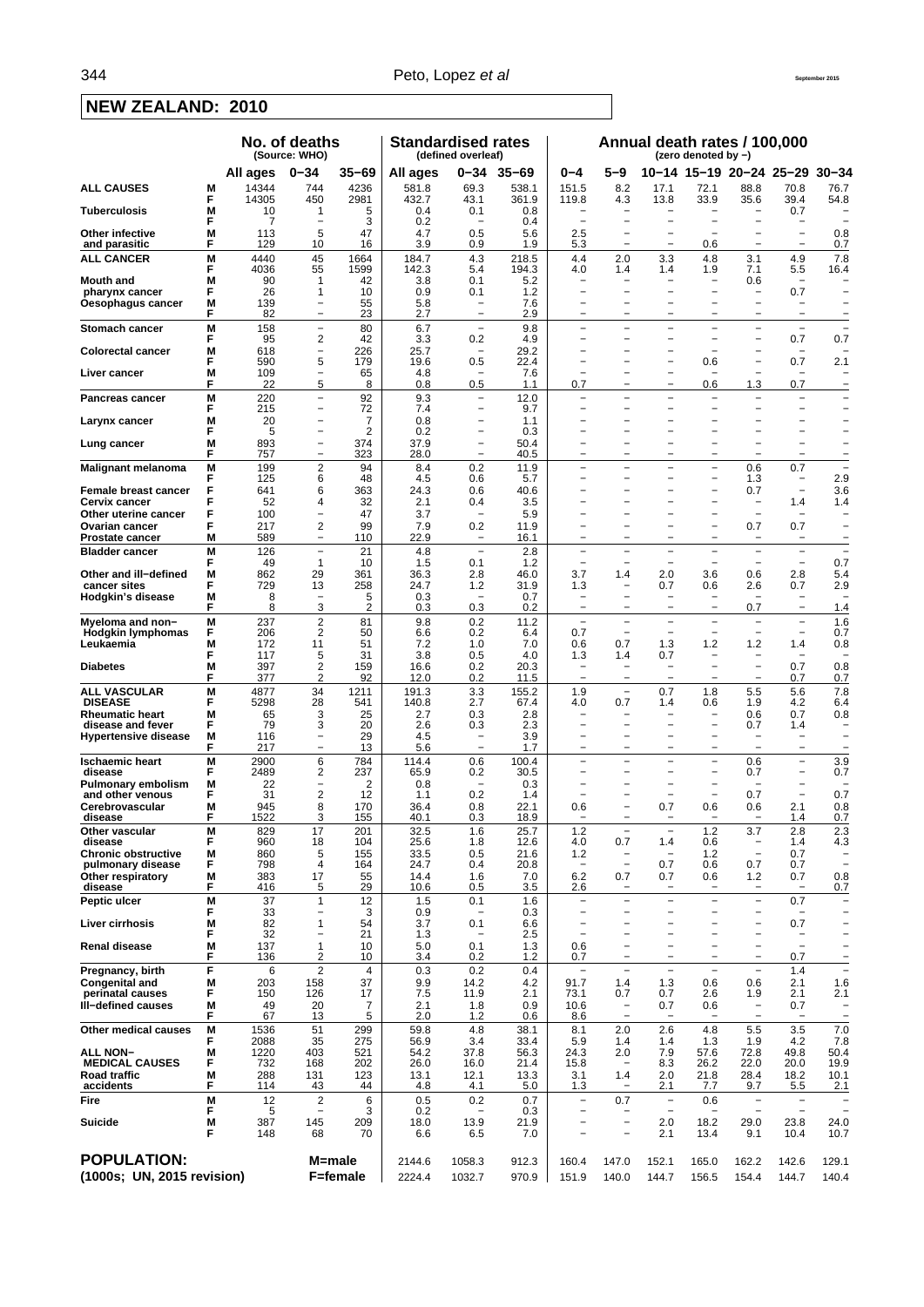#### **2010: NEW ZEALAND**

#### **(zero denoted by −) 9th ICD/10th ICD categories**

## **Annual death rates / 100,000**

| 35–39                                                | $40 - 44$                              | 45-49                            | $50 - 54$                                            | $55 - 59$                       | 60-64                    | $65 - 69$                | 70–74                            |                                 | 75-79 80+/NK     |        |                                                  |                                                           |
|------------------------------------------------------|----------------------------------------|----------------------------------|------------------------------------------------------|---------------------------------|--------------------------|--------------------------|----------------------------------|---------------------------------|------------------|--------|--------------------------------------------------|-----------------------------------------------------------|
| 127.8                                                | 166.2                                  | 255.0                            | 368.9                                                | 583.5                           | 835.8                    | 1429.7                   | 2222.1                           | 3995.2                          | 10076.8          | M      | <b>ALL CAUSES</b>                                | 001-999/A00-Y89                                           |
| 68.1                                                 | 117.7<br>$\overline{\phantom{0}}$      | 172.4                            | 253.8<br>$\overline{\phantom{0}}$                    | 363.5                           | 583.2<br>0.9             | 974.6<br>4.7             | 1495.1<br>1.5                    | 2672.6<br>4.2                   | 8963.4<br>1.7    | F<br>M | <b>Tuberculosis</b>                              | 010-018, 137/                                             |
| $\overline{\phantom{a}}$                             | 0.6<br>2.7                             |                                  | $\overline{a}$<br>7.1                                | $\overline{a}$<br>8.1           | 0.8<br>3.5               | 1.1<br>13.0              | $\overline{\phantom{a}}$<br>8.9  | 1.8                             | 3.2<br>74.3      | F<br>M | Other infective                                  | A15-A19, B90                                              |
|                                                      | 0.6                                    | 5.1<br>0.6                       | 4.1                                                  | 0.8                             | 0.8                      | 6.8                      | 15.0                             | 23.1<br>22.0                    | 86.2             | F      | and parasitic                                    | Rest of 001–139,279.5&.6/<br>rest of A00-B99 excl A33,A34 |
| 24.4<br>32.2                                         | 42.8<br>59.8                           | 74.7<br>90.7                     | 123.9<br>129.3                                       | 227.3<br>209.8                  | 391.9<br>326.0           | 644.5<br>512.7           | 974.0<br>671.9                   | 1408.7<br>909.8                 | 2373.6<br>1500.2 | M<br>F | <b>ALL CANCER</b>                                | 140-208/C00-C97                                           |
|                                                      | 2.0                                    | 3.2                              | 5.0                                                  | 6.5                             | 8.8                      | 10.6                     | 20.9                             | 18.9                            | 40.5             | M      | <b>Mouth and</b>                                 | 140-149/C00-C14                                           |
| 0.6                                                  | 0.6<br>1.4                             | 1.2<br>1.9                       | $\overline{\phantom{0}}$<br>3.5                      | 0.8<br>4.0                      | 1.7<br>14.1              | 3.4<br>28.4              | 4.1<br>34.2                      | 5.5<br>39.9                     | 9.7<br>70.9      | F<br>M | pharynx cancer<br>Oesophagus cancer              | 150/C15                                                   |
|                                                      | 1.9                                    | 1.2                              |                                                      | 3.1                             | 5.9                      | 7.9                      | 19.1                             | 20.1                            | 36.6             | F      |                                                  |                                                           |
| 5.6<br>0.6                                           | 4.1<br>3.1                             | 6.3<br>3.6                       | 5.0<br>3.4                                           | 9.7<br>6.2                      | 16.7<br>5.9              | 21.3<br>11.3             | 31.3<br>6.8                      | 25.2<br>18.3                    | 76.0<br>38.8     | M<br>F | Stomach cancer                                   | 151/C16                                                   |
| 2.1                                                  | 4.8                                    | 8.9                              | 17.7                                                 | 40.3                            | 56.2                     | 74.5                     | 141.5                            | 230.9                           | 315.7            | M      | <b>Colorectal cancer</b>                         | 153, 154/C18-C21                                          |
| 1.9<br>$\overline{\phantom{0}}$                      | 4.9<br>1.4                             | 10.7<br>4.4                      | 9.5<br>14.2                                          | 24.2<br>9.7                     | 38.2<br>13.2             | 67.6<br>10.6             | 99.5<br>16.4                     | 146.4<br>35.7                   | 272.7<br>27.0    | F<br>M | Liver cancer                                     | 155.0/C22 excl C221                                       |
|                                                      | 1.4                                    |                                  | 3.5                                                  | 2.3<br>20.1                     |                          | 5.6                      |                                  | 3.7<br>67.2                     | 7.5<br>97.9      | F<br>M |                                                  |                                                           |
| 2.1<br>1.9                                           | 0.6                                    | 4.4<br>$1.2$                     | 4.1                                                  | 5.5                             | 20.2<br>15.3             | 31.9<br>39.4             | 56.6<br>47.7                     | 56.8                            | 83.0             | F      | <b>Pancreas cancer</b>                           | 157/C25                                                   |
| $\overline{\phantom{0}}$<br>$\overline{\phantom{0}}$ | $\overline{\phantom{0}}$               |                                  | $\overline{\phantom{0}}$<br>$\overline{\phantom{0}}$ |                                 | 2.6<br>0.8               | 4.7<br>1.1               | 7.5<br>1.4                       | 4.2<br>1.8                      | 10.1<br>1.1      | M<br>F | Larynx cancer                                    | 161/C32                                                   |
| $\overline{\phantom{0}}$                             | 6.1                                    | 15.2                             | 27.6                                                 | 45.1                            | 93.2                     | 165.6                    | 235.3                            | 304.4                           | 364.6            | M      | Lung cancer                                      | 162/C33, C34                                              |
| 1.9<br>4.2                                           | 5.5<br>3.4                             | 9.5<br>2.5                       | 30.5<br>7.8                                          | 46.0<br>15.3                    | 77.2<br>22.0             | 112.7<br>28.4            | 173.1<br>32.8                    | 206.8<br>58.8                   | 209.1<br>89.5    | F<br>M | <b>Malignant melanoma</b>                        | 172/C43                                                   |
| 0.6                                                  | 1.9                                    | 2.4                              | 6.1                                                  | 3.9                             | 12.7                     | 12.4                     | 17.7                             | 29.3                            | 45.3             | F      |                                                  |                                                           |
| 13.9<br>1.9                                          | 21.0<br>4.3                            | 32.8<br>3.0                      | 38.6<br>2.0                                          | 48.4<br>3.1                     | 61.1<br>3.4              | 68.7<br>6.8              | 70.9<br>5.5                      | 119.0<br>5.5                    | 167.1<br>9.7     | F<br>F | Female breast cancer<br>Cervix cancer            | 174/C50<br>180/C53                                        |
|                                                      | 0.6                                    | 1.2                              | 5.4                                                  | 7.8                             | 9.3                      | 16.9                     | 16.4                             | 23.8                            | 30.2             | F      | Other uterine cancer                             | 179, 182/C54, C55                                         |
| 1.9                                                  | 3.1<br>0.7                             | 6.0<br>$\qquad \qquad -$         | 10.8<br>2.8                                          | 14.0<br>11.3                    | 17.0<br>27.2             | 30.4<br>71.0             | 45.0<br>104.2                    | 33.0<br>201.6                   | 70.0<br>528.4    | F<br>M | <b>Ovarian cancer</b><br>Prostate cancer         | 183/C56, C570-C574<br>185/C61                             |
| 0.7                                                  | 1.4                                    | $\qquad \qquad -$                | 0.7                                                  | 4.0                             | 3.5                      | 9.5                      | 16.4                             | 50.4                            | 118.2            | M      | <b>Bladder cancer</b>                            | 188/C67                                                   |
| 0.6<br>7.7                                           | 1.2<br>13.6                            | $\overline{\phantom{0}}$<br>21.5 | 28.3                                                 | 1.6<br>47.5                     | 2.5<br>85.2              | 2.2<br>118.3             | 4.1<br>166.8                     | 12.8<br>243.5                   | 30.2<br>411.9    | F<br>M | Other and ill-defined                            | Rest of 140-199/                                          |
| 5.0                                                  | 9.2                                    | 14.3                             | 16.9                                                 | 32.8                            | 52.6                     | 92.4                     | 104.9                            | 146.4                           | 324.4            | F      | cancer sites                                     | rest of C00-C80, C97                                      |
| 0.7                                                  | $\qquad \qquad -$<br>$\qquad \qquad -$ | 0.6<br>0.6                       | $\qquad \qquad -$                                    | $\overline{\phantom{0}}$<br>0.8 | 0.9                      | 2.4                      | 1.4                              | 3.7                             | 5.1              | M<br>F | <b>Hodgkin's disease</b>                         | 201/C81                                                   |
| 0.7<br>1.3                                           | 0.7<br>1.2                             | 2.5<br>1.8                       | 2.8<br>1.4                                           | 12.1<br>4.7                     | 20.2<br>14.4             | 39.0<br>20.3             | 67.0<br>38.2                     | 69.3<br>51.2                    | 128.3<br>105.6   | M<br>F | Myeloma and non-<br><b>Hodgkin lymphomas</b>     | 200, 202-203/<br>C82-C90, C96                             |
| 0.7                                                  | 2.0                                    | 3.2                              | 5.0                                                  | 1.6                             | 7.9                      | 28.4                     | 43.2                             | 58.8                            | 89.5             | M      | Leukaemia                                        | 204-208/C91-C95                                           |
| 2.1                                                  | 0.6<br>2.0                             | 1.2<br>8.2                       | 0.7<br>17.0                                          | 4.7<br>25.8                     | 7.6<br>36.0              | 13.5<br>50.9             | 16.4<br>77.4                     | 25.6<br>126.0                   | 59.3<br>209.3    | F<br>M | <b>Diabetes</b>                                  | 250/E10-E14                                               |
|                                                      | 2.5                                    | 3.6                              | 9.5                                                  | 12.5                            | 19.5                     | 32.7                     | 68.2                             | 84.2                            | 201.5            | F      |                                                  |                                                           |
| 18.9<br>8.8                                          | 42.1<br>19.1                           | 69.6<br>29.2                     | 106.9<br>42.6                                        | 180.5<br>53.0                   | 245.2<br>112.9           | 423.4<br>206.2           | 686.6<br>384.3                   | 1358.3<br>968.4                 | 4261.0<br>4222.5 | M<br>F | <b>ALL VASCULAR</b><br><b>DISEASE</b>            | 390-459/100-199                                           |
| 1.4                                                  | 0.7                                    | 3.8                              | 3.5<br>2.7                                           | 3.2<br>$2.\overline{3}$         | 3.5                      | 3.5                      | 11.9                             | 12.6                            | 38.8             | M      | <b>Rheumatic heart</b>                           | 390-398/100-109                                           |
| 1.3<br>$\qquad \qquad -$                             | 1.2<br>0.7                             | 0.6<br>1.9                       | 1.4                                                  | 4.8                             | 2.5<br>4.4               | 5.6<br>14.2              | 9.5<br>14.9                      | 22.0<br>29.4                    | 39.9<br>106.4    | F<br>M | disease and fever<br><b>Hypertensive disease</b> | 401-405/I10-I15                                           |
| $\qquad \qquad -$<br>6.3                             | 0.6<br>23.1                            | 45.5                             | 0.7<br>74.3                                          | 0.8<br>119.3                    | 5.1<br>167.0             | 4.5<br>267.3             | 23.2<br>420.0                    | 36.6                            | 180.0<br>2447.9  | F<br>M |                                                  |                                                           |
| 0.6                                                  | 6.2                                    | 10.7                             | 14.2                                                 | 23.4                            | 56.9                     | 101.4                    | 194.9                            | 793.6<br>483.3                  | 1986.2           | F      | <b>Ischaemic heart</b><br>disease                | 410-414/I20-I25                                           |
| 0.6                                                  | 0.6                                    | $\overline{a}$                   | 1.4                                                  | 0.8<br>2.3                      | 1.7                      | 1.2<br>3.4               | 3.0<br>5.5                       | 6.3<br>5.5                      | 25.3<br>10.8     | M<br>F | <b>Pulmonary embolism</b><br>and other venous    | 415.1.451-453/<br>I26, I80-I82                            |
| 2.1                                                  | 6.8                                    | 8.2                              | 12.8                                                 | 26.6                            | 34.3                     | 63.9                     | 125.1                            | 310.7                           | 903.2            | M      | Cerebrovascular                                  | 430-438/160-169                                           |
| 5.0<br>9.1                                           | 6.2<br>10.9                            | 9.5<br>10.1                      | 17.6<br>14.9                                         | 12.5<br>25.8                    | 22.1<br>36.0             | 59.7<br>73.3             | 100.9<br>111.7                   | 261.8<br>205.7                  | 1236.2<br>739.4  | F<br>M | disease<br>Other vascular                        | Rest of 390-459/                                          |
| 1.3                                                  | 4.3                                    | 8.3                              | 6.1                                                  | 11.7                            | 24.6                     | 31.6                     | 50.4                             | 159.3                           | 769.5            | F      | disease                                          | rest of I00-I99                                           |
| 0.7<br>1.3                                           | 2.0<br>3.7                             | 4.4<br>5.4                       | 12.0<br>10.8                                         | 16.1<br>23.4                    | 29.9<br>38.2             | 86.3<br>63.1             | 163.8<br>130.8                   | 312.8<br>216.0                  | 744.5<br>448.3   | М<br>F | <b>Chronic obstructive</b><br>pulmonary disease  | /490–496<br>140–147, J67                                  |
| 3.5<br>$\overline{\phantom{a}}$                      | 1.4<br>0.6                             | 1.9<br>1.8                       | 6.4<br>4.1                                           | 5.6<br>4.7                      | 11.4<br>3.4              | 18.9<br>10.1             | 34.2<br>24.5                     | 67.2<br>51.2                    | 432.2<br>362.1   | M<br>F | Other respiratory<br>disease                     | Rest of 460-519/<br>rest of J00-J98                       |
| $\overline{\phantom{0}}$                             | $\overline{\phantom{a}}$               | $\overline{\phantom{a}}$         | $\qquad \qquad -$                                    | 2.4                             | 5.3                      | 3.5                      | 1.5                              | 14.7                            | 27.0             | M      | Peptic ulcer                                     | 531-533/K25-K27                                           |
| $\overline{\phantom{0}}$<br>1.4                      | $\overline{\phantom{a}}$<br>2.7        | $\qquad \qquad -$<br>4.4         | 0.7<br>8.5                                           | 0.8<br>4.0                      | 0.8<br>9.7               | 15.4                     | 2.7<br>10.4                      | 7.3<br>23.1                     | 25.9<br>15.2     | F<br>Μ | Liver cirrhosis                                  | 571/K70, K74                                              |
| 0.6                                                  | 1.2                                    | 0.6                              | 1.4                                                  | 3.1                             | 5.1                      | 5.6                      | 6.8                              | 1.8                             | 5.4              | F      |                                                  |                                                           |
| $\overline{\phantom{0}}$<br>0.6                      | $\qquad \qquad -$<br>$\qquad \qquad -$ | 1.3<br>$\qquad \qquad -$         | $\overline{\phantom{0}}$<br>1.4                      | 1.6<br>2.3                      | 1.8<br>0.8               | 4.7<br>3.4               | 10.4<br>5.5                      | 42.0<br>14.6                    | 167.1<br>120.7   | M<br>F | Renal disease                                    | 580-590/N00-N19                                           |
| 1.3                                                  | 1.2                                    | $\qquad \qquad -$                | $\overline{\phantom{0}}$                             | $\qquad \qquad -$               | $\overline{\phantom{0}}$ |                          | $\overline{\phantom{a}}$         | -                               |                  | F      | Pregnancy, birth                                 | 630-676/A34,O00-O99                                       |
| 2.8<br>0.6                                           | 2.7<br>0.6                             | 5.1<br>0.6                       | 3.5<br>1.4                                           | 7.2<br>2.3                      | 1.8<br>3.4               | 5.9<br>5.6               | 1.5<br>2.7                       | 8.4<br>$\overline{\phantom{0}}$ | 5.1<br>5.4       | M<br>F | <b>Congenital and</b><br>perinatal causes        | 740-779/A33,<br>P00-P96, Q00-Q99                          |
| $\qquad \qquad -$<br>$\overline{\phantom{0}}$        | $\overline{a}$<br>$\qquad \qquad -$    | 0.6                              | $\overline{\phantom{0}}$<br>1.4                      | 3.2                             | 0.9<br>$\overline{a}$    | 2.4<br>2.2               | 1.4                              | 8.4<br>7.3                      | 30.4<br>47.4     | M<br>F | <b>III-defined causes</b>                        | 780-799/R00-R99                                           |
| 8.4                                                  | 14.2                                   | 19.6                             | 26.2                                                 | 41.1                            | 47.5                     | 110.0                    | 189.1                            | 489.2                           | 1394.5           | M      | <b>Other medical causes</b>                      | Rest of 001-799/                                          |
| 7.6<br>65.6                                          | 11.7<br>53.6                           | 17.3<br>60.7                     | 23.0<br>57.4                                         | 31.2<br>60.4                    | 47.5<br>50.1             | 95.8<br>46.1             | 132.2<br>62.5                    | 325.8<br>109.2                  | 1619.8<br>341.0  | F<br>Μ | <b>ALL NON-</b>                                  | rest of A00-R99<br>E800-E999/V01-Y89                      |
| 15.1                                                 | 16.0                                   | 22.1                             | 24.4                                                 | 19.5                            | 23.8                     | 29.3                     | 49.1                             | 62.2                            | 314.7            | F      | <b>MEDICAL CAUSES</b>                            |                                                           |
| 16.8<br>3.1                                          | 12.2<br>3.1                            | 13.9<br>4.2                      | 14.9<br>4.1                                          | 11.3<br>3.9                     | 12.3<br>5.1              | 11.8<br>11.3             | 16.4<br>12.3                     | 14.7<br>5.5                     | 27.0<br>16.2     | Μ<br>F | Road traffic<br>accidents                        | E810-E819, E826-E829/<br>part of V01-V99, Y850            |
| 0.7                                                  | 0.7                                    | $\overline{\phantom{0}}$         | 0.7                                                  | 1.6                             | 0.9                      | $\overline{\phantom{a}}$ | $\overline{\phantom{a}}$         | 4.2                             | 3.4              | M      | Fire                                             | E890-E899/X00-X09                                         |
| 28.6                                                 | 1.9<br>27.1                            | 27.2                             | 21.9                                                 | 20.1                            | 16.7                     | 11.8                     | $\overline{\phantom{0}}$<br>19.4 | 1.8<br>12.6                     | 1.1<br>23.6      | F<br>Μ | <b>Suicide</b>                                   | E950-E959/X60-X84                                         |
| 8.2                                                  | 6.2                                    | 9.5                              | 8.1                                                  | 6.2                             | 5.9                      | 4.5                      | 1.4                              | 7.3                             | 5.4              | F      |                                                  |                                                           |
| 143.2                                                | 147.4                                  | 158.1                            | 141.2                                                | 124.1                           | 113.8                    | 84.6                     | 67.1                             | 47.6                            | 59.2             | M      | <b>POPULATION</b>                                |                                                           |
| 158.6                                                | 162.2                                  | 167.6                            | 147.7                                                | 128.2                           | 117.8                    | 88.8                     | 73.4                             | 54.6                            | 92.8             | F      | (1000s; UN, 2015 revision)                       |                                                           |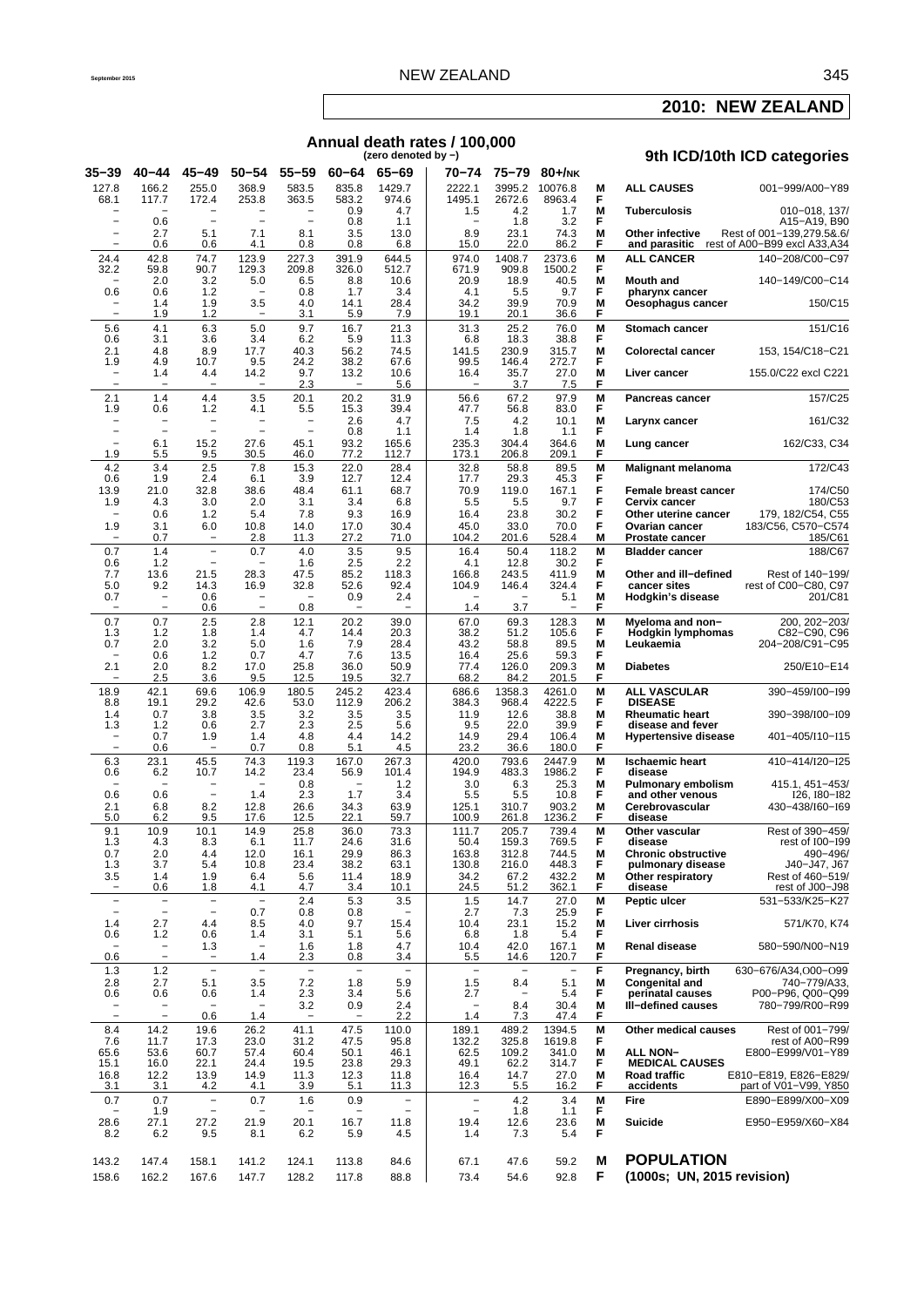## **NORWAY: 2010**

|                                                  |        |                       | No. of deaths<br>(Source: WHO)                       |                      | <b>Standardised rates</b> | (defined overleaf)                                   |                  |                                                      |                                                      | Annual death rates / 100,000                         | (zero denoted by -)                                  |                                                      |                                                      |                                                      |
|--------------------------------------------------|--------|-----------------------|------------------------------------------------------|----------------------|---------------------------|------------------------------------------------------|------------------|------------------------------------------------------|------------------------------------------------------|------------------------------------------------------|------------------------------------------------------|------------------------------------------------------|------------------------------------------------------|------------------------------------------------------|
|                                                  |        | All ages              | $0 - 34$                                             | 35–69                | All ages                  | $0 - 34$                                             | $35 - 69$        | 0–4                                                  | 5–9                                                  |                                                      |                                                      | 10-14 15-19 20-24 25-29                              |                                                      | $30 - 34$                                            |
| <b>ALL CAUSES</b>                                | М<br>F | 19976<br>21466        | 601<br>313                                           | 5292<br>3325         | 633.5<br>444.6            | 53.8<br>29.3                                         | 551.3<br>349.1   | 64.9<br>57.6                                         | 9.2<br>9.6                                           | 14.2<br>5.2                                          | 36.0<br>25.6                                         | 80.5<br>35.2                                         | 91.5<br>34.7                                         | 79.8<br>37.1                                         |
| <b>Tuberculosis</b>                              | М<br>F | 10<br>17              |                                                      | 1<br>3               | 0.3<br>0.3                |                                                      | 0.1<br>0.3       |                                                      | $\overline{\phantom{0}}$                             |                                                      |                                                      |                                                      |                                                      |                                                      |
| Other infective<br>and parasitic                 | М<br>F | 390<br>524            | 6<br>1                                               | 76<br>56             | 11.7<br>9.7               | 0.6<br>0.1                                           | 7.9<br>6.2       | 1.9                                                  | 0.7                                                  | $\overline{a}$                                       | $\overline{a}$                                       | 1.3<br>0.7                                           | $\overline{a}$                                       |                                                      |
| <b>ALL CANCER</b>                                | М      | 5815                  | 51                                                   | 1988                 | 190.9                     | 4.5                                                  | 215.4            | 2.5                                                  | 3.3                                                  | 2.5                                                  | 3.0                                                  | 3.8                                                  | 6.4                                                  | 10.4                                                 |
| <b>Mouth and</b>                                 | F<br>М | 5110<br>92            | 50<br>$\overline{\phantom{0}}$                       | 1794<br>49           | 136.8<br>3.3              | 4.6                                                  | 188.9<br>5.4     | 2.0                                                  | 0.7                                                  | 1.3                                                  | 6.4                                                  | 5.2                                                  | 5.2                                                  | 11.5                                                 |
| pharynx cancer<br>Oesophagus cancer              | F<br>М | 47<br>165             | 1                                                    | 16<br>81             | 1.3<br>5.7                | 0.1<br>$\overline{\phantom{0}}$                      | 1.6<br>8.7       |                                                      | $\overline{\phantom{0}}$<br>$\overline{\phantom{0}}$ |                                                      |                                                      |                                                      | $\overline{\phantom{0}}$<br>$\overline{\phantom{0}}$ | 0.6                                                  |
|                                                  | F      | 57<br>199             | $\overline{a}$                                       | 21                   | 1.5                       | $\overline{a}$                                       | 2.3              | $\overline{\phantom{0}}$                             | $\overline{\phantom{0}}$                             | $\overline{a}$                                       | $\overline{\phantom{0}}$                             | $\overline{\phantom{0}}$                             | $\overline{\phantom{0}}$                             | $\overline{\phantom{0}}$                             |
| <b>Stomach cancer</b>                            | М<br>F | 146                   | 1<br>$\overline{\phantom{0}}$                        | 77<br>43             | 6.5<br>3.6                | 0.1                                                  | 8.4<br>4.3       | $\overline{\phantom{0}}$                             | $\overline{\phantom{0}}$<br>$\overline{a}$           | —                                                    | $\overline{ }$<br>$\overline{a}$                     | $\overline{ }$<br>$\overline{\phantom{0}}$           | $\qquad \qquad -$<br>$\overline{\phantom{0}}$        | 0.6                                                  |
| <b>Colorectal cancer</b>                         | М<br>F | 773<br>816            | 4<br>1                                               | 248<br>195           | 25.2<br>19.4              | 0.3<br>0.1                                           | 27.4<br>21.1     | $\overline{\phantom{0}}$                             | $\overline{\phantom{0}}$<br>$\overline{\phantom{0}}$ | -<br>-                                               | $\overline{\phantom{0}}$                             | -<br>—                                               | 0.6<br>$\overline{\phantom{0}}$                      | 1.8<br>0.6                                           |
| Liver cancer                                     | М<br>F | 79<br>38              | 2<br>1                                               | 35<br>11             | 2.7<br>0.9                | 0.2<br>0.1                                           | 3.6<br>1.2       | 0.6                                                  | $\overline{\phantom{0}}$                             |                                                      |                                                      | $\overline{\phantom{0}}$                             | 0.6<br>$\overline{\phantom{0}}$                      | 0.6                                                  |
| <b>Pancreas cancer</b>                           | М<br>F | 313<br>317            | $\mathbf{1}$<br>1                                    | 135<br>107           | 10.6<br>8.6               | 0.1<br>0.1                                           | 14.9<br>11.3     | 0.6                                                  | $\overline{a}$                                       |                                                      | $\overline{\phantom{0}}$                             | $\overline{\phantom{0}}$<br>$\overline{a}$           | $\qquad \qquad -$<br>$\overline{\phantom{0}}$        | 0.6                                                  |
| Larynx cancer                                    | М<br>F | 25<br>7               | $\overline{\phantom{0}}$                             | 13<br>$\overline{2}$ | 0.8<br>0.1                | $\overline{\phantom{0}}$<br>$\overline{\phantom{0}}$ | 1.5<br>0.2       | $\overline{\phantom{0}}$                             | $\overline{\phantom{0}}$<br>$\overline{\phantom{0}}$ | -                                                    | $\overline{\phantom{0}}$                             | -<br>—                                               | $\overline{ }$<br>$\overline{\phantom{0}}$           |                                                      |
| Lung cancer                                      | М<br>F | 1242                  | $\overline{2}$                                       | 540                  | 42.4                      | 0.2                                                  | 58.7             | $\overline{\phantom{0}}$<br>$\overline{a}$           | $\overline{\phantom{0}}$<br>$\overline{a}$           | $\overline{\phantom{0}}$<br>$\overline{a}$           |                                                      | $\overline{\phantom{0}}$                             | 0.6                                                  | 0.6                                                  |
| Malignant melanoma                               | М      | 925<br>198            | 3<br>2                                               | 414<br>92            | 27.3<br>6.7               | 0.3<br>0.2                                           | 44.0<br>9.6      | —                                                    | $\overline{a}$                                       | 0.6                                                  | 0.6                                                  |                                                      | $\overline{\phantom{0}}$<br>$\overline{\phantom{0}}$ | 1.3<br>0.6                                           |
| <b>Female breast cancer</b>                      | F<br>F | 140<br>673            | 5<br>4                                               | 72<br>298            | 4.3<br>19.2               | 0.5<br>0.4                                           | 7.4<br>30.6      | $\overline{\phantom{0}}$<br>$\overline{\phantom{0}}$ | $\overline{\phantom{0}}$<br>$\overline{\phantom{0}}$ | -                                                    | $\overline{a}$                                       | $\overline{\phantom{0}}$                             | 0.7<br>$\overline{\phantom{0}}$                      | 2.6<br>2.6                                           |
| Cervix cancer<br>Other uterine cancer            | F<br>F | 78<br>120             | $\overline{\phantom{0}}$<br>1                        | 43<br>36             | 2.4<br>3.0                | $\overline{\phantom{0}}$<br>0.1                      | 4.3<br>3.9       | -<br>$\overline{\phantom{0}}$                        | $\overline{\phantom{0}}$<br>$\overline{\phantom{0}}$ | -                                                    | $\overline{\phantom{0}}$                             | -<br>$\overline{\phantom{0}}$                        | $\overline{\phantom{0}}$<br>0.7                      | $\overline{\phantom{0}}$                             |
| <b>Ovarian cancer</b>                            | F      | 323                   | 1                                                    | 157                  | 9.6                       | 0.1                                                  | 16.5             | $\overline{\phantom{0}}$                             | $\overline{a}$                                       |                                                      |                                                      |                                                      | 0.7                                                  |                                                      |
| Prostate cancer<br><b>Bladder cancer</b>         | M<br>М | 1043<br>224           | 1                                                    | 126<br>45            | 30.9<br>6.9               | 0.1                                                  | 14.7<br>5.1      | $\overline{\phantom{0}}$<br>$\overline{\phantom{a}}$ | $\overline{\phantom{a}}$                             | $\overline{\phantom{a}}$                             | L.                                                   | $\overline{\phantom{a}}$                             | $\overline{\phantom{0}}$                             | 0.6                                                  |
| Other and ill-defined                            | F<br>М | 110<br>977            | $\overline{\phantom{0}}$<br>25                       | 21<br>375            | 2.5<br>32.8               | 2.2                                                  | 2.2<br>39.0      | $\overline{\phantom{0}}$<br>0.6                      | $\overline{\phantom{0}}$<br>2.6                      | $\overline{\phantom{0}}$<br>1.2                      | $\overline{\phantom{0}}$<br>$\overline{\phantom{0}}$ | $\overline{\phantom{0}}$<br>3.1                      | $\overline{\phantom{0}}$<br>3.8                      | 4.3                                                  |
| cancer sites<br>Hodgkin's disease                | F<br>М | 923<br>8              | 24<br>$\overline{a}$                                 | 255<br>5             | 23.1<br>0.3               | 2.2<br>$\overline{\phantom{0}}$                      | 27.0<br>0.6      | 2.0                                                  | 0.7<br>$\overline{a}$                                | 1.3                                                  | 3.8                                                  | 3.3                                                  | 2.0                                                  | 2.6                                                  |
|                                                  | F<br>M | $\overline{7}$<br>311 | 2<br>5                                               | 1<br>115             | 0.2<br>10.5               | 0.2<br>0.4                                           | 0.1<br>12.2      | $\overline{\phantom{0}}$                             | $\overline{\phantom{a}}$                             | $\overline{\phantom{a}}$                             | 1.8                                                  | 0.7<br>0.6                                           | 0.7<br>$\overline{\phantom{0}}$                      | 0.6                                                  |
| Myeloma and non-<br><b>Hodgkin lymphomas</b>     | F      | 252                   | 2                                                    | 64                   | 6.2                       | 0.2                                                  | 6.8              | $\overline{\phantom{0}}$                             | $\overline{\phantom{0}}$                             | $\overline{\phantom{0}}$                             | $\overline{\phantom{0}}$                             | 0.7                                                  | 0.7                                                  |                                                      |
| Leukaemia                                        | М<br>F | 166<br>131            | 8<br>4                                               | 52<br>38             | 5.6<br>3.4                | 0.7<br>0.4                                           | 5.5<br>3.9       | 0.6                                                  | 0.7<br>$\overline{\phantom{0}}$                      | 0.6<br>-                                             | 1.2<br>1.9                                           | $\overline{\phantom{0}}$<br>0.7                      | 0.6<br>$\overline{\phantom{a}}$                      | 1.2                                                  |
| <b>Diabetes</b>                                  | M<br>F | 352<br>350            | 3<br>1                                               | 107<br>30            | 11.2<br>6.4               | 0.3<br>0.1                                           | 11.1<br>3.2      | $\overline{\phantom{0}}$                             | $\overline{\phantom{0}}$<br>$\overline{a}$           | $\overline{a}$                                       | $\overline{\phantom{a}}$                             |                                                      | 1.3<br>$\qquad \qquad$                               | 0.6<br>0.6                                           |
| <b>ALL VASCULAR</b><br><b>DISEASE</b>            | М<br>F | 6105<br>7023          | 19<br>13                                             | 1248<br>440          | 185.4<br>122.2            | 1.7<br>1.2                                           | 130.1<br>47.5    | 1.9<br>0.7                                           | $\overline{a}$<br>0.7                                | $\overline{\phantom{0}}$<br>1.3                      | 1.8<br>0.6                                           | 0.6<br>2.0                                           | 1.3<br>1.3                                           | 6.1<br>1.9                                           |
| <b>Rheumatic heart</b><br>disease and fever      | М<br>F | 5<br>8                | $\overline{\phantom{0}}$<br>1                        | 2<br>$\overline{2}$  | 0.2<br>0.2                | $\overline{\phantom{0}}$<br>0.1                      | 0.2<br>0.2       |                                                      | $\overline{\phantom{0}}$                             |                                                      |                                                      |                                                      | $\overline{\phantom{0}}$<br>0.7                      |                                                      |
| <b>Hypertensive disease</b>                      | М<br>F | 182<br>288            | $\overline{\phantom{0}}$<br>$\overline{\phantom{0}}$ | 46<br>16             | 5.7<br>5.0                | $\overline{a}$<br>$\overline{\phantom{0}}$           | 4.7<br>1.8       | $\qquad \qquad -$<br>$\overline{\phantom{0}}$        | $\overline{\phantom{0}}$                             |                                                      | $\overline{\phantom{0}}$                             | $\overline{\phantom{0}}$                             | $\overline{a}$                                       |                                                      |
| <b>Ischaemic heart</b>                           | М      | 2782                  | 3                                                    | 693                  | 86.1                      | 0.3                                                  | 71.3             | $\overline{\phantom{0}}$                             | $\overline{\phantom{a}}$                             |                                                      | L.                                                   |                                                      | $\overline{a}$                                       | 1.8                                                  |
| disease<br>Pulmonary embolism                    | F<br>М | 2424<br>66            | 1<br>1                                               | 176<br>12            | 42.4<br>2.0               | 0.1<br>0.1                                           | 18.9<br>1.2      | $\overline{\phantom{0}}$<br>-                        | $\overline{\phantom{0}}$<br>$\overline{\phantom{0}}$ | $\overline{\phantom{0}}$<br>-                        |                                                      | $\overline{\phantom{0}}$<br>-                        | $\overline{a}$<br>$\overline{\phantom{0}}$           | 0.6<br>0.6                                           |
| and other venous<br>Cerebrovascular              | F<br>Μ | 114<br>1280           | 2<br>4                                               | 20<br>193            | 2.5<br>38.2               | 0.2<br>0.4                                           | 2.1<br>20.3      | $\overline{\phantom{0}}$<br>0.6                      | $\overline{\phantom{0}}$<br>L,                       |                                                      | 0.6<br>0.6                                           |                                                      | $\qquad \qquad -$<br>0.6                             | 0.6<br>0.6                                           |
| disease<br>Other vascular                        | F<br>М | 1900<br>1790          | 2<br>11                                              | 117<br>302           | 33.1<br>53.3              | 0.2<br>1.0                                           | 12.6<br>32.5     | 1.3                                                  | 0.7                                                  | $\overline{a}$                                       | 1.2                                                  | 0.7<br>0.6                                           | 0.6                                                  | 3.1                                                  |
| disease<br><b>Chronic obstructive</b>            | F      | 2289                  | 7                                                    | 109                  | 38.9                      | 0.7                                                  | 12.0             | 0.7                                                  | $\overline{\phantom{0}}$                             | 1.3                                                  | $\overline{a}$                                       | 1.3                                                  | 0.7                                                  | 0.6                                                  |
| pulmonary disease                                | M<br>F | 1042<br>967           | $\overline{\phantom{0}}$<br>1                        | 167<br>169           | 31.7<br>21.8              | $\overline{\phantom{0}}$<br>0.1                      | 18.9<br>18.9     | $\overline{\phantom{0}}$                             | $\overline{\phantom{0}}$<br>$\overline{a}$           | $\overline{\phantom{0}}$<br>-                        | $\overline{\phantom{0}}$<br>$\overline{\phantom{0}}$ | 0.7                                                  | $\qquad \qquad -$                                    | $\overline{\phantom{0}}$                             |
| Other respiratory<br>disease                     | Μ<br>F | 837<br>1035           | 5<br>-                                               | 81<br>36             | 23.9<br>16.5              | 0.5                                                  | 8.5<br>3.9       | 1.3                                                  | $\overline{\phantom{0}}$<br>-                        |                                                      | $\overline{\phantom{0}}$<br>$\overline{\phantom{0}}$ | $\overline{\phantom{0}}$<br>$\overline{\phantom{0}}$ | 0.6<br>-                                             | 1.2<br>$\equiv$                                      |
| Peptic ulcer                                     | M<br>F | 87<br>114             | $\overline{a}$<br>$\overline{a}$                     | 24<br>9              | 2.7<br>2.1                | $\overline{\phantom{0}}$<br>$\overline{\phantom{0}}$ | 2.4<br>1.0       | $\overline{a}$<br>$\overline{\phantom{0}}$           | $\overline{\phantom{a}}$<br>$\overline{\phantom{0}}$ | $\overline{\phantom{a}}$<br>$\overline{\phantom{0}}$ | $\overline{a}$<br>$\overline{a}$                     | $\overline{a}$<br>$\overline{\phantom{0}}$           | $\overline{a}$<br>$\overline{a}$                     | $\overline{\phantom{a}}$<br>$\overline{\phantom{0}}$ |
| Liver cirrhosis                                  | M<br>F | 131<br>74             | $\overline{a}$<br>-                                  | 93<br>44             | 4.8<br>2.4                | $\overline{\phantom{0}}$<br>$\qquad \qquad -$        | 9.1<br>4.5       | $\overline{\phantom{0}}$<br>$\overline{ }$           | $\overline{\phantom{0}}$<br>$\overline{\phantom{0}}$ | $\overline{\phantom{0}}$<br>—                        | $\overline{a}$<br>-                                  | $\overline{a}$<br>-                                  | $\overline{a}$<br>$\overline{\phantom{0}}$           | $\overline{\phantom{0}}$<br>$\overline{ }$           |
| <b>Renal disease</b>                             | M<br>F | 280<br>307            | $\overline{a}$<br>1                                  | 28<br>17             | 8.0<br>5.4                | $\overline{a}$<br>0.1                                | 3.1<br>1.8       | $\overline{\phantom{0}}$<br>0.7                      | $\overline{\phantom{0}}$<br>$\overline{\phantom{0}}$ | $\overline{\phantom{0}}$<br>-                        | $\overline{a}$<br>$\overline{\phantom{0}}$           | $\overline{a}$<br>-                                  | $\overline{\phantom{0}}$<br>$\equiv$                 | $\overline{\phantom{0}}$<br>$\overline{a}$           |
| Pregnancy, birth                                 | F      | 3                     | 1                                                    | $\overline{2}$       | 0.1                       | 0.1                                                  | 0.2              | $\overline{\phantom{0}}$                             | $\overline{\phantom{0}}$                             | $\overline{a}$                                       | $\overline{\phantom{0}}$                             | $\overline{\phantom{a}}$                             | $\overline{\phantom{0}}$                             | 0.6                                                  |
| <b>Congenital and</b><br>perinatal causes        | M<br>F | 111<br>98             | 84<br>69                                             | 23<br>24             | 5.2<br>4.7                | 7.6<br>6.6                                           | 2.1<br>2.3       | 44.5<br>41.5                                         | 0.7<br>2.1                                           | 3.1<br>$\overline{\phantom{0}}$                      | 1.2<br>0.6                                           | 1.3<br>0.7                                           | 1.9<br>0.7                                           | 0.6<br>0.6                                           |
| III-defined causes                               | Μ<br>F | 992<br>1200           | 47<br>22                                             | 346<br>125           | 32.4<br>22.6              | 4.2<br>2.1                                           | 34.9<br>12.9     | 7.0<br>3.4                                           | 1.3<br>0.7                                           | 1.2<br>0.7                                           | 1.2<br>1.9                                           | 3.8<br>5.2                                           | 9.5<br>0.7                                           | 5.5<br>1.9                                           |
| Other medical causes                             | M<br>F | 2350<br>3591          | 48<br>40                                             | 493<br>311           | 72.0<br>66.7              | 4.3<br>3.8                                           | 51.1<br>32.5     | 4.5<br>7.4                                           | 0.7<br>2.7                                           | 4.3<br>1.3                                           | 4.2<br>4.5                                           | 6.3<br>2.0                                           | 5.7<br>4.6                                           | 4.3<br>3.8                                           |
| <b>ALL NON-</b><br><b>MEDICAL CAUSES</b>         | М<br>F | 1474<br>1053          | 338<br>114                                           | 617<br>265           | 53.3<br>26.8              | 30.1<br>10.6                                         | 56.4<br>25.2     | 1.3<br>2.0                                           | 2.6<br>2.7                                           | 3.1<br>0.7                                           | 24.6<br>11.5                                         | 63.5<br>18.9                                         | 64.8<br>22.2                                         | 51.0<br>16.0                                         |
| <b>Road traffic</b>                              | М      | 155                   | 59                                                   | 65                   | 6.0                       | 5.2                                                  | 6.0              | 0.6                                                  | $\overline{a}$                                       | 0.6                                                  | 7.2                                                  | 13.8                                                 | 9.5                                                  | 4.9                                                  |
| accidents<br>Fire                                | F<br>M | 52<br>32              | 16<br>3                                              | 23<br>15             | 1.9<br>1.1                | 1.5<br>0.3                                           | 2.1<br>1.4       | $\overline{\phantom{0}}$                             | $\overline{\phantom{0}}$<br>$\overline{\phantom{0}}$ | 0.6                                                  | 3.8<br>$\overline{\phantom{a}}$                      | 3.9<br>$\overline{\phantom{a}}$                      | 2.6<br>$\overline{\phantom{0}}$                      | 1.2                                                  |
| Suicide                                          | F<br>M | 24<br>383             | $\overline{a}$<br>122                                | 6<br>207             | 0.6<br>15.1               | 10.9                                                 | 0.6<br>18.5      | $\overline{\phantom{0}}$<br>$\overline{\phantom{0}}$ | $\overline{\phantom{0}}$<br>$\overline{\phantom{0}}$ | $\overline{\phantom{0}}$<br>0.6                      | $\overline{\phantom{0}}$<br>11.4                     | 25.2                                                 | $\overline{\phantom{0}}$<br>23.5                     | 15.3                                                 |
|                                                  | F      | 164                   | 37                                                   | 112                  | 6.5                       | 3.4                                                  | 10.4             | $\overline{a}$                                       | $\overline{\phantom{a}}$                             |                                                      | 2.6                                                  | 5.9                                                  | 7.2                                                  | 8.3                                                  |
| <b>POPULATION:</b><br>(1000s; UN, 2015 revision) |        |                       |                                                      | M=male<br>F=female   | 2444.4<br>2446.8          | 1116.7<br>1067.6                                     | 1115.2<br>1076.9 | 157.2<br>149.2                                       | 152.2<br>145.9                                       | 161.8<br>153.4                                       | 166.4<br>156.4                                       | 158.9<br>153.4                                       | 157.3<br>152.8                                       | 162.8<br>156.5                                       |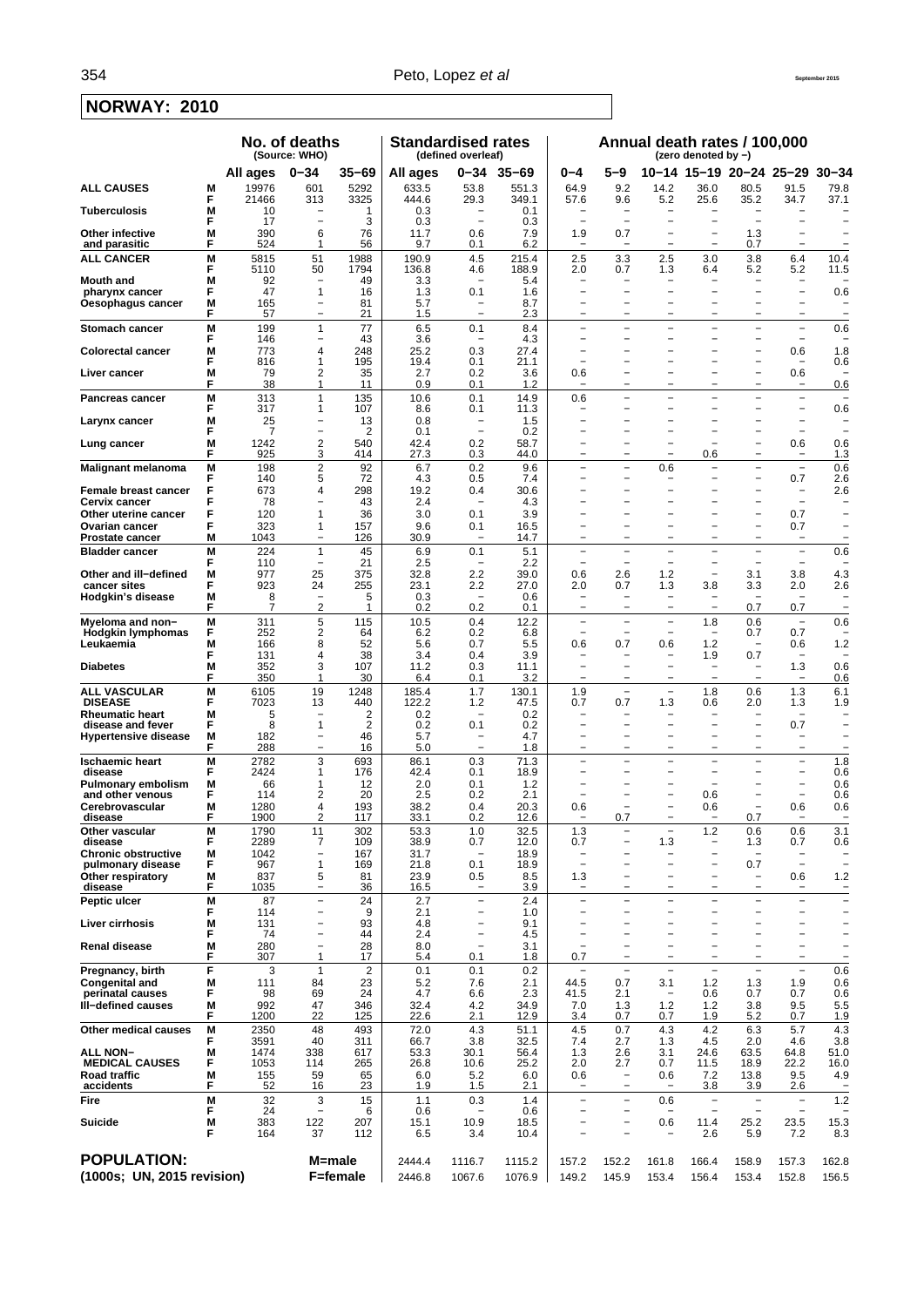## **2010: NORWAY**

#### **(zero denoted by −) 9th ICD/10th ICD categories**

## **Annual death rates / 100,000**

| 35–39                                                | 40–44                                                | $45 - 49$                                  | 50–54                                                | $55 - 59$                       | 60-64                                                | $65 - 69$                        | 70–74                             |                                                      | 75–79 80+/мк                    |             | .us, .u .us ca.ug                                |                                                 |
|------------------------------------------------------|------------------------------------------------------|--------------------------------------------|------------------------------------------------------|---------------------------------|------------------------------------------------------|----------------------------------|-----------------------------------|------------------------------------------------------|---------------------------------|-------------|--------------------------------------------------|-------------------------------------------------|
| 84.7<br>49.2                                         | 130.7                                                | 213.1<br>136.1                             | 348.8<br>248.9                                       | 576.0<br>374.9                  | 951.3<br>605.1                                       | 1554.2<br>946.5                  | 2468.5<br>1538.0                  | 4520.6<br>2734.4                                     | 12164.6<br>10102.3              | M<br>F      | <b>ALL CAUSES</b>                                | 001-999/A00-Y89                                 |
|                                                      | 83.3<br>$\overline{\phantom{0}}$                     |                                            | $\overline{a}$                                       |                                 |                                                      | 0.9                              |                                   |                                                      | 11.4                            | M           | <b>Tuberculosis</b>                              | 010-018, 137/                                   |
| 1.6<br>$\overline{\phantom{0}}$                      | 2.6                                                  | 2.9<br>$\overline{\phantom{0}}$            | 5.5<br>3.8                                           | 0.7<br>12.0                     | 0.7<br>6.8                                           | 0.9<br>24.0<br>21.6              | 2.4<br>27.8<br>22.3               | 73.8<br>63.9                                         | 8.4<br>309.7<br>279.2           | F<br>M<br>F | Other infective                                  | A15-A19, B90<br>Rest of 001-139,279.5&.6/       |
| 9.8                                                  | 1.1<br>21.2                                          | 48.8                                       | 106.7                                                | 8.2<br>207.9                    | 8.3<br>391.8                                         | 721.7                            | 972.9                             | 1589.9                                               | 2684.2                          | M           | and parasitic<br><b>ALL CANCER</b>               | rest of A00-B99 excl A33,A34<br>140-208/C00-C97 |
| 21.8<br>$\overline{\phantom{0}}$                     | 32.4<br>1.1                                          | 71.1<br>0.6                                | 121.9<br>1.8                                         | 232.2<br>7.3                    | 338.2<br>6.8                                         | 504.7<br>20.3                    | 652.8<br>19.9                     | 907.4<br>25.8                                        | 1422.6<br>16.5                  | F<br>M      | <b>Mouth and</b>                                 | 140-149/C00-C14                                 |
|                                                      | $\overline{a}$<br>$\overline{\phantom{0}}$           | 1.2<br>1.7                                 | 2.5<br>6.7                                           | 3.4<br>10.6                     | 0.7<br>14.9                                          | 3.6<br>26.8                      | 5.9<br>29.1                       | 4.1<br>32.6                                          | 15.3<br>54.6                    | F<br>M      | pharynx cancer<br>Oesophagus cancer              | 150/C15                                         |
| $\qquad \qquad -$<br>1.6                             | $\qquad \qquad -$<br>0.5                             | $\overline{\phantom{0}}$<br>1.7            | 0.6<br>4.9                                           | 2.0<br>7.3                      | 5.5<br>12.2                                          | 8.1<br>30.5                      | 7.0<br>29.1                       | 12.2<br>37.8                                         | 14.6<br>97.7                    | F<br>M      | Stomach cancer                                   | 151/C16                                         |
| 1.1<br>2.2                                           | 0.6<br>2.1                                           | 3.0<br>4.0                                 | 4.5<br>11.0                                          | 6.2<br>22.6                     | 7.6<br>47.5                                          | 7.2<br>102.6                     | 16.4<br>123.1                     | 21.8<br>247.2                                        | 50.8<br>360.4                   | F<br>M      | <b>Colorectal cancer</b>                         | 153, 154/C18-C21                                |
| 1.1<br>$\overline{\phantom{0}}$                      | 1.1<br>1.6                                           | 9.1<br>2.9                                 | 9.6<br>1.8                                           | 26.6<br>4.7                     | 33.2<br>4.1                                          | 66.6<br>10.2                     | 102.1<br>13.2                     | 153.7<br>18.9                                        | 292.5<br>26.6                   | F<br>M      | Liver cancer                                     | 155.0/C22 excl C221                             |
| $\overline{\phantom{0}}$                             | $\overline{\phantom{0}}$                             | 1.2                                        | $\overline{\phantom{0}}$                             | 0.7                             | 2.8                                                  | 3.6                              | 2.4                               | 2.7                                                  | 15.3                            | F           |                                                  |                                                 |
| 0.6<br>-                                             | 1.6<br>2.8                                           | 2.9<br>$\overline{\phantom{0}}$            | 6.1<br>8.3                                           | 13.9<br>13.7                    | 24.4<br>26.3                                         | 54.5<br>27.9                     | 58.2<br>47.0                      | 68.7<br>73.5                                         | 118.0<br>80.1                   | M<br>F      | <b>Pancreas cancer</b>                           | 157/C25                                         |
| $\overline{a}$                                       | $\overline{a}$<br>$\overline{\phantom{0}}$           | $\overline{\phantom{0}}$                   | $\overline{\phantom{0}}$<br>$\overline{a}$           | 2.0<br>0.7                      | 2.0<br>0.7                                           | 6.5                              | 4.0                               | 5.2                                                  | 7.6<br>3.5                      | M<br>F      | Larynx cancer                                    | 161/C32                                         |
| $\overline{a}$<br>1.7                                | 2.1<br>2.8                                           | 9.2<br>12.8                                | 26.4<br>24.9                                         | 59.8<br>52.6                    | 121.5<br>94.7                                        | 192.2<br>118.8                   | 254.1<br>139.7                    | 352.0<br>205.4                                       | 384.6<br>165.7                  | M<br>F      | Lung cancer                                      | 162/C33, C34                                    |
| 0.6<br>2.9                                           | 1.1<br>2.2                                           | 4.0<br>4.9                                 | 7.4<br>5.7                                           | 9.3<br>6.8                      | 18.3<br>11.1                                         | 26.8<br>18.0                     | 26.5<br>15.3                      | 51.5<br>16.3                                         | 68.5<br>26.5                    | M<br>F      | <b>Malignant melanoma</b>                        | 172/C43                                         |
| 7.4<br>2.9                                           | 7.3<br>2.8                                           | 17.0<br>1.2                                | 28.1<br>3.8                                          | 37.6<br>5.5                     | 44.3<br>4.2                                          | 72.9<br>9.9                      | 81.0<br>7.0                       | 85.7<br>15.0                                         | 166.4<br>12.5                   | F<br>F      | Female breast cancer<br>Cervix cancer            | 174/C50<br>180/C53                              |
| $\overline{\phantom{0}}$                             | 0.6                                                  | 0.6                                        | 1.9                                                  | 6.2                             | 5.5                                                  | 12.6                             | 15.3                              | 17.7                                                 | 39.7                            | F           | Other uterine cancer                             | 179, 182/C54, C55                               |
| 0.6<br>$\overline{\phantom{0}}$                      | 2.8<br>0.5                                           | 4.2<br>1.1                                 | 12.8<br>1.8                                          | 25.9<br>10.6                    | 26.3<br>19.7                                         | 43.2<br>69.3                     | 47.0<br>137.7                     | 40.8<br>293.6                                        | 66.2<br>814.8                   | F<br>M      | <b>Ovarian cancer</b><br>Prostate cancer         | 183/C56, C570-C574<br>185/C61                   |
| $\overline{\phantom{0}}$<br>$\overline{\phantom{0}}$ | $\qquad \qquad -$<br>$\qquad \qquad -$               | 1.1<br>1.8                                 | 4.3<br>1.9                                           | 2.0<br>2.0                      | 6.1<br>2.8                                           | 22.2<br>7.2                      | 35.7<br>12.9                      | 54.9<br>19.1                                         | 151.0<br>44.6                   | M<br>F      | <b>Bladder cancer</b>                            | 188/C67                                         |
| 3.3<br>2.3                                           | 9.0<br>5.6                                           | 13.8<br>10.9                               | 23.9<br>11.5                                         | 35.9<br>32.8                    | 83.5<br>50.5                                         | 103.5<br>75.6                    | 165.4<br>105.7                    | 242.1<br>155.1                                       | 394.7<br>306.4                  | M<br>F      | Other and ill-defined<br>cancer sites            | Rest of 140-199/<br>rest of C00-C80, C97        |
| $\overline{\phantom{0}}$<br>$\overline{\phantom{0}}$ | $\overline{\phantom{0}}$<br>$\overline{\phantom{0}}$ | $\overline{\phantom{0}}$<br>$\overline{a}$ | $\overline{\phantom{0}}$<br>$\overline{\phantom{0}}$ | 2.0                             | $\overline{\phantom{0}}$<br>$\overline{\phantom{0}}$ | 1.9<br>0.9                       | 1.3<br>$\overline{\phantom{0}}$   | $\overline{\phantom{0}}$<br>$\overline{\phantom{0}}$ | 2.5<br>2.8                      | M<br>F      | <b>Hodgkin's disease</b>                         | 201/C81                                         |
| 0.6                                                  | 0.5<br>2.8                                           | 3.5<br>1.2                                 | 8.6<br>3.2                                           | 13.9<br>6.8                     | 21.7<br>13.8                                         | 37.0<br>19.8                     | 42.4<br>32.9                      | 118.5<br>54.4                                        | 114.2<br>82.2                   | M<br>F      | Myeloma and non-<br>Hodgkin lymphomas            | 200, 202-203/<br>C82-C90, C96                   |
| 1.1<br>1.7                                           | 1.1<br>1.1                                           | 2.3<br>1.8                                 | 1.8<br>2.5                                           | 6.0<br>2.7                      | 8.8<br>8.3                                           | 17.6<br>9.0                      | 33.1<br>15.3                      | 41.2<br>29.9                                         | 72.3<br>37.6                    | M<br>F      | Leukaemia                                        | 204-208/C91-C95                                 |
| 3.8                                                  | 2.1                                                  | 5.2                                        | 4.9                                                  | 10.6                            | 19.0                                                 | 32.3                             | 42.4                              | 96.2                                                 | 195.4                           | M           | <b>Diabetes</b>                                  | 250/E10-E14                                     |
| 0.6<br>14.2                                          | 0.6<br>30.7                                          | 1.2<br>54.6                                | 1.9<br>75.4                                          | 2.7<br>136.2                    | 5.5<br>236.3                                         | 9.9<br>363.1                     | 15.3<br>721.4                     | 50.3<br>1387.3                                       | 187.3<br>4422.9                 | F<br>M      | <b>ALL VASCULAR</b>                              | 390-459/100-199                                 |
| 2.3<br>$\overline{\phantom{0}}$                      | 10.6<br>$\overline{\phantom{0}}$                     | 14.6                                       | 27.4<br>$\overline{\phantom{0}}$                     | 36.9<br>0.7                     | 84.4<br>0.7                                          | 156.6                            | 325.2<br>$\overline{\phantom{0}}$ | 785.0<br>1.7                                         | 3980.2<br>2.5                   | F<br>M      | <b>DISEASE</b><br><b>Rheumatic heart</b>         | 390-398/100-109                                 |
| $\overline{a}$<br>0.6                                | $\overline{a}$<br>0.5                                | 2.9                                        | $\overline{\phantom{0}}$<br>3.7                      | 1.4<br>3.3                      | 10.9                                                 | $\overline{\phantom{0}}$<br>11.1 | $\overline{\phantom{a}}$<br>33.1  | 1.4<br>41.2                                          | 2.8<br>110.4                    | F<br>M      | disease and fever<br><b>Hypertensive disease</b> | 401-405/I10-I15                                 |
| 8.2                                                  | 15.9                                                 | 33.3                                       | 1.3<br>48.4                                          | 2.0<br>78.4                     | 2.8<br>134.4                                         | 6.3<br>180.2                     | 16.4<br>342.8                     | 35.4<br>619.8                                        | 161.6<br>1860.5                 | F<br>M      | <b>Ischaemic heart</b>                           | 410-414/I20-I25                                 |
| 0.6<br>$\overline{ }$                                | 4.5<br>1.1                                           | 7.3<br>0.6                                 | 11.5<br>0.6                                          | 11.6<br>1.3                     | 36.6<br>2.0                                          | 60.3<br>2.8                      | 102.1<br>7.9                      | 270.7<br>10.3                                        | 1365.5<br>52.0                  | F<br>М      | disease<br><b>Pulmonary embolism</b>             | 415.1.451-453/                                  |
| $\overline{a}$<br>2.2                                | 0.6<br>5.3                                           | 1.2<br>8.0                                 | 1.9<br>12.3                                          | 0.7<br>24.6                     | 4.8<br>28.5                                          | 5.4<br>61.0                      | 12.9<br>135.0                     | 12.2<br>345.1                                        | 50.1<br>989.9                   | F<br>М      | and other venous<br>Cerebrovascular              | I26, I80-I82<br>430-438/160-169                 |
| 3.3                                                  | 3.4<br>7.9                                           | 4.2                                        | 8.3<br>10.4                                          | 10.9                            | 20.1                                                 | 41.4                             | 85.7                              | 229.9                                                | 1071.6                          | F<br>M      | disease<br>Other vascular                        |                                                 |
| 1.7                                                  | 2.2                                                  | 9.8<br>1.8                                 | 4.5                                                  | 27.9<br>10.2                    | 59.8<br>20.1                                         | 108.1<br>43.2                    | 202.5<br>108.0                    | 369.1<br>235.3                                       | 1407.5<br>1328.6                | F           | disease                                          | Rest of 390-459/<br>rest of I00-I99             |
| 1.1                                                  | 1.6<br>0.6                                           | 1.1<br>1.8                                 | 6.1<br>3.8                                           | 12.0<br>13.0                    | 34.6<br>40.8                                         | 76.7<br>71.1                     | 161.5<br>143.2                    | 302.2<br>193.2                                       | 732.3<br>371.1                  | M<br>F      | <b>Chronic obstructive</b><br>pulmonary disease  | 490-496/<br>J40-J47, J67                        |
| 2.7<br>$\overline{\phantom{0}}$                      | 1.1<br>1.7                                           | 1.7<br>2.4                                 | 6.7<br>1.3                                           | 8.6<br>3.4                      | 13.6<br>4.8                                          | 24.9<br>13.5                     | 63.5<br>34.0                      | 156.2<br>62.6                                        | 776.7<br>643.4                  | M<br>F      | Other respiratory<br>disease                     | Rest of 460-519/<br>rest of J00–J98             |
| $\overline{\phantom{0}}$                             | 1.1<br>$\qquad \qquad -$                             | 0.6<br>0.6                                 | 3.7<br>0.6                                           | 2.7<br>1.4                      | 3.4<br>1.4                                           | 5.5<br>2.7                       | 6.6<br>5.9                        | 18.9<br>15.0                                         | 59.6<br>62.0                    | M<br>F      | Peptic ulcer                                     | 531-533/K25-K27                                 |
| $\overline{a}$<br>$\overline{a}$                     | 2.1<br>0.6                                           | 4.6<br>3.0                                 | 9.2<br>7.7                                           | 13.9<br>3.4                     | 21.1<br>6.2                                          | 12.9<br>10.8                     | 25.1<br>7.0                       | 5.2<br>16.3                                          | 20.3<br>8.4                     | M<br>F      | Liver cirrhosis                                  | 571/K70, K74                                    |
| $\overline{\phantom{0}}$<br>0.6                      | $\overline{\phantom{0}}$<br>$\qquad \qquad -$        | $\overline{\phantom{0}}$<br>1.2            | 1.8<br>1.3                                           | 4.0<br>2.0                      | 5.4<br>2.8                                           | 10.2<br>4.5                      | 22.5<br>21.1                      | 51.5<br>28.6                                         | 260.2<br>174.1                  | M<br>F      | <b>Renal disease</b>                             | 580-590/N00-N19                                 |
| 1.1<br>0.6                                           | $\overline{\phantom{0}}$<br>1.1                      | $\qquad \qquad -$<br>1.7                   | $\overline{\phantom{a}}$<br>1.8                      | $\overline{\phantom{a}}$<br>5.3 | $\overline{\phantom{a}}$<br>2.7                      | $\overline{\phantom{a}}$<br>1.9  | $\overline{\phantom{0}}$<br>2.6   | $\overline{\phantom{0}}$<br>1.7                      | $\overline{\phantom{a}}$<br>1.3 | F<br>M      | Pregnancy, birth<br><b>Congenital and</b>        | 630-676/A34,O00-O99<br>740-779/A33,             |
| 2.9<br>6.6                                           | 2.8<br>8.5                                           | 17.2                                       | 1.9<br>32.5                                          | 1.4<br>39.9                     | 3.5<br>60.4                                          | 3.6<br>79.5                      | 1.2<br>108.5                      | 1.4<br>140.8                                         | 2.1<br>552.1                    | F<br>M      | perinatal causes<br>III-defined causes           | P00-P96, Q00-Q99<br>780-799/R00-R99             |
| 2.3                                                  | 5.0                                                  | 2.4                                        | 17.9                                                 | 12.3                            | 18.0                                                 | 32.4                             | 59.9                              | 102.0                                                | 645.5                           | F           |                                                  |                                                 |
| 6.0<br>5.2                                           | 5.8<br>9.5                                           | 21.3<br>10.3                               | 39.8<br>23.6                                         | 58.5<br>29.4                    | 91.7<br>65.7                                         | 134.9<br>83.7                    | 231.6<br>209.0                    | 554.6<br>420.4                                       | 1663.8<br>1917.0                | M<br>F      | Other medical causes                             | Rest of 001-799/<br>rest of A00-R99             |
| 39.3<br>11.4                                         | 52.9<br>18.5                                         | 53.4<br>27.3                               | 54.6<br>35.7                                         | 64.4<br>28.0                    | 64.5<br>24.9                                         | 65.6<br>30.6                     | 82.1<br>38.7                      | 142.5<br>88.4                                        | 474.7<br>401.1                  | M<br>F      | <b>ALL NON-</b><br><b>MEDICAL CAUSES</b>         | E800-E999/V01-Y89                               |
| 5.5<br>1.1                                           | 3.7<br>1.1                                           | 7.5<br>3.0                                 | 4.3<br>2.5                                           | 6.0<br>4.8                      | 7.5<br>1.4                                           | 7.4<br>0.9                       | 7.9<br>3.5                        | 18.9<br>4.1                                          | 17.8<br>4.9                     | M<br>F      | Road traffic<br>accidents                        | E810-E819, E826-E829/<br>part of V01-V99, Y850  |
| $\overline{\phantom{0}}$<br>$\overline{a}$           | 1.1<br>0.6                                           | 0.6<br>0.6                                 | 1.2<br>0.6                                           | 2.0<br>1.4                      | 3.4<br>0.7                                           | 1.9                              | 5.3<br>2.4                        | 5.2<br>4.1                                           | 8.9<br>9.1                      | M<br>F      | Fire                                             | E890-E899/X00-X09                               |
| 15.3<br>6.9                                          | 22.2<br>7.3                                          | 19.5<br>12.2                               | 17.2<br>14.7                                         | 17.3<br>9.6                     | 20.4<br>15.2                                         | 17.6<br>7.2                      | 30.4<br>5.9                       | 25.8<br>4.1                                          | 20.3<br>4.9                     | M<br>F      | <b>Suicide</b>                                   | E950-E959/X60-X84                               |
|                                                      |                                                      |                                            |                                                      |                                 |                                                      |                                  |                                   |                                                      |                                 |             |                                                  |                                                 |
| 183.0<br>174.7                                       | 188.9<br>178.8                                       | 174.1<br>164.6                             | 163.1<br>156.7                                       | 150.5<br>146.4                  | 147.3<br>144.6                                       | 108.2<br>111.2                   | 75.6<br>85.2                      | 58.2<br>73.5                                         | 78.8<br>143.6                   | Μ<br>F      | <b>POPULATION</b><br>(1000s; UN, 2015 revision)  |                                                 |
|                                                      |                                                      |                                            |                                                      |                                 |                                                      |                                  |                                   |                                                      |                                 |             |                                                  |                                                 |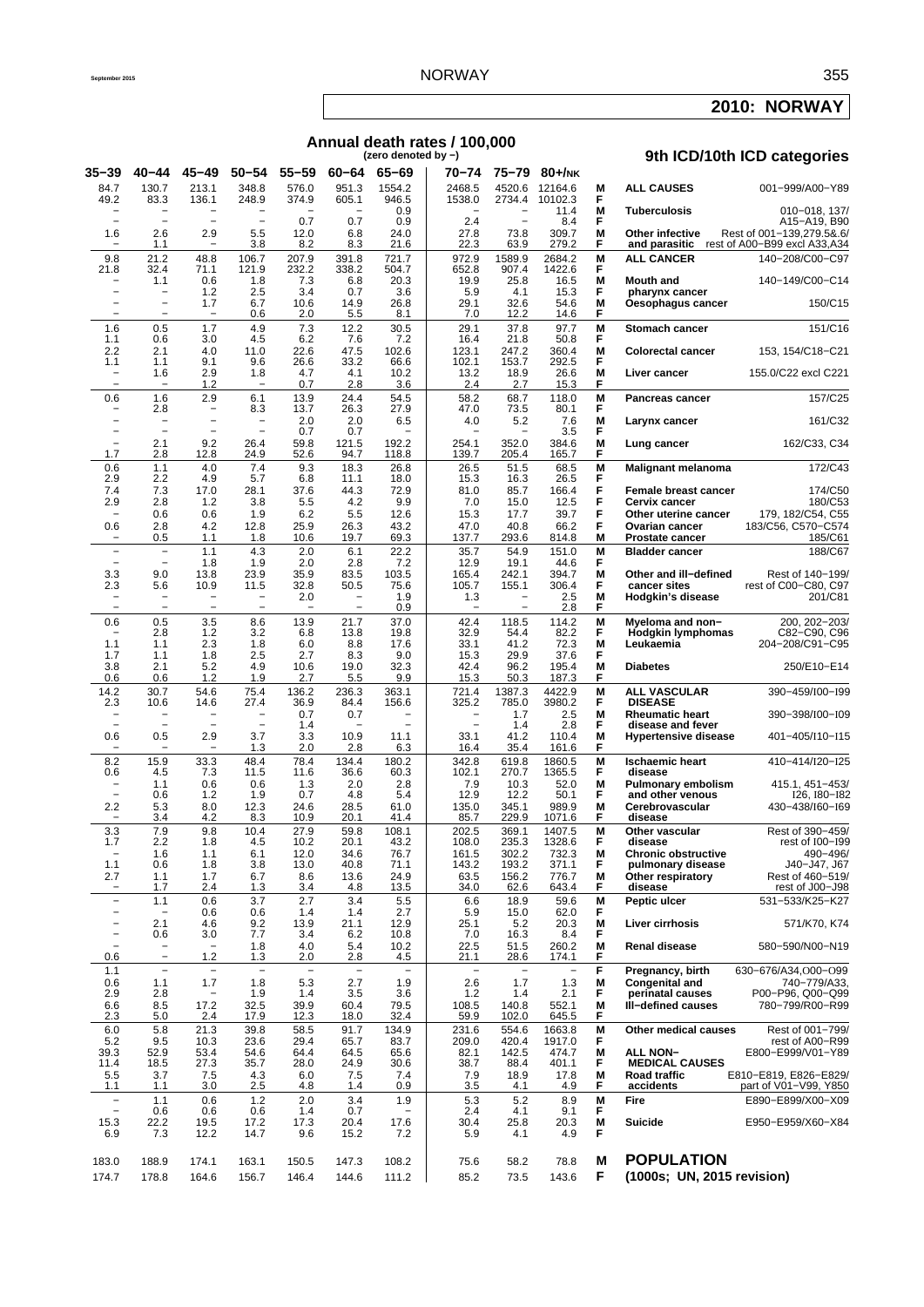### **POLAND: 2010**

|                                                 |        |                  | No. of deaths<br>(Source: WHO)  |                | <b>Standardised rates</b> | (defined overleaf)              |                 |                                                      |                                                      | Annual death rates / 100,000                         | (zero denoted by -)                                  |                                 |                                 |                          |
|-------------------------------------------------|--------|------------------|---------------------------------|----------------|---------------------------|---------------------------------|-----------------|------------------------------------------------------|------------------------------------------------------|------------------------------------------------------|------------------------------------------------------|---------------------------------|---------------------------------|--------------------------|
|                                                 |        | All ages         | $0 - 34$                        | 35–69          | All ages                  | $0 - 34$                        | $35 - 69$       | $0 - 4$                                              | 5–9                                                  |                                                      |                                                      | 10-14 15-19 20-24 25-29         |                                 | $30 - 34$                |
| <b>ALL CAUSES</b>                               | Μ<br>F | 199833<br>178645 | 8207<br>2847                    | 90751<br>39819 | 1023.9<br>542.3           | 83.8<br>33.9                    | 1265.2<br>494.3 | 128.7<br>107.8                                       | 13.6<br>10.1                                         | 17.8<br>11.9                                         | 64.9<br>20.4                                         | 105.5<br>22.2                   | 109.9<br>26.4                   | 146.3<br>38.4            |
| <b>Tuberculosis</b>                             | M<br>F | 462              | 14                              | 333            | 2.3                       | 0.1                             | 4.1             |                                                      |                                                      |                                                      |                                                      | 0.1                             | 0.1                             | 0.7                      |
| Other infective                                 | М      | 124<br>1215      | 3<br>130                        | 50<br>611      | 0.4<br>6.3                | 0.0<br>1.4                      | 0.6<br>8.3      | 4.3                                                  | 0.2                                                  | 0.5                                                  | 0.6                                                  | 0.1<br>0.7                      | 1.3                             | 0.1<br>2.5               |
| and parasitic<br><b>ALL CANCER</b>              | F<br>M | 1005<br>51818    | 57<br>521                       | 297<br>26122   | 3.5<br>266.3              | 0.7<br>5.3                      | 3.7<br>384.2    | 2.0<br>2.7                                           | 0.7<br>2.8                                           | $_{0.2}$<br>3.7                                      | 0.3<br>4.3                                           | 0.4<br>5.6                      | 0.7<br>7.9                      | 0.5<br>10.1              |
|                                                 | F      | 40795            | 402                             | 18394          | 145.6                     | 4.2                             | 224.1           | 2.9                                                  | 2.3                                                  | 1.8                                                  | 3.0                                                  | 2.9                             | 5.6                             | 11.0                     |
| <b>Mouth and</b><br>pharynx cancer              | М<br>F | 1763<br>464      | 6<br>4                          | 1341<br>265    | 8.9<br>1.7                | 0.1<br>0.0                      | 17.5<br>3.1     | $\overline{\phantom{0}}$<br>$\overline{\phantom{0}}$ | -<br>-                                               | —                                                    | -<br>$\overline{\phantom{0}}$                        | 0.1<br>0.1                      | 0.1<br>0.1                      | 0.2<br>0.1               |
| Oesophagus cancer                               | Μ<br>F | 1106<br>290      | $\overline{a}$<br>1             | 736<br>128     | 5.6<br>1.0                | $\overline{\phantom{0}}$<br>0.0 | 10.3<br>1.5     | -<br>$\overline{\phantom{0}}$                        | -<br>$\overline{\phantom{0}}$                        | $\overline{\phantom{0}}$                             | $\overline{\phantom{0}}$                             | $\overline{\phantom{0}}$        | 0.1                             | $\overline{\phantom{0}}$ |
| <b>Stomach cancer</b>                           | М      | 3486             | 15                              | 1689           | 17.9                      | 0.1                             | 24.6            | $\overline{\phantom{0}}$                             | -                                                    | $\overline{\phantom{0}}$                             | $\overline{\phantom{0}}$                             | 0.1                             | 0.4                             | 0.4                      |
| <b>Colorectal cancer</b>                        | F<br>М | 1878<br>5959     | 12<br>23                        | 681<br>2568    | 6.4<br>30.8               | 0.1<br>0.2                      | 8.4<br>39.6     | $\overline{\phantom{0}}$<br>$\overline{\phantom{0}}$ | $\overline{\phantom{0}}$<br>$\overline{\phantom{0}}$ | -<br>-                                               | -                                                    | 0.2<br>0.1                      | 0.1<br>0.4                      | 0.5<br>0.9               |
|                                                 | F      | 4861             | 18                              | 1605           | 16.1                      | 0.2                             | 20.2            | $\overline{\phantom{0}}$                             | $\overline{\phantom{0}}$                             | $\overline{\phantom{0}}$                             | $\overline{ }$                                       | 0.1                             | 0.4                             | 0.7                      |
| Liver cancer                                    | М<br>F | 1020<br>907      | 7<br>7                          | 515<br>311     | 5.3<br>3.0                | 0.1<br>0.1                      | 7.6<br>3.9      | 0.2<br>0.1                                           | $\overline{\phantom{0}}$<br>$\overline{\phantom{0}}$ |                                                      | 0.2                                                  | 0.1<br>0.1                      | 0.1<br>0.1                      | 0.1<br>0.1               |
| <b>Pancreas cancer</b>                          | M<br>F | 2280<br>2250     | 3<br>5                          | 1363<br>882    | 11.8<br>7.8               | 0.0<br>0.1                      | 19.9<br>11.0    | $\overline{\phantom{0}}$<br>$\overline{\phantom{0}}$ | $\overline{\phantom{0}}$<br>$\overline{\phantom{0}}$ | $\overline{\phantom{0}}$                             | $\overline{\phantom{0}}$<br>0.1                      | $\overline{\phantom{0}}$        | 0.1                             | 0.1<br>0.3               |
| Larynx cancer                                   | М      | 1358             | 2                               | 915            | 6.9                       | 0.0                             | 12.6            |                                                      | $\overline{\phantom{0}}$                             |                                                      | $\overline{\phantom{0}}$                             |                                 | 0.1                             | 0.1                      |
| Lung cancer                                     | F<br>M | 169<br>16204     | $\overline{\phantom{0}}$<br>16  | 108<br>9047    | 0.7<br>83.4               | $\overline{\phantom{0}}$<br>0.1 | 1.2<br>134.2    | $\overline{\phantom{0}}$<br>$\overline{a}$           | $\overline{a}$<br>$\overline{a}$                     | $\overline{a}$<br>$\overline{a}$                     | $\overline{\phantom{a}}$<br>0.1                      | $\overline{\phantom{0}}$<br>0.1 | $\overline{\phantom{0}}$<br>0.2 | 0.6                      |
|                                                 | F<br>M | 6170<br>621      | 6<br>22                         | 3624<br>346    | 23.4<br>3.1               | 0.1<br>0.2                      | 44.0<br>4.7     | $\overline{\phantom{0}}$                             | $\overline{\phantom{0}}$                             | $\overline{\phantom{0}}$                             | $\overline{\phantom{0}}$<br>0.1                      | 0.1<br>0.2                      | $\overline{\phantom{0}}$<br>0.5 | 0.3<br>0.6               |
| Malignant melanoma                              | F      | 569              | 12                              | 258            | 2.1                       | 0.1                             | 3.1             | $\overline{\phantom{0}}$<br>$\overline{\phantom{0}}$ | -<br>$\overline{\phantom{0}}$                        | $\overline{\phantom{0}}$                             |                                                      | 0.1                             | 0.1                             | 0.6                      |
| <b>Female breast cancer</b><br>Cervix cancer    | F<br>F | 5226<br>1735     | 42<br>22                        | 2824<br>1178   | 19.6<br>7.0               | 0.4<br>0.2                      | 33.4<br>13.4    | $\overline{\phantom{0}}$<br>$\overline{\phantom{0}}$ | $\overline{\phantom{0}}$<br>$\overline{\phantom{0}}$ | $\overline{\phantom{0}}$<br>$\overline{\phantom{0}}$ | $\overline{\phantom{0}}$<br>$\overline{\phantom{0}}$ | 0.1                             | 0.3<br>0.3                      | 2.4<br>1.0               |
| Other uterine cancer                            | F      | 1330             | 1                               | 568            | 4.7                       | 0.0                             | 7.2             | $\overline{\phantom{0}}$                             | $\overline{\phantom{0}}$                             |                                                      | $\overline{\phantom{0}}$                             | $\overline{\phantom{0}}$        | 0.1                             |                          |
| <b>Ovarian cancer</b><br><b>Prostate cancer</b> | F<br>Μ | 2570<br>3940     | 19<br>$\overline{\phantom{0}}$  | 1515<br>926    | 9.9<br>20.3               | 0.2<br>$\overline{\phantom{0}}$ | 18.1<br>15.8    | $\overline{\phantom{0}}$<br>-                        | $\overline{\phantom{0}}$<br>$\overline{\phantom{0}}$ | $\overline{\phantom{0}}$<br>$\overline{\phantom{0}}$ | -<br>$\overline{\phantom{0}}$                        | 0.1<br>$\overline{\phantom{0}}$ | 0.2<br>$\overline{\phantom{0}}$ | 1.0                      |
| <b>Bladder cancer</b>                           | М      | 2470             | 1                               | 902            | 12.8                      | 0.0                             | 14.3            | $\overline{\phantom{0}}$                             | $\overline{\phantom{0}}$                             | $\overline{\phantom{0}}$                             | $\overline{\phantom{0}}$                             | $\overline{\phantom{0}}$        | $\overline{\phantom{0}}$        | 0.1                      |
| Other and ill-defined                           | F<br>М | 641<br>8731      | $\overline{\phantom{0}}$<br>270 | 183<br>4466    | 2.0<br>44.8               | 2.8                             | 2.3<br>64.0     | $\overline{\phantom{0}}$<br>1.6                      | $\overline{\phantom{0}}$<br>2.1                      | 2.2                                                  | 2.8                                                  | 2.6                             | 4.1                             | 4.2                      |
| cancer sites<br>Hodgkin's disease               | F<br>М | 9104<br>111      | 154<br>28                       | 3348<br>59     | 31.1<br>0.6               | 1.7<br>0.3                      | 41.6<br>0.8     | 1.9<br>$\overline{\phantom{0}}$                      | 1.4<br>$\overline{ }$                                | 1.2<br>0.1                                           | 1.6<br>0.1                                           | 1.3<br>0.5                      | 1.9<br>0.3                      | 2.7<br>0.8               |
|                                                 | F      | 78               | 15                              | 41             | 0.3                       | 0.1                             | 0.5             | $\overline{\phantom{0}}$                             | $\overline{a}$                                       | $\overline{\phantom{0}}$                             | 0.1                                                  | 0.1                             | 0.6                             | 0.2                      |
| Myeloma and non-<br>Hodgkin lymphomas           | M<br>F | 1337<br>1341     | 33<br>39                        | 639<br>467     | 6.9<br>4.7                | 0.3<br>0.4                      | 9.3<br>6.0      | 0.1<br>0.1                                           | 0.2<br>0.1                                           | 0.2<br>0.1                                           | 0.1<br>0.4                                           | 0.2<br>0.4                      | 0.7<br>0.9                      | 0.8<br>0.7               |
| Leukaemia                                       | М<br>F | 1432<br>1212     | 95<br>45                        | 610<br>408     | 7.4<br>4.2                | 1.0<br>0.6                      | 9.1<br>5.0      | 0.8<br>0.7                                           | 0.4<br>0.8                                           | 1.2<br>0.4                                           | 1.2<br>0.7                                           | 1.5<br>0.3                      | 0.8<br>0.5                      | 1.3<br>0.4               |
| <b>Diabetes</b>                                 | М      | 2742             | 24                              | 1247           | 14.0                      | 0.2                             | 17.8            | 0.1                                                  |                                                      |                                                      |                                                      | 0.1                             | 0.2                             | 1.1                      |
| <b>ALL VASCULAR</b>                             | F<br>М | 3770<br>81484    | 16<br>612                       | 717<br>29745   | 11.2<br>416.6             | 0.2<br>5.8                      | 9.6<br>429.8    | $\overline{\phantom{0}}$<br>2.3                      | 0.1<br>0.7                                           | 0.2<br>0.7                                           | 0.1<br>3.2                                           | 0.1<br>4.8                      | 0.1<br>9.5                      | 0.6<br>19.1              |
| <b>DISEASE</b>                                  | F      | 92519            | 245                             | 10472          | 250.9                     | 2.5                             | 137.1           | 3.1                                                  | 0.2                                                  | 0.9                                                  | 1.3                                                  | 2.6                             | 4.1                             | 5.5                      |
| <b>Rheumatic heart</b><br>disease and fever     | М<br>F | 305<br>507       | 8<br>2                          | 113<br>119     | 1.6<br>1.6                | 0.1<br>0.0                      | 1.7<br>1.6      | 0.2<br>$\overline{\phantom{0}}$                      | $\overline{\phantom{0}}$<br>$\overline{a}$           | 0.1                                                  | $\overline{ }$                                       | $\overline{\phantom{0}}$        | 0.2<br>$\overline{\phantom{0}}$ | 0.2<br>0.1               |
| Hypertensive disease                            | М<br>F | 2614<br>3633     | 5<br>2                          | 1174<br>515    | 13.3<br>10.1              | 0.0<br>0.0                      | 16.7<br>6.8     | -<br>$\overline{\phantom{0}}$                        | -<br>$\overline{\phantom{0}}$                        | $\overline{a}$<br>$\overline{\phantom{0}}$           | $\overline{\phantom{0}}$<br>$\overline{\phantom{0}}$ | 0.1<br>$\overline{\phantom{0}}$ | 0.1<br>0.1                      | 0.1                      |
| <b>Ischaemic heart</b>                          | M      | 24873            | 71                              | 10630          | 127.2                     | 0.6                             | 153.2           | $\overline{\phantom{0}}$                             | $\overline{\phantom{0}}$                             | $\overline{\phantom{0}}$                             | 0.1                                                  | 0.1                             | 0.9                             | 3.3                      |
| disease<br>Pulmonary embolism                   | F<br>М | 20959<br>1367    | 15<br>25                        | 2754<br>671    | 58.0<br>7.0               | 0.1<br>0.2                      | 36.5<br>9.3     | $\overline{\phantom{0}}$                             | $\overline{a}$<br>$\overline{\phantom{0}}$           | $\overline{\phantom{0}}$                             | 0.2                                                  | 0.1                             | 0.2<br>0.4                      | 0.8<br>0.9               |
| and other venous<br>Cerebrovascular             | F<br>М | 1343<br>15334    | 11<br>103                       | 365<br>5444    | 4.2<br>78.5               | 0.1<br>1.0                      | 4.5<br>80.6     | $\overline{\phantom{0}}$<br>0.2                      | $\overline{a}$<br>0.1                                | $\overline{a}$<br>0.3                                | 0.1<br>0.7                                           | 0.1<br>0.7                      | 0.3<br>1.6                      | 0.3<br>3.2               |
| disease                                         | F      | 20236            | 67                              | 2934           | 57.0                      | 0.7                             | 38.2            | 0.1                                                  | -                                                    | 0.4                                                  | 0.2                                                  | 0.8                             | 1.3                             | 1.8                      |
| Other vascular<br>disease                       | Μ<br>F | 36991<br>45841   | 400<br>148                      | 11713<br>3785  | 188.9<br>120.0            | 3.8<br>1.6                      | 168.3<br>49.6   | 1.9<br>3.0                                           | 0.6<br>0.2                                           | 0.4<br>0.4                                           | 2.3<br>1.0                                           | 3.8<br>1.7                      | 6.3<br>2.2                      | 11.4<br>2.6              |
| <b>Chronic obstructive</b><br>pulmonary disease | Μ<br>F | 4826<br>2336     | 9<br>1                          | 1298<br>605    | 24.8<br>7.3               | 0.1<br>0.0                      | 21.2<br>8.0     | $\overline{\phantom{0}}$<br>$\overline{a}$           | $\overline{\phantom{0}}$<br>$\overline{\phantom{0}}$ | $\overline{a}$                                       | $\overline{\phantom{0}}$<br>$\overline{\phantom{0}}$ | 0.3<br>0.1                      | 0.1<br>$\overline{\phantom{0}}$ | 0.2                      |
| Other respiratory                               | М      | 6661             | 205                             | 2276           | 34.1                      | 2.2                             | 31.9            | 4.3                                                  | 1.0                                                  | 1.1                                                  | 1.5                                                  | 2.0                             | 2.5                             | 3.0                      |
| disease<br>Peptic ulcer                         | F<br>M | 5510<br>796      | 131<br>12                       | 827<br>394     | 15.8<br>4.0               | 1.5<br>0.1                      | 10.2<br>5.2     | 4.1<br>$\overline{\phantom{0}}$                      | 0.5<br>$\overline{a}$                                | 0.9<br>$\overline{\phantom{0}}$                      | 0.7<br>$\overline{\phantom{0}}$                      | 1.5<br>0.1                      | 1.3<br>0.2                      | 1.8<br>0.4               |
|                                                 | F      | 663              | 5                               | 135            | 1.9                       | 0.1                             | 1.6             | $\overline{a}$                                       | $\overline{a}$                                       | $\overline{a}$                                       | $\overline{a}$                                       |                                 | 0.1                             | 0.2                      |
| Liver cirrhosis                                 | M<br>F | 4453<br>1732     | 155<br>47                       | 3716<br>1266   | 22.5<br>7.3               | 1.4<br>0.4                      | 46.4<br>14.2    | 0.1                                                  | $\overline{a}$<br>-                                  | $\overline{\phantom{0}}$<br>$\overline{\phantom{0}}$ | 0.2<br>0.2                                           | 0.7<br>0.1                      | 2.5<br>0.6                      | 6.3<br>2.1               |
| <b>Renal disease</b>                            | M<br>F | 2380<br>2586     | 26<br>17                        | 670<br>404     | 12.1<br>7.4               | 0.3<br>0.2                      | 10.0<br>5.2     | 0.2<br>0.2                                           | $\overline{\phantom{0}}$<br>0.1                      | 0.2<br>$\overline{\phantom{a}}$                      | 0.1<br>0.2                                           | 0.4<br>0.1                      | 0.2<br>0.2                      | 0.7<br>0.4               |
| Pregnancy, birth                                | F      | 9                | 8                               | 1              | 0.0                       | 0.1                             | 0.0             | $\overline{\phantom{0}}$                             | $\overline{\phantom{0}}$                             | $\overline{\phantom{0}}$                             | 0.2                                                  | $\overline{\phantom{0}}$        | 0.1                             | 0.3                      |
| <b>Congenital and</b><br>perinatal causes       | M<br>F | 1130<br>908      | 1090<br>876                     | 37<br>28       | 8.5<br>7.2                | 14.9<br>12.6                    | 0.5<br>0.3      | 99.6<br>83.1                                         | 1.8<br>1.5                                           | 0.8<br>1.3                                           | 1.2<br>1.0                                           | 0.3<br>0.8                      | 0.7<br>0.4                      | 0.2<br>0.4               |
| III-defined causes                              | Μ<br>F | 13294<br>11202   | 584<br>135                      | 7757<br>1897   | 67.5<br>31.3              | 5.7<br>1.5                      | 99.4<br>22.6    | 5.3<br>3.6                                           | 0.6<br>0.3                                           | 0.8<br>0.2                                           | 2.3<br>0.8                                           | 6.8<br>1.0                      | 8.7<br>1.8                      | 15.1<br>2.6              |
| Other medical causes                            | M      | 10179            | 547                             | 5003           | 52.1                      | 5.5                             | 67.2            | 4.1                                                  | 2.0                                                  | 2.9                                                  | 4.8                                                  | 4.6                             | 7.7                             | 12.4                     |
| <b>ALL NON-</b>                                 | F<br>Μ | 10051<br>18393   | 218<br>4278                     | 2610<br>11542  | 31.9<br>92.5              | 2.5<br>40.8                     | 32.6<br>139.4   | 3.9<br>5.7                                           | 1.6<br>4.6                                           | 1.4<br>7.2                                           | 2.0<br>46.9                                          | 2.3<br>79.0                     | 2.7<br>68.1                     | 3.3<br>74.4              |
| <b>MEDICAL CAUSES</b>                           | F      | 5435             | 686                             | 2116           | 20.4                      | 7.4                             | 24.4            | 5.0                                                  | 2.7                                                  | 4.8                                                  | 10.7                                                 | 10.3                            | 8.6                             | 9.7                      |
| <b>Road traffic</b><br>accidents                | M<br>F | 3159<br>907      | 1272<br>286                     | 1578<br>375    | 15.8<br>4.0               | 12.3<br>3.1                     | 19.2<br>4.3     | 1.4<br>1.7                                           | 1.6<br>1.2                                           | 2.8<br>2.6                                           | 18.1<br>5.7                                          | 26.6<br>4.7                     | 19.0<br>3.0                     | 16.7<br>3.0              |
| Fire                                            | M<br>F | 438<br>130       | 47<br>13                        | 319<br>62      | 2.2<br>0.5                | 0.4<br>0.1                      | 3.9<br>0.7      | $\overline{\phantom{a}}$<br>0.4                      | 0.1<br>0.1                                           | $\qquad \qquad -$<br>$\overline{a}$                  | 0.2<br>0.2                                           | 0.5<br>0.1                      | 1.1<br>0.2                      | 1.1<br>0.1               |
| <b>Suicide</b>                                  | M      | 5506             | 1360                            | 3687           | 27.5                      | 12.7                            | 43.9            |                                                      | -                                                    | 1.0                                                  | 13.6                                                 | 25.0                            | 23.9                            | 25.3                     |
|                                                 | F      | 836              | 132                             | 575            | 3.7                       | 1.3                             | 6.5             | $\overline{\phantom{0}}$                             | $\overline{a}$                                       | 0.6                                                  | 1.8                                                  | 1.9                             | 1.9                             | 2.9                      |
| <b>POPULATION:</b>                              |        |                  |                                 | M=male         | 18671                     | 9002                            | 8292            | 1034                                                 | 907                                                  | 1021                                                 | 1278                                                 | 1494                            | 1693                            | 1575                     |
| (1000s; UN, 2015 revision)                      |        |                  |                                 | F=female       | 19904                     | 8639                            | 8826            | 980                                                  | 860                                                  | 969                                                  | 1222                                                 | 1438                            | 1638                            | 1532                     |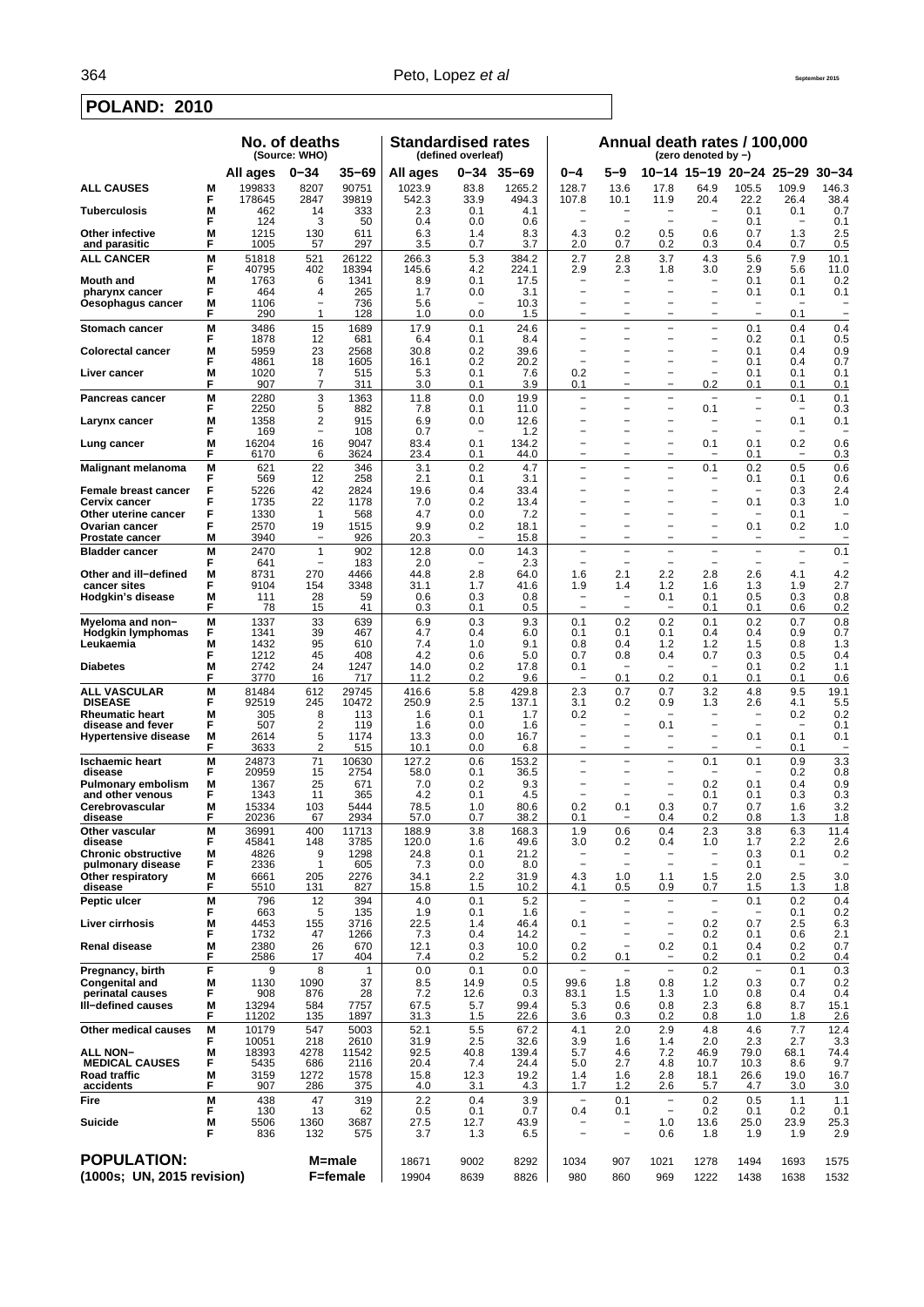## **2010: POLAND**

#### **(zero denoted by −) 9th ICD/10th ICD categories**

## **Annual death rates / 100,000**

| 35–39                    |                                 |                          |                          |                          |                          |                          |                          | 75–79                    |                       |        |                                                 |                                            |
|--------------------------|---------------------------------|--------------------------|--------------------------|--------------------------|--------------------------|--------------------------|--------------------------|--------------------------|-----------------------|--------|-------------------------------------------------|--------------------------------------------|
| 228.7                    | 40–44<br>387.9                  | 45–49<br>620.5           | $50 - 54$<br>976.8       | 55–59                    | 60–64<br>2127.7          | $65 - 69$<br>3025.8      | 70–74<br>4320.8          |                          | $80 +$ /NK<br>12487.5 |        |                                                 | 001-999/A00-Y89                            |
| 72.4                     | 126.8                           | 219.7                    | 368.1                    | 1489.3<br>559.7          | 856.9                    | 1256.5                   | 2007.8                   | 6519.5<br>3616.2         | 10512.6               | Μ<br>F | <b>ALL CAUSES</b>                               |                                            |
| 1.4                      | 2.7                             | 3.4                      | 5.0                      | 5.1                      | 6.1                      | 5.0                      | 6.5                      | 8.2                      | 11.2                  | M      | <b>Tuberculosis</b>                             | 010-018, 137/                              |
| 0.3<br>2.3               | 0.6<br>4.2                      | 1.0<br>6.3               | 0.6<br>6.2               | 0.5<br>9.1               | 0.4<br>12.5              | 0.6<br>17.3              | 1.2<br>23.8              | 2.2<br>34.7              | 5.1<br>49.2           | F<br>M | Other infective                                 | A15-A19, B90<br>Rest of 001-139,279.5& 6/  |
| 0.9                      | 1.5                             | 1.4                      | 3.0                      | 2.8                      | 7.0                      | 9.7                      | 14.6                     | 23.9                     | 40.3                  | F      | and parasitic rest of A00-B99 excl A33,A34      |                                            |
| 20.0                     | 45.8                            | 105.7                    | 235.5                    | 459.1                    | 734.4                    | 1089.0                   | 1503.3                   | 1892.6                   | 2223.0                | M      | <b>ALL CANCER</b>                               | 140-208/C00-C97                            |
| 25.2<br>1.0              | 48.3<br>3.9                     | 103.7<br>7.8             | 180.9<br>17.6            | 283.7<br>30.4            | 403.5<br>30.2            | 523.2<br>31.3            | 665.6<br>35.0            | 859.6<br>26.7            | 1157.3<br>27.3        | F<br>M | <b>Mouth and</b>                                | 140-149/C00-C14                            |
| 0.3                      | 1.0                             | 1.4                      | 3.1                      | 4.6                      | 6.0                      | 5.0                      | 5.4                      | 6.2                      | 11.8                  | F      | pharynx cancer                                  |                                            |
| 0.3                      | 1.0                             | 3.3                      | 7.6                      | 14.5                     | 20.9                     | 24.6                     | 27.1                     | 24.9                     | 28.8                  | M<br>F | Oesophagus cancer                               | 150/C15                                    |
| 0.1<br>1.0               | 0.2<br>3.8                      | 0.4<br>9.1               | 1.6<br>16.2              | 2.2<br>29.2              | 3.2<br>44.6              | 2.8<br>68.5              | 4.2<br>106.1             | 6.5<br>125.2             | 8.9<br>167.3          | M      | Stomach cancer                                  | 151/C16                                    |
| 1.7                      | 2.7                             | 4.6                      | 6.4                      | 8.3                      | 14.8                     | 20.6                     | 31.5                     | 46.8                     | 66.0                  | F      |                                                 |                                            |
| 1.8                      | 4.0                             | 9.1                      | 19.0                     | 39.4                     | 76.7                     | 126.9                    | 184.3                    | 261.2                    | 312.7                 | M      | <b>Colorectal cancer</b>                        | 153, 154/C18-C21                           |
| 2.1<br>0.7               | 2.8<br>1.2                      | 6.0<br>2.8               | 14.2<br>4.6              | 23.0<br>8.0              | 36.8<br>14.2             | 57.0<br>21.9             | 87.7<br>30.5             | 120.3<br>38.5            | 185.0<br>41.8         | F<br>M | Liver cancer                                    | 155.0/C22 excl C221                        |
| 0.3                      | 0.4                             | 1.1                      | 2.5                      | 5.0                      | 7.2                      | 10.9                     | 15.6                     | 21.1                     | 34.6                  | F      |                                                 |                                            |
| 1.0                      | 3.5                             | 6.0                      | 14.1                     | 24.1                     | 33.4                     | 57.4                     | 59.9                     | 62.4                     | 80.1                  | M      | Pancreas cancer                                 | 157/C25                                    |
| 0.8<br>0.1               | 1.2<br>1.0                      | 4.1<br>4.4               | 7.4<br>10.5              | 13.6<br>18.8             | 20.8<br>25.4             | 29.0<br>28.1             | 43.7<br>32.8             | 53.7<br>35.9             | 69.1<br>26.8          | F<br>M |                                                 | 161/C32                                    |
| $\overline{\phantom{0}}$ | 0.2                             | 0.2                      | 1.2                      | 2.4                      | 2.5                      | 2.4                      | 3.4                      | 2.2                      | 1.9                   | F      | Larynx cancer                                   |                                            |
| 1.7                      | 8.6                             | 27.4                     | 79.5                     | 162.4                    | 274.3                    | 385.3                    | 510.4                    | 556.5                    | 489.7                 | Μ      | Lung cancer                                     | 162/C33, C34                               |
| 1.1<br>1.0               | 3.8                             | 14.3                     | 35.2                     | 61.4                     | 88.9                     | 103.5                    | 101.2                    | 105.3                    | 105.9                 | F<br>M |                                                 |                                            |
| 1.1                      | 1.9<br>1.2                      | 2.4<br>2.3               | 3.2<br>2.7               | 6.1<br>3.8               | 8.7<br>4.0               | 9.5<br>6.5               | 12.4<br>8.0              | 20.9<br>11.6             | 24.2<br>16.8          | F      | Malignant melanoma                              | 172/C43                                    |
| 4.8                      | 12.2                            | 22.5                     | 30.9                     | 45.7                     | 53.4                     | 63.9                     | 73.4                     | 87.1                     | 126.4                 | F      | Female breast cancer                            | 174/C50                                    |
| 3.8                      | 6.3                             | 11.2                     | 17.3                     | 17.8                     | 17.8                     | 19.7                     | 19.1                     | 21.8                     | 24.7<br>37.4          | F<br>F | Cervix cancer                                   | 180/C53                                    |
| 0.2<br>2.0               | 0.6<br>5.5                      | 2.7<br>11.5              | 3.7<br>17.0              | 8.9<br>23.3              | 14.0<br>29.5             | 20.3<br>38.3             | 25.8<br>39.2             | 29.8<br>44.2             | 44.1                  | F      | Other uterine cancer<br><b>Ovarian cancer</b>   | 179, 182/C54, C55<br>183/C56, C570-C574    |
| 0.1                      | 0.2                             | 1.2                      | 3.4                      | 12.0                     | 29.1                     | 64.8                     | 115.8                    | 215.7                    | 369.3                 | M      | Prostate cancer                                 | 185/C61                                    |
| 0.2                      | 1.0                             | 1.8                      | 5.0                      | 15.3                     | 27.3                     | 49.2                     | 80.3                     | 109.5                    | 166.3                 | M      | <b>Bladder cancer</b>                           | 188/C67                                    |
| $\qquad \qquad -$<br>7.9 | 0.3<br>11.3                     | 0.5<br>24.0              | 1.2<br>42.9              | 3.3                      | 4.8                      | 5.8<br>167.9             | 10.7<br>226.1            | 14.9                     | 29.5<br>363.4         | F<br>M |                                                 |                                            |
| 5.1                      | 8.2                             | 17.1                     | 29.2                     | 78.3<br>47.8             | 115.5<br>78.7            | 105.0                    | 144.0                    | 306.9<br>220.4           | 317.3                 | F      | Other and ill-defined<br>cancer sites           | Rest of 140-199/<br>rest of C00-C80, C97   |
| 0.7                      | 0.4                             | 0.8                      | 0.9                      | 0.4                      | 0.8                      | 1.3                      | 1.6                      | 1.6                      | 2.0                   | M      | Hodgkin's disease                               | 201/C81                                    |
| 0.5                      | 0.3<br>2.0                      | 0.4                      | 0.1                      | 0.5                      | 0.9                      | 1.0                      | 1.2                      | 0.7                      | 0.8                   | F<br>M |                                                 |                                            |
| 1.4<br>0.1               | 0.7                             | 2.8<br>1.6               | 6.0<br>3.6               | 10.1<br>6.6              | 17.8<br>10.8             | 24.8<br>18.9             | 40.3<br>29.3             | 50.9<br>37.1             | 56.9<br>36.5          | F      | Myeloma and non-<br>Hodgkin lymphomas           | 200, 202-203/<br>C82-C90, C96              |
| 1.1                      | 1.8                             | 2.9                      | 5.0                      | 10.0                     | 15.6                     | 27.4                     | 40.9                     | 56.0                     | 66.3                  | M      | Leukaemia                                       | 204-208/C91-C95                            |
| 1.1                      | 0.9                             | 1.9                      | 3.7                      | 5.6                      | 9.5                      | 12.6                     | 22.3                     | 29.8                     | 40.4                  | F      |                                                 |                                            |
| 2.4<br>0.8               | 4.1<br>1.0                      | 7.6<br>2.0               | 12.7<br>4.6              | 20.5<br>8.6              | 31.3<br>17.1             | 45.6<br>32.7             | 63.8<br>54.8             | 106.2<br>104.3           | 168.8<br>206.2        | M<br>F | <b>Diabetes</b>                                 | 250/E10-E14                                |
| 39.5                     | 91.9                            | 163.4                    | 300.6                    | 490.5                    | 755.4                    | 1167.5                   | 1818.1                   | 3106.0                   | 7073.9                | M      | <b>ALL VASCULAR</b>                             | 390-459/100-199                            |
| 10.3                     | 21.7                            | 39.7                     | 75.7                     | 129.8                    | 242.4                    | 440.4                    | 887.5                    | 1954.2                   | 6805.0                | F      | <b>DISEASE</b>                                  |                                            |
| 0.1<br>0.1               | 0.1<br>$\overline{\phantom{0}}$ | 0.3<br>0.2               | 1.2<br>0.3               | 1.7<br>1.5               | 3.0<br>3.7               | 5.7<br>5.5               | 9.1<br>10.4              | 11.7<br>13.4             | 21.2<br>22.9          | M<br>F | <b>Rheumatic heart</b><br>disease and fever     | 390-398/I00-I09                            |
| 0.7                      | 2.1                             | 6.1                      | 12.5                     | 21.6                     | 31.2                     | 42.6                     | 61.9                     | 87.7                     | 182.6                 | Μ      | <b>Hypertensive disease</b>                     | 401-405/I10-I15                            |
| 0.1                      | 1.1                             | 1.4                      | 3.4                      | 6.1                      | 13.8                     | 21.6                     | 39.7                     | 76.3                     | 252.2                 | F      |                                                 |                                            |
| 9.4<br>1.1               | 26.8<br>3.5                     | 55.0<br>7.6              | 108.8<br>19.9            | 182.6<br>34.4            | 278.9<br>65.4            | 411.2<br>123.3           | 597.7<br>230.5           | 930.0<br>469.8           | 1752.4<br>1453.4      | M<br>F | <b>Ischaemic heart</b><br>disease               | 410-414/I20-I25                            |
| 1.8                      | 3.8                             | 4.5                      | 6.9                      | 10.6                     | 15.9                     | 21.6                     | 31.6                     | 51.8                     | 69.9                  | M      | <b>Pulmonary embolism</b>                       | 415.1, 451-453/                            |
| 0.9                      | 1.7                             | 1.4                      | 2.9                      | 5.2                      | 8.9                      | 10.4                     | 18.9                     | 37.8                     | 60.5                  | F<br>M | and other venous<br>Cerebrovascular             | I26, I80-I82                               |
| 6.6<br>3.9               | 15.0<br>7.2                     | 25.9<br>12.7             | 48.0<br>23.6             | 88.6<br>35.0             | 146.0<br>64.5            | 233.8<br>120.8           | 378.2<br>225.4           | 650.8<br>490.4           | 1250.0<br>1333.5      | F      | disease                                         | 430-438/160-169                            |
| 20.9                     | 44.0                            | 71.6                     | 123.1                    | 185.4                    | 280.3                    | 452.6                    | 739.6                    | 1374.0                   | 3797.9                | M      | Other vascular                                  | Rest of 390-459/                           |
| 4.2                      | 8.2                             | 16.4                     | 25.7                     | 47.6                     | 86.2                     | 158.8                    | 362.6                    | 866.5                    | 3682.6<br>4124        | F      | disease                                         | rest of I00-I99                            |
| 0.1<br>0.3               | 0.9<br>0.3                      | 3.0<br>0.9               | 7.4<br>3.0               | 19.2<br>8.2              | 37.6<br>17.4             | 80.5<br>25.8             | 140.7<br>42.7            | 261.9<br>64.6            | 102.5                 | м<br>F | <b>Chronic obstructive</b><br>pulmonary disease | 490-496/<br>J40-J47, J67                   |
| 7.2                      | 9.1                             | 16.2                     | 24.1                     | 36.0                     | 52.0                     | 78.8                     | 126.9                    | 234.2                    | 630.7                 | Μ      | Other respiratory                               | Rest of 460-519/                           |
| 2.2                      | 2.4                             | 4.8                      | 8.4                      | 11.6                     | 16.4                     | 25.7                     | 49.6                     | 99.7                     | 385.9                 | F      | disease                                         | rest of J00-J98                            |
| 1.4<br>0.1               | 1.6<br>0.2                      | 2.8<br>0.8               | 5.2<br>1.5               | 6.7<br>1.7               | 8.7<br>3.5               | 9.8<br>3.7               | 15.2<br>7.8              | 25.3<br>13.8             | 50.2<br>40.4          | M<br>F | Peptic ulcer                                    | 531-533/K25-K27                            |
| 15.3                     | 24.5                            | 39.4                     | 51.8                     | 63.4                     | 68.4                     | 61.5                     | 46.8                     | 42.2                     | 36.0                  | M      | Liver cirrhosis                                 | 571/K70, K74                               |
| 4.8                      | 8.1<br>1.4                      | 11.1<br>4.2              | 19.1<br>5.0              | 19.5<br>10.3             | 18.6                     | 18.6<br>29.1             | 18.4<br>49.7             | 16.7<br>114.9            | 16.4<br>233.9         | F<br>Μ |                                                 | 580-590/N00-N19                            |
| 1.1<br>1.1               | 0.9                             | 1.9                      | 3.1                      | 5.3                      | 18.8<br>8.4              | 15.8                     | 32.8                     | 62.2                     | 162.8                 | F      | Renal disease                                   |                                            |
| 0.1                      | $\overline{\phantom{a}}$        | $\overline{\phantom{0}}$ | $\overline{\phantom{0}}$ | $\overline{\phantom{0}}$ | $\overline{\phantom{0}}$ | $\overline{\phantom{0}}$ | $\overline{\phantom{0}}$ | $\overline{\phantom{0}}$ | $\qquad \qquad -$     | F      | Pregnancy, birth                                | 630-676/A34,O00-O99                        |
| 0.3                      | 0.8                             | 0.3                      | 0.3                      | 0.6                      | 0.3                      | 0.7                      | 0.4                      | 0.2                      |                       | Μ      | <b>Congenital and</b>                           | 740-779/A33.                               |
| 0.3<br>27.0              | 0.6<br>48.0                     | 0.2<br>76.9              | 0.3<br>101.7             | 0.1<br>132.0             | 0.4<br>152.7             | 0.2<br>157.3             | 0.1<br>168.5             | 0.1<br>226.2             | 0.2<br>777.4          | F<br>M | perinatal causes<br>III-defined causes          | P00-P96, Q00-Q99<br>780-799/R00-R99        |
| 6.3                      | 10.7                            | 13.9                     | 18.7                     | 27.2                     | 38.9                     | 42.3                     | 61.3                     | 116.2                    | 882.7                 | F      |                                                 |                                            |
| 18.9                     | 30.8                            | 44.1                     | 59.7                     | 79.0                     | 97.3                     | 140.5                    | 206.5                    | 314.4                    | 544.8                 | M      | Other medical causes                            | Rest of 001-799/                           |
| 6.0<br>91.9              | 11.3<br>122.1                   | 14.2<br>147.0            | 23.9<br>161.4            | 34.4<br>157.7            | 53.6<br>152.1            | 85.0<br>143.3            | 129.6<br>150.6           | 229.4<br>152.6           | 506.4<br>276.0        | F<br>Μ | <b>ALL NON-</b>                                 | rest of A00-R99<br>E800-E999/V01-Y89       |
| 13.7                     | 19.2                            | 24.2                     | 25.3                     | 26.3                     | 29.2                     | 32.8                     | 41.9                     | 69.3                     | 201.4                 | F      | <b>MEDICAL CAUSES</b>                           |                                            |
| 15.2                     | 18.1                            | 19.9                     | 19.9                     | 19.9                     | 20.8                     | 20.6                     | 21.1                     | 21.8                     | 25.0                  | M      | Road traffic                                    | E810-E819, E826-E829/                      |
| 2.6<br>1.7               | 3.7<br>2.0                      | 4.3<br>3.6               | 4.1<br>5.3               | 4.8<br>5.2               | 4.8<br>4.8               | 5.8<br>4.3               | 8.3<br>3.2               | 11.6<br>6.8              | 10.5<br>6.4           | F<br>Μ | accidents<br>Fire                               | part of V01–V99, Y850<br>E890-E899/X00-X09 |
| 0.5                      | 0.3                             | 1.2                      | 0.6                      | 0.5                      | 1.1                      | 0.8                      | 1.4                      | 1.8                      | 3.4                   | F      |                                                 |                                            |
| 31.3                     | 42.0                            | 47.0                     | 51.3                     | 53.3                     | 42.4                     | 40.1                     | 36.8                     | 28.4                     | 33.9                  | Μ<br>F | <b>Suicide</b>                                  | E950-E959/X60-X84                          |
| 3.5                      | 4.3                             | 6.9                      | 7.5                      | 7.7                      | 7.6                      | 8.4                      | 4.3                      | 6.2                      | 5.4                   |        |                                                 |                                            |
| 1361                     | 1172                            | 1237                     | 1508                     | 1383                     | 1029                     | 601                      | 558                      | 427                      | 392                   | Μ      | <b>POPULATION</b>                               |                                            |
| 1326                     | 1151                            | 1241                     | 1574                     | 1530                     | 1217                     | 787                      | 829                      | 725                      | 886                   | F      | (1000s; UN, 2015 revision)                      |                                            |
|                          |                                 |                          |                          |                          |                          |                          |                          |                          |                       |        |                                                 |                                            |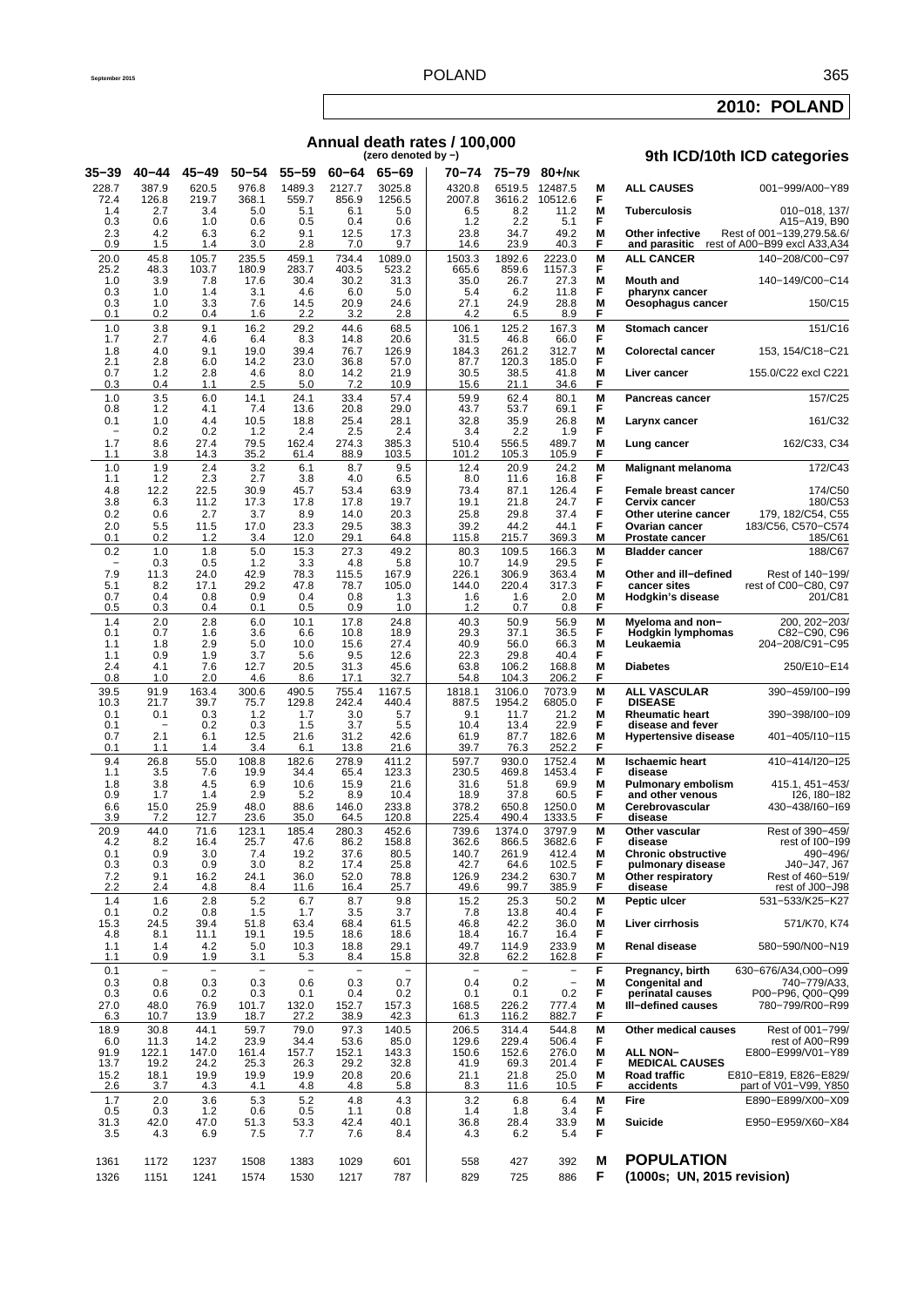### **PORTUGAL: 2010**

|                                                  |             |                    | No. of deaths<br>(Source: WHO)             |                    | <b>Standardised rates</b> | (defined overleaf)                          |                    |                                                      |                                                      | Annual death rates / 100.000                         | (zero denoted by -)                                  |                                                      |                                                      |                                                      |
|--------------------------------------------------|-------------|--------------------|--------------------------------------------|--------------------|---------------------------|---------------------------------------------|--------------------|------------------------------------------------------|------------------------------------------------------|------------------------------------------------------|------------------------------------------------------|------------------------------------------------------|------------------------------------------------------|------------------------------------------------------|
|                                                  |             | All ages           | $0 - 34$                                   | $35 - 69$          | All ages                  | $0 - 34$                                    | $35 - 69$          | $0 - 4$                                              | 5–9                                                  |                                                      |                                                      | 10-14 15-19 20-24 25-29                              |                                                      | $30 - 34$                                            |
| <b>ALL CAUSES</b>                                | M           | 54413              | 1238                                       | 15830              | 734.6                     | 55.1                                        | 744.8              | 65.5                                                 | 14.8                                                 | 16.8                                                 | 36.4                                                 | 65.5                                                 | 78.0                                                 | 109.0                                                |
| <b>Tuberculosis</b>                              | F<br>M      | 51828<br>143       | 682<br>2                                   | 7284<br>58         | 426.7<br>2.0              | 32.1<br>0.1                                 | 307.0<br>2.7       | 69.2                                                 | 10.9                                                 | 8.7                                                  | 19.4                                                 | 34.7                                                 | 31.0                                                 | 50.6<br>0.5                                          |
| Other infective<br>and parasitic                 | F<br>М<br>F | 62<br>1371<br>1091 | 1<br>78<br>32                              | 8<br>641<br>220    | 0.6<br>20.7<br>10.0       | 0.0<br>3.1<br>1.3                           | 0.3<br>27.4<br>8.8 | $\overline{\phantom{0}}$<br>1.2<br>0.8               | 0.4<br>0.4                                           | 0.3<br>0.4                                           | 0.3<br>0.4                                           | 0.7<br>0.3                                           | 5.9<br>2.3                                           | 0.2<br>13.0<br>4.5                                   |
| <b>ALL CANCER</b>                                | M           | 14955              | 123                                        | 6010               | 211.7                     | 5.5                                         | 287.8              | 2.8                                                  | 3.7                                                  | 1.7                                                  | 5.8                                                  | 8.0                                                  | 5.9                                                  | 10.4                                                 |
| <b>Mouth and</b>                                 | F<br>M      | 10027<br>577       | 129<br>2                                   | 3341<br>415        | 104.5<br>9.6              | 5.6<br>0.1                                  | 140.2<br>18.8      | 3.8                                                  | 3.1                                                  | 1.8                                                  | 3.6<br>$\overline{\phantom{0}}$                      | 6.5<br>0.3                                           | 7.0<br>$\overline{\phantom{0}}$                      | 13.5<br>0.3                                          |
| pharynx cancer                                   | F           | 113                | 3                                          | 38                 | 1.2                       | 0.1                                         | 1.5                | -                                                    |                                                      | $\overline{\phantom{0}}$                             | $\overline{a}$                                       | 0.3                                                  | $\qquad \qquad -$                                    | 0.5                                                  |
| Oesophagus cancer                                | М<br>F      | 450<br>82          | 1                                          | 295<br>23          | 7.1<br>0.8                | 0.0                                         | 13.7<br>1.0        | -<br>$\overline{a}$                                  | $\overline{\phantom{0}}$                             |                                                      | $\overline{\phantom{0}}$                             | $\overline{\phantom{0}}$                             | 0.3                                                  | $\overline{\phantom{0}}$                             |
| Stomach cancer                                   | M<br>F      | 1378<br>945        | $\overline{4}$<br>6                        | 571<br>265         | 19.6<br>9.2               | 0.2<br>0.2                                  | 27.3<br>11.2       | $\overline{a}$<br>$\overline{a}$                     | $\overline{\phantom{0}}$<br>$\overline{\phantom{0}}$ | $\overline{\phantom{0}}$<br>$\overline{\phantom{0}}$ | 0.3<br>$\overline{\phantom{0}}$                      | $\overline{\phantom{0}}$<br>0.3                      | 0.3<br>0.3                                           | 0.5                                                  |
| <b>Colorectal cancer</b>                         | M           | 2226               | 5                                          | 739                | 30.1                      | 0.2                                         | 36.4               | $\overline{\phantom{0}}$                             | $\overline{\phantom{0}}$                             | $\overline{\phantom{0}}$                             | $\overline{\phantom{0}}$                             | 0.3                                                  | 0.3                                                  | 1.0<br>0.8                                           |
| Liver cancer                                     | F<br>М      | 1538<br>481        | 6<br>3                                     | 417<br>236         | 14.8<br>7.2               | 0.3<br>0.1                                  | 17.6<br>11.3       | $\overline{\phantom{0}}$<br>0.4                      |                                                      | 0.4                                                  | 0.4<br>$\overline{\phantom{0}}$                      | 0.3                                                  | 0.6<br>0.3                                           | 0.5                                                  |
|                                                  | F           | 173                | 3                                          | 38                 | 1.6                       | 0.1                                         | 1.6                |                                                      |                                                      |                                                      |                                                      | $\overline{\phantom{0}}$                             | 0.6                                                  | 0.2                                                  |
| <b>Pancreas cancer</b>                           | M<br>F      | 680<br>570         | $\overline{2}$<br>$\overline{\phantom{0}}$ | 314<br>154         | 9.9<br>5.5                | 0.1                                         | 15.2<br>6.7        | $\overline{ }$<br>$\overline{\phantom{0}}$           |                                                      | $\qquad \qquad -$                                    | 0.3                                                  | $\overline{\phantom{0}}$<br>$\overline{\phantom{0}}$ | -<br>$\overline{\phantom{0}}$                        | 0.3                                                  |
| Larynx cancer                                    | М<br>F      | 370<br>18          | $\qquad \qquad -$<br>$\qquad \qquad -$     | 229<br>6           | 5.8<br>0.2                | $\qquad \qquad$<br>$\overline{\phantom{0}}$ | 10.6<br>0.2        | —<br>—                                               | $\overline{\phantom{0}}$                             | <b>-</b><br>-                                        | $\overline{\phantom{0}}$<br>$\overline{ }$           | $\overline{\phantom{0}}$<br>$\overline{ }$           | $\overline{ }$<br>$\overline{\phantom{0}}$           | $\overline{\phantom{0}}$                             |
| Lung cancer                                      | M<br>F      | 2910<br>748        | 4<br>2                                     | 1474<br>287        | 43.2<br>8.2               | 0.1<br>0.1                                  | 70.9<br>12.0       | -<br>$\overline{\phantom{0}}$                        | $\overline{\phantom{0}}$                             | $\overline{\phantom{0}}$                             | $\overline{\phantom{0}}$                             | $\overline{\phantom{0}}$<br>$\overline{\phantom{0}}$ | 0.3<br>$\overline{a}$                                | 0.8<br>0.5                                           |
| <b>Malignant melanoma</b>                        | M           | 126                | 2                                          | 65                 | 1.9                       | 0.1                                         | 3.1                | $\overline{\phantom{0}}$                             | $\overline{\phantom{0}}$                             | $\overline{\phantom{0}}$                             | $\overline{\phantom{0}}$                             | $\overline{\phantom{0}}$                             | $\overline{\phantom{0}}$                             | 0.5                                                  |
| Female breast cancer                             | F<br>F      | 118<br>1661        | $\mathbf{1}$<br>22                         | 41<br>771          | 1.2<br>19.4               | 0.0<br>0.8                                  | 1.6<br>31.6        | $\overline{a}$<br>-                                  | $\overline{\phantom{0}}$<br>$\overline{\phantom{0}}$ | $\overline{\phantom{0}}$                             | $\overline{\phantom{0}}$<br>0.4                      | $\overline{\phantom{a}}$<br>$\overline{\phantom{0}}$ | $\overline{\phantom{0}}$<br>1.2                      | 0.2<br>4.3                                           |
| Cervix cancer<br>Other uterine cancer            | F<br>F      | 230<br>415         | 5<br>2                                     | 133<br>155         | 2.9<br>4.4                | 0.2<br>0.1                                  | 5.5<br>6.7         | $\overline{\phantom{0}}$<br>-                        | $\overline{\phantom{0}}$<br>$\overline{\phantom{0}}$ | $\overline{\phantom{0}}$                             | $\overline{\phantom{0}}$<br>$\overline{\phantom{0}}$ | $\overline{\phantom{0}}$<br>$\overline{\phantom{0}}$ | 0.6<br>0.3                                           | 0.8<br>0.2                                           |
| <b>Ovarian cancer</b>                            | F           | 362                | 5                                          | 159                | 4.2                       | 0.2                                         | 6.8                | —                                                    |                                                      | $\overline{\phantom{0}}$                             | $\overline{\phantom{0}}$                             | $\overline{\phantom{0}}$                             | 0.3                                                  | 1.0                                                  |
| <b>Prostate cancer</b>                           | М           | 1786               | $\qquad \qquad -$                          | 224                | 21.4                      | $\qquad \qquad -$                           | 11.6               | $\overline{\phantom{0}}$                             |                                                      | $\overline{\phantom{0}}$                             |                                                      | $\overline{\phantom{0}}$                             | <b>-</b>                                             |                                                      |
| <b>Bladder cancer</b>                            | М<br>F      | 604<br>207         | $\overline{a}$<br>$\overline{\phantom{0}}$ | 146<br>25          | 7.7<br>1.6                | $\overline{a}$<br>$\overline{\phantom{0}}$  | 7.2<br>1.1         | $\overline{\phantom{0}}$<br>$\overline{\phantom{0}}$ | $\overline{\phantom{0}}$                             | $\overline{\phantom{0}}$                             | $\overline{\phantom{a}}$<br>$\overline{\phantom{0}}$ | $\overline{\phantom{a}}$                             | $\overline{a}$<br>$\overline{\phantom{0}}$           | $\overline{\phantom{0}}$<br>$\overline{\phantom{0}}$ |
| Other and ill-defined<br>cancer sites            | М<br>F      | 2270<br>1935       | 61<br>50                                   | 937<br>587         | 32.8<br>20.0              | 2.8<br>2.4                                  | 44.3<br>24.7       | 2.0<br>3.8                                           | 2.2<br>1.9                                           | 1.4<br>0.7                                           | 2.4<br>2.2                                           | 4.3<br>4.8                                           | 2.4<br>1.8                                           | 4.7<br>2.0                                           |
| Hodgkin's disease                                | М<br>F      | 34<br>26           | 8<br>4                                     | 10<br>9            | 0.5<br>0.3                | 0.3<br>0.2                                  | 0.5<br>0.4         |                                                      |                                                      | 0.4                                                  | $\overline{\phantom{0}}$                             | 0.3                                                  | 1.8<br>0.6                                           | 0.3<br>0.2                                           |
| Myeloma and non-                                 | M           | 620                | $\overline{7}$                             | 210                | 8.6                       | 0.3                                         | 9.9                | $\overline{\phantom{0}}$                             |                                                      |                                                      | 0.3                                                  | 0.7                                                  | 0.3                                                  | 0.8                                                  |
| <b>Hodgkin lymphomas</b><br>Leukaemia            | F<br>М      | 533<br>443         | 8<br>25                                    | 142<br>145         | 5.3<br>6.3                | 0.3<br>1.2                                  | 6.1<br>7.0         | $\overline{\phantom{0}}$<br>0.4                      | $\overline{\phantom{0}}$<br>1.5                      | 0.3                                                  | 0.4<br>2.4                                           | 0.3<br>1.7                                           | $\overline{\phantom{0}}$<br>0.3                      | 1.5<br>1.6                                           |
| <b>Diabetes</b>                                  | F<br>M      | 353<br>2024        | 11<br>$\overline{2}$                       | 91<br>382          | 3.5<br>25.5               | 0.5<br>0.1                                  | 3.8<br>19.0        | -<br>$\overline{\phantom{0}}$                        | 1.2<br>$\overline{\phantom{0}}$                      | 0.4                                                  | 0.4                                                  | 0.7<br>$\overline{\phantom{0}}$                      | 0.6<br>$\overline{a}$                                | 0.5<br>0.5                                           |
|                                                  | F           | 2724               | 3                                          | 259                | 21.0                      | 0.1                                         | 11.6               | -                                                    | $\overline{\phantom{0}}$                             | 0.4                                                  | 0.4                                                  | $\overline{\phantom{0}}$                             | $\overline{\phantom{0}}$                             | 0.2                                                  |
| <b>ALL VASCULAR</b><br><b>DISEASE</b>            | M<br>F      | 14962<br>18818     | 52<br>35                                   | 2777<br>1205       | 186.8<br>134.6            | 2.2<br>1.5                                  | 135.1<br>52.5      | $\overline{a}$<br>1.7                                | 0.7                                                  | 1.4<br>$\overline{\phantom{0}}$                      | 1.0<br>0.7                                           | 1.7<br>3.1                                           | 3.2<br>2.3                                           | 7.0<br>3.0                                           |
| <b>Rheumatic heart</b><br>disease and fever      | M<br>F      | 58<br>114          | $\overline{\phantom{0}}$<br>$\overline{c}$ | 19<br>24           | 0.8<br>1.1                | $\overline{\phantom{0}}$<br>0.1             | 0.9<br>1.1         | $\overline{\phantom{0}}$                             | $\overline{\phantom{0}}$                             |                                                      |                                                      | 0.3                                                  | 0.3                                                  |                                                      |
| <b>Hypertensive disease</b>                      | М<br>F      | 708<br>1175        | $\overline{a}$<br>$\mathbf{1}$             | 75<br>49           | 8.4<br>8.0                | 0.0                                         | 3.7<br>2.2         | $\overline{\phantom{0}}$<br>$\overline{a}$           |                                                      | $\overline{a}$                                       | $\overline{a}$<br>$\overline{\phantom{a}}$           | $\overline{\phantom{a}}$<br>$\overline{a}$           | $\overline{a}$<br>$\overline{a}$                     | 0.2                                                  |
| <b>Ischaemic heart</b>                           | M           | 3971               | 12                                         | 1101               | 52.4                      | 0.5                                         | 52.9               |                                                      |                                                      |                                                      | 0.7                                                  | $\overline{\phantom{0}}$                             | 0.9                                                  | 1.8                                                  |
| disease<br><b>Pulmonary embolism</b>             | F<br>М      | 3533<br>313        | 2<br>4                                     | 311<br>78          | 26.4<br>4.1               | 0.1<br>0.2                                  | 13.6<br>3.6        | $\overline{\phantom{0}}$<br>—                        | $\overline{\phantom{0}}$<br>$\overline{\phantom{0}}$ | 0.3                                                  | $\overline{\phantom{0}}$<br>$\overline{\phantom{0}}$ | $\overline{\phantom{0}}$<br>$\overline{\phantom{0}}$ | 0.3<br>0.6                                           | 0.2<br>0.3                                           |
| and other venous                                 | F           | 420                | 5                                          | 66                 | 3.5                       | 0.2                                         | 2.8                | —                                                    |                                                      | $\overline{\phantom{0}}$                             | $\overline{ }$                                       | 0.3                                                  | 0.3                                                  | 0.8                                                  |
| Cerebrovascular<br>disease                       | M<br>F      | 6137<br>8259       | 15<br>11                                   | 977<br>528         | 75.4<br>59.0              | 0.6<br>0.4                                  | 48.2<br>23.0       | $\overline{\phantom{0}}$                             | $\overline{\phantom{0}}$                             | 0.3                                                  | $\overline{\phantom{0}}$                             | 0.7<br>0.7                                           | 0.9<br>1.2                                           | 2.3<br>1.2                                           |
| Other vascular<br>disease                        | М<br>F      | 3775<br>5317       | 21<br>14                                   | 527<br>227         | 45.8<br>36.5              | 0.9<br>0.7                                  | 25.8<br>9.9        | $\overline{\phantom{0}}$<br>1.7                      | 0.7<br>$\overline{\phantom{a}}$                      | 0.7                                                  | 0.3<br>0.7                                           | 1.0<br>1.7                                           | 0.9<br>0.3                                           | 2.6<br>0.5                                           |
| <b>Chronic obstructive</b>                       | М           | 1786               | 6                                          | 211                | 21.4                      | 0.3                                         | 10.6               | $\overline{\phantom{0}}$                             |                                                      |                                                      | 0.7                                                  | 0.3                                                  | 0.3                                                  | 0.5                                                  |
| pulmonary disease<br>Other respiratory           | F<br>М      | 969<br>4413        | 3<br>24                                    | 69<br>566          | 7.1<br>53.2               | 0.1<br>1.1                                  | 3.0<br>27.5        | $\overline{\phantom{0}}$<br>0.8                      | 0.4<br>$\overline{a}$                                | 0.7                                                  | 1.0                                                  | 0.3<br>1.3                                           | 0.3<br>1.2                                           | 2.3                                                  |
| disease                                          | F           | 4624               | 23                                         | 219                | 32.1                      | 1.1                                         | 9.5                | 1.2                                                  | $\overline{a}$                                       | 0.4                                                  | 0.4                                                  | 2.7                                                  | 0.9                                                  | 1.8                                                  |
| Peptic ulcer                                     | M<br>F      | 114<br>109         | $\overline{\phantom{0}}$<br>$\mathbf{1}$   | 29<br>7            | 1.5<br>0.8                | $\overline{\phantom{0}}$<br>0.0             | 1.4<br>0.3         | $\overline{\phantom{0}}$<br>$\overline{a}$           | $\overline{\phantom{0}}$                             | $\overline{\phantom{0}}$                             | $\overline{\phantom{0}}$                             | $\overline{\phantom{0}}$<br>$\overline{\phantom{0}}$ | $\overline{a}$<br><b>—</b>                           | 0.2                                                  |
| Liver cirrhosis                                  | M<br>F      | 1070<br>287        | 11<br>3                                    | 730<br>184         | 17.5<br>3.9               | 0.4<br>0.1                                  | 33.0<br>7.4        | $\overline{\phantom{0}}$<br>0.4                      | $\overline{\phantom{0}}$                             | <b>-</b><br>-                                        | $\qquad \qquad -$<br>$\qquad \qquad -$               | 0.3<br>-                                             | $\overline{\phantom{0}}$<br>$\overline{a}$           | 2.6<br>0.5                                           |
| <b>Renal disease</b>                             | M<br>F      | 932<br>1019        | $\overline{2}$<br>$\mathbf{1}$             | 94<br>74           | 11.1<br>7.3               | 0.1<br>0.0                                  | 4.6<br>3.3         | —<br>-                                               | $\overline{\phantom{0}}$<br>$\qquad \qquad -$        | $\overline{a}$<br>-                                  | $\overline{\phantom{0}}$<br>$\overline{\phantom{0}}$ | $\overline{\phantom{0}}$<br>-                        | $\overline{\phantom{0}}$<br>$\overline{\phantom{0}}$ | 0.5<br>0.2                                           |
| Pregnancy, birth                                 | F           | 8                  | 6                                          | 2                  | 0.2                       | 0.3                                         | 0.1                | $\overline{a}$                                       | $\overline{\phantom{0}}$                             | $\qquad \qquad -$                                    | 0.7                                                  | 0.7                                                  | $\overline{a}$                                       | 0.5                                                  |
| <b>Congenital and</b><br>perinatal causes        | M<br>F      | 136<br>149         | 118<br>125                                 | 16<br>24           | 3.9<br>4.5                | 6.5<br>7.3                                  | 0.7<br>0.9         | 39.9<br>46.2                                         | 1.8<br>1.6                                           | 0.7<br>1.5                                           | 0.7<br>0.4                                           | 1.0<br>0.3                                           | 0.9<br>0.6                                           | 0.8<br>0.5                                           |
| III-defined causes                               | М           | 4930               | 217                                        | 1794               | 70.1                      | 9.5                                         | 81.0               | 7.6                                                  | 1.5                                                  | 3.5                                                  | 5.8                                                  | 12.3                                                 | 16.5                                                 | 19.2                                                 |
| Other medical causes                             | F<br>M      | 5127<br>4530       | 80<br>111                                  | 610<br>1051        | 40.5<br>59.4              | 3.7<br>5.1                                  | 25.3<br>49.6       | 6.2<br>7.2                                           | 1.2<br>2.2                                           | 0.7<br>3.1                                           | 2.2<br>3.8                                           | 5.1<br>5.7                                           | 3.8<br>4.4                                           | 6.5<br>9.1                                           |
| <b>ALL NON-</b>                                  | F<br>М      | 5334<br>3047       | 78<br>492                                  | 633<br>1471        | 42.9<br>49.7              | 3.6<br>21.3                                 | 26.8<br>64.4       | 3.8<br>6.0                                           | 1.6<br>4.4                                           | 1.5<br>5.2                                           | 4.0<br>17.2                                          | 4.8<br>34.2                                          | 4.7<br>39.6                                          | 5.0                                                  |
| <b>MEDICAL CAUSES</b>                            | F           | 1480               | 162                                        | 429                | 16.8                      | 7.2                                         | 17.2               | 5.0                                                  | 2.7                                                  | 2.2                                                  | 6.8                                                  | 10.9                                                 | 9.1                                                  | 42.4<br>13.8                                         |
| <b>Road traffic</b><br>accidents                 | M<br>F      | 710<br>231         | 231<br>58                                  | 327<br>92          | 12.7<br>3.5               | 10.0<br>2.6                                 | 14.1<br>3.6        | 2.4<br>0.4                                           | 1.5<br>1.2                                           | 2.1<br>0.4                                           | 8.9<br>3.6                                           | 16.6<br>4.8                                          | 19.5<br>4.1                                          | 19.0<br>3.8                                          |
| Fire                                             | M           | 28                 | $\overline{\phantom{0}}$                   | 16                 | 0.4                       | $\overline{\phantom{0}}$                    | 0.7                | $\overline{\phantom{0}}$                             | $\qquad \qquad -$                                    | $\overline{\phantom{a}}$                             | $\overline{\phantom{0}}$                             | $\overline{\phantom{a}}$                             | $\overline{a}$                                       |                                                      |
| <b>Suicide</b>                                   | F<br>M      | 33<br>836          | 3<br>86                                    | 7<br>448           | 0.4<br>13.4               | 0.2<br>3.6                                  | 0.3<br>19.4        | $\overline{\phantom{0}}$<br>$\overline{\phantom{0}}$ | 0.8<br>$\overline{a}$                                | $\overline{\phantom{0}}$<br>0.3                      | $\overline{\phantom{0}}$<br>3.8                      | 0.3<br>5.3                                           | $\overline{\phantom{0}}$<br>5.9                      | 9.9                                                  |
|                                                  | F           | 265                | 40                                         | 135                | 3.8                       | 1.7                                         | 5.4                | $\overline{a}$                                       | $\overline{\phantom{0}}$                             | 0.4                                                  | 1.1                                                  | 3.1                                                  | 2.6                                                  | 4.5                                                  |
| <b>POPULATION:</b><br>(1000s; UN, 2015 revision) |             |                    |                                            | M=male<br>F=female | 5065.1<br>5519.8          | 2123.4<br>2084.9                            | 2357.9<br>2574.5   | 250.4<br>240.0                                       | 271.1<br>257.9                                       | 286.6<br>274.6                                       | 291.2<br>277.9                                       | 301.0<br>293.7                                       | 338.5<br>341.6                                       | 384.6<br>399.1                                       |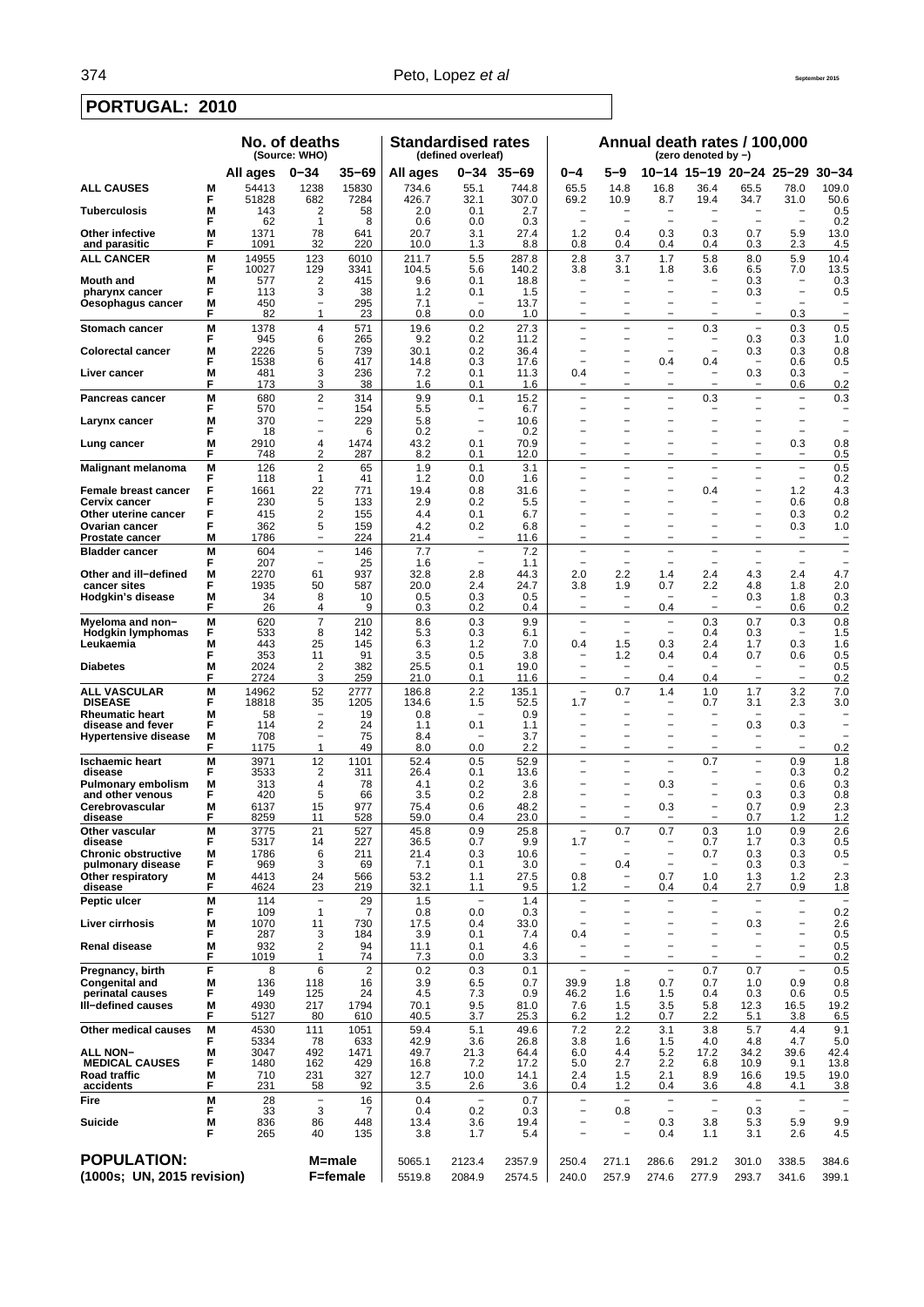#### **2010: PORTUGAL**

#### **Annual death rates / 100,000**

|                                               |                          |                          |                          |                          |                          | (zero denoted by -)      |                          |                   |                          |        |                                                 | 9th ICD/10th ICD categories                                |
|-----------------------------------------------|--------------------------|--------------------------|--------------------------|--------------------------|--------------------------|--------------------------|--------------------------|-------------------|--------------------------|--------|-------------------------------------------------|------------------------------------------------------------|
| 35–39                                         | $40 - 44$                | 45–49                    | $50 - 54$                | $55 - 59$                | 60–64                    | $65 - 69$                |                          | 70–74 75–79       | $80 + /N$ K              |        |                                                 |                                                            |
| 162.1                                         | 284.4                    | 412.8                    | 609.6                    | 861.5                    | 1156.1                   | 1727.3                   | 2853.3                   | 4817.6            | 12177.9                  | M      | <b>ALL CAUSES</b>                               | 001-999/A00-Y89                                            |
| 74.8<br>1.0                                   | 111.5<br>1.3             | 167.6<br>1.1             | 244.2<br>2.0             | 318.8<br>4.4             | 472.9<br>2.7             | 759.5<br>6.4             | 1454.1<br>6.3            | 2730.4<br>12.3    | 9850.3<br>25.5           | F<br>Μ | <b>Tuberculosis</b>                             | 010-018, 137/                                              |
| 0.5                                           | 0.2                      | 0.5                      | 0.3                      |                          |                          | 0.7                      | 3.6                      | 6.0               | 8.3                      | F      |                                                 | A15-A19, B90                                               |
| 23.2<br>6.6                                   | 30.1<br>9.6              | 30.6<br>5.2              | 27.9<br>5.9              | 20.9<br>7.6              | 25.3<br>11.7             | 33.3<br>15.2             | 57.1<br>33.3             | 82.2<br>62.7      | 205.8<br>176.1           | Μ<br>F | Other infective                                 | Rest of 001-139,279.5&.6/<br>rest of A00-B99 excl A33, A34 |
| 24.2                                          | 67.3                     | 132.3                    | 230.8                    | 357.1                    | 502.7                    | 700.1                    | 999.3                    | 1389.2            | 2243.0                   | M      | and parasitic<br><b>ALL CANCER</b>              | 140-208/C00-C97                                            |
| 27.6                                          | 45.5                     | 80.4                     | 126.9                    | 161.4                    | 226.5                    | 312.8                    | 459.8                    | 618.9             | 1116.9                   | F      |                                                 |                                                            |
| 1.2                                           | 7.5                      | 16.7                     | 25.3                     | 26.6                     | 28.0                     | 26.1                     | 27.2                     | 21.8              | 33.1                     | M<br>F | <b>Mouth and</b>                                | 140-149/C00-C14                                            |
| 0.2<br>0.5                                    | 1.5<br>3.0               | 1.5<br>8.3               | 1.9<br>14.0              | 1.1<br>19.7              | 1.5<br>29.1              | 3.0<br>21.6              | 4.0<br>21.8              | 5.2<br>24.6       | 14.3<br>34.2             | M      | pharynx cancer<br>Oesophagus cancer             | 150/C15                                                    |
| $\overline{\phantom{0}}$                      | 0.2                      | 0.2                      | 1.1                      | 0.8                      | 1.8                      | 2.7                      | 4.0                      | 4.0               | 11.0                     | F      |                                                 |                                                            |
| 1.7                                           | 8.1                      | 12.4                     | 22.4                     | 31.3                     | 49.0                     | 66.6                     | 100.6                    | 123.5             | 195.5                    | M      | <b>Stomach cancer</b>                           | 151/C16                                                    |
| 3.1<br>4.0                                    | 4.3<br>5.6               | 5.7<br>12.6              | 8.6<br>17.2              | 10.8<br>39.1             | 17.7<br>67.9             | 28.1<br>108.3            | 42.4<br>163.2            | 64.3<br>233.0     | 118.3<br>382.8           | F<br>M | <b>Colorectal cancer</b>                        | 153, 154/C18-C21                                           |
| 2.8                                           | 5.1                      | 10.0                     | 14.0                     | 19.8                     | 32.4                     | 39.0                     | 71.3                     | 95.7              | 202.6                    | F      |                                                 |                                                            |
| 0.5                                           | 1.3<br>0.5               | 5.7<br>0.5               | 12.8<br>1.1              | 13.1<br>1.4              | 18.6<br>3.3              | 26.9<br>4.7              | 40.8<br>10.1             | 38.0<br>12.9      | 45.6<br>21.5             | Μ<br>F | Liver cancer                                    | 155.0/C22 excl C221                                        |
| 0.2                                           | 3.5                      | 4.8                      | 11.6                     | 19.7                     | 28.0                     | 38.5                     | 48.0                     | 59.2              | 82.5                     | M      | <b>Pancreas cancer</b>                          | 157/C25                                                    |
|                                               | 0.2                      | 2.2                      | 5.9                      | 6.5                      | 11.4                     | 20.7                     | 32.2                     | 35.0              | 71.5                     | F      |                                                 |                                                            |
| 0.5                                           | 3.8                      | 9.7<br>0.5               | 10.5                     | 13.1<br>0.3              | 16.9<br>0.3              | 19.6<br>0.7              | 20.9<br>0.4              | 24.0<br>0.8       | 28.2<br>2.7              | Μ<br>F | Larynx cancer                                   | 161/C32                                                    |
| 3.5                                           | 11.3                     | 28.8                     | 59.1                     | 98.2                     | 121.0                    | 174.8                    | 223.0                    | 252.0             | 265.5                    | M      | Lung cancer                                     | 162/C33, C34                                               |
| 0.7                                           | 2.8                      | 9.0                      | 15.6                     | 11.3                     | 19.2                     | 25.4                     | 40.9                     | 53.1              | 63.8                     | F      |                                                 |                                                            |
| 0.7                                           | 0.8                      | 2.1                      | 1.5                      | 3.4                      | 4.4                      | 8.8                      | 9.5                      | 10.6              | 10.3                     | M      | <b>Malignant melanoma</b>                       | 172/C43                                                    |
| 0.9<br>9.0                                    | 1.5<br>12.4              | 1.2<br>22.5              | 1.3<br>34.9              | 1.7<br>41.1              | 2.7<br>48.8              | 2.0<br>52.9              | 3.3<br>65.5              | 8.8<br>78.0       | 13.4<br>146.9            | F<br>F | <b>Female breast cancer</b>                     | 174/C50                                                    |
| 1.9                                           | 3.8                      | 4.2                      | 5.1                      | 5.7                      | 5.4                      | 12.2                     | 6.9                      | 8.4               | 15.5                     | F      | Cervix cancer                                   | 180/C53                                                    |
| 0.5                                           | 1.3                      | 2.5                      | 3.5                      | 7.1                      | 13.8                     | 18.3                     | 23.5                     | 23.7              | 39.9                     | F      | Other uterine cancer                            | 179, 182/C54, C55                                          |
| 0.2                                           | 1.3<br>0.3               | 3.5<br>1.6               | 6.7<br>2.9               | 8.2<br>8.8               | 11.1<br>22.3             | 16.3<br>45.3             | 19.9<br>83.4             | 24.5<br>204.5     | 24.4<br>549.5            | F<br>M | <b>Ovarian cancer</b><br><b>Prostate cancer</b> | 183/C56, C570-C574<br>185/C61                              |
| 1.0                                           | 1.6                      | 1.1                      | 3.5                      | 7.5                      | 13.5                     | 22.4                     | 33.5                     | 64.8              | 145.5                    | M      | <b>Bladder cancer</b>                           | 188/C67                                                    |
| $\overline{\phantom{0}}$                      | 0.2                      | $\overline{\phantom{0}}$ | 1.1                      | 1.7                      | 3.0                      | 1.4                      | 6.2                      | 13.7              | 39.0                     | F      |                                                 |                                                            |
| 6.9<br>6.4                                    | 17.2<br>7.6              | 21.5<br>13.2             | 34.9<br>17.2             | 55.7<br>32.3             | 72.6<br>36.6             | 101.0<br>60.0            | 136.9<br>79.7            | 218.5<br>125.9    | 314.4<br>228.0           | M<br>F | Other and ill-defined<br>cancer sites           | Rest of 140-199/<br>rest of C00-C80, C97                   |
| 0.5                                           | $\overline{\phantom{0}}$ | 0.3                      | 0.6                      | 0.3                      | $\overline{\phantom{0}}$ | 1.6                      | 3.2                      | 2.8               | 2.2                      | Μ      | Hodgkin's disease                               | 201/C81                                                    |
| 0.5                                           | $\overline{\phantom{0}}$ |                          | $\overline{\phantom{0}}$ | 0.8                      | $\overline{\phantom{0}}$ | 1.4                      | 2.5                      | 0.8               | 1.2                      | F      |                                                 |                                                            |
| 0.7<br>0.5                                    | 2.7<br>1.0               | 4.0<br>2.2               | 8.7<br>6.4               | 14.7<br>5.7              | 20.9<br>11.4             | 17.2<br>15.2             | 50.8<br>32.6             | 73.2<br>38.2      | 86.9<br>59.0             | M<br>F | Myeloma and non–<br><b>Hodgkin lymphomas</b>    | 200, 202-203/<br>C82-C90, C96                              |
| 2.2                                           | 0.8                      | 2.7                      | 5.8                      | 5.9                      | 10.5                     | 21.2                     | 36.7                     | 38.6              | 66.8                     | M      | Leukaemia                                       | 204-208/C91-C95                                            |
| 0.9                                           | 1.8                      | 1.2                      | 2.7                      | 5.1                      | 6.3                      | 8.8                      | 14.5                     | 25.7              | 43.8                     | F      |                                                 |                                                            |
| 0.2<br>0.9                                    | 2.4<br>0.5               | 7.5<br>2.2               | 7.6<br>6.2               | 19.7<br>9.1              | 34.5<br>16.2             | 61.4<br>45.8             | 148.7<br>105.7           | 234.2<br>191.8    | 484.9<br>504.5           | Μ<br>F | <b>Diabetes</b>                                 | 250/E10-E14                                                |
| 13.8                                          | 28.4                     | 48.7                     | 97.2                     | 152.0                    | 222.3                    | 383.3                    | 739.1                    | 1455.2            | 4288.4                   | M      | <b>ALL VASCULAR</b>                             | 390-459/100-199                                            |
| 6.8                                           | 9.9                      | 18.7                     | 31.1                     | 44.7                     | 82.7                     | 173.5                    | 421.4                    | 946.6             | 4189.7                   | F      | <b>DISEASE</b>                                  |                                                            |
| 0.2                                           | 0.8                      | 0.3                      | 0.3<br>0.8               | 0.6<br>0.8               | 1.7<br>2.1               | 2.4<br>3.7               | 4.1<br>5.4               | 4.5<br>8.0        | 11.9<br>15.8             | M<br>F | <b>Rheumatic heart</b><br>disease and fever     | 390-398/100-109                                            |
| $\overline{\phantom{0}}$                      | 0.8                      | 0.5                      | 2.9                      | 4.1                      | 7.1                      | 10.4                     | 28.6                     | 65.9              | 245.4                    | Μ      | <b>Hypertensive disease</b>                     | 401-405/I10-I15                                            |
| $\overline{\phantom{0}}$                      |                          | 0.5                      | 1.3                      | 2.3                      | 3.0                      | 8.1                      | 19.6                     | 50.7              | 281.6                    | F      |                                                 |                                                            |
| 4.2<br>1.4                                    | 12.1<br>2.8              | 22.1<br>5.7              | 45.4<br>8.3              | 64.4<br>9.1              | 88.2<br>20.4             | 133.9<br>47.5            | 227.9<br>99.9            | 389.5<br>211.1    | 900.3<br>720.8           | M<br>F | <b>Ischaemic heart</b><br>disease               | 410-414/I20-I25                                            |
| 0.7                                           | 0.8                      | 2.1                      | 3.5                      | 5.3                      | 6.4                      | 6.4                      | 17.7                     | 32.4              | 72.8                     | M      | <b>Pulmonary embolism</b>                       | 415.1, 451-453/                                            |
| 1.6                                           | 2.0                      | 1.2                      | 1.3                      | 2.3                      | 3.6                      | 7.1                      | 11.9                     | 32.2              | 70.3                     | F      | and other venous                                | I26, I80-I82                                               |
| 4.7<br>2.4                                    | 9.4<br>3.5               | 14.0<br>9.2              | 30.9<br>14.2             | 49.4<br>20.9             | 78.0<br>35.1             | 150.8<br>75.6            | 300.0<br>187.2           | 623.1<br>419.8    | 1828.8<br>1835.3         | M<br>F | Cerebrovascular<br>disease                      | 430-438/160-169                                            |
| 4.0                                           | 4.6                      | 9.7                      | 14.3                     | 28.1                     | 40.9                     | 79.4                     | 160.9                    | 339.8             | 1229.3                   | M      | Other vascular                                  | Rest of 390-459/                                           |
| 1.4                                           | 1.5                      | 2.0                      | 5.1                      | 9.3                      | 18.6                     | 31.5                     | 97.4                     | 224.8             | 1265.8                   | F      | disease                                         | rest of I00-I99                                            |
| 0.2<br>0.2                                    | 1.1<br>0.5               | 0.5<br>2.0               | 5.5<br>2.1               | 12.8<br>2.5              | 19.9<br>4.8              | 34.1<br>8.5              | 86.6<br>23.9             | 189.4<br>51.1     | 564.1<br>209.8           | Μ<br>F | <b>Chronic obstructive</b><br>pulmonary disease | 490-496/<br>J40-J47, J67                                   |
| 4.7                                           | 5.6                      | 12.4                     | 20.7                     | 29.1                     | 34.5                     | 85.8                     | 162.7                    | 391.2             | 1500.8                   | Μ      | Other respiratory                               | Rest of 460-519/                                           |
| 2.4                                           | 1.3                      | 4.2                      | 4.3                      | 8.5                      | 15.6                     | 30.2                     | 77.8                     | 203.5             | 1090.9                   | F      | disease                                         | rest of J00-J98                                            |
| $\overline{\phantom{a}}$<br>$\qquad \qquad -$ | 0.3                      | 1.6<br>0.5               | 0.9<br>0.3               | 2.5<br>0.6               | 1.0                      | 3.2<br>0.7               | 7.2<br>2.5               | 10.6<br>6.0       | 27.1<br>23.5             | M<br>F | Peptic ulcer                                    | 531-533/K25-K27                                            |
| 7.7                                           | 18.5                     | 22.6                     | 38.7                     | 46.3                     | 49.3                     | 47.7                     | 66.6                     | 64.3              | 36.4                     | M      | Liver cirrhosis                                 | 571/K70, K74                                               |
| 2.4                                           | 4.5                      | 7.2                      | 6.4                      | 11.6                     | 9.3                      | 10.5                     | 10.1                     | 13.7              | 11.3                     | F      |                                                 |                                                            |
| 0.5                                           | 1.3<br>0.2               | 1.9<br>0.2               | 4.1<br>2.7               | 4.4<br>2.0               | 4.7<br>5.7               | 15.2<br>12.2             | 42.6<br>16.3             | 74.3<br>53.9      | 330.7<br>228.0           | Μ<br>F | Renal disease                                   | 580-590/N00-N19                                            |
| 0.5                                           | $\qquad \qquad -$        | $\overline{\phantom{a}}$ | $\overline{\phantom{a}}$ | $\overline{\phantom{a}}$ | $\overline{\phantom{0}}$ | $\overline{\phantom{0}}$ | $\overline{\phantom{0}}$ | $\qquad \qquad -$ | $\overline{\phantom{0}}$ | F      | Pregnancy, birth                                | 630-676/A34,O00-O99                                        |
| 0.7                                           | 0.5                      | $\overline{\phantom{0}}$ | 1.5                      | 0.9                      | 0.7                      | 0.4                      | 0.5                      | 0.6               | $\qquad \qquad -$        | Μ      | <b>Congenital and</b>                           | 740-779/A33,                                               |
| 0.9<br>31.6                                   | 2.0<br>51.8              | 2.0<br>65.6              | 0.5<br>69.9              | 0.6<br>94.1              | 115.5                    | 138.7                    | 203.0                    | 330.8             | 1020.2                   | F<br>M | perinatal causes<br>III-defined causes          | P00-P96, Q00-Q99<br>780-799/R00-R99                        |
| 9.9                                           | 14.2                     | 17.2                     | 19.9                     | 22.4                     | 36.0                     | 57.6                     | 109.3                    | 199.5             | 1084.4                   | F      |                                                 |                                                            |
| 10.4                                          | 19.6                     | 28.5                     | 39.3                     | 54.4                     | 73.3                     | 121.9                    | 224.3                    | 430.9             | 1141.3                   | M      | Other medical causes                            | Rest of 001-799/                                           |
| 6.4<br>43.7                                   | 10.4<br>56.1             | 12.5<br>59.4             | 19.3<br>63.5             | 29.2<br>62.9             | 43.1<br>69.6             | 66.4<br>95.8             | 149.9<br>109.2           | 308.4<br>152.6    | 1025.7<br>309.5          | F<br>Μ | <b>ALL NON-</b>                                 | rest of A00-R99<br>E800-E999/V01-Y89                       |
| 9.7                                           | 12.6                     | 14.5                     | 18.2                     | 18.7                     | 21.3                     | 25.4                     | 40.2                     | 68.4              | 181.2                    | F      | <b>MEDICAL CAUSES</b>                           |                                                            |
| 13.6<br>2.4                                   | 13.9<br>2.5              | 13.2<br>5.0              | 14.8<br>2.7              | 11.9<br>4.2              | 10.5<br>3.0              | 20.4<br>5.8              | 22.2<br>9.1              | 25.7<br>12.1      | 30.9<br>7.8              | Μ<br>F | Road traffic<br>accidents                       | E810-E819, E826-E829/<br>part of V01–V99, Y850             |
| 0.2                                           | 0.5                      | 0.5                      | 0.3                      | 0.6                      | 1.7                      | 1.2                      | 0.5                      | 1.7               | 4.3                      | M      | Fire                                            | E890-E899/X00-X09                                          |
| 0.2                                           | 0.5                      |                          | 0.3                      | 0.3                      | 0.3                      | 0.3                      | 0.4                      | 3.6               | 3.9                      | F      |                                                 |                                                            |
| 11.9<br>3.1                                   | 19.3<br>3.8              | 18.6<br>4.7              | 20.1<br>6.7              | 22.5<br>4.8              | 18.9<br>7.8              | 24.9<br>6.8              | 30.4<br>9.4              | 53.1<br>10.1      | 76.0<br>11.6             | Μ<br>F | Suicide                                         | E950-E959/X60-X84                                          |
|                                               |                          |                          |                          |                          |                          |                          |                          |                   |                          |        |                                                 |                                                            |
| 404.6                                         | 372.7                    | 371.9                    | 343.5                    | 319.8                    | 296.0                    | 249.4                    | 220.7                    | 178.9             | 184.2                    | M      | <b>POPULATION</b>                               |                                                            |
| 423.9                                         | 395.6                    | 400.4                    | 372.6                    | 353.2                    | 333.7                    | 295.1                    | 276.2                    | 248.7             | 335.6                    | F.     | (1000s; UN, 2015 revision)                      |                                                            |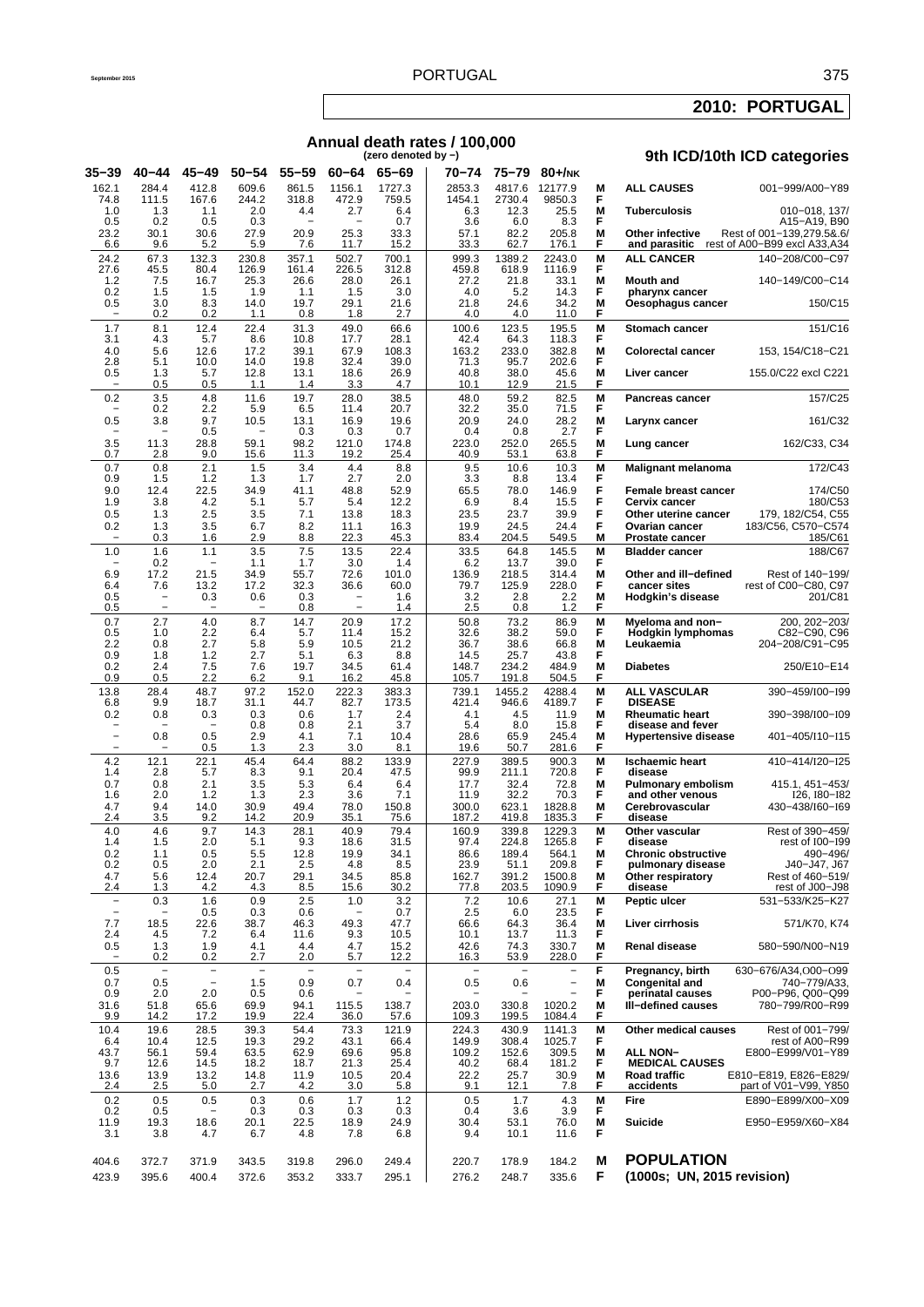### **ROMANIA: 2010**

| 35–69<br>5–9<br>10-14 15-19 20-24 25-29<br>$30 - 34$<br>All ages<br>$0 - 34$<br>All ages<br>$0 - 34$<br>$35 - 69$<br>$0 - 4$<br><b>ALL CAUSES</b><br>137957<br>57164<br>1192.8<br>113.8<br>1477.2<br>262.5<br>30.6<br>30.3<br>67.6<br>113.5<br>122.8<br>169.8<br>Μ<br>5139<br>60.5<br>2562<br>210.3<br>22.5<br>21.6<br>35.7<br>48.4<br>F<br>121766<br>26846<br>692.8<br>62.9<br>627.2<br>41.1<br>М<br>6.4<br>Tuberculosis<br>1249<br>79<br>1003<br>11.7<br>1.5<br>22.8<br>0.6<br>0.2<br>1.8<br>1.8<br>233<br>135<br>3.0<br>0.2<br>0.2<br>1.2<br>F<br>31<br>1.9<br>0.7<br>$\overline{a}$<br>0.4<br>1.3<br>1.4<br>531<br>225<br>4.8<br>0.6<br>0.9<br>Other infective<br>М<br>96<br>2.1<br>5.6<br>4.8<br>0.5<br>6.2<br>0.7<br>1.1<br>F<br>461<br>87<br>146<br>3.4<br>2.1<br>3.3<br>6.0<br>1.0<br>0.9<br>0.9<br>3.6<br>0.9<br>1.3<br>and parasitic<br>M<br>247.9<br>8.2<br><b>ALL CANCER</b><br>28151<br>389<br>15643<br>408.8<br>5.9<br>4.8<br>3.9<br>5.0<br>8.9<br>10.6<br>18.4<br>332<br>128.1<br>5.2<br>17.9<br>19156<br>8954<br>7.3<br>202.8<br>5.8<br>3.0<br>5.0<br>11.0<br>F<br>3.1<br>9<br>1422<br>34.2<br><b>Mouth and</b><br>М<br>1728<br>16.1<br>0.2<br>0.2<br>1.0<br>$\overline{2}$<br>1.7<br>2.8<br>0.2<br>0.1<br>F<br>248<br>127<br>0.1<br>pharynx cancer<br>$\overline{a}$<br>$\overline{\phantom{0}}$<br>$\overline{\phantom{0}}$<br>564<br>2<br>405<br>5.1<br>М<br>0.0<br>10.2<br>0.3<br>Oesophagus cancer<br>$\overline{a}$<br>$\overline{\phantom{0}}$<br>$\overline{ }$<br>$\overline{\phantom{0}}$<br>$\overline{\phantom{0}}$<br>F<br>111<br>50<br>0.7<br>1.1<br>$\overline{a}$<br>$\overline{a}$<br>$\overline{a}$<br>$\overline{a}$<br>$\overline{a}$<br>32.5<br>0.5<br>1.0<br>M<br>2355<br>16<br>1205<br>20.5<br>0.3<br>0.2<br>0.4<br>0.3<br><b>Stomach cancer</b><br>$\overline{\phantom{0}}$<br>$\overline{\phantom{0}}$<br>7.3<br>0.2<br>0.5<br>1184<br>11<br>433<br>0.2<br>10.3<br>0.1<br>0.8<br>F<br>26<br><b>Colorectal cancer</b><br>Μ<br>3073<br>1341<br>26.2<br>0.5<br>36.8<br>0.2<br>0.6<br>1.3<br>1.5<br>$\overline{\phantom{a}}$<br>$\overline{a}$<br>15<br>841<br>14.4<br>1.3<br>0.8<br>F<br>2362<br>0.3<br>19.7<br>0.1<br>$\overline{\phantom{0}}$<br>$\overline{\phantom{0}}$<br>$\overline{\phantom{0}}$<br>1697<br>936<br>14.9<br>24.8<br>0.7<br>0.2<br>0.2<br>0.6<br>М<br>17<br>0.4<br>0.6<br>0.3<br>Liver cancer<br>$\overline{a}$<br>F<br>944<br>11<br>354<br>5.9<br>0.2<br>8.3<br>0.4<br>0.1<br>0.6<br>0.5<br>$\overline{\phantom{0}}$<br>$\overline{\phantom{0}}$<br>$\overline{\phantom{0}}$<br>M<br>1494<br>8<br>13.2<br>0.9<br>843<br>0.1<br>22.1<br>0.1<br><b>Pancreas cancer</b><br>$\overline{\phantom{0}}$<br>$\overline{\phantom{0}}$<br>$\overline{\phantom{0}}$<br>$\overline{\phantom{0}}$<br>$\overline{\phantom{0}}$<br>1142<br>2<br>422<br>7.1<br>0.0<br>10.0<br>0.2<br>0.1<br>F<br>$\overline{\phantom{0}}$<br>$\overline{\phantom{0}}$<br>М<br>912<br>696<br>8.4<br>17.6<br>$\overline{a}$<br>$\overline{a}$<br>Larynx cancer<br>1<br>27<br>0.0<br>53<br>0.4<br>0.6<br>0.1<br>$\overline{\phantom{0}}$<br>F<br>$\overline{\phantom{0}}$<br>7705<br>28<br>4980<br>68.8<br>129.5<br>0.2<br>0.3<br>0.1<br>2.5<br>М<br>0.5<br>0.6<br>Lung cancer<br>-<br>$\overline{\phantom{0}}$<br>F<br>1951<br>993<br>10<br>13.1<br>0.2<br>22.6<br>0.3<br>0.3<br>0.8<br>$\overline{\phantom{0}}$<br>$\overline{\phantom{0}}$<br>$\overline{\phantom{0}}$<br>$\overline{\phantom{0}}$<br>M<br>189<br>7<br>114<br>1.7<br>0.1<br>2.7<br>0.6<br>0.4<br><b>Malignant melanoma</b><br>$\overline{\phantom{0}}$<br>$\overline{\phantom{0}}$<br>$\overline{\phantom{0}}$<br>$\overline{\phantom{0}}$<br>$\overline{\phantom{0}}$<br>6<br>95<br>1.2<br>2.0<br>0.1<br>0.1<br>0.6<br>0.1<br>F<br>174<br>$\overline{\phantom{0}}$<br>-<br>$\overline{\phantom{0}}$<br>-<br>F<br>21.8<br><b>Female breast cancer</b><br>3153<br>25<br>1706<br>0.5<br>37.8<br>0.1<br>0.6<br>2.6<br>$\overline{a}$<br>$\overline{a}$<br>F<br>39<br>13.3<br>Cervix cancer<br>1739<br>1166<br>0.8<br>25.1<br>0.3<br>1.4<br>3.6<br>$\overline{\phantom{0}}$<br>$\overline{ }$<br>F<br>5<br>Other uterine cancer<br>552<br>295<br>3.8<br>0.1<br>6.7<br>0.3<br>0.4<br>$\overline{\phantom{0}}$<br>$\overline{a}$<br>$\overline{ }$<br>F<br>995<br>565<br>7.0<br>0.2<br><b>Ovarian cancer</b><br>8<br>0.1<br>12.9<br>0.9<br>$\overline{\phantom{0}}$<br>$\overline{\phantom{0}}$<br>-<br>$\overline{\phantom{0}}$<br>$\overline{\phantom{0}}$<br>2007<br>Μ<br>441<br>16.4<br>13.5<br><b>Prostate cancer</b><br>$\overline{\phantom{0}}$<br>$\overline{\phantom{0}}$<br>$\overline{\phantom{0}}$<br>$\overline{\phantom{0}}$<br>$\overline{\phantom{0}}$<br>-<br>$\overline{\phantom{0}}$<br>0.3<br>M<br>2<br>399<br>9.3<br>0.0<br>11.4<br><b>Bladder cancer</b><br>1114<br>$\overline{\phantom{0}}$<br>$\overline{\phantom{0}}$<br>$\overline{\phantom{0}}$<br>$\overline{\phantom{0}}$<br>$\overline{\phantom{0}}$<br>$\overline{\phantom{0}}$<br>F<br>277<br>71<br>1.6<br>1.7<br>$\overline{a}$<br>$\overline{a}$<br>$\overline{a}$<br>$\overline{\phantom{0}}$<br>$\overline{a}$<br>$\overline{\phantom{a}}$<br>Other and ill-defined<br>172<br>4.7<br>3.9<br>6.6<br>Μ<br>4044<br>2267<br>36.0<br>3.7<br>57.8<br>3.0<br>3.0<br>2.1<br>2.7<br>1390<br>21.7<br>2.5<br>1.9<br>2.9<br>1.9<br>2.7<br>3.8<br>F<br>3273<br>110<br>2.6<br>31.6<br>2.3<br>cancer sites<br>0.6<br>М<br>70<br>13<br>36<br>0.7<br>0.3<br>0.9<br>0.2<br>0.4<br>0.6<br>Hodgkin's disease<br>$\overline{\phantom{0}}$<br>23<br>F<br>47<br>7<br>0.4<br>0.1<br>0.5<br>0.4<br>0.1<br>0.3<br>0.3<br>$\overline{a}$<br>$\overline{\phantom{0}}$<br>$\overline{a}$<br>M<br>538<br>33<br>287<br>4.8<br>0.7<br>7.5<br>0.2<br>0.2<br>0.5<br>0.2<br>1.5<br>1.5<br>Myeloma and non-<br>0.7<br>0.2<br>Hodgkin lymphomas<br>F<br>472<br>34<br>212<br>3.2<br>0.7<br>4.9<br>0.2<br>0.2<br>0.4<br>1.0<br>2.0<br>1.1<br>M<br>Leukaemia<br>661<br>56<br>271<br>5.8<br>1.3<br>7.3<br>1.7<br>1.1<br>1.2<br>1.0<br>1.2<br>1.6<br>1.0<br>3.4<br>4.2<br>2.5<br>0.9<br>0.4<br>0.9<br>F<br>479<br>46<br>184<br>1.1<br>0.6<br>1.4<br>1.0<br>M<br>10<br>509<br>9.4<br>0.2<br><b>Diabetes</b><br>1095<br>13.8<br>1.3<br>$\overline{\phantom{0}}$<br>$\overline{\phantom{0}}$<br>1355<br>0.2<br>0.5<br>F<br>7<br>392<br>7.9<br>0.1<br>9.4<br>0.1<br>0.3<br>$\overline{a}$<br>$\overline{a}$<br>$\overline{a}$<br>ALL VASCULAR<br>M<br>73993<br>323<br>21763<br>6.4<br>2.4<br>6.3<br>11.5<br>21.6<br>614.3<br>591.0<br>0.4<br>1.4<br>1.4<br><b>DISEASE</b><br>F<br>82366<br>157<br>10301<br>421.3<br>3.3<br>252.7<br>1.8<br>0.4<br>0.9<br>2.0<br>3.5<br>5.4<br>9.4<br><b>Rheumatic heart</b><br>Μ<br>176<br>5<br>80<br>1.6<br>0.1<br>2.1<br>0.5<br>0.1<br>0.1<br>$\overline{2}$<br>220<br>79<br>F<br>1.4<br>0.1<br>1.9<br>0.4<br>disease and fever<br>1.7<br>11312<br>17<br>2601<br>92.4<br>73.6<br>0.6<br><b>Hypertensive disease</b><br>М<br>0.3<br>$\overline{\phantom{0}}$<br>$\overline{\phantom{0}}$<br>$\overline{\phantom{0}}$<br>$\overline{\phantom{0}}$<br>0.4<br>F<br>15672<br>9<br>1682<br>78.9<br>0.2<br>42.0<br>0.2<br>0.7<br>$\overline{a}$<br>$\overline{a}$<br>$\overline{a}$<br>$\overline{\phantom{0}}$<br>M<br>125<br>227.2<br>4.8<br>8.9<br><b>Ischaemic heart</b><br>27021<br>9467<br>2.4<br>251.8<br>3.1<br>$\overline{\phantom{0}}$<br>$\overline{\phantom{0}}$<br>$\overline{\phantom{0}}$<br>$\overline{\phantom{0}}$<br>34<br>0.2<br>F<br>26276<br>3635<br>135.6<br>0.7<br>88.5<br>1.0<br>0.9<br>2.6<br>disease<br>$\overline{\phantom{0}}$<br>$\overline{\phantom{0}}$<br>Pulmonary embolism<br>Μ<br>434<br>9<br>217<br>3.8<br>0.2<br>5.7<br>0.4<br>0.8<br>$\overline{\phantom{0}}$<br>$\overline{\phantom{0}}$<br>8<br>2.8<br>0.2<br>0.3<br>F<br>446<br>174<br>0.8<br>and other venous<br>4.1<br>73<br>169.7<br>1.3<br>1.8<br>3.8<br>Cerebrovascular<br>М<br>22490<br>6039<br>185.4<br>1.5<br>0.3<br>3.1<br>-<br>F<br>26815<br>53<br>3586<br>138.4<br>89.1<br>0.4<br>0.4<br>0.4<br>1.2<br>2.8<br>2.7<br>disease<br>1.1<br>$\overline{a}$<br>Other vascular<br>Μ<br>12560<br>94<br>3359<br>103.9<br>1.9<br>88.1<br>1.1<br>0.4<br>0.9<br>1.0<br>1.0<br>2.8<br>6.2<br>F<br>12937<br>51<br>1145<br>64.2<br>27.1<br>0.9<br>2.6<br>disease<br>1.1<br>1.4<br>0.4<br>0.6<br>1.1<br>1.1<br>1250<br><b>Chronic obstructive</b><br>M<br>3895<br>19<br>32.6<br>0.4<br>34.4<br>0.2<br>0.5<br>0.5<br>0.3<br>0.6<br>0.8<br>2007<br>294<br>10.5<br>0.2<br>7.0<br>0.2<br>0.2<br>0.2<br>0.1<br>0.7<br>F<br>11<br>0.3<br>pulmonary disease<br>39.0<br>70.7<br>6.5<br>8.7<br>Other respiratory<br>М<br>4167<br>614<br>1862<br>15.1<br>46.3<br>5.0<br>2.3<br>5.5<br>6.7<br>disease<br>F<br>2663<br>463<br>692<br>19.8<br>12.3<br>15.7<br>65.8<br>4.1<br>2.4<br>2.9<br>4.2<br>4.1<br>2.6<br>M<br>339<br>9<br>3.0<br>0.2<br>5.0<br>0.9<br>Peptic ulcer<br>197<br>0.1<br>0.1<br>$\overline{\phantom{0}}$<br>-<br>$\overline{\phantom{0}}$<br>2<br>0.2<br>0.2<br>F<br>186<br>58<br>1.1<br>0.1<br>1.3<br>$\overline{\phantom{0}}$<br>$\overline{\phantom{0}}$<br>4.2<br>M<br>63.3<br>3.0<br>10.3<br>Liver cirrhosis<br>6905<br>132<br>5097<br>2.5<br>125.1<br>0.2<br>$\overline{\phantom{0}}$<br>$\overline{\phantom{0}}$<br>$\overline{\phantom{0}}$<br>37<br>29.3<br>0.7<br>3.3<br>F<br>4077<br>2486<br>56.1<br>0.3<br>1.6<br>$\overline{a}$<br>-<br>$\overline{\phantom{0}}$<br>$\qquad \qquad$<br>M<br>462<br>12.1<br>0.4<br>0.2<br>1.5<br><b>Renal disease</b><br>1228<br>32<br>10.4<br>0.7<br>1.3<br>0.3<br>0.3<br>0.9<br>F<br>1115<br>28<br>369<br>6.9<br>0.7<br>8.8<br>0.2<br>0.6<br>0.6<br>0.4<br>1.1<br>0.7<br>1.1<br>F<br>51<br>32<br>0.5<br>0.7<br>1.6<br>1.6<br>19<br>0.3<br>1.1<br>0.6<br>Pregnancy, birth<br>$\overline{\phantom{0}}$<br>-<br>$\overline{\phantom{0}}$<br>M<br>787<br>768<br>20.2<br>0.3<br>138.8<br>0.7<br>0.7<br>0.3<br><b>Congenital and</b><br>15<br>11.4<br>0.4<br>0.4<br>$\overline{a}$<br>perinatal causes<br>F<br>553<br>544<br>7<br>8.5<br>15.1<br>0.2<br>101.8<br>1.2<br>0.6<br>0.9<br>0.4<br>0.6<br>12.2<br>1271<br>239<br>4.9<br>3.5<br>5.2<br>III-defined causes<br>М<br>787<br>11.9<br>17.5<br>0.6<br>0.5<br>1.7<br>10.4<br>F<br>787<br>96<br>408<br>6.0<br>2.1<br>8.8<br>1.9<br>0.4<br>0.2<br>2.7<br>2.8<br>3.4<br>3.6<br>4.2<br>6.2<br>M<br>4785<br>331<br>2307<br>42.6<br>7.5<br>57.3<br>14.0<br>5.0<br>6.0<br>7.3<br>9.6<br>Other medical causes<br>1211<br>24.7<br>F<br>3938<br>194<br>4.7<br>27.6<br>7.8<br>4.3<br>3.5<br>4.3<br>4.1<br>4.3<br>4.4<br><b>ALL NON-</b><br>M<br>2098<br>6044<br>90.5<br>44.0<br>137.3<br>20.3<br>13.3<br>44.2<br>69.6<br>67.7<br>9561<br>16.5<br>76.7<br><b>MEDICAL CAUSES</b><br>F<br>2818<br>541<br>1374<br>22.9<br>12.8<br>30.1<br>18.7<br>7.4<br>8.9<br>13.8<br>14.7<br>12.2<br>13.7<br>M<br>Road traffic<br>1729<br>606<br>919<br>16.6<br>12.6<br>20.8<br>3.3<br>3.0<br>3.4<br>14.2<br>26.3<br>20.2<br>18.1<br>F<br>accidents<br>535<br>155<br>233<br>4.6<br>2.3<br>2.2<br>3.8<br>3.6<br>5.1<br>2.7<br>4.7<br>5.0<br>4.4<br>M<br>232<br>2.1<br>35<br>128<br>3.1<br>0.9<br>0.4<br>0.5<br>0.7<br>0.6<br>0.9<br>1.4<br>Fire<br>0.8<br>F<br>1.1<br>0.5<br>0.2<br>0.2<br>0.3<br>165<br>18<br>50<br>1.2<br>1.8<br>0.4<br>0.4<br><b>Suicide</b><br>M<br>2304<br>451<br>21.7<br>9.1<br>1.9<br>9.9<br>20.2<br>1579<br>34.9<br>16.3<br>15.6<br>$\overline{\phantom{0}}$<br>-<br>F<br>462<br>79<br>275<br>3.8<br>0.9<br>3.4<br>2.8<br>3.3<br>1.7<br>6.0<br>$\overline{a}$<br>1.7<br>$\overline{\phantom{0}}$<br><b>POPULATION:</b><br>M=male<br>9860<br>4420<br>4527<br>542<br>542<br>565<br>583<br>731<br>672<br>784<br>(1000s; UN, 2015 revision)<br>F=female<br>4204<br>10439<br>4791<br>513<br>537<br>552<br>687<br>634<br>767<br>515 |  | No. of deaths<br>(Source: WHO) | <b>Standardised rates</b> | (defined overleaf) |  |  | (zero denoted by -) | Annual death rates / 100,000 |  |
|---------------------------------------------------------------------------------------------------------------------------------------------------------------------------------------------------------------------------------------------------------------------------------------------------------------------------------------------------------------------------------------------------------------------------------------------------------------------------------------------------------------------------------------------------------------------------------------------------------------------------------------------------------------------------------------------------------------------------------------------------------------------------------------------------------------------------------------------------------------------------------------------------------------------------------------------------------------------------------------------------------------------------------------------------------------------------------------------------------------------------------------------------------------------------------------------------------------------------------------------------------------------------------------------------------------------------------------------------------------------------------------------------------------------------------------------------------------------------------------------------------------------------------------------------------------------------------------------------------------------------------------------------------------------------------------------------------------------------------------------------------------------------------------------------------------------------------------------------------------------------------------------------------------------------------------------------------------------------------------------------------------------------------------------------------------------------------------------------------------------------------------------------------------------------------------------------------------------------------------------------------------------------------------------------------------------------------------------------------------------------------------------------------------------------------------------------------------------------------------------------------------------------------------------------------------------------------------------------------------------------------------------------------------------------------------------------------------------------------------------------------------------------------------------------------------------------------------------------------------------------------------------------------------------------------------------------------------------------------------------------------------------------------------------------------------------------------------------------------------------------------------------------------------------------------------------------------------------------------------------------------------------------------------------------------------------------------------------------------------------------------------------------------------------------------------------------------------------------------------------------------------------------------------------------------------------------------------------------------------------------------------------------------------------------------------------------------------------------------------------------------------------------------------------------------------------------------------------------------------------------------------------------------------------------------------------------------------------------------------------------------------------------------------------------------------------------------------------------------------------------------------------------------------------------------------------------------------------------------------------------------------------------------------------------------------------------------------------------------------------------------------------------------------------------------------------------------------------------------------------------------------------------------------------------------------------------------------------------------------------------------------------------------------------------------------------------------------------------------------------------------------------------------------------------------------------------------------------------------------------------------------------------------------------------------------------------------------------------------------------------------------------------------------------------------------------------------------------------------------------------------------------------------------------------------------------------------------------------------------------------------------------------------------------------------------------------------------------------------------------------------------------------------------------------------------------------------------------------------------------------------------------------------------------------------------------------------------------------------------------------------------------------------------------------------------------------------------------------------------------------------------------------------------------------------------------------------------------------------------------------------------------------------------------------------------------------------------------------------------------------------------------------------------------------------------------------------------------------------------------------------------------------------------------------------------------------------------------------------------------------------------------------------------------------------------------------------------------------------------------------------------------------------------------------------------------------------------------------------------------------------------------------------------------------------------------------------------------------------------------------------------------------------------------------------------------------------------------------------------------------------------------------------------------------------------------------------------------------------------------------------------------------------------------------------------------------------------------------------------------------------------------------------------------------------------------------------------------------------------------------------------------------------------------------------------------------------------------------------------------------------------------------------------------------------------------------------------------------------------------------------------------------------------------------------------------------------------------------------------------------------------------------------------------------------------------------------------------------------------------------------------------------------------------------------------------------------------------------------------------------------------------------------------------------------------------------------------------------------------------------------------------------------------------------------------------------------------------------------------------------------------------------------------------------------------------------------------------------------------------------------------------------------------------------------------------------------------------------------------------------------------------------------------------------------------------------------------------------------------------------------------------------------------------------------------------------------------------------------------------------------------------------------------------------------------------------------------------------------------------------------------------------------------------------------------------------------------------------------------------------------------------------------------------------------------------------------------------------------------------------------------------------------------------------------------------------------------------------------------------------------------------------------------------------------------------------------------------------------------------------------------------------------------------------------------------------------------------------------------------------------------------------------------------------------------------------------------------------------------------------------------------------------------------------------------------------------------------------------------------------------------------------------------------------------------------------------------------------------------------------------------------------------------------------------------------------------------------------------------------------------------------------------------------------------------------------------------------------------------------------------------------------------------------------------------------------------------------------------------------------------------------------------------------------------------------------------------------------------------------------------------------------------------------------------------------------------------------------------------------------------------------------------------------------------------------------------------------------------------------------------------------------------------------------------------------------------------------------------------------------------------------------------------------------------------------------------------------------------------------------------------------------------------------------------------------------------------------------------------------------------------------------------------------------------------------------------------------------------------------------------------------------------------------------------------------------------------------------------------------------------------------------------------------------------------------------------------------------------------------------------------------------------------------------------------------------------------------------------------------------------------------------------------------------------------------------------------------------------------------------------------------------------------------------------------------------------------------------------------------------------------------------------------------------------------------------------------------------------------------------------------------------------------------|--|--------------------------------|---------------------------|--------------------|--|--|---------------------|------------------------------|--|
|                                                                                                                                                                                                                                                                                                                                                                                                                                                                                                                                                                                                                                                                                                                                                                                                                                                                                                                                                                                                                                                                                                                                                                                                                                                                                                                                                                                                                                                                                                                                                                                                                                                                                                                                                                                                                                                                                                                                                                                                                                                                                                                                                                                                                                                                                                                                                                                                                                                                                                                                                                                                                                                                                                                                                                                                                                                                                                                                                                                                                                                                                                                                                                                                                                                                                                                                                                                                                                                                                                                                                                                                                                                                                                                                                                                                                                                                                                                                                                                                                                                                                                                                                                                                                                                                                                                                                                                                                                                                                                                                                                                                                                                                                                                                                                                                                                                                                                                                                                                                                                                                                                                                                                                                                                                                                                                                                                                                                                                                                                                                                                                                                                                                                                                                                                                                                                                                                                                                                                                                                                                                                                                                                                                                                                                                                                                                                                                                                                                                                                                                                                                                                                                                                                                                                                                                                                                                                                                                                                                                                                                                                                                                                                                                                                                                                                                                                                                                                                                                                                                                                                                                                                                                                                                                                                                                                                                                                                                                                                                                                                                                                                                                                                                                                                                                                                                                                                                                                                                                                                                                                                                                                                                                                                                                                                                                                                                                                                                                                                                                                                                                                                                                                                                                                                                                                                                                                                                                                                                                                                                                                                                                                                                                                                                                                                                                                                                                                                                                                                                                                                                                                                                                                                                                                                                                                                                                                                                                                                                                                                                                                                                                                                                                                                                                                                                                                                                                                                                                                                                                                                                                                                                                                                                                                                                                                                                                                                                                                                                                                                                                                                                                                                                                     |  |                                |                           |                    |  |  |                     |                              |  |
|                                                                                                                                                                                                                                                                                                                                                                                                                                                                                                                                                                                                                                                                                                                                                                                                                                                                                                                                                                                                                                                                                                                                                                                                                                                                                                                                                                                                                                                                                                                                                                                                                                                                                                                                                                                                                                                                                                                                                                                                                                                                                                                                                                                                                                                                                                                                                                                                                                                                                                                                                                                                                                                                                                                                                                                                                                                                                                                                                                                                                                                                                                                                                                                                                                                                                                                                                                                                                                                                                                                                                                                                                                                                                                                                                                                                                                                                                                                                                                                                                                                                                                                                                                                                                                                                                                                                                                                                                                                                                                                                                                                                                                                                                                                                                                                                                                                                                                                                                                                                                                                                                                                                                                                                                                                                                                                                                                                                                                                                                                                                                                                                                                                                                                                                                                                                                                                                                                                                                                                                                                                                                                                                                                                                                                                                                                                                                                                                                                                                                                                                                                                                                                                                                                                                                                                                                                                                                                                                                                                                                                                                                                                                                                                                                                                                                                                                                                                                                                                                                                                                                                                                                                                                                                                                                                                                                                                                                                                                                                                                                                                                                                                                                                                                                                                                                                                                                                                                                                                                                                                                                                                                                                                                                                                                                                                                                                                                                                                                                                                                                                                                                                                                                                                                                                                                                                                                                                                                                                                                                                                                                                                                                                                                                                                                                                                                                                                                                                                                                                                                                                                                                                                                                                                                                                                                                                                                                                                                                                                                                                                                                                                                                                                                                                                                                                                                                                                                                                                                                                                                                                                                                                                                                                                                                                                                                                                                                                                                                                                                                                                                                                                                                                                                     |  |                                |                           |                    |  |  |                     |                              |  |
|                                                                                                                                                                                                                                                                                                                                                                                                                                                                                                                                                                                                                                                                                                                                                                                                                                                                                                                                                                                                                                                                                                                                                                                                                                                                                                                                                                                                                                                                                                                                                                                                                                                                                                                                                                                                                                                                                                                                                                                                                                                                                                                                                                                                                                                                                                                                                                                                                                                                                                                                                                                                                                                                                                                                                                                                                                                                                                                                                                                                                                                                                                                                                                                                                                                                                                                                                                                                                                                                                                                                                                                                                                                                                                                                                                                                                                                                                                                                                                                                                                                                                                                                                                                                                                                                                                                                                                                                                                                                                                                                                                                                                                                                                                                                                                                                                                                                                                                                                                                                                                                                                                                                                                                                                                                                                                                                                                                                                                                                                                                                                                                                                                                                                                                                                                                                                                                                                                                                                                                                                                                                                                                                                                                                                                                                                                                                                                                                                                                                                                                                                                                                                                                                                                                                                                                                                                                                                                                                                                                                                                                                                                                                                                                                                                                                                                                                                                                                                                                                                                                                                                                                                                                                                                                                                                                                                                                                                                                                                                                                                                                                                                                                                                                                                                                                                                                                                                                                                                                                                                                                                                                                                                                                                                                                                                                                                                                                                                                                                                                                                                                                                                                                                                                                                                                                                                                                                                                                                                                                                                                                                                                                                                                                                                                                                                                                                                                                                                                                                                                                                                                                                                                                                                                                                                                                                                                                                                                                                                                                                                                                                                                                                                                                                                                                                                                                                                                                                                                                                                                                                                                                                                                                                                                                                                                                                                                                                                                                                                                                                                                                                                                                                                                                     |  |                                |                           |                    |  |  |                     |                              |  |
|                                                                                                                                                                                                                                                                                                                                                                                                                                                                                                                                                                                                                                                                                                                                                                                                                                                                                                                                                                                                                                                                                                                                                                                                                                                                                                                                                                                                                                                                                                                                                                                                                                                                                                                                                                                                                                                                                                                                                                                                                                                                                                                                                                                                                                                                                                                                                                                                                                                                                                                                                                                                                                                                                                                                                                                                                                                                                                                                                                                                                                                                                                                                                                                                                                                                                                                                                                                                                                                                                                                                                                                                                                                                                                                                                                                                                                                                                                                                                                                                                                                                                                                                                                                                                                                                                                                                                                                                                                                                                                                                                                                                                                                                                                                                                                                                                                                                                                                                                                                                                                                                                                                                                                                                                                                                                                                                                                                                                                                                                                                                                                                                                                                                                                                                                                                                                                                                                                                                                                                                                                                                                                                                                                                                                                                                                                                                                                                                                                                                                                                                                                                                                                                                                                                                                                                                                                                                                                                                                                                                                                                                                                                                                                                                                                                                                                                                                                                                                                                                                                                                                                                                                                                                                                                                                                                                                                                                                                                                                                                                                                                                                                                                                                                                                                                                                                                                                                                                                                                                                                                                                                                                                                                                                                                                                                                                                                                                                                                                                                                                                                                                                                                                                                                                                                                                                                                                                                                                                                                                                                                                                                                                                                                                                                                                                                                                                                                                                                                                                                                                                                                                                                                                                                                                                                                                                                                                                                                                                                                                                                                                                                                                                                                                                                                                                                                                                                                                                                                                                                                                                                                                                                                                                                                                                                                                                                                                                                                                                                                                                                                                                                                                                                                                     |  |                                |                           |                    |  |  |                     |                              |  |
|                                                                                                                                                                                                                                                                                                                                                                                                                                                                                                                                                                                                                                                                                                                                                                                                                                                                                                                                                                                                                                                                                                                                                                                                                                                                                                                                                                                                                                                                                                                                                                                                                                                                                                                                                                                                                                                                                                                                                                                                                                                                                                                                                                                                                                                                                                                                                                                                                                                                                                                                                                                                                                                                                                                                                                                                                                                                                                                                                                                                                                                                                                                                                                                                                                                                                                                                                                                                                                                                                                                                                                                                                                                                                                                                                                                                                                                                                                                                                                                                                                                                                                                                                                                                                                                                                                                                                                                                                                                                                                                                                                                                                                                                                                                                                                                                                                                                                                                                                                                                                                                                                                                                                                                                                                                                                                                                                                                                                                                                                                                                                                                                                                                                                                                                                                                                                                                                                                                                                                                                                                                                                                                                                                                                                                                                                                                                                                                                                                                                                                                                                                                                                                                                                                                                                                                                                                                                                                                                                                                                                                                                                                                                                                                                                                                                                                                                                                                                                                                                                                                                                                                                                                                                                                                                                                                                                                                                                                                                                                                                                                                                                                                                                                                                                                                                                                                                                                                                                                                                                                                                                                                                                                                                                                                                                                                                                                                                                                                                                                                                                                                                                                                                                                                                                                                                                                                                                                                                                                                                                                                                                                                                                                                                                                                                                                                                                                                                                                                                                                                                                                                                                                                                                                                                                                                                                                                                                                                                                                                                                                                                                                                                                                                                                                                                                                                                                                                                                                                                                                                                                                                                                                                                                                                                                                                                                                                                                                                                                                                                                                                                                                                                                                                                     |  |                                |                           |                    |  |  |                     |                              |  |
|                                                                                                                                                                                                                                                                                                                                                                                                                                                                                                                                                                                                                                                                                                                                                                                                                                                                                                                                                                                                                                                                                                                                                                                                                                                                                                                                                                                                                                                                                                                                                                                                                                                                                                                                                                                                                                                                                                                                                                                                                                                                                                                                                                                                                                                                                                                                                                                                                                                                                                                                                                                                                                                                                                                                                                                                                                                                                                                                                                                                                                                                                                                                                                                                                                                                                                                                                                                                                                                                                                                                                                                                                                                                                                                                                                                                                                                                                                                                                                                                                                                                                                                                                                                                                                                                                                                                                                                                                                                                                                                                                                                                                                                                                                                                                                                                                                                                                                                                                                                                                                                                                                                                                                                                                                                                                                                                                                                                                                                                                                                                                                                                                                                                                                                                                                                                                                                                                                                                                                                                                                                                                                                                                                                                                                                                                                                                                                                                                                                                                                                                                                                                                                                                                                                                                                                                                                                                                                                                                                                                                                                                                                                                                                                                                                                                                                                                                                                                                                                                                                                                                                                                                                                                                                                                                                                                                                                                                                                                                                                                                                                                                                                                                                                                                                                                                                                                                                                                                                                                                                                                                                                                                                                                                                                                                                                                                                                                                                                                                                                                                                                                                                                                                                                                                                                                                                                                                                                                                                                                                                                                                                                                                                                                                                                                                                                                                                                                                                                                                                                                                                                                                                                                                                                                                                                                                                                                                                                                                                                                                                                                                                                                                                                                                                                                                                                                                                                                                                                                                                                                                                                                                                                                                                                                                                                                                                                                                                                                                                                                                                                                                                                                                                                                     |  |                                |                           |                    |  |  |                     |                              |  |
|                                                                                                                                                                                                                                                                                                                                                                                                                                                                                                                                                                                                                                                                                                                                                                                                                                                                                                                                                                                                                                                                                                                                                                                                                                                                                                                                                                                                                                                                                                                                                                                                                                                                                                                                                                                                                                                                                                                                                                                                                                                                                                                                                                                                                                                                                                                                                                                                                                                                                                                                                                                                                                                                                                                                                                                                                                                                                                                                                                                                                                                                                                                                                                                                                                                                                                                                                                                                                                                                                                                                                                                                                                                                                                                                                                                                                                                                                                                                                                                                                                                                                                                                                                                                                                                                                                                                                                                                                                                                                                                                                                                                                                                                                                                                                                                                                                                                                                                                                                                                                                                                                                                                                                                                                                                                                                                                                                                                                                                                                                                                                                                                                                                                                                                                                                                                                                                                                                                                                                                                                                                                                                                                                                                                                                                                                                                                                                                                                                                                                                                                                                                                                                                                                                                                                                                                                                                                                                                                                                                                                                                                                                                                                                                                                                                                                                                                                                                                                                                                                                                                                                                                                                                                                                                                                                                                                                                                                                                                                                                                                                                                                                                                                                                                                                                                                                                                                                                                                                                                                                                                                                                                                                                                                                                                                                                                                                                                                                                                                                                                                                                                                                                                                                                                                                                                                                                                                                                                                                                                                                                                                                                                                                                                                                                                                                                                                                                                                                                                                                                                                                                                                                                                                                                                                                                                                                                                                                                                                                                                                                                                                                                                                                                                                                                                                                                                                                                                                                                                                                                                                                                                                                                                                                                                                                                                                                                                                                                                                                                                                                                                                                                                                                                                     |  |                                |                           |                    |  |  |                     |                              |  |
|                                                                                                                                                                                                                                                                                                                                                                                                                                                                                                                                                                                                                                                                                                                                                                                                                                                                                                                                                                                                                                                                                                                                                                                                                                                                                                                                                                                                                                                                                                                                                                                                                                                                                                                                                                                                                                                                                                                                                                                                                                                                                                                                                                                                                                                                                                                                                                                                                                                                                                                                                                                                                                                                                                                                                                                                                                                                                                                                                                                                                                                                                                                                                                                                                                                                                                                                                                                                                                                                                                                                                                                                                                                                                                                                                                                                                                                                                                                                                                                                                                                                                                                                                                                                                                                                                                                                                                                                                                                                                                                                                                                                                                                                                                                                                                                                                                                                                                                                                                                                                                                                                                                                                                                                                                                                                                                                                                                                                                                                                                                                                                                                                                                                                                                                                                                                                                                                                                                                                                                                                                                                                                                                                                                                                                                                                                                                                                                                                                                                                                                                                                                                                                                                                                                                                                                                                                                                                                                                                                                                                                                                                                                                                                                                                                                                                                                                                                                                                                                                                                                                                                                                                                                                                                                                                                                                                                                                                                                                                                                                                                                                                                                                                                                                                                                                                                                                                                                                                                                                                                                                                                                                                                                                                                                                                                                                                                                                                                                                                                                                                                                                                                                                                                                                                                                                                                                                                                                                                                                                                                                                                                                                                                                                                                                                                                                                                                                                                                                                                                                                                                                                                                                                                                                                                                                                                                                                                                                                                                                                                                                                                                                                                                                                                                                                                                                                                                                                                                                                                                                                                                                                                                                                                                                                                                                                                                                                                                                                                                                                                                                                                                                                                                                                     |  |                                |                           |                    |  |  |                     |                              |  |
|                                                                                                                                                                                                                                                                                                                                                                                                                                                                                                                                                                                                                                                                                                                                                                                                                                                                                                                                                                                                                                                                                                                                                                                                                                                                                                                                                                                                                                                                                                                                                                                                                                                                                                                                                                                                                                                                                                                                                                                                                                                                                                                                                                                                                                                                                                                                                                                                                                                                                                                                                                                                                                                                                                                                                                                                                                                                                                                                                                                                                                                                                                                                                                                                                                                                                                                                                                                                                                                                                                                                                                                                                                                                                                                                                                                                                                                                                                                                                                                                                                                                                                                                                                                                                                                                                                                                                                                                                                                                                                                                                                                                                                                                                                                                                                                                                                                                                                                                                                                                                                                                                                                                                                                                                                                                                                                                                                                                                                                                                                                                                                                                                                                                                                                                                                                                                                                                                                                                                                                                                                                                                                                                                                                                                                                                                                                                                                                                                                                                                                                                                                                                                                                                                                                                                                                                                                                                                                                                                                                                                                                                                                                                                                                                                                                                                                                                                                                                                                                                                                                                                                                                                                                                                                                                                                                                                                                                                                                                                                                                                                                                                                                                                                                                                                                                                                                                                                                                                                                                                                                                                                                                                                                                                                                                                                                                                                                                                                                                                                                                                                                                                                                                                                                                                                                                                                                                                                                                                                                                                                                                                                                                                                                                                                                                                                                                                                                                                                                                                                                                                                                                                                                                                                                                                                                                                                                                                                                                                                                                                                                                                                                                                                                                                                                                                                                                                                                                                                                                                                                                                                                                                                                                                                                                                                                                                                                                                                                                                                                                                                                                                                                                                                                                     |  |                                |                           |                    |  |  |                     |                              |  |
|                                                                                                                                                                                                                                                                                                                                                                                                                                                                                                                                                                                                                                                                                                                                                                                                                                                                                                                                                                                                                                                                                                                                                                                                                                                                                                                                                                                                                                                                                                                                                                                                                                                                                                                                                                                                                                                                                                                                                                                                                                                                                                                                                                                                                                                                                                                                                                                                                                                                                                                                                                                                                                                                                                                                                                                                                                                                                                                                                                                                                                                                                                                                                                                                                                                                                                                                                                                                                                                                                                                                                                                                                                                                                                                                                                                                                                                                                                                                                                                                                                                                                                                                                                                                                                                                                                                                                                                                                                                                                                                                                                                                                                                                                                                                                                                                                                                                                                                                                                                                                                                                                                                                                                                                                                                                                                                                                                                                                                                                                                                                                                                                                                                                                                                                                                                                                                                                                                                                                                                                                                                                                                                                                                                                                                                                                                                                                                                                                                                                                                                                                                                                                                                                                                                                                                                                                                                                                                                                                                                                                                                                                                                                                                                                                                                                                                                                                                                                                                                                                                                                                                                                                                                                                                                                                                                                                                                                                                                                                                                                                                                                                                                                                                                                                                                                                                                                                                                                                                                                                                                                                                                                                                                                                                                                                                                                                                                                                                                                                                                                                                                                                                                                                                                                                                                                                                                                                                                                                                                                                                                                                                                                                                                                                                                                                                                                                                                                                                                                                                                                                                                                                                                                                                                                                                                                                                                                                                                                                                                                                                                                                                                                                                                                                                                                                                                                                                                                                                                                                                                                                                                                                                                                                                                                                                                                                                                                                                                                                                                                                                                                                                                                                                                                     |  |                                |                           |                    |  |  |                     |                              |  |
|                                                                                                                                                                                                                                                                                                                                                                                                                                                                                                                                                                                                                                                                                                                                                                                                                                                                                                                                                                                                                                                                                                                                                                                                                                                                                                                                                                                                                                                                                                                                                                                                                                                                                                                                                                                                                                                                                                                                                                                                                                                                                                                                                                                                                                                                                                                                                                                                                                                                                                                                                                                                                                                                                                                                                                                                                                                                                                                                                                                                                                                                                                                                                                                                                                                                                                                                                                                                                                                                                                                                                                                                                                                                                                                                                                                                                                                                                                                                                                                                                                                                                                                                                                                                                                                                                                                                                                                                                                                                                                                                                                                                                                                                                                                                                                                                                                                                                                                                                                                                                                                                                                                                                                                                                                                                                                                                                                                                                                                                                                                                                                                                                                                                                                                                                                                                                                                                                                                                                                                                                                                                                                                                                                                                                                                                                                                                                                                                                                                                                                                                                                                                                                                                                                                                                                                                                                                                                                                                                                                                                                                                                                                                                                                                                                                                                                                                                                                                                                                                                                                                                                                                                                                                                                                                                                                                                                                                                                                                                                                                                                                                                                                                                                                                                                                                                                                                                                                                                                                                                                                                                                                                                                                                                                                                                                                                                                                                                                                                                                                                                                                                                                                                                                                                                                                                                                                                                                                                                                                                                                                                                                                                                                                                                                                                                                                                                                                                                                                                                                                                                                                                                                                                                                                                                                                                                                                                                                                                                                                                                                                                                                                                                                                                                                                                                                                                                                                                                                                                                                                                                                                                                                                                                                                                                                                                                                                                                                                                                                                                                                                                                                                                                                                                     |  |                                |                           |                    |  |  |                     |                              |  |
|                                                                                                                                                                                                                                                                                                                                                                                                                                                                                                                                                                                                                                                                                                                                                                                                                                                                                                                                                                                                                                                                                                                                                                                                                                                                                                                                                                                                                                                                                                                                                                                                                                                                                                                                                                                                                                                                                                                                                                                                                                                                                                                                                                                                                                                                                                                                                                                                                                                                                                                                                                                                                                                                                                                                                                                                                                                                                                                                                                                                                                                                                                                                                                                                                                                                                                                                                                                                                                                                                                                                                                                                                                                                                                                                                                                                                                                                                                                                                                                                                                                                                                                                                                                                                                                                                                                                                                                                                                                                                                                                                                                                                                                                                                                                                                                                                                                                                                                                                                                                                                                                                                                                                                                                                                                                                                                                                                                                                                                                                                                                                                                                                                                                                                                                                                                                                                                                                                                                                                                                                                                                                                                                                                                                                                                                                                                                                                                                                                                                                                                                                                                                                                                                                                                                                                                                                                                                                                                                                                                                                                                                                                                                                                                                                                                                                                                                                                                                                                                                                                                                                                                                                                                                                                                                                                                                                                                                                                                                                                                                                                                                                                                                                                                                                                                                                                                                                                                                                                                                                                                                                                                                                                                                                                                                                                                                                                                                                                                                                                                                                                                                                                                                                                                                                                                                                                                                                                                                                                                                                                                                                                                                                                                                                                                                                                                                                                                                                                                                                                                                                                                                                                                                                                                                                                                                                                                                                                                                                                                                                                                                                                                                                                                                                                                                                                                                                                                                                                                                                                                                                                                                                                                                                                                                                                                                                                                                                                                                                                                                                                                                                                                                                                                                     |  |                                |                           |                    |  |  |                     |                              |  |
|                                                                                                                                                                                                                                                                                                                                                                                                                                                                                                                                                                                                                                                                                                                                                                                                                                                                                                                                                                                                                                                                                                                                                                                                                                                                                                                                                                                                                                                                                                                                                                                                                                                                                                                                                                                                                                                                                                                                                                                                                                                                                                                                                                                                                                                                                                                                                                                                                                                                                                                                                                                                                                                                                                                                                                                                                                                                                                                                                                                                                                                                                                                                                                                                                                                                                                                                                                                                                                                                                                                                                                                                                                                                                                                                                                                                                                                                                                                                                                                                                                                                                                                                                                                                                                                                                                                                                                                                                                                                                                                                                                                                                                                                                                                                                                                                                                                                                                                                                                                                                                                                                                                                                                                                                                                                                                                                                                                                                                                                                                                                                                                                                                                                                                                                                                                                                                                                                                                                                                                                                                                                                                                                                                                                                                                                                                                                                                                                                                                                                                                                                                                                                                                                                                                                                                                                                                                                                                                                                                                                                                                                                                                                                                                                                                                                                                                                                                                                                                                                                                                                                                                                                                                                                                                                                                                                                                                                                                                                                                                                                                                                                                                                                                                                                                                                                                                                                                                                                                                                                                                                                                                                                                                                                                                                                                                                                                                                                                                                                                                                                                                                                                                                                                                                                                                                                                                                                                                                                                                                                                                                                                                                                                                                                                                                                                                                                                                                                                                                                                                                                                                                                                                                                                                                                                                                                                                                                                                                                                                                                                                                                                                                                                                                                                                                                                                                                                                                                                                                                                                                                                                                                                                                                                                                                                                                                                                                                                                                                                                                                                                                                                                                                                                                     |  |                                |                           |                    |  |  |                     |                              |  |
|                                                                                                                                                                                                                                                                                                                                                                                                                                                                                                                                                                                                                                                                                                                                                                                                                                                                                                                                                                                                                                                                                                                                                                                                                                                                                                                                                                                                                                                                                                                                                                                                                                                                                                                                                                                                                                                                                                                                                                                                                                                                                                                                                                                                                                                                                                                                                                                                                                                                                                                                                                                                                                                                                                                                                                                                                                                                                                                                                                                                                                                                                                                                                                                                                                                                                                                                                                                                                                                                                                                                                                                                                                                                                                                                                                                                                                                                                                                                                                                                                                                                                                                                                                                                                                                                                                                                                                                                                                                                                                                                                                                                                                                                                                                                                                                                                                                                                                                                                                                                                                                                                                                                                                                                                                                                                                                                                                                                                                                                                                                                                                                                                                                                                                                                                                                                                                                                                                                                                                                                                                                                                                                                                                                                                                                                                                                                                                                                                                                                                                                                                                                                                                                                                                                                                                                                                                                                                                                                                                                                                                                                                                                                                                                                                                                                                                                                                                                                                                                                                                                                                                                                                                                                                                                                                                                                                                                                                                                                                                                                                                                                                                                                                                                                                                                                                                                                                                                                                                                                                                                                                                                                                                                                                                                                                                                                                                                                                                                                                                                                                                                                                                                                                                                                                                                                                                                                                                                                                                                                                                                                                                                                                                                                                                                                                                                                                                                                                                                                                                                                                                                                                                                                                                                                                                                                                                                                                                                                                                                                                                                                                                                                                                                                                                                                                                                                                                                                                                                                                                                                                                                                                                                                                                                                                                                                                                                                                                                                                                                                                                                                                                                                                                                                     |  |                                |                           |                    |  |  |                     |                              |  |
|                                                                                                                                                                                                                                                                                                                                                                                                                                                                                                                                                                                                                                                                                                                                                                                                                                                                                                                                                                                                                                                                                                                                                                                                                                                                                                                                                                                                                                                                                                                                                                                                                                                                                                                                                                                                                                                                                                                                                                                                                                                                                                                                                                                                                                                                                                                                                                                                                                                                                                                                                                                                                                                                                                                                                                                                                                                                                                                                                                                                                                                                                                                                                                                                                                                                                                                                                                                                                                                                                                                                                                                                                                                                                                                                                                                                                                                                                                                                                                                                                                                                                                                                                                                                                                                                                                                                                                                                                                                                                                                                                                                                                                                                                                                                                                                                                                                                                                                                                                                                                                                                                                                                                                                                                                                                                                                                                                                                                                                                                                                                                                                                                                                                                                                                                                                                                                                                                                                                                                                                                                                                                                                                                                                                                                                                                                                                                                                                                                                                                                                                                                                                                                                                                                                                                                                                                                                                                                                                                                                                                                                                                                                                                                                                                                                                                                                                                                                                                                                                                                                                                                                                                                                                                                                                                                                                                                                                                                                                                                                                                                                                                                                                                                                                                                                                                                                                                                                                                                                                                                                                                                                                                                                                                                                                                                                                                                                                                                                                                                                                                                                                                                                                                                                                                                                                                                                                                                                                                                                                                                                                                                                                                                                                                                                                                                                                                                                                                                                                                                                                                                                                                                                                                                                                                                                                                                                                                                                                                                                                                                                                                                                                                                                                                                                                                                                                                                                                                                                                                                                                                                                                                                                                                                                                                                                                                                                                                                                                                                                                                                                                                                                                                                                                     |  |                                |                           |                    |  |  |                     |                              |  |
|                                                                                                                                                                                                                                                                                                                                                                                                                                                                                                                                                                                                                                                                                                                                                                                                                                                                                                                                                                                                                                                                                                                                                                                                                                                                                                                                                                                                                                                                                                                                                                                                                                                                                                                                                                                                                                                                                                                                                                                                                                                                                                                                                                                                                                                                                                                                                                                                                                                                                                                                                                                                                                                                                                                                                                                                                                                                                                                                                                                                                                                                                                                                                                                                                                                                                                                                                                                                                                                                                                                                                                                                                                                                                                                                                                                                                                                                                                                                                                                                                                                                                                                                                                                                                                                                                                                                                                                                                                                                                                                                                                                                                                                                                                                                                                                                                                                                                                                                                                                                                                                                                                                                                                                                                                                                                                                                                                                                                                                                                                                                                                                                                                                                                                                                                                                                                                                                                                                                                                                                                                                                                                                                                                                                                                                                                                                                                                                                                                                                                                                                                                                                                                                                                                                                                                                                                                                                                                                                                                                                                                                                                                                                                                                                                                                                                                                                                                                                                                                                                                                                                                                                                                                                                                                                                                                                                                                                                                                                                                                                                                                                                                                                                                                                                                                                                                                                                                                                                                                                                                                                                                                                                                                                                                                                                                                                                                                                                                                                                                                                                                                                                                                                                                                                                                                                                                                                                                                                                                                                                                                                                                                                                                                                                                                                                                                                                                                                                                                                                                                                                                                                                                                                                                                                                                                                                                                                                                                                                                                                                                                                                                                                                                                                                                                                                                                                                                                                                                                                                                                                                                                                                                                                                                                                                                                                                                                                                                                                                                                                                                                                                                                                                                                                     |  |                                |                           |                    |  |  |                     |                              |  |
|                                                                                                                                                                                                                                                                                                                                                                                                                                                                                                                                                                                                                                                                                                                                                                                                                                                                                                                                                                                                                                                                                                                                                                                                                                                                                                                                                                                                                                                                                                                                                                                                                                                                                                                                                                                                                                                                                                                                                                                                                                                                                                                                                                                                                                                                                                                                                                                                                                                                                                                                                                                                                                                                                                                                                                                                                                                                                                                                                                                                                                                                                                                                                                                                                                                                                                                                                                                                                                                                                                                                                                                                                                                                                                                                                                                                                                                                                                                                                                                                                                                                                                                                                                                                                                                                                                                                                                                                                                                                                                                                                                                                                                                                                                                                                                                                                                                                                                                                                                                                                                                                                                                                                                                                                                                                                                                                                                                                                                                                                                                                                                                                                                                                                                                                                                                                                                                                                                                                                                                                                                                                                                                                                                                                                                                                                                                                                                                                                                                                                                                                                                                                                                                                                                                                                                                                                                                                                                                                                                                                                                                                                                                                                                                                                                                                                                                                                                                                                                                                                                                                                                                                                                                                                                                                                                                                                                                                                                                                                                                                                                                                                                                                                                                                                                                                                                                                                                                                                                                                                                                                                                                                                                                                                                                                                                                                                                                                                                                                                                                                                                                                                                                                                                                                                                                                                                                                                                                                                                                                                                                                                                                                                                                                                                                                                                                                                                                                                                                                                                                                                                                                                                                                                                                                                                                                                                                                                                                                                                                                                                                                                                                                                                                                                                                                                                                                                                                                                                                                                                                                                                                                                                                                                                                                                                                                                                                                                                                                                                                                                                                                                                                                                                                                     |  |                                |                           |                    |  |  |                     |                              |  |
|                                                                                                                                                                                                                                                                                                                                                                                                                                                                                                                                                                                                                                                                                                                                                                                                                                                                                                                                                                                                                                                                                                                                                                                                                                                                                                                                                                                                                                                                                                                                                                                                                                                                                                                                                                                                                                                                                                                                                                                                                                                                                                                                                                                                                                                                                                                                                                                                                                                                                                                                                                                                                                                                                                                                                                                                                                                                                                                                                                                                                                                                                                                                                                                                                                                                                                                                                                                                                                                                                                                                                                                                                                                                                                                                                                                                                                                                                                                                                                                                                                                                                                                                                                                                                                                                                                                                                                                                                                                                                                                                                                                                                                                                                                                                                                                                                                                                                                                                                                                                                                                                                                                                                                                                                                                                                                                                                                                                                                                                                                                                                                                                                                                                                                                                                                                                                                                                                                                                                                                                                                                                                                                                                                                                                                                                                                                                                                                                                                                                                                                                                                                                                                                                                                                                                                                                                                                                                                                                                                                                                                                                                                                                                                                                                                                                                                                                                                                                                                                                                                                                                                                                                                                                                                                                                                                                                                                                                                                                                                                                                                                                                                                                                                                                                                                                                                                                                                                                                                                                                                                                                                                                                                                                                                                                                                                                                                                                                                                                                                                                                                                                                                                                                                                                                                                                                                                                                                                                                                                                                                                                                                                                                                                                                                                                                                                                                                                                                                                                                                                                                                                                                                                                                                                                                                                                                                                                                                                                                                                                                                                                                                                                                                                                                                                                                                                                                                                                                                                                                                                                                                                                                                                                                                                                                                                                                                                                                                                                                                                                                                                                                                                                                                                                     |  |                                |                           |                    |  |  |                     |                              |  |
|                                                                                                                                                                                                                                                                                                                                                                                                                                                                                                                                                                                                                                                                                                                                                                                                                                                                                                                                                                                                                                                                                                                                                                                                                                                                                                                                                                                                                                                                                                                                                                                                                                                                                                                                                                                                                                                                                                                                                                                                                                                                                                                                                                                                                                                                                                                                                                                                                                                                                                                                                                                                                                                                                                                                                                                                                                                                                                                                                                                                                                                                                                                                                                                                                                                                                                                                                                                                                                                                                                                                                                                                                                                                                                                                                                                                                                                                                                                                                                                                                                                                                                                                                                                                                                                                                                                                                                                                                                                                                                                                                                                                                                                                                                                                                                                                                                                                                                                                                                                                                                                                                                                                                                                                                                                                                                                                                                                                                                                                                                                                                                                                                                                                                                                                                                                                                                                                                                                                                                                                                                                                                                                                                                                                                                                                                                                                                                                                                                                                                                                                                                                                                                                                                                                                                                                                                                                                                                                                                                                                                                                                                                                                                                                                                                                                                                                                                                                                                                                                                                                                                                                                                                                                                                                                                                                                                                                                                                                                                                                                                                                                                                                                                                                                                                                                                                                                                                                                                                                                                                                                                                                                                                                                                                                                                                                                                                                                                                                                                                                                                                                                                                                                                                                                                                                                                                                                                                                                                                                                                                                                                                                                                                                                                                                                                                                                                                                                                                                                                                                                                                                                                                                                                                                                                                                                                                                                                                                                                                                                                                                                                                                                                                                                                                                                                                                                                                                                                                                                                                                                                                                                                                                                                                                                                                                                                                                                                                                                                                                                                                                                                                                                                                                                     |  |                                |                           |                    |  |  |                     |                              |  |
|                                                                                                                                                                                                                                                                                                                                                                                                                                                                                                                                                                                                                                                                                                                                                                                                                                                                                                                                                                                                                                                                                                                                                                                                                                                                                                                                                                                                                                                                                                                                                                                                                                                                                                                                                                                                                                                                                                                                                                                                                                                                                                                                                                                                                                                                                                                                                                                                                                                                                                                                                                                                                                                                                                                                                                                                                                                                                                                                                                                                                                                                                                                                                                                                                                                                                                                                                                                                                                                                                                                                                                                                                                                                                                                                                                                                                                                                                                                                                                                                                                                                                                                                                                                                                                                                                                                                                                                                                                                                                                                                                                                                                                                                                                                                                                                                                                                                                                                                                                                                                                                                                                                                                                                                                                                                                                                                                                                                                                                                                                                                                                                                                                                                                                                                                                                                                                                                                                                                                                                                                                                                                                                                                                                                                                                                                                                                                                                                                                                                                                                                                                                                                                                                                                                                                                                                                                                                                                                                                                                                                                                                                                                                                                                                                                                                                                                                                                                                                                                                                                                                                                                                                                                                                                                                                                                                                                                                                                                                                                                                                                                                                                                                                                                                                                                                                                                                                                                                                                                                                                                                                                                                                                                                                                                                                                                                                                                                                                                                                                                                                                                                                                                                                                                                                                                                                                                                                                                                                                                                                                                                                                                                                                                                                                                                                                                                                                                                                                                                                                                                                                                                                                                                                                                                                                                                                                                                                                                                                                                                                                                                                                                                                                                                                                                                                                                                                                                                                                                                                                                                                                                                                                                                                                                                                                                                                                                                                                                                                                                                                                                                                                                                                                                                     |  |                                |                           |                    |  |  |                     |                              |  |
|                                                                                                                                                                                                                                                                                                                                                                                                                                                                                                                                                                                                                                                                                                                                                                                                                                                                                                                                                                                                                                                                                                                                                                                                                                                                                                                                                                                                                                                                                                                                                                                                                                                                                                                                                                                                                                                                                                                                                                                                                                                                                                                                                                                                                                                                                                                                                                                                                                                                                                                                                                                                                                                                                                                                                                                                                                                                                                                                                                                                                                                                                                                                                                                                                                                                                                                                                                                                                                                                                                                                                                                                                                                                                                                                                                                                                                                                                                                                                                                                                                                                                                                                                                                                                                                                                                                                                                                                                                                                                                                                                                                                                                                                                                                                                                                                                                                                                                                                                                                                                                                                                                                                                                                                                                                                                                                                                                                                                                                                                                                                                                                                                                                                                                                                                                                                                                                                                                                                                                                                                                                                                                                                                                                                                                                                                                                                                                                                                                                                                                                                                                                                                                                                                                                                                                                                                                                                                                                                                                                                                                                                                                                                                                                                                                                                                                                                                                                                                                                                                                                                                                                                                                                                                                                                                                                                                                                                                                                                                                                                                                                                                                                                                                                                                                                                                                                                                                                                                                                                                                                                                                                                                                                                                                                                                                                                                                                                                                                                                                                                                                                                                                                                                                                                                                                                                                                                                                                                                                                                                                                                                                                                                                                                                                                                                                                                                                                                                                                                                                                                                                                                                                                                                                                                                                                                                                                                                                                                                                                                                                                                                                                                                                                                                                                                                                                                                                                                                                                                                                                                                                                                                                                                                                                                                                                                                                                                                                                                                                                                                                                                                                                                                                                                     |  |                                |                           |                    |  |  |                     |                              |  |
|                                                                                                                                                                                                                                                                                                                                                                                                                                                                                                                                                                                                                                                                                                                                                                                                                                                                                                                                                                                                                                                                                                                                                                                                                                                                                                                                                                                                                                                                                                                                                                                                                                                                                                                                                                                                                                                                                                                                                                                                                                                                                                                                                                                                                                                                                                                                                                                                                                                                                                                                                                                                                                                                                                                                                                                                                                                                                                                                                                                                                                                                                                                                                                                                                                                                                                                                                                                                                                                                                                                                                                                                                                                                                                                                                                                                                                                                                                                                                                                                                                                                                                                                                                                                                                                                                                                                                                                                                                                                                                                                                                                                                                                                                                                                                                                                                                                                                                                                                                                                                                                                                                                                                                                                                                                                                                                                                                                                                                                                                                                                                                                                                                                                                                                                                                                                                                                                                                                                                                                                                                                                                                                                                                                                                                                                                                                                                                                                                                                                                                                                                                                                                                                                                                                                                                                                                                                                                                                                                                                                                                                                                                                                                                                                                                                                                                                                                                                                                                                                                                                                                                                                                                                                                                                                                                                                                                                                                                                                                                                                                                                                                                                                                                                                                                                                                                                                                                                                                                                                                                                                                                                                                                                                                                                                                                                                                                                                                                                                                                                                                                                                                                                                                                                                                                                                                                                                                                                                                                                                                                                                                                                                                                                                                                                                                                                                                                                                                                                                                                                                                                                                                                                                                                                                                                                                                                                                                                                                                                                                                                                                                                                                                                                                                                                                                                                                                                                                                                                                                                                                                                                                                                                                                                                                                                                                                                                                                                                                                                                                                                                                                                                                                                                                     |  |                                |                           |                    |  |  |                     |                              |  |
|                                                                                                                                                                                                                                                                                                                                                                                                                                                                                                                                                                                                                                                                                                                                                                                                                                                                                                                                                                                                                                                                                                                                                                                                                                                                                                                                                                                                                                                                                                                                                                                                                                                                                                                                                                                                                                                                                                                                                                                                                                                                                                                                                                                                                                                                                                                                                                                                                                                                                                                                                                                                                                                                                                                                                                                                                                                                                                                                                                                                                                                                                                                                                                                                                                                                                                                                                                                                                                                                                                                                                                                                                                                                                                                                                                                                                                                                                                                                                                                                                                                                                                                                                                                                                                                                                                                                                                                                                                                                                                                                                                                                                                                                                                                                                                                                                                                                                                                                                                                                                                                                                                                                                                                                                                                                                                                                                                                                                                                                                                                                                                                                                                                                                                                                                                                                                                                                                                                                                                                                                                                                                                                                                                                                                                                                                                                                                                                                                                                                                                                                                                                                                                                                                                                                                                                                                                                                                                                                                                                                                                                                                                                                                                                                                                                                                                                                                                                                                                                                                                                                                                                                                                                                                                                                                                                                                                                                                                                                                                                                                                                                                                                                                                                                                                                                                                                                                                                                                                                                                                                                                                                                                                                                                                                                                                                                                                                                                                                                                                                                                                                                                                                                                                                                                                                                                                                                                                                                                                                                                                                                                                                                                                                                                                                                                                                                                                                                                                                                                                                                                                                                                                                                                                                                                                                                                                                                                                                                                                                                                                                                                                                                                                                                                                                                                                                                                                                                                                                                                                                                                                                                                                                                                                                                                                                                                                                                                                                                                                                                                                                                                                                                                                                                     |  |                                |                           |                    |  |  |                     |                              |  |
|                                                                                                                                                                                                                                                                                                                                                                                                                                                                                                                                                                                                                                                                                                                                                                                                                                                                                                                                                                                                                                                                                                                                                                                                                                                                                                                                                                                                                                                                                                                                                                                                                                                                                                                                                                                                                                                                                                                                                                                                                                                                                                                                                                                                                                                                                                                                                                                                                                                                                                                                                                                                                                                                                                                                                                                                                                                                                                                                                                                                                                                                                                                                                                                                                                                                                                                                                                                                                                                                                                                                                                                                                                                                                                                                                                                                                                                                                                                                                                                                                                                                                                                                                                                                                                                                                                                                                                                                                                                                                                                                                                                                                                                                                                                                                                                                                                                                                                                                                                                                                                                                                                                                                                                                                                                                                                                                                                                                                                                                                                                                                                                                                                                                                                                                                                                                                                                                                                                                                                                                                                                                                                                                                                                                                                                                                                                                                                                                                                                                                                                                                                                                                                                                                                                                                                                                                                                                                                                                                                                                                                                                                                                                                                                                                                                                                                                                                                                                                                                                                                                                                                                                                                                                                                                                                                                                                                                                                                                                                                                                                                                                                                                                                                                                                                                                                                                                                                                                                                                                                                                                                                                                                                                                                                                                                                                                                                                                                                                                                                                                                                                                                                                                                                                                                                                                                                                                                                                                                                                                                                                                                                                                                                                                                                                                                                                                                                                                                                                                                                                                                                                                                                                                                                                                                                                                                                                                                                                                                                                                                                                                                                                                                                                                                                                                                                                                                                                                                                                                                                                                                                                                                                                                                                                                                                                                                                                                                                                                                                                                                                                                                                                                                                                                     |  |                                |                           |                    |  |  |                     |                              |  |
|                                                                                                                                                                                                                                                                                                                                                                                                                                                                                                                                                                                                                                                                                                                                                                                                                                                                                                                                                                                                                                                                                                                                                                                                                                                                                                                                                                                                                                                                                                                                                                                                                                                                                                                                                                                                                                                                                                                                                                                                                                                                                                                                                                                                                                                                                                                                                                                                                                                                                                                                                                                                                                                                                                                                                                                                                                                                                                                                                                                                                                                                                                                                                                                                                                                                                                                                                                                                                                                                                                                                                                                                                                                                                                                                                                                                                                                                                                                                                                                                                                                                                                                                                                                                                                                                                                                                                                                                                                                                                                                                                                                                                                                                                                                                                                                                                                                                                                                                                                                                                                                                                                                                                                                                                                                                                                                                                                                                                                                                                                                                                                                                                                                                                                                                                                                                                                                                                                                                                                                                                                                                                                                                                                                                                                                                                                                                                                                                                                                                                                                                                                                                                                                                                                                                                                                                                                                                                                                                                                                                                                                                                                                                                                                                                                                                                                                                                                                                                                                                                                                                                                                                                                                                                                                                                                                                                                                                                                                                                                                                                                                                                                                                                                                                                                                                                                                                                                                                                                                                                                                                                                                                                                                                                                                                                                                                                                                                                                                                                                                                                                                                                                                                                                                                                                                                                                                                                                                                                                                                                                                                                                                                                                                                                                                                                                                                                                                                                                                                                                                                                                                                                                                                                                                                                                                                                                                                                                                                                                                                                                                                                                                                                                                                                                                                                                                                                                                                                                                                                                                                                                                                                                                                                                                                                                                                                                                                                                                                                                                                                                                                                                                                                                                                     |  |                                |                           |                    |  |  |                     |                              |  |
|                                                                                                                                                                                                                                                                                                                                                                                                                                                                                                                                                                                                                                                                                                                                                                                                                                                                                                                                                                                                                                                                                                                                                                                                                                                                                                                                                                                                                                                                                                                                                                                                                                                                                                                                                                                                                                                                                                                                                                                                                                                                                                                                                                                                                                                                                                                                                                                                                                                                                                                                                                                                                                                                                                                                                                                                                                                                                                                                                                                                                                                                                                                                                                                                                                                                                                                                                                                                                                                                                                                                                                                                                                                                                                                                                                                                                                                                                                                                                                                                                                                                                                                                                                                                                                                                                                                                                                                                                                                                                                                                                                                                                                                                                                                                                                                                                                                                                                                                                                                                                                                                                                                                                                                                                                                                                                                                                                                                                                                                                                                                                                                                                                                                                                                                                                                                                                                                                                                                                                                                                                                                                                                                                                                                                                                                                                                                                                                                                                                                                                                                                                                                                                                                                                                                                                                                                                                                                                                                                                                                                                                                                                                                                                                                                                                                                                                                                                                                                                                                                                                                                                                                                                                                                                                                                                                                                                                                                                                                                                                                                                                                                                                                                                                                                                                                                                                                                                                                                                                                                                                                                                                                                                                                                                                                                                                                                                                                                                                                                                                                                                                                                                                                                                                                                                                                                                                                                                                                                                                                                                                                                                                                                                                                                                                                                                                                                                                                                                                                                                                                                                                                                                                                                                                                                                                                                                                                                                                                                                                                                                                                                                                                                                                                                                                                                                                                                                                                                                                                                                                                                                                                                                                                                                                                                                                                                                                                                                                                                                                                                                                                                                                                                                                                     |  |                                |                           |                    |  |  |                     |                              |  |
|                                                                                                                                                                                                                                                                                                                                                                                                                                                                                                                                                                                                                                                                                                                                                                                                                                                                                                                                                                                                                                                                                                                                                                                                                                                                                                                                                                                                                                                                                                                                                                                                                                                                                                                                                                                                                                                                                                                                                                                                                                                                                                                                                                                                                                                                                                                                                                                                                                                                                                                                                                                                                                                                                                                                                                                                                                                                                                                                                                                                                                                                                                                                                                                                                                                                                                                                                                                                                                                                                                                                                                                                                                                                                                                                                                                                                                                                                                                                                                                                                                                                                                                                                                                                                                                                                                                                                                                                                                                                                                                                                                                                                                                                                                                                                                                                                                                                                                                                                                                                                                                                                                                                                                                                                                                                                                                                                                                                                                                                                                                                                                                                                                                                                                                                                                                                                                                                                                                                                                                                                                                                                                                                                                                                                                                                                                                                                                                                                                                                                                                                                                                                                                                                                                                                                                                                                                                                                                                                                                                                                                                                                                                                                                                                                                                                                                                                                                                                                                                                                                                                                                                                                                                                                                                                                                                                                                                                                                                                                                                                                                                                                                                                                                                                                                                                                                                                                                                                                                                                                                                                                                                                                                                                                                                                                                                                                                                                                                                                                                                                                                                                                                                                                                                                                                                                                                                                                                                                                                                                                                                                                                                                                                                                                                                                                                                                                                                                                                                                                                                                                                                                                                                                                                                                                                                                                                                                                                                                                                                                                                                                                                                                                                                                                                                                                                                                                                                                                                                                                                                                                                                                                                                                                                                                                                                                                                                                                                                                                                                                                                                                                                                                                                                                     |  |                                |                           |                    |  |  |                     |                              |  |
|                                                                                                                                                                                                                                                                                                                                                                                                                                                                                                                                                                                                                                                                                                                                                                                                                                                                                                                                                                                                                                                                                                                                                                                                                                                                                                                                                                                                                                                                                                                                                                                                                                                                                                                                                                                                                                                                                                                                                                                                                                                                                                                                                                                                                                                                                                                                                                                                                                                                                                                                                                                                                                                                                                                                                                                                                                                                                                                                                                                                                                                                                                                                                                                                                                                                                                                                                                                                                                                                                                                                                                                                                                                                                                                                                                                                                                                                                                                                                                                                                                                                                                                                                                                                                                                                                                                                                                                                                                                                                                                                                                                                                                                                                                                                                                                                                                                                                                                                                                                                                                                                                                                                                                                                                                                                                                                                                                                                                                                                                                                                                                                                                                                                                                                                                                                                                                                                                                                                                                                                                                                                                                                                                                                                                                                                                                                                                                                                                                                                                                                                                                                                                                                                                                                                                                                                                                                                                                                                                                                                                                                                                                                                                                                                                                                                                                                                                                                                                                                                                                                                                                                                                                                                                                                                                                                                                                                                                                                                                                                                                                                                                                                                                                                                                                                                                                                                                                                                                                                                                                                                                                                                                                                                                                                                                                                                                                                                                                                                                                                                                                                                                                                                                                                                                                                                                                                                                                                                                                                                                                                                                                                                                                                                                                                                                                                                                                                                                                                                                                                                                                                                                                                                                                                                                                                                                                                                                                                                                                                                                                                                                                                                                                                                                                                                                                                                                                                                                                                                                                                                                                                                                                                                                                                                                                                                                                                                                                                                                                                                                                                                                                                                                                                                     |  |                                |                           |                    |  |  |                     |                              |  |
|                                                                                                                                                                                                                                                                                                                                                                                                                                                                                                                                                                                                                                                                                                                                                                                                                                                                                                                                                                                                                                                                                                                                                                                                                                                                                                                                                                                                                                                                                                                                                                                                                                                                                                                                                                                                                                                                                                                                                                                                                                                                                                                                                                                                                                                                                                                                                                                                                                                                                                                                                                                                                                                                                                                                                                                                                                                                                                                                                                                                                                                                                                                                                                                                                                                                                                                                                                                                                                                                                                                                                                                                                                                                                                                                                                                                                                                                                                                                                                                                                                                                                                                                                                                                                                                                                                                                                                                                                                                                                                                                                                                                                                                                                                                                                                                                                                                                                                                                                                                                                                                                                                                                                                                                                                                                                                                                                                                                                                                                                                                                                                                                                                                                                                                                                                                                                                                                                                                                                                                                                                                                                                                                                                                                                                                                                                                                                                                                                                                                                                                                                                                                                                                                                                                                                                                                                                                                                                                                                                                                                                                                                                                                                                                                                                                                                                                                                                                                                                                                                                                                                                                                                                                                                                                                                                                                                                                                                                                                                                                                                                                                                                                                                                                                                                                                                                                                                                                                                                                                                                                                                                                                                                                                                                                                                                                                                                                                                                                                                                                                                                                                                                                                                                                                                                                                                                                                                                                                                                                                                                                                                                                                                                                                                                                                                                                                                                                                                                                                                                                                                                                                                                                                                                                                                                                                                                                                                                                                                                                                                                                                                                                                                                                                                                                                                                                                                                                                                                                                                                                                                                                                                                                                                                                                                                                                                                                                                                                                                                                                                                                                                                                                                                                                     |  |                                |                           |                    |  |  |                     |                              |  |
|                                                                                                                                                                                                                                                                                                                                                                                                                                                                                                                                                                                                                                                                                                                                                                                                                                                                                                                                                                                                                                                                                                                                                                                                                                                                                                                                                                                                                                                                                                                                                                                                                                                                                                                                                                                                                                                                                                                                                                                                                                                                                                                                                                                                                                                                                                                                                                                                                                                                                                                                                                                                                                                                                                                                                                                                                                                                                                                                                                                                                                                                                                                                                                                                                                                                                                                                                                                                                                                                                                                                                                                                                                                                                                                                                                                                                                                                                                                                                                                                                                                                                                                                                                                                                                                                                                                                                                                                                                                                                                                                                                                                                                                                                                                                                                                                                                                                                                                                                                                                                                                                                                                                                                                                                                                                                                                                                                                                                                                                                                                                                                                                                                                                                                                                                                                                                                                                                                                                                                                                                                                                                                                                                                                                                                                                                                                                                                                                                                                                                                                                                                                                                                                                                                                                                                                                                                                                                                                                                                                                                                                                                                                                                                                                                                                                                                                                                                                                                                                                                                                                                                                                                                                                                                                                                                                                                                                                                                                                                                                                                                                                                                                                                                                                                                                                                                                                                                                                                                                                                                                                                                                                                                                                                                                                                                                                                                                                                                                                                                                                                                                                                                                                                                                                                                                                                                                                                                                                                                                                                                                                                                                                                                                                                                                                                                                                                                                                                                                                                                                                                                                                                                                                                                                                                                                                                                                                                                                                                                                                                                                                                                                                                                                                                                                                                                                                                                                                                                                                                                                                                                                                                                                                                                                                                                                                                                                                                                                                                                                                                                                                                                                                                                                                     |  |                                |                           |                    |  |  |                     |                              |  |
|                                                                                                                                                                                                                                                                                                                                                                                                                                                                                                                                                                                                                                                                                                                                                                                                                                                                                                                                                                                                                                                                                                                                                                                                                                                                                                                                                                                                                                                                                                                                                                                                                                                                                                                                                                                                                                                                                                                                                                                                                                                                                                                                                                                                                                                                                                                                                                                                                                                                                                                                                                                                                                                                                                                                                                                                                                                                                                                                                                                                                                                                                                                                                                                                                                                                                                                                                                                                                                                                                                                                                                                                                                                                                                                                                                                                                                                                                                                                                                                                                                                                                                                                                                                                                                                                                                                                                                                                                                                                                                                                                                                                                                                                                                                                                                                                                                                                                                                                                                                                                                                                                                                                                                                                                                                                                                                                                                                                                                                                                                                                                                                                                                                                                                                                                                                                                                                                                                                                                                                                                                                                                                                                                                                                                                                                                                                                                                                                                                                                                                                                                                                                                                                                                                                                                                                                                                                                                                                                                                                                                                                                                                                                                                                                                                                                                                                                                                                                                                                                                                                                                                                                                                                                                                                                                                                                                                                                                                                                                                                                                                                                                                                                                                                                                                                                                                                                                                                                                                                                                                                                                                                                                                                                                                                                                                                                                                                                                                                                                                                                                                                                                                                                                                                                                                                                                                                                                                                                                                                                                                                                                                                                                                                                                                                                                                                                                                                                                                                                                                                                                                                                                                                                                                                                                                                                                                                                                                                                                                                                                                                                                                                                                                                                                                                                                                                                                                                                                                                                                                                                                                                                                                                                                                                                                                                                                                                                                                                                                                                                                                                                                                                                                                                                     |  |                                |                           |                    |  |  |                     |                              |  |
|                                                                                                                                                                                                                                                                                                                                                                                                                                                                                                                                                                                                                                                                                                                                                                                                                                                                                                                                                                                                                                                                                                                                                                                                                                                                                                                                                                                                                                                                                                                                                                                                                                                                                                                                                                                                                                                                                                                                                                                                                                                                                                                                                                                                                                                                                                                                                                                                                                                                                                                                                                                                                                                                                                                                                                                                                                                                                                                                                                                                                                                                                                                                                                                                                                                                                                                                                                                                                                                                                                                                                                                                                                                                                                                                                                                                                                                                                                                                                                                                                                                                                                                                                                                                                                                                                                                                                                                                                                                                                                                                                                                                                                                                                                                                                                                                                                                                                                                                                                                                                                                                                                                                                                                                                                                                                                                                                                                                                                                                                                                                                                                                                                                                                                                                                                                                                                                                                                                                                                                                                                                                                                                                                                                                                                                                                                                                                                                                                                                                                                                                                                                                                                                                                                                                                                                                                                                                                                                                                                                                                                                                                                                                                                                                                                                                                                                                                                                                                                                                                                                                                                                                                                                                                                                                                                                                                                                                                                                                                                                                                                                                                                                                                                                                                                                                                                                                                                                                                                                                                                                                                                                                                                                                                                                                                                                                                                                                                                                                                                                                                                                                                                                                                                                                                                                                                                                                                                                                                                                                                                                                                                                                                                                                                                                                                                                                                                                                                                                                                                                                                                                                                                                                                                                                                                                                                                                                                                                                                                                                                                                                                                                                                                                                                                                                                                                                                                                                                                                                                                                                                                                                                                                                                                                                                                                                                                                                                                                                                                                                                                                                                                                                                                                                     |  |                                |                           |                    |  |  |                     |                              |  |
|                                                                                                                                                                                                                                                                                                                                                                                                                                                                                                                                                                                                                                                                                                                                                                                                                                                                                                                                                                                                                                                                                                                                                                                                                                                                                                                                                                                                                                                                                                                                                                                                                                                                                                                                                                                                                                                                                                                                                                                                                                                                                                                                                                                                                                                                                                                                                                                                                                                                                                                                                                                                                                                                                                                                                                                                                                                                                                                                                                                                                                                                                                                                                                                                                                                                                                                                                                                                                                                                                                                                                                                                                                                                                                                                                                                                                                                                                                                                                                                                                                                                                                                                                                                                                                                                                                                                                                                                                                                                                                                                                                                                                                                                                                                                                                                                                                                                                                                                                                                                                                                                                                                                                                                                                                                                                                                                                                                                                                                                                                                                                                                                                                                                                                                                                                                                                                                                                                                                                                                                                                                                                                                                                                                                                                                                                                                                                                                                                                                                                                                                                                                                                                                                                                                                                                                                                                                                                                                                                                                                                                                                                                                                                                                                                                                                                                                                                                                                                                                                                                                                                                                                                                                                                                                                                                                                                                                                                                                                                                                                                                                                                                                                                                                                                                                                                                                                                                                                                                                                                                                                                                                                                                                                                                                                                                                                                                                                                                                                                                                                                                                                                                                                                                                                                                                                                                                                                                                                                                                                                                                                                                                                                                                                                                                                                                                                                                                                                                                                                                                                                                                                                                                                                                                                                                                                                                                                                                                                                                                                                                                                                                                                                                                                                                                                                                                                                                                                                                                                                                                                                                                                                                                                                                                                                                                                                                                                                                                                                                                                                                                                                                                                                                                                     |  |                                |                           |                    |  |  |                     |                              |  |
|                                                                                                                                                                                                                                                                                                                                                                                                                                                                                                                                                                                                                                                                                                                                                                                                                                                                                                                                                                                                                                                                                                                                                                                                                                                                                                                                                                                                                                                                                                                                                                                                                                                                                                                                                                                                                                                                                                                                                                                                                                                                                                                                                                                                                                                                                                                                                                                                                                                                                                                                                                                                                                                                                                                                                                                                                                                                                                                                                                                                                                                                                                                                                                                                                                                                                                                                                                                                                                                                                                                                                                                                                                                                                                                                                                                                                                                                                                                                                                                                                                                                                                                                                                                                                                                                                                                                                                                                                                                                                                                                                                                                                                                                                                                                                                                                                                                                                                                                                                                                                                                                                                                                                                                                                                                                                                                                                                                                                                                                                                                                                                                                                                                                                                                                                                                                                                                                                                                                                                                                                                                                                                                                                                                                                                                                                                                                                                                                                                                                                                                                                                                                                                                                                                                                                                                                                                                                                                                                                                                                                                                                                                                                                                                                                                                                                                                                                                                                                                                                                                                                                                                                                                                                                                                                                                                                                                                                                                                                                                                                                                                                                                                                                                                                                                                                                                                                                                                                                                                                                                                                                                                                                                                                                                                                                                                                                                                                                                                                                                                                                                                                                                                                                                                                                                                                                                                                                                                                                                                                                                                                                                                                                                                                                                                                                                                                                                                                                                                                                                                                                                                                                                                                                                                                                                                                                                                                                                                                                                                                                                                                                                                                                                                                                                                                                                                                                                                                                                                                                                                                                                                                                                                                                                                                                                                                                                                                                                                                                                                                                                                                                                                                                                                                     |  |                                |                           |                    |  |  |                     |                              |  |
|                                                                                                                                                                                                                                                                                                                                                                                                                                                                                                                                                                                                                                                                                                                                                                                                                                                                                                                                                                                                                                                                                                                                                                                                                                                                                                                                                                                                                                                                                                                                                                                                                                                                                                                                                                                                                                                                                                                                                                                                                                                                                                                                                                                                                                                                                                                                                                                                                                                                                                                                                                                                                                                                                                                                                                                                                                                                                                                                                                                                                                                                                                                                                                                                                                                                                                                                                                                                                                                                                                                                                                                                                                                                                                                                                                                                                                                                                                                                                                                                                                                                                                                                                                                                                                                                                                                                                                                                                                                                                                                                                                                                                                                                                                                                                                                                                                                                                                                                                                                                                                                                                                                                                                                                                                                                                                                                                                                                                                                                                                                                                                                                                                                                                                                                                                                                                                                                                                                                                                                                                                                                                                                                                                                                                                                                                                                                                                                                                                                                                                                                                                                                                                                                                                                                                                                                                                                                                                                                                                                                                                                                                                                                                                                                                                                                                                                                                                                                                                                                                                                                                                                                                                                                                                                                                                                                                                                                                                                                                                                                                                                                                                                                                                                                                                                                                                                                                                                                                                                                                                                                                                                                                                                                                                                                                                                                                                                                                                                                                                                                                                                                                                                                                                                                                                                                                                                                                                                                                                                                                                                                                                                                                                                                                                                                                                                                                                                                                                                                                                                                                                                                                                                                                                                                                                                                                                                                                                                                                                                                                                                                                                                                                                                                                                                                                                                                                                                                                                                                                                                                                                                                                                                                                                                                                                                                                                                                                                                                                                                                                                                                                                                                                                                                     |  |                                |                           |                    |  |  |                     |                              |  |
|                                                                                                                                                                                                                                                                                                                                                                                                                                                                                                                                                                                                                                                                                                                                                                                                                                                                                                                                                                                                                                                                                                                                                                                                                                                                                                                                                                                                                                                                                                                                                                                                                                                                                                                                                                                                                                                                                                                                                                                                                                                                                                                                                                                                                                                                                                                                                                                                                                                                                                                                                                                                                                                                                                                                                                                                                                                                                                                                                                                                                                                                                                                                                                                                                                                                                                                                                                                                                                                                                                                                                                                                                                                                                                                                                                                                                                                                                                                                                                                                                                                                                                                                                                                                                                                                                                                                                                                                                                                                                                                                                                                                                                                                                                                                                                                                                                                                                                                                                                                                                                                                                                                                                                                                                                                                                                                                                                                                                                                                                                                                                                                                                                                                                                                                                                                                                                                                                                                                                                                                                                                                                                                                                                                                                                                                                                                                                                                                                                                                                                                                                                                                                                                                                                                                                                                                                                                                                                                                                                                                                                                                                                                                                                                                                                                                                                                                                                                                                                                                                                                                                                                                                                                                                                                                                                                                                                                                                                                                                                                                                                                                                                                                                                                                                                                                                                                                                                                                                                                                                                                                                                                                                                                                                                                                                                                                                                                                                                                                                                                                                                                                                                                                                                                                                                                                                                                                                                                                                                                                                                                                                                                                                                                                                                                                                                                                                                                                                                                                                                                                                                                                                                                                                                                                                                                                                                                                                                                                                                                                                                                                                                                                                                                                                                                                                                                                                                                                                                                                                                                                                                                                                                                                                                                                                                                                                                                                                                                                                                                                                                                                                                                                                                                                     |  |                                |                           |                    |  |  |                     |                              |  |
|                                                                                                                                                                                                                                                                                                                                                                                                                                                                                                                                                                                                                                                                                                                                                                                                                                                                                                                                                                                                                                                                                                                                                                                                                                                                                                                                                                                                                                                                                                                                                                                                                                                                                                                                                                                                                                                                                                                                                                                                                                                                                                                                                                                                                                                                                                                                                                                                                                                                                                                                                                                                                                                                                                                                                                                                                                                                                                                                                                                                                                                                                                                                                                                                                                                                                                                                                                                                                                                                                                                                                                                                                                                                                                                                                                                                                                                                                                                                                                                                                                                                                                                                                                                                                                                                                                                                                                                                                                                                                                                                                                                                                                                                                                                                                                                                                                                                                                                                                                                                                                                                                                                                                                                                                                                                                                                                                                                                                                                                                                                                                                                                                                                                                                                                                                                                                                                                                                                                                                                                                                                                                                                                                                                                                                                                                                                                                                                                                                                                                                                                                                                                                                                                                                                                                                                                                                                                                                                                                                                                                                                                                                                                                                                                                                                                                                                                                                                                                                                                                                                                                                                                                                                                                                                                                                                                                                                                                                                                                                                                                                                                                                                                                                                                                                                                                                                                                                                                                                                                                                                                                                                                                                                                                                                                                                                                                                                                                                                                                                                                                                                                                                                                                                                                                                                                                                                                                                                                                                                                                                                                                                                                                                                                                                                                                                                                                                                                                                                                                                                                                                                                                                                                                                                                                                                                                                                                                                                                                                                                                                                                                                                                                                                                                                                                                                                                                                                                                                                                                                                                                                                                                                                                                                                                                                                                                                                                                                                                                                                                                                                                                                                                                                                                     |  |                                |                           |                    |  |  |                     |                              |  |
|                                                                                                                                                                                                                                                                                                                                                                                                                                                                                                                                                                                                                                                                                                                                                                                                                                                                                                                                                                                                                                                                                                                                                                                                                                                                                                                                                                                                                                                                                                                                                                                                                                                                                                                                                                                                                                                                                                                                                                                                                                                                                                                                                                                                                                                                                                                                                                                                                                                                                                                                                                                                                                                                                                                                                                                                                                                                                                                                                                                                                                                                                                                                                                                                                                                                                                                                                                                                                                                                                                                                                                                                                                                                                                                                                                                                                                                                                                                                                                                                                                                                                                                                                                                                                                                                                                                                                                                                                                                                                                                                                                                                                                                                                                                                                                                                                                                                                                                                                                                                                                                                                                                                                                                                                                                                                                                                                                                                                                                                                                                                                                                                                                                                                                                                                                                                                                                                                                                                                                                                                                                                                                                                                                                                                                                                                                                                                                                                                                                                                                                                                                                                                                                                                                                                                                                                                                                                                                                                                                                                                                                                                                                                                                                                                                                                                                                                                                                                                                                                                                                                                                                                                                                                                                                                                                                                                                                                                                                                                                                                                                                                                                                                                                                                                                                                                                                                                                                                                                                                                                                                                                                                                                                                                                                                                                                                                                                                                                                                                                                                                                                                                                                                                                                                                                                                                                                                                                                                                                                                                                                                                                                                                                                                                                                                                                                                                                                                                                                                                                                                                                                                                                                                                                                                                                                                                                                                                                                                                                                                                                                                                                                                                                                                                                                                                                                                                                                                                                                                                                                                                                                                                                                                                                                                                                                                                                                                                                                                                                                                                                                                                                                                                                                                     |  |                                |                           |                    |  |  |                     |                              |  |
|                                                                                                                                                                                                                                                                                                                                                                                                                                                                                                                                                                                                                                                                                                                                                                                                                                                                                                                                                                                                                                                                                                                                                                                                                                                                                                                                                                                                                                                                                                                                                                                                                                                                                                                                                                                                                                                                                                                                                                                                                                                                                                                                                                                                                                                                                                                                                                                                                                                                                                                                                                                                                                                                                                                                                                                                                                                                                                                                                                                                                                                                                                                                                                                                                                                                                                                                                                                                                                                                                                                                                                                                                                                                                                                                                                                                                                                                                                                                                                                                                                                                                                                                                                                                                                                                                                                                                                                                                                                                                                                                                                                                                                                                                                                                                                                                                                                                                                                                                                                                                                                                                                                                                                                                                                                                                                                                                                                                                                                                                                                                                                                                                                                                                                                                                                                                                                                                                                                                                                                                                                                                                                                                                                                                                                                                                                                                                                                                                                                                                                                                                                                                                                                                                                                                                                                                                                                                                                                                                                                                                                                                                                                                                                                                                                                                                                                                                                                                                                                                                                                                                                                                                                                                                                                                                                                                                                                                                                                                                                                                                                                                                                                                                                                                                                                                                                                                                                                                                                                                                                                                                                                                                                                                                                                                                                                                                                                                                                                                                                                                                                                                                                                                                                                                                                                                                                                                                                                                                                                                                                                                                                                                                                                                                                                                                                                                                                                                                                                                                                                                                                                                                                                                                                                                                                                                                                                                                                                                                                                                                                                                                                                                                                                                                                                                                                                                                                                                                                                                                                                                                                                                                                                                                                                                                                                                                                                                                                                                                                                                                                                                                                                                                                                                     |  |                                |                           |                    |  |  |                     |                              |  |
|                                                                                                                                                                                                                                                                                                                                                                                                                                                                                                                                                                                                                                                                                                                                                                                                                                                                                                                                                                                                                                                                                                                                                                                                                                                                                                                                                                                                                                                                                                                                                                                                                                                                                                                                                                                                                                                                                                                                                                                                                                                                                                                                                                                                                                                                                                                                                                                                                                                                                                                                                                                                                                                                                                                                                                                                                                                                                                                                                                                                                                                                                                                                                                                                                                                                                                                                                                                                                                                                                                                                                                                                                                                                                                                                                                                                                                                                                                                                                                                                                                                                                                                                                                                                                                                                                                                                                                                                                                                                                                                                                                                                                                                                                                                                                                                                                                                                                                                                                                                                                                                                                                                                                                                                                                                                                                                                                                                                                                                                                                                                                                                                                                                                                                                                                                                                                                                                                                                                                                                                                                                                                                                                                                                                                                                                                                                                                                                                                                                                                                                                                                                                                                                                                                                                                                                                                                                                                                                                                                                                                                                                                                                                                                                                                                                                                                                                                                                                                                                                                                                                                                                                                                                                                                                                                                                                                                                                                                                                                                                                                                                                                                                                                                                                                                                                                                                                                                                                                                                                                                                                                                                                                                                                                                                                                                                                                                                                                                                                                                                                                                                                                                                                                                                                                                                                                                                                                                                                                                                                                                                                                                                                                                                                                                                                                                                                                                                                                                                                                                                                                                                                                                                                                                                                                                                                                                                                                                                                                                                                                                                                                                                                                                                                                                                                                                                                                                                                                                                                                                                                                                                                                                                                                                                                                                                                                                                                                                                                                                                                                                                                                                                                                                                                     |  |                                |                           |                    |  |  |                     |                              |  |
|                                                                                                                                                                                                                                                                                                                                                                                                                                                                                                                                                                                                                                                                                                                                                                                                                                                                                                                                                                                                                                                                                                                                                                                                                                                                                                                                                                                                                                                                                                                                                                                                                                                                                                                                                                                                                                                                                                                                                                                                                                                                                                                                                                                                                                                                                                                                                                                                                                                                                                                                                                                                                                                                                                                                                                                                                                                                                                                                                                                                                                                                                                                                                                                                                                                                                                                                                                                                                                                                                                                                                                                                                                                                                                                                                                                                                                                                                                                                                                                                                                                                                                                                                                                                                                                                                                                                                                                                                                                                                                                                                                                                                                                                                                                                                                                                                                                                                                                                                                                                                                                                                                                                                                                                                                                                                                                                                                                                                                                                                                                                                                                                                                                                                                                                                                                                                                                                                                                                                                                                                                                                                                                                                                                                                                                                                                                                                                                                                                                                                                                                                                                                                                                                                                                                                                                                                                                                                                                                                                                                                                                                                                                                                                                                                                                                                                                                                                                                                                                                                                                                                                                                                                                                                                                                                                                                                                                                                                                                                                                                                                                                                                                                                                                                                                                                                                                                                                                                                                                                                                                                                                                                                                                                                                                                                                                                                                                                                                                                                                                                                                                                                                                                                                                                                                                                                                                                                                                                                                                                                                                                                                                                                                                                                                                                                                                                                                                                                                                                                                                                                                                                                                                                                                                                                                                                                                                                                                                                                                                                                                                                                                                                                                                                                                                                                                                                                                                                                                                                                                                                                                                                                                                                                                                                                                                                                                                                                                                                                                                                                                                                                                                                                                                                     |  |                                |                           |                    |  |  |                     |                              |  |
|                                                                                                                                                                                                                                                                                                                                                                                                                                                                                                                                                                                                                                                                                                                                                                                                                                                                                                                                                                                                                                                                                                                                                                                                                                                                                                                                                                                                                                                                                                                                                                                                                                                                                                                                                                                                                                                                                                                                                                                                                                                                                                                                                                                                                                                                                                                                                                                                                                                                                                                                                                                                                                                                                                                                                                                                                                                                                                                                                                                                                                                                                                                                                                                                                                                                                                                                                                                                                                                                                                                                                                                                                                                                                                                                                                                                                                                                                                                                                                                                                                                                                                                                                                                                                                                                                                                                                                                                                                                                                                                                                                                                                                                                                                                                                                                                                                                                                                                                                                                                                                                                                                                                                                                                                                                                                                                                                                                                                                                                                                                                                                                                                                                                                                                                                                                                                                                                                                                                                                                                                                                                                                                                                                                                                                                                                                                                                                                                                                                                                                                                                                                                                                                                                                                                                                                                                                                                                                                                                                                                                                                                                                                                                                                                                                                                                                                                                                                                                                                                                                                                                                                                                                                                                                                                                                                                                                                                                                                                                                                                                                                                                                                                                                                                                                                                                                                                                                                                                                                                                                                                                                                                                                                                                                                                                                                                                                                                                                                                                                                                                                                                                                                                                                                                                                                                                                                                                                                                                                                                                                                                                                                                                                                                                                                                                                                                                                                                                                                                                                                                                                                                                                                                                                                                                                                                                                                                                                                                                                                                                                                                                                                                                                                                                                                                                                                                                                                                                                                                                                                                                                                                                                                                                                                                                                                                                                                                                                                                                                                                                                                                                                                                                                                                     |  |                                |                           |                    |  |  |                     |                              |  |
|                                                                                                                                                                                                                                                                                                                                                                                                                                                                                                                                                                                                                                                                                                                                                                                                                                                                                                                                                                                                                                                                                                                                                                                                                                                                                                                                                                                                                                                                                                                                                                                                                                                                                                                                                                                                                                                                                                                                                                                                                                                                                                                                                                                                                                                                                                                                                                                                                                                                                                                                                                                                                                                                                                                                                                                                                                                                                                                                                                                                                                                                                                                                                                                                                                                                                                                                                                                                                                                                                                                                                                                                                                                                                                                                                                                                                                                                                                                                                                                                                                                                                                                                                                                                                                                                                                                                                                                                                                                                                                                                                                                                                                                                                                                                                                                                                                                                                                                                                                                                                                                                                                                                                                                                                                                                                                                                                                                                                                                                                                                                                                                                                                                                                                                                                                                                                                                                                                                                                                                                                                                                                                                                                                                                                                                                                                                                                                                                                                                                                                                                                                                                                                                                                                                                                                                                                                                                                                                                                                                                                                                                                                                                                                                                                                                                                                                                                                                                                                                                                                                                                                                                                                                                                                                                                                                                                                                                                                                                                                                                                                                                                                                                                                                                                                                                                                                                                                                                                                                                                                                                                                                                                                                                                                                                                                                                                                                                                                                                                                                                                                                                                                                                                                                                                                                                                                                                                                                                                                                                                                                                                                                                                                                                                                                                                                                                                                                                                                                                                                                                                                                                                                                                                                                                                                                                                                                                                                                                                                                                                                                                                                                                                                                                                                                                                                                                                                                                                                                                                                                                                                                                                                                                                                                                                                                                                                                                                                                                                                                                                                                                                                                                                                                                     |  |                                |                           |                    |  |  |                     |                              |  |
|                                                                                                                                                                                                                                                                                                                                                                                                                                                                                                                                                                                                                                                                                                                                                                                                                                                                                                                                                                                                                                                                                                                                                                                                                                                                                                                                                                                                                                                                                                                                                                                                                                                                                                                                                                                                                                                                                                                                                                                                                                                                                                                                                                                                                                                                                                                                                                                                                                                                                                                                                                                                                                                                                                                                                                                                                                                                                                                                                                                                                                                                                                                                                                                                                                                                                                                                                                                                                                                                                                                                                                                                                                                                                                                                                                                                                                                                                                                                                                                                                                                                                                                                                                                                                                                                                                                                                                                                                                                                                                                                                                                                                                                                                                                                                                                                                                                                                                                                                                                                                                                                                                                                                                                                                                                                                                                                                                                                                                                                                                                                                                                                                                                                                                                                                                                                                                                                                                                                                                                                                                                                                                                                                                                                                                                                                                                                                                                                                                                                                                                                                                                                                                                                                                                                                                                                                                                                                                                                                                                                                                                                                                                                                                                                                                                                                                                                                                                                                                                                                                                                                                                                                                                                                                                                                                                                                                                                                                                                                                                                                                                                                                                                                                                                                                                                                                                                                                                                                                                                                                                                                                                                                                                                                                                                                                                                                                                                                                                                                                                                                                                                                                                                                                                                                                                                                                                                                                                                                                                                                                                                                                                                                                                                                                                                                                                                                                                                                                                                                                                                                                                                                                                                                                                                                                                                                                                                                                                                                                                                                                                                                                                                                                                                                                                                                                                                                                                                                                                                                                                                                                                                                                                                                                                                                                                                                                                                                                                                                                                                                                                                                                                                                                                                     |  |                                |                           |                    |  |  |                     |                              |  |
|                                                                                                                                                                                                                                                                                                                                                                                                                                                                                                                                                                                                                                                                                                                                                                                                                                                                                                                                                                                                                                                                                                                                                                                                                                                                                                                                                                                                                                                                                                                                                                                                                                                                                                                                                                                                                                                                                                                                                                                                                                                                                                                                                                                                                                                                                                                                                                                                                                                                                                                                                                                                                                                                                                                                                                                                                                                                                                                                                                                                                                                                                                                                                                                                                                                                                                                                                                                                                                                                                                                                                                                                                                                                                                                                                                                                                                                                                                                                                                                                                                                                                                                                                                                                                                                                                                                                                                                                                                                                                                                                                                                                                                                                                                                                                                                                                                                                                                                                                                                                                                                                                                                                                                                                                                                                                                                                                                                                                                                                                                                                                                                                                                                                                                                                                                                                                                                                                                                                                                                                                                                                                                                                                                                                                                                                                                                                                                                                                                                                                                                                                                                                                                                                                                                                                                                                                                                                                                                                                                                                                                                                                                                                                                                                                                                                                                                                                                                                                                                                                                                                                                                                                                                                                                                                                                                                                                                                                                                                                                                                                                                                                                                                                                                                                                                                                                                                                                                                                                                                                                                                                                                                                                                                                                                                                                                                                                                                                                                                                                                                                                                                                                                                                                                                                                                                                                                                                                                                                                                                                                                                                                                                                                                                                                                                                                                                                                                                                                                                                                                                                                                                                                                                                                                                                                                                                                                                                                                                                                                                                                                                                                                                                                                                                                                                                                                                                                                                                                                                                                                                                                                                                                                                                                                                                                                                                                                                                                                                                                                                                                                                                                                                                                                                     |  |                                |                           |                    |  |  |                     |                              |  |
|                                                                                                                                                                                                                                                                                                                                                                                                                                                                                                                                                                                                                                                                                                                                                                                                                                                                                                                                                                                                                                                                                                                                                                                                                                                                                                                                                                                                                                                                                                                                                                                                                                                                                                                                                                                                                                                                                                                                                                                                                                                                                                                                                                                                                                                                                                                                                                                                                                                                                                                                                                                                                                                                                                                                                                                                                                                                                                                                                                                                                                                                                                                                                                                                                                                                                                                                                                                                                                                                                                                                                                                                                                                                                                                                                                                                                                                                                                                                                                                                                                                                                                                                                                                                                                                                                                                                                                                                                                                                                                                                                                                                                                                                                                                                                                                                                                                                                                                                                                                                                                                                                                                                                                                                                                                                                                                                                                                                                                                                                                                                                                                                                                                                                                                                                                                                                                                                                                                                                                                                                                                                                                                                                                                                                                                                                                                                                                                                                                                                                                                                                                                                                                                                                                                                                                                                                                                                                                                                                                                                                                                                                                                                                                                                                                                                                                                                                                                                                                                                                                                                                                                                                                                                                                                                                                                                                                                                                                                                                                                                                                                                                                                                                                                                                                                                                                                                                                                                                                                                                                                                                                                                                                                                                                                                                                                                                                                                                                                                                                                                                                                                                                                                                                                                                                                                                                                                                                                                                                                                                                                                                                                                                                                                                                                                                                                                                                                                                                                                                                                                                                                                                                                                                                                                                                                                                                                                                                                                                                                                                                                                                                                                                                                                                                                                                                                                                                                                                                                                                                                                                                                                                                                                                                                                                                                                                                                                                                                                                                                                                                                                                                                                                                                                     |  |                                |                           |                    |  |  |                     |                              |  |
|                                                                                                                                                                                                                                                                                                                                                                                                                                                                                                                                                                                                                                                                                                                                                                                                                                                                                                                                                                                                                                                                                                                                                                                                                                                                                                                                                                                                                                                                                                                                                                                                                                                                                                                                                                                                                                                                                                                                                                                                                                                                                                                                                                                                                                                                                                                                                                                                                                                                                                                                                                                                                                                                                                                                                                                                                                                                                                                                                                                                                                                                                                                                                                                                                                                                                                                                                                                                                                                                                                                                                                                                                                                                                                                                                                                                                                                                                                                                                                                                                                                                                                                                                                                                                                                                                                                                                                                                                                                                                                                                                                                                                                                                                                                                                                                                                                                                                                                                                                                                                                                                                                                                                                                                                                                                                                                                                                                                                                                                                                                                                                                                                                                                                                                                                                                                                                                                                                                                                                                                                                                                                                                                                                                                                                                                                                                                                                                                                                                                                                                                                                                                                                                                                                                                                                                                                                                                                                                                                                                                                                                                                                                                                                                                                                                                                                                                                                                                                                                                                                                                                                                                                                                                                                                                                                                                                                                                                                                                                                                                                                                                                                                                                                                                                                                                                                                                                                                                                                                                                                                                                                                                                                                                                                                                                                                                                                                                                                                                                                                                                                                                                                                                                                                                                                                                                                                                                                                                                                                                                                                                                                                                                                                                                                                                                                                                                                                                                                                                                                                                                                                                                                                                                                                                                                                                                                                                                                                                                                                                                                                                                                                                                                                                                                                                                                                                                                                                                                                                                                                                                                                                                                                                                                                                                                                                                                                                                                                                                                                                                                                                                                                                                                                                     |  |                                |                           |                    |  |  |                     |                              |  |
|                                                                                                                                                                                                                                                                                                                                                                                                                                                                                                                                                                                                                                                                                                                                                                                                                                                                                                                                                                                                                                                                                                                                                                                                                                                                                                                                                                                                                                                                                                                                                                                                                                                                                                                                                                                                                                                                                                                                                                                                                                                                                                                                                                                                                                                                                                                                                                                                                                                                                                                                                                                                                                                                                                                                                                                                                                                                                                                                                                                                                                                                                                                                                                                                                                                                                                                                                                                                                                                                                                                                                                                                                                                                                                                                                                                                                                                                                                                                                                                                                                                                                                                                                                                                                                                                                                                                                                                                                                                                                                                                                                                                                                                                                                                                                                                                                                                                                                                                                                                                                                                                                                                                                                                                                                                                                                                                                                                                                                                                                                                                                                                                                                                                                                                                                                                                                                                                                                                                                                                                                                                                                                                                                                                                                                                                                                                                                                                                                                                                                                                                                                                                                                                                                                                                                                                                                                                                                                                                                                                                                                                                                                                                                                                                                                                                                                                                                                                                                                                                                                                                                                                                                                                                                                                                                                                                                                                                                                                                                                                                                                                                                                                                                                                                                                                                                                                                                                                                                                                                                                                                                                                                                                                                                                                                                                                                                                                                                                                                                                                                                                                                                                                                                                                                                                                                                                                                                                                                                                                                                                                                                                                                                                                                                                                                                                                                                                                                                                                                                                                                                                                                                                                                                                                                                                                                                                                                                                                                                                                                                                                                                                                                                                                                                                                                                                                                                                                                                                                                                                                                                                                                                                                                                                                                                                                                                                                                                                                                                                                                                                                                                                                                                                                                     |  |                                |                           |                    |  |  |                     |                              |  |
|                                                                                                                                                                                                                                                                                                                                                                                                                                                                                                                                                                                                                                                                                                                                                                                                                                                                                                                                                                                                                                                                                                                                                                                                                                                                                                                                                                                                                                                                                                                                                                                                                                                                                                                                                                                                                                                                                                                                                                                                                                                                                                                                                                                                                                                                                                                                                                                                                                                                                                                                                                                                                                                                                                                                                                                                                                                                                                                                                                                                                                                                                                                                                                                                                                                                                                                                                                                                                                                                                                                                                                                                                                                                                                                                                                                                                                                                                                                                                                                                                                                                                                                                                                                                                                                                                                                                                                                                                                                                                                                                                                                                                                                                                                                                                                                                                                                                                                                                                                                                                                                                                                                                                                                                                                                                                                                                                                                                                                                                                                                                                                                                                                                                                                                                                                                                                                                                                                                                                                                                                                                                                                                                                                                                                                                                                                                                                                                                                                                                                                                                                                                                                                                                                                                                                                                                                                                                                                                                                                                                                                                                                                                                                                                                                                                                                                                                                                                                                                                                                                                                                                                                                                                                                                                                                                                                                                                                                                                                                                                                                                                                                                                                                                                                                                                                                                                                                                                                                                                                                                                                                                                                                                                                                                                                                                                                                                                                                                                                                                                                                                                                                                                                                                                                                                                                                                                                                                                                                                                                                                                                                                                                                                                                                                                                                                                                                                                                                                                                                                                                                                                                                                                                                                                                                                                                                                                                                                                                                                                                                                                                                                                                                                                                                                                                                                                                                                                                                                                                                                                                                                                                                                                                                                                                                                                                                                                                                                                                                                                                                                                                                                                                                                                                     |  |                                |                           |                    |  |  |                     |                              |  |
|                                                                                                                                                                                                                                                                                                                                                                                                                                                                                                                                                                                                                                                                                                                                                                                                                                                                                                                                                                                                                                                                                                                                                                                                                                                                                                                                                                                                                                                                                                                                                                                                                                                                                                                                                                                                                                                                                                                                                                                                                                                                                                                                                                                                                                                                                                                                                                                                                                                                                                                                                                                                                                                                                                                                                                                                                                                                                                                                                                                                                                                                                                                                                                                                                                                                                                                                                                                                                                                                                                                                                                                                                                                                                                                                                                                                                                                                                                                                                                                                                                                                                                                                                                                                                                                                                                                                                                                                                                                                                                                                                                                                                                                                                                                                                                                                                                                                                                                                                                                                                                                                                                                                                                                                                                                                                                                                                                                                                                                                                                                                                                                                                                                                                                                                                                                                                                                                                                                                                                                                                                                                                                                                                                                                                                                                                                                                                                                                                                                                                                                                                                                                                                                                                                                                                                                                                                                                                                                                                                                                                                                                                                                                                                                                                                                                                                                                                                                                                                                                                                                                                                                                                                                                                                                                                                                                                                                                                                                                                                                                                                                                                                                                                                                                                                                                                                                                                                                                                                                                                                                                                                                                                                                                                                                                                                                                                                                                                                                                                                                                                                                                                                                                                                                                                                                                                                                                                                                                                                                                                                                                                                                                                                                                                                                                                                                                                                                                                                                                                                                                                                                                                                                                                                                                                                                                                                                                                                                                                                                                                                                                                                                                                                                                                                                                                                                                                                                                                                                                                                                                                                                                                                                                                                                                                                                                                                                                                                                                                                                                                                                                                                                                                                                                     |  |                                |                           |                    |  |  |                     |                              |  |
|                                                                                                                                                                                                                                                                                                                                                                                                                                                                                                                                                                                                                                                                                                                                                                                                                                                                                                                                                                                                                                                                                                                                                                                                                                                                                                                                                                                                                                                                                                                                                                                                                                                                                                                                                                                                                                                                                                                                                                                                                                                                                                                                                                                                                                                                                                                                                                                                                                                                                                                                                                                                                                                                                                                                                                                                                                                                                                                                                                                                                                                                                                                                                                                                                                                                                                                                                                                                                                                                                                                                                                                                                                                                                                                                                                                                                                                                                                                                                                                                                                                                                                                                                                                                                                                                                                                                                                                                                                                                                                                                                                                                                                                                                                                                                                                                                                                                                                                                                                                                                                                                                                                                                                                                                                                                                                                                                                                                                                                                                                                                                                                                                                                                                                                                                                                                                                                                                                                                                                                                                                                                                                                                                                                                                                                                                                                                                                                                                                                                                                                                                                                                                                                                                                                                                                                                                                                                                                                                                                                                                                                                                                                                                                                                                                                                                                                                                                                                                                                                                                                                                                                                                                                                                                                                                                                                                                                                                                                                                                                                                                                                                                                                                                                                                                                                                                                                                                                                                                                                                                                                                                                                                                                                                                                                                                                                                                                                                                                                                                                                                                                                                                                                                                                                                                                                                                                                                                                                                                                                                                                                                                                                                                                                                                                                                                                                                                                                                                                                                                                                                                                                                                                                                                                                                                                                                                                                                                                                                                                                                                                                                                                                                                                                                                                                                                                                                                                                                                                                                                                                                                                                                                                                                                                                                                                                                                                                                                                                                                                                                                                                                                                                                                                                     |  |                                |                           |                    |  |  |                     |                              |  |
|                                                                                                                                                                                                                                                                                                                                                                                                                                                                                                                                                                                                                                                                                                                                                                                                                                                                                                                                                                                                                                                                                                                                                                                                                                                                                                                                                                                                                                                                                                                                                                                                                                                                                                                                                                                                                                                                                                                                                                                                                                                                                                                                                                                                                                                                                                                                                                                                                                                                                                                                                                                                                                                                                                                                                                                                                                                                                                                                                                                                                                                                                                                                                                                                                                                                                                                                                                                                                                                                                                                                                                                                                                                                                                                                                                                                                                                                                                                                                                                                                                                                                                                                                                                                                                                                                                                                                                                                                                                                                                                                                                                                                                                                                                                                                                                                                                                                                                                                                                                                                                                                                                                                                                                                                                                                                                                                                                                                                                                                                                                                                                                                                                                                                                                                                                                                                                                                                                                                                                                                                                                                                                                                                                                                                                                                                                                                                                                                                                                                                                                                                                                                                                                                                                                                                                                                                                                                                                                                                                                                                                                                                                                                                                                                                                                                                                                                                                                                                                                                                                                                                                                                                                                                                                                                                                                                                                                                                                                                                                                                                                                                                                                                                                                                                                                                                                                                                                                                                                                                                                                                                                                                                                                                                                                                                                                                                                                                                                                                                                                                                                                                                                                                                                                                                                                                                                                                                                                                                                                                                                                                                                                                                                                                                                                                                                                                                                                                                                                                                                                                                                                                                                                                                                                                                                                                                                                                                                                                                                                                                                                                                                                                                                                                                                                                                                                                                                                                                                                                                                                                                                                                                                                                                                                                                                                                                                                                                                                                                                                                                                                                                                                                                                                                     |  |                                |                           |                    |  |  |                     |                              |  |
|                                                                                                                                                                                                                                                                                                                                                                                                                                                                                                                                                                                                                                                                                                                                                                                                                                                                                                                                                                                                                                                                                                                                                                                                                                                                                                                                                                                                                                                                                                                                                                                                                                                                                                                                                                                                                                                                                                                                                                                                                                                                                                                                                                                                                                                                                                                                                                                                                                                                                                                                                                                                                                                                                                                                                                                                                                                                                                                                                                                                                                                                                                                                                                                                                                                                                                                                                                                                                                                                                                                                                                                                                                                                                                                                                                                                                                                                                                                                                                                                                                                                                                                                                                                                                                                                                                                                                                                                                                                                                                                                                                                                                                                                                                                                                                                                                                                                                                                                                                                                                                                                                                                                                                                                                                                                                                                                                                                                                                                                                                                                                                                                                                                                                                                                                                                                                                                                                                                                                                                                                                                                                                                                                                                                                                                                                                                                                                                                                                                                                                                                                                                                                                                                                                                                                                                                                                                                                                                                                                                                                                                                                                                                                                                                                                                                                                                                                                                                                                                                                                                                                                                                                                                                                                                                                                                                                                                                                                                                                                                                                                                                                                                                                                                                                                                                                                                                                                                                                                                                                                                                                                                                                                                                                                                                                                                                                                                                                                                                                                                                                                                                                                                                                                                                                                                                                                                                                                                                                                                                                                                                                                                                                                                                                                                                                                                                                                                                                                                                                                                                                                                                                                                                                                                                                                                                                                                                                                                                                                                                                                                                                                                                                                                                                                                                                                                                                                                                                                                                                                                                                                                                                                                                                                                                                                                                                                                                                                                                                                                                                                                                                                                                                                                                     |  |                                |                           |                    |  |  |                     |                              |  |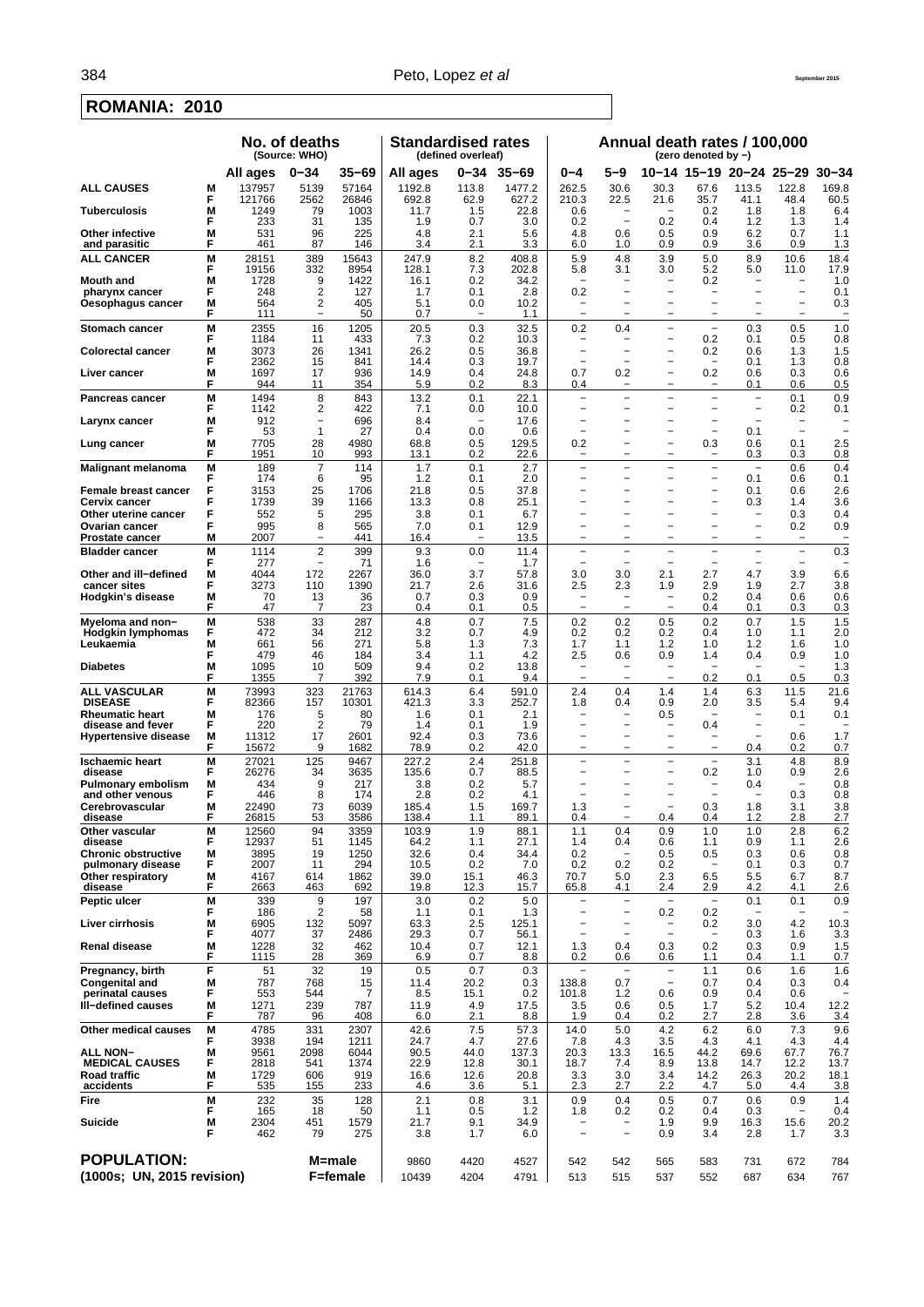#### **2010: ROMANIA**

#### **(zero denoted by −) 9th ICD/10th ICD categories**

## **Annual death rates / 100,000**

| 35–39                                      | 40–44                           | 45–49                    | 50–54                           | $55 - 59$                        | 60-64                           | 65–69                                                | 70–74                           | 75–79                         | $80 +$ /NK               |        | אייש שטו וייט ושטו                               |                                            |
|--------------------------------------------|---------------------------------|--------------------------|---------------------------------|----------------------------------|---------------------------------|------------------------------------------------------|---------------------------------|-------------------------------|--------------------------|--------|--------------------------------------------------|--------------------------------------------|
| 253.1                                      | 422.7                           | 777.0                    | 1255.7                          | 1718.6                           | 2367.2                          | 3546.3                                               | 5130.3                          | 7416.3                        | 13963.7                  | M      | <b>ALL CAUSES</b>                                | 001-999/A00-Y89                            |
| 101.5<br>11.0                              | 170.3<br>16.7                   | 299.1<br>26.8            | 448.7<br>30.1                   | 655.5<br>26.8                    | 1009.8<br>24.3                  | 1705.7<br>23.9                                       | 2709.6<br>19.8                  | 5039.5<br>18.0                | 12420.2<br>16.2          | F<br>Μ | <b>Tuberculosis</b>                              | 010-018, 137/                              |
| 2.5<br>2.4                                 | 1.8<br>2.4                      | 3.8<br>3.3               | 3.0<br>4.9                      | 2.5<br>7.0                       | 2.5<br>7.0                      | 4.6<br>11.9                                          | 3.0<br>19.8                     | 6.0<br>25.1                   | 5.4<br>25.3              | F<br>M | Other infective                                  | A15-A19, B90<br>Rest of 001-139,279.5&.6/  |
| 2.1                                        | 0.6                             | 2.1                      | 2.1                             | 2.9                              | 6.5                             | 7.1                                                  | 9.2                             | 15.9                          | 24.1                     | F      | and parasitic                                    | rest of A00-B99 excl A33,A34               |
| 29.4<br>37.9                               | 69.5<br>66.0                    | 174.7<br>120.2           | 355.7<br>181.2                  | 518.0<br>247.3                   | 729.0<br>325.2                  | 985.2<br>442.0                                       | 1248.7<br>562.8                 | 1350.9<br>704.6               | 1415.9<br>817.6          | M<br>F | <b>ALL CANCER</b>                                | 140-208/C00-C97                            |
| 2.3<br>0.5                                 | 9.1<br>1.5                      | 24.9<br>2.6              | 48.1<br>3.9                     | 51.8<br>3.2                      | 54.5<br>4.0                     | 49.1<br>3.5                                          | 39.1<br>4.6                     | 27.2<br>8.3                   | 28.5<br>12.8             | M<br>F | <b>Mouth and</b><br>pharynx cancer               | 140-149/C00-C14                            |
| 0.2                                        | 1.4                             | 4.9                      | 12.4                            | 14.9                             | 17.7                            | 19.6                                                 | 20.9                            | 14.2                          | 15.0                     | M      | Oesophagus cancer                                | 150/C15                                    |
| 0.3<br>1.9                                 | 0.2<br>5.4                      | 0.3<br>12.1              | 1.6<br>25.4                     | 1.6<br>32.8                      | 1.4<br>60.8                     | 2.3<br>89.1                                          | 3.4<br>112.4                    | 5.3<br>138.6                  | 4.3<br>125.5             | F<br>M | Stomach cancer                                   | 151/C16                                    |
| 1.2<br>2.3                                 | 2.3<br>6.8                      | 4.4<br>10.5              | 6.8<br>19.6                     | 10.1<br>40.0                     | 16.6<br>69.0                    | 30.5<br>109.0                                        | 38.7<br>155.3                   | 60.7<br>200.2                 | 58.1<br>218.8            | F<br>M | <b>Colorectal cancer</b>                         | 153, 154/C18-C21                           |
| 2.6                                        | 4.3                             | 7.2                      | 13.5                            | 21.1                             | 34.7                            | 54.7                                                 | 75.7                            | 110.9                         | 134.4                    | F      |                                                  |                                            |
| 1.0<br>0.3                                 | 3.2<br>1.4                      | 10.3<br>3.8              | 21.0<br>5.9                     | 30.3<br>8.8                      | 44.5<br>15.5                    | 63.1<br>22.8                                         | 87.5<br>32.0                    | 82.8<br>45.0                  | 70.8<br>45.7             | M<br>F | Liver cancer                                     | 155.0/C22 excl C221                        |
| 1.8<br>1.4                                 | 3.4<br>2.1                      | 10.7                     | 19.5                            | 25.5                             | 41.4                            | 52.5                                                 | 67.5<br>42.3                    | 70.7<br>48.4                  | 74.4<br>60.5             | M<br>F | <b>Pancreas cancer</b>                           | 157/C25                                    |
| 0.8                                        | 2.4                             | 6.3<br>8.1               | 7.9<br>20.8                     | 7.9<br>25.8                      | 16.5<br>29.6                    | 28.0<br>35.8                                         | 26.7                            | 20.2                          | 22.9                     | M      | Larynx cancer                                    | 161/C32                                    |
| 0.3<br>5.6                                 | 0.5<br>14.9                     | 47.1                     | 0.4<br>114.5                    | 0.9<br>185.5                     | 0.8<br>238.8                    | 1.2<br>299.9                                         | 1.9<br>352.6                    | 1.9<br>296.7                  | 1.4<br>207.8             | F<br>Μ | Lung cancer                                      | 162/C33, C34                               |
| 1.9                                        | 5.0                             | 10.3                     | 20.0                            | 30.1                             | 40.1                            | 50.7                                                 | 59.1                            | 69.9                          | 70.0                     | F      |                                                  |                                            |
| 1.4<br>0.5                                 | 1.1<br>1.1                      | 2.1<br>0.9               | 2.7<br>2.5                      | 3.4<br>2.2                       | 4.2<br>4.6                      | 4.2<br>2.5                                           | 6.6<br>4.2                      | 7.4<br>4.2                    | 8.7<br>7.0               | M<br>F | <b>Malignant melanoma</b>                        | 172/C43                                    |
| 7.1                                        | 14.4                            | 25.0                     | 39.0                            | 52.4                             | 56.4                            | 70.6                                                 | 78.0                            | 92.2                          | 130.8                    | F      | Female breast cancer                             | 174/C50                                    |
| 9.2<br>0.4                                 | 15.3<br>1.8                     | 26.5<br>4.4              | 27.2<br>4.8                     | 32.9<br>9.6                      | 33.7<br>11.1                    | 30.9<br>15.0                                         | 37.9<br>16.1                    | 36.4<br>18.4                  | 36.5<br>18.2             | F<br>F | Cervix cancer<br>Other uterine cancer            | 180/C53<br>179, 182/C54, C55               |
| 1.9                                        | 4.0<br>$\overline{\phantom{0}}$ | 6.6                      | 11.5                            | 15.8                             | 19.5                            | 30.9<br>55.4                                         | 30.8<br>101.0                   | 34.4                          | 22.3<br>284.5            | F<br>M | Ovarian cancer                                   | 183/C56, C570-C574                         |
| $\overline{a}$<br>$\overline{\phantom{0}}$ | 1.0                             | 1.1<br>1.9               | 3.8<br>5.7                      | 8.5<br>11.7                      | 25.6<br>20.6                    | 38.7                                                 | 63.0                            | 164.4<br>80.6                 | 97.8                     | M      | Prostate cancer<br><b>Bladder cancer</b>         | 185/C61<br>188/C67                         |
| 0.1<br>9.6                                 | 0.1<br>16.7                     | 0.7<br>32.9              | 1.6<br>51.9                     | 1.8<br>69.1                      | 2.4<br>99.0                     | 5.0<br>125.2                                         | 8.1<br>160.8                    | 12.0<br>184.6                 | 24.3<br>188.0            | F<br>Μ | Other and ill-defined                            | Rest of 140-199/                           |
| 6.9                                        | 8.8                             | 18.0                     | 26.8                            | 38.3                             | 52.9                            | 69.3                                                 | 97.1                            | 121.5                         | 156.9                    | F      | cancer sites                                     | rest of C00-C80, C97                       |
| $\overline{\phantom{0}}$<br>0.1            | 0.1<br>0.2                      | 1.1<br>0.5               | 1.3<br>0.7                      | 1.0<br>0.7                       | 1.1<br>0.5                      | 1.9<br>0.8                                           | 1.6<br>0.7                      | 3.5<br>1.9                    | 2.0<br>1.1               | M<br>F | Hodgkin's disease                                | 201/C81                                    |
| 1.6                                        | 1.9                             | 3.1                      | 5.5                             | 9.8                              | 10.1                            | 20.4                                                 | 24.3                            | 22.6                          | 24.5                     | M      | Myeloma and non-                                 | 200, 202-203/                              |
| 1.7<br>0.9                                 | 1.5<br>2.0                      | 1.4<br>3.9               | 3.1<br>3.5                      | 5.0<br>7.8                       | 9.2<br>12.0                     | 12.3<br>21.2                                         | 16.3<br>29.4                    | 17.8<br>37.1                  | 12.8<br>46.7             | F<br>M | Hodgkin lymphomas<br>Leukaemia                   | C82-C90, C96<br>204-208/C91-C95            |
| 1.6<br>1.5                                 | 1.4<br>2.3                      | 1.4<br>3.5               | 3.9<br>8.6                      | 4.9<br>16.5                      | 5.4<br>23.8                     | 10.9<br>40.3                                         | 15.9<br>48.9                    | 15.4<br>73.9                  | 20.7<br>72.0             | F<br>M | <b>Diabetes</b>                                  | 250/E10-E14                                |
| 0.3                                        | 0.6                             | 1.8                      | 4.4                             | 10.3                             | 19.8                            | 28.6                                                 | 49.0                            | 69.7                          | 84.8                     | F      |                                                  |                                            |
| 48.4<br>14.4                               | 105.5<br>36.5                   | 227.9<br>67.0            | 401.5<br>128.0                  | 629.2<br>210.5                   | 999.7<br>420.7                  | 1724.8<br>891.6                                      | 2883.4<br>1681.1                | 4822.8<br>3667.9              | 10830.3<br>10464.9       | M<br>F | <b>ALL VASCULAR</b><br><b>DISEASE</b>            | 390-459/100-199                            |
| 0.4                                        | 0.6                             | 1.8                      | 2.0                             | 1.4                              | 3.3                             | 5.3                                                  | 7.4                             | 8.1                           | 15.8                     | M<br>F | <b>Rheumatic heart</b>                           | 390-398/I00-I09                            |
| 0.4<br>3.2                                 | 0.2<br>7.7                      | 0.7<br>16.8              | 0.9<br>41.2                     | 2.1<br>72.9                      | 2.7<br>122.2                    | 6.3<br>251.4                                         | 5.7<br>473.5                    | 11.1<br>809.8                 | 13.3<br>1825.9           | M      | disease and fever<br><b>Hypertensive disease</b> | 401-405/I10-I15                            |
| 1.2<br>23.7                                | 3.1<br>50.4                     | 8.9<br>112.1             | 18.2<br>188.8                   | 35.1<br>286.3                    | 65.6<br>431.9                   | 162.0<br>669.3                                       | 314.3<br>1007.8                 | 725.1<br>1599.5               | 2039.0<br>3599.6         | F<br>M | <b>Ischaemic heart</b>                           | 410-414/I20-I25                            |
| 5.0                                        | 13.5                            | 24.1                     | 46.1                            | 77.3                             | 154.4                           | 299.0                                                | 536.6                           | 1128.9                        | 3303.4                   | F      | disease                                          |                                            |
| 1.4<br>0.8                                 | 1.3<br>1.4                      | 3.3<br>2.6               | 4.2<br>2.4                      | 5.4<br>3.4                       | 10.3<br>7.6                     | 13.8<br>10.4                                         | 17.7<br>12.7                    | 21.6<br>18.4                  | 31.7<br>25.2             | M<br>F | <b>Pulmonary embolism</b><br>and other venous    | 415.1.451-453/<br>I26, I80-I82             |
| 9.8<br>5.2                                 | 22.6<br>11.5                    | 49.2<br>20.9             | 92.0<br>39.8                    | 161.5<br>66.1                    | 295.1<br>147.5                  | 557.7<br>332.6                                       | 985.5<br>624.9                  | 1654.6<br>1344.1              | 3155.2<br>3109.2         | M<br>F | Cerebrovascular<br>disease                       | 430-438/160-169                            |
| 10.0                                       | 23.0                            | 44.7                     | 73.2                            | 101.7                            | 136.8                           | 227.3                                                | 391.5                           | 729.2                         | 2202.2                   | M      | Other vascular                                   | Rest of 390-459/                           |
| 1.8<br>2.9                                 | 6.9<br>4.5                      | 9.8<br>11.7              | 20.5<br>25.6                    | 26.7<br>35.5                     | 42.9<br>52.3                    | 81.2<br>108.2                                        | 186.9<br>175.1                  | 440.3<br>265.6                | 1974.9<br>480.0          | F<br>М | disease<br><b>Chronic obstructive</b>            | rest of I00-I99<br>490-496/                |
| 1.2                                        | 2.0                             | 2.4                      | 3.9                             | 6.1                              | 11.9                            | 21.7                                                 | 41.2                            | 88.3                          | 244.4                    | F      | pulmonary disease                                | J40-J47, J67                               |
| 15.8<br>5.8                                | 20.7<br>6.7                     | 30.5<br>10.3             | 41.8<br>13.0                    | 50.8<br>15.9                     | 70.3<br>23.0                    | 94.1<br>35.1                                         | 120.9<br>54.6                   | 179.3<br>90.9                 | 287.7<br>181.2           | Μ<br>F | Other respiratory<br>disease                     | Rest of 460-519/<br>rest of J00-J98        |
| 1.3<br>0.4                                 | 1.2<br>0.4                      | 2.5<br>0.5               | 5.4<br>0.8                      | 6.3<br>1.6                       | 7.4<br>2.2                      | 10.9<br>3.5                                          | 13.2<br>4.6                     | 14.8<br>6.7                   | 16.2<br>16.0             | M<br>F | Peptic ulcer                                     | 531-533/K25-K27                            |
| 22.9                                       | 43.6                            | 93.0                     | 137.5                           | 170.9                            | 185.6                           | 222.2                                                | 215.6                           | 185.3                         | 133.4                    | M      | Liver cirrhosis                                  | 571/K70, K74                               |
| 6.9<br>3.0                                 | 14.7<br>1.9                     | 34.4<br>4.7              | 51.9<br>8.2                     | 76.6<br>13.7                     | 90.9<br>24.3                    | 117.5<br>28.9                                        | 119.0<br>55.3                   | 106.8<br>73.2                 | 94.1<br>125.8            | F<br>M | Renal disease                                    | 580-590/N00-N19                            |
| 1.6                                        | 2.5                             | 3.7                      | 5.0                             | 7.4                              | 13.9                            | 28.0                                                 | 36.3                            | 46.6                          | 70.0                     | F      |                                                  |                                            |
| 1.7<br>0.6                                 | 0.7<br>0.2                      | $\qquad \qquad -$<br>0.2 | $\overline{\phantom{a}}$<br>0.7 | $\qquad \qquad -$<br>0.1         | $\overline{\phantom{0}}$<br>0.2 | $\overline{\phantom{0}}$<br>$\overline{\phantom{0}}$ | $\overline{\phantom{a}}$<br>0.5 | -<br>$\overline{\phantom{a}}$ | $\qquad \qquad -$<br>0.8 | F<br>M | Pregnancy, birth<br><b>Congenital and</b>        | 630-676/A34,O00-O99<br>740-779/A33.        |
| 0.1<br>13.7                                | 0.1<br>17.9                     | 0.3<br>21.4              | 20.8                            | $\overline{\phantom{0}}$<br>15.8 | 0.3<br>14.9                     | 0.2<br>18.0                                          | 0.2<br>20.1                     | 0.2<br>21.2                   | 43.1                     | F<br>Μ | perinatal causes<br>III-defined causes           | P00-P96, Q00-Q99<br>780-799/R00-R99        |
| 5.6                                        | 7.2                             | 8.0                      | 8.4                             | 8.0                              | 12.7                            | 11.5                                                 | 11.8                            | 14.1                          | 34.9                     | F      |                                                  |                                            |
| 16.7<br>5.4                                | 22.1<br>9.2                     | 42.0<br>18.0             | 57.0<br>21.7                    | 66.3<br>32.1                     | 82.3<br>46.4                    | 114.8<br>60.1                                        | 156.3<br>86.0                   | 230.9<br>163.1                | 357.3<br>301.6           | M<br>F | Other medical causes                             | Rest of 001-799/<br>rest of A00-R99        |
| 83.2                                       | 114.0                           | 134.7                    | 158.1                           | 161.8                            | 146.2                           | 163.1                                                | 152.6                           | 155.2                         | 159.5                    | M      | <b>ALL NON-</b>                                  | E800-E999/V01-Y89                          |
| 15.8<br>16.0                               | 21.2<br>17.2                    | 26.5<br>19.6             | 25.5<br>24.6                    | 34.3<br>21.9                     | 33.7<br>21.4                    | 54.1<br>24.7                                         | 50.8<br>20.6                    | 58.8<br>23.3                  | 81.2<br>23.7             | F<br>Μ | <b>MEDICAL CAUSES</b><br>Road traffic            | E810-E819, E826-E829/                      |
| 2.6<br>1.1                                 | 4.5<br>1.9                      | 4.9<br>2.1               | 3.9<br>3.7                      | 5.8<br>3.7                       | 4.1<br>3.1                      | 10.0<br>5.8                                          | 8.7<br>3.2                      | 10.8<br>9.2                   | 11.5<br>12.3             | F<br>M | accidents<br>Fire                                | part of V01–V99, Y850<br>E890-E899/X00-X09 |
| 0.7                                        | 0.6                             | $1.2$                    | 0.7                             | 0.9                              | 0.5                             | 3.8                                                  | 3.7                             | 6.9                           | 10.3                     | F      |                                                  |                                            |
| 25.5<br>4.3                                | 33.6<br>5.0                     | 39.1<br>6.1              | 40.9<br>5.1                     | 41.9<br>5.8                      | 31.5<br>6.0                     | 31.6<br>9.4                                          | 31.7<br>8.7                     | 24.8<br>6.5                   | 33.2<br>7.0              | M<br>F | <b>Suicide</b>                                   | E950-E959/X60-X84                          |
|                                            |                                 |                          |                                 |                                  |                                 |                                                      |                                 |                               |                          |        |                                                  |                                            |
| 789                                        | 836                             | 571                      | 709                             | 702                              | 543                             | 377                                                  | 378                             | 283                           | 253                      | Μ<br>F | <b>POPULATION</b>                                |                                            |
| 772                                        | 816                             | 573                      | 746                             | 773                              | 631                             | 479                                                  | 565                             | 434                           | 444                      |        | (1000s; UN, 2015 revision)                       |                                            |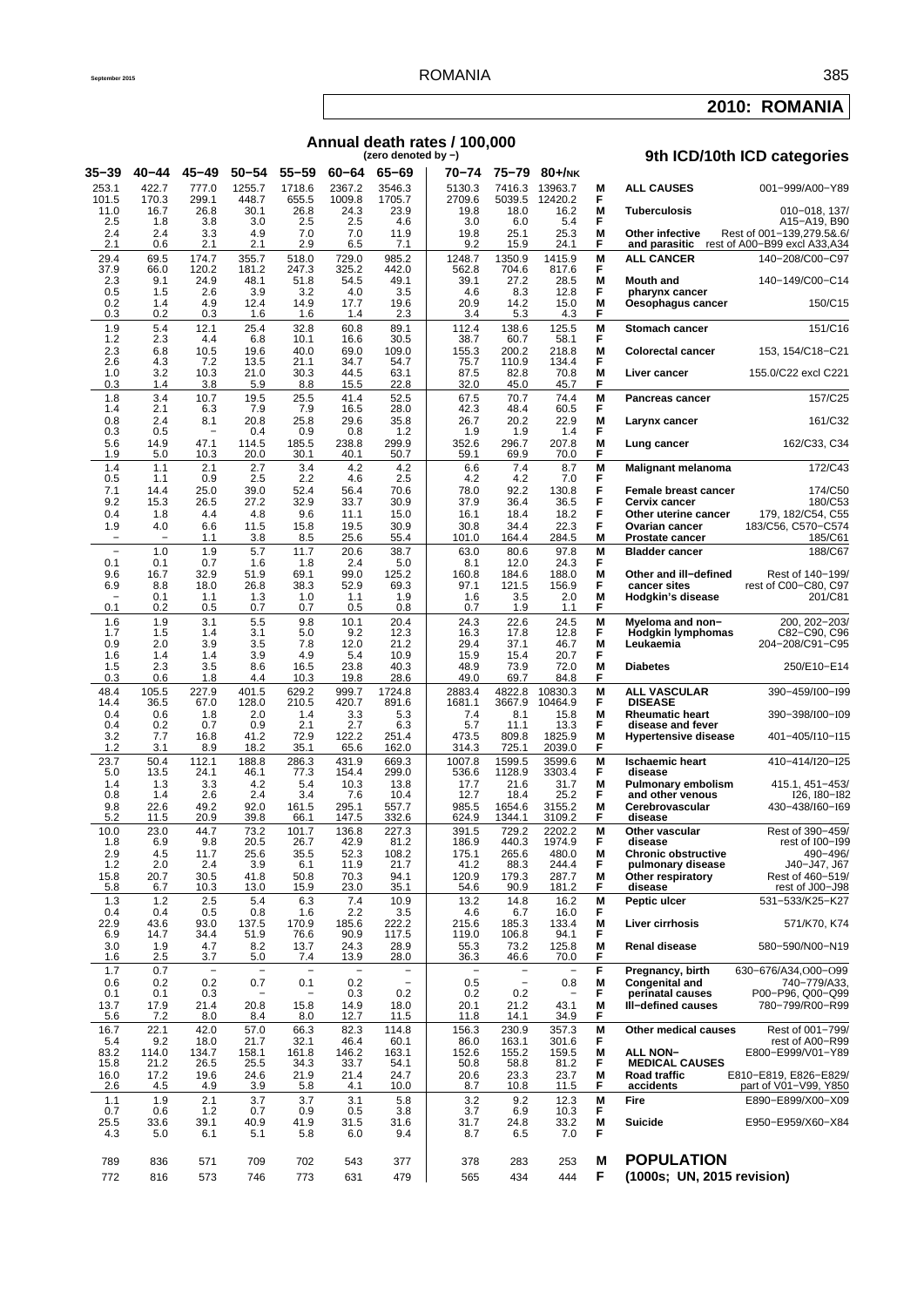### **RUSSIAN FEDERATION: 2010**

|                                                     |        |                       | No. of deaths<br>(Source: WHO) |                  | <b>Standardised rates</b> | (defined overleaf)     |                       |                                                      |                                            | Annual death rates / 100,000    | (zero denoted by -)             |                         |                          |                        |
|-----------------------------------------------------|--------|-----------------------|--------------------------------|------------------|---------------------------|------------------------|-----------------------|------------------------------------------------------|--------------------------------------------|---------------------------------|---------------------------------|-------------------------|--------------------------|------------------------|
|                                                     |        | All ages              | 0-34                           | 35–69            | All ages                  | 0–34                   | $35 - 69$             | $0 - 4$                                              | 5–9                                        |                                 |                                 | 10-14 15-19 20-24 25-29 |                          | $30 - 34$              |
| <b>ALL CAUSES</b>                                   | M      | 1050676               | 96270                          | 553314           | 1706.5                    | 256.1                  | 2288.5                | 234.5                                                | 35.9                                       | 39.7                            | 113.7                           | 246.8                   | 440.9                    | 681.5                  |
| Tuberculosis                                        | F<br>М | 977840<br>17463       | 34169<br>3445                  | 250644<br>13089  | 827.4<br>24.9             | 98.4<br>8.7            | 820.6<br>43.1         | 186.7<br>0.4                                         | 24.0<br>0.0                                | 26.4<br>0.0                     | 51.5<br>0.6                     | 76.1<br>5.5             | 129.9<br>18.0            | 194.6<br>36.6          |
| Other infective                                     | F<br>М | 4366<br>7776          | 1275<br>4273                   | 2611<br>3244     | 5.2<br>10.9               | 3.2<br>11.4            | 7.2<br>10.6           | 0.2<br>10.6                                          | 0.0<br>1.0                                 | 0.1<br>0.6                      | 0.3<br>1.0                      | 3.1<br>2.9              | 7.2<br>22.0              | 11.5<br>41.3           |
| and parasitic                                       | F<br>M | 4004                  | 1938<br>2776                   | 1587             | 5.0                       | 5.3<br>7.7             | 4.7                   | 8.1<br>5.8                                           | 0.7<br>3.4                                 | 0.4<br>3.3                      | 0.8<br>4.9                      | 2.8<br>7.1              | 11.5<br>10.9             | 12.8                   |
| <b>ALL CANCER</b>                                   | F      | 155006<br>135130      | 2800                           | 90098<br>63712   | 256.1<br>129.7            | 7.7                    | 412.4<br>205.4        | 4.2                                                  | 3.4                                        | 3.0                             | 3.5                             | 6.0                     | 10.8                     | 18.2<br>23.1           |
| Mouth and                                           | М<br>F | 7310<br>1709          | 61<br>43                       | 5551<br>890      | 11.6<br>1.7               | 0.2<br>0.1             | 23.4<br>2.8           | 0.1<br>$\overline{\phantom{0}}$                      | 0.0<br>0.1                                 | 0.1<br>0.0                      | 0.1<br>0.1                      | 0.2<br>0.2              | 0.2<br>0.2               | 0.5                    |
| pharynx cancer<br>Oesophagus cancer                 | Μ      | 5093                  | 12                             | 3505             | 8.3                       | 0.0                    | 15.8                  | $\overline{\phantom{0}}$                             | $\overline{\phantom{0}}$                   |                                 | $\overline{\phantom{0}}$        | 0.0                     | 0.0                      | 0.3<br>0.2             |
|                                                     | F      | 1389                  | 4                              | 469              | 1.2                       | 0.0                    | 1.6                   | $\overline{\phantom{0}}$                             | $\overline{\phantom{0}}$                   | $\overline{\phantom{0}}$        | 0.0                             | 0.0                     |                          | 0.0                    |
| <b>Stomach cancer</b>                               | M<br>F | 19553<br>14885        | 166<br>175                     | 11059<br>5644    | 32.3<br>13.5              | 0.4<br>0.5             | 50.4<br>18.9          | $\overline{\phantom{a}}$<br>$\overline{\phantom{a}}$ | $\overline{a}$<br>$\overline{\phantom{0}}$ | 0.0                             | 0.0<br>0.1                      | 0.2<br>0.2              | 0.8<br>0.8               | 1.9<br>1.9             |
| <b>Colorectal cancer</b>                            | М<br>F | 17032<br>21158        | 134<br>121                     | 7830<br>7767     | 29.0<br>18.9              | 0.3<br>0.3             | 38.6<br>26.3          | 0.0                                                  | $\overline{\phantom{0}}$<br>$\overline{a}$ | 0.1                             | 0.2<br>0.1                      | 0.3<br>0.1              | 0.4<br>0.6               | 1.6<br>1.4             |
| Liver cancer                                        | Μ      | 4682                  | 76                             | 2762             | 7.7                       | 0.2                    | 12.6                  | 0.2                                                  | 0.0                                        | $\overline{\phantom{0}}$        | 0.1                             | 0.2                     | 0.3                      | 0.6                    |
| Pancreas cancer                                     | F<br>M | 3700<br>7783          | 59<br>101                      | 1533<br>4946     | 3.4<br>12.7               | 0.2<br>0.3             | 5.2<br>21.8           | 0.2<br>0.0                                           | $\overline{\phantom{0}}$<br>$\overline{a}$ | 0.0<br>$\overline{\phantom{0}}$ | 0.0<br>0.0                      | 0.2<br>0.1              | 0.2<br>0.4               | 0.5<br>1.3             |
| Larynx cancer                                       | F<br>М | 7823<br>4276          | 33<br>7                        | 3168<br>3025     | 7.2<br>6.9                | 0.1<br>0.0             | 10.8<br>13.5          | $\overline{\phantom{0}}$                             | 0.0<br>$\overline{\phantom{0}}$            |                                 | 0.1<br>0.0                      | 0.0<br>0.0              | 0.1<br>0.0               | 0.4<br>0.1             |
|                                                     | F      | 250                   | $\overline{2}$                 | 145              | 0.2                       | 0.0                    | 0.5                   | $\overline{\phantom{0}}$                             | $\overline{\phantom{0}}$                   |                                 | $\overline{\phantom{0}}$        |                         | $\overline{\phantom{0}}$ | 0.0                    |
| Lung cancer                                         | М<br>F | 42583<br>8739         | 129<br>60                      | 27123<br>3976    | 69.9<br>8.2               | 0.3<br>0.2             | 124.9<br>13.1         | $\overline{\phantom{0}}$<br>0.1                      | $\overline{\phantom{0}}$<br>0.0            | 0.0                             | 0.1<br>0.1                      | 0.3<br>0.2              | 0.5<br>0.3               | 1.4<br>0.5             |
| <b>Malignant melanoma</b>                           | M<br>F | 1595<br>1900          | 88<br>83                       | 1030<br>1041     | 2.5<br>1.9                | 0.2<br>0.2             | 4.2<br>3.2            | 0.0                                                  | -                                          | $\qquad \qquad -$               | 0.0<br>0.1                      | 0.1<br>0.2              | 0.5<br>0.4               | 0.9<br>0.8             |
| Female breast cancer                                | F      | 23282                 | 245                            | 13921            | 23.5                      | 0.6                    | 43.3                  |                                                      | $\overline{\phantom{0}}$                   | 0.0                             | 0.0                             | 0.2                     | 0.9                      | 3.3                    |
| Cervix cancer<br>Other uterine cancer               | F<br>F | 6193<br>6559          | 420<br>53                      | 4049<br>3330     | 6.7<br>6.4                | 1.1<br>0.1             | 11.8<br>11.0          | $\overline{\phantom{0}}$<br>$\overline{\phantom{0}}$ | $\overline{\phantom{0}}$<br>0.0            | $\overline{\phantom{0}}$        | 0.0<br>0.1                      | 0.2<br>0.1              | 2.0<br>0.1               | 5.2<br>0.7             |
| <b>Ovarian cancer</b>                               | F      | 7820                  | 127                            | 4793             | 8.0                       | 0.3                    | 14.8                  | $\overline{\phantom{0}}$                             | $\overline{\phantom{0}}$                   | 0.1                             | 0.2                             | 0.3                     | 0.5                      | 1.3                    |
| <b>Prostate cancer</b>                              | M      | 10251                 | 7                              | 3311             | 18.1                      | 0.0                    | 18.8                  | $\overline{\phantom{0}}$                             | $\overline{a}$                             |                                 |                                 | 0.1                     | 0.0                      | 0.1                    |
| <b>Bladder cancer</b>                               | M<br>F | 5335<br>1366          | 10<br>7                        | 2133<br>320      | 9.3<br>1.1                | 0.0<br>0.0             | 11.2<br>1.1           | $\overline{\phantom{a}}$<br>$\overline{\phantom{0}}$ | 0.0<br>$\overline{\phantom{0}}$            | $\overline{a}$                  | 0.0<br>$\overline{\phantom{0}}$ |                         | 0.0<br>0.0               | 0.1<br>0.1             |
| Other and ill-defined                               | М      | 23055                 | 1322                           | 14233            | 37.3                      | 3.7                    | 61.4                  | 3.3                                                  | 2.0                                        | 1.5                             | 2.8                             | 3.7                     | 5.4                      | 7.0                    |
| cancer sites<br>Hodgkin's disease                   | F<br>Μ | 21756<br>$\ddotsc$    | 910<br>$\cdots$                | 9613<br>$\cdots$ | 20.9<br>$\ldots$          | 2.7<br>$\cdots$        | 31.1<br>$\cdots$      | 2.6<br>$\cdots$                                      | 2.3<br>$\cdots$                            | 1.8<br>$\ddotsc$                | 1.5<br>                         | 2.8<br>$\cdots$         | 3.0<br>$\ldots$          | 4.7<br>$\cdots$        |
| Myeloma and non-                                    | F<br>M | 2853                  | <br>204                        | 1768             | <br>4.6                   | 0.6                    | 7.6                   | 0.2                                                  | 0.2                                        | <br>0.5                         | <br>0.2                         | 0.6                     | 0.9                      | $\ddotsc$<br>1.4       |
| Hodgkin lymphomas                                   | F      | 3001                  | 136                            | 1467             | 3.0                       | 0.4                    | 4.9                   | $\overline{\phantom{0}}$                             | 0.2                                        | 0.1                             | 0.3                             | 0.4                     | 0.9                      | 0.8                    |
| Leukaemia                                           | М<br>F | 3605<br>3600          | 459<br>322                     | 1822<br>1586     | 5.9<br>3.6                | 1.4<br>1.0             | 8.2<br>5.2            | 2.1<br>1.3                                           | 1.1<br>0.7                                 | 1.2<br>0.8                      | 1.3<br>1.0                      | 1.4<br>0.9              | 1.3<br>0.9               | 1.3<br>1.3             |
| <b>Diabetes</b>                                     | М<br>F | 2723<br>6393          | 199<br>171                     | 1542<br>2486     | 4.4<br>6.0                | 0.5<br>0.5             | 6.6<br>8.7            | 0.1<br>0.2                                           | 0.1<br>0.1                                 | 0.1<br>0.1                      | 0.1<br>0.3                      | 0.7<br>0.6              | 1.1<br>0.8               | 1.4<br>1.1             |
| ALL VASCULAR                                        | M      | 518284                | 10078                          | 241774           | 877.2                     | 26.0                   | 1076.8                | 4.5                                                  | 1.3                                        | 1.8                             | 4.7                             | 16.2                    | 46.6                     | 106.7                  |
| <b>DISEASE</b>                                      | F      | 633633                | 3347                           | 108642           | 491.1                     | 8.8                    | 380.4                 | 3.9                                                  | 0.9                                        | 1.3                             | 3.5                             | 6.8                     | 15.3                     | 30.1                   |
| <b>Rheumatic heart</b><br>disease and fever         | М<br>F | 1383<br>2557          | 50<br>28                       | 1041<br>1395     | 2.1<br>2.5                | 0.1<br>0.1             | 4.1<br>4.6            | 0.0<br>0.0                                           | 0.0<br>$\overline{\phantom{0}}$            | 0.1<br>0.0                      | 0.1<br>0.1                      | 0.2<br>0.1              | 0.2<br>0.1               | 0.4<br>0.2             |
| Hypertensive disease                                | Μ<br>F | 11507<br>17600        | 92<br>31                       | 5331<br>3758     | 19.6<br>14.2              | 0.2<br>0.1             | 24.9<br>13.3          | 0.1<br>0.0                                           | -<br>$\overline{\phantom{0}}$              | $\qquad \qquad -$               | 0.1<br>0.0                      | 0.1<br>0.1              | 0.5<br>0.1               | 0.9<br>0.3             |
| <b>Ischaemic heart</b>                              | M      | 283058                | 2543                           | 134062           | 480.5                     | 6.5                    | 605.5                 | $\overline{\phantom{0}}$                             | 0.0                                        |                                 | 0.7                             | 3.1                     | 10.4                     | 31.3                   |
| disease<br>Pulmonary embolism                       | F<br>М | 314863                | 570                            | 50535            | 241.7                     | 1.5                    | 182.1                 | -                                                    | 0.0                                        | $\overline{\phantom{0}}$        | 0.5                             | 1.0                     | 2.2                      | 6.5                    |
| and other venous                                    | F      | $\ddotsc$<br>$\cdots$ | $\cdots$<br>$\cdots$           | <br>$\cdots$     | <br>$\ddotsc$             | $\ddotsc$<br>$\ddotsc$ | $\ddotsc$<br>$\cdots$ | <br>                                                 | <br>$\cdots$                               | <br>$\ddotsc$                   | <br>$\ddotsc$                   | $\ddotsc$<br>$\ddotsc$  | $\ddotsc$<br>$\ddotsc$   | $\ddotsc$<br>$\ddotsc$ |
| Cerebrovascular<br>disease                          | М<br>F | 142587<br>229662      | 1214<br>596                    | 53432<br>33686   | 248.0<br>174.5            | 3.1<br>1.6             | 259.0<br>121.1        | 0.2<br>0.3                                           | 0.3<br>0.2                                 | 0.1<br>0.3                      | 1.0<br>1.2                      | 2.6<br>1.5              | 5.2<br>2.7               | 12.4<br>4.9            |
| Other vascular                                      | M      | 79749                 | 6179                           | 47908            | 127.1                     | 16.0                   | 183.3                 | 4.2                                                  | 0.9                                        | 1.6                             | 2.9                             | 10.2                    | 30.3                     | 61.6                   |
| disease, incl. venous<br><b>Chronic obstructive</b> | F<br>Μ | 68951<br>22292        | 2122<br>177                    | 19268<br>8102    | 58.1<br>38.7              | 5.6<br>0.5             | 59.3<br>41.9          | 3.6<br>0.1                                           | 0.7<br>0.0                                 | 1.0<br>0.1                      | 1.7<br>0.3                      | 4.2<br>0.4              | 10.1<br>0.6              | 18.2<br>1.8            |
| pulmonary disease                                   | F      | 9513                  | 84                             | 2096             | 7.8                       | 0.2                    | 7.4                   | 0.1                                                  | 0.0                                        | 0.1                             | 0.2                             | 0.2                     | 0.3                      | 0.7                    |
| Other respiratory<br>disease                        | M<br>F | 30652<br>12351        | 3643<br>1725                   | 20760<br>5240    | 47.3<br>12.7              | 10.0<br>5.1            | 77.3<br>15.7          | 14.8<br>12.8                                         | 1.5<br>1.3                                 | 1.0<br>1.1                      | 1.9<br>1.4                      | 4.5<br>3.0              | 14.7<br>6.1              | 31.5<br>10.0           |
| Peptic ulcer                                        | M      | 5426                  | 252                            | 3567             | 8.6                       | 0.6                    | 14.4                  | $\overline{\phantom{a}}$                             | 0.0                                        | $\overline{\phantom{0}}$        | 0.1                             | 0.5                     | 1.0                      | 2.8                    |
| Liver cirrhosis                                     | F<br>M | 3058<br>30082         | 59<br>3159                     | 1152<br>23485    | 2.7<br>44.9               | 0.1<br>8.1             | 3.6<br>86.0           | 0.0<br>0.3                                           | $\overline{\phantom{0}}$<br>0.1            | 0.1                             | 0.1<br>0.4                      | 0.1<br>3.6              | 0.3<br>15.4              | 0.5<br>36.6            |
| & other liver disease                               | F      | 20621                 | 1625                           | 15440            | 23.2                      | 4.1                    | 44.9                  | 0.3                                                  | 0.1                                        | 0.2                             | 0.3                             | 2.2                     | 8.7                      | 17.2                   |
| Renal disease                                       | M<br>F | $\cdots$              | $\cdots$<br>$\ddotsc$          | $\cdots$<br>     | $\ldots$<br>$\ddotsc$     | $\cdots$               | $\ldots$<br>          | <br>                                                 | $\cdots$<br>                               | <br>                            | $\cdots$<br>                    | $\ldots$<br>$\ddotsc$   | $\ldots$<br>$\cdots$     | $\cdots$<br>$\cdots$   |
| Pregnancy, birth                                    | F      | 298                   | 222                            | 76               | 0.4                       | 0.6                    | 0.2                   | $\overline{\phantom{0}}$                             | $\overline{\phantom{0}}$                   | $\overline{\phantom{0}}$        | 0.2                             | 1.0                     | 1.1                      | 1.6                    |
| <b>Congenital and</b><br>perinatal causes           | Μ<br>F | 6381<br>4976          | 5980<br>4554                   | 355<br>362       | 12.2<br>9.8               | 20.8<br>16.7           | 1.3<br>1.0            | 138.6<br>110.0                                       | 2.1<br>2.0                                 | 1.4<br>1.5                      | 1.1<br>0.8                      | 1.0<br>1.0              | 0.8<br>0.7               | 0.8<br>0.6             |
| III-defined causes                                  | м      | 46187                 | 5881                           | 21636            | 76.6                      | 15.5                   | 78.7                  | 12.6                                                 | 1.6                                        | 2.2                             | 5.0                             | 13.0                    | 28.9                     | 45.3                   |
|                                                     | F      | 56175                 | 1784                           | 6042             | 40.9                      | 5.1                    | 18.4                  | 11.0                                                 | 1.2                                        | 0.7                             | 2.4                             | 4.0                     | 6.8                      | 9.8                    |
| Other medical causes                                | M<br>F | 41344<br>37515        | 4915<br>2543                   | 24908<br>15070   | 65.1<br>36.0              | 13.6<br>7.5            | 96.3<br>47.2          | 16.4<br>12.1                                         | 5.9<br>3.8                                 | 4.1<br>3.6                      | 5.1<br>4.1                      | 9.7<br>5.8              | 20.6<br>8.8              | 33.7<br>14.2           |
| <b>ALL NON-</b>                                     | M      | 167060                | 51492                          | 100754           | 239.5                     | 132.8                  | 343.1                 | 30.3                                                 | 19.0                                       | 25.0                            | 88.4                            | 181.7                   | 260.2                    | 324.9                  |
| <b>MEDICAL CAUSES</b><br>Road traffic               | F<br>M | 49807<br>$\ddotsc$    | 12042<br>$\cdots$              | 26128<br>        | 57.0<br>$\cdots$          | 33.5<br>$\cdots$       | 75.7<br>              | 23.7<br>                                             | 10.6<br>                                   | 14.3<br>                        | 33.6<br>                        | 39.5<br>                | 51.5<br>                 | 61.6                   |
| accidents                                           | F      |                       | $\cdot$                        |                  | <u></u>                   |                        |                       |                                                      |                                            |                                 |                                 | $\cdot \cdot$           | $\ddotsc$                | $\ddotsc$              |
| Fire                                                | M<br>F | 6296<br>2717          | 1038<br>419                    | 4371<br>1307     | 9.5<br>2.9                | 2.9<br>1.3             | 15.6<br>3.9           | 3.4<br>2.2                                           | 1.4<br>1.1                                 | 0.8<br>0.6                      | 1.1<br>0.6                      | 2.4<br>0.8              | 4.1<br>1.4               | 6.9<br>2.1             |
| <b>Suicide</b>                                      | M      | 27675                 | 10573                          | 14267            | 39.0                      | 26.7                   | 48.1                  | $\overline{ }$                                       | 0.2                                        | 3.8                             | 23.8                            | 45.0                    | 55.1                     | 58.9                   |
|                                                     | F      | 5805                  | 1720                           | 2576             | 6.5                       | 4.6                    | 7.5                   | $\overline{\phantom{0}}$                             | $\overline{\phantom{0}}$                   | 2.0                             | 7.1                             | 7.5                     | 7.9                      | 7.7                    |
| <b>POPULATION:</b>                                  |        |                       |                                | M=male           | 66390                     | 33225                  | 28902                 | 4077                                                 | 3545                                       | 3299                            | 4516                            | 6351                    | 6078                     | 5359                   |
| (1000s; UN, 2015 revision)                          |        |                       |                                | F=female         | 76768                     | 32280                  | 34570                 | 3881                                                 | 3376                                       | 3140                            | 4292                            | 6150                    | 5974                     | 5467                   |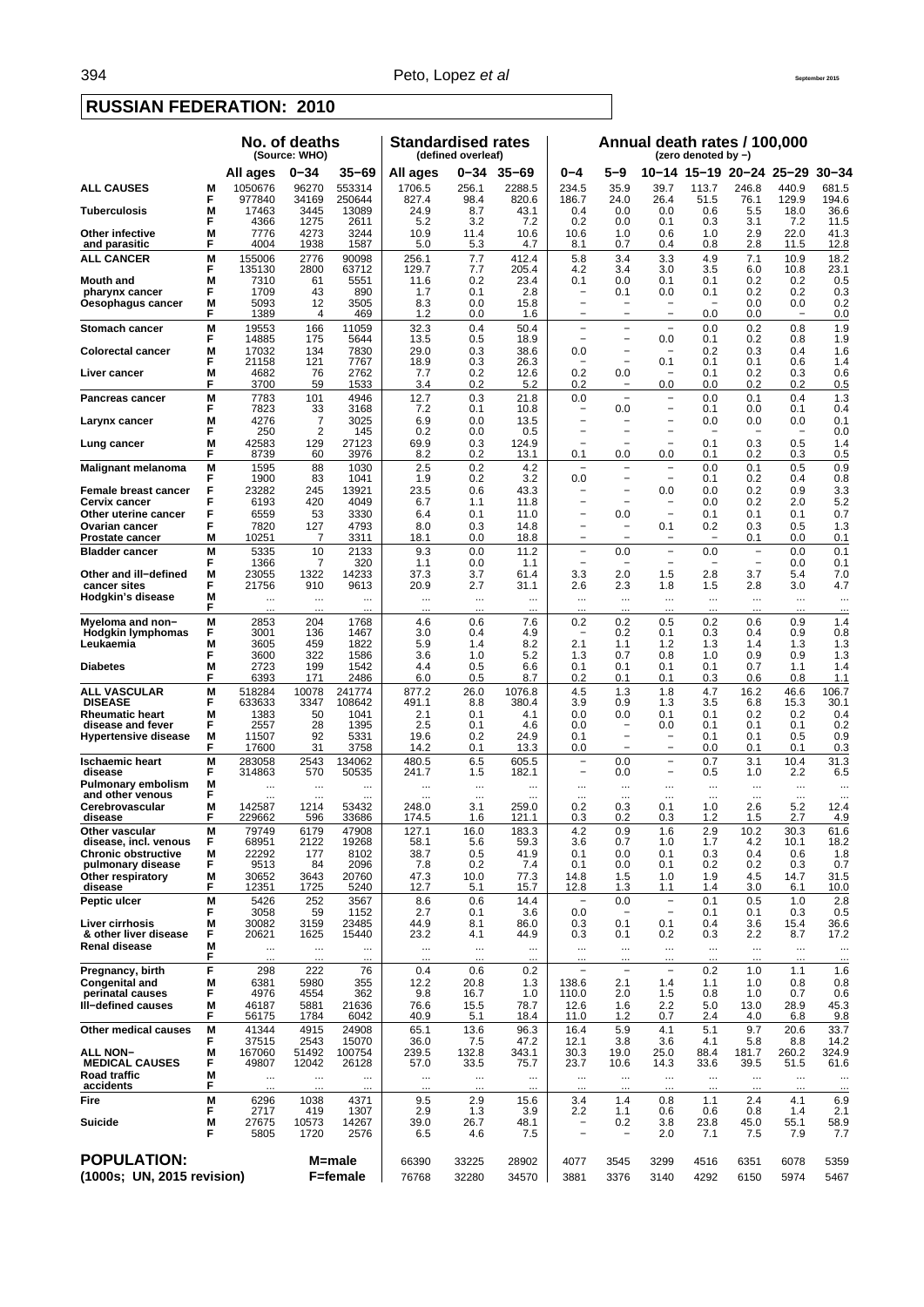#### RUSSIAN FEDERATION 395

#### **2010: RUSSIAN FEDERATION**

#### **(zero denoted by −) 9th ICD/10th ICD categories**

## **Annual death rates / 100,000**

| 35–39            | 40–44                 | $45 - 49$            | 50–54            | $55 - 59$                       | 60–64                           | 65–69                      | 70–74                           |                                 | 75–79 80+/NK                    |        |                                                 |                                                            |
|------------------|-----------------------|----------------------|------------------|---------------------------------|---------------------------------|----------------------------|---------------------------------|---------------------------------|---------------------------------|--------|-------------------------------------------------|------------------------------------------------------------|
| 791.6<br>243.3   | 1009.8<br>323.0       | 1274.4<br>400.5      | 1835.0<br>590.3  | 2550.0<br>905.0                 | 3922.2<br>1421.6                | 4636.5<br>1860.4           | 6679.1<br>3223.8                | 9514.8<br>5806.8                | 15480.7<br>12780.7              | M<br>F | <b>ALL CAUSES</b>                               | 001-999/A00-Y89                                            |
| 42.0             | 48.1                  | 47.7                 | 51.2             | 48.5                            | 37.9                            | 26.1                       | 20.4                            | 18.0                            | 29.3                            | М      | <b>Tuberculosis</b>                             | 010-018/A15-A19                                            |
| 10.7<br>25.3     | 9.9<br>13.5           | 8.5<br>8.1           | 7.4<br>6.9       | 6.0<br>6.7                      | 4.9<br>7.4                      | 3.1<br>6.2                 | 3.5<br>5.6<br>4.2               | 4.9<br>6.6                      | 6.6<br>6.5                      | F<br>M | Other infective                                 | Rest of 001-139,279.5&.6/<br>rest of A00-B99 excl A33, A34 |
| 8.6<br>29.4      | 5.0<br>62.2           | 3.4<br>127.5         | 3.0<br>274.2     | 4.0<br>501.7                    | 4.7<br>851.8                    | 3.9<br>1040.2              | 1346.0                          | 5.4<br>1548.2                   | 5.2<br>1607.6                   | F<br>M | and parasitic<br><b>ALL CANCER</b>              | 140-208/C00-C97                                            |
| 40.4<br>1.5      | 67.7<br>4.0           | 101.5<br>9.3         | 169.7<br>20.4    | 245.6<br>35.3                   | 386.0<br>48.5                   | 427.1<br>44.5              | 594.6<br>42.3                   | 725.4<br>39.9                   | 792.2<br>34.1                   | F<br>M | <b>Mouth and</b>                                | 140-149/C00-C14                                            |
| 0.7<br>0.4       | 1.1<br>1.2            | 1.5<br>4.3           | 2.5<br>11.0      | 4.0<br>22.2                     | 5.0<br>34.3                     | 4.5<br>37.5                | 5.6<br>39.8                     | 7.8<br>33.9                     | 10.7<br>34.1                    | F<br>M | pharynx cancer<br>Oesophagus cancer             | 150/C15                                                    |
| 0.2<br>3.7       | 0.3<br>9.2            | 0.5<br>16.8          | 1.2<br>33.6      | 1.9<br>59.7                     | 2.7<br>104.8                    | 4.3<br>124.7               | 5.9<br>180.9                    | 10.2<br>213.3                   | 12.9<br>207.7                   | F<br>M | <b>Stomach cancer</b>                           | 151/C16                                                    |
| 3.2<br>2.3       | 5.5<br>4.7            | 8.0<br>9.2           | 13.1<br>20.0     | 20.4<br>38.0                    | 35.2<br>78.7                    | 46.9<br>117.7              | 74.3<br>179.4                   | 103.0<br>226.9                  | 104.6<br>272.2                  | F<br>М | <b>Colorectal cancer</b>                        | 153, 154/C18-C21                                           |
| 2.5<br>1.1       | 4.3<br>1.9            | 8.9<br>4.2           | 17.7<br>8.2      | 30.1<br>15.5                    | 53.6<br>25.4                    | 67.0<br>32.2               | 107.4<br>40.1                   | 143.0<br>43.8                   | 160.9<br>49.7                   | F<br>M | Liver cancer                                    | 155.0, 155.1/C22                                           |
| 0.5<br>2.1       | 1.4<br>3.9            | 2.0<br>8.3           | 3.6<br>16.6      | 5.5<br>27.4                     | 10.1<br>44.6                    | 12.9<br>49.3               | 17.3<br>61.3                    | 22.7<br>64.8                    | 25.3<br>70.0                    | F<br>M |                                                 | 157/C25                                                    |
| 1.0              | 1.9                   | 3.4                  | 6.9              | 11.8                            | 23.1                            | 27.5                       | 40.5                            | 48.5                            | 53.1                            | F      | Pancreas cancer                                 |                                                            |
| 0.5<br>0.0       | 1.6<br>0.1            | 3.9<br>0.1           | 9.5<br>0.4       | 19.2<br>0.9                     | 29.3<br>0.9                     | 30.5<br>0.8                | 31.6<br>0.9                     | 30.2<br>1.2                     | 22.5<br>1.1                     | M<br>F | Larynx cancer                                   | 161/C32                                                    |
| 3.5<br>1.6       | 12.5<br>3.5           | 33.5<br>4.9          | 83.7<br>9.7      | 162.1<br>16.1                   | 263.3<br>26.8                   | 315.8<br>29.3              | 375.6<br>39.5                   | 376.6<br>49.8                   | 304.2<br>55.9                   | M<br>F | Lung cancer                                     | 162/C33, C34                                               |
| 1.4<br>0.9       | 2.0<br>1.7            | 2.6<br>2.2           | 3.2<br>3.4       | 4.8<br>3.6                      | 7.2<br>5.3                      | 8.4<br>5.2                 | 9.2<br>6.5                      | 12.0<br>7.8                     | 14.8<br>9.5                     | M<br>F | <b>Malignant melanoma</b>                       | 172/C43                                                    |
| 7.9<br>8.9       | 16.0<br>10.8          | 26.3<br>10.4         | 42.9<br>12.7     | 55.6<br>12.8                    | 79.4<br>14.2                    | 75.0<br>13.1               | 86.5<br>15.7                    | 85.5<br>18.3                    | 103.9<br>18.9                   | F<br>F | Female breast cancer<br>Cervix cancer           | 174/C50<br>180/C53                                         |
| 1.7              | 2.4                   | 4.5                  | 7.9              | 13.2                            | 22.8                            | 24.2                       | 31.4                            | 32.4                            | 32.6                            | F      | Other uterine cancer                            | 179, 182/C54, C55                                          |
| 2.1<br>0.0       | 5.7<br>0.3            | 9.8<br>1.1           | 15.7<br>4.7      | 19.8<br>13.8                    | 25.0<br>39.7                    | 25.3<br>72.2               | 31.7<br>118.8                   | 30.8<br>184.5                   | 24.9<br>237.3                   | F<br>M | <b>Ovarian cancer</b><br>Prostate cancer        | 183.0/C56<br>185/C61                                       |
| 0.2              | 0.8                   | 1.9                  | 4.0              | 10.4                            | 22.0                            | 39.2                       | 58.3                            | 83.8                            | 102.5                           | M      | <b>Bladder cancer</b>                           | 188/C67                                                    |
| 0.1<br>9.5       | 0.3<br>15.2           | 0.3<br>25.6          | 0.6<br>47.9      | 1.1<br>75.7                     | 2.4<br>124.8                    | 3.2<br>131.1               | 5.7<br>160.9                    | 10.8<br>182.0                   | 16.4<br>203.2                   | F<br>М | Other and ill-defined                           | Rest of 140–199/                                           |
| 6.6<br>$\cdots$  | 9.8<br>$\cdots$       | 14.1<br>$\ddotsc$    | 24.5<br>         | 37.5<br>$\ldots$                | 60.7<br>$\ddotsc$               | 64.8<br>$\cdots$           | 94.9<br>$\ddotsc$               | 118.1<br>$\ddotsc$              | 133.3<br>$\ldots$               | F<br>M | cancer sites<br>Hodgkin's disease               | rest of C00-C80, C97<br>Not given separately               |
| $\cdots$<br>1.4  | $\ddotsc$<br>2.5      | $\ddotsc$<br>3.3     | $\cdots$<br>5.5  | $\cdots$<br>9.6                 | <br>14.2                        | $\ddotsc$<br>16.4          | $\cdots$<br>21.1                | 20.6                            | $\ddotsc$<br>19.9               | F<br>M | Myeloma and non-                                | 200, 202–203/                                              |
| 1.0<br>1.7       | 1.2<br>2.5            | 2.0<br>3.3           | 3.4<br>5.9       | 5.5<br>8.0                      | 9.9<br>15.0                     | 11.1<br>20.7               | 14.8<br>26.8                    | 16.0<br>35.8                    | 11.7<br>35.3                    | F<br>M | Hodgkin lymphomas<br>Leukaemia                  | C82-C85, C90<br>204-208/C91-C95                            |
| 1.5              | 2.0                   | 2.6                  | 3.7              | 5.7                             | 9.2                             | 11.8                       | 15.9                            | 19.5                            | 16.6                            | F      |                                                 |                                                            |
| 2.2<br>1.0       | 2.8<br>1.7            | 3.0<br>1.9           | 4.2<br>4.4       | 6.8<br>9.3                      | 13.8<br>19.3                    | 13.5<br>23.0               | 21.9<br>35.1                    | 25.5<br>45.1                    | 22.9<br>35.2                    | M<br>F | <b>Diabetes</b>                                 | 250/E10-E14                                                |
| 171.9<br>48.5    | 289.8<br>83.1         | 459.0<br>122.0       | 763.6<br>204.8   | 1171.2<br>375.6                 | 2031.3<br>709.2                 | 2650.9<br>1120.0           | 4182.1<br>2209.6                | 6469.0<br>4394.9                | 10691.8<br>9882.8               | M<br>F | <b>ALL VASCULAR</b><br><b>DISEASE</b>           | 390-459/I00-I99                                            |
| 1.0<br>0.5       | 1.3<br>1.0            | 2.6<br>2.0           | 4.6<br>3.2       | 5.1<br>5.7                      | 7.2<br>9.5                      | 6.7<br>10.6                | 8.3<br>13.2                     | 6.2<br>13.4                     | 4.2<br>7.6                      | М<br>F | <b>Rheumatic heart</b><br>disease and fever     | 390–398/I00–I09                                            |
| 1.8              | 4.1                   | 8.5                  | 15.8             | 26.8                            | 49.4                            | 67.7                       | 102.5                           | 166.1                           | 207.6                           | M      | <b>Hypertensive disease</b>                     | 401-404/I10-I13                                            |
| 0.7<br>59.7      | 1.8<br>125.9          | 3.6<br>233.0         | 6.9<br>425.5     | 13.5<br>682.5                   | 26.2<br>1197.5                  | 40.5<br>1514.5             | 74.5<br>2355.6                  | 136.0<br>3542.3                 | 225.7<br>5763.8                 | F<br>M | <b>Ischaemic heart</b>                          | 410-414/I20-I25                                            |
| 11.7<br>         | 25.2<br>$\cdots$      | 42.1<br>$\ddotsc$    | 82.8<br>         | 173.1                           | 360.7<br>                       | 578.9<br>$\ddotsc$         | 1145.3<br>                      | 2238.0<br>                      | 4948.4<br>$\cdots$              | F<br>М | disease<br><b>Pulmonary embolism</b>            | Not given                                                  |
| <br>22.6         | $\ldots$<br>43.9      | $\cdots$<br>76.2     | <br>140.7        | $\cdots$<br>251.4               | <br>503.1                       | $\cdots$<br>775.2          | <br>1329.3                      | <br>2178.5                      | <br>3595.8                      | F<br>М | and other venous<br>Cerebrovascular             | separately<br>430-438/160-169                              |
| 10.1             | 18.6                  | 32.6                 | 60.3             | 110.4                           | 224.0                           | 391.6                      | 806.1                           | 1655.6                          | 3722.0                          | F      | disease                                         |                                                            |
| 86.7<br>25.5     | 114.6<br>36.5         | 138.7<br>41.6        | 177.0<br>51.5    | 205.4<br>72.9                   | 274.1<br>88.8                   | 286.8<br>98.5              | 386.4<br>170.4                  | 575.9<br>351.8                  | 1120.5<br>979.1                 | M<br>F | Other vascular<br>disease, incl. venous         | Rest of 390-459/<br>rest of I00–I99                        |
| 2.1<br>0.7       | 4.0<br>1.3            | 7.8<br>2.0           | 17.1<br>3.8      | 37.9<br>7.6                     | 84.4<br>14.4                    | 139.8<br>21.7              | 241.1<br>38.9                   | 397.1<br>76.0                   | 449.8<br>117.8                  | Μ<br>F | <b>Chronic obstructive</b><br>pulmonary disease | 490–494, 496/<br>J40-J47                                   |
| 38.7             | 49.6                  | 61.0                 | 78.4             | 94.6                            | 116.2                           | 102.8                      | 115.0                           | 140.3                           | 225.3                           | M      | Other respiratory                               | Rest of 460-519/                                           |
| 10.3<br>3.6      | 11.5<br>6.2           | 12.7<br>9.0          | 14.5<br>13.2     | 18.7<br>17.3                    | 20.8<br>25.0                    | 21.1<br>26.6               | 29.0<br>32.6                    | 46.4<br>38.4                    | 93.2<br>48.5                    | F<br>M | disease<br>Peptic ulcer                         | rest of J00-J98<br>531-533/K25-K27                         |
| 1.0<br>49.0      | 1.5<br>63.7           | 2.2<br>71.9          | 3.1<br>84.7      | 4.5<br>100.8                    | 6.4<br>132.6                    | 6.8<br>99.2                | 9.7<br>92.9                     | 17.4<br>71.7                    | 31.1<br>63.1                    | F<br>M | Liver cirrhosis                                 | 570-573/                                                   |
| 24.7             | 31.3                  | 33.2                 | 45.3             | 70.1                            | 65.9                            | 43.9                       | 40.6                            | 36.5                            | 29.2                            | F      | & other liver disease                           | K70-K76                                                    |
| <br>             | $\ddotsc$<br>$\cdots$ | $\cdots$<br>$\cdots$ | <br>$\cdots$     | <br>$\cdots$                    | <br>$\cdots$                    | <br>$\cdots$               | <br>$\cdots$                    | <br>$\cdots$                    | <br>$\cdots$                    | M<br>F | <b>Renal disease</b>                            | Not given separately                                       |
| 1.1<br>0.8       | 0.3<br>1.1            | 0.0<br>1.0           | 0.0<br>1.4       | $\overline{\phantom{0}}$<br>1.4 | $\overline{\phantom{0}}$<br>2.0 | $\qquad \qquad -$<br>$1.2$ | $\overline{\phantom{0}}$<br>0.9 | $\overline{\phantom{a}}$<br>1.5 | $\overline{\phantom{0}}$<br>1.0 | F<br>M | Pregnancy, birth<br><b>Congenital and</b>       | 630-676/O00-O99<br>740-779/                                |
| 0.8              | 1.0                   | 0.9                  | 1.2              | 1.3                             | 1.4                             | 0.7                        | 0.7                             | 0.5                             | 0.6                             | F      | perinatal causes                                | P00-P96, Q00-Q99<br>780-799/R00-R99                        |
| 51.5<br>11.0     | 63.0<br>12.5          | 66.7<br>13.1         | 79.3<br>16.2     | 87.5<br>21.8                    | 107.5<br>25.7                   | 95.6<br>29.0               | 113.3<br>46.4                   | 233.9<br>149.0                  | 1406.0<br>1321.0                | M<br>F | III-defined causes                              |                                                            |
| 46.1<br>18.2     | 57.5<br>23.7          | 67.2<br>28.9         | 88.3<br>39.9     | 110.8<br>56.2                   | 151.2<br>78.8                   | 153.0<br>84.7              | 213.7<br>126.3                  | 275.0<br>196.8                  | 393.3<br>300.1                  | M<br>F | Other medical causes                            | Rest of 001-799/<br>rest of A00-R99                        |
| 329.1            | 348.3                 | 344.5                | 372.4            | 364.8                           | 361.1                           | 281.4                      | 293.6                           | 289.7                           | 535.5                           | M<br>F | <b>ALL NON-</b>                                 | E800-E999/V01-Y89                                          |
| 66.2<br>         | 72.6<br>$\ddotsc$     | 70.3<br>$\cdots$     | 77.2<br>         | 84.3<br>$\ldots$                | 84.1<br>                        | 75.2<br>$\ddotsc$          | 85.2<br>$\ddotsc$               | 108.6<br>                       | 165.7<br>                       | M      | <b>MEDICAL CAUSES</b><br>Road traffic           | Not given                                                  |
| $\cdots$<br>10.1 | $\ddotsc$<br>12.2     | $\ddotsc$<br>13.8    | $\cdots$<br>17.2 | $\cdots$<br>18.9                | 20.0                            | $\ddotsc$<br>16.7          | $\cdots$<br>16.4                | <br>17.0                        | $\ddots$<br>35.2                | F<br>M | accidents<br>Fire                               | separately<br>E890-E899/X00-X09                            |
| 2.5<br>53.5      | 2.8<br>52.7           | 3.0<br>49.7          | 3.7<br>52.0      | 4.9<br>47.4                     | 5.3<br>39.0                     | 4.9<br>42.5                | 5.6<br>55.4                     | 9.6<br>69.1                     | 15.9<br>88.8                    | F<br>M | <b>Suicide</b>                                  | E950-E959/X60-X84                                          |
| 7.5              | 7.5                   | 7.8                  | 7.7              | 6.2                             | 7.5                             | 8.3                        | 10.9                            | 15.2                            | 20.8                            | F      |                                                 |                                                            |
| 4955             | 4300                  | 5355                 | 5238             | 4435                            | 2935                            | 1685                       | 2195                            | 1100                            | 968                             | Μ      | <b>POPULATION</b>                               |                                                            |
| 5121             | 4641                  | 5972                 | 6223             | 5683                            | 4059                            | 2870                       | 4189                            | 2497                            | 3231                            | F      | (1000s; UN, 2015 revision)                      |                                                            |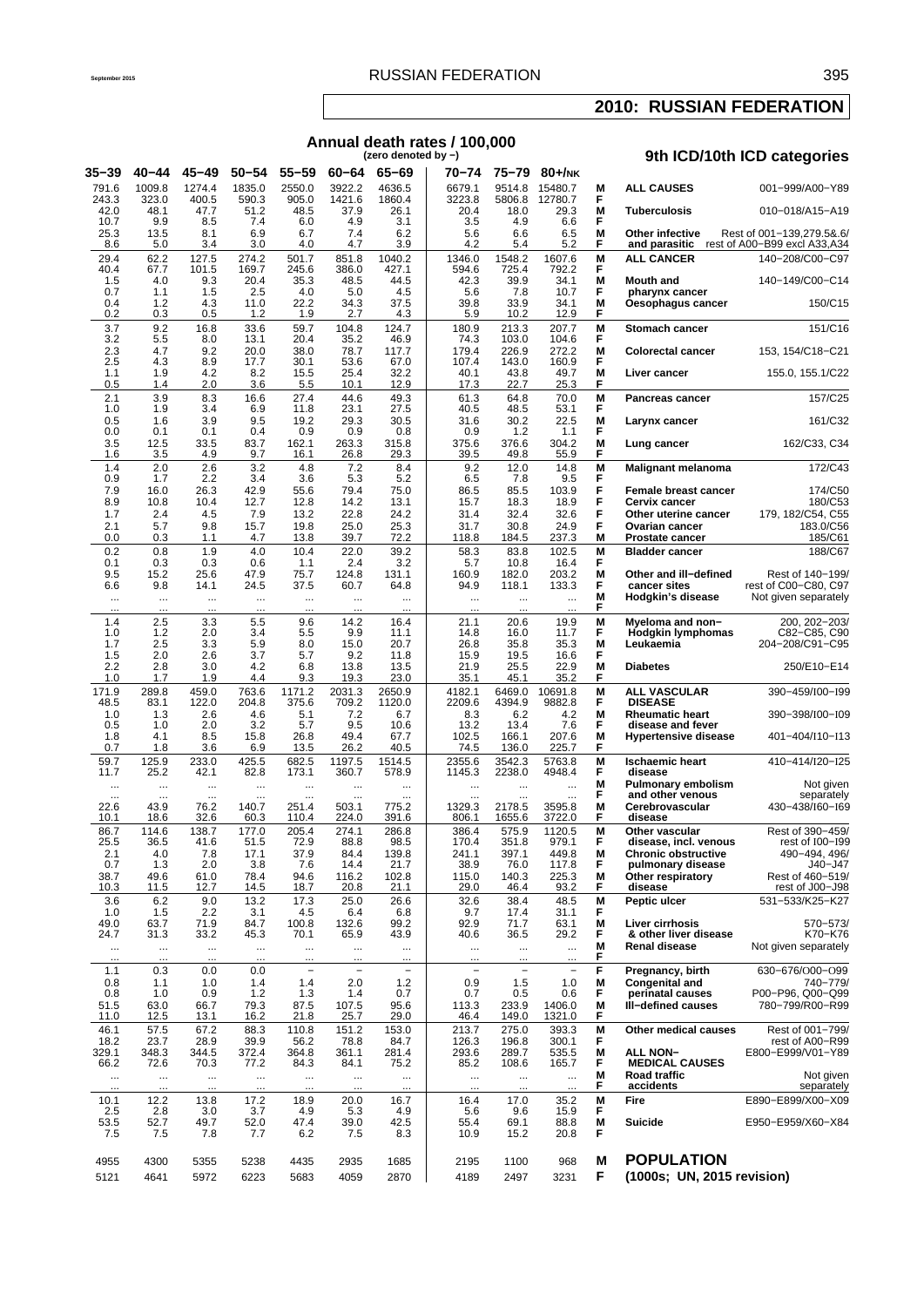## **SERBIA\*: 2010**

|                                                  |        |                | No. of deaths<br>(Source: WHO)             |                | <b>Standardised rates</b> | (defined overleaf)                                   |                 |                                                      |                                                      |                                                      | (zero denoted by -)                                  | Annual death rates / 100,000                         |                                                      |                                            |
|--------------------------------------------------|--------|----------------|--------------------------------------------|----------------|---------------------------|------------------------------------------------------|-----------------|------------------------------------------------------|------------------------------------------------------|------------------------------------------------------|------------------------------------------------------|------------------------------------------------------|------------------------------------------------------|--------------------------------------------|
|                                                  |        | All ages       | $0 - 34$                                   | 35–69          | All ages                  | $0 - 34$                                             | $35 - 69$       | $0 - 4$                                              | 5–9                                                  |                                                      |                                                      | 10-14 15-19 20-24 25-29                              |                                                      | $30 - 34$                                  |
| <b>ALL CAUSES</b>                                | М<br>F | 51990<br>51221 | 1224<br>618                                | 19127<br>10846 | 1118.0<br>768.3           | 78.2<br>43.4                                         | 1302.1<br>670.9 | 176.1<br>136.0                                       | 14.8<br>10.8                                         | 15.7                                                 | 49.4<br>22.8                                         | 76.0<br>28.0                                         | 97.3                                                 | 118.1<br>52.5                              |
| <b>Tuberculosis</b>                              | Μ      | 102            | 4                                          | 58             | 2.4                       | 0.2                                                  | 3.7             |                                                      | 0.5                                                  | 14.3                                                 |                                                      |                                                      | 39.5<br>0.4                                          | 0.8                                        |
| Other infective                                  | F<br>M | 51<br>150      | 4<br>16                                    | 17<br>72       | 0.9<br>3.5                | 0.2<br>1.0                                           | 1.0<br>4.6      | 2.2                                                  | 0.5                                                  |                                                      |                                                      |                                                      | 0.4<br>2.3                                           | 1.2<br>1.9                                 |
| and parasitic<br><b>ALL CANCER</b>               | F<br>M | 138<br>12120   | 6<br>112                                   | 58<br>6371     | 2.5<br>265.9              | 0.4<br>6.7                                           | 3.6<br>430.6    | 0.6<br>4.5                                           | 0.5<br>1.5                                           | $\overline{a}$<br>2.6                                | 0.5<br>4.2                                           | $\overline{\phantom{0}}$<br>6.7                      | 0.4<br>10.4                                          | 0.8<br>16.8                                |
| <b>Mouth and</b>                                 | F<br>М | 9019<br>405    | 124<br>4                                   | 4370<br>301    | 160.9<br>9.4              | 7.8<br>0.2                                           | 261.4<br>19.0   | 4.8                                                  | 3.8                                                  | 3.9                                                  | 7.3<br>$\overline{\phantom{0}}$                      | 5.7<br>0.4                                           | 8.4<br>0.4                                           | 20.8<br>0.8                                |
| pharynx cancer                                   | F      | 118            | 3                                          | 51             | 2.0                       | 0.2                                                  | 2.9             |                                                      | $\overline{\phantom{0}}$                             |                                                      |                                                      | 0.4                                                  |                                                      | 0.8                                        |
| Oesophagus cancer                                | М<br>F | 233<br>65      | 1<br>$\overline{\phantom{0}}$              | 166<br>26      | 5.4<br>1.1                | 0.1<br>$\overline{\phantom{0}}$                      | 11.2<br>1.6     | $\overline{\phantom{0}}$                             | $\overline{\phantom{0}}$<br>$\overline{a}$           | $\overline{a}$                                       | $\overline{a}$                                       | $\overline{\phantom{0}}$                             | $\overline{\phantom{0}}$                             | 0.4<br>$\overline{\phantom{0}}$            |
| <b>Stomach cancer</b>                            | M<br>F | 684<br>379     | 3<br>3                                     | 320<br>155     | 14.7<br>6.4               | 0.2<br>0.2                                           | 21.7<br>9.6     | —                                                    | $\overline{ }$<br>$\overline{\phantom{0}}$           |                                                      | 0.5                                                  | $\overline{a}$<br>$\overline{\phantom{0}}$           | $\overline{\phantom{0}}$<br>0.4                      | 0.8<br>0.8                                 |
| <b>Colorectal cancer</b>                         | M<br>F | 1531<br>1042   | 9<br>4                                     | 676            | 32.9<br>17.2              | 0.5                                                  | 47.3<br>24.4    | $\overline{\phantom{0}}$                             | $\overline{\phantom{0}}$                             |                                                      | $\overline{\phantom{0}}$                             | $\overline{\phantom{0}}$                             | 0.4                                                  | 3.1                                        |
| Liver cancer                                     | M      | 412            | 2                                          | 401<br>193     | 8.8                       | 0.2<br>0.1                                           | 12.9            | $\overline{\phantom{0}}$                             | $\overline{\phantom{0}}$<br>$\overline{\phantom{0}}$ |                                                      |                                                      |                                                      | 0.8                                                  | 1.6                                        |
| Pancreas cancer                                  | F<br>M | 269<br>566     | $\overline{a}$                             | 101<br>324     | 4.3<br>12.5               |                                                      | 6.2<br>22.3     | $\overline{\phantom{a}}$                             |                                                      |                                                      |                                                      | $\overline{a}$                                       | $\overline{\phantom{0}}$<br>$\qquad \qquad -$        |                                            |
| Larynx cancer                                    | F<br>М | 522<br>336     | 5<br>$\overline{\phantom{0}}$              | 204<br>199     | 8.7<br>7.4                | 0.3<br>$\overline{\phantom{0}}$                      | 12.7<br>13.4    | $\overline{\phantom{0}}$                             | $\overline{\phantom{0}}$<br>$\overline{\phantom{0}}$ | -                                                    | $\overline{a}$<br>$\overline{\phantom{0}}$           | $\overline{\phantom{0}}$<br>$\overline{\phantom{0}}$ | $\overline{\phantom{0}}$<br>$\qquad \qquad$          | 2.0                                        |
| Lung cancer                                      | F<br>M | 48<br>3818     | 4                                          | 26<br>2454     | 0.8<br>85.5               | $\overline{a}$<br>0.2                                | 1.6<br>164.2    | $\overline{\phantom{0}}$                             | $\overline{\phantom{0}}$<br>$\overline{\phantom{0}}$ | -                                                    | —<br>$\overline{\phantom{0}}$                        | $\overline{\phantom{0}}$                             | $\overline{\phantom{0}}$<br>0.4                      | 1.1                                        |
|                                                  | F      | 1307           | 3                                          | 781            | 24.4                      | 0.2                                                  | 46.0            | $\overline{\phantom{0}}$                             | $\overline{a}$                                       |                                                      | $\overline{a}$                                       |                                                      | $\overline{\phantom{0}}$                             | 1.2                                        |
| Malignant melanoma                               | M<br>F | 150<br>103     | 2<br>9                                     | 90<br>45       | 3.4<br>1.9                | 0.1<br>0.5                                           | 5.9<br>2.7      | $\overline{\phantom{0}}$                             | $\overline{ }$<br>$\overline{\phantom{0}}$           |                                                      | —<br>$\overline{\phantom{0}}$                        | 0.4                                                  | $\overline{\phantom{0}}$<br>2.4                      | 0.4<br>1.2                                 |
| Female breast cancer<br>Cervix cancer            | F<br>F | 1659<br>477    | 8<br>10                                    | 932<br>324     | 30.7<br>9.8               | 0.5<br>0.6                                           | 54.9<br>18.6    |                                                      | $\overline{\phantom{0}}$<br>$\overline{\phantom{0}}$ |                                                      | $\overline{\phantom{0}}$<br>-                        | $\overline{\phantom{0}}$                             | 1.6<br>0.4                                           | 1.6<br>3.5                                 |
| Other uterine cancer<br><b>Ovarian cancer</b>    | F<br>F | 306<br>416     | 2<br>7                                     | 137<br>234     | 5.3<br>7.8                | 0.1<br>0.4                                           | 8.2<br>14.0     | $\overline{\phantom{0}}$                             | $\overline{\phantom{0}}$<br>$\overline{ }$           | -                                                    | $\overline{\phantom{0}}$                             | $\overline{\phantom{0}}$<br>0.9                      | $\overline{\phantom{0}}$<br>0.4                      | 0.8<br>1.6                                 |
| <b>Prostate cancer</b>                           | Μ      | 1071           | $\overline{\phantom{0}}$                   | 216            | 21.5                      | $\overline{ }$                                       | 16.8            |                                                      |                                                      |                                                      |                                                      |                                                      | $\qquad \qquad$                                      | $\equiv$                                   |
| <b>Bladder cancer</b>                            | M<br>F | 428<br>141     | $\overline{a}$<br>$\overline{\phantom{0}}$ | 146<br>41      | 8.9<br>2.2                | $\overline{\phantom{0}}$<br>$\overline{\phantom{0}}$ | 10.4<br>2.6     | $\overline{\phantom{0}}$<br>$\overline{\phantom{0}}$ | $\overline{\phantom{a}}$<br>$\overline{\phantom{0}}$ | $\overline{\phantom{0}}$                             | $\overline{\phantom{a}}$<br>$\overline{\phantom{0}}$ | $\overline{\phantom{0}}$<br>$\overline{\phantom{0}}$ | $\overline{\phantom{0}}$<br>$\overline{\phantom{0}}$ | $\overline{a}$<br>$\overline{\phantom{0}}$ |
| Other and ill-defined<br>cancer sites            | M<br>F | 1805<br>1645   | 52<br>43                                   | 967<br>701     | 40.4<br>28.9              | 3.1<br>3.0                                           | 64.4<br>42.5    | 2.2<br>3.0                                           | 1.0<br>2.7                                           | 0.5<br>3.3                                           | 2.3<br>5.3                                           | 3.3<br>0.9                                           | 5.8<br>2.0                                           | 6.5<br>3.5                                 |
| Hodgkin's disease                                | Μ<br>F | 32<br>29       | 7<br>6                                     | 16<br>11       | 0.8<br>0.6                | 0.4<br>0.4                                           | 1.0<br>0.6      |                                                      |                                                      |                                                      | 0.5                                                  | 0.8<br>0.9                                           | 1.2                                                  | 0.8<br>1.2                                 |
| Myeloma and non-                                 | M      | 313            | 10                                         | 160            | 6.9                       | 0.6                                                  | 10.5            | 0.6                                                  | $\overline{\phantom{0}}$                             |                                                      | 0.5                                                  | 0.8                                                  | 0.4                                                  | 1.9                                        |
| Hodgkin lymphomas<br>Leukaemia                   | F<br>M | 242<br>336     | 2<br>18                                    | 109<br>143     | 4.2<br>7.4                | 0.1<br>1.2                                           | 6.8<br>9.7      | 1.7                                                  | $\overline{\phantom{0}}$<br>0.5                      | 2.1                                                  | $\overline{\phantom{0}}$<br>0.9                      | 0.9<br>0.8                                           | 1.2                                                  | $\overline{\phantom{0}}$<br>1.1            |
| <b>Diabetes</b>                                  | F<br>M | 251<br>1364    | 19<br>3                                    | 91<br>517      | 4.5<br>28.9               | 1.3<br>0.2                                           | 5.4<br>37.4     | 1.8<br>$\overline{\phantom{a}}$                      | 1.1<br>0.5                                           | 0.6                                                  | 1.4                                                  | 1.8                                                  | 1.2<br>0.4                                           | 1.2<br>0.4                                 |
| <b>ALL VASCULAR</b>                              | F<br>M | 1831<br>25633  | 4<br>97                                    | 378<br>7066    | 26.9<br>531.4             | 0.2<br>5.7                                           | 24.6<br>493.8   | 2.2                                                  | $\overline{\phantom{a}}$                             | 1.6                                                  | 5.1                                                  | 0.4<br>5.8                                           | 0.4<br>8.9                                           | 0.8<br>16.1                                |
| <b>DISEASE</b><br><b>Rheumatic heart</b>         | F<br>M | 30815<br>22    | 48<br>$\overline{\phantom{0}}$             | 3840<br>5      | 425.2<br>0.4              | 2.9<br>$\overline{\phantom{0}}$                      | 246.9<br>0.4    | 0.6                                                  | 1.6                                                  | 0.6                                                  | 1.4                                                  | 3.5                                                  | 5.2                                                  | 7.5                                        |
| disease and fever<br><b>Hypertensive disease</b> | F<br>Μ | 37<br>1419     | $\overline{\phantom{0}}$<br>3              | 13<br>419      | 0.6<br>29.4               | 0.2                                                  | 0.9<br>29.5     | $\overline{\phantom{0}}$                             | $\overline{\phantom{0}}$                             |                                                      | $\overline{a}$                                       | $\overline{a}$                                       | $\overline{a}$<br>0.4                                | 0.8                                        |
|                                                  | F      | 2201           | $\overline{2}$                             | 265            | 30.2                      | 0.1                                                  | 16.9            |                                                      |                                                      |                                                      |                                                      |                                                      |                                                      | 0.8                                        |
| <b>Ischaemic heart</b><br>disease                | M<br>F | 6462<br>5620   | 22<br>7                                    | 2548<br>995    | 138.0<br>80.5             | 1.2<br>0.4                                           | 173.6<br>63.6   | $\overline{\phantom{0}}$                             | $\overline{\phantom{a}}$<br>$\overline{\phantom{0}}$ |                                                      | 0.5<br>0.5                                           | 0.8<br>1.8                                           | 1.9<br>0.4                                           | 5.3<br>0.4                                 |
| Pulmonary embolism<br>and other venous           | М<br>F | 212<br>304     | 3<br>$\overline{2}$                        | 90<br>91       | 4.6<br>4.8                | 0.2<br>0.1                                           | 6.1<br>5.7      | -                                                    | $\overline{\phantom{0}}$                             |                                                      | $\overline{\phantom{0}}$                             | 0.8<br>0.4                                           | 0.4                                                  | 0.4                                        |
| Cerebrovascular<br>disease                       | Μ<br>F | 6941<br>9140   | 20<br>17                                   | 1660<br>1245   | 141.6<br>127.4            | 1.2<br>1.0                                           | 120.2<br>80.3   | 0.6<br>0.6                                           | $\overline{a}$<br>1.1                                | 0.5                                                  | 0.9                                                  | 0.4                                                  | 2.7<br>1.6                                           | 3.1<br>3.9                                 |
| Other vascular                                   | M      | 10577          | 49                                         | 2344           | 217.4                     | 2.9                                                  | 164.1           | 1.7                                                  |                                                      | 1.1                                                  | 3.7                                                  | 3.8                                                  | 3.9                                                  | 6.5                                        |
| disease<br><b>Chronic obstructive</b>            | F<br>Μ | 13513<br>1679  | 20<br>7                                    | 1231<br>426    | 181.7<br>34.3             | 1.2<br>0.4                                           | 79.6<br>31.4    | $\overline{\phantom{0}}$<br>$\overline{\phantom{0}}$ | 0.5<br>$\overline{\phantom{0}}$                      | 0.6<br>1.1                                           | 1.0<br>$\overline{\phantom{a}}$                      | 1.3<br>0.8                                           | 2.8<br>0.8                                           | 2.4<br>0.4                                 |
| pulmonary disease<br>Other respiratory           | F<br>Μ | 993<br>775     | 3<br>30                                    | 204<br>296     | 14.6<br>17.1              | 0.2<br>2.0                                           | 12.8<br>20.1    | —<br>6.7                                             | $\overline{\phantom{0}}$<br>1.0                      |                                                      | 0.9                                                  | 0.4<br>0.4                                           | 0.8<br>2.3                                           | 2.7                                        |
| disease<br>Peptic ulcer                          | F<br>Μ | 656<br>323     | 19<br>$\overline{\phantom{0}}$             | 164<br>128     | 10.4<br>6.9               | 1.3<br>$\overline{\phantom{a}}$                      | 10.1<br>9.2     | 3.0<br>$\overline{\phantom{0}}$                      | $\overline{\phantom{0}}$                             | 1.1<br>$\overline{a}$                                | 1.4<br>$\overline{\phantom{0}}$                      | 0.9<br>$\overline{\phantom{0}}$                      | 1.6<br>$\overline{a}$                                | 1.2<br>$\qquad \qquad -$                   |
| Liver cirrhosis                                  | F<br>Μ | 266<br>667     | $\overline{a}$<br>2                        | 58<br>494      | 3.9<br>15.6               | $\overline{\phantom{0}}$<br>0.1                      | 3.6<br>31.3     | $\overline{\phantom{0}}$<br>$\overline{a}$           | $\overline{a}$<br>$\overline{\phantom{0}}$           | $\overline{\phantom{0}}$<br>$\overline{\phantom{0}}$ | $\overline{\phantom{0}}$<br>$\overline{a}$           | $\overline{\phantom{0}}$<br>$\overline{\phantom{0}}$ | $\overline{\phantom{0}}$<br>$\overline{\phantom{0}}$ | $\overline{\phantom{0}}$<br>0.8            |
|                                                  | F      | 188            | 3                                          | 112            | 3.5                       | 0.2                                                  | 6.6             | 0.6                                                  | $\qquad \qquad -$                                    | $\overline{a}$                                       | 0.5                                                  | $\overline{\phantom{0}}$                             | $\qquad \qquad -$                                    | 0.4                                        |
| <b>Renal disease</b>                             | Μ<br>F | 1029<br>887    | 6<br>5                                     | 281<br>211     | 21.2<br>13.4              | 0.4<br>0.3                                           | 19.6<br>13.4    | 0.6                                                  | 0.5<br>-                                             | 0.5                                                  | 0.5                                                  | 0.4<br>0.9                                           | 0.4<br>0.4                                           | 0.4<br>0.4                                 |
| Pregnancy, birth<br>Congenital and               | F<br>M | 12<br>253      | 10<br>243                                  | 2<br>10        | 0.3<br>11.0               | 0.6<br>19.2                                          | 0.1<br>0.6      | $\overline{\phantom{0}}$<br>130.2                    | $\overline{\phantom{0}}$<br>0.5                      | $\overline{\phantom{a}}$<br>0.5                      | $\overline{a}$<br>0.9                                | 1.3<br>0.4                                           | 0.8<br>1.2                                           | 2.0<br>0.8                                 |
| perinatal causes<br>III-defined causes           | F<br>Μ | 198<br>2363    | 185<br>138                                 | 13<br>991      | 9.0<br>53.1               | 15.6<br>8.6                                          | 0.8<br>64.6     | 102.6<br>17.3                                        | 1.1<br>1.0                                           | 3.3<br>$\overline{\phantom{0}}$                      | $\overline{\phantom{0}}$<br>2.8                      | 0.9<br>8.8                                           | 0.4<br>15.1                                          | 0.8<br>14.9                                |
|                                                  | F      | 2228           | 39                                         | 387            | 32.9                      | 2.7                                                  | 23.7            | 8.3                                                  | 0.5                                                  | $\overline{\phantom{a}}$                             | 2.4                                                  | 2.6                                                  | 2.8                                                  | 2.4                                        |
| Other medical causes                             | M<br>F | 3059<br>3025   | 81<br>59                                   | 1103<br>687    | 65.8<br>46.4              | 5.1<br>4.0                                           | 73.9<br>42.1    | 4.5<br>8.3                                           | 3.0<br>0.5                                           | 2.6<br>5.0                                           | 6.5<br>1.9                                           | 5.8<br>2.6                                           | 5.4<br>5.2                                           | 7.7<br>4.7                                 |
| ALL NON-<br><b>MEDICAL CAUSES</b>                | M<br>F | 2473<br>914    | 485<br>109                                 | 1314<br>345    | 60.8<br>17.5              | 28.7<br>6.9                                          | 81.4<br>20.2    | 8.4<br>6.6                                           | 5.6<br>2.7                                           | 6.8<br>0.6                                           | 28.6<br>7.3                                          | 46.8<br>8.8                                          | 49.8<br>12.8                                         | 54.7<br>9.8                                |
| Road traffic<br>accidents                        | M<br>F | 466<br>139     | 168<br>28                                  | 235<br>56      | 12.3<br>3.0               | 10.0<br>1.8                                          | 14.6<br>3.2     | 2.2<br>1.8                                           | 2.0<br>1.1                                           | 2.6                                                  | 13.4<br>2.9                                          | 20.1<br>2.6                                          | 17.0<br>2.0                                          | 13.0<br>2.4                                |
| Fire                                             | M      | 47             | 4                                          | 16             | 1.1                       | 0.2                                                  | 1.0             | 0.6                                                  | $\overline{\phantom{0}}$                             | $\overline{a}$                                       | $\overline{\phantom{0}}$                             | 0.4                                                  | 0.4                                                  | 0.4                                        |
| Suicide                                          | F<br>M | 25<br>905      | $\overline{2}$<br>106                      | 5<br>511       | 0.5<br>21.5               | 0.2<br>6.0                                           | 0.3<br>31.3     | 1.2<br>$\overline{\phantom{0}}$                      | $\qquad \qquad -$<br>$\overline{a}$                  |                                                      | $\overline{\phantom{0}}$<br>3.7                      | $\overline{\phantom{0}}$<br>8.8                      | 12.7                                                 | 16.8                                       |
|                                                  | F      | 304            | 24                                         | 150            | 5.9                       | 1.4                                                  | 8.8             | $\overline{a}$                                       | $\overline{a}$                                       | $\overline{\phantom{a}}$                             | 1.0                                                  | 1.8                                                  | 3.2                                                  | 3.9                                        |
| <b>POPULATION:</b>                               |        |                |                                            | M=male         | 3546.4                    | 1543.5                                               | 1632.9          | 178.9                                                | 196.5                                                | 191.2                                                | 216.8                                                | 239.4                                                | 259.1                                                | 261.6                                      |
| (1000s; UN, 2015 revision)                       |        |                |                                            | F=female       | 3745.1                    | 1476.1                                               | 1738.2          | 167.7                                                | 186.1                                                | 181.8                                                | 206.2                                                | 228.4                                                | 250.7                                                | 255.0                                      |

\*Excludes Kosovo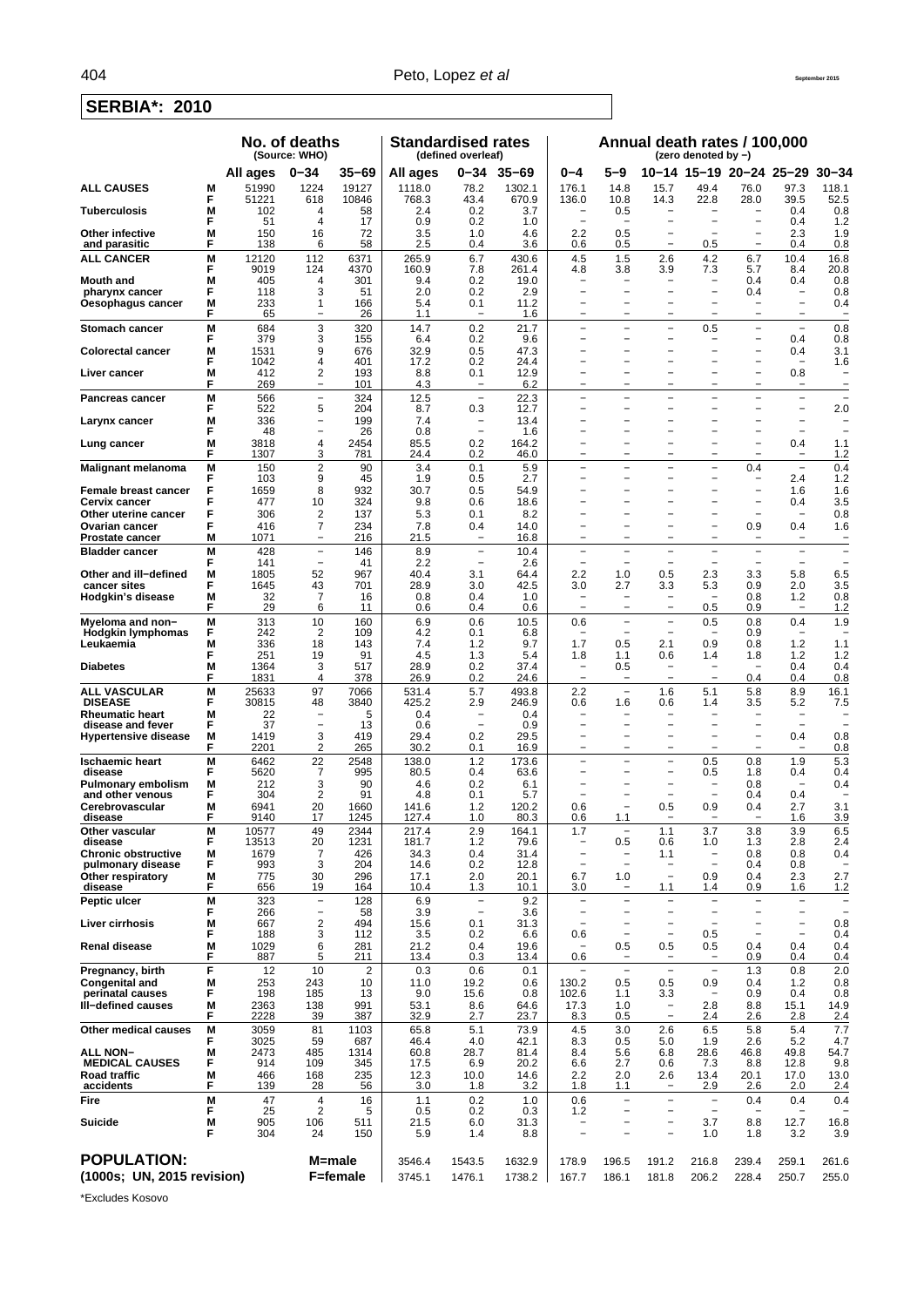#### **2010: SERBIA**

#### **(zero denoted by −) 9th ICD/10th ICD categories**

## **Annual death rates / 100,000**

| 35–39                           | 40-44                           | $45 - 49$      | $50 - 54$                        | $55 - 59$                | 60–64            | $65 - 69$                       | 70–74                                |                                     | 75-79 80+/NK            |        |                                              |                                                 |
|---------------------------------|---------------------------------|----------------|----------------------------------|--------------------------|------------------|---------------------------------|--------------------------------------|-------------------------------------|-------------------------|--------|----------------------------------------------|-------------------------------------------------|
| 167.6<br>86.7                   | 278.0<br>152.7                  | 533.9<br>264.7 | 944.9<br>425.6                   | 1534.9<br>730.5          | 2219.4<br>1086.4 | 3436.2<br>1949.9                | 5118.2<br>3334.5                     | 8372.2<br>6389.2                    | 14088.0<br>13830.4      | M<br>F | <b>ALL CAUSES</b>                            | 001-999/A00-Y89                                 |
| 1.6                             | 2.6                             | 2.1            | 4.2                              | 5.7                      | 2.7              | 6.7                             | 8.6                                  | 9.2                                 | 16.3                    | Μ      | <b>Tuberculosis</b>                          | 010-018, 137/                                   |
| $\overline{\phantom{0}}$<br>2.0 | 1.2<br>1.7                      | 0.8<br>3.7     | 0.7<br>7.0                       | 1.3<br>5.3               | 1.2<br>3.7       | 1.6<br>8.7                      | 4.0<br>13.2                          | 5.9<br>17.5                         | 7.5<br>21.4             | F<br>M | Other infective                              | A15-A19, B90<br>Rest of 001-139,279.5&.6/       |
| 0.8<br>30.4                     | 1.2<br>67.0                     | 1.2<br>153.8   | 3.3<br>306.9                     | 4.3<br>567.4             | 3.2<br>790.2     | 10.9<br>1098.8                  | 11.5<br>1323.5                       | 16.4<br>1699.6                      | 14.3<br>1617.7          | F<br>M | and parasitic<br><b>ALL CANCER</b>           | rest of A00-B99 excl A33,A34<br>140-208/C00-C97 |
| 39.5                            | 73.8                            | 129.2          | 217.4                            | 339.5                    | 432.9            | 597.4                           | 711.0                                | 893.5                               | 985.1                   | F      |                                              |                                                 |
| 0.4                             | 0.8                             | 12.8<br>1.2    | 20.5<br>4.0                      | 31.5<br>4.7              | 37.0<br>6.5      | 30.1<br>3.3                     | 31.6<br>6.5                          | 21.6<br>11.2                        | 26.5<br>19.9            | Μ<br>F | <b>Mouth and</b><br>pharynx cancer           | 140-149/C00-C14                                 |
| 1.2<br>0.4                      | 2.6<br>0.4                      | 5.4<br>0.8     | 7.0<br>1.5                       | 14.2<br>1.7              | 20.6<br>2.4      | 27.4<br>3.8                     | 21.7<br>5.0                          | 20.0<br>5.9                         | 9.2<br>11.8             | M<br>F | Oesophagus cancer                            | 150/C15                                         |
| 1.6                             | 3.8                             | 8.2            | 15.4                             | 25.2                     | 43.4             | 54.2                            | 95.5                                 | 113.2                               | 81.6                    | M      | Stomach cancer                               | 151/C16                                         |
| 1.2<br>$\frac{3.2}{3.2}$        | 3.3<br>9.4                      | 3.2<br>13.6    | 8.8<br>29.7                      | 10.0<br>51.4             | 12.5<br>82.3     | 27.8<br>141.3                   | 25.0<br>181.7                        | 51.7<br>269.8                       | 51.7<br>250.9           | F<br>M | <b>Colorectal cancer</b>                     | 153, 154/C18-C21                                |
| 0.8                             | 4.6<br>1.7                      | 8.7<br>4.1     | 18.8<br>8.5                      | 28.4<br>18.4             | 42.8<br>26.1     | 64.4<br>30.8                    | 87.6<br>59.3                         | 126.2<br>64.1                       | 153.8<br>51.0           | F<br>M | Liver cancer                                 | 155.0, 155.1/C22                                |
| 1.2                             | 0.8<br>3.0                      | 1.2<br>8.7     | 2.6<br>13.1                      | 8.7<br>27.6              | 12.5<br>40.7     | 17.5<br>61.6                    | 24.0<br>56.0                         | 38.2<br>76.6                        | 34.2<br>66.3            | F<br>M | <b>Pancreas cancer</b>                       | 157/C25                                         |
| 1.6                             | 2.9                             | 5.2            | 6.3                              | 14.4                     | 20.2             | 38.2                            | 47.5                                 | 68.1                                | 63.5                    | F      |                                              |                                                 |
| 0.4                             | 1.7<br>0.4                      | 2.9            | 11.2<br>0.4                      | 19.9<br>2.3              | 23.3<br>4.0      | 34.8<br>3.3                     | 34.2<br>3.5                          | 44.1<br>4.1                         | 32.6<br>5.0             | M<br>F | Larynx cancer                                | 161/C32                                         |
| 4.1<br>4.5                      | 16.2<br>5.8                     | 57.3<br>23.4   | 123.5<br>49.0                    | 238.5<br>64.5            | 308.1<br>78.8    | 401.7<br>96.0                   | 387.8<br>103.1                       | 409.7<br>103.9                      | 284.6<br>87.2           | Μ<br>F | Lung cancer                                  | 162/C33, C34                                    |
| 2.8                             | 0.8                             | 2.9            | 3.9                              | 8.2                      | 10.5             | 12.1                            | 11.2                                 | 18.3                                | 19.4                    | M      | <b>Malignant melanoma</b>                    | 172/C43                                         |
| 1.6<br>10.2                     | 2.1<br>19.2                     | 0.8<br>31.4    | 0.7<br>46.8                      | 4.3<br>76.9              | 2.8<br>90.9      | 6.5<br>109.1                    | 6.5<br>119.6                         | 7.6<br>124.5                        | 14.3<br>166.9           | F<br>F | Female breast cancer                         | 174/C50                                         |
| 5.7<br>0.4                      | 10.8<br>1.7                     | 17.5<br>2.8    | 21.7<br>6.3                      | 23.1<br>10.7             | 27.5<br>15.8     | 24.0<br>20.2                    | 29.0<br>30.0                         | 28.8<br>31.7                        | 22.4<br>33.0            | F<br>F | Cervix cancer<br>Other uterine cancer        | 180/C53<br>179, 182/C54, C55                    |
| 2.4                             | 5.4                             | 8.7            | 11.4                             | 14.1                     | 27.1             | 28.9                            | 27.0                                 | 39.3                                | 33.6                    | F      | Ovarian cancer                               | 183.0/C56                                       |
| 0.8                             | 0.4<br>0.4                      | 0.4<br>3.3     | 3.1<br>3.9                       | 11.3<br>10.3             | 30.6<br>21.0     | 71.6<br>33.5                    | 146.8<br>50.7                        | 249.0<br>79.9                       | 339.6<br>111.2          | M<br>M | Prostate cancer<br><b>Bladder cancer</b>     | 185/C61<br>188/C67                              |
| $\overline{\phantom{0}}$<br>9.7 | 0.8<br>20.0                     | 27.6           | 1.5<br>51.3                      | 4.0<br>83.3              | 2.4<br>107.9     | 9.3<br>150.7                    | 9.0<br>177.8                         | 14.7<br>225.7                       | 35.5<br>249.9           | F<br>M | Other and ill-defined                        | Rest of 140-199/                                |
| 5.3                             | 12.9                            | 18.3           | 28.7                             | 54.9                     | 67.9             | 109.7                           | 140.1                                | 171.4                               | 204.9                   | F      | cancer sites                                 | rest of C00-C80, C97                            |
| 1.6<br>0.4                      | 0.8<br>0.4                      | 0.4<br>0.4     | 0.8<br>0.7                       | 0.7<br>1.3               | 1.4<br>0.8       | 1.3                             | 1.3<br>2.5                           | 5.0<br>2.4                          | 1.0<br>1.9              | M<br>F | Hodgkin's disease                            | 201/C81                                         |
| 2.4<br>1.6                      | 0.8<br>0.4                      | 4.5<br>1.2     | 9.7<br>6.6                       | 14.5<br>6.7              | 18.3<br>8.5      | 23.4<br>22.9                    | 30.3<br>24.0                         | 48.3<br>28.8                        | 39.8<br>21.2            | M<br>F | Myeloma and non-<br><b>Hodgkin lymphomas</b> | 200, 202-203/<br>C82-C90, C96                   |
| 0.8                             | 4.3                             | 1.6            | 5.4                              | 12.4                     | 19.2             | 24.1                            | 37.5                                 | 54.1                                | 54.1                    | M      | Leukaemia                                    | 204-208/C91-C95                                 |
| $\overline{\phantom{0}}$<br>1.2 | 1.7<br>3.4                      | 4.4<br>6.6     | 1.5<br>26.2                      | 8.7<br>28.7              | 9.3<br>69.9      | 12.6<br>125.9                   | 21.0<br>180.4                        | 35.2<br>236.5                       | 24.3<br>291.7           | F<br>Μ | <b>Diabetes</b>                              | 250/E10-E14                                     |
| 2.0<br>30.4                     | 2.1<br>80.2                     | 4.4<br>163.7   | 7.0<br>315.7                     | 19.4<br>549.0            | 45.3<br>831.8    | 91.7<br>1485.8                  | 166.6<br>2558.8                      | 269.5<br>4646.6                     | 409.1<br>9183.9         | F<br>M | <b>ALL VASCULAR</b>                          | 390-459/100-199                                 |
| 15.5                            | 32.1                            | 62.4           | 97.3<br>$\overline{\phantom{a}}$ | 229.1<br>0.3             | 390.8<br>0.9     | 901.3<br>1.3                    | 1869.9<br>4.6                        | 4133.0<br>4.2                       | 10056.8<br>5.1          | F<br>M | <b>DISEASE</b><br><b>Rheumatic heart</b>     | 390-398/100-109                                 |
| 0.4                             | 0.4                             | 0.4            | 0.4                              | $\overline{\phantom{0}}$ | 1.2              | 3.3                             | 1.0                                  | 4.1                                 | 9.3                     | F      | disease and fever                            |                                                 |
| 2.0<br>0.4                      | 4.3<br>0.8                      | 8.7<br>4.4     | 17.4<br>7.0                      | 30.1<br>17.4             | 54.9<br>28.3     | 89.0<br>60.0                    | 124.5<br>137.1                       | 274.8<br>285.9                      | 487.6<br>730.4          | M<br>F | <b>Hypertensive disease</b>                  | 401-405/I10-I15                                 |
| 10.6<br>4.5                     | 34.1<br>5.8                     | 66.4<br>16.3   | 136.2<br>28.4                    | 213.7<br>61.9            | 285.6<br>101.8   | 468.7<br>226.4                  | 684.8<br>389.3                       | 994.3<br>805.5                      | 1691.1<br>1536.8        | M<br>F | <b>Ischaemic heart</b><br>disease            | 410-414/I20-I25                                 |
| 0.8                             | 1.7                             | 2.9            | 3.9                              | 7.4                      | 11.0             | 14.7                            | 24.4                                 | 35.0                                | 40.8                    | Μ      | <b>Pulmonary embolism</b>                    | 415.1.451-453/                                  |
| 1.2<br>2.4                      | 1.7<br>14.5                     | 1.6<br>31.3    | 3.0<br>52.5                      | 4.7<br>118.0             | 11.3<br>208.9    | 16.4<br>413.8                   | 25.0<br>771.7                        | 42.9<br>1479.8                      | 54.8<br>2358.2          | F<br>Μ | and other venous<br>Cerebrovascular          | I26, I80-I82<br>430-438/160-169                 |
| 3.2<br>14.6                     | 11.3<br>25.6                    | 23.4<br>54.4   | 30.2<br>105.8                    | 77.9<br>179.3            | 114.8<br>270.6   | 301.2<br>498.2                  | 633.5<br>948.8                       | 1374.9<br>1858.6                    | 2659.0<br>4601.1        | F<br>M | disease<br>Other vascular                    | Rest of 390-459/                                |
| 5.7<br>1.2                      | 12.1<br>1.3                     | 16.3<br>6.2    | 28.4<br>12.7                     | 67.2<br>27.6             | 133.4<br>56.2    | 294.1<br>114.5                  | 684.0<br>209.4                       | 1619.8<br>366.4                     | 5066.4<br>497.8         | F<br>M | disease<br><b>Chronic obstructive</b>        | rest of I00-I99<br>490-496/                     |
| 0.8                             | 0.4                             | 3.6            | 8.5                              | 14.1                     | 19.0             | 43.6                            | 72.0                                 | 127.4                               | 264.6                   | F      | pulmonary disease                            | J40-J47, J67                                    |
| 6.1<br>2.0                      | 6.0<br>4.6                      | 13.6<br>4.8    | 13.9<br>7.4                      | 17.4<br>9.7              | 33.8<br>14.6     | 50.2<br>27.8                    | 70.5<br>40.5                         | 121.6<br>85.7                       | 199.9<br>153.2          | Μ<br>F | Other respiratory<br>disease                 | Rest of 460-519/<br>rest of J00-J98             |
| $\overline{\phantom{a}}$<br>0.4 | 1.7<br>0.8                      | 2.9<br>1.2     | 7.7<br>1.1                       | 6.7<br>2.7               | 15.5<br>8.9      | 29.5<br>10.4                    | 24.4<br>17.5                         | 58.3<br>28.8                        | 89.8<br>77.2            | M<br>F | Peptic ulcer                                 | 531-533/K25-K27                                 |
| 5.7<br>0.4                      | 11.5<br>2.1                     | 23.1           | 33.6                             | 42.9<br>7.7              | 51.6             | 50.9                            | 48.1                                 | 50.0<br>12.9                        | 38.8<br>16.2            | M<br>F | Liver cirrhosis                              | 571/K70, K74                                    |
| 2.4                             | 0.8                             | 1.6<br>7.0     | 6.6<br>10.0                      | 23.8                     | 14.9<br>35.2     | 13.1<br>57.6                    | 12.5<br>107.3                        | 215.7                               | 326.4                   | Μ      | Renal disease                                | 580-590/N00-N19                                 |
| 1.6<br>0.8                      | 2.1<br>$\overline{\phantom{a}}$ | 3.6            | 7.7                              | 10.7                     | 24.6             | 43.1<br>$\overline{ }$          | 78.1<br>$\overline{\phantom{a}}$     | 132.7<br>$\qquad \qquad -$          | 180.0<br>$\overline{ }$ | F<br>F | Pregnancy, birth                             | 630-676/A34,O00-O99                             |
| 0.4<br>1.6                      | $\overline{\phantom{a}}$<br>0.4 | 0.4<br>0.4     | 0.8<br>0.7                       | 1.4<br>0.3               | 0.9<br>1.2       | $\overline{\phantom{0}}$<br>0.6 | $\overline{\phantom{0}}$<br>$\equiv$ | $\qquad \qquad -$<br>$\overline{a}$ | $\qquad \qquad -$       | Μ<br>F | <b>Congenital and</b><br>perinatal causes    | 740–779/A33,<br>P00-P96, Q00-Q99                |
| 17.1                            | 20.0                            | 37.9           | 59.4                             | 84.7                     | 99.6             | 133.2                           | 160.7                                | 241.5                               | 714.0                   | Μ      | III-defined causes                           | 780-799/R00-R99                                 |
| 6.1<br>15.8                     | 7.1<br>24.3                     | 13.5<br>35.9   | 15.5<br>59.4                     | 25.1<br>81.2             | 36.4<br>126.1    | 62.2<br>174.8                   | 100.6<br>283.1                       | 211.9<br>522.1                      | 772.2<br>834.3          | F<br>M | Other medical causes                         | Rest of 001-799/                                |
| 8.9<br>53.2                     | 12.5<br>57.6                    | 21.5<br>77.1   | 25.4<br>87.2                     | 45.5<br>93.2             | 69.9<br>101.9    | 110.8<br>99.8                   | 197.7<br>130.4                       | 388.6<br>187.4                      | 761.0<br>256.0          | F<br>Μ | <b>ALL NON-</b>                              | rest of A00-R99<br>E800-E999/V01-Y89            |
| 6.1                             | 12.1                            | 16.7           | 26.9                             | 21.1                     | 23.4             | 35.5                            | 52.5                                 | 82.8                                | 133.3                   | F      | <b>MEDICAL CAUSES</b>                        |                                                 |
| 11.0<br>1.6                     | 14.5<br>2.9                     | 14.0<br>1.6    | 14.7<br>5.2                      | 15.2<br>4.0              | 14.6<br>3.2      | 18.1<br>3.8                     | 15.1<br>7.5                          | 22.5<br>11.2                        | 13.3<br>13.1            | Μ<br>F | Road traffic<br>accidents                    | E810-E819, E826-E829/<br>part of V01–V99, Y850  |
| 0.8                             | 1.3                             | 0.4<br>0.4     | 1.5<br>0.7                       | 0.3                      | 1.4              | 1.3<br>1.1                      | 4.6<br>1.5                           | 5.8<br>2.9                          | 13.3<br>6.2             | M<br>F | Fire                                         | E890-E899/X00-X09                               |
| 16.2<br>0.8                     | 19.6<br>5.4                     | 28.0<br>6.4    | 37.8<br>12.2                     | 41.5<br>10.7             | 40.7<br>9.3      | 35.5<br>16.9                    | 54.0<br>21.0                         | 72.5<br>23.5                        | 121.4<br>29.9           | Μ<br>F | Suicide                                      | E950-E959/X60-X84                               |
|                                 |                                 |                |                                  |                          |                  |                                 |                                      |                                     |                         |        |                                              |                                                 |
| 246.4                           | 234.5                           | 242.6          | 259.1                            | 282.2                    | 218.8            | 149.4                           | 151.9                                | 120.1                               | 98.0                    | M      | <b>POPULATION</b>                            |                                                 |
| 245.8                           | 239.7                           | 251.6          | 271.4                            | 299.0                    | 247.4            | 183.3                           | 199.9                                | 170.3                               | 160.6                   | F      | (1000s; UN, 2015 revision)                   |                                                 |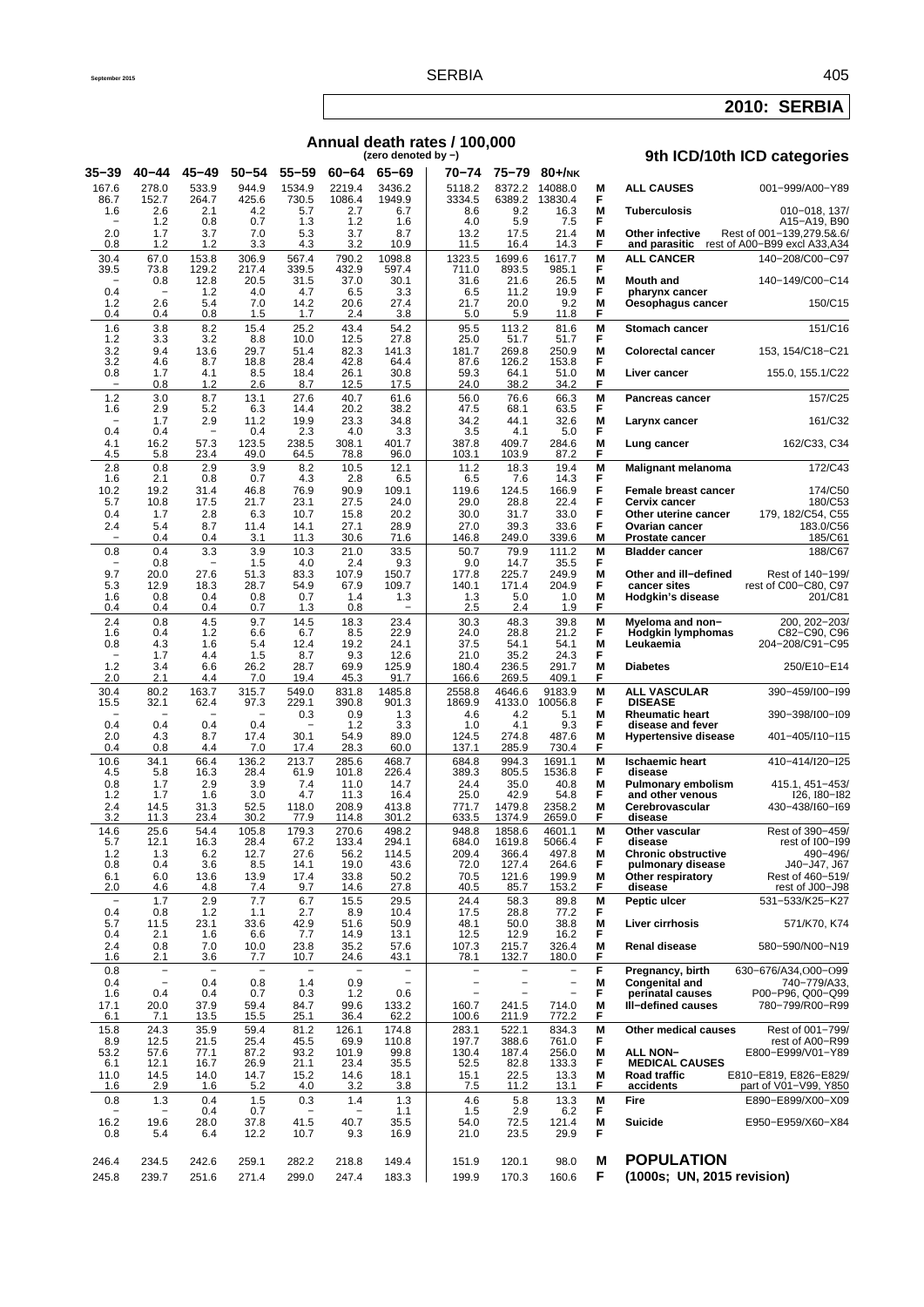## **SLOVAKIA: 2010**

|                                                 |        |                                 | No. of deaths<br>(Source: WHO)                       |                               | <b>Standardised rates</b>       | (defined overleaf)                                   |                                 |                                                      |                                                      |                                                      | (zero denoted by -)                                  | Annual death rates / 100,000                         |                                                      |                                                      |
|-------------------------------------------------|--------|---------------------------------|------------------------------------------------------|-------------------------------|---------------------------------|------------------------------------------------------|---------------------------------|------------------------------------------------------|------------------------------------------------------|------------------------------------------------------|------------------------------------------------------|------------------------------------------------------|------------------------------------------------------|------------------------------------------------------|
|                                                 |        | All ages                        | $0 - 34$                                             | $35 - 69$                     | All ages                        | $0 - 34$                                             | $35 - 69$                       | $0 - 4$                                              | 5–9                                                  |                                                      |                                                      | 10-14 15-19 20-24 25-29                              |                                                      | $30 - 34$                                            |
| <b>ALL CAUSES</b>                               | Μ<br>F | 27645<br>25800                  | 1043<br>451                                          | 12671<br>5685                 | 1134.0<br>623.5                 | 77.0<br>38.8                                         | 1307.2<br>509.1                 | 157.8<br>133.2                                       | 17.4<br>15.9                                         | 21.9<br>15.8                                         | 45.4<br>19.9                                         | 87.4<br>25.7                                         | 90.5<br>25.0                                         | 118.5<br>36.3                                        |
| <b>Tuberculosis</b>                             | M<br>F | 27<br>8                         |                                                      | 22<br>4                       | 1.0<br>0.2                      | $\overline{\phantom{0}}$<br>$\overline{a}$           | 1.9<br>0.3                      |                                                      |                                                      |                                                      |                                                      |                                                      |                                                      |                                                      |
| Other infective                                 | М      | 159                             | 9                                                    | 78                            | 6.5                             | 0.8                                                  | 8.1                             | 4.2                                                  | $\overline{\phantom{0}}$                             |                                                      | 0.5                                                  |                                                      |                                                      | 0.8                                                  |
| and parasitic<br><b>ALL CANCER</b>              | F<br>M | 179<br>7007                     | 4<br>82                                              | 46<br>3872                    | 4.5<br>285.6                    | 0.4<br>5.7                                           | 4.3<br>415.6                    | 2.2<br>2.8                                           | 3.0                                                  | 2.0                                                  | $\overline{\phantom{0}}$<br>4.3                      | 7.6                                                  | 0.5<br>7.4                                           | 12.4                                                 |
| <b>Mouth and</b>                                | F<br>М | 5067<br>563                     | 62<br>1                                              | 2254<br>476                   | 138.9<br>21.5                   | 4.5<br>0.1                                           | 198.5<br>45.8                   | 2.9<br>$\overline{\phantom{0}}$                      | 2.4<br>-                                             | 4.3<br>—                                             | 1.1<br>—                                             | 4.5<br>$\overline{\phantom{0}}$                      | 5.9<br>0.4                                           | 10.7                                                 |
| pharynx cancer<br>Oesophagus cancer             | F<br>М | 74<br>243                       | $\overline{\phantom{0}}$<br>-                        | 48<br>194                     | 2.2<br>9.4                      | $\overline{\phantom{0}}$<br>$\overline{\phantom{0}}$ | 3.9<br>19.4                     | $\overline{\phantom{0}}$<br>—                        | -<br>-                                               |                                                      |                                                      |                                                      | $\overline{a}$                                       |                                                      |
|                                                 | F      | 20                              | $\overline{a}$                                       | 12                            | 0.6                             | $\overline{\phantom{0}}$                             | 1.1                             | $\overline{\phantom{0}}$                             | $\overline{\phantom{0}}$                             | $\overline{\phantom{0}}$                             | -                                                    | $\overline{\phantom{0}}$                             | $\qquad \qquad -$                                    |                                                      |
| <b>Stomach cancer</b>                           | M<br>F | 428<br>258                      | $\mathbf{1}$<br>6                                    | 219<br>91                     | 17.4<br>6.8                     | 0.1<br>0.4                                           | 22.4<br>8.2                     | $\overline{\phantom{0}}$<br>$\overline{\phantom{0}}$ | -<br>$\overline{\phantom{0}}$                        | $\overline{\phantom{0}}$<br>-                        | $\overline{\phantom{0}}$<br>$\overline{\phantom{0}}$ | $\overline{\phantom{0}}$<br>0.5                      | $\overline{\phantom{0}}$<br>0.9                      | 0.4<br>1.3                                           |
| <b>Colorectal cancer</b>                        | М<br>F | 1058<br>701                     | 4<br>1                                               | 494<br>254                    | 44.0<br>18.1                    | 0.2<br>0.1                                           | 56.1<br>22.8                    | —<br>$\overline{\phantom{0}}$                        | $\overline{\phantom{0}}$<br>$\overline{\phantom{0}}$ |                                                      | -<br>-                                               | 0.5                                                  | $\overline{a}$<br>$\overline{a}$                     | 1.2<br>0.4                                           |
| Liver cancer                                    | М<br>F | 201<br>120                      | 1<br>$\overline{\phantom{0}}$                        | 102<br>44                     | 8.3<br>3.2                      | 0.1                                                  | 11.6<br>4.0                     | $\overline{\phantom{0}}$<br>$\overline{\phantom{0}}$ | $\overline{\phantom{0}}$<br>$\overline{\phantom{0}}$ | $\overline{\phantom{0}}$                             | -                                                    |                                                      | $\overline{\phantom{0}}$<br>$\overline{\phantom{0}}$ | 0.4                                                  |
| <b>Pancreas cancer</b>                          | M<br>F | 396<br>340                      | $\overline{2}$                                       | 249<br>137                    | 16.0<br>9.1                     | 0.1                                                  | 27.1<br>12.9                    | $\overline{\phantom{0}}$<br>$\overline{\phantom{0}}$ | $\overline{\phantom{0}}$<br>$\overline{\phantom{0}}$ | $\overline{\phantom{0}}$                             | —                                                    | $\overline{\phantom{0}}$                             | $\overline{\phantom{0}}$<br>$\overline{a}$           | 0.8                                                  |
| Larynx cancer                                   | М<br>F | 151<br>5                        | $\overline{\phantom{0}}$<br>$\overline{\phantom{0}}$ | 116<br>5                      | 5.9<br>0.2                      | $\overline{\phantom{0}}$<br>$\overline{a}$           | 11.8<br>0.4                     | $\overline{\phantom{0}}$                             | $\overline{\phantom{0}}$<br>$\overline{a}$           | $\overline{\phantom{0}}$                             | -<br>$\overline{ }$                                  | —<br>$\overline{a}$                                  | $\overline{\phantom{0}}$<br>$\overline{a}$           | $\overline{\phantom{0}}$<br>$\overline{\phantom{a}}$ |
| Lung cancer                                     | M      | 1588                            | 3                                                    | 952                           | 64.9                            | 0.2                                                  | 105.7                           | $\overline{a}$                                       | $\overline{a}$                                       | $\overline{\phantom{0}}$                             | $\overline{\phantom{0}}$                             | $\overline{a}$                                       | 0.4                                                  | 0.8                                                  |
| <b>Malignant melanoma</b>                       | F<br>M | 525<br>108                      | 2<br>3                                               | 282<br>62                     | 14.8<br>4.4                     | 0.1<br>0.2                                           | 24.8<br>6.5                     | $\overline{\phantom{0}}$<br>$\overline{\phantom{0}}$ | $\overline{\phantom{0}}$<br>$\overline{\phantom{0}}$ | $\overline{\phantom{0}}$                             | 0.6<br>-                                             | $\overline{\phantom{0}}$<br>$\overline{\phantom{0}}$ | $\overline{\phantom{0}}$<br>$\overline{\phantom{0}}$ | 0.4<br>1.2                                           |
| <b>Female breast cancer</b>                     | F<br>F | 90<br>785                       | 1<br>5                                               | 41<br>390                     | 2.5<br>21.9                     | 0.1<br>0.3                                           | 3.5<br>33.6                     | $\overline{\phantom{0}}$                             | $\overline{\phantom{0}}$<br>$\overline{\phantom{0}}$ |                                                      | $\overline{\phantom{0}}$                             | $\overline{\phantom{0}}$<br>$\overline{\phantom{0}}$ | 0.5<br>0.5                                           | 1.7                                                  |
| Cervix cancer<br>Other uterine cancer           | F<br>F | 206<br>198                      | 2<br>1                                               | 143<br>86                     | 6.3<br>5.3                      | 0.1<br>0.1                                           | 11.5<br>7.9                     | $\overline{\phantom{0}}$<br>$\overline{\phantom{0}}$ | $\overline{\phantom{0}}$<br>$\overline{\phantom{0}}$ | $\overline{\phantom{0}}$<br>$\overline{a}$           | $\overline{ }$<br>-                                  | $\overline{\phantom{0}}$                             | 0.5<br>$\overline{\phantom{0}}$                      | 0.4<br>0.4                                           |
| <b>Ovarian cancer</b>                           | F<br>Μ | 279<br>533                      | 6<br>$\overline{\phantom{0}}$                        | 157<br>144                    | 8.1<br>22.8                     | 0.4<br>$\overline{\phantom{0}}$                      | 13.5<br>17.9                    | $\overline{\phantom{0}}$<br>-                        | $\overline{\phantom{0}}$<br>$\overline{\phantom{0}}$ | 0.7<br>$\overline{\phantom{0}}$                      | -<br>$\overline{\phantom{0}}$                        | $\overline{\phantom{0}}$<br>$\overline{\phantom{0}}$ | 0.9<br>$\overline{\phantom{0}}$                      | 1.3<br>$\overline{\phantom{0}}$                      |
| <b>Prostate cancer</b><br><b>Bladder cancer</b> | М      | 219                             | $\overline{\phantom{0}}$                             | 73                            | 9.3                             | $\overline{\phantom{0}}$                             | 8.2                             | $\overline{\phantom{0}}$                             | $\overline{\phantom{0}}$                             | $\overline{\phantom{0}}$                             | $\overline{\phantom{0}}$                             | $\overline{\phantom{0}}$                             | $\overline{\phantom{0}}$                             | $\overline{\phantom{0}}$                             |
| Other and ill-defined                           | F<br>М | 84<br>1125                      | 54                                                   | 20<br>597                     | 2.1<br>45.5                     | $\overline{\phantom{0}}$<br>3.8                      | 1.9<br>62.6                     | 2.1                                                  | $\overline{\phantom{0}}$<br>1.5                      | 1.4                                                  | 3.2                                                  | 6.7                                                  | 5.7                                                  | 5.8                                                  |
| cancer sites<br>Hodgkin's disease               | F<br>М | 1040<br>20                      | 21<br>1                                              | 411<br>12                     | 28.1<br>0.8                     | 1.6<br>0.1                                           | 36.7<br>1.0                     | 0.7<br>-                                             | 0.8<br>-                                             | 2.9<br>—                                             | 0.6<br>0.5                                           | 1.0                                                  | 1.8                                                  | 3.4                                                  |
| Myeloma and non-                                | F<br>M | 20<br>195                       | 6<br>3                                               | 8<br>97                       | 0.6<br>8.1                      | 0.4<br>0.2                                           | 0.7<br>10.7                     | $\overline{\phantom{0}}$<br>$\overline{\phantom{0}}$ | $\overline{\phantom{0}}$<br>0.8                      | $\overline{\phantom{0}}$<br>$\overline{\phantom{0}}$ | $\overline{\phantom{0}}$<br>$\overline{\phantom{0}}$ | 2.0<br>$\overline{\phantom{0}}$                      | 0.5<br>0.4                                           | 0.4<br>0.4                                           |
| Hodgkin lymphomas                               | F      | 185                             | 2                                                    | 81                            | 5.1                             | 0.2                                                  | 7.2                             | 0.7                                                  |                                                      |                                                      |                                                      |                                                      |                                                      | 0.4                                                  |
| Leukaemia                                       | М<br>F | 179<br>137                      | 9<br>9                                               | 85<br>44                      | 7.3<br>3.8                      | 0.7<br>0.8                                           | 8.9<br>3.9                      | 0.7<br>1.5                                           | 0.8<br>1.6                                           | 0.7<br>0.7                                           | 0.5<br>$\overline{\phantom{0}}$                      | 0.5<br>1.0                                           | 0.4<br>0.5                                           | 1.2<br>0.4                                           |
| <b>Diabetes</b>                                 | М<br>F | 269<br>382                      | 4<br>1                                               | 133<br>88                     | 11.1<br>9.3                     | 0.2<br>0.1                                           | 14.8<br>8.3                     | $\overline{ }$<br>$\overline{\phantom{0}}$           | $\overline{ }$<br>$\overline{a}$                     | —<br>$\overline{\phantom{0}}$                        | $\overline{\phantom{0}}$                             | 0.5                                                  | 0.9<br>$\overline{\phantom{0}}$                      | 0.8<br>$\overline{\phantom{0}}$                      |
| <b>ALL VASCULAR</b><br><b>DISEASE</b>           | M<br>F | 12856<br>15682                  | 61<br>35                                             | 4498<br>1896                  | 539.8<br>348.8                  | 4.0<br>2.7                                           | 485.9<br>178.0                  | 2.1<br>3.7                                           | 0.8<br>1.6                                           | 1.4<br>0.7                                           | 1.6<br>1.7                                           | 4.3<br>3.5                                           | 4.4<br>3.6                                           | 13.6<br>3.8                                          |
| <b>Rheumatic heart</b><br>disease and fever     | М<br>F | 25<br>52                        | 1<br>$\overline{\phantom{0}}$                        | 15<br>18                      | 1.0<br>1.4                      | 0.1<br>$\overline{\phantom{0}}$                      | 1.5<br>1.8                      | $\overline{\phantom{a}}$                             | $\overline{\phantom{a}}$                             | $\overline{\phantom{a}}$                             | $\overline{a}$                                       | $\overline{\phantom{0}}$                             | $\overline{\phantom{a}}$<br>$\overline{\phantom{0}}$ | 0.4                                                  |
| <b>Hypertensive disease</b>                     | М<br>F | 328<br>521                      | 1<br>2                                               | 123<br>72                     | 13.6<br>11.6                    | 0.1<br>0.2                                           | 13.0<br>6.5                     | 0.7                                                  | -<br>$\overline{\phantom{0}}$                        | $\overline{\phantom{0}}$                             | $\overline{\phantom{0}}$                             | 0.5                                                  | 0.4<br>$\overline{\phantom{0}}$                      | $\overline{\phantom{0}}$                             |
| <b>Ischaemic heart</b>                          | M      | 7723                            | 18                                                   | 2555                          | 325.3                           | 1.1                                                  | 277.5                           | $\overline{\phantom{0}}$                             | $\overline{\phantom{0}}$                             |                                                      | 0.5                                                  | 0.9                                                  | 1.3                                                  | 5.0                                                  |
| disease<br>Pulmonary embolism                   | F<br>М | 9221<br>324                     | 2<br>5                                               | 947<br>153                    | 201.9<br>13.3                   | 0.1<br>0.3                                           | 90.7<br>16.4                    | $\overline{\phantom{0}}$<br>-                        | $\overline{a}$<br>$\overline{\phantom{0}}$           |                                                      |                                                      | 0.5<br>0.5                                           | $\overline{\phantom{a}}$<br>0.4                      | 0.4<br>1.2                                           |
| and other venous<br>Cerebrovascular             | F<br>М | 433<br>2514                     | 3<br>8                                               | 104<br>845                    | 10.5<br>106.3                   | 0.2<br>0.5                                           | 9.4<br>95.2                     | $\overline{\phantom{a}}$<br>$\overline{\phantom{0}}$ | $\overline{a}$                                       | $\overline{a}$<br>0.7                                | 0.6<br>$\overline{\phantom{0}}$                      | $\overline{\phantom{0}}$<br>0.5                      | $\overline{\phantom{0}}$<br>0.4                      | 0.8<br>2.1                                           |
| disease<br>Other vascular                       | F<br>Μ | 3342<br>1942                    | 12<br>28                                             | 437<br>807                    | 75.4<br>80.3                    | 0.9<br>2.0                                           | 41.0<br>82.3                    | $\overline{\phantom{0}}$<br>2.1                      | 0.8<br>0.8                                           | 0.7<br>0.7                                           | 1.1<br>1.1                                           | 1.0<br>2.4                                           | 1.8<br>1.8                                           | 0.8<br>5.0                                           |
| disease<br><b>Chronic obstructive</b>           | F<br>Μ | 2113<br>569                     | 16<br>4                                              | 318<br>180                    | 47.9<br>24.0                    | 1.2<br>0.2                                           | 28.6<br>20.4                    | 2.9                                                  | 0.8<br>$\overline{\phantom{0}}$                      |                                                      | $\overline{\phantom{0}}$                             | 1.5                                                  | 1.8<br>0.9                                           | 1.7<br>0.8                                           |
| pulmonary disease<br>Other respiratory          | F<br>М | 278<br>1270                     | 3<br>46                                              | 84<br>455                     | 7.0<br>53.0                     | 0.2<br>3.7                                           | 7.5<br>46.8                     | 0.7<br>9.8                                           | $\overline{a}$<br>3.8                                | $\overline{a}$<br>0.7                                | $\overline{\phantom{0}}$<br>3.2                      | 0.5<br>0.5                                           | $\overline{\phantom{0}}$<br>3.1                      | 0.4<br>5.0                                           |
| disease                                         | F      | 1192                            | 33                                                   | 188                           | 28.1                            | 2.9                                                  | 16.7                            | 8.8                                                  | 1.6                                                  | 3.6                                                  | 1.1                                                  | 1.5                                                  | 1.8                                                  | 2.1                                                  |
| Peptic ulcer                                    | M<br>F | 127<br>101                      | $\overline{\phantom{0}}$<br>3                        | 82<br>21                      | 5.1<br>2.5                      | $\overline{\phantom{0}}$<br>0.2                      | 7.9<br>1.9                      | $\overline{\phantom{0}}$<br>$\overline{\phantom{a}}$ | $\overline{a}$<br>$\overline{a}$                     | $\overline{a}$                                       | $\overline{\phantom{0}}$<br>$\overline{a}$           | $\overline{\phantom{0}}$<br>0.5                      | $\overline{\phantom{0}}$<br>$\overline{\phantom{a}}$ | 0.8                                                  |
| Liver cirrhosis                                 | Μ<br>F | 996<br>344                      | 18<br>4                                              | 864<br>297                    | 37.7<br>11.0                    | 1.1<br>0.3                                           | 80.5<br>24.4                    | $\overline{\phantom{0}}$<br>$\overline{\phantom{0}}$ | $\overline{\phantom{0}}$<br>$\overline{\phantom{0}}$ | $\overline{\phantom{0}}$<br>$\overline{\phantom{0}}$ | $\overline{\phantom{0}}$<br>-                        | $\overline{\phantom{a}}$<br>1.0                      | 2.2<br>$\overline{\phantom{0}}$                      | 5.4<br>0.8                                           |
| <b>Renal disease</b>                            | M<br>F | 300<br>369                      | $\overline{\mathbf{c}}$<br>3                         | 111<br>88                     | 12.5<br>9.0                     | 0.1<br>0.2                                           | 11.6<br>8.6                     | 0.7                                                  | -<br>$\qquad \qquad -$                               | -<br>$\overline{a}$                                  | $\overline{\phantom{0}}$<br>$\overline{\phantom{0}}$ | 0.5<br>0.5                                           | 0.4<br>0.5                                           | $\overline{\phantom{0}}$<br>$\overline{\phantom{0}}$ |
| Pregnancy, birth<br><b>Congenital and</b>       | F<br>M | $\overline{\phantom{0}}$<br>169 | $\overline{\phantom{0}}$<br>159                      | $\overline{\phantom{0}}$<br>9 | $\overline{\phantom{0}}$<br>9.2 | $\overline{\phantom{0}}$<br>15.8                     | $\overline{\phantom{0}}$<br>0.8 | $\overline{\phantom{0}}$<br>105.5                    | $\overline{a}$<br>1.5                                | $\overline{\phantom{0}}$<br>2.0                      | $\overline{a}$<br>0.5                                | $\overline{\phantom{0}}$<br>0.5                      | $\overline{\phantom{0}}$<br>$\overline{a}$           | $\overline{\phantom{0}}$<br>0.4                      |
| perinatal causes                                | F      | 136                             | 127                                                  | 8                             | 7.6                             | 13.2                                                 | 0.6                             | 90.0                                                 |                                                      |                                                      | 0.6                                                  | 1.0                                                  | 0.5                                                  |                                                      |
| III-defined causes                              | Μ<br>F | 405<br>225                      | 83<br>35                                             | 264<br>83                     | 15.2<br>6.5                     | 5.8<br>2.8                                           | 22.6<br>6.7                     | 11.2<br>7.3                                          | $\overline{a}$<br>0.8                                | 0.7<br>0.7                                           | 1.1<br>2.3                                           | 8.6<br>2.0                                           | 7.9<br>2.7                                           | 11.6<br>3.8                                          |
| Other medical causes                            | M<br>F | 1210<br>1171                    | 84<br>51                                             | 623<br>350                    | 48.8<br>30.6                    | 6.1<br>4.3                                           | 62.1<br>31.0                    | 10.5<br>11.0                                         | 1.5<br>3.2                                           | 2.7<br>2.9                                           | 2.7<br>1.7                                           | 6.2<br>3.5                                           | 7.4<br>3.6                                           | 11.6<br>4.3                                          |
| <b>ALL NON-</b><br><b>MEDICAL CAUSES</b>        | Μ<br>F | 2281<br>666                     | 491<br>90                                            | 1480<br>278                   | 84.6<br>19.3                    | 33.4<br>7.0                                          | 128.4<br>22.4                   | 11.9<br>5.9                                          | 6.8<br>6.3                                           | 12.3<br>3.6                                          | 31.4<br>11.3                                         | 59.4<br>6.9                                          | 55.9<br>5.9                                          | 56.1<br>9.4                                          |
| <b>Road traffic</b><br>accidents                | M<br>F | 306<br>105                      | 139<br>32                                            | 139<br>46                     | 11.1<br>3.5                     | 9.6<br>2.6                                           | 11.8<br>3.7                     | 2.1                                                  | 3.8<br>4.0                                           | 2.7<br>2.2                                           | 10.8<br>5.7                                          | 19.9<br>2.5                                          | 14.9<br>1.4                                          | 12.8<br>2.6                                          |
| Fire                                            | M      | 27                              | 4                                                    | 17                            | 1.1                             | 0.3                                                  | 1.5                             | 0.7                                                  | $\qquad \qquad -$                                    | $\qquad \qquad -$                                    | $\qquad \qquad -$                                    | 0.5                                                  | $\qquad \qquad -$                                    | 0.8                                                  |
| <b>Suicide</b>                                  | F<br>M | 5<br>539                        | 1<br>122                                             | 2<br>371                      | 0.1<br>19.5                     | 0.1<br>7.9                                           | 0.2<br>31.4                     | $\overline{\phantom{0}}$<br>$\qquad \qquad -$        | $\overline{a}$<br>-                                  | $\overline{a}$<br>2.7                                | $\overline{\phantom{0}}$<br>4.9                      | 0.5<br>15.7                                          | $\overline{\phantom{a}}$<br>15.7                     | 16.5                                                 |
|                                                 | F      | 92                              | 16                                                   | 63                            | 3.0                             | 1.1                                                  | 5.0                             | $\overline{\phantom{0}}$                             | $\overline{a}$                                       | 0.7                                                  | 2.8                                                  | 1.0                                                  | 0.9                                                  | 2.6                                                  |
| <b>POPULATION:</b>                              |        |                                 |                                                      | M=male                        | 2621.2                          | 1287.9                                               | 1176.0                          | 143.2                                                | 132.2                                                | 146.2                                                | 184.9                                                | 210.5                                                | 228.8                                                | 242.2                                                |
| (1000s; UN, 2015 revision)                      |        |                                 |                                                      | F=female                      | 2785.7                          | 1234.5                                               | 1258.0                          | 136.6                                                | 126.1                                                | 139.2                                                | 176.3                                                | 202.2                                                | 220.0                                                | 234.1                                                |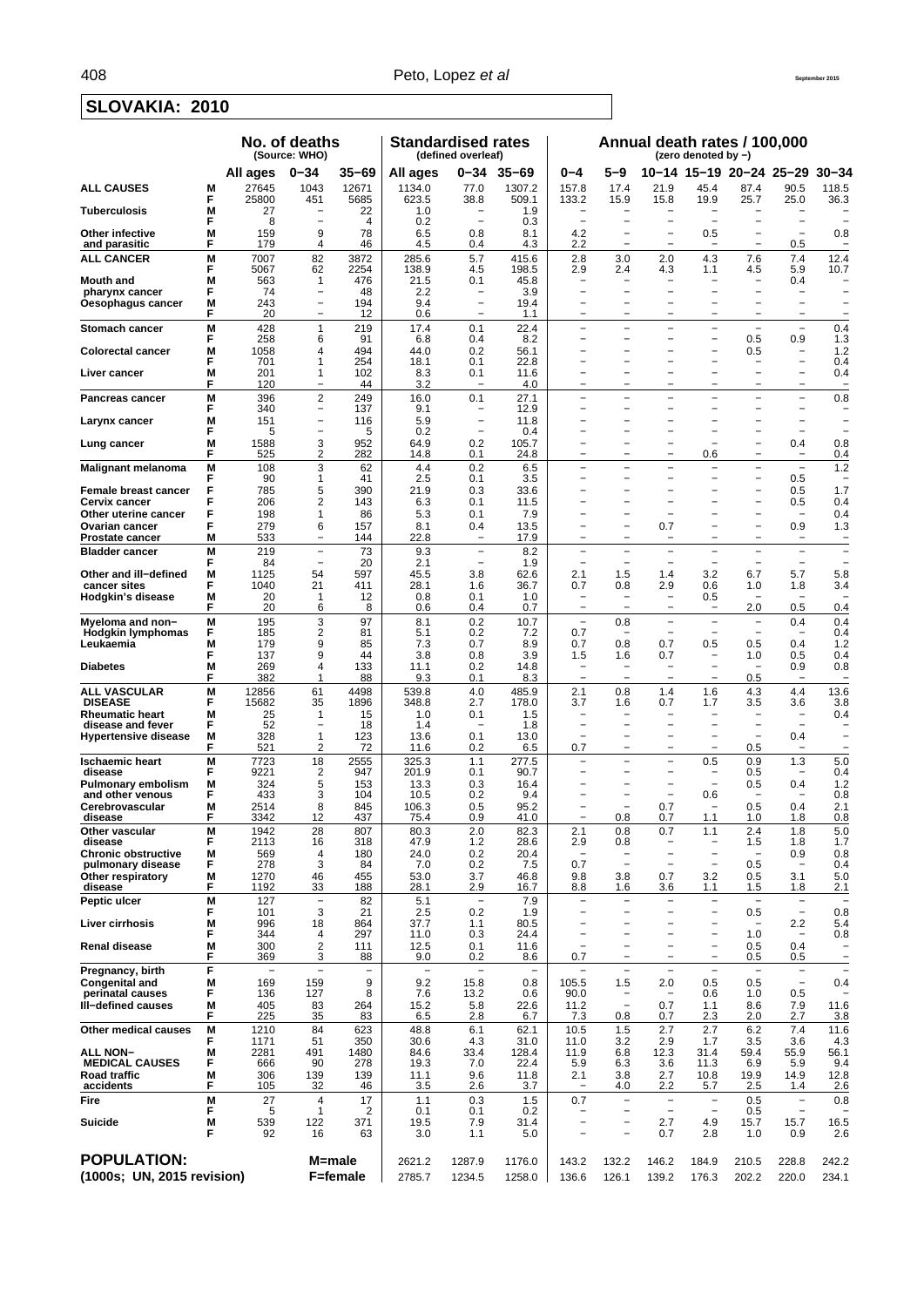#### **2010: SLOVAKIA**

#### **(zero denoted by −) 9th ICD/10th ICD categories**

## **Annual death rates / 100,000**

| 35–39                           | 40–44                            | 45-49                                      | $50 - 54$         | $55 - 59$                | 60–64                         | $65 - 69$                | 70–74                             | 75–79                           | 80+/ <sub>NK</sub>       |        |                                                  |                                                 |
|---------------------------------|----------------------------------|--------------------------------------------|-------------------|--------------------------|-------------------------------|--------------------------|-----------------------------------|---------------------------------|--------------------------|--------|--------------------------------------------------|-------------------------------------------------|
| 189.1                           | 322.5                            | 578.2                                      | 966.6             | 1439.8                   | 2363.6                        | 3290.7                   | 5006.8                            | 7761.0                          | 15454.9                  | M      | <b>ALL CAUSES</b>                                | 001-999/A00-Y89                                 |
| 80.5                            | 132.3<br>0.6                     | 202.2<br>2.1                               | 367.6<br>2.1      | 520.5<br>4.3             | 897.7<br>3.1                  | 1363.1<br>1.1            | 2491.7<br>3.1                     | 4684.9<br>4.1                   | 12463.6<br>2.2           | F<br>M | <b>Tuberculosis</b>                              | 010-018, 137/                                   |
| 0.5                             | 0.6<br>0.6                       | 0.5<br>6.4                                 | 4.7               | 9.2                      | 16.2                          | 0.8<br>19.6              | 20.4                              | 1.1<br>41.3                     | 2.9<br>86.2              | F<br>M | Other infective                                  | A15-A19, B90<br>Rest of 001-139,279.5&.6/       |
| 0.5<br>20.3                     | $\overline{\phantom{0}}$<br>47.3 | 1.6<br>118.6                               | 2.0<br>283.3      | 5.0<br>469.4             | 5.1<br>789.4                  | 15.9<br>1181.0           | 22.8<br>1553.1                    | 43.4<br>2000.7                  | 65.0<br>2425.1           | F<br>M | and parasitic<br><b>ALL CANCER</b>               | rest of A00-B99 excl A33,A34<br>140-208/C00-C97 |
| 31.3                            | 54.3                             | 73.9                                       | 163.5             | 225.6                    | 374.1                         | 466.6                    | 705.0                             | 921.0                           | 1178.0                   | F      |                                                  |                                                 |
| 0.9<br>1.0                      | 7.9<br>1.7                       | 24.1<br>2.6                                | 52.2<br>5.0       | 75.1<br>5.5              | 74.6<br>7.1                   | 85.9<br>4.8              | 62.9<br>5.0                       | 66.1<br>9.1                     | 30.9<br>12.4             | M<br>F | <b>Mouth and</b><br>pharynx cancer               | 140-149/C00-C14                                 |
| 0.9<br>$\overline{\phantom{0}}$ | 1.7<br>$\overline{\phantom{0}}$  | 10.7                                       | 18.1<br>1.5       | 25.0<br>0.5              | 40.0<br>1.9                   | 39.1<br>4.0              | 33.0<br>3.0                       | 31.0<br>2.3                     | 28.7<br>2.9              | M<br>F | Oesophagus cancer                                | 150/C15                                         |
| 3.8                             | 4.5<br>3.4                       | 5.9                                        | 16.5              | 32.6                     | 37.7<br>14.8                  | 55.5                     | 106.9<br>37.7                     | 132.3<br>44.5                   | 168.0<br>80.2            | M<br>F | <b>Stomach cancer</b>                            | 151/C16                                         |
| 1.0<br>1.9                      | 5.6                              | 1.6<br>15.5                                | 6.4<br>27.9       | 8.5<br>48.4              | 100.0                         | 21.5<br>193.6            | 235.8                             | 380.3                           | 499.6                    | M      | <b>Colorectal cancer</b>                         | 153, 154/C18-C21                                |
| 2.4<br>$\overline{\phantom{0}}$ | 5.1<br>1.1                       | 7.4<br>2.7                                 | 16.8<br>6.7       | 23.4<br>10.9             | 45.6<br>19.2                  | 58.8<br>40.2             | 80.3<br>51.9                      | 148.4<br>64.1                   | 224.5<br>75.2            | F<br>M | Liver cancer                                     | 155.0, 155.1/C22                                |
| 0.5<br>0.5                      | 2.3<br>1.7                       | 1.1<br>5.3                                 | 1.5<br>19.1       | 5.5<br>34.8              | 5.1<br>41.5                   | 11.9<br>87.0             | 20.8<br>78.6                      | 30.8<br>107.5                   | 26.8<br>95.1             | F<br>M | <b>Pancreas cancer</b>                           | 157/C25                                         |
| 1.0                             | 2.8                              | 1.6                                        | 5.9               | 8.5                      | 31.4                          | 39.0                     | 53.5                              | 77.6                            | 77.4                     | F      |                                                  |                                                 |
| 0.5                             | 0.6                              | 3.2<br>0.5                                 | 9.3<br>1.0        | 17.4                     | 28.5<br>1.3                   | 22.8                     | 36.2                              | 12.4                            | 13.3                     | M<br>F | Larynx cancer                                    | 161/C32                                         |
| 1.4<br>2.9                      | 5.6<br>2.3                       | 16.6<br>8.4                                | 64.6<br>21.8      | 103.3<br>32.4            | 233.9<br>46.8                 | 314.3<br>58.8            | 402.4<br>69.4                     | 419.6<br>76.5                   | 384.7<br>99.4            | M<br>F | Lung cancer                                      | 162/C33, C34                                    |
| 0.9                             | 2.8<br>1.7                       | 2.1                                        | 5.7               | 6.0                      | 9.2                           | 18.5                     | 25.1                              | 26.9                            | 30.9<br>22.0             | M      | <b>Malignant melanoma</b>                        | 172/C43                                         |
| 2.4<br>4.8                      | 8.5                              | 2.1<br>14.2                                | 3.0<br>36.2       | 2.5<br>43.8              | 6.4<br>54.5                   | 6.4<br>73.1              | 11.9<br>110.1                     | 14.8<br>129.0                   | 158.6                    | F<br>F | Female breast cancer                             | 174/C50                                         |
| 4.8<br>1.0                      | 9.1<br>$\overline{\phantom{0}}$  | 10.0<br>2.1                                | 11.9<br>4.0       | 16.9<br>9.0              | 17.3<br>16.0                  | 10.3<br>23.1             | 22.8<br>28.8                      | 16.0<br>39.9                    | 22.9<br>44.9             | F<br>F | Cervix cancer<br>Other uterine cancer            | 180/C53<br>179, 182/C54, C55                    |
| 2.9<br>$\overline{\phantom{0}}$ | 2.8<br>0.6                       | 5.3                                        | 11.4              | 18.9                     | 26.3<br>30.8                  | 27.0                     | 45.6                              | 38.8                            | 34.4                     | F<br>M | Ovarian cancer                                   | 183.0/C56                                       |
| $\overline{\phantom{0}}$        | $\qquad \qquad -$                | $\overline{a}$<br>$\overline{\phantom{0}}$ | 2.6<br>3.6        | 15.2<br>12.0             | 13.8                          | 76.1<br>28.3             | 133.6<br>59.7                     | 235.6<br>76.5                   | 420.0<br>157.0           | M      | Prostate cancer<br><b>Bladder cancer</b>         | 185/C61<br>188/C67                              |
| $\overline{\phantom{0}}$<br>8.0 | $\overline{\phantom{0}}$<br>8.4  | 1.1<br>26.2                                | 0.5<br>40.8       | 1.5<br>66.4              | 2.6<br>131.6                  | 8.0<br>156.6             | 13.9<br>238.9                     | 20.5<br>308.0                   | 30.6<br>382.4            | F<br>M | Other and ill-defined                            | Rest of 140-199/                                |
| 4.3<br>$\overline{\phantom{0}}$ | 10.2<br>1.1                      | 11.6<br>$\overline{\phantom{0}}$           | 28.2<br>2.6       | 37.9<br>1.6              | 72.5<br>0.8                   | 92.2<br>1.1              | 152.7<br>1.6                      | 203.2<br>10.3                   | 263.7<br>2.2             | F<br>M | cancer sites<br>Hodgkin's disease                | rest of C00-C80, C97<br>201/C81                 |
| 0.5                             | 0.6                              | $\overline{a}$                             | 0.5               | 0.5                      | 1.9                           | 0.8                      | 2.0                               | 1.1                             | 2.9                      | F      |                                                  |                                                 |
| $\overline{\phantom{0}}$<br>1.0 | 3.9<br>2.3                       | 2.7<br>2.6                                 | 6.7<br>4.0        | 9.8<br>8.5               | 16.9<br>15.4                  | 34.8<br>16.7             | 44.0<br>25.8                      | 68.2<br>39.9                    | 75.2<br>39.2             | M<br>F | Myeloma and non-<br>Hodgkin lymphomas            | 200, 202-203/<br>C82-C90, C96                   |
| 1.4<br>1.0                      | 1.7<br>1.7                       | 3.7<br>1.6                                 | 6.7<br>4.0        | 10.9<br>2.0              | 10.8<br>7.1                   | 27.2<br>10.3             | 42.4<br>21.8                      | 62.0<br>28.5                    | 61.9<br>35.4             | M<br>F | Leukaemia                                        | 204-208/C91-C95                                 |
| 2.4<br>0.5                      | 2.8                              | 2.1<br>2.6                                 | 6.2               | 16.3                     | 24.6                          | 48.9<br>30.2             | 70.7<br>48.6                      | 90.9                            | 95.1<br>150.9            | M<br>F | <b>Diabetes</b>                                  | 250/E10-E14                                     |
| 32.1                            | 0.6<br>71.5                      | 163.5                                      | 5.9<br>290.5      | 6.0<br>501.0             | 12.2<br>947.1                 | 1395.2                   | 2497.9                            | 98.2<br>4321.8                  | 10206.7                  | M      | <b>ALL VASCULAR</b>                              | 390-459/100-199                                 |
| 15.4                            | 21.5<br>1.1                      | 45.4<br>1.6                                | 87.7<br>1.6       | 150.9                    | 320.2<br>3.9                  | 604.9<br>2.2             | 1300.9<br>3.1                     | 2930.8<br>10.3                  | 9430.3<br>4.4            | F<br>M | <b>DISEASE</b><br><b>Rheumatic heart</b>         | 390-398/100-109                                 |
| $\overline{\phantom{a}}$<br>1.9 | 0.6<br>$\overline{\phantom{0}}$  | 0.5<br>3.2                                 | 1.0<br>8.8        | 1.0<br>14.1              | 1.3<br>32.3                   | 8.0<br>30.4              | 16.9<br>55.0                      | 8.0<br>124.0                    | 9.6<br>241.0             | F<br>M | disease and fever<br><b>Hypertensive disease</b> | 401-405/I10-I15                                 |
| 0.5                             | 1.1                              | 1.1                                        | 3.0               | 9.5                      | 10.9                          | 19.9                     | 36.7                              | 77.6                            | 326.7                    | F      |                                                  |                                                 |
| 12.7<br>3.9                     | 33.8<br>6.8                      | 83.4<br>17.9                               | 175.7<br>32.2     | 283.9<br>71.2            | 541.7<br>174.5                | 811.3<br>328.2           | 1488.7<br>745.6                   | 2660.0<br>1667.4                | 6446.3<br>5788.5         | M<br>F | <b>Ischaemic heart</b><br>disease                | 410-414/I20-I25                                 |
| 0.9<br>0.5                      | 2.2<br>2.3                       | 7.5<br>4.2                                 | 6.7<br>6.4        | 19.6<br>9.5              | 32.3<br>17.3                  | 45.7<br>25.4             | 58.2<br>40.6                      | 93.0<br>100.4                   | 185.7<br>188.2           | M<br>F | <b>Pulmonary embolism</b><br>and other venous    | 415.1, 451-453/<br>I26, I80-I82                 |
| 3.8<br>7.2                      | 14.1<br>4.5                      | 23.5<br>11.1                               | 44.5<br>19.8      | 82.1<br>34.4             | 190.8<br>66.7                 | 307.8<br>143.1           | 561.2<br>299.4                    | 913.5<br>715.6                  | 1905.6<br>1876.3         | M<br>F | Cerebrovascular<br>disease                       | 430-438/160-169                                 |
| 12.7                            | 20.3                             | 44.4                                       | 53.2              | 101.2                    | 146.2                         | 197.9                    | 331.7                             | 520.8                           | 1423.7                   | M      | Other vascular                                   | Rest of 390-459/                                |
| 3.4                             | 6.2<br>1.7                       | 10.6<br>2.1                                | 25.3<br>8.3       | 25.4<br>21.8             | 49.4<br>43.9                  | 80.3<br>65.2             | 161.6<br>103.8                    | 361.8<br>225.3                  | 1241.0<br>464.2          | F<br>M | disease<br><b>Chronic obstructive</b>            | rest of I00-I99<br>490-496/                     |
| 1.0<br>9.9                      | 0.6<br>12.4                      | 3.2<br>29.4                                | 5.5<br>26.4       | 7.5<br>49.5              | 16.7<br>82.3                  | 18.3<br>117.5            | 31.7<br>215.4                     | 47.9<br>382.4                   | 111.8<br>988.2           | F<br>Μ | pulmonary disease<br>Other respiratory           | J40-J47, J67<br>Rest of 460-519/                |
| 3.4                             | 9.6                              | 6.9                                        | 11.9              | 17.4                     | 23.7                          | 43.7                     | 108.1                             | 218.0                           | 641.0                    | F      | disease                                          | rest of J00-J98                                 |
| 0.9                             | 2.2<br>0.6                       | 5.9<br>1.1                                 | 7.8<br>1.5        | 10.9<br>1.5              | 12.3<br>2.6                   | 15.2<br>6.4              | 22.0<br>18.8                      | 20.7<br>13.7                    | 46.4<br>44.0             | M<br>F | Peptic ulcer                                     | 531-533/K25-K27                                 |
| 15.6<br>4.8                     | 29.3<br>8.5                      | 57.7<br>22.2                               | 98.2<br>26.8      | 100.6<br>38.4            | 144.7<br>35.9                 | 117.5<br>34.2            | 99.0<br>18.8                      | 57.9<br>17.1                    | 50.9<br>8.6              | M<br>F | Liver cirrhosis                                  | 571/K70, K74                                    |
| 1.9<br>$\overline{\phantom{0}}$ | 1.7                              | 5.9<br>1.1                                 | 7.8<br>3.0        | 12.0<br>7.5              | 22.3<br>13.5                  | 29.4<br>35.0             | 53.5<br>48.6                      | 121.9<br>84.5                   | 207.8<br>148.1           | M<br>F | Renal disease                                    | 580-590/N00-N19                                 |
| $\qquad \qquad -$               | $\overline{\phantom{a}}$         | $\overline{\phantom{0}}$                   | $\qquad \qquad -$ | $\overline{\phantom{a}}$ | $\overline{\phantom{0}}$      | $\overline{\phantom{a}}$ | $\qquad \qquad -$                 | $\qquad \qquad -$               | $\overline{\phantom{0}}$ | F      | Pregnancy, birth                                 | 630-676/A34,O00-O99                             |
| 0.9<br>0.5                      | 1.1<br>1.1                       | 0.5                                        | 1.0<br>1.0        | 0.5<br>1.5               | -<br>$\overline{\phantom{a}}$ | 1.1                      | $\qquad \qquad$<br>$\overline{a}$ | $\overline{\phantom{0}}$<br>1.1 | 2.2                      | M<br>F | <b>Congenital and</b><br>perinatal causes        | 740-779/A33,<br>P00-P96, Q00-Q99                |
| 12.3<br>3.4                     | 20.8<br>4.0                      | 25.1<br>6.9                                | 22.2<br>9.4       | 31.6<br>6.5              | 26.9<br>10.3                  | 19.6<br>6.4              | 23.6<br>15.9                      | 20.7<br>17.1                    | 73.0<br>72.6             | Μ<br>F | III-defined causes                               | 780-799/R00-R99                                 |
| 12.7                            | 25.9                             | 35.3                                       | 49.1              | 67.5                     | 106.2                         | 138.1                    | 202.8                             | 312.1                           | 493.0                    | M      | Other medical causes                             | Rest of 001-799/                                |
| 6.8<br>80.2                     | 15.3<br>104.7                    | 16.9<br>123.5                              | 20.3<br>159.2     | 27.4<br>145.2            | 55.2<br>144.7                 | 75.5<br>141.4            | 126.9<br>141.5                    | 214.6<br>161.2                  | 433.7<br>313.9           | F<br>M | <b>ALL NON-</b>                                  | rest of A00-R99<br>E800-E999/V01-Y89            |
| 12.5<br>8.0                     | 15.8<br>12.4                     | 20.1<br>12.8                               | 29.2<br>12.9      | 25.4<br>13.6             | 28.2<br>13.1                  | 25.4<br>9.8              | 45.6<br>15.7                      | 76.5<br>12.4                    | 176.7<br>26.5            | F<br>M | <b>MEDICAL CAUSES</b><br>Road traffic            | E810-E819, E826-E829/                           |
| 3.4<br>0.5                      | 4.0<br>0.6                       | 2.1<br>1.6                                 | 4.0<br>2.6        | 3.5<br>0.5               | 5.1<br>3.9                    | 4.0<br>1.1               | 8.9<br>3.1                        | 11.4<br>2.1                     | 7.6<br>6.6               | F<br>M | accidents<br>Fire                                | part of V01–V99, Y850<br>E890-E899/X00-X09      |
|                                 |                                  |                                            | 0.5               |                          | 0.6                           |                          |                                   | 1.1                             | 1.0                      | F      |                                                  |                                                 |
| 26.4<br>2.4                     | 29.8<br>4.0                      | 27.8<br>7.4                                | 40.3<br>6.4       | 34.3<br>4.5              | 33.1<br>6.4                   | 28.3<br>4.0              | 20.4<br>2.0                       | 26.9<br>6.8                     | 44.2<br>4.8              | M<br>F | Suicide                                          | E950-E959/X60-X84                               |
| 212.0                           | 177.7                            | 187.1                                      | 193.5             | 183.8                    | 130.0                         | 92.0                     | 63.6                              | 48.4                            | 45.2                     | М      | <b>POPULATION</b>                                |                                                 |
| 207.4                           | 176.9                            | 189.5                                      | 201.9             | 200.8                    | 155.8                         | 125.8                    | 100.9                             | 87.6                            | 104.7                    | F      | (1000s; UN, 2015 revision)                       |                                                 |
|                                 |                                  |                                            |                   |                          |                               |                          |                                   |                                 |                          |        |                                                  |                                                 |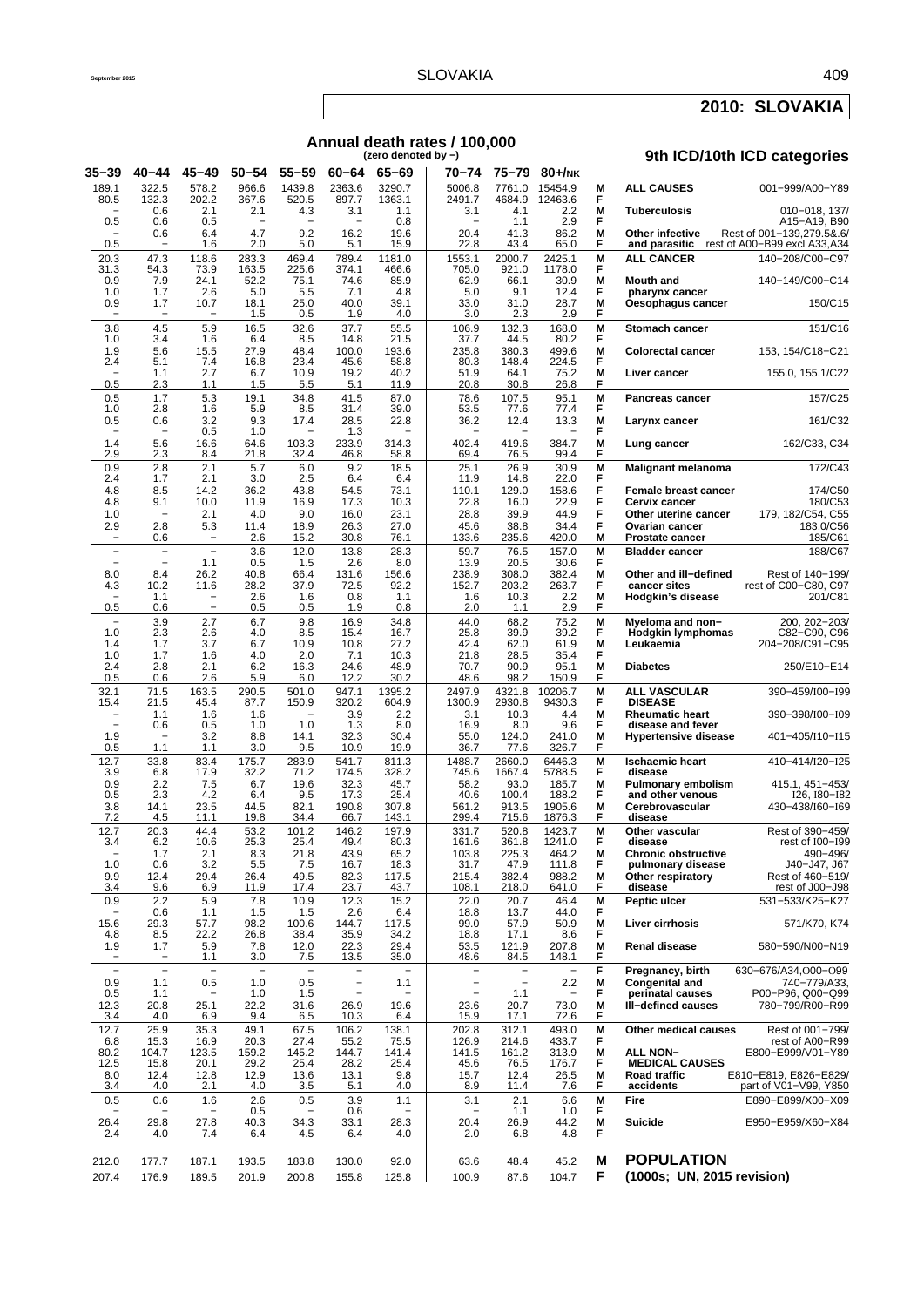## **SLOVENIA: 2010**

|                                                 |        |                          | No. of deaths<br>(Source: WHO)                |                                 | <b>Standardised rates</b> | (defined overleaf)                                   |                                  |                                                      |                                                      | Annual death rates / 100,000                         | (zero denoted by -)                        |                                                      |                                                      |                                                      |
|-------------------------------------------------|--------|--------------------------|-----------------------------------------------|---------------------------------|---------------------------|------------------------------------------------------|----------------------------------|------------------------------------------------------|------------------------------------------------------|------------------------------------------------------|--------------------------------------------|------------------------------------------------------|------------------------------------------------------|------------------------------------------------------|
|                                                 |        | All ages                 | $0 - 34$                                      | $35 - 69$                       | All ages                  | $0 - 34$                                             | $35 - 69$                        | $0 - 4$                                              | 5–9                                                  |                                                      |                                            | 10-14 15-19 20-24 25-29                              |                                                      | $30 - 34$                                            |
| <b>ALL CAUSES</b>                               | Μ<br>F | 9292<br>9317             | 239<br>109                                    | 3509<br>1536                    | 772.2<br>435.5            | 49.0<br>27.4                                         | 813.9<br>348.8                   | 55.2<br>90.7                                         | 10.7<br>13.6                                         | 6.3<br>6.7                                           | 35.5<br>15.8                               | 75.4<br>12.8                                         | 63.8<br>12.7                                         | 96.3<br>39.7                                         |
| <b>Tuberculosis</b>                             | M      | 11<br>9                  | $\overline{\phantom{0}}$                      | 4<br>1                          | 0.9<br>0.4                |                                                      | 0.8<br>0.2                       |                                                      | $\overline{\phantom{0}}$                             |                                                      |                                            |                                                      | $\overline{\phantom{0}}$                             |                                                      |
| Other infective                                 | М<br>F | 31<br>33                 | 2                                             | 18<br>5                         | 2.6<br>1.5                | 0.4                                                  | 3.9<br>1.3                       |                                                      | $\overline{\phantom{0}}$                             |                                                      | 1.9                                        | $\overline{\phantom{0}}$                             | $\overline{\phantom{0}}$                             | 1.2                                                  |
| and parasitic<br><b>ALL CANCER</b>              | M      | 3227                     | 20                                            | 1372                            | 265.1                     | 4.0                                                  | 325.3                            | 1.9                                                  | 2.1                                                  |                                                      | 3.7                                        | 4.3                                                  | 3.8                                                  | 11.9                                                 |
| <b>Mouth and</b>                                | F<br>М | 2616<br>138              | 28<br>$\overline{a}$                          | 807<br>103                      | 144.4<br>11.5             | 6.1                                                  | 182.7<br>23.0                    | 10.1                                                 | 4.5                                                  |                                                      |                                            | 1.6                                                  | 4.2                                                  | 22.5                                                 |
| pharynx cancer<br>Oesophagus cancer             | F<br>M | 31<br>63                 | $\overline{\phantom{0}}$<br>1                 | 15<br>40                        | 2.0<br>5.2                | $\overline{\phantom{0}}$<br>0.2                      | 3.3<br>9.1                       | $\overline{\phantom{0}}$                             | $\overline{\phantom{0}}$<br>$\overline{\phantom{0}}$ | $\overline{\phantom{0}}$                             | -<br>-                                     | $\overline{\phantom{0}}$                             | $\overline{\phantom{0}}$<br>$\overline{\phantom{0}}$ | 1.2                                                  |
|                                                 | F      | 12                       |                                               | 3                               | 0.6                       |                                                      | 0.7                              |                                                      |                                                      |                                                      |                                            |                                                      | $\overline{a}$                                       |                                                      |
| <b>Stomach cancer</b>                           | M<br>F | 241<br>153               | 3<br>$\overline{a}$                           | 79<br>31                        | 19.8<br>7.4               | 0.5<br>$\overline{\phantom{0}}$                      | 18.6<br>7.1                      | $\overline{\phantom{0}}$<br>$\overline{\phantom{0}}$ | $\overline{\phantom{0}}$<br>$\overline{\phantom{0}}$ | $\overline{\phantom{0}}$                             | $\overline{\phantom{0}}$<br>-              | $\overline{\phantom{0}}$                             | 1.3<br>$\overline{\phantom{0}}$                      | 2.4                                                  |
| <b>Colorectal cancer</b>                        | М<br>F | 443<br>343               | 1<br>2                                        | 149<br>85                       | 36.0<br>17.7              | 0.2<br>0.4                                           | 36.1<br>19.7                     | $\overline{\phantom{0}}$                             | -<br>$\overline{\phantom{0}}$                        | -<br>$\overline{\phantom{0}}$                        | -                                          | $\overline{\phantom{0}}$                             | $\overline{\phantom{0}}$<br>1.4                      | 1.2<br>1.3                                           |
| Liver cancer                                    | Μ<br>F | 129<br>62                | $\overline{\phantom{0}}$                      | 58<br>13                        | 10.6<br>3.1               | $\overline{\phantom{0}}$                             | 14.2<br>3.2                      | $\overline{\phantom{0}}$                             | $\overline{\phantom{0}}$                             | $\overline{\phantom{0}}$                             | -                                          | $\overline{\phantom{0}}$                             | $\overline{\phantom{0}}$<br>$\overline{\phantom{0}}$ |                                                      |
| <b>Pancreas cancer</b>                          | M<br>F | 165<br>198               | 1                                             | 91<br>51                        | 13.6<br>10.3              | $\overline{\phantom{0}}$<br>0.2                      | 22.3<br>12.1                     | $\overline{\phantom{a}}$<br>$\overline{\phantom{a}}$ | $\overline{a}$<br>$\overline{a}$                     | $\overline{\phantom{0}}$<br>$\overline{\phantom{a}}$ | $\overline{a}$<br>$\overline{ }$           | $\overline{\phantom{a}}$<br>$\overline{\phantom{0}}$ | $\overline{\phantom{0}}$<br>$\overline{a}$           | 1.3                                                  |
| Larynx cancer                                   | М<br>F | 58<br>9                  | $\overline{\phantom{0}}$                      | 31<br>4                         | 4.8<br>0.5                | -<br>$\overline{\phantom{0}}$                        | 6.9<br>0.9                       | $\overline{\phantom{0}}$<br>$\overline{\phantom{0}}$ | —<br>$\overline{\phantom{0}}$                        | -<br>$\overline{\phantom{0}}$                        | -<br>-                                     | —<br>$\overline{\phantom{0}}$                        | $\overline{\phantom{0}}$<br>$\overline{\phantom{0}}$ | $\overline{\phantom{0}}$                             |
| Lung cancer                                     | M      | 805                      | 2                                             | 422                             | 66.1                      | 0.3                                                  | 99.6                             | $\overline{a}$                                       | $\overline{a}$                                       | $\overline{\phantom{0}}$                             | -                                          | $\overline{a}$                                       | 1.3                                                  | 1.2                                                  |
| <b>Malignant melanoma</b>                       | F<br>M | 316<br>70                | 2<br>1                                        | 139<br>41                       | 19.5<br>5.9               | 0.4<br>0.2                                           | 31.1<br>9.2                      | $\overline{\phantom{a}}$<br>$\overline{a}$           | $\overline{a}$<br>$\overline{\phantom{0}}$           | $\overline{a}$<br>$\overline{a}$                     | $\overline{ }$<br>$\overline{\phantom{0}}$ | 1.4                                                  | $\overline{\phantom{0}}$<br>$\overline{\phantom{0}}$ | 2.6<br>$\overline{\phantom{0}}$                      |
| <b>Female breast cancer</b>                     | F<br>F | 48<br>416                | 2<br>4                                        | 18<br>163                       | 2.9<br>24.5               | 0.4<br>0.8                                           | 3.9<br>35.8                      | $\overline{\phantom{0}}$                             | $\overline{a}$                                       | $\overline{a}$                                       | $\overline{a}$                             | $\overline{\phantom{0}}$                             | $\overline{a}$<br>-                                  | 2.6<br>5.3                                           |
| Cervix cancer<br>Other uterine cancer           | F<br>F | 43<br>91                 | 1                                             | 25<br>23                        | 3.0<br>4.8                | 0.2                                                  | 5.0<br>5.3                       |                                                      | $\overline{\phantom{0}}$<br>$\overline{\phantom{0}}$ | $\overline{\phantom{0}}$                             |                                            |                                                      | -<br>-                                               | 1.3<br>$\overline{\phantom{0}}$                      |
| <b>Ovarian cancer</b>                           | F      | 150                      |                                               | 64                              | 9.0                       | $\overline{a}$<br>$\overline{a}$                     | 14.4                             | $\overline{\phantom{0}}$                             | $\overline{a}$                                       |                                                      | $\overline{ }$<br>$\overline{ }$           |                                                      | $\overline{a}$<br>-                                  |                                                      |
| <b>Prostate cancer</b><br><b>Bladder cancer</b> | Μ<br>M | 358<br>132               | $\overline{\phantom{0}}$                      | 60<br>35                        | 29.3<br>10.7              | $\overline{a}$                                       | 16.0<br>8.4                      |                                                      | $\overline{\phantom{0}}$                             | $\overline{\phantom{0}}$<br>$\overline{\phantom{0}}$ |                                            |                                                      | $\overline{\phantom{0}}$                             |                                                      |
| Other and ill-defined                           | F<br>M | 52<br>405                | $\overline{a}$<br>9                           | 10<br>195                       | 2.5<br>33.6               | $\overline{\phantom{0}}$<br>1.9                      | 2.4<br>45.1                      | 1.9                                                  | $\overline{\phantom{0}}$<br>2.1                      | -                                                    | 1.9                                        | 1.4                                                  | —<br>$\overline{\phantom{0}}$                        | 6.0                                                  |
| cancer sites<br>Hodgkin's disease               | F<br>М | 483<br>5                 | 13                                            | 115<br>2                        | 25.9<br>0.4               | 3.2<br>$\overline{\phantom{0}}$                      | 25.9<br>0.6                      | 8.1                                                  | 4.5                                                  |                                                      | $\overline{\phantom{0}}$                   | 1.6                                                  | 1.4                                                  | 6.6                                                  |
|                                                 | F<br>M | 5                        | $\overline{\phantom{0}}$                      | 1<br>46                         | 0.2                       | $\overline{\phantom{0}}$                             | 0.2<br>11.1                      |                                                      |                                                      |                                                      | $\overline{ }$                             |                                                      |                                                      |                                                      |
| Myeloma and non-<br><b>Hodgkin lymphomas</b>    | F      | 135<br>116               |                                               | 29                              | 11.0<br>5.9               | $\overline{\phantom{0}}$                             | 7.3                              |                                                      | $\overline{\phantom{0}}$                             |                                                      | $\overline{\phantom{0}}$                   |                                                      |                                                      |                                                      |
| Leukaemia                                       | М<br>F | 80<br>88                 | 3<br>3                                        | 20<br>18                        | 6.7<br>4.8                | 0.7<br>0.7                                           | 4.9<br>4.3                       | $\overline{\phantom{0}}$<br>2.0                      | -<br>$\overline{a}$                                  |                                                      | 1.9<br>$\overline{\phantom{0}}$            | 1.4<br>$\overline{\phantom{0}}$                      | 1.3<br>1.4                                           | 1.3                                                  |
| <b>Diabetes</b>                                 | M<br>F | 117<br>138               | 1                                             | 40<br>22                        | 9.6<br>6.5                | 0.2<br>0.2                                           | 9.9<br>5.2                       | $\overline{\phantom{0}}$                             | -<br>$\overline{a}$                                  | $\overline{\phantom{0}}$                             | $\overline{\phantom{0}}$                   |                                                      | $\qquad \qquad -$<br>$\overline{\phantom{0}}$        | 1.2<br>1.3                                           |
| <b>ALL VASCULAR</b><br><b>DISEASE</b>           | M<br>F | 3071<br>4260             | 11<br>4                                       | 806<br>270                      | 253.3<br>169.2            | 1.9<br>1.0                                           | 193.2<br>63.9                    | $\overline{\phantom{0}}$<br>$\overline{\phantom{0}}$ | $\overline{\phantom{0}}$<br>2.3                      | $\overline{\phantom{0}}$<br>$\overline{\phantom{0}}$ | $\overline{\phantom{0}}$<br>2.0            | 2.9<br>1.6                                           | $\overline{\phantom{0}}$<br>1.4                      | 10.7                                                 |
| <b>Rheumatic heart</b><br>disease and fever     | М<br>F | 30<br>50                 |                                               | 7<br>2                          | 2.5<br>1.9                | $\overline{\phantom{0}}$<br>$\overline{\phantom{0}}$ | 1.9<br>0.5                       | $\overline{\phantom{0}}$                             | -<br>$\overline{\phantom{0}}$                        |                                                      | -                                          |                                                      | $\overline{\phantom{0}}$<br>$\overline{\phantom{0}}$ | $\overline{\phantom{0}}$                             |
| <b>Hypertensive disease</b>                     | Μ<br>F | 173<br>357               | $\overline{\phantom{0}}$                      | 32<br>11                        | 14.3<br>13.3              | $\overline{\phantom{0}}$                             | 8.1<br>2.8                       | $\overline{\phantom{0}}$<br>$\overline{\phantom{0}}$ | $\overline{\phantom{0}}$<br>$\overline{\phantom{0}}$ |                                                      | $\overline{\phantom{0}}$<br>$\overline{ }$ | $\overline{a}$                                       | $\overline{a}$<br>$\overline{\phantom{0}}$           |                                                      |
| <b>Ischaemic heart</b>                          | M      | 1108                     | $\mathbf{1}$                                  | 389                             | 91.5                      | 0.2                                                  | 91.3                             |                                                      |                                                      |                                                      |                                            |                                                      |                                                      | 1.2                                                  |
| disease<br>Pulmonary embolism                   | F<br>М | 943<br>59                |                                               | 78<br>17                        | 39.0<br>4.8               | $\overline{a}$                                       | 18.9<br>4.0                      |                                                      | $\overline{\phantom{0}}$<br>$\overline{\phantom{0}}$ | $\overline{\phantom{0}}$                             | $\overline{\phantom{0}}$                   |                                                      | -                                                    |                                                      |
| and other venous<br>Cerebrovascular             | F<br>M | 92<br>829                | 1<br>5                                        | 12<br>180                       | 4.2<br>67.9               | 0.3<br>0.8                                           | 2.6<br>45.2                      | $\overline{\phantom{0}}$<br>$\overline{\phantom{0}}$ | $\overline{\phantom{0}}$<br>$\overline{\phantom{0}}$ |                                                      | 2.0                                        |                                                      | $\overline{\phantom{0}}$<br>$\overline{a}$           | $\overline{\phantom{0}}$<br>6.0                      |
| disease<br>Other vascular                       | F<br>Μ | 1144<br>872              | 3<br>5                                        | 98<br>181                       | 47.2<br>72.3              | 0.8<br>0.9                                           | 22.7<br>42.6                     | $\overline{\phantom{0}}$                             | 2.3<br>$\overline{\phantom{0}}$                      |                                                      | $\overline{\phantom{0}}$                   | 1.6<br>2.9                                           | 1.4<br>$\overline{\phantom{0}}$                      | $\overline{\phantom{0}}$<br>3.6                      |
| disease                                         | F      | 1674                     | $\overline{\phantom{0}}$                      | 69                              | 63.5                      | $\overline{\phantom{0}}$                             | 16.3                             | $\overline{\phantom{0}}$                             | $\overline{\phantom{0}}$                             | $\overline{\phantom{0}}$                             | $\overline{\phantom{0}}$                   | $\overline{\phantom{0}}$                             | $\overline{\phantom{0}}$                             |                                                      |
| <b>Chronic obstructive</b><br>pulmonary disease | М<br>F | 271<br>151               | $\overline{a}$                                | 50<br>15                        | 22.2<br>6.4               | $\overline{\phantom{0}}$<br>$\overline{\phantom{0}}$ | 13.1<br>3.2                      | -<br>$\overline{\phantom{0}}$                        | -<br>$\overline{\phantom{0}}$                        | $\overline{\phantom{0}}$<br>$\overline{\phantom{0}}$ | -<br>-                                     | -<br>$\overline{\phantom{0}}$                        | $\qquad \qquad -$<br>$\qquad \qquad -$               | $\overline{ }$<br>$\overline{\phantom{0}}$           |
| Other respiratory<br>disease                    | М<br>F | 290<br>407               | $\overline{2}$<br>3                           | 32<br>12                        | 23.9<br>15.3              | 0.3<br>0.9                                           | 7.9<br>3.0                       | $\overline{\phantom{a}}$<br>4.0                      | $\overline{\phantom{0}}$<br>$\overline{\phantom{0}}$ | $\overline{\phantom{0}}$                             | $\overline{\phantom{a}}$<br>2.0            | $\overline{\phantom{a}}$<br>$\qquad \qquad -$        | 1.3<br>$\qquad \qquad -$                             | 1.2<br>Ξ                                             |
| Peptic ulcer                                    | M<br>F | 27<br>41                 | $\overline{\phantom{0}}$<br>$\qquad \qquad -$ | $\overline{7}$<br>4             | 2.2<br>1.7                | $\qquad \qquad -$<br>$\overline{\phantom{0}}$        | 1.6<br>1.0                       | $\overline{\phantom{0}}$<br>$\qquad \qquad -$        | $\overline{a}$<br>-                                  | $\overline{\phantom{0}}$                             | $\overline{a}$<br>$\overline{\phantom{0}}$ | $\overline{\phantom{a}}$<br>$\overline{\phantom{0}}$ | $\overline{a}$<br>$\qquad \qquad -$                  | $\overline{\phantom{0}}$                             |
| Liver cirrhosis                                 | M<br>F | 441<br>175               | 4<br>1                                        | 336<br>106                      | 37.1<br>12.3              | 0.7<br>0.2                                           | 74.8<br>23.3                     | $\overline{a}$<br>$\overline{\phantom{0}}$           | -<br>$\overline{\phantom{0}}$                        | -<br>$\overline{\phantom{0}}$                        | -<br>-                                     | $\overline{\phantom{0}}$<br>$\overline{\phantom{0}}$ | 1.3<br>$\overline{ }$                                | 3.6<br>1.3                                           |
| <b>Renal disease</b>                            | M<br>F | 71<br>121                | $\overline{a}$<br>1                           | 5<br>12                         | 5.9<br>5.2                | 0.2                                                  | 1.3<br>3.0                       | -<br>-                                               | -<br>$\overline{\phantom{0}}$                        | -<br>$\overline{\phantom{0}}$                        | -<br>-                                     | 1.6                                                  | $\overline{\phantom{0}}$<br>$\qquad \qquad -$        | $\qquad \qquad -$<br>$\qquad \qquad -$               |
| Pregnancy, birth                                | F      | $\overline{\phantom{0}}$ | $\overline{\phantom{0}}$                      | $\overline{\phantom{0}}$        | $\overline{\phantom{0}}$  | $\qquad \qquad -$                                    | $\overline{\phantom{0}}$         | $\overline{\phantom{a}}$                             | $\overline{a}$                                       | $\overline{a}$                                       | $\overline{a}$                             | $\overline{\phantom{0}}$                             | $\overline{\phantom{0}}$                             | $\overline{\phantom{a}}$                             |
| <b>Congenital and</b><br>perinatal causes       | M<br>F | 33<br>40                 | 26<br>32                                      | $\overline{7}$<br>6             | 4.4<br>5.7                | 6.8<br>9.3                                           | 1.5<br>1.2                       | 41.9<br>56.4                                         | $\overline{a}$<br>2.3                                | 2.1<br>4.4                                           | $\overline{\phantom{0}}$<br>2.0            | 1.4                                                  | 2.5                                                  | $\overline{\phantom{0}}$<br>$\overline{\phantom{0}}$ |
| III-defined causes                              | M<br>F | 172<br>103               | $\overline{7}$<br>5                           | 110<br>24                       | 14.6<br>5.4               | 1.5<br>1.2                                           | 24.6<br>5.6                      | 3.8<br>4.0                                           | -<br>-                                               | $\overline{\phantom{0}}$<br>-                        | -<br>-                                     | 2.9<br>1.6                                           | 2.5<br>1.4                                           | 1.2<br>1.3                                           |
| Other medical causes                            | M<br>F | 541<br>697               | 19<br>13                                      | 201<br>121                      | 45.2<br>33.5              | 4.1<br>3.5                                           | 46.4<br>27.1                     | 5.7<br>10.1                                          | 4.3<br>2.3                                           | $\overline{\phantom{0}}$<br>2.2                      | 3.7<br>4.0                                 | 2.9<br>1.6                                           | 3.8<br>1.4                                           | 8.3<br>2.6                                           |
| <b>ALL NON-</b><br><b>MEDICAL CAUSES</b>        | M<br>F | 989<br>526               | 147<br>21                                     | 521<br>131                      | 85.2<br>28.0              | 29.0<br>4.8                                          | 109.4<br>28.2                    | 1.9<br>6.0                                           | 4.3<br>2.3                                           | 4.2<br>$\overline{ }$                                | 26.2<br>5.9                                | 60.9<br>4.8                                          | 48.5<br>4.2                                          | 57.1<br>10.6                                         |
| <b>Road traffic</b>                             | M      | 111                      | 43                                            | 51                              | 9.9                       | 8.4                                                  | 10.2                             |                                                      | 2.1                                                  | $\qquad \qquad -$                                    | 5.6                                        | 20.3                                                 | 12.8                                                 | 17.8                                                 |
| accidents<br>Fire                               | F<br>M | 32<br>6                  | 5<br>$\qquad \qquad -$                        | 18<br>3                         | 2.5<br>0.5                | 1.2<br>$\overline{\phantom{0}}$                      | 3.7<br>0.8                       | 2.0<br>$\overline{\phantom{0}}$                      | $\overline{a}$                                       | $\overline{a}$                                       | 2.0<br>$\qquad \qquad -$                   | 3.2<br>$\overline{\phantom{0}}$                      | $\overline{\phantom{0}}$                             | 1.3<br>$\overline{\phantom{a}}$                      |
| <b>Suicide</b>                                  | F<br>M | 3<br>336                 | $\overline{\phantom{0}}$<br>59                | $\overline{\phantom{0}}$<br>203 | 0.1<br>29.4               | $\overline{\phantom{0}}$<br>11.9                     | $\overline{\phantom{0}}$<br>41.6 | $\overline{\phantom{0}}$<br>$\overline{\phantom{0}}$ | $\overline{\phantom{0}}$<br>$\overline{\phantom{0}}$ | $\overline{\phantom{0}}$<br>4.2                      | $\overline{\phantom{0}}$<br>16.8           | $\overline{\phantom{0}}$<br>23.2                     | $\overline{\phantom{0}}$<br>20.4                     | 19.0                                                 |
|                                                 | F      | 78                       | 6                                             | 51                              | 6.1                       | 1.3                                                  | 10.8                             | $\overline{\phantom{0}}$                             | $\overline{\phantom{0}}$                             | $\overline{\phantom{0}}$                             | 2.0                                        |                                                      | 4.2                                                  | 2.6                                                  |
| <b>POPULATION:</b>                              |        |                          |                                               | M=male                          | 1016.9                    | 432.1                                                | 495.8                            | 52.5                                                 | 46.7                                                 | 47.9                                                 | 53.5                                       | 68.9                                                 | 78.4                                                 | 84.1                                                 |
| (1000s; UN, 2015 revision)                      |        |                          |                                               | F=female                        | 1035.6                    | 398.2                                                | 483.7                            | 49.6                                                 | 44.1                                                 | 45.1                                                 | 50.5                                       | 62.4                                                 | 70.9                                                 | 75.6                                                 |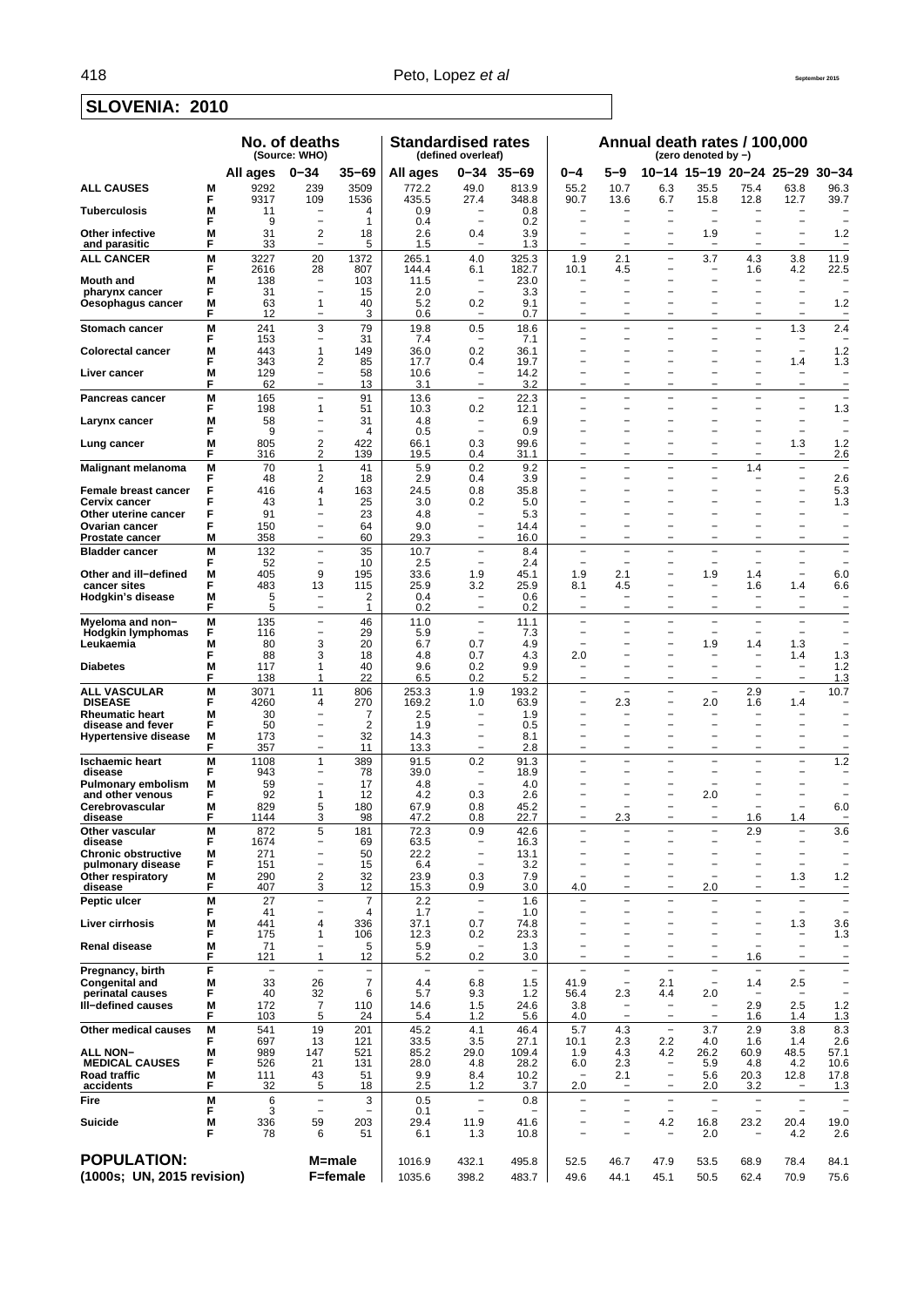#### **2010: SLOVENIA**

#### **(zero denoted by −) 9th ICD/10th ICD categories**

## **Annual death rates / 100,000**

| 35–39                                                | $40 - 44$                                            | $45 - 49$                                            | 50–54                                                | $55 - 59$                                            | $60 - 64$                       | $65 - 69$                           | 70–74                               |                          | 75-79 80+/NK                               |        |                                                 |                                                 |
|------------------------------------------------------|------------------------------------------------------|------------------------------------------------------|------------------------------------------------------|------------------------------------------------------|---------------------------------|-------------------------------------|-------------------------------------|--------------------------|--------------------------------------------|--------|-------------------------------------------------|-------------------------------------------------|
| 111.9<br>55.2                                        | 212.8<br>95.4                                        | 347.3<br>157.0                                       | 600.5<br>267.1                                       | 993.8<br>399.9                                       | 1502.9<br>564.4                 | 1927.9<br>902.3                     | 3381.2<br>1524.9                    | 5351.5<br>3008.9         | 11907.6<br>9334.8                          | M<br>F | <b>ALL CAUSES</b>                               | 001-999/A00-Y89                                 |
|                                                      | $\overline{\phantom{0}}$                             |                                                      | 1.3                                                  | 2.5                                                  | $\overline{ }$                  | 2.2                                 | 2.6                                 | 7.1                      | 17.2                                       | M      | <b>Tuberculosis</b>                             | 010-018, 137/                                   |
| 1.3                                                  | $\overline{\phantom{0}}$<br>2.5                      | 3.8                                                  | $\overline{\phantom{0}}$<br>$\overline{\phantom{0}}$ | 1.3<br>8.9                                           | $\overline{a}$                  | 10.8                                | $\overline{\phantom{a}}$<br>2.6     | 6.6<br>10.7              | 8.4<br>30.1                                | F<br>M | Other infective                                 | A15-A19, B90<br>Rest of 001-139,279.5&.6/       |
| 14.2                                                 | 54.1                                                 | 94.4                                                 | 211.9                                                | 424.3                                                | 1.8<br>653.4                    | 7.5<br>824.7                        | 8.2<br>1464.2                       | 8.8<br>2061.3            | 33.6<br>3031.7                             | F<br>M | and parasitic<br><b>ALL CANCER</b>              | rest of A00-B99 excl A33,A34<br>140-208/C00-C97 |
| 19.8                                                 | 47.7                                                 | 78.5                                                 | 145.4                                                | 225.8                                                | 312.0                           | 449.2                               | 680.0                               | 989.1                    | 1678.9                                     | F      |                                                 |                                                 |
| 1.3<br>$\overline{\phantom{0}}$                      | 3.8<br>1.3                                           | 7.5<br>2.6                                           | 27.8<br>1.3                                          | 37.0<br>5.3                                          | 38.1<br>7.0                     | 45.3<br>5.6                         | 34.4<br>10.3                        | 50.0<br>6.6              | 34.4<br>13.4                               | M<br>F | <b>Mouth and</b><br>pharynx cancer              | 140-149/C00-C14                                 |
| 1.3<br>$\overline{\phantom{0}}$                      | $\overline{\phantom{0}}$<br>$\equiv$                 | 5.0                                                  | 10.1                                                 | 11.5<br>1.3                                          | 14.5<br>1.8                     | 21.6<br>1.9                         | 29.1<br>2.1                         | 25.0<br>6.6              | 17.2<br>8.4                                | M<br>F | Oesophagus cancer                               | 150/C15                                         |
| $\overline{\phantom{0}}$<br>$\overline{\phantom{0}}$ | 6.3                                                  | 6.3                                                  | 12.6                                                 | 21.7                                                 | 38.1                            | 45.3                                | 111.2                               | 167.9                    | 301.0<br>117.5                             | M      | <b>Stomach cancer</b>                           | 151/C16                                         |
| 1.3                                                  | 1.3<br>2.5                                           | 5.2<br>8.8                                           | 2.6<br>22.7                                          | 9.3<br>39.5                                          | 7.0<br>87.1                     | 24.4<br>90.7                        | 26.8<br>251.5                       | 85.5<br>368.0            | 408.5                                      | F<br>M | <b>Colorectal cancer</b>                        | 153, 154/C18-C21                                |
| 4.2                                                  | 4.0<br>1.3                                           | 5.2<br>3.8                                           | 11.9<br>7.6                                          | 22.6<br>15.3                                         | 28.0<br>30.9                    | 62.0<br>41.0                        | 94.8<br>98.0                        | 127.2<br>71.5            | 255.2<br>60.2                              | F<br>M | Liver cancer                                    | 155.0, 155.1/C22                                |
| 1.4<br>1.3                                           | 3.8                                                  | 3.8                                                  | 1.3<br>7.6                                           | 1.3<br>30.6                                          | 1.8<br>38.1                     | 16.9<br>71.2                        | 20.6<br>74.1                        | 26.3<br>78.6             | 45.3<br>103.2                              | F<br>M |                                                 |                                                 |
| $\qquad \qquad -$                                    | 2.6                                                  | 5.2                                                  | 7.9                                                  | 6.6                                                  | 26.3                            | 35.7                                | 49.5                                | 83.3                     | 141.0                                      | F      | <b>Pancreas cancer</b>                          | 157/C25                                         |
| $\qquad \qquad -$                                    | 2.5                                                  | 3.8                                                  | 6.3                                                  | 11.5<br>2.7                                          | 7.3                             | 17.3<br>3.8                         | 23.8<br>2.1                         | 32.1<br>2.2              | 38.7<br>5.0                                | M<br>F | Larynx cancer                                   | 161/C32                                         |
| 2.6<br>2.8                                           | 10.1<br>1.3                                          | 23.9<br>14.4                                         | 56.8<br>35.7                                         | 152.9<br>39.9                                        | 217.8<br>63.1                   | 233.2<br>60.1                       | 336.3<br>82.4                       | 464.4<br>116.2           | 533.2<br>137.7                             | Μ<br>F | Lung cancer                                     | 162/C33, C34                                    |
| 2.6                                                  | 5.0                                                  | 2.5                                                  | 11.3                                                 | 7.6                                                  | 18.1                            | 17.3                                | 26.5                                | 25.0                     | 47.3                                       | M      | <b>Malignant melanoma</b>                       | 172/C43                                         |
| $\overline{\phantom{0}}$<br>4.2                      | 2.6<br>15.9                                          | 18.3                                                 | 4.0<br>34.4                                          | 8.0<br>49.2                                          | 3.5<br>70.1                     | 9.4<br>58.3                         | 14.4<br>92.7                        | 13.2<br>122.8            | 25.2<br>248.5                              | F<br>F | Female breast cancer                            | 174/C50                                         |
| 1.4<br>1.4                                           | 5.3<br>$\qquad \qquad -$                             | 3.9<br>1.3                                           | 7.9<br>2.6                                           | 9.3<br>8.0                                           | 1.8<br>10.5                     | 5.6<br>13.2                         | 8.2<br>30.9                         | 17.5<br>28.5             | 8.4<br>67.2                                | F<br>F | Cervix cancer<br>Other uterine cancer           | 180/C53<br>179, 182/C54, C55                    |
| 1.4                                                  | 6.6                                                  | 7.8                                                  | 5.3                                                  | 19.9                                                 | 28.0                            | 31.9                                | 33.0                                | 54.8                     | 75.5                                       | F      | Ovarian cancer                                  | 183.0/C56                                       |
| $\qquad \qquad -$<br>$\overline{\phantom{0}}$        | 2.5                                                  | 1.3<br>$\overline{\phantom{0}}$                      | 5.0<br>5.0                                           | 7.6<br>12.7                                          | 39.9<br>12.7                    | 58.3<br>25.9                        | 169.5<br>53.0                       | 285.8<br>125.0           | 662.2<br>180.6                             | M<br>M | Prostate cancer<br><b>Bladder cancer</b>        | 185/C61<br>188/C67                              |
| $\overline{\phantom{0}}$<br>2.6                      | 15.1                                                 | $\overline{\phantom{0}}$<br>21.4                     | 32.8                                                 | 5.3<br>56.1                                          | 1.8<br>79.9                     | 9.4<br>108.0                        | 12.4<br>148.3                       | 24.1<br>235.8            | 42.0<br>339.7                              | F<br>M |                                                 | Rest of 140-199/                                |
| 2.8                                                  | 6.6                                                  | 9.2                                                  | 25.1                                                 | 33.2                                                 | 38.6                            | 65.8                                | 136.0                               | 175.4                    | 350.9                                      | F      | Other and ill-defined<br>cancer sites           | rest of C00-C80, C97                            |
| $\overline{\phantom{0}}$<br>$\overline{\phantom{0}}$ | $\overline{\phantom{0}}$<br>$\qquad \qquad -$        | 1.3                                                  | $\overline{\phantom{0}}$                             | $\overline{\phantom{0}}$<br>$\overline{\phantom{0}}$ | 1.8                             | 2.2                                 | 2.1                                 | 3.6                      | 8.6<br>5.0                                 | M<br>F | Hodgkin's disease                               | 201/C81                                         |
| 1.3<br>$\overline{ }$                                | $\overline{\phantom{0}}$<br>$\overline{\phantom{0}}$ | 1.3<br>3.9                                           | 5.0<br>1.3                                           | 16.6<br>1.3                                          | 23.6<br>12.3                    | 30.2<br>31.9                        | 68.8<br>26.8                        | 89.3<br>61.4             | 163.4<br>77.2                              | M<br>F | Myeloma and non-<br><b>Hodgkin lymphomas</b>    | 200, 202-203/<br>C82-C90, C96                   |
| $\overline{\phantom{0}}$                             | 1.3                                                  | 5.0                                                  | 1.3                                                  | 3.8                                                  | 5.5                             | 17.3                                | 39.7                                | 39.3                     | 133.3                                      | M      | Leukaemia                                       | 204-208/C91-C95                                 |
| $\overline{\phantom{0}}$                             | 2.5                                                  | $\overline{\phantom{0}}$<br>$\overline{\phantom{0}}$ | 4.0<br>5.0                                           | 2.7<br>11.5                                          | 10.5<br>20.0                    | 13.2<br>30.2                        | 35.0<br>37.1                        | 37.3<br>92.9             | 55.4<br>154.8                              | F<br>M | <b>Diabetes</b>                                 | 250/E10-E14                                     |
| 1.4<br>14.2                                          | 29.0                                                 | 2.6<br>70.5                                          | 1.3<br>124.9                                         | 5.3<br>212.8                                         | 8.8<br>370.3                    | 16.9<br>531.1                       | 28.9<br>1106.8                      | 76.8<br>1964.8           | 110.8<br>5530.2                            | F<br>M | <b>ALL VASCULAR</b>                             | 390-459/100-199                                 |
| 15.6                                                 | 10.6                                                 | 30.1                                                 | 29.1                                                 | 43.8                                                 | 99.9<br>3.6                     | 218.1<br>8.6                        | 478.1<br>23.8                       | 1263.2<br>17.9           | 5335.6<br>38.7                             | F<br>M | <b>DISEASE</b><br><b>Rheumatic heart</b>        |                                                 |
|                                                      | -<br>$\overline{\phantom{0}}$                        | 1.3                                                  | $\qquad \qquad -$<br>$\overline{\phantom{0}}$        | $\overline{\phantom{0}}$                             | 1.8                             | 1.9                                 | 4.1                                 | 21.9                     | 60.4                                       | F      | disease and fever                               | 390-398/I00-I09                                 |
| $\overline{\phantom{0}}$<br>$\overline{\phantom{0}}$ | $\qquad \qquad -$                                    | $\overline{\phantom{0}}$                             | 6.3                                                  | 7.6<br>2.7                                           | 12.7<br>1.8                     | 30.2<br>15.0                        | 68.8<br>33.0                        | 100.0<br>83.3            | 374.1<br>490.2                             | M<br>F | <b>Hypertensive disease</b>                     | 401-405/I10-I15                                 |
| 7.7<br>1.4                                           | 12.6<br>1.3                                          | 39.0<br>6.5                                          | 68.1<br>11.9                                         | 112.1<br>8.0                                         | 170.6<br>26.3                   | 228.8<br>77.1                       | 444.8<br>150.4                      | 635.9<br>320.2           | 1599.7<br>1084.6                           | M<br>F | <b>Ischaemic heart</b><br>disease               | 410-414/I20-I25                                 |
|                                                      | 2.5                                                  |                                                      | 3.8                                                  | 3.8                                                  | 7.3                             | 10.8                                | 21.2                                | 64.3                     | 68.8                                       | M      | Pulmonary embolism                              | 415.1.451-453/                                  |
| 1.4<br>1.3                                           | 2.6<br>2.5                                           | 3.9<br>12.6                                          | 21.4                                                 | 1.3<br>39.5                                          | 5.3<br>92.6                     | 3.8<br>146.8                        | 12.4<br>293.9                       | 30.7<br>653.8            | 99.1<br>1505.1                             | F<br>M | and other venous<br>Cerebrovascular             | I26, I80-I82<br>430-438/160-169                 |
| 9.9<br>5.2                                           | 2.6<br>11.3                                          | 13.1<br>17.6                                         | 5.3<br>25.2                                          | 25.2<br>49.7                                         | 35.1<br>83.5                    | 67.7<br>105.8                       | 133.9<br>254.2                      | 396.9<br>493.0           | 1338.1<br>1943.8                           | F<br>M | disease<br>Other vascular                       | Rest of 390-459/                                |
| 2.8                                                  | 4.0                                                  | 6.5                                                  | 11.9                                                 | 6.6                                                  | 29.8                            | 52.6                                | 144.2                               | 410.1                    | 2263.2                                     | F<br>M | disease                                         | rest of I00-I99                                 |
|                                                      | $\overline{\phantom{0}}$                             | $\qquad \qquad -$                                    | 2.5<br>6.6                                           | 12.7<br>6.6                                          | 29.0<br>7.0                     | 47.5<br>1.9                         | 82.1<br>20.6                        | 221.5<br>54.8            | 550.4<br>169.6                             | F      | <b>Chronic obstructive</b><br>pulmonary disease | 490-496/<br>J40-J47, J67                        |
| $\overline{\phantom{0}}$<br>1.4                      | 1.3                                                  | 3.8<br>2.6                                           | 5.0                                                  | 5.1                                                  | 14.5<br>1.8                     | 25.9<br>15.0                        | 90.0<br>18.6                        | 200.1<br>105.3           | 713.9<br>562.4                             | Μ<br>F | Other respiratory<br>disease                    | Rest of 460-519/<br>rest of J00-J98             |
| $\overline{\phantom{a}}$<br>$\overline{\phantom{0}}$ | 1.3<br>$\overline{\phantom{0}}$                      | $\overline{\phantom{a}}$                             | 2.5<br>$\overline{\phantom{0}}$                      | 1.3<br>1.3                                           | 1.8                             | 4.3<br>5.6                          | 7.9<br>6.2                          | 14.3<br>11.0             | 55.9<br>48.7                               | M<br>F | Peptic ulcer                                    | 531-533/K25-K27                                 |
| 9.0                                                  | 29.0                                                 | 37.8                                                 | 71.9                                                 | 103.2                                                | 132.5                           | 140.3                               | 119.2                               | 100.0                    | 120.4                                      | M      | Liver cirrhosis                                 | 571/K70, K74                                    |
| 2.8<br>1.3                                           | 5.3<br>$\qquad \qquad -$                             | 10.5<br>$\qquad \qquad$                              | 23.8<br>$\overline{\phantom{0}}$                     | 38.5<br>1.3                                          | 35.1                            | 47.0<br>6.5                         | 59.8<br>18.5                        | 41.7<br>46.4             | 33.6<br>197.8                              | F<br>Μ | Renal disease                                   | 580-590/N00-N19                                 |
| $\overline{\phantom{a}}$<br>$\overline{\phantom{a}}$ | $\overline{\phantom{0}}$<br>$\overline{\phantom{0}}$ | $\qquad \qquad -$<br>$\overline{\phantom{0}}$        | 1.3<br>$\qquad \qquad -$                             | 1.3                                                  | 8.8<br>$\overline{\phantom{0}}$ | 9.4<br>$\overline{\phantom{0}}$     | 18.6<br>$\qquad \qquad -$           | 43.9<br>-                | 132.6<br>$\qquad \qquad -$                 | F<br>F | Pregnancy, birth                                | 630-676/A34,O00-O99                             |
| $\overline{\phantom{0}}$                             | $\qquad \qquad -$<br>$\overline{a}$                  | 1.3                                                  | $\overline{\phantom{0}}$<br>1.3                      | 3.8                                                  | 5.5                             | $\qquad \qquad -$<br>$\overline{a}$ | $\qquad \qquad -$<br>$\overline{a}$ | $\overline{\phantom{0}}$ | $\overline{\phantom{0}}$<br>$\overline{a}$ | M      | <b>Congenital and</b><br>perinatal causes       | 740-779/A33,<br>P00-P96, Q00-Q99                |
| 1.4<br>3.9                                           | 6.3                                                  | 8.8                                                  | 26.5                                                 | 4.0<br>35.7                                          | 1.8<br>41.8                     | 49.7                                | 50.3                                | 4.4<br>53.6              | 90.3                                       | F<br>M | III-defined causes                              | 780-799/R00-R99                                 |
| 2.8<br>7.7                                           | 2.6<br>16.4                                          | 22.6                                                 | 4.0<br>39.1                                          | 2.7<br>48.4                                          | 14.0<br>76.2                    | 13.2<br>114.4                       | 8.2<br>172.1                        | 28.5<br>325.1            | 95.7<br>709.6                              | F<br>M | Other medical causes                            | Rest of 001-799/                                |
| 4.2                                                  | 5.3                                                  | 15.7                                                 | 25.1                                                 | 33.2                                                 | 38.6                            | 67.7                                | 109.2                               | 250.0                    | 664.9                                      | F<br>M |                                                 | rest of A00-R99                                 |
| 60.5<br>5.7                                          | 70.5<br>23.9                                         | 104.5<br>17.0                                        | 109.8<br>29.1                                        | 122.3<br>35.9                                        | 157.9<br>35.1                   | 140.3<br>50.8                       | 227.7<br>88.6                       | 253.6<br>125.0           | 705.3<br>460.0                             | F      | <b>ALL NON-</b><br><b>MEDICAL CAUSES</b>        | E800-E999/V01-Y89                               |
| 6.4<br>$\overline{\phantom{0}}$                      | 12.6<br>6.6                                          | 12.6<br>3.9                                          | 10.1<br>2.6                                          | 10.2<br>5.3                                          | 9.1                             | 10.8<br>7.5                         | 18.5<br>4.1                         | 7.1<br>6.6               | 34.4<br>6.7                                | Μ<br>F | Road traffic<br>accidents                       | E810-E819, E826-E829/<br>part of V01-V99, Y850  |
| $\overline{\phantom{0}}$<br>$\overline{\phantom{0}}$ | $\qquad \qquad -$<br>$\overline{a}$                  | $\overline{\phantom{a}}$<br>$\overline{\phantom{a}}$ | $\qquad \qquad -$<br>$\overline{\phantom{0}}$        | 1.3                                                  | 1.8                             | 2.2                                 | $\qquad \qquad -$                   | 3.6                      | 8.6<br>5.0                                 | M<br>F | Fire                                            | E890-E899/X00-X09                               |
| 25.7                                                 | 32.7                                                 | 50.3                                                 | 44.1                                                 | 40.8                                                 | 56.3                            | 41.0                                | 66.2                                | 71.5                     | 124.7                                      | Μ      | <b>Suicide</b>                                  | E950-E959/X60-X84                               |
| 4.2                                                  | 8.0                                                  | 2.6                                                  | 18.5                                                 | 12.0                                                 | 22.8                            | 7.5                                 | 18.6                                | 8.8                      | 13.4                                       | F      |                                                 |                                                 |
| 77.7                                                 | 79.4                                                 | 79.5                                                 | 79.3                                                 | 78.5                                                 | 55.1                            | 46.3                                | 37.8                                | 28.0                     | 23.3                                       | М      | <b>POPULATION</b>                               |                                                 |
| 70.6                                                 | 75.5                                                 | 76.4                                                 | 75.6                                                 | 75.3                                                 | 57.1                            | 53.2                                | 48.5                                | 45.6                     | 59.6                                       | F      | (1000s; UN, 2015 revision)                      |                                                 |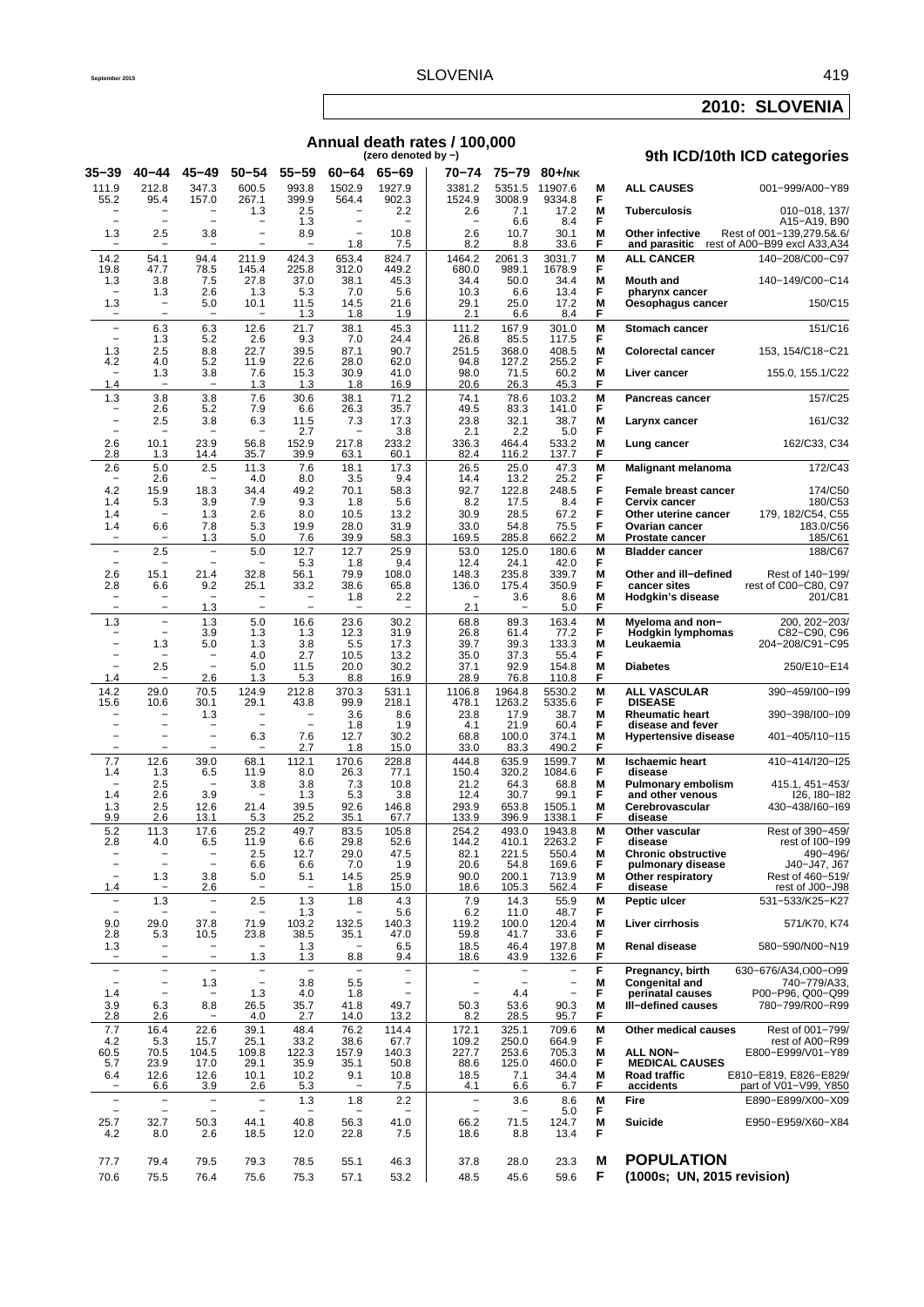## **SPAIN: 2010**

|                                                 |        |                | No. of deaths<br>(Source: WHO) |                    | <b>Standardised rates</b> | (defined overleaf)              |                |                                                      |                                                      | Annual death rates / 100,000                         | (zero denoted by -)             |                                                      |                                                      |              |
|-------------------------------------------------|--------|----------------|--------------------------------|--------------------|---------------------------|---------------------------------|----------------|------------------------------------------------------|------------------------------------------------------|------------------------------------------------------|---------------------------------|------------------------------------------------------|------------------------------------------------------|--------------|
|                                                 |        | All ages       | $0 - 34$                       | 35–69              | All ages                  | 0-34                            | $35 - 69$      | $0 - 4$                                              | 5–9                                                  |                                                      |                                 | 10-14 15-19 20-24 25-29                              |                                                      | $30 - 34$    |
| <b>ALL CAUSES</b>                               | M      | 198121         | 4320                           | 53964              | 612.8                     | 41.8                            | 607.1          | 81.1                                                 | 10.1                                                 | 13.3                                                 | 31.2                            | 46.2                                                 | 50.0                                                 | 60.9         |
| <b>Tuberculosis</b>                             | F<br>М | 183926<br>262  | 2295<br>8                      | 23590<br>80        | 350.7<br>0.8              | 24.5<br>0.1                     | 248.9<br>0.8   | 74.8<br>0.1                                          | 7.2<br>$\overline{\phantom{0}}$                      | 8.5                                                  | 14.2                            | 18.2                                                 | 20.3<br>0.1                                          | 28.2<br>0.2  |
| Other infective                                 | F<br>М | 130<br>3208    | 4<br>92                        | 12<br>1379         | 0.2<br>10.4               | 0.0<br>0.8                      | 0.1<br>13.0    | 0.1<br>1.4                                           | $\overline{a}$<br>0.1                                | $\overline{\phantom{0}}$<br>0.3                      | $\overline{\phantom{a}}$<br>0.3 | 0.5                                                  | 0.1<br>1.1                                           | 0.1<br>2.1   |
| and parasitic                                   | F      | 2889           | 62                             | 475                | 5.9                       | 0.6                             | 4.7            | 1.7                                                  | 0.4                                                  | 0.1                                                  | 0.3                             | 0.6                                                  | 0.5                                                  | 1.0          |
| <b>ALL CANCER</b>                               | M<br>F | 63959<br>39348 | 524<br>431                     | 23814<br>12848     | 211.1<br>99.2             | 5.0<br>4.2                      | 277.8<br>135.0 | 2.4<br>3.1                                           | 3.8<br>2.2                                           | 3.9<br>2.8                                           | 4.9<br>3.1                      | 5.6<br>4.1                                           | 6.0<br>4.8                                           | 8.7<br>9.4   |
| Mouth and<br>pharynx cancer                     | М<br>F | 1754<br>523    | 13<br>6                        | 1076<br>193        | 6.5<br>1.4                | 0.1<br>0.1                      | 12.0<br>2.0    | $\overline{\phantom{a}}$<br>$\overline{\phantom{0}}$ | $\overline{a}$<br>$\overline{a}$                     | 0.1<br>$\overline{\phantom{0}}$                      | 0.1<br>0.1                      | 0.3                                                  | 0.2<br>0.1                                           | 0.2<br>0.1   |
| Oesophagus cancer                               | М      | 1529           | 6                              | 810                | 5.5                       | 0.0                             | 9.2            | $\overline{\phantom{0}}$                             | $\overline{\phantom{0}}$                             |                                                      | $\overline{\phantom{0}}$        |                                                      | 0.1                                                  | 0.2          |
| <b>Stomach cancer</b>                           | F<br>M | 279<br>3601    | 2<br>15                        | 103<br>1323        | 0.7<br>11.8               | 0.0<br>0.1                      | 1.1<br>15.5    | $\overline{\phantom{0}}$<br>$\overline{\phantom{a}}$ | $\overline{\phantom{0}}$                             | $\overline{\phantom{0}}$                             | $\overline{\phantom{0}}$        | 0.2                                                  | 0.1<br>0.3                                           | 0.1<br>0.4   |
| <b>Colorectal cancer</b>                        | F<br>М | 2250<br>8816   | 10<br>25                       | 578<br>2659        | 5.2<br>27.9               | 0.1<br>0.2                      | 6.1<br>31.9    | $\overline{\phantom{0}}$                             | $\overline{\phantom{0}}$<br>$\overline{\phantom{0}}$ |                                                      | $\overline{ }$                  | $\overline{\phantom{0}}$<br>0.2                      | 0.3<br>0.2                                           | 0.3<br>0.9   |
|                                                 | F      | 6067           | 14                             | 1506               | 13.8                      | 0.1                             | 16.2           | $\overline{a}$                                       | $\overline{\phantom{0}}$                             | $\overline{\phantom{0}}$                             | $\overline{a}$                  | 0.3                                                  | 0.1                                                  | 0.4          |
| Liver cancer                                    | М<br>F | 2451<br>987    | 12<br>3                        | 1081<br>179        | 8.4<br>2.2                | 0.1<br>0.0                      | 12.3<br>1.9    | 0.2                                                  | $\overline{\phantom{0}}$<br>$\overline{\phantom{0}}$ | 0.1                                                  | 0.1                             | 0.2                                                  | 0.1                                                  | 0.2<br>0.1   |
| Pancreas cancer                                 | M<br>F | 3000<br>2716   | 5<br>3                         | 1342<br>799        | 10.3<br>6.6               | 0.0<br>0.0                      | 15.4<br>8.8    | $\overline{\phantom{0}}$                             | $\overline{\phantom{0}}$                             | $\overline{a}$                                       |                                 | 0.1                                                  | $\overline{a}$<br>0.1                                | 0.2<br>0.1   |
| Larynx cancer                                   | М      | 1439           | 1                              | 719                | 5.1                       | 0.0                             | 8.3            |                                                      | $\overline{\phantom{0}}$<br>$\overline{\phantom{0}}$ |                                                      |                                 |                                                      | $\overline{\phantom{0}}$<br>$\overline{\phantom{0}}$ | 0.1          |
| Lung cancer                                     | F<br>М | 67<br>17303    | $\overline{\phantom{0}}$<br>17 | 33<br>7961         | 0.2<br>60.0               | $\overline{\phantom{0}}$<br>0.1 | 0.3<br>93.6    | $\overline{\phantom{0}}$<br>0.1                      | 0.1                                                  | $\overline{\phantom{0}}$                             | -<br>0.1                        | 0.1                                                  | 0.1                                                  | 0.5          |
| <b>Malignant melanoma</b>                       | F<br>M | 3452<br>551    | 15<br>14                       | 1820<br>258        | 10.5<br>1.9               | 0.1<br>0.1                      | 18.7<br>2.7    | 0.1<br>0.1                                           | $\overline{\phantom{0}}$                             | $\overline{a}$                                       | 0.1<br>0.1                      | 0.2                                                  | 0.2<br>0.2                                           | 0.4<br>0.4   |
| Female breast cancer                            | F<br>F | 424<br>6295    | 13<br>46                       | 172<br>2735        | 1.2<br>17.3               | 0.1<br>0.3                      | 1.7<br>27.6    | 0.1                                                  | -<br>$\overline{\phantom{0}}$                        |                                                      | $\qquad \qquad$<br>0.1          | 0.2                                                  | 0.3<br>0.3                                           | 0.3<br>2.1   |
| Cervix cancer                                   | F      | 667            | 17                             | 367                | 2.1                       | 0.1                             | 3.5            |                                                      | -                                                    |                                                      | —                               |                                                      | 0.1                                                  | 0.8          |
| Other uterine cancer<br><b>Ovarian cancer</b>   | F<br>F | 1489<br>1961   | 5<br>21                        | 474<br>916         | 3.7<br>5.7                | 0.0<br>0.2                      | 5.2<br>9.7     | $\overline{\phantom{0}}$                             | $\overline{\phantom{0}}$<br>$\overline{\phantom{0}}$ | $\overline{\phantom{0}}$                             | $\overline{\phantom{0}}$<br>0.1 | 0.2                                                  | 0.1<br>0.3                                           | 0.1<br>0.7   |
| <b>Prostate cancer</b>                          | M      | 5875           | 2                              | 692                | 16.3                      | 0.0                             | 8.8            | $\overline{\phantom{0}}$                             | $\overline{a}$                                       |                                                      | 0.1                             |                                                      | 0.1                                                  |              |
| <b>Bladder cancer</b>                           | M<br>F | 4033<br>903    | 3<br>$\overline{2}$            | 940<br>131         | 12.2<br>1.8               | 0.0<br>0.0                      | 11.5<br>1.4    | $\overline{\phantom{0}}$                             | $\overline{\phantom{0}}$                             |                                                      |                                 |                                                      | 0.1<br>$\overline{\phantom{0}}$                      | 0.1<br>0.1   |
| Other and ill-defined<br>cancer sites           | М<br>F | 9398<br>7717   | 261<br>165                     | 3656<br>2062       | 31.5<br>18.6              | 2.6<br>1.7                      | 41.5<br>22.0   | 1.3<br>1.5                                           | 2.5<br>1.7                                           | 1.9<br>1.7                                           | 2.8<br>1.3                      | 3.0<br>1.9                                           | 3.0<br>1.4                                           | 3.6<br>2.7   |
| Hodgkin's disease                               | М<br>F | 147<br>131     | 22<br>15                       | 61<br>35           | 0.5<br>0.3                | 0.2<br>0.1                      | 0.6<br>0.3     | $\overline{\phantom{0}}$<br>$\overline{\phantom{a}}$ | $\overline{\phantom{0}}$<br>$\overline{a}$           | 0.2                                                  | 0.2<br>0.1                      | 0.6<br>0.2                                           | 0.4<br>0.3                                           | 0.2<br>0.3   |
| Myeloma and non-                                | M      | 2245           | 36                             | 759                | 7.3                       | 0.3                             | 8.8            | 0.1                                                  | 0.3                                                  | 0.3                                                  | 0.6                             | 0.2                                                  | 0.2                                                  | 0.7          |
| Hodgkin lymphomas<br>Leukaemia                  | F<br>М | 1964<br>1817   | 15<br>92                       | 438<br>477         | 4.5<br>5.8                | 0.1<br>1.0                      | 4.9<br>5.4     | 0.7                                                  | 1.0                                                  | 1.3                                                  | 0.1<br>0.8                      | 0.6<br>0.9                                           | 0.3<br>1.0                                           | 0.1<br>1.0   |
| <b>Diabetes</b>                                 | F<br>М | 1456<br>4108   | 79<br>15                       | 307<br>676         | 3.5<br>11.9               | 0.9<br>0.1                      | 3.2<br>8.2     | 1.4<br>$\overline{\phantom{0}}$                      | 0.5<br>$\overline{\phantom{0}}$                      | 1.1<br>$\overline{\phantom{0}}$                      | 1.2<br>-                        | 0.6<br>0.3                                           | 0.8<br>0.1                                           | 0.7<br>0.4   |
|                                                 | F      | 5691           | 9                              | 364                | 9.7                       | 0.1                             | 4.2            | $\overline{\phantom{a}}$                             | $\overline{a}$                                       | $\overline{\phantom{0}}$                             | $\overline{a}$                  |                                                      | 0.3                                                  | 0.2          |
| <b>ALL VASCULAR</b><br><b>DISEASE</b>           | M<br>F | 54406<br>64722 | 300<br>159                     | 11448<br>3709      | 159.5<br>106.7            | 2.6<br>1.6                      | 131.2<br>40.7  | 1.4<br>1.9                                           | 0.3<br>0.5                                           | 0.4<br>0.5                                           | 2.2<br>1.3                      | 3.2<br>1.6                                           | 4.3<br>2.4                                           | 6.6<br>2.9   |
| <b>Rheumatic heart</b><br>disease and fever     | М<br>F | 519<br>1297    | 3<br>2                         | 123<br>200         | 1.6<br>2.6                | 0.0<br>0.0                      | 1.5<br>2.3     | $\overline{\phantom{0}}$                             | $\overline{\phantom{0}}$<br>$\overline{\phantom{0}}$ | 0.1                                                  | 0.1                             |                                                      | $\overline{a}$                                       | 0.1<br>0.1   |
| <b>Hypertensive disease</b>                     | М<br>F | 3124<br>6350   | 3<br>3                         | 378<br>165         | 8.5<br>9.7                | 0.0<br>0.0                      | 4.7<br>1.9     | $\overline{\phantom{0}}$<br>$\overline{\phantom{0}}$ | -<br>$\overline{\phantom{0}}$                        | $\overline{\phantom{0}}$<br>$\overline{\phantom{0}}$ | 0.1                             | $\overline{\phantom{0}}$                             | 0.1<br>0.1                                           | 0.1<br>0.1   |
| <b>Ischaemic heart</b>                          | M      | 20226          | 84                             | 5547               | 61.9                      | 0.7                             | 63.2           |                                                      |                                                      | 0.1                                                  | 0.3                             | 0.9                                                  | 1.0                                                  | 2.4          |
| disease<br>Pulmonary embolism                   | F<br>М | 15042<br>914   | 25<br>8                        | 1127<br>255        | 25.9<br>2.8               | 0.2<br>0.1                      | 12.5<br>2.8    | 0.1                                                  | -<br>$\overline{\phantom{0}}$                        | $\overline{\phantom{0}}$                             | 0.1                             | 0.1<br>0.2                                           | 0.6<br>0.1                                           | 0.7<br>0.1   |
| and other venous<br>Cerebrovascular             | F<br>М | 1352<br>12632  | 15<br>57                       | 162<br>1972        | 2.5<br>35.8               | 0.1<br>0.5                      | 1.7<br>23.1    | $\overline{\phantom{0}}$<br>0.1                      | $\overline{\phantom{0}}$<br>$\overline{\phantom{0}}$ | 0.1<br>0.2                                           | $\overline{\phantom{a}}$<br>0.2 | 0.2<br>0.6                                           | 0.3<br>0.8                                           | 0.4<br>1.4   |
| disease                                         | F      | 17529          | 35                             | 1021               | 29.0                      | 0.3                             | 11.0           | 0.3                                                  | 0.1                                                  |                                                      | 0.4                             | 0.2                                                  | 0.8                                                  | 0.6          |
| Other vascular<br>disease                       | M<br>F | 16991<br>23152 | 145<br>79                      | 3173<br>1034       | 48.9<br>37.0              | 1.3<br>0.8                      | 36.0<br>11.3   | 1.4<br>1.4                                           | 0.3<br>0.4                                           | 0.4                                                  | 1.5<br>0.8                      | 1.4<br>1.1                                           | 2.3<br>0.6                                           | 2.4<br>1.1   |
| <b>Chronic obstructive</b><br>pulmonary disease | Μ<br>F | 11647<br>4036  | 11<br>13                       | 1262<br>313        | 32.1<br>6.9               | 0.1<br>0.1                      | 15.9<br>3.5    | 0.1                                                  | $\overline{ }$<br>$\overline{\phantom{0}}$           | 0.1                                                  | 0.2                             | 0.1<br>0.2                                           | 0.2<br>0.3                                           | 0.2<br>0.3   |
| Other respiratory                               | Μ      | 11804          | 144                            | 1592               | 32.7                      | 1.3                             | 17.9           | 1.5                                                  | 0.3                                                  | 0.2                                                  | 0.4                             | 1.4                                                  | 2.4                                                  | 2.7          |
| disease<br>Peptic ulcer                         | F<br>M | 12779<br>291   | 73<br>$\mathbf{1}$             | 641<br>79          | 20.7<br>0.9               | 0.8<br>0.0                      | 6.8<br>0.8     | 1.4<br>$\overline{\phantom{a}}$                      | 0.4<br>$\overline{\phantom{0}}$                      | 0.1<br>$\overline{\phantom{0}}$                      | 0.7<br>$\overline{\phantom{0}}$ | 0.5<br>$\overline{a}$                                | 1.2<br>$\qquad \qquad -$                             | 1.0<br>0.1   |
| Liver cirrhosis                                 | F<br>M | 224<br>3448    | $\overline{2}$<br>13           | 24<br>2245         | 0.4<br>12.9               | 0.0<br>0.1                      | 0.3<br>24.0    | 0.1<br>$\overline{a}$                                | $\overline{a}$<br>0.1                                | —                                                    | -                               | $\overline{\phantom{0}}$<br>$\overline{\phantom{0}}$ | $\overline{\phantom{0}}$<br>0.1                      | 0.1<br>0.5   |
|                                                 | F      | 1348           | 8                              | 552                | 3.8                       | 0.1                             | 5.7            | $\overline{\phantom{0}}$                             | 0.1                                                  | 0.1                                                  | 0.1                             | $\overline{\phantom{0}}$                             | 0.1                                                  | 0.2          |
| <b>Renal disease</b>                            | M<br>F | 3293<br>3460   | 13<br>9                        | 317<br>147         | 8.9<br>5.6                | 0.1<br>0.1                      | 3.8<br>1.7     | 0.5<br>0.1                                           | 0.1<br>0.1                                           | $\overline{a}$                                       | -<br>$\overline{a}$             |                                                      | $\overline{\phantom{0}}$<br>0.1                      | 0.3<br>0.3   |
| Pregnancy, birth<br><b>Congenital and</b>       | F<br>М | 20<br>946      | 15<br>769                      | 5<br>125           | 0.1<br>5.5                | 0.1<br>8.7                      | 0.0<br>1.2     | $\overline{\phantom{0}}$<br>54.9                     | $\overline{\phantom{0}}$<br>1.2                      | $\overline{\phantom{0}}$<br>1.1                      | 0.1<br>1.1                      | 0.2<br>1.1                                           | 0.3<br>0.6                                           | 0.4<br>0.7   |
| perinatal causes                                | F      | 856            | 663                            | 122                | 5.0                       | 7.9                             | 1.1            | 51.2                                                 | 0.6                                                  | 1.0                                                  | 0.6                             | 0.6                                                  | 0.5                                                  | 0.9          |
| III-defined causes                              | M<br>F | 5524<br>5248   | 336<br>142                     | 2213<br>703        | 18.4<br>10.1              | 3.2<br>1.4                      | 22.5<br>6.9    | 5.2<br>4.1                                           | 0.6<br>$\overline{a}$                                | 0.9<br>0.6                                           | 2.0<br>0.4                      | 3.7<br>1.1                                           | 4.8<br>1.9                                           | 5.1<br>2.1   |
| Other medical causes                            | M<br>F | 25913<br>38421 | 434<br>282                     | 4313<br>2470       | 74.1<br>64.6              | 4.3<br>3.1                      | 48.6<br>26.7   | 8.2<br>6.7                                           | 1.9<br>1.4                                           | 2.9<br>2.2                                           | 4.0<br>2.7                      | 3.5<br>3.5                                           | 4.3<br>2.4                                           | 5.5<br>2.9   |
| <b>ALL NON-</b>                                 | M      | 9312           | 1660                           | 4421               | 33.6                      | 15.3                            | 41.4           | 5.6                                                  | 1.7                                                  | 3.5                                                  | 16.1                            | 26.9                                                 | 25.9                                                 | 27.8         |
| <b>MEDICAL CAUSES</b><br>Road traffic           | F<br>M | 4754<br>1845   | 423<br>649                     | 1205<br>892        | 11.8<br>7.4               | 4.3<br>6.2                      | 11.6<br>8.2    | 4.4<br>1.8                                           | 1.6<br>0.4                                           | 1.2<br>1.7                                           | 5.0<br>9.0                      | 6.0<br>11.4                                          | 5.5<br>10.7                                          | 6.5<br>8.6   |
| accidents                                       | F      | 514            | 157                            | 192                | 1.9                       | 1.7                             | 1.8            | 1.3                                                  | 0.8                                                  | 0.9                                                  | 3.0                             | 2.9                                                  | 1.7                                                  | 1.6          |
| Fire                                            | M<br>F | 121<br>67      | 20<br>8                        | 56<br>22           | 0.5<br>0.2                | 0.2<br>0.1                      | 0.6<br>0.2     | 0.3<br>0.2                                           | 0.1<br>-                                             | $\qquad \qquad -$<br>$\overline{\phantom{0}}$        | 0.1<br>$\qquad \qquad$          | 0.4<br>0.1                                           | 0.2<br>0.2                                           | 0.3<br>0.1   |
| <b>Suicide</b>                                  | М<br>F | 2468<br>690    | 374<br>82                      | 1465<br>442        | 9.1<br>2.4                | 3.2<br>0.8                      | 13.6<br>4.1    | $\overline{ }$<br>$\overline{\phantom{0}}$           | <b>-</b>                                             | 0.3                                                  | 1.9<br>0.6                      | 6.0<br>1.4                                           | 5.9<br>1.3                                           | 8.4<br>2.0   |
| <b>POPULATION:</b>                              |        |                |                                |                    |                           |                                 |                |                                                      |                                                      |                                                      |                                 |                                                      |                                                      |              |
| (1000s; UN, 2015 revision)                      |        |                |                                | M=male<br>F=female | 23044<br>23557            | 9641<br>9100                    | 11003<br>10972 | 1260<br>1187                                         | 1175<br>1110                                         | 1064<br>1007                                         | 1130<br>1068                    | 1282<br>1214                                         | 1641<br>1556                                         | 2089<br>1957 |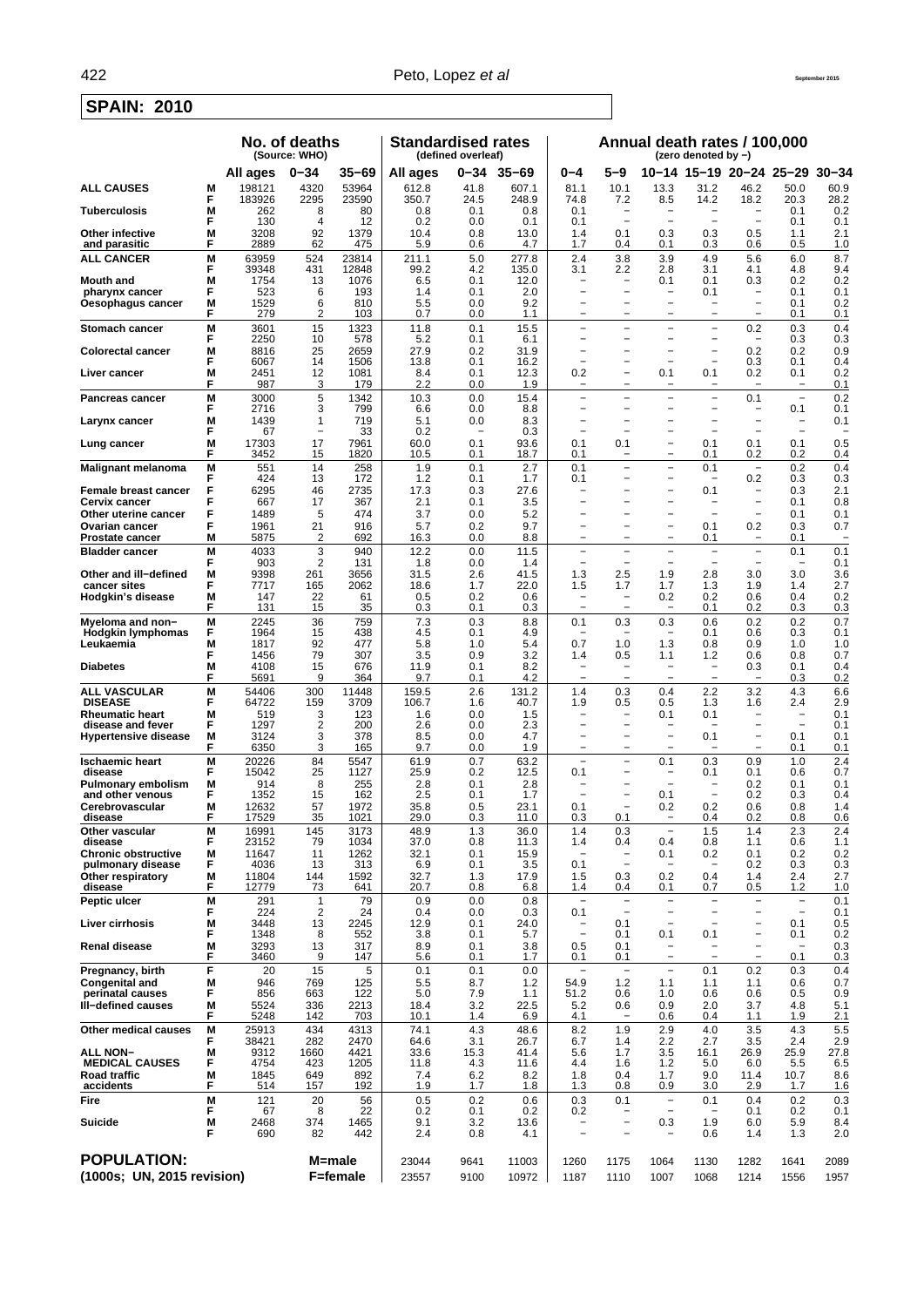### **2010: SPAIN**

#### **(zero denoted by −) 9th ICD/10th ICD categories**

## **Annual death rates / 100,000**

| 35–39                           | 40–44                           | 45–49                    | $50 - 54$                       | $55 - 59$                       | 60-64                           | $65 - 69$                       | 70–74                 | 75–79                           | $80+$ /NK                |        |                                               |                                            |
|---------------------------------|---------------------------------|--------------------------|---------------------------------|---------------------------------|---------------------------------|---------------------------------|-----------------------|---------------------------------|--------------------------|--------|-----------------------------------------------|--------------------------------------------|
| 88.3                            | 159.0                           | 269.4                    | 445.4                           | 697.6                           | 1047.0                          | 1542.7                          | 2496.0                | 4188.1                          | 10477.2                  | Μ      | <b>ALL CAUSES</b>                             | 001-999/A00-Y89                            |
| 45.5<br>0.2                     | 82.9<br>0.5                     | 130.1<br>1.2             | 196.5<br>0.8                    | 291.8<br>0.5                    | 395.3<br>1.4                    | 600.2<br>0.8                    | 1097.8<br>3.0         | 2110.7<br>5.2                   | 8483.2<br>13.2           | F<br>Μ | <b>Tuberculosis</b>                           | 010-018, 137/                              |
| 5.1                             | 0.3<br>12.6                     | 0.1<br>17.6              | 0.1<br>14.5                     | 0.1<br>10.8                     | 13.9                            | 0.3<br>16.3                     | 1.1<br>29.1           | 2.3<br>54.7                     | 5.4<br>129.6             | F<br>Μ | Other infective                               | A15-A19, B90<br>Rest of 001-139,279.5& 6/  |
| 2.2                             | 3.4                             | 5.4                      | 3.0                             | 3.6                             | 4.6                             | 10.4                            | 19.3                  | 39.2                            | 118.9                    | F      |                                               | and parasitic rest of A00-B99 excl A33,A34 |
| 14.5<br>19.9                    | 32.9<br>42.2                    | 88.3<br>69.7             | 189.6<br>121.0                  | 341.3<br>174.0                  | 536.1<br>223.3                  | 741.8<br>294.7                  | 1065.9<br>424.4       | 1502.0<br>596.3                 | 2344.6<br>1067.0         | M<br>F | <b>ALL CANCER</b>                             | 140-208/C00-C97                            |
| 0.5<br>0.1                      | 1.6<br>0.7                      | 5.8<br>$1.2$             | 11.5<br>2.1                     | 18.6<br>2.7                     | 21.8<br>3.4                     | 24.1<br>3.9                     | 21.6<br>5.4           | 32.7<br>6.1                     | 29.2<br>14.1             | M<br>F | <b>Mouth and</b><br>pharynx cancer            | 140-149/C00-C14                            |
| 0.2                             | 1.2                             | 3.4                      | 8.6                             | 15.6                            | 15.0                            | 20.2                            | 29.1                  | 25.7                            | 33.8                     | M      | Oesophagus cancer                             | 150/C15                                    |
| 0.9                             | 0.1<br>2.0                      | 0.5<br>4.0               | 1.2<br>10.7                     | 1.9<br>19.6                     | 2.0<br>29.6                     | 2.1<br>41.4                     | 3.5<br>59.9           | 3.6<br>84.7                     | 7.0<br>135.8             | F<br>M | Stomach cancer                                | 151/C16                                    |
| 1.2<br>0.8                      | 2.0<br>2.5                      | 2.8<br>8.1               | 4.4<br>17.9                     | 7.3<br>35.1                     | 10.6<br>60.5                    | 14.6<br>98.5                    | 23.0<br>149.1         | 35.9<br>224.2                   | 72.2<br>385.4            | F<br>M | <b>Colorectal cancer</b>                      |                                            |
| 1.3                             | 2.9                             | 6.9                      | 13.6                            | 22.3                            | 26.0                            | 40.7                            | 60.4                  | 92.1                            | 203.4                    | F      |                                               | 153, 154/C18-C21                           |
| 0.6<br>0.1                      | 1.7<br>0.7                      | 6.3<br>0.5               | 9.9<br>1.4                      | 14.1<br>2.4                     | 22.3<br>3.6                     | 31.2<br>4.8                     | 45.6<br>12.4          | 59.6<br>23.5                    | 64.4<br>29.9             | Μ<br>F | Liver cancer                                  | 155.0/C22 excl C221                        |
| 0.8<br>0.6                      | 2.2<br>1.4                      | 5.6<br>2.5               | 12.1<br>6.5                     | 19.2<br>10.6                    | 29.0<br>15.1                    | 39.0<br>24.9                    | 51.8<br>33.5          | 71.5<br>47.5                    | 82.9<br>74.2             | M<br>F | <b>Pancreas cancer</b>                        | 157/C25                                    |
| 0.1                             | 0.4                             | 2.0                      | 7.2                             | 13.1                            | 16.7                            | 18.9                            | 23.9                  | 28.9                            | 36.6                     | M      | Larynx cancer                                 | 161/C32                                    |
| $\overline{\phantom{0}}$<br>2.2 | 0.1<br>7.9                      | 0.1<br>25.4              | 0.6<br>63.6                     | 0.7<br>120.0                    | 0.3<br>190.8                    | 0.5<br>245.6                    | 0.6<br>322.0          | 1.2<br>393.2                    | 1.1<br>448.2             | F<br>Μ | Lung cancer                                   | 162/C33, C34                               |
| 1.4                             | 5.6                             | 11.6                     | 23.4                            | 27.7                            | 31.0                            | 30.2                            | 39.8                  | 41.3                            | 54.2                     | F      |                                               |                                            |
| 0.8<br>0.6                      | 0.9<br>0.9                      | 2.2<br>1.3               | 2.5<br>1.6                      | 2.9<br>2.1                      | 4.3<br>2.7                      | 5.2<br>3.0                      | 6.8<br>4.2            | 11.1<br>4.7                     | 16.7<br>10.1             | M<br>F | <b>Malignant melanoma</b>                     | 172/C43                                    |
| 6.5<br>1.4                      | 13.9<br>2.3                     | 18.2<br>3.3              | 29.2<br>4.1                     | 37.4<br>4.7                     | 40.0<br>4.2                     | 48.4<br>4.8                     | 57.1<br>7.2           | 77.9<br>8.6                     | 145.6<br>8.4             | F<br>F | Female breast cancer<br>Cervix cancer         | 174/C50<br>180/C53                         |
| 0.1                             | 0.9                             | 1.7                      | 3.2                             | 5.9                             | 10.9                            | 13.8                            | 19.9                  | 25.4                            | 37.5                     | F      | Other uterine cancer                          | 179, 182/C54, C55                          |
| 1.2<br>0.1                      | 2.6                             | 5.2<br>0.8               | 8.3<br>2.4                      | 11.2<br>6.7                     | 17.2<br>17.0                    | 22.2<br>35.0                    | 21.8<br>73.8          | 30.0<br>152.5                   | 34.0<br>408.6            | F<br>Μ | Ovarian cancer<br><b>Prostate cancer</b>      | 183/C56, C570-C574<br>185/C61              |
| 0.2                             | 0.6                             | 1.4                      | 5.4                             | 12.4                            | 24.1                            | 36.6                            | 65.1                  | 104.0                           | 211.8                    | M      | <b>Bladder cancer</b>                         | 188/C67                                    |
| 0.1<br>5.2                      | 0.2<br>8.8                      | 0.7<br>17.6              | 1.1<br>27.8                     | 1.5<br>48.8                     | 2.3<br>79.7                     | 4.3<br>102.7                    | 8.1<br>149.1          | 13.8<br>205.9                   | 37.0<br>324.4            | F<br>M | Other and ill-defined                         | Rest of 140-199/                           |
| 3.4                             | 6.1                             | 10.4                     | 15.2                            | 27.4                            | 38.4                            | 53.0                            | 83.2                  | 122.5                           | 230.9                    | F      | cancer sites                                  | rest of C00-C80, C97                       |
| 0.2<br>0.3                      | 0.2<br>0.1                      | 0.5<br>0.3               | 0.7<br>0.2                      | 0.8<br>0.1                      | 0.7<br>0.7                      | 1.4<br>0.6                      | 2.5<br>1.4            | 1.9<br>1.6                      | 3.6<br>3.4               | M<br>F | Hodgkin's disease                             | 201/C81                                    |
| 0.5<br>0.6                      | 1.4<br>1.0                      | 3.4<br>1.1               | 5.9<br>2.9                      | 9.4<br>4.4                      | 15.7<br>9.0                     | 25.6<br>15.1                    | 34.7<br>26.9          | 59.1<br>38.5                    | 86.3<br>57.6             | M<br>F | Myeloma and non-<br>Hodgkin lymphomas         | 200, 202-203/<br>C82-C90, C96              |
| 1.4                             | 1.5                             | 1.8                      | 3.4                             | 4.9                             | 8.7                             | 16.4                            | 30.8                  | 46.9                            | 76.8                     | M      | Leukaemia                                     | 204-208/C91-C95                            |
| 1.1<br>0.3                      | 0.9<br>0.6                      | 1.4<br>1.9               | 2.0<br>3.5                      | 3.5<br>8.5                      | 6.0<br>15.1                     | 7.7<br>27.9                     | 16.0<br>58.1          | 22.1<br>113.0                   | 46.4<br>249.4            | F<br>M | <b>Diabetes</b>                               | 250/E10-E14                                |
| 0.1                             | 0.4                             | 0.8                      | 1.3                             | 4.0                             | 6.6                             | 16.3                            | 33.4                  | 76.2                            | 284.2                    | F      |                                               |                                            |
| 12.9<br>4.1                     | 28.2<br>8.3                     | 52.6<br>16.4             | 91.2<br>24.6                    | 146.6<br>41.9                   | 226.5<br>66.0                   | 360.7<br>123.8                  | 639.5<br>299.5        | 1150.8<br>682.4                 | 3425.6<br>3437.9         | M<br>F | ALL VASCULAR<br><b>DISEASE</b>                | 390-459/100-199                            |
| 0.1<br>0.1                      | 0.2<br>$\overline{\phantom{0}}$ | 0.1<br>0.4               | 0.8<br>0.9                      | 1.7<br>1.7                      | 3.4<br>3.7                      | 4.2<br>9.5                      | 6.7<br>14.8           | 13.8<br>24.2                    | 28.0<br>47.4             | M<br>F | Rheumatic heart<br>disease and fever          | 390-398/100-109                            |
| 0.1                             | 0.5                             | 0.8                      | 2.1                             | 4.4                             | 7.1                             | 17.6                            | 28.9                  | 56.1                            | 247.9                    | M      | <b>Hypertensive disease</b>                   | 401-405/I10-I15                            |
| 0.2<br>5.1                      | 0.1<br>12.8                     | 0.3<br>27.7              | 1.0<br>48.1                     | 1.6<br>73.3                     | 3.8<br>110.4                    | 6.1<br>164.8                    | 19.9<br>268.5         | 52.1<br>440.3                   | 368.1<br>1083.0          | F<br>M | <b>Ischaemic heart</b>                        | 410-414/I20-I25                            |
| 0.7                             | 2.2                             | 4.6                      | 6.7                             | 13.4                            | 20.8                            | 39.1                            | 90.5                  | 185.8                           | 749.3                    | F      | disease                                       |                                            |
| 0.5<br>0.5                      | 1.4<br>0.8                      | 1.5<br>0.7               | 2.4<br>1.1                      | 2.5<br>1.6                      | 5.0<br>2.3                      | 6.0<br>5.0                      | 11.5<br>7.5           | 17.4<br>15.9                    | 50.8<br>63.4             | M<br>F | <b>Pulmonary embolism</b><br>and other venous | 415.1, 451-453/<br>I26, I80-I82            |
| 1.8<br>1.3                      | 3.7<br>2.6                      | 8.5<br>5.6               | 14.6<br>7.9                     | 23.6<br>12.0                    | 37.5<br>16.2                    | 72.1<br>31.5                    | 143.8<br>80.5         | 292.1<br>196.1                  | 860.7<br>923.2           | M<br>F | Cerebrovascular<br>disease                    | 430-438/160-169                            |
| 5.4                             | 9.6                             | 13.9                     | 23.4                            | 41.1                            | 63.1                            | 95.9                            | 180.2                 | 331.1                           | 1155.3                   | M      | Other vascular                                | Rest of 390-459/                           |
| 1.3<br>0.3                      | 2.5<br>0.8                      | 4.7<br>2.1               | 7.0<br>5.4                      | 11.7<br>12.0                    | 19.2<br>30.0                    | 32.6<br>60.6                    | 86.2<br>143.7         | 208.4<br>296.0                  | 1286.5<br>830.2          | F<br>м | disease<br><b>Chronic obstructive</b>         | rest of $IO0 - I99$<br>490-496/            |
| 0.2                             | 0.5                             | 1.4                      | 2.3                             | 3.9                             | 4.7                             | 11.0                            | 22.7                  | 43.5                            | 205.3                    | F      | pulmonary disease                             | J40-J47, J67                               |
| 4.2<br>1.6                      | 5.5<br>2.5                      | 8.6<br>3.0               | 11.8<br>4.7                     | 16.7<br>6.6                     | 25.2<br>11.9                    | 53.3<br>17.4                    | 108.2<br>49.0         | 232.7<br>114.8                  | 884.0<br>702.6           | Μ<br>F | Other respiratory<br>disease                  | Rest of 460-519/<br>rest of J00-J98        |
| 0.1<br>0.1                      | 0.2<br>0.1                      | 0.4<br>0.1               | 0.9<br>0.1                      | 1.1<br>0.3                      | 1.7<br>0.7                      | 1.4                             | 3.3                   | 5.9                             | 16.6                     | M<br>F | Peptic ulcer                                  | 531-533/K25-K27                            |
| 2.2                             | 8.4                             | 15.8                     | 27.2                            | 32.2                            | 38.0                            | 0.5<br>43.9                     | 1.1<br>51.4           | 2.4<br>54.7                     | 11.0<br>43.3             | M      | Liver cirrhosis                               | 571/K70, K74                               |
| 0.7<br>0.2                      | 2.4<br>0.8                      | 5.0<br>0.8               | 4.7<br>1.8                      | 6.3<br>4.1                      | 9.2<br>6.3                      | 11.3<br>12.6                    | 19.4<br>28.4          | 22.4<br>67.1                    | 24.9<br>264.7            | F<br>M | Renal disease                                 | 580-590/N00-N19                            |
| 0.1                             | 0.2                             | 0.3                      | 1.1                             | 1.6                             | 2.7                             | 5.7                             | 16.3                  | 37.6                            | 186.3                    | F      |                                               |                                            |
| 0.2<br>0.4                      | $\overline{\phantom{a}}$<br>1.0 | $\qquad \qquad -$<br>1.1 | $\overline{\phantom{0}}$<br>1.1 | $\overline{\phantom{0}}$<br>1.6 | $\overline{\phantom{0}}$<br>1.6 | $\overline{\phantom{0}}$<br>1.9 | $\overline{a}$<br>1.5 | $\overline{\phantom{0}}$<br>1.5 | $\qquad \qquad -$<br>3.4 | F<br>Μ | Pregnancy, birth<br><b>Congenital and</b>     | 630-676/A34,O00-O99<br>740-779/A33.        |
| 0.7<br>7.5                      | 0.9<br>13.7                     | 1.1<br>18.6              | 1.4<br>22.2                     | 1.4<br>27.7                     | 1.5<br>29.2                     | 1.1<br>38.4                     | 1.3<br>49.0           | 2.1<br>73.3                     | 2.5<br>240.9             | F<br>M | perinatal causes<br>III-defined causes        | P00-P96, Q00-Q99<br>780-799/R00-R99        |
| 3.1                             | 3.9                             | 5.6                      | 7.0                             | 8.5                             | 9.4                             | 11.0                            | 19.5                  | 43.2                            | 254.4                    | F      |                                               |                                            |
| 7.2<br>5.1                      | 14.0<br>8.4                     | 23.0<br>11.9             | 33.8<br>14.4                    | 52.1<br>26.9                    | 78.6<br>42.5                    | 131.3<br>77.6                   | 247.5<br>164.0        | 532.2<br>402.7                  | 1801.2<br>2020.9         | M<br>F | Other medical causes                          | Rest of 001-799/<br>rest of A00-R99        |
| 33.0                            | 40.0                            | 37.6                     | 41.6                            | 42.3                            | 43.3                            | 51.8                            | 67.5                  | 99.2                            | 230.6                    | Μ      | <b>ALL NON-</b>                               | E800-E999/V01-Y89                          |
| 7.3<br>8.0                      | 9.5<br>8.6                      | 9.5<br>7.5               | 10.9<br>8.3                     | 12.7<br>7.5                     | 12.1<br>7.9                     | 19.1<br>9.3                     | 26.7<br>10.4          | 45.5<br>12.7                    | 161.9<br>14.8            | F<br>M | <b>MEDICAL CAUSES</b><br>Road traffic         | E810-E819, E826-E829/                      |
| 1.4                             | 1.4                             | 1.5                      | 1.4                             | 2.0                             | 2.3                             | 2.9                             | 4.7                   | 4.1                             | 5.2                      | F      | accidents                                     | part of V01–V99, Y850                      |
| 0.2                             | 0.4<br>0.1                      | 0.3<br>0.1               | 0.6<br>0.4                      | 0.4<br>0.3                      | 0.7                             | 1.4<br>0.7                      | 1.6<br>0.4            | 1.1<br>0.7                      | 2.9<br>1.8               | Μ<br>F | Fire                                          | E890-E899/X00-X09                          |
| 10.8<br>2.9                     | 13.4<br>4.5                     | 13.0<br>4.0              | 15.2<br>4.2                     | 13.7<br>4.1                     | 14.2<br>4.2                     | 14.7<br>4.7                     | 17.4<br>4.7           | 23.7<br>5.1                     | 36.9<br>4.6              | Μ<br>F | Suicide                                       | E950-E959/X60-X84                          |
|                                 |                                 |                          |                                 |                                 |                                 |                                 |                       |                                 |                          |        |                                               |                                            |
| 2121                            | 1960                            | 1832                     | 1600                            | 1309                            | 1183                            | 998                             | 811                   | 746                             | 843                      | M      | <b>POPULATION</b>                             |                                            |
| 1976                            | 1858                            | 1791                     | 1609                            | 1354                            | 1269                            | 1115                            | 984                   | 1020                            | 1482                     | F      | (1000s; UN, 2015 revision)                    |                                            |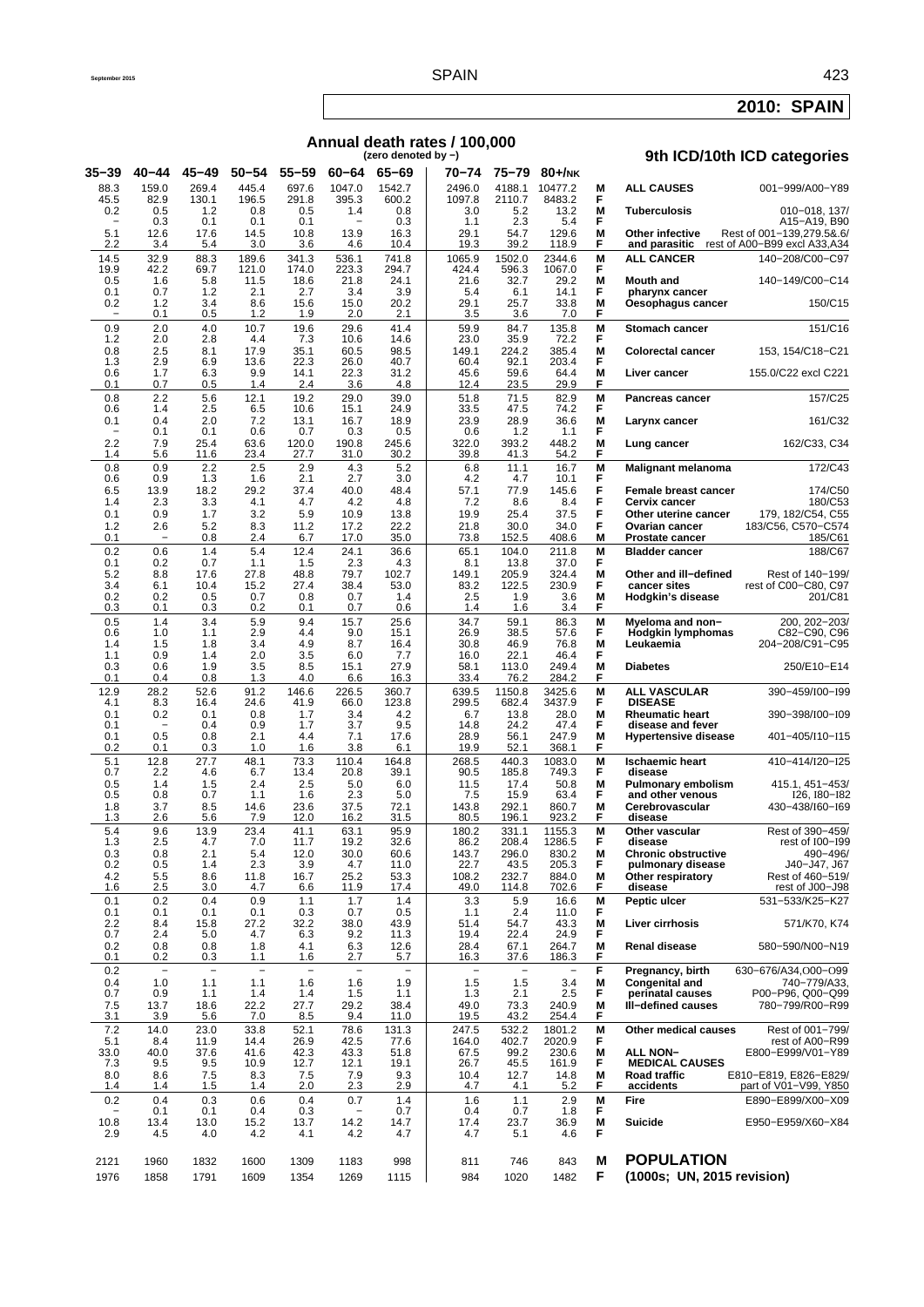### **SWEDEN: 2010**

|                                                  |        |                | No. of deaths<br>(Source: WHO)                       |               | <b>Standardised rates</b> | (defined overleaf)                   |                |                                                      |                                                      | Annual death rates / 100,000                         | (zero denoted by -)                                  |                                                      |                                                      |                                            |
|--------------------------------------------------|--------|----------------|------------------------------------------------------|---------------|---------------------------|--------------------------------------|----------------|------------------------------------------------------|------------------------------------------------------|------------------------------------------------------|------------------------------------------------------|------------------------------------------------------|------------------------------------------------------|--------------------------------------------|
|                                                  |        | All ages       | $0 - 34$                                             | 35–69         | All ages                  | $0 - 34$                             | $35 - 69$      | $0 - 4$                                              | 5–9                                                  |                                                      |                                                      | 10-14 15-19 20-24 25-29                              |                                                      | $30 - 34$                                  |
| <b>ALL CAUSES</b>                                | Μ<br>F | 43919<br>46600 | 968<br>502                                           | 10286<br>6584 | 610.0<br>434.4            | 46.3<br>25.6                         | 508.4<br>326.6 | 68.7<br>60.8                                         | 5.0<br>7.7                                           | 10.0<br>8.0                                          | 33.2<br>19.1                                         | 66.5<br>24.9                                         | 72.8<br>25.7                                         | 67.9<br>33.0                               |
| <b>Tuberculosis</b>                              | M      | 16             |                                                      |               | 0.2                       |                                      |                |                                                      |                                                      |                                                      |                                                      |                                                      |                                                      |                                            |
| Other infective                                  | F<br>М | 18<br>919      | $\mathbf{1}$<br>17                                   | 1<br>148      | 0.2<br>12.1               | 0.1<br>0.8                           | 0.0<br>7.2     | 3.1                                                  | $\overline{\phantom{0}}$<br>$\overline{\phantom{0}}$ | 0.8                                                  | 0.3                                                  | 0.3                                                  | 0.4<br>0.3                                           | 1.0                                        |
| and parasitic<br><b>ALL CANCER</b>               | F<br>M | 1011<br>11295  | 20<br>70                                             | 88<br>3525    | 8.8<br>162.8              | 1.0<br>3.4                           | 4.4<br>175.9   | 4.5<br>1.8                                           | 1.1                                                  | 2.0                                                  | 1.3<br>2.7                                           | 4.1                                                  | 0.4<br>4.4                                           | 1.1<br>7.5                                 |
|                                                  | F      | 10351          | 79                                                   | 3431          | 126.5                     | 4.0                                  | 169.9          | 2.6                                                  | 2.4                                                  | 1.3                                                  | 4.2                                                  | 2.7                                                  | 6.4                                                  | 8.5                                        |
| <b>Mouth and</b><br>pharynx cancer               | М<br>F | 175<br>112     | $\overline{\phantom{0}}$<br>2                        | 92<br>38      | 2.8<br>1.4                | $\overline{\phantom{0}}$<br>0.1      | 4.6<br>1.9     | $\overline{\phantom{0}}$                             | $\overline{\phantom{0}}$<br>0.4                      |                                                      | $\overline{a}$                                       | 0.3                                                  | $\overline{\phantom{0}}$                             | $\overline{\phantom{0}}$                   |
| Oesophagus cancer                                | M<br>F | 309<br>99      | $\overline{\phantom{0}}$                             | 134<br>31     | 4.7<br>1.2                | $\overline{\phantom{0}}$             | 6.7<br>1.5     | $\overline{\phantom{0}}$                             | $\overline{\phantom{0}}$                             | -                                                    | -                                                    |                                                      | $\overline{\phantom{0}}$<br>$\overline{\phantom{0}}$ |                                            |
| <b>Stomach cancer</b>                            | M<br>F | 378<br>284     | 1<br>4                                               | 142<br>84     | 5.6<br>3.3                | 0.1<br>0.2                           | 7.0<br>4.2     | $\overline{\phantom{0}}$<br>$\overline{\phantom{0}}$ | $\overline{\phantom{0}}$<br>$\overline{\phantom{0}}$ | $\overline{\phantom{0}}$<br>-                        | $\overline{\phantom{0}}$<br>$\overline{\phantom{0}}$ | $\overline{\phantom{a}}$                             | $\overline{\phantom{0}}$<br>1.1                      | 0.3<br>0.3                                 |
| <b>Colorectal cancer</b>                         | М      | 1316           | 6                                                    | 420           | 19.2                      | 0.3                                  | 20.9           | $\overline{\phantom{0}}$                             | -                                                    | -                                                    | —                                                    | 0.3                                                  | 1.0                                                  | 0.7                                        |
| Liver cancer                                     | F<br>Μ | 1281<br>345    | 6<br>1                                               | 285<br>154    | 14.0<br>5.2               | 0.3<br>0.1                           | 14.1<br>7.6    | $\overline{\phantom{0}}$<br>$\overline{\phantom{0}}$ | $\overline{\phantom{0}}$<br>$\overline{\phantom{0}}$ | $\overline{\phantom{0}}$<br>$\overline{\phantom{0}}$ | -<br>-                                               | 0.3<br>$\overline{\phantom{0}}$                      | 1.4<br>$\overline{\phantom{0}}$                      | 0.3<br>0.3                                 |
| <b>Pancreas cancer</b>                           | F<br>M | 176<br>720     | 1<br>$\overline{\phantom{0}}$                        | 38<br>289     | 2.0<br>10.9               | 0.1<br>$\overline{\phantom{0}}$      | 1.9<br>14.5    | $\overline{\phantom{0}}$                             | $\overline{a}$                                       | $\overline{\phantom{0}}$                             | $\overline{ }$                                       | $\overline{\phantom{0}}$                             | $\overline{a}$<br>$\overline{\phantom{0}}$           | 0.3                                        |
|                                                  | F      | 828            | 1                                                    | 274           | 9.9                       | 0.1                                  | 13.6           | $\overline{\phantom{a}}$                             | $\overline{a}$                                       | $\overline{\phantom{a}}$                             | $\overline{ }$                                       | $\overline{\phantom{0}}$                             | $\overline{a}$                                       | 0.3                                        |
| Larynx cancer                                    | М<br>F | 36<br>3        | $\overline{\phantom{0}}$                             | 14<br>2       | 0.6<br>0.0                | $\overline{\phantom{0}}$             | 0.7<br>0.1     | $\overline{\phantom{0}}$<br>$\overline{\phantom{0}}$ | -<br>$\overline{\phantom{0}}$                        | -<br>$\overline{\phantom{0}}$                        | -<br>-                                               | —<br>$\overline{\phantom{0}}$                        | $\overline{\phantom{0}}$<br>$\overline{\phantom{0}}$ | $\overline{\phantom{0}}$                   |
| Lung cancer                                      | M<br>F | 1922<br>1661   | 4                                                    | 739<br>739    | 28.6<br>22.3              | 0.2<br>$\overline{\phantom{0}}$      | 37.1<br>36.9   | $\overline{a}$<br>$\overline{\phantom{0}}$           | $\overline{a}$<br>$\overline{a}$                     | $\overline{\phantom{0}}$<br>$\overline{a}$           | -<br>$\overline{ }$                                  | $\overline{\phantom{0}}$<br>$\overline{\phantom{0}}$ | $\overline{a}$<br>$\overline{a}$                     | 1.4                                        |
| <b>Malignant melanoma</b>                        | M<br>F | 281<br>189     | 5<br>2                                               | 125<br>81     | 4.5<br>2.5                | 0.2<br>0.1                           | 6.1<br>4.0     | $\overline{\phantom{a}}$<br>$\overline{\phantom{0}}$ | $\overline{\phantom{0}}$<br>$\overline{a}$           | $\overline{a}$<br>$\overline{a}$                     | $\overline{\phantom{0}}$<br>$\overline{a}$           | $\overline{a}$<br>0.3                                | 1.4<br>0.4                                           | 0.3                                        |
| Female breast cancer                             | F      | 1395           | 8                                                    | 624           | 19.0                      | 0.4                                  | 30.6           |                                                      | $\overline{\phantom{0}}$                             |                                                      |                                                      |                                                      | 0.7                                                  | 2.1                                        |
| Cervix cancer<br>Other uterine cancer            | F<br>F | 139<br>358     | 3<br>$\overline{a}$                                  | 69<br>96      | 2.1<br>4.1                | 0.1                                  | 3.3<br>4.8     |                                                      | $\overline{\phantom{0}}$<br>$\overline{\phantom{0}}$ |                                                      | $\overline{\phantom{0}}$                             |                                                      | $\overline{\phantom{0}}$<br>$\overline{\phantom{0}}$ | 1.1                                        |
| <b>Ovarian cancer</b><br><b>Prostate cancer</b>  | F<br>Μ | 645<br>2398    | 5                                                    | 300<br>320    | 8.9<br>30.8               | 0.2                                  | 14.9<br>16.4   | $\overline{\phantom{0}}$<br>$\overline{\phantom{0}}$ | $\overline{a}$<br>$\overline{a}$                     |                                                      | 0.3<br>$\overline{\phantom{0}}$                      | 0.3                                                  | 0.4                                                  | 0.7                                        |
| <b>Bladder cancer</b>                            | М      | 476            | $\mathbf{1}$                                         | 113           | 6.6                       | 0.1                                  | 5.7            |                                                      | $\overline{\phantom{0}}$                             |                                                      |                                                      |                                                      | $\qquad \qquad -$                                    | 0.3                                        |
| Other and ill-defined                            | F<br>M | 208<br>1927    | $\overline{\phantom{0}}$<br>35                       | 35<br>687     | 2.0<br>28.7               | 1.7                                  | 1.7<br>33.9    | 1.1                                                  | $\overline{\phantom{0}}$<br>0.8                      | 1.2                                                  | 1.5                                                  | 2.9                                                  | 1.7                                                  | 2.7                                        |
| cancer sites<br>Hodgkin's disease                | F<br>М | 2123<br>23     | 27<br>2                                              | 562<br>11     | 24.4<br>0.4               | 1.4<br>0.1                           | 27.9<br>0.5    | 1.1                                                  | 2.0                                                  | 0.4                                                  | 1.9                                                  | 0.3<br>0.3                                           | 1.8<br>0.3                                           | 2.1                                        |
|                                                  | F      | 23             | 1                                                    | 5             | 0.2                       | 0.1                                  | 0.3            |                                                      |                                                      |                                                      |                                                      |                                                      | $\overline{\phantom{0}}$                             | 0.3                                        |
| Myeloma and non-<br><b>Hodgkin lymphomas</b>     | M<br>F | 617<br>515     | $\mathbf{1}$<br>6                                    | 186<br>107    | 8.9<br>5.6                | 0.1<br>0.3                           | 9.3<br>5.3     | $\overline{\phantom{0}}$<br>$\overline{\phantom{0}}$ | $\overline{\phantom{0}}$<br>$\overline{\phantom{0}}$ | 0.4                                                  | 0.6                                                  | 0.7                                                  | 0.4                                                  | 0.3                                        |
| Leukaemia                                        | М<br>F | 372<br>312     | 14<br>13                                             | 99<br>61      | 5.4<br>3.5                | 0.7<br>0.7                           | 4.9<br>3.0     | 0.7<br>1.5                                           | 0.4<br>$\overline{\phantom{0}}$                      | 0.4<br>0.8                                           | 1.2<br>1.3                                           | 0.6<br>0.3                                           | $\overline{\phantom{0}}$<br>0.4                      | 1.4<br>0.3                                 |
| <b>Diabetes</b>                                  | M<br>F | 1000<br>936    | 5<br>4                                               | 241<br>90     | 13.7<br>8.2               | 0.2<br>0.2                           | 12.0<br>4.5    | $\overline{\phantom{0}}$                             | -                                                    | 0.8                                                  | 0.3                                                  | 0.3<br>0.3                                           | 0.3<br>0.4                                           | 0.7                                        |
| <b>ALL VASCULAR</b>                              | M      | 17054          | 47                                                   | 2911          | 222.6                     | 2.2                                  | 144.8          | 1.4                                                  | $\overline{a}$                                       | 0.4                                                  | 1.8                                                  | 4.1                                                  | 4.1                                                  | 3.7                                        |
| <b>DISEASE</b><br><b>Rheumatic heart</b>         | F<br>М | 18890<br>23    | 21                                                   | 1107<br>5     | 148.3<br>0.3              | 1.1<br>$\overline{\phantom{0}}$      | 55.5<br>0.2    | 1.9<br>$\overline{\phantom{0}}$                      | $\overline{\phantom{0}}$<br>—                        |                                                      | 1.0                                                  | 1.0                                                  | 1.1                                                  | 2.5                                        |
| disease and fever<br><b>Hypertensive disease</b> | F<br>Μ | 48<br>643      | $\overline{\phantom{0}}$<br>$\overline{\phantom{0}}$ | 5<br>85       | 0.5<br>8.1                | $\overline{\phantom{0}}$<br>$\equiv$ | 0.3<br>4.3     | $\overline{\phantom{0}}$<br>$\overline{\phantom{0}}$ | $\overline{\phantom{0}}$<br>$\overline{\phantom{0}}$ | $\overline{\phantom{0}}$                             | -<br>$\overline{ }$                                  | $\overline{a}$                                       | $\overline{\phantom{0}}$<br>$\overline{\phantom{0}}$ | $\overline{\phantom{0}}$                   |
| <b>Ischaemic heart</b>                           | F<br>M | 1165<br>8204   | 1<br>6                                               | 37<br>1703    | 8.6<br>109.4              | 0.1<br>0.3                           | 1.8<br>84.6    | $\overline{\phantom{a}}$                             | $\overline{\phantom{0}}$                             |                                                      | $\overline{ }$<br>0.3                                |                                                      | $\overline{\phantom{0}}$<br>1.4                      | 0.3<br>0.3                                 |
| disease                                          | F      | 6808           | 3                                                    | 521           | 55.6                      | 0.1                                  | 26.2           | $\overline{\phantom{0}}$                             | $\overline{\phantom{0}}$                             | $\overline{\phantom{0}}$                             | $\overline{\phantom{0}}$                             | 0.3                                                  | $\overline{\phantom{a}}$                             | 0.7                                        |
| Pulmonary embolism<br>and other venous           | М<br>F | 206<br>242     | 1<br>3                                               | 66<br>41      | 2.9<br>2.4                | 0.1<br>0.1                           | 3.2<br>2.1     | $\overline{\phantom{0}}$                             | —<br>$\overline{a}$                                  | $\overline{\phantom{0}}$                             | 0.3                                                  | $\overline{\phantom{0}}$                             | 0.7                                                  | 0.3                                        |
| Cerebrovascular<br>disease                       | M<br>F | 3111<br>4491   | 3<br>3                                               | 400<br>262    | 39.9<br>35.5              | 0.1<br>0.1                           | 20.0<br>13.1   | $\overline{a}$<br>$\overline{\phantom{0}}$           | $\overline{a}$<br>$\overline{\phantom{0}}$           | $\overline{a}$                                       | 0.3                                                  | 0.3                                                  | 0.3<br>0.4                                           | 0.3<br>0.3                                 |
| Other vascular                                   | Μ<br>F | 4867           | 37                                                   | 652           | 62.0                      | 1.8                                  | 32.5           | 1.4                                                  | $\overline{\phantom{0}}$<br>$\overline{\phantom{0}}$ | 0.4                                                  | 1.5                                                  | 3.8                                                  | 2.4                                                  | 2.7                                        |
| disease<br><b>Chronic obstructive</b>            | М      | 6136<br>1281   | 11<br>$\overline{a}$                                 | 241<br>191    | 45.8<br>16.8              | 0.6<br>$\overline{\phantom{0}}$      | 12.1<br>9.7    | 1.9<br>$\overline{\phantom{0}}$                      | -                                                    | $\overline{\phantom{0}}$                             | 0.3                                                  | 0.7                                                  | $\overline{\phantom{0}}$<br>$\overline{\phantom{0}}$ | 1.1<br>$\overline{ }$                      |
| pulmonary disease<br>Other respiratory           | F<br>М | 1449<br>1270   | $\overline{\phantom{0}}$<br>16                       | 240<br>189    | 14.5<br>16.5              | $\qquad \qquad -$<br>0.8             | 12.1<br>9.4    | $\overline{\phantom{0}}$<br>1.8                      | $\overline{\phantom{0}}$<br>-                        | $\overline{\phantom{0}}$<br>0.4                      | $\overline{a}$<br>0.9                                | $\overline{\phantom{0}}$<br>0.9                      | $\overline{a}$<br>0.3                                | $\overline{\phantom{a}}$<br>1.0            |
| disease<br>Peptic ulcer                          | F<br>M | 1057<br>130    | 9<br>$\overline{\phantom{0}}$                        | 85<br>38      | 8.8<br>1.8                | 0.5<br>$\overline{\phantom{0}}$      | 4.3<br>1.9     | 1.5<br>$\overline{\phantom{0}}$                      | -<br>$\overline{a}$                                  | $\qquad \qquad -$<br>$\overline{a}$                  | 0.3<br>$\overline{a}$                                | 0.3<br>$\overline{\phantom{0}}$                      | 0.4<br>$\overline{\phantom{0}}$                      | 0.7                                        |
| Liver cirrhosis                                  | F<br>M | 166<br>415     | $\mathbf{1}$                                         | 28<br>289     | 1.6                       | 0.1                                  | 1.4<br>14.1    | -                                                    | -                                                    | $\overline{\phantom{0}}$                             | -                                                    | $\overline{a}$                                       | $\qquad \qquad -$                                    | 0.3                                        |
|                                                  | F      | 173            | 1<br>$\overline{\phantom{0}}$                        | 99            | 7.2<br>2.6                | 0.1<br>$\overline{\phantom{0}}$      | 4.9            | $\overline{a}$<br>$\overline{\phantom{0}}$           | -<br>$\overline{\phantom{0}}$                        | -<br>$\overline{\phantom{0}}$                        | -<br>-                                               | $\overline{\phantom{0}}$<br>$\overline{\phantom{0}}$ | 0.3<br>$\overline{\phantom{0}}$                      | $\overline{ }$<br>$\overline{\phantom{0}}$ |
| <b>Renal disease</b>                             | M<br>F | 395<br>340     | 1<br>3                                               | 33<br>25      | 4.9<br>2.9                | 0.1<br>0.2                           | 1.6<br>1.2     | $\overline{\phantom{0}}$<br>0.4                      | $\overline{\phantom{0}}$<br>0.4                      | -<br>$\overline{a}$                                  | -<br>-                                               | $\overline{\phantom{0}}$<br>$\qquad \qquad -$        | 0.3<br>$\overline{\phantom{a}}$                      | 0.3                                        |
| Pregnancy, birth<br><b>Congenital and</b>        | F<br>M | 3<br>178       | $\mathbf{1}$<br>122                                  | 1<br>41       | 0.1<br>4.4                | 0.1<br>6.1                           | 0.0<br>1.9     | $\overline{\phantom{0}}$<br>39.2                     | $\overline{\phantom{0}}$<br>$\overline{a}$           | $\overline{a}$<br>0.8                                | $\overline{a}$<br>0.6                                | $\overline{a}$<br>0.6                                | $\overline{\phantom{0}}$<br>0.3                      | 0.3<br>1.0                                 |
| perinatal causes                                 | F      | 158            | 99                                                   | 39            | 3.8                       | 5.2                                  | 1.9            | 32.6                                                 | 1.2                                                  | 0.4                                                  | 0.6                                                  | 0.3                                                  | 0.4                                                  | 1.1                                        |
| III-defined causes                               | M<br>F | 1826<br>2407   | 101<br>53                                            | 532<br>282    | 26.9<br>21.6              | 4.9<br>2.8                           | 26.1<br>13.9   | 13.0<br>10.4                                         | 0.4<br>0.4                                           | 0.8<br>1.3                                           | 2.4<br>0.6                                           | 5.4<br>2.0                                           | 7.5<br>2.9                                           | 4.8<br>1.8                                 |
| Other medical causes                             | M<br>F | 5228<br>7894   | 85<br>61                                             | 914<br>621    | 69.9<br>65.3              | 4.1<br>3.1                           | 45.1<br>30.9   | 6.3<br>6.3                                           | 1.5<br>2.0                                           | 2.0<br>1.3                                           | 3.0<br>2.5                                           | 3.5<br>4.0                                           | 6.1<br>1.8                                           | 6.5<br>3.9                                 |
| <b>ALL NON-</b><br><b>MEDICAL CAUSES</b>         | M<br>F | 2912<br>1747   | 503<br>150                                           | 1234<br>447   | 50.3<br>21.3              | 23.6<br>7.4                          | 58.7<br>21.6   | 2.1<br>0.7                                           | 1.9<br>1.2                                           | 2.8<br>3.0                                           | 21.1<br>8.6                                          | 47.1<br>14.3                                         | 48.8<br>11.8                                         | 41.8<br>12.4                               |
| Road traffic                                     | M      | 182            | 73                                                   | 81            | 3.7                       | 3.4                                  | 3.8            | 0.7                                                  | 1.1                                                  | 0.8                                                  | 5.4                                                  | 6.7                                                  | 5.4                                                  | 3.7                                        |
| accidents<br>Fire                                | F<br>M | 70<br>48       | 16<br>4                                              | 29<br>26      | 1.2<br>0.8                | 0.8<br>0.2                           | 1.4<br>1.3     | $\overline{\phantom{0}}$<br>$\overline{\phantom{0}}$ | 0.8<br>$\overline{\phantom{0}}$                      | 0.4<br>$\overline{\phantom{0}}$                      | 1.6<br>$\overline{\phantom{0}}$                      | 1.7<br>0.3                                           | 0.7<br>1.0                                           | 0.3                                        |
| <b>Suicide</b>                                   | F<br>M | 32<br>836      | 2<br>194                                             | 5<br>503      | 0.4<br>16.4               | 0.1<br>9.1                           | 0.2<br>23.8    | $\overline{\phantom{0}}$<br>$\overline{\phantom{0}}$ | $\overline{\phantom{0}}$<br>$\overline{\phantom{0}}$ | $\overline{a}$<br>0.4                                | $\overline{\phantom{0}}$<br>9.4                      | 0.3<br>17.8                                          | 0.4<br>18.6                                          | $\overline{\phantom{0}}$<br>17.3           |
|                                                  | F      | 302            | 64                                                   | 187           | 5.9                       | 3.1                                  | 9.0            | $\overline{\phantom{0}}$                             | $\overline{\phantom{0}}$                             | 0.8                                                  | 3.8                                                  | 6.3                                                  | 5.0                                                  | 6.0                                        |
| <b>POPULATION:</b>                               |        |                |                                                      | M=male        | 4671.7                    | 2030.7                               | 2139.6         | 285.4                                                | 260.3                                                | 249.7                                                | 331.1                                                | 314.5                                                | 295.1                                                | 294.5                                      |
| (1000s; UN, 2015 revision)                       |        |                |                                                      | F=female      | 4710.6                    | 1929.3                               | 2101.2         | 269.6                                                | 247.0                                                | 236.7                                                | 313.4                                                | 300.7                                                | 279.7                                                | 282.1                                      |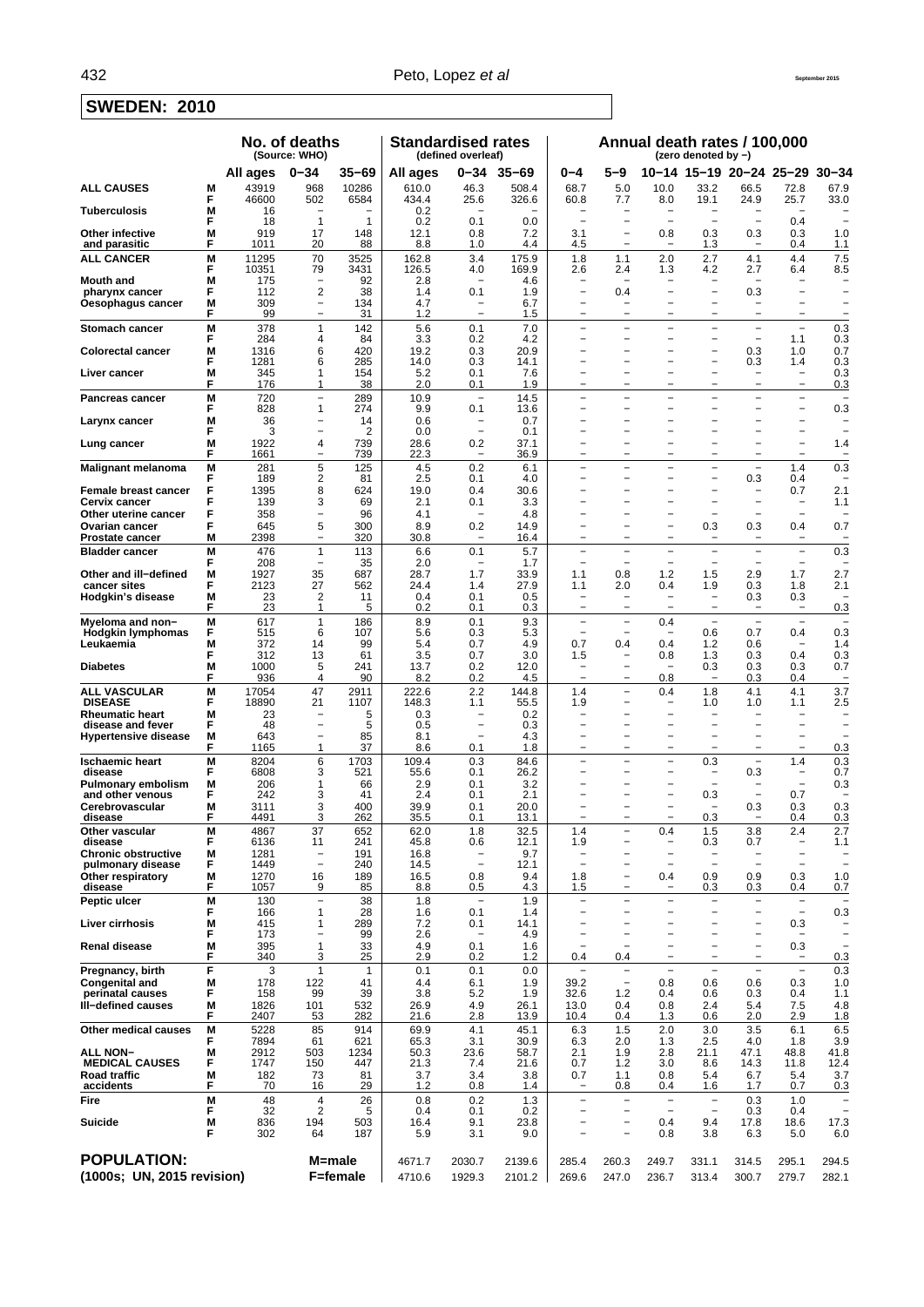#### **2010: SWEDEN**

#### **(zero denoted by −) 9th ICD/10th ICD categories**

## **Annual death rates / 100,000**

| 35–39                                                | $40 - 44$                        | 45-49                                                | $50 - 54$                        | $55 - 59$                       | 60-64                           | $65 - 69$                       | 70–74                           | 75–79          | $80 + / NK$                     |        |                                                  |                                                  |
|------------------------------------------------------|----------------------------------|------------------------------------------------------|----------------------------------|---------------------------------|---------------------------------|---------------------------------|---------------------------------|----------------|---------------------------------|--------|--------------------------------------------------|--------------------------------------------------|
| 70.6                                                 | 113.2                            | 196.6                                                | 330.4                            | 543.9                           | 882.4                           | 1421.7                          | 2381.2                          | 4352.4         | 12240.5                         | M      | <b>ALL CAUSES</b>                                | 001-999/A00-Y89                                  |
| 43.0                                                 | 66.3<br>$\overline{\phantom{0}}$ | 121.7                                                | 205.5                            | 344.2                           | 582.0                           | 923.2                           | 1516.1<br>0.6                   | 2734.4<br>1.5  | 10190.3<br>7.1                  | F<br>M | <b>Tuberculosis</b>                              | 010-018, 137/                                    |
| 1.6                                                  | 2.1                              | 3.1                                                  | 5.1                              | 6.3                             | 0.3<br>15.2                     | 17.2                            | 33.9                            | 1.8<br>81.2    | 4.2<br>317.8                    | F<br>M | Other infective                                  | A15-A19, B90<br>Rest of 001-139,279.5&.6/        |
| $\overline{\phantom{0}}$<br>12.1                     | —<br>25.0                        | 1.3<br>40.9                                          | 3.1<br>86.8                      | 4.9<br>185.8                    | 7.5<br>323.9                    | 14.0<br>556.6                   | 27.1<br>861.6                   | 56.6<br>1392.2 | 240.8<br>2314.8                 | F<br>M | and parasitic<br><b>ALL CANCER</b>               | rest of A00-B99 excl A33, A34<br>140-208/C00-C97 |
| 16.0<br>$\overline{\phantom{0}}$                     | 31.8<br>0.6                      | 64.1<br>0.6                                          | 107.4<br>2.4                     | 184.3<br>6.0                    | 320.4<br>8.5                    | 465.0<br>14.1                   | 666.1<br>13.7                   | 885.9<br>22.1  | 1286.5<br>15.3                  | F<br>M | <b>Mouth and</b>                                 | 140-149/C00-C14                                  |
| $\overline{\phantom{0}}$<br>0.3                      | 0.3<br>0.3                       | 0.3<br>0.3                                           | 1.0<br>4.0                       | 3.9<br>8.1                      | 3.8<br>13.9                     | 3.8<br>19.8                     | 7.5<br>23.5                     | 9.5<br>38.4    | 13.1<br>43.7                    | F<br>M | pharynx cancer<br>Oesophagus cancer              | 150/C15                                          |
|                                                      | $\qquad \qquad$                  | 1.3                                                  | $\qquad \qquad$                  | 1.1                             | 3.1                             | 5.3                             | 7.5                             | 10.1           | 11.5                            | F      |                                                  |                                                  |
| 0.6<br>1.3                                           | 1.2<br>1.2                       | 4.1<br>1.9                                           | 4.0<br>1.0                       | 7.7<br>4.6                      | 11.7<br>6.9                     | 19.8<br>12.1                    | 26.8<br>16.1                    | 45.8<br>22.0   | 67.7<br>40.6                    | M<br>F | Stomach cancer                                   | 151/C16                                          |
| 1.9<br>1.0                                           | 4.1<br>2.4                       | 5.7<br>5.9                                           | 12.2<br>9.3                      | 21.7<br>11.7                    | 36.0<br>27.7                    | 64.8<br>40.9                    | 119.2<br>74.3                   | 156.5<br>129.3 | 251.2<br>199.6                  | M<br>F | <b>Colorectal cancer</b>                         | 153, 154/C18-C21                                 |
| $\qquad \qquad -$<br>$\overline{\phantom{a}}$        | 0.6<br>$\qquad \qquad -$         | 2.2<br>0.3                                           | 4.0<br>1.0                       | 12.6<br>2.8                     | 15.8<br>4.4                     | 17.9<br>4.5                     | 22.4<br>13.6                    | 34.7<br>19.7   | 55.7<br>24.6                    | M<br>F | Liver cancer                                     | 155.0/C22 excl C221                              |
| 1.2<br>0.3                                           | 0.9<br>1.5                       | 1.9<br>2.6                                           | 8.4<br>6.2                       | 17.5<br>10.6                    | 25.6<br>30.2                    | 45.8<br>43.9                    | 71.7<br>56.3                    | 82.7<br>73.9   | 102.7<br>101.2                  | M<br>F | <b>Pancreas cancer</b>                           | 157/C25                                          |
| $\overline{a}$                                       | $\overline{a}$                   | $\overline{\phantom{0}}$                             | $\qquad \qquad -$                | 2.1                             | 1.6                             | 1.1                             | 3.8                             | 3.7            | 5.5                             | M      | Larynx cancer                                    | 161/C32                                          |
| $\overline{\phantom{0}}$<br>0.6                      | $\overline{\phantom{0}}$<br>1.5  | $\overline{\phantom{0}}$<br>5.0                      | $\overline{\phantom{0}}$<br>14.5 | 34.6                            | 0.3<br>76.5                     | 0.4<br>126.7                    | 182.2                           | 0.6<br>259.1   | 270.3                           | F<br>M | Lung cancer                                      | 162/C33, C34                                     |
| 0.6<br>1.2                                           | 1.5<br>2.6                       | 7.5<br>2.8                                           | 20.7<br>7.8                      | 40.2<br>8.4                     | 74.6<br>7.0                     | 112.8<br>13.0                   | 128.6<br>18.6                   | 152.5<br>36.9  | 130.9<br>36.6                   | F<br>M | <b>Malignant melanoma</b>                        | 172/C43                                          |
| 1.3<br>3.9                                           | 0.6<br>8.9                       | 2.9<br>18.9                                          | 3.1<br>32.5                      | 3.5<br>36.4                     | 7.5<br>51.0                     | 8.7<br>62.8                     | 10.1<br>80.9                    | 11.3<br>88.8   | 21.4<br>144.7                   | F<br>F | Female breast cancer                             | 174/C50                                          |
| 1.3                                                  | 2.4                              | 2.9                                                  | 1.7                              | 5.3                             | 6.0                             | 3.4                             | 8.5                             | 7.7            | 11.8                            | F      | Cervix cancer                                    | 180/C53                                          |
| $\overline{\phantom{0}}$<br>1.3                      | 1.2<br>2.8                       | 2.3<br>4.9                                           | 2.1<br>9.3                       | 3.5<br>19.1                     | 8.5<br>25.5                     | 15.9<br>41.6                    | 30.1<br>44.2                    | 29.8<br>54.8   | 48.5<br>51.1                    | F<br>F | Other uterine cancer<br>Ovarian cancer           | 179, 182/C54, C55<br>183/C56, C570-C574          |
| $\overline{a}$<br>0.3                                | 0.3<br>$\overline{\phantom{0}}$  | 0.6<br>0.3                                           | 1.7<br>1.7                       | 9.8<br>5.6                      | 29.4<br>12.0                    | 72.9<br>19.8                    | 138.4<br>32.8                   | 295.3<br>69.4  | 778.1<br>113.6                  | M<br>M | Prostate cancer<br><b>Bladder cancer</b>         | 185/C61<br>188/C67                               |
| $\overline{\phantom{0}}$                             | $\overline{\phantom{0}}$         | 1.0                                                  | $\overline{\phantom{0}}$         | 0.3                             | 5.0                             | 5.7                             | 8.5                             | 15.5           | 41.5                            | F      |                                                  |                                                  |
| 4.7<br>4.5                                           | 7.7<br>7.0                       | 12.3<br>9.8                                          | 17.9<br>16.2                     | 37.5<br>31.4                    | 62.6<br>46.6                    | 95.0<br>79.8                    | 137.8<br>129.1                  | 222.2<br>182.9 | 356.0<br>309.8                  | M<br>F | Other and ill-defined<br>cancer sites            | Rest of 140-199/<br>rest of C00-C80, C97         |
| 0.6<br>$\overline{\phantom{0}}$                      | 0.6<br>$\overline{\phantom{0}}$  | $\overline{\phantom{0}}$<br>$\overline{\phantom{0}}$ | $\overline{\phantom{0}}$<br>0.3  | 0.3<br>$\overline{\phantom{0}}$ | 1.3<br>$\equiv$                 | 0.8<br>1.5                      | 1.1<br>$\overline{\phantom{0}}$ | 1.5<br>1.2     | 3.3<br>4.8                      | M<br>F | Hodgkin's disease                                | 201/C81                                          |
| $\qquad \qquad -$<br>$\overline{a}$                  | 3.2<br>0.9                       | 3.8<br>0.7                                           | 6.8<br>2.4                       | 10.8<br>7.4                     | 12.3<br>12.0                    | 27.9<br>13.6                    | 41.0<br>31.1                    | 75.3<br>47.7   | 138.2<br>83.0                   | M<br>F | Myeloma and non-<br><b>Hodgkin lymphomas</b>     | 200, 202-203/<br>C82-C90, C96                    |
| 0.6<br>0.6                                           | 1.5<br>0.9                       | 1.3                                                  | 1.4<br>0.3                       | 3.1<br>2.5                      | 9.5<br>7.2                      | 17.2<br>8.3                     | 28.4<br>19.6                    | 48.7<br>28.6   | 77.0<br>48.2                    | M<br>F | Leukaemia                                        | 204-208/C91-C95                                  |
| 2.2                                                  | 2.6                              | 1.0<br>3.1                                           | 5.4                              | 10.5                            | 21.5                            | 38.5                            | 56.9                            | 121.1          | 265.4                           | M      | <b>Diabetes</b>                                  | 250/E10-E14                                      |
| 0.3<br>5.9                                           | 0.9<br>20.3                      | 1.3<br>41.5                                          | 1.4<br>85.8                      | 5.7<br>158.6                    | 8.5<br>266.9                    | 13.2<br>434.9                   | 29.6<br>826.0                   | 68.5<br>1593.8 | 213.3<br>5693.8                 | F<br>M | <b>ALL VASCULAR</b>                              | 390-459/I00-I99                                  |
| 3.9<br>$\overline{\phantom{0}}$                      | 7.9<br>0.3                       | 13.7<br>$\overline{\phantom{0}}$                     | 29.7<br>0.3                      | 58.6<br>0.3                     | 93.2<br>0.3                     | 181.2<br>0.4                    | 390.8<br>1.1                    | 889.4<br>2.2   | 4947.6<br>7.1                   | F<br>M | <b>DISEASE</b><br><b>Rheumatic heart</b>         | 390-398/I00-I09                                  |
| $\overline{\phantom{0}}$<br>$\overline{\phantom{0}}$ | —<br>$\overline{\phantom{0}}$    | 1.3                                                  | 0.3<br>1.4                       | 0.3<br>5.6                      | 6.3                             | 1.1<br>15.6                     | 3.0<br>23.0                     | 3.0<br>65.7    | 10.2<br>233.2                   | F<br>M | disease and fever<br><b>Hypertensive disease</b> | 401-405/I10-I15                                  |
| $\overline{\phantom{0}}$                             | $\qquad \qquad -$                | 0.7                                                  | 0.3                              | 1.8                             | 4.7                             | 5.3                             | 17.6                            | 50.6           | 321.6                           | F      |                                                  |                                                  |
| 1.9<br>1.9                                           | 7.3<br>1.8                       | 22.0<br>4.9                                          | 48.3<br>14.8                     | 97.3<br>28.2                    | 170.2<br>43.8                   | 245.3<br>87.8                   | 428.9<br>172.8                  | 829.7<br>360.4 | 2504.8<br>1703.9                | M<br>F | <b>Ischaemic heart</b><br>disease                | 410-414/I20-I25                                  |
| 0.9                                                  | 0.3<br>0.6                       | 0.9<br>1.0                                           | 3.4<br>1.4                       | 2.1<br>1.4                      | 7.9<br>2.2                      | 6.9<br>8.0                      | 7.1<br>10.1                     | 17.0<br>14.3   | 56.2<br>49.2                    | M<br>F | <b>Pulmonary embolism</b><br>and other venous    | 415.1, 451-453/<br>I26, I80–I82                  |
| 1.2<br>0.6                                           | 4.1<br>4.0                       | 5.7<br>4.6                                           | 11.5<br>7.9                      | 17.1<br>19.1                    | 32.3<br>18.9                    | 68.3<br>36.3                    | 173.9<br>90.4                   | 305.6<br>231.1 | 1079.0<br>1168.3                | M<br>F | Cerebrovascular<br>disease                       | 430-438/160-169                                  |
| 1.9<br>1.3                                           | 8.2<br>1.5                       | 11.6<br>2.6                                          | 20.9<br>4.8                      | 36.0<br>7.8                     | 50.0<br>23.6                    | 98.4<br>42.8                    | 192.0<br>97.0                   | 373.5<br>229.9 | 1813.5<br>1694.3                | M<br>F | Other vascular<br>disease                        | Rest of 390-459/<br>rest of I00-I99              |
| -                                                    | 0.9                              | 0.6                                                  | 2.0                              | 8.4                             | 18.7                            | 37.0                            | 76.6<br>85.4                    | 177.9<br>144.2 | 387.2                           | М<br>F | <b>Chronic obstructive</b>                       | 490-496/                                         |
| $\overline{\phantom{0}}$<br>1.2                      | $\qquad \qquad -$<br>1.5         | 0.3<br>3.8                                           | 5.9<br>6.8                       | 7.8<br>10.5                     | 23.0<br>14.6                    | 48.0<br>27.5                    | 53.6                            | 110.0          | 254.6<br>446.7                  | Μ      | pulmonary disease<br>Other respiratory           | J40-J47, J67<br>Rest of 460-519/                 |
| 0.6<br>$\qquad \qquad -$                             | 0.6<br>0.3                       | 2.9<br>0.6                                           | 2.1<br>$\overline{a}$            | 2.8<br>1.4                      | 4.4<br>4.4                      | 16.6<br>6.5                     | 26.1<br>7.7                     | 45.9<br>10.3   | 266.4<br>35.0                   | F<br>M | disease<br>Peptic ulcer                          | rest of J00-J98<br>531-533/K25-K27               |
| $\overline{\phantom{0}}$<br>0.9                      | 2.4                              | 0.7<br>6.9                                           | $\overline{\phantom{0}}$<br>14.9 | 0.3<br>17.5                     | 3.1<br>26.6                     | 5.7<br>29.8                     | 9.0<br>27.9                     | 9.5<br>31.0    | 32.9<br>17.5                    | F<br>M | Liver cirrhosis                                  | 571/K70, K74                                     |
| 0.3<br>0.3                                           | -<br>$\overline{\phantom{0}}$    | 1.3<br>0.3                                           | 4.8<br>1.0                       | 6.3<br>1.4                      | 9.8<br>4.4                      | 11.7<br>3.8                     | 16.1<br>20.2                    | 11.9<br>31.0   | 7.0<br>154.0                    | F<br>M | Renal disease                                    | 580-590/N00-N19                                  |
| $\overline{\phantom{a}}$                             | $\qquad \qquad -$                | 0.3                                                  | 0.7                              | 0.7                             | 3.1                             | 3.8                             | 7.5                             | 26.8           | 80.5                            | F      |                                                  |                                                  |
| $\overline{\phantom{0}}$<br>1.2                      | 0.3<br>0.9                       | $\qquad \qquad -$<br>1.9                             | $\overline{\phantom{0}}$<br>2.4  | $\overline{\phantom{0}}$<br>3.5 | $\overline{\phantom{0}}$<br>1.9 | $\overline{\phantom{0}}$<br>1.9 | $\overline{\phantom{a}}$<br>2.7 | 0.6<br>4.4     | $\overline{\phantom{0}}$<br>2.2 | F<br>M | Pregnancy, birth<br><b>Congenital and</b>        | 630-676/A34,O00-O99<br>740-779/A33,              |
| 1.3<br>4.0                                           | $\qquad \qquad$<br>7.7           | 0.7<br>12.6                                          | 2.8<br>22.3                      | 1.4<br>29.1                     | 4.1<br>44.3                     | 3.0<br>62.6                     | 3.0<br>85.9                     | 1.8<br>147.6   | 3.5<br>456.5                    | F<br>Μ | perinatal causes<br><b>III-defined causes</b>    | P00-P96, Q00-Q99<br>780-799/R00-R99              |
| 3.2<br>7.5                                           | 4.6<br>13.2                      | 6.2<br>16.7                                          | 8.3<br>37.8                      | 17.6<br>43.8                    | 22.4<br>71.8                    | 35.2<br>125.1                   | 48.7<br>243.4                   | 99.5<br>510.8  | 577.5<br>1688.4                 | F<br>M | Other medical causes                             | Rest of 001-799/                                 |
| 4.5<br>33.6                                          | 6.7<br>36.5                      | 13.0<br>64.5                                         | 15.9<br>60.1                     | 28.9<br>67.2                    | 52.2<br>68.3                    | 95.0<br>80.5                    | 161.8<br>84.2                   | 417.0<br>139.5 | 1977.0<br>454.3                 | F<br>M | <b>ALL NON-</b>                                  | rest of A00-R99                                  |
| 12.8                                                 | 13.4                             | 15.9                                                 | 23.5                             | 24.7                            | 29.9                            | 30.6                            | 44.7                            | 75.1           | 298.6                           | F      | <b>MEDICAL CAUSES</b>                            | E800-E999/V01-Y89                                |
| 3.4<br>0.6                                           | 2.9<br>0.9                       | 3.1<br>1.0                                           | 4.7<br>1.4                       | 4.2<br>1.4                      | 4.1<br>3.1                      | 4.2<br>1.1                      | 5.5<br>1.5                      | 3.7<br>6.5     | 7.1<br>3.5                      | M<br>F | Road traffic<br>accidents                        | E810-E819, E826-E829/<br>part of V01–V99, Y850   |
| 0.3                                                  | 0.3                              | 0.9<br>0.3                                           | 0.3<br>$\overline{\phantom{0}}$  | 1.1                             | 2.2<br>0.6                      | 3.8<br>0.8                      | 3.8<br>2.5                      | 2.2<br>2.4     | 4.4<br>5.1                      | M<br>F | Fire                                             | E890-E899/X00-X09                                |
| 13.4<br>7.0                                          | 17.9<br>6.7                      | 25.8<br>8.1                                          | 31.4<br>10.7                     | 25.9<br>11.3                    | 25.6<br>8.2                     | 26.3<br>11.0                    | 20.8<br>8.5                     | 20.7<br>7.7    | 39.9<br>6.7                     | Μ<br>F | Suicide                                          | E950-E959/X60-X84                                |
|                                                      |                                  |                                                      |                                  |                                 |                                 |                                 |                                 |                |                                 |        |                                                  |                                                  |
| 321.5<br>311.9                                       | 340.0<br>327.3                   | 318.0<br>307.3                                       | 296.1<br>289.5                   | 285.7<br>283.2                  | 316.2<br>317.7                  | 262.1<br>264.3                  | 182.8<br>199.1                  | 135.5<br>167.9 | 183.1<br>313.1                  | Μ<br>F | <b>POPULATION</b><br>(1000s; UN, 2015 revision)  |                                                  |
|                                                      |                                  |                                                      |                                  |                                 |                                 |                                 |                                 |                |                                 |        |                                                  |                                                  |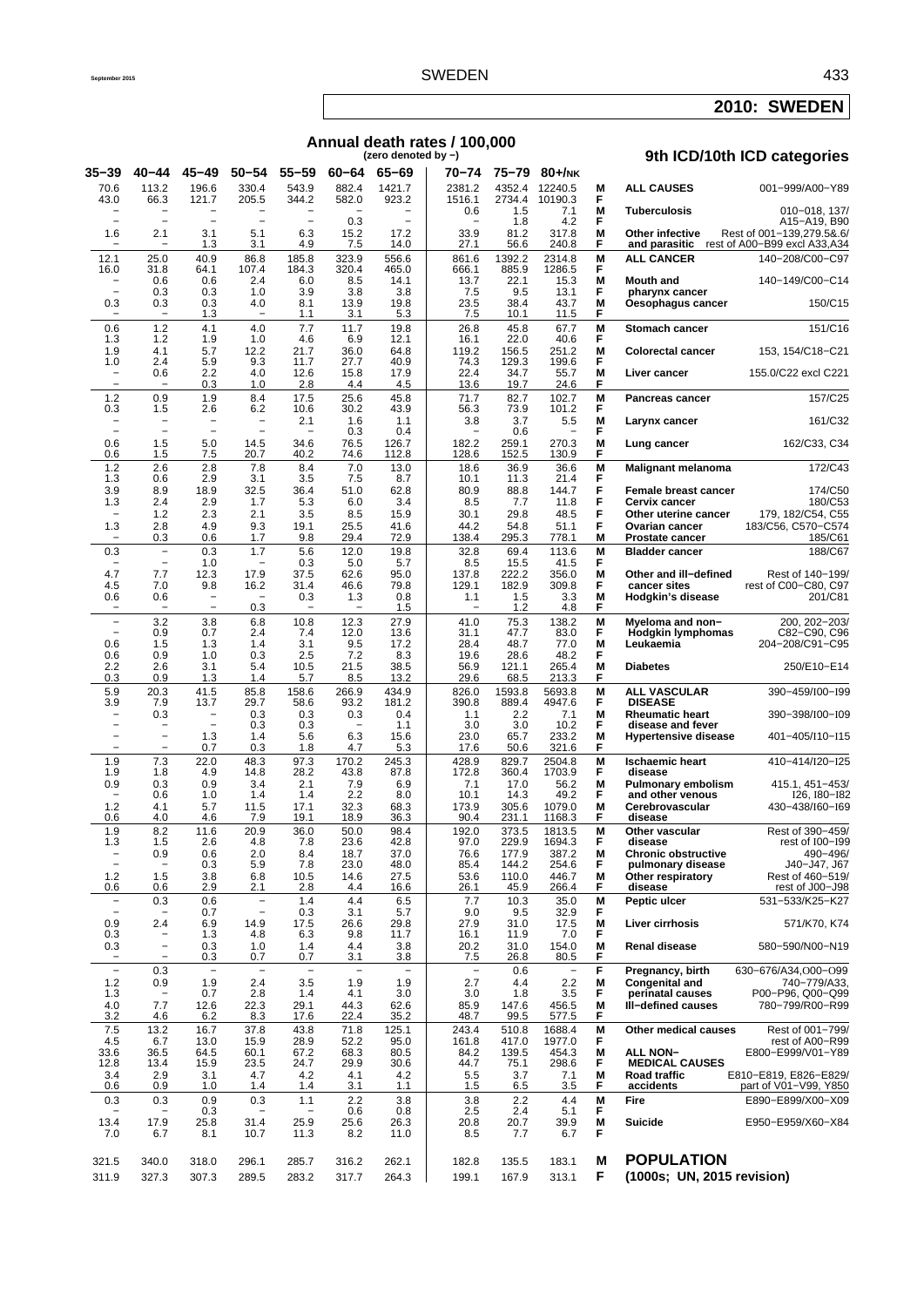## **SWITZERLAND: 2010**

|                                                  |             |                   | No. of deaths<br>(Source: WHO)                       |                    | <b>Standardised rates</b> | (defined overleaf)                         |                   |                                                      |                                                      | Annual death rates / 100,000                         | (zero denoted by -)                                  |                                                      |                                                      |                                                      |
|--------------------------------------------------|-------------|-------------------|------------------------------------------------------|--------------------|---------------------------|--------------------------------------------|-------------------|------------------------------------------------------|------------------------------------------------------|------------------------------------------------------|------------------------------------------------------|------------------------------------------------------|------------------------------------------------------|------------------------------------------------------|
|                                                  |             | All ages          | $0 - 34$                                             | 35–69              | All ages                  | 0-34                                       | $35 - 69$         | 0–4                                                  | 5–9                                                  |                                                      | 10-14 15-19 20-24 25-29                              |                                                      |                                                      | $30 - 34$                                            |
| <b>ALL CAUSES</b>                                | M           | 30283             | 669                                                  | 8128               | 564.2                     | 41.2                                       | 504.7             | 86.9                                                 | 6.7                                                  | 9.3                                                  | 35.3                                                 | 43.4                                                 | 49.8                                                 | 57.0                                                 |
| <b>Tuberculosis</b>                              | F<br>М      | 32366<br>10       | 424<br>$\overline{\phantom{0}}$                      | 4724<br>5          | 379.0<br>0.2              | 28.2<br>$\overline{\phantom{0}}$           | 283.9<br>0.3      | 92.8                                                 | 6.5                                                  | 6.9                                                  | 18.9                                                 | 16.6                                                 | 24.7                                                 | 30.8                                                 |
| Other infective                                  | F<br>М      | 9<br>353          | $\overline{\phantom{0}}$<br>11                       | 1<br>124           | 0.1<br>6.7                | $\overline{\phantom{0}}$<br>0.7            | 0.1<br>7.1        | $\overline{\phantom{0}}$<br>1.0                      | $\overline{\phantom{0}}$<br>$\overline{\phantom{0}}$ | 0.5                                                  | 1.3                                                  | $\overline{\phantom{0}}$                             | $\overline{\phantom{0}}$<br>0.4                      | 1.5                                                  |
| and parasitic<br><b>ALL CANCER</b>               | F<br>M      | 345<br>9054       | 6<br>58                                              | 54<br>3282         | 4.2<br>175.0              | 0.4<br>3.5                                 | 3.1<br>209.0      | 2.0                                                  | 0.5<br>2.0                                           | 1.9                                                  | 0.5<br>3.0                                           | $\overline{\phantom{0}}$<br>2.9                      | 0.8<br>4.7                                           | 0.8<br>7.7                                           |
|                                                  | F           | 7223              | 55                                                   | 2556               | 110.8                     | 3.3                                        | 153.4             | 1.6                                                  | 1.6                                                  | 2.0                                                  | 1.4                                                  | 2.6                                                  | 6.3                                                  | 7.6                                                  |
| Mouth and<br>pharynx cancer                      | М<br>F      | 292<br>100        | $\overline{a}$<br>1                                  | 187<br>48          | 6.1<br>1.7                | $\overline{\phantom{0}}$<br>0.1            | 11.6<br>3.0       | $\overline{\phantom{0}}$<br>$\overline{\phantom{0}}$ | $\overline{\phantom{0}}$<br>$\overline{\phantom{0}}$ | $\overline{\phantom{0}}$<br>$\overline{\phantom{0}}$ | $\overline{\phantom{0}}$<br>$\overline{\phantom{0}}$ | $\overline{\phantom{0}}$                             | $\overline{\phantom{0}}$<br>0.4                      | $\overline{\phantom{0}}$                             |
| Oesophagus cancer                                | М<br>F      | 334<br>102        | 1                                                    | 160<br>40          | 6.7<br>1.5                | 0.1                                        | 10.2<br>2.5       | $\overline{\phantom{0}}$<br>$\overline{\phantom{0}}$ | $\overline{\phantom{0}}$<br>$\overline{\phantom{0}}$ | $\overline{\phantom{0}}$<br>$\overline{\phantom{0}}$ | $\overline{\phantom{0}}$<br>$\overline{\phantom{0}}$ | $\overline{\phantom{0}}$<br>$\overline{\phantom{0}}$ | $\overline{\phantom{0}}$<br>$\overline{\phantom{0}}$ | 0.4                                                  |
| <b>Stomach cancer</b>                            | M           | 307               | 1                                                    | 137                | 6.0                       | 0.1                                        | 8.6               | $\overline{\phantom{0}}$                             |                                                      |                                                      | $\overline{\phantom{0}}$                             |                                                      | $\overline{a}$                                       | 0.4                                                  |
| <b>Colorectal cancer</b>                         | F<br>M      | 174<br>991        | $\overline{\phantom{0}}$<br>6                        | 58<br>352          | 2.6<br>19.1               | 0.3                                        | 3.3<br>22.8       | $\overline{\phantom{0}}$<br>$\overline{\phantom{0}}$ |                                                      |                                                      | -<br>$\overline{\phantom{0}}$                        |                                                      | $\overline{\phantom{0}}$<br>0.8                      | 1.5                                                  |
| Liver cancer                                     | F<br>М      | 734<br>419        | 3<br>$\overline{\mathbf{c}}$                         | 192<br>182         | 10.3<br>8.5               | 0.2<br>0.1                                 | 11.7<br>11.4      | $\overline{\phantom{0}}$<br>$\overline{\phantom{0}}$ | $\overline{\phantom{0}}$<br>$\overline{\phantom{0}}$ | $\overline{\phantom{0}}$<br>$\overline{\phantom{0}}$ | $\overline{\phantom{0}}$<br>$\overline{\phantom{0}}$ | 0.4<br>$\overline{\phantom{0}}$                      | 0.4<br>0.4                                           | 0.4<br>0.4                                           |
| <b>Pancreas cancer</b>                           | F<br>M      | 185<br>557        | 2<br>$\overline{\phantom{0}}$                        | 58<br>265          | 2.8<br>11.2               | 0.1<br>$\overline{\phantom{0}}$            | 3.5<br>16.9       | $\overline{\phantom{0}}$                             |                                                      |                                                      | $\overline{\phantom{0}}$<br>$\overline{a}$           | 0.4<br>$\overline{a}$                                | 0.4<br>$\overline{a}$                                |                                                      |
| Larynx cancer                                    | F<br>М      | 622<br>69         | $\overline{\phantom{0}}$<br>$\overline{\phantom{0}}$ | 170<br>33          | 8.8<br>1.4                | $\overline{a}$<br>$\overline{a}$           | 10.5<br>2.1       | $\overline{a}$                                       | $\overline{\phantom{0}}$                             | $\overline{ }$                                       | $\overline{a}$                                       | $\overline{a}$                                       | $\overline{a}$                                       |                                                      |
| Lung cancer                                      | F<br>М      | 14<br>2063        | $\overline{a}$<br>1                                  | 7<br>910           | 0.3<br>41.2               | $\overline{a}$<br>0.1                      | 0.5<br>58.2       | $\overline{\phantom{0}}$<br>$\overline{\phantom{0}}$ | $\overline{\phantom{0}}$<br>$\overline{\phantom{0}}$ | $\overline{\phantom{0}}$<br>$\overline{\phantom{0}}$ | $\overline{\phantom{0}}$<br>$\overline{\phantom{0}}$ | $\overline{\phantom{0}}$<br>$\overline{\phantom{0}}$ | $\overline{a}$<br>$\overline{a}$                     | 0.4                                                  |
| <b>Malignant melanoma</b>                        | F<br>M      | 1086<br>179       | 2<br>5                                               | 530<br>74          | 18.7<br>3.5               | 0.1<br>0.3                                 | 32.1<br>4.6       | $\overline{a}$                                       | $\overline{a}$                                       | -                                                    | $\overline{a}$<br>$\overline{\phantom{0}}$           | $\overline{a}$<br>0.4                                | $\overline{a}$<br>0.4                                | 0.8<br>1.1                                           |
|                                                  |             | 131               | 1                                                    | 57                 | 2.1                       | 0.1                                        | 3.3               | $\overline{\phantom{0}}$                             | $\overline{a}$                                       | $\overline{a}$                                       | $\overline{a}$                                       | $\overline{\phantom{0}}$                             | 0.4                                                  |                                                      |
| Female breast cancer<br>Cervix cancer            | F<br>F      | 1411<br>63        | 8<br>$\overline{\mathbf{c}}$                         | 608<br>38          | 22.8<br>1.1               | 0.4<br>0.1                                 | 35.9<br>2.1       | $\overline{\phantom{0}}$<br>-                        | $\overline{\phantom{0}}$                             |                                                      | $\overline{\phantom{0}}$<br>—                        | $\overline{\phantom{0}}$                             | 0.8<br>0.4                                           | 2.3<br>0.4                                           |
| Other uterine cancer                             | F<br>F      | 216               | 1<br>3                                               | 60                 | 3.1                       | 0.1                                        | 3.7               | $\overline{\phantom{0}}$                             | $\overline{\phantom{0}}$                             | $\overline{\phantom{0}}$                             | $\overline{\phantom{0}}$                             | $\overline{\phantom{0}}$                             | 0.4                                                  |                                                      |
| Ovarian cancer<br>Prostate cancer                | M           | 421<br>1421       | $\overline{a}$                                       | 176<br>165         | 6.9<br>24.4               | 0.2<br>$\overline{a}$                      | 10.6<br>11.3      | $\overline{\phantom{0}}$<br>$\overline{\phantom{0}}$ | $\overline{\phantom{0}}$<br>$\overline{a}$           | $\overline{\phantom{0}}$                             | $\overline{\phantom{0}}$<br>$\overline{\phantom{0}}$ | 0.4                                                  | 0.4<br>$\overline{a}$                                | 0.4                                                  |
| <b>Bladder cancer</b>                            | М<br>F      | 388<br>158        | 1<br>$\overline{\phantom{0}}$                        | 95<br>38           | 7.0<br>2.1                | 0.1<br>$\overline{a}$                      | 6.3<br>2.4        | $\overline{a}$<br>$\overline{\phantom{0}}$           | $\overline{a}$                                       |                                                      | 0.4<br>$\overline{\phantom{0}}$                      |                                                      | $\overline{a}$<br>$\overline{a}$                     |                                                      |
| Other and ill-defined                            | М           | 1311              | 34                                                   | 506                | 26.0                      | 2.1                                        | 31.6              | 2.0                                                  | 2.0                                                  | 1.9                                                  | 1.3                                                  | 2.5                                                  | 2.7                                                  | 2.3                                                  |
| cancer sites<br>Hodgkin's disease                | F<br>M<br>F | 1192<br>$\ddotsc$ | 20<br>$\cdots$                                       | 345<br>$\cdots$    | 17.4<br>$\ddotsc$         | 1.2<br>$\cdots$                            | 20.4<br>$\cdots$  | 1.1<br>$\cdots$                                      | 1.1<br>                                              | 1.0<br>$\cdots$                                      | 0.5<br>                                              | 0.8<br>$\cdots$                                      | 1.6<br>                                              | 2.7<br>$\ddotsc$                                     |
| Myeloma and non-                                 | M           | 420               | 3                                                    | 128                | 8.0                       | 0.2                                        | 8.1               |                                                      | $\overline{\phantom{0}}$                             |                                                      | 0.8                                                  |                                                      | $\overline{\phantom{a}}$                             | $\ddotsc$<br>0.4                                     |
| Hodgkin lymphomas<br>Leukaemia                   | F<br>М      | 366<br>303        | 3<br>4                                               | 75<br>88           | 5.0<br>5.7                | 0.2<br>0.2                                 | 4.5<br>5.5        | $\overline{\phantom{0}}$                             | $\overline{\phantom{0}}$                             |                                                      | $\qquad \qquad$<br>0.4                               |                                                      | 0.8<br>0.4                                           | 0.4<br>0.8                                           |
| Diabetes                                         | F<br>М      | 248<br>565        | 9<br>3                                               | 56<br>130          | 3.5<br>10.2               | 0.6<br>0.2                                 | 3.4<br>8.5        | 0.5<br>$\overline{\phantom{0}}$                      | 0.5<br>$\overline{\phantom{0}}$                      | 1.0<br>$\overline{\phantom{0}}$                      | 0.9<br>0.4                                           | 0.4<br>0.4                                           | 0.4<br>$\overline{a}$                                | 0.4<br>0.4                                           |
| <b>ALL VASCULAR</b>                              | F<br>M      | 685<br>9924       | 1<br>42                                              | 72<br>1859         | 7.3<br>175.3              | 0.1<br>2.4                                 | 4.6<br>117.6      | $\overline{a}$<br>0.5                                | $\overline{a}$<br>0.5                                | 0.5                                                  | 0.5<br>3.0                                           | 0.8                                                  | $\overline{a}$<br>4.7                                | 6.9                                                  |
| <b>DISEASE</b><br><b>Rheumatic heart</b>         | F<br>М      | 12035<br>31       | 20                                                   | 622<br>7           | 117.2<br>0.6              | 1.2<br>$\overline{a}$                      | 38.2<br>0.4       | 1.6                                                  | 0.5                                                  | $\overline{\phantom{0}}$                             | 0.9                                                  | 0.8                                                  | 0.8                                                  | 3.8                                                  |
| disease and fever                                | F           | 62                | $\overline{\phantom{0}}$                             | 12<br>109          | 0.8                       | $\overline{a}$                             | 0.7               | $\overline{\phantom{0}}$<br>$\overline{\phantom{0}}$ | $\overline{\phantom{0}}$<br>$\overline{\phantom{0}}$ | $\overline{a}$<br>$\overline{\phantom{0}}$           | $\overline{\phantom{a}}$<br>$\overline{\phantom{a}}$ | $\overline{\phantom{0}}$<br>$\overline{\phantom{0}}$ | $\overline{a}$<br>$\overline{a}$                     | $\overline{\phantom{0}}$<br>$\overline{\phantom{a}}$ |
| <b>Hypertensive disease</b>                      | M<br>F      | 870<br>1826       | $\overline{a}$<br>$\overline{a}$                     | 46                 | 14.7<br>16.7              | $\overline{\phantom{0}}$<br>$\overline{a}$ | 7.1<br>2.9        | $\overline{a}$                                       |                                                      |                                                      | $\overline{a}$                                       | $\overline{a}$                                       | $\overline{a}$                                       |                                                      |
| <b>Ischaemic heart</b><br>disease                | M<br>F      | 4351<br>3963      | 9<br>$\overline{\phantom{0}}$                        | 973<br>211         | 78.2<br>38.8              | 0.5<br>$\overline{ }$                      | 61.2<br>13.2      | $\overline{\phantom{0}}$                             | $\overline{\phantom{0}}$                             | -                                                    | 0.4<br>—                                             | —                                                    | 1.2<br>$\overline{ }$                                | 1.9<br>$\overline{\phantom{0}}$                      |
| Pulmonary embolism<br>and other venous           | М<br>F      | $\ddotsc$         |                                                      |                    | $\cdots$                  |                                            | $\ddotsc$         |                                                      |                                                      | $\cdots$                                             |                                                      |                                                      |                                                      | $\ddotsc$                                            |
| Cerebrovascular                                  | М           | $\cdots$<br>1589  | $\cdots$<br>6                                        | $\cdots$<br>207    | $\ddotsc$<br>27.4         | $\cdots$<br>0.3                            | $\ddotsc$<br>13.3 | $\cdots$<br>$\overline{\phantom{0}}$                 | $\cdots$<br>$\overline{ }$                           | $\cdots$<br>$\overline{\phantom{0}}$                 | $\cdots$<br>$\overline{\phantom{0}}$                 | $\cdots$<br>$\overline{\phantom{0}}$                 | $\ddotsc$<br>0.8                                     | $\ddotsc$<br>1.5                                     |
| disease<br>Other vascular                        | F<br>M      | 2250<br>3083      | 7<br>27                                              | 146<br>563         | 22.6<br>54.4              | 0.4<br>1.6                                 | 9.0<br>35.6       | $\overline{a}$<br>0.5                                | $\overline{a}$<br>0.5                                | 0.5                                                  | 0.5<br>2.5                                           | 0.8                                                  | 0.4<br>2.7                                           | 1.9<br>3.4                                           |
| disease, incl. venous                            | F           | 3934              | 13                                                   | 207                | 38.3                      | 0.8                                        | 12.5              | 1.6                                                  | 0.5                                                  | $\qquad \qquad -$                                    | 0.5                                                  | 0.8                                                  | 0.4                                                  | 1.9                                                  |
| <b>Chronic obstructive</b><br>pulmonary disease  | M<br>F      | 1104<br>824       | 2<br>$\overline{a}$                                  | 172<br>116         | 19.4<br>9.7               | 0.1                                        | 11.8<br>7.5       | $\overline{\phantom{0}}$                             | $\overline{\phantom{0}}$                             | $\overline{\phantom{0}}$                             | $\overline{\phantom{0}}$                             | $\overline{\phantom{0}}$                             | 0.4                                                  | 0.4                                                  |
| Other respiratory<br>disease                     | Μ<br>F      | 903<br>895        | 7<br>4                                               | 116<br>60          | 15.6<br>9.0               | 0.4<br>0.3                                 | 7.3<br>3.7        | 1.0<br>1.1                                           | $\overline{a}$<br>$\overline{\phantom{0}}$           | 0.5<br>-                                             | $\overline{\phantom{0}}$<br>$\overline{\phantom{0}}$ | 0.8                                                  | 0.4<br>$\overline{\phantom{0}}$                      | 0.4<br>0.8                                           |
| Peptic ulcer                                     | M           | 73                | $\overline{\phantom{0}}$                             | 10                 | 1.2                       | $\qquad \qquad -$                          | 0.7               | $\qquad \qquad -$                                    | $\overline{a}$                                       | $\overline{a}$                                       | $\overline{a}$                                       | $\overline{a}$                                       | $\overline{a}$                                       | $\overline{\phantom{a}}$                             |
| Liver cirrhosis                                  | F<br>М      | 75<br>481         | $\overline{\phantom{0}}$<br>2                        | 7<br>323           | 0.8<br>10.2               | $\overline{\phantom{0}}$<br>0.1            | 0.5<br>19.7       | $\overline{\phantom{0}}$<br>$\qquad \qquad -$        | $\overline{\phantom{0}}$<br>$\overline{\phantom{0}}$ | $\overline{\phantom{0}}$                             | $\overline{\phantom{0}}$<br>-                        | $\overline{\phantom{0}}$<br>$\overline{\phantom{0}}$ | $\overline{\phantom{0}}$<br>$\overline{\phantom{0}}$ | 0.8                                                  |
| & other liver disease<br>Renal disease           | F<br>M      | 245<br>$\ldots$   | $\overline{\phantom{0}}$<br>$\cdots$                 | 139<br>$\cdots$    | 4.4<br>$\cdots$           | $\overline{\phantom{0}}$<br>$\cdots$       | 8.1<br>$\ldots$   | $\overline{\phantom{0}}$<br>$\cdots$                 | $\overline{\phantom{0}}$<br>                         | $\overline{\phantom{0}}$<br>$\cdots$                 | $\overline{\phantom{0}}$<br>                         | $\overline{\phantom{0}}$<br>                         | $\overline{a}$<br>                                   | $\cdots$                                             |
| Pregnancy, birth                                 | F<br>F      | <br>3             | <br>$\overline{2}$                                   | <br>$\mathbf{1}$   | 0.1                       | 0.1                                        | <br>0.1           | <br>$\overline{\phantom{0}}$                         | <br>$\qquad \qquad -$                                | $\cdots$<br>$\overline{\phantom{0}}$                 | <br>$\overline{\phantom{0}}$                         | <br>$\qquad \qquad -$                                | <br>0.8                                              | <br>$\overline{\phantom{a}}$                         |
| <b>Congenital and</b>                            | М<br>F      | 207               | 149                                                  | 44<br>44           | 7.1                       | 10.5                                       | 2.6               | 66.2                                                 | 1.5                                                  | $\overline{\phantom{0}}$                             | 2.5                                                  | 0.8                                                  | 1.2                                                  | 1.5                                                  |
| perinatal causes<br>III-defined causes           | М           | 217<br>1026       | 161<br>33                                            | 378                | 7.9<br>20.0               | 12.2<br>2.1                                | 2.6<br>22.7       | 78.9<br>6.6                                          | 1.6<br>$\qquad \qquad$                               | 1.0                                                  | 1.8<br>0.4                                           | 1.3<br>2.5                                           | 0.4<br>1.6                                           | 0.4<br>3.4                                           |
| Other medical causes                             | F<br>M      | 1122<br>4471      | 27<br>46                                             | 173<br>720         | 13.2<br>78.4              | 1.7<br>2.9                                 | 10.3<br>44.2      | 3.8<br>4.5                                           | $\qquad \qquad -$<br>1.5                             | 0.5<br>2.3                                           | 1.4<br>2.5                                           | 1.3<br>2.5                                           | 2.4<br>3.1                                           | 2.7<br>3.4                                           |
|                                                  | F           | 7234              | 44                                                   | 531                | 73.9                      | 2.8                                        | 32.5              | 4.8                                                  | 1.6                                                  | 1.0                                                  | 3.6                                                  | 2.6                                                  | 2.0                                                  | 4.2                                                  |
| ALL NON–<br><b>MEDICAL CAUSES</b>                | Μ<br>F      | 2112<br>1454      | 316<br>104                                           | 965<br>348         | 45.0<br>20.5              | 18.4<br>6.2                                | 53.0<br>19.2      | 5.0<br>1.1                                           | 1.0<br>0.5                                           | 3.7<br>2.5                                           | 22.1<br>9.0                                          | 32.5<br>8.1                                          | 33.5<br>11.3                                         | 30.6<br>10.7                                         |
| Road traffic<br>accidents                        | М<br>F      | $\cdots$          | $\cdots$<br>                                         |                    | $\cdots$<br>$\ddotsc$     | <br>                                       |                   |                                                      |                                                      | $\ldots$                                             | <br>                                                 |                                                      | <br>                                                 | $\ddotsc$<br>$\ddotsc$                               |
| Fire                                             | M           | 12                | $\mathbf{1}$                                         | 4                  | 0.2                       | 0.1                                        | 0.2               | $\overline{ }$                                       | $\overline{ }$                                       | $\overline{a}$                                       | $\overline{\phantom{0}}$                             | $\qquad \qquad$                                      | $\overline{\phantom{0}}$                             | 0.4                                                  |
| <b>Suicide</b>                                   | F<br>М      | 9<br>723          | 1<br>122                                             | 3<br>446           | 0.2<br>16.4               | 0.1<br>7.0                                 | 0.2<br>24.1       | $\overline{\phantom{0}}$<br>$\qquad \qquad$          | $\overline{\phantom{0}}$<br>$\overline{a}$           | $\overline{a}$<br>0.9                                | 0.5<br>6.8                                           | $\overline{\phantom{0}}$<br>12.9                     | $\overline{\phantom{0}}$<br>15.2                     | 13.0                                                 |
|                                                  | F           | 281               | 47                                                   | 182                | 6.2                       | 2.7                                        | 10.0              |                                                      |                                                      |                                                      | 3.6                                                  | 3.0                                                  | 7.0                                                  | 5.3                                                  |
| <b>POPULATION:</b><br>(1000s; UN, 2015 revision) |             |                   |                                                      | M=male<br>F=female | 3855.3<br>3975.2          | 1599.9<br>1546.9                           | 1876.3<br>1873.9  | 197.9<br>186.3                                       | 195.3<br>183.8                                       | 213.8<br>201.7                                       | 234.9<br>222.4                                       | 239.7<br>234.5                                       | 256.9<br>255.4                                       | 261.4<br>262.7                                       |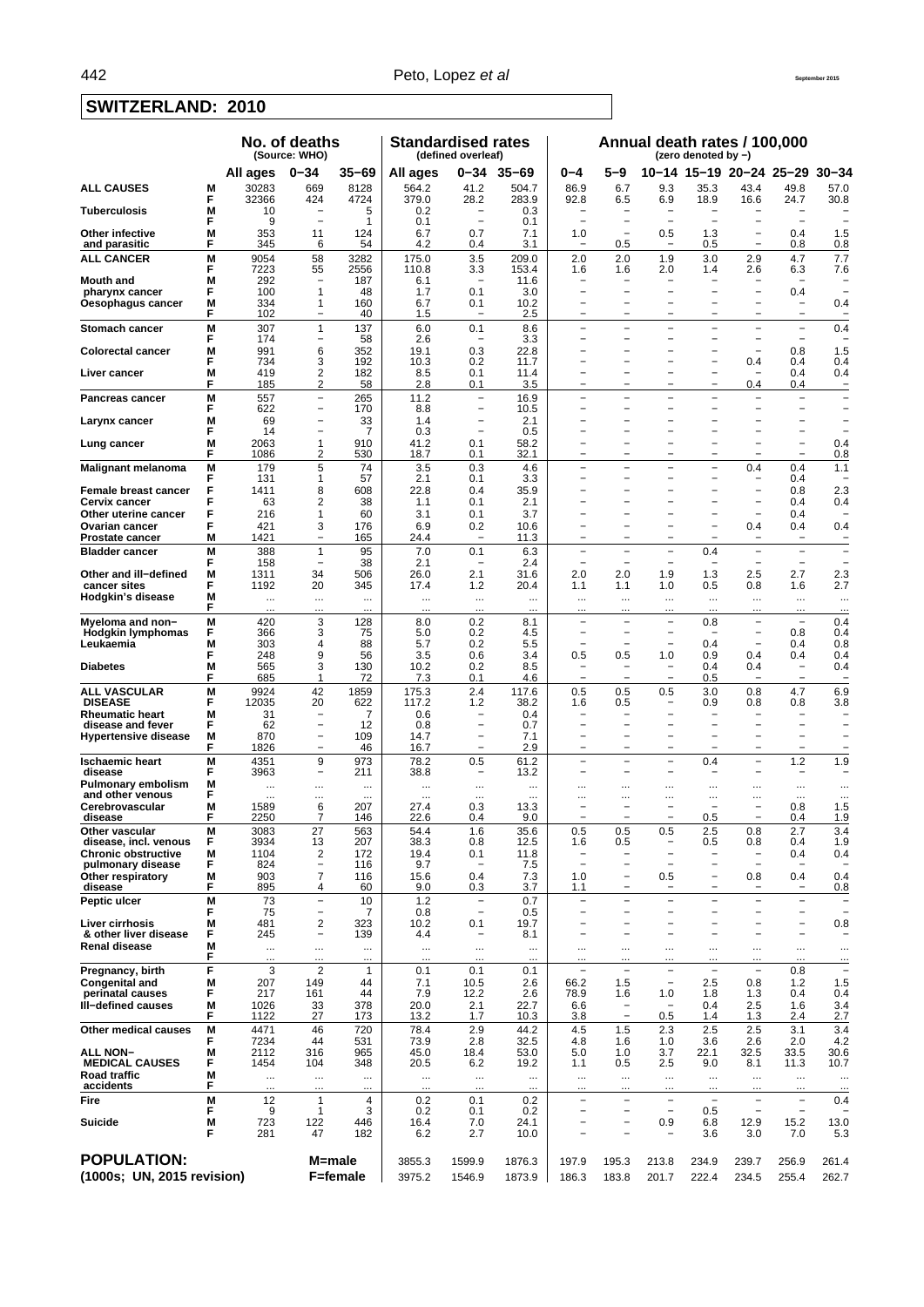#### **2010: SWITZERLAND**

#### **(zero denoted by −) 9th ICD/10th ICD categories**

## **Annual death rates / 100,000**

| 35–39                                                | $40 - 44$                                     | 45-49                           | $50 - 54$                            | $55 - 59$                                | 60-64                             | $65 - 69$                        | 70–74                    |                          | 75-79 80+/NK             |             |                                                     |                                                            |
|------------------------------------------------------|-----------------------------------------------|---------------------------------|--------------------------------------|------------------------------------------|-----------------------------------|----------------------------------|--------------------------|--------------------------|--------------------------|-------------|-----------------------------------------------------|------------------------------------------------------------|
| 72.9                                                 | 131.9                                         | 199.1                           | 325.8                                | 556.4                                    | 853.1                             | 1393.6                           | 2132.3                   | 3854.2                   | 10963.5                  | M           | <b>ALL CAUSES</b>                                   | 001-999/A00-Y89                                            |
| 47.9                                                 | 71.8<br>0.6                                   | 124.8<br>0.3                    | 205.7<br>0.3                         | 327.1<br>$\overline{\phantom{0}}$<br>0.4 | 494.0<br>$\overline{\phantom{0}}$ | 716.2<br>0.5                     | 1218.4<br>1.2            | 2176.3                   | 8984.4<br>3.8<br>2.4     | F<br>M<br>F | <b>Tuberculosis</b>                                 | 010-018/A15-A19                                            |
| 1.4                                                  | 4.3                                           | 6.7                             | 6.4<br>4.0                           | 6.2                                      | 10.0                              | 14.9<br>5.9                      | 18.7                     | 34.5<br>22.0             | 118.2<br>92.5            | M           | Other infective                                     | Rest of 001-139,279.5&.6/<br>rest of A00-B99 excl A33, A34 |
| 1.4<br>11.3                                          | 1.9<br>32.4                                   | 0.9<br>56.4                     | 117.9                                | 3.3<br>232.8                             | 4.3<br>390.1                      | 622.2                            | 15.9<br>884.5            | 1361.1                   | 2294.1                   | F<br>M      | and parasitic<br><b>ALL CANCER</b>                  | 140-208/C00-C97                                            |
| 19.9                                                 | 38.4<br>1.2                                   | 64.9<br>3.7                     | 114.3<br>7.4                         | 192.1<br>21.2                            | 279.4<br>22.7                     | 364.5<br>24.9                    | 539.6<br>18.0            | 724.5<br>28.2            | 1089.9<br>37.6           | F<br>M      | <b>Mouth and</b>                                    | 140-149/C00-C14                                            |
| 0.3<br>0.3                                           | 0.9                                           | 0.6<br>1.8                      | 2.5<br>7.1                           | 4.5<br>9.1                               | 5.1<br>24.4                       | 7.4<br>27.6                      | 8.6<br>31.7              | 6.2<br>46.4              | 11.4<br>59.9             | F<br>M      | pharynx cancer<br>Oesophagus cancer                 | 150/C15                                                    |
| 0.3<br>0.7                                           | $\overline{\phantom{0}}$<br>2.8               | 0.6<br>3.4                      | 1.5<br>4.6                           | 0.8<br>8.7                               | 6.4<br>14.8                       | 7.9<br>24.9                      | 4.3<br>22.4              | 12.3<br>40.9             | 15.1<br>71.4             | F<br>M      | <b>Stomach cancer</b>                               | 151/C16                                                    |
| 0.7<br>1.4                                           | 1.9<br>2.2                                    | 2.2<br>6.7                      | 3.6<br>9.6                           | 2.9<br>26.1                              | 6.0<br>38.4                       | 5.9<br>74.9                      | 15.9<br>101.6            | 15.8<br>154.6            | 27.3<br>247.1            | F<br>M      | <b>Colorectal cancer</b>                            | 153, 154/C18-C21                                           |
| 1.4<br>0.3                                           | 2.2<br>1.9                                    | 3.8<br>3.4                      | 9.1<br>7.4                           | 14.1<br>14.9                             | 17.9<br>24.0                      | 33.6<br>27.6                     | 60.7<br>62.7             | 67.2<br>67.3             | 139.3<br>56.8            | F<br>M      | Liver cancer                                        | 155.0, 155.1/C22                                           |
| $\overline{\phantom{0}}$<br>0.7                      | 0.3<br>2.2                                    | 2.2<br>3.7                      | 2.9<br>10.6                          | 2.9<br>19.9                              | 6.8<br>32.7                       | 9.4<br>48.3                      | 14.1<br>61.3             | 24.0<br>71.8             | 27.3<br>98.2             | F<br>M      | <b>Pancreas cancer</b>                              | 157/C25                                                    |
| 0.3<br>$\overline{\phantom{0}}$                      | 1.9<br>0.3                                    | 2.8<br>0.6                      | 4.7<br>1.4                           | 16.1<br>3.3                              | 18.8<br>3.0                       | 28.7<br>5.8                      | 51.5<br>6.5              | 67.2<br>7.3              | 110.0<br>14.6            | F<br>M      | Larynx cancer                                       | 161/C32                                                    |
| 1.1                                                  | 0.3<br>6.5                                    | 14.7                            | 35.8                                 | 0.4<br>66.4                              | 0.4<br>107.7                      | 2.0<br>175.2                     | 3.1<br>234.3             | 0.7<br>336.4             | 0.4<br>350.6             | F<br>M      | Lung cancer                                         | 162/C33, C34                                               |
| 1.8                                                  | 4.7                                           | 10.7                            | 22.9                                 | 42.6                                     | 68.7                              | 73.7                             | 93.8                     | 105.0                    | 101.0                    | F           |                                                     |                                                            |
| 0.7<br>0.3                                           | 1.9<br>2.5                                    | 1.2<br>1.6                      | 2.8<br>2.9                           | 5.0<br>3.7                               | 8.3<br>5.1                        | 12.2<br>6.9                      | 17.3<br>7.4              | 20.9<br>10.3             | 40.7<br>18.7             | M<br>F      | <b>Malignant melanoma</b>                           | 172/C43                                                    |
| 8.2<br>0.7                                           | 13.4<br>2.2                                   | 18.2<br>1.9                     | 29.9<br>2.2                          | 39.8<br>1.7                              | 59.7<br>3.0                       | 82.1<br>3.0                      | 93.8<br>1.2              | 120.1<br>2.7             | 190.2<br>6.9             | F<br>F      | Female breast cancer<br>Cervix cancer               | 174/C50<br>180/C53                                         |
| $\overline{\phantom{0}}$<br>1.4                      | 0.3<br>2.5                                    | 1.6<br>2.8                      | 1.5<br>7.3                           | 5.4<br>14.9                              | 9.0<br>23.0                       | 7.9<br>22.3                      | 19.6<br>32.5             | 22.6<br>48.7             | 36.7<br>48.1             | F<br>F      | Other uterine cancer<br><b>Ovarian cancer</b>       | 179, 182/C54, C55<br>183.0/C56                             |
| $\overline{\phantom{0}}$                             | 0.3                                           | 0.3                             | 3.2                                  | 8.3                                      | 20.1                              | 46.7                             | 98.8                     | 210.9                    | 680.6                    | M           | Prostate cancer                                     | 185/C61                                                    |
| $\overline{\phantom{0}}$<br>0.3                      | 0.6<br>0.3                                    | 0.6<br>0.3                      | 1.4<br>1.1                           | 7.0<br>4.5                               | 11.8<br>2.6                       | 22.8<br>7.4                      | 26.7<br>8.0              | 63.6<br>18.5             | 141.9<br>32.6            | M<br>F      | <b>Bladder cancer</b>                               | 188/C67                                                    |
| 4.6<br>3.5                                           | 7.7<br>4.4                                    | 12.9<br>11.9                    | 18.4<br>16.7                         | 28.6<br>28.6                             | 58.4<br>32.0                      | 90.8<br>46.0                     | 134.1<br>76.7            | 188.2<br>130.4           | 290.0<br>208.5           | M<br>F      | Other and ill-defined<br>cancer sites               | Rest of 140-199/<br>rest of C00-C80, C97                   |
| <br>$\ddotsc$                                        | $\cdots$<br>$\ddotsc$                         | $\cdots$<br>$\ddotsc$           | $\ddotsc$<br>$\cdots$                | $\cdots$<br>$\ddotsc$                    | $\cdots$                          | $\cdots$                         | <br>$\cdot$              |                          | $\ddotsc$                | M<br>F      | <b>Hodgkin's disease</b>                            | Not given separately                                       |
| 1.4                                                  | 2.2                                           | 1.8                             | 4.6                                  | 9.1                                      | 13.1                              | 24.4                             | 43.2                     | 70.9                     | 115.9                    | M           | Myeloma and non-                                    | 200, 202-203/                                              |
| $\overline{\phantom{0}}$                             | 0.9<br>1.9                                    | 2.2<br>1.5                      | 3.3<br>3.5                           | 6.6<br>5.0                               | 8.5<br>10.9                       | 9.9<br>15.9                      | 27.0<br>25.9             | 49.4<br>53.6             | 70.0<br>89.0             | F<br>M      | Hodgkin lymphomas<br>Leukaemia                      | C82-C85, C90<br>204-208/C91-C95                            |
| 0.3                                                  | 0.6<br>1.2                                    | 1.6<br>3.7                      | 2.2<br>1.4                           | 2.5<br>10.0                              | 6.4<br>11.3                       | 10.4<br>31.9                     | 21.5<br>38.2             | 23.3<br>98.2             | 46.4<br>207.9            | F<br>M      | <b>Diabetes</b>                                     | 250/E10-E14                                                |
| 0.7<br>7.0                                           | 0.3<br>22.5                                   | 1.9<br>38.6                     | 1.5<br>67.3                          | 2.5<br>132.8                             | 6.8<br>204.9                      | 18.3<br>350.4                    | 22.7<br>622.8            | 46.0<br>1233.8           | 206.9<br>4451.7          | F<br>M      | <b>ALL VASCULAR</b>                                 | 390-459/100-199                                            |
| 3.9<br>$\overline{\phantom{0}}$                      | 8.1<br>$\overline{\phantom{0}}$               | 13.8<br>0.6                     | 24.0<br>0.3                          | 32.3<br>$\overline{\phantom{0}}$         | 67.8<br>1.3                       | 117.7<br>0.5                     | 294.3<br>2.2             | 655.9<br>4.5             | 4055.4<br>12.3           | F<br>M      | <b>DISEASE</b><br><b>Rheumatic heart</b>            | 390-398/100-109                                            |
| $\overline{\phantom{0}}$<br>$\overline{\phantom{0}}$ | 0.3<br>0.3                                    | 0.3                             | 0.7<br>2.1                           | $\overline{\phantom{0}}$                 | 2.1                               | 1.5                              | 1.8<br>31.7              | 7.5                      | 14.7<br>466.5            | F<br>M      | disease and fever                                   |                                                            |
| $\qquad \qquad -$                                    | $\qquad \qquad$                               | 3.1<br>0.9                      | 2.5                                  | 7.0<br>1.2                               | 12.2<br>4.3                       | 24.9<br>11.4                     | 30.1                     | 99.1<br>89.2             | 652.1                    | F           | <b>Hypertensive disease</b>                         | 401-404/I10-I13                                            |
| 3.5<br>0.7                                           | 10.8<br>2.2                                   | 21.7<br>2.8                     | 35.4<br>9.1                          | 73.4<br>9.5                              | 111.6<br>25.2                     | 172.0<br>42.5                    | 305.6<br>109.8           | 554.6<br>230.5           | 1791.6<br>1318.4         | M<br>F      | <b>Ischaemic heart</b><br>disease                   | 410-414/I20-I25                                            |
| $\cdots$<br>$\cdots$                                 | $\ddotsc$<br>$\ldots$                         | $\ddotsc$<br>$\ldots$           | $\cdots$<br>$\cdots$                 | $\ldots$<br>$\ldots$                     | $\cdots$<br>$\cdots$              | $\cdots$<br>$\cdots$             | <br>$\cdots$             | <br>                     | $\ddotsc$<br>            | M<br>F      | <b>Pulmonary embolism</b><br>and other venous       | Not given<br>separately                                    |
| 0.3<br>0.7                                           | 0.9<br>1.2                                    | 5.2<br>4.1                      | 7.8<br>5.1                           | 12.4<br>9.5                              | 22.7<br>13.2                      | 43.5<br>29.2                     | 95.9<br>62.5             | 230.9<br>135.8           | 758.8<br>731.9           | M<br>F      | Cerebrovascular<br>disease                          | 430-438/160-169                                            |
| 3.2                                                  | 10.5                                          | 8.0                             | 21.6                                 | 39.8                                     | 57.1                              | 109.4                            | 187.4                    | 344.6                    | 1422.5                   | M           | Other vascular                                      | Rest of 390-459/                                           |
| 2.5<br>$\overline{\phantom{0}}$                      | 4.4<br>$\qquad \qquad$                        | 5.7<br>1.2                      | 6.5<br>2.5                           | 12.0<br>7.5                              | 23.0<br>21.4                      | 33.1<br>49.9                     | 90.1<br>87.2             | 192.8<br>171.8           | 1338.4<br>475.7          | F<br>Μ      | disease, incl. venous<br><b>Chronic obstructive</b> | rest of I00-I99<br>490-494, 496/                           |
| 0.3<br>0.3                                           | $\qquad \qquad -$<br>0.6                      | 0.6<br>2.8                      | 0.7<br>3.5                           | 9.1<br>10.0                              | 14.1<br>13.5                      | 27.7<br>20.7                     | 52.1<br>54.8             | 69.3<br>94.6             | 212.6<br>460.4           | F<br>M      | pulmonary disease<br>Other respiratory              | J40-J47<br>Rest of 460-519/                                |
| 0.7                                                  | 0.3                                           | 1.2                             | 3.3                                  | 1.7                                      | 5.5                               | 13.3                             | 20.9                     | 54.2                     | 292.4                    | F           | disease                                             | rest of J00-J98                                            |
| $\overline{\phantom{a}}$<br>$\overline{\phantom{0}}$ | $\qquad \qquad -$<br>$\overline{\phantom{a}}$ | 0.3<br>$\overline{\phantom{0}}$ | $\overline{a}$<br>$\overline{a}$     | 0.4<br>0.8                               | 0.9<br>0.4                        | 3.2<br>2.0                       | 2.9<br>1.8               | 8.2<br>5.5               | 38.4<br>23.2             | M<br>F      | Peptic ulcer                                        | 531-533/K25-K27                                            |
| 2.5<br>1.4                                           | 4.9<br>1.2                                    | 7.3<br>5.3                      | 17.0<br>7.3                          | 27.8<br>16.6                             | 33.1<br>9.8                       | 45.1<br>15.3                     | 33.9<br>12.3             | 47.3<br>22.0             | 43.7<br>22.0             | M<br>F      | Liver cirrhosis<br>& other liver disease            | 570-573/<br>K70-K76                                        |
| <br>                                                 | $\ddotsc$<br>$\cdots$                         | $\cdots$<br>$\cdots$            | <br>$\cdots$                         | $\ddotsc$<br>$\cdots$                    | <br>$\cdots$                      | <br>$\cdots$                     | <br>$\cdots$             | <br>$\cdots$             | <br><u></u>              | M<br>F      | <b>Renal disease</b>                                | Not given separately                                       |
| 0.3                                                  | $\qquad \qquad -$<br>0.6                      | $\qquad \qquad -$<br>0.9        | $\qquad \qquad -$<br>2.1             | $\qquad \qquad -$<br>2.1                 | $\qquad \qquad -$<br>7.4          | $\qquad \qquad -$<br>4.2         | $\qquad \qquad -$<br>2.9 | $\qquad \qquad -$<br>1.8 | $\overline{\phantom{0}}$ | F<br>M      | Pregnancy, birth<br><b>Congenital and</b>           | 630-676/000-099<br>740-779/                                |
| 1.1<br>$\overline{\phantom{0}}$                      | 1.2                                           | 1.6                             | 2.2                                  | 1.7                                      | 5.5                               | 5.9                              | 1.8                      | 2.7                      | 6.1<br>2.0               | F           | perinatal causes                                    | P00-P96, Q00-Q99                                           |
| 7.4<br>2.8                                           | 9.2<br>2.5                                    | 10.1<br>4.7                     | 17.0<br>7.6                          | 29.5<br>10.8                             | 31.8<br>19.2                      | 54.1<br>24.7                     | 64.9<br>28.8             | 95.5<br>58.3             | 322.2<br>321.8           | Μ<br>F      | III-defined causes                                  | 780-799/R00-R99                                            |
| 9.2<br>3.2                                           | 11.7<br>8.1                                   | 24.2<br>13.2                    | 31.5<br>17.5                         | 44.0<br>28.2                             | 62.8<br>59.3                      | 126.4<br>98.4                    | 247.2<br>184.6           | 554.6<br>448.7           | 2111.5<br>2323.2         | M<br>F      | Other medical causes                                | Rest of 001-799/<br>rest of A00-R99                        |
| 32.7<br>13.1                                         | 43.8<br>9.7                                   | 46.5<br>16.6                    | 58.8<br>23.3                         | 53.5<br>27.7                             | 65.8<br>21.8                      | 70.1<br>22.3                     | 74.2<br>42.3             | 152.8<br>67.2            | 429.7<br>340.1           | M<br>F      | <b>ALL NON-</b><br><b>MEDICAL CAUSES</b>            | E800-E999/V01-Y89                                          |
|                                                      | $\ldots$                                      | $\ldots$                        | $\ddotsc$                            | $\ldots$                                 | $\ldots$                          | $\cdots$                         | $\cdots$                 |                          |                          | M           | Road traffic                                        | Not given                                                  |
| <br>$\overline{\phantom{0}}$                         | $\cdots$<br>$\overline{\phantom{a}}$          | $\ddotsc$<br>0.3                | $\cdots$<br>$\overline{\phantom{0}}$ | $\cdots$<br>0.4                          | $\cdots$<br>0.9                   | <br>$\overline{\phantom{a}}$     | $\cdots$<br>1.4          | $\cdots$<br>1.8          | $\ddotsc$<br>2.3         | F<br>M      | accidents<br>Fire                                   | separately<br>E890-E899/X00-X09                            |
| $\overline{\phantom{0}}$<br>15.1                     | $\overline{\phantom{0}}$<br>21.6              | 0.3<br>22.1                     | 0.4<br>29.0                          | 0.4<br>29.0                              | 26.1                              | $\overline{\phantom{0}}$<br>26.0 | $1.2$<br>29.6            | $\overline{a}$<br>40.0   | 1.2<br>53.7              | F<br>Μ      | <b>Suicide</b>                                      | E950-E959/X60-X84                                          |
| 6.0                                                  | 5.6                                           | 8.5                             | 14.9                                 | 12.8                                     | 11.9                              | 9.9                              | 9.8                      | 8.9                      | 9.4                      | F           |                                                     |                                                            |
| 284.1                                                | 324.6                                         | 326.5                           | 282.4                                | 241.0                                    | 229.4                             | 188.4                            | 138.7                    | 110.0                    | 130.3                    | Μ           | <b>POPULATION</b>                                   |                                                            |
| 281.9                                                | 320.4                                         | 318.8                           | 274.7                                | 241.5                                    | 234.4                             | 202.2                            | 163.1                    | 145.7                    | 245.5                    | F           | (1000s; UN, 2015 revision)                          |                                                            |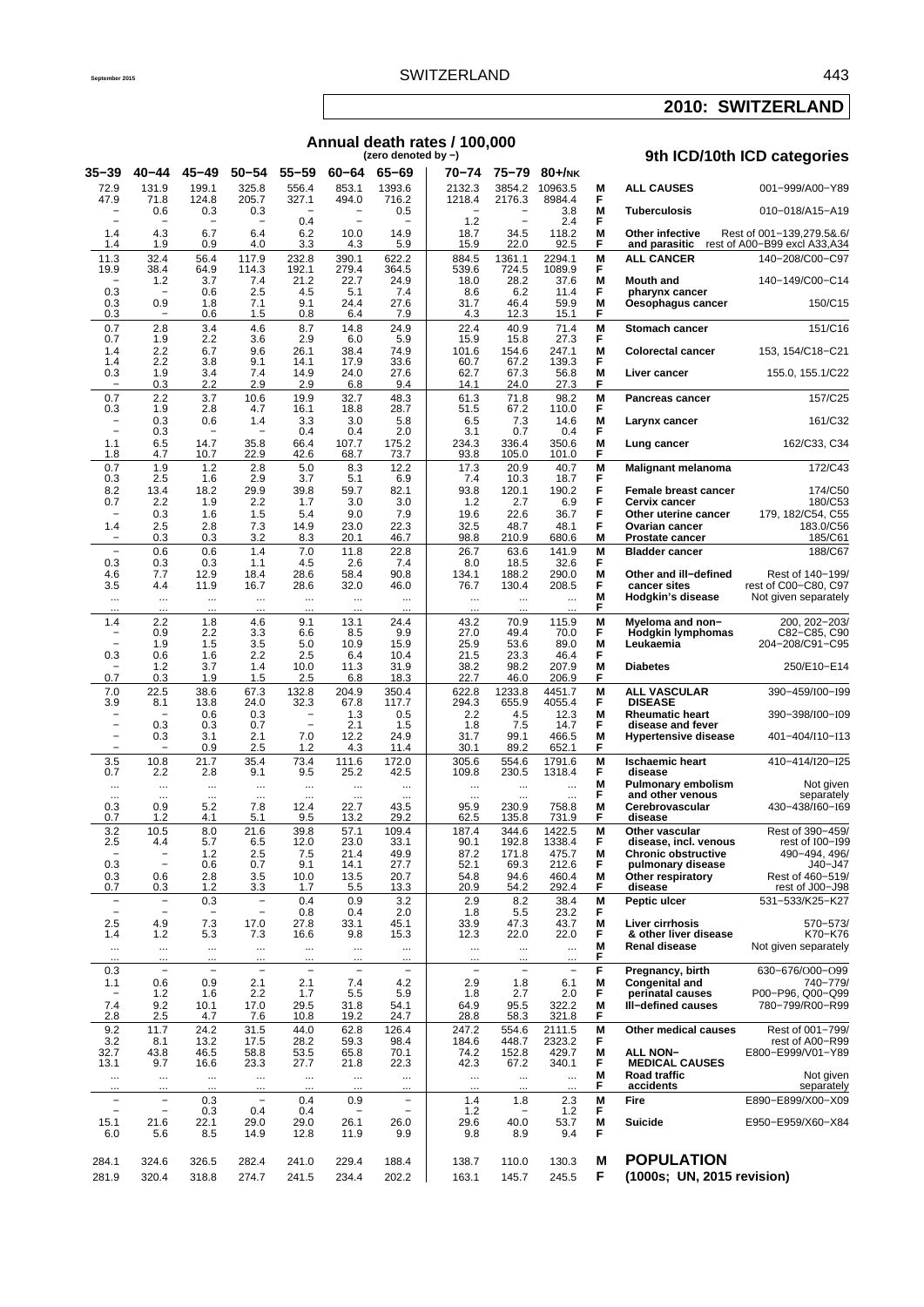## **TURKEY: 2010**

|                                                     |                            |                       | No. of deaths<br>(Source: WHO) |                      | <b>Standardised rates</b> | (defined overleaf)    |                      | Annual death rates / 100,000<br>(zero denoted by -)  |                                            |                                                      |                                  |                         |                       |                        |
|-----------------------------------------------------|----------------------------|-----------------------|--------------------------------|----------------------|---------------------------|-----------------------|----------------------|------------------------------------------------------|--------------------------------------------|------------------------------------------------------|----------------------------------|-------------------------|-----------------------|------------------------|
|                                                     |                            | All ages              | $0 - 34$                       | 35–69                | All ages                  | $0 - 34$              | $35 - 69$            | $0 - 4$                                              | 5–9                                        |                                                      |                                  | 10-14 15-19 20-24 25-29 |                       | $30 - 34$              |
| <b>ALL CAUSES</b>                                   | М<br>F                     | 210919<br>171478      | 34334<br>19994                 | 83747<br>45294       | 966.2<br>603.7            | 153.4<br>91.2         | 979.6<br>474.2       | 448.1<br>384.7                                       | 43.5<br>34.3                               | 44.4<br>29.2                                         | 92.0<br>35.7                     | 129.7<br>42.2           | 144.6<br>49.1         | 171.3                  |
| <b>Tuberculosis</b>                                 | M                          | 790                   | 141                            | 413                  | 3.2                       | 0.6                   | 4.2                  | 0.4                                                  | 0.2                                        | 0.1                                                  | 0.3                              | 0.7                     | 1.3                   | 63.4<br>1.5            |
| Other infective                                     | F<br>Μ                     | 347<br>94             | 68<br>37                       | 119<br>55            | 1.2<br>0.3                | 0.3<br>0.2            | 1.2<br>0.4           | 0.3<br>0.1                                           | 0.2<br>0.0                                 | 0.2                                                  | 0.2<br>$\overline{\phantom{0}}$  | 0.3<br>0.1              | 0.5<br>0.3            | 0.5<br>0.6             |
| and parasitic<br><b>ALL CANCER</b>                  | F<br>M                     | 34<br>56036           | 18<br>3059                     | 16<br>31526          | 0.1<br>258.1              | 0.1<br>13.9           | 0.1<br>375.3         | 0.1<br>4.3                                           | 0.0<br>7.2                                 | $\overline{a}$<br>7.3                                | $\overline{\phantom{a}}$<br>12.5 | 0.1<br>15.4             | 0.2<br>19.9           | 0.2<br>30.9            |
|                                                     | F                          | 31863                 | 2054                           | 17081                | 113.9                     | 9.5                   | 166.1                | 3.8                                                  | 5.6                                        | 5.3                                                  | 6.5                              | 8.5                     | 13.0                  | 23.4                   |
| <b>Mouth and</b><br>pharynx cancer                  | М<br>F                     | 827<br>376            | 78<br>39                       | 564<br>217           | 3.5<br>1.3                | 0.4<br>0.2            | 6.1<br>2.0           | $\overline{\phantom{0}}$<br>$\overline{\phantom{0}}$ | 0.0<br>0.0                                 | 0.1<br>0.1                                           | 0.4<br>0.3                       | 0.5<br>0.2              | 0.6<br>0.2            | 0.9<br>0.5             |
| Oesophagus cancer                                   | Μ<br>F                     | 565<br>493            | 29<br>17                       | 312<br>258           | 2.6<br>1.8                | 0.1<br>0.1            | 3.6<br>2.5           | $\overline{a}$<br>$\overline{a}$                     | $\overline{\phantom{0}}$<br>$\overline{a}$ |                                                      | 0.1<br>0.0                       | 0.2<br>0.1              | 0.2<br>0.2            | 0.5<br>0.3             |
| <b>Stomach cancer</b>                               | М<br>F                     | 5589<br>2972          | 184<br>124                     | 3134<br>1387         | 25.9<br>10.7              | 0.9<br>0.6            | 36.3<br>13.8         | -<br>$\overline{\phantom{0}}$                        | -<br>$\overline{a}$                        | -<br>$\overline{\phantom{0}}$                        | 0.2<br>0.1                       | 0.6<br>0.4              | 1.8<br>1.0            | 3.4<br>2.5             |
| <b>Colorectal cancer</b>                            | M                          | 4222                  | 200                            | 2177                 | 19.8                      | 0.9                   | 25.4                 | $\overline{\phantom{0}}$                             | -                                          | $\overline{\phantom{0}}$                             | 0.2                              | 0.8                     | 1.9                   | 3.6                    |
| Liver cancer                                        | F<br>Μ                     | 3350<br>$\ddotsc$     | 123<br>$\cdots$                | 1540<br>             | 12.1<br>$\ddotsc$         | 0.6<br>$\cdots$       | 15.6<br>$\cdots$     | $\overline{\phantom{a}}$<br>                         | $\overline{a}$<br>                         |                                                      | 0.2<br>$\ddotsc$                 | 0.5<br>$\ddotsc$        | 1.1<br>$\ddotsc$      | 2.2<br>$\ddotsc$       |
| <b>Pancreas cancer</b>                              | F<br>M                     | 2538                  | $\ddotsc$<br>27                | 1566                 | 11.8                      | 0.1                   | 18.8                 | $\overline{\phantom{0}}$                             | <br>-                                      | <br>$\overline{\phantom{0}}$                         | $\ddotsc$<br>0.1                 | 0.1                     | 0.2                   | $\ddotsc$<br>0.6       |
| Larynx cancer                                       | F<br>М                     | 1903<br>1224          | 22<br>18                       | 937<br>713           | 7.1<br>5.8                | 0.1<br>0.1            | 10.0<br>8.4          | $\overline{\phantom{0}}$<br>$\overline{\phantom{0}}$ | $\overline{a}$<br>$\overline{\phantom{0}}$ | $\overline{\phantom{0}}$<br>$\overline{a}$           | 0.1<br>0.1                       | 0.1<br>0.1              | 0.2<br>0.1            | 0.3<br>0.3             |
|                                                     | F                          | 180                   | 7                              | 89                   | 0.7                       | 0.0                   | 0.9                  | $\overline{\phantom{0}}$<br>$\overline{\phantom{a}}$ | $\overline{a}$<br>$\overline{a}$           | $\overline{a}$                                       | 0.0                              | 0.0                     | 0.1                   | 0.1                    |
| <b>Lung cancer</b>                                  | Μ<br>F                     | 21616<br>4068         | 224<br>91                      | 14076<br>2195        | 100.3<br>14.9             | 1.1<br>0.4            | 170.5<br>22.1        | -                                                    | -                                          |                                                      | 0.5<br>0.2                       | 1.1<br>0.5              | 1.4<br>0.7            | 4.4<br>1.6             |
| Malignant melanoma                                  | M<br>F                     | 242<br>187            | 15<br>6                        | 122<br>66            | 1.1<br>0.7                | 0.1<br>0.0            | 1.4<br>0.7           | $\overline{\phantom{0}}$<br>$\overline{a}$           | $\overline{\phantom{0}}$<br>$\overline{a}$ | $\overline{\phantom{0}}$<br>$\overline{\phantom{0}}$ | 0.0<br>$\overline{\phantom{0}}$  | 0.1<br>0.0              | 0.1<br>0.1            | 0.2<br>0.1             |
| Female breast cancer<br>Cervix cancer               | F<br>F                     | 5096<br>1051          | 261<br>39                      | 3497<br>685          | 17.9<br>3.8               | 1.2<br>0.2            | 30.5<br>6.3          | $\overline{\phantom{0}}$<br>$\overline{\phantom{a}}$ | $\overline{a}$<br>$\overline{a}$           | $\overline{\phantom{a}}$<br>$\overline{\phantom{a}}$ | 0.2<br>0.1                       | 0.4<br>0.1              | 1.9<br>0.2            | 6.1<br>0.8             |
| Other uterine cancer                                | F                          | 639                   | 6                              | 376                  | 2.4                       | 0.0                   | 4.0                  | $\overline{\phantom{a}}$                             | $\overline{a}$                             | $\overline{\phantom{a}}$                             | $\qquad \qquad -$                | 0.0                     | 0.1                   | 0.1                    |
| <b>Ovarian cancer</b><br>Prostate cancer            | F<br>Μ                     | 1956<br>3872          | 72<br>13                       | 1317<br>815          | 7.1<br>21.4               | 0.3<br>0.1            | 12.8<br>11.8         | $\overline{\phantom{0}}$<br>—                        | $\overline{\phantom{0}}$                   |                                                      | 0.3<br>0.1                       | 0.4<br>0.1              | 0.6<br>0.1            | 1.1<br>0.2             |
| <b>Bladder cancer</b>                               | M<br>F                     | 3070<br>622           | 17<br>10                       | 1545<br>240          | 15.1<br>2.3               | 0.1<br>0.1            | 20.4<br>2.6          | -<br>$\overline{\phantom{0}}$                        | -<br>$\overline{\phantom{0}}$              | $\overline{\phantom{0}}$<br>$\overline{\phantom{0}}$ | 0.1<br>0.0                       | 0.0<br>0.1              | 0.1<br>0.1            | 0.4<br>0.1             |
| Other and ill-defined<br>cancer sites               | M<br>F                     | $\ddotsc$             | $\cdots$                       | $\cdots$             | $\ddotsc$                 | $\ddotsc$             | $\cdots$             | $\ddotsc$                                            | $\cdots$                                   |                                                      | $\ddotsc$                        | $\ddotsc$               | $\ddotsc$             | $\ddotsc$              |
| Hodgkin's disease                                   | Μ                          | $\ddotsc$<br>190      | $\cdots$<br>67                 | $\cdots$<br>99       | $\ddotsc$<br>0.7          | $\cdots$<br>0.3       | $\cdots$<br>1.0      | <br>0.1                                              | <br>0.1                                    | $\cdots$<br>0.2                                      | $\ddotsc$<br>0.3                 | $\cdots$<br>0.4         | $\cdots$<br>0.4       | $\ddotsc$<br>0.6       |
| Myeloma and non-                                    | F<br>M                     | 117<br>2002           | 40<br>302                      | 53<br>1114           | 0.4<br>8.4                | 0.2<br>1.4            | 0.5<br>12.5          | 0.0<br>0.1                                           | 0.0<br>0.8                                 | 0.2<br>0.8                                           | 0.2<br>1.5                       | 0.3<br>1.8              | 0.3<br>2.2            | 0.3<br>2.5             |
| <b>Hodgkin lymphomas</b><br>Leukaemia               | F<br>M                     | 1527<br>2536          | 144<br>939                     | 739<br>942           | 5.4<br>9.4                | 0.7<br>4.2            | 7.4<br>10.1          | 0.1<br>2.6                                           | 0.3<br>3.5                                 | 0.5<br>3.6                                           | 0.6<br>5.0                       | 0.9<br>5.2              | 1.2<br>4.4            | 1.0<br>5.0             |
| <b>Diabetes</b>                                     | F<br>M                     | 1679<br>5938          | 491<br>150                     | 660<br>2389          | 5.4<br>29.9               | 2.2<br>0.7            | 6.2<br>30.5          | 2.1<br>0.6                                           | 2.2<br>0.1                                 | 2.2<br>0.2                                           | 2.4<br>0.4                       | 2.1<br>0.6              | 2.2<br>1.2            | 2.4<br>1.7             |
|                                                     | F                          | 9083                  | 105                            | 2417                 | 33.5                      | 0.5                   | 27.9                 | 0.4                                                  | 0.1                                        | 0.2                                                  | 0.3                              | 0.5                     | 0.7                   | 1.0                    |
| ALL VASCULAR<br><b>DISEASE</b>                      | М<br>F                     | 67510<br>70361        | 2581<br>1250                   | 28471<br>14923       | 339.0<br>256.5            | 11.8<br>5.7           | 338.1<br>166.3       | 9.8<br>7.9                                           | 2.3<br>2.3                                 | 3.7<br>2.6                                           | 7.7<br>3.6                       | 11.3<br>5.5             | 18.1<br>7.3           | 29.7<br>11.0           |
| <b>Rheumatic heart</b><br>disease and fever         | M<br>F                     | 185<br>577            | 13<br>19                       | 76<br>106            | 0.9<br>2.1                | 0.1<br>0.1            | 0.9<br>1.0           | 0.0<br>0.0                                           | $\overline{\phantom{a}}$<br>0.0            | 0.0<br>0.1                                           | 0.1<br>0.1                       | 0.1<br>0.1              | 0.1<br>0.1            | 0.1<br>0.2             |
| <b>Hypertensive disease</b>                         | Μ<br>F                     | 6031<br>10324         | 159<br>71                      | 1725<br>1396         | 32.8<br>37.6              | 0.7<br>0.3            | 21.8<br>16.2         | 0.1<br>0.1                                           | 0.0<br>0.0                                 | 0.1<br>0.1                                           | 0.6<br>0.3                       | 0.9<br>0.4              | 1.4<br>0.6            | 2.0<br>0.8             |
| <b>Ischaemic heart</b>                              | M                          | 40482                 | 1021                           | 20216                | 198.2                     | 4.7                   | 237.9                | 0.7                                                  | 0.1                                        | 0.2                                                  | 2.4                              | 4.0                     | 8.8                   | 17.0                   |
| disease<br>Pulmonary embolism                       | F<br>Μ                     | 30957<br>             | 303<br>$\cdots$                | 6987<br>             | 113.4<br>                 | 1.4<br>$\cdots$       | 78.5<br>.            | 0.8<br>                                              | 0.1<br>                                    | 0.2<br>                                              | 1.0<br>                          | 1.5<br>$\ddotsc$        | 2.5<br>               | 3.7<br>$\ddotsc$       |
| and other venous<br>Cerebrovascular                 | F<br>M                     | 17284                 | $\cdots$<br>718                | <br>4640             | 92.6                      | <br>3.2               | .<br>57.9            | <br>3.7                                              | <br>1.4                                    | $\cdots$<br>2.0                                      | $\cdots$<br>2.0                  | $\ddotsc$<br>3.0        | $\cdots$<br>4.2       | 6.5                    |
| disease<br>Other vascular                           | F<br>м                     | 25027<br>2630         | 482<br>280                     | 4968<br>1168         | 91.0<br>12.2              | 2.2<br>1.3            | 55.0<br>13.1         | 2.6<br>1.7                                           | 1.3<br>0.3                                 | 1.2<br>0.4                                           | 1.3<br>0.8                       | 2.1<br>1.4              | 2.6<br>1.9            | 4.4<br>2.4             |
| disease, incl. venous<br><b>Chronic obstructive</b> | F                          | 3842<br>18700         | 209                            | 1596                 | 14.0<br>99.7              | 1.0<br>1.3            | 17.2                 | 1.9                                                  | 0.3                                        | 0.5                                                  | 0.4<br>1.1                       | 0.8<br>1.3              | 1.1                   | 1.6                    |
| pulmonary disease                                   | Μ<br>F                     | 11819                 | 291<br>171                     | 5597<br>2293         | 43.2                      | 0.8                   | 74.4<br>26.4         | 1.5<br>0.6                                           | 0.3<br>0.2                                 | 0.3<br>0.2                                           | 0.7                              | 1.0                     | 1.5<br>1.2            | 3.3<br>1.6             |
| Other respiratory<br>disease                        | Μ<br>F                     | $\ldots$<br>$\ddotsc$ | $\cdots$<br>$\cdots$           | $\cdots$             | $\ldots$<br>$\ddotsc$     | $\ldots$<br>$\ddotsc$ | $\cdots$             | $\cdots$<br>                                         | <br>                                       | <br>                                                 | $\cdots$<br>                     | $\ddotsc$<br>$\ddotsc$  | $\ldots$<br>$\ddotsc$ | $\ddotsc$<br>$\ddotsc$ |
| Peptic ulcer                                        | M<br>F                     | 891<br>627            | 157<br>57                      | 368<br>165           | 4.0<br>2.2                | 0.7<br>0.3            | 4.0<br>1.6           | 0.0<br>0.0                                           | 0.1<br>0.1                                 | 0.2<br>0.1                                           | 0.7<br>0.3                       | 1.2<br>0.3              | 1.3<br>0.4            | 1.5<br>0.5             |
| Liver cirrhosis                                     | M<br>F                     | 2353<br>1586          | 159<br>76                      | 1426<br>665          | 10.5<br>5.8               | 0.7<br>0.3            | 15.6<br>7.1          | 0.3<br>0.2                                           | 0.3<br>0.2                                 | 0.3<br>0.2                                           | 0.4<br>0.3                       | 0.8<br>0.4              | 1.1<br>0.5            | 1.9<br>0.7             |
| <b>Renal disease</b>                                | M<br>F                     | 4505                  | 332                            | 1679                 | 22.3                      | 1.5                   | 20.3                 | 1.7                                                  | 0.6                                        | 0.6                                                  | 1.2                              | 1.5                     | 2.0                   | 2.9                    |
| Pregnancy, birth                                    | F                          | 4240<br>              | 218<br>$\cdots$                | 1320<br>             | 15.3<br>                  | 1.0<br>$\ldots$       | 14.4<br>             | 1.2<br>                                              | 0.6<br>                                    | 0.7<br>                                              | 0.8<br>                          | 1.0<br>                 | 1.1<br>$\cdots$       | 1.6<br>                |
| <b>Congenital and</b><br>perinatal causes           | Μ<br>F                     | $\cdots$<br>$\ddotsc$ | $\cdots$<br>$\cdots$           | $\cdots$<br>$\cdots$ | $\ddotsc$<br>             | $\cdots$<br>$\cdots$  | $\cdots$<br>$\cdots$ | <br>                                                 | <br>                                       | <br>                                                 | $\cdots$<br>$\cdots$             | <br>                    | $\cdots$<br>$\cdots$  | <br>                   |
| III-defined causes                                  | Μ<br>F                     | $\cdots$<br>$\ddotsc$ | $\cdots$<br>$\cdots$           | $\cdots$<br>         | $\ddotsc$                 | $\cdots$              | $\cdots$<br>.        | $\ddotsc$                                            | $\cdots$<br>                               | <br>                                                 | <br>                             | <br>                    |                       |                        |
| Other medical causes                                | M                          | $\cdots$              | $\cdots$                       | $\cdots$             | <br>$\cdots$              | $\cdots$              | $\cdots$             | <br>$\cdots$                                         | $\cdots$                                   | $\cdots$                                             | $\cdots$                         |                         | <br>$\cdots$          | <br>$\cdots$           |
| ALL NON-                                            | F<br>M                     | $\ddotsc$<br>18571    | $\cdots$<br>10767              | <br>6058             | $\cdots$<br>55.2          | $\ddotsc$<br>48.8     | $\ddotsc$<br>49.3    | <br>20.2                                             | <br>13.5                                   | <br>17.3                                             | <br>51.1                         | $\ddotsc$<br>78.5       | $\ddotsc$<br>81.4     | <br>79.8               |
| <b>MEDICAL CAUSES</b><br><b>Road traffic</b>        | F<br>М                     | 5731<br>6571          | 2557<br>3753                   | 1667<br>2231         | 17.1<br>19.5              | 11.7<br>17.0          | 14.3<br>18.6         | 12.9<br>6.2                                          | 7.3<br>7.4                                 | 8.1<br>7.6                                           | 13.5<br>17.4                     | 14.3<br>25.5            | 13.6<br>28.1          | 11.9<br>26.9           |
| accidents<br>Fire                                   | F<br>M                     | 1854<br>288           | 839<br>167                     | 700<br>79            | 5.5<br>0.9                | 3.8<br>0.8            | 6.1<br>0.7           | 4.3<br>1.1                                           | 3.9<br>0.3                                 | 3.1<br>0.3                                           | 3.5<br>0.7                       | 3.9<br>0.9              | 4.2<br>0.9            | 3.9<br>1.0             |
|                                                     | F                          | 148                   | 55                             | 29                   | 0.5                       | 0.2                   | 0.3                  | 0.8                                                  | 0.3                                        | 0.2                                                  | 0.1                              | 0.1                     | 0.2                   | 0.1                    |
| Suicide                                             | M<br>F                     | 3291<br>1043          | 1946<br>618                    | 1169<br>306          | 9.4<br>2.8                | 8.9<br>2.8            | 9.2<br>2.4           | $\overline{\phantom{0}}$                             | $\overline{\phantom{0}}$<br>-              | 2.1<br>1.9                                           | 10.5<br>5.4                      | 16.6<br>5.1             | 16.0<br>4.2           | 17.0<br>3.2            |
| <b>POPULATION:</b>                                  |                            |                       |                                | M=male               | 35525                     | 22427                 | 11687                | 3276                                                 | 3303                                       | 3330                                                 | 3189                             | 3186                    | 3174                  | 2969                   |
|                                                     | (1000s; UN, 2015 revision) |                       |                                | F=female             | 36786                     | 21937                 | 12926                | 3139                                                 | 3173                                       | 3213                                                 | 3101                             | 3136                    | 3165                  | 3009                   |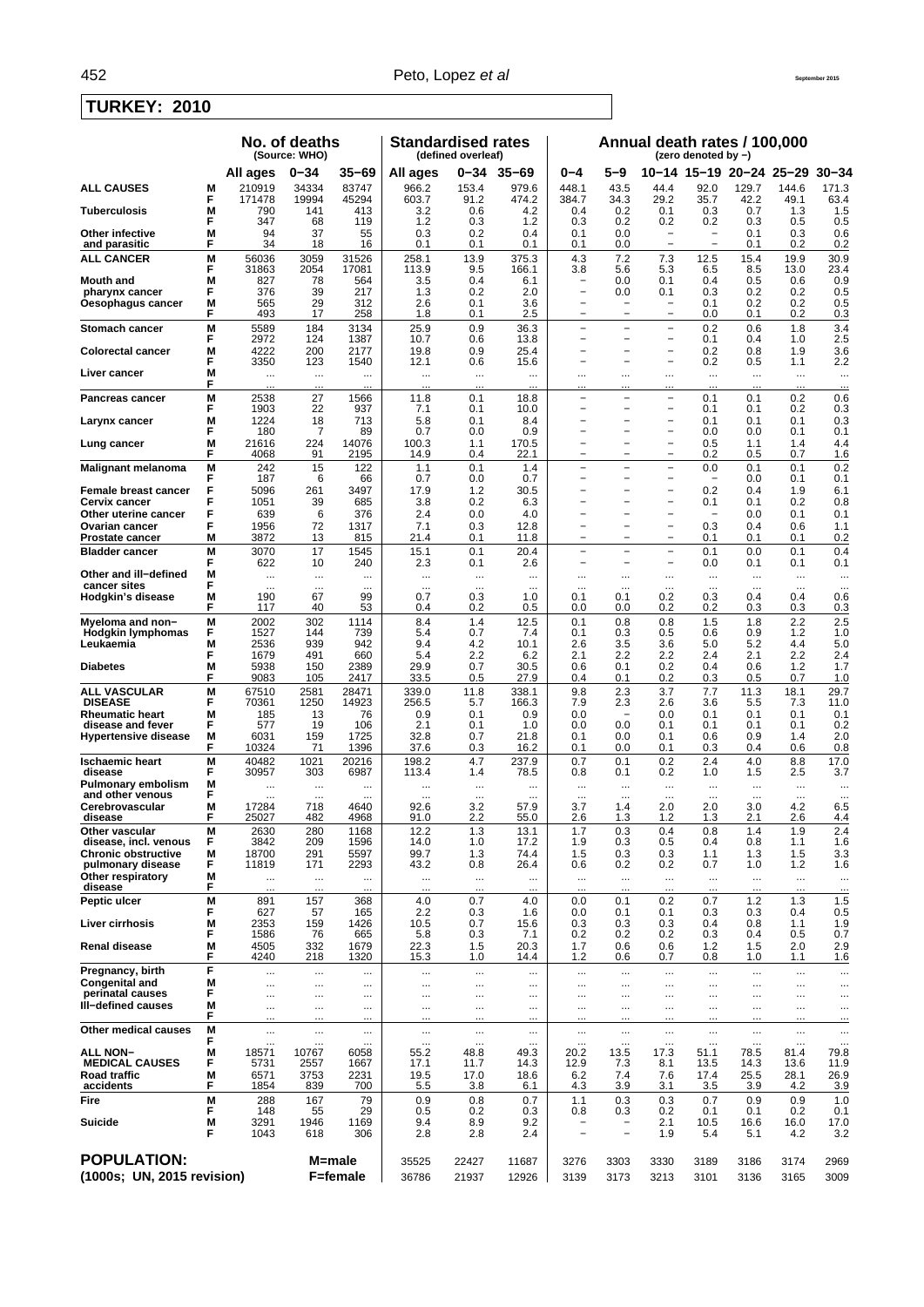### **2010: TURKEY**

#### **(zero denoted by −) 9th ICD/10th ICD categories**

# **Annual death rates / 100,000**

| 35–39                | 40–44                | 45–49                   | 50–54                   | $55 - 59$                      | 60–64                | 65–69                                  | 70–74                  | 75–79                                  | $80 +$ /NK                                            |             | אייש שטו וייט ושטו                               |                                                                            |
|----------------------|----------------------|-------------------------|-------------------------|--------------------------------|----------------------|----------------------------------------|------------------------|----------------------------------------|-------------------------------------------------------|-------------|--------------------------------------------------|----------------------------------------------------------------------------|
| 220.5                | 305.8                | 447.1                   | 682.4                   | 1052.8                         | 1641.8               | 2507.0                                 | 3865.8                 | 6116.2                                 | 14342.5                                               | М           | <b>ALL CAUSES</b>                                | 001-999/A00-Y89                                                            |
| 86.3<br>2.1          | 126.8<br>2.7         | 195.0<br>3.1            | 302.2<br>3.5            | 478.5<br>4.1                   | 806.1<br>5.8         | 1324.6<br>7.8                          | 2253.9<br>11.5         | 3927.4<br>17.1                         | 11861.9<br>29.3                                       | F<br>Μ      | <b>Tuberculosis</b>                              | 010-018, 137/                                                              |
| 0.4<br>0.7<br>0.2    | 0.5<br>0.7<br>0.2    | 0.6<br>0.5<br>0.1       | 0.8<br>0.4<br>0.1       | 1.2<br>0.2<br>0.1              | 1.9<br>0.2<br>0.1    | 2.7<br>0.2<br>$\overline{\phantom{0}}$ | 4.2<br>0.1             | 7.2<br>0.2<br>$\overline{\phantom{0}}$ | 15.2<br>$\qquad \qquad -$<br>$\overline{\phantom{0}}$ | F<br>M<br>F | Other infective<br>and parasitic                 | A15-A19, B90<br>Rest of 001-139,279.5& 6/<br>rest of A00-B99 excl A33, A34 |
| 51.2<br>37.9         | 88.4<br>61.5         | 162.0<br>94.5           | 287.2<br>141.0          | 450.2<br>199.5                 | 678.7<br>267.5       | 909.2<br>361.0                         | 1223.4<br>464.9        | 1520.1<br>619.5                        | 2279.8<br>983.6                                       | M<br>F      | <b>ALL CANCER</b>                                | 140-208/C00-C97                                                            |
| 1.3                  | 2.6                  | 3.5                     | 5.9                     | 7.9                            | 10.9                 | 10.6                                   | 11.4                   | 13.4                                   | 17.1                                                  | M           | <b>Mouth and</b>                                 | 140-149/C00-C14                                                            |
| 0.6<br>0.6<br>0.6    | 1.0<br>1.2<br>1.0    | 1.5<br>1.6<br>1.5       | 1.9<br>3.0<br>2.0       | 2.4<br>4.0<br>3.2              | 3.4<br>6.3<br>3.9    | 3.4<br>8.8<br>5.5                      | 4.6<br>11.4<br>7.5     | 6.1<br>17.1<br>11.4                    | 8.6<br>25.1<br>16.5                                   | F<br>M<br>F | pharynx cancer<br>Oesophagus cancer              | 150/C15                                                                    |
| 7.4<br>3.5           | 10.9<br>4.9          | 17.1<br>7.0             | 28.1<br>10.4            | 42.1<br>15.1                   | 60.9<br>21.8         | 87.8<br>33.6                           | 127.3<br>49.4          | 165.2<br>67.3                          | 239.2<br>122.7                                        | M<br>F      | <b>Stomach cancer</b>                            | 151/C16                                                                    |
| 5.8                  | 8.0                  | 11.1                    | 17.5                    | 27.9                           | 44.7                 | 63.1                                   | 95.1                   | 128.4                                  | 226.2                                                 | M           | <b>Colorectal cancer</b>                         | 153, 154/C18-C21                                                           |
| 2.9<br><br>$\ddotsc$ | 4.8<br>$\ddotsc$<br> | 8.0<br>$\ddotsc$<br>    | 11.5<br><br>            | 17.5<br>$\ddotsc$<br>$\ddotsc$ | 25.4<br>             | 38.7<br>$\ddotsc$<br>$\cdots$          | 52.7<br>$\cdots$       | 77.8<br>$\cdots$                       | 147.6<br>$\cdots$                                     | F<br>M<br>F | Liver cancer                                     | Not given separately                                                       |
| 2.3<br>0.9           | 4.5<br>1.9           | 8.3<br>3.1              | 14.1<br>6.8             | 21.8<br>12.0                   | 32.2<br>18.2         | 48.3<br>27.0                           | 59.0<br>36.2           | 66.1<br>47.7                           | 89.0<br>68.7                                          | M<br>F      | <b>Pancreas cancer</b>                           | 157/C25                                                                    |
| 0.7                  | 1.9                  | 3.9                     | 7.4                     | 10.9                           | 15.0                 | 19.5                                   | 27.1                   | 36.0                                   | 53.2                                                  | M<br>F      | Larynx cancer                                    | 161/C32                                                                    |
| 0.1<br>11.2<br>2.8   | 0.3<br>30.4<br>5.8   | 0.4<br>71.3<br>11.0     | 0.8<br>136.6<br>19.4    | 1.2<br>216.6<br>27.0           | 1.4<br>318.6<br>37.8 | 1.8<br>408.8<br>51.0                   | 2.6<br>485.0<br>67.0   | 4.3<br>519.6<br>87.8                   | 6.8<br>603.0<br>133.8                                 | Μ<br>F      | Lung cancer                                      | 162/C33, C34                                                               |
| 0.3<br>0.1           | 0.5<br>0.2           | 0.8<br>0.4              | 1.1<br>0.5              | 1.5<br>0.7                     | 2.3<br>1.1           | 3.1<br>1.6                             | 4.2<br>2.2             | 6.9<br>4.5                             | 16.7<br>12.8                                          | M<br>F      | Malignant melanoma                               | 172/C43                                                                    |
| 11.9                 | 18.9                 | 26.1                    | 33.0                    | 38.4                           | 40.2                 | 45.0                                   | 48.4                   | 60.2                                   | 109.7                                                 | F           | Female breast cancer                             | 174/C50                                                                    |
| 1.6<br>0.3           | 3.2<br>0.6           | 5.1<br>1.4              | 6.3<br>2.8              | 7.4<br>5.1                     | 9.3<br>7.1           | 11.0<br>10.8                           | 13.0<br>11.5           | 16.3<br>13.5                           | 23.4<br>15.8                                          | F<br>F      | Cervix cancer<br>Other uterine cancer            | 180/C53<br>179, 182/C54, C55                                               |
| 2.1<br>0.2           | 4.4<br>0.5           | 7.7<br>1.1              | 11.7<br>3.8             | 16.9<br>9.1                    | 20.8<br>22.9         | 25.6<br>44.9                           | 26.4<br>109.3          | 28.8<br>206.4                          | 34.6<br>504.2                                         | F<br>M      | Ovarian cancer<br><b>Prostate cancer</b>         | 183/C56, C570-C574<br>185/C61                                              |
| 0.8                  | 1.9                  | 4.6                     | 11.4                    | 22.9                           | 39.9                 | 61.0                                   | 87.4                   | 106.8                                  | 156.7                                                 | M           | <b>Bladder cancer</b>                            | 188/C67                                                                    |
| 0.3<br>$\cdots$      | 0.4<br>$\ddotsc$     | 0.8<br>$\ddotsc$        | 1.3<br>$\cdots$         | 2.8<br>$\cdots$                | 4.5<br>              | 8.4<br>$\cdots$                        | 12.3<br>$\cdots$       | 17.6<br>$\ldots$                       | 31.1<br>$\cdots$                                      | F<br>Μ      | Other and ill-defined                            |                                                                            |
| <br>0.6<br>0.3       | <br>0.7<br>0.3       | $\ddotsc$<br>1.0<br>0.4 | $\ddotsc$<br>0.8<br>0.4 | <br>0.9<br>0.5                 | <br>1.1<br>0.5       | $\cdots$<br>1.7<br>1.1                 | $\cdots$<br>1.6<br>1.3 | $\cdots$<br>1.9<br>1.3                 | $\cdots$<br>1.5<br>1.1                                | F<br>M<br>F | cancer sites<br>Hodgkin's disease                | 201/C81                                                                    |
| 3.5                  | 4.1                  | 6.6                     | 9.4                     | 15.4                           | 21.7                 | 26.9                                   | 34.2                   | 43.9                                   | 55.9                                                  | M           | Myeloma and non-                                 | 200, 202-203/                                                              |
| 1.4<br>4.7           | 2.2<br>5.1           | 3.0<br>5.8              | 5.8<br>7.1              | 9.8<br>9.7                     | 12.2<br>15.8         | 17.4<br>22.5                           | 26.5<br>33.5           | 37.0<br>47.7                           | 39.2<br>77.2                                          | F<br>Μ      | Hodgkin lymphomas<br>Leukaemia                   | C82-C90, C96<br>204-208/C91-C95                                            |
| 2.7<br>3.2<br>1.5    | 2.9<br>5.2<br>2.8    | 3.6<br>9.2<br>6.0       | 4.9<br>17.8<br>12.1     | 6.5<br>30.6<br>26.7            | 9.9<br>54.3<br>53.6  | 13.0<br>93.2<br>92.5                   | 17.6<br>151.0<br>169.6 | 24.3<br>237.9<br>275.7                 | 44.7<br>475.6<br>653.5                                | F<br>M<br>F | <b>Diabetes</b>                                  | 250/E10-E14                                                                |
| 59.3                 | 101.8                | 155.4                   | 232.1                   | 356.2                          | 558.7                | 903.1                                  | 1394.2                 | 2372.3                                 | 6001.3                                                | M           | <b>ALL VASCULAR</b>                              | 390-459/100-199                                                            |
| 17.3<br>0.2          | 29.2<br>0.3          | 50.5<br>0.5             | 86.1<br>0.5             | 147.8<br>0.9                   | 296.2<br>1.3         | 536.7<br>2.2                           | 1014.6<br>3.6          | 1904.7<br>6.7                          | 6353.4<br>15.2                                        | F<br>M      | <b>DISEASE</b><br><b>Rheumatic heart</b>         | 390-398/100-109                                                            |
| 0.3<br>2.8           | 0.4<br>5.5           | 0.7<br>8.1              | 0.8<br>11.7             | 1.0<br>18.5                    | 1.5<br>36.6          | 2.6<br>69.1                            | 7.5<br>129.9           | 15.8<br>250.1                          | 54.4<br>791.6                                         | F<br>Μ      | disease and fever<br><b>Hypertensive disease</b> | 401-405/I10-I15                                                            |
| 1.3<br>40.9          | 2.1<br>73.5          | 3.2<br>116.2            | 6.7<br>171.2            | 14.3<br>254.5                  | 28.3<br>394.2        | 57.2<br>614.5                          | 133.4<br>821.2         | 283.3<br>1285.0                        | 1115.2<br>2891.6                                      | F<br>M      | <b>Ischaemic heart</b>                           | 410-414/I20-I25                                                            |
| 6.6                  | 11.7                 | 23.1                    | 40.5                    | 70.4                           | 142.4                | 254.5                                  | 463.7                  | 831.6                                  | 2746.9                                                | F           | disease                                          |                                                                            |
| <br>$\ddotsc$        | $\cdots$<br>$\ldots$ | $\ddotsc$<br>$\ldots$   | <br>                    | $\cdots$<br>$\ldots$           | <br>$\cdots$         | $\ddotsc$<br>$\cdots$                  | $\cdots$<br>$\cdots$   | $\ldots$<br>$\ldots$                   | <br>$\cdots$                                          | M<br>F      | <b>Pulmonary embolism</b><br>and other venous    | Not given<br>separately                                                    |
| 8.4<br>6.6           | 12.4<br>10.9         | 17.9<br>17.4            | 34.7<br>28.5            | 63.8<br>48.3                   | 95.7<br>96.1         | 172.2<br>177.1                         | 387.9<br>370.4         | 751.2<br>710.3                         | 2181.7<br>2264.8                                      | Μ<br>F      | Cerebrovascular<br>disease                       | 430-438/160-169                                                            |
| 4.0<br>2.5           | 5.5<br>3.8           | 7.7<br>5.7              | 8.9<br>9.9              | 12.3<br>16.6                   | 21.2<br>30.9         | 32.3<br>51.3                           | 49.3<br>50.3           | 82.8<br>81.3                           | 173.4<br>210.9                                        | M<br>F      | Other vascular<br>disease, incl. venous          | Rest of 390-459/<br>rest of I00-I99                                        |
| 5.5                  | 10.1                 | 19.8                    | 35.9                    | 66.6                           | 130.9                | 251.9                                  | 485.6                  | 846.6                                  | 2096.5                                                | М           | <b>Chronic obstructive</b>                       | 490-496/                                                                   |
| 2.2<br>              | 3.0<br>$\cdots$      | 5.8<br>$\cdots$         | 11.5<br>                | 24.6<br>$\ldots$               | 44.7<br>$\ldots$     | 93.2<br>$\cdots$                       | 176.3<br>$\cdots$      | 327.2<br>$\ldots$                      | 1097.1<br>$\cdots$                                    | F<br>Μ      | pulmonary disease<br>Other respiratory           | J40-J47, J67                                                               |
| $\ddotsc$<br>1.8     | $\ddotsc$<br>2.0     | $\ddotsc$<br>2.0        | <br>3.0                 | 4.0                            | $\cdots$<br>6.0      | <br>8.9                                | $\cdots$<br>13.4       | $\cdots$<br>24.5                       | $\ddotsc$<br>60.5                                     | F<br>Μ      | disease<br>Peptic ulcer                          | 531-533/K25-K27                                                            |
| 0.5<br>3.4           | 0.6<br>6.0           | 0.8<br>10.1             | 1.3<br>14.1             | 1.6<br>20.0                    | 2.5<br>24.6          | 4.1<br>31.1                            | 6.9<br>41.4            | 13.8<br>53.1                           | 48.9<br>90.1                                          | F<br>Μ      | Liver cirrhosis                                  | 571/K70, K74                                                               |
| 0.9<br>4.1           | 1.6<br>5.9           | 2.6<br>8.0              | 4.2<br>12.0             | 7.2<br>20.1                    | 13.3<br>34.2         | 19.9<br>57.8                           | 28.8<br>101.8          | 37.7<br>159.9                          | 72.1<br>398.5                                         | F<br>M      | Renal disease                                    | 580-590/N00-N19                                                            |
| 2.1                  | 2.7                  | 4.3                     | 7.7                     | 15.1                           | 25.4                 | 43.3                                   | 67.3                   | 110.5                                  | 276.1                                                 | F           |                                                  |                                                                            |
| <br>                 | <br>$\ddotsc$        | $\ddotsc$<br>$\ddotsc$  | <br>                    | <br>                           | <br>                 | <br>$\ddotsc$                          | $\ddotsc$<br>          | $\ldots$<br>$\cdots$                   | <br>$\cdots$                                          | F<br>M      | Pregnancy, birth<br><b>Congenital and</b>        |                                                                            |
| <br>                 | <br>                 | <br>                    | <br>                    | <br>                           | <br>                 | <br>                                   | $\cdots$<br>$\cdots$   | $\cdots$<br>$\cdots$                   | $\cdots$<br>$\cdots$                                  | F<br>Μ      | perinatal causes<br>III-defined causes           |                                                                            |
|                      |                      |                         |                         |                                |                      |                                        |                        |                                        |                                                       | F           |                                                  |                                                                            |
| $\cdots$<br>         | $\cdots$<br>         | $\ddotsc$<br>$\cdots$   | $\cdots$<br>            | $\cdots$<br>$\cdots$           | <br>                 | $\cdots$<br>                           | $\cdots$<br>$\cdots$   | $\cdots$<br>$\ldots$                   | $\cdots$<br>                                          | M<br>F      | Other medical causes                             |                                                                            |
| 68.5<br>10.9         | 59.2<br>10.0         | 47.6<br>10.8            | 38.4<br>12.1            | 37.3<br>13.8                   | 41.5<br>18.0         | 52.4<br>24.7                           | 74.0<br>33.9           | 121.5<br>55.2                          | 254.8<br>166.2                                        | M<br>F      | <b>ALL NON-</b><br><b>MEDICAL CAUSES</b>         | E800-E999/V01-Y89                                                          |
| 24.2<br>4.0          | 20.6<br>3.8          | 17.6<br>4.8             | 14.2<br>5.3             | 14.4<br>6.1                    | 17.4<br>8.4          | 22.0<br>10.3                           | 30.3<br>11.3           | 44.1<br>15.6                           | 65.8<br>24.4                                          | Μ<br>F      | Road traffic<br>accidents                        | E810-E819, E826-E829/<br>part of V01–V99, Y850                             |
| 0.7                  | 0.8                  | 0.5                     | 0.6                     | 0.7                            | 0.8                  | 0.7                                    | 1.4                    | 2.9                                    | 7.2                                                   | Μ<br>F      | Fire                                             | E890-E899/X00-X09                                                          |
| 0.1<br>13.3          | 0.2<br>12.2          | 0.2<br>9.4              | 0.2<br>8.1              | 0.2<br>7.0                     | 0.3<br>6.9           | 0.6<br>7.2                             | $1.2$<br>8.7           | 2.2<br>12.1                            | 7.5<br>22.8                                           | M           | <b>Suicide</b>                                   | E950-E959/X60-X84                                                          |
| 2.9                  | 2.3                  | 2.1                     | 2.3                     | 2.0                            | 2.3                  | 2.7                                    | 3.2                    | 4.5                                    | 12.3                                                  | F           |                                                  |                                                                            |
| 2622<br>2731         | 2265<br>2374         | 1973<br>2130            | 1671<br>1917            | 1355<br>1636                   | 996<br>1191          | 806<br>948                             | 669<br>755             | 478<br>621                             | 263<br>546                                            | Μ<br>F      | <b>POPULATION</b><br>(1000s; UN, 2015 revision)  |                                                                            |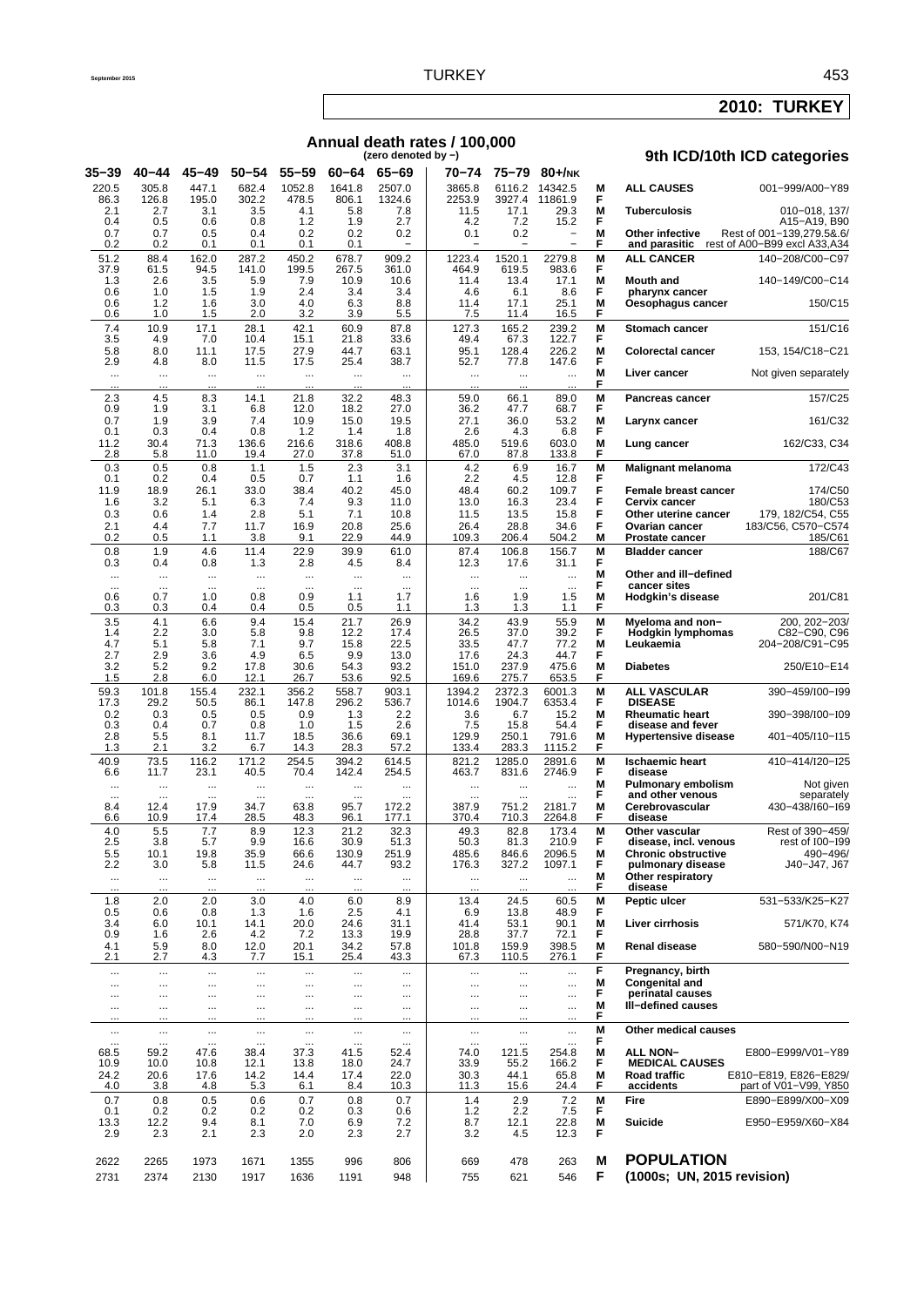## **UKRAINE: 2010**

|                                                     |        |                        | No. of deaths<br>(Source: WHO) |                | <b>Standardised rates</b> | (defined overleaf)              |                      | Annual death rates / 100,000<br>(zero denoted by -) |                                            |                                                      |                                 |                                 |                                            |                            |
|-----------------------------------------------------|--------|------------------------|--------------------------------|----------------|---------------------------|---------------------------------|----------------------|-----------------------------------------------------|--------------------------------------------|------------------------------------------------------|---------------------------------|---------------------------------|--------------------------------------------|----------------------------|
|                                                     |        | All ages               | $0 - 34$                       | 35–69          | All ages                  | $0 - 34$                        | $35 - 69$            | $0 - 4$                                             | $5 - 9$                                    |                                                      |                                 | 10-14 15-19 20-24 25-29         |                                            | $30 - 34$                  |
| <b>ALL CAUSES</b>                                   | M      | 341249                 | 21466                          | 160135         | 1569.4                    | 190.4                           | 2048.5               | 260.7                                               | 32.5                                       | 32.5                                                 | 83.3                            | 178.4                           | 281.9                                      | 463.8                      |
| Tuberculosis                                        | F<br>M | 356986<br>6269         | 8559<br>1092                   | 79642<br>4927  | 832.9<br>27.7             | 83.6<br>8.9                     | 789.9<br>49.3        | 201.4<br>0.5                                        | 20.4<br>0.1                                | 22.6                                                 | 42.6<br>0.6                     | 55.0<br>6.3                     | 96.9<br>17.8                               | 146.3<br>36.8              |
|                                                     | F      | 1352                   | 347                            | 863            | 5.1                       | 2.8                             | 7.5                  | 0.3                                                 |                                            | $\overline{a}$                                       | 0.5                             | 3.3                             | 6.2                                        | 9.6                        |
| Other infective<br>and parasitic                    | M<br>F | 4767<br>2254           | 1878<br>914                    | 2787<br>1226   | 20.9<br>9.2               | 15.8<br>7.9                     | 26.8<br>10.8         | 9.3<br>7.8                                          | 0.9<br>0.3                                 | 1.0<br>0.6                                           | 0.7<br>0.8                      | 5.3<br>5.2                      | 26.1<br>15.3                               | 67.3<br>25.1               |
| <b>ALL CANCER</b>                                   | M      | 48556                  | 991                            | 29663          | 223.3                     | 9.0                             | 396.0                | 7.1                                                 | 4.4                                        | 4.5                                                  | 5.5                             | 9.0                             | 12.6                                       | 19.6                       |
|                                                     | F<br>M | 39255                  | 986                            | 21421          | 116.3<br>14.4             | 8.9                             | 206.3                | 5.1                                                 | 3.9                                        | 3.0                                                  | 5.5                             | 6.9                             | 12.9                                       | 24.9                       |
| <b>Mouth and</b><br>pharynx cancer                  | F      | 3133<br>448            | 22<br>10                       | 2505<br>237    | 1.3                       | 0.2<br>0.1                      | 30.9<br>2.2          | 0.1                                                 | 0.1<br>$\overline{\phantom{0}}$            | 0.1                                                  | $\overline{a}$                  | 0.1<br>0.1                      | 0.4<br>0.2                                 | 0.6<br>0.2                 |
| Oesophagus cancer                                   | M<br>F | 1391                   | 1<br>1                         | 1073           | 6.5                       | 0.0                             | 13.7<br>0.8          |                                                     | $\overline{a}$<br>$\overline{a}$           | $\overline{\phantom{a}}$<br>$\overline{a}$           | $\overline{a}$                  |                                 | $\overline{\phantom{0}}$<br>$\overline{a}$ | 0.1                        |
| <b>Stomach cancer</b>                               | M      | 199<br>5526            | 60                             | 81<br>3295     | 0.5<br>25.3               | 0.0<br>0.5                      | 44.0                 | $\overline{\phantom{0}}$                            | $\overline{\phantom{0}}$                   | $\overline{\phantom{0}}$                             |                                 | 0.1                             | 0.8                                        | 0.1<br>2.5                 |
|                                                     | F      | 3622                   | 52                             | 1744           | 10.2                      | 0.4                             | 17.2                 |                                                     | $\overline{\phantom{0}}$                   |                                                      | $\overline{a}$                  | 0.1                             | 0.8                                        | 2.0                        |
| <b>Colorectal cancer</b>                            | M<br>F | 5984<br>5870           | 43<br>39                       | 3024<br>2591   | 27.6<br>15.9              | 0.3<br>0.3                      | 43.1<br>25.8         | $\overline{\phantom{0}}$                            | $\overline{a}$<br>$\overline{\phantom{0}}$ |                                                      | 0.1                             | 0.2<br>0.2                      | 0.9<br>0.6                                 | 1.2<br>1.4                 |
| Liver cancer                                        | M      | 946                    | 18                             | 624            | 4.4                       | 0.1                             | 8.2                  | 0.2                                                 | $\overline{\phantom{0}}$                   | $\overline{\phantom{a}}$                             | 0.1                             | 0.1                             | 0.3                                        | 0.4                        |
| <b>Pancreas cancer</b>                              | F<br>M | 655<br>2393            | 10<br>31                       | 318<br>1605    | 1.9<br>11.0               | 0.1<br>0.2                      | 3.1<br>20.7          | 0.2<br>$\overline{\phantom{0}}$                     | -<br>$\overline{\phantom{0}}$              | $\overline{\phantom{0}}$<br>$\overline{\phantom{0}}$ | 0.1<br>$\overline{\phantom{0}}$ | 0.1<br>0.1                      | 0.2<br>0.3                                 | 0.2<br>1.4                 |
|                                                     | F      | 1963                   | 11                             | 913            | 5.4                       | 0.1                             | 9.2                  |                                                     | $\overline{\phantom{0}}$                   |                                                      |                                 | 0.1                             | 0.2                                        | 0.4                        |
| Larynx cancer                                       | M<br>F | 1449<br>51             | 1<br>$\overline{\phantom{0}}$  | 1051<br>28     | 6.7<br>0.1                | 0.0<br>$\overline{\phantom{0}}$ | 13.7<br>0.3          |                                                     | $\overline{\phantom{0}}$                   |                                                      | $\overline{a}$                  |                                 | $\overline{a}$<br>$\qquad \qquad -$        | 0.1                        |
| Lung cancer                                         | M      | 11862                  | 32                             | 7752           | 54.6                      | 0.3                             | 105.2                | $\overline{\phantom{0}}$                            | -                                          | $\overline{\phantom{0}}$                             | 0.2                             | 0.2                             | 0.3                                        | 1.1                        |
| <b>Malignant melanoma</b>                           | F<br>M | 2314<br>534            | 25<br>37                       | 1147<br>358    | 6.5<br>2.5                | 0.2<br>0.3                      | 11.1<br>4.4          | -<br>$\overline{\phantom{0}}$                       | $\overline{a}$<br>$\overline{\phantom{0}}$ | $\overline{\phantom{0}}$<br>$\overline{\phantom{0}}$ | 0.2<br>0.1                      | 0.2<br>0.3                      | 0.4<br>0.4                                 | 0.6<br>1.4                 |
|                                                     | F      | 564                    | 36                             | 338            | 1.8                       | 0.3                             | 3.2                  | $\overline{\phantom{0}}$                            | -                                          | 0.1                                                  | $\qquad \qquad$                 | 0.3                             | 0.4                                        | 1.3                        |
| <b>Female breast cancer</b><br><b>Cervix cancer</b> | F<br>F | 7965<br>2144           | 89<br>139                      | 5056<br>1520   | 24.5<br>7.3               | 0.7<br>1.1                      | 47.7<br>13.6         |                                                     | -                                          |                                                      | $\overline{\phantom{0}}$        | 0.2<br>0.3                      | 1.1<br>2.2                                 | 3.8<br>5.3                 |
| Other uterine cancer                                | F      | 2076                   | 14                             | 1161           | 6.0                       | 0.1                             | 11.5                 |                                                     | -                                          | $\overline{a}$                                       | 0.1                             |                                 | 0.3                                        | 0.5                        |
| <b>Ovarian cancer</b>                               | F<br>M | 2589<br>3418           | 50<br>4                        | 1785<br>1267   | 8.3<br>15.7               | 0.4<br>0.0                      | 16.6                 | 0.1                                                 | $\overline{a}$<br>-                        | 0.2<br>$\overline{\phantom{0}}$                      | 0.5<br>$\overline{\phantom{0}}$ | 0.5<br>0.1                      | 0.6                                        | 1.2                        |
| <b>Prostate cancer</b><br><b>Bladder cancer</b>     | M      | 1966                   | 4                              | 873            | 9.0                       | 0.0                             | 20.1<br>12.9         |                                                     | $\overline{\phantom{0}}$                   | $\overline{\phantom{0}}$                             | $\overline{\phantom{0}}$        | $\overline{\phantom{0}}$        | 0.2<br>0.1                                 | 0.2                        |
|                                                     | F      | 377                    | 2                              | 105            | 0.9                       | 0.0                             | 1.1                  |                                                     | $\overline{a}$                             |                                                      |                                 | $\overline{a}$                  | $\overline{\phantom{0}}$                   | 0.1                        |
| Other and ill-defined<br>cancer sites               | M<br>F | 7677<br>6437           | 516<br>332                     | 4882<br>3343   | 35.2<br>19.3              | 4.7<br>3.2                      | 61.6<br>32.6         | 4.5<br>2.8                                          | 2.5<br>2.4                                 | 2.3<br>1.9                                           | 3.1<br>2.8                      | 5.0<br>2.9                      | 7.1<br>3.8                                 | 8.4<br>5.9                 |
| Hodgkin's disease                                   | M      | $\ddotsc$              |                                |                | $\ddotsc$                 | $\cdots$                        | $\ddotsc$            |                                                     |                                            | $\ddotsc$                                            | $\cdots$                        | $\ddotsc$                       | $\cdots$                                   | $\ddotsc$                  |
| Myeloma and non-                                    | F<br>Μ | 899                    | <br>66                         | 597            | 4.1                       | 0.6                             | 7.5                  | 0.2                                                 |                                            | 0.7                                                  | 0.2                             | 1.1                             | 0.5                                        | $\ddotsc$<br>1.3           |
| Hodgkin lymphomas                                   | F      | 818                    | 51                             | 482            | 2.6                       | 0.5                             | 4.6                  | 0.2                                                 | 0.2                                        | 0.2                                                  | 0.5                             | 0.7                             | 0.8                                        | 0.7                        |
| Leukaemia                                           | M<br>F | 1378<br>1163           | 156<br>125                     | 757<br>572     | 6.4<br>3.7                | 1.6<br>1.3                      | 9.9<br>5.6           | 2.2<br>1.8                                          | 1.8<br>1.3                                 | 1.4<br>0.6                                           | 1.7<br>1.2                      | 1.7<br>1.2                      | 1.4<br>1.5                                 | 1.0<br>1.3                 |
| <b>Diabetes</b>                                     | M<br>F | 982                    | 78                             | 676            | 4.5<br>4.2                | 0.6                             | 8.6                  | 0.2                                                 | 0.1                                        | 0.1                                                  | 0.1                             | 0.9                             | 1.4                                        | 1.9                        |
| <b>ALL VASCULAR</b>                                 | M      | 1372<br>198510         | 74<br>1856                     | 753<br>73179   | 916.1                     | 0.6<br>15.4                     | 7.6<br>1020.0        | 4.5                                                 | 0.1<br>0.6                                 | 0.1<br>1.1                                           | 0.5<br>4.5                      | 0.4<br>11.0                     | 2.0<br>26.5                                | 1.1<br>59.8                |
| <b>DISEASE</b>                                      | F      | 266583                 | 605                            | 38834          | 562.2                     | 5.2                             | 406.1                | 2.8                                                 | 0.2                                        | 0.8                                                  | 2.0                             | 5.1                             | 8.8                                        | 16.6                       |
| <b>Rheumatic heart</b><br>disease and fever         | M<br>F | 584<br>784             | 18<br>12                       | 495<br>569     | 2.7<br>2.5                | 0.1<br>0.1                      | 5.8<br>5.5           |                                                     |                                            |                                                      | 0.1                             | 0.1<br>0.1                      | 0.2<br>0.2                                 | 0.8<br>0.3                 |
| <b>Hypertensive disease</b>                         | M      | 385                    | 14                             | 272            | 1.8                       | 0.1                             | 3.2                  | $\overline{\phantom{0}}$                            | -                                          |                                                      | $\overline{a}$                  |                                 | 0.2                                        | 0.6                        |
| <b>Ischaemic heart</b>                              | F<br>Μ | 275<br>136333          | 1<br>672                       | 138<br>47942   | 0.8<br>629.6              | 0.0<br>5.5                      | 1.3<br>689.1         | -                                                   | -<br>$\overline{\phantom{0}}$              | $\overline{\phantom{0}}$                             | $\overline{\phantom{0}}$<br>1.0 | $\overline{\phantom{0}}$<br>4.2 | $\overline{\phantom{0}}$<br>10.1           | 0.1<br>22.9                |
| disease                                             | F      | 178339                 | 174                            | 24445          | 373.6                     | 1.4                             | 261.1                | $\overline{\phantom{0}}$                            | $\overline{a}$                             | $\overline{\phantom{0}}$                             | 0.5                             | 1.9                             | 2.5                                        | 5.2                        |
| <b>Pulmonary embolism</b><br>and other venous       | M<br>F | $\ddotsc$<br>$\ddotsc$ | <br>$\ddotsc$                  | <br>$\cdots$   | $\cdots$<br>$\cdots$      | $\cdots$<br>$\cdots$            | $\cdots$<br>$\cdots$ | <br>$\ddotsc$                                       | <br>                                       | <br>$\cdots$                                         | $\cdots$<br>$\cdots$            | $\ddotsc$<br>$\cdots$           | $\cdots$<br>$\cdots$                       | $\ddotsc$<br>$\cdots$      |
| Cerebrovascular                                     | М      | 40274                  | 263                            | 14625          | 185.6                     | 2.2                             | 205.7                | 1.1                                                 |                                            | 0.3                                                  | 0.8                             | 1.6                             | 4.1                                        | 7.6                        |
| disease<br>Other vascular                           | F<br>Μ | 61075<br>20934         | 123<br>889                     | 10069<br>9845  | 131.1<br>96.5             | 1.1<br>7.5                      | 104.2<br>116.1       | 0.9<br>3.4                                          | 0.1<br>0.6                                 | 0.4<br>0.8                                           | 0.4<br>2.6                      | 1.3<br>5.2                      | 1.3<br>12.0                                | 3.3<br>27.9                |
| disease, incl. venous                               | F      | 26110                  | 295                            | 3613           | 54.1                      | 2.5                             | 34.0                 | 1.9                                                 | 0.1                                        | 0.4                                                  | 1.2                             | 1.8                             | 4.7                                        | 7.7                        |
| <b>Chronic obstructive</b><br>pulmonary disease     | Μ<br>F | 8683<br>4069           | 43<br>24                       | 2932<br>701    | 40.1<br>8.9               | 0.4<br>0.2                      | 43.5<br>7.1          | $\overline{\phantom{0}}$                            | 0.2<br>0.1                                 | 0.1                                                  | 0.3                             | 0.1<br>0.2                      | 0.7<br>0.7                                 | 1.5<br>0.2                 |
| Other respiratory                                   | М      | 5017                   | 709                            | 3463           | 22.8                      | 6.2                             | 37.7                 | 9.4                                                 | 0.6                                        | 0.6                                                  | 1.2                             | 3.5                             | 10.4                                       | 17.7                       |
| disease<br>Peptic ulcer                             | F<br>Μ | 1711<br>1146           | 363<br>58                      | 914<br>780     | 6.2<br>5.2                | 3.5<br>0.5                      | 8.1<br>9.0           | 7.8<br>0.1                                          | 0.7<br>$\overline{\phantom{0}}$            | 0.6<br>$\overline{\phantom{0}}$                      | 1.3<br>$\overline{\phantom{0}}$ | 2.3<br>0.4                      | 5.7<br>1.1                                 | 5.8<br>1.7                 |
|                                                     | F      | 568                    | 7                              | 221            | 1.5                       | 0.1                             | 2.1                  | $\overline{\phantom{0}}$                            | 0.1                                        | $\overline{\phantom{0}}$                             |                                 | $\overline{\phantom{0}}$        | 0.1                                        | 0.2                        |
| Liver cirrhosis<br>& other liver disease            | Μ<br>F | 12039<br>6264          | 989<br>430                     | 9746<br>4769   | 54.6<br>21.8              | 8.1<br>3.5                      | 109.0<br>42.7        | 0.7<br>0.3                                          | $\overline{\phantom{0}}$<br>-              | 0.1<br>0.1                                           | 0.3<br>0.4                      | 3.7<br>2.1                      | 14.8<br>6.2                                | 36.8<br>15.6               |
| <b>Renal disease</b>                                | M      |                        | $\ddotsc$                      |                | $\cdots$                  | $\cdots$                        | $\ldots$             |                                                     |                                            | $\ldots$                                             | $\cdots$                        | $\ldots$                        | $\ldots$                                   | $\cdots$                   |
| Pregnancy, birth                                    | F<br>F | $\ddotsc$<br>116       | <br>98                         | $\cdots$<br>18 | $\ddotsc$<br>0.5          | $\ddotsc$<br>0.8                | <br>0.2              | <br>$\overline{\phantom{0}}$                        | <br>$\overline{\phantom{0}}$               | $\cdots$<br>$\overline{\phantom{0}}$                 | $\cdots$<br>0.7                 | $\cdots$<br>1.4                 | $\ddotsc$<br>1.9                           | $\cdots$<br>1.7            |
| <b>Congenital and</b>                               | M      | 2447                   | 2269                           | 164            | 15.5                      | 26.5                            | 1.8                  | 174.0                                               | 4.6                                        | 1.6                                                  | 1.7                             | 1.1                             | 1.2                                        | 1.2                        |
| perinatal causes<br>III-defined causes              | F<br>Μ | 1886<br>6679           | 1712<br>512                    | 158<br>2521    | 12.4<br>31.4              | 21.2<br>4.6                     | 1.4<br>28.4          | 137.2<br>8.4                                        | 3.8<br>0.2                                 | 2.3<br>0.5                                           | 1.9<br>1.6                      | 1.0<br>4.1                      | 1.1<br>6.6                                 | 0.9<br>10.7                |
|                                                     | F      | 13268                  | 162                            | 673            | 24.4                      | 1.7                             | 6.4                  | 7.1                                                 | 0.1                                        | 0.3                                                  | 0.3                             | 0.6                             | 1.2                                        | 2.2                        |
| Other medical causes                                | Μ<br>F | 11692<br>8795          | 1715<br>820                    | 7377<br>4196   | 53.4<br>26.9              | 15.4<br>7.9                     | 84.5<br>39.4         | 18.4<br>13.1                                        | 6.1<br>3.4                                 | 4.0<br>3.9                                           | 7.1<br>5.2                      | 11.1<br>6.7                     | 23.2<br>9.7                                | 38.1<br>13.7               |
| <b>ALL NON-</b>                                     | M      | 34462                  | 9276                           | 21920          | 153.8                     | 79.1                            | 233.9                | 28.4                                                | 14.4                                       | 18.9                                                 | 60.0                            | 121.8                           | 139.5                                      | 170.7                      |
| <b>MEDICAL CAUSES</b><br><b>Road traffic</b>        | F<br>Μ | 9493                   | 2017                           | 4895           | 33.3                      | 19.3                            | 44.3                 | 19.7                                                | 7.6                                        | 11.0                                                 | 23.4                            | 19.8                            | 25.0                                       | 28.7                       |
| accidents                                           | F      | $\ddotsc$<br>          | <br>                           | <br>           | $\ldots$<br>$\ddotsc$     | $\cdots$<br>$\ddotsc$           | <br>                 | <br>                                                | <br>                                       | $\ddotsc$<br>                                        | $\cdots$<br>                    | $\ddotsc$<br>$\ddotsc$          | $\cdots$<br>$\cdots$                       | $\ddotsc$<br>$\cdot \cdot$ |
| Fire                                                | M      | 1152                   | 140                            | 792            | 5.3                       | 1.3                             | 8.8                  | 2.4                                                 | 0.2                                        | 0.1                                                  | 0.3                             | 1.2                             | 1.9                                        | 2.8                        |
| <b>Suicide</b>                                      | F<br>M | 529<br>7512            | 49<br>2335                     | 175<br>4215    | 1.5<br>32.9               | 0.5<br>19.2                     | 1.6<br>45.1          | 1.8<br>-                                            | 0.6<br>0.2                                 | 0.1<br>3.0                                           | 0.1<br>15.0                     | 0.2<br>35.1                     | 0.4<br>38.5                                | 0.5<br>42.9                |
|                                                     | F      | 1579                   | 339                            | 774            | 5.4                       | 3.0                             | 7.2                  |                                                     |                                            | 1.4                                                  | 5.8                             | 4.5                             | 4.5                                        | 5.0                        |
| <b>POPULATION:</b>                                  |        |                        |                                | M=male         | 21095                     | 10063                           | 9339                 | 1219                                                | 949                                        | 1090                                                 | 1409                            | 1802                            | 1885                                       | 1708                       |
| (1000s; UN, 2015 revision)                          |        |                        |                                | F=female       | 24553                     | 9701                            | 11236                | 1148                                                | 893                                        | 1039                                                 | 1339                            | 1718                            | 1815                                       | 1748                       |
|                                                     |        |                        |                                |                |                           |                                 |                      |                                                     |                                            |                                                      |                                 |                                 |                                            |                            |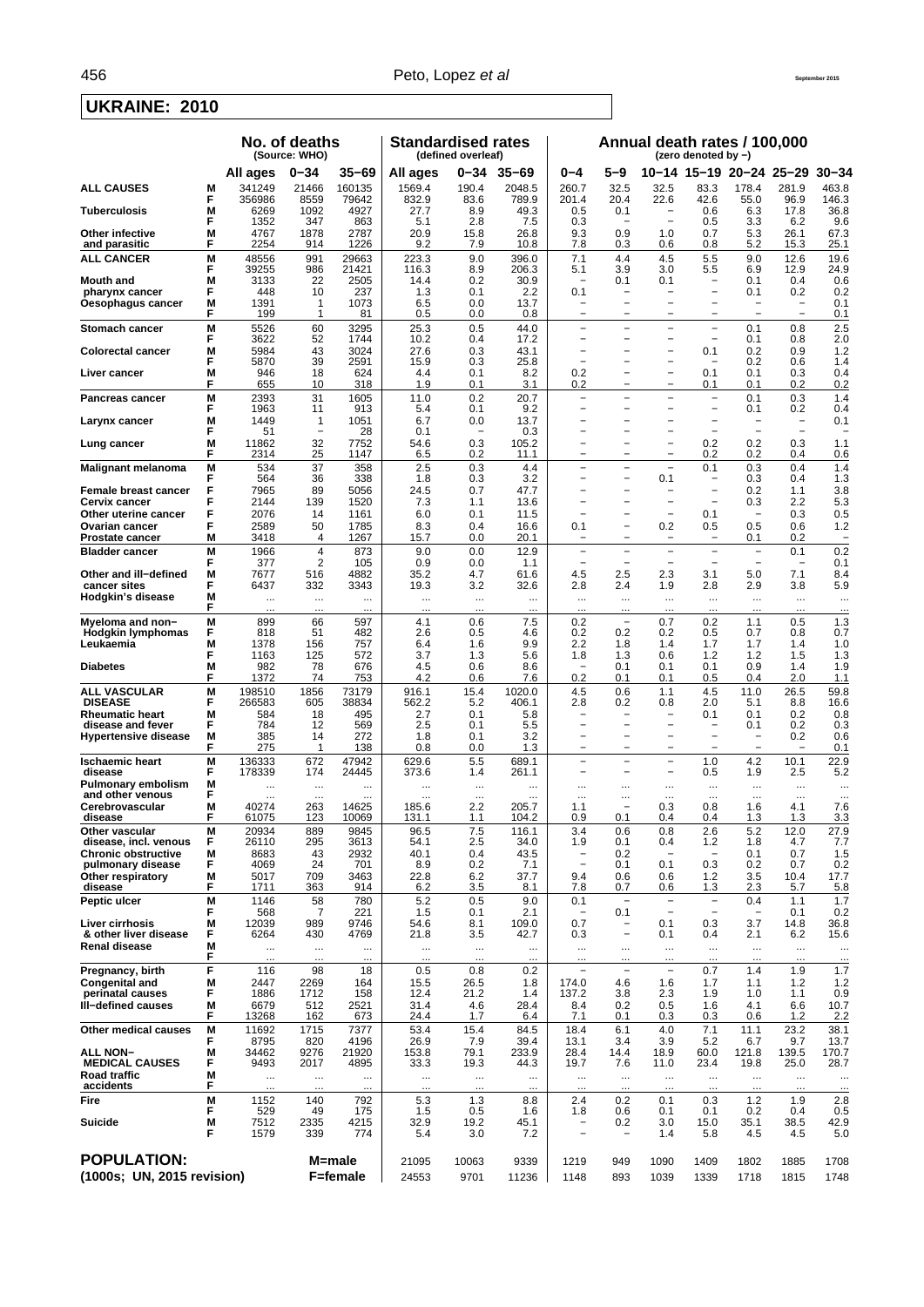#### **2010: UKRAINE**

#### **(zero denoted by −) 9th ICD/10th ICD categories**

## **Annual death rates / 100,000**

| 35–39          | 40–44                            | $45 - 49$                            | 50–54                                | $55 - 59$                            | 60-64                                | 65–69                                | 70–74                         |                                      | 75–79 80+/NK                          |        |                                                     |                                                            |
|----------------|----------------------------------|--------------------------------------|--------------------------------------|--------------------------------------|--------------------------------------|--------------------------------------|-------------------------------|--------------------------------------|---------------------------------------|--------|-----------------------------------------------------|------------------------------------------------------------|
| 616.4<br>208.9 | 828.1<br>289.1                   | 1053.1<br>353.7                      | 1625.1<br>538.3                      | 1964.9<br>695.3                      | 3868.0<br>1505.5                     | 4384.0<br>1938.7                     | 6479.4<br>3433.5              | 9777.1<br>6194.2                     | 15415.3<br>13557.9                    | M<br>F | <b>ALL CAUSES</b>                                   | 001-999/A00-Y89                                            |
| 48.6<br>12.8   | 61.0<br>11.7                     | 63.5<br>9.0                          | 67.9<br>6.0                          | 47.8<br>5.0                          | 38.1<br>5.3                          | 18.4<br>3.1                          | 16.0<br>3.5                   | 15.9<br>5.9                          | 11.0<br>3.2                           | M<br>F | <b>Tuberculosis</b>                                 | 010-018/A15-A19                                            |
| 64.7<br>22.5   | 49.9<br>22.8                     | 29.5<br>10.8                         | 18.8<br>6.7                          | 9.9<br>4.9                           | 8.1<br>3.4                           | 6.9<br>4.1                           | 5.6<br>2.9                    | 6.5<br>3.2                           | 6.6<br>3.4                            | M<br>F | Other infective<br>and parasitic                    | Rest of 001-139,279.5&.6/<br>rest of A00-B99 excl A33, A34 |
| 34.9           | 73.6                             | 141.8                                | 302.1                                | 446.4                                | 862.8                                | 910.7                                | 1077.5                        | 1121.2                               | 952.1                                 | M      | <b>ALL CANCER</b>                                   | 140-208/C00-C97                                            |
| 45.0<br>2.2    | 77.7<br>7.1                      | 113.5<br>14.9                        | 187.5<br>34.2                        | 215.5<br>44.1                        | 416.3<br>63.4                        | 388.8<br>50.2                        | 492.1<br>43.4                 | 500.8<br>33.8                        | 407.4<br>21.4                         | F<br>M | <b>Mouth and</b>                                    | 140-149/C00-C14                                            |
| 0.7<br>0.3     | 0.9<br>1.7                       | 1.6<br>4.8                           | 1.7<br>13.9                          | 3.0<br>19.7                          | 3.7<br>30.6                          | 3.9<br>25.0                          | 4.3<br>19.7                   | 7.1<br>19.6                          | 6.2<br>15.8                           | F<br>M | pharynx cancer<br>Oesophagus cancer                 | 150/C15                                                    |
| 0.1            | 0.1                              | 0.2                                  | 0.6                                  | 1.0                                  | 1.9                                  | 1.8                                  | 3.0                           | 2.9                                  | 3.8                                   | F      |                                                     |                                                            |
| 4.1<br>3.1     | 10.1<br>5.4                      | 15.1<br>7.9                          | 33.7<br>12.4                         | 48.6<br>16.9                         | 92.8<br>36.8                         | 103.8<br>37.9                        | 128.9<br>52.1                 | 145.2<br>62.6                        | 110.2<br>40.0                         | M<br>F | Stomach cancer                                      | 151/C16                                                    |
| 2.7<br>2.5     | 6.5<br>5.5                       | 11.2<br>9.2                          | 24.1<br>20.2                         | 37.8<br>25.3                         | 99.0<br>57.5                         | 120.5<br>60.7                        | 159.8<br>89.5                 | 189.3<br>96.4                        | 182.3<br>85.0                         | M<br>F | <b>Colorectal cancer</b>                            | 153, 154/C18-C21                                           |
| 0.9<br>0.6     | 1.8<br>1.1                       | 3.4<br>1.3                           | 6.5<br>2.5                           | 9.0<br>3.4                           | 18.8<br>7.3                          | 17.4<br>5.5                          | 19.1<br>9.3                   | 18.6<br>8.2                          | 14.9<br>9.3                           | M<br>F | Liver cancer                                        | 155.0, 155.1/C22                                           |
| 2.6<br>0.7     | 4.6<br>2.1                       | 10.0<br>2.7                          | 17.4<br>7.7                          | 24.4<br>8.1                          | 42.6<br>21.8                         | 43.5<br>21.2                         | 47.2<br>31.0                  | 44.4<br>28.6                         | 39.7<br>25.8                          | M<br>F | <b>Pancreas cancer</b>                              | 157/C25                                                    |
| 0.4            | 2.2                              | 5.1                                  | 12.4                                 | 17.4                                 | 30.6                                 | 27.8                                 | 27.9                          | 18.6                                 | 18.8                                  | M      | Larynx cancer                                       | 161/C32                                                    |
| 0.1<br>3.5     | $\overline{\phantom{0}}$<br>11.9 | 0.2<br>31.8                          | 0.2<br>75.5                          | 0.1<br>124.9                         | 0.6<br>240.0                         | 0.8<br>248.7                         | 0.5<br>273.8                  | 0.5<br>242.4                         | 0.9<br>168.9                          | F<br>M | Lung cancer                                         | 162/C33, C34                                               |
| 1.9<br>1.5     | 3.2<br>1.9                       | 5.3<br>3.1                           | 9.3<br>4.0                           | 12.4<br>4.2                          | 23.3<br>8.7                          | 22.5<br>7.3                          | 33.1<br>7.6                   | 32.5<br>8.2                          | 29.0<br>9.5                           | F<br>M | <b>Malignant melanoma</b>                           | 172/C43                                                    |
| 1.4<br>8.8     | 1.9<br>19.8                      | 2.8                                  | 2.5<br>51.3                          | 3.1                                  | 5.5<br>95.2                          | 5.3<br>74.6                          | 4.5<br>85.5                   | 7.2<br>77.7                          | 4.9                                   | F<br>F |                                                     |                                                            |
| 10.0           | 12.6                             | 29.8<br>13.2                         | 16.5                                 | 54.4<br>13.1                         | 16.5                                 | 13.3                                 | 14.5                          | 14.4                                 | 68.3<br>11.3                          | F      | Female breast cancer<br>Cervix cancer               | 174/C50<br>180/C53                                         |
| 1.4<br>2.7     | 1.6<br>7.5                       | 4.9<br>13.1                          | 9.0<br>18.7                          | 12.2<br>18.7                         | 26.9<br>29.0                         | 24.2<br>26.7                         | 29.9<br>25.6                  | 25.1<br>23.0                         | 18.2<br>13.1                          | F<br>F | Other uterine cancer<br>Ovarian cancer              | 179, 182/C54, C55<br>183.0/C56                             |
| 0.1            | 0.1                              | 1.1                                  | 5.1                                  | 14.0                                 | 47.0                                 | 73.0                                 | 110.4                         | 142.9                                | 146.2                                 | Μ      | Prostate cancer                                     | 185/C61                                                    |
| 0.5            | 1.1<br>0.1                       | 2.1<br>0.3                           | 5.6<br>0.7                           | 11.4<br>0.7                          | 28.7<br>3.3                          | 40.8<br>2.8                          | 57.5<br>5.6                   | 67.8<br>7.7                          | 75.5<br>9.7                           | M<br>F | <b>Bladder cancer</b>                               | 188/C67                                                    |
| 11.7<br>8.0    | 17.7<br>11.4                     | 31.0<br>16.1                         | 54.9<br>26.3                         | 74.2<br>32.5                         | 126.4<br>68.5                        | 115.5<br>65.3                        | 138.5<br>78.8                 | 146.7<br>84.2                        | 114.5<br>67.8                         | M<br>F | Other and ill-defined<br>cancer sites               | Rest of 140-199/<br>rest of C00-C80, C97                   |
|                | $\ldots$                         | $\cdots$                             |                                      | $\ldots$                             | $\cdots$                             |                                      | $\cdots$                      | $\ldots$                             | $\cdots$<br>$\ddotsc$                 | M<br>F | Hodgkin's disease                                   | Not given separately                                       |
| <br>2.2        | $\ddotsc$<br>3.6                 | $\ddotsc$<br>4.0                     | $\cdots$<br>6.5                      | $\cdots$<br>7.1                      | 14.5                                 | $\ddotsc$<br>14.9                    | $\cdots$<br>14.8              | 14.1                                 | 11.9                                  | M      | Myeloma and non-                                    | 200, 202-203/                                              |
| 1.8<br>2.2     | 2.2<br>3.2                       | 2.0<br>4.1                           | 3.8<br>8.2                           | 5.5<br>9.5                           | 7.3<br>19.8                          | 9.6<br>22.3                          | 9.2<br>28.9                   | 9.2<br>29.5                          | 5.2<br>22.4                           | F<br>M | Hodgkin lymphomas<br>Leukaemia                      | C82-C85, C90<br>204-208/C91-C95                            |
| 1.2<br>2.7     | 2.0<br>3.1                       | 3.0<br>4.5                           | 4.3<br>7.1                           | 4.9<br>8.8                           | 11.3<br>16.9                         | 12.7<br>16.7                         | 15.5<br>14.7                  | 13.8<br>16.6                         | 8.8<br>7.8                            | F<br>M | <b>Diabetes</b>                                     | 250/E10-E14                                                |
| 1.5            | 2.2                              | 2.0                                  | 5.4                                  | 7.1                                  | 17.9                                 | 16.8                                 | 19.0                          | 16.2                                 | 9.2                                   | F<br>M |                                                     |                                                            |
| 111.7<br>32.8  | 198.7<br>52.4                    | 340.9<br>93.1                        | 627.3<br>180.5                       | 893.1<br>307.8                       | 2158.4<br>841.6                      | 2809.6<br>1334.6                     | 4619.4<br>2675.8              | 7667.5<br>5320.7                     | 12658.7<br>11694.7                    | F      | <b>ALL VASCULAR</b><br><b>DISEASE</b>               | 390-459/100-199                                            |
| 1.4<br>0.4     | 2.3<br>1.3                       | 4.4<br>3.0                           | 7.4<br>5.2                           | 6.8<br>6.4                           | 9.8<br>10.8                          | 8.7<br>11.2                          | 5.8<br>8.1                    | 2.7<br>5.9                           | 2.2<br>2.2                            | M<br>F | <b>Rheumatic heart</b><br>disease and fever         | 390-398/100-109                                            |
| 0.9<br>0.1     | 1.6<br>0.3                       | 2.1<br>0.9                           | 3.5<br>1.6                           | 3.8<br>1.1                           | 6.8<br>2.4                           | 3.9<br>2.8                           | 5.6<br>3.0                    | 5.5<br>3.5                           | 6.8<br>5.0                            | M<br>F | <b>Hypertensive disease</b>                         | 401-404/I10-I13                                            |
| 47.5<br>10.2   | 92.1<br>19.9                     | 183.0<br>36.5                        | 376.3<br>83.7                        | 571.8<br>185.3                       | 1516.4<br>559.7                      | 2036.6<br>932.7                      | 3354.3<br>1895.1              | 5604.1<br>3776.9                     | 8683.2<br>7681.2                      | M<br>F | Ischaemic heart<br>disease                          | 410-414/I20-I25                                            |
|                | $\ddotsc$                        |                                      |                                      |                                      |                                      |                                      |                               |                                      |                                       | M      | <b>Pulmonary embolism</b>                           | Not given                                                  |
| <br>17.4       | $\cdots$<br>35.5                 | $\cdots$<br>62.3                     | <br>122.5                            | $\cdots$<br>183.8                    | $\cdots$<br>437.4                    | $\ddotsc$<br>580.9                   | $\cdots$<br>974.1             | <br>1560.9                           | <br>2565.5                            | F<br>M | and other venous<br>Cerebrovascular                 | separately<br>430-438/160-169                              |
| 9.1<br>44.6    | 13.7<br>67.2                     | 29.3<br>89.0                         | 55.5<br>117.7                        | 81.4<br>126.8                        | 217.7<br>188.0                       | 322.3<br>179.5                       | 631.4<br>279.6                | 1200.6<br>494.3                      | 2571.7<br>1401.0                      | F<br>M | disease<br>Other vascular                           | Rest of 390-459/                                           |
| 12.9           | 17.3<br>5.6                      | 23.3<br>8.0                          | 34.5<br>19.1                         | 33.5<br>33.5                         | 51.0<br>97.4                         | 65.6<br>138.9                        | 138.2<br>226.2                | 333.8<br>394.6                       | 1434.7<br>518.6                       | F<br>M | disease, incl. venous<br><b>Chronic obstructive</b> | rest of I00-I99<br>490-494, 496/                           |
| 2.1<br>0.7     | 2.2                              | 1.7                                  | 4.4                                  | 6.1                                  | 12.7                                 | 22.1                                 | 39.3                          | 90.3                                 | 164.0                                 | F      | pulmonary disease                                   | J40-J47                                                    |
| 25.3<br>7.9    | 32.9<br>9.1                      | 33.8<br>8.9                          | 47.7<br>9.4                          | 41.3<br>6.9                          | 47.6<br>8.4                          | 35.2<br>6.0                          | 42.6<br>8.7                   | 58.6<br>12.9                         | 57.0<br>15.7                          | M<br>F | Other respiratory<br>disease                        | Rest of 460-519/<br>rest of J00-J98                        |
| 3.5<br>1.0     | 5.0<br>1.4                       | 6.6<br>1.3                           | 10.6<br>1.8                          | 11.3<br>1.8                          | 13.1<br>4.7                          | 12.8<br>3.0                          | 15.9<br>7.3                   | 17.9<br>9.3                          | 23.4<br>12.2                          | M<br>F | Peptic ulcer                                        | 531-533/K25-K27                                            |
| 58.5<br>25.1   | 79.3<br>35.1                     | 95.6<br>38.9                         | 127.2<br>47.8                        | 122.1<br>51.9                        | 170.5<br>62.0                        | 110.0<br>38.2                        | 98.3<br>35.2                  | 64.8<br>28.8                         | 43.4<br>22.3                          | M<br>F | Liver cirrhosis<br>& other liver disease            | 570-573/<br>K70-K76                                        |
|                | $\cdots$                         | $\cdots$                             |                                      |                                      | $\cdots$                             |                                      | $\ddotsc$                     | $\cdots$                             |                                       | M      | Renal disease                                       | Not given separately                                       |
| <br>0.9        | $\cdots$<br>0.2                  | $\cdots$<br>$\overline{\phantom{0}}$ | $\cdots$<br>$\overline{\phantom{a}}$ | $\cdots$<br>$\overline{\phantom{0}}$ | $\cdots$<br>$\overline{\phantom{0}}$ | $\cdots$<br>$\overline{\phantom{0}}$ | $\cdots$<br>$\qquad \qquad -$ | $\cdots$<br>$\overline{\phantom{0}}$ | $\ddotsc$<br>$\overline{\phantom{m}}$ | F<br>F | Pregnancy, birth                                    | 630-676/000-099                                            |
| 1.7<br>1.0     | 1.1<br>1.9                       | 1.9<br>1.2                           | 1.7<br>1.8                           | 1.9<br>1.6                           | 2.8<br>1.5                           | 1.6<br>0.7                           | 0.8<br>0.7                    | 1.2<br>0.4                           | 0.5<br>0.2                            | M<br>F | <b>Congenital and</b><br>perinatal causes           | 740-779/<br>P00-P96, Q00-Q99                               |
| 16.4           | 18.1<br>3.7                      | 23.4<br>3.9                          | 34.0                                 | 30.5<br>6.3                          | 48.2                                 | 28.6<br>11.3                         | 38.5<br>14.4                  | 68.7<br>41.8                         | 738.4<br>987.1                        | Μ<br>F | III-defined causes                                  | 780-799/R00-R99                                            |
| 3.2<br>48.9    | 56.0                             | 67.3                                 | 5.8<br>90.0                          | 89.6                                 | 10.3<br>132.2                        | 107.3                                | 131.4                         | 153.4                                | 201.3                                 | M      | Other medical causes                                | Rest of 001-799/                                           |
| 18.7<br>197.3  | 25.4<br>243.8                    | 27.4<br>236.4                        | 37.5<br>271.5                        | 38.6<br>228.8                        | 65.7<br>272.0                        | 62.5<br>187.3                        | 79.7<br>192.4                 | 97.7<br>190.3                        | 141.9<br>196.7                        | F<br>M | <b>ALL NON-</b>                                     | rest of A00-R99<br>E800-E999/V01-Y89                       |
| 36.0           | 43.4                             | 42.0                                 | 43.9                                 | 41.8                                 | 55.6<br>$\cdots$                     | 47.4                                 | 55.1                          | 66.2                                 | 96.5<br>                              | F<br>M | <b>MEDICAL CAUSES</b><br>Road traffic               | Not given                                                  |
| <br>$\ddotsc$  | $\ddotsc$<br>$\ddotsc$           | $\ddotsc$<br>$\ddotsc$               | <br>                                 | $\ddotsc$<br>$\cdots$                |                                      | <br>$\cdots$                         | $\ddotsc$<br>$\cdots$         | $\ddotsc$<br>$\cdots$                | $\ddots$                              | F      | accidents                                           | separately                                                 |
| 4.8<br>0.7     | 7.4<br>1.2                       | 8.8<br>1.5                           | 10.0<br>1.9                          | 8.2<br>1.7                           | 14.0<br>1.9                          | 8.7<br>2.3                           | 10.8<br>3.7                   | 13.4<br>7.7                          | 17.3<br>15.2                          | M<br>F | Fire                                                | E890-E899/X00-X09                                          |
| 42.0<br>7.0    | 47.6<br>6.7                      | 46.0<br>6.5                          | 49.0<br>6.7                          | 41.5<br>4.6                          | 46.0<br>9.0                          | 43.8<br>9.7                          | 52.9<br>10.3                  | 60.8<br>12.3                         | 61.4<br>16.6                          | Μ<br>F | Suicide                                             | E950-E959/X60-X84                                          |
|                |                                  |                                      |                                      |                                      |                                      |                                      |                               |                                      |                                       |        |                                                     |                                                            |
| 1578<br>1644   | 1433<br>1511                     | 1672<br>1847                         | 1508<br>1826                         | 1536<br>2004                         | 864<br>1171                          | 749<br>1233                          | 880<br>1580                   | 403<br>834                           | 410<br>1201                           | Μ<br>F | <b>POPULATION</b><br>(1000s; UN, 2015 revision)     |                                                            |
|                |                                  |                                      |                                      |                                      |                                      |                                      |                               |                                      |                                       |        |                                                     |                                                            |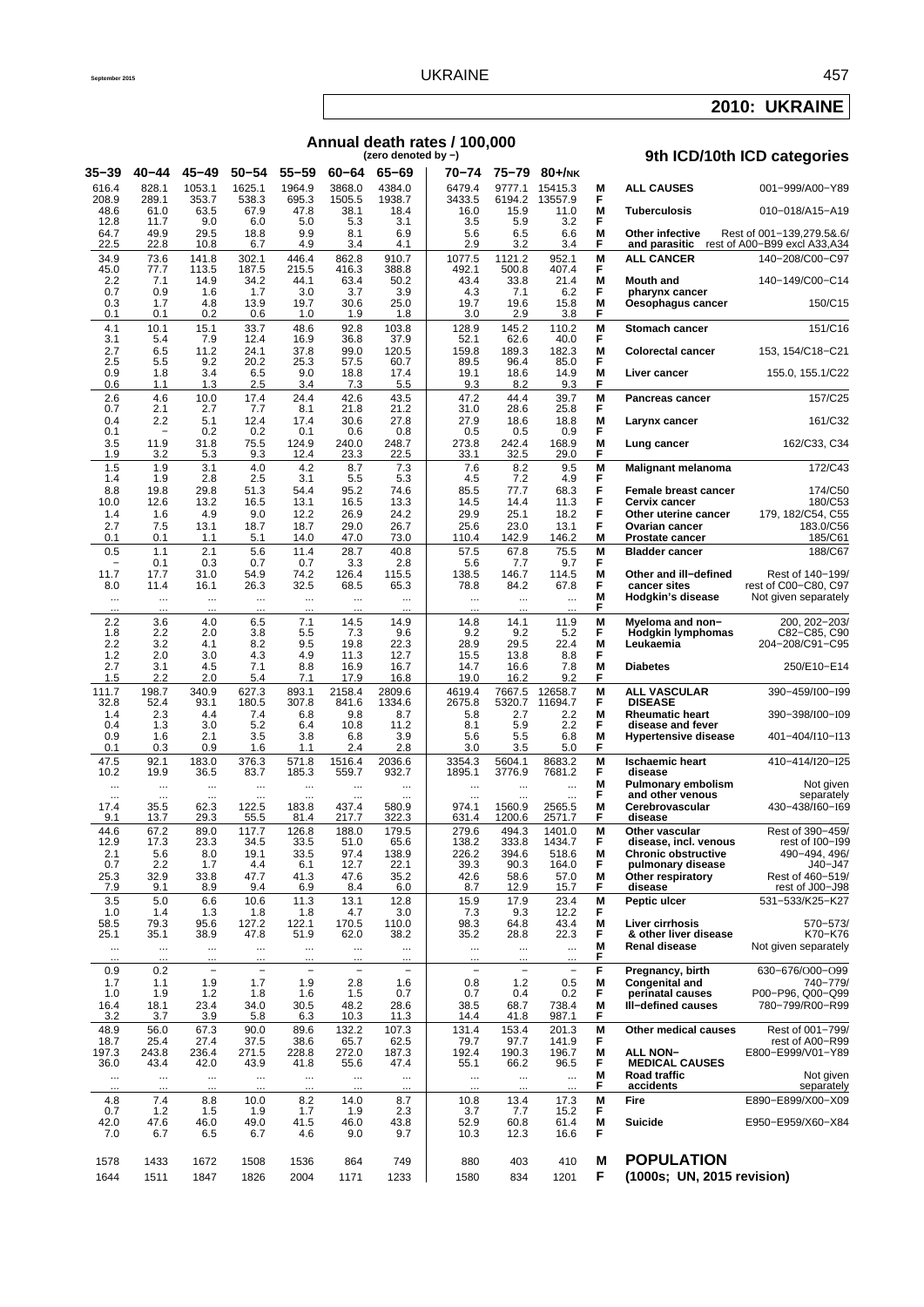## **UNITED KINGDOM: 2010**

|                                                  |        |                | No. of deaths<br>(Source: WHO) |                | <b>Standardised rates</b> | (defined overleaf)       |                | Annual death rates / 100,000<br>(zero denoted by -)  |                                                      |                                                      |                                            |                          |                                 |              |
|--------------------------------------------------|--------|----------------|--------------------------------|----------------|---------------------------|--------------------------|----------------|------------------------------------------------------|------------------------------------------------------|------------------------------------------------------|--------------------------------------------|--------------------------|---------------------------------|--------------|
|                                                  |        | All ages       | 0-34                           | 35–69          | All ages                  | 0-34                     | $35 - 69$      | $0 - 4$                                              | 5–9                                                  |                                                      | 10-14 15-19 20-24 25-29                    |                          |                                 | $30 - 34$    |
| <b>ALL CAUSES</b>                                | M      | 270945         | 8015                           | 74796          | 652.7                     | 55.9                     | 613.2          | 109.8                                                | 10.2                                                 | 10.5                                                 | 35.9                                       | 61.2                     | 68.6                            | 95.2         |
| Tuberculosis                                     | F<br>М | 290721<br>189  | 4639<br>7                      | 49737<br>71    | 477.4<br>0.5              | 33.6<br>0.1              | 392.6<br>0.6   | 95.5                                                 | 8.6<br>$\overline{\phantom{0}}$                      | 9.4                                                  | 20.6<br>$\overline{\phantom{0}}$           | 22.8<br>0.1              | 31.5<br>0.1                     | 46.8<br>0.1  |
| Other infective                                  | F<br>М | 175<br>2492    | 8<br>139                       | 32<br>769      | 0.3<br>6.2                | 0.1<br>1.0               | 0.3<br>6.0     | 0.1<br>3.2                                           | 0.1<br>0.7                                           | $\overline{a}$<br>0.2                                | 0.1<br>0.4                                 | 0.1<br>0.6               | 0.1<br>0.5                      | 0.1<br>1.4   |
| and parasitic                                    | F      | 3107           | 108                            | 526            | 5.2                       | 0.8                      | 4.1            | 2.2                                                  | 0.2                                                  | 0.4                                                  | 0.6                                        | 0.5                      | 0.8                             | 0.8          |
| <b>ALL CANCER</b>                                | M<br>F | 82641<br>74942 | 650<br>634                     | 27674<br>24684 | 203.1<br>148.9            | 4.6<br>4.6               | 233.7<br>195.6 | 2.3<br>2.4                                           | 2.3<br>2.1                                           | 2.2<br>2.4                                           | 3.7<br>3.4                                 | 4.1<br>3.3               | 7.0<br>6.3                      | 10.4<br>12.1 |
| Mouth and                                        | М      | 1545           | 11                             | 930            | 4.2                       | 0.1                      | 7.6            |                                                      | $\overline{\phantom{0}}$                             | 0.1                                                  | 0.1                                        | 0.2                      | 0.1                             | 0.1          |
| pharynx cancer<br>Oesophagus cancer              | F<br>М | 786<br>5109    | 5<br>11                        | 337<br>2193    | 1.7<br>13.1               | 0.0<br>0.1               | 2.6<br>18.4    | 0.1                                                  | 0.1<br>$\overline{\phantom{0}}$                      | 0.1                                                  | $\overline{\phantom{0}}$                   | 0.1                      | 0.1<br>0.2                      | 0.1<br>0.3   |
|                                                  | F      | 2507           | 5                              | 609            | 4.6                       | 0.0                      | 4.9            | $\overline{\phantom{0}}$                             | $\overline{\phantom{0}}$                             | $\overline{\phantom{0}}$                             | 0.1                                        |                          | 0.1                             | 0.1          |
| <b>Stomach cancer</b>                            | M<br>F | 3105<br>1862   | 14<br>20                       | 871<br>427     | 7.5<br>3.4                | 0.1<br>0.1               | 7.3<br>3.4     | $\overline{\phantom{0}}$                             | $\overline{\phantom{0}}$                             |                                                      | 0.1<br>0.1                                 | 0.1                      | 0.1<br>0.2                      | 0.5<br>0.6   |
| <b>Colorectal cancer</b>                         | М<br>F | 8726<br>7320   | 40<br>30                       | 2942<br>1862   | 21.4<br>13.3              | 0.3<br>0.2               | 24.9<br>14.8   | $\overline{a}$                                       | $\overline{\phantom{0}}$<br>$\overline{a}$           | $\overline{\phantom{0}}$                             | 0.1<br>$\overline{\phantom{0}}$            | 0.1<br>0.2               | 0.6<br>0.5                      | 1.2<br>0.8   |
| Liver cancer                                     | М      | 1417           | 18                             | 599            | 3.7                       | 0.1                      | 5.0            | $\overline{\phantom{0}}$                             | $\overline{\phantom{0}}$                             | $\overline{\phantom{0}}$                             | 0.1                                        | $\overline{\phantom{0}}$ | 0.4                             | 0.5          |
| Pancreas cancer                                  | F<br>M | 486<br>3880    | 8<br>5                         | 146<br>1593    | 1.0<br>9.8                | 0.1<br>0.0               | 1.2<br>13.4    | 0.1<br>$\overline{\phantom{a}}$                      | $\overline{\phantom{0}}$                             |                                                      | 0.1<br>0.1                                 | 0.1                      | 0.1<br>0.1                      | 0.1<br>0.1   |
|                                                  | F<br>М | 4037<br>601    | 6<br>$\overline{a}$            | 1205<br>282    | 7.8<br>1.6                | 0.0<br>$\overline{a}$    | 9.8<br>2.4     | $\overline{\phantom{0}}$                             | $\overline{\phantom{0}}$<br>$\overline{\phantom{0}}$ |                                                      |                                            |                          | 0.1                             | 0.1          |
| Larynx cancer                                    | F      | 160            | $\overline{\phantom{0}}$       | 66             | 0.3                       | $\overline{\phantom{0}}$ | 0.5            | $\overline{\phantom{0}}$                             | $\overline{\phantom{0}}$                             | $\overline{\phantom{0}}$                             | -                                          |                          | $\overline{a}$                  |              |
| Lung cancer                                      | М<br>F | 19447<br>15479 | 13<br>12                       | 7158<br>5467   | 48.4<br>31.7              | 0.1<br>0.1               | 61.4<br>44.5   | $\overline{\phantom{0}}$<br>$\overline{\phantom{0}}$ | $\overline{\phantom{0}}$<br>$\overline{\phantom{0}}$ | $\overline{\phantom{0}}$<br>$\overline{a}$           | $\overline{\phantom{0}}$<br>0.1            | 0.1<br>0.1               | 0.1<br>0.1                      | 0.3<br>0.5   |
| <b>Malignant melanoma</b>                        | M      | 1266           | 32                             | 577            | 3.3                       | 0.2                      | 4.6            | $\overline{\phantom{a}}$                             |                                                      | 0.1                                                  |                                            | 0.2                      | 0.5                             | 0.8          |
| Female breast cancer                             | F<br>F | 938<br>11575   | 19<br>57                       | 421<br>4956    | 2.0<br>24.7               | 0.1<br>0.4               | 3.2<br>37.8    | $\overline{\phantom{0}}$                             | -<br>$\overline{\phantom{0}}$                        | $\overline{ }$                                       | 0.1<br>$\overline{\phantom{0}}$            | 0.1<br>0.1               | 0.3<br>0.2                      | 0.5<br>2.6   |
| Cervix cancer                                    | F<br>F | 940            | 69                             | 508            | 2.4<br>4.0                | 0.5                      | 3.7<br>5.5     | $\overline{\phantom{0}}$                             | $\overline{\phantom{0}}$<br>$\overline{\phantom{0}}$ |                                                      | $\overline{\phantom{0}}$                   | 0.3<br>0.1               | 1.2<br>0.1                      | 1.8<br>0.2   |
| Other uterine cancer<br><b>Ovarian cancer</b>    | F      | 1938<br>4217   | 6<br>27                        | 681<br>1788    | 9.1                       | 0.0<br>0.2               | 14.3           | $\overline{\phantom{0}}$<br>$\overline{\phantom{0}}$ | $\overline{\phantom{0}}$                             |                                                      | 0.1                                        | 0.2                      | 0.3                             | 0.7          |
| <b>Prostate cancer</b>                           | M      | 10729          |                                | 1515           | 23.8                      |                          | 13.5           | $\overline{\phantom{0}}$                             | $\overline{a}$                                       | $\overline{\phantom{0}}$                             |                                            |                          |                                 |              |
| <b>Bladder cancer</b>                            | M<br>F | 3300<br>1614   | 2<br>$\overline{2}$            | 670<br>277     | 7.6<br>2.7                | 0.0<br>0.0               | 5.9<br>2.2     | $\overline{\phantom{0}}$                             | $\overline{\phantom{0}}$                             |                                                      |                                            |                          | $\overline{a}$<br>0.1           | 0.1<br>0.1   |
| Other and ill-defined<br>cancer sites            | М<br>F | 16962<br>15558 | 332<br>258                     | 6220<br>4546   | 42.5<br>30.0              | 2.4<br>1.9               | 51.5<br>36.1   | 1.5<br>1.7                                           | 1.9<br>1.5                                           | 1.3<br>1.7                                           | 2.1<br>1.9                                 | 2.3<br>1.5               | 2.8<br>2.2                      | 4.6<br>2.8   |
| Hodgkin's disease                                | Μ      | 174            | 20                             | 88             | 0.5                       | 0.1                      | 0.7            |                                                      | $\overline{a}$                                       | 0.1                                                  | 0.1                                        | 0.2                      | 0.4                             | 0.2          |
| Myeloma and non-                                 | F<br>M | 150<br>3842    | 17<br>47                       | 57<br>1288     | 0.3<br>9.5                | 0.1<br>0.3               | 0.4<br>10.8    | $\overline{\phantom{0}}$<br>0.1                      | $\overline{\phantom{0}}$<br>0.1                      | 0.1<br>0.2                                           | 0.1<br>0.2                                 | 0.2<br>0.2               | 0.3<br>0.6                      | 0.1<br>1.0   |
| Hodgkin lymphomas                                | F      | 3383           | 18                             | 860            | 6.3                       | 0.1                      | 6.9            |                                                      |                                                      | 0.1                                                  | 0.1                                        | 0.1                      | 0.3                             | 0.3          |
| Leukaemia                                        | М<br>F | 2538<br>1992   | 105<br>75                      | 748<br>471     | 6.3<br>3.7                | 0.7<br>0.6               | 6.3<br>3.8     | 0.6<br>0.6                                           | 0.2<br>0.5                                           | 0.5<br>0.5                                           | 1.1<br>0.8                                 | 0.7<br>0.5               | 1.2<br>0.2                      | 0.8<br>0.8   |
| <b>Diabetes</b>                                  | М<br>F | 2895<br>3285   | 51<br>40                       | 698<br>446     | 6.8<br>5.2                | 0.3<br>0.3               | 5.7<br>3.5     | $\overline{\phantom{0}}$<br>$\overline{\phantom{a}}$ | 0.1                                                  | 0.1                                                  | 0.3<br>0.2                                 | 0.5<br>0.3               | 0.7<br>0.3                      | 0.9<br>1.1   |
| <b>ALL VASCULAR</b>                              | M      | 87549          | 510                            | 21392          | 204.3                     | 3.6                      | 177.2          | 2.3                                                  | 0.6                                                  | 0.8                                                  | 1.9                                        | 3.0                      | 5.5                             | 10.9         |
| <b>DISEASE</b><br><b>Rheumatic heart</b>         | F<br>М | 91560<br>339   | 276                            | 8781<br>67     | 132.7<br>0.8              | 2.0                      | 70.7<br>0.6    | 1.7                                                  | 0.7                                                  | 0.5                                                  | 1.1                                        | 1.7                      | 3.0                             | 5.1          |
| disease and fever<br><b>Hypertensive disease</b> | F<br>М | 721<br>2150    | 3<br>11                        | 121<br>645     | 1.2<br>5.1                | 0.0<br>0.1               | 1.0<br>5.3     | $\overline{\phantom{0}}$<br>$\overline{\phantom{0}}$ | $\overline{\phantom{0}}$                             | $\overline{\phantom{0}}$<br>$\overline{\phantom{0}}$ | $\overline{ }$<br>$\overline{\phantom{0}}$ | 0.1<br>0.1               | $\overline{\phantom{0}}$<br>0.1 | 0.1<br>0.3   |
|                                                  | F      | 3051           |                                | 315            | 4.4                       |                          | 2.5            | $\overline{\phantom{0}}$                             | -                                                    | $\overline{\phantom{0}}$                             | $\overline{a}$                             |                          |                                 |              |
| <b>Ischaemic heart</b><br>disease                | M<br>F | 46592<br>33976 | 104<br>36                      | 13399<br>3767  | 111.0<br>50.7             | 0.7<br>0.2               | 111.0<br>30.7  | 0.1                                                  | -                                                    | 0.1<br>$\overline{\phantom{0}}$                      | 0.1<br>0.1                                 | 0.6<br>0.1               | 1.6<br>0.5                      | 2.7<br>1.2   |
| Pulmonary embolism                               | М      | 2888           | 39                             | 1075           | 7.2                       | 0.3                      | 8.8            | $\overline{\phantom{0}}$                             | $\overline{\phantom{0}}$                             |                                                      | 0.1                                        | 0.4                      | 0.6                             | 0.9          |
| and other venous<br>Cerebrovascular              | F<br>М | 4412<br>19294  | 36<br>90                       | 887<br>2944    | 7.5<br>42.9               | 0.2<br>0.6               | 6.9<br>24.6    | $\overline{\phantom{0}}$<br>0.4                      | -<br>0.1                                             | 0.1<br>0.2                                           | 0.1<br>0.6                                 | 0.2<br>0.6               | 0.7<br>0.6                      | 0.7<br>2.0   |
| disease                                          | F      | 30080          | 62                             | 2168           | 41.7                      | 0.4                      | 17.4           | 0.4                                                  | 0.1                                                  |                                                      | 0.2                                        | 0.5                      | 0.5                             | 1.3          |
| Other vascular<br>disease                        | M<br>F | 16286<br>19320 | 266<br>139                     | 3262<br>1523   | 37.4<br>27.2              | 1.9<br>1.0               | 26.9<br>12.2   | 1.8<br>1.3                                           | 0.5<br>0.5                                           | 0.5<br>0.4                                           | 1.2<br>0.8                                 | 1.5<br>0.8               | 2.5<br>1.4                      | 5.0<br>1.9   |
| <b>Chronic obstructive</b><br>pulmonary disease  | Μ<br>F | 14767<br>14823 | 29<br>34                       | 2844<br>2597   | 33.7<br>25.1              | 0.2<br>0.2               | 24.9<br>21.5   | 0.1<br>0.1                                           | 0.2<br>0.2                                           | 0.2<br>0.3                                           | 0.1<br>0.2                                 | 0.3<br>0.1               | 0.4<br>0.2                      | 0.1<br>0.6   |
| Other respiratory                                | Μ      | 20730          | 189                            | 2838           | 45.6                      | 1.3                      | 23.8           | 3.0                                                  | 0.5                                                  | 0.5                                                  | 0.6                                        | 1.1                      | 1.3                             | 2.3          |
| disease<br>Peptic ulcer                          | F<br>M | 25745<br>1365  | 159<br>8                       | 1785<br>435    | 35.3<br>3.3               | 1.2<br>0.1               | 14.2<br>3.5    | 2.9                                                  | 0.9<br>$\overline{\phantom{0}}$                      | 0.6<br>$\overline{\phantom{0}}$                      | 0.8<br>0.1                                 | 0.4<br>0.1               | 1.2<br>$\overline{\phantom{0}}$ | 1.5<br>0.2   |
|                                                  | F<br>M | 1422<br>4818   | 6                              | 224            | 2.3                       | 0.0                      | 1.8            | 0.1                                                  | $\overline{\phantom{0}}$                             | —                                                    |                                            | 0.1                      | 0.1                             | 0.1          |
| Liver cirrhosis                                  | F      | 2612           | 131<br>91                      | 3938<br>1949   | 14.5<br>7.2               | 0.9<br>0.7               | 29.9<br>14.3   | $\overline{\phantom{0}}$<br>$\overline{\phantom{0}}$ | -<br>$\overline{\phantom{0}}$                        | $\overline{\phantom{0}}$                             | 0.1                                        | 0.2<br>0.1               | 1.6<br>0.9                      | 4.6<br>3.5   |
| <b>Renal disease</b>                             | M<br>F | 1904<br>2466   | 16<br>13                       | 268<br>225     | 4.2<br>3.5                | 0.1<br>0.1               | 2.2<br>1.8     | 0.2<br>0.3                                           | 0.1                                                  | 0.1                                                  | -                                          | 0.1<br>0.1               | 0.1<br>0.2                      | 0.3<br>0.1   |
| Pregnancy, birth                                 | F      | 40             | 33                             | 7              | 0.1                       | 0.2                      | 0.0            | $\overline{\phantom{0}}$                             | $\overline{\phantom{0}}$                             | $\overline{\phantom{0}}$                             | 0.1                                        | 0.2                      | 0.7                             | 0.6          |
| <b>Congenital and</b><br>perinatal causes        | М<br>F | 2068<br>1798   | 1666<br>1402                   | 295<br>276     | 7.7<br>6.8                | 11.8<br>10.4             | 2.2<br>2.0     | 75.6<br>67.2                                         | 0.9<br>1.4                                           | 0.9<br>0.5                                           | 1.2<br>0.9                                 | 1.3<br>0.9               | 1.4<br>0.8                      | 1.1<br>1.0   |
| III-defined causes                               | м      | 2753           | 333                            | 605            | 6.7                       | 2.3                      | 4.5            | 9.6                                                  | 0.2                                                  | 0.2                                                  | 0.9                                        | 1.7                      | 1.8                             | 2.0          |
| Other medical causes                             | F<br>M | 7738<br>34179  | 193<br>1167                    | 264<br>7122    | 9.8<br>79.5               | 1.4<br>8.2               | 1.9<br>57.0    | 6.9<br>9.2                                           | $\overline{\phantom{0}}$<br>2.9                      | 0.1<br>2.3                                           | 0.5<br>5.1                                 | 0.7<br>8.9               | 0.8<br>11.7                     | 0.8<br>17.0  |
|                                                  | F      | 53146          | 727                            | 5660           | 78.8                      | 5.2                      | 44.5           | 8.8                                                  | 2.0                                                  | 2.8                                                  | 4.7                                        | 4.3                      | 6.2                             | 8.0          |
| <b>ALL NON-</b><br><b>MEDICAL CAUSES</b>         | M<br>F | 12595<br>7862  | 3119<br>915                    | 5847<br>2281   | 36.6<br>16.2              | 21.5<br>6.5              | 42.1<br>16.4   | 4.3<br>3.0                                           | 1.9<br>1.1                                           | 3.2<br>1.7                                           | 21.6<br>8.1                                | 39.1<br>10.2             | 36.5<br>9.8                     | 43.8<br>11.4 |
| Road traffic<br>accidents                        | M<br>F | 1530<br>542    | 701<br>195                     | 632<br>182     | 4.8<br>1.5                | 4.8<br>1.4               | 4.5<br>1.3     | 0.3<br>0.4                                           | 0.7<br>0.2                                           | 1.2<br>0.6                                           | 8.5<br>2.7                                 | 9.8<br>2.7               | 7.3<br>1.5                      | 5.8<br>1.6   |
| Fire                                             | M      | 152            | 22                             | 84             | 0.4                       | 0.1                      | 0.7            | 0.1                                                  | 0.1                                                  | 0.1                                                  | 0.1                                        | 0.2                      | 0.2                             | 0.3          |
| <b>Suicide</b>                                   | F<br>М | 140<br>3223    | 19<br>857                      | 55<br>2037     | 0.3<br>10.1               | 0.1<br>5.9               | 0.4<br>14.4    | 0.3<br>$\overline{\phantom{0}}$                      | 0.1<br>-                                             | $\overline{\phantom{0}}$<br>0.1                      | 0.1<br>4.3                                 | 0.1<br>11.7              | 0.1<br>10.6                     | 0.2<br>14.5  |
|                                                  | F      | 963            | 242                            | 593            | 2.9                       | 1.7                      | 4.1            |                                                      | $\overline{\phantom{0}}$                             | 0.2                                                  | 1.9                                        | 3.2                      | 3.1                             | 3.5          |
| <b>POPULATION:</b>                               |        |                |                                | M=male         | 30813                     | 14024                    | 13731          | 2022                                                 | 1767                                                 | 1890                                                 | 2064                                       | 2174                     | 2123                            | 1983         |
| (1000s; UN, 2015 revision)                       |        |                |                                | F=female       | 31903                     | 13617                    | 14126          | 1931                                                 | 1686                                                 | 1801                                                 | 2002                                       | 2109                     | 2114                            | 1973         |
|                                                  |        |                |                                |                |                           |                          |                |                                                      |                                                      |                                                      |                                            |                          |                                 |              |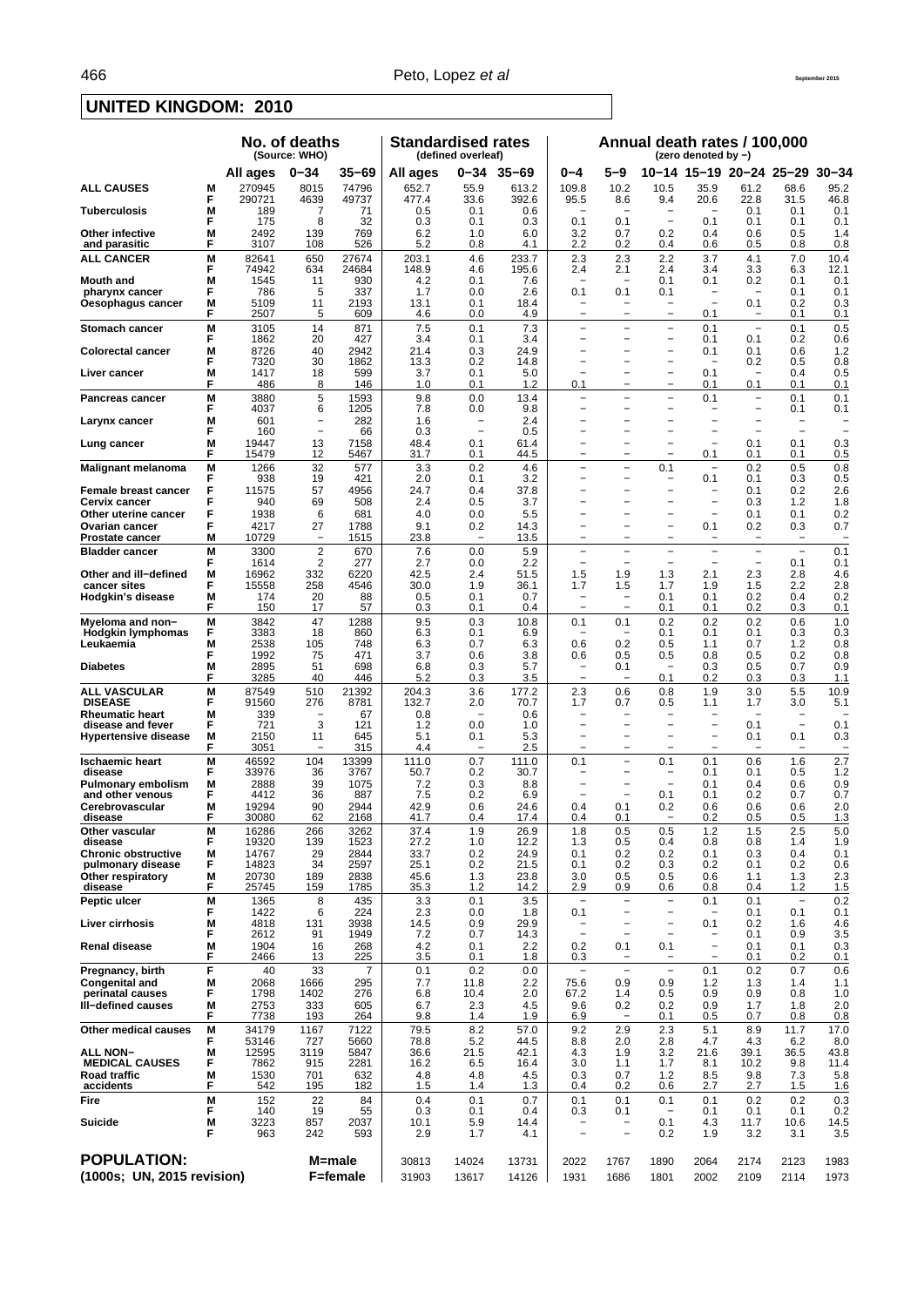#### UNITED KINGDOM 467

#### **2010: UNITED KINGDOM**

#### **(zero denoted by −) 9th ICD/10th ICD categories**

## **Annual death rates / 100,000**

|                          |                       |                          |                          |                          |                                 | <b>ACTO ACTIONS DY</b>   |                                  |                           |                       |             |                                             | איו וטשי וטעו וטט עסטופא                                   |
|--------------------------|-----------------------|--------------------------|--------------------------|--------------------------|---------------------------------|--------------------------|----------------------------------|---------------------------|-----------------------|-------------|---------------------------------------------|------------------------------------------------------------|
| 35–39<br>130.6           | 40–44                 | $45 - 49$                | $50 - 54$<br>414.4       | $55 - 59$<br>680.5       | 60-64                           | $65 - 69$<br>1628.9      | 70–74<br>2707.2                  | 75–79<br>4495.9           | $80 + /NK$<br>11409.7 | M           |                                             |                                                            |
| 74.2<br>0.4              | 183.1<br>110.1<br>0.3 | 258.7<br>164.7<br>0.3    | 281.6<br>0.5             | 441.3<br>0.5             | 996.5<br>639.9<br>0.5           | 1036.6<br>1.5            | 1761.4<br>1.7                    | 3082.7<br>2.7             | 10067.9<br>6.6        | F<br>Μ      | <b>ALL CAUSES</b><br><b>Tuberculosis</b>    | 001-999/A00-Y89<br>$010 - 018, 137/$                       |
| 0.1                      | 0.1                   | 0.1                      | 0.1                      | 0.1                      | 0.5                             | 0.9                      | 1.0                              | 2.7                       | 5.2                   | F           |                                             | A15-A19, B90                                               |
| 2.0<br>1.5               | 3.4<br>1.6            | 4.0<br>2.6               | 5.4<br>2.5               | 6.7<br>4.0               | 8.6<br>5.8                      | 12.1<br>10.5             | 21.0<br>16.3                     | 34.0<br>30.9              | 101.4<br>107.7        | M<br>F      | Other infective<br>and parasitic            | Rest of 001-139,279.5&.6/<br>rest of A00-B99 excl A33, A34 |
| 18.1<br>24.1             | 31.1<br>45.0          | 62.0<br>75.0             | 133.5<br>139.3           | 260.5<br>233.9           | 421.0<br>340.6                  | 709.7<br>511.6           | 1104.7<br>751.9                  | 1591.6<br>1033.3          | 2681.7<br>1605.4      | M<br>F      | <b>ALL CANCER</b>                           | 140-208/C00-C97                                            |
| 0.6                      | 0.6                   | 3.0                      | 7.4                      | 11.2                     | 14.0                            | 16.2                     | 16.3                             | 19.7                      | 23.6                  | M           | <b>Mouth and</b>                            | 140-149/C00-C14                                            |
| 0.2<br>0.6<br>0.2        | 0.8<br>2.3<br>0.4     | 1.0<br>5.1<br>1.3        | 2.4<br>13.1<br>3.8       | 4.1<br>24.7<br>5.7       | 4.7<br>32.1<br>8.8              | 5.2<br>50.6<br>14.4      | 6.1<br>70.2<br>25.0              | 8.8<br>89.3<br>38.5       | 15.1<br>127.4<br>64.5 | F<br>M<br>F | pharynx cancer<br>Oesophagus cancer         | 150/C15                                                    |
| 0.7                      | 1.6                   | 2.8                      | 4.4                      | 7.0                      | 12.7                            | 21.8                     | 42.8                             | 67.7                      | 110.0                 | M           | Stomach cancer                              | 151/C16                                                    |
| 0.5<br>1.5               | 1.1<br>2.5            | 1.7<br>7.3               | 2.2<br>14.2              | 4.0<br>28.1              | 5.4<br>45.2                     | 8.7<br>75.1              | 19.3<br>118.8                    | 27.1<br>168.6             | 48.8<br>281.2         | F<br>M      | <b>Colorectal cancer</b>                    | 153, 154/C18-C21                                           |
| 1.4<br>0.3               | 2.8<br>0.8            | 6.1<br>1.7               | 10.8<br>3.3              | 16.8<br>7.0              | 24.7<br>8.9                     | 41.4<br>12.8             | 61.9<br>23.0                     | 102.4<br>24.8             | 196.7<br>30.8         | F<br>M      | Liver cancer                                | 155.0/C22 excl C221                                        |
| 0.1                      | 0.4                   | 0.3                      | 0.7                      | 1.3                      | 2.2                             | 3.1                      | 5.9                              | 7.5                       | 9.7                   | F           |                                             |                                                            |
| 0.7<br>0.6               | 1.2<br>1.2            | 4.5<br>2.6               | 7.7<br>4.9               | 16.9<br>10.1             | 23.2<br>18.6                    | 39.9<br>30.5             | 53.4<br>47.3                     | 75.0<br>57.9              | 97.8<br>88.8          | M<br>F      | <b>Pancreas cancer</b>                      | 157/C25                                                    |
| 0.1                      | 0.2<br>0.1            | 0.3<br>0.2               | 1.2<br>0.3               | 3.1<br>0.8               | 4.1<br>0.6                      | 8.0<br>1.8               | 9.0<br>1.6                       | 10.4<br>1.9               | 12.1<br>2.9           | M<br>F      | Larynx cancer                               | 161/C32                                                    |
| 1.8                      | 5.3                   | 10.2                     | 30.9                     | 66.1                     | 114.1                           | 201.7                    | 293.9                            | 399.7                     | 522.4                 | M           | Lung cancer                                 | 162/C33, C34                                               |
| 1.5<br>1.5               | 3.6<br>2.2            | 9.8<br>2.1               | 26.0<br>2.9              | 55.6<br>5.0              | 82.6<br>7.6                     | 132.0<br>11.2            | 192.6<br>15.7                    | 237.4<br>20.6             | 276.4<br>28.7         | F<br>M      | <b>Malignant melanoma</b>                   | 172/C43                                                    |
| 1.4                      | 1.4                   | 2.0                      | 2.6                      | 3.8                      | 5.2                             | 6.0                      | 6.7                              | 10.1                      | 16.9                  | F           |                                             |                                                            |
| 7.8<br>2.7               | 16.0<br>2.9           | 23.2<br>3.1              | 36.0<br>4.3              | 48.1<br>3.7              | 61.4<br>3.9                     | 71.9<br>5.4              | 93.8<br>6.8                      | 130.7<br>7.9              | 220.0<br>10.6         | F<br>F      | Female breast cancer<br>Cervix cancer       | 174/C50<br>180/C53                                         |
| 0.2                      | 0.6                   | 1.5                      | 3.0                      | 7.1                      | 10.2                            | 16.1                     | 24.0                             | 28.6                      | 35.2                  | F           | Other uterine cancer                        | 179, 182/C54, C55                                          |
| 1.2<br>$\qquad \qquad -$ | 1.9<br>0.3            | 5.0<br>0.7               | 10.3<br>2.8              | 16.8<br>11.1             | 25.3<br>24.6                    | 39.7<br>55.2             | 44.4<br>116.3                    | 57.8<br>221.3             | 67.3<br>576.0         | F<br>M      | <b>Ovarian cancer</b><br>Prostate cancer    | 183/C56, C570-C574<br>185/C61                              |
| 0.1                      | 0.3                   | 0.8                      | 2.3                      | 5.4                      | 9.5                             | 22.9                     | 38.9                             | 64.1                      | 157.1                 | M           | <b>Bladder cancer</b>                       | 188/C67                                                    |
| 0.2<br>7.5               | 0.6<br>10.6           | 0.7<br>18.3              | 1.1<br>33.4              | 2.3<br>57.9              | 3.8<br>92.0                     | 7.2<br>141.1             | 13.4<br>216.9                    | 20.6<br>300.5             | 52.5<br>512.1         | F<br>M      | Other and ill-defined                       | Rest of 140-199/                                           |
| 4.6<br>0.3               | 8.5<br>0.4            | 12.9<br>0.4              | 24.1<br>0.6              | 42.4<br>0.8              | 64.8<br>0.8                     | 95.2<br>1.5              | 146.1<br>1.8                     | 213.9<br>2.6              | 366.1<br>2.2          | F<br>M      | cancer sites<br>Hodgkin's disease           | rest of C00-C80, C97<br>201/C81                            |
| 0.2                      | 0.3                   | 0.1                      | 0.3                      | 0.5                      | 0.7                             | 0.9                      | 1.4                              | 1.6                       | 2.2                   | F           |                                             |                                                            |
| 1.3<br>0.8               | 1.8<br>1.3            | 2.8<br>1.8               | 6.4<br>4.1               | 10.2<br>7.6              | 21.0<br>12.4                    | 32.2<br>20.6             | 51.2<br>38.0                     | 77.5<br>53.9              | 120.0<br>80.0         | M<br>F      | Myeloma and non-<br>Hodgkin lymphomas       | 200, 202-203/<br>C82-C90, C96                              |
| 1.1                      | 0.9                   | 2.0                      | 3.1                      | 6.2                      | 11.3                            | 19.5                     | 36.5                             | 49.7                      | 80.3                  | M           | Leukaemia                                   | 204-208/C91-C95                                            |
| 0.6<br>1.4               | 1.3<br>2.1            | 1.7<br>2.7               | 2.6<br>4.0               | 3.3<br>6.0               | 5.3<br>8.3                      | 11.5<br>15.4             | 17.6<br>30.2                     | 26.8<br>49.6              | 51.9<br>132.4         | F<br>M      | <b>Diabetes</b>                             | 250/E10-E14                                                |
| 1.2<br>22.2              | 1.3<br>40.5           | 1.4<br>69.3              | 2.6<br>121.3             | 4.1<br>196.8             | 4.9<br>295.8                    | 8.9<br>494.5             | 19.6<br>853.0                    | 36.4<br>1508.4            | 120.2<br>4135.2       | F<br>M      | <b>ALL VASCULAR</b>                         | 390-459/100-199                                            |
| 9.4                      | 15.4                  | 26.4                     | 44.8                     | 69.0                     | 110.4                           | 219.2                    | 444.8                            | 939.1                     | 3719.6                | F           | <b>DISEASE</b>                              |                                                            |
| 0.1<br>0.1               | 0.1<br>0.2            | 0.2<br>0.3               | 0.2<br>0.7               | 0.8<br>0.9               | 0.7<br>1.7                      | 1.9<br>2.9               | 5.8<br>4.9                       | 7.1<br>11.9               | 13.9<br>22.6          | M<br>F      | <b>Rheumatic heart</b><br>disease and fever | 390-398/I00-I09                                            |
| 0.5<br>0.2               | 1.2<br>0.4            | 2.4<br>0.8               | 3.9<br>1.5               | 5.6<br>2.6               | 9.2<br>4.3                      | 14.3<br>7.9              | 17.7<br>13.0                     | 30.2<br>25.5              | 99.6<br>128.0         | M<br>F      | <b>Hypertensive disease</b>                 | 401-405/I10-I15                                            |
| 9.2                      | 21.0                  | 41.6                     | 80.2                     | 130.1                    | 193.4                           | 301.8                    | 495.8                            | 818.4                     | 1961.0                | M           | <b>Ischaemic heart</b>                      | 410-414/I20-I25                                            |
| 2.0<br>2.0               | 5.2<br>2.8            | 9.5<br>3.9               | 18.0<br>6.7              | 29.8<br>9.4              | 49.3<br>14.3                    | 100.9<br>22.3            | 199.9<br>30.4                    | 388.5<br>49.3             | 1306.2<br>96.2        | F<br>M      | disease<br><b>Pulmonary embolism</b>        | 415.1, 451-453/                                            |
| 1.9                      | 2.6                   | 3.9                      | 4.6                      | 6.7                      | 11.2                            | 17.3                     | 29.5                             | 52.4                      | 141.9                 | F           | and other venous                            | I26, I80-I82                                               |
| 3.9<br>2.5               | 6.1<br>3.3            | 9.0<br>7.2               | 15.6<br>12.7             | 25.8<br>18.7             | 36.0<br>24.6                    | 76.1<br>53.0             | 157.8<br>119.2                   | 327.5<br>280.4            | 1123.4<br>1300.1      | M<br>F      | Cerebrovascular<br>disease                  | 430-438/160-169                                            |
| 6.6<br>2.7               | 9.3<br>3.6            | 12.2<br>4.7              | 14.7<br>7.2              | 25.2<br>10.3             | 42.1<br>19.3                    | 78.0<br>37.2             | 145.5<br>78.3                    | 275.9<br>180.3            | 841.1<br>820.8        | M<br>F      | Other vascular<br>disease                   | Rest of 390-459/<br>rest of I00-I99                        |
| 0.8                      | 1.7                   | 2.9                      | 8.5                      | 23.2                     | 45.1                            | 91.8                     | 175.5                            | 299.9                     | 703.0                 | Μ           | <b>Chronic obstructive</b>                  | 490-496/                                                   |
| 0.5<br>3.3               | 1.7<br>5.8            | 3.4<br>8.6               | 8.0<br>12.2              | 20.1<br>25.1             | 40.9<br>38.5                    | 76.1<br>73.0             | 140.8<br>152.3                   | 237.4<br>307.0            | 436.0<br>1287.6       | F<br>Μ      | pulmonary disease<br>Other respiratory      | J40-J47, J67<br>Rest of 460-519/                           |
| 2.5                      | 4.1                   | 4.5                      | 9.6                      | 14.8                     | 23.2                            | 41.1                     | 90.8                             | 196.9                     | 1145.0                | F           | disease                                     | rest of J00-J98                                            |
| 0.3<br>0.1               | 1.3<br>0.3            | 1.4<br>0.5               | 2.8<br>1.1               | 3.9<br>2.0               | 6.8<br>3.6                      | 8.3<br>4.8               | 14.5<br>8.9                      | 21.2<br>19.0              | 55.2<br>48.7          | M<br>F      | Peptic ulcer                                | 531-533/K25-K27                                            |
| 10.4<br>5.8              | 17.8<br>9.2           | 26.7<br>12.1             | 34.6<br>17.3             | 42.9<br>20.9             | 38.6<br>17.6                    | 38.0<br>17.0             | 29.3<br>16.2                     | 25.4<br>13.2              | 18.4<br>12.3          | M<br>F      | Liver cirrhosis                             | 571/K70, K74                                               |
| 0.4                      | 0.5                   | 0.7                      | 1.6                      | 2.7                      | 3.7                             | 5.9                      | 13.3                             | 28.6                      | 118.1                 | Μ           | Renal disease                               | 580-590/N00-N19                                            |
| 0.5<br>0.2               | 0.5<br>0.1            | 0.9<br>$\qquad \qquad -$ | 0.8<br>$\qquad \qquad -$ | 1.5<br>$\qquad \qquad -$ | 2.9<br>$\overline{\phantom{a}}$ | 5.4<br>$\qquad \qquad -$ | 10.1<br>$\overline{\phantom{0}}$ | 21.9<br>$\qquad \qquad -$ | 103.9                 | F<br>F      | Pregnancy, birth                            | 630-676/A34,O00-O99                                        |
| 1.0<br>1.2               | 1.3<br>1.3            | 1.7<br>1.6               | 2.6<br>2.1               | 3.5<br>2.6               | 2.9<br>3.0                      | 2.8<br>2.4               | 2.8<br>2.3                       | 2.7<br>3.3                | 5.0<br>3.0            | Μ<br>F      | <b>Congenital and</b><br>perinatal causes   | 740-779/A33,<br>P00-P96, Q00-Q99                           |
| 2.5                      | 4.6                   | 4.1                      | 4.5                      | 5.3                      | 5.2                             | 5.0                      | 5.3                              | 5.9                       | 165.5                 | Μ           | III-defined causes                          | 780-799/R00-R99                                            |
| 1.4<br>22.0              | 1.7<br>26.2           | 1.4<br>30.9              | 2.1<br>38.9              | 2.8<br>60.8              | 2.1<br>84.6                     | 1.8<br>135.6             | 2.6<br>255.9                     | 5.6<br>540.5              | 401.5<br>1767.3       | F<br>M      | Other medical causes                        | Rest of 001-799/                                           |
| 11.5                     | 13.9                  | 19.6                     | 32.9                     | 48.4                     | 68.0                            | 117.6                    | 226.6                            | 493.9                     | 2149.7                | F           |                                             | rest of A00-R99                                            |
| 45.8<br>14.2             | 46.4<br>14.0          | 43.5<br>15.2             | 44.1<br>18.3             | 42.7<br>17.2             | 36.9<br>16.5                    | 35.3<br>19.2             | 47.7<br>29.5                     | 78.4<br>49.1              | 232.2<br>209.7        | M<br>F      | <b>ALL NON-</b><br><b>MEDICAL CAUSES</b>    | E800-E999/V01-Y89                                          |
| 6.1<br>1.2               | 5.3<br>1.0            | 4.6<br>1.3               | 5.2<br>$1.2$             | 3.9<br>1.9               | 3.6<br>1.3                      | 2.5<br>1.3               | 3.9<br>3.2                       | 6.0<br>3.4                | 9.7<br>4.9            | M<br>F      | <b>Road traffic</b><br>accidents            | E810-E819, E826-E829/<br>part of V01–V99, Y850             |
| 0.5                      | 0.3                   | 0.3                      | 0.8                      | 0.9                      | 0.8                             | 0.9                      | 0.8                              | 1.2                       | 2.5                   | M           | Fire                                        | E890-E899/X00-X09                                          |
| 0.2<br>15.9              | 0.3<br>17.6           | 0.4<br>17.0              | 0.2<br>15.6              | 0.3<br>15.3              | 0.8<br>11.5                     | 0.4<br>7.8               | 1.2<br>8.9                       | 1.0<br>10.0               | 2.2<br>13.4           | F<br>Μ      | <b>Suicide</b>                              | E950-E959/X60-X84                                          |
| 4.5                      | 4.1                   | 4.6                      | 4.9                      | 4.0                      | 3.9                             | 3.0                      | 3.0                              | 3.0                       | 3.1                   | F           |                                             |                                                            |
| 2088                     | 2332                  | 2314                     | 1962                     | 1727                     | 1890                            | 1418                     | 1144                             | 887                       | 1028                  | M           | <b>POPULATION</b>                           |                                                            |
| 2127                     | 2389                  | 2375                     | 1996                     | 1771                     | 1961                            | 1508                     | 1282                             | 1089                      | 1790                  | F           | (1000s; UN, 2015 revision)                  |                                                            |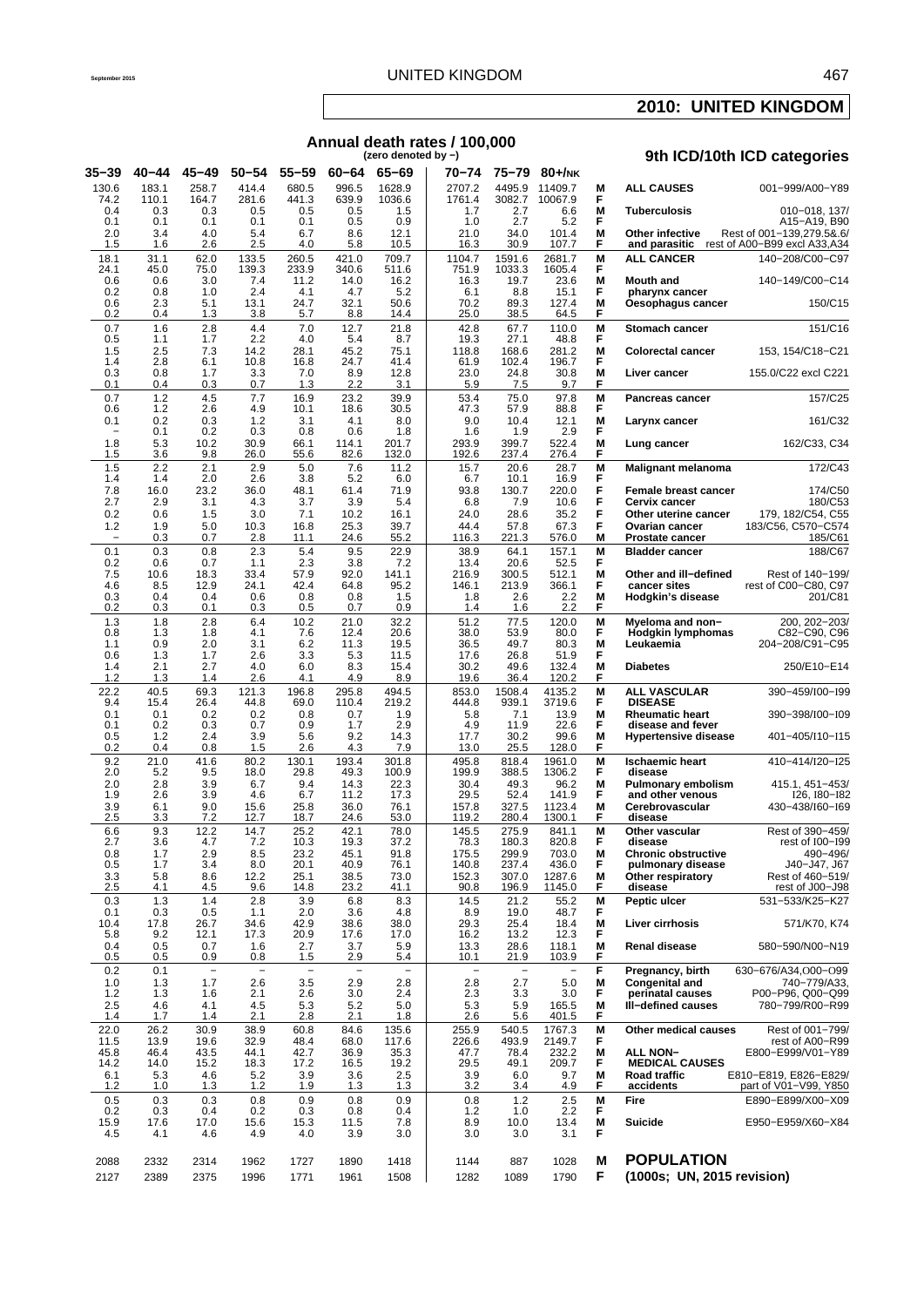## **UNITED STATES: 2010**

|                                          |        |                    | No. of deaths<br>(Source: WHO) |                  | <b>Standardised rates</b> | (defined overleaf)    |                | Annual death rates / 100,000<br>(zero denoted by -)  |                                                      |                                 |                                 |                                 |               |                |
|------------------------------------------|--------|--------------------|--------------------------------|------------------|---------------------------|-----------------------|----------------|------------------------------------------------------|------------------------------------------------------|---------------------------------|---------------------------------|---------------------------------|---------------|----------------|
|                                          |        | All ages           | $0 - 34$                       | 35–69            | All ages                  | 0–34                  | $35 - 69$      | 0–4                                                  | 5–9                                                  |                                 |                                 | 10-14 15-19 20-24 25-29         |               | $30 - 34$      |
| <b>ALL CAUSES</b>                        | М<br>F | 1233052<br>1236236 | 70333<br>35841                 | 454608<br>299870 | 727.6<br>518.0            | 94.4<br>50.4          | 783.3<br>488.2 | 157.1<br>128.9                                       | 12.8<br>10.2                                         | 16.4<br>12.2                    | 70.0<br>28.6                    | 125.6<br>45.0                   | 134.8<br>55.8 | 144.3<br>72.1  |
| Tuberculosis                             | M<br>F | 369<br>240         | 12<br>12                       | 184<br>86        | 0.2<br>0.1                | 0.0<br>0.0            | 0.3<br>0.1     | 0.0                                                  | 0.0                                                  | 0.0                             | 0.0                             | 0.0<br>0.0                      | 0.1<br>0.0    | 0.0            |
| Other infective                          | Μ      | 34316              | 1548                           | 17475            | 20.6                      | 2.1                   | 28.1           | 4.7                                                  | 0.4                                                  | 0.3                             | 0.5                             | 1.7                             | 2.6           | 4.5            |
| and parasitic<br>ALL CANCER              | F<br>М | 32667<br>301099    | 1101<br>3499                   | 10641<br>130120  | 14.7<br>181.4             | 1.6<br>4.7            | 16.7<br>235.8  | 3.8<br>2.2                                           | 0.3<br>2.3                                           | 0.3<br>2.3                      | 0.5<br>3.2                      | 1.0<br>5.7                      | 1.8<br>7.2    | 3.2<br>10.0    |
| <b>Mouth and</b>                         | F<br>М | 273767<br>5816     | 3062<br>48                     | 111964<br>3587   | 132.1<br>3.6              | 4.3<br>0.1            | 184.2<br>6.2   | 1.8                                                  | 2.0<br>$\overline{\phantom{0}}$                      | 2.3                             | 2.3<br>0.1                      | 3.5<br>0.1                      | 6.2<br>0.1    | 11.8<br>0.2    |
| pharynx cancer                           | F      | 2659               | 28                             | 1096             | 1.3                       | 0.0                   | 1.8            | 0.0                                                  | 0.0                                                  |                                 | 0.0                             | 0.1                             | 0.1           | 0.1            |
| Oesophagus cancer                        | Μ<br>F | 11416<br>3074      | 29<br>5                        | 6226<br>1189     | 7.0<br>1.4                | 0.0<br>0.0            | 11.1<br>2.0    | $\overline{\phantom{0}}$<br>$\overline{a}$           | $\overline{a}$<br>$\overline{a}$                     |                                 | $\overline{\phantom{0}}$        | 0.0                             | 0.1<br>0.0    | 0.2<br>0.0     |
| Stomach cancer                           | М<br>F | 6705<br>4689       | 86<br>73                       | 3100<br>1808     | 4.1<br>2.2                | 0.1<br>0.1            | 5.4<br>2.9     | $\overline{\phantom{0}}$<br>$\overline{\phantom{0}}$ | $\overline{\phantom{0}}$<br>$\overline{\phantom{0}}$ | 0.0<br>$\overline{\phantom{0}}$ | 0.0<br>0.0                      | 0.1<br>0.1                      | 0.2<br>0.2    | 0.5<br>0.4     |
| <b>Colorectal cancer</b>                 | М<br>F | 27289              | 210                            | 12496            | 16.4                      | 0.3                   | 22.0           | -<br>$\overline{\phantom{0}}$                        | 0.0                                                  | 0.0                             | 0.1<br>0.0                      | 0.2<br>0.2                      | 0.5           | 1.2            |
| Liver cancer                             | Μ      | 25340<br>11267     | 160<br>76                      | 8911<br>7239     | 11.5<br>7.0               | 0.2<br>0.1            | 14.4<br>12.2   | 0.1                                                  | 0.1                                                  | 0.0                             | 0.1                             | 0.1                             | 0.5<br>0.1    | 0.8<br>0.2     |
| <b>Pancreas cancer</b>                   | F<br>М | 4277<br>18703      | 54<br>46                       | 1663<br>9050     | 2.0<br>11.4               | 0.1<br>0.1            | 2.7<br>16.4    | 0.1<br>$\overline{ }$                                | 0.0<br>0.0                                           | 0.1<br>0.0                      | 0.1                             | 0.1<br>0.1                      | 0.1<br>0.1    | 0.1<br>0.3     |
|                                          | F<br>М | 18196<br>2951      | 29<br>3                        | 6409<br>1618     | 8.5<br>1.8                | 0.0                   | 10.8<br>2.9    | $\overline{\phantom{0}}$                             | $\overline{ }$                                       |                                 | $\overline{\phantom{0}}$        | 0.0<br>0.0                      | 0.1<br>0.0    | 0.2<br>0.0     |
| Larynx cancer                            | F      | 741                | 4                              | 359              | 0.4                       | 0.0                   | 0.6            | $\overline{\phantom{0}}$                             | -<br>$\overline{a}$                                  |                                 |                                 | $\overline{\phantom{0}}$        | 0.0           | 0.0            |
| Lung cancer                              | Μ<br>F | 87744<br>70585     | 108<br>92                      | 39433<br>28853   | 53.7<br>34.8              | 0.1<br>0.1            | 73.7<br>49.2   | $\overline{\phantom{0}}$<br>$\overline{\phantom{0}}$ | 0.0<br>0.0                                           | 0.0<br>0.0                      | 0.0<br>0.1                      | 0.1<br>0.1                      | 0.2<br>0.2    | 0.7<br>0.5     |
| Malignant melanoma                       | М<br>F | 6002<br>3152       | 118<br>93                      | 2972<br>1519     | 3.6<br>1.6                | 0.2<br>0.1            | 5.1<br>2.4     | $\overline{\phantom{0}}$<br>$\overline{\phantom{0}}$ | $\overline{\phantom{0}}$<br>$\overline{\phantom{0}}$ | $\overline{\phantom{0}}$<br>0.0 | 0.0<br>0.0                      | 0.2<br>0.1                      | 0.4<br>0.3    | 0.5<br>0.4     |
| Female breast cancer                     | F      | 41007              | 329                            | 21459            | 20.7                      | 0.5                   | 33.8           |                                                      | -                                                    |                                 |                                 | 0.1                             | 0.6           | 2.6            |
| Cervix cancer<br>Other uterine cancer    | F<br>F | 3939<br>8403       | 203<br>34                      | 2750<br>3948     | 2.2<br>4.2                | 0.3<br>0.1            | 4.1<br>6.7     | $\overline{\phantom{0}}$<br>$\overline{\phantom{0}}$ | $\overline{a}$<br>$\overline{a}$                     | -                               | 0.0                             | 0.1<br>0.0                      | 0.7<br>0.1    | 1.2<br>0.3     |
| Ovarian cancer<br>Prostate cancer        | F<br>М | 14806<br>28566     | 121<br>3                       | 6926<br>5523     | 7.4<br>16.1               | 0.2<br>$\overline{a}$ | 11.4<br>11.0   | $\overline{\phantom{0}}$<br>-                        | $\overline{\phantom{0}}$<br>$\overline{\phantom{0}}$ | 0.0<br>$\overline{a}$           | 0.1<br>$\overline{\phantom{0}}$ | 0.1<br>0.0                      | 0.3<br>0.0    | 0.6            |
| <b>Bladder cancer</b>                    | М      | 10429              | 10                             | 2838             | 6.0                       | 0.0                   | 5.4            | $\overline{\phantom{0}}$                             | $\overline{\phantom{0}}$                             | $\overline{\phantom{0}}$        |                                 |                                 | 0.0           | 0.1            |
| Other and ill-defined                    | F<br>Μ | 4305<br>53418      | 7<br>1722                      | 964<br>24815     | 1.8<br>32.4               | 0.0<br>2.3            | 1.6<br>43.8    | $\overline{\phantom{0}}$<br>1.4                      | $\overline{a}$<br>1.6                                | $\overline{\phantom{a}}$<br>1.3 | $\overline{\phantom{a}}$<br>1.7 | $\overline{\phantom{0}}$<br>3.0 | 0.0<br>3.3    | 0.0<br>3.9     |
| cancer sites<br>Hodgkin's disease        | F<br>Μ | 43767<br>714       | 1130<br>109                    | 16761<br>339     | 20.9<br>0.4               | 1.6<br>0.1            | 27.5<br>0.6    | 1.0<br>$\overline{\phantom{0}}$                      | 1.4<br>$\overline{\phantom{0}}$                      | 1.5<br>0.0                      | 1.3<br>0.0                      | 1.4<br>0.2                      | 1.8<br>0.4    | 2.7<br>0.3     |
|                                          | F      | 517                | 61                             | 222              | 0.3                       | 0.1                   | 0.3            | $\overline{\phantom{0}}$                             | $\overline{\phantom{0}}$                             |                                 | 0.0                             | 0.1                             | 0.1           | 0.3            |
| Myeloma and non–<br>Hodgkin lymphomas    | M<br>F | 17228<br>14588     | 243<br>121                     | 6563<br>4261     | 10.3<br>6.5               | 0.3<br>0.2            | 12.0<br>7.3    | 0.1<br>0.0                                           | 0.1<br>0.0                                           | 0.1<br>0.1                      | 0.3<br>0.1                      | 0.4<br>0.2                      | 0.6<br>0.3    | 0.8<br>0.4     |
| Leukaemia                                | М<br>F | 12851<br>9722      | 688<br>518                     | 4321<br>2866     | 7.7<br>4.5                | 0.9<br>0.7            | 7.9<br>4.7     | 0.6<br>0.7                                           | 0.6<br>0.5                                           | 0.7<br>0.6                      | 0.9<br>0.6                      | 1.2<br>0.8                      | 1.2<br>0.8    | 1.2<br>1.0     |
| <b>Diabetes</b>                          | М<br>F | 35530<br>33598     | 452<br>353                     | 15799            | 21.3                      | 0.6                   | 27.7<br>17.2   | 0.0<br>0.0                                           | $\overline{\phantom{0}}$<br>0.0                      | 0.1                             | 0.2<br>0.2                      | 0.6<br>0.5                      | 1.2<br>1.0    | 2.1            |
| <b>ALL VASCULAR</b>                      | М      | 385764             | 4198                           | 10383<br>130975  | 14.9<br>222.3             | 0.5<br>5.7            | 228.4          | 3.9                                                  | 0.6                                                  | 0.1<br>0.9                      | 2.8                             | 5.2                             | 9.2           | 1.5<br>17.1    |
| <b>DISEASE</b><br><b>Rheumatic heart</b> | F<br>М | 398920<br>996      | 2304<br>25                     | 65761<br>323     | 150.4<br>0.6              | 3.2<br>0.0            | 108.8<br>0.6   | 3.2<br>0.0                                           | 0.6<br>0.0                                           | 0.7<br>0.0                      | 1.4<br>0.0                      | 2.7<br>0.1                      | 4.7<br>0.0    | 9.2<br>0.1     |
| disease and fever                        | F<br>Μ | 1991<br>28379      | 18<br>405                      | 479<br>12938     | 0.8<br>16.7               | 0.0<br>0.6            | 0.8<br>21.5    | 0.0<br>0.0                                           | $\overline{ }$<br>0.0                                | 0.0                             | 0.1                             | 0.0<br>0.4                      | 0.0<br>1.0    | 0.1            |
| Hypertensive disease                     | F      | 34754              | 172                            | 7105             | 13.4                      | 0.2                   | 11.3           | 0.0                                                  | 0.0                                                  | 0.0                             | 0.0                             | 0.1                             | 0.4           | 2.3<br>1.1     |
| <b>Ischaemic heart</b><br>disease        | М<br>F | 207700<br>172009   | 893<br>280                     | 74340<br>28833   | 120.2<br>64.9             | 1.2<br>0.4            | 130.5<br>48.5  | 0.2<br>0.1                                           | 0.0<br>0.0                                           | 0.0<br>0.0                      | 0.1<br>0.1                      | 0.6<br>0.2                      | 2.2<br>0.7    | 5.4<br>1.6     |
| Pulmonary embolism<br>and other venous   | Μ<br>F | 4722<br>5727       | 230<br>262                     | 2468<br>2235     | 2.9<br>2.7                | 0.3<br>0.4            | 4.0<br>3.4     | 0.1<br>0.0                                           | $\overline{\phantom{0}}$                             | 0.0<br>0.1                      | 0.1<br>0.2                      | 0.4<br>0.5                      | 0.6<br>0.5    | 1.0<br>1.3     |
| Cerebrovascular                          | Μ      | 52384              | 516                            | 14567            | 29.9                      | 0.7                   | 25.9           | 0.9                                                  | 0.3                                                  | 0.2                             | 0.5                             | 0.5                             | 0.8           | 1.7            |
| disease<br>Other vascular                | F<br>Μ | 77123<br>91583     | 463<br>2129                    | 11487<br>26339   | 28.9<br>52.1              | 0.7<br>2.9            | 19.0<br>46.0   | 0.9<br>2.8                                           | 0.2<br>0.3                                           | 0.2<br>0.6                      | 0.3<br>1.9                      | 0.5<br>3.3                      | 0.8<br>4.6    | 1.7<br>6.5     |
| disease<br><b>Chronic obstructive</b>    | F<br>Μ | 107316<br>65466    | 1109<br>409                    | 15622<br>16853   | 39.7<br>38.0              | 1.6<br>0.6            | 25.8<br>32.9   | 2.1<br>0.5                                           | 0.3<br>0.4                                           | 0.5<br>0.4                      | 0.8<br>0.3                      | 1.4<br>0.5                      | 2.3<br>0.7    | 3.4<br>0.9     |
| pulmonary disease                        | F      | 72690              | 234                            | 16260            | 30.9                      | 0.3                   | 28.6           | 0.4                                                  | 0.2                                                  | 0.3                             | 0.2                             | 0.3                             | 0.4           | 0.6            |
| Other respiratory<br>disease             | Μ<br>F | 49499<br>49812     | 1127<br>853                    | 11091<br>8268    | 27.9<br>19.2              | 1.5<br>1.2            | 20.2<br>13.8   | 4.5<br>3.2                                           | 0.4<br>0.4                                           | 0.3<br>0.4                      | 0.6<br>0.4                      | 1.2<br>1.1                      | 1.6<br>1.3    | 2.1<br>1.7     |
| Peptic ulcer                             | M<br>F | 1448<br>1497       | 16<br>10                       | 592<br>344       | 0.8<br>0.6                | 0.0<br>0.0            | 1.0<br>0.6     | -<br>$\overline{a}$                                  | $\qquad \qquad -$<br>$\overline{\phantom{0}}$        | 0.0<br>$\overline{\phantom{0}}$ | 0.0                             | 0.0<br>$\overline{\phantom{0}}$ | 0.1<br>0.1    | 0.0<br>0.1     |
| Liver cirrhosis                          | M<br>F | 20765<br>11070     | 328<br>201                     | 16527<br>7490    | 13.1<br>6.2               | 0.5<br>0.3            | 26.0<br>11.3   | 0.0<br>0.0                                           | $\overline{\phantom{0}}$<br>$\overline{\phantom{0}}$ | 0.0<br>0.0                      | 0.0<br>$\overline{\phantom{0}}$ | 0.1<br>0.2                      | 0.6<br>0.5    | $^{2.3}_{1.3}$ |
| <b>Renal disease</b>                     | M      | 25284              | 224                            | 6648             | 14.4                      | 0.3                   | 12.1           | 0.7                                                  | 0.1                                                  | 0.0                             | 0.1                             | 0.1                             | 0.4           | 0.7            |
| Pregnancy, birth                         | F<br>F | 26204<br>825       | 254<br>531                     | 5330<br>294      | 10.6<br>0.6               | 0.4<br>0.7            | 8.9<br>0.4     | 0.6<br>$\overline{\phantom{0}}$                      | 0.0<br>$\qquad \qquad -$                             | 0.1<br>0.0                      | 0.1<br>0.4                      | 0.3<br>1.1                      | 0.5<br>1.8    | 0.8<br>1.8     |
| Congenital and<br>perinatal causes       | Μ<br>F | 11765<br>10039     | 10274<br>8557                  | 1133<br>1006     | 8.8<br>7.7                | 14.2<br>12.3          | 1.7<br>1.5     | 93.4<br>81.6                                         | 0.9<br>0.9                                           | 0.7<br>0.7                      | 1.2<br>0.7                      | 1.1<br>0.8                      | 1.2<br>0.8    | 1.1<br>0.8     |
| III-defined causes                       | Μ      | 16063              | 2918                           | 4386             | 9.6                       | 4.0                   | 7.1            | 18.9                                                 | 0.2                                                  | 0.3                             | 1.1                             | 1.9                             | 2.7           | 2.9            |
| Other medical causes                     | F<br>M | 22304<br>161955    | 1875<br>4681                   | 2969<br>41930    | 8.7<br>91.2               | 2.7<br>6.3            | 4.6<br>71.9    | 13.6<br>8.2                                          | 0.2<br>2.0                                           | 0.2<br>2.5                      | 0.6<br>4.4                      | 1.1<br>7.0                      | 1.2<br>8.7    | 1.8<br>11.3    |
| ALL NON-                                 | F<br>М | 242696<br>123729   | 3568<br>40647                  | 33010<br>60895   | 88.9<br>77.9              | 5.0<br>54.0           | 53.9<br>90.1   | 6.8<br>20.0                                          | 2.0<br>5.6                                           | 2.4<br>8.4                      | 3.1<br>55.6                     | 5.0<br>100.2                    | 7.0<br>98.7   | 8.7<br>89.2    |
| <b>MEDICAL CAUSES</b>                    | F      | 59907              | 12926                          | 26064            | 32.4                      | 17.9                  | 37.5           | 14.0                                                 | 3.5                                                  | 4.7                             | 18.6                            | 27.4                            | 28.4          | 28.8           |
| <b>Road traffic</b><br>accidents         | M<br>F | 24265<br>10547     | 10036<br>4028                  | 11476<br>4490    | 15.4<br>6.3               | 13.2<br>5.5           | 17.1<br>6.6    | 2.3<br>1.9                                           | 2.1<br>1.4                                           | 2.5<br>2.1                      | 17.4<br>9.1                     | 27.9<br>10.4                    | 22.2<br>7.5   | 18.3<br>6.3    |
| Fire                                     | M<br>F | 1628<br>1158       | 338<br>249                     | 859<br>493       | 1.0<br>0.6                | 0.5<br>0.3            | 1.4<br>0.8     | 0.9<br>0.7                                           | 0.4<br>0.4                                           | 0.2<br>0.2                      | 0.3<br>0.2                      | 0.3<br>0.3                      | 0.5<br>0.3    | 0.4<br>0.3     |
| Suicide                                  | M      | 30238              | 8593                           | 17951            | 19.2                      | 11.4                  | 26.5           | $\overline{\phantom{0}}$<br>$\overline{\phantom{a}}$ | 0.1                                                  | 1.7                             | 11.8                            | 22.0                            | 22.9          | 21.3           |
|                                          | F      | 8074               | 2007                           | 5460             | 5.0                       | 2.8                   | 7.8            |                                                      |                                                      | 0.9                             | 3.2                             | 4.7                             | 5.2           | 5.5            |
| <b>POPULATION:</b>                       |        |                    |                                | M=male           | 153292                    | 74634                 | 66942          | 10293                                                | 10373                                                | 10626                           | 11250                           | 11105                           | 10735         | 10252          |
| (1000s; UN, 2015 revision)               |        |                    | <b>F=female</b>                | 156584           | 71554                     | 68764                 | 9885           | 9949                                                 | 10085                                                | 10589                           | 10539                           | 10464                           | 10042         |                |